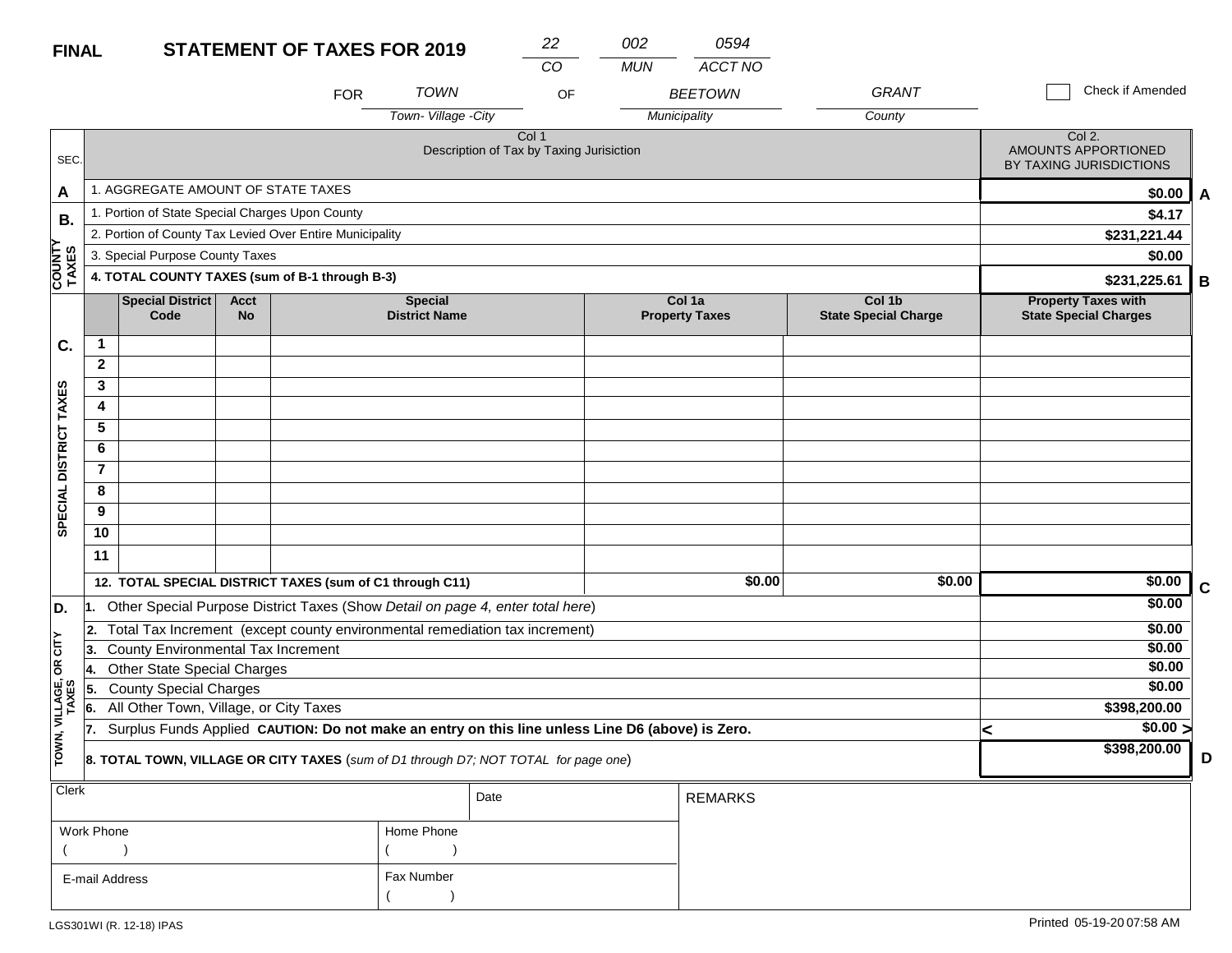|                                     | 2019                   | 22                                                                                                                             | 002                              | 0594                                                              | <b>FOR</b>            | <b>TOWN</b>                      | OF                                      |                                                          | <b>BEETOWN</b>                | <b>GRANT</b>                                             |              |
|-------------------------------------|------------------------|--------------------------------------------------------------------------------------------------------------------------------|----------------------------------|-------------------------------------------------------------------|-----------------------|----------------------------------|-----------------------------------------|----------------------------------------------------------|-------------------------------|----------------------------------------------------------|--------------|
|                                     | <b>YEAR</b>            | CO                                                                                                                             | <b>MUN</b>                       | <b>ACCT NO</b>                                                    |                       | Town - Village - City            |                                         | Municipality                                             |                               | County                                                   |              |
| SEC.                                |                        | <b>School District Codes</b>                                                                                                   | Acct<br><b>No</b>                |                                                                   |                       |                                  | Col 1<br><b>SCHOOL DISTRICT NAMES</b>   |                                                          |                               | Col. 2<br>AMOUNTS APPORTIONED<br>BY TAXING JURISDICTIONS |              |
|                                     | 1                      | 220994                                                                                                                         | 0135                             | <b>SCH D OF CASSVILLE</b>                                         |                       |                                  |                                         |                                                          |                               | \$79,310.00                                              |              |
| Е.                                  | $\overline{c}$         | 222912                                                                                                                         | 0139                             | SCH D OF LANCASTER COMMUNITY                                      |                       |                                  |                                         |                                                          |                               | \$317,697.77                                             |              |
|                                     | 3                      | 224904                                                                                                                         | 0444                             | <b>SCH D OF RIVER RIDGE</b>                                       |                       |                                  |                                         |                                                          |                               | \$185,025.00                                             |              |
|                                     | 4                      |                                                                                                                                |                                  |                                                                   |                       |                                  |                                         |                                                          |                               |                                                          |              |
|                                     | $\overline{5}$         |                                                                                                                                |                                  |                                                                   |                       |                                  |                                         |                                                          |                               |                                                          |              |
|                                     | 6                      |                                                                                                                                |                                  |                                                                   |                       |                                  |                                         |                                                          |                               |                                                          |              |
|                                     | $\overline{7}$         |                                                                                                                                |                                  |                                                                   |                       |                                  |                                         |                                                          |                               |                                                          |              |
| ELEMENTARY AND<br>SECONDARY SCHOOLS | 8                      |                                                                                                                                |                                  |                                                                   |                       |                                  |                                         |                                                          |                               |                                                          |              |
|                                     | $\overline{9}$         |                                                                                                                                |                                  |                                                                   |                       |                                  |                                         |                                                          |                               |                                                          |              |
|                                     | 10                     |                                                                                                                                |                                  |                                                                   |                       |                                  |                                         |                                                          |                               |                                                          |              |
|                                     | $\overline{11}$        |                                                                                                                                |                                  |                                                                   |                       |                                  |                                         |                                                          |                               |                                                          |              |
|                                     | 12                     | TOTAL ELEMENTARY AND SECONDARY SCHOOL TAXES (sum of E1 through E11)                                                            |                                  | $$582,032.77$ E                                                   |                       |                                  |                                         |                                                          |                               |                                                          |              |
|                                     | $\mathbf{1}$ .         | 0300                                                                                                                           | 0003                             | SOUTHWEST WISCONSIN TECH COLLEGE FENN                             |                       |                                  |                                         |                                                          |                               | \$67,305.00                                              |              |
|                                     | 2.<br>$\overline{3}$ . |                                                                                                                                |                                  |                                                                   |                       |                                  |                                         |                                                          |                               |                                                          |              |
| TECH. T                             | $\boldsymbol{\Lambda}$ | <b>TOTAL TECHNICAL COLLEGE TAXES (sum of F1 through F3)</b>                                                                    |                                  |                                                                   |                       |                                  |                                         |                                                          |                               | \$67,305.00                                              | F            |
|                                     |                        | TOTAL GENERAL PROPERTY TAXES APPORTIONED (Total of State, County, Special District, Local, School and Technical College Taxes) |                                  | \$1,278,763.38                                                    | G                     |                                  |                                         |                                                          |                               |                                                          |              |
| G.                                  |                        | Summary of General Property Taxes, State Tax Credits Applied, and Net General Property Taxes to be Collected                   | (G7) DEPARTMENT OF               |                                                                   |                       |                                  |                                         |                                                          |                               |                                                          |              |
|                                     |                        | PLEASE COMPLETE ALL COLUMNS                                                                                                    |                                  |                                                                   |                       | Col 1                            | Col <sub>2</sub>                        |                                                          | Col <sub>3</sub>              | REVENUE USE ONLY                                         |              |
|                                     |                        |                                                                                                                                |                                  |                                                                   |                       |                                  | Real Estate Roll Personal Property Roll |                                                          | Total (Col 1 Plus Col 2)      |                                                          |              |
| G1                                  |                        | General Property Taxes From Computerized Summary                                                                               |                                  |                                                                   |                       | 1,266,895.83                     | 11,868.14                               |                                                          |                               | 1,278,763.97 SUBTRACT LINE G FROM LINE                   |              |
| G <sub>2</sub>                      |                        | School Levy Tax Credit Applied (subtract)                                                                                      |                                  |                                                                   |                       | 107,064.33                       |                                         | 992.23                                                   |                               | 108,056.56 G-1. RECORD ON LINE G-6.                      |              |
| G <sub>3</sub>                      |                        | Lottery and Gaming Credit Applied (subtract)                                                                                   |                                  |                                                                   |                       | 41,089.88                        |                                         | 317.94                                                   | 41,407.82 (G-1)               | \$1,278,763.97                                           |              |
| G <sub>4</sub>                      |                        | First Dollar Credit Applied (subtract)                                                                                         |                                  |                                                                   |                       | 28,092.63                        |                                         | 0.00                                                     | 28,092.63                     | \$1,278,763.38                                           |              |
| G <sub>5</sub>                      |                        | Net General Property Taxes To Be Collected                                                                                     |                                  |                                                                   |                       | 1,090,648.99                     | 10,557.97                               |                                                          | $1,101,206.96$ <sup>(G)</sup> |                                                          |              |
| G <sub>6</sub>                      |                        | <b>UNDERRUN / OVERRUN</b> (include Line G-6 in Line T Total)                                                                   | <b>REPORT DETAIL ON PAGE - 3</b> |                                                                   |                       | Col 1                            |                                         |                                                          |                               | \$0.59                                                   | G6           |
| Η.                                  |                        |                                                                                                                                |                                  |                                                                   |                       | For Municipality                 | Col 2 Enterprise/ Utility               | Municipality Acting as Agent For                         | Col 3 Other                   |                                                          |              |
|                                     |                        | <b>SPECIAL ASSESSMENTS AND CHARGES</b>                                                                                         |                                  |                                                                   |                       | 0.00                             |                                         | 0.00                                                     | 0.00                          | \$0.00                                                   | H            |
| J.                                  |                        | <b>OMITTED PROPERTY TAXES</b> (Net taxes levied on property omitted from taxation in previous years)                           |                                  |                                                                   |                       |                                  |                                         |                                                          |                               | \$0.00                                                   |              |
| Κ.                                  |                        | S. 70.43 CORRECTIONS (Net taxes due or refunded - use brackets <> to denote minus amount)                                      |                                  |                                                                   |                       |                                  |                                         |                                                          |                               | \$0.00                                                   | K            |
| М.                                  |                        |                                                                                                                                |                                  | (a) (b) (c)                                                       |                       |                                  | (d)                                     | (e)                                                      |                               |                                                          | M            |
|                                     |                        | P.F. CROP TAXES                                                                                                                |                                  | 0.00 Reg. Acs. @ 10 $\phi = \$$ 0.00 + 0.00 Reg. Acs. @ $\$ = \$$ |                       | (e) (Acres)                      | $0.00 +$                                | $0.00$ Reg. Acs. @ 20¢=\$                                | 0.00                          | \$0.00                                                   |              |
| N.                                  |                        | (a) (Acres)<br>MFL TAX 31.00 Open @ .74 $\epsilon = $$ 22.94 + 323.00 Closed @\$ 1.75=\$ 565.25 + 0.00 Open @\$ 2.04=          |                                  | (c) (Acres)                                                       | (d)                   |                                  |                                         | (g) (Acres)<br>0.00 $+$ 25.00 Closed @\$ 10.20=\$ 255.00 |                               |                                                          | N            |
|                                     |                        |                                                                                                                                |                                  |                                                                   |                       |                                  |                                         | (i) (Acres)                                              | (i)                           | \$843.19                                                 |              |
|                                     |                        |                                                                                                                                |                                  |                                                                   |                       |                                  |                                         | .00 Closed @ \$7.87=\$                                   | $.00 =$                       |                                                          |              |
|                                     |                        | 1. COAL (Sec.70.42)                                                                                                            | Number of Tons=(a)               | 0.00                                                              |                       | @5¢ per Ton + Number of Tons=(b) | 0.00                                    | @7¢ per Ton                                              |                               | \$0.00                                                   |              |
|                                     |                        | 2. PETROLEUM REFINERIES (Sec.70.421)                                                                                           |                                  |                                                                   | Number of Tons $=(a)$ |                                  | 0.00<br>@5¢ per Ton                     |                                                          |                               | \$0.00                                                   |              |
|                                     |                        | 3. IRON ORE CONCENTRATES (Sec. 70.40)                                                                                          |                                  |                                                                   | Number of Tons $=(a)$ |                                  | 0.00<br>@5¢ per Ton                     |                                                          |                               | \$0.00                                                   |              |
| OCCUPATION                          |                        |                                                                                                                                |                                  |                                                                   |                       |                                  |                                         |                                                          |                               |                                                          |              |
| T.                                  |                        | AGGREGATE AMOUNT OF TAXES (Total of Sections G, G-6, H, J, K, M, N, and Section 0)                                             |                                  |                                                                   |                       |                                  |                                         |                                                          |                               | \$1,279,607.16                                           | $\mathbf{T}$ |
|                                     |                        |                                                                                                                                |                                  |                                                                   |                       |                                  |                                         |                                                          |                               |                                                          |              |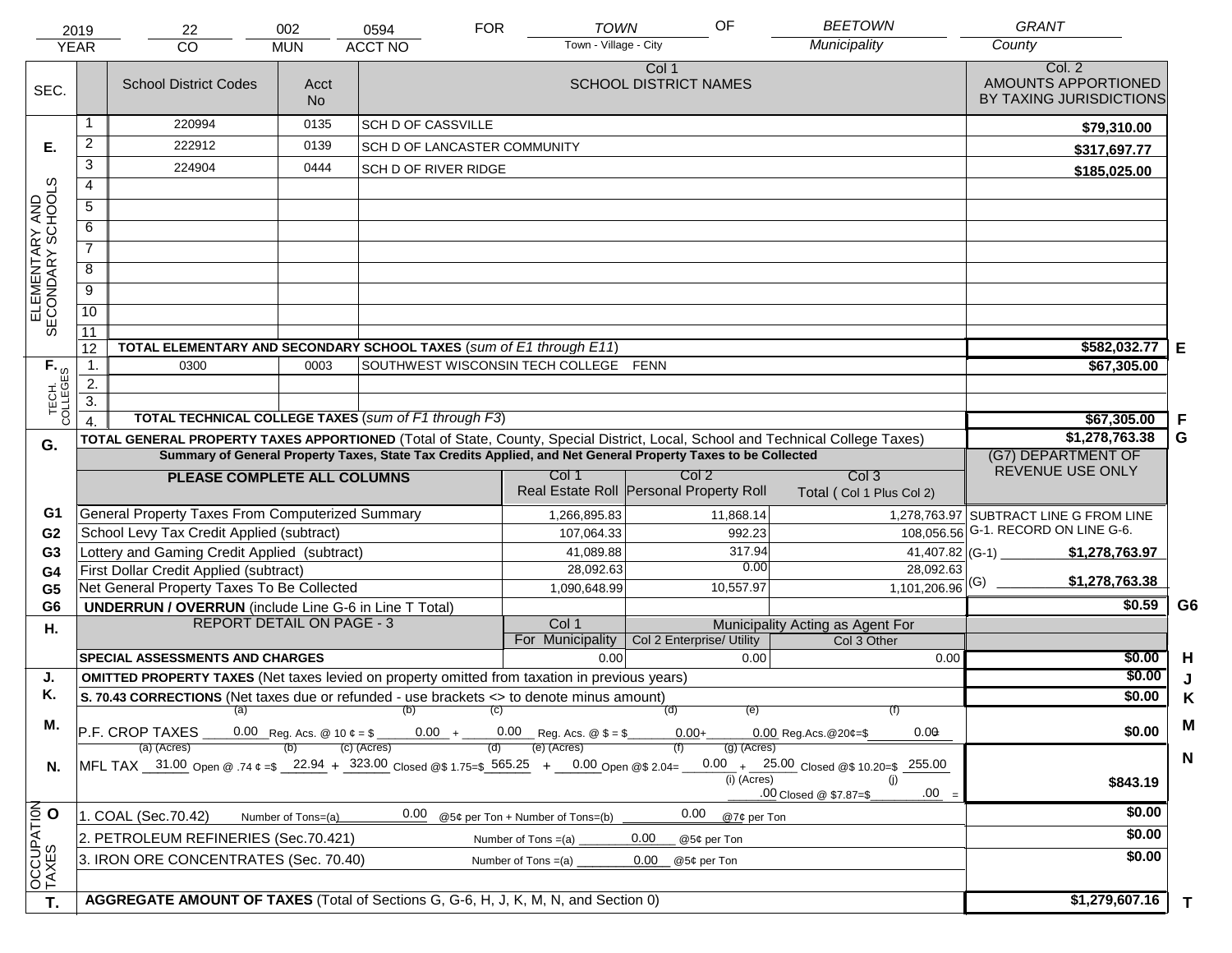|                     | 2019            | 22                                                                                                                                                                    | 002        | 0594           | <b>FOR</b> | <b>TOWN</b>                                                | <b>BEETOWN</b><br>OF                                           |                                                          | GRANT                                                    |
|---------------------|-----------------|-----------------------------------------------------------------------------------------------------------------------------------------------------------------------|------------|----------------|------------|------------------------------------------------------------|----------------------------------------------------------------|----------------------------------------------------------|----------------------------------------------------------|
|                     | <b>YEAR</b>     | $\overline{CO}$                                                                                                                                                       | <b>MUN</b> | <b>ACCT NO</b> |            | Town - Village - City<br><b>SECTION H - DETAIL SUMMARY</b> | Municipality                                                   |                                                          | County                                                   |
| н                   |                 | Special Assessments and Special Charges                                                                                                                               |            |                |            | Col 1<br>For the Municipality                              | Municipality Acting as Agent for<br>Col 2 Enterprise / Utility | Col 3 Other                                              | <b>Total For Each Line</b><br>(Total of columns 1,2 & 3) |
|                     | 01              | Water main and lateral Installations                                                                                                                                  |            |                |            | \$0.00                                                     | $\frac{1}{00}$                                                 | \$0.00                                                   | \$0.00                                                   |
|                     | 02              | Sewer main and lateral installations                                                                                                                                  |            |                |            | \$0.00                                                     | \$0.00                                                         | \$0.00                                                   | \$0.00                                                   |
|                     | $\overline{03}$ | Street improvements (ex: sidewalks, storm sewers, seal coating)                                                                                                       |            |                |            | \$0.00                                                     | \$0.00                                                         | \$0.00                                                   | \$0.00                                                   |
|                     | 04              | Street light installation                                                                                                                                             |            |                |            | \$0.00                                                     | \$0.00                                                         | \$0.00                                                   | \$0.00                                                   |
|                     | 05              | Greenbelts                                                                                                                                                            |            |                |            | \$0.00                                                     | \$0.00                                                         | \$0.00                                                   | \$0.00                                                   |
|                     | 06              | Drain ditch and watercourse (sec. 88.42 & 88.43)                                                                                                                      |            |                |            | \$0.00                                                     | \$0.00                                                         | \$0.00                                                   | \$0.00                                                   |
| SPECIAL ASSESSMENTS |                 |                                                                                                                                                                       |            |                |            |                                                            |                                                                |                                                          |                                                          |
| CHARGES             | 01<br>02<br>06  | Weeds, Tree Planting, Removal<br>Snow Removal, Plowing<br>03 Refuse And Garbage Collection<br>04 Grading, Gravel, Culvert, Fencing<br>05 Fencing<br><b>Fire Calls</b> |            |                |            | \$0.00<br>\$0.00<br>\$0.00<br>\$0.00<br>\$0.00<br>\$0.00   | \$0.00<br>\$0.00<br>\$0.00<br>\$0.00<br>\$0.00<br>\$0.00       | \$0.00<br>\$0.00<br>\$0.00<br>\$0.00<br>\$0.00<br>\$0.00 | \$0.00<br>\$0.00<br>\$0.00<br>\$0.00<br>\$0.00<br>\$0.00 |
| SPECIAL             | 07<br>08        | Recycling<br><b>Delinquent Utility Charges</b>                                                                                                                        |            |                |            | \$0.00<br>\$0.00                                           | \$0.00<br>\$0.00                                               | \$0.00<br>\$0.00                                         | \$0.00<br>\$0.00                                         |
|                     |                 |                                                                                                                                                                       |            |                |            |                                                            |                                                                |                                                          |                                                          |
|                     |                 | TOTALS (Also enter on line H on page 2)                                                                                                                               |            |                |            | \$0.00                                                     | \$0.00                                                         | \$0.00                                                   | \$0.00                                                   |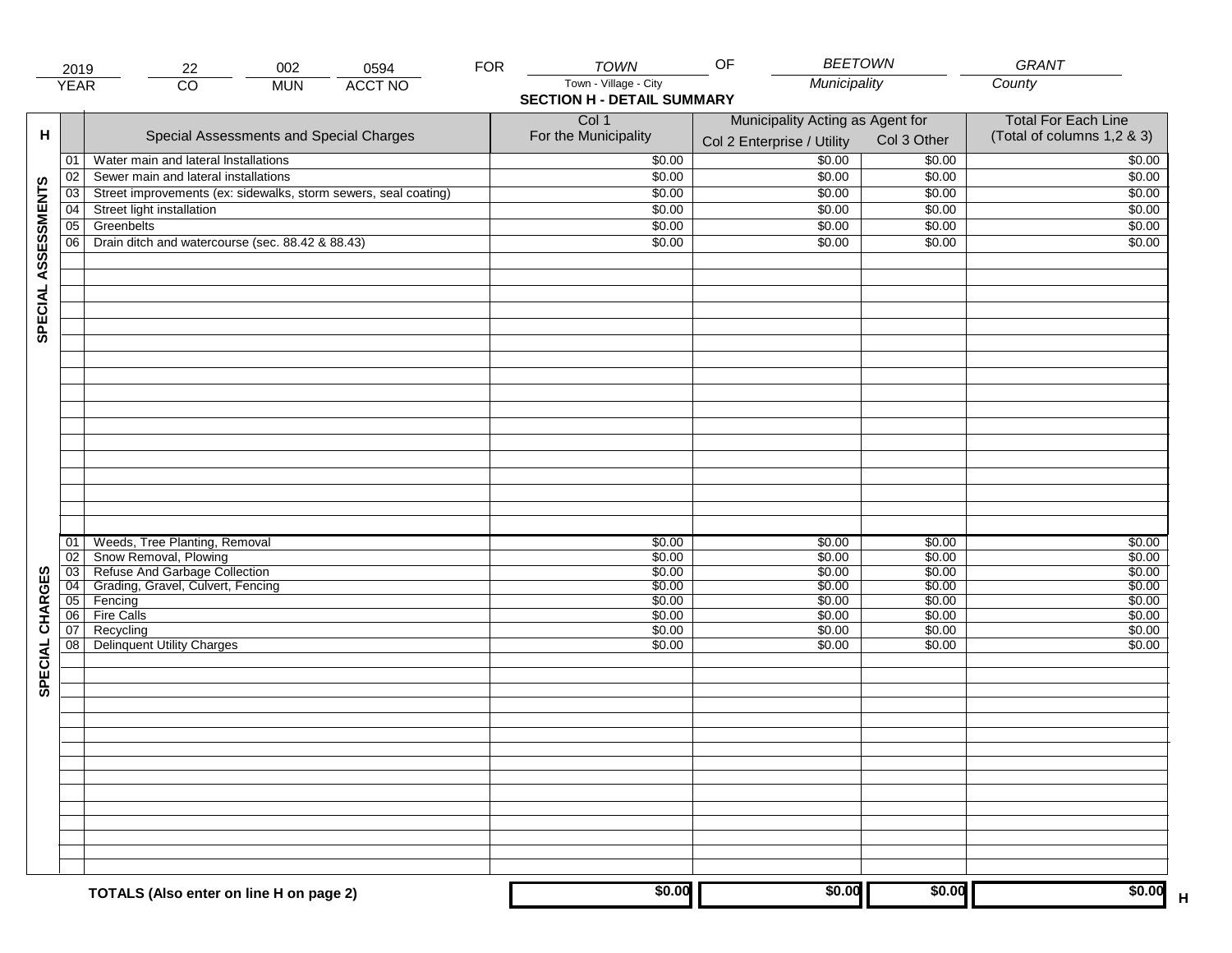| - - -<br>201.               | $\sim$ | 002        | 0594                 | ЮR | <b>Γ</b> ΟΙΛ/Ν                                    | $\sim$ $\sim$<br> | DFTO14/1<br>ומעמו | $\sim$ $\sim$ $\sim$ $\sim$ $\sim$<br>⊣⊓. |  |
|-----------------------------|--------|------------|----------------------|----|---------------------------------------------------|-------------------|-------------------|-------------------------------------------|--|
| $\sqrt{2}$<br>▵<br><b>L</b> |        | <b>MUN</b> | CCT NC،<br><b>ΔΙ</b> |    | <br>$\sqrt{1}$ llage - $\sqrt{2}$<br>l own<br>ستت |                   | ™°'∩'alitv        | .cunty                                    |  |

| D. | Name of District                          | Valuation | Gen. Prop. Tax Levy | Remarks |
|----|-------------------------------------------|-----------|---------------------|---------|
|    |                                           |           |                     |         |
|    |                                           |           |                     |         |
|    |                                           |           |                     |         |
|    |                                           |           |                     |         |
|    |                                           |           |                     |         |
|    |                                           |           |                     |         |
|    |                                           |           |                     |         |
|    |                                           |           |                     |         |
|    |                                           |           |                     |         |
|    |                                           |           |                     |         |
|    |                                           |           |                     |         |
|    |                                           |           |                     |         |
|    |                                           |           |                     |         |
|    |                                           |           |                     |         |
|    |                                           |           |                     |         |
|    |                                           |           |                     |         |
|    |                                           |           |                     |         |
|    |                                           |           |                     |         |
|    |                                           |           |                     |         |
|    |                                           |           |                     |         |
|    |                                           |           |                     |         |
|    |                                           |           |                     |         |
|    |                                           |           |                     |         |
|    |                                           |           |                     |         |
|    |                                           |           |                     |         |
|    |                                           |           |                     |         |
|    |                                           |           |                     |         |
|    |                                           |           |                     |         |
|    |                                           |           |                     |         |
|    |                                           |           |                     |         |
|    | TOTALS (Also enter on line D-1 on page 1) | \$0.00    |                     |         |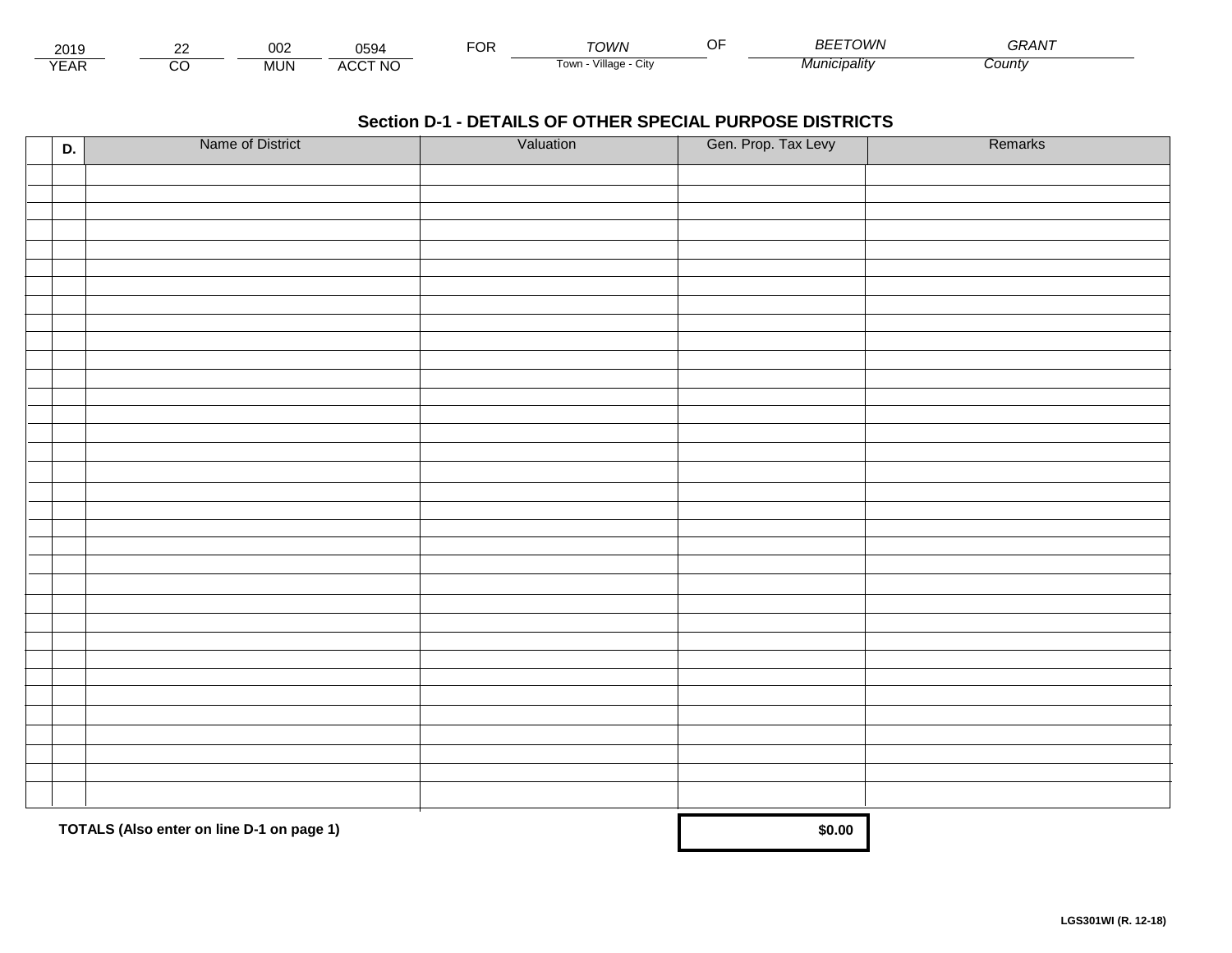| <b>FINAL</b>           |                                                                                                                                                  |                                                 |                          | <b>STATEMENT OF TAXES FOR 2019</b>                                                  |                                        | 22                                                |    | 004        | 0595                            |                                       |              |                                                            |   |  |  |  |
|------------------------|--------------------------------------------------------------------------------------------------------------------------------------------------|-------------------------------------------------|--------------------------|-------------------------------------------------------------------------------------|----------------------------------------|---------------------------------------------------|----|------------|---------------------------------|---------------------------------------|--------------|------------------------------------------------------------|---|--|--|--|
|                        |                                                                                                                                                  |                                                 |                          |                                                                                     |                                        | CO                                                |    | <b>MUN</b> | ACCT NO                         |                                       |              |                                                            |   |  |  |  |
|                        |                                                                                                                                                  |                                                 |                          | <b>FOR</b>                                                                          | <b>TOWN</b>                            |                                                   | OF |            | <b>BLOOMINGTON</b>              | <b>GRANT</b>                          |              | Check if Amended                                           |   |  |  |  |
|                        |                                                                                                                                                  |                                                 |                          |                                                                                     | Town-Village -City                     |                                                   |    |            | Municipality                    | County                                |              |                                                            |   |  |  |  |
| SEC.                   |                                                                                                                                                  |                                                 |                          |                                                                                     |                                        | Col 1<br>Description of Tax by Taxing Jurisiction |    |            |                                 |                                       |              | Col 2.<br>AMOUNTS APPORTIONED<br>BY TAXING JURISDICTIONS   |   |  |  |  |
| A                      |                                                                                                                                                  | 1. AGGREGATE AMOUNT OF STATE TAXES              |                          |                                                                                     |                                        |                                                   |    |            |                                 |                                       |              | \$0.00                                                     | A |  |  |  |
| В.                     |                                                                                                                                                  | 1. Portion of State Special Charges Upon County |                          |                                                                                     |                                        |                                                   |    |            |                                 |                                       |              | \$2.51                                                     |   |  |  |  |
|                        |                                                                                                                                                  |                                                 |                          | 2. Portion of County Tax Levied Over Entire Municipality                            |                                        |                                                   |    |            |                                 |                                       | \$139,521.86 |                                                            |   |  |  |  |
|                        |                                                                                                                                                  | 3. Special Purpose County Taxes                 |                          |                                                                                     |                                        |                                                   |    |            |                                 |                                       |              | \$0.00                                                     |   |  |  |  |
| COUNTY<br>TAXES        |                                                                                                                                                  |                                                 |                          | 4. TOTAL COUNTY TAXES (sum of B-1 through B-3)                                      |                                        |                                                   |    |            |                                 |                                       |              | \$139,524.37                                               | B |  |  |  |
|                        |                                                                                                                                                  | <b>Special District</b><br>Code                 | <b>Acct</b><br><b>No</b> |                                                                                     | <b>Special</b><br><b>District Name</b> |                                                   |    |            | Col 1a<br><b>Property Taxes</b> | Col 1b<br><b>State Special Charge</b> |              | <b>Property Taxes with</b><br><b>State Special Charges</b> |   |  |  |  |
| C.                     | $\mathbf 1$                                                                                                                                      |                                                 |                          |                                                                                     |                                        |                                                   |    |            |                                 |                                       |              |                                                            |   |  |  |  |
|                        | $\overline{2}$                                                                                                                                   |                                                 |                          |                                                                                     |                                        |                                                   |    |            |                                 |                                       |              |                                                            |   |  |  |  |
|                        | 3                                                                                                                                                |                                                 |                          |                                                                                     |                                        |                                                   |    |            |                                 |                                       |              |                                                            |   |  |  |  |
|                        | 4                                                                                                                                                |                                                 |                          |                                                                                     |                                        |                                                   |    |            |                                 |                                       |              |                                                            |   |  |  |  |
|                        | 5                                                                                                                                                |                                                 |                          |                                                                                     |                                        |                                                   |    |            |                                 |                                       |              |                                                            |   |  |  |  |
|                        | 6                                                                                                                                                |                                                 |                          |                                                                                     |                                        |                                                   |    |            |                                 |                                       |              |                                                            |   |  |  |  |
| SPECIAL DISTRICT TAXES | $\overline{7}$                                                                                                                                   |                                                 |                          |                                                                                     |                                        |                                                   |    |            |                                 |                                       |              |                                                            |   |  |  |  |
|                        | 8                                                                                                                                                |                                                 |                          |                                                                                     |                                        |                                                   |    |            |                                 |                                       |              |                                                            |   |  |  |  |
|                        | 9                                                                                                                                                |                                                 |                          |                                                                                     |                                        |                                                   |    |            |                                 |                                       |              |                                                            |   |  |  |  |
|                        | 10                                                                                                                                               |                                                 |                          |                                                                                     |                                        |                                                   |    |            |                                 |                                       |              |                                                            |   |  |  |  |
|                        | 11                                                                                                                                               |                                                 |                          |                                                                                     |                                        |                                                   |    |            |                                 |                                       |              |                                                            |   |  |  |  |
|                        |                                                                                                                                                  |                                                 |                          | 12. TOTAL SPECIAL DISTRICT TAXES (sum of C1 through C11)                            |                                        |                                                   |    |            | \$0.00                          | \$0.00                                |              | \$0.00                                                     | C |  |  |  |
| D.                     | 1.                                                                                                                                               |                                                 |                          | Other Special Purpose District Taxes (Show Detail on page 4, enter total here)      |                                        |                                                   |    |            |                                 |                                       |              | \$0.00                                                     |   |  |  |  |
|                        | 2.                                                                                                                                               |                                                 |                          | Total Tax Increment (except county environmental remediation tax increment)         |                                        |                                                   |    |            |                                 |                                       |              | \$0.00                                                     |   |  |  |  |
| $OR$ $CITY$            | 13.                                                                                                                                              | County Environmental Tax Increment              |                          |                                                                                     |                                        |                                                   |    |            |                                 |                                       |              | \$0.00                                                     |   |  |  |  |
|                        | 14.                                                                                                                                              | Other State Special Charges                     |                          |                                                                                     |                                        |                                                   |    |            |                                 |                                       |              | \$0.00                                                     |   |  |  |  |
|                        | <b>County Special Charges</b><br>5.                                                                                                              |                                                 |                          |                                                                                     |                                        |                                                   |    |            |                                 |                                       |              | \$0.00                                                     |   |  |  |  |
| VILLAGE,               | All Other Town, Village, or City Taxes<br>6.<br>Surplus Funds Applied CAUTION: Do not make an entry on this line unless Line D6 (above) is Zero. |                                                 |                          |                                                                                     |                                        |                                                   |    |            |                                 |                                       |              | \$279,419.00                                               |   |  |  |  |
|                        | 17.                                                                                                                                              |                                                 |                          |                                                                                     |                                        |                                                   |    |            |                                 |                                       |              | \$0.00 >                                                   |   |  |  |  |
| TOWN,                  |                                                                                                                                                  |                                                 |                          | 8. TOTAL TOWN, VILLAGE OR CITY TAXES (sum of D1 through D7; NOT TOTAL for page one) |                                        |                                                   |    |            |                                 |                                       |              | \$279,419.00                                               | D |  |  |  |
| <b>Clerk</b>           |                                                                                                                                                  |                                                 |                          |                                                                                     |                                        | Date                                              |    |            | <b>REMARKS</b>                  |                                       |              |                                                            |   |  |  |  |
|                        | Work Phone                                                                                                                                       |                                                 |                          |                                                                                     | Home Phone                             |                                                   |    |            |                                 |                                       |              |                                                            |   |  |  |  |
|                        |                                                                                                                                                  |                                                 |                          |                                                                                     |                                        |                                                   |    |            |                                 |                                       |              |                                                            |   |  |  |  |
|                        | Fax Number<br>E-mail Address                                                                                                                     |                                                 |                          |                                                                                     |                                        |                                                   |    |            |                                 |                                       |              |                                                            |   |  |  |  |

 $($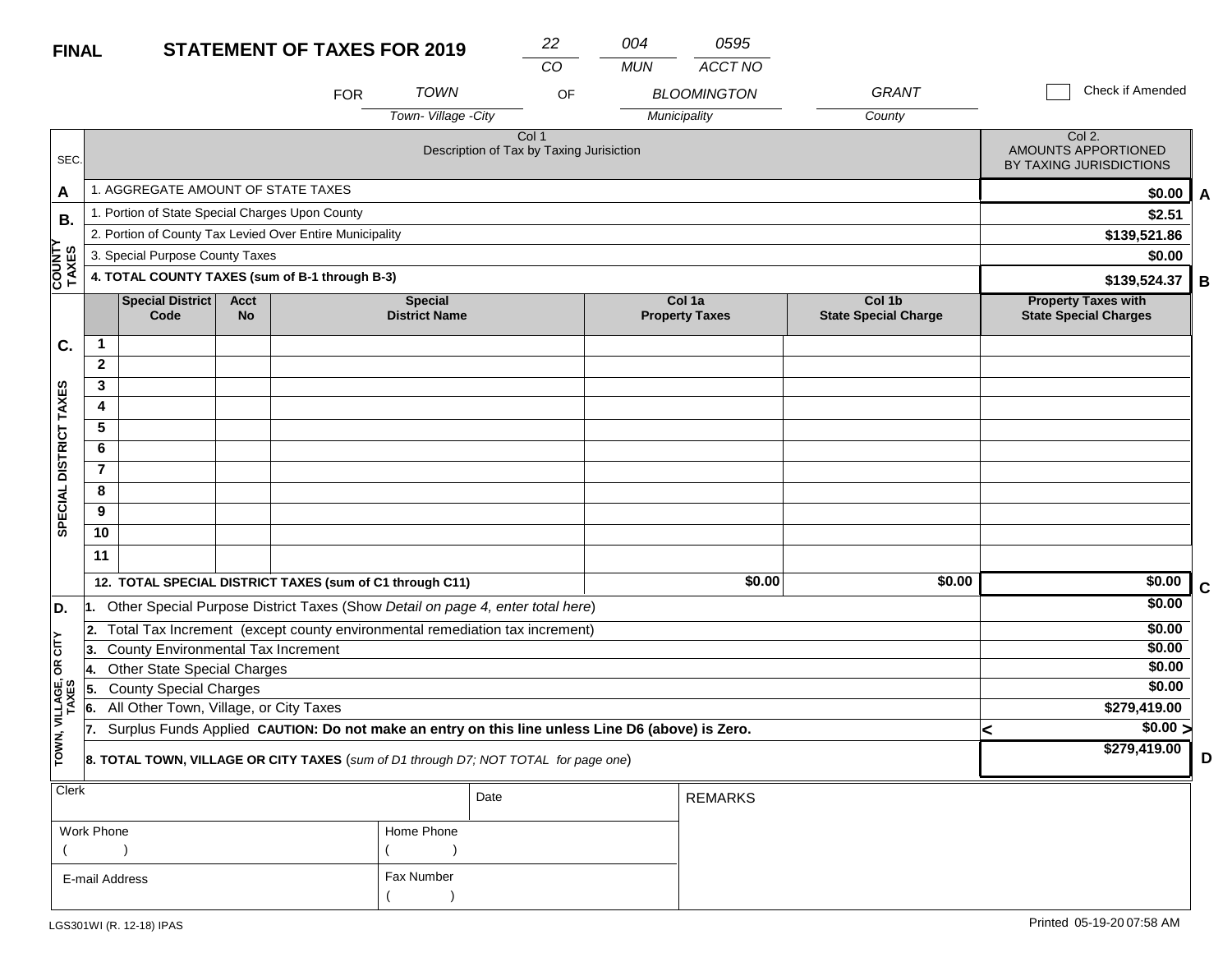|                                     | 2019                                                                                                                                                                                                | 22                                                                                                                             | 004                                    | 0595                      | <b>FOR</b> | <b>TOWN</b>                                      | OF                                    |                | <b>BLOOMINGTON</b>                                                                                                                                                                    | <b>GRANT</b>                                             |                |
|-------------------------------------|-----------------------------------------------------------------------------------------------------------------------------------------------------------------------------------------------------|--------------------------------------------------------------------------------------------------------------------------------|----------------------------------------|---------------------------|------------|--------------------------------------------------|---------------------------------------|----------------|---------------------------------------------------------------------------------------------------------------------------------------------------------------------------------------|----------------------------------------------------------|----------------|
|                                     | <b>YEAR</b>                                                                                                                                                                                         | <b>CO</b>                                                                                                                      | <b>MUN</b>                             | <b>ACCT NO</b>            |            | Town - Village - City                            |                                       |                | Municipality                                                                                                                                                                          | County                                                   |                |
| SEC.                                |                                                                                                                                                                                                     | <b>School District Codes</b>                                                                                                   | Acct<br><b>No</b>                      |                           |            |                                                  | Col 1<br><b>SCHOOL DISTRICT NAMES</b> |                |                                                                                                                                                                                       | Col. 2<br>AMOUNTS APPORTIONED<br>BY TAXING JURISDICTIONS |                |
|                                     |                                                                                                                                                                                                     | 220994                                                                                                                         | 0135                                   | <b>SCH D OF CASSVILLE</b> |            |                                                  |                                       |                |                                                                                                                                                                                       | \$29.00                                                  |                |
| Е.                                  | $\overline{2}$                                                                                                                                                                                      | 224904                                                                                                                         | 0444                                   | SCH D OF RIVER RIDGE      |            |                                                  |                                       |                |                                                                                                                                                                                       | \$376,041.00                                             |                |
|                                     | $\overline{3}$                                                                                                                                                                                      |                                                                                                                                |                                        |                           |            |                                                  |                                       |                |                                                                                                                                                                                       |                                                          |                |
|                                     | $\overline{4}$                                                                                                                                                                                      |                                                                                                                                |                                        |                           |            |                                                  |                                       |                |                                                                                                                                                                                       |                                                          |                |
|                                     | $\overline{5}$                                                                                                                                                                                      |                                                                                                                                |                                        |                           |            |                                                  |                                       |                |                                                                                                                                                                                       |                                                          |                |
|                                     | 6                                                                                                                                                                                                   |                                                                                                                                |                                        |                           |            |                                                  |                                       |                |                                                                                                                                                                                       |                                                          |                |
| ELEMENTARY AND<br>SECONDARY SCHOOLS | $\overline{7}$                                                                                                                                                                                      |                                                                                                                                |                                        |                           |            |                                                  |                                       |                |                                                                                                                                                                                       |                                                          |                |
|                                     | $\overline{8}$                                                                                                                                                                                      |                                                                                                                                |                                        |                           |            |                                                  |                                       |                |                                                                                                                                                                                       |                                                          |                |
|                                     | $\overline{9}$                                                                                                                                                                                      |                                                                                                                                |                                        |                           |            |                                                  |                                       |                |                                                                                                                                                                                       |                                                          |                |
|                                     | 10                                                                                                                                                                                                  |                                                                                                                                |                                        |                           |            |                                                  |                                       |                |                                                                                                                                                                                       |                                                          |                |
|                                     | 11                                                                                                                                                                                                  |                                                                                                                                |                                        |                           |            |                                                  |                                       |                |                                                                                                                                                                                       |                                                          |                |
|                                     | 12                                                                                                                                                                                                  | TOTAL ELEMENTARY AND SECONDARY SCHOOL TAXES (sum of E1 through E11)                                                            | \$376,070.00                           | E                         |            |                                                  |                                       |                |                                                                                                                                                                                       |                                                          |                |
|                                     | $\mathbf{1}$ .                                                                                                                                                                                      | 0300                                                                                                                           | \$40,573.25                            |                           |            |                                                  |                                       |                |                                                                                                                                                                                       |                                                          |                |
|                                     | 2.                                                                                                                                                                                                  |                                                                                                                                |                                        |                           |            |                                                  |                                       |                |                                                                                                                                                                                       |                                                          |                |
| TECH. T                             | $\overline{3}$ .                                                                                                                                                                                    |                                                                                                                                |                                        |                           |            |                                                  |                                       |                |                                                                                                                                                                                       |                                                          |                |
|                                     | $\overline{4}$                                                                                                                                                                                      | TOTAL TECHNICAL COLLEGE TAXES (sum of F1 through F3)                                                                           |                                        |                           |            |                                                  |                                       |                |                                                                                                                                                                                       | \$40,573.25                                              | F              |
| G.                                  |                                                                                                                                                                                                     | TOTAL GENERAL PROPERTY TAXES APPORTIONED (Total of State, County, Special District, Local, School and Technical College Taxes) | \$835,586.62                           | G                         |            |                                                  |                                       |                |                                                                                                                                                                                       |                                                          |                |
|                                     |                                                                                                                                                                                                     | Summary of General Property Taxes, State Tax Credits Applied, and Net General Property Taxes to be Collected                   | (G7) DEPARTMENT OF<br>REVENUE USE ONLY |                           |            |                                                  |                                       |                |                                                                                                                                                                                       |                                                          |                |
|                                     |                                                                                                                                                                                                     | PLEASE COMPLETE ALL COLUMNS                                                                                                    |                                        |                           |            | Col 1<br>Real Estate Roll Personal Property Roll | Col 2                                 |                | Col <sub>3</sub><br>Total (Col 1 Plus Col 2)                                                                                                                                          |                                                          |                |
| G1                                  |                                                                                                                                                                                                     | General Property Taxes From Computerized Summary                                                                               |                                        |                           |            | 781,814.69                                       |                                       | 53,773.10      |                                                                                                                                                                                       | 835,587.79 SUBTRACT LINE G FROM LINE                     |                |
| G <sub>2</sub>                      |                                                                                                                                                                                                     | School Levy Tax Credit Applied (subtract)                                                                                      |                                        |                           |            | 72,452.02                                        |                                       | 4,983.32       |                                                                                                                                                                                       | 77,435.34 G-1. RECORD ON LINE G-6.                       |                |
| G <sub>3</sub>                      |                                                                                                                                                                                                     | Lottery and Gaming Credit Applied (subtract)                                                                                   |                                        |                           |            | 23,863.68                                        |                                       | 441.92<br>0.00 | 24,305.60 (G-1)                                                                                                                                                                       | \$835,587.79                                             |                |
| G4                                  |                                                                                                                                                                                                     | First Dollar Credit Applied (subtract)                                                                                         |                                        |                           |            | 17,221.30                                        |                                       |                | 17,221.30<br>$716,625.55$ <sup>(G)</sup>                                                                                                                                              | \$835,586.62                                             |                |
| G <sub>5</sub><br>G <sub>6</sub>    |                                                                                                                                                                                                     | Net General Property Taxes To Be Collected                                                                                     |                                        |                           |            | 668,277.69                                       |                                       | 48,347.86      |                                                                                                                                                                                       | \$1.17                                                   | G <sub>6</sub> |
|                                     |                                                                                                                                                                                                     | <b>UNDERRUN / OVERRUN</b> (include Line G-6 in Line T Total)<br><b>REPORT DETAIL ON PAGE - 3</b>                               |                                        |                           |            | Col 1                                            |                                       |                | Municipality Acting as Agent For                                                                                                                                                      |                                                          |                |
| Η.                                  |                                                                                                                                                                                                     |                                                                                                                                |                                        |                           |            | For Municipality                                 | Col 2 Enterprise/ Utility             |                | Col 3 Other                                                                                                                                                                           |                                                          |                |
|                                     |                                                                                                                                                                                                     | <b>SPECIAL ASSESSMENTS AND CHARGES</b>                                                                                         |                                        |                           |            | 186.85                                           |                                       | 0.00           | 0.00                                                                                                                                                                                  | \$186.85                                                 | H              |
| J.                                  |                                                                                                                                                                                                     | <b>OMITTED PROPERTY TAXES</b> (Net taxes levied on property omitted from taxation in previous years)                           |                                        |                           |            |                                                  |                                       |                |                                                                                                                                                                                       | \$0.00                                                   | J              |
| Κ.                                  |                                                                                                                                                                                                     | S. 70.43 CORRECTIONS (Net taxes due or refunded - use brackets <> to denote minus amount)                                      |                                        | \$0.00                    | K          |                                                  |                                       |                |                                                                                                                                                                                       |                                                          |                |
| М.                                  | (e)<br>(f)<br>(a)<br>(b)<br>(c)<br>(d)<br>P.F. CROP TAXES<br>0.00 Reg. Acs. @ 10 $\ell = \frac{1}{2}$ 0.00 + 0.00 Reg. Acs. @ $\ell = \frac{1}{2}$<br>$0.00 +$<br>0.00<br>$0.00$ Reg. Acs. @ 20¢=\$ |                                                                                                                                |                                        |                           |            |                                                  |                                       |                |                                                                                                                                                                                       | \$0.00                                                   | M              |
|                                     | (e) (Acres)<br>(c) (Acres)<br>(a) (Acres)<br>$(g)$ (Acres)                                                                                                                                          |                                                                                                                                |                                        |                           |            |                                                  |                                       |                |                                                                                                                                                                                       |                                                          |                |
| N.                                  |                                                                                                                                                                                                     |                                                                                                                                |                                        |                           |            |                                                  |                                       |                | $MFL TAX = 0.00$ Open @ .74 $\varphi = $ -0.00 + \frac{246.00}{5}$ Closed @\$ 1.75=\$ 430.50 + 40.00 Open @\$ 2.04= $\frac{81.60}{5} + \frac{1049.84}{5}$ Closed @\$ 10.20=\$10708.37 |                                                          | N              |
|                                     |                                                                                                                                                                                                     |                                                                                                                                |                                        |                           |            |                                                  |                                       | (i) (Acres)    | (i)<br>$.00 =$<br>.00 Closed @ \$7.87=\$                                                                                                                                              | \$11,220.47                                              |                |
| OCCUPATION                          |                                                                                                                                                                                                     | 1. COAL (Sec.70.42)                                                                                                            | Number of Tons=(a)                     | 0.00                      |            | @5¢ per Ton + Number of Tons=(b)                 | 0.00                                  | @7¢ per Ton    |                                                                                                                                                                                       | \$0.00                                                   |                |
|                                     |                                                                                                                                                                                                     | 2. PETROLEUM REFINERIES (Sec.70.421)                                                                                           |                                        |                           |            | Number of Tons $=(a)$                            | 0.00<br>@5¢ per Ton                   |                |                                                                                                                                                                                       | \$0.00                                                   |                |
|                                     |                                                                                                                                                                                                     | 3. IRON ORE CONCENTRATES (Sec. 70.40)                                                                                          |                                        |                           |            | Number of Tons $=(a)$                            | 0.00<br>@5¢ per Ton                   |                |                                                                                                                                                                                       | \$0.00                                                   |                |
|                                     |                                                                                                                                                                                                     |                                                                                                                                |                                        |                           |            |                                                  |                                       |                |                                                                                                                                                                                       |                                                          |                |
| T.                                  |                                                                                                                                                                                                     | AGGREGATE AMOUNT OF TAXES (Total of Sections G, G-6, H, J, K, M, N, and Section 0)                                             |                                        |                           |            |                                                  |                                       |                |                                                                                                                                                                                       | \$846,995.11                                             | T              |
|                                     |                                                                                                                                                                                                     |                                                                                                                                |                                        |                           |            |                                                  |                                       |                |                                                                                                                                                                                       |                                                          |                |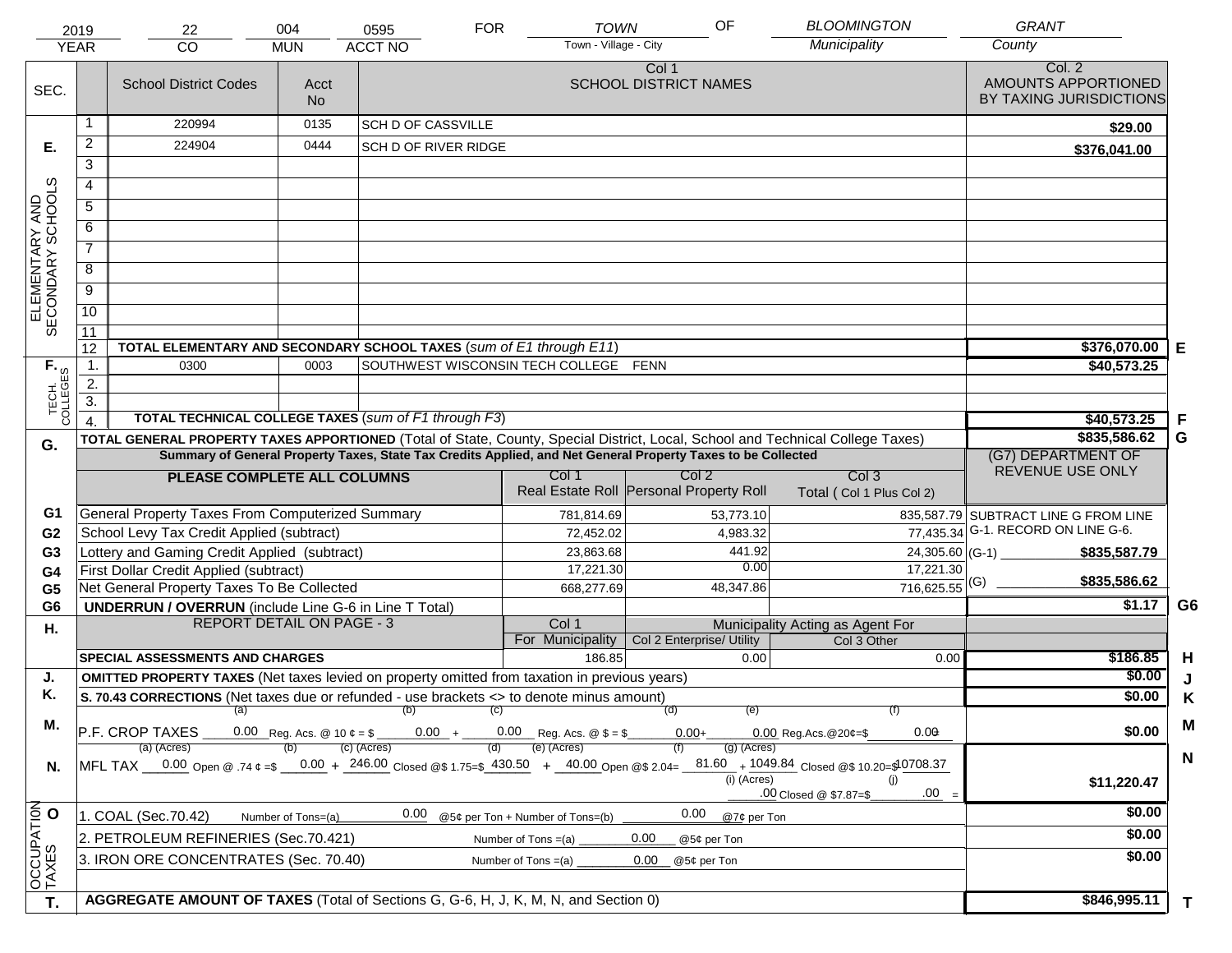|                     | 2019                 | 004<br>22<br>0595                                                                                                            | <b>FOR</b> | <b>TOWN</b>                                                | <b>BLOOMINGTON</b><br>OF                                       |                                      | GRANT                                                    |
|---------------------|----------------------|------------------------------------------------------------------------------------------------------------------------------|------------|------------------------------------------------------------|----------------------------------------------------------------|--------------------------------------|----------------------------------------------------------|
|                     | <b>YEAR</b>          | <b>ACCT NO</b><br>$\overline{CO}$<br><b>MUN</b>                                                                              |            | Town - Village - City<br><b>SECTION H - DETAIL SUMMARY</b> | Municipality                                                   |                                      | County                                                   |
| н                   |                      | Special Assessments and Special Charges                                                                                      |            | Col 1<br>For the Municipality                              | Municipality Acting as Agent for<br>Col 2 Enterprise / Utility | Col 3 Other                          | <b>Total For Each Line</b><br>(Total of columns 1,2 & 3) |
|                     | 01                   | Water main and lateral Installations                                                                                         |            | \$0.00                                                     | 50.00                                                          | \$0.00                               | \$0.00                                                   |
|                     | 02                   | Sewer main and lateral installations                                                                                         |            | \$0.00                                                     | \$0.00                                                         | \$0.00                               | \$0.00                                                   |
|                     | 03                   | Street improvements (ex: sidewalks, storm sewers, seal coating)                                                              |            | \$0.00                                                     | \$0.00                                                         | \$0.00                               | \$0.00                                                   |
|                     | 04                   | Street light installation                                                                                                    |            | \$0.00                                                     | \$0.00                                                         | \$0.00                               | \$0.00                                                   |
|                     | 05                   | Greenbelts                                                                                                                   |            | \$0.00                                                     | \$0.00                                                         | \$0.00                               | \$0.00                                                   |
|                     | 06                   | Drain ditch and watercourse (sec. 88.42 & 88.43)                                                                             |            | \$0.00                                                     | \$0.00                                                         | \$0.00                               | \$0.00                                                   |
| SPECIAL ASSESSMENTS |                      |                                                                                                                              |            |                                                            |                                                                |                                      |                                                          |
| CHARGES             | 01<br>02<br>03<br>04 | Weeds, Tree Planting, Removal<br>Snow Removal, Plowing<br>Refuse And Garbage Collection<br>Grading, Gravel, Culvert, Fencing |            | \$0.00<br>\$50.00<br>\$0.00<br>\$136.85                    | \$0.00<br>\$0.00<br>\$0.00<br>\$0.00                           | \$0.00<br>\$0.00<br>\$0.00<br>\$0.00 | \$0.00<br>\$50.00<br>\$0.00<br>\$136.85                  |
|                     | 05                   | Fencing                                                                                                                      |            | \$0.00                                                     | \$0.00                                                         | \$0.00                               | \$0.00                                                   |
|                     | 06                   | Fire Calls                                                                                                                   |            | \$0.00                                                     | \$0.00                                                         | \$0.00                               | \$0.00                                                   |
| SPECIAL             | 07<br>08             | Recycling<br><b>Delinquent Utility Charges</b>                                                                               |            | \$0.00<br>\$0.00                                           | \$0.00<br>\$0.00                                               | \$0.00<br>\$0.00                     | \$0.00<br>\$0.00                                         |
|                     |                      |                                                                                                                              |            |                                                            |                                                                |                                      |                                                          |
|                     |                      |                                                                                                                              |            |                                                            |                                                                |                                      |                                                          |
|                     |                      |                                                                                                                              |            |                                                            |                                                                |                                      |                                                          |
|                     |                      | TOTALS (Also enter on line H on page 2)                                                                                      |            | \$186.85                                                   | \$0.00                                                         | \$0.00                               | \$186.85                                                 |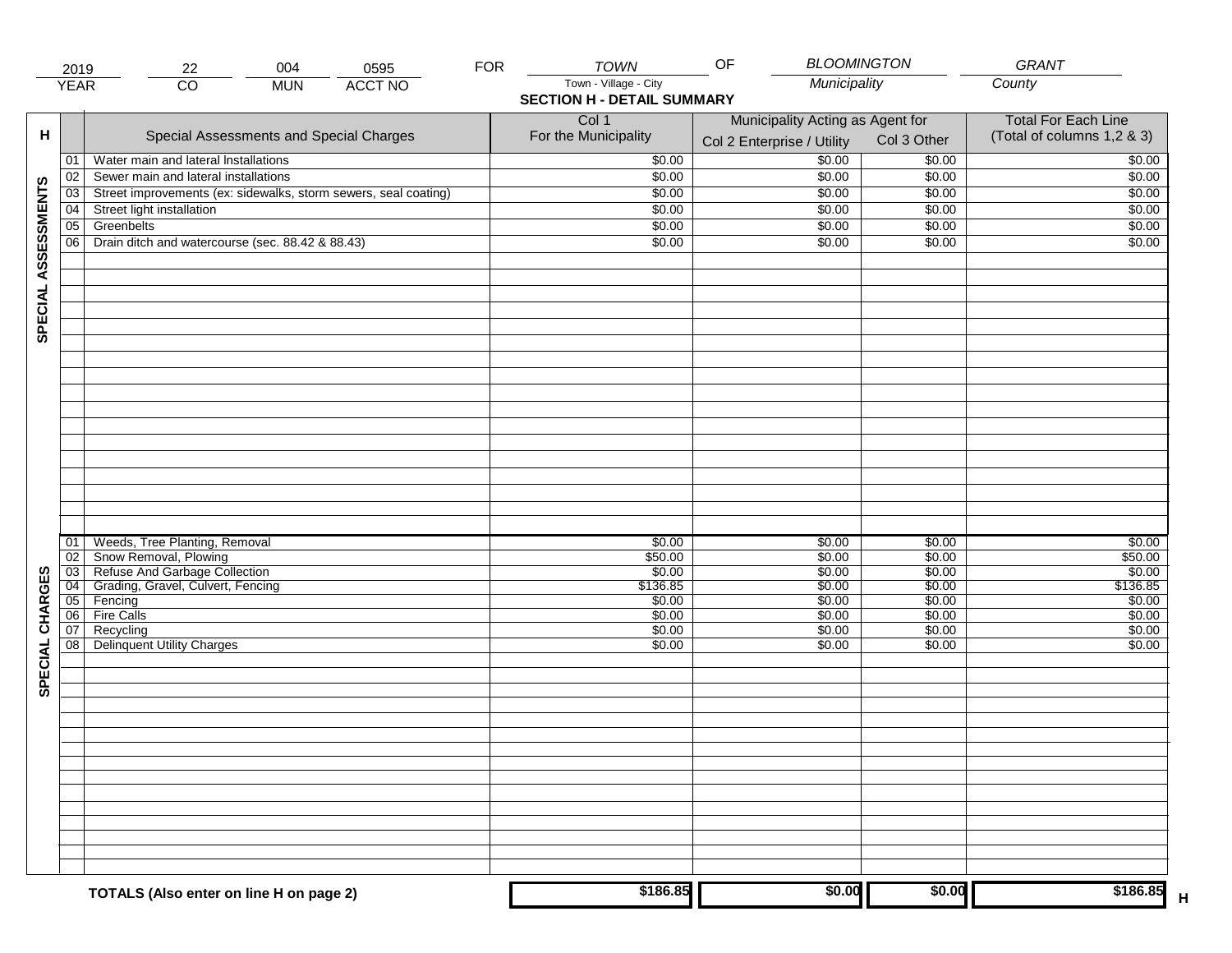| 2015                 | $\sim$ | ^^<br>◡◡ | 0595                           | $\neg$ $\wedge$ r.<br>◡┍ | TOWN                                          | MINGTON               | $\sim$ $\sim$<br>GRAN |  |
|----------------------|--------|----------|--------------------------------|--------------------------|-----------------------------------------------|-----------------------|-----------------------|--|
| $\sqrt{2}$<br>▵<br>. |        | .viUN    | CCT NC،<br>$\mathbf{A}$<br>nuu |                          | $\cdots$<br>1100<br>villade<br>' UWI.<br>◡៲៶៶ | ` <i>¶unicipalitv</i> | Count                 |  |

| D. | Name of District                          | Valuation | Gen. Prop. Tax Levy | Remarks |
|----|-------------------------------------------|-----------|---------------------|---------|
|    |                                           |           |                     |         |
|    |                                           |           |                     |         |
|    |                                           |           |                     |         |
|    |                                           |           |                     |         |
|    |                                           |           |                     |         |
|    |                                           |           |                     |         |
|    |                                           |           |                     |         |
|    |                                           |           |                     |         |
|    |                                           |           |                     |         |
|    |                                           |           |                     |         |
|    |                                           |           |                     |         |
|    |                                           |           |                     |         |
|    |                                           |           |                     |         |
|    |                                           |           |                     |         |
|    |                                           |           |                     |         |
|    |                                           |           |                     |         |
|    |                                           |           |                     |         |
|    |                                           |           |                     |         |
|    |                                           |           |                     |         |
|    |                                           |           |                     |         |
|    |                                           |           |                     |         |
|    |                                           |           |                     |         |
|    |                                           |           |                     |         |
|    |                                           |           |                     |         |
|    |                                           |           |                     |         |
|    |                                           |           |                     |         |
|    |                                           |           |                     |         |
|    |                                           |           |                     |         |
|    |                                           |           |                     |         |
|    |                                           |           |                     |         |
|    | TOTALS (Also enter on line D-1 on page 1) | \$0.00    |                     |         |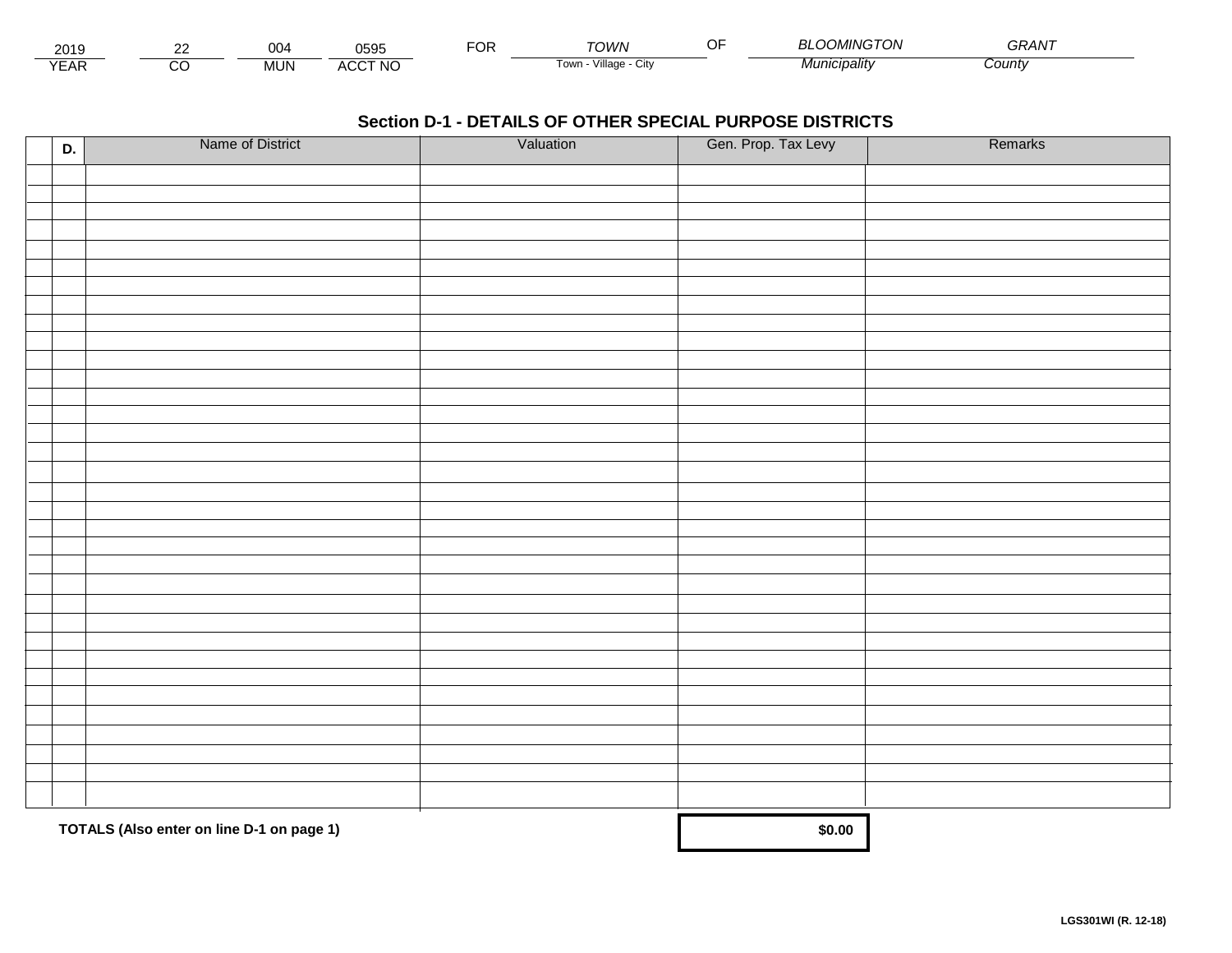#### **STATEMENT OF TAXES FO FINAL**

| R 2019 | 22 | 006 |
|--------|----|-----|
|        |    |     |

Fax Number

 $($ 

*CO MUN ACCT NO*

*0596*

|                          |                                                |                                                 |                          | <b>FOR</b>                                               | <b>TOWN</b>                            | OF                                                                                               |              | <b>BOSCOBEL</b>                 | <b>GRANT</b>                          |                                                            | Check if Amended |   |
|--------------------------|------------------------------------------------|-------------------------------------------------|--------------------------|----------------------------------------------------------|----------------------------------------|--------------------------------------------------------------------------------------------------|--------------|---------------------------------|---------------------------------------|------------------------------------------------------------|------------------|---|
|                          |                                                |                                                 |                          |                                                          | Town-Village -City                     |                                                                                                  | Municipality |                                 | County                                |                                                            |                  |   |
| SEC.                     |                                                |                                                 |                          |                                                          |                                        | Col 1<br>Description of Tax by Taxing Jurisiction                                                |              |                                 |                                       | Col 2.<br>AMOUNTS APPORTIONED<br>BY TAXING JURISDICTIONS   |                  |   |
| A                        |                                                | 1. AGGREGATE AMOUNT OF STATE TAXES              |                          |                                                          |                                        |                                                                                                  |              |                                 |                                       |                                                            | \$0.00           | A |
| В.                       |                                                | 1. Portion of State Special Charges Upon County |                          |                                                          |                                        |                                                                                                  |              |                                 |                                       |                                                            | \$2.09           |   |
|                          |                                                |                                                 |                          | 2. Portion of County Tax Levied Over Entire Municipality |                                        |                                                                                                  |              |                                 |                                       | \$115,980.71                                               |                  |   |
|                          | 3. Special Purpose County Taxes                |                                                 |                          |                                                          |                                        |                                                                                                  |              |                                 |                                       |                                                            | \$0.00           |   |
| COUNTY<br>TAXES<br>TAXES | 4. TOTAL COUNTY TAXES (sum of B-1 through B-3) |                                                 |                          |                                                          |                                        |                                                                                                  |              |                                 |                                       |                                                            | \$115,982.80     | В |
|                          |                                                | Special District<br>Code                        | <b>Acct</b><br><b>No</b> |                                                          | <b>Special</b><br><b>District Name</b> |                                                                                                  |              | Col 1a<br><b>Property Taxes</b> | Col 1b<br><b>State Special Charge</b> | <b>Property Taxes with</b><br><b>State Special Charges</b> |                  |   |
| C.                       | $\mathbf{1}$                                   |                                                 |                          |                                                          |                                        |                                                                                                  |              |                                 |                                       |                                                            |                  |   |
|                          | $\mathbf{2}$                                   |                                                 |                          |                                                          |                                        |                                                                                                  |              |                                 |                                       |                                                            |                  |   |
|                          | 3                                              |                                                 |                          |                                                          |                                        |                                                                                                  |              |                                 |                                       |                                                            |                  |   |
|                          | 4                                              |                                                 |                          |                                                          |                                        |                                                                                                  |              |                                 |                                       |                                                            |                  |   |
|                          | 5                                              |                                                 |                          |                                                          |                                        |                                                                                                  |              |                                 |                                       |                                                            |                  |   |
|                          | 6                                              |                                                 |                          |                                                          |                                        |                                                                                                  |              |                                 |                                       |                                                            |                  |   |
| SPECIAL DISTRICT TAXES   | $\overline{\mathbf{r}}$                        |                                                 |                          |                                                          |                                        |                                                                                                  |              |                                 |                                       |                                                            |                  |   |
|                          | 8                                              |                                                 |                          |                                                          |                                        |                                                                                                  |              |                                 |                                       |                                                            |                  |   |
|                          | 9                                              |                                                 |                          |                                                          |                                        |                                                                                                  |              |                                 |                                       |                                                            |                  |   |
|                          | 10                                             |                                                 |                          |                                                          |                                        |                                                                                                  |              |                                 |                                       |                                                            |                  |   |
|                          | 11                                             |                                                 |                          |                                                          |                                        |                                                                                                  |              |                                 |                                       |                                                            |                  |   |
|                          |                                                |                                                 |                          | 12. TOTAL SPECIAL DISTRICT TAXES (sum of C1 through C11) |                                        |                                                                                                  |              | \$0.00                          | \$0.00                                |                                                            | \$0.00           | C |
| D.                       |                                                |                                                 |                          |                                                          |                                        | 1. Other Special Purpose District Taxes (Show Detail on page 4, enter total here)                |              |                                 |                                       |                                                            | \$0.00           |   |
|                          | 2.                                             |                                                 |                          |                                                          |                                        | Total Tax Increment (except county environmental remediation tax increment)                      |              |                                 |                                       |                                                            | \$0.00           |   |
| OR CITY                  | 3.                                             | County Environmental Tax Increment              |                          |                                                          |                                        |                                                                                                  |              |                                 |                                       |                                                            | \$0.00           |   |
|                          | 14.                                            | Other State Special Charges                     |                          |                                                          |                                        |                                                                                                  |              |                                 |                                       |                                                            | \$0.00           |   |
|                          | 5.                                             | <b>County Special Charges</b>                   |                          |                                                          |                                        |                                                                                                  |              |                                 |                                       |                                                            | \$0.00           |   |
|                          | 6.                                             | All Other Town, Village, or City Taxes          |                          |                                                          |                                        |                                                                                                  |              |                                 |                                       |                                                            | \$39,338.00      |   |
| TOWN, VILLAGE,<br>TAXES  | 17.                                            |                                                 |                          |                                                          |                                        | Surplus Funds Applied CAUTION: Do not make an entry on this line unless Line D6 (above) is Zero. |              |                                 |                                       | k                                                          | $\sqrt{$0.00}$   |   |
|                          |                                                |                                                 |                          |                                                          |                                        | 8. TOTAL TOWN, VILLAGE OR CITY TAXES (sum of D1 through D7; NOT TOTAL for page one)              |              |                                 |                                       |                                                            | \$39,338.00      | D |
| Clerk                    |                                                |                                                 |                          |                                                          |                                        | Date                                                                                             |              | <b>REMARKS</b>                  |                                       |                                                            |                  |   |
|                          | Work Phone                                     |                                                 |                          |                                                          | Home Phone                             |                                                                                                  |              |                                 |                                       |                                                            |                  |   |
|                          |                                                |                                                 |                          |                                                          |                                        |                                                                                                  |              |                                 |                                       |                                                            |                  |   |

E-mail Address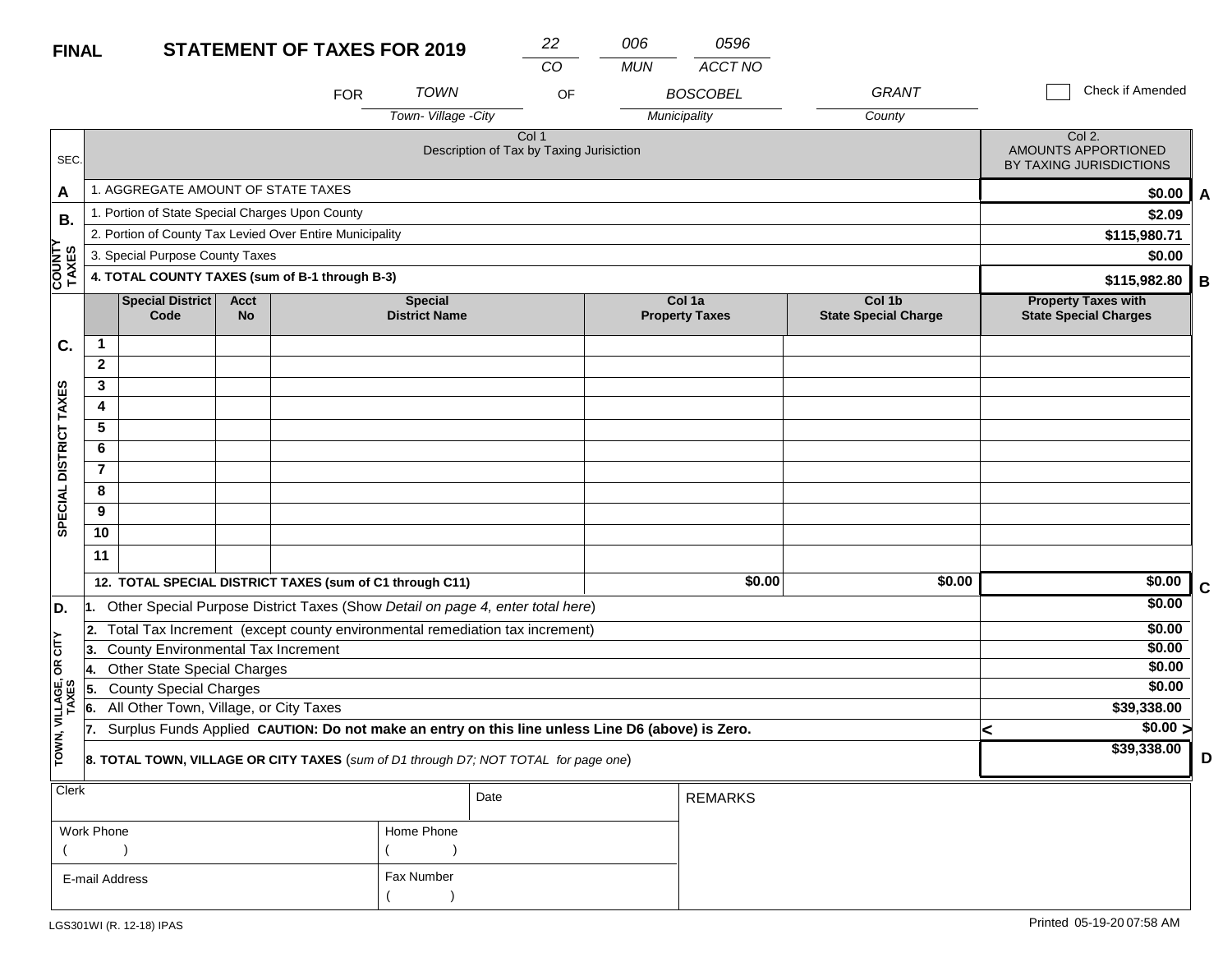|                                     | 2019                  | 22                                                                                                                             | 006                              | 0596                                                                          | <b>FOR</b>            | <b>TOWN</b>                      | OF                                                                                                           | <b>BOSCOBEL</b>                                                                                                                        | <b>GRANT</b>                                             |                |
|-------------------------------------|-----------------------|--------------------------------------------------------------------------------------------------------------------------------|----------------------------------|-------------------------------------------------------------------------------|-----------------------|----------------------------------|--------------------------------------------------------------------------------------------------------------|----------------------------------------------------------------------------------------------------------------------------------------|----------------------------------------------------------|----------------|
|                                     | <b>YEAR</b>           | CO                                                                                                                             | <b>MUN</b>                       | <b>ACCT NO</b>                                                                |                       | Town - Village - City            |                                                                                                              | Municipality                                                                                                                           | County                                                   |                |
| SEC.                                |                       | <b>School District Codes</b>                                                                                                   | Acct<br><b>No</b>                |                                                                               |                       |                                  | Col 1<br><b>SCHOOL DISTRICT NAMES</b>                                                                        |                                                                                                                                        | Col. 2<br>AMOUNTS APPORTIONED<br>BY TAXING JURISDICTIONS |                |
|                                     | 1                     | 220609                                                                                                                         | 0134                             | <b>SCH D OF BOSCOBEL AREA</b>                                                 |                       |                                  |                                                                                                              |                                                                                                                                        | \$291,344.12                                             |                |
| Е.                                  | $\overline{2}$        |                                                                                                                                |                                  |                                                                               |                       |                                  |                                                                                                              |                                                                                                                                        |                                                          |                |
|                                     | 3                     |                                                                                                                                |                                  |                                                                               |                       |                                  |                                                                                                              |                                                                                                                                        |                                                          |                |
|                                     | 4                     |                                                                                                                                |                                  |                                                                               |                       |                                  |                                                                                                              |                                                                                                                                        |                                                          |                |
|                                     | $\overline{5}$        |                                                                                                                                |                                  |                                                                               |                       |                                  |                                                                                                              |                                                                                                                                        |                                                          |                |
|                                     | 6                     |                                                                                                                                |                                  |                                                                               |                       |                                  |                                                                                                              |                                                                                                                                        |                                                          |                |
| ELEMENTARY AND<br>SECONDARY SCHOOLS | $\overline{7}$        |                                                                                                                                |                                  |                                                                               |                       |                                  |                                                                                                              |                                                                                                                                        |                                                          |                |
|                                     | 8                     |                                                                                                                                |                                  |                                                                               |                       |                                  |                                                                                                              |                                                                                                                                        |                                                          |                |
|                                     | $\overline{9}$        |                                                                                                                                |                                  |                                                                               |                       |                                  |                                                                                                              |                                                                                                                                        |                                                          |                |
|                                     |                       |                                                                                                                                |                                  |                                                                               |                       |                                  |                                                                                                              |                                                                                                                                        |                                                          |                |
|                                     | 10                    |                                                                                                                                |                                  |                                                                               |                       |                                  |                                                                                                              |                                                                                                                                        |                                                          |                |
|                                     | $\overline{11}$<br>12 | TOTAL ELEMENTARY AND SECONDARY SCHOOL TAXES (sum of E1 through E11)                                                            |                                  |                                                                               |                       |                                  |                                                                                                              |                                                                                                                                        | \$291,344.12                                             | E              |
|                                     | 1.                    | 0300                                                                                                                           | 0003                             | SOUTHWEST WISCONSIN TECH COLLEGE FENN                                         |                       |                                  |                                                                                                              |                                                                                                                                        | \$33,760.20                                              |                |
|                                     | 2.                    |                                                                                                                                |                                  |                                                                               |                       |                                  |                                                                                                              |                                                                                                                                        |                                                          |                |
|                                     | $\overline{3}$ .      |                                                                                                                                |                                  |                                                                               |                       |                                  |                                                                                                              |                                                                                                                                        |                                                          |                |
| TECH. T                             | $\overline{4}$        | TOTAL TECHNICAL COLLEGE TAXES (sum of F1 through F3)                                                                           |                                  |                                                                               |                       |                                  |                                                                                                              |                                                                                                                                        | \$33,760.20                                              | F              |
| G.                                  |                       | TOTAL GENERAL PROPERTY TAXES APPORTIONED (Total of State, County, Special District, Local, School and Technical College Taxes) |                                  | \$480,425.12                                                                  | G                     |                                  |                                                                                                              |                                                                                                                                        |                                                          |                |
|                                     |                       |                                                                                                                                |                                  |                                                                               |                       |                                  | Summary of General Property Taxes, State Tax Credits Applied, and Net General Property Taxes to be Collected |                                                                                                                                        | (G7) DEPARTMENT OF                                       |                |
|                                     |                       | PLEASE COMPLETE ALL COLUMNS                                                                                                    |                                  |                                                                               |                       | Col 1                            | Col <sub>2</sub>                                                                                             | Col <sub>3</sub>                                                                                                                       | REVENUE USE ONLY                                         |                |
|                                     |                       |                                                                                                                                |                                  |                                                                               |                       |                                  | Real Estate Roll Personal Property Roll                                                                      | Total (Col 1 Plus Col 2)                                                                                                               |                                                          |                |
| G1                                  |                       | General Property Taxes From Computerized Summary                                                                               |                                  |                                                                               |                       | 453,035.40                       | 27,389.89                                                                                                    |                                                                                                                                        | 480,425.29 SUBTRACT LINE G FROM LINE                     |                |
| G <sub>2</sub>                      |                       | School Levy Tax Credit Applied (subtract)                                                                                      |                                  |                                                                               |                       | 46,608.26                        | 2,817.87                                                                                                     | 49,426.13                                                                                                                              | G-1. RECORD ON LINE G-6.                                 |                |
| G3                                  |                       | Lottery and Gaming Credit Applied (subtract)                                                                                   |                                  |                                                                               |                       | 28,768.05<br>15,098.40           | 0.00<br>0.00                                                                                                 | 28,768.05 (G-1) $-$<br>15,098.40                                                                                                       | \$480,425.29                                             |                |
| G4<br>G <sub>5</sub>                |                       | First Dollar Credit Applied (subtract)<br>Net General Property Taxes To Be Collected                                           |                                  |                                                                               |                       | 362,560.69                       | 24,572.02                                                                                                    | $\frac{1}{387,132.71}$ (G)                                                                                                             | \$480,425.12                                             |                |
| G <sub>6</sub>                      |                       | <b>UNDERRUN / OVERRUN</b> (include Line G-6 in Line T Total)                                                                   |                                  |                                                                               |                       |                                  |                                                                                                              |                                                                                                                                        | \$0.17                                                   | G <sub>6</sub> |
| Η.                                  |                       |                                                                                                                                | <b>REPORT DETAIL ON PAGE - 3</b> |                                                                               |                       | Col 1                            |                                                                                                              | Municipality Acting as Agent For                                                                                                       |                                                          |                |
|                                     |                       |                                                                                                                                |                                  |                                                                               |                       | For Municipality                 | Col 2 Enterprise/ Utility                                                                                    | Col 3 Other                                                                                                                            |                                                          |                |
|                                     |                       | <b>SPECIAL ASSESSMENTS AND CHARGES</b>                                                                                         |                                  |                                                                               |                       | 649.30                           | 0.00                                                                                                         | 0.00                                                                                                                                   | \$649.30                                                 | H              |
| J.                                  |                       | <b>OMITTED PROPERTY TAXES</b> (Net taxes levied on property omitted from taxation in previous years)                           |                                  |                                                                               |                       |                                  |                                                                                                              |                                                                                                                                        | \$0.00                                                   | J              |
| Κ.                                  |                       | S. 70.43 CORRECTIONS (Net taxes due or refunded - use brackets <> to denote minus amount)                                      |                                  |                                                                               |                       |                                  |                                                                                                              |                                                                                                                                        | \$0.00                                                   | K              |
| М.                                  |                       |                                                                                                                                |                                  | $(a)$ (b) (c)                                                                 |                       |                                  | (e)<br>(d)                                                                                                   |                                                                                                                                        |                                                          | M              |
|                                     |                       | P.F. CROP TAXES<br>(a) (Acres)                                                                                                 |                                  | 0.00 Reg. Acs. @ 10 $\phi = $$ 0.00 + 0.00 Reg. Acs. @ \$ = \$<br>(c) (Acres) |                       | (e) (Acres)                      | $0.00 +$<br>(g) (Acres)                                                                                      | 0.09<br>$0.00$ Reg. Acs. @ 20¢=\$                                                                                                      | \$0.00                                                   |                |
| N.                                  |                       |                                                                                                                                |                                  |                                                                               |                       |                                  |                                                                                                              | MFL TAX 0.00 Open @ .74 ¢ =\$ 0.00 + 87.90 Closed @\$ 1.75=\$ 153.83 + 319.32 Open @\$ 2.04= 651.41 + 72.12 Closed @\$ 10.20=\$ 735.62 |                                                          | $\mathbf N$    |
|                                     |                       |                                                                                                                                |                                  |                                                                               |                       |                                  | (i) (Acres)                                                                                                  | (i)                                                                                                                                    | \$1,540.86                                               |                |
|                                     |                       |                                                                                                                                |                                  |                                                                               |                       |                                  |                                                                                                              | $.00 =$<br>.00 Closed @ \$7.87=\$                                                                                                      |                                                          |                |
|                                     |                       | 1. COAL (Sec.70.42)                                                                                                            | Number of Tons=(a)               | 0.00                                                                          |                       | @5¢ per Ton + Number of Tons=(b) | 0.00<br>@7¢ per Ton                                                                                          |                                                                                                                                        | \$0.00                                                   |                |
|                                     |                       | 2. PETROLEUM REFINERIES (Sec.70.421)                                                                                           |                                  |                                                                               | Number of Tons $=(a)$ |                                  | 0.00<br>@5¢ per Ton                                                                                          |                                                                                                                                        | \$0.00                                                   |                |
|                                     |                       | 3. IRON ORE CONCENTRATES (Sec. 70.40)                                                                                          |                                  |                                                                               | Number of Tons $=(a)$ |                                  | 0.00<br>@5¢ per Ton                                                                                          |                                                                                                                                        | \$0.00                                                   |                |
| OCCUPATION<br>TAXES O               |                       |                                                                                                                                |                                  |                                                                               |                       |                                  |                                                                                                              |                                                                                                                                        |                                                          |                |
| T.                                  |                       | AGGREGATE AMOUNT OF TAXES (Total of Sections G, G-6, H, J, K, M, N, and Section 0)                                             |                                  |                                                                               |                       |                                  |                                                                                                              |                                                                                                                                        | \$482,615.45                                             | $\mathbf{T}$   |
|                                     |                       |                                                                                                                                |                                  |                                                                               |                       |                                  |                                                                                                              |                                                                                                                                        |                                                          |                |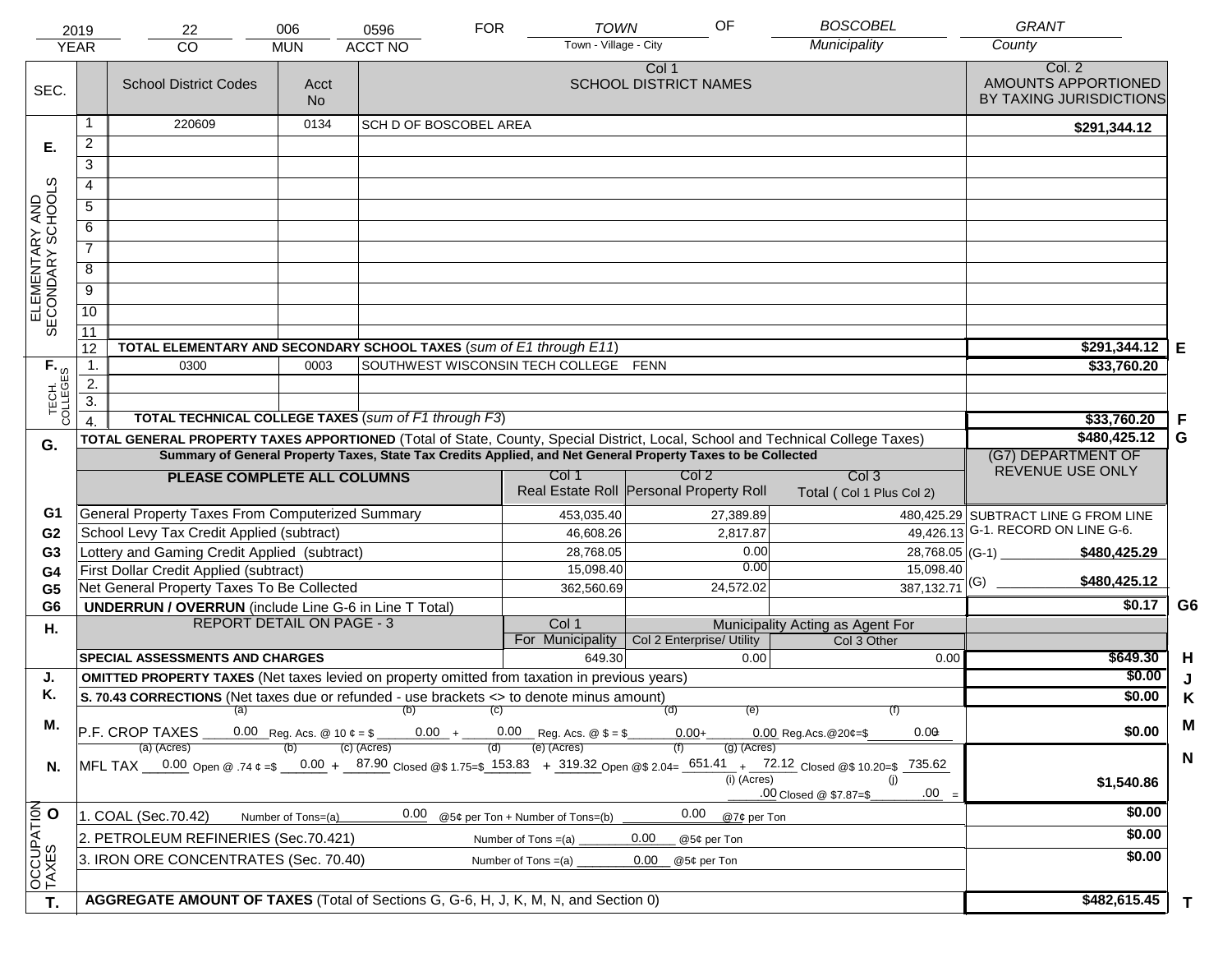|                     | 2019                  | 006<br>0596<br>22                                               | <b>FOR</b> | <b>TOWN</b>                                                | <b>BOSCOBEL</b><br>OF                                          |                  | GRANT                                                    |
|---------------------|-----------------------|-----------------------------------------------------------------|------------|------------------------------------------------------------|----------------------------------------------------------------|------------------|----------------------------------------------------------|
|                     | <b>YEAR</b>           | $\overline{CO}$<br><b>ACCT NO</b><br><b>MUN</b>                 |            | Town - Village - City<br><b>SECTION H - DETAIL SUMMARY</b> | Municipality                                                   |                  | County                                                   |
| н                   |                       | Special Assessments and Special Charges                         |            | Col 1<br>For the Municipality                              | Municipality Acting as Agent for<br>Col 2 Enterprise / Utility | Col 3 Other      | <b>Total For Each Line</b><br>(Total of columns 1,2 & 3) |
|                     | 01                    | Water main and lateral Installations                            |            | \$0.00                                                     | 50.00                                                          | \$0.00           | \$0.00                                                   |
|                     | 02                    | Sewer main and lateral installations                            |            | \$0.00                                                     | \$0.00                                                         | \$0.00           | \$0.00                                                   |
|                     | 03                    | Street improvements (ex: sidewalks, storm sewers, seal coating) |            | \$0.00                                                     | \$0.00                                                         | \$0.00           | \$0.00                                                   |
|                     | 04                    | Street light installation                                       |            | \$0.00                                                     | \$0.00                                                         | $\sqrt{$0.00}$   | \$0.00                                                   |
|                     | 05                    | Greenbelts                                                      |            | \$0.00                                                     | \$0.00                                                         | \$0.00           | \$0.00                                                   |
|                     | 06                    | Drain ditch and watercourse (sec. 88.42 & 88.43)                |            | \$0.00                                                     | \$0.00                                                         | \$0.00           | \$0.00                                                   |
| SPECIAL ASSESSMENTS |                       |                                                                 |            |                                                            |                                                                |                  |                                                          |
|                     | 01<br>02              | Weeds, Tree Planting, Removal<br>Snow Removal, Plowing          |            | \$0.00<br>\$0.00                                           | \$0.00<br>\$0.00                                               | \$0.00<br>\$0.00 | \$0.00<br>\$0.00                                         |
|                     | 03                    | Refuse And Garbage Collection                                   |            | \$0.00                                                     | \$0.00                                                         | \$0.00           | \$0.00                                                   |
| CHARGES             | 04                    | Grading, Gravel, Culvert, Fencing                               |            | \$0.00                                                     | \$0.00                                                         | \$0.00           | \$0.00                                                   |
|                     | 05                    | Fencing                                                         |            | \$0.00                                                     | \$0.00                                                         | \$0.00           | \$0.00                                                   |
|                     | 06                    | Fire Calls                                                      |            | \$0.00                                                     | \$0.00                                                         | \$0.00           | \$0.00                                                   |
|                     | 07                    | Recycling                                                       |            | \$0.00                                                     | \$0.00                                                         | \$0.00           | \$0.00                                                   |
| SPECIAL             | 08<br>$\overline{09}$ | <b>Delinquent Utility Charges</b><br><b>Trailer Dues</b>        |            | \$623.94<br>\$25.36                                        | \$0.00<br>\$0.00                                               | \$0.00<br>\$0.00 | \$623.94<br>\$25.36                                      |
|                     |                       |                                                                 |            |                                                            |                                                                |                  |                                                          |
|                     |                       |                                                                 |            |                                                            |                                                                |                  |                                                          |
|                     |                       |                                                                 |            |                                                            |                                                                |                  |                                                          |
|                     |                       |                                                                 |            |                                                            |                                                                |                  |                                                          |
|                     |                       | TOTALS (Also enter on line H on page 2)                         |            | \$649.30                                                   | \$0.00                                                         | \$0.00           | \$649.30                                                 |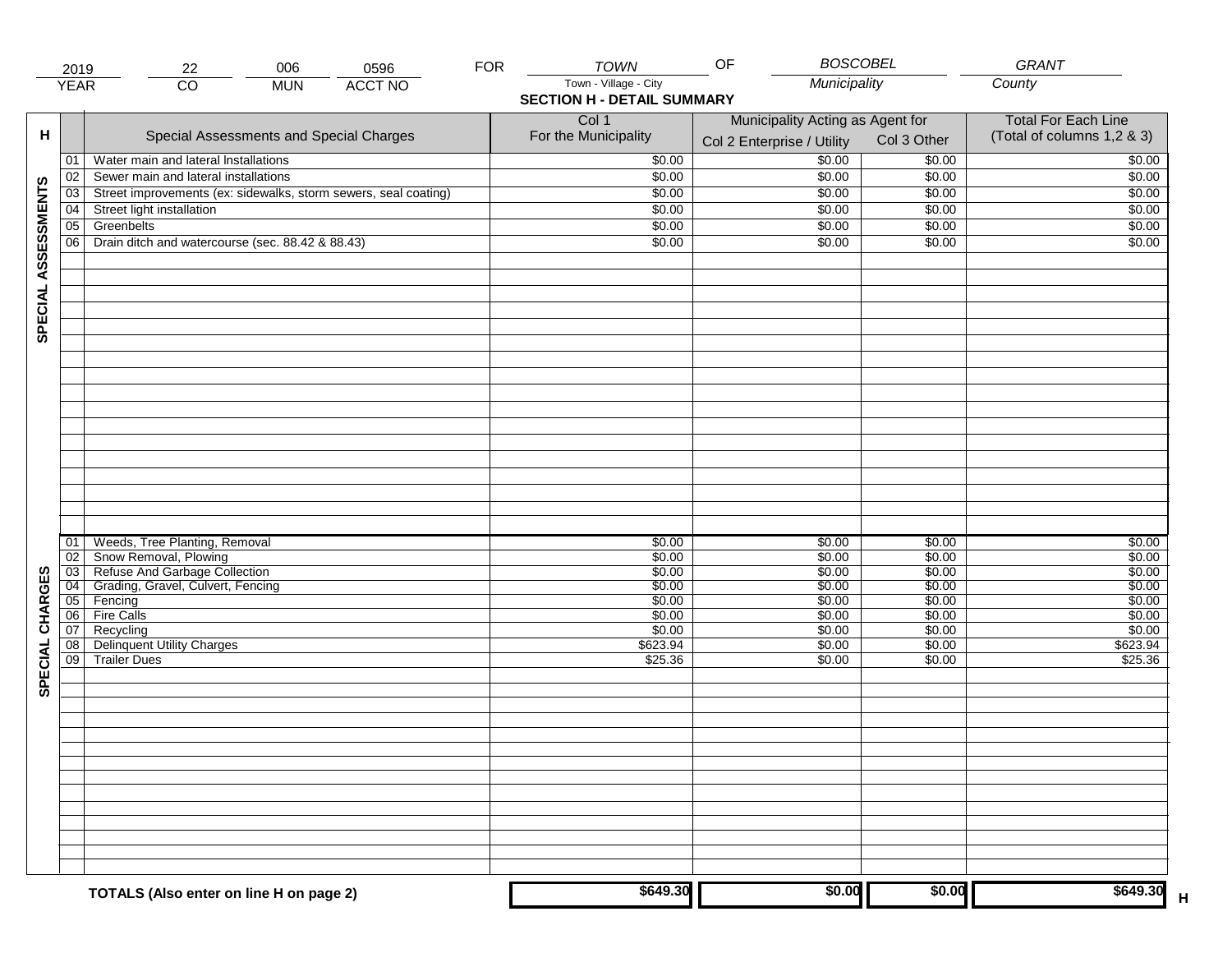| 201:                        | $\sim$ | $\sim$<br><b>UUL</b> | 0596                | ЮR | י <i>ו</i> ו/וור                | $\sim$ $\sim$<br> | $\sim$ $\sim$ $\sim$ $\sim$ $\sim$ $\sim$<br>m<br>OBE | $\mathbf{a} \mathbf{a} \mathbf{a} \mathbf{b}$<br>75. |  |
|-----------------------------|--------|----------------------|---------------------|----|---------------------------------|-------------------|-------------------------------------------------------|------------------------------------------------------|--|
| $\sqrt{2}$<br>▵<br><b>L</b> |        | <b>MUN</b>           | CCT NC،<br>$\Delta$ |    | <br>√illage - ′<br>l own<br>ستت |                   | nicipality                                            | County                                               |  |

| D. | Name of District                          | Valuation | Gen. Prop. Tax Levy | Remarks |
|----|-------------------------------------------|-----------|---------------------|---------|
|    |                                           |           |                     |         |
|    |                                           |           |                     |         |
|    |                                           |           |                     |         |
|    |                                           |           |                     |         |
|    |                                           |           |                     |         |
|    |                                           |           |                     |         |
|    |                                           |           |                     |         |
|    |                                           |           |                     |         |
|    |                                           |           |                     |         |
|    |                                           |           |                     |         |
|    |                                           |           |                     |         |
|    |                                           |           |                     |         |
|    |                                           |           |                     |         |
|    |                                           |           |                     |         |
|    |                                           |           |                     |         |
|    |                                           |           |                     |         |
|    |                                           |           |                     |         |
|    |                                           |           |                     |         |
|    |                                           |           |                     |         |
|    |                                           |           |                     |         |
|    |                                           |           |                     |         |
|    |                                           |           |                     |         |
|    |                                           |           |                     |         |
|    |                                           |           |                     |         |
|    |                                           |           |                     |         |
|    |                                           |           |                     |         |
|    |                                           |           |                     |         |
|    |                                           |           |                     |         |
|    |                                           |           |                     |         |
|    |                                           |           |                     |         |
|    | TOTALS (Also enter on line D-1 on page 1) |           | \$0.00              |         |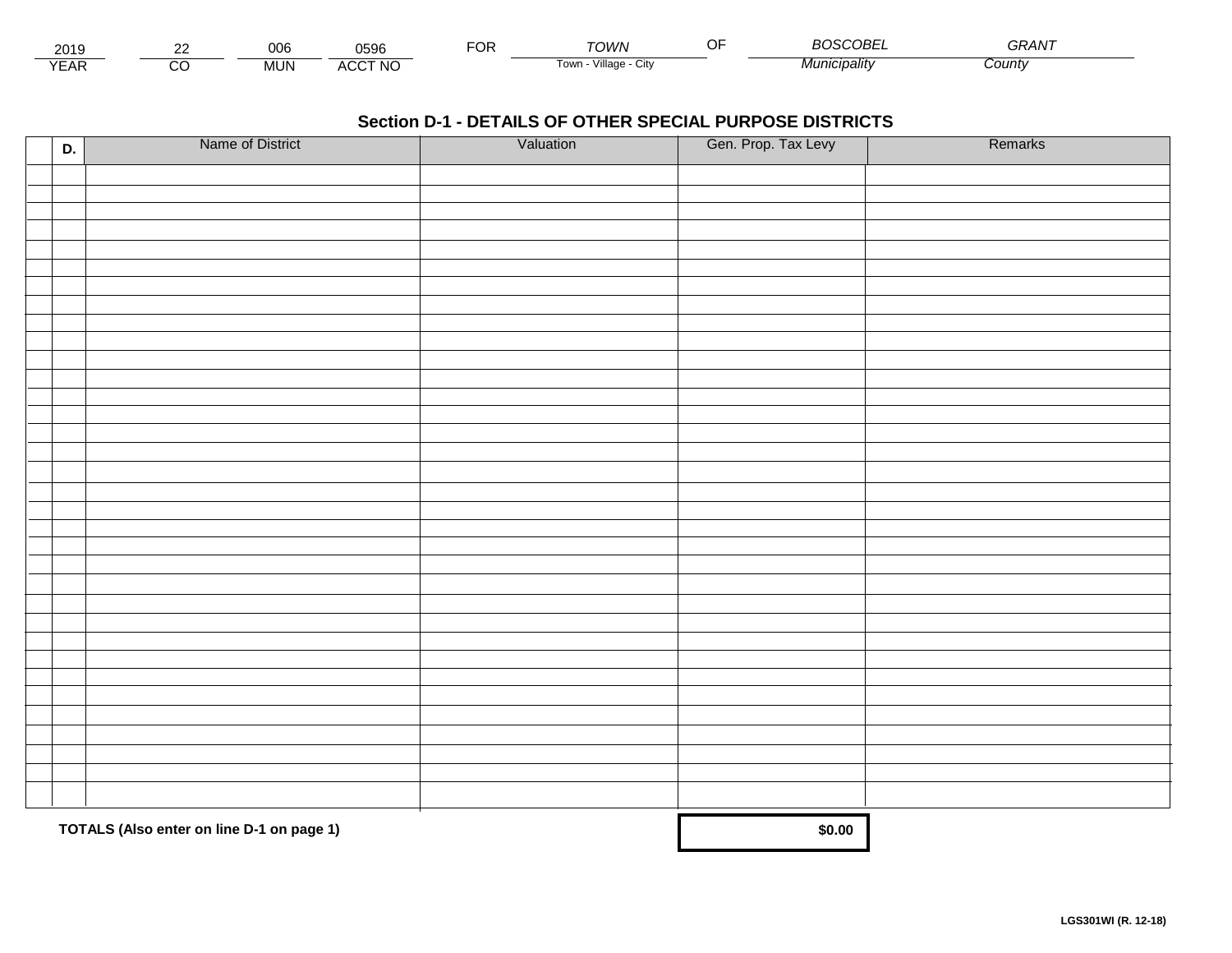## **FINAL**

| <b>FINAL</b>           |                |                                                 |                          | <b>STATEMENT OF TAXES FOR 2019</b>                       |                                          | 22<br>CO | 008<br><b>MUN</b> | 0597<br>ACCT NO                 |                                       |                                                            |   |
|------------------------|----------------|-------------------------------------------------|--------------------------|----------------------------------------------------------|------------------------------------------|----------|-------------------|---------------------------------|---------------------------------------|------------------------------------------------------------|---|
|                        |                |                                                 |                          | <b>FOR</b>                                               | <b>TOWN</b>                              | OF       |                   | <b>CASSVILLE</b>                | <b>GRANT</b>                          | Check if Amended                                           |   |
|                        |                |                                                 |                          |                                                          | Town-Village - City                      |          |                   | Municipality                    | County                                |                                                            |   |
| SEC.                   |                |                                                 |                          |                                                          | Description of Tax by Taxing Jurisiction | Col 1    |                   |                                 |                                       | Col 2.<br>AMOUNTS APPORTIONED<br>BY TAXING JURISDICTIONS   |   |
| A                      |                | 1. AGGREGATE AMOUNT OF STATE TAXES              |                          |                                                          |                                          |          |                   |                                 |                                       | \$0.00                                                     | A |
| <b>B.</b>              |                | 1. Portion of State Special Charges Upon County |                          |                                                          |                                          |          |                   |                                 |                                       | \$2.35                                                     |   |
|                        |                |                                                 |                          | 2. Portion of County Tax Levied Over Entire Municipality |                                          |          |                   |                                 |                                       | \$130,471.23                                               |   |
|                        |                | 3. Special Purpose County Taxes                 |                          |                                                          |                                          |          |                   |                                 |                                       | \$0.00                                                     |   |
| <b>COUNTY</b><br>TAXES |                |                                                 |                          | 4. TOTAL COUNTY TAXES (sum of B-1 through B-3)           |                                          |          |                   |                                 |                                       | \$130,473.58                                               | B |
|                        |                | <b>Special District</b><br>Code                 | <b>Acct</b><br><b>No</b> |                                                          | <b>Special</b><br><b>District Name</b>   |          |                   | Col 1a<br><b>Property Taxes</b> | Col 1b<br><b>State Special Charge</b> | <b>Property Taxes with</b><br><b>State Special Charges</b> |   |
| C.                     | 1              |                                                 |                          |                                                          |                                          |          |                   |                                 |                                       |                                                            |   |
|                        | $\mathbf{2}$   |                                                 |                          |                                                          |                                          |          |                   |                                 |                                       |                                                            |   |
|                        | 3              |                                                 |                          |                                                          |                                          |          |                   |                                 |                                       |                                                            |   |
| <b>DISTRICT TAXES</b>  | 4              |                                                 |                          |                                                          |                                          |          |                   |                                 |                                       |                                                            |   |
|                        | 5              |                                                 |                          |                                                          |                                          |          |                   |                                 |                                       |                                                            |   |
|                        | 6              |                                                 |                          |                                                          |                                          |          |                   |                                 |                                       |                                                            |   |
|                        | $\overline{7}$ |                                                 |                          |                                                          |                                          |          |                   |                                 |                                       |                                                            |   |
| <b>CIAL</b>            | 8              |                                                 |                          |                                                          |                                          |          |                   |                                 |                                       |                                                            |   |
|                        | $\alpha$       |                                                 |                          |                                                          |                                          |          |                   |                                 |                                       |                                                            |   |

|     | 11                                                                                                         |        |                                                                                                     |  |  |  |              |  |
|-----|------------------------------------------------------------------------------------------------------------|--------|-----------------------------------------------------------------------------------------------------|--|--|--|--------------|--|
|     | 12. TOTAL SPECIAL DISTRICT TAXES (sum of C1 through C11)                                                   | \$0.00 | \$0.00                                                                                              |  |  |  |              |  |
| 11. |                                                                                                            |        | Other Special Purpose District Taxes (Show Detail on page 4, enter total here)                      |  |  |  | \$0.00       |  |
|     |                                                                                                            |        | 2. Total Tax Increment (except county environmental remediation tax increment)                      |  |  |  | \$0.00       |  |
|     | 3. County Environmental Tax Increment                                                                      |        |                                                                                                     |  |  |  | \$0.00       |  |
|     | 4. Other State Special Charges                                                                             |        |                                                                                                     |  |  |  | \$0.00       |  |
|     | 5. County Special Charges                                                                                  |        |                                                                                                     |  |  |  | \$0.00       |  |
|     | 6. All Other Town, Village, or City Taxes                                                                  |        |                                                                                                     |  |  |  | \$131,475.00 |  |
|     |                                                                                                            |        | 7. Surplus Funds Applied CAUTION: Do not make an entry on this line unless Line D6 (above) is Zero. |  |  |  | \$0.00 >     |  |
|     | \$131,475.00<br><b>8. TOTAL TOWN, VILLAGE OR CITY TAXES</b> (sum of D1 through D7; NOT TOTAL for page one) |        |                                                                                                     |  |  |  |              |  |

| $ $ Clerk      |            | Date | <b>REMARKS</b> |
|----------------|------------|------|----------------|
| Work Phone     | Home Phone |      |                |
|                |            |      |                |
| E-mail Address | Fax Number |      |                |
|                |            |      |                |

**SPECIAL DISTRICT TAXES**

SPECIAL DISTRICT TAXES

**TOWN, VILLAGE, OR CITY** 

**D.**

TOWN, VILLAGE, OR CITY<br>TAXES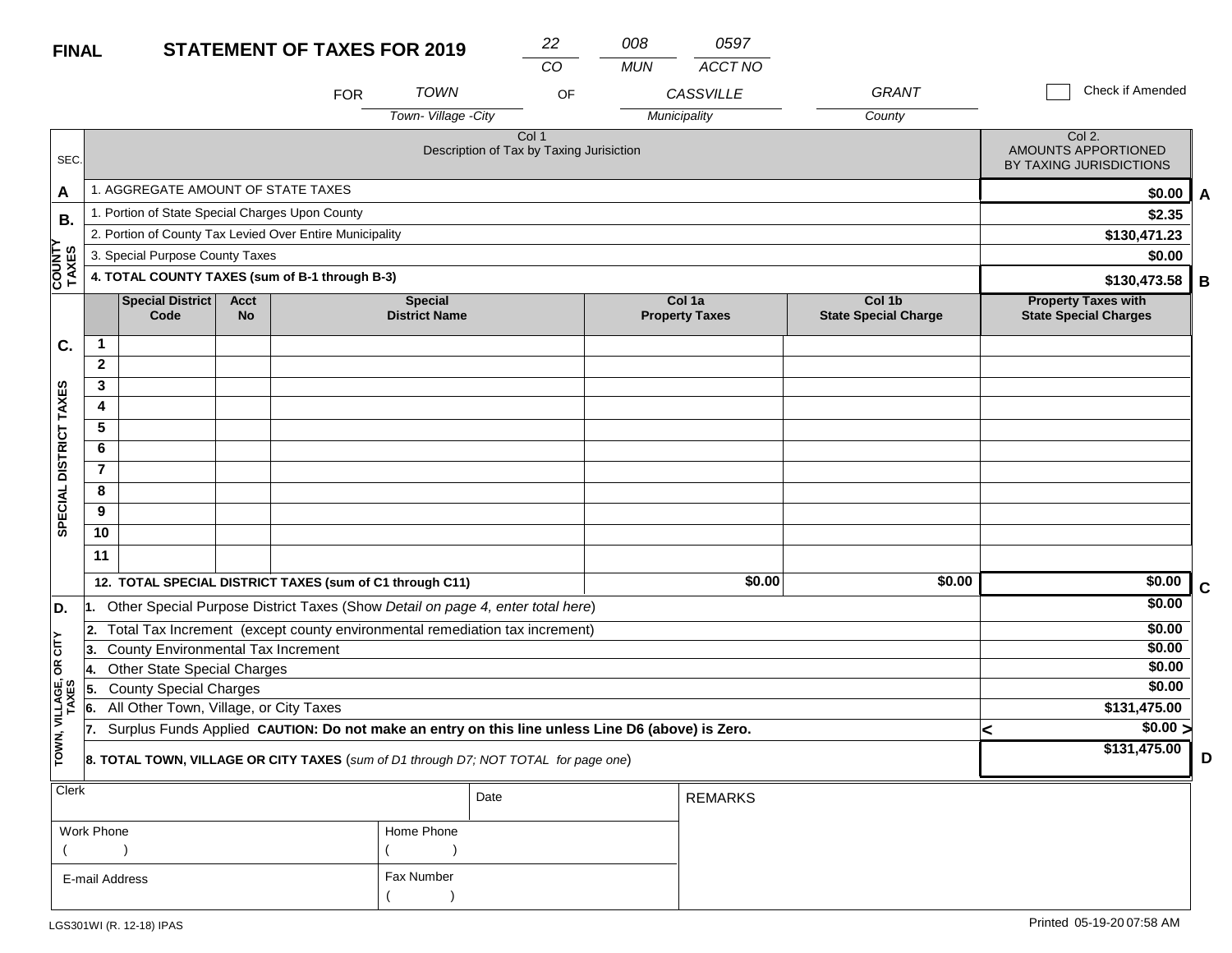|                                     | 2019             | 22                                                                                                                             | 008                | 0597                      | <b>TOWN</b><br><b>FOR</b>             | OF                                                                                                           | CASSVILLE                                    | <b>GRANT</b>                                             |                |
|-------------------------------------|------------------|--------------------------------------------------------------------------------------------------------------------------------|--------------------|---------------------------|---------------------------------------|--------------------------------------------------------------------------------------------------------------|----------------------------------------------|----------------------------------------------------------|----------------|
|                                     | <b>YEAR</b>      | CO                                                                                                                             | <b>MUN</b>         | <b>ACCT NO</b>            | Town - Village - City                 |                                                                                                              | Municipality                                 | County                                                   |                |
| SEC.                                |                  | <b>School District Codes</b>                                                                                                   | Acct<br><b>No</b>  |                           |                                       | Col 1<br><b>SCHOOL DISTRICT NAMES</b>                                                                        |                                              | Col. 2<br>AMOUNTS APPORTIONED<br>BY TAXING JURISDICTIONS |                |
|                                     | 1                | 220994                                                                                                                         | 0135               | <b>SCH D OF CASSVILLE</b> |                                       |                                                                                                              |                                              | \$390,666.00                                             |                |
| Е.                                  | $\overline{2}$   |                                                                                                                                |                    |                           |                                       |                                                                                                              |                                              |                                                          |                |
|                                     | 3                |                                                                                                                                |                    |                           |                                       |                                                                                                              |                                              |                                                          |                |
|                                     | 4                |                                                                                                                                |                    |                           |                                       |                                                                                                              |                                              |                                                          |                |
|                                     | $\overline{5}$   |                                                                                                                                |                    |                           |                                       |                                                                                                              |                                              |                                                          |                |
|                                     | 6                |                                                                                                                                |                    |                           |                                       |                                                                                                              |                                              |                                                          |                |
| ELEMENTARY AND<br>SECONDARY SCHOOLS | $\overline{7}$   |                                                                                                                                |                    |                           |                                       |                                                                                                              |                                              |                                                          |                |
|                                     | 8                |                                                                                                                                |                    |                           |                                       |                                                                                                              |                                              |                                                          |                |
|                                     | $\overline{9}$   |                                                                                                                                |                    |                           |                                       |                                                                                                              |                                              |                                                          |                |
|                                     | 10               |                                                                                                                                |                    |                           |                                       |                                                                                                              |                                              |                                                          |                |
|                                     |                  |                                                                                                                                |                    |                           |                                       |                                                                                                              |                                              |                                                          |                |
|                                     | 11<br>12         | TOTAL ELEMENTARY AND SECONDARY SCHOOL TAXES (sum of E1 through E11)                                                            | \$390,666.00       | Е                         |                                       |                                                                                                              |                                              |                                                          |                |
|                                     | 1.               | 0300                                                                                                                           | 0003               |                           | SOUTHWEST WISCONSIN TECH COLLEGE FENN |                                                                                                              |                                              | \$37,978.17                                              |                |
|                                     | 2.               |                                                                                                                                |                    |                           |                                       |                                                                                                              |                                              |                                                          |                |
| TECH. T                             | $\overline{3}$ . |                                                                                                                                |                    |                           |                                       |                                                                                                              |                                              |                                                          |                |
|                                     | $\overline{4}$   | TOTAL TECHNICAL COLLEGE TAXES (sum of F1 through F3)                                                                           |                    | \$37,978.17               | F                                     |                                                                                                              |                                              |                                                          |                |
| G.                                  |                  | TOTAL GENERAL PROPERTY TAXES APPORTIONED (Total of State, County, Special District, Local, School and Technical College Taxes) |                    |                           |                                       |                                                                                                              |                                              | \$690,592.75                                             | G              |
|                                     |                  |                                                                                                                                |                    |                           |                                       | Summary of General Property Taxes, State Tax Credits Applied, and Net General Property Taxes to be Collected |                                              | (G7) DEPARTMENT OF<br>REVENUE USE ONLY                   |                |
|                                     |                  | PLEASE COMPLETE ALL COLUMNS                                                                                                    |                    |                           | Col 1                                 | Col <sub>2</sub><br>Real Estate Roll Personal Property Roll                                                  | Col <sub>3</sub><br>Total (Col 1 Plus Col 2) |                                                          |                |
| G1                                  |                  | General Property Taxes From Computerized Summary                                                                               |                    |                           | 681,420.06                            | 9,173.49                                                                                                     |                                              | 690,593.55 SUBTRACT LINE G FROM LINE                     |                |
| G <sub>2</sub>                      |                  | School Levy Tax Credit Applied (subtract)                                                                                      |                    |                           | 90,470.50                             | 1,217.92                                                                                                     |                                              | 91,688.42 G-1. RECORD ON LINE G-6.                       |                |
| G3                                  |                  | Lottery and Gaming Credit Applied (subtract)                                                                                   |                    |                           | 33,580.52                             | 2,193.21<br>0.00                                                                                             | $35,773.73$ (G-1) $-$                        | \$690,593.55                                             |                |
| G4                                  |                  | First Dollar Credit Applied (subtract)                                                                                         |                    |                           | 21,560.99                             | 5,762.36                                                                                                     | 21,560.99<br>$\overline{541,570.41}$ (G)     | \$690,592.75                                             |                |
| G <sub>5</sub><br>G <sub>6</sub>    |                  | Net General Property Taxes To Be Collected<br><b>UNDERRUN / OVERRUN</b> (include Line G-6 in Line T Total)                     |                    |                           | 535,808.05                            |                                                                                                              |                                              | \$0.80                                                   | G <sub>6</sub> |
| Η.                                  |                  | <b>REPORT DETAIL ON PAGE - 3</b>                                                                                               |                    |                           | Col 1                                 |                                                                                                              | Municipality Acting as Agent For             |                                                          |                |
|                                     |                  |                                                                                                                                |                    |                           | For Municipality                      | Col 2 Enterprise/ Utility                                                                                    | Col 3 Other                                  |                                                          |                |
|                                     |                  | <b>SPECIAL ASSESSMENTS AND CHARGES</b>                                                                                         |                    |                           | 0.00                                  | 0.00                                                                                                         | 0.00                                         | \$0.00                                                   | H              |
| J.                                  |                  | <b>OMITTED PROPERTY TAXES</b> (Net taxes levied on property omitted from taxation in previous years)                           |                    |                           |                                       |                                                                                                              |                                              | \$0.00                                                   | J              |
| Κ.                                  |                  | S. 70.43 CORRECTIONS (Net taxes due or refunded - use brackets <> to denote minus amount)                                      |                    |                           |                                       |                                                                                                              |                                              | \$0.00                                                   | K              |
| М.                                  |                  |                                                                                                                                |                    | $(a)$ (b) (c)             |                                       | (e)<br>(d)                                                                                                   |                                              |                                                          | M              |
|                                     |                  | $ P.F. CROP TAXES 0.00$ Reg. Acs. @ 10 $\ell = \ell - 0.00 + 0.00$ Reg. Acs. @ $\ell = \ell - 0.00$<br>(a) (Acres)             |                    | (c) (Acres)               | (e) (Acres)                           | $0.00 +$<br>$(g)$ (Acres)                                                                                    | 0.00<br>$0.00$ Reg. Acs. @ 20¢=\$            | \$0.00                                                   |                |
| N.                                  |                  | MFL TAX $-$ 0.00 Open @ .74 $\varphi$ =\$ $-$ 0.00 + $-$ 82.73 Closed @\$ 1.75=\$ 144.78 + $-$ 0.00 Open @\$ 2.04=             |                    |                           |                                       |                                                                                                              | 0.00 + $282.53$ Closed @\$ 10.20=\$ 2881.81  |                                                          | $\mathbf N$    |
|                                     |                  |                                                                                                                                |                    |                           |                                       | $(i)$ (Acres)                                                                                                | (i)                                          | \$3,026.59                                               |                |
|                                     |                  |                                                                                                                                |                    |                           |                                       |                                                                                                              | $.00 =$<br>.00 Closed @ \$7.87=\$            |                                                          |                |
|                                     |                  | 1. COAL (Sec.70.42)                                                                                                            | Number of Tons=(a) | 0.00                      | @5¢ per Ton + Number of Tons=(b)      | 0.00<br>@7¢ per Ton                                                                                          |                                              | \$0.00                                                   |                |
|                                     |                  | 2. PETROLEUM REFINERIES (Sec.70.421)                                                                                           |                    |                           | Number of Tons $=(a)$                 | 0.00<br>@5¢ per Ton                                                                                          |                                              | \$0.00                                                   |                |
|                                     |                  | 3. IRON ORE CONCENTRATES (Sec. 70.40)                                                                                          |                    |                           | Number of Tons $=(a)$                 | 0.00<br>@5¢ per Ton                                                                                          |                                              | \$0.00                                                   |                |
| OCCUPATION<br>TAXES O               |                  |                                                                                                                                |                    |                           |                                       |                                                                                                              |                                              |                                                          |                |
| T.                                  |                  | AGGREGATE AMOUNT OF TAXES (Total of Sections G, G-6, H, J, K, M, N, and Section 0)                                             |                    | \$693,620.14              | $\mathbf{T}$                          |                                                                                                              |                                              |                                                          |                |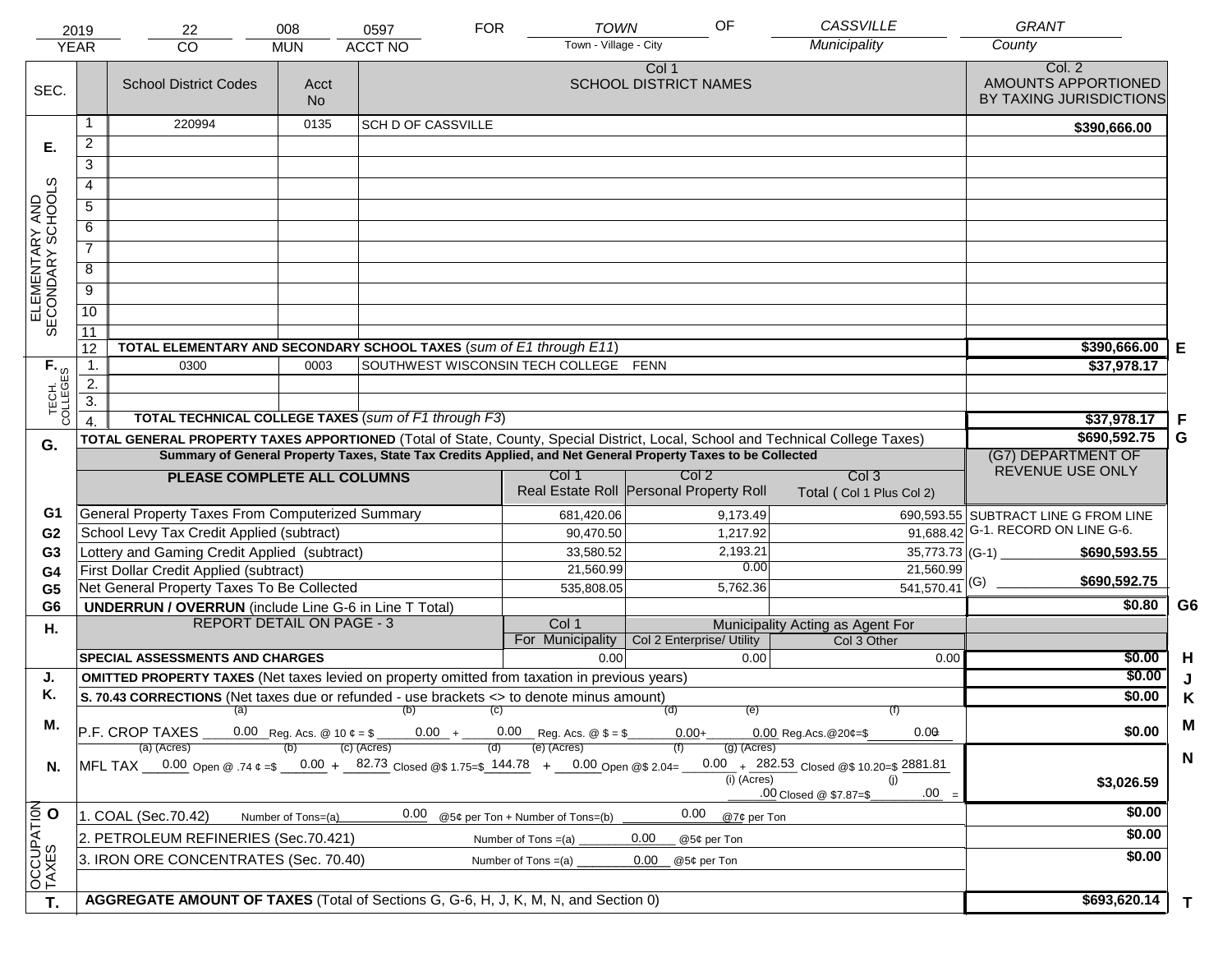|                     | 2019                 | 22                                                                                                                                                                                 | 008        | 0597           | <b>FOR</b> | <b>TOWN</b>                                                        | CASSVILLE<br>OF                                                    |                                                                    | <b>GRANT</b>                                                       |
|---------------------|----------------------|------------------------------------------------------------------------------------------------------------------------------------------------------------------------------------|------------|----------------|------------|--------------------------------------------------------------------|--------------------------------------------------------------------|--------------------------------------------------------------------|--------------------------------------------------------------------|
|                     | <b>YEAR</b>          | $\overline{CO}$                                                                                                                                                                    | <b>MUN</b> | <b>ACCT NO</b> |            | Town - Village - City<br><b>SECTION H - DETAIL SUMMARY</b>         | Municipality                                                       |                                                                    | County                                                             |
| н                   |                      | Special Assessments and Special Charges                                                                                                                                            |            |                |            | Col 1<br>For the Municipality                                      | Municipality Acting as Agent for<br>Col 2 Enterprise / Utility     | Col 3 Other                                                        | <b>Total For Each Line</b><br>(Total of columns 1,2 & 3)           |
|                     | 01                   | Water main and lateral Installations                                                                                                                                               |            |                |            | \$0.00                                                             | $\frac{1}{00}$                                                     | \$0.00                                                             | \$0.00                                                             |
|                     | 02                   | Sewer main and lateral installations                                                                                                                                               |            |                |            | \$0.00                                                             | \$0.00                                                             | \$0.00                                                             | \$0.00                                                             |
|                     | $\overline{03}$      | Street improvements (ex: sidewalks, storm sewers, seal coating)                                                                                                                    |            |                |            | \$0.00                                                             | \$0.00                                                             | \$0.00                                                             | \$0.00                                                             |
|                     | 04                   | Street light installation                                                                                                                                                          |            |                |            | \$0.00                                                             | \$0.00                                                             | \$0.00                                                             | \$0.00                                                             |
|                     | 05                   | Greenbelts                                                                                                                                                                         |            |                |            | \$0.00                                                             | \$0.00                                                             | \$0.00                                                             | \$0.00                                                             |
|                     | 06                   | Drain ditch and watercourse (sec. 88.42 & 88.43)                                                                                                                                   |            |                |            | \$0.00                                                             | \$0.00                                                             | \$0.00                                                             | \$0.00                                                             |
| SPECIAL ASSESSMENTS |                      |                                                                                                                                                                                    |            |                |            |                                                                    |                                                                    |                                                                    |                                                                    |
| CHARGES             | 01<br>02<br>06<br>07 | Weeds, Tree Planting, Removal<br>Snow Removal, Plowing<br>03 Refuse And Garbage Collection<br>04 Grading, Gravel, Culvert, Fencing<br>05 Fencing<br><b>Fire Calls</b><br>Recycling |            |                |            | \$0.00<br>\$0.00<br>\$0.00<br>\$0.00<br>\$0.00<br>\$0.00<br>\$0.00 | \$0.00<br>\$0.00<br>\$0.00<br>\$0.00<br>\$0.00<br>\$0.00<br>\$0.00 | \$0.00<br>\$0.00<br>\$0.00<br>\$0.00<br>\$0.00<br>\$0.00<br>\$0.00 | \$0.00<br>\$0.00<br>\$0.00<br>\$0.00<br>\$0.00<br>\$0.00<br>\$0.00 |
| SPECIAL             | 08                   | <b>Delinquent Utility Charges</b>                                                                                                                                                  |            |                |            | \$0.00                                                             | \$0.00                                                             | \$0.00                                                             | \$0.00                                                             |
|                     |                      | TOTALS (Also enter on line H on page 2)                                                                                                                                            |            |                |            | \$0.00                                                             | \$0.00                                                             | \$0.00                                                             | \$0.00                                                             |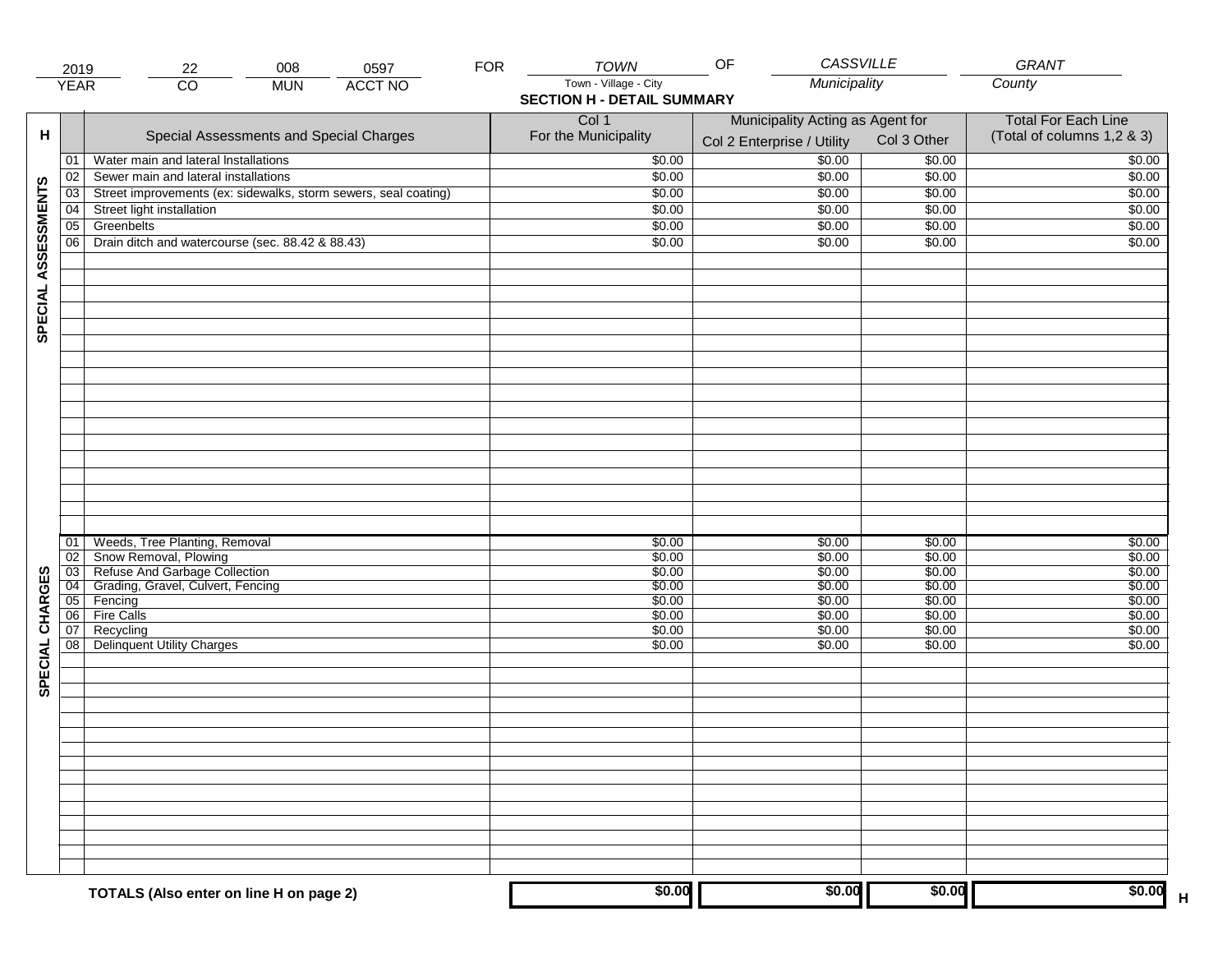| 2015                        | $\sim$ | $\sim$<br><b>UUC</b> | 0597                        | $\neg$ $\wedge$ r.<br>◡┍ | TOWN                                  | $\sim$ $\sim$ $\sim$ $\sim$ $\sim$ $\sim$<br>``VIL∟. | GRAN  |  |
|-----------------------------|--------|----------------------|-----------------------------|--------------------------|---------------------------------------|------------------------------------------------------|-------|--|
| $\sqrt{2}$<br>▵<br><b>L</b> |        | .viun.               | CCT NC،<br>$\Lambda$<br>nuu |                          | $\cdots$<br>Villade<br>' OWLL<br>◡៲៶៶ | ` <i>¶unicipalitv</i>                                | Count |  |

| D. | Name of District                          | Valuation | Gen. Prop. Tax Levy | Remarks |
|----|-------------------------------------------|-----------|---------------------|---------|
|    |                                           |           |                     |         |
|    |                                           |           |                     |         |
|    |                                           |           |                     |         |
|    |                                           |           |                     |         |
|    |                                           |           |                     |         |
|    |                                           |           |                     |         |
|    |                                           |           |                     |         |
|    |                                           |           |                     |         |
|    |                                           |           |                     |         |
|    |                                           |           |                     |         |
|    |                                           |           |                     |         |
|    |                                           |           |                     |         |
|    |                                           |           |                     |         |
|    |                                           |           |                     |         |
|    |                                           |           |                     |         |
|    |                                           |           |                     |         |
|    |                                           |           |                     |         |
|    |                                           |           |                     |         |
|    |                                           |           |                     |         |
|    |                                           |           |                     |         |
|    |                                           |           |                     |         |
|    |                                           |           |                     |         |
|    |                                           |           |                     |         |
|    |                                           |           |                     |         |
|    |                                           |           |                     |         |
|    |                                           |           |                     |         |
|    |                                           |           |                     |         |
|    |                                           |           |                     |         |
|    |                                           |           |                     |         |
|    |                                           |           |                     |         |
|    |                                           |           |                     |         |
|    |                                           |           |                     |         |
|    |                                           |           |                     |         |
|    | TOTALS (Also enter on line D-1 on page 1) |           | \$0.00              |         |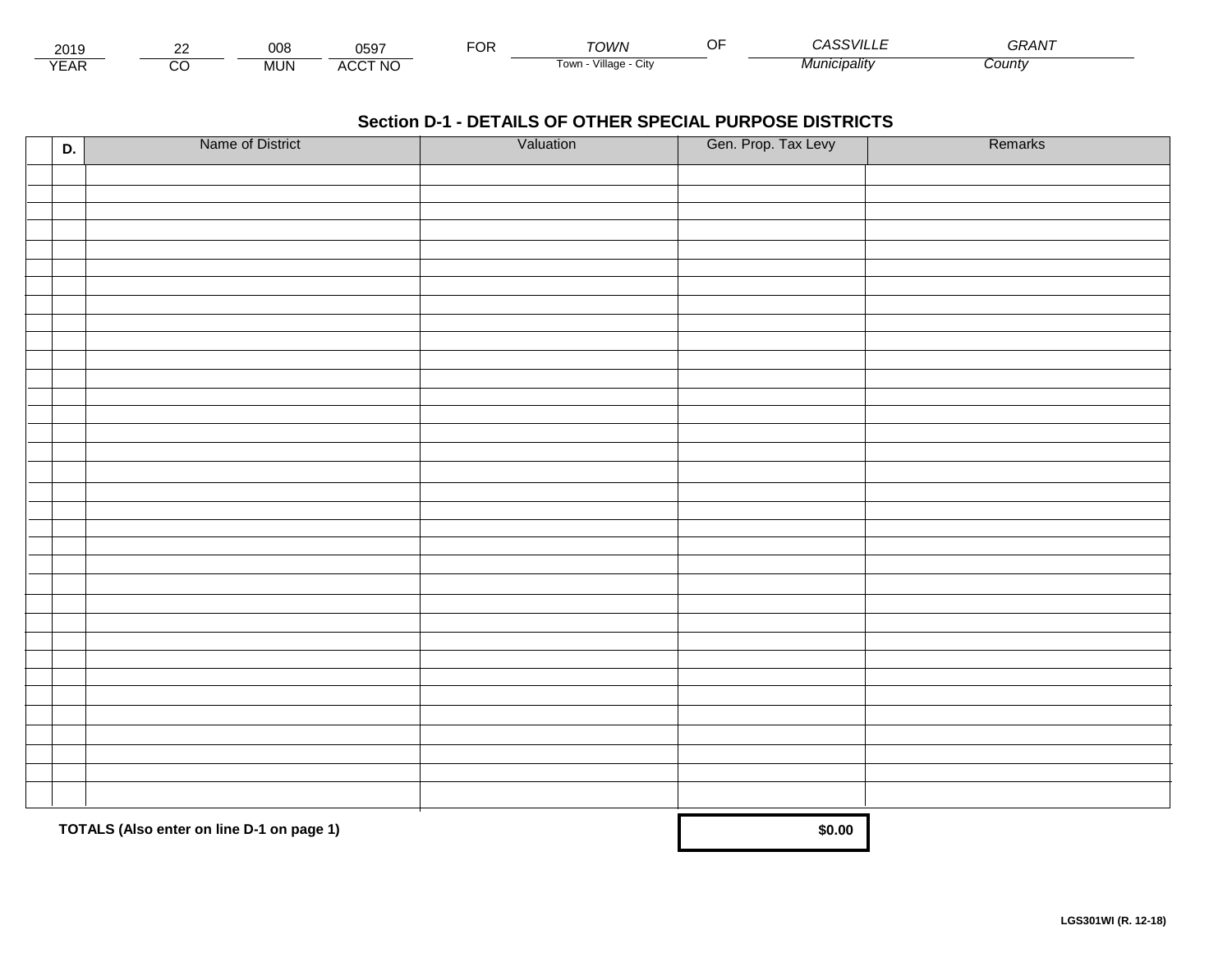| <b>FINAL</b>             |                                                 |                                                 |                          | <b>STATEMENT OF TAXES FOR 2019</b>                                                               |                                        |                                                              | 22 | 010        | 0598                            |                                       |                                                            |   |
|--------------------------|-------------------------------------------------|-------------------------------------------------|--------------------------|--------------------------------------------------------------------------------------------------|----------------------------------------|--------------------------------------------------------------|----|------------|---------------------------------|---------------------------------------|------------------------------------------------------------|---|
|                          |                                                 |                                                 |                          |                                                                                                  |                                        |                                                              | CO | <b>MUN</b> | <b>ACCT NO</b>                  |                                       |                                                            |   |
|                          |                                                 |                                                 |                          | <b>FOR</b>                                                                                       | <b>TOWN</b>                            |                                                              | OF |            | CASTLE ROCK                     | <b>GRANT</b>                          | Check if Amended                                           |   |
|                          |                                                 |                                                 |                          |                                                                                                  | Town-Village-City                      |                                                              |    |            | Municipality                    | County                                |                                                            |   |
| SEC.                     |                                                 |                                                 |                          |                                                                                                  |                                        | Col <sub>1</sub><br>Description of Tax by Taxing Jurisiction |    |            |                                 |                                       | Col 2.<br>AMOUNTS APPORTIONED<br>BY TAXING JURISDICTIONS   |   |
| A                        |                                                 | 1. AGGREGATE AMOUNT OF STATE TAXES              |                          |                                                                                                  |                                        |                                                              |    |            |                                 |                                       | \$0.00                                                     | A |
| <b>B.</b>                |                                                 | 1. Portion of State Special Charges Upon County |                          |                                                                                                  |                                        |                                                              |    |            |                                 |                                       | \$1.50                                                     |   |
|                          |                                                 |                                                 |                          | 2. Portion of County Tax Levied Over Entire Municipality                                         |                                        |                                                              |    |            |                                 |                                       | \$83,258.14                                                |   |
|                          |                                                 | 3. Special Purpose County Taxes                 |                          |                                                                                                  |                                        |                                                              |    |            |                                 |                                       | \$0.00                                                     |   |
| <b>COUNTY</b><br>TAXES   |                                                 |                                                 |                          | 4. TOTAL COUNTY TAXES (sum of B-1 through B-3)                                                   |                                        |                                                              |    |            |                                 |                                       | \$83,259.64                                                | B |
|                          |                                                 | Special District<br>Code                        | <b>Acct</b><br><b>No</b> |                                                                                                  | <b>Special</b><br><b>District Name</b> |                                                              |    |            | Col 1a<br><b>Property Taxes</b> | Col 1b<br><b>State Special Charge</b> | <b>Property Taxes with</b><br><b>State Special Charges</b> |   |
| C.                       | $\mathbf{1}$                                    |                                                 |                          |                                                                                                  |                                        |                                                              |    |            |                                 |                                       |                                                            |   |
|                          | $\overline{2}$                                  |                                                 |                          |                                                                                                  |                                        |                                                              |    |            |                                 |                                       |                                                            |   |
|                          | 3                                               |                                                 |                          |                                                                                                  |                                        |                                                              |    |            |                                 |                                       |                                                            |   |
|                          | 4                                               |                                                 |                          |                                                                                                  |                                        |                                                              |    |            |                                 |                                       |                                                            |   |
|                          | 5                                               |                                                 |                          |                                                                                                  |                                        |                                                              |    |            |                                 |                                       |                                                            |   |
|                          | 6                                               |                                                 |                          |                                                                                                  |                                        |                                                              |    |            |                                 |                                       |                                                            |   |
|                          | $\overline{7}$                                  |                                                 |                          |                                                                                                  |                                        |                                                              |    |            |                                 |                                       |                                                            |   |
|                          | $\overline{\mathbf{8}}$                         |                                                 |                          |                                                                                                  |                                        |                                                              |    |            |                                 |                                       |                                                            |   |
| SPECIAL DISTRICT TAXES   | 9                                               |                                                 |                          |                                                                                                  |                                        |                                                              |    |            |                                 |                                       |                                                            |   |
|                          | 10                                              |                                                 |                          |                                                                                                  |                                        |                                                              |    |            |                                 |                                       |                                                            |   |
|                          | 11                                              |                                                 |                          |                                                                                                  |                                        |                                                              |    |            |                                 |                                       |                                                            |   |
|                          |                                                 |                                                 |                          | 12. TOTAL SPECIAL DISTRICT TAXES (sum of C1 through C11)                                         |                                        |                                                              |    |            | \$0.00                          | \$0.00                                | \$0.00                                                     | C |
| D.                       | 1.                                              |                                                 |                          | Other Special Purpose District Taxes (Show Detail on page 4, enter total here)                   |                                        |                                                              |    |            |                                 |                                       | \$0.00                                                     |   |
|                          | $\overline{2}$ .                                |                                                 |                          | Total Tax Increment (except county environmental remediation tax increment)                      |                                        |                                                              |    |            |                                 |                                       | \$0.00                                                     |   |
| OR CITY                  | <b>County Environmental Tax Increment</b><br>3. |                                                 |                          |                                                                                                  |                                        |                                                              |    |            |                                 |                                       | \$0.00                                                     |   |
|                          | 4.                                              | <b>Other State Special Charges</b>              |                          |                                                                                                  |                                        |                                                              |    |            |                                 |                                       | \$0.00                                                     |   |
|                          | 5.                                              | <b>County Special Charges</b>                   |                          |                                                                                                  |                                        |                                                              |    |            |                                 |                                       | \$0.00                                                     |   |
|                          | 6.                                              | All Other Town, Village, or City Taxes          |                          |                                                                                                  |                                        |                                                              |    |            |                                 |                                       | \$115,000.00                                               |   |
|                          | 17.                                             |                                                 |                          | Surplus Funds Applied CAUTION: Do not make an entry on this line unless Line D6 (above) is Zero. |                                        |                                                              |    |            |                                 |                                       | \$0.00 ><br><                                              |   |
| TOWN, VILLAGE,<br>TAXES  |                                                 |                                                 |                          | 8. TOTAL TOWN, VILLAGE OR CITY TAXES (sum of D1 through D7; NOT TOTAL for page one)              |                                        |                                                              |    |            |                                 |                                       | \$115,000.00                                               | D |
| Clerk                    |                                                 |                                                 |                          |                                                                                                  |                                        | Date                                                         |    |            | <b>REMARKS</b>                  |                                       |                                                            |   |
| Work Phone<br>Home Phone |                                                 |                                                 |                          |                                                                                                  |                                        |                                                              |    |            |                                 |                                       |                                                            |   |

 $($  ) and  $($   $)$ 

Fax Number

 $($ 

E-mail Address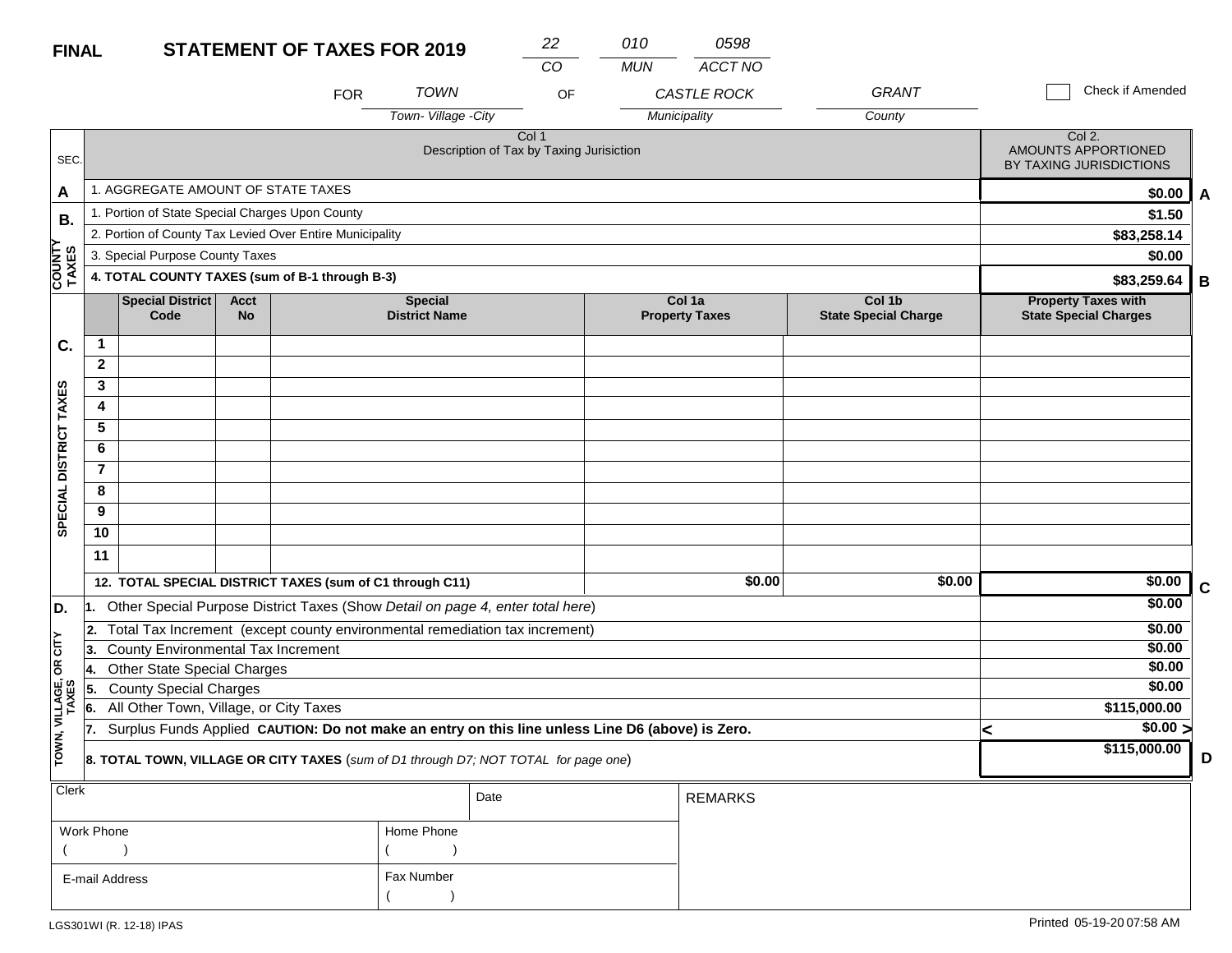|                                     | 2019<br><b>YEAR</b> | 22<br><b>CO</b>                                                                                                                | 010<br><b>MUN</b>  | 0598<br><b>ACCT NO</b>                              | <b>FOR</b> | <b>TOWN</b><br>Town - Village - City  | OF                                      | <b>CASTLE ROCK</b><br>Municipality                           |                             | <b>GRANT</b><br>County                                   |                |
|-------------------------------------|---------------------|--------------------------------------------------------------------------------------------------------------------------------|--------------------|-----------------------------------------------------|------------|---------------------------------------|-----------------------------------------|--------------------------------------------------------------|-----------------------------|----------------------------------------------------------|----------------|
| SEC.                                |                     | <b>School District Codes</b>                                                                                                   | Acct<br><b>No</b>  |                                                     |            |                                       | Col 1<br><b>SCHOOL DISTRICT NAMES</b>   |                                                              |                             | Col. 2<br>AMOUNTS APPORTIONED<br>BY TAXING JURISDICTIONS |                |
|                                     | 1                   | 220609                                                                                                                         | 0134               | <b>SCH D OF BOSCOBEL AREA</b>                       |            |                                       |                                         |                                                              |                             | \$897.18                                                 |                |
| Е.                                  | 2                   | 221813                                                                                                                         | 0137               | SCH D OF FENNIMORE COMMUNITY                        |            |                                       |                                         |                                                              |                             | \$24,702.53                                              |                |
|                                     | $\overline{3}$      | 223850                                                                                                                         | 0140               | SCH D OF RIVERDALE (MUSCODA)                        |            |                                       |                                         |                                                              |                             | \$56,615.00                                              |                |
|                                     | 4                   | 252527                                                                                                                         | 0156               | <b>SCH D OF HIGHLAND</b>                            |            |                                       |                                         |                                                              |                             | \$71,280.00                                              |                |
|                                     | $\overline{5}$      | 252646                                                                                                                         | 0157               | <b>SCH D OF IOWA-GRANT</b>                          |            |                                       |                                         |                                                              |                             |                                                          |                |
|                                     | 6                   |                                                                                                                                |                    |                                                     |            |                                       |                                         |                                                              |                             | \$66,627.00                                              |                |
|                                     | $\overline{7}$      |                                                                                                                                |                    |                                                     |            |                                       |                                         |                                                              |                             |                                                          |                |
| ELEMENTARY AND<br>SECONDARY SCHOOLS | 8                   |                                                                                                                                |                    |                                                     |            |                                       |                                         |                                                              |                             |                                                          |                |
|                                     | $\overline{9}$      |                                                                                                                                |                    |                                                     |            |                                       |                                         |                                                              |                             |                                                          |                |
|                                     | 10                  |                                                                                                                                |                    |                                                     |            |                                       |                                         |                                                              |                             |                                                          |                |
|                                     | 11                  |                                                                                                                                |                    |                                                     |            |                                       |                                         |                                                              |                             |                                                          |                |
|                                     | 12                  | TOTAL ELEMENTARY AND SECONDARY SCHOOL TAXES (sum of E1 through E11)                                                            |                    |                                                     |            |                                       |                                         |                                                              |                             | \$220,121.71                                             | Е              |
|                                     | 1.                  | 0300                                                                                                                           | 0003               |                                                     |            | SOUTHWEST WISCONSIN TECH COLLEGE FENN |                                         |                                                              |                             | \$24,235.16                                              |                |
|                                     | 2.                  |                                                                                                                                |                    |                                                     |            |                                       |                                         |                                                              |                             |                                                          |                |
| TECH. T                             | $\overline{3}$ .    | <b>TOTAL TECHNICAL COLLEGE TAXES (sum of F1 through F3)</b>                                                                    |                    | \$24,235.16                                         | F          |                                       |                                         |                                                              |                             |                                                          |                |
|                                     | $\overline{4}$      | TOTAL GENERAL PROPERTY TAXES APPORTIONED (Total of State, County, Special District, Local, School and Technical College Taxes) |                    | \$442,616.51                                        | G          |                                       |                                         |                                                              |                             |                                                          |                |
| G.                                  |                     | Summary of General Property Taxes, State Tax Credits Applied, and Net General Property Taxes to be Collected                   |                    | (G7) DEPARTMENT OF                                  |            |                                       |                                         |                                                              |                             |                                                          |                |
|                                     |                     | PLEASE COMPLETE ALL COLUMNS                                                                                                    |                    |                                                     |            | Col 1                                 | Col <sub>2</sub>                        | Col <sub>3</sub>                                             |                             | REVENUE USE ONLY                                         |                |
|                                     |                     |                                                                                                                                |                    |                                                     |            |                                       | Real Estate Roll Personal Property Roll | Total (Col 1 Plus Col 2)                                     |                             |                                                          |                |
| G1                                  |                     | <b>General Property Taxes From Computerized Summary</b>                                                                        |                    |                                                     |            | 441,818.98                            | 797.70                                  |                                                              |                             | 442,616.68 SUBTRACT LINE G FROM LINE                     |                |
| G <sub>2</sub>                      |                     | School Levy Tax Credit Applied (subtract)                                                                                      |                    |                                                     |            | 42,591.79                             |                                         | 78.48                                                        |                             | 42,670.27 G-1. RECORD ON LINE G-6.                       |                |
| G <sub>3</sub>                      |                     | Lottery and Gaming Credit Applied (subtract)                                                                                   |                    |                                                     |            | 18,945.38                             |                                         | 0.00                                                         |                             | $18,945.38$ (G-1)<br>\$442,616.68                        |                |
| G <sub>4</sub>                      |                     | First Dollar Credit Applied (subtract)                                                                                         |                    |                                                     |            | 13,571.64                             |                                         | 0.00                                                         | 13,571.64                   | \$442,616.51                                             |                |
| G <sub>5</sub>                      |                     | Net General Property Taxes To Be Collected                                                                                     |                    |                                                     |            | 366,710.17                            | 719.22                                  |                                                              | $367,429.39$ <sup>(G)</sup> |                                                          |                |
| G <sub>6</sub>                      |                     | <b>UNDERRUN / OVERRUN</b> (include Line G-6 in Line T Total)<br><b>REPORT DETAIL ON PAGE - 3</b>                               |                    |                                                     |            | Col 1                                 |                                         |                                                              |                             | \$0.17                                                   | G <sub>6</sub> |
| н.                                  |                     |                                                                                                                                |                    |                                                     |            | For Municipality                      | Col 2 Enterprise/ Utility               | Municipality Acting as Agent For<br>Col 3 Other              |                             |                                                          |                |
|                                     |                     | <b>SPECIAL ASSESSMENTS AND CHARGES</b>                                                                                         |                    |                                                     |            | 0.00                                  |                                         | 0.00                                                         | 0.00                        | \$0.00                                                   | H              |
| J.                                  |                     | <b>OMITTED PROPERTY TAXES</b> (Net taxes levied on property omitted from taxation in previous years)                           |                    |                                                     |            |                                       |                                         |                                                              |                             | \$0.00                                                   |                |
| Κ.                                  |                     | S. 70.43 CORRECTIONS (Net taxes due or refunded - use brackets <> to denote minus amount)                                      |                    | $\left( \text{b} \right)$ $\left( \text{c} \right)$ |            |                                       | (d)                                     | (e)<br>(f)                                                   |                             | \$0.00                                                   | Κ              |
| М.                                  |                     | (a)                                                                                                                            |                    |                                                     | M          |                                       |                                         |                                                              |                             |                                                          |                |
|                                     |                     | $ P.F. \text{ CROP TAXES}$ 0.00 Reg. Acs. @ 10 ¢ = \$ 0.00 + 0.00 Reg. Acs. @ \$ = \$                                          |                    |                                                     |            | (e) (Acres)                           | $0.00 +$                                | $0.00$ Reg. Acs. @ 20¢=\$                                    | 0.00                        | \$0.00                                                   |                |
| N.                                  |                     | (a) (Acres)<br>MFL TAX 0.00 Open @ .74 $\ell = 5$ 0.00 + 809.52 Closed @\$ 1.75=\$1416.72 + 0.00 Open @\$ 2.04=                |                    | (c) (Acres)                                         |            |                                       |                                         | $(g)$ (Acres)<br>0.00 $+$ 623.23 Closed @\$ 10.20=\$ 6356.95 |                             |                                                          | N              |
|                                     |                     |                                                                                                                                |                    |                                                     |            |                                       |                                         | (i) (Acres)<br>(i)                                           |                             | \$7,773.67                                               |                |
|                                     |                     |                                                                                                                                |                    |                                                     |            |                                       |                                         | .00 Closed @ $$7.87 = $$                                     | $.00 =$                     |                                                          |                |
|                                     |                     | 1. COAL (Sec.70.42)                                                                                                            | Number of Tons=(a) | 0.00                                                |            | @5¢ per Ton + Number of Tons=(b)      | 0.00                                    | @7¢ per Ton                                                  |                             | \$0.00                                                   |                |
|                                     |                     | 2. PETROLEUM REFINERIES (Sec.70.421)                                                                                           |                    |                                                     |            | Number of Tons $=(a)$                 | 0.00<br>@5¢ per Ton                     |                                                              |                             | \$0.00                                                   |                |
|                                     |                     | 3. IRON ORE CONCENTRATES (Sec. 70.40)                                                                                          |                    |                                                     |            | Number of Tons $=(a)$                 | 0.00<br>@5¢ per Ton                     |                                                              |                             | \$0.00                                                   |                |
| OCCUPATION                          |                     |                                                                                                                                |                    |                                                     |            |                                       |                                         |                                                              |                             |                                                          |                |
| T.                                  |                     | AGGREGATE AMOUNT OF TAXES (Total of Sections G, G-6, H, J, K, M, N, and Section 0)                                             |                    |                                                     |            |                                       |                                         |                                                              |                             | \$450,390.35                                             | T.             |
|                                     |                     |                                                                                                                                |                    |                                                     |            |                                       |                                         |                                                              |                             |                                                          |                |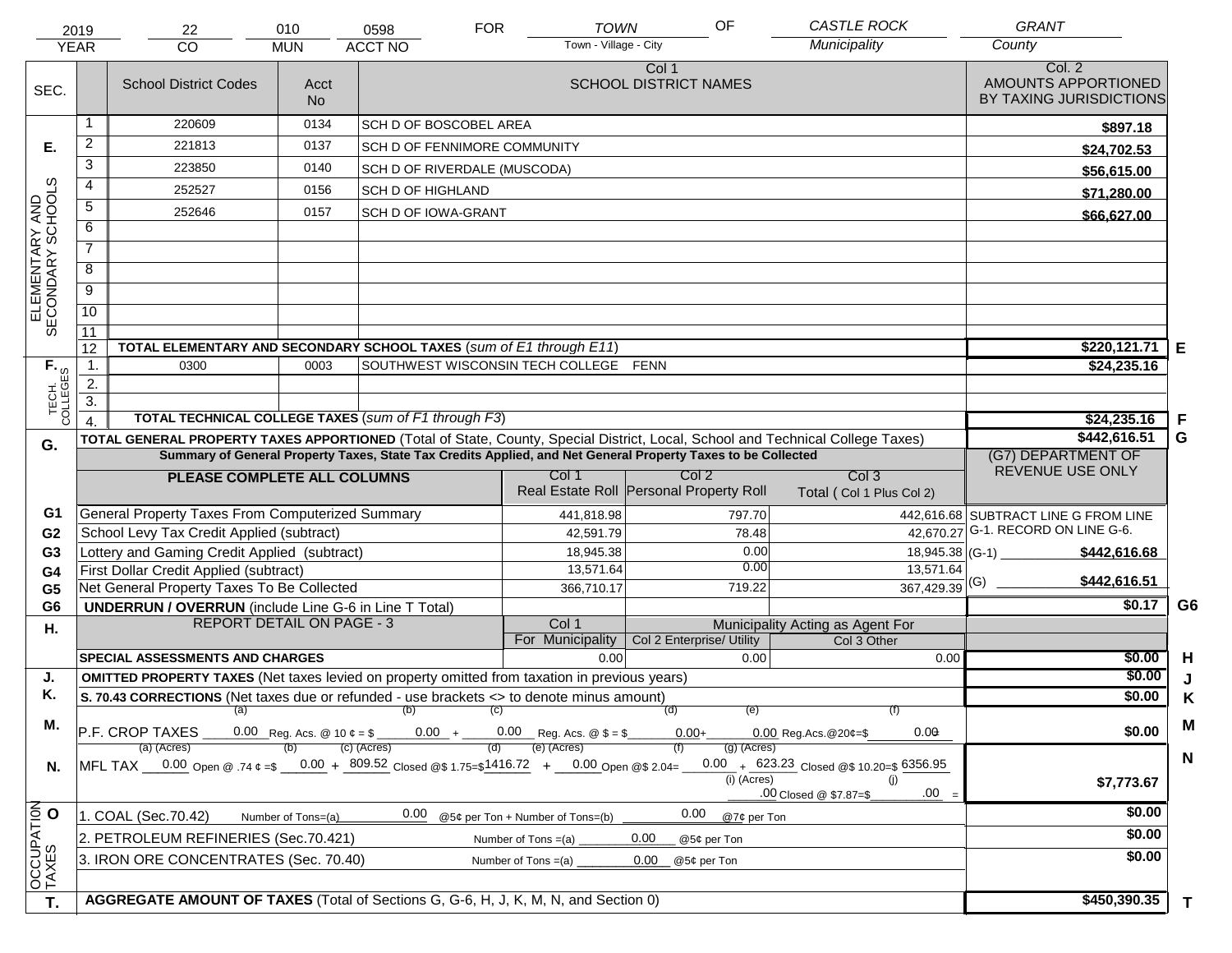|                     | 2019                 | 22                                                                                                                                                                                 | 010        | 0598           | <b>FOR</b> | <b>TOWN</b>                                                        | OF                                                                 | CASTLE ROCK                                                        | <b>GRANT</b>                                                       |
|---------------------|----------------------|------------------------------------------------------------------------------------------------------------------------------------------------------------------------------------|------------|----------------|------------|--------------------------------------------------------------------|--------------------------------------------------------------------|--------------------------------------------------------------------|--------------------------------------------------------------------|
|                     | <b>YEAR</b>          | $\overline{CO}$                                                                                                                                                                    | <b>MUN</b> | <b>ACCT NO</b> |            | Town - Village - City<br><b>SECTION H - DETAIL SUMMARY</b>         | Municipality                                                       |                                                                    | County                                                             |
| н                   |                      | Special Assessments and Special Charges                                                                                                                                            |            |                |            | Col 1<br>For the Municipality                                      | Municipality Acting as Agent for<br>Col 2 Enterprise / Utility     | Col 3 Other                                                        | <b>Total For Each Line</b><br>(Total of columns 1,2 & 3)           |
|                     | 01                   | Water main and lateral Installations                                                                                                                                               |            |                |            | \$0.00                                                             | $\frac{1}{00}$                                                     | \$0.00                                                             | \$0.00                                                             |
|                     | 02                   | Sewer main and lateral installations                                                                                                                                               |            |                |            | \$0.00                                                             | \$0.00                                                             | \$0.00                                                             | \$0.00                                                             |
|                     | $\overline{03}$      | Street improvements (ex: sidewalks, storm sewers, seal coating)                                                                                                                    |            |                |            | \$0.00                                                             | \$0.00                                                             | \$0.00                                                             | \$0.00                                                             |
|                     | 04                   | Street light installation                                                                                                                                                          |            |                |            | \$0.00                                                             | \$0.00                                                             | \$0.00                                                             | \$0.00                                                             |
|                     | 05                   | Greenbelts                                                                                                                                                                         |            |                |            | \$0.00                                                             | \$0.00                                                             | \$0.00                                                             | \$0.00                                                             |
|                     | 06                   | Drain ditch and watercourse (sec. 88.42 & 88.43)                                                                                                                                   |            |                |            | \$0.00                                                             | \$0.00                                                             | \$0.00                                                             | \$0.00                                                             |
| SPECIAL ASSESSMENTS |                      |                                                                                                                                                                                    |            |                |            |                                                                    |                                                                    |                                                                    |                                                                    |
| CHARGES             | 01<br>02<br>06<br>07 | Weeds, Tree Planting, Removal<br>Snow Removal, Plowing<br>03 Refuse And Garbage Collection<br>04 Grading, Gravel, Culvert, Fencing<br>05 Fencing<br><b>Fire Calls</b><br>Recycling |            |                |            | \$0.00<br>\$0.00<br>\$0.00<br>\$0.00<br>\$0.00<br>\$0.00<br>\$0.00 | \$0.00<br>\$0.00<br>\$0.00<br>\$0.00<br>\$0.00<br>\$0.00<br>\$0.00 | \$0.00<br>\$0.00<br>\$0.00<br>\$0.00<br>\$0.00<br>\$0.00<br>\$0.00 | \$0.00<br>\$0.00<br>\$0.00<br>\$0.00<br>\$0.00<br>\$0.00<br>\$0.00 |
| SPECIAL             | 08                   | <b>Delinquent Utility Charges</b>                                                                                                                                                  |            |                |            | \$0.00                                                             | \$0.00                                                             | \$0.00                                                             | \$0.00                                                             |
|                     |                      | TOTALS (Also enter on line H on page 2)                                                                                                                                            |            |                |            | \$0.00                                                             | \$0.00                                                             | \$0.00                                                             | \$0.00                                                             |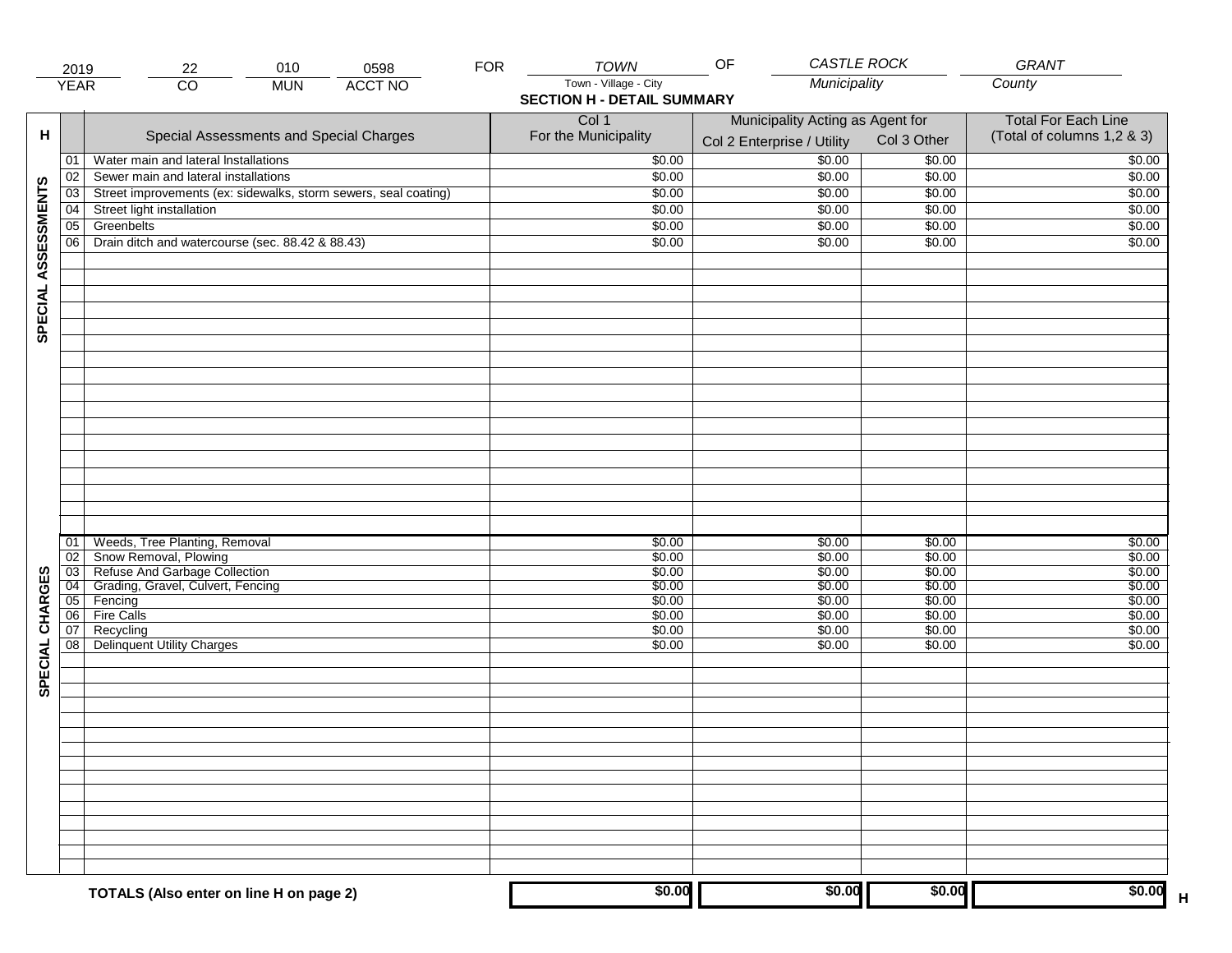| 2019                        | $\sim$ |        | 0598                        | ≈оғ | TOWN                      | F R<br>w              | $\sim$ $\sim$ $\sim$ $\sim$ $\sim$<br>GRAN |  |
|-----------------------------|--------|--------|-----------------------------|-----|---------------------------|-----------------------|--------------------------------------------|--|
| $\sqrt{2}$<br>▵<br><b>L</b> |        | .viun. | CCT NC،<br>$\Lambda$<br>nuu |     | Village<br>' OWLL<br>◡៲៶៶ | * <i>¶unicipalitv</i> | Count                                      |  |

| D. | Name of District                          | Valuation | Gen. Prop. Tax Levy | Remarks |
|----|-------------------------------------------|-----------|---------------------|---------|
|    |                                           |           |                     |         |
|    |                                           |           |                     |         |
|    |                                           |           |                     |         |
|    |                                           |           |                     |         |
|    |                                           |           |                     |         |
|    |                                           |           |                     |         |
|    |                                           |           |                     |         |
|    |                                           |           |                     |         |
|    |                                           |           |                     |         |
|    |                                           |           |                     |         |
|    |                                           |           |                     |         |
|    |                                           |           |                     |         |
|    |                                           |           |                     |         |
|    |                                           |           |                     |         |
|    |                                           |           |                     |         |
|    |                                           |           |                     |         |
|    |                                           |           |                     |         |
|    |                                           |           |                     |         |
|    |                                           |           |                     |         |
|    |                                           |           |                     |         |
|    |                                           |           |                     |         |
|    |                                           |           |                     |         |
|    |                                           |           |                     |         |
|    |                                           |           |                     |         |
|    |                                           |           |                     |         |
|    |                                           |           |                     |         |
|    |                                           |           |                     |         |
|    |                                           |           |                     |         |
|    |                                           |           |                     |         |
|    |                                           |           |                     |         |
|    |                                           |           |                     |         |
|    | TOTALS (Also enter on line D-1 on page 1) |           | \$0.00              |         |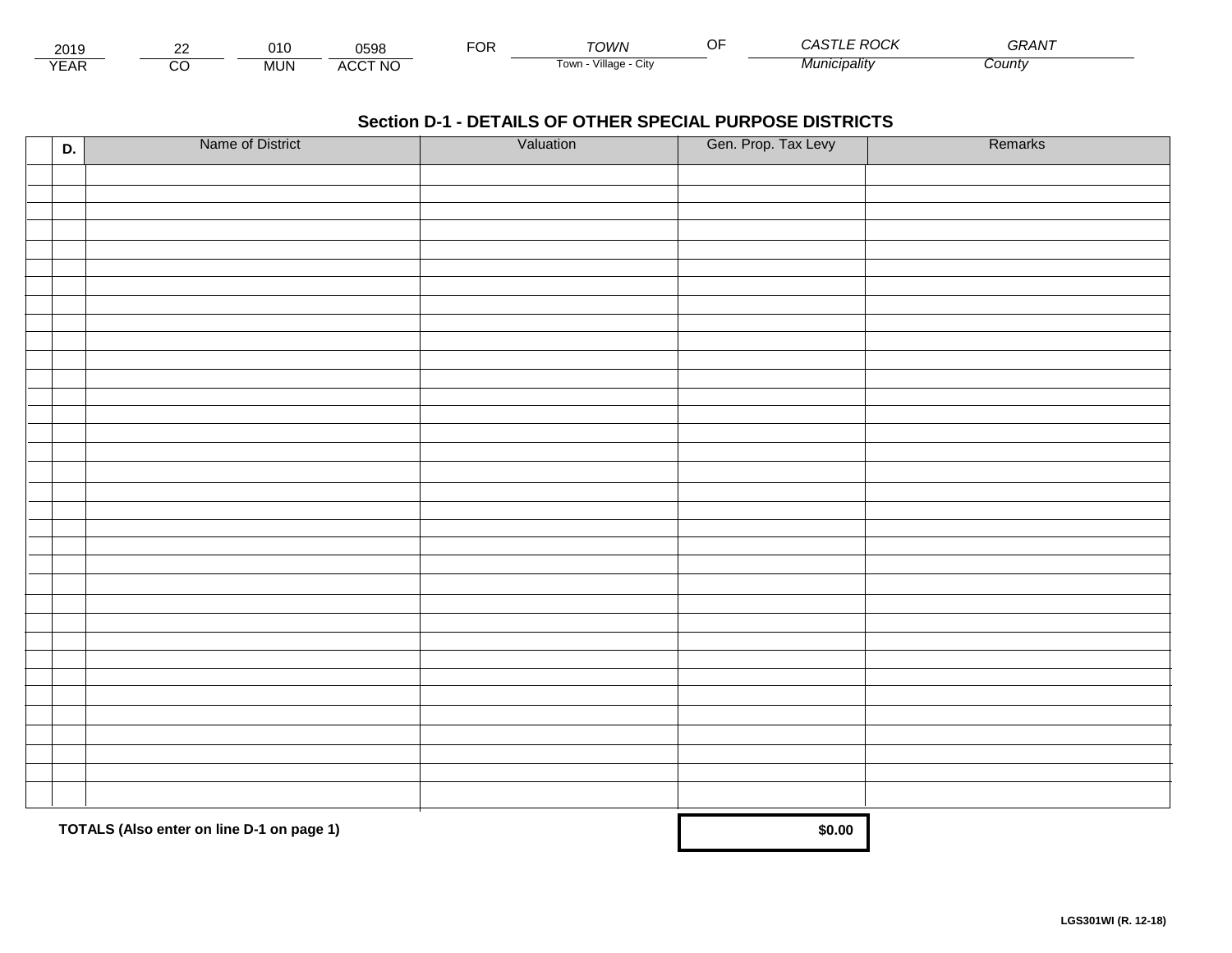#### **STATEMENT OF TAXES FOR 2019 FINAL**

| <b>FINAL</b>            |                 |                                                                                                  |                          | <b>STATEMENT OF TAXES FOR 2019</b> |                                        | 22<br>CO                                                     | 012<br><b>MUN</b> | 0599<br>ACCT NO                 |                                       |   |                                                            |   |
|-------------------------|-----------------|--------------------------------------------------------------------------------------------------|--------------------------|------------------------------------|----------------------------------------|--------------------------------------------------------------|-------------------|---------------------------------|---------------------------------------|---|------------------------------------------------------------|---|
|                         |                 |                                                                                                  |                          | <b>FOR</b>                         | <b>TOWN</b>                            | OF                                                           |                   | <b>CLIFTON</b>                  | <b>GRANT</b>                          |   | Check if Amended                                           |   |
|                         |                 |                                                                                                  |                          |                                    | Town-Village -City                     |                                                              |                   | Municipality                    | County                                |   |                                                            |   |
| SEC.                    |                 |                                                                                                  |                          |                                    |                                        | Col <sub>1</sub><br>Description of Tax by Taxing Jurisiction |                   |                                 |                                       |   | Col 2.<br>AMOUNTS APPORTIONED<br>BY TAXING JURISDICTIONS   |   |
| A                       |                 | 1. AGGREGATE AMOUNT OF STATE TAXES                                                               |                          |                                    |                                        |                                                              |                   |                                 |                                       |   | \$0.00                                                     | A |
| <b>B.</b>               |                 | 1. Portion of State Special Charges Upon County                                                  |                          |                                    |                                        |                                                              |                   |                                 |                                       |   | \$2.68                                                     |   |
|                         |                 | 2. Portion of County Tax Levied Over Entire Municipality                                         |                          |                                    |                                        |                                                              |                   |                                 |                                       |   | \$148,797.24                                               |   |
|                         |                 | 3. Special Purpose County Taxes                                                                  |                          |                                    |                                        |                                                              |                   |                                 |                                       |   | \$0.00                                                     |   |
| <b>COUNTY</b><br>TAXES  |                 | 4. TOTAL COUNTY TAXES (sum of B-1 through B-3)                                                   |                          |                                    |                                        |                                                              |                   |                                 |                                       |   | \$148,799.92                                               | В |
|                         |                 | Special District<br>Code                                                                         | <b>Acct</b><br><b>No</b> |                                    | <b>Special</b><br><b>District Name</b> |                                                              |                   | Col 1a<br><b>Property Taxes</b> | Col 1b<br><b>State Special Charge</b> |   | <b>Property Taxes with</b><br><b>State Special Charges</b> |   |
| C.                      | $\mathbf{1}$    |                                                                                                  |                          |                                    |                                        |                                                              |                   |                                 |                                       |   |                                                            |   |
|                         | $\mathbf{2}$    |                                                                                                  |                          |                                    |                                        |                                                              |                   |                                 |                                       |   |                                                            |   |
|                         | 3               |                                                                                                  |                          |                                    |                                        |                                                              |                   |                                 |                                       |   |                                                            |   |
|                         | 4               |                                                                                                  |                          |                                    |                                        |                                                              |                   |                                 |                                       |   |                                                            |   |
|                         | $5\phantom{.0}$ |                                                                                                  |                          |                                    |                                        |                                                              |                   |                                 |                                       |   |                                                            |   |
|                         | 6               |                                                                                                  |                          |                                    |                                        |                                                              |                   |                                 |                                       |   |                                                            |   |
|                         | $\overline{7}$  |                                                                                                  |                          |                                    |                                        |                                                              |                   |                                 |                                       |   |                                                            |   |
|                         | 8               |                                                                                                  |                          |                                    |                                        |                                                              |                   |                                 |                                       |   |                                                            |   |
| SPECIAL DISTRICT TAXES  | 9               |                                                                                                  |                          |                                    |                                        |                                                              |                   |                                 |                                       |   |                                                            |   |
|                         | 10              |                                                                                                  |                          |                                    |                                        |                                                              |                   |                                 |                                       |   |                                                            |   |
|                         | 11              |                                                                                                  |                          |                                    |                                        |                                                              |                   |                                 |                                       |   |                                                            |   |
|                         |                 | 12. TOTAL SPECIAL DISTRICT TAXES (sum of C1 through C11)                                         |                          |                                    |                                        |                                                              |                   | \$0.00                          | \$0.00                                |   | \$0.00                                                     | C |
| D.                      | 11.             | Other Special Purpose District Taxes (Show Detail on page 4, enter total here)                   |                          |                                    |                                        |                                                              |                   |                                 |                                       |   | \$0.00                                                     |   |
|                         |                 | 2. Total Tax Increment (except county environmental remediation tax increment)                   |                          |                                    |                                        |                                                              |                   |                                 |                                       |   | \$0.00                                                     |   |
| čIL                     | 3.              | County Environmental Tax Increment                                                               |                          |                                    |                                        |                                                              |                   |                                 |                                       |   | \$0.00                                                     |   |
| $\mathsf g$             | 14.             | <b>Other State Special Charges</b>                                                               |                          |                                    |                                        |                                                              |                   |                                 |                                       |   | \$0.00                                                     |   |
|                         | 5.              | <b>County Special Charges</b>                                                                    |                          |                                    |                                        |                                                              |                   |                                 |                                       |   | \$0.00                                                     |   |
|                         | 6.              | All Other Town, Village, or City Taxes                                                           |                          |                                    |                                        |                                                              |                   |                                 |                                       |   | \$215,082.00                                               |   |
|                         | 17.             | Surplus Funds Applied CAUTION: Do not make an entry on this line unless Line D6 (above) is Zero. |                          |                                    |                                        |                                                              |                   |                                 |                                       |   | \$0.00 >                                                   |   |
| TOWN, VILLAGE,<br>TAXES |                 | 8. TOTAL TOWN, VILLAGE OR CITY TAXES (sum of D1 through D7; NOT TOTAL for page one)              |                          |                                    |                                        |                                                              |                   |                                 |                                       | k | \$215,082.00                                               | D |
| <b>Clerk</b>            |                 |                                                                                                  |                          |                                    |                                        | Date                                                         |                   | <b>REMARKS</b>                  |                                       |   |                                                            |   |

|                |              | Date | I REMARKS. |
|----------------|--------------|------|------------|
| Work Phone     | Home Phone   |      |            |
|                |              |      |            |
| E-mail Address | . Fax Number |      |            |
|                |              |      |            |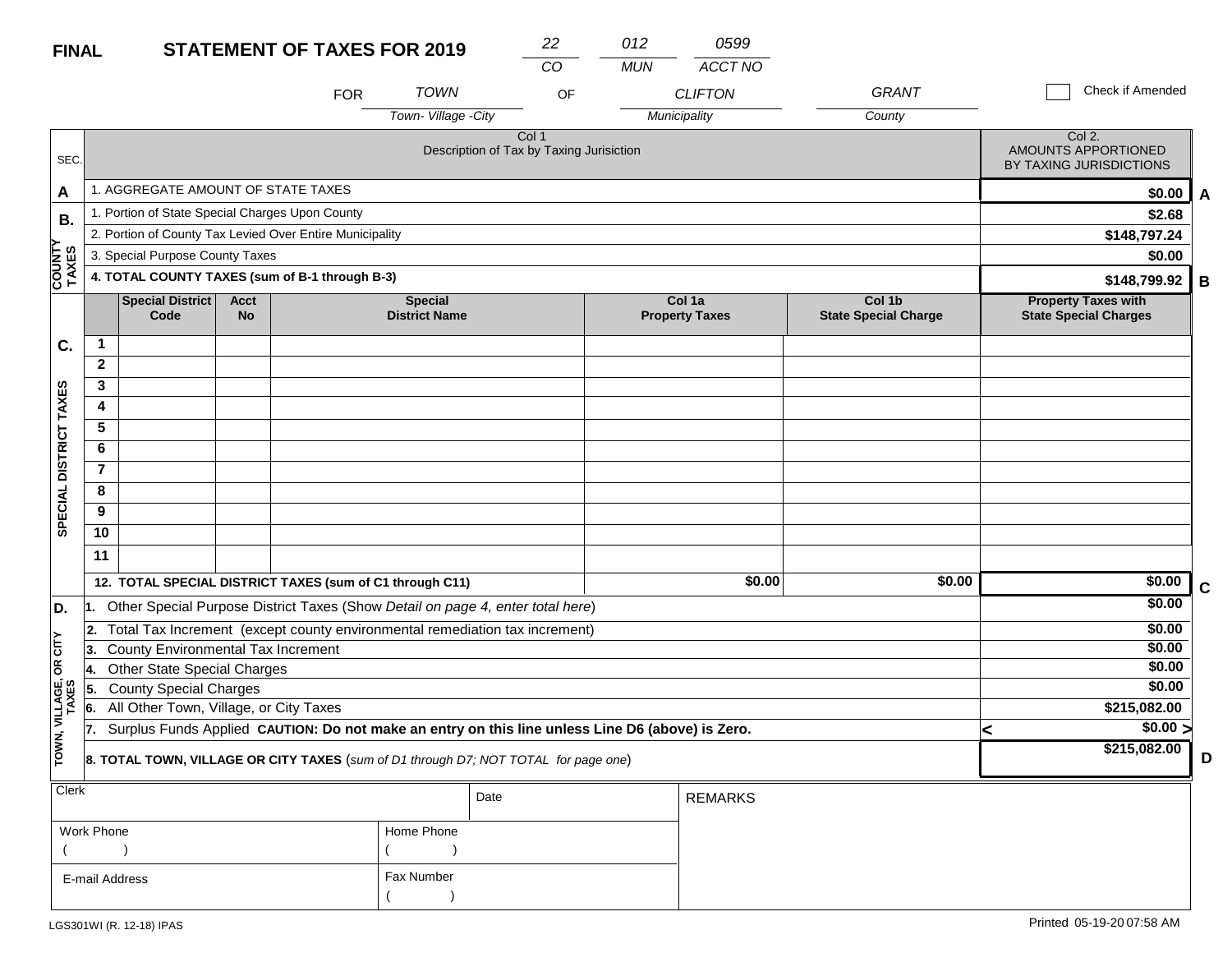| <b>CLIFTON</b><br>OF<br><b>TOWN</b><br><b>FOR</b><br>012<br>0599<br>2019<br>22           |                                                                                      |                                                                                                                                                                                                                                                |                                   |                                       |                                  |                       |                                         |               |                                                    | <b>GRANT</b>                                             |             |
|------------------------------------------------------------------------------------------|--------------------------------------------------------------------------------------|------------------------------------------------------------------------------------------------------------------------------------------------------------------------------------------------------------------------------------------------|-----------------------------------|---------------------------------------|----------------------------------|-----------------------|-----------------------------------------|---------------|----------------------------------------------------|----------------------------------------------------------|-------------|
|                                                                                          | <b>YEAR</b>                                                                          | CO                                                                                                                                                                                                                                             | <b>MUN</b>                        | <b>ACCT NO</b>                        |                                  | Town - Village - City |                                         |               | Municipality                                       | County                                                   |             |
| SEC.                                                                                     |                                                                                      | <b>School District Codes</b>                                                                                                                                                                                                                   | Acct<br>No.                       |                                       |                                  |                       | Col 1<br><b>SCHOOL DISTRICT NAMES</b>   |               |                                                    | Col. 2<br>AMOUNTS APPORTIONED<br>BY TAXING JURISDICTIONS |             |
|                                                                                          |                                                                                      | 221813                                                                                                                                                                                                                                         | 0137                              | SCH D OF FENNIMORE COMMUNITY          |                                  |                       |                                         |               |                                                    | \$25,380.89                                              |             |
| Е.                                                                                       | $\overline{2}$                                                                       | 224389                                                                                                                                                                                                                                         | 0142                              | <b>SCH D OF PLATTEVILLE</b>           |                                  |                       |                                         |               |                                                    | \$2,671.64                                               |             |
|                                                                                          | 3                                                                                    | 252646                                                                                                                                                                                                                                         | 0157                              | <b>SCH D OF IOWA-GRANT</b>            |                                  |                       |                                         |               |                                                    | \$373,267.00                                             |             |
|                                                                                          | $\overline{4}$                                                                       |                                                                                                                                                                                                                                                |                                   |                                       |                                  |                       |                                         |               |                                                    |                                                          |             |
|                                                                                          | $\overline{5}$                                                                       |                                                                                                                                                                                                                                                |                                   |                                       |                                  |                       |                                         |               |                                                    |                                                          |             |
|                                                                                          | 6                                                                                    |                                                                                                                                                                                                                                                |                                   |                                       |                                  |                       |                                         |               |                                                    |                                                          |             |
|                                                                                          | $\overline{7}$                                                                       |                                                                                                                                                                                                                                                |                                   |                                       |                                  |                       |                                         |               |                                                    |                                                          |             |
| ELEMENTARY AND<br>SECONDARY SCHOOLS                                                      | 8                                                                                    |                                                                                                                                                                                                                                                |                                   |                                       |                                  |                       |                                         |               |                                                    |                                                          |             |
|                                                                                          | $\overline{9}$                                                                       |                                                                                                                                                                                                                                                |                                   |                                       |                                  |                       |                                         |               |                                                    |                                                          |             |
|                                                                                          | 10                                                                                   |                                                                                                                                                                                                                                                |                                   |                                       |                                  |                       |                                         |               |                                                    |                                                          |             |
|                                                                                          | $\overline{11}$                                                                      |                                                                                                                                                                                                                                                |                                   |                                       |                                  |                       |                                         |               |                                                    |                                                          |             |
|                                                                                          | 12                                                                                   | TOTAL ELEMENTARY AND SECONDARY SCHOOL TAXES (sum of E1 through E11)                                                                                                                                                                            |                                   |                                       |                                  |                       |                                         |               |                                                    | \$401,319.53                                             | Е           |
| TECH. T                                                                                  | 1.                                                                                   | 0300                                                                                                                                                                                                                                           | 0003                              | SOUTHWEST WISCONSIN TECH COLLEGE FENN |                                  |                       |                                         |               |                                                    | \$43,312.58                                              |             |
|                                                                                          | 2.                                                                                   |                                                                                                                                                                                                                                                |                                   |                                       |                                  |                       |                                         |               |                                                    |                                                          |             |
|                                                                                          | $\overline{3}$ .                                                                     |                                                                                                                                                                                                                                                |                                   |                                       |                                  |                       |                                         |               |                                                    |                                                          |             |
|                                                                                          | $\overline{4}$                                                                       | TOTAL TECHNICAL COLLEGE TAXES (sum of F1 through F3)                                                                                                                                                                                           |                                   | \$43,312.58<br>\$808,514.03           | F<br>G                           |                       |                                         |               |                                                    |                                                          |             |
| G.                                                                                       |                                                                                      | TOTAL GENERAL PROPERTY TAXES APPORTIONED (Total of State, County, Special District, Local, School and Technical College Taxes)<br>Summary of General Property Taxes, State Tax Credits Applied, and Net General Property Taxes to be Collected |                                   | (G7) DEPARTMENT OF                    |                                  |                       |                                         |               |                                                    |                                                          |             |
|                                                                                          |                                                                                      | PLEASE COMPLETE ALL COLUMNS                                                                                                                                                                                                                    |                                   |                                       | Col 1                            |                       | Col <sub>2</sub>                        |               | Col <sub>3</sub>                                   | REVENUE USE ONLY                                         |             |
|                                                                                          |                                                                                      |                                                                                                                                                                                                                                                |                                   |                                       |                                  |                       | Real Estate Roll Personal Property Roll |               | Total (Col 1 Plus Col 2)                           |                                                          |             |
| G1                                                                                       |                                                                                      | General Property Taxes From Computerized Summary                                                                                                                                                                                               |                                   |                                       |                                  | 806,321.83            |                                         | 2,192.19      |                                                    | 808,514.02 SUBTRACT LINE G FROM LINE                     |             |
| G <sub>2</sub>                                                                           |                                                                                      | School Levy Tax Credit Applied (subtract)                                                                                                                                                                                                      |                                   |                                       |                                  | 74,894.10             |                                         | 202.50        |                                                    | $\overline{75,096.60}$ G-1. RECORD ON LINE G-6.          |             |
| G3                                                                                       |                                                                                      | Lottery and Gaming Credit Applied (subtract)                                                                                                                                                                                                   |                                   |                                       |                                  | 22,667.70             |                                         | 0.00          |                                                    | \$808,514.02                                             |             |
| G4                                                                                       |                                                                                      | First Dollar Credit Applied (subtract)                                                                                                                                                                                                         |                                   |                                       |                                  | 16,028.07             |                                         | 0.00          | 16,028.07                                          | \$808,514.03                                             |             |
| G <sub>5</sub>                                                                           |                                                                                      | Net General Property Taxes To Be Collected                                                                                                                                                                                                     |                                   |                                       |                                  | 692,731.96            |                                         | 1,989.69      | $694,721.65$ <sup>(G)</sup>                        |                                                          |             |
| G <sub>6</sub>                                                                           |                                                                                      | <b>UNDERRUN / OVERRUN</b> (include Line G-6 in Line T Total)                                                                                                                                                                                   |                                   |                                       |                                  |                       |                                         |               |                                                    | $-$0.01$                                                 | G6          |
| Η.                                                                                       |                                                                                      |                                                                                                                                                                                                                                                | <b>REPORT DETAIL ON PAGE - 3</b>  |                                       | Col 1<br>For Municipality        |                       | Col 2 Enterprise/ Utility               |               | Municipality Acting as Agent For<br>Col 3 Other    |                                                          |             |
|                                                                                          |                                                                                      | <b>SPECIAL ASSESSMENTS AND CHARGES</b>                                                                                                                                                                                                         |                                   |                                       |                                  | 0.00                  |                                         | 0.00          | 0.00                                               | \$0.00                                                   | H           |
| J.                                                                                       |                                                                                      | <b>OMITTED PROPERTY TAXES</b> (Net taxes levied on property omitted from taxation in previous years)                                                                                                                                           |                                   |                                       |                                  |                       |                                         |               |                                                    | \$0.00                                                   | J           |
| Κ.                                                                                       |                                                                                      | S. 70.43 CORRECTIONS (Net taxes due or refunded - use brackets <> to denote minus amount)                                                                                                                                                      |                                   | \$0.00                                | K                                |                       |                                         |               |                                                    |                                                          |             |
|                                                                                          |                                                                                      | $(a)$ (b) (c)                                                                                                                                                                                                                                  |                                   |                                       |                                  |                       |                                         |               |                                                    |                                                          |             |
| М.                                                                                       |                                                                                      | 0.00 Reg. Acs. @ 10 $\ell = \frac{1}{2}$ 0.00 + 0.00 Reg. Acs. @ $\ell = \frac{1}{2}$<br>P.F. CROP TAXES                                                                                                                                       | 0.00<br>$0.00$ Reg. Acs. @ 20¢=\$ | \$0.00                                | M                                |                       |                                         |               |                                                    |                                                          |             |
|                                                                                          |                                                                                      | (a) (Acres)                                                                                                                                                                                                                                    |                                   | (c) (Acres)                           | (e) (Acres)                      |                       |                                         | $(g)$ (Acres) |                                                    |                                                          | $\mathbf N$ |
| N.                                                                                       |                                                                                      | MFL TAX 38.00 Open @ .74 $\epsilon = $$ 28.12 + 456.00 Closed @\$ 1.75=\$ 798.00 + 0.00 Open @\$ 2.04=                                                                                                                                         |                                   |                                       |                                  |                       |                                         | (i) (Acres)   | 0.00 $+$ 119.04 Closed @\$ 10.20=\$ 1214.21<br>(i) | \$2,040.33                                               |             |
|                                                                                          |                                                                                      |                                                                                                                                                                                                                                                |                                   |                                       |                                  |                       |                                         |               | $.00 =$<br>.00 Closed @ \$7.87=\$                  |                                                          |             |
|                                                                                          |                                                                                      | 1. COAL (Sec.70.42)                                                                                                                                                                                                                            | Number of Tons=(a)                | 0.00                                  | @5¢ per Ton + Number of Tons=(b) |                       | 0.00                                    | @7¢ per Ton   |                                                    | \$0.00                                                   |             |
|                                                                                          | 2. PETROLEUM REFINERIES (Sec.70.421)<br>0.00<br>Number of Tons $=(a)$<br>@5¢ per Ton |                                                                                                                                                                                                                                                |                                   |                                       |                                  |                       |                                         |               |                                                    | \$0.00                                                   |             |
|                                                                                          |                                                                                      | 3. IRON ORE CONCENTRATES (Sec. 70.40)                                                                                                                                                                                                          |                                   |                                       | Number of Tons $=(a)$            |                       | 0.00<br>@5¢ per Ton                     |               |                                                    | \$0.00                                                   |             |
| OCCUPATION                                                                               |                                                                                      |                                                                                                                                                                                                                                                |                                   |                                       |                                  |                       |                                         |               |                                                    |                                                          |             |
| AGGREGATE AMOUNT OF TAXES (Total of Sections G, G-6, H, J, K, M, N, and Section 0)<br>T. |                                                                                      |                                                                                                                                                                                                                                                |                                   |                                       |                                  |                       |                                         |               | \$810,554.35                                       | $\mathbf{T}$                                             |             |
|                                                                                          |                                                                                      |                                                                                                                                                                                                                                                |                                   |                                       |                                  |                       |                                         |               |                                                    |                                                          |             |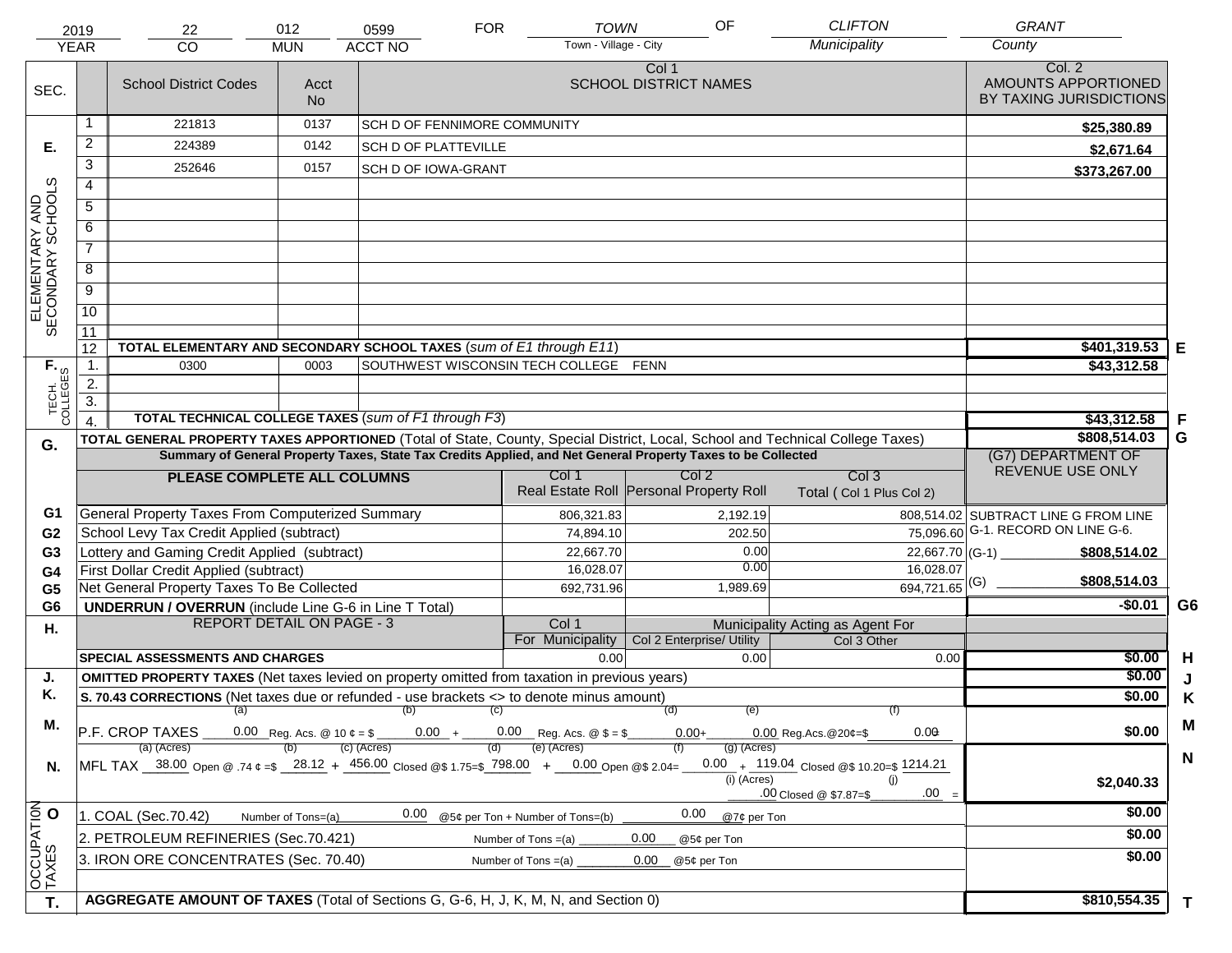| Municipality<br>$\overline{CO}$<br><b>ACCT NO</b><br><b>YEAR</b><br><b>MUN</b><br><b>SECTION H - DETAIL SUMMARY</b><br>Col 1<br>Municipality Acting as Agent for<br><b>Total For Each Line</b><br>н<br>Special Assessments and Special Charges<br>For the Municipality<br>(Total of columns 1,2 & 3)<br>Col 3 Other<br>Col 2 Enterprise / Utility<br>$\frac{1}{00}$<br>Water main and lateral Installations<br>\$0.00<br>\$0.00<br>01<br>Sewer main and lateral installations<br>\$0.00<br>\$0.00<br>02<br>\$0.00<br>SPECIAL ASSESSMENTS<br>Street improvements (ex: sidewalks, storm sewers, seal coating)<br>\$0.00<br>\$0.00<br>$\overline{03}$<br>\$0.00<br>Street light installation<br>\$0.00<br>\$0.00<br>04<br>\$0.00<br>Greenbelts<br>\$0.00<br>\$0.00<br>05<br>\$0.00<br>Drain ditch and watercourse (sec. 88.42 & 88.43)<br>06<br>\$0.00<br>\$0.00<br>\$0.00<br>Weeds, Tree Planting, Removal<br>\$0.00<br>\$0.00<br>\$0.00<br>01<br>Snow Removal, Plowing<br>\$0.00<br>\$0.00<br>\$0.00<br>02<br>03 Refuse And Garbage Collection<br>04 Grading, Gravel, Culvert, Fencing<br>\$0.00<br>\$0.00<br>\$0.00<br>\$0.00<br>CHARGES<br>\$0.00<br>\$0.00<br>\$0.00<br>05 Fencing<br>\$0.00<br>\$0.00<br>\$0.00<br><b>Fire Calls</b><br>\$0.00<br>06<br>\$0.00<br>\$0.00<br>07<br>Recycling<br>\$0.00<br>\$0.00<br>\$0.00<br>SPECIAL<br><b>Delinquent Utility Charges</b><br>08<br>\$0.00<br>\$0.00<br>\$0.00 | 2019 | 012<br>22                               | 0599 | <b>FOR</b> | <b>TOWN</b>           | <b>CLIFTON</b><br>OF |        | <b>GRANT</b>     |
|------------------------------------------------------------------------------------------------------------------------------------------------------------------------------------------------------------------------------------------------------------------------------------------------------------------------------------------------------------------------------------------------------------------------------------------------------------------------------------------------------------------------------------------------------------------------------------------------------------------------------------------------------------------------------------------------------------------------------------------------------------------------------------------------------------------------------------------------------------------------------------------------------------------------------------------------------------------------------------------------------------------------------------------------------------------------------------------------------------------------------------------------------------------------------------------------------------------------------------------------------------------------------------------------------------------------------------------------------------------------------------------------------------------|------|-----------------------------------------|------|------------|-----------------------|----------------------|--------|------------------|
|                                                                                                                                                                                                                                                                                                                                                                                                                                                                                                                                                                                                                                                                                                                                                                                                                                                                                                                                                                                                                                                                                                                                                                                                                                                                                                                                                                                                                  |      |                                         |      |            | Town - Village - City |                      |        | County           |
|                                                                                                                                                                                                                                                                                                                                                                                                                                                                                                                                                                                                                                                                                                                                                                                                                                                                                                                                                                                                                                                                                                                                                                                                                                                                                                                                                                                                                  |      |                                         |      |            |                       |                      |        |                  |
|                                                                                                                                                                                                                                                                                                                                                                                                                                                                                                                                                                                                                                                                                                                                                                                                                                                                                                                                                                                                                                                                                                                                                                                                                                                                                                                                                                                                                  |      |                                         |      |            |                       |                      |        | \$0.00           |
|                                                                                                                                                                                                                                                                                                                                                                                                                                                                                                                                                                                                                                                                                                                                                                                                                                                                                                                                                                                                                                                                                                                                                                                                                                                                                                                                                                                                                  |      |                                         |      |            |                       |                      |        | \$0.00           |
|                                                                                                                                                                                                                                                                                                                                                                                                                                                                                                                                                                                                                                                                                                                                                                                                                                                                                                                                                                                                                                                                                                                                                                                                                                                                                                                                                                                                                  |      |                                         |      |            |                       |                      |        | \$0.00           |
|                                                                                                                                                                                                                                                                                                                                                                                                                                                                                                                                                                                                                                                                                                                                                                                                                                                                                                                                                                                                                                                                                                                                                                                                                                                                                                                                                                                                                  |      |                                         |      |            |                       |                      |        | \$0.00           |
|                                                                                                                                                                                                                                                                                                                                                                                                                                                                                                                                                                                                                                                                                                                                                                                                                                                                                                                                                                                                                                                                                                                                                                                                                                                                                                                                                                                                                  |      |                                         |      |            |                       |                      |        | \$0.00           |
|                                                                                                                                                                                                                                                                                                                                                                                                                                                                                                                                                                                                                                                                                                                                                                                                                                                                                                                                                                                                                                                                                                                                                                                                                                                                                                                                                                                                                  |      |                                         |      |            |                       |                      |        | \$0.00           |
|                                                                                                                                                                                                                                                                                                                                                                                                                                                                                                                                                                                                                                                                                                                                                                                                                                                                                                                                                                                                                                                                                                                                                                                                                                                                                                                                                                                                                  |      |                                         |      |            |                       |                      |        |                  |
|                                                                                                                                                                                                                                                                                                                                                                                                                                                                                                                                                                                                                                                                                                                                                                                                                                                                                                                                                                                                                                                                                                                                                                                                                                                                                                                                                                                                                  |      |                                         |      |            |                       |                      |        |                  |
|                                                                                                                                                                                                                                                                                                                                                                                                                                                                                                                                                                                                                                                                                                                                                                                                                                                                                                                                                                                                                                                                                                                                                                                                                                                                                                                                                                                                                  |      |                                         |      |            |                       |                      |        | \$0.00<br>\$0.00 |
|                                                                                                                                                                                                                                                                                                                                                                                                                                                                                                                                                                                                                                                                                                                                                                                                                                                                                                                                                                                                                                                                                                                                                                                                                                                                                                                                                                                                                  |      |                                         |      |            |                       |                      |        | \$0.00           |
|                                                                                                                                                                                                                                                                                                                                                                                                                                                                                                                                                                                                                                                                                                                                                                                                                                                                                                                                                                                                                                                                                                                                                                                                                                                                                                                                                                                                                  |      |                                         |      |            |                       |                      |        | \$0.00           |
|                                                                                                                                                                                                                                                                                                                                                                                                                                                                                                                                                                                                                                                                                                                                                                                                                                                                                                                                                                                                                                                                                                                                                                                                                                                                                                                                                                                                                  |      |                                         |      |            |                       |                      |        | \$0.00           |
|                                                                                                                                                                                                                                                                                                                                                                                                                                                                                                                                                                                                                                                                                                                                                                                                                                                                                                                                                                                                                                                                                                                                                                                                                                                                                                                                                                                                                  |      |                                         |      |            |                       |                      |        | \$0.00<br>\$0.00 |
|                                                                                                                                                                                                                                                                                                                                                                                                                                                                                                                                                                                                                                                                                                                                                                                                                                                                                                                                                                                                                                                                                                                                                                                                                                                                                                                                                                                                                  |      |                                         |      |            |                       |                      |        |                  |
|                                                                                                                                                                                                                                                                                                                                                                                                                                                                                                                                                                                                                                                                                                                                                                                                                                                                                                                                                                                                                                                                                                                                                                                                                                                                                                                                                                                                                  |      |                                         |      |            |                       |                      |        |                  |
|                                                                                                                                                                                                                                                                                                                                                                                                                                                                                                                                                                                                                                                                                                                                                                                                                                                                                                                                                                                                                                                                                                                                                                                                                                                                                                                                                                                                                  |      |                                         |      |            |                       |                      |        |                  |
|                                                                                                                                                                                                                                                                                                                                                                                                                                                                                                                                                                                                                                                                                                                                                                                                                                                                                                                                                                                                                                                                                                                                                                                                                                                                                                                                                                                                                  |      | TOTALS (Also enter on line H on page 2) |      |            | \$0.00                | \$0.00               | \$0.00 | \$0.00           |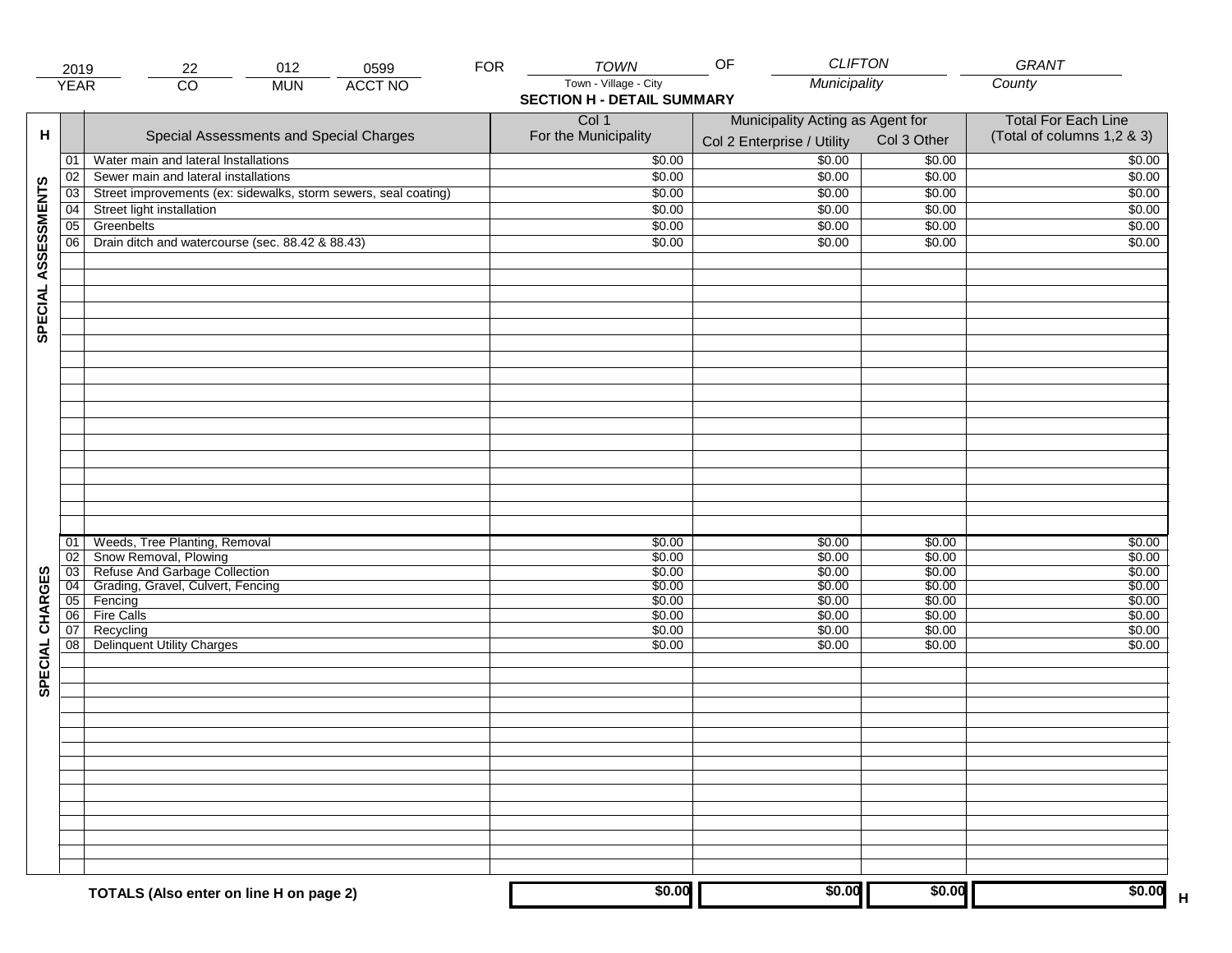| 2010<br>∠ບ≀ສ      |          | .            | 0599                  | -^'<br>◡ | rown                    | $T_{\text{H}}$<br>יש<br>JL 11 | <b>^^</b><br>GRAN. |  |
|-------------------|----------|--------------|-----------------------|----------|-------------------------|-------------------------------|--------------------|--|
| $V \cap L$<br>'AN | $\cdots$ | 11M<br>iviu. | <b>CCT NO</b><br>AUC. |          | Village<br>i own<br>URV | ™ <i>lunıcipalitv</i>         | Count              |  |

| D. | Name of District                          | Valuation | Gen. Prop. Tax Levy | Remarks |
|----|-------------------------------------------|-----------|---------------------|---------|
|    |                                           |           |                     |         |
|    |                                           |           |                     |         |
|    |                                           |           |                     |         |
|    |                                           |           |                     |         |
|    |                                           |           |                     |         |
|    |                                           |           |                     |         |
|    |                                           |           |                     |         |
|    |                                           |           |                     |         |
|    |                                           |           |                     |         |
|    |                                           |           |                     |         |
|    |                                           |           |                     |         |
|    |                                           |           |                     |         |
|    |                                           |           |                     |         |
|    |                                           |           |                     |         |
|    |                                           |           |                     |         |
|    |                                           |           |                     |         |
|    |                                           |           |                     |         |
|    |                                           |           |                     |         |
|    |                                           |           |                     |         |
|    |                                           |           |                     |         |
|    |                                           |           |                     |         |
|    |                                           |           |                     |         |
|    |                                           |           |                     |         |
|    |                                           |           |                     |         |
|    |                                           |           |                     |         |
|    |                                           |           |                     |         |
|    |                                           |           |                     |         |
|    |                                           |           |                     |         |
|    |                                           |           |                     |         |
|    |                                           |           |                     |         |
|    | TOTALS (Also enter on line D-1 on page 1) |           | \$0.00              |         |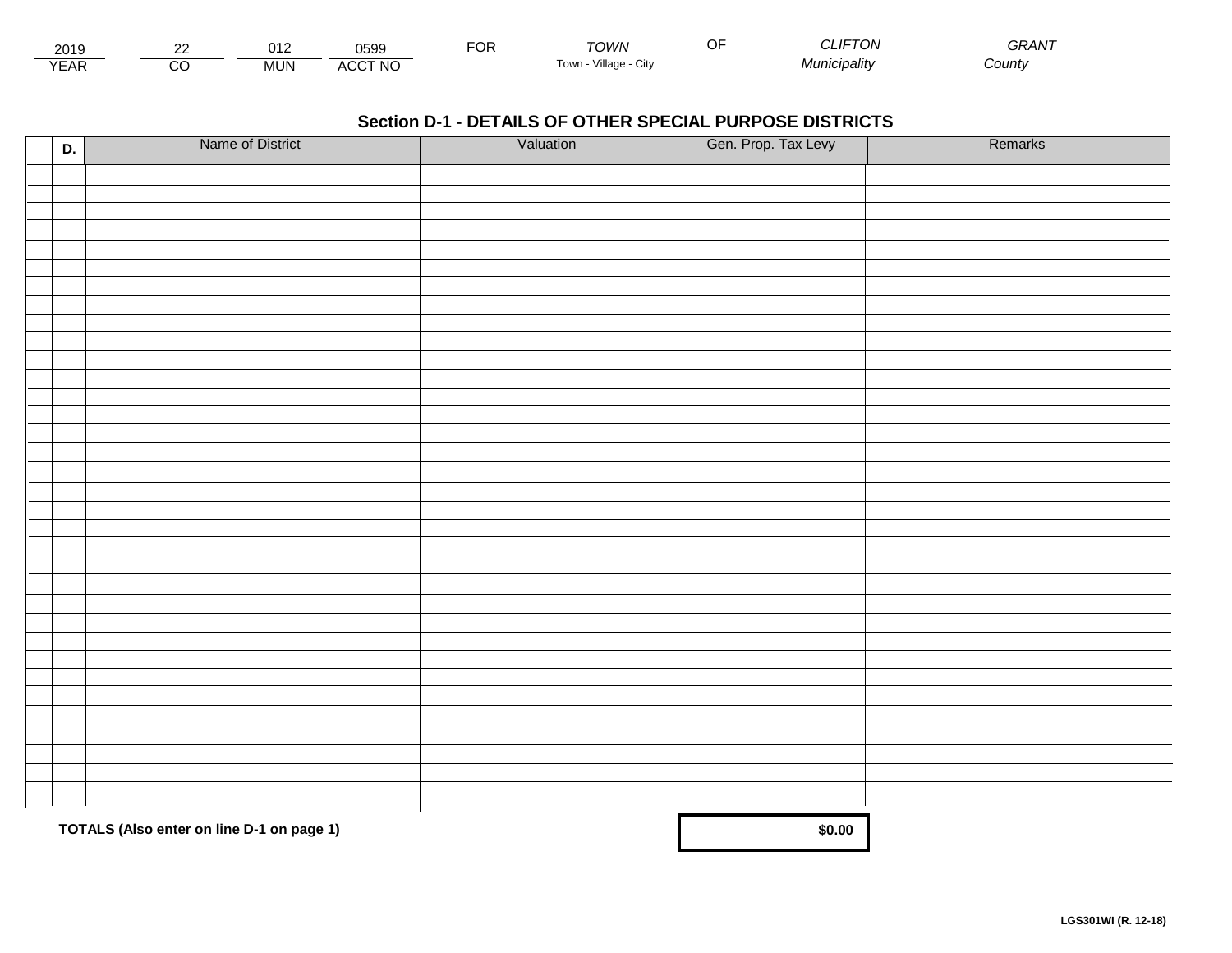#### **STATEMENT OF TAVES EOD 2010 FINAL**

| <b>FINAL</b>           |                |                                                                                                  |                          | <b>STATEMENT OF TAXES FOR 2019</b> |                                        | 22                                                           | 014        | 0600                            |                                       |                                                            |                  |             |  |
|------------------------|----------------|--------------------------------------------------------------------------------------------------|--------------------------|------------------------------------|----------------------------------------|--------------------------------------------------------------|------------|---------------------------------|---------------------------------------|------------------------------------------------------------|------------------|-------------|--|
|                        |                |                                                                                                  |                          |                                    |                                        | $\overline{co}$                                              | <b>MUN</b> | ACCT NO                         |                                       |                                                            |                  |             |  |
|                        |                |                                                                                                  |                          | <b>FOR</b>                         | <b>TOWN</b>                            | OF                                                           |            | <b>ELLENBORO</b>                | <b>GRANT</b>                          |                                                            | Check if Amended |             |  |
|                        |                |                                                                                                  |                          |                                    | Town-Village -City                     |                                                              |            | Municipality                    | County                                |                                                            |                  |             |  |
| SEC.                   |                |                                                                                                  |                          |                                    |                                        | Col <sub>1</sub><br>Description of Tax by Taxing Jurisiction |            |                                 |                                       | Col 2.<br>AMOUNTS APPORTIONED<br>BY TAXING JURISDICTIONS   |                  |             |  |
| A                      |                | 1. AGGREGATE AMOUNT OF STATE TAXES                                                               |                          |                                    |                                        |                                                              |            |                                 |                                       |                                                            | \$0.00           | A           |  |
| <b>B.</b>              |                | 1. Portion of State Special Charges Upon County                                                  |                          |                                    |                                        |                                                              |            |                                 |                                       |                                                            | \$3.33           |             |  |
|                        |                | 2. Portion of County Tax Levied Over Entire Municipality                                         |                          |                                    |                                        |                                                              |            |                                 |                                       | \$184,855.59                                               |                  |             |  |
|                        |                | 3. Special Purpose County Taxes                                                                  |                          |                                    |                                        |                                                              |            |                                 |                                       | \$0.00                                                     |                  |             |  |
| <b>COUNTY</b><br>TAXES |                | 4. TOTAL COUNTY TAXES (sum of B-1 through B-3)                                                   |                          |                                    |                                        |                                                              |            |                                 |                                       |                                                            | \$184,858.92     | В           |  |
|                        |                | Special District<br>Code                                                                         | <b>Acct</b><br><b>No</b> |                                    | <b>Special</b><br><b>District Name</b> |                                                              |            | Col 1a<br><b>Property Taxes</b> | Col 1b<br><b>State Special Charge</b> | <b>Property Taxes with</b><br><b>State Special Charges</b> |                  |             |  |
| C.                     | $\mathbf{1}$   |                                                                                                  |                          |                                    |                                        |                                                              |            |                                 |                                       |                                                            |                  |             |  |
|                        | $\mathbf{2}$   |                                                                                                  |                          |                                    |                                        |                                                              |            |                                 |                                       |                                                            |                  |             |  |
|                        | 3              |                                                                                                  |                          |                                    |                                        |                                                              |            |                                 |                                       |                                                            |                  |             |  |
|                        | 4              |                                                                                                  |                          |                                    |                                        |                                                              |            |                                 |                                       |                                                            |                  |             |  |
|                        | 5              |                                                                                                  |                          |                                    |                                        |                                                              |            |                                 |                                       |                                                            |                  |             |  |
|                        | 6              |                                                                                                  |                          |                                    |                                        |                                                              |            |                                 |                                       |                                                            |                  |             |  |
|                        | $\overline{7}$ |                                                                                                  |                          |                                    |                                        |                                                              |            |                                 |                                       |                                                            |                  |             |  |
|                        | 8              |                                                                                                  |                          |                                    |                                        |                                                              |            |                                 |                                       |                                                            |                  |             |  |
| SPECIAL DISTRICT TAXES | 9              |                                                                                                  |                          |                                    |                                        |                                                              |            |                                 |                                       |                                                            |                  |             |  |
|                        | 10             |                                                                                                  |                          |                                    |                                        |                                                              |            |                                 |                                       |                                                            |                  |             |  |
|                        | 11             |                                                                                                  |                          |                                    |                                        |                                                              |            |                                 |                                       |                                                            |                  |             |  |
|                        |                | 12. TOTAL SPECIAL DISTRICT TAXES (sum of C1 through C11)                                         |                          |                                    |                                        |                                                              |            | \$0.00                          | \$0.00                                |                                                            | \$0.00           | $\mathbf c$ |  |
| D.                     | 1.             | Other Special Purpose District Taxes (Show Detail on page 4, enter total here)                   |                          |                                    |                                        |                                                              |            |                                 |                                       |                                                            | \$0.00           |             |  |
|                        | 2.             | Total Tax Increment (except county environmental remediation tax increment)                      |                          |                                    |                                        |                                                              |            |                                 |                                       |                                                            | \$0.00           |             |  |
| CITY                   | 3.             | <b>County Environmental Tax Increment</b>                                                        |                          |                                    |                                        |                                                              |            |                                 |                                       |                                                            | \$0.00           |             |  |
| g                      | 4.             | Other State Special Charges                                                                      |                          |                                    |                                        |                                                              |            |                                 |                                       |                                                            | \$0.00           |             |  |
|                        | 5.             | <b>County Special Charges</b>                                                                    |                          |                                    |                                        |                                                              |            |                                 |                                       |                                                            | \$0.00           |             |  |
| VILLAGE,<br>TAXES      | 6.             | All Other Town, Village, or City Taxes                                                           |                          |                                    |                                        |                                                              |            |                                 |                                       |                                                            | \$196,264.00     |             |  |
|                        | 17.            | Surplus Funds Applied CAUTION: Do not make an entry on this line unless Line D6 (above) is Zero. |                          |                                    |                                        |                                                              |            |                                 |                                       | <                                                          | $\sqrt{$0.00}$   |             |  |
| TOWN,                  |                | 8. TOTAL TOWN, VILLAGE OR CITY TAXES (sum of D1 through D7; NOT TOTAL for page one)              |                          |                                    |                                        |                                                              |            |                                 |                                       |                                                            | \$196,264.00     | D           |  |
| Clerk                  |                |                                                                                                  |                          |                                    |                                        | Date                                                         |            | <b>REMARKS</b>                  |                                       |                                                            |                  |             |  |

|                |            | Date | REMARKS |
|----------------|------------|------|---------|
| Work Phone     | Home Phone |      |         |
|                |            |      |         |
| E-mail Address | Fax Number |      |         |
|                |            |      |         |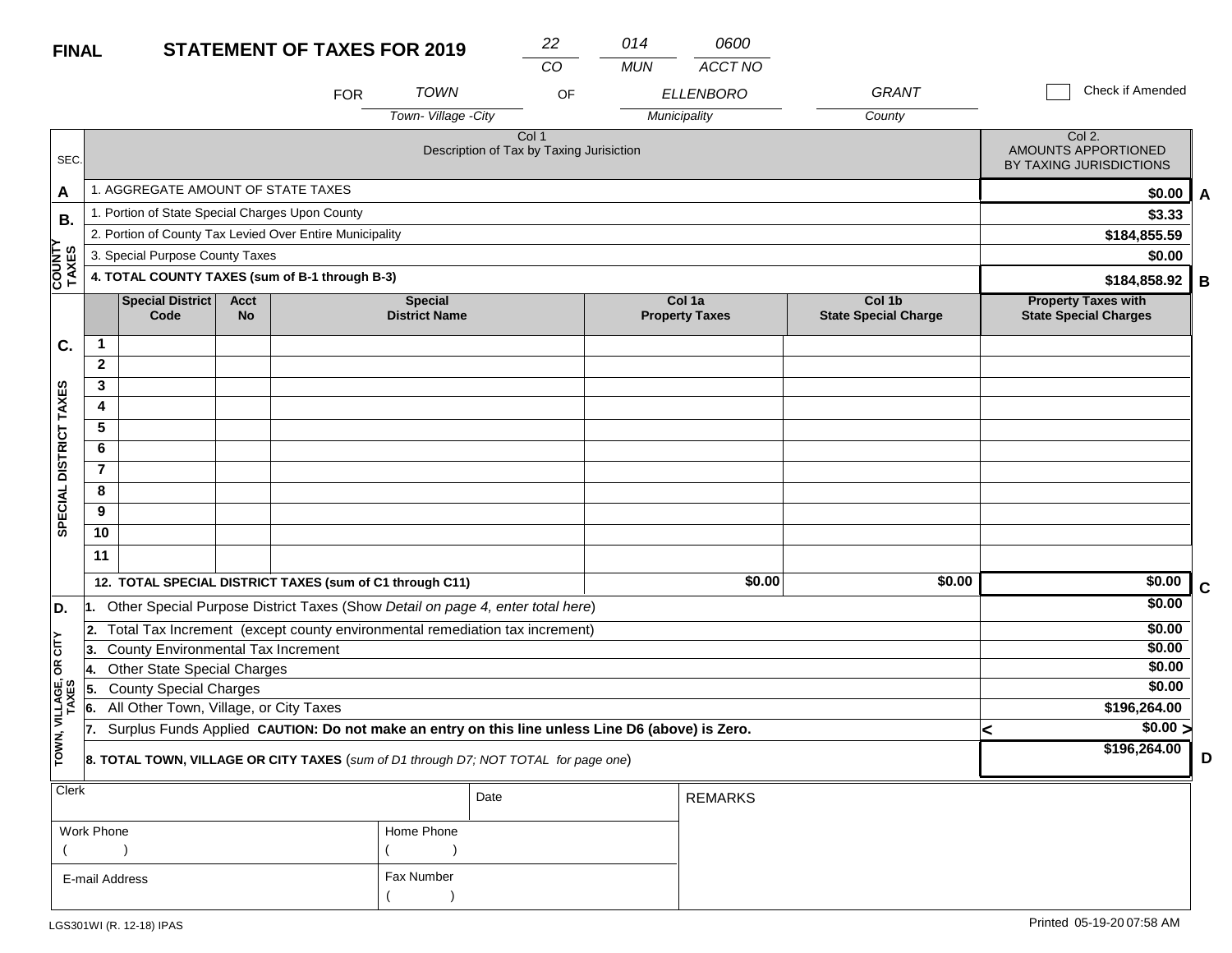|                                     | 2019             | 22                                                                                                           | 014                                                                                                                            | 0600                                  | <b>FOR</b> | <b>TOWN</b>                      | OF                                      | <b>ELLENBORO</b>                                   | <b>GRANT</b>                                             |                |
|-------------------------------------|------------------|--------------------------------------------------------------------------------------------------------------|--------------------------------------------------------------------------------------------------------------------------------|---------------------------------------|------------|----------------------------------|-----------------------------------------|----------------------------------------------------|----------------------------------------------------------|----------------|
|                                     | <b>YEAR</b>      | CO                                                                                                           | <b>MUN</b>                                                                                                                     | <b>ACCT NO</b>                        |            | Town - Village - City            |                                         | Municipality                                       | County                                                   |                |
| SEC.                                |                  | <b>School District Codes</b>                                                                                 | Acct<br>No.                                                                                                                    |                                       |            |                                  | Col 1<br><b>SCHOOL DISTRICT NAMES</b>   |                                                    | Col. 2<br>AMOUNTS APPORTIONED<br>BY TAXING JURISDICTIONS |                |
|                                     |                  | 222912                                                                                                       | 0139                                                                                                                           | <b>SCH D OF LANCASTER COMMUNITY</b>   |            |                                  |                                         |                                                    | \$202,515.27                                             |                |
| Е.                                  | $\overline{2}$   | 224389                                                                                                       | 0142                                                                                                                           | SCH D OF PLATTEVILLE                  |            |                                  |                                         |                                                    | \$226,713.24                                             |                |
|                                     | 3                |                                                                                                              |                                                                                                                                |                                       |            |                                  |                                         |                                                    |                                                          |                |
|                                     | 4                |                                                                                                              |                                                                                                                                |                                       |            |                                  |                                         |                                                    |                                                          |                |
|                                     | $\overline{5}$   |                                                                                                              |                                                                                                                                |                                       |            |                                  |                                         |                                                    |                                                          |                |
|                                     | 6                |                                                                                                              |                                                                                                                                |                                       |            |                                  |                                         |                                                    |                                                          |                |
| ELEMENTARY AND<br>SECONDARY SCHOOLS | $\overline{7}$   |                                                                                                              |                                                                                                                                |                                       |            |                                  |                                         |                                                    |                                                          |                |
|                                     | 8                |                                                                                                              |                                                                                                                                |                                       |            |                                  |                                         |                                                    |                                                          |                |
|                                     | $\overline{9}$   |                                                                                                              |                                                                                                                                |                                       |            |                                  |                                         |                                                    |                                                          |                |
|                                     | 10               |                                                                                                              |                                                                                                                                |                                       |            |                                  |                                         |                                                    |                                                          |                |
|                                     | $\overline{11}$  |                                                                                                              |                                                                                                                                |                                       |            |                                  |                                         |                                                    |                                                          |                |
|                                     | 12               | TOTAL ELEMENTARY AND SECONDARY SCHOOL TAXES (sum of E1 through E11)                                          |                                                                                                                                |                                       |            |                                  |                                         |                                                    | \$429,228.51                                             | Е              |
|                                     | $\mathbf 1$ .    | 0300                                                                                                         | 0003                                                                                                                           | SOUTHWEST WISCONSIN TECH COLLEGE FENN |            |                                  |                                         |                                                    | \$53,808.61                                              |                |
|                                     | 2.               |                                                                                                              |                                                                                                                                |                                       |            |                                  |                                         |                                                    |                                                          |                |
| TECH. T                             | $\overline{3}$ . | TOTAL TECHNICAL COLLEGE TAXES (sum of F1 through F3)                                                         |                                                                                                                                |                                       |            |                                  |                                         |                                                    | \$53,808.61                                              | F              |
|                                     | $\overline{4}$   |                                                                                                              | TOTAL GENERAL PROPERTY TAXES APPORTIONED (Total of State, County, Special District, Local, School and Technical College Taxes) | \$864,160.04                          | G          |                                  |                                         |                                                    |                                                          |                |
| G.                                  |                  | Summary of General Property Taxes, State Tax Credits Applied, and Net General Property Taxes to be Collected | (G7) DEPARTMENT OF                                                                                                             |                                       |            |                                  |                                         |                                                    |                                                          |                |
|                                     |                  | PLEASE COMPLETE ALL COLUMNS                                                                                  |                                                                                                                                |                                       |            | Col 1                            | Col <sub>2</sub>                        | Col <sub>3</sub>                                   | REVENUE USE ONLY                                         |                |
|                                     |                  |                                                                                                              |                                                                                                                                |                                       |            |                                  | Real Estate Roll Personal Property Roll | Total (Col 1 Plus Col 2)                           |                                                          |                |
| G1                                  |                  | General Property Taxes From Computerized Summary                                                             |                                                                                                                                |                                       |            | 863,198.86                       | 961.28                                  |                                                    | 864,160.14 SUBTRACT LINE G FROM LINE                     |                |
| G <sub>2</sub>                      |                  | School Levy Tax Credit Applied (subtract)                                                                    |                                                                                                                                |                                       |            | 77,729.87                        | 86.55                                   | 77,816.42                                          | G-1. RECORD ON LINE G-6.                                 |                |
| G <sub>3</sub>                      |                  | Lottery and Gaming Credit Applied (subtract)                                                                 |                                                                                                                                |                                       |            | 26,995.40                        | 0.00                                    | 26,995.40 (G-1) $-$                                | \$864,160.14                                             |                |
| G4                                  |                  | First Dollar Credit Applied (subtract)                                                                       |                                                                                                                                |                                       |            | 18,559.06                        | 0.00                                    | 18,559.06                                          | \$864,160.04                                             |                |
| G <sub>5</sub>                      |                  | Net General Property Taxes To Be Collected                                                                   |                                                                                                                                |                                       |            | 739,914.53                       | 874.73                                  | $740,789.26$ <sup>(G)</sup>                        |                                                          |                |
| G <sub>6</sub>                      |                  | <b>UNDERRUN / OVERRUN</b> (include Line G-6 in Line T Total)                                                 |                                                                                                                                |                                       |            |                                  |                                         |                                                    | \$0.10                                                   | G <sub>6</sub> |
| Η.                                  |                  |                                                                                                              | <b>REPORT DETAIL ON PAGE - 3</b>                                                                                               |                                       |            | Col 1<br>For Municipality        | Col 2 Enterprise/ Utility               | Municipality Acting as Agent For<br>Col 3 Other    |                                                          |                |
|                                     |                  | <b>SPECIAL ASSESSMENTS AND CHARGES</b>                                                                       |                                                                                                                                |                                       |            | 0.00                             | 0.00                                    | 0.00                                               | \$0.00                                                   | H              |
| J.                                  |                  | <b>OMITTED PROPERTY TAXES</b> (Net taxes levied on property omitted from taxation in previous years)         |                                                                                                                                |                                       |            |                                  |                                         |                                                    | \$0.00                                                   | J              |
| Κ.                                  |                  | S. 70.43 CORRECTIONS (Net taxes due or refunded - use brackets <> to denote minus amount)                    | \$0.00                                                                                                                         | K                                     |            |                                  |                                         |                                                    |                                                          |                |
|                                     |                  | $(a)$ (b) (c)                                                                                                |                                                                                                                                |                                       |            |                                  |                                         |                                                    |                                                          |                |
| М.                                  |                  | 0.00 Reg. Acs. @ 10 $\phi = $$ 0.00 + 0.00 Reg. Acs. @ \$ = \$<br>P.F. CROP TAXES                            | \$0.00                                                                                                                         | M                                     |            |                                  |                                         |                                                    |                                                          |                |
|                                     |                  | (a) (Acres)                                                                                                  |                                                                                                                                | (c) (Acres)                           |            | (e) (Acres)                      | $(g)$ (Acres)                           |                                                    |                                                          | $\mathbf N$    |
| N.                                  |                  | MFL TAX 14.45 Open @ .74 $\epsilon = 10.69 + 207.30$ Closed @\$ 1.75=\$ 362.78 + 0.00 Open @\$ 2.04=         |                                                                                                                                |                                       |            |                                  | (i) (Acres)                             | 0.00 + $116.44$ Closed @\$ 10.20=\$ 1187.69<br>(i) | \$1,561.16                                               |                |
|                                     |                  |                                                                                                              |                                                                                                                                |                                       |            |                                  |                                         | $.00 =$<br>.00 Closed @ \$7.87=\$                  |                                                          |                |
|                                     |                  | 1. COAL (Sec.70.42)                                                                                          | Number of Tons=(a)                                                                                                             | 0.00                                  |            | @5¢ per Ton + Number of Tons=(b) | 0.00<br>@7¢ per Ton                     |                                                    | \$0.00                                                   |                |
| OCCUPATION                          |                  | 2. PETROLEUM REFINERIES (Sec.70.421)                                                                         |                                                                                                                                |                                       |            | Number of Tons $=(a)$            | 0.00<br>@5¢ per Ton                     |                                                    | \$0.00                                                   |                |
|                                     |                  | 3. IRON ORE CONCENTRATES (Sec. 70.40)                                                                        |                                                                                                                                |                                       |            | Number of Tons $=(a)$            | 0.00<br>@5¢ per Ton                     |                                                    | \$0.00                                                   |                |
|                                     |                  |                                                                                                              |                                                                                                                                |                                       |            |                                  |                                         |                                                    |                                                          |                |
| T.                                  |                  | AGGREGATE AMOUNT OF TAXES (Total of Sections G, G-6, H, J, K, M, N, and Section 0)                           |                                                                                                                                |                                       |            |                                  |                                         |                                                    | \$865,721.30                                             |                |
|                                     |                  |                                                                                                              |                                                                                                                                |                                       |            |                                  |                                         |                                                    |                                                          | $\mathbf{T}$   |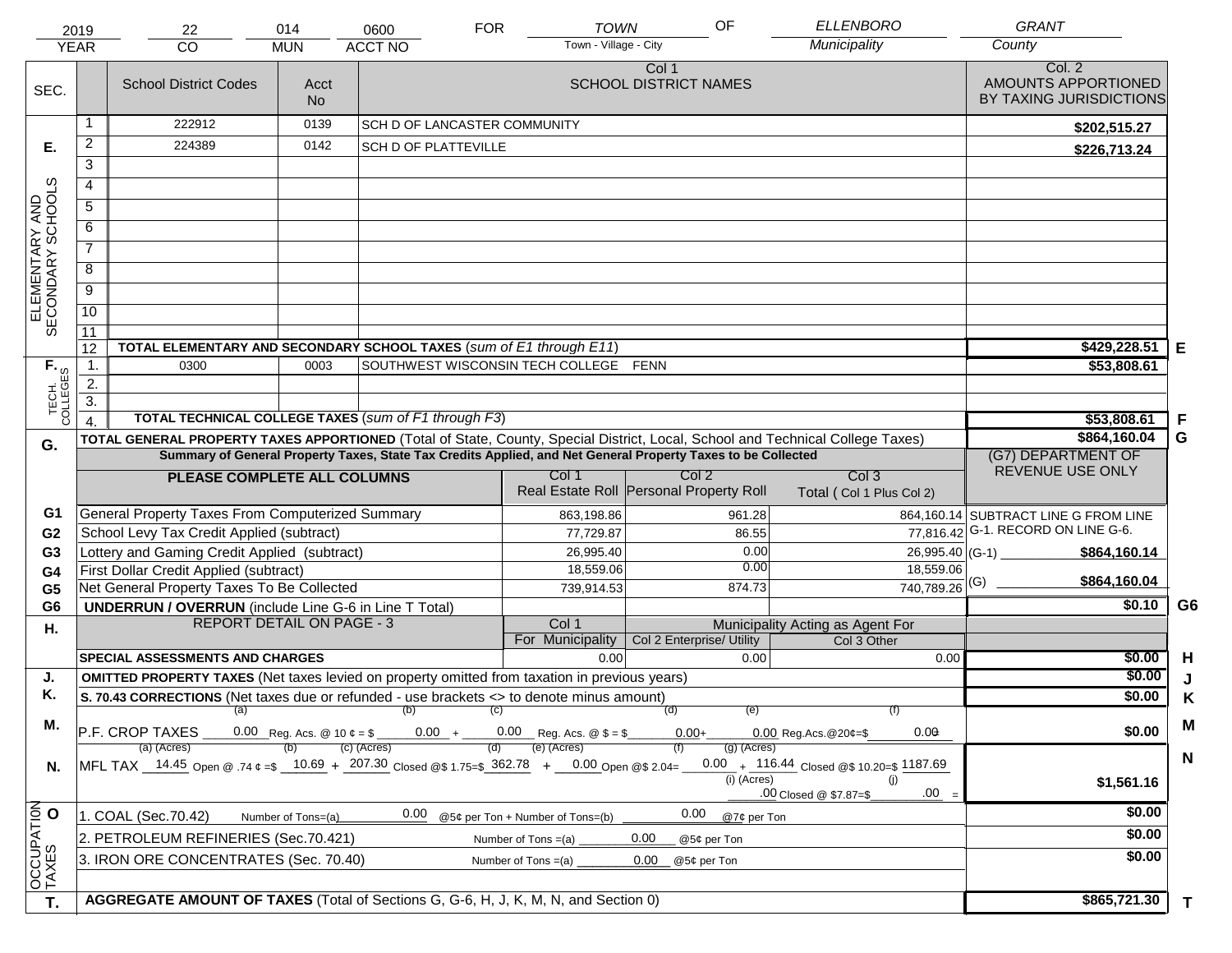|                     |                | 014<br>0600<br>22<br>2019                                                               | <b>FOR</b> | <b>TOWN</b>                                                | OF                                                             | <b>ELLENBORO</b>           | <b>GRANT</b>                                             |
|---------------------|----------------|-----------------------------------------------------------------------------------------|------------|------------------------------------------------------------|----------------------------------------------------------------|----------------------------|----------------------------------------------------------|
|                     | <b>YEAR</b>    | $\overline{CO}$<br><b>ACCT NO</b><br><b>MUN</b>                                         |            | Town - Village - City<br><b>SECTION H - DETAIL SUMMARY</b> | Municipality                                                   |                            | County                                                   |
| н                   |                | Special Assessments and Special Charges                                                 |            | Col 1<br>For the Municipality                              | Municipality Acting as Agent for<br>Col 2 Enterprise / Utility | Col 3 Other                | <b>Total For Each Line</b><br>(Total of columns 1,2 & 3) |
|                     | 01             | Water main and lateral Installations                                                    |            | \$0.00                                                     | 50.00                                                          | \$0.00                     | \$0.00                                                   |
|                     | 02             | Sewer main and lateral installations                                                    |            | \$0.00                                                     | \$0.00                                                         | \$0.00                     | \$0.00                                                   |
|                     | 03             | Street improvements (ex: sidewalks, storm sewers, seal coating)                         |            | \$0.00                                                     | \$0.00                                                         | \$0.00                     | \$0.00                                                   |
|                     | 04             | Street light installation                                                               |            | \$0.00                                                     | \$0.00                                                         | \$0.00                     | \$0.00                                                   |
|                     | 05             | Greenbelts                                                                              |            | \$0.00                                                     | \$0.00                                                         | \$0.00                     | \$0.00                                                   |
|                     | 06             | Drain ditch and watercourse (sec. 88.42 & 88.43)                                        |            | \$0.00                                                     | \$0.00                                                         | \$0.00                     | \$0.00                                                   |
| SPECIAL ASSESSMENTS |                |                                                                                         |            |                                                            |                                                                |                            |                                                          |
|                     | 01<br>02<br>03 | Weeds, Tree Planting, Removal<br>Snow Removal, Plowing<br>Refuse And Garbage Collection |            | \$0.00<br>\$0.00<br>\$0.00                                 | \$0.00<br>\$0.00<br>\$0.00                                     | \$0.00<br>\$0.00<br>\$0.00 | \$0.00<br>\$0.00<br>\$0.00                               |
| CHARGES             | 04<br>05       | Grading, Gravel, Culvert, Fencing<br>Fencing                                            |            | \$0.00<br>\$0.00                                           | \$0.00<br>\$0.00                                               | \$0.00<br>\$0.00           | \$0.00<br>\$0.00                                         |
|                     | 06             | Fire Calls                                                                              |            | \$0.00                                                     | \$0.00                                                         | \$0.00                     | \$0.00                                                   |
| SPECIAL             | 07<br>08       | Recycling<br><b>Delinquent Utility Charges</b>                                          |            | \$0.00<br>\$0.00                                           | \$0.00<br>\$0.00                                               | \$0.00<br>\$0.00           | \$0.00<br>\$0.00                                         |
|                     |                |                                                                                         |            |                                                            |                                                                |                            |                                                          |
|                     |                |                                                                                         |            |                                                            |                                                                |                            |                                                          |
|                     |                | TOTALS (Also enter on line H on page 2)                                                 |            | \$0.00                                                     | \$0.00                                                         | \$0.00                     | \$0.00                                                   |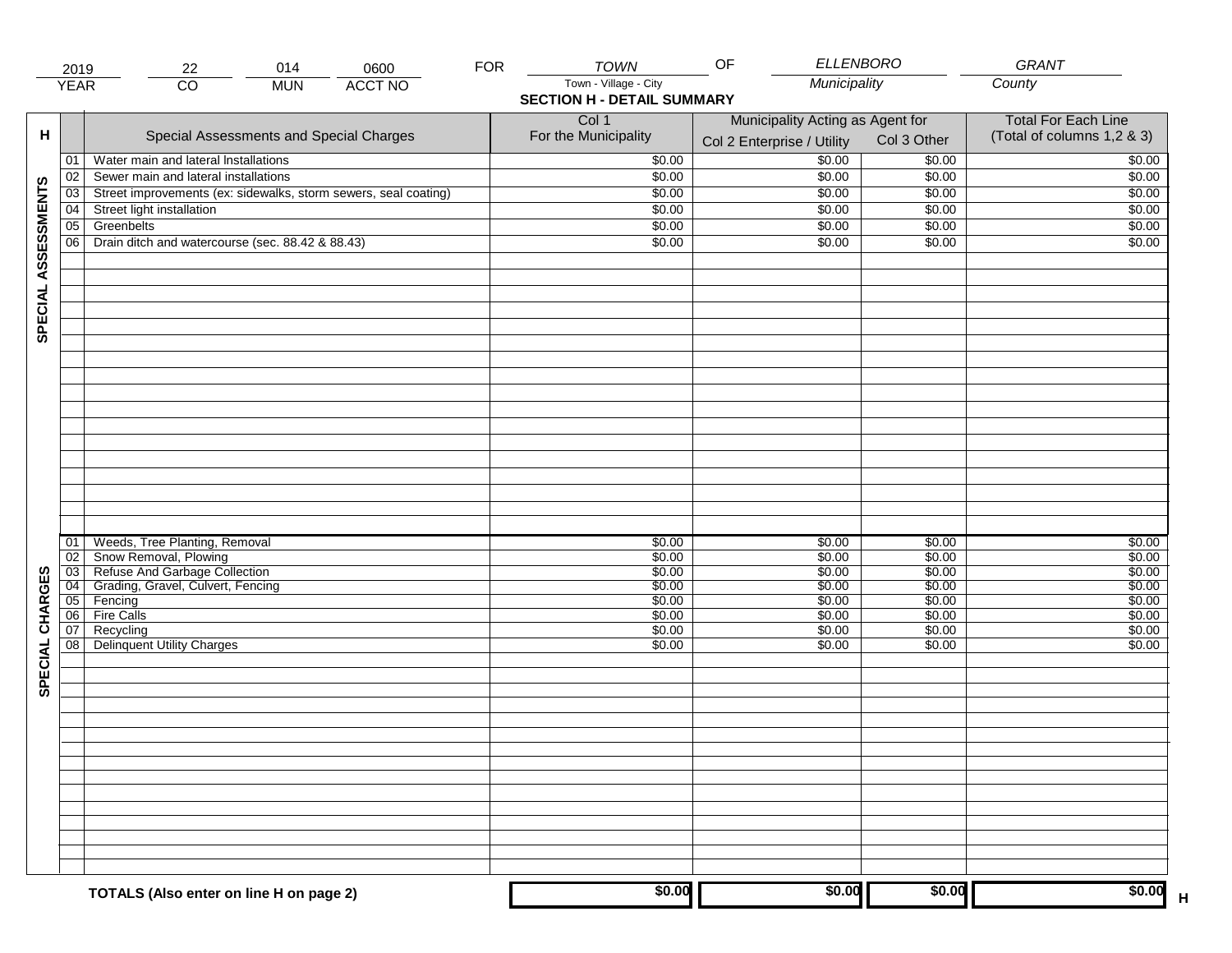| 2015                 | $\sim$ | . .  | 0600                        | r^'<br>◡ | ั∩เท∧                   | F1IDQDQ<br>ייי<br>$\cdots$ | $\sim$ $\sim$ $\sim$ $\sim$<br>GRAN<br>77 V |  |
|----------------------|--------|------|-----------------------------|----------|-------------------------|----------------------------|---------------------------------------------|--|
| $\sqrt{2}$<br>▵<br>. |        | .JUN | <b>CCT NO</b><br><b>AUL</b> |          | villade<br>i own<br>URV | nıcıpalıtv                 | ⊃ountv                                      |  |

| D. | Name of District                          | Valuation | Gen. Prop. Tax Levy | Remarks |
|----|-------------------------------------------|-----------|---------------------|---------|
|    |                                           |           |                     |         |
|    |                                           |           |                     |         |
|    |                                           |           |                     |         |
|    |                                           |           |                     |         |
|    |                                           |           |                     |         |
|    |                                           |           |                     |         |
|    |                                           |           |                     |         |
|    |                                           |           |                     |         |
|    |                                           |           |                     |         |
|    |                                           |           |                     |         |
|    |                                           |           |                     |         |
|    |                                           |           |                     |         |
|    |                                           |           |                     |         |
|    |                                           |           |                     |         |
|    |                                           |           |                     |         |
|    |                                           |           |                     |         |
|    |                                           |           |                     |         |
|    |                                           |           |                     |         |
|    |                                           |           |                     |         |
|    |                                           |           |                     |         |
|    |                                           |           |                     |         |
|    |                                           |           |                     |         |
|    |                                           |           |                     |         |
|    |                                           |           |                     |         |
|    |                                           |           |                     |         |
|    |                                           |           |                     |         |
|    |                                           |           |                     |         |
|    |                                           |           |                     |         |
|    |                                           |           |                     |         |
|    |                                           |           |                     |         |
|    |                                           |           |                     |         |
|    | TOTALS (Also enter on line D-1 on page 1) |           | \$0.00              |         |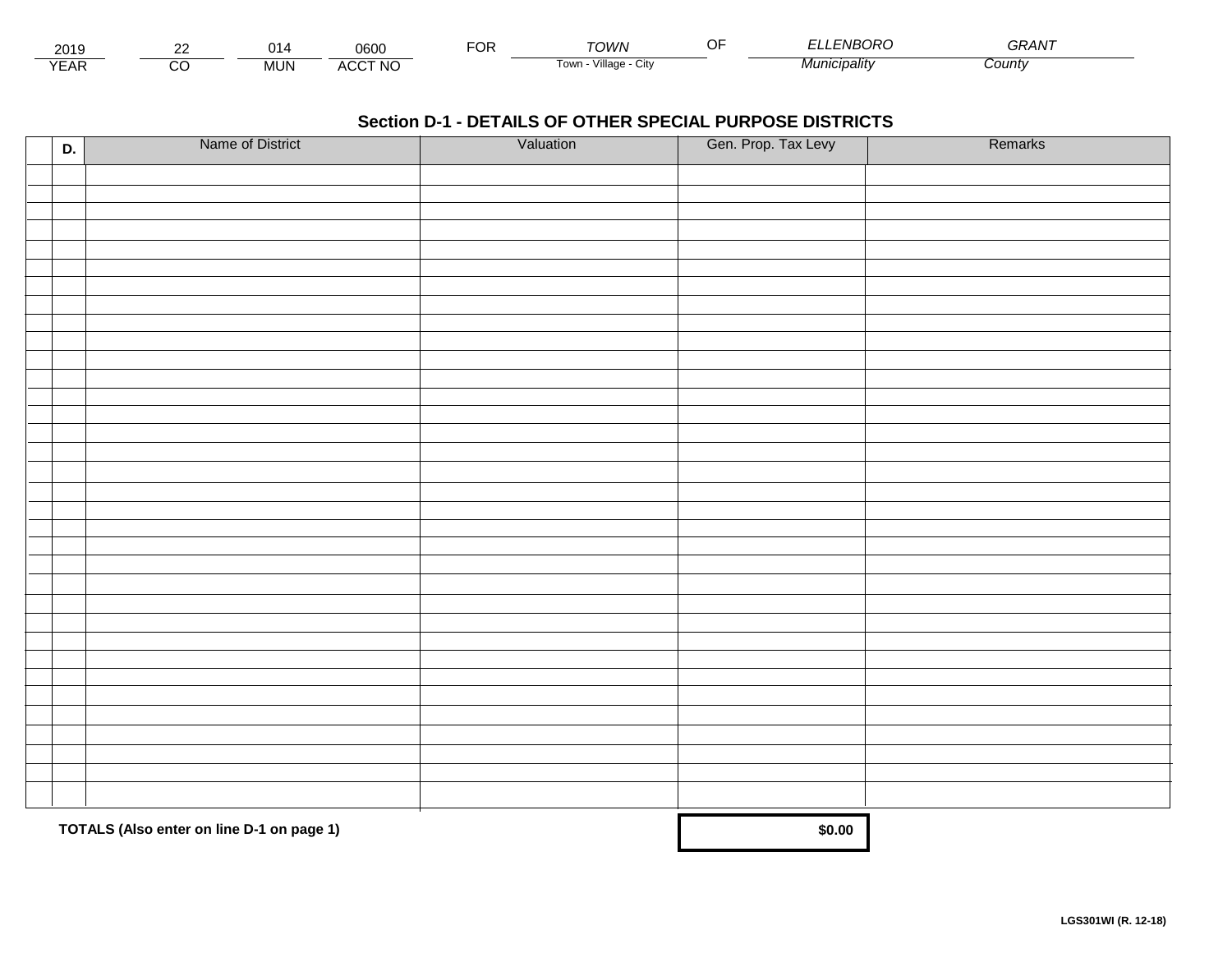#### **STATEMENT OF TAXES FOR 2019 FINAL**

| <b>FINAL</b>            |                         |                                                                                                  |                          | <b>STATEMENT OF TAXES FOR 2019</b> |                                                                                | 22    | 016        | 0601                            |                                       |                                                            |             |
|-------------------------|-------------------------|--------------------------------------------------------------------------------------------------|--------------------------|------------------------------------|--------------------------------------------------------------------------------|-------|------------|---------------------------------|---------------------------------------|------------------------------------------------------------|-------------|
|                         |                         |                                                                                                  |                          |                                    |                                                                                | CO    | <b>MUN</b> | ACCT NO                         |                                       |                                                            |             |
|                         |                         |                                                                                                  |                          | <b>FOR</b>                         | <b>TOWN</b>                                                                    | OF    |            | <b>FENNIMORE</b>                | <b>GRANT</b>                          | Check if Amended                                           |             |
|                         |                         |                                                                                                  |                          |                                    | Town-Village -City                                                             |       |            | Municipality                    | County                                |                                                            |             |
| SEC.                    |                         |                                                                                                  |                          |                                    | Description of Tax by Taxing Jurisiction                                       | Col 1 |            |                                 |                                       | Col 2.<br>AMOUNTS APPORTIONED<br>BY TAXING JURISDICTIONS   |             |
| A                       |                         | 1. AGGREGATE AMOUNT OF STATE TAXES                                                               |                          |                                    |                                                                                |       |            |                                 |                                       | \$0.00                                                     | A           |
| <b>B.</b>               |                         | 1. Portion of State Special Charges Upon County                                                  |                          |                                    |                                                                                |       |            |                                 |                                       | \$2.57                                                     |             |
|                         |                         | 2. Portion of County Tax Levied Over Entire Municipality                                         |                          |                                    |                                                                                |       |            |                                 |                                       | \$142,281.16                                               |             |
|                         |                         | 3. Special Purpose County Taxes                                                                  |                          |                                    |                                                                                |       |            |                                 |                                       | \$0.00                                                     |             |
| <b>COUNTY</b><br>TAXES  |                         | 4. TOTAL COUNTY TAXES (sum of B-1 through B-3)                                                   |                          |                                    |                                                                                |       |            |                                 |                                       | \$142,283.73                                               | B           |
|                         |                         | <b>Special District</b><br>Code                                                                  | <b>Acct</b><br><b>No</b> |                                    | <b>Special</b><br><b>District Name</b>                                         |       |            | Col 1a<br><b>Property Taxes</b> | Col 1b<br><b>State Special Charge</b> | <b>Property Taxes with</b><br><b>State Special Charges</b> |             |
| C.                      | $\mathbf{1}$            |                                                                                                  |                          |                                    |                                                                                |       |            |                                 |                                       |                                                            |             |
|                         | $\mathbf{2}$            |                                                                                                  |                          |                                    |                                                                                |       |            |                                 |                                       |                                                            |             |
|                         | $\overline{\mathbf{3}}$ |                                                                                                  |                          |                                    |                                                                                |       |            |                                 |                                       |                                                            |             |
| SPECIAL DISTRICT TAXES  | 4                       |                                                                                                  |                          |                                    |                                                                                |       |            |                                 |                                       |                                                            |             |
|                         | $\overline{5}$          |                                                                                                  |                          |                                    |                                                                                |       |            |                                 |                                       |                                                            |             |
|                         | 6                       |                                                                                                  |                          |                                    |                                                                                |       |            |                                 |                                       |                                                            |             |
|                         | $\overline{7}$          |                                                                                                  |                          |                                    |                                                                                |       |            |                                 |                                       |                                                            |             |
|                         | 8                       |                                                                                                  |                          |                                    |                                                                                |       |            |                                 |                                       |                                                            |             |
|                         | 9                       |                                                                                                  |                          |                                    |                                                                                |       |            |                                 |                                       |                                                            |             |
|                         | 10                      |                                                                                                  |                          |                                    |                                                                                |       |            |                                 |                                       |                                                            |             |
|                         | 11                      |                                                                                                  |                          |                                    |                                                                                |       |            |                                 |                                       |                                                            |             |
|                         |                         | 12. TOTAL SPECIAL DISTRICT TAXES (sum of C1 through C11)                                         |                          |                                    |                                                                                |       |            | \$0.00                          | \$0.00                                | \$0.00                                                     | $\mathbf c$ |
| D.                      | 1.                      |                                                                                                  |                          |                                    | Other Special Purpose District Taxes (Show Detail on page 4, enter total here) |       |            |                                 |                                       | \$0.00                                                     |             |
|                         | 2.                      |                                                                                                  |                          |                                    | Total Tax Increment (except county environmental remediation tax increment)    |       |            |                                 |                                       | \$0.00                                                     |             |
| $OR$ $CITY$             | 3.                      | County Environmental Tax Increment                                                               |                          |                                    |                                                                                |       |            |                                 |                                       | \$0.00                                                     |             |
|                         | 14.                     | <b>Other State Special Charges</b>                                                               |                          |                                    |                                                                                |       |            |                                 |                                       | \$0.00                                                     |             |
|                         | 5.                      | <b>County Special Charges</b>                                                                    |                          |                                    |                                                                                |       |            |                                 |                                       | \$0.00                                                     |             |
|                         | 6.                      | All Other Town, Village, or City Taxes                                                           |                          |                                    | \$209,898.00                                                                   |       |            |                                 |                                       |                                                            |             |
|                         | 17.                     | Surplus Funds Applied CAUTION: Do not make an entry on this line unless Line D6 (above) is Zero. |                          |                                    | $\sqrt{$0.00}$<br><                                                            |       |            |                                 |                                       |                                                            |             |
| TOWN, VILLAGE,<br>TAXES |                         | 8. TOTAL TOWN, VILLAGE OR CITY TAXES (sum of D1 through D7; NOT TOTAL for page one)              |                          | \$209,898.00                       | D                                                                              |       |            |                                 |                                       |                                                            |             |

| $ $ Clerk      |            | Date | <b>REMARKS</b> |
|----------------|------------|------|----------------|
| Work Phone     | Home Phone |      |                |
|                |            |      |                |
| E-mail Address | Fax Number |      |                |
|                |            |      |                |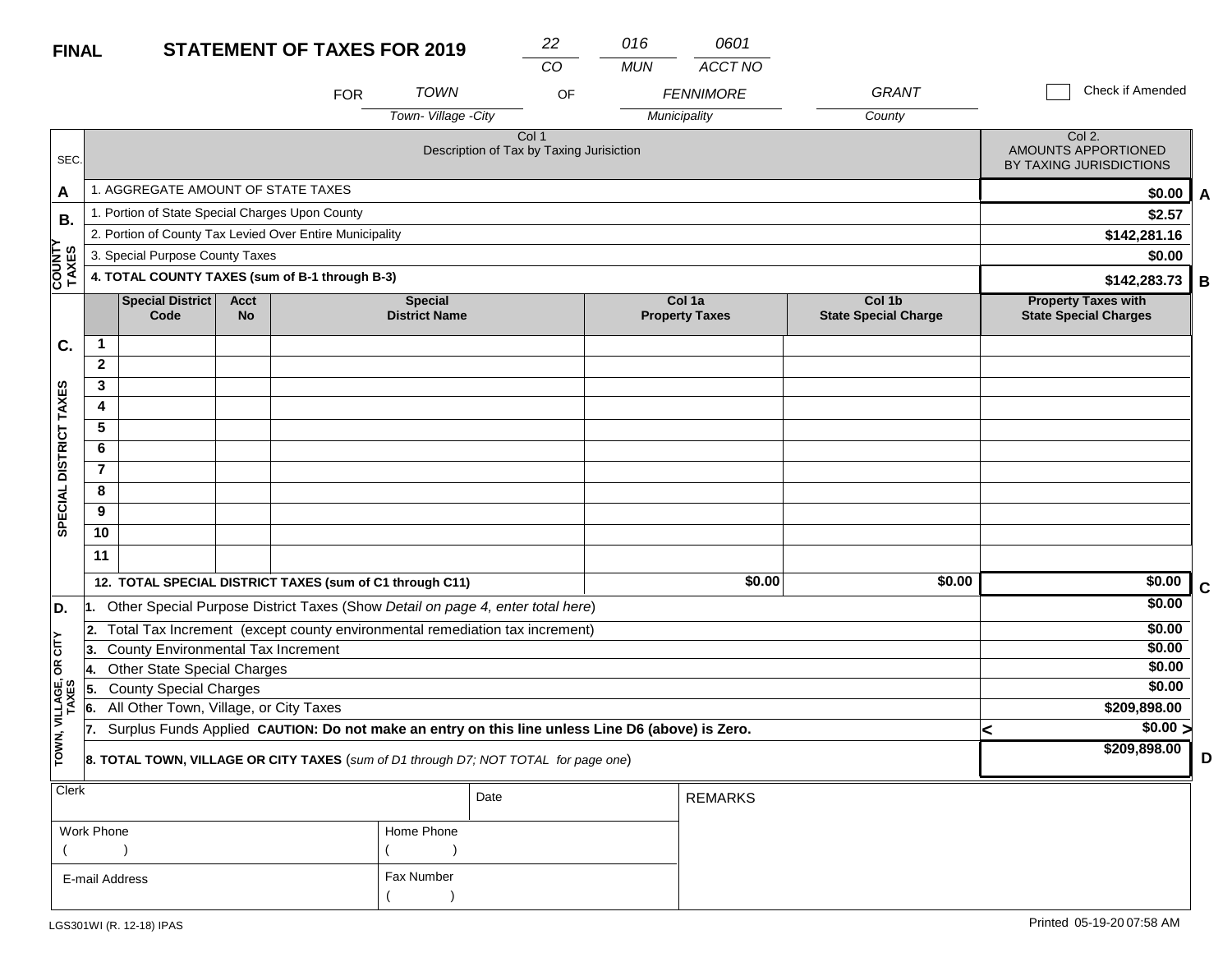|                                     | 2019             | 22                                                                                                                                                                                                                                             | 016                | 0601                                                                                    | <b>FOR</b> | <b>TOWN</b>                           | OF                                      | <b>FENNIMORE</b>                                | <b>GRANT</b>                                             |                |
|-------------------------------------|------------------|------------------------------------------------------------------------------------------------------------------------------------------------------------------------------------------------------------------------------------------------|--------------------|-----------------------------------------------------------------------------------------|------------|---------------------------------------|-----------------------------------------|-------------------------------------------------|----------------------------------------------------------|----------------|
|                                     | <b>YEAR</b>      | CO                                                                                                                                                                                                                                             | <b>MUN</b>         | <b>ACCT NO</b>                                                                          |            | Town - Village - City                 |                                         | Municipality                                    | County                                                   |                |
| SEC.                                |                  | <b>School District Codes</b>                                                                                                                                                                                                                   | Acct<br><b>No</b>  |                                                                                         |            |                                       | Col 1<br><b>SCHOOL DISTRICT NAMES</b>   |                                                 | Col. 2<br>AMOUNTS APPORTIONED<br>BY TAXING JURISDICTIONS |                |
|                                     | 1                | 221813                                                                                                                                                                                                                                         | 0137               | <b>SCH D OF FENNIMORE COMMUNITY</b>                                                     |            |                                       |                                         |                                                 | \$335,641.51                                             |                |
| Е.                                  | $\overline{2}$   |                                                                                                                                                                                                                                                |                    |                                                                                         |            |                                       |                                         |                                                 |                                                          |                |
|                                     | 3                |                                                                                                                                                                                                                                                |                    |                                                                                         |            |                                       |                                         |                                                 |                                                          |                |
|                                     | 4                |                                                                                                                                                                                                                                                |                    |                                                                                         |            |                                       |                                         |                                                 |                                                          |                |
|                                     | $\overline{5}$   |                                                                                                                                                                                                                                                |                    |                                                                                         |            |                                       |                                         |                                                 |                                                          |                |
|                                     | 6                |                                                                                                                                                                                                                                                |                    |                                                                                         |            |                                       |                                         |                                                 |                                                          |                |
| ELEMENTARY AND<br>SECONDARY SCHOOLS | $\overline{7}$   |                                                                                                                                                                                                                                                |                    |                                                                                         |            |                                       |                                         |                                                 |                                                          |                |
|                                     | 8                |                                                                                                                                                                                                                                                |                    |                                                                                         |            |                                       |                                         |                                                 |                                                          |                |
|                                     | $\overline{9}$   |                                                                                                                                                                                                                                                |                    |                                                                                         |            |                                       |                                         |                                                 |                                                          |                |
|                                     | 10               |                                                                                                                                                                                                                                                |                    |                                                                                         |            |                                       |                                         |                                                 |                                                          |                |
|                                     | $\overline{11}$  |                                                                                                                                                                                                                                                |                    |                                                                                         |            |                                       |                                         |                                                 |                                                          |                |
|                                     | 12               | TOTAL ELEMENTARY AND SECONDARY SCHOOL TAXES (sum of E1 through E11)                                                                                                                                                                            |                    |                                                                                         |            |                                       |                                         |                                                 | \$335,641.51                                             | Е              |
|                                     | 1.               | 0300                                                                                                                                                                                                                                           | 0003               |                                                                                         |            | SOUTHWEST WISCONSIN TECH COLLEGE FENN |                                         |                                                 | \$41,415.85                                              |                |
|                                     | 2.               |                                                                                                                                                                                                                                                |                    |                                                                                         |            |                                       |                                         |                                                 |                                                          |                |
| TECH. T                             | $\overline{3}$ . | TOTAL TECHNICAL COLLEGE TAXES (sum of F1 through F3)                                                                                                                                                                                           |                    |                                                                                         |            |                                       |                                         |                                                 |                                                          |                |
|                                     | $\overline{4}$   |                                                                                                                                                                                                                                                |                    | \$41,415.85<br>\$729,239.09                                                             | F<br>G     |                                       |                                         |                                                 |                                                          |                |
| G.                                  |                  | TOTAL GENERAL PROPERTY TAXES APPORTIONED (Total of State, County, Special District, Local, School and Technical College Taxes)<br>Summary of General Property Taxes, State Tax Credits Applied, and Net General Property Taxes to be Collected | (G7) DEPARTMENT OF |                                                                                         |            |                                       |                                         |                                                 |                                                          |                |
|                                     |                  | PLEASE COMPLETE ALL COLUMNS                                                                                                                                                                                                                    |                    |                                                                                         |            | Col 1                                 | Col <sub>2</sub>                        | Col <sub>3</sub>                                | REVENUE USE ONLY                                         |                |
|                                     |                  |                                                                                                                                                                                                                                                |                    |                                                                                         |            |                                       | Real Estate Roll Personal Property Roll | Total (Col 1 Plus Col 2)                        |                                                          |                |
| G1                                  |                  | General Property Taxes From Computerized Summary                                                                                                                                                                                               |                    |                                                                                         |            | 727,528.26                            | 1,709.82                                |                                                 | 729,238.08 SUBTRACT LINE G FROM LINE                     |                |
| G <sub>2</sub>                      |                  | School Levy Tax Credit Applied (subtract)                                                                                                                                                                                                      |                    |                                                                                         |            | 65,929.93                             | 154.98                                  | 66,084.91                                       | G-1. RECORD ON LINE G-6.                                 |                |
| G3                                  |                  | Lottery and Gaming Credit Applied (subtract)                                                                                                                                                                                                   |                    |                                                                                         |            | 28,786.80                             |                                         | 0.00                                            | 28,786.80 (G-1) $-$<br>\$729,238.08                      |                |
| G4                                  |                  | First Dollar Credit Applied (subtract)                                                                                                                                                                                                         |                    |                                                                                         |            | 19,631.73                             |                                         | 0.00<br>19,631.73                               | \$729,239.09                                             |                |
| G <sub>5</sub>                      |                  | Net General Property Taxes To Be Collected                                                                                                                                                                                                     |                    |                                                                                         |            | 613,179.80                            | 1,554.84                                | $614,734.64$ <sup>(G)</sup>                     |                                                          |                |
| G <sub>6</sub>                      |                  | <b>UNDERRUN / OVERRUN</b> (include Line G-6 in Line T Total)<br><b>REPORT DETAIL ON PAGE - 3</b>                                                                                                                                               |                    |                                                                                         |            | Col 1                                 |                                         |                                                 | $-$1.01$                                                 | G <sub>6</sub> |
| Η.                                  |                  |                                                                                                                                                                                                                                                |                    |                                                                                         |            | For Municipality                      | Col 2 Enterprise/ Utility               | Municipality Acting as Agent For<br>Col 3 Other |                                                          |                |
|                                     |                  | <b>SPECIAL ASSESSMENTS AND CHARGES</b>                                                                                                                                                                                                         |                    |                                                                                         |            | 0.00                                  |                                         | 0.00<br>0.00                                    | \$0.00                                                   | H              |
| J.                                  |                  | <b>OMITTED PROPERTY TAXES</b> (Net taxes levied on property omitted from taxation in previous years)                                                                                                                                           |                    |                                                                                         |            |                                       |                                         |                                                 | \$0.00                                                   | J              |
| Κ.                                  |                  | S. 70.43 CORRECTIONS (Net taxes due or refunded - use brackets <> to denote minus amount)                                                                                                                                                      |                    | \$0.00                                                                                  | K          |                                       |                                         |                                                 |                                                          |                |
| М.                                  |                  | $(a)$ (b) (c)                                                                                                                                                                                                                                  | (e)                |                                                                                         | M          |                                       |                                         |                                                 |                                                          |                |
|                                     |                  | P.F. CROP TAXES                                                                                                                                                                                                                                |                    | 0.00 Reg. Acs. @ 10 $\ell = \frac{1}{2}$ 0.00 + 0.00 Reg. Acs. @ \$ = \$<br>(c) (Acres) |            | (e) (Acres)                           | $0.00+$<br>$(g)$ (Acres)                | 0.00<br>$0.00$ Reg. Acs. @ 20¢=\$               | \$0.00                                                   |                |
| N.                                  |                  | (a) (Acres)<br>MFL TAX 0.00 Open @ .74 $\epsilon = 5 - 0.00 + 127.19$ Closed @\$ 1.75=\$ 222.60 + 0.00 Open @\$ 2.04=                                                                                                                          |                    |                                                                                         |            |                                       |                                         | $0.00 + 0.00$ Closed @\$ 10.20=\$<br>0.00       |                                                          | $\mathbf N$    |
|                                     |                  |                                                                                                                                                                                                                                                |                    |                                                                                         |            |                                       | $(i)$ (Acres)                           | (i)                                             | \$222.60                                                 |                |
|                                     |                  |                                                                                                                                                                                                                                                |                    |                                                                                         |            |                                       |                                         | $.00 =$<br>.00 Closed @ \$7.87=\$               |                                                          |                |
|                                     |                  | 1. COAL (Sec.70.42)                                                                                                                                                                                                                            | Number of Tons=(a) | 0.00                                                                                    |            | @5¢ per Ton + Number of Tons=(b)      | 0.00                                    | @7¢ per Ton                                     | \$0.00                                                   |                |
|                                     |                  | 2. PETROLEUM REFINERIES (Sec.70.421)                                                                                                                                                                                                           |                    |                                                                                         |            | Number of Tons $=(a)$                 | 0.00<br>@5¢ per Ton                     |                                                 | \$0.00                                                   |                |
|                                     |                  | 3. IRON ORE CONCENTRATES (Sec. 70.40)                                                                                                                                                                                                          |                    |                                                                                         |            | Number of Tons $=(a)$                 | 0.00<br>@5¢ per Ton                     |                                                 | \$0.00                                                   |                |
| OCCUPATION<br>TAXES O               |                  |                                                                                                                                                                                                                                                |                    |                                                                                         |            |                                       |                                         |                                                 |                                                          |                |
| T.                                  |                  | AGGREGATE AMOUNT OF TAXES (Total of Sections G, G-6, H, J, K, M, N, and Section 0)                                                                                                                                                             |                    |                                                                                         |            |                                       |                                         |                                                 | \$729,460.68                                             | $\mathbf{T}$   |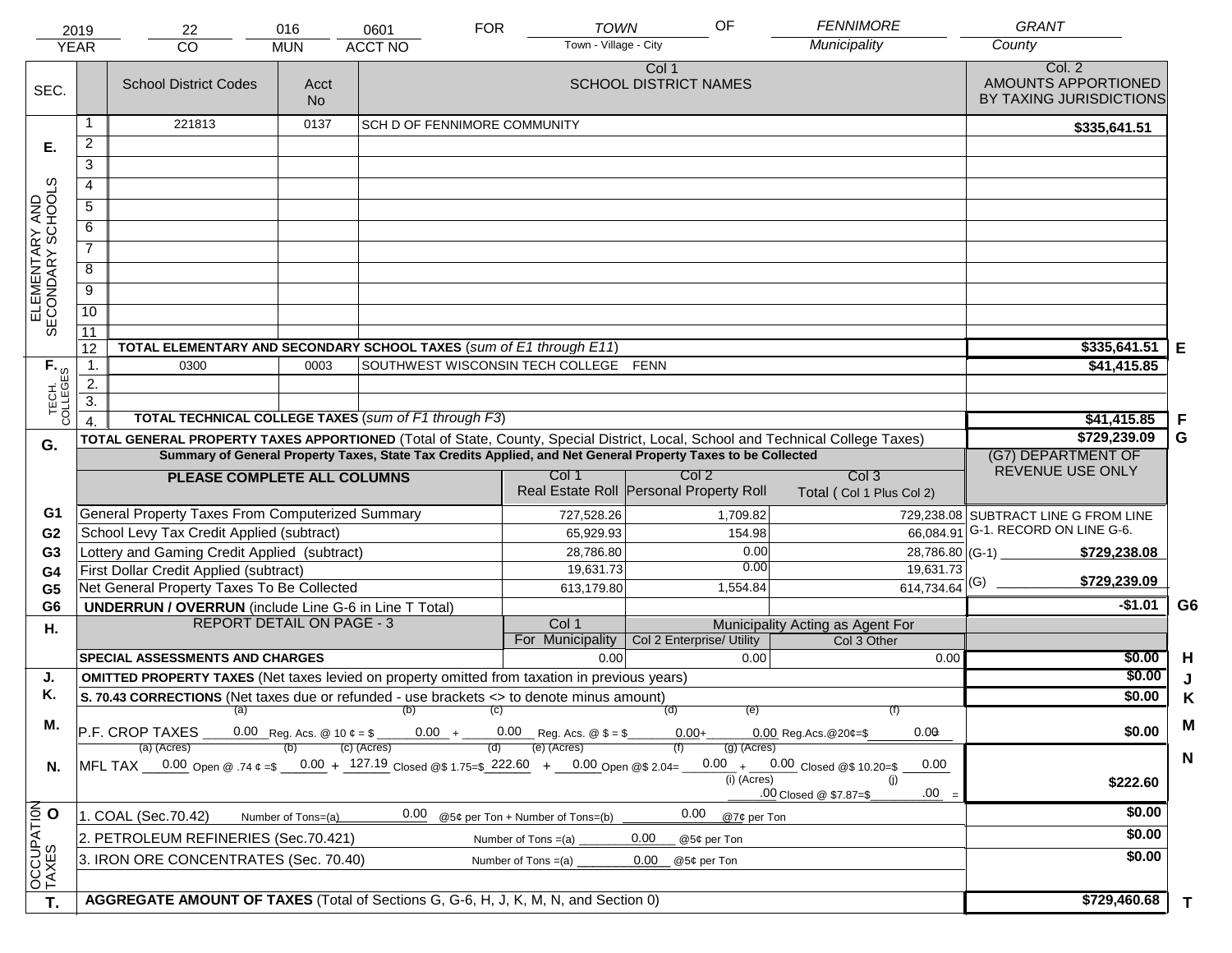| Municipality<br>$\overline{CO}$<br><b>ACCT NO</b><br><b>YEAR</b><br><b>MUN</b><br><b>SECTION H - DETAIL SUMMARY</b><br>Col 1<br>Municipality Acting as Agent for<br><b>Total For Each Line</b><br>н<br>Special Assessments and Special Charges<br>For the Municipality<br>Col 3 Other<br>Col 2 Enterprise / Utility<br>$\frac{1}{00}$<br>Water main and lateral Installations<br>\$0.00<br>\$0.00<br>01<br>Sewer main and lateral installations<br>\$0.00<br>\$0.00<br>02<br>\$0.00<br>SPECIAL ASSESSMENTS<br>Street improvements (ex: sidewalks, storm sewers, seal coating)<br>\$0.00<br>\$0.00<br>$\overline{03}$<br>\$0.00<br>Street light installation<br>\$0.00<br>\$0.00<br>04<br>\$0.00<br>Greenbelts<br>\$0.00<br>\$0.00<br>05<br>\$0.00<br>Drain ditch and watercourse (sec. 88.42 & 88.43)<br>06<br>\$0.00<br>\$0.00<br>\$0.00<br>Weeds, Tree Planting, Removal<br>\$0.00<br>\$0.00<br>\$0.00<br>01<br>Snow Removal, Plowing<br>\$0.00<br>\$0.00<br>\$0.00<br>02<br>03 Refuse And Garbage Collection<br>04 Grading, Gravel, Culvert, Fencing<br>\$0.00<br>\$0.00<br>\$0.00<br>CHARGES<br>\$0.00<br>\$0.00<br>\$0.00<br>05 Fencing<br>\$0.00<br>\$0.00<br>\$0.00<br><b>Fire Calls</b><br>\$0.00<br>06<br>\$0.00<br>\$0.00<br>07<br>Recycling<br>\$0.00<br>\$0.00<br>\$0.00<br>SPECIAL<br><b>Delinquent Utility Charges</b><br>08<br>\$0.00<br>\$0.00<br>\$0.00 | 2019 | 016<br>0601<br>22                       | <b>FOR</b> | <b>TOWN</b>           | <b>FENNIMORE</b><br>OF |        | <b>GRANT</b>                                             |
|--------------------------------------------------------------------------------------------------------------------------------------------------------------------------------------------------------------------------------------------------------------------------------------------------------------------------------------------------------------------------------------------------------------------------------------------------------------------------------------------------------------------------------------------------------------------------------------------------------------------------------------------------------------------------------------------------------------------------------------------------------------------------------------------------------------------------------------------------------------------------------------------------------------------------------------------------------------------------------------------------------------------------------------------------------------------------------------------------------------------------------------------------------------------------------------------------------------------------------------------------------------------------------------------------------------------------------------------------------------------------|------|-----------------------------------------|------------|-----------------------|------------------------|--------|----------------------------------------------------------|
|                                                                                                                                                                                                                                                                                                                                                                                                                                                                                                                                                                                                                                                                                                                                                                                                                                                                                                                                                                                                                                                                                                                                                                                                                                                                                                                                                                          |      |                                         |            | Town - Village - City |                        |        | County                                                   |
|                                                                                                                                                                                                                                                                                                                                                                                                                                                                                                                                                                                                                                                                                                                                                                                                                                                                                                                                                                                                                                                                                                                                                                                                                                                                                                                                                                          |      |                                         |            |                       |                        |        | (Total of columns 1,2 & 3)                               |
|                                                                                                                                                                                                                                                                                                                                                                                                                                                                                                                                                                                                                                                                                                                                                                                                                                                                                                                                                                                                                                                                                                                                                                                                                                                                                                                                                                          |      |                                         |            |                       |                        |        | \$0.00                                                   |
|                                                                                                                                                                                                                                                                                                                                                                                                                                                                                                                                                                                                                                                                                                                                                                                                                                                                                                                                                                                                                                                                                                                                                                                                                                                                                                                                                                          |      |                                         |            |                       |                        |        | \$0.00                                                   |
|                                                                                                                                                                                                                                                                                                                                                                                                                                                                                                                                                                                                                                                                                                                                                                                                                                                                                                                                                                                                                                                                                                                                                                                                                                                                                                                                                                          |      |                                         |            |                       |                        |        | \$0.00                                                   |
|                                                                                                                                                                                                                                                                                                                                                                                                                                                                                                                                                                                                                                                                                                                                                                                                                                                                                                                                                                                                                                                                                                                                                                                                                                                                                                                                                                          |      |                                         |            |                       |                        |        | \$0.00                                                   |
|                                                                                                                                                                                                                                                                                                                                                                                                                                                                                                                                                                                                                                                                                                                                                                                                                                                                                                                                                                                                                                                                                                                                                                                                                                                                                                                                                                          |      |                                         |            |                       |                        |        | \$0.00                                                   |
|                                                                                                                                                                                                                                                                                                                                                                                                                                                                                                                                                                                                                                                                                                                                                                                                                                                                                                                                                                                                                                                                                                                                                                                                                                                                                                                                                                          |      |                                         |            |                       |                        |        | \$0.00                                                   |
|                                                                                                                                                                                                                                                                                                                                                                                                                                                                                                                                                                                                                                                                                                                                                                                                                                                                                                                                                                                                                                                                                                                                                                                                                                                                                                                                                                          |      |                                         |            |                       |                        |        |                                                          |
|                                                                                                                                                                                                                                                                                                                                                                                                                                                                                                                                                                                                                                                                                                                                                                                                                                                                                                                                                                                                                                                                                                                                                                                                                                                                                                                                                                          |      |                                         |            |                       |                        |        | \$0.00<br>\$0.00<br>\$0.00<br>\$0.00<br>\$0.00<br>\$0.00 |
|                                                                                                                                                                                                                                                                                                                                                                                                                                                                                                                                                                                                                                                                                                                                                                                                                                                                                                                                                                                                                                                                                                                                                                                                                                                                                                                                                                          |      |                                         |            |                       |                        |        | \$0.00<br>\$0.00                                         |
|                                                                                                                                                                                                                                                                                                                                                                                                                                                                                                                                                                                                                                                                                                                                                                                                                                                                                                                                                                                                                                                                                                                                                                                                                                                                                                                                                                          |      | TOTALS (Also enter on line H on page 2) |            | \$0.00                | \$0.00                 | \$0.00 | \$0.00                                                   |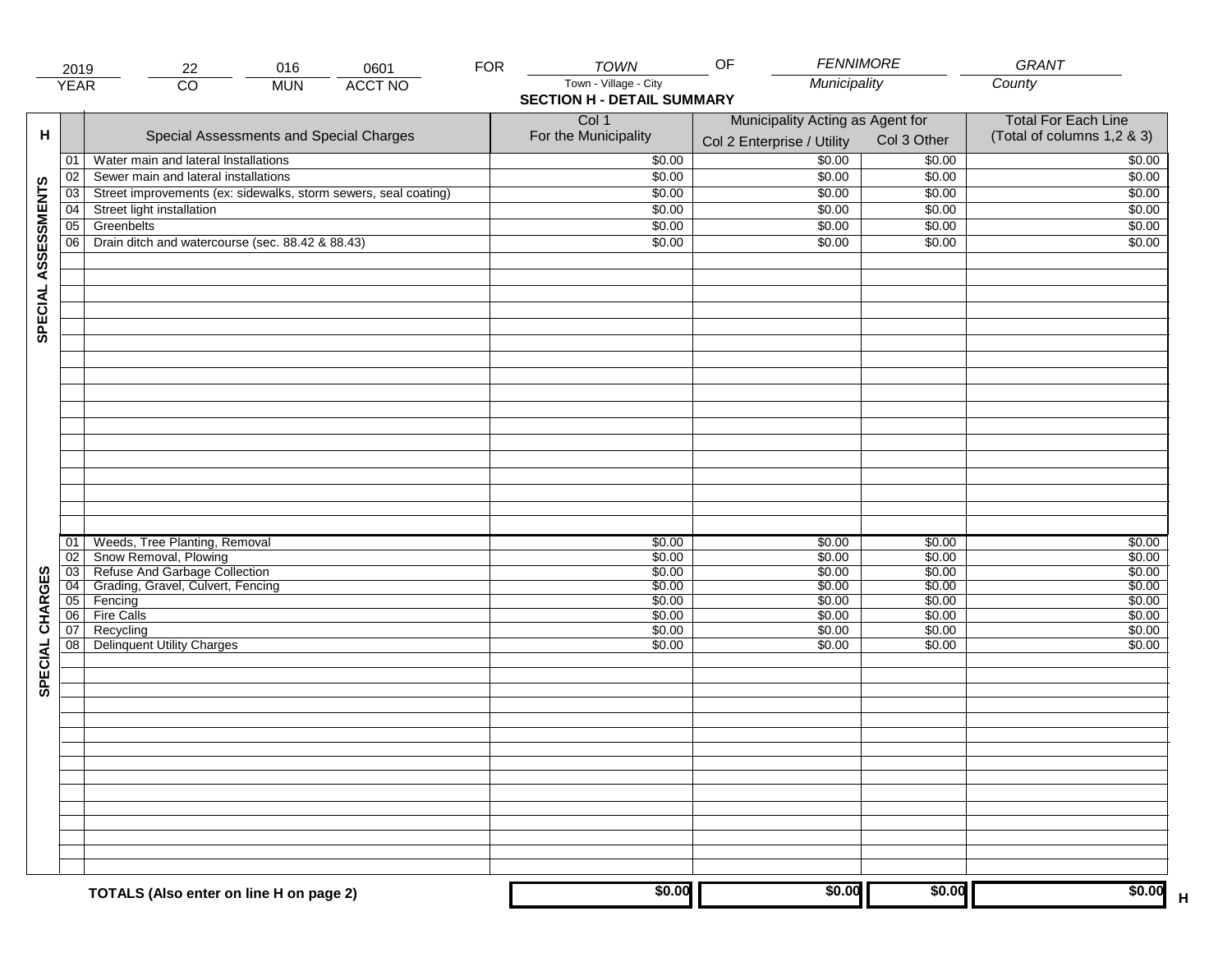| - - -<br>201.               | co | .<br>1 t   | 060          | Ur | ΓΩΙΛ/Ν                     | $\sim$ $\sim$<br> | <i>INIMORF</i> | $\cdots$<br><b>TIT.</b> |  |
|-----------------------------|----|------------|--------------|----|----------------------------|-------------------|----------------|-------------------------|--|
| $\sqrt{2}$<br>▵<br><b>L</b> |    | <b>MUN</b> | CCT NC،<br>" |    | .<br>∡illage<br>Town.<br>. |                   | วลแ†ง          | Count∨                  |  |

| D. | Name of District                          | Valuation | Gen. Prop. Tax Levy | Remarks |
|----|-------------------------------------------|-----------|---------------------|---------|
|    |                                           |           |                     |         |
|    |                                           |           |                     |         |
|    |                                           |           |                     |         |
|    |                                           |           |                     |         |
|    |                                           |           |                     |         |
|    |                                           |           |                     |         |
|    |                                           |           |                     |         |
|    |                                           |           |                     |         |
|    |                                           |           |                     |         |
|    |                                           |           |                     |         |
|    |                                           |           |                     |         |
|    |                                           |           |                     |         |
|    |                                           |           |                     |         |
|    |                                           |           |                     |         |
|    |                                           |           |                     |         |
|    |                                           |           |                     |         |
|    |                                           |           |                     |         |
|    |                                           |           |                     |         |
|    |                                           |           |                     |         |
|    |                                           |           |                     |         |
|    |                                           |           |                     |         |
|    |                                           |           |                     |         |
|    |                                           |           |                     |         |
|    |                                           |           |                     |         |
|    |                                           |           |                     |         |
|    |                                           |           |                     |         |
|    |                                           |           |                     |         |
|    |                                           |           |                     |         |
|    |                                           |           |                     |         |
|    |                                           |           |                     |         |
|    | TOTALS (Also enter on line D-1 on page 1) |           | \$0.00              |         |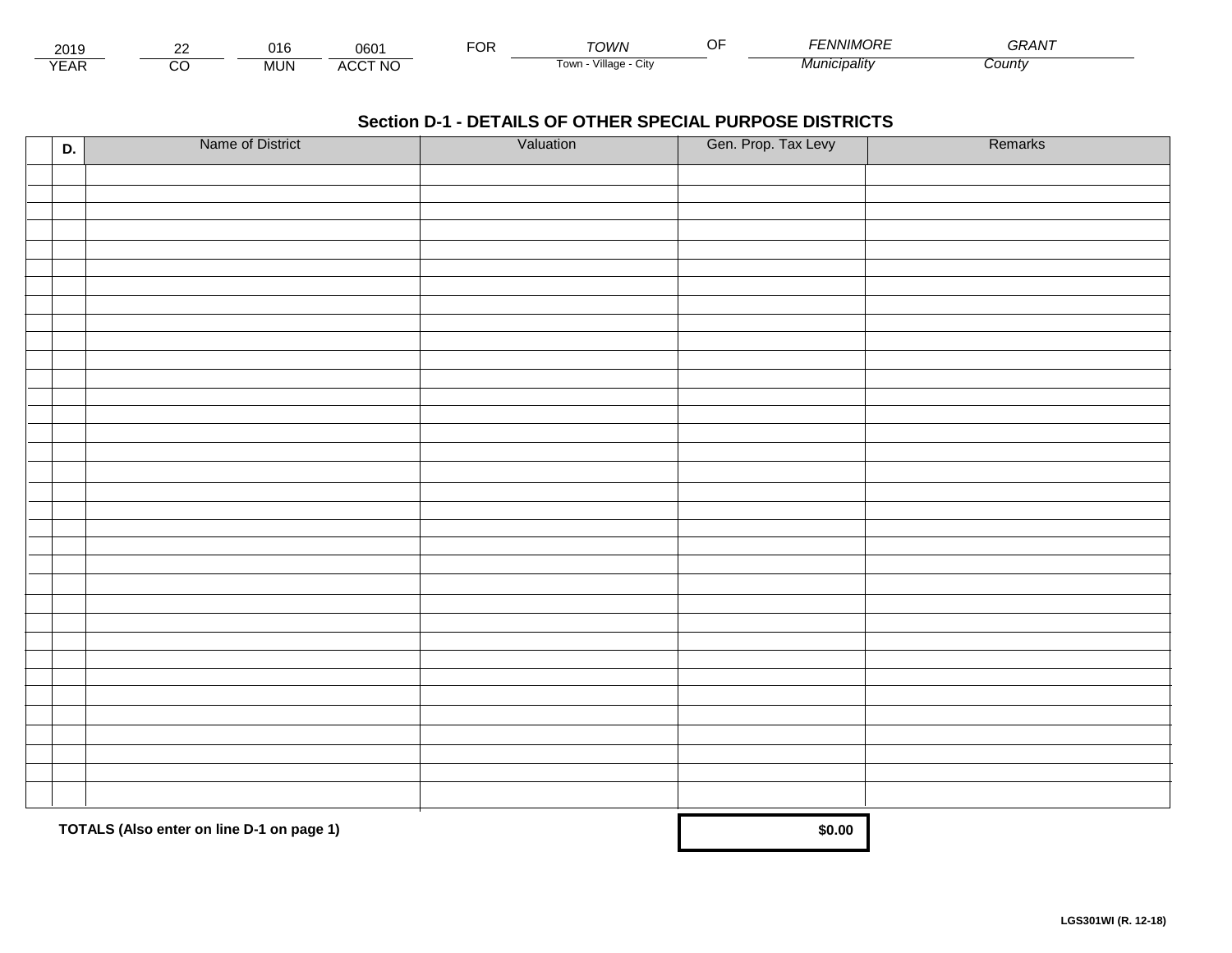#### **STATEMENT OF TAVES EOD 2010 FINAL**

| <b>FINAL</b>           |                |                                                 |                                                | <b>STATEMENT OF TAXES FOR 2019</b>                                                               |                                        | 22                                                           | 018        | 0602                            |                                       |   |                                                            |             |
|------------------------|----------------|-------------------------------------------------|------------------------------------------------|--------------------------------------------------------------------------------------------------|----------------------------------------|--------------------------------------------------------------|------------|---------------------------------|---------------------------------------|---|------------------------------------------------------------|-------------|
|                        |                |                                                 |                                                |                                                                                                  |                                        | CO                                                           | <b>MUN</b> | ACCT NO                         |                                       |   |                                                            |             |
|                        |                |                                                 |                                                | <b>FOR</b>                                                                                       | TOWN                                   | OF                                                           |            | <b>GLEN HAVEN</b>               | <b>GRANT</b>                          |   | <b>Check if Amended</b>                                    |             |
|                        |                |                                                 |                                                |                                                                                                  | Town-Village -City                     |                                                              |            | Municipality                    | County                                |   |                                                            |             |
| SEC.                   |                |                                                 |                                                |                                                                                                  |                                        | Col <sub>1</sub><br>Description of Tax by Taxing Jurisiction |            |                                 |                                       |   | Col 2.<br>AMOUNTS APPORTIONED<br>BY TAXING JURISDICTIONS   |             |
| A                      |                | 1. AGGREGATE AMOUNT OF STATE TAXES              |                                                |                                                                                                  |                                        |                                                              |            |                                 |                                       |   | \$0.00                                                     | A           |
| В.                     |                | 1. Portion of State Special Charges Upon County |                                                |                                                                                                  |                                        |                                                              |            |                                 |                                       |   | \$2.08                                                     |             |
|                        |                |                                                 |                                                | 2. Portion of County Tax Levied Over Entire Municipality                                         |                                        |                                                              |            |                                 |                                       |   | \$115,405.35                                               |             |
|                        |                | 3. Special Purpose County Taxes                 |                                                |                                                                                                  |                                        |                                                              |            |                                 |                                       |   | \$0.00                                                     |             |
| <b>COUNT</b><br>TAXES  |                |                                                 | 4. TOTAL COUNTY TAXES (sum of B-1 through B-3) |                                                                                                  |                                        |                                                              |            |                                 |                                       |   | \$115,407.43                                               | B           |
|                        |                | Special District<br>Code                        | Acct<br><b>No</b>                              |                                                                                                  | <b>Special</b><br><b>District Name</b> |                                                              |            | Col 1a<br><b>Property Taxes</b> | Col 1b<br><b>State Special Charge</b> |   | <b>Property Taxes with</b><br><b>State Special Charges</b> |             |
| C.                     | $\mathbf{1}$   | 227060                                          | 0154                                           | <b>GLEN HAVEN SANITARY DISTRICT</b>                                                              |                                        |                                                              |            | \$0.00                          | \$0.00                                |   | \$0.00                                                     |             |
|                        | $\overline{2}$ |                                                 |                                                |                                                                                                  |                                        |                                                              |            |                                 |                                       |   |                                                            |             |
|                        | 3              |                                                 |                                                |                                                                                                  |                                        |                                                              |            |                                 |                                       |   |                                                            |             |
|                        | 4              |                                                 |                                                |                                                                                                  |                                        |                                                              |            |                                 |                                       |   |                                                            |             |
|                        | 5              |                                                 |                                                |                                                                                                  |                                        |                                                              |            |                                 |                                       |   |                                                            |             |
|                        | 6              |                                                 |                                                |                                                                                                  |                                        |                                                              |            |                                 |                                       |   |                                                            |             |
|                        | $\overline{7}$ |                                                 |                                                |                                                                                                  |                                        |                                                              |            |                                 |                                       |   |                                                            |             |
|                        | 8              |                                                 |                                                |                                                                                                  |                                        |                                                              |            |                                 |                                       |   |                                                            |             |
| SPECIAL DISTRICT TAXES | 9              |                                                 |                                                |                                                                                                  |                                        |                                                              |            |                                 |                                       |   |                                                            |             |
|                        | 10             |                                                 |                                                |                                                                                                  |                                        |                                                              |            |                                 |                                       |   |                                                            |             |
|                        | 11             |                                                 |                                                |                                                                                                  |                                        |                                                              |            |                                 |                                       |   |                                                            |             |
|                        |                |                                                 |                                                | 12. TOTAL SPECIAL DISTRICT TAXES (sum of C1 through C11)                                         |                                        |                                                              |            | \$0.00                          | \$0.00                                |   | \$0.00                                                     | $\mathbf c$ |
| D.                     | 11.            |                                                 |                                                | Other Special Purpose District Taxes (Show Detail on page 4, enter total here)                   |                                        |                                                              |            |                                 |                                       |   | \$0.00                                                     |             |
|                        | 2.             |                                                 |                                                | Total Tax Increment (except county environmental remediation tax increment)                      |                                        |                                                              |            |                                 |                                       |   | \$0.00                                                     |             |
| CITY                   | 3.             | <b>County Environmental Tax Increment</b>       |                                                |                                                                                                  |                                        |                                                              |            |                                 |                                       |   | \$0.00                                                     |             |
| g                      | 4.             | <b>Other State Special Charges</b>              |                                                |                                                                                                  |                                        |                                                              |            |                                 |                                       |   | \$0.00                                                     |             |
|                        | 55.            | <b>County Special Charges</b>                   |                                                |                                                                                                  |                                        |                                                              |            |                                 |                                       |   | \$0.00                                                     |             |
| VILLAGE,<br>TAXES      | 6.             | All Other Town, Village, or City Taxes          |                                                |                                                                                                  |                                        |                                                              |            |                                 |                                       |   | \$284,907.00                                               |             |
|                        | 17.            |                                                 |                                                | Surplus Funds Applied CAUTION: Do not make an entry on this line unless Line D6 (above) is Zero. |                                        |                                                              |            |                                 |                                       | < | $\sqrt{$0.00}$                                             |             |
| TOWN,                  |                |                                                 |                                                | 8. TOTAL TOWN, VILLAGE OR CITY TAXES (sum of D1 through D7; NOT TOTAL for page one)              |                                        |                                                              |            |                                 |                                       |   | \$284,907.00                                               | D           |
| <b>Clerk</b>           |                |                                                 |                                                |                                                                                                  |                                        | Date                                                         |            | <b>REMARKS</b>                  |                                       |   |                                                            |             |

|                |            | Date | I REMARKS. |
|----------------|------------|------|------------|
| Work Phone     | Home Phone |      |            |
|                |            |      |            |
| E-mail Address | Fax Number |      |            |
|                |            |      |            |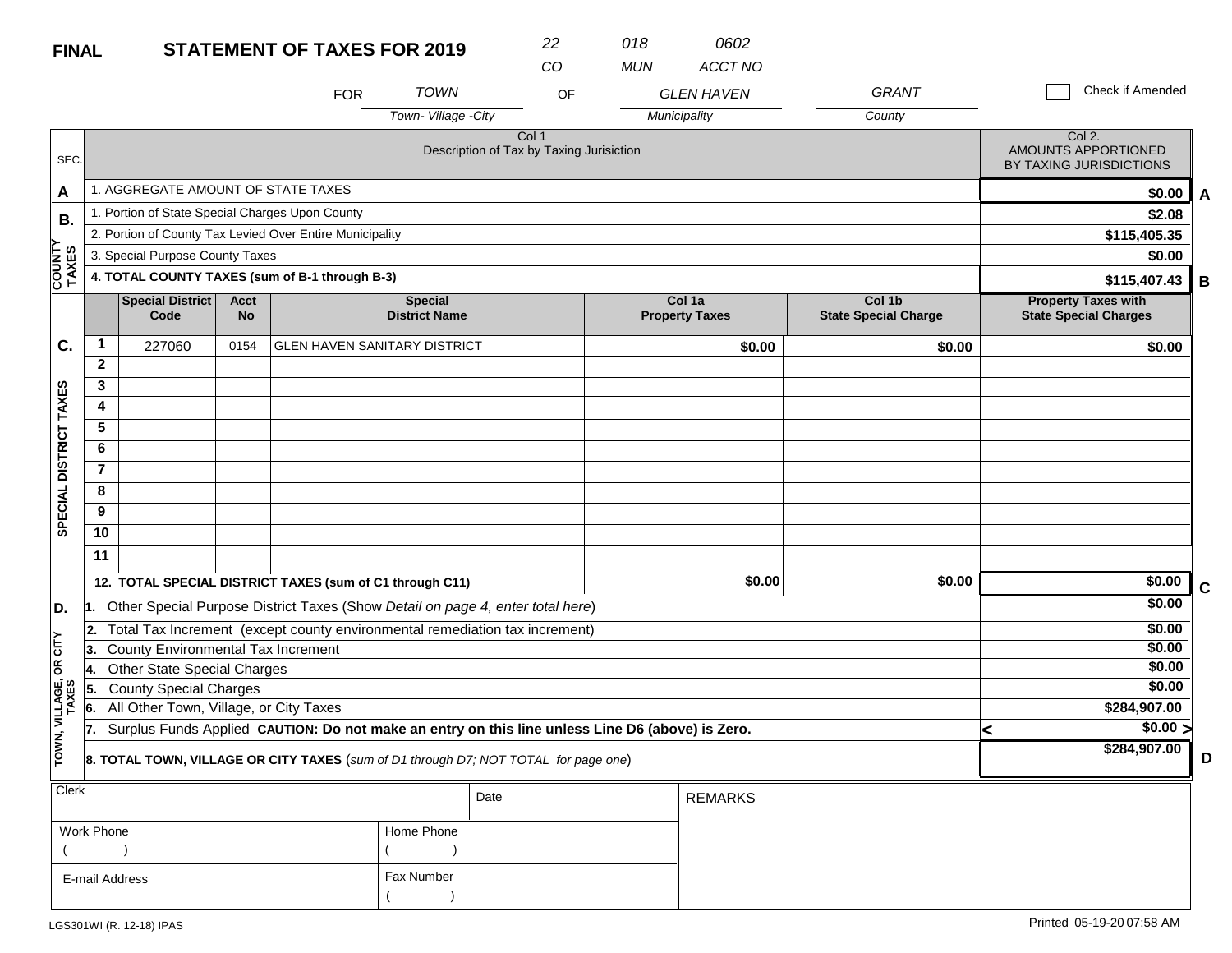|                                                                                                                                             | 2019<br><b>YEAR</b>                                                                                                                                                                        | 22<br><b>CO</b>                                                                                                                | 018<br><b>MUN</b>  | 0602<br><b>ACCT NO</b>      | <b>FOR</b> | <b>TOWN</b><br>Town - Village - City  | OF                                                                                                           | <b>GLEN HAVEN</b><br>Municipality                  | <b>GRANT</b><br>County                                   |        |
|---------------------------------------------------------------------------------------------------------------------------------------------|--------------------------------------------------------------------------------------------------------------------------------------------------------------------------------------------|--------------------------------------------------------------------------------------------------------------------------------|--------------------|-----------------------------|------------|---------------------------------------|--------------------------------------------------------------------------------------------------------------|----------------------------------------------------|----------------------------------------------------------|--------|
| SEC.                                                                                                                                        |                                                                                                                                                                                            | <b>School District Codes</b>                                                                                                   | Acct<br><b>No</b>  |                             |            |                                       | Col 1<br><b>SCHOOL DISTRICT NAMES</b>                                                                        |                                                    | Col. 2<br>AMOUNTS APPORTIONED<br>BY TAXING JURISDICTIONS |        |
|                                                                                                                                             |                                                                                                                                                                                            | 220994                                                                                                                         | 0135               | <b>SCH D OF CASSVILLE</b>   |            |                                       |                                                                                                              |                                                    | \$186,242.00                                             |        |
| Е.                                                                                                                                          | $\overline{2}$                                                                                                                                                                             | 224904                                                                                                                         | 0444               | <b>SCH D OF RIVER RIDGE</b> |            |                                       |                                                                                                              |                                                    | \$143,551.00                                             |        |
|                                                                                                                                             | 3                                                                                                                                                                                          |                                                                                                                                |                    |                             |            |                                       |                                                                                                              |                                                    |                                                          |        |
|                                                                                                                                             | $\overline{4}$                                                                                                                                                                             |                                                                                                                                |                    |                             |            |                                       |                                                                                                              |                                                    |                                                          |        |
|                                                                                                                                             | 5<br>6                                                                                                                                                                                     |                                                                                                                                |                    |                             |            |                                       |                                                                                                              |                                                    |                                                          |        |
|                                                                                                                                             |                                                                                                                                                                                            |                                                                                                                                |                    |                             |            |                                       |                                                                                                              |                                                    |                                                          |        |
|                                                                                                                                             | $\overline{7}$                                                                                                                                                                             |                                                                                                                                |                    |                             |            |                                       |                                                                                                              |                                                    |                                                          |        |
| ELEMENTARY AND<br>SECONDARY SCHOOLS                                                                                                         | 8                                                                                                                                                                                          |                                                                                                                                |                    |                             |            |                                       |                                                                                                              |                                                    |                                                          |        |
|                                                                                                                                             | $\overline{9}$                                                                                                                                                                             |                                                                                                                                |                    |                             |            |                                       |                                                                                                              |                                                    |                                                          |        |
|                                                                                                                                             | 10                                                                                                                                                                                         |                                                                                                                                |                    |                             |            |                                       |                                                                                                              |                                                    |                                                          |        |
|                                                                                                                                             | 11                                                                                                                                                                                         |                                                                                                                                |                    |                             |            |                                       |                                                                                                              |                                                    |                                                          |        |
|                                                                                                                                             | 12                                                                                                                                                                                         | TOTAL ELEMENTARY AND SECONDARY SCHOOL TAXES (sum of E1 through E11)                                                            |                    |                             |            |                                       |                                                                                                              |                                                    | \$329,793.00                                             | Е      |
|                                                                                                                                             | $\mathbf 1$ .                                                                                                                                                                              | 0300                                                                                                                           | 0003               |                             |            | SOUTHWEST WISCONSIN TECH COLLEGE FENN |                                                                                                              |                                                    | \$33,592.72                                              |        |
|                                                                                                                                             | 2.                                                                                                                                                                                         |                                                                                                                                |                    |                             |            |                                       |                                                                                                              |                                                    |                                                          |        |
| TECH. T                                                                                                                                     | 3.                                                                                                                                                                                         | TOTAL TECHNICAL COLLEGE TAXES (sum of F1 through F3)                                                                           |                    |                             |            |                                       |                                                                                                              |                                                    |                                                          |        |
|                                                                                                                                             | $\overline{4}$                                                                                                                                                                             | TOTAL GENERAL PROPERTY TAXES APPORTIONED (Total of State, County, Special District, Local, School and Technical College Taxes) |                    |                             |            |                                       |                                                                                                              |                                                    | \$33,592.72<br>\$763,700.15                              | F<br>G |
| G.                                                                                                                                          |                                                                                                                                                                                            |                                                                                                                                |                    |                             |            |                                       | Summary of General Property Taxes, State Tax Credits Applied, and Net General Property Taxes to be Collected |                                                    | (G7) DEPARTMENT OF                                       |        |
|                                                                                                                                             | Col <sub>2</sub><br>Col <sub>3</sub><br>Col 1<br>PLEASE COMPLETE ALL COLUMNS                                                                                                               |                                                                                                                                |                    |                             |            |                                       |                                                                                                              |                                                    | REVENUE USE ONLY                                         |        |
|                                                                                                                                             | Real Estate Roll Personal Property Roll<br>Total (Col 1 Plus Col 2)                                                                                                                        |                                                                                                                                |                    |                             |            |                                       |                                                                                                              |                                                    |                                                          |        |
| G1                                                                                                                                          |                                                                                                                                                                                            | General Property Taxes From Computerized Summary                                                                               |                    |                             |            | 759,925.46                            | 3,774.91                                                                                                     |                                                    | 763,700.37 SUBTRACT LINE G FROM LINE                     |        |
| G <sub>2</sub>                                                                                                                              |                                                                                                                                                                                            | School Levy Tax Credit Applied (subtract)                                                                                      |                    |                             |            | 72,443.49                             | 360.20                                                                                                       |                                                    | $\overline{72,803.69}$ G-1. RECORD ON LINE G-6.          |        |
| G <sub>3</sub>                                                                                                                              |                                                                                                                                                                                            | Lottery and Gaming Credit Applied (subtract)                                                                                   |                    |                             |            | 28,757.60                             | 0.00                                                                                                         | 28,757.60 (G-1)                                    | \$763,700.37                                             |        |
| G4                                                                                                                                          |                                                                                                                                                                                            | First Dollar Credit Applied (subtract)                                                                                         |                    |                             |            | 22,395.63                             | 0.00                                                                                                         | 22,395.63                                          | \$763,700.15                                             |        |
| G <sub>5</sub>                                                                                                                              |                                                                                                                                                                                            | Net General Property Taxes To Be Collected                                                                                     |                    |                             |            | 636,328.74                            | 3,414.71                                                                                                     | $639,743.45$ <sup>(G)</sup>                        |                                                          |        |
| G <sub>6</sub>                                                                                                                              |                                                                                                                                                                                            | <b>UNDERRUN / OVERRUN</b> (include Line G-6 in Line T Total)<br><b>REPORT DETAIL ON PAGE - 3</b>                               |                    |                             |            | Col 1                                 |                                                                                                              | Municipality Acting as Agent For                   | \$0.22                                                   | G6     |
| Η.                                                                                                                                          |                                                                                                                                                                                            |                                                                                                                                |                    |                             |            | For Municipality                      | Col 2 Enterprise/ Utility                                                                                    | Col 3 Other                                        |                                                          |        |
|                                                                                                                                             |                                                                                                                                                                                            | <b>SPECIAL ASSESSMENTS AND CHARGES</b>                                                                                         |                    |                             |            | 0.00                                  | 0.00                                                                                                         | 0.00                                               | \$0.00                                                   | H      |
| J.                                                                                                                                          | <b>OMITTED PROPERTY TAXES</b> (Net taxes levied on property omitted from taxation in previous years)                                                                                       |                                                                                                                                |                    |                             |            |                                       |                                                                                                              | \$0.00                                             | J                                                        |        |
| Κ.                                                                                                                                          | S. 70.43 CORRECTIONS (Net taxes due or refunded - use brackets <> to denote minus amount)                                                                                                  |                                                                                                                                |                    |                             |            |                                       |                                                                                                              | \$0.00                                             | K                                                        |        |
| М.                                                                                                                                          | (a)<br>(b)<br>(C)<br>(d)<br>(e)<br>(f)                                                                                                                                                     |                                                                                                                                |                    |                             |            |                                       |                                                                                                              |                                                    |                                                          | M      |
| P.F. CROP TAXES<br>0.00 Reg. Acs. @ 10 $\phi = $$ _______0.00 + ______0.00 Reg. Acs. @ $$ = $$<br>(c) (Acres)<br>(e) (Acres)<br>(a) (Acres) |                                                                                                                                                                                            |                                                                                                                                |                    |                             |            |                                       |                                                                                                              | 0.00<br>$0.00$ Reg. Acs. @ 20¢=\$<br>$(g)$ (Acres) | \$0.00                                                   |        |
| N.                                                                                                                                          |                                                                                                                                                                                            |                                                                                                                                |                    | N                           |            |                                       |                                                                                                              |                                                    |                                                          |        |
|                                                                                                                                             | $0.00 - +$ 152.60 Closed @\$ 10.20=\$ 1556.52<br>MFL TAX $-$ 0.00 Open @ .74 $\varphi$ =\$ $-$ 0.00 + $-$ 347.63 Closed @\$ 1.75=\$ 608.35 + $-$ 0.00 Open @\$ 2.04=<br>(i) (Acres)<br>(i) |                                                                                                                                |                    |                             |            |                                       |                                                                                                              |                                                    | \$2,164.87                                               |        |
|                                                                                                                                             | $.00 =$<br>.00 Closed @ \$7.87=\$                                                                                                                                                          |                                                                                                                                |                    |                             |            |                                       |                                                                                                              |                                                    | \$0.00                                                   |        |
|                                                                                                                                             |                                                                                                                                                                                            | 1. COAL (Sec.70.42)                                                                                                            | Number of Tons=(a) | 0.00                        |            | @5¢ per Ton + Number of Tons=(b)      | 0.00<br>@7¢ per Ton                                                                                          |                                                    |                                                          |        |
|                                                                                                                                             |                                                                                                                                                                                            | 2. PETROLEUM REFINERIES (Sec.70.421)                                                                                           |                    |                             |            | Number of Tons $=(a)$                 | 0.00<br>@5¢ per Ton                                                                                          |                                                    | \$0.00                                                   |        |
| OCCUPATION<br>3. IRON ORE CONCENTRATES (Sec. 70.40)<br>Number of Tons $=(a)$<br>0.00<br>@5¢ per Ton                                         |                                                                                                                                                                                            |                                                                                                                                |                    |                             |            |                                       | \$0.00                                                                                                       |                                                    |                                                          |        |
|                                                                                                                                             |                                                                                                                                                                                            |                                                                                                                                |                    |                             |            |                                       |                                                                                                              |                                                    |                                                          |        |
|                                                                                                                                             | AGGREGATE AMOUNT OF TAXES (Total of Sections G, G-6, H, J, K, M, N, and Section 0)<br>T.                                                                                                   |                                                                                                                                |                    |                             |            |                                       |                                                                                                              | \$765,865.24                                       | T                                                        |        |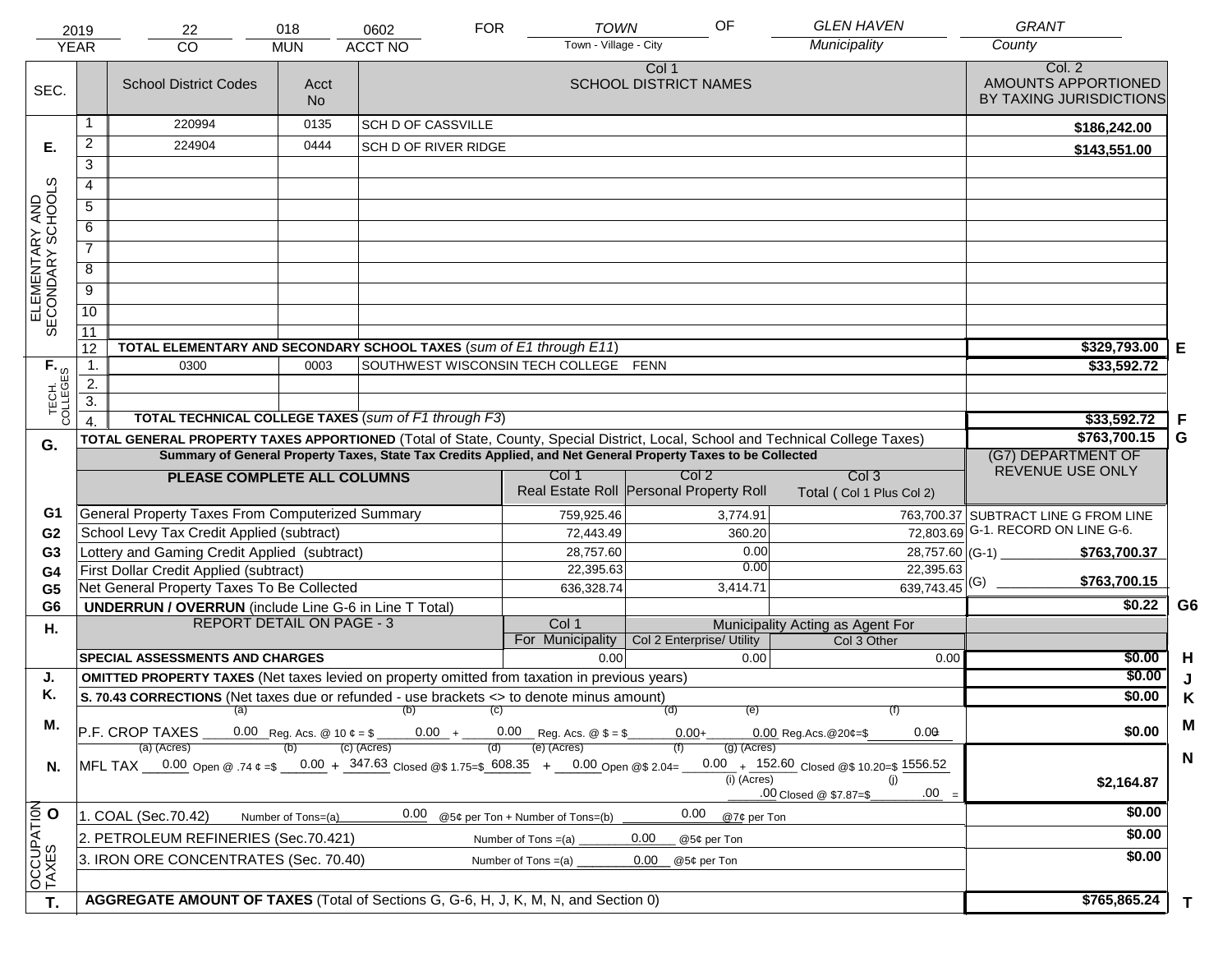|                     | 2019            | 018<br>22                                                                | <b>FOR</b><br>0602 | <b>TOWN</b>                                                | <b>GLEN HAVEN</b><br>OF                                        |                  | <b>GRANT</b>                                             |
|---------------------|-----------------|--------------------------------------------------------------------------|--------------------|------------------------------------------------------------|----------------------------------------------------------------|------------------|----------------------------------------------------------|
|                     | <b>YEAR</b>     | $\overline{CO}$<br><b>MUN</b>                                            | <b>ACCT NO</b>     | Town - Village - City<br><b>SECTION H - DETAIL SUMMARY</b> | Municipality                                                   |                  | County                                                   |
| н                   |                 | Special Assessments and Special Charges                                  |                    | Col 1<br>For the Municipality                              | Municipality Acting as Agent for<br>Col 2 Enterprise / Utility | Col 3 Other      | <b>Total For Each Line</b><br>(Total of columns 1,2 & 3) |
|                     | 01              | Water main and lateral Installations                                     |                    | \$0.00                                                     | $\frac{1}{00}$                                                 | \$0.00           | \$0.00                                                   |
|                     | 02              | Sewer main and lateral installations                                     |                    | \$0.00                                                     | \$0.00                                                         | \$0.00           | \$0.00                                                   |
|                     | $\overline{03}$ | Street improvements (ex: sidewalks, storm sewers, seal coating)          |                    | \$0.00                                                     | \$0.00                                                         | \$0.00           | \$0.00                                                   |
|                     | 04              | Street light installation                                                |                    | \$0.00                                                     | \$0.00                                                         | \$0.00           | \$0.00                                                   |
|                     | 05              | Greenbelts                                                               |                    | \$0.00                                                     | \$0.00                                                         | \$0.00           | \$0.00                                                   |
|                     | 06              | Drain ditch and watercourse (sec. 88.42 & 88.43)                         |                    | \$0.00                                                     | \$0.00                                                         | \$0.00           | \$0.00                                                   |
| SPECIAL ASSESSMENTS |                 |                                                                          |                    |                                                            |                                                                |                  |                                                          |
|                     |                 |                                                                          |                    |                                                            |                                                                |                  |                                                          |
|                     | 01              | Weeds, Tree Planting, Removal                                            |                    | \$0.00                                                     | \$0.00                                                         | \$0.00           | \$0.00                                                   |
|                     | 02              | Snow Removal, Plowing                                                    |                    | \$0.00                                                     | \$0.00                                                         | \$0.00           | \$0.00                                                   |
|                     |                 | 03 Refuse And Garbage Collection<br>04 Grading, Gravel, Culvert, Fencing |                    | \$0.00                                                     | \$0.00                                                         | \$0.00           | \$0.00                                                   |
|                     |                 | 05 Fencing                                                               |                    | \$0.00<br>\$0.00                                           | \$0.00<br>\$0.00                                               | \$0.00<br>\$0.00 | \$0.00<br>\$0.00                                         |
| CHARGES             | 06              | <b>Fire Calls</b>                                                        |                    | \$0.00                                                     | \$0.00                                                         | \$0.00           | \$0.00                                                   |
|                     | 07              | Recycling                                                                |                    | \$0.00                                                     | \$0.00                                                         | \$0.00           | \$0.00                                                   |
| SPECIAL             | 08              | <b>Delinquent Utility Charges</b>                                        |                    | \$0.00                                                     | \$0.00                                                         | \$0.00           | \$0.00                                                   |
|                     |                 |                                                                          |                    |                                                            |                                                                |                  |                                                          |
|                     |                 |                                                                          |                    |                                                            |                                                                |                  |                                                          |
|                     |                 |                                                                          |                    |                                                            |                                                                |                  |                                                          |
|                     |                 |                                                                          |                    |                                                            |                                                                |                  |                                                          |
|                     |                 |                                                                          |                    |                                                            |                                                                |                  |                                                          |
|                     |                 |                                                                          |                    |                                                            |                                                                |                  |                                                          |
|                     |                 | TOTALS (Also enter on line H on page 2)                                  |                    | \$0.00                                                     | \$0.00                                                         | \$0.00           | \$0.00                                                   |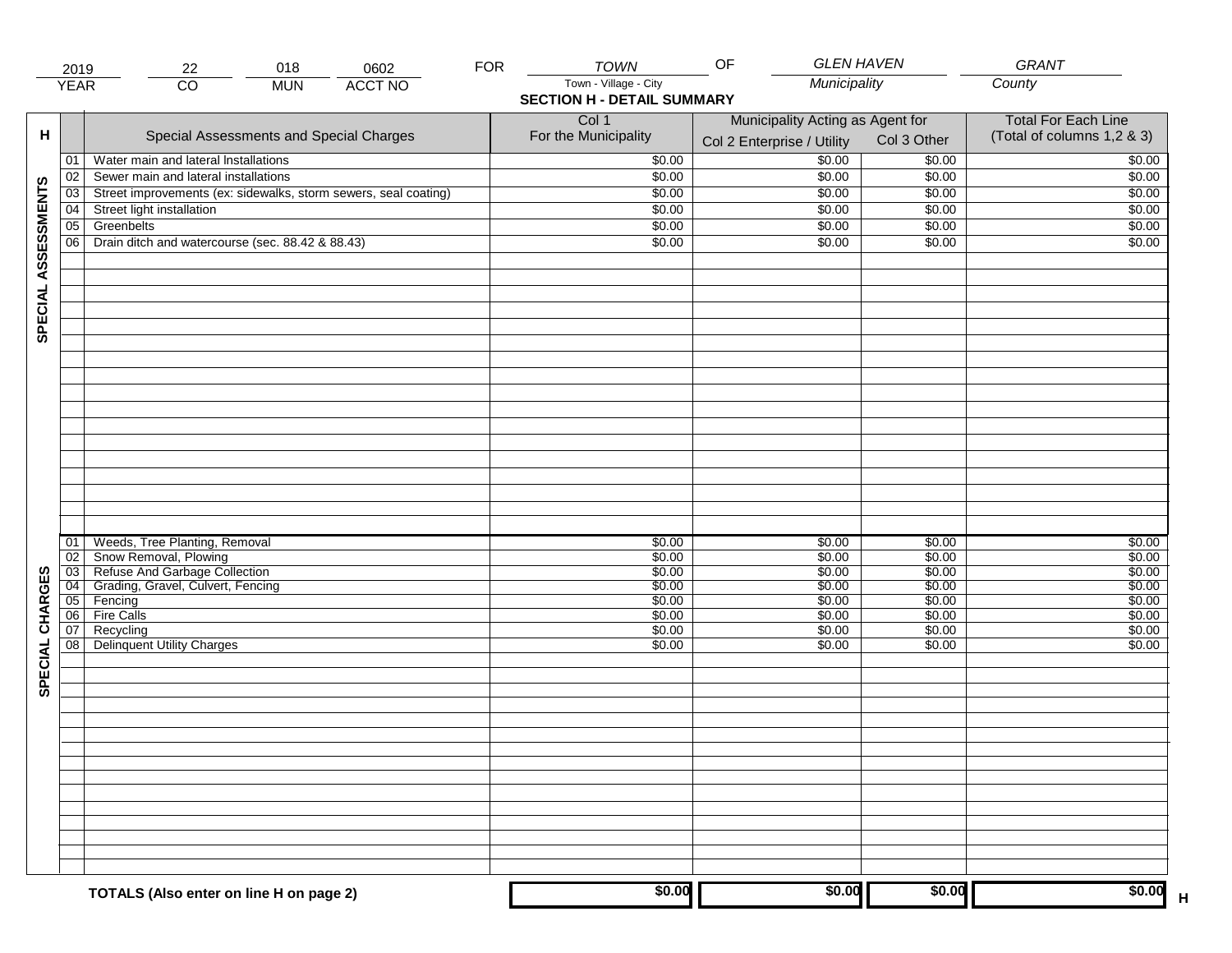| - - -<br>201.               | $\sim$ | ۱٥         | 0602                          | ™CR | ™∩WN                        | <br>$\mathbf{v}$<br>7. | $\sim$ $\sim$ $\sim$ $\sim$<br>GRAN |  |
|-----------------------------|--------|------------|-------------------------------|-----|-----------------------------|------------------------|-------------------------------------|--|
| $\sqrt{2}$<br>▵<br><b>L</b> |        | <b>MUN</b> | CCT NC،<br>$\mathbf{u}$<br>nu |     | .<br>Village<br>∣own<br>UIN | * 4unicipalit∨         | :ountv                              |  |

| D. | Name of District                          | Valuation | Gen. Prop. Tax Levy | Remarks |
|----|-------------------------------------------|-----------|---------------------|---------|
|    |                                           |           |                     |         |
|    |                                           |           |                     |         |
|    |                                           |           |                     |         |
|    |                                           |           |                     |         |
|    |                                           |           |                     |         |
|    |                                           |           |                     |         |
|    |                                           |           |                     |         |
|    |                                           |           |                     |         |
|    |                                           |           |                     |         |
|    |                                           |           |                     |         |
|    |                                           |           |                     |         |
|    |                                           |           |                     |         |
|    |                                           |           |                     |         |
|    |                                           |           |                     |         |
|    |                                           |           |                     |         |
|    |                                           |           |                     |         |
|    |                                           |           |                     |         |
|    |                                           |           |                     |         |
|    |                                           |           |                     |         |
|    |                                           |           |                     |         |
|    |                                           |           |                     |         |
|    |                                           |           |                     |         |
|    |                                           |           |                     |         |
|    |                                           |           |                     |         |
|    |                                           |           |                     |         |
|    |                                           |           |                     |         |
|    |                                           |           |                     |         |
|    |                                           |           |                     |         |
|    |                                           |           |                     |         |
|    |                                           |           |                     |         |
|    |                                           |           |                     |         |
|    | TOTALS (Also enter on line D-1 on page 1) |           | \$0.00              |         |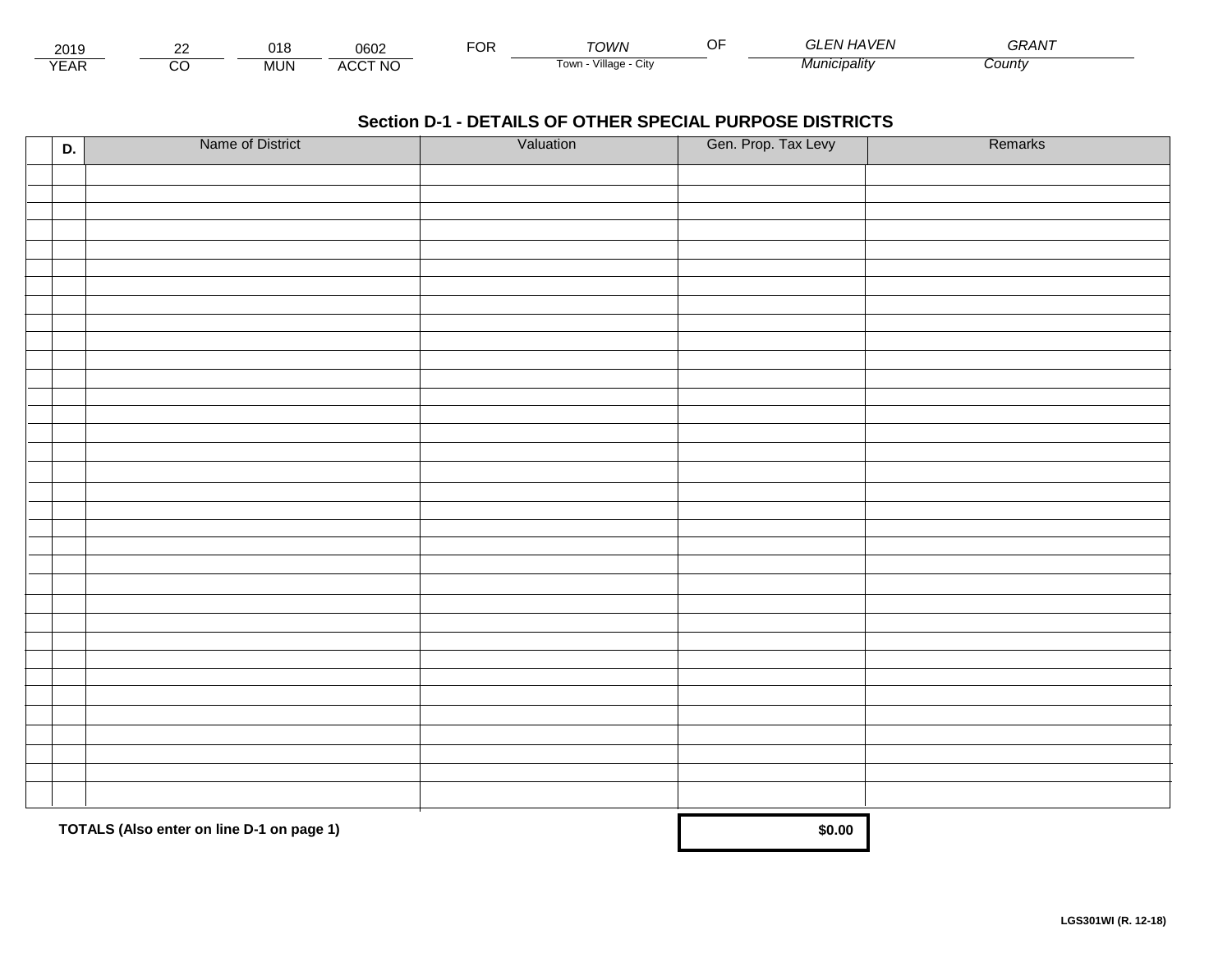### **STATEMENT OF TAXES FOR FINAL**

| R 2019 | 22 | 020 |
|--------|----|-----|
|        | ററ | MUN |

| MUN | ACCT NO |
|-----|---------|

*0603*

|                         |                |                                                 |                          | <b>FOR</b>                                               | <b>TOWN</b>                            | OF                                                                                               |              | <b>HARRISON</b>                 | <b>GRANT</b>                          |   | Check if Amended                                           |             |
|-------------------------|----------------|-------------------------------------------------|--------------------------|----------------------------------------------------------|----------------------------------------|--------------------------------------------------------------------------------------------------|--------------|---------------------------------|---------------------------------------|---|------------------------------------------------------------|-------------|
|                         |                |                                                 |                          |                                                          | Town-Village -City                     |                                                                                                  | Municipality |                                 | County                                |   |                                                            |             |
| SEC.                    |                |                                                 |                          |                                                          |                                        | Col 1<br>Description of Tax by Taxing Jurisiction                                                |              |                                 |                                       |   | Col 2.<br>AMOUNTS APPORTIONED<br>BY TAXING JURISDICTIONS   |             |
| A                       |                | 1. AGGREGATE AMOUNT OF STATE TAXES              |                          |                                                          |                                        |                                                                                                  |              |                                 |                                       |   | \$0.00                                                     | A           |
| <b>B.</b>               |                | 1. Portion of State Special Charges Upon County |                          |                                                          |                                        |                                                                                                  |              |                                 |                                       |   | \$3.76                                                     |             |
|                         |                |                                                 |                          | 2. Portion of County Tax Levied Over Entire Municipality |                                        |                                                                                                  |              |                                 |                                       |   | \$208,257.60                                               |             |
|                         |                | 3. Special Purpose County Taxes                 |                          |                                                          |                                        |                                                                                                  |              |                                 |                                       |   | \$0.00                                                     |             |
| <b>COUNTY<br/>TAXES</b> |                |                                                 |                          | 4. TOTAL COUNTY TAXES (sum of B-1 through B-3)           |                                        |                                                                                                  |              |                                 |                                       |   | \$208,261.36                                               | В           |
|                         |                | <b>Special District</b><br>Code                 | <b>Acct</b><br><b>No</b> |                                                          | <b>Special</b><br><b>District Name</b> |                                                                                                  |              | Col 1a<br><b>Property Taxes</b> | Col 1b<br><b>State Special Charge</b> |   | <b>Property Taxes with</b><br><b>State Special Charges</b> |             |
| C.                      | 1              |                                                 |                          |                                                          |                                        |                                                                                                  |              |                                 |                                       |   |                                                            |             |
|                         | $\mathbf{2}$   |                                                 |                          |                                                          |                                        |                                                                                                  |              |                                 |                                       |   |                                                            |             |
|                         | 3              |                                                 |                          |                                                          |                                        |                                                                                                  |              |                                 |                                       |   |                                                            |             |
|                         | 4              |                                                 |                          |                                                          |                                        |                                                                                                  |              |                                 |                                       |   |                                                            |             |
|                         | 5              |                                                 |                          |                                                          |                                        |                                                                                                  |              |                                 |                                       |   |                                                            |             |
|                         | 6              |                                                 |                          |                                                          |                                        |                                                                                                  |              |                                 |                                       |   |                                                            |             |
|                         | $\overline{7}$ |                                                 |                          |                                                          |                                        |                                                                                                  |              |                                 |                                       |   |                                                            |             |
|                         | 8              |                                                 |                          |                                                          |                                        |                                                                                                  |              |                                 |                                       |   |                                                            |             |
| SPECIAL DISTRICT TAXES  | 9              |                                                 |                          |                                                          |                                        |                                                                                                  |              |                                 |                                       |   |                                                            |             |
|                         | 10             |                                                 |                          |                                                          |                                        |                                                                                                  |              |                                 |                                       |   |                                                            |             |
|                         | 11             |                                                 |                          |                                                          |                                        |                                                                                                  |              |                                 |                                       |   |                                                            |             |
|                         |                |                                                 |                          | 12. TOTAL SPECIAL DISTRICT TAXES (sum of C1 through C11) |                                        |                                                                                                  |              | \$0.00                          | \$0.00                                |   | \$0.00                                                     | $\mathbf c$ |
| D.                      | 11.            |                                                 |                          |                                                          |                                        | Other Special Purpose District Taxes (Show Detail on page 4, enter total here)                   |              |                                 |                                       |   | \$0.00                                                     |             |
|                         | 2.             |                                                 |                          |                                                          |                                        | Total Tax Increment (except county environmental remediation tax increment)                      |              |                                 |                                       |   | \$0.00                                                     |             |
| OR CITY                 | 13.            | <b>County Environmental Tax Increment</b>       |                          |                                                          |                                        |                                                                                                  |              |                                 |                                       |   | \$0.00                                                     |             |
|                         | 14.            | <b>Other State Special Charges</b>              |                          |                                                          |                                        |                                                                                                  |              |                                 |                                       |   | \$0.00                                                     |             |
|                         | 5.             | <b>County Special Charges</b>                   |                          |                                                          |                                        |                                                                                                  |              |                                 |                                       |   | \$0.00                                                     |             |
| VILLAGE,<br>TAXES       | 16.            | All Other Town, Village, or City Taxes          |                          |                                                          |                                        |                                                                                                  |              |                                 |                                       |   | \$386,822.00                                               |             |
|                         | 17.            |                                                 |                          |                                                          |                                        | Surplus Funds Applied CAUTION: Do not make an entry on this line unless Line D6 (above) is Zero. |              |                                 |                                       | k | $\sqrt{$0.00}$                                             |             |
| TOWN,                   |                |                                                 |                          |                                                          |                                        | 8. TOTAL TOWN, VILLAGE OR CITY TAXES (sum of D1 through D7; NOT TOTAL for page one)              |              |                                 |                                       |   | \$386,822.00                                               | D           |
| Clerk                   |                |                                                 |                          |                                                          |                                        | Date                                                                                             |              | <b>REMARKS</b>                  |                                       |   |                                                            |             |
|                         | Work Phone     |                                                 |                          |                                                          | Home Phone                             |                                                                                                  |              |                                 |                                       |   |                                                            |             |

 $($  ) and  $($   $)$ 

Fax Number

 $($ 

E-mail Address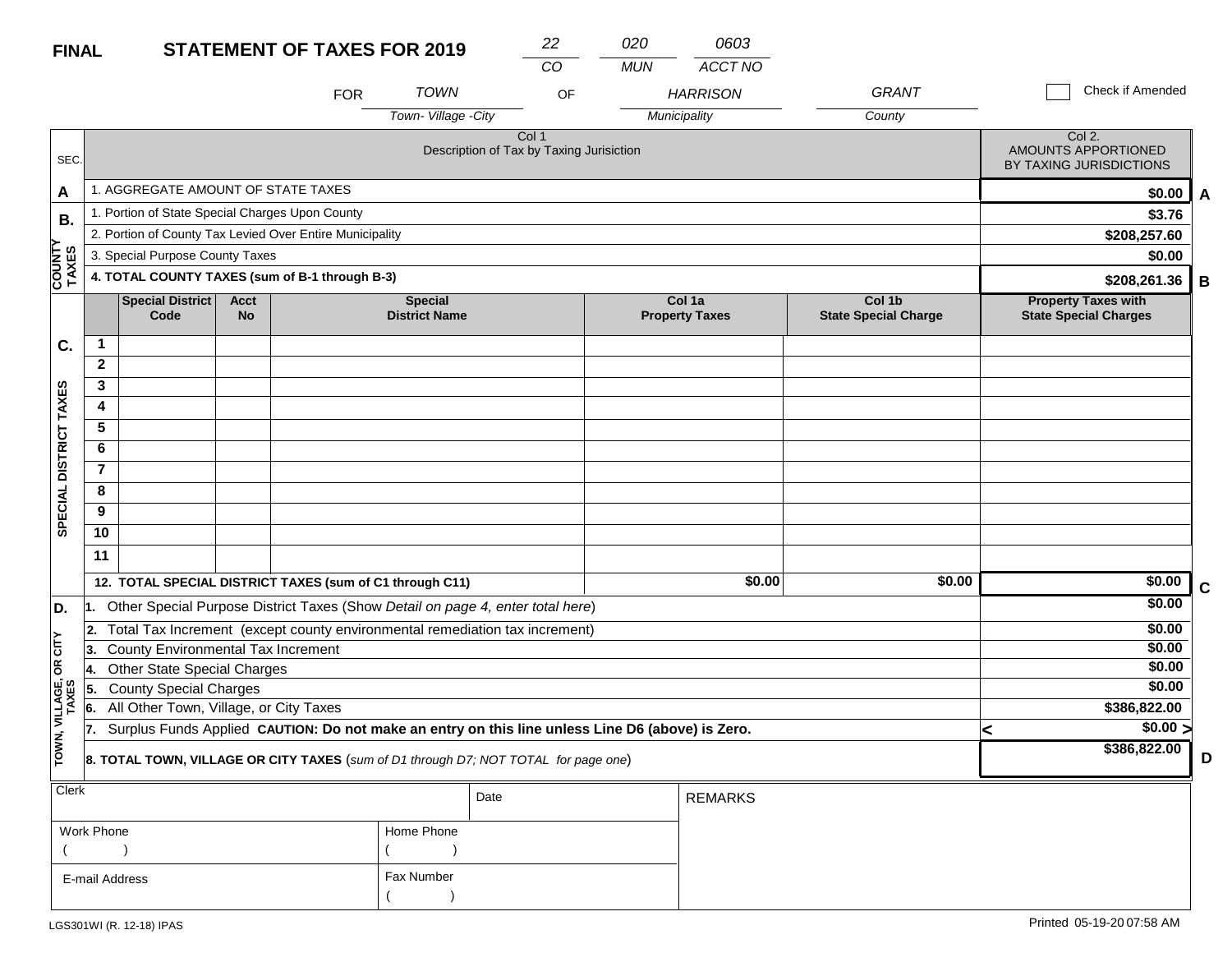|                                     | 2019             | 22                                                                                                                             | 020                | 0603                                | <b>FOR</b> | <b>TOWN</b>                                                                   | OF                                                                                                           | <b>HARRISON</b>                                                                                                                                  | <b>GRANT</b>                                             |                |
|-------------------------------------|------------------|--------------------------------------------------------------------------------------------------------------------------------|--------------------|-------------------------------------|------------|-------------------------------------------------------------------------------|--------------------------------------------------------------------------------------------------------------|--------------------------------------------------------------------------------------------------------------------------------------------------|----------------------------------------------------------|----------------|
|                                     | <b>YEAR</b>      | CO                                                                                                                             | <b>MUN</b>         | <b>ACCT NO</b>                      |            | Town - Village - City                                                         |                                                                                                              | Municipality                                                                                                                                     | County                                                   |                |
| SEC.                                |                  | <b>School District Codes</b>                                                                                                   | Acct<br><b>No</b>  |                                     |            |                                                                               | Col 1<br><b>SCHOOL DISTRICT NAMES</b>                                                                        |                                                                                                                                                  | Col. 2<br>AMOUNTS APPORTIONED<br>BY TAXING JURISDICTIONS |                |
|                                     | -1               | 222912                                                                                                                         | 0139               | <b>SCH D OF LANCASTER COMMUNITY</b> |            |                                                                               |                                                                                                              |                                                                                                                                                  | \$5,016.31                                               |                |
| Е.                                  | 2                | 224389                                                                                                                         | 0142               | <b>SCH D OF PLATTEVILLE</b>         |            |                                                                               |                                                                                                              |                                                                                                                                                  | \$362,751.10                                             |                |
|                                     | 3                | 224529                                                                                                                         | 0143               | <b>SCH D OF POTOSI</b>              |            |                                                                               |                                                                                                              |                                                                                                                                                  | \$150,145.00                                             |                |
|                                     | 4                |                                                                                                                                |                    |                                     |            |                                                                               |                                                                                                              |                                                                                                                                                  |                                                          |                |
|                                     | $\overline{5}$   |                                                                                                                                |                    |                                     |            |                                                                               |                                                                                                              |                                                                                                                                                  |                                                          |                |
|                                     | 6                |                                                                                                                                |                    |                                     |            |                                                                               |                                                                                                              |                                                                                                                                                  |                                                          |                |
|                                     | $\overline{7}$   |                                                                                                                                |                    |                                     |            |                                                                               |                                                                                                              |                                                                                                                                                  |                                                          |                |
| ELEMENTARY AND<br>SECONDARY SCHOOLS | 8                |                                                                                                                                |                    |                                     |            |                                                                               |                                                                                                              |                                                                                                                                                  |                                                          |                |
|                                     | $\overline{9}$   |                                                                                                                                |                    |                                     |            |                                                                               |                                                                                                              |                                                                                                                                                  |                                                          |                |
|                                     | 10               |                                                                                                                                |                    |                                     |            |                                                                               |                                                                                                              |                                                                                                                                                  |                                                          |                |
|                                     | $\overline{11}$  |                                                                                                                                |                    |                                     |            |                                                                               |                                                                                                              |                                                                                                                                                  |                                                          |                |
|                                     | 12               | TOTAL ELEMENTARY AND SECONDARY SCHOOL TAXES (sum of E1 through E11)                                                            |                    |                                     |            |                                                                               |                                                                                                              |                                                                                                                                                  | \$517,912.41                                             | E              |
|                                     | $\mathbf{1}$ .   | 0300                                                                                                                           | 0003               |                                     |            | SOUTHWEST WISCONSIN TECH COLLEGE FENN                                         |                                                                                                              |                                                                                                                                                  | \$60,620.58                                              |                |
|                                     | 2.               |                                                                                                                                |                    |                                     |            |                                                                               |                                                                                                              |                                                                                                                                                  |                                                          |                |
| TECH. T                             | $\overline{3}$ . | <b>TOTAL TECHNICAL COLLEGE TAXES (sum of F1 through F3)</b>                                                                    |                    |                                     |            |                                                                               |                                                                                                              |                                                                                                                                                  | \$60,620.58                                              | F              |
|                                     | $\overline{4}$   | TOTAL GENERAL PROPERTY TAXES APPORTIONED (Total of State, County, Special District, Local, School and Technical College Taxes) |                    |                                     |            |                                                                               |                                                                                                              |                                                                                                                                                  | \$1,173,616.35                                           | G              |
| G.                                  |                  |                                                                                                                                |                    |                                     |            |                                                                               | Summary of General Property Taxes, State Tax Credits Applied, and Net General Property Taxes to be Collected |                                                                                                                                                  | (G7) DEPARTMENT OF                                       |                |
|                                     |                  | PLEASE COMPLETE ALL COLUMNS                                                                                                    |                    |                                     |            | Col 1                                                                         | Col <sub>2</sub>                                                                                             | Col <sub>3</sub>                                                                                                                                 | REVENUE USE ONLY                                         |                |
|                                     |                  |                                                                                                                                |                    |                                     |            |                                                                               | Real Estate Roll Personal Property Roll                                                                      | Total (Col 1 Plus Col 2)                                                                                                                         |                                                          |                |
| G1                                  |                  | General Property Taxes From Computerized Summary                                                                               |                    |                                     |            | 1,171,642.02                                                                  | 1,974.62                                                                                                     |                                                                                                                                                  | 1,173,616.64 SUBTRACT LINE G FROM LINE                   |                |
| G <sub>2</sub>                      |                  | School Levy Tax Credit Applied (subtract)                                                                                      |                    |                                     |            | 88,548.82                                                                     | 148.34                                                                                                       |                                                                                                                                                  | 88,697.16 G-1. RECORD ON LINE G-6.                       |                |
| G <sub>3</sub>                      |                  | Lottery and Gaming Credit Applied (subtract)                                                                                   |                    |                                     |            | 32,037.78                                                                     | 249.92                                                                                                       | 32,287.70 (G-1) $-$                                                                                                                              | \$1,173,616.64                                           |                |
| G <sub>4</sub>                      |                  | First Dollar Credit Applied (subtract)                                                                                         |                    |                                     |            | 19,845.21                                                                     | 0.00                                                                                                         | 19,845.21                                                                                                                                        | \$1,173,616.35                                           |                |
| G <sub>5</sub>                      |                  | Net General Property Taxes To Be Collected                                                                                     |                    |                                     |            | 1,031,210.21                                                                  | 1,576.36                                                                                                     | $1,032,786.57$ <sup>(G)</sup>                                                                                                                    |                                                          | G <sub>6</sub> |
| G <sub>6</sub>                      |                  | <b>UNDERRUN / OVERRUN</b> (include Line G-6 in Line T Total)<br><b>REPORT DETAIL ON PAGE - 3</b>                               |                    |                                     |            | Col 1                                                                         |                                                                                                              |                                                                                                                                                  | \$0.29                                                   |                |
| Н.                                  |                  |                                                                                                                                |                    |                                     |            | For Municipality                                                              | Col 2 Enterprise/ Utility                                                                                    | Municipality Acting as Agent For<br>Col 3 Other                                                                                                  |                                                          |                |
|                                     |                  | <b>SPECIAL ASSESSMENTS AND CHARGES</b>                                                                                         |                    |                                     |            | 167.58                                                                        | 0.00                                                                                                         | 0.00                                                                                                                                             | \$167.58                                                 | H              |
| J.                                  |                  | <b>OMITTED PROPERTY TAXES</b> (Net taxes levied on property omitted from taxation in previous years)                           |                    |                                     |            |                                                                               |                                                                                                              |                                                                                                                                                  | \$0.00                                                   | J              |
| Κ.                                  |                  | S. 70.43 CORRECTIONS (Net taxes due or refunded - use brackets <> to denote minus amount)                                      |                    |                                     |            |                                                                               |                                                                                                              |                                                                                                                                                  | \$0.00                                                   | K              |
| М.                                  |                  |                                                                                                                                |                    | (a) (b) (c)                         |            |                                                                               | (e)<br>(d)                                                                                                   |                                                                                                                                                  |                                                          | M              |
|                                     |                  | P.F. CROP TAXES<br>(a) (Acres)                                                                                                 |                    | (c) (Acres)                         |            | 0.00 Reg. Acs. @ 10 $\phi = $$ 0.00 + 0.00 Reg. Acs. @ \$ = \$<br>(e) (Acres) | $0.00 +$<br>(g) (Acres)                                                                                      | 0.00<br>$0.00$ Reg. Acs. @ 20¢=\$                                                                                                                | \$0.00                                                   |                |
| N.                                  |                  |                                                                                                                                |                    |                                     |            |                                                                               |                                                                                                              | MFL TAX 0.00 Open @ .74 $\epsilon = 0.00 + 324.72$ Closed @\$ 1.75=\$ 568.26 + 40.00 Open @\$ 2.04= $81.60 + 147.00$ Closed @\$ 10.20=\$ 1499.40 |                                                          | $\mathbf N$    |
|                                     |                  |                                                                                                                                |                    |                                     |            |                                                                               | (i) (Acres)                                                                                                  | (i)                                                                                                                                              | \$2,149.26                                               |                |
|                                     |                  |                                                                                                                                |                    |                                     |            |                                                                               |                                                                                                              | $.00 =$<br>.00 Closed @ \$7.87=\$                                                                                                                |                                                          |                |
|                                     |                  | 1. COAL (Sec.70.42)                                                                                                            | Number of Tons=(a) | 0.00                                |            | @5¢ per Ton + Number of Tons=(b)                                              | 0.00<br>@7¢ per Ton                                                                                          |                                                                                                                                                  | \$0.00                                                   |                |
|                                     |                  | 2. PETROLEUM REFINERIES (Sec.70.421)                                                                                           |                    |                                     |            | Number of Tons $=(a)$                                                         | 0.00<br>@5¢ per Ton                                                                                          |                                                                                                                                                  | \$0.00                                                   |                |
|                                     |                  | 3. IRON ORE CONCENTRATES (Sec. 70.40)                                                                                          |                    |                                     |            | Number of Tons $=(a)$                                                         | 0.00<br>@5¢ per Ton                                                                                          |                                                                                                                                                  | \$0.00                                                   |                |
| OCCUPATION                          |                  |                                                                                                                                |                    |                                     |            |                                                                               |                                                                                                              |                                                                                                                                                  |                                                          |                |
| T.                                  |                  | AGGREGATE AMOUNT OF TAXES (Total of Sections G, G-6, H, J, K, M, N, and Section 0)                                             |                    |                                     |            |                                                                               |                                                                                                              |                                                                                                                                                  | \$1,175,933.48                                           | $\mathbf T$    |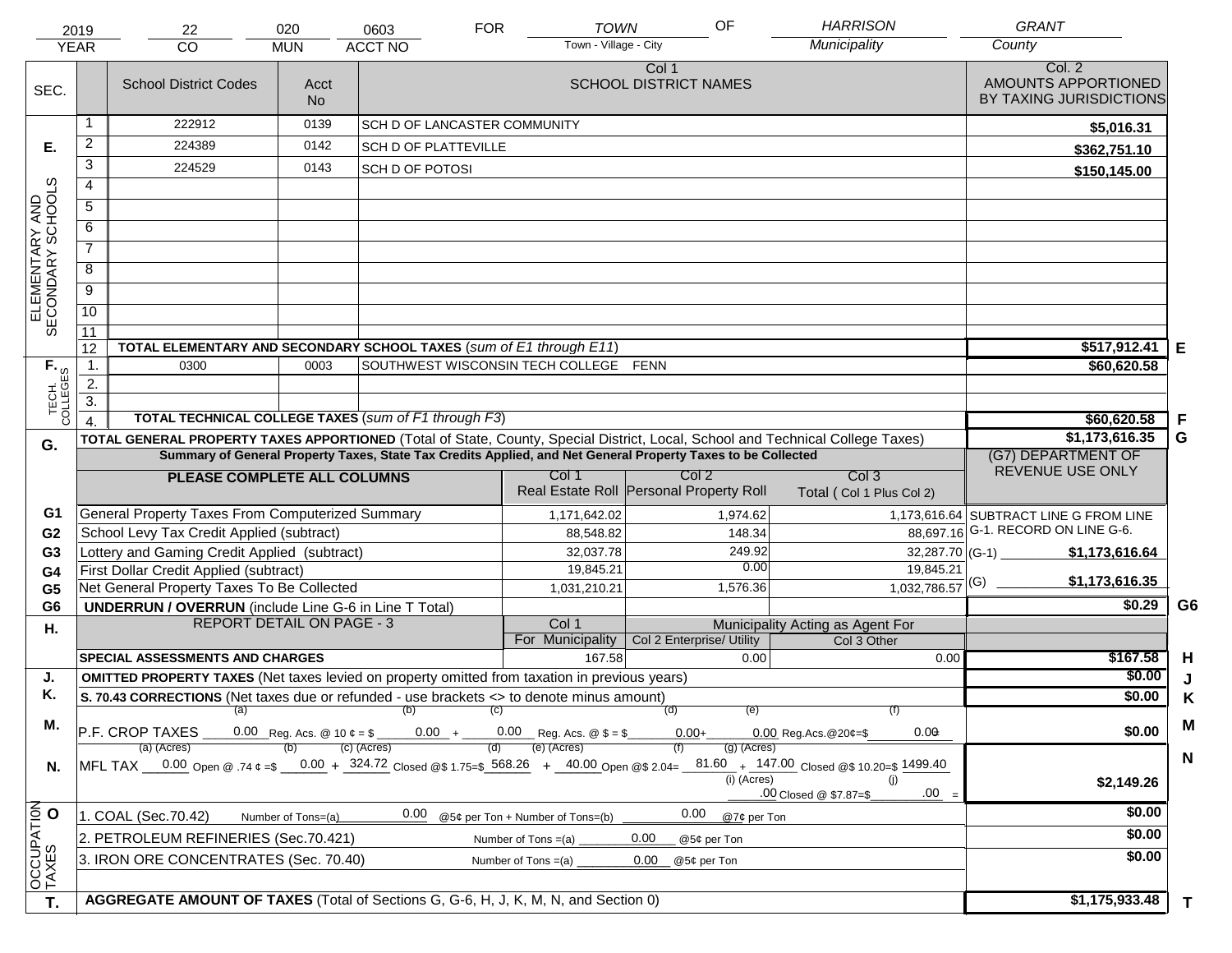|                     | 2019        | 020<br>0603<br>22                                               | <b>FOR</b>                                                                 | <b>TOWN</b>                   | <b>HARRISON</b><br>OF                                          |                  | <b>GRANT</b>                                             |
|---------------------|-------------|-----------------------------------------------------------------|----------------------------------------------------------------------------|-------------------------------|----------------------------------------------------------------|------------------|----------------------------------------------------------|
|                     | <b>YEAR</b> | $\overline{CO}$<br><b>ACCT NO</b><br><b>MUN</b>                 | Municipality<br>Town - Village - City<br><b>SECTION H - DETAIL SUMMARY</b> |                               | County                                                         |                  |                                                          |
| н                   |             | Special Assessments and Special Charges                         |                                                                            | Col 1<br>For the Municipality | Municipality Acting as Agent for<br>Col 2 Enterprise / Utility | Col 3 Other      | <b>Total For Each Line</b><br>(Total of columns 1,2 & 3) |
|                     | 01          | Water main and lateral Installations                            |                                                                            | \$0.00                        | 50.00                                                          | \$0.00           | \$0.00                                                   |
|                     | 02          | Sewer main and lateral installations                            |                                                                            | \$0.00                        | \$0.00                                                         | \$0.00           | \$0.00                                                   |
|                     | 03          | Street improvements (ex: sidewalks, storm sewers, seal coating) |                                                                            | \$0.00                        | \$0.00                                                         | \$0.00           | \$0.00                                                   |
|                     | 04          | Street light installation                                       |                                                                            | \$0.00                        | \$0.00                                                         | $\sqrt{$0.00}$   | \$0.00                                                   |
|                     | 05          | Greenbelts                                                      |                                                                            | \$0.00                        | \$0.00                                                         | \$0.00           | \$0.00                                                   |
|                     | 06          | Drain ditch and watercourse (sec. 88.42 & 88.43)                |                                                                            | \$0.00                        | \$0.00                                                         | \$0.00           | \$0.00                                                   |
| SPECIAL ASSESSMENTS |             |                                                                 |                                                                            |                               |                                                                |                  |                                                          |
|                     | 01<br>02    | Weeds, Tree Planting, Removal<br>Snow Removal, Plowing          |                                                                            | \$0.00<br>\$0.00              | \$0.00<br>\$0.00                                               | \$0.00<br>\$0.00 | \$0.00<br>\$0.00                                         |
|                     | 03          | Refuse And Garbage Collection                                   |                                                                            | \$0.00                        | \$0.00                                                         | \$0.00           | \$0.00                                                   |
|                     | 04<br>05    | Grading, Gravel, Culvert, Fencing<br>Fencing                    |                                                                            | \$0.00<br>\$0.00              | \$0.00<br>\$0.00                                               | \$0.00<br>\$0.00 | \$0.00<br>\$0.00                                         |
| CHARGES             | 06          | Fire Calls                                                      |                                                                            | \$0.00                        | \$0.00                                                         | \$0.00           | \$0.00                                                   |
|                     | 07          | Recycling                                                       |                                                                            | \$0.00                        | \$0.00                                                         | \$0.00           | \$0.00                                                   |
|                     | 08          | <b>Delinquent Utility Charges</b>                               |                                                                            | \$0.00                        | \$0.00                                                         | \$0.00           | \$0.00                                                   |
| SPECIAL             | 09          | Special Charges                                                 |                                                                            | \$167.58                      | \$0.00                                                         | \$0.00           | \$167.58                                                 |
|                     |             |                                                                 |                                                                            |                               |                                                                |                  |                                                          |
|                     |             |                                                                 |                                                                            |                               |                                                                |                  |                                                          |
|                     |             |                                                                 |                                                                            |                               |                                                                |                  |                                                          |
|                     |             |                                                                 |                                                                            |                               |                                                                |                  |                                                          |
|                     |             | TOTALS (Also enter on line H on page 2)                         |                                                                            | \$167.58                      | \$0.00                                                         | \$0.00           | \$167.58                                                 |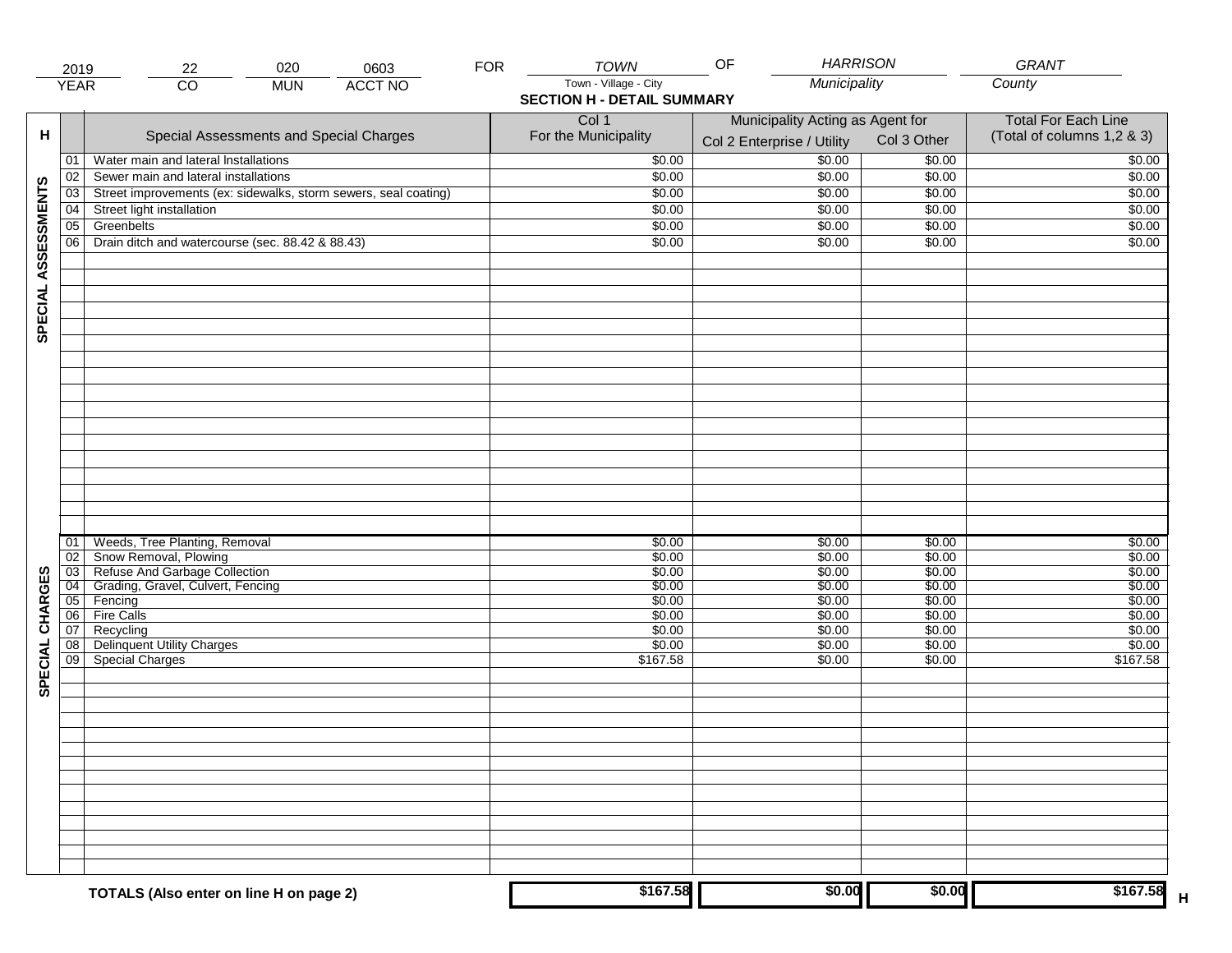| - - -<br>201.               | co | $\sim$<br><b>UZC</b> | 0603         | Uľ | ΓΩΙΛ/Ν                       | $\sim$ $\sim$<br> | HARRISON | -----<br><b>TIT.</b> |  |
|-----------------------------|----|----------------------|--------------|----|------------------------------|-------------------|----------|----------------------|--|
| $\sqrt{2}$<br>▵<br><b>L</b> |    | <b>MUN</b>           | CCT NC،<br>" |    | .<br>√illage<br>Town.<br>ستت |                   | nalitv   | Count∨               |  |

| D. | Name of District                          | Valuation | Gen. Prop. Tax Levy | Remarks |
|----|-------------------------------------------|-----------|---------------------|---------|
|    |                                           |           |                     |         |
|    |                                           |           |                     |         |
|    |                                           |           |                     |         |
|    |                                           |           |                     |         |
|    |                                           |           |                     |         |
|    |                                           |           |                     |         |
|    |                                           |           |                     |         |
|    |                                           |           |                     |         |
|    |                                           |           |                     |         |
|    |                                           |           |                     |         |
|    |                                           |           |                     |         |
|    |                                           |           |                     |         |
|    |                                           |           |                     |         |
|    |                                           |           |                     |         |
|    |                                           |           |                     |         |
|    |                                           |           |                     |         |
|    |                                           |           |                     |         |
|    |                                           |           |                     |         |
|    |                                           |           |                     |         |
|    |                                           |           |                     |         |
|    |                                           |           |                     |         |
|    |                                           |           |                     |         |
|    |                                           |           |                     |         |
|    |                                           |           |                     |         |
|    |                                           |           |                     |         |
|    |                                           |           |                     |         |
|    |                                           |           |                     |         |
|    |                                           |           |                     |         |
|    |                                           |           |                     |         |
|    |                                           |           |                     |         |
|    |                                           |           |                     |         |
|    | TOTALS (Also enter on line D-1 on page 1) |           | \$0.00              |         |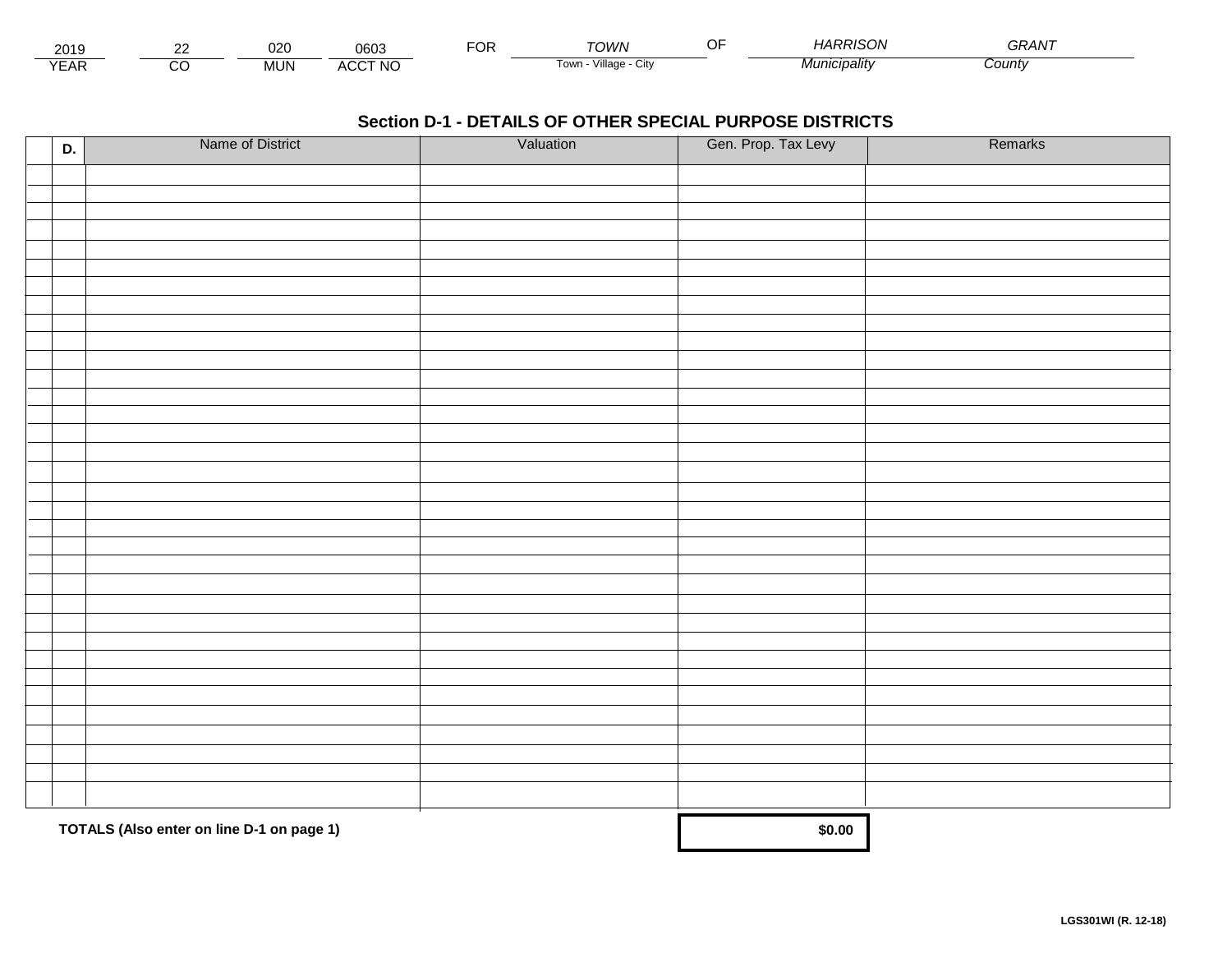| <b>FINAL</b> | <b>STATEMENT OF TAXES FOR 2019</b> |                  |
|--------------|------------------------------------|------------------|
|              |                                    | <b>A 41 IA 1</b> |

| <b>FINAL</b>           |                |                                                 |                          | <b>STATEMENT OF TAXES FOR 2019</b>                                                               |                                        | 22                                                           | 022        | 0604                            |                                       |   |                                                            |             |
|------------------------|----------------|-------------------------------------------------|--------------------------|--------------------------------------------------------------------------------------------------|----------------------------------------|--------------------------------------------------------------|------------|---------------------------------|---------------------------------------|---|------------------------------------------------------------|-------------|
|                        |                |                                                 |                          | <b>FOR</b>                                                                                       | <b>TOWN</b>                            | CO<br>OF                                                     | <b>MUN</b> | ACCT NO<br><b>HAZEL GREEN</b>   | <b>GRANT</b>                          |   | Check if Amended                                           |             |
|                        |                |                                                 |                          |                                                                                                  | Town-Village -City                     |                                                              |            | Municipality                    | County                                |   |                                                            |             |
| SEC.                   |                |                                                 |                          |                                                                                                  |                                        | Col <sub>1</sub><br>Description of Tax by Taxing Jurisiction |            |                                 |                                       |   | Col 2.<br>AMOUNTS APPORTIONED<br>BY TAXING JURISDICTIONS   |             |
| A                      |                | 1. AGGREGATE AMOUNT OF STATE TAXES              |                          |                                                                                                  |                                        |                                                              |            |                                 |                                       |   | \$0.00                                                     | A           |
| В.                     |                | 1. Portion of State Special Charges Upon County |                          |                                                                                                  |                                        |                                                              |            |                                 |                                       |   | \$5.54                                                     |             |
|                        |                |                                                 |                          | 2. Portion of County Tax Levied Over Entire Municipality                                         |                                        |                                                              |            |                                 |                                       |   | \$307,078.01                                               |             |
|                        |                | 3. Special Purpose County Taxes                 |                          |                                                                                                  |                                        |                                                              |            |                                 |                                       |   | \$0.00                                                     |             |
| <b>COUNTY</b><br>TAXES |                |                                                 |                          | 4. TOTAL COUNTY TAXES (sum of B-1 through B-3)                                                   |                                        |                                                              |            |                                 |                                       |   | \$307,083.55                                               | B           |
|                        |                | Special District<br>Code                        | <b>Acct</b><br><b>No</b> |                                                                                                  | <b>Special</b><br><b>District Name</b> |                                                              |            | Col 1a<br><b>Property Taxes</b> | Col 1b<br><b>State Special Charge</b> |   | <b>Property Taxes with</b><br><b>State Special Charges</b> |             |
| C.                     | $\mathbf{1}$   |                                                 |                          |                                                                                                  |                                        |                                                              |            |                                 |                                       |   |                                                            |             |
|                        | $\mathbf{2}$   |                                                 |                          |                                                                                                  |                                        |                                                              |            |                                 |                                       |   |                                                            |             |
|                        | 3              |                                                 |                          |                                                                                                  |                                        |                                                              |            |                                 |                                       |   |                                                            |             |
|                        | 4              |                                                 |                          |                                                                                                  |                                        |                                                              |            |                                 |                                       |   |                                                            |             |
|                        | 5              |                                                 |                          |                                                                                                  |                                        |                                                              |            |                                 |                                       |   |                                                            |             |
|                        | 6              |                                                 |                          |                                                                                                  |                                        |                                                              |            |                                 |                                       |   |                                                            |             |
|                        | $\overline{7}$ |                                                 |                          |                                                                                                  |                                        |                                                              |            |                                 |                                       |   |                                                            |             |
|                        | 8              |                                                 |                          |                                                                                                  |                                        |                                                              |            |                                 |                                       |   |                                                            |             |
| SPECIAL DISTRICT TAXES | 9              |                                                 |                          |                                                                                                  |                                        |                                                              |            |                                 |                                       |   |                                                            |             |
|                        | 10             |                                                 |                          |                                                                                                  |                                        |                                                              |            |                                 |                                       |   |                                                            |             |
|                        | 11             |                                                 |                          |                                                                                                  |                                        |                                                              |            |                                 |                                       |   |                                                            |             |
|                        |                |                                                 |                          | 12. TOTAL SPECIAL DISTRICT TAXES (sum of C1 through C11)                                         |                                        |                                                              |            | \$0.00                          | \$0.00                                |   | \$0.00                                                     | $\mathbf c$ |
| D.                     | 1.             |                                                 |                          | Other Special Purpose District Taxes (Show Detail on page 4, enter total here)                   |                                        |                                                              |            |                                 |                                       |   | \$0.00                                                     |             |
|                        | 2.             |                                                 |                          | Total Tax Increment (except county environmental remediation tax increment)                      |                                        |                                                              |            |                                 |                                       |   | \$0.00                                                     |             |
| OR CITY                | 13.            | <b>County Environmental Tax Increment</b>       |                          |                                                                                                  |                                        |                                                              |            |                                 |                                       |   | \$0.00                                                     |             |
|                        | 14.            | <b>Other State Special Charges</b>              |                          |                                                                                                  |                                        |                                                              |            |                                 |                                       |   | \$0.00                                                     |             |
|                        | 55.            | <b>County Special Charges</b>                   |                          |                                                                                                  |                                        |                                                              |            |                                 |                                       |   | \$0.00                                                     |             |
| VILLAGE,<br>TAXES      | 6              | All Other Town, Village, or City Taxes          |                          |                                                                                                  |                                        |                                                              |            |                                 |                                       |   | \$220,284.00                                               |             |
|                        | 17.            |                                                 |                          | Surplus Funds Applied CAUTION: Do not make an entry on this line unless Line D6 (above) is Zero. |                                        |                                                              |            |                                 |                                       | < | $\sqrt{$0.00}$                                             |             |
| TOWN,                  |                |                                                 |                          | 8. TOTAL TOWN, VILLAGE OR CITY TAXES (sum of D1 through D7; NOT TOTAL for page one)              |                                        |                                                              |            |                                 |                                       |   | \$220,284.00                                               | D           |
| Clerk                  |                |                                                 |                          |                                                                                                  |                                        | Date                                                         |            | <b>REMARKS</b>                  |                                       |   |                                                            |             |

| ___            | Date       | REMARKS |
|----------------|------------|---------|
| Work Phone     | Home Phone |         |
|                |            |         |
| E-mail Address | Fax Number |         |
|                |            |         |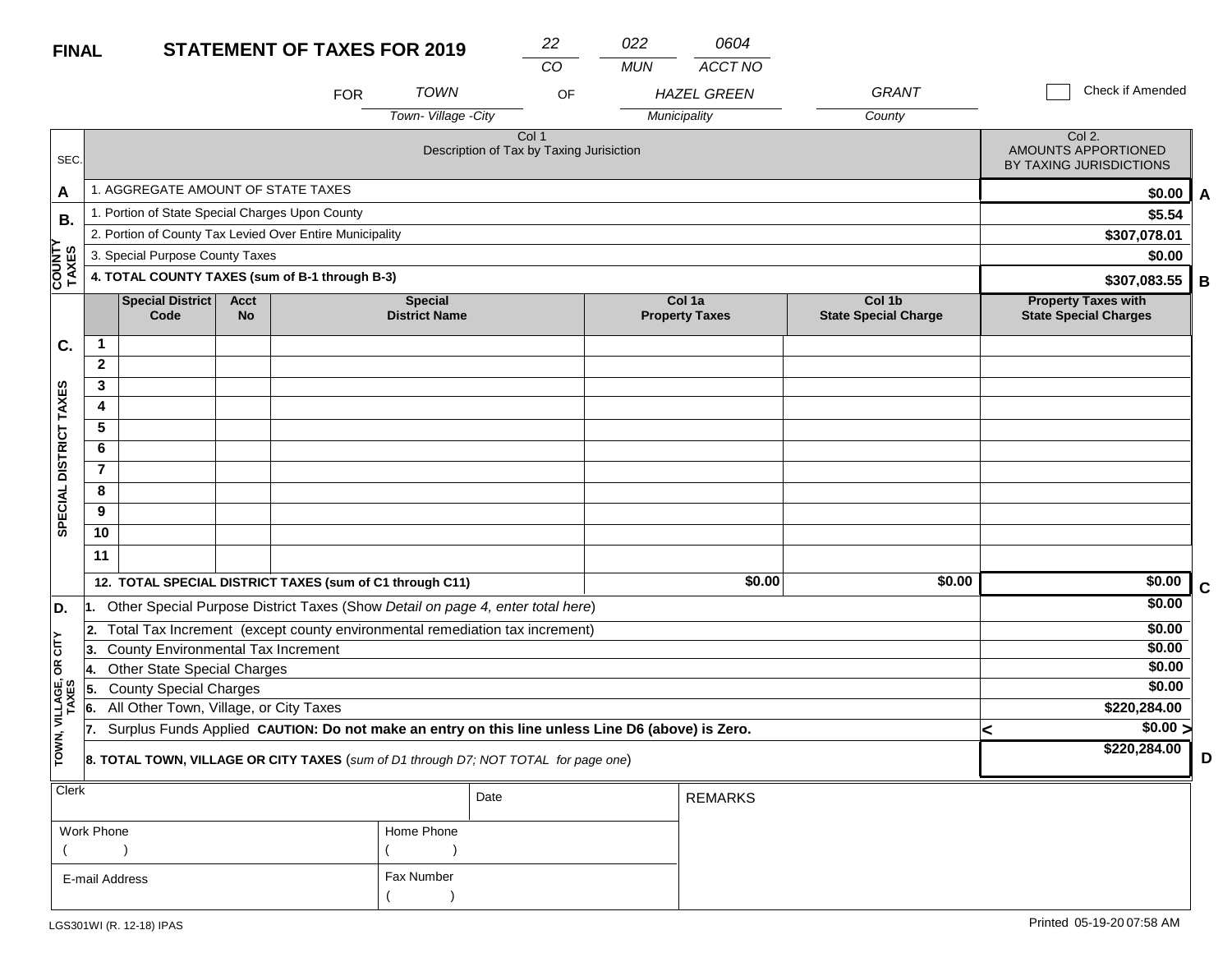|                                     | 2019<br><b>YEAR</b> | 22<br><b>CO</b>                                                                                                                   | 022<br><b>MUN</b>  | 0604<br><b>ACCT NO</b>                                                        | <b>FOR</b> | <b>TOWN</b><br>Town - Village - City | OF                                                                                                           | <b>HAZEL GREEN</b><br>Municipality        | <b>GRANT</b><br>County                                   |                |
|-------------------------------------|---------------------|-----------------------------------------------------------------------------------------------------------------------------------|--------------------|-------------------------------------------------------------------------------|------------|--------------------------------------|--------------------------------------------------------------------------------------------------------------|-------------------------------------------|----------------------------------------------------------|----------------|
|                                     |                     |                                                                                                                                   |                    |                                                                               |            |                                      |                                                                                                              |                                           |                                                          |                |
| SEC.                                |                     | <b>School District Codes</b>                                                                                                      | Acct<br><b>No</b>  |                                                                               |            |                                      | Col 1<br><b>SCHOOL DISTRICT NAMES</b>                                                                        |                                           | Col. 2<br>AMOUNTS APPORTIONED<br>BY TAXING JURISDICTIONS |                |
|                                     |                     | 221246                                                                                                                            | 0136               | <b>SCH D OF CUBA CITY</b>                                                     |            |                                      |                                                                                                              |                                           | \$181,160.05                                             |                |
| Е.                                  | $\overline{2}$      | 222485                                                                                                                            | 0138               | SCH D OF SOUTHWESTERN WISCONSIN (HZ GR)                                       |            |                                      |                                                                                                              |                                           | \$597,902.00                                             |                |
|                                     | 3                   | 330427                                                                                                                            | 0199               | <b>SCH D OF BENTON</b>                                                        |            |                                      |                                                                                                              |                                           | \$22,284.76                                              |                |
|                                     | $\overline{4}$      |                                                                                                                                   |                    |                                                                               |            |                                      |                                                                                                              |                                           |                                                          |                |
|                                     | 5                   |                                                                                                                                   |                    |                                                                               |            |                                      |                                                                                                              |                                           |                                                          |                |
| ELEMENTARY AND<br>SECONDARY SCHOOLS | 6                   |                                                                                                                                   |                    |                                                                               |            |                                      |                                                                                                              |                                           |                                                          |                |
|                                     | $\overline{7}$      |                                                                                                                                   |                    |                                                                               |            |                                      |                                                                                                              |                                           |                                                          |                |
|                                     | 8                   |                                                                                                                                   |                    |                                                                               |            |                                      |                                                                                                              |                                           |                                                          |                |
|                                     | $\overline{9}$      |                                                                                                                                   |                    |                                                                               |            |                                      |                                                                                                              |                                           |                                                          |                |
|                                     | 10                  |                                                                                                                                   |                    |                                                                               |            |                                      |                                                                                                              |                                           |                                                          |                |
|                                     | 11                  |                                                                                                                                   |                    |                                                                               |            |                                      |                                                                                                              |                                           |                                                          |                |
|                                     | 12                  | TOTAL ELEMENTARY AND SECONDARY SCHOOL TAXES (sum of E1 through E11)                                                               |                    |                                                                               |            |                                      |                                                                                                              |                                           | \$801,346.81                                             | Е              |
|                                     | 1.                  | 0300                                                                                                                              | 0003               | SOUTHWEST WISCONSIN TECH COLLEGE FENN                                         |            |                                      |                                                                                                              |                                           | \$89,385.67                                              |                |
|                                     | 2.                  |                                                                                                                                   |                    |                                                                               |            |                                      |                                                                                                              |                                           |                                                          |                |
| TECH. T<br>COLLEGES                 | $\overline{3}$ .    |                                                                                                                                   |                    |                                                                               |            |                                      |                                                                                                              |                                           |                                                          |                |
|                                     | $\overline{4}$      | TOTAL TECHNICAL COLLEGE TAXES (sum of F1 through F3)                                                                              |                    |                                                                               |            |                                      |                                                                                                              |                                           | \$89,385.67                                              | F              |
| G.                                  |                     | TOTAL GENERAL PROPERTY TAXES APPORTIONED (Total of State, County, Special District, Local, School and Technical College Taxes)    |                    |                                                                               |            |                                      | Summary of General Property Taxes, State Tax Credits Applied, and Net General Property Taxes to be Collected |                                           | \$1,418,100.03<br>(G7) DEPARTMENT OF                     | G              |
|                                     |                     |                                                                                                                                   |                    |                                                                               |            | Col 1                                | Col <sub>2</sub>                                                                                             | Col <sub>3</sub>                          | REVENUE USE ONLY                                         |                |
|                                     |                     | PLEASE COMPLETE ALL COLUMNS                                                                                                       |                    |                                                                               |            |                                      | Real Estate Roll Personal Property Roll                                                                      | Total (Col 1 Plus Col 2)                  |                                                          |                |
| G1                                  |                     | General Property Taxes From Computerized Summary                                                                                  |                    |                                                                               |            | 1,407,035.45                         | 11,064.92                                                                                                    |                                           | 1,418,100.37 SUBTRACT LINE G FROM LINE                   |                |
| G <sub>2</sub>                      |                     | School Levy Tax Credit Applied (subtract)                                                                                         |                    |                                                                               |            | 140,079.87                           | 1,098.90                                                                                                     |                                           | 141, 178. 77 G-1. RECORD ON LINE G-6.                    |                |
| G <sub>3</sub>                      |                     | Lottery and Gaming Credit Applied (subtract)                                                                                      |                    |                                                                               |            | 55,006.60                            | 449.57                                                                                                       | $55,456.17$ (G-1)                         | \$1,418,100.37                                           |                |
| G4                                  |                     | First Dollar Credit Applied (subtract)                                                                                            |                    |                                                                               |            | 30,157.47                            | 0.00                                                                                                         | 30,157.47                                 | \$1,418,100.03                                           |                |
| G <sub>5</sub>                      |                     | Net General Property Taxes To Be Collected                                                                                        |                    |                                                                               |            | 1,181,791.51                         | 9,516.45                                                                                                     | $1,191,307.96$ <sup>(G)</sup>             | \$0.34                                                   | G <sub>6</sub> |
| G <sub>6</sub>                      |                     | <b>UNDERRUN / OVERRUN</b> (include Line G-6 in Line T Total)<br><b>REPORT DETAIL ON PAGE - 3</b>                                  |                    |                                                                               |            | Col 1                                |                                                                                                              | Municipality Acting as Agent For          |                                                          |                |
| Η.                                  |                     |                                                                                                                                   |                    |                                                                               |            | For Municipality                     | Col 2 Enterprise/ Utility                                                                                    | Col 3 Other                               |                                                          |                |
|                                     |                     | <b>SPECIAL ASSESSMENTS AND CHARGES</b>                                                                                            |                    |                                                                               |            | 0.00                                 | 0.00                                                                                                         | 0.00                                      | \$0.00                                                   | H              |
| J.                                  |                     | <b>OMITTED PROPERTY TAXES</b> (Net taxes levied on property omitted from taxation in previous years)                              |                    |                                                                               |            |                                      |                                                                                                              |                                           | \$0.00                                                   | J              |
| Κ.                                  |                     | S. 70.43 CORRECTIONS (Net taxes due or refunded - use brackets <> to denote minus amount)                                         |                    |                                                                               |            |                                      |                                                                                                              |                                           | \$0.00                                                   | K              |
| М.                                  |                     | (a)                                                                                                                               |                    | (b)                                                                           | (C)        |                                      | (d)<br>(e)                                                                                                   | (f)                                       |                                                          | M              |
|                                     |                     | P.F. CROP TAXES                                                                                                                   |                    | 0.00 Reg. Acs. @ 10 $\phi = $$ 0.00 + 0.00 Reg. Acs. @ $$ = $$<br>(c) (Acres) |            | (e) (Acres)                          | $0.00 +$                                                                                                     | 0.00<br>$0.00$ Reg. Acs. @ 20¢=\$         | \$0.00                                                   |                |
| N.                                  |                     | (a) (Acres)<br>MFL TAX $-$ 0.00 Open @ .74 $\varphi$ =\$ $-$ 0.00 + $-$ 61.00 Closed @\$ 1.75=\$ 106.75 + $-$ 0.00 Open @\$ 2.04= |                    |                                                                               |            |                                      | $(g)$ (Acres)                                                                                                | $0.00 + 0.00$ Closed @\$ 10.20=\$<br>0.00 |                                                          | $\mathsf{N}$   |
|                                     |                     |                                                                                                                                   |                    |                                                                               |            |                                      | $(i)$ (Acres)                                                                                                | (i)                                       | \$106.75                                                 |                |
|                                     |                     |                                                                                                                                   |                    |                                                                               |            |                                      |                                                                                                              | $.00 =$<br>.00 Closed @ \$7.87=\$         |                                                          |                |
|                                     |                     | 1. COAL (Sec.70.42)                                                                                                               | Number of Tons=(a) | 0.00                                                                          |            | @5¢ per Ton + Number of Tons=(b)     | 0.00<br>@7¢ per Ton                                                                                          |                                           | \$0.00                                                   |                |
|                                     |                     | 2. PETROLEUM REFINERIES (Sec.70.421)                                                                                              |                    |                                                                               |            | Number of Tons $=(a)$                | 0.00<br>@5¢ per Ton                                                                                          |                                           | \$0.00                                                   |                |
| OCCUPATION                          |                     | 3. IRON ORE CONCENTRATES (Sec. 70.40)                                                                                             |                    |                                                                               |            | Number of Tons $=(a)$                | 0.00<br>@5¢ per Ton                                                                                          |                                           | \$0.00                                                   |                |
| T.                                  |                     | AGGREGATE AMOUNT OF TAXES (Total of Sections G, G-6, H, J, K, M, N, and Section 0)                                                |                    |                                                                               |            |                                      |                                                                                                              |                                           | \$1,418,207.12                                           |                |
|                                     |                     |                                                                                                                                   |                    |                                                                               |            |                                      |                                                                                                              |                                           |                                                          | T.             |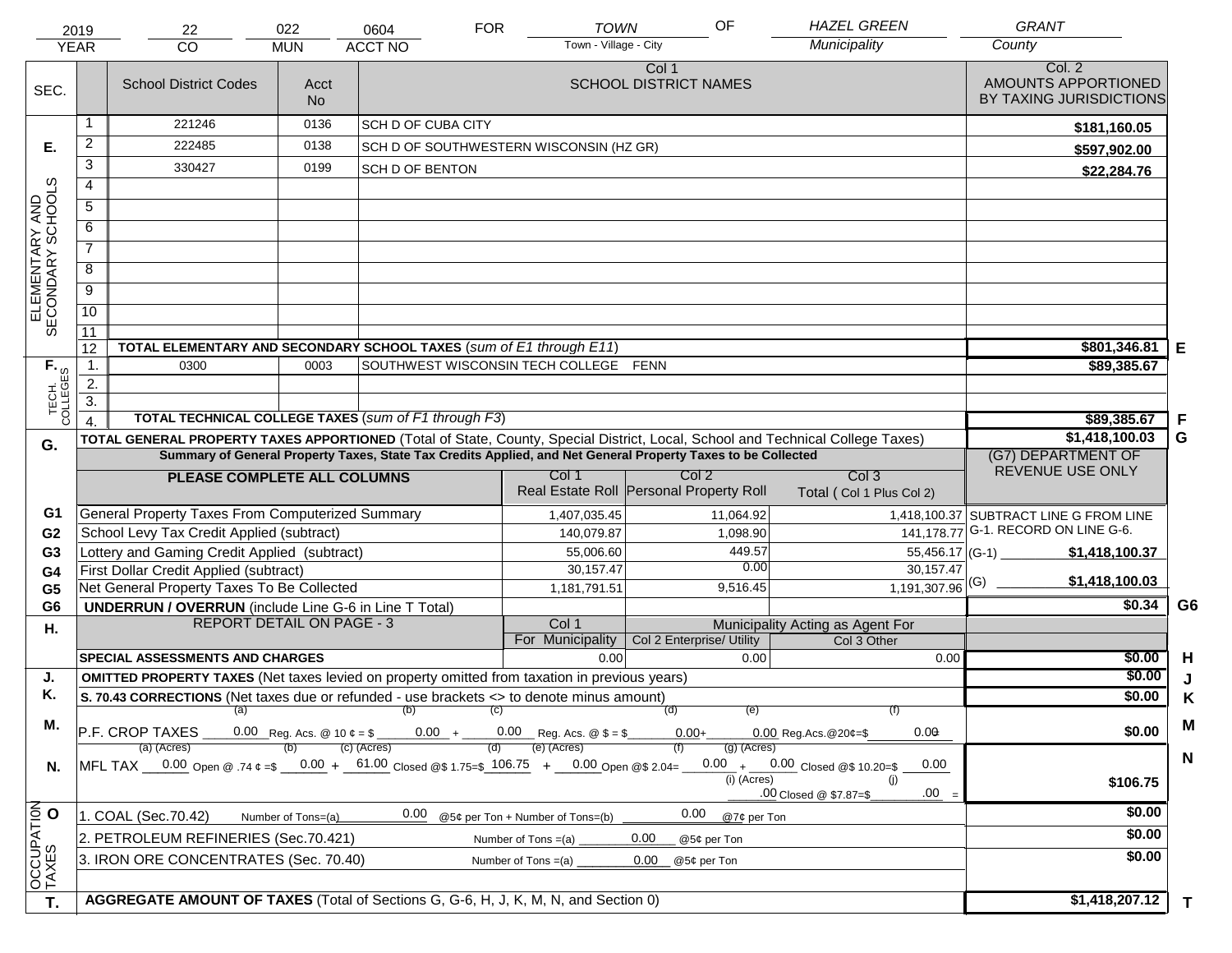|                     | 2019            | 022<br>22                                                                                                                          | 0604           | <b>FOR</b> | <b>TOWN</b>                                                | <b>HAZEL GREEN</b><br>OF                                       |                            | <b>GRANT</b>                                             |
|---------------------|-----------------|------------------------------------------------------------------------------------------------------------------------------------|----------------|------------|------------------------------------------------------------|----------------------------------------------------------------|----------------------------|----------------------------------------------------------|
|                     | <b>YEAR</b>     | $\overline{CO}$<br><b>MUN</b>                                                                                                      | <b>ACCT NO</b> |            | Town - Village - City<br><b>SECTION H - DETAIL SUMMARY</b> | Municipality                                                   |                            | County                                                   |
| н                   |                 | Special Assessments and Special Charges                                                                                            |                |            | Col 1<br>For the Municipality                              | Municipality Acting as Agent for<br>Col 2 Enterprise / Utility | Col 3 Other                | <b>Total For Each Line</b><br>(Total of columns 1,2 & 3) |
|                     | 01              | Water main and lateral Installations                                                                                               |                |            | \$0.00                                                     | $\frac{1}{00}$                                                 | \$0.00                     | \$0.00                                                   |
|                     | 02              | Sewer main and lateral installations                                                                                               |                |            | \$0.00                                                     | \$0.00                                                         | \$0.00                     | \$0.00                                                   |
|                     | $\overline{03}$ | Street improvements (ex: sidewalks, storm sewers, seal coating)                                                                    |                |            | \$0.00                                                     | \$0.00                                                         | \$0.00                     | \$0.00                                                   |
|                     | 04              | Street light installation                                                                                                          |                |            | \$0.00                                                     | \$0.00                                                         | \$0.00                     | \$0.00                                                   |
|                     | 05              | Greenbelts                                                                                                                         |                |            | \$0.00                                                     | \$0.00                                                         | \$0.00                     | \$0.00                                                   |
|                     | 06              | Drain ditch and watercourse (sec. 88.42 & 88.43)                                                                                   |                |            | \$0.00                                                     | \$0.00                                                         | \$0.00                     | \$0.00                                                   |
| SPECIAL ASSESSMENTS |                 |                                                                                                                                    |                |            |                                                            |                                                                |                            |                                                          |
|                     |                 |                                                                                                                                    |                |            |                                                            |                                                                |                            |                                                          |
|                     | 01<br>02        | Weeds, Tree Planting, Removal<br>Snow Removal, Plowing<br>03 Refuse And Garbage Collection<br>04 Grading, Gravel, Culvert, Fencing |                |            | \$0.00<br>\$0.00<br>\$0.00                                 | \$0.00<br>\$0.00<br>\$0.00                                     | \$0.00<br>\$0.00<br>\$0.00 | \$0.00<br>\$0.00<br>\$0.00                               |
| CHARGES             |                 |                                                                                                                                    |                |            | \$0.00                                                     | \$0.00                                                         | \$0.00                     | \$0.00                                                   |
|                     |                 | 05 Fencing                                                                                                                         |                |            | \$0.00                                                     | \$0.00                                                         | \$0.00                     | \$0.00                                                   |
|                     | 06<br>07        | <b>Fire Calls</b><br>Recycling                                                                                                     |                |            | \$0.00<br>\$0.00                                           | \$0.00<br>\$0.00                                               | \$0.00<br>\$0.00           | \$0.00<br>\$0.00                                         |
| SPECIAL             | 08              | <b>Delinquent Utility Charges</b>                                                                                                  |                |            | \$0.00                                                     | \$0.00                                                         | \$0.00                     | \$0.00                                                   |
|                     |                 |                                                                                                                                    |                |            |                                                            |                                                                |                            |                                                          |
|                     |                 |                                                                                                                                    |                |            |                                                            |                                                                |                            |                                                          |
|                     |                 |                                                                                                                                    |                |            |                                                            |                                                                |                            |                                                          |
|                     |                 |                                                                                                                                    |                |            |                                                            |                                                                |                            |                                                          |
|                     |                 |                                                                                                                                    |                |            |                                                            |                                                                |                            |                                                          |
|                     |                 | TOTALS (Also enter on line H on page 2)                                                                                            |                |            | \$0.00                                                     | \$0.00                                                         | \$0.00                     | \$0.00                                                   |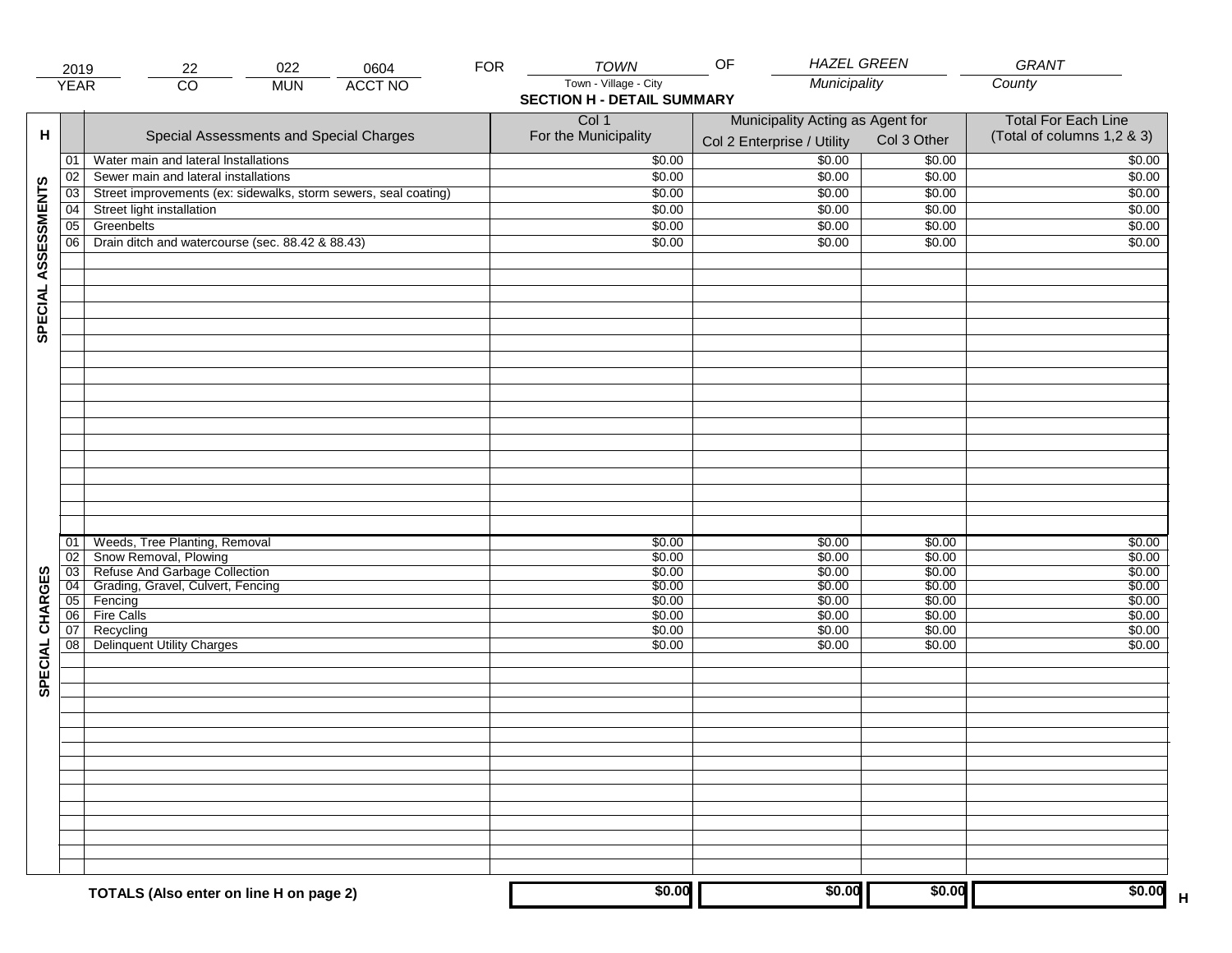| - - -<br>2019          | $\sim$ | $\sim$<br>ັບ∠⊾ | 0604                                  | <sup>-</sup> OR | TOM/N                              | GREF<br>1A /<br>$-1$    | $\sim$ $\sim$ $\sim$ $\sim$<br>3RAN. |  |
|------------------------|--------|----------------|---------------------------------------|-----------------|------------------------------------|-------------------------|--------------------------------------|--|
| $\sqrt{2}$<br>▵<br>LAI |        | <b>MUN</b>     | <b>\CCT NC</b><br>$\mathbf{u}$<br>nuu |                 | $\cdots$<br>Village.<br>⊧own<br>u۱ | Aunicipality<br>711 II. | Count√                               |  |

| D. | Name of District                          | Valuation | Gen. Prop. Tax Levy | Remarks |
|----|-------------------------------------------|-----------|---------------------|---------|
|    |                                           |           |                     |         |
|    |                                           |           |                     |         |
|    |                                           |           |                     |         |
|    |                                           |           |                     |         |
|    |                                           |           |                     |         |
|    |                                           |           |                     |         |
|    |                                           |           |                     |         |
|    |                                           |           |                     |         |
|    |                                           |           |                     |         |
|    |                                           |           |                     |         |
|    |                                           |           |                     |         |
|    |                                           |           |                     |         |
|    |                                           |           |                     |         |
|    |                                           |           |                     |         |
|    |                                           |           |                     |         |
|    |                                           |           |                     |         |
|    |                                           |           |                     |         |
|    |                                           |           |                     |         |
|    |                                           |           |                     |         |
|    |                                           |           |                     |         |
|    |                                           |           |                     |         |
|    |                                           |           |                     |         |
|    |                                           |           |                     |         |
|    |                                           |           |                     |         |
|    |                                           |           |                     |         |
|    |                                           |           |                     |         |
|    |                                           |           |                     |         |
|    |                                           |           |                     |         |
|    |                                           |           |                     |         |
|    |                                           |           |                     |         |
|    | TOTALS (Also enter on line D-1 on page 1) |           | \$0.00              |         |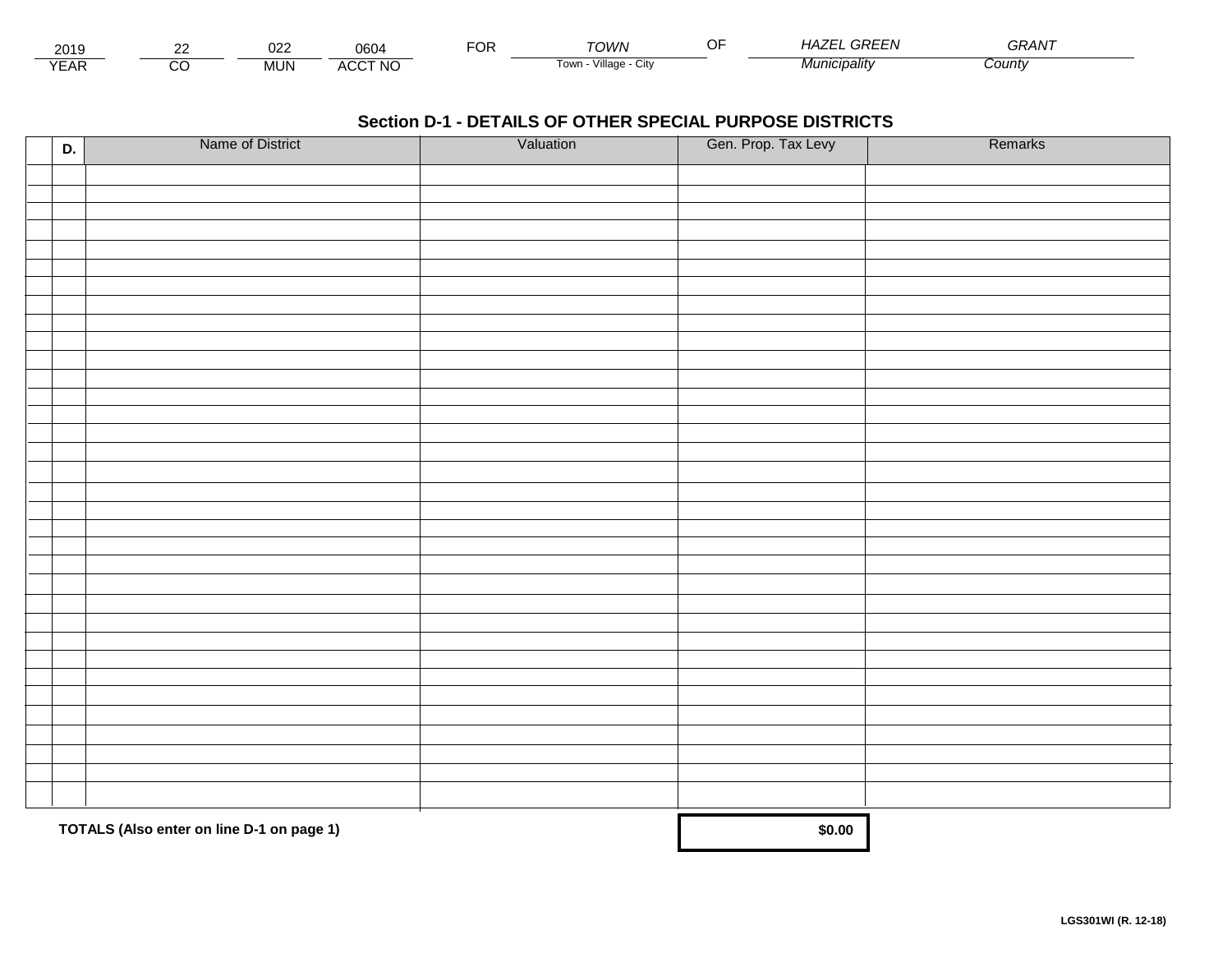| <b>FINAL</b>           |                |                                                                                                  |                          | <b>STATEMENT OF TAXES FOR 2019</b>                       |                                        | 22                                                                                  | 024        | 0605                            |                                       |                                                            |             |
|------------------------|----------------|--------------------------------------------------------------------------------------------------|--------------------------|----------------------------------------------------------|----------------------------------------|-------------------------------------------------------------------------------------|------------|---------------------------------|---------------------------------------|------------------------------------------------------------|-------------|
|                        |                |                                                                                                  |                          |                                                          |                                        | CO                                                                                  | <b>MUN</b> | ACCT NO                         |                                       |                                                            |             |
|                        |                |                                                                                                  |                          | <b>FOR</b>                                               | <b>TOWN</b>                            | OF                                                                                  |            | <b>HICKORY GROVE</b>            | <b>GRANT</b>                          | Check if Amended                                           |             |
|                        |                |                                                                                                  |                          |                                                          | Town-Village -City                     |                                                                                     |            | Municipality                    | County                                |                                                            |             |
| SEC.                   |                |                                                                                                  |                          |                                                          |                                        | Col 1<br>Description of Tax by Taxing Jurisiction                                   |            |                                 |                                       | Col 2.<br>AMOUNTS APPORTIONED<br>BY TAXING JURISDICTIONS   |             |
| A                      |                | 1. AGGREGATE AMOUNT OF STATE TAXES                                                               |                          |                                                          |                                        |                                                                                     |            |                                 |                                       | \$0.00                                                     | A           |
| В.                     |                | 1. Portion of State Special Charges Upon County                                                  |                          |                                                          |                                        |                                                                                     |            |                                 |                                       | \$2.62                                                     |             |
|                        |                |                                                                                                  |                          | 2. Portion of County Tax Levied Over Entire Municipality |                                        |                                                                                     |            |                                 |                                       | \$145,090.63                                               |             |
|                        |                | 3. Special Purpose County Taxes                                                                  |                          |                                                          |                                        |                                                                                     |            |                                 |                                       | \$0.00                                                     |             |
| COUNTY<br>TAXES        |                |                                                                                                  |                          | 4. TOTAL COUNTY TAXES (sum of B-1 through B-3)           |                                        |                                                                                     |            |                                 |                                       | \$145,093.25                                               | В           |
|                        |                | <b>Special District</b><br>Code                                                                  | <b>Acct</b><br><b>No</b> |                                                          | <b>Special</b><br><b>District Name</b> |                                                                                     |            | Col 1a<br><b>Property Taxes</b> | Col 1b<br><b>State Special Charge</b> | <b>Property Taxes with</b><br><b>State Special Charges</b> |             |
| C.                     | $\mathbf 1$    |                                                                                                  |                          |                                                          |                                        |                                                                                     |            |                                 |                                       |                                                            |             |
|                        | $\overline{2}$ |                                                                                                  |                          |                                                          |                                        |                                                                                     |            |                                 |                                       |                                                            |             |
|                        | 3              |                                                                                                  |                          |                                                          |                                        |                                                                                     |            |                                 |                                       |                                                            |             |
|                        | 4              |                                                                                                  |                          |                                                          |                                        |                                                                                     |            |                                 |                                       |                                                            |             |
|                        | 5              |                                                                                                  |                          |                                                          |                                        |                                                                                     |            |                                 |                                       |                                                            |             |
|                        | 6              |                                                                                                  |                          |                                                          |                                        |                                                                                     |            |                                 |                                       |                                                            |             |
|                        | 7              |                                                                                                  |                          |                                                          |                                        |                                                                                     |            |                                 |                                       |                                                            |             |
|                        | 8              |                                                                                                  |                          |                                                          |                                        |                                                                                     |            |                                 |                                       |                                                            |             |
| SPECIAL DISTRICT TAXES | 9<br>10        |                                                                                                  |                          |                                                          |                                        |                                                                                     |            |                                 |                                       |                                                            |             |
|                        | 11             |                                                                                                  |                          |                                                          |                                        |                                                                                     |            |                                 |                                       |                                                            |             |
|                        |                |                                                                                                  |                          |                                                          |                                        |                                                                                     |            |                                 |                                       |                                                            |             |
|                        |                |                                                                                                  |                          | 12. TOTAL SPECIAL DISTRICT TAXES (sum of C1 through C11) |                                        |                                                                                     |            | \$0.00                          | \$0.00                                | $\sqrt{$0.00}$                                             | $\mathbf c$ |
| D.                     | 1.             |                                                                                                  |                          |                                                          |                                        | Other Special Purpose District Taxes (Show Detail on page 4, enter total here)      |            |                                 |                                       | \$0.00                                                     |             |
|                        | 2.             |                                                                                                  |                          |                                                          |                                        | Total Tax Increment (except county environmental remediation tax increment)         |            |                                 |                                       | \$0.00                                                     |             |
| OR CITY                | 13.            | County Environmental Tax Increment                                                               |                          |                                                          |                                        |                                                                                     |            |                                 |                                       | \$0.00<br>\$0.00                                           |             |
|                        | 14.<br>5.      | Other State Special Charges                                                                      |                          |                                                          |                                        |                                                                                     |            |                                 |                                       | \$0.00                                                     |             |
| VILLAGE,<br>TAXES      | 6.             | <b>County Special Charges</b><br>All Other Town, Village, or City Taxes                          |                          |                                                          |                                        |                                                                                     |            |                                 |                                       | \$223,240.00                                               |             |
|                        | 17.            | Surplus Funds Applied CAUTION: Do not make an entry on this line unless Line D6 (above) is Zero. |                          | \$0.00 >                                                 |                                        |                                                                                     |            |                                 |                                       |                                                            |             |
| TOWN,                  |                |                                                                                                  |                          |                                                          |                                        | 8. TOTAL TOWN, VILLAGE OR CITY TAXES (sum of D1 through D7; NOT TOTAL for page one) |            |                                 |                                       | \$223,240.00                                               | D           |
| <b>Clerk</b>           |                |                                                                                                  |                          |                                                          |                                        | Date                                                                                |            | <b>REMARKS</b>                  |                                       |                                                            |             |
|                        |                |                                                                                                  |                          |                                                          |                                        |                                                                                     |            |                                 |                                       |                                                            |             |
|                        | Work Phone     |                                                                                                  |                          |                                                          | Home Phone                             |                                                                                     |            |                                 |                                       |                                                            |             |
|                        |                |                                                                                                  |                          |                                                          |                                        |                                                                                     |            |                                 |                                       |                                                            |             |
|                        | E-mail Address |                                                                                                  |                          |                                                          | Fax Number                             |                                                                                     |            |                                 |                                       |                                                            |             |
|                        |                |                                                                                                  |                          |                                                          |                                        |                                                                                     |            |                                 |                                       |                                                            |             |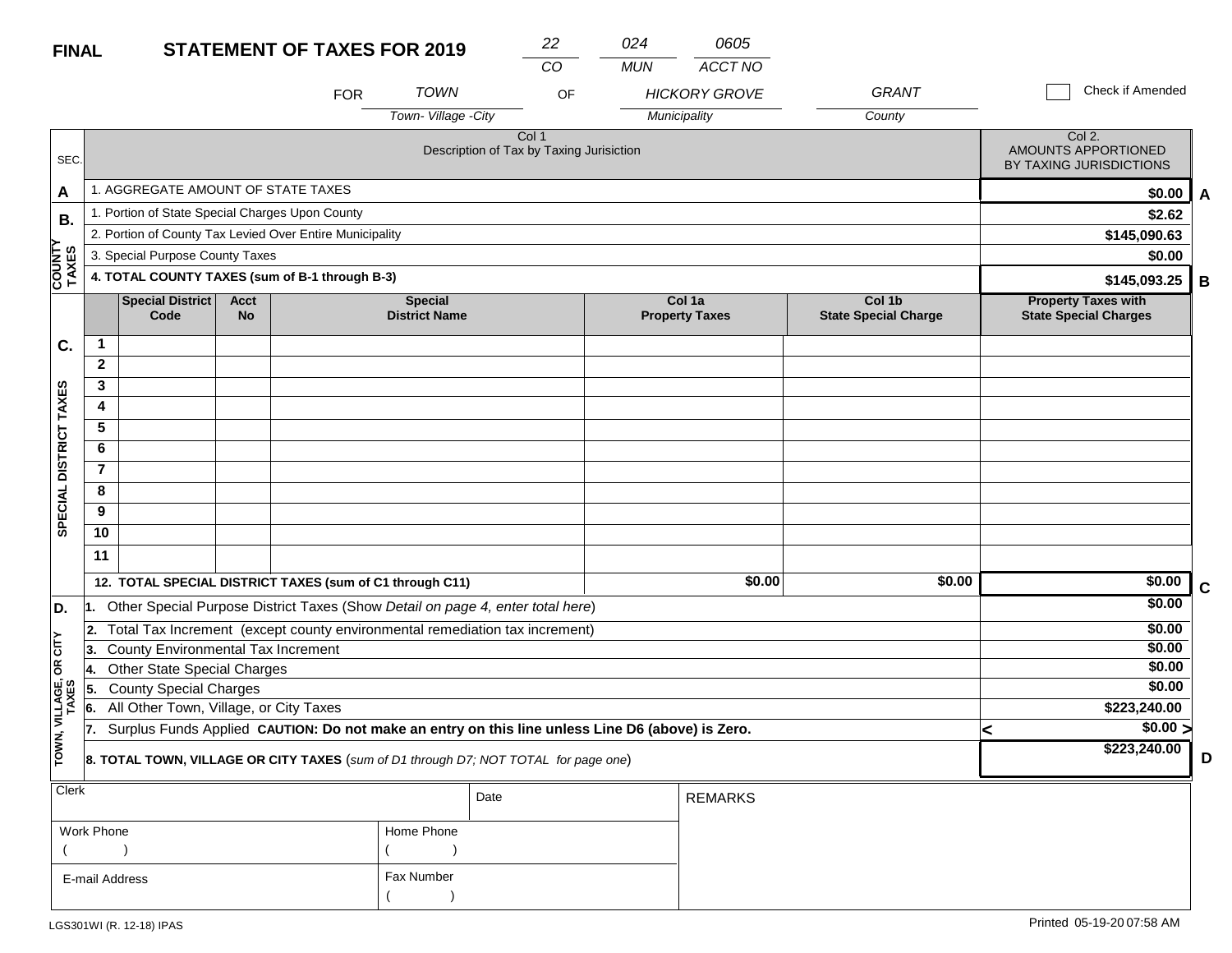|                                     | 2019                               | 22                                                                                                           | <b>HICKORY GROVE</b>                                                                                                           | <b>GRANT</b>                 |     |                                                                               |                                         |                                             |                                                          |                |
|-------------------------------------|------------------------------------|--------------------------------------------------------------------------------------------------------------|--------------------------------------------------------------------------------------------------------------------------------|------------------------------|-----|-------------------------------------------------------------------------------|-----------------------------------------|---------------------------------------------|----------------------------------------------------------|----------------|
|                                     | <b>YEAR</b>                        | <b>CO</b>                                                                                                    | <b>MUN</b>                                                                                                                     | <b>ACCT NO</b>               |     | Town - Village - City                                                         |                                         | Municipality                                | County                                                   |                |
| SEC.                                |                                    | <b>School District Codes</b>                                                                                 | Acct<br><b>No</b>                                                                                                              |                              |     |                                                                               | Col 1<br><b>SCHOOL DISTRICT NAMES</b>   |                                             | Col. 2<br>AMOUNTS APPORTIONED<br>BY TAXING JURISDICTIONS |                |
|                                     |                                    | 220609                                                                                                       | 0134                                                                                                                           | SCH D OF BOSCOBEL AREA       |     |                                                                               |                                         |                                             | \$215,022.22                                             |                |
| Е.                                  | $\overline{c}$                     | 221813                                                                                                       | 0137                                                                                                                           | SCH D OF FENNIMORE COMMUNITY |     |                                                                               |                                         |                                             | \$135,996.91                                             |                |
|                                     | $\overline{3}$                     | 223850                                                                                                       | 0140                                                                                                                           | SCH D OF RIVERDALE (MUSCODA) |     |                                                                               |                                         |                                             | \$4,326.00                                               |                |
|                                     | $\overline{4}$                     |                                                                                                              |                                                                                                                                |                              |     |                                                                               |                                         |                                             |                                                          |                |
|                                     | $\overline{5}$                     |                                                                                                              |                                                                                                                                |                              |     |                                                                               |                                         |                                             |                                                          |                |
|                                     | 6                                  |                                                                                                              |                                                                                                                                |                              |     |                                                                               |                                         |                                             |                                                          |                |
|                                     | $\overline{7}$                     |                                                                                                              |                                                                                                                                |                              |     |                                                                               |                                         |                                             |                                                          |                |
|                                     | $\overline{8}$                     |                                                                                                              |                                                                                                                                |                              |     |                                                                               |                                         |                                             |                                                          |                |
|                                     | $\overline{9}$                     |                                                                                                              |                                                                                                                                |                              |     |                                                                               |                                         |                                             |                                                          |                |
| ELEMENTARY AND<br>SECONDARY SCHOOLS | 10                                 |                                                                                                              |                                                                                                                                |                              |     |                                                                               |                                         |                                             |                                                          |                |
|                                     | 11                                 |                                                                                                              |                                                                                                                                |                              |     |                                                                               |                                         |                                             |                                                          |                |
|                                     | 12                                 | TOTAL ELEMENTARY AND SECONDARY SCHOOL TAXES (sum of E1 through E11)                                          |                                                                                                                                | $$355,345.13$ E              |     |                                                                               |                                         |                                             |                                                          |                |
|                                     | $\mathbf{1}$ .                     | 0300                                                                                                         | 0003                                                                                                                           |                              |     | SOUTHWEST WISCONSIN TECH COLLEGE FENN                                         |                                         |                                             | \$42,233.65                                              |                |
|                                     | 2.                                 |                                                                                                              |                                                                                                                                |                              |     |                                                                               |                                         |                                             |                                                          |                |
| TECH. T                             | $\overline{3}$ .<br>$\overline{4}$ | <b>TOTAL TECHNICAL COLLEGE TAXES (sum of F1 through F3)</b>                                                  |                                                                                                                                |                              |     |                                                                               |                                         |                                             | \$42,233.65                                              | F              |
|                                     |                                    |                                                                                                              | TOTAL GENERAL PROPERTY TAXES APPORTIONED (Total of State, County, Special District, Local, School and Technical College Taxes) | \$765,912.03                 | G   |                                                                               |                                         |                                             |                                                          |                |
| G.                                  |                                    | Summary of General Property Taxes, State Tax Credits Applied, and Net General Property Taxes to be Collected |                                                                                                                                | (G7) DEPARTMENT OF           |     |                                                                               |                                         |                                             |                                                          |                |
|                                     |                                    | PLEASE COMPLETE ALL COLUMNS                                                                                  |                                                                                                                                |                              |     | Col 1                                                                         | Col 2                                   | Col <sub>3</sub>                            | REVENUE USE ONLY                                         |                |
|                                     |                                    |                                                                                                              |                                                                                                                                |                              |     |                                                                               | Real Estate Roll Personal Property Roll | Total (Col 1 Plus Col 2)                    |                                                          |                |
| G1                                  |                                    | General Property Taxes From Computerized Summary                                                             |                                                                                                                                |                              |     | 765,449.77                                                                    | 462.43                                  |                                             | 765,912.20 SUBTRACT LINE G FROM LINE                     |                |
| G <sub>2</sub>                      |                                    | School Levy Tax Credit Applied (subtract)                                                                    |                                                                                                                                |                              |     | 67,501.80                                                                     | 40.61                                   | 67,542.41                                   | G-1. RECORD ON LINE G-6.                                 |                |
| G <sub>3</sub>                      |                                    | Lottery and Gaming Credit Applied (subtract)                                                                 |                                                                                                                                |                              |     | 20,159.44                                                                     | 0.00                                    | 20,159.44 (G-1)                             | \$765,912.20                                             |                |
| G4                                  |                                    | First Dollar Credit Applied (subtract)                                                                       |                                                                                                                                |                              |     | 17,371.27                                                                     | 0.00                                    | 17,371.27                                   | \$765,912.03                                             |                |
| G <sub>5</sub>                      |                                    | Net General Property Taxes To Be Collected                                                                   |                                                                                                                                |                              |     | 660,417.26                                                                    | 421.82                                  | $660,839.08$ <sup>(G)</sup>                 | \$0.17                                                   | G <sub>6</sub> |
| G <sub>6</sub>                      |                                    | <b>UNDERRUN / OVERRUN</b> (include Line G-6 in Line T Total)<br><b>REPORT DETAIL ON PAGE - 3</b>             |                                                                                                                                |                              |     | Col 1                                                                         |                                         | Municipality Acting as Agent For            |                                                          |                |
| Η.                                  |                                    |                                                                                                              |                                                                                                                                |                              |     | For Municipality                                                              | Col 2 Enterprise/ Utility               | Col 3 Other                                 |                                                          |                |
|                                     |                                    | <b>SPECIAL ASSESSMENTS AND CHARGES</b>                                                                       |                                                                                                                                |                              |     | 0.00                                                                          | 0.00                                    | 0.00                                        | \$0.00                                                   | H              |
| J.                                  |                                    | OMITTED PROPERTY TAXES (Net taxes levied on property omitted from taxation in previous years)                |                                                                                                                                |                              |     |                                                                               |                                         |                                             | \$0.00                                                   |                |
| Κ.                                  |                                    | S. 70.43 CORRECTIONS (Net taxes due or refunded - use brackets <> to denote minus amount)                    |                                                                                                                                | \$0.00                       | K   |                                                                               |                                         |                                             |                                                          |                |
| М.                                  |                                    | (a)                                                                                                          |                                                                                                                                | (b)                          | (C) |                                                                               | (e)<br>(d)                              |                                             |                                                          | M              |
|                                     |                                    | P.F. CROP TAXES<br>(a) (Acres)                                                                               |                                                                                                                                | (c) (Acres)                  |     | 0.00 Reg. Acs. @ 10 $\phi = $$ 0.00 + 0.00 Reg. Acs. @ $$ = $$<br>(e) (Acres) | $0.00 +$<br>$(g)$ (Acres)               | 0.00<br>$0.00$ Reg. Acs. @ 20¢=\$           | \$0.00                                                   |                |
| N.                                  |                                    | MFL TAX 0.00 Open @ .74 ¢ =\$ 0.00 + 579.00 Closed @\$ 1.75=\$1013.25 + 0.00 Open @\$ 2.04=                  |                                                                                                                                |                              |     |                                                                               |                                         | 0.00 + $1142.38$ Closed @\$ 10.20=\$1652.28 |                                                          | N              |
|                                     |                                    |                                                                                                              |                                                                                                                                |                              |     |                                                                               | (i) (Acres)                             | (i)                                         | \$12,665.53                                              |                |
|                                     |                                    |                                                                                                              |                                                                                                                                |                              |     |                                                                               |                                         | .00 Closed @ \$7.87=\$<br>$.00 =$           |                                                          |                |
|                                     |                                    | 1. COAL (Sec.70.42)                                                                                          | Number of Tons=(a)                                                                                                             | 0.00                         |     | @5¢ per Ton + Number of Tons=(b)                                              | 0.00<br>@7¢ per Ton                     |                                             | \$0.00                                                   |                |
|                                     |                                    | 2. PETROLEUM REFINERIES (Sec.70.421)                                                                         |                                                                                                                                |                              |     | Number of Tons $=(a)$                                                         | 0.00<br>@5¢ per Ton                     |                                             | \$0.00                                                   |                |
|                                     |                                    | 3. IRON ORE CONCENTRATES (Sec. 70.40)                                                                        |                                                                                                                                |                              |     | Number of Tons $=(a)$                                                         | 0.00<br>@5¢ per Ton                     |                                             | \$0.00                                                   |                |
| OCCUPATION                          |                                    |                                                                                                              |                                                                                                                                |                              |     |                                                                               |                                         |                                             |                                                          |                |
| T.                                  |                                    | AGGREGATE AMOUNT OF TAXES (Total of Sections G, G-6, H, J, K, M, N, and Section 0)                           |                                                                                                                                |                              |     |                                                                               | \$778,577.73                            | T                                           |                                                          |                |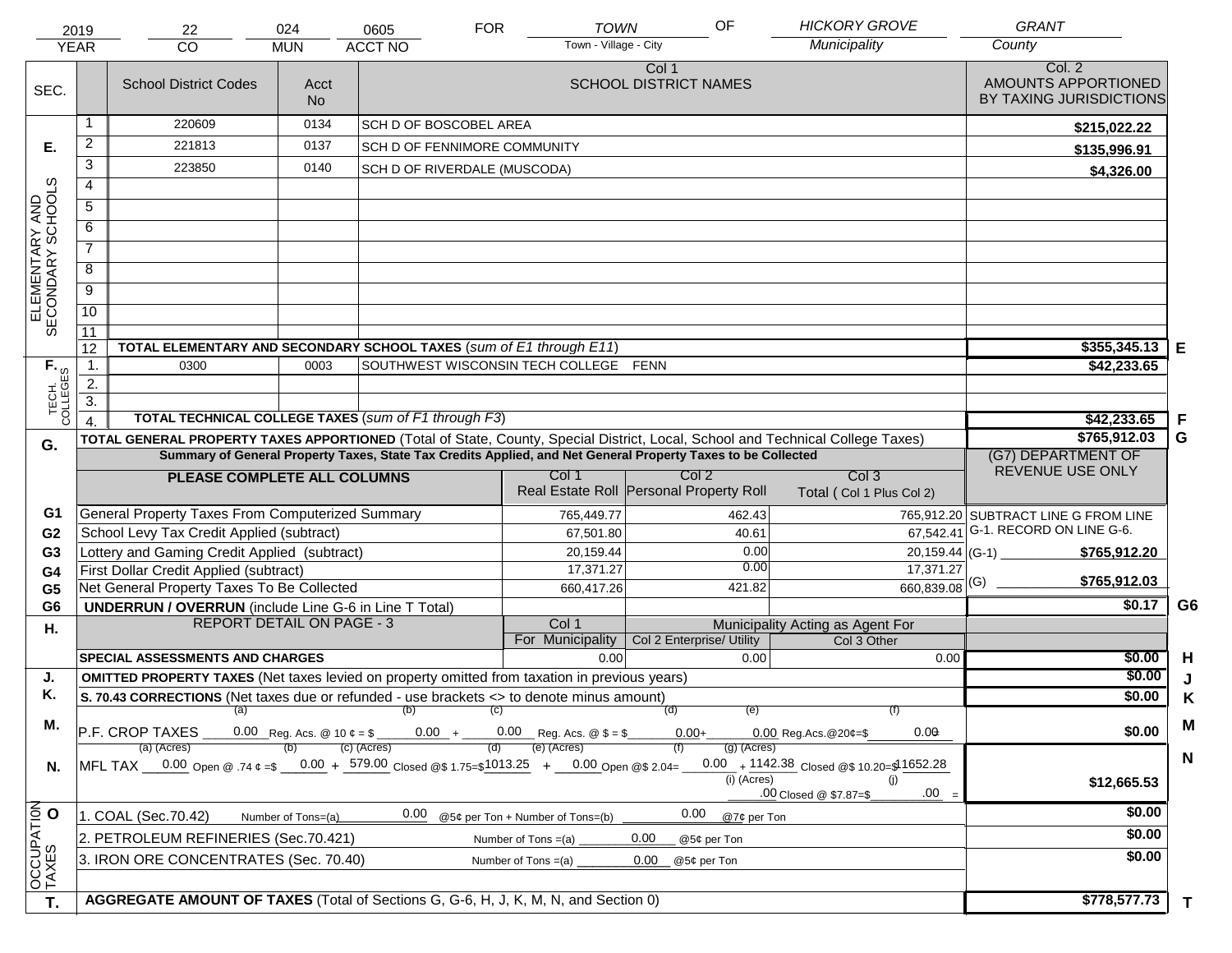|                     | 2019            | 22                                                                                                                                                                    | 024        | 0605           | <b>FOR</b> | <b>TOWN</b>                                                | OF                                                             | <b>HICKORY GROVE</b>                                     | GRANT                                                    |
|---------------------|-----------------|-----------------------------------------------------------------------------------------------------------------------------------------------------------------------|------------|----------------|------------|------------------------------------------------------------|----------------------------------------------------------------|----------------------------------------------------------|----------------------------------------------------------|
|                     | <b>YEAR</b>     | $\overline{CO}$                                                                                                                                                       | <b>MUN</b> | <b>ACCT NO</b> |            | Town - Village - City<br><b>SECTION H - DETAIL SUMMARY</b> | Municipality                                                   |                                                          | County                                                   |
| н                   |                 | Special Assessments and Special Charges                                                                                                                               |            |                |            | Col 1<br>For the Municipality                              | Municipality Acting as Agent for<br>Col 2 Enterprise / Utility | Col 3 Other                                              | <b>Total For Each Line</b><br>(Total of columns 1,2 & 3) |
|                     | 01              | Water main and lateral Installations                                                                                                                                  |            |                |            | \$0.00                                                     | $\frac{1}{00}$                                                 | \$0.00                                                   | \$0.00                                                   |
|                     | 02              | Sewer main and lateral installations                                                                                                                                  |            |                |            | \$0.00                                                     | \$0.00                                                         | \$0.00                                                   | \$0.00                                                   |
|                     | $\overline{03}$ | Street improvements (ex: sidewalks, storm sewers, seal coating)                                                                                                       |            |                |            | \$0.00                                                     | \$0.00                                                         | \$0.00                                                   | \$0.00                                                   |
|                     | 04              | Street light installation                                                                                                                                             |            |                |            | \$0.00                                                     | \$0.00                                                         | \$0.00                                                   | \$0.00                                                   |
|                     | 05              | Greenbelts                                                                                                                                                            |            |                |            | \$0.00                                                     | \$0.00                                                         | \$0.00                                                   | \$0.00                                                   |
|                     | 06              | Drain ditch and watercourse (sec. 88.42 & 88.43)                                                                                                                      |            |                |            | \$0.00                                                     | \$0.00                                                         | \$0.00                                                   | \$0.00                                                   |
| SPECIAL ASSESSMENTS |                 |                                                                                                                                                                       |            |                |            |                                                            |                                                                |                                                          |                                                          |
| CHARGES             | 01<br>02<br>06  | Weeds, Tree Planting, Removal<br>Snow Removal, Plowing<br>03 Refuse And Garbage Collection<br>04 Grading, Gravel, Culvert, Fencing<br>05 Fencing<br><b>Fire Calls</b> |            |                |            | \$0.00<br>\$0.00<br>\$0.00<br>\$0.00<br>\$0.00<br>\$0.00   | \$0.00<br>\$0.00<br>\$0.00<br>\$0.00<br>\$0.00<br>\$0.00       | \$0.00<br>\$0.00<br>\$0.00<br>\$0.00<br>\$0.00<br>\$0.00 | \$0.00<br>\$0.00<br>\$0.00<br>\$0.00<br>\$0.00<br>\$0.00 |
| SPECIAL             | 07<br>08        | Recycling<br><b>Delinquent Utility Charges</b>                                                                                                                        |            |                |            | \$0.00<br>\$0.00                                           | \$0.00<br>\$0.00                                               | \$0.00<br>\$0.00                                         | \$0.00<br>\$0.00                                         |
|                     |                 |                                                                                                                                                                       |            |                |            |                                                            |                                                                |                                                          |                                                          |
|                     |                 | TOTALS (Also enter on line H on page 2)                                                                                                                               |            |                |            | \$0.00                                                     | \$0.00                                                         | \$0.00                                                   | \$0.00                                                   |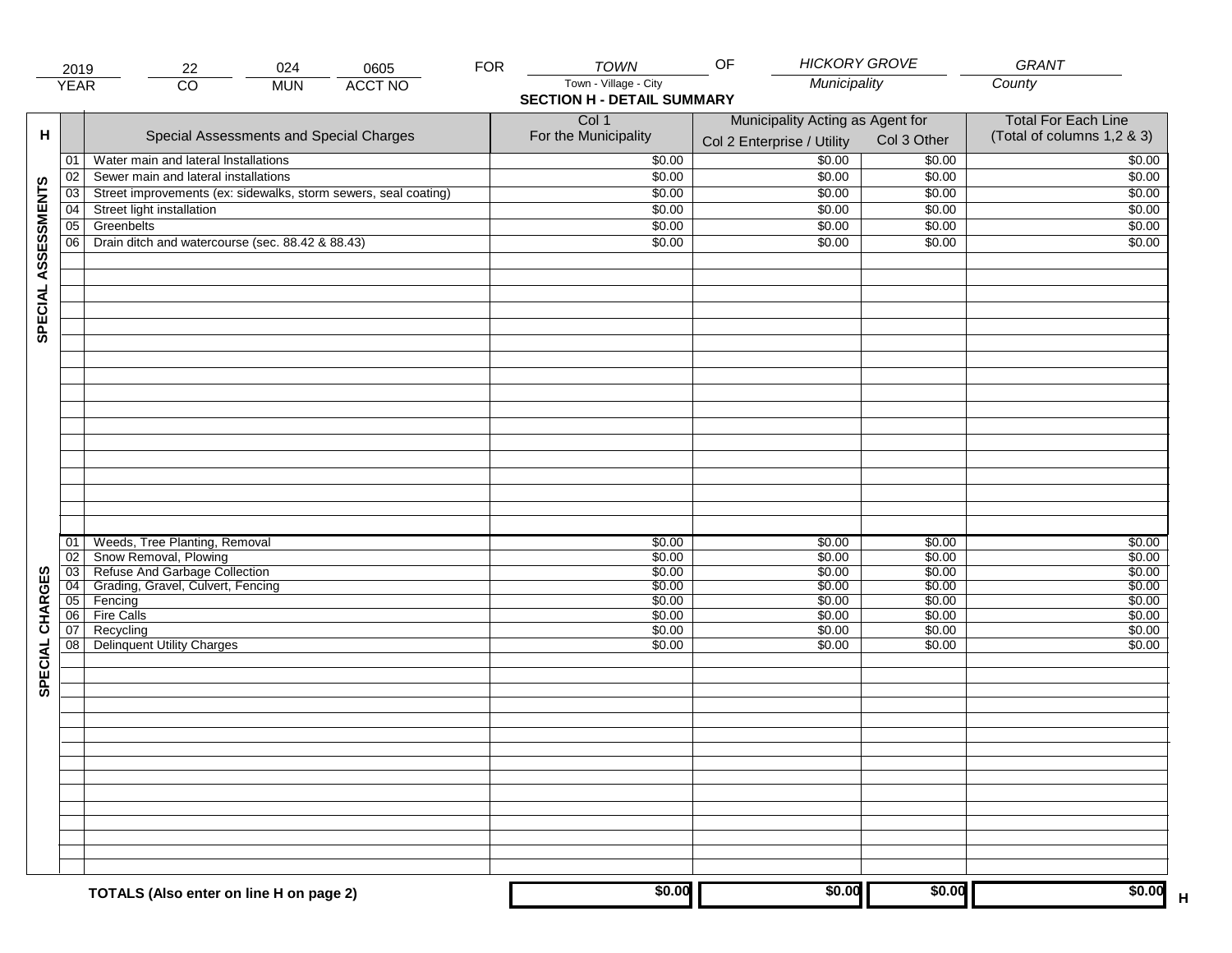| 2015                 | $\sim$ | ~~<br>J20 | 0605                           | $\neg$ $\cap$<br>◡┍ | TOWN                         | -- | <b>GROVE</b><br>71 U.N | $\sim$ $\sim$<br>GRAN |  |
|----------------------|--------|-----------|--------------------------------|---------------------|------------------------------|----|------------------------|-----------------------|--|
| $\sqrt{2}$<br>▵<br>. |        | .viUN     | CCT NC،<br>$\mathbf{A}$<br>50C |                     | .<br>Villade<br>UN<br>∣ ∪wii |    | Municipalitv           | Count                 |  |

| D. | Name of District                          | Valuation | Gen. Prop. Tax Levy | Remarks |
|----|-------------------------------------------|-----------|---------------------|---------|
|    |                                           |           |                     |         |
|    |                                           |           |                     |         |
|    |                                           |           |                     |         |
|    |                                           |           |                     |         |
|    |                                           |           |                     |         |
|    |                                           |           |                     |         |
|    |                                           |           |                     |         |
|    |                                           |           |                     |         |
|    |                                           |           |                     |         |
|    |                                           |           |                     |         |
|    |                                           |           |                     |         |
|    |                                           |           |                     |         |
|    |                                           |           |                     |         |
|    |                                           |           |                     |         |
|    |                                           |           |                     |         |
|    |                                           |           |                     |         |
|    |                                           |           |                     |         |
|    |                                           |           |                     |         |
|    |                                           |           |                     |         |
|    |                                           |           |                     |         |
|    |                                           |           |                     |         |
|    |                                           |           |                     |         |
|    |                                           |           |                     |         |
|    |                                           |           |                     |         |
|    |                                           |           |                     |         |
|    |                                           |           |                     |         |
|    |                                           |           |                     |         |
|    |                                           |           |                     |         |
|    |                                           |           |                     |         |
|    |                                           |           |                     |         |
|    | TOTALS (Also enter on line D-1 on page 1) |           | \$0.00              |         |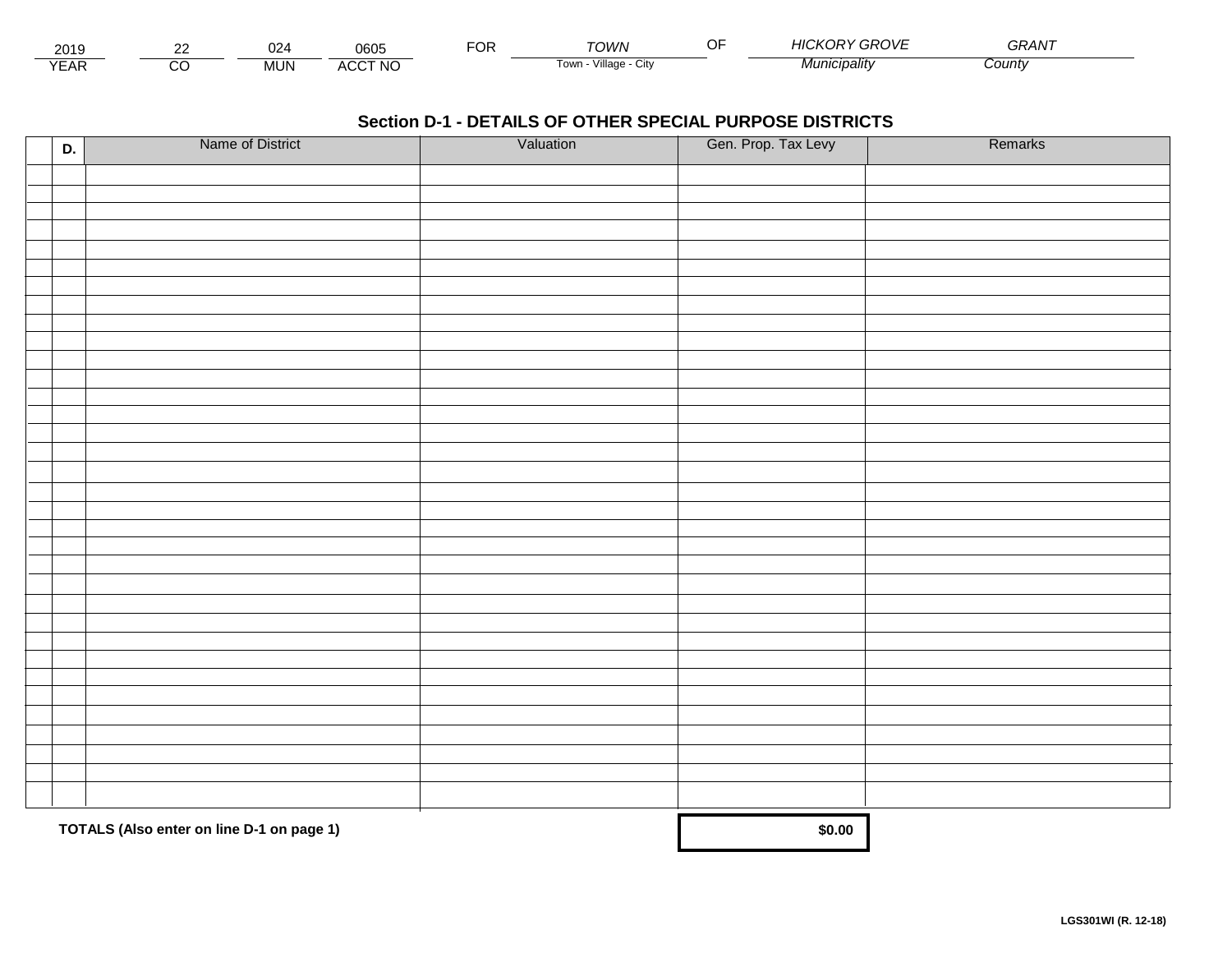### **STATEMENT OF TAXES FOR 2019 FINAL**

| <b>FINAL</b>            |                |                                                                         |                          | <b>STATEMENT OF TAXES FOR 2019</b>                                                               |                                        |                                                              | 22       | 026        | 0606                            |                                       |   |                                                            |   |
|-------------------------|----------------|-------------------------------------------------------------------------|--------------------------|--------------------------------------------------------------------------------------------------|----------------------------------------|--------------------------------------------------------------|----------|------------|---------------------------------|---------------------------------------|---|------------------------------------------------------------|---|
|                         |                |                                                                         |                          | <b>FOR</b>                                                                                       | <b>TOWN</b>                            |                                                              | CO<br>OF | <b>MUN</b> | ACCT NO<br><b>JAMESTOWN</b>     | <b>GRANT</b>                          |   | Check if Amended                                           |   |
|                         |                |                                                                         |                          |                                                                                                  | Town-Village -City                     |                                                              |          |            | Municipality                    | County                                |   |                                                            |   |
| SEC.                    |                |                                                                         |                          |                                                                                                  |                                        | Col <sub>1</sub><br>Description of Tax by Taxing Jurisiction |          |            |                                 |                                       |   | Col 2.<br>AMOUNTS APPORTIONED<br>BY TAXING JURISDICTIONS   |   |
| A                       |                | 1. AGGREGATE AMOUNT OF STATE TAXES                                      |                          |                                                                                                  |                                        |                                                              |          |            |                                 |                                       |   | \$0.00                                                     | A |
| В.                      |                | 1. Portion of State Special Charges Upon County                         |                          |                                                                                                  |                                        |                                                              |          |            |                                 |                                       |   | \$15.84                                                    |   |
|                         |                |                                                                         |                          | 2. Portion of County Tax Levied Over Entire Municipality                                         |                                        |                                                              |          |            |                                 |                                       |   | \$878,255.51                                               |   |
|                         |                | 3. Special Purpose County Taxes                                         |                          |                                                                                                  |                                        |                                                              |          |            |                                 |                                       |   | \$0.00                                                     |   |
| <b>COUNTY</b><br>TAXES  |                |                                                                         |                          | 4. TOTAL COUNTY TAXES (sum of B-1 through B-3)                                                   |                                        |                                                              |          |            |                                 |                                       |   | \$878,271.35                                               | В |
|                         |                | <b>Special District</b><br>Code                                         | <b>Acct</b><br><b>No</b> |                                                                                                  | <b>Special</b><br><b>District Name</b> |                                                              |          |            | Col 1a<br><b>Property Taxes</b> | Col 1b<br><b>State Special Charge</b> |   | <b>Property Taxes with</b><br><b>State Special Charges</b> |   |
| C.                      | 1              | 227030                                                                  | 0151                     | KIELER SANITARY DISTRICT #1                                                                      |                                        |                                                              |          |            | \$140,000.00                    | \$0.00                                |   | \$140,000.00                                               |   |
|                         | $\mathbf{2}$   | 227040                                                                  | 0152                     | JAMESTOWN SANITARY DISTRICT #2                                                                   |                                        |                                                              |          |            | \$0.00                          | \$0.00                                |   | \$0.00                                                     |   |
|                         | 3              | 227070                                                                  | 0155                     | JAMESTOWN SANITARY DISTRICT #3                                                                   |                                        |                                                              |          |            | \$3,000.00                      | \$0.00                                |   | \$3,000.00                                                 |   |
| SPECIAL DISTRICT TAXES  | 4              |                                                                         |                          |                                                                                                  |                                        |                                                              |          |            |                                 |                                       |   |                                                            |   |
|                         | 5              |                                                                         |                          |                                                                                                  |                                        |                                                              |          |            |                                 |                                       |   |                                                            |   |
|                         | 6              |                                                                         |                          |                                                                                                  |                                        |                                                              |          |            |                                 |                                       |   |                                                            |   |
|                         | $\overline{7}$ |                                                                         |                          |                                                                                                  |                                        |                                                              |          |            |                                 |                                       |   |                                                            |   |
|                         | 8              |                                                                         |                          |                                                                                                  |                                        |                                                              |          |            |                                 |                                       |   |                                                            |   |
|                         | 9<br>10        |                                                                         |                          |                                                                                                  |                                        |                                                              |          |            |                                 |                                       |   |                                                            |   |
|                         |                |                                                                         |                          |                                                                                                  |                                        |                                                              |          |            |                                 |                                       |   |                                                            |   |
|                         | 11             |                                                                         |                          |                                                                                                  |                                        |                                                              |          |            |                                 |                                       |   |                                                            |   |
|                         |                |                                                                         |                          | 12. TOTAL SPECIAL DISTRICT TAXES (sum of C1 through C11)                                         |                                        |                                                              |          |            | \$143,000.00                    | \$0.00                                |   | \$143,000.00                                               | C |
| D.                      | 11.            |                                                                         |                          | Other Special Purpose District Taxes (Show Detail on page 4, enter total here)                   |                                        |                                                              |          |            |                                 |                                       |   | \$0.00                                                     |   |
|                         | 2.             |                                                                         |                          | Total Tax Increment (except county environmental remediation tax increment)                      |                                        |                                                              |          |            |                                 |                                       |   | \$0.00                                                     |   |
| <b>CITY</b>             | 3.             | <b>County Environmental Tax Increment</b>                               |                          |                                                                                                  |                                        |                                                              |          |            |                                 |                                       |   | \$0.00                                                     |   |
| бR                      | 14.            | <b>Other State Special Charges</b>                                      |                          |                                                                                                  |                                        |                                                              |          |            |                                 |                                       |   | \$0.00                                                     |   |
|                         | 5.             | <b>County Special Charges</b><br>All Other Town, Village, or City Taxes |                          |                                                                                                  |                                        |                                                              |          |            |                                 |                                       |   | \$0.00<br>\$466,154.00                                     |   |
|                         | 6.<br>17.      |                                                                         |                          | Surplus Funds Applied CAUTION: Do not make an entry on this line unless Line D6 (above) is Zero. |                                        |                                                              |          |            |                                 |                                       |   | $\sqrt{$0.00}$                                             |   |
| TOWN, VILLAGE,<br>TAXES |                |                                                                         |                          |                                                                                                  |                                        |                                                              |          |            |                                 |                                       | < | \$466,154.00                                               |   |
|                         |                |                                                                         |                          | 8. TOTAL TOWN, VILLAGE OR CITY TAXES (sum of D1 through D7; NOT TOTAL for page one)              |                                        |                                                              |          |            |                                 |                                       |   |                                                            | D |
| <b>Clerk</b>            |                |                                                                         |                          |                                                                                                  |                                        | Date                                                         |          |            | <b>REMARKS</b>                  |                                       |   |                                                            |   |

|                |            | Date | I REMARKS. |
|----------------|------------|------|------------|
| Work Phone     | Home Phone |      |            |
|                |            |      |            |
| E-mail Address | Fax Number |      |            |
|                |            |      |            |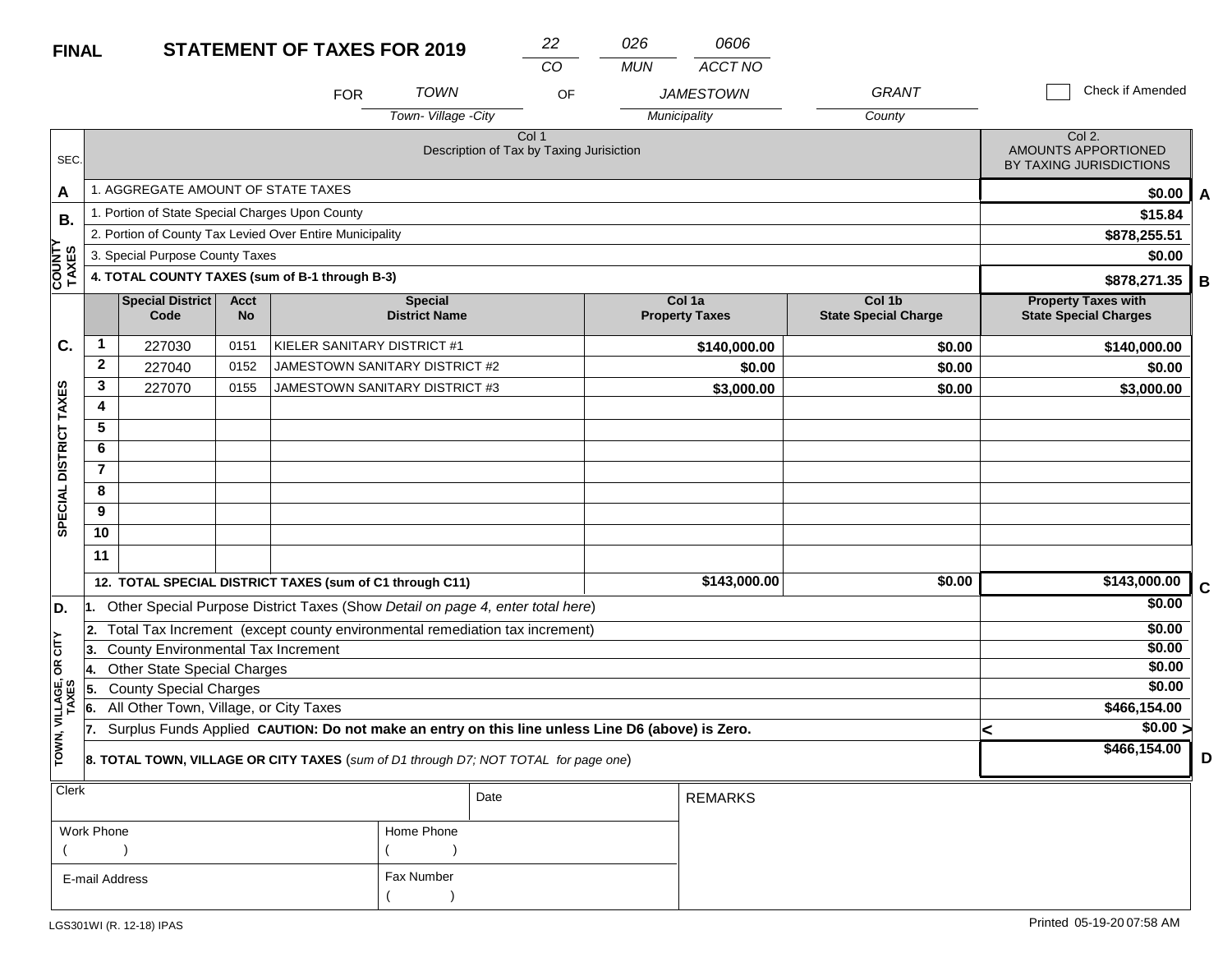|                                     | 2019             | 22                                                                                                                    | <b>JAMESTOWN</b>                 | <b>GRANT</b>                            |                       |                                  |                                         |                                                                                                                                |                                                          |              |
|-------------------------------------|------------------|-----------------------------------------------------------------------------------------------------------------------|----------------------------------|-----------------------------------------|-----------------------|----------------------------------|-----------------------------------------|--------------------------------------------------------------------------------------------------------------------------------|----------------------------------------------------------|--------------|
|                                     | <b>YEAR</b>      | CO                                                                                                                    | <b>MUN</b>                       | <b>ACCT NO</b>                          |                       | Town - Village - City            |                                         | Municipality                                                                                                                   | County                                                   |              |
| SEC.                                |                  | <b>School District Codes</b>                                                                                          | Acct<br>No.                      |                                         |                       |                                  | Col 1<br><b>SCHOOL DISTRICT NAMES</b>   |                                                                                                                                | Col. 2<br>AMOUNTS APPORTIONED<br>BY TAXING JURISDICTIONS |              |
|                                     |                  | 221246                                                                                                                | 0136                             | <b>SCH D OF CUBA CITY</b>               |                       |                                  |                                         |                                                                                                                                | \$314,808.14                                             |              |
| Е.                                  | $\overline{2}$   | 222485                                                                                                                | 0138                             | SCH D OF SOUTHWESTERN WISCONSIN (HZ GR) |                       |                                  |                                         |                                                                                                                                | \$1,962,801.00                                           |              |
|                                     | 3                |                                                                                                                       |                                  |                                         |                       |                                  |                                         |                                                                                                                                |                                                          |              |
|                                     | 4                |                                                                                                                       |                                  |                                         |                       |                                  |                                         |                                                                                                                                |                                                          |              |
|                                     | 5                |                                                                                                                       |                                  |                                         |                       |                                  |                                         |                                                                                                                                |                                                          |              |
|                                     | 6                |                                                                                                                       |                                  |                                         |                       |                                  |                                         |                                                                                                                                |                                                          |              |
|                                     | $\overline{7}$   |                                                                                                                       |                                  |                                         |                       |                                  |                                         |                                                                                                                                |                                                          |              |
| ELEMENTARY AND<br>SECONDARY SCHOOLS | 8                |                                                                                                                       |                                  |                                         |                       |                                  |                                         |                                                                                                                                |                                                          |              |
|                                     | $\overline{9}$   |                                                                                                                       |                                  |                                         |                       |                                  |                                         |                                                                                                                                |                                                          |              |
|                                     | 10               |                                                                                                                       |                                  |                                         |                       |                                  |                                         |                                                                                                                                |                                                          |              |
|                                     | 11               |                                                                                                                       |                                  |                                         |                       |                                  |                                         |                                                                                                                                |                                                          |              |
|                                     | 12               | TOTAL ELEMENTARY AND SECONDARY SCHOOL TAXES (sum of E1 through E11)                                                   |                                  |                                         |                       |                                  |                                         |                                                                                                                                | $$2,277,609.14$ E                                        |              |
|                                     | $\mathbf 1$ .    | 0300                                                                                                                  | 0003                             | SOUTHWEST WISCONSIN TECH COLLEGE FENN   |                       |                                  |                                         |                                                                                                                                | \$255,646.64                                             |              |
|                                     | 2.               |                                                                                                                       |                                  |                                         |                       |                                  |                                         |                                                                                                                                |                                                          |              |
| TECH. T                             | $\overline{3}$ . | TOTAL TECHNICAL COLLEGE TAXES (sum of F1 through F3)                                                                  |                                  |                                         |                       |                                  |                                         |                                                                                                                                | \$255,646.64                                             | F            |
|                                     |                  |                                                                                                                       |                                  |                                         |                       |                                  |                                         | TOTAL GENERAL PROPERTY TAXES APPORTIONED (Total of State, County, Special District, Local, School and Technical College Taxes) | \$4,020,681.13                                           | G            |
| G.                                  |                  | Summary of General Property Taxes, State Tax Credits Applied, and Net General Property Taxes to be Collected          | (G7) DEPARTMENT OF               |                                         |                       |                                  |                                         |                                                                                                                                |                                                          |              |
|                                     |                  | PLEASE COMPLETE ALL COLUMNS                                                                                           | REVENUE USE ONLY                 |                                         |                       |                                  |                                         |                                                                                                                                |                                                          |              |
|                                     |                  |                                                                                                                       |                                  |                                         |                       |                                  | Real Estate Roll Personal Property Roll | Total (Col 1 Plus Col 2)                                                                                                       |                                                          |              |
| G1                                  |                  | <b>General Property Taxes From Computerized Summary</b>                                                               |                                  |                                         |                       | 3,986,192.66                     | 34,487.96                               |                                                                                                                                | 4,020,680.62 SUBTRACT LINE G FROM LINE                   |              |
| G <sub>2</sub>                      |                  | School Levy Tax Credit Applied (subtract)                                                                             |                                  |                                         |                       | 392,793.80                       | 3,287.08                                |                                                                                                                                | 396,080.88 G-1. RECORD ON LINE G-6.                      |              |
| G <sub>3</sub>                      |                  | Lottery and Gaming Credit Applied (subtract)                                                                          |                                  |                                         |                       | 123,005.25                       | 217.80                                  | $123,223.05$ (G-1)                                                                                                             | \$4,020,680.62                                           |              |
| G4                                  |                  | First Dollar Credit Applied (subtract)                                                                                |                                  |                                         |                       | 76,728.25                        | 0.00                                    | 76,728.25                                                                                                                      | \$4,020,681.13                                           |              |
| G <sub>5</sub>                      |                  | Net General Property Taxes To Be Collected                                                                            |                                  |                                         |                       | 3,393,665.36                     | 30,983.08                               | $3,424,648.44$ <sup>(G)</sup>                                                                                                  | $-$0.51$                                                 | G6           |
| G <sub>6</sub>                      |                  | <b>UNDERRUN / OVERRUN</b> (include Line G-6 in Line T Total)                                                          | <b>REPORT DETAIL ON PAGE - 3</b> |                                         |                       | Col 1                            |                                         | Municipality Acting as Agent For                                                                                               |                                                          |              |
| Η.                                  |                  |                                                                                                                       |                                  |                                         |                       | For Municipality                 | Col 2 Enterprise/ Utility               | Col 3 Other                                                                                                                    |                                                          |              |
|                                     |                  | <b>SPECIAL ASSESSMENTS AND CHARGES</b>                                                                                |                                  |                                         |                       | 0.00                             | 20.505.80                               | 661.50                                                                                                                         | \$21,167.30                                              | H            |
| J.                                  |                  | <b>OMITTED PROPERTY TAXES</b> (Net taxes levied on property omitted from taxation in previous years)                  |                                  |                                         |                       |                                  |                                         |                                                                                                                                | \$0.00                                                   |              |
| Κ.                                  |                  | S. 70.43 CORRECTIONS (Net taxes due or refunded - use brackets <> to denote minus amount)                             |                                  |                                         |                       |                                  |                                         |                                                                                                                                | \$0.00                                                   | K            |
| Μ.                                  |                  | (a)                                                                                                                   |                                  | $(b)$ (c)                               |                       |                                  | (e)<br>(d)                              |                                                                                                                                |                                                          | M            |
|                                     |                  | P.F. CROP TAXES 0.00 Reg. Acs. @ 10 $\ell = $$ 0.00 + 0.00 Reg. Acs. @ $= $$<br>(a) (Acres)                           | (b)                              | (c) (Acres)                             |                       | (e) (Acres)                      | $0.00+$<br>$(q)$ (Acres)                | 0.00<br>$0.00$ Reg. Acs. @ 20¢=\$                                                                                              | \$0.00                                                   |              |
| N.                                  |                  | MFL TAX $-$ 0.00 Open @ .74 $\varphi$ =\$ $-$ 0.00 + $-$ 27.92 Closed @\$ 1.75=\$ $-$ 48.86 + $-$ 0.00 Open @\$ 2.04= |                                  |                                         |                       |                                  |                                         | $0.00 + 37.00$ Closed @\$ 10.20=\$ 377.40                                                                                      |                                                          | N            |
|                                     |                  |                                                                                                                       |                                  |                                         |                       |                                  | $(i)$ (Acres)                           | (i)                                                                                                                            | \$426.26                                                 |              |
|                                     |                  |                                                                                                                       |                                  |                                         |                       |                                  |                                         | $.00 =$<br>.00 Closed @ \$7.87=\$                                                                                              |                                                          |              |
|                                     |                  | 1. COAL (Sec.70.42)                                                                                                   | Number of Tons=(a)               | 0.00                                    |                       | @5¢ per Ton + Number of Tons=(b) | 0.00<br>@7¢ per Ton                     |                                                                                                                                | \$0.00                                                   |              |
|                                     |                  | 2. PETROLEUM REFINERIES (Sec.70.421)                                                                                  |                                  |                                         | Number of Tons $=(a)$ |                                  | 0.00<br>@5¢ per Ton                     |                                                                                                                                | \$0.00                                                   |              |
|                                     |                  | 3. IRON ORE CONCENTRATES (Sec. 70.40)                                                                                 |                                  |                                         | Number of Tons $=(a)$ |                                  | 0.00<br>@5¢ per Ton                     |                                                                                                                                | \$0.00                                                   |              |
| OCCUPATION                          |                  |                                                                                                                       |                                  |                                         |                       |                                  |                                         |                                                                                                                                |                                                          |              |
| T.                                  |                  | AGGREGATE AMOUNT OF TAXES (Total of Sections G, G-6, H, J, K, M, N, and Section 0)                                    |                                  |                                         |                       |                                  |                                         |                                                                                                                                | \$4,042,274.18                                           | $\mathbf{T}$ |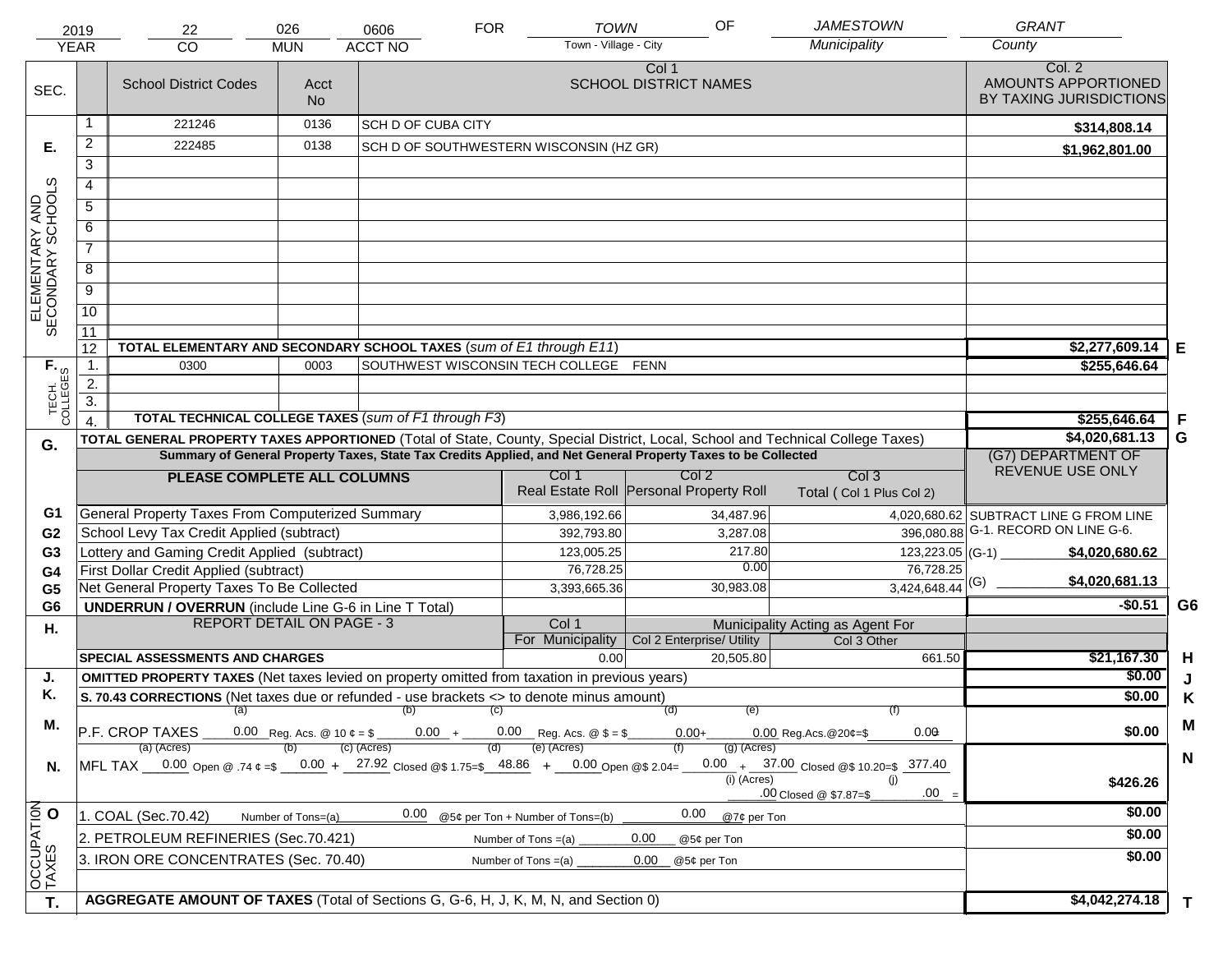|                     | 2019                  | 026<br>22                                                       | 0606           | <b>FOR</b> | <b>TOWN</b>                       | OF                                                             | <b>JAMESTOWN</b> | GRANT                                                    |
|---------------------|-----------------------|-----------------------------------------------------------------|----------------|------------|-----------------------------------|----------------------------------------------------------------|------------------|----------------------------------------------------------|
|                     | <b>YEAR</b>           | $\overline{CO}$<br><b>MUN</b>                                   | <b>ACCT NO</b> |            | Town - Village - City             | Municipality                                                   |                  | County                                                   |
|                     |                       |                                                                 |                |            | <b>SECTION H - DETAIL SUMMARY</b> |                                                                |                  |                                                          |
| н                   |                       | Special Assessments and Special Charges                         |                |            | Col 1<br>For the Municipality     | Municipality Acting as Agent for<br>Col 2 Enterprise / Utility | Col 3 Other      | <b>Total For Each Line</b><br>(Total of columns 1,2 & 3) |
|                     | 01                    | Water main and lateral Installations                            |                |            | \$0.00                            | 50.00                                                          | \$0.00           | \$0.00                                                   |
|                     | 02                    | Sewer main and lateral installations                            |                |            | \$0.00                            | \$0.00                                                         | \$0.00           | \$0.00                                                   |
|                     | $\overline{03}$       | Street improvements (ex: sidewalks, storm sewers, seal coating) |                |            | \$0.00                            | \$0.00                                                         | \$0.00           | \$0.00                                                   |
|                     | 04                    | Street light installation                                       |                |            | \$0.00                            | \$0.00                                                         | \$0.00           | \$0.00                                                   |
|                     | 05                    | Greenbelts                                                      |                |            | \$0.00                            | \$0.00                                                         | \$0.00           | \$0.00                                                   |
|                     | 06                    | Drain ditch and watercourse (sec. 88.42 & 88.43)                |                |            | \$0.00                            | \$0.00                                                         | \$0.00           | \$0.00                                                   |
| SPECIAL ASSESSMENTS |                       |                                                                 |                |            |                                   |                                                                |                  |                                                          |
|                     |                       |                                                                 |                |            |                                   |                                                                |                  |                                                          |
|                     |                       |                                                                 |                |            |                                   |                                                                |                  |                                                          |
|                     |                       |                                                                 |                |            |                                   |                                                                |                  |                                                          |
|                     |                       |                                                                 |                |            |                                   |                                                                |                  |                                                          |
|                     |                       |                                                                 |                |            |                                   |                                                                |                  |                                                          |
|                     |                       |                                                                 |                |            |                                   |                                                                |                  |                                                          |
|                     |                       |                                                                 |                |            |                                   |                                                                |                  |                                                          |
|                     | 01                    | Weeds, Tree Planting, Removal                                   |                |            | \$0.00                            | \$0.00                                                         | \$0.00           | \$0.00                                                   |
|                     | 02<br>$\overline{03}$ | Show Removal, Plowing<br>Refuse And Garbage Collection          |                |            | \$0.00<br>\$0.00                  | \$0.00<br>\$9,393.12                                           | \$0.00<br>\$0.00 | \$0.00<br>\$9,393.12                                     |
| CHARGES             | 04                    | Grading, Gravel, Culvert, Fencing                               |                |            | \$0.00                            | \$0.00                                                         | \$0.00           | \$0.00                                                   |
|                     | 05                    | Fencing                                                         |                |            | \$0.00                            | \$0.00                                                         | \$0.00           | \$0.00                                                   |
|                     | 06                    | <b>Fire Calls</b>                                               |                |            | \$0.00                            | \$0.00                                                         | \$0.00           | \$0.00                                                   |
|                     | 07                    | Recycling                                                       |                |            | \$0.00                            | \$0.00                                                         | \$0.00           | \$0.00                                                   |
|                     | 08                    | <b>Delinquent Utility Charges</b>                               |                |            | \$0.00                            | \$11,112.68                                                    | \$0.00           | \$11,112.68                                              |
| SPECIAL             | 09                    | Ag Use Charge                                                   |                |            | \$0.00                            | \$0.00                                                         | \$661.50         | \$661.50                                                 |
|                     |                       |                                                                 |                |            |                                   |                                                                |                  |                                                          |
|                     |                       |                                                                 |                |            |                                   |                                                                |                  |                                                          |
|                     |                       |                                                                 |                |            |                                   |                                                                |                  |                                                          |
|                     |                       |                                                                 |                |            |                                   |                                                                |                  |                                                          |
|                     |                       |                                                                 |                |            |                                   |                                                                |                  |                                                          |
|                     |                       |                                                                 |                |            |                                   |                                                                |                  |                                                          |
|                     |                       | TOTALS (Also enter on line H on page 2)                         |                |            | \$0.00                            | \$20,505.80                                                    | \$661.50         | \$21,167.30                                              |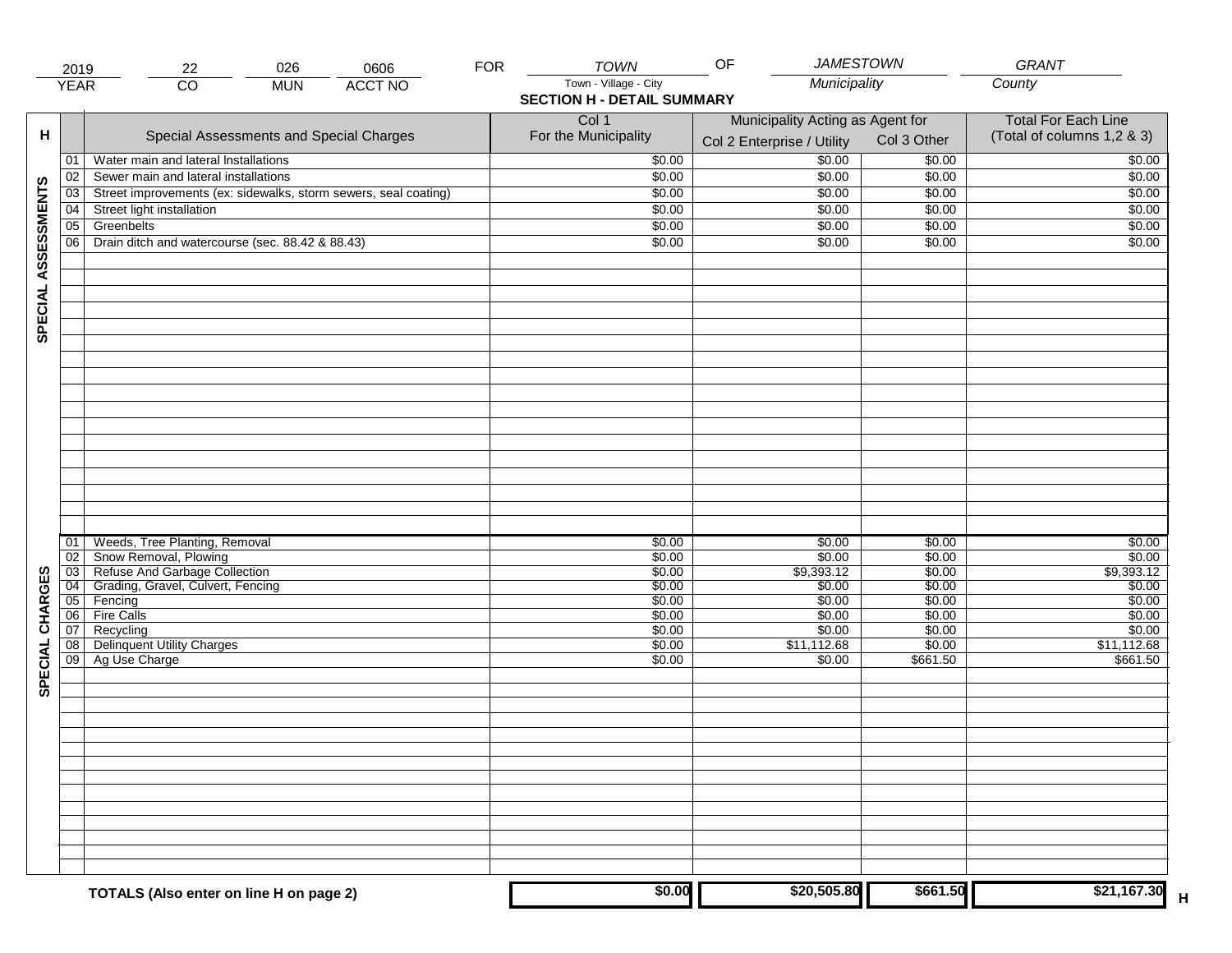| - - -<br>201.               | $\sim$ | $\sim$<br>∪∠α | 0606                          | ™C | ⊤∩WN                       | A <i>MESTOWN</i><br>$\sqrt{1}$ | $- - - - - -$<br><i>GRAN</i> |  |
|-----------------------------|--------|---------------|-------------------------------|----|----------------------------|--------------------------------|------------------------------|--|
| $\sqrt{2}$<br>▵<br><b>L</b> |        | JUN.          | CCT NC،<br>$\mathbf{u}$<br>nu |    | .<br>Village<br>∣own<br>u۱ | Vlunıcıpalıtv                  | :ountv                       |  |

| D. | Name of District                          | Valuation | Gen. Prop. Tax Levy | Remarks |
|----|-------------------------------------------|-----------|---------------------|---------|
|    |                                           |           |                     |         |
|    |                                           |           |                     |         |
|    |                                           |           |                     |         |
|    |                                           |           |                     |         |
|    |                                           |           |                     |         |
|    |                                           |           |                     |         |
|    |                                           |           |                     |         |
|    |                                           |           |                     |         |
|    |                                           |           |                     |         |
|    |                                           |           |                     |         |
|    |                                           |           |                     |         |
|    |                                           |           |                     |         |
|    |                                           |           |                     |         |
|    |                                           |           |                     |         |
|    |                                           |           |                     |         |
|    |                                           |           |                     |         |
|    |                                           |           |                     |         |
|    |                                           |           |                     |         |
|    |                                           |           |                     |         |
|    |                                           |           |                     |         |
|    |                                           |           |                     |         |
|    |                                           |           |                     |         |
|    |                                           |           |                     |         |
|    |                                           |           |                     |         |
|    |                                           |           |                     |         |
|    |                                           |           |                     |         |
|    |                                           |           |                     |         |
|    |                                           |           |                     |         |
|    |                                           |           |                     |         |
|    |                                           |           |                     |         |
|    | TOTALS (Also enter on line D-1 on page 1) |           | \$0.00              |         |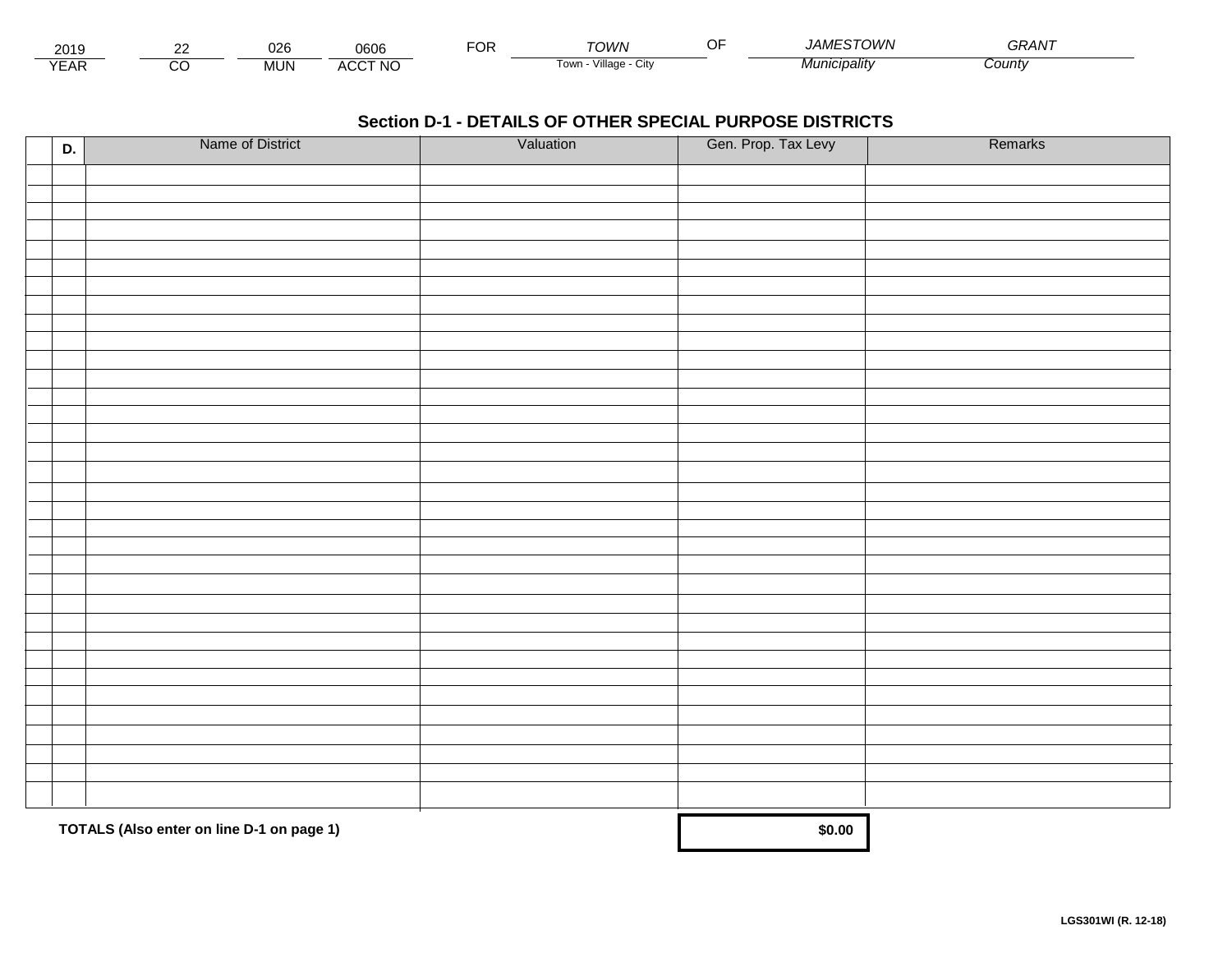# **FINAL**

| <b>FINAL</b>            |                |                                           |                          | <b>STATEMENT OF TAXES FOR 2019</b>                       |                                                                                                  | 22    | 028        | 0607                            |                                       |                                                            |             |
|-------------------------|----------------|-------------------------------------------|--------------------------|----------------------------------------------------------|--------------------------------------------------------------------------------------------------|-------|------------|---------------------------------|---------------------------------------|------------------------------------------------------------|-------------|
|                         |                |                                           |                          |                                                          |                                                                                                  | CO    | <b>MUN</b> | ACCT NO                         |                                       |                                                            |             |
|                         |                |                                           |                          | <b>FOR</b>                                               | <b>TOWN</b>                                                                                      | OF    |            | <b>LIBERTY</b>                  | <b>GRANT</b>                          | Check if Amended                                           |             |
|                         |                |                                           |                          |                                                          | Town-Village -City                                                                               |       |            | Municipality                    | County                                |                                                            |             |
| SEC.                    |                |                                           |                          |                                                          | Description of Tax by Taxing Jurisiction                                                         | Col 1 |            |                                 |                                       | Col 2.<br>AMOUNTS APPORTIONED<br>BY TAXING JURISDICTIONS   |             |
| A                       |                | 1. AGGREGATE AMOUNT OF STATE TAXES        |                          |                                                          |                                                                                                  |       |            |                                 |                                       | \$0.00                                                     | A           |
| В.                      |                |                                           |                          | 1. Portion of State Special Charges Upon County          |                                                                                                  |       |            |                                 |                                       | \$3.58                                                     |             |
|                         |                |                                           |                          | 2. Portion of County Tax Levied Over Entire Municipality |                                                                                                  |       |            |                                 |                                       | \$198,254.85                                               |             |
|                         |                | 3. Special Purpose County Taxes           |                          |                                                          |                                                                                                  |       |            |                                 |                                       | \$0.00                                                     |             |
| <b>COUNTY</b><br>TAXES  |                |                                           |                          | 4. TOTAL COUNTY TAXES (sum of B-1 through B-3)           |                                                                                                  |       |            |                                 |                                       | \$198,258.43                                               | В           |
|                         |                | <b>Special District</b><br>Code           | <b>Acct</b><br><b>No</b> |                                                          | <b>Special</b><br><b>District Name</b>                                                           |       |            | Col 1a<br><b>Property Taxes</b> | Col 1b<br><b>State Special Charge</b> | <b>Property Taxes with</b><br><b>State Special Charges</b> |             |
| C.                      | $\mathbf{1}$   | 227050                                    | 0153                     | STITZER SANITARY DISTRICT                                |                                                                                                  |       |            | \$15,113.00                     | \$0.00                                | \$15,113.00                                                |             |
|                         | $\mathbf{2}$   |                                           |                          |                                                          |                                                                                                  |       |            |                                 |                                       |                                                            |             |
|                         | 3              |                                           |                          |                                                          |                                                                                                  |       |            |                                 |                                       |                                                            |             |
|                         | 4              |                                           |                          |                                                          |                                                                                                  |       |            |                                 |                                       |                                                            |             |
|                         | $\overline{5}$ |                                           |                          |                                                          |                                                                                                  |       |            |                                 |                                       |                                                            |             |
| DISTRICT TAXES          | 6              |                                           |                          |                                                          |                                                                                                  |       |            |                                 |                                       |                                                            |             |
|                         | $\overline{7}$ |                                           |                          |                                                          |                                                                                                  |       |            |                                 |                                       |                                                            |             |
| <b>SPECIAL</b>          | 8              |                                           |                          |                                                          |                                                                                                  |       |            |                                 |                                       |                                                            |             |
|                         | 9<br>10        |                                           |                          |                                                          |                                                                                                  |       |            |                                 |                                       |                                                            |             |
|                         |                |                                           |                          |                                                          |                                                                                                  |       |            |                                 |                                       |                                                            |             |
|                         | 11             |                                           |                          |                                                          |                                                                                                  |       |            |                                 |                                       |                                                            |             |
|                         |                |                                           |                          | 12. TOTAL SPECIAL DISTRICT TAXES (sum of C1 through C11) |                                                                                                  |       |            | \$15,113.00                     | \$0.00                                | \$15,113.00                                                | $\mathbf c$ |
| D.                      | l1.            |                                           |                          |                                                          | Other Special Purpose District Taxes (Show Detail on page 4, enter total here)                   |       |            |                                 |                                       | \$0.00                                                     |             |
|                         | 2.             |                                           |                          |                                                          | Total Tax Increment (except county environmental remediation tax increment)                      |       |            |                                 |                                       | \$0.00                                                     |             |
| OR CITY                 | 3.             | <b>County Environmental Tax Increment</b> |                          |                                                          |                                                                                                  |       |            |                                 |                                       | \$0.00                                                     |             |
|                         |                | Other State Special Charges               |                          |                                                          |                                                                                                  |       |            |                                 |                                       | \$0.00                                                     |             |
|                         | 15.            | <b>County Special Charges</b>             |                          |                                                          |                                                                                                  |       |            |                                 |                                       | \$0.00                                                     |             |
|                         | 6.             | All Other Town, Village, or City Taxes    |                          |                                                          | Surplus Funds Applied CAUTION: Do not make an entry on this line unless Line D6 (above) is Zero. |       |            |                                 |                                       | \$152,200.00<br>\$0.00 >                                   |             |
| TOWN, VILLAGE,<br>TAXES | 17.            |                                           |                          |                                                          | <b>8. TOTAL TOWN, VILLAGE OR CITY TAXES</b> (sum of D1 through D7; NOT TOTAL for page one)       |       |            |                                 |                                       | ≺<br>\$152,200.00                                          | D           |

| Clerk          |            | Date | <b>REMARKS</b> |
|----------------|------------|------|----------------|
| Work Phone     | Home Phone |      |                |
|                |            |      |                |
| E-mail Address | Fax Number |      |                |
|                |            |      |                |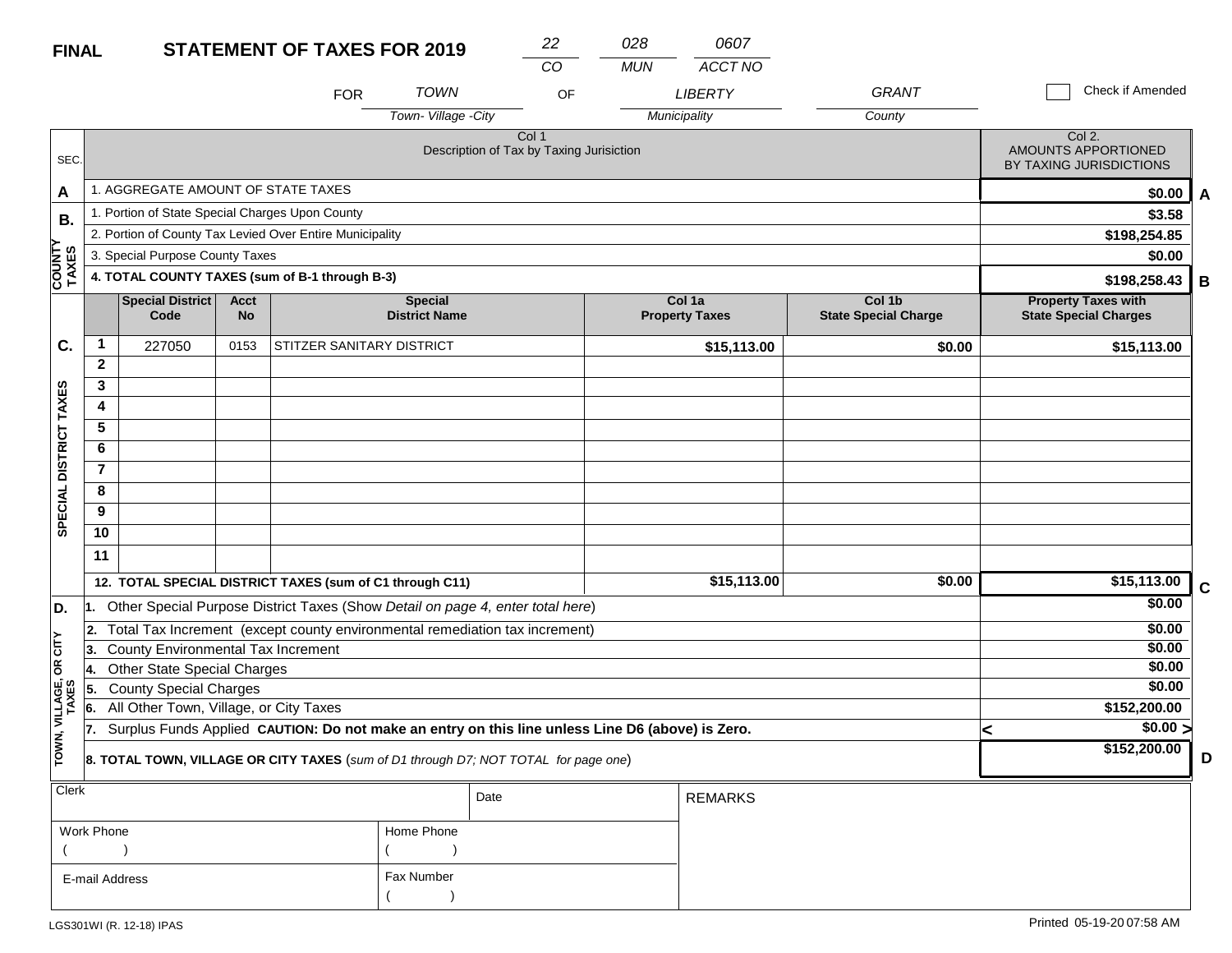|                                     | 2019                   | 22                                                                                                                             | 028                              | 0607                                | <b>TOWN</b><br><b>FOR</b>             | OF                                                                                                           | <b>LIBERTY</b>                            | <b>GRANT</b>                                             |                |
|-------------------------------------|------------------------|--------------------------------------------------------------------------------------------------------------------------------|----------------------------------|-------------------------------------|---------------------------------------|--------------------------------------------------------------------------------------------------------------|-------------------------------------------|----------------------------------------------------------|----------------|
|                                     | <b>YEAR</b>            | CO                                                                                                                             | <b>MUN</b>                       | <b>ACCT NO</b>                      | Town - Village - City                 |                                                                                                              | Municipality                              | County                                                   |                |
| SEC.                                |                        | <b>School District Codes</b>                                                                                                   | Acct<br>No.                      |                                     |                                       | Col 1<br><b>SCHOOL DISTRICT NAMES</b>                                                                        |                                           | Col. 2<br>AMOUNTS APPORTIONED<br>BY TAXING JURISDICTIONS |                |
|                                     |                        | 221813                                                                                                                         | 0137                             | <b>SCH D OF FENNIMORE COMMUNITY</b> |                                       |                                                                                                              |                                           | \$385,197.31                                             |                |
| Е.                                  | $\overline{c}$         | 222912                                                                                                                         | 0139                             | <b>SCH D OF LANCASTER COMMUNITY</b> |                                       |                                                                                                              |                                           | \$81,155.11                                              |                |
|                                     | 3                      | 252646                                                                                                                         | 0157                             | <b>SCH D OF IOWA-GRANT</b>          |                                       |                                                                                                              |                                           | \$507.00                                                 |                |
|                                     | $\overline{4}$         |                                                                                                                                |                                  |                                     |                                       |                                                                                                              |                                           |                                                          |                |
|                                     | $\overline{5}$         |                                                                                                                                |                                  |                                     |                                       |                                                                                                              |                                           |                                                          |                |
|                                     | 6                      |                                                                                                                                |                                  |                                     |                                       |                                                                                                              |                                           |                                                          |                |
| ELEMENTARY AND<br>SECONDARY SCHOOLS | $\overline{7}$         |                                                                                                                                |                                  |                                     |                                       |                                                                                                              |                                           |                                                          |                |
|                                     | 8                      |                                                                                                                                |                                  |                                     |                                       |                                                                                                              |                                           |                                                          |                |
|                                     | $\overline{9}$         |                                                                                                                                |                                  |                                     |                                       |                                                                                                              |                                           |                                                          |                |
|                                     | 10                     |                                                                                                                                |                                  |                                     |                                       |                                                                                                              |                                           |                                                          |                |
|                                     | 11                     |                                                                                                                                |                                  |                                     |                                       |                                                                                                              |                                           |                                                          |                |
|                                     | 12                     | TOTAL ELEMENTARY AND SECONDARY SCHOOL TAXES (sum of E1 through E11)                                                            |                                  |                                     |                                       |                                                                                                              |                                           | \$466,859.42                                             | Е              |
|                                     | 1.                     | 0300                                                                                                                           | 0003                             |                                     | SOUTHWEST WISCONSIN TECH COLLEGE FENN |                                                                                                              |                                           | \$57,708.93                                              |                |
|                                     | 2.<br>$\overline{3}$ . |                                                                                                                                |                                  |                                     |                                       |                                                                                                              |                                           |                                                          |                |
| TECH. T                             | $\overline{4}$         | TOTAL TECHNICAL COLLEGE TAXES (sum of F1 through F3)                                                                           |                                  |                                     |                                       |                                                                                                              |                                           | \$57,708.93                                              | F              |
|                                     |                        | TOTAL GENERAL PROPERTY TAXES APPORTIONED (Total of State, County, Special District, Local, School and Technical College Taxes) |                                  |                                     |                                       |                                                                                                              |                                           | \$890,139.78                                             | G              |
| G.                                  |                        |                                                                                                                                |                                  |                                     |                                       | Summary of General Property Taxes, State Tax Credits Applied, and Net General Property Taxes to be Collected |                                           | (G7) DEPARTMENT OF                                       |                |
|                                     |                        | PLEASE COMPLETE ALL COLUMNS                                                                                                    |                                  |                                     | Col 1                                 | Col <sub>2</sub>                                                                                             | Col <sub>3</sub>                          | REVENUE USE ONLY                                         |                |
|                                     |                        |                                                                                                                                |                                  |                                     |                                       | Real Estate Roll Personal Property Roll                                                                      | Total (Col 1 Plus Col 2)                  |                                                          |                |
| G1                                  |                        | General Property Taxes From Computerized Summary                                                                               |                                  |                                     | 888,002.51                            | 2,137.35                                                                                                     |                                           | 890,139.86 SUBTRACT LINE G FROM LINE                     |                |
| G <sub>2</sub>                      |                        | School Levy Tax Credit Applied (subtract)                                                                                      |                                  |                                     | 76,132.38                             | 177.22                                                                                                       |                                           | $\overline{76,309.60}$ G-1. RECORD ON LINE G-6.          |                |
| G3                                  |                        | Lottery and Gaming Credit Applied (subtract)                                                                                   |                                  |                                     | 31,990.43                             | 179.80<br>0.00                                                                                               | $32,170.23$ (G-1) $-$                     | \$890,139.86                                             |                |
| G4                                  |                        | First Dollar Credit Applied (subtract)<br>Net General Property Taxes To Be Collected                                           |                                  |                                     | 21,496.30<br>758,383.40               | 1,780.33                                                                                                     | 21,496.30<br>$760,163.73$ <sup>(G)</sup>  | \$890,139.78                                             |                |
| G <sub>5</sub><br>G <sub>6</sub>    |                        | <b>UNDERRUN / OVERRUN</b> (include Line G-6 in Line T Total)                                                                   |                                  |                                     |                                       |                                                                                                              |                                           | \$0.08                                                   | G <sub>6</sub> |
| Η.                                  |                        |                                                                                                                                | <b>REPORT DETAIL ON PAGE - 3</b> |                                     | Col 1                                 |                                                                                                              | Municipality Acting as Agent For          |                                                          |                |
|                                     |                        |                                                                                                                                |                                  |                                     | For Municipality                      | Col 2 Enterprise/ Utility                                                                                    | Col 3 Other                               |                                                          |                |
|                                     |                        | <b>SPECIAL ASSESSMENTS AND CHARGES</b>                                                                                         |                                  |                                     | 0.00                                  | 0.00                                                                                                         | 7,938.87                                  | \$7,938.87                                               | H              |
| J.                                  |                        | <b>OMITTED PROPERTY TAXES</b> (Net taxes levied on property omitted from taxation in previous years)                           |                                  |                                     |                                       |                                                                                                              |                                           | \$0.00                                                   | J              |
| Κ.                                  |                        | S. 70.43 CORRECTIONS (Net taxes due or refunded - use brackets <> to denote minus amount)                                      |                                  | $\overline{a}$ (a) (b) (c)          |                                       | (e)<br>(d)                                                                                                   |                                           | \$0.00                                                   | K              |
| М.                                  |                        | P.F. CROP TAXES                                                                                                                |                                  |                                     |                                       | $0.00 +$                                                                                                     | 0.00<br>$0.00$ Reg. Acs. @ $20¢ = $$      | \$0.00                                                   | M              |
|                                     |                        | (a) (Acres)                                                                                                                    |                                  | (c) (Acres)                         | (e) (Acres)                           | $(g)$ (Acres)                                                                                                |                                           |                                                          |                |
| N.                                  |                        | MFL TAX 93.00 Open @ .74 $\epsilon = $$ 68.82 + 301.00 Closed @\$ 1.75=\$ 526.75 + 0.00 Open @\$ 2.04=                         |                                  |                                     |                                       |                                                                                                              | $0.00 + 86.38$ Closed @\$ 10.20=\$ 881.08 |                                                          | $\mathbf N$    |
|                                     |                        |                                                                                                                                |                                  |                                     |                                       | $(i)$ (Acres)                                                                                                | (i)<br>$.00 =$                            | \$1,476.65                                               |                |
|                                     |                        |                                                                                                                                | Number of Tons=(a)               | 0.00                                | @5¢ per Ton + Number of Tons=(b)      | 0.00<br>@7¢ per Ton                                                                                          | .00 Closed @ \$7.87=\$                    | \$0.00                                                   |                |
|                                     |                        | 1. COAL (Sec.70.42)                                                                                                            |                                  |                                     |                                       |                                                                                                              |                                           |                                                          |                |
| OCCUPATION                          |                        | 2. PETROLEUM REFINERIES (Sec.70.421)                                                                                           |                                  |                                     | Number of Tons $=(a)$                 | 0.00<br>@5¢ per Ton                                                                                          |                                           | \$0.00                                                   |                |
|                                     |                        | 3. IRON ORE CONCENTRATES (Sec. 70.40)                                                                                          |                                  |                                     | Number of Tons $=(a)$                 | 0.00<br>@5¢ per Ton                                                                                          |                                           | \$0.00                                                   |                |
|                                     |                        |                                                                                                                                |                                  |                                     |                                       |                                                                                                              |                                           |                                                          |                |
| T.                                  |                        | AGGREGATE AMOUNT OF TAXES (Total of Sections G, G-6, H, J, K, M, N, and Section 0)                                             |                                  |                                     |                                       |                                                                                                              |                                           | \$899,555.38                                             | $\mathbf T$    |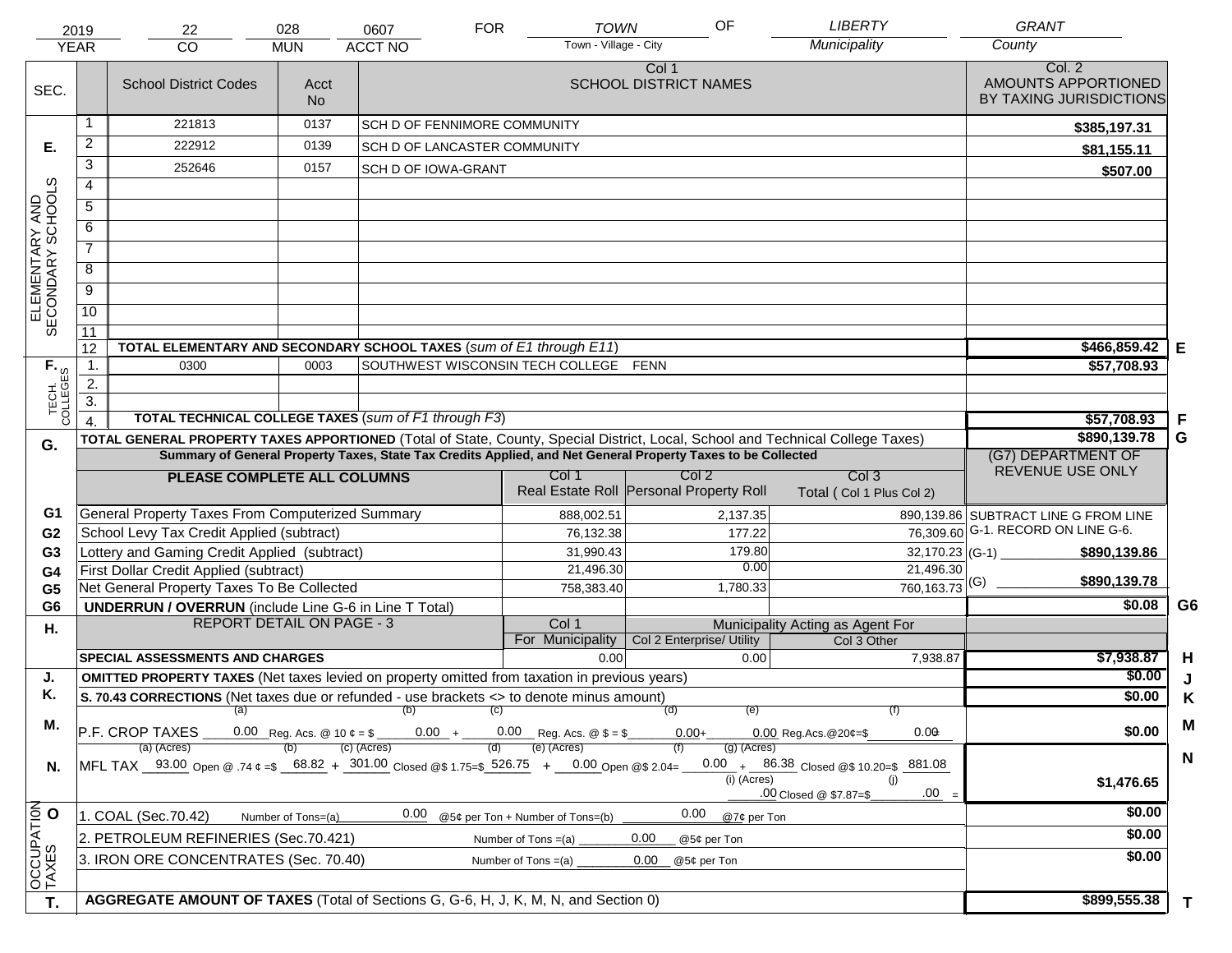|                     | 2019            | 028<br>0607<br>22                                               | <b>FOR</b> | <b>TOWN</b>                                | LIBERTY<br>OF                                                  |                  | GRANT                                                    |
|---------------------|-----------------|-----------------------------------------------------------------|------------|--------------------------------------------|----------------------------------------------------------------|------------------|----------------------------------------------------------|
|                     | <b>YEAR</b>     | $\overline{CO}$<br><b>ACCT NO</b><br><b>MUN</b>                 |            | Town - Village - City                      | Municipality                                                   |                  | County                                                   |
|                     |                 |                                                                 |            | <b>SECTION H - DETAIL SUMMARY</b><br>Col 1 |                                                                |                  |                                                          |
| н                   |                 | Special Assessments and Special Charges                         |            | For the Municipality                       | Municipality Acting as Agent for<br>Col 2 Enterprise / Utility | Col 3 Other      | <b>Total For Each Line</b><br>(Total of columns 1,2 & 3) |
|                     | 01              | Water main and lateral Installations                            |            | \$0.00                                     | 50.00                                                          | \$2,663.30       | \$2,663.30                                               |
|                     | 02              | Sewer main and lateral installations                            |            | \$0.00                                     | \$0.00                                                         | \$0.00           | \$0.00                                                   |
|                     | $\overline{03}$ | Street improvements (ex: sidewalks, storm sewers, seal coating) |            | \$0.00                                     | \$0.00                                                         | \$0.00           | \$0.00                                                   |
|                     | 04              | Street light installation                                       |            | \$0.00                                     | \$0.00                                                         | \$0.00           | \$0.00                                                   |
|                     | 05              | Greenbelts                                                      |            | \$0.00                                     | \$0.00                                                         | \$0.00           | \$0.00                                                   |
|                     | 06              | Drain ditch and watercourse (sec. 88.42 & 88.43)                |            | \$0.00                                     | \$0.00                                                         | \$0.00           | \$0.00                                                   |
| SPECIAL ASSESSMENTS |                 |                                                                 |            |                                            |                                                                |                  |                                                          |
|                     |                 |                                                                 |            |                                            |                                                                |                  |                                                          |
|                     |                 |                                                                 |            |                                            |                                                                |                  |                                                          |
|                     |                 |                                                                 |            |                                            |                                                                |                  |                                                          |
|                     |                 |                                                                 |            |                                            |                                                                |                  |                                                          |
|                     |                 |                                                                 |            |                                            |                                                                |                  |                                                          |
|                     |                 |                                                                 |            |                                            |                                                                |                  |                                                          |
|                     |                 |                                                                 |            |                                            |                                                                |                  |                                                          |
|                     | 01<br>02        | Weeds, Tree Planting, Removal                                   |            | \$0.00<br>\$0.00                           | \$0.00<br>\$0.00                                               | \$0.00<br>\$0.00 | \$0.00<br>\$0.00                                         |
|                     | $\overline{03}$ | Show Removal, Plowing<br>Refuse And Garbage Collection          |            | \$0.00                                     | \$0.00                                                         | \$0.00           | \$0.00                                                   |
| CHARGES             | 04              | Grading, Gravel, Culvert, Fencing                               |            | \$0.00                                     | \$0.00                                                         | \$0.00           | \$0.00                                                   |
|                     | 05              | Fencing                                                         |            | \$0.00                                     | \$0.00                                                         | \$0.00           | \$0.00                                                   |
|                     | 06              | <b>Fire Calls</b>                                               |            | \$0.00                                     | \$0.00                                                         | \$0.00           | \$0.00                                                   |
|                     | 07              | Recycling                                                       |            | \$0.00                                     | \$0.00                                                         | \$0.00           | \$0.00                                                   |
| SPECIAL             | 08 <sup>1</sup> | <b>Delinquent Utility Charges</b>                               |            | \$0.00                                     | \$0.00                                                         | \$5,275.57       | \$5,275.57                                               |
|                     |                 |                                                                 |            |                                            |                                                                |                  |                                                          |
|                     |                 |                                                                 |            |                                            |                                                                |                  |                                                          |
|                     |                 |                                                                 |            |                                            |                                                                |                  |                                                          |
|                     |                 |                                                                 |            |                                            |                                                                |                  |                                                          |
|                     |                 |                                                                 |            |                                            |                                                                |                  |                                                          |
|                     |                 |                                                                 |            |                                            |                                                                |                  |                                                          |
|                     |                 |                                                                 |            | \$0.00                                     | \$0.00                                                         | \$7,938.87       | \$7,938.87                                               |
|                     |                 | TOTALS (Also enter on line H on page 2)                         |            |                                            |                                                                |                  |                                                          |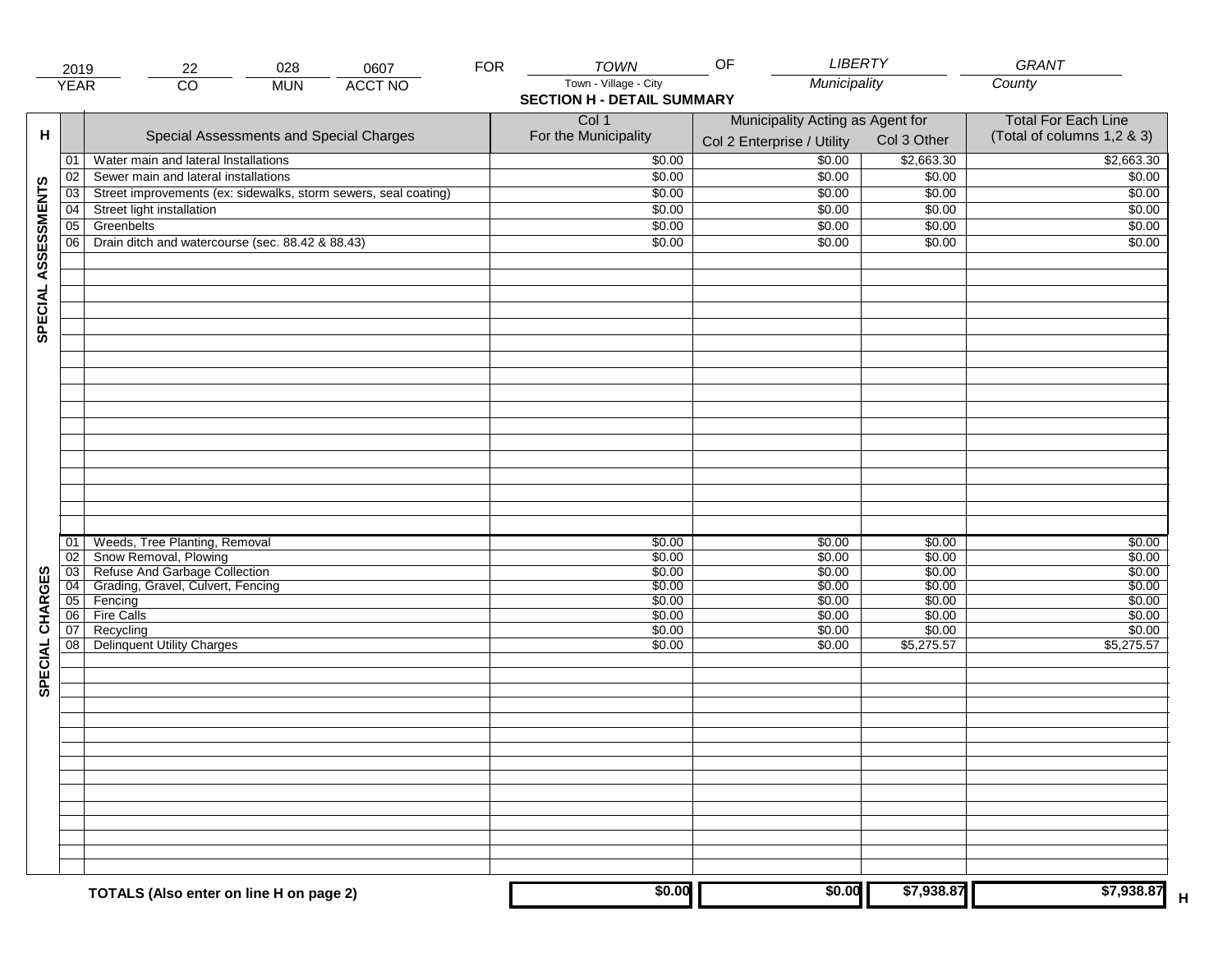| 2015                 | $\sim$ | $\sim$<br><b>UZC</b> | 0607                    | -^'<br>◡ | ∩M∧                     | $I^{\prime}$ $R^{\prime}$ | $\sim$ $\sim$ $\sim$ $\sim$<br>GRAN<br>י וו |  |
|----------------------|--------|----------------------|-------------------------|----------|-------------------------|---------------------------|---------------------------------------------|--|
| $\sqrt{2}$<br>▵<br>. |        | .JUN                 | <b>CCT NO</b><br>$\sim$ |          | villade<br>i own<br>URV | <b>MCIDAIItV</b>          | ∴ount\                                      |  |

| D. | Name of District                          | Valuation | Gen. Prop. Tax Levy | Remarks |
|----|-------------------------------------------|-----------|---------------------|---------|
|    |                                           |           |                     |         |
|    |                                           |           |                     |         |
|    |                                           |           |                     |         |
|    |                                           |           |                     |         |
|    |                                           |           |                     |         |
|    |                                           |           |                     |         |
|    |                                           |           |                     |         |
|    |                                           |           |                     |         |
|    |                                           |           |                     |         |
|    |                                           |           |                     |         |
|    |                                           |           |                     |         |
|    |                                           |           |                     |         |
|    |                                           |           |                     |         |
|    |                                           |           |                     |         |
|    |                                           |           |                     |         |
|    |                                           |           |                     |         |
|    |                                           |           |                     |         |
|    |                                           |           |                     |         |
|    |                                           |           |                     |         |
|    |                                           |           |                     |         |
|    |                                           |           |                     |         |
|    |                                           |           |                     |         |
|    |                                           |           |                     |         |
|    |                                           |           |                     |         |
|    |                                           |           |                     |         |
|    |                                           |           |                     |         |
|    |                                           |           |                     |         |
|    |                                           |           |                     |         |
|    |                                           |           |                     |         |
|    |                                           |           |                     |         |
|    |                                           |           |                     |         |
|    |                                           |           |                     |         |
|    | TOTALS (Also enter on line D-1 on page 1) |           | \$0.00              |         |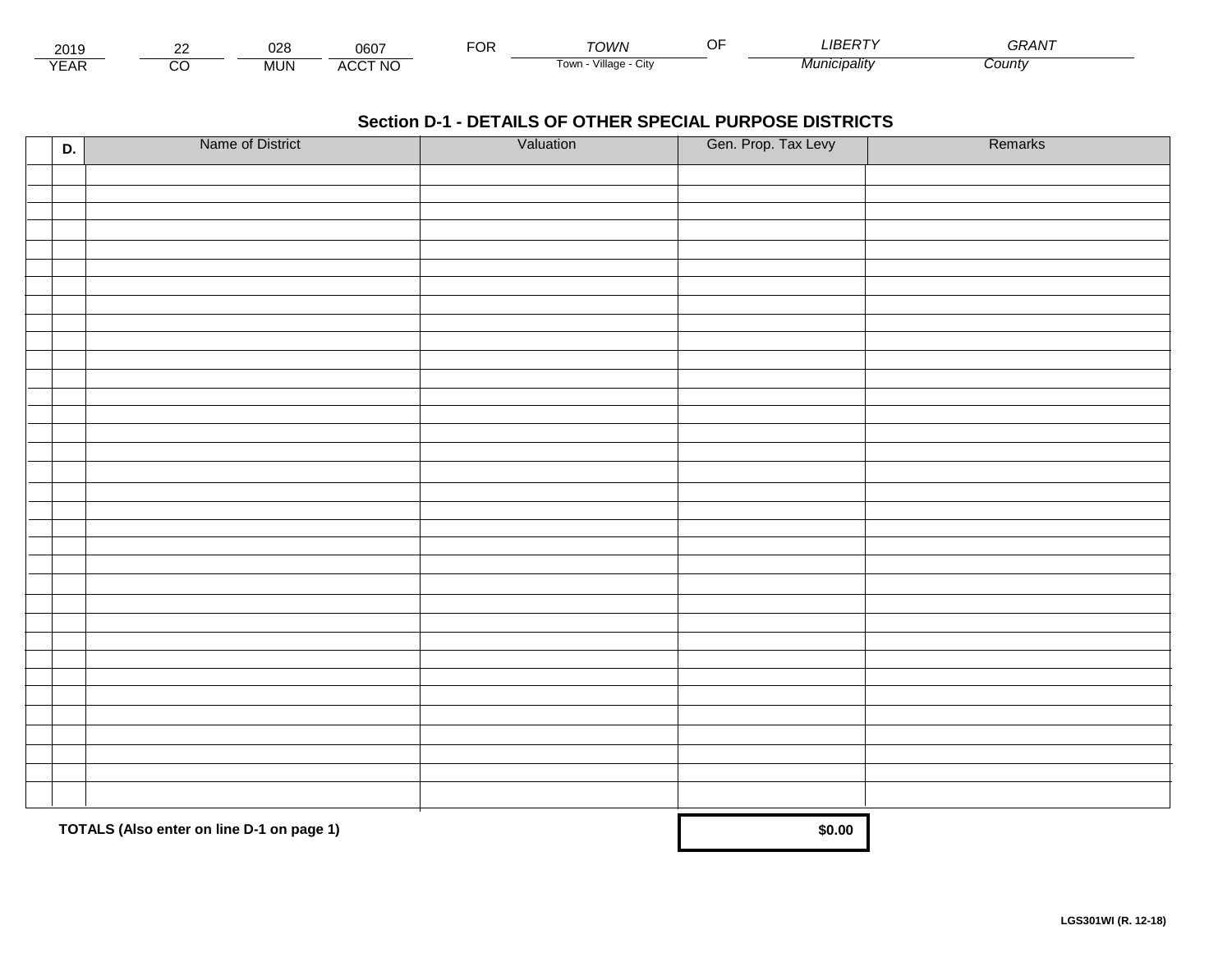### **STATEMENT OF TAXES FOR 2019 FINAL**

| <b>TAXES FOR 2019</b> | 22 | 030 | 0608    |
|-----------------------|----|-----|---------|
|                       | CO | MUN | ACCT NO |
| _ _ _ _ _ _           |    |     |         |

|                        |              |                                                 |                   | <b>FOR</b>                                                                                       | <b>TOWN</b>                            | OF                                                |              | <b>LIMA</b>                     | <b>GRANT</b>                          |   | Check if Amended                                           |             |
|------------------------|--------------|-------------------------------------------------|-------------------|--------------------------------------------------------------------------------------------------|----------------------------------------|---------------------------------------------------|--------------|---------------------------------|---------------------------------------|---|------------------------------------------------------------|-------------|
|                        |              |                                                 |                   |                                                                                                  | Town-Village - City                    |                                                   | Municipality |                                 | County                                |   |                                                            |             |
| SEC.                   |              |                                                 |                   |                                                                                                  |                                        | Col 1<br>Description of Tax by Taxing Jurisiction |              |                                 |                                       |   | Col 2.<br>AMOUNTS APPORTIONED<br>BY TAXING JURISDICTIONS   |             |
| A                      |              | 1. AGGREGATE AMOUNT OF STATE TAXES              |                   |                                                                                                  |                                        |                                                   |              |                                 |                                       |   | \$0.00                                                     | A           |
| В.                     |              | 1. Portion of State Special Charges Upon County |                   |                                                                                                  |                                        |                                                   |              |                                 |                                       |   | \$3.98                                                     |             |
|                        |              |                                                 |                   | 2. Portion of County Tax Levied Over Entire Municipality                                         |                                        |                                                   |              |                                 |                                       |   | \$220,646.22                                               |             |
|                        |              | 3. Special Purpose County Taxes                 |                   |                                                                                                  |                                        |                                                   |              |                                 |                                       |   | \$0.00                                                     |             |
| <b>COUNT</b><br>TAXES  |              |                                                 |                   | 4. TOTAL COUNTY TAXES (sum of B-1 through B-3)                                                   |                                        |                                                   |              |                                 |                                       |   | \$220,650.20                                               | B           |
|                        |              | <b>Special District</b><br>Code                 | Acct<br><b>No</b> |                                                                                                  | <b>Special</b><br><b>District Name</b> |                                                   |              | Col 1a<br><b>Property Taxes</b> | Col 1b<br><b>State Special Charge</b> |   | <b>Property Taxes with</b><br><b>State Special Charges</b> |             |
| C.                     | 1            |                                                 |                   |                                                                                                  |                                        |                                                   |              |                                 |                                       |   |                                                            |             |
|                        | $\mathbf{2}$ |                                                 |                   |                                                                                                  |                                        |                                                   |              |                                 |                                       |   |                                                            |             |
|                        | 3            |                                                 |                   |                                                                                                  |                                        |                                                   |              |                                 |                                       |   |                                                            |             |
|                        | 4            |                                                 |                   |                                                                                                  |                                        |                                                   |              |                                 |                                       |   |                                                            |             |
|                        | 5            |                                                 |                   |                                                                                                  |                                        |                                                   |              |                                 |                                       |   |                                                            |             |
|                        | 6            |                                                 |                   |                                                                                                  |                                        |                                                   |              |                                 |                                       |   |                                                            |             |
|                        | $\mathbf{7}$ |                                                 |                   |                                                                                                  |                                        |                                                   |              |                                 |                                       |   |                                                            |             |
| SPECIAL DISTRICT TAXES | 8            |                                                 |                   |                                                                                                  |                                        |                                                   |              |                                 |                                       |   |                                                            |             |
|                        | 9            |                                                 |                   |                                                                                                  |                                        |                                                   |              |                                 |                                       |   |                                                            |             |
|                        | 10           |                                                 |                   |                                                                                                  |                                        |                                                   |              |                                 |                                       |   |                                                            |             |
|                        | 11           |                                                 |                   |                                                                                                  |                                        |                                                   |              |                                 |                                       |   |                                                            |             |
|                        |              |                                                 |                   | 12. TOTAL SPECIAL DISTRICT TAXES (sum of C1 through C11)                                         |                                        |                                                   |              | \$0.00                          | \$0.00                                |   | \$0.00                                                     | $\mathbf C$ |
| D.                     |              |                                                 |                   | Other Special Purpose District Taxes (Show Detail on page 4, enter total here)                   |                                        |                                                   |              |                                 |                                       |   | \$0.00                                                     |             |
|                        | 2.           |                                                 |                   | Total Tax Increment (except county environmental remediation tax increment)                      |                                        |                                                   |              |                                 |                                       |   | \$0.00                                                     |             |
| čL                     | 13.          | County Environmental Tax Increment              |                   |                                                                                                  |                                        |                                                   |              |                                 |                                       |   | \$0.00                                                     |             |
| бR                     | 14.          | <b>Other State Special Charges</b>              |                   |                                                                                                  |                                        |                                                   |              |                                 |                                       |   | \$0.00                                                     |             |
|                        | 55.          | <b>County Special Charges</b>                   |                   |                                                                                                  |                                        |                                                   |              |                                 |                                       |   | \$0.00                                                     |             |
| VILLAGE,<br>TAXES      | 6.           | All Other Town, Village, or City Taxes          |                   |                                                                                                  |                                        |                                                   |              |                                 |                                       |   | \$306,322.00                                               |             |
|                        | 17.          |                                                 |                   | Surplus Funds Applied CAUTION: Do not make an entry on this line unless Line D6 (above) is Zero. |                                        |                                                   |              |                                 |                                       | < | \$0.00 >                                                   |             |
| TOWN,                  |              |                                                 |                   | 8. TOTAL TOWN, VILLAGE OR CITY TAXES (sum of D1 through D7; NOT TOTAL for page one)              |                                        |                                                   |              |                                 |                                       |   | \$306,322.00                                               | D           |
| Clerk                  |              |                                                 |                   |                                                                                                  |                                        | Date                                              |              | <b>REMARKS</b>                  |                                       |   |                                                            |             |

| $\overline{\phantom{a}}$ |            | Date | <b>REMARKS</b> |
|--------------------------|------------|------|----------------|
| Work Phone               | Home Phone |      |                |
|                          |            |      |                |
| E-mail Address           | Fax Number |      |                |
|                          |            |      |                |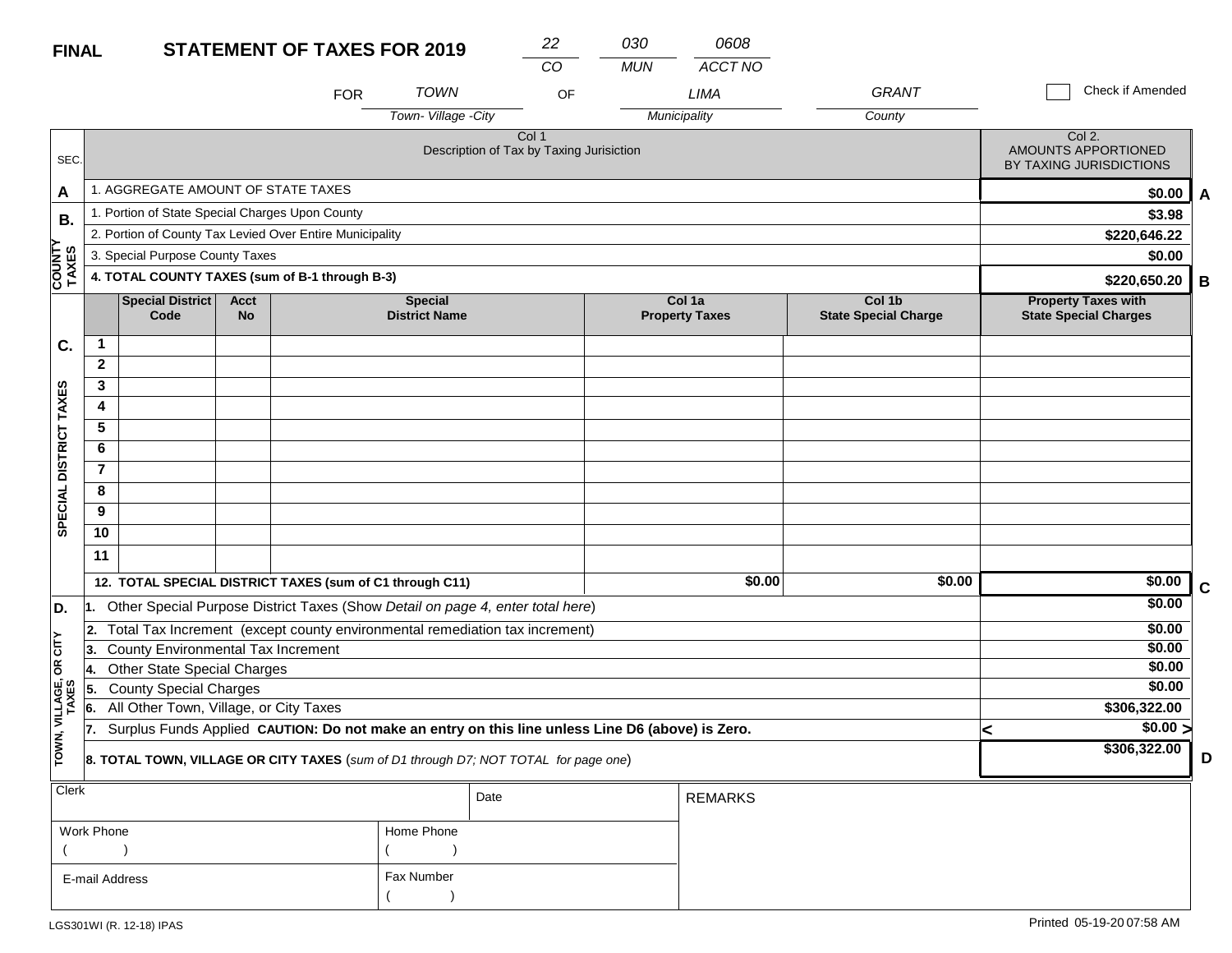|                                     | 2019<br><b>YEAR</b> | 22<br><b>CO</b>                                                                                                                   | 030<br><b>MUN</b>  | 0608<br><b>ACCT NO</b>      | <b>FOR</b> | <b>TOWN</b><br>Town - Village - City  | OF                                                                                                           | LIMA<br>Municipality                                                                                                           | <b>GRANT</b><br>County                                   |             |
|-------------------------------------|---------------------|-----------------------------------------------------------------------------------------------------------------------------------|--------------------|-----------------------------|------------|---------------------------------------|--------------------------------------------------------------------------------------------------------------|--------------------------------------------------------------------------------------------------------------------------------|----------------------------------------------------------|-------------|
| SEC.                                |                     | <b>School District Codes</b>                                                                                                      | Acct<br><b>No</b>  |                             |            |                                       | Col 1<br><b>SCHOOL DISTRICT NAMES</b>                                                                        |                                                                                                                                | Col. 2<br>AMOUNTS APPORTIONED<br>BY TAXING JURISDICTIONS |             |
|                                     |                     | 224389                                                                                                                            | 0142               | <b>SCH D OF PLATTEVILLE</b> |            |                                       |                                                                                                              |                                                                                                                                | \$481.024.10                                             |             |
| Е.                                  | $\overline{2}$      | 252646                                                                                                                            | 0157               | SCH D OF IOWA-GRANT         |            |                                       |                                                                                                              |                                                                                                                                | \$34,311.00                                              |             |
|                                     | 3                   |                                                                                                                                   |                    |                             |            |                                       |                                                                                                              |                                                                                                                                |                                                          |             |
|                                     | $\overline{4}$      |                                                                                                                                   |                    |                             |            |                                       |                                                                                                              |                                                                                                                                |                                                          |             |
|                                     | 5                   |                                                                                                                                   |                    |                             |            |                                       |                                                                                                              |                                                                                                                                |                                                          |             |
|                                     | 6                   |                                                                                                                                   |                    |                             |            |                                       |                                                                                                              |                                                                                                                                |                                                          |             |
|                                     | $\overline{7}$      |                                                                                                                                   |                    |                             |            |                                       |                                                                                                              |                                                                                                                                |                                                          |             |
| ELEMENTARY AND<br>SECONDARY SCHOOLS | 8                   |                                                                                                                                   |                    |                             |            |                                       |                                                                                                              |                                                                                                                                |                                                          |             |
|                                     | $\overline{9}$      |                                                                                                                                   |                    |                             |            |                                       |                                                                                                              |                                                                                                                                |                                                          |             |
|                                     | 10                  |                                                                                                                                   |                    |                             |            |                                       |                                                                                                              |                                                                                                                                |                                                          |             |
|                                     | 11                  |                                                                                                                                   |                    |                             |            |                                       |                                                                                                              |                                                                                                                                |                                                          |             |
|                                     | 12                  | TOTAL ELEMENTARY AND SECONDARY SCHOOL TAXES (sum of E1 through E11)                                                               |                    |                             |            |                                       |                                                                                                              |                                                                                                                                | \$515,335.10                                             | Е           |
| TECH. T                             | $\mathbf 1$ .       | 0300                                                                                                                              | 0003               |                             |            | SOUTHWEST WISCONSIN TECH COLLEGE FENN |                                                                                                              |                                                                                                                                | \$64,226.71                                              |             |
|                                     | 2.                  |                                                                                                                                   |                    |                             |            |                                       |                                                                                                              |                                                                                                                                |                                                          |             |
|                                     | $\overline{3}$ .    | TOTAL TECHNICAL COLLEGE TAXES (sum of F1 through F3)                                                                              |                    |                             |            |                                       |                                                                                                              |                                                                                                                                |                                                          |             |
|                                     | $\overline{4}$      |                                                                                                                                   |                    |                             |            |                                       |                                                                                                              | TOTAL GENERAL PROPERTY TAXES APPORTIONED (Total of State, County, Special District, Local, School and Technical College Taxes) | \$64,226.71<br>\$1,106,534.01                            | F<br>G      |
| G.                                  |                     |                                                                                                                                   |                    |                             |            |                                       | Summary of General Property Taxes, State Tax Credits Applied, and Net General Property Taxes to be Collected |                                                                                                                                | (G7) DEPARTMENT OF                                       |             |
|                                     |                     | PLEASE COMPLETE ALL COLUMNS                                                                                                       |                    |                             |            | Col 1                                 | Col <sub>2</sub>                                                                                             | Col <sub>3</sub>                                                                                                               | REVENUE USE ONLY                                         |             |
|                                     |                     |                                                                                                                                   |                    |                             |            |                                       | Real Estate Roll Personal Property Roll                                                                      | Total (Col 1 Plus Col 2)                                                                                                       |                                                          |             |
| G1                                  |                     | General Property Taxes From Computerized Summary                                                                                  |                    |                             |            | 1,104,765.46                          | 1,768.36                                                                                                     |                                                                                                                                | 1,106,533.82 SUBTRACT LINE G FROM LINE                   |             |
| G <sub>2</sub>                      |                     | School Levy Tax Credit Applied (subtract)                                                                                         |                    |                             |            | 94,891.31                             | 152.61                                                                                                       |                                                                                                                                | 95,043.92 G-1. RECORD ON LINE G-6.                       |             |
| G <sub>3</sub>                      |                     | Lottery and Gaming Credit Applied (subtract)                                                                                      |                    |                             |            | 39,411.92                             | 189.34                                                                                                       | $39,601.26$ (G-1)                                                                                                              | \$1,106,533.82                                           |             |
| G4                                  |                     | First Dollar Credit Applied (subtract)                                                                                            |                    |                             |            | 22,824.39                             | 0.00                                                                                                         | 22,824.39                                                                                                                      | \$1,106,534.01                                           |             |
| G <sub>5</sub>                      |                     | Net General Property Taxes To Be Collected                                                                                        |                    |                             |            | 947,637.84                            | 1,426.41                                                                                                     | $949,064.25$ <sup>(G)</sup>                                                                                                    |                                                          |             |
| G <sub>6</sub>                      |                     | <b>UNDERRUN / OVERRUN</b> (include Line G-6 in Line T Total)<br><b>REPORT DETAIL ON PAGE - 3</b>                                  |                    |                             |            | Col 1                                 |                                                                                                              |                                                                                                                                | $-$0.19$                                                 | G6          |
| Η.                                  |                     |                                                                                                                                   |                    |                             |            | For Municipality                      | Col 2 Enterprise/ Utility                                                                                    | Municipality Acting as Agent For<br>Col 3 Other                                                                                |                                                          |             |
|                                     |                     | <b>SPECIAL ASSESSMENTS AND CHARGES</b>                                                                                            |                    |                             |            | 0.00                                  | 0.00                                                                                                         | 0.00                                                                                                                           | \$0.00                                                   | H           |
| J.                                  |                     | <b>OMITTED PROPERTY TAXES</b> (Net taxes levied on property omitted from taxation in previous years)                              |                    |                             |            |                                       |                                                                                                              |                                                                                                                                | \$0.00                                                   | J           |
| Κ.                                  |                     | S. 70.43 CORRECTIONS (Net taxes due or refunded - use brackets <> to denote minus amount)                                         |                    |                             |            |                                       |                                                                                                              |                                                                                                                                | \$0.00                                                   | K           |
| М.                                  |                     | (a)                                                                                                                               |                    | (b)                         | (C)        |                                       | (d)<br>(e)                                                                                                   | (f)                                                                                                                            |                                                          | M           |
|                                     |                     | P.F. CROP TAXES                                                                                                                   |                    | (c) (Acres)                 |            | (e) (Acres)                           | $201.60+$                                                                                                    | 0.00<br>$0.00$ Reg. Acs. @ 20¢=\$                                                                                              | \$201.60                                                 |             |
| N.                                  |                     | (a) (Acres)<br>MFL TAX $-$ 0.00 Open @ .74 $\varphi$ =\$ $-$ 0.00 + $-$ 76.66 Closed @\$ 1.75=\$ 134.16 + $-$ 0.00 Open @\$ 2.04= |                    |                             |            |                                       | $(g)$ (Acres)<br>$(i)$ (Acres)                                                                               | $0.00 + 50.85$ Closed @\$ 10.20=\$ 518.67<br>(i)<br>$.00 =$<br>.00 Closed @ \$7.87=\$                                          | \$652.83                                                 | $\mathbf N$ |
|                                     |                     | 1. COAL (Sec.70.42)                                                                                                               | Number of Tons=(a) | 0.00                        |            | @5¢ per Ton + Number of Tons=(b)      | 0.00<br>@7¢ per Ton                                                                                          |                                                                                                                                | \$0.00                                                   |             |
|                                     |                     | 2. PETROLEUM REFINERIES (Sec.70.421)                                                                                              | \$0.00             |                             |            |                                       |                                                                                                              |                                                                                                                                |                                                          |             |
|                                     |                     |                                                                                                                                   |                    |                             |            | Number of Tons =(a)                   | 0.00<br>@5¢ per Ton                                                                                          |                                                                                                                                | \$0.00                                                   |             |
| OCCUPATION                          |                     | 3. IRON ORE CONCENTRATES (Sec. 70.40)                                                                                             |                    |                             |            | Number of Tons $=(a)$                 | 0.00<br>@5¢ per Ton                                                                                          |                                                                                                                                |                                                          |             |
| T.                                  |                     | AGGREGATE AMOUNT OF TAXES (Total of Sections G, G-6, H, J, K, M, N, and Section 0)                                                |                    |                             |            |                                       |                                                                                                              |                                                                                                                                | \$1,107,388.25                                           | T           |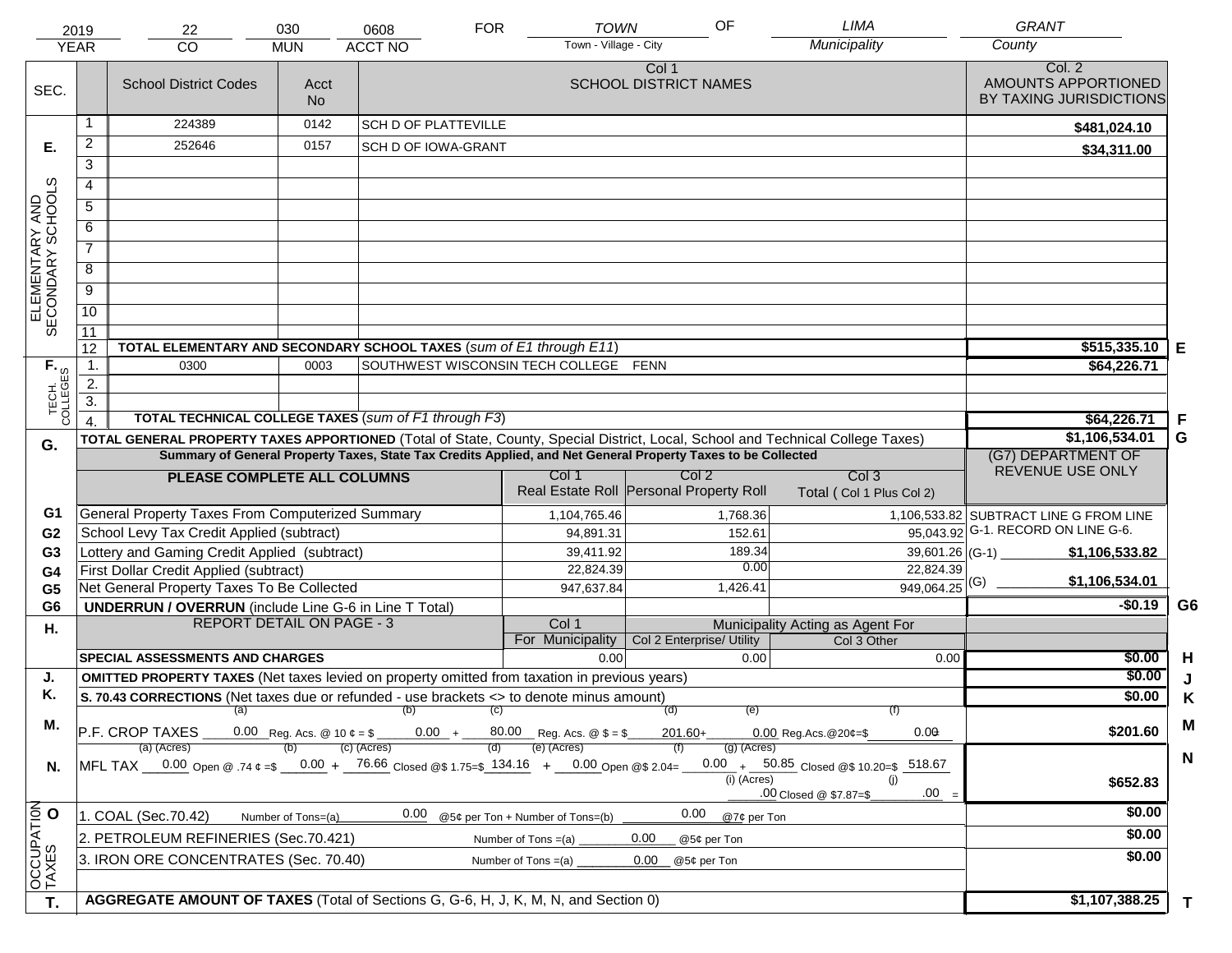|                     | 2019            | 030<br>22                                                       | 0608           | <b>FOR</b> | <b>TOWN</b>                       | OF                                                             | LIMA             | GRANT                                                    |
|---------------------|-----------------|-----------------------------------------------------------------|----------------|------------|-----------------------------------|----------------------------------------------------------------|------------------|----------------------------------------------------------|
|                     | <b>YEAR</b>     | $\overline{CO}$<br><b>MUN</b>                                   | <b>ACCT NO</b> |            | Town - Village - City             | Municipality                                                   |                  | County                                                   |
|                     |                 |                                                                 |                |            | <b>SECTION H - DETAIL SUMMARY</b> |                                                                |                  |                                                          |
| н                   |                 | Special Assessments and Special Charges                         |                |            | Col 1<br>For the Municipality     | Municipality Acting as Agent for<br>Col 2 Enterprise / Utility | Col 3 Other      | <b>Total For Each Line</b><br>(Total of columns 1,2 & 3) |
|                     | 01              | Water main and lateral Installations                            |                |            | \$0.00                            | 50.00                                                          | \$0.00           | \$0.00                                                   |
|                     | 02              | Sewer main and lateral installations                            |                |            | \$0.00                            | \$0.00                                                         | \$0.00           | \$0.00                                                   |
|                     | $\overline{03}$ | Street improvements (ex: sidewalks, storm sewers, seal coating) |                |            | \$0.00                            | \$0.00                                                         | \$0.00           | \$0.00                                                   |
|                     | 04              | Street light installation                                       |                |            | \$0.00                            | \$0.00                                                         | \$0.00           | \$0.00                                                   |
|                     | 05              | Greenbelts                                                      |                |            | \$0.00                            | \$0.00                                                         | \$0.00           | \$0.00                                                   |
|                     | 06              | Drain ditch and watercourse (sec. 88.42 & 88.43)                |                |            | \$0.00                            | \$0.00                                                         | \$0.00           | \$0.00                                                   |
| SPECIAL ASSESSMENTS |                 |                                                                 |                |            |                                   |                                                                |                  |                                                          |
|                     |                 |                                                                 |                |            |                                   |                                                                |                  |                                                          |
|                     |                 |                                                                 |                |            |                                   |                                                                |                  |                                                          |
|                     |                 |                                                                 |                |            |                                   |                                                                |                  |                                                          |
|                     |                 |                                                                 |                |            |                                   |                                                                |                  |                                                          |
|                     |                 |                                                                 |                |            |                                   |                                                                |                  |                                                          |
|                     |                 |                                                                 |                |            |                                   |                                                                |                  |                                                          |
|                     |                 |                                                                 |                |            |                                   |                                                                |                  |                                                          |
|                     |                 |                                                                 |                |            |                                   |                                                                |                  |                                                          |
|                     |                 |                                                                 |                |            |                                   |                                                                |                  |                                                          |
|                     |                 |                                                                 |                |            |                                   |                                                                |                  |                                                          |
|                     |                 |                                                                 |                |            |                                   |                                                                |                  |                                                          |
|                     | 01              | Weeds, Tree Planting, Removal                                   |                |            | \$0.00                            | \$0.00                                                         | \$0.00           | \$0.00                                                   |
|                     | 02<br>03        | Show Removal, Plowing<br>Refuse And Garbage Collection          |                |            | \$0.00<br>\$0.00                  | \$0.00<br>\$0.00                                               | \$0.00<br>\$0.00 | \$0.00<br>\$0.00                                         |
| CHARGES             | 04              | Grading, Gravel, Culvert, Fencing                               |                |            | \$0.00                            | \$0.00                                                         | \$0.00           | \$0.00                                                   |
|                     | 05              | Fencing                                                         |                |            | \$0.00                            | \$0.00                                                         | \$0.00           | \$0.00                                                   |
|                     | 06              | <b>Fire Calls</b>                                               |                |            | \$0.00                            | \$0.00                                                         | \$0.00           | \$0.00                                                   |
|                     | 07              | Recycling                                                       |                |            | \$0.00                            | \$0.00                                                         | \$0.00           | \$0.00                                                   |
| SPECIAL             | 08              | <b>Delinquent Utility Charges</b>                               |                |            | \$0.00                            | \$0.00                                                         | \$0.00           | \$0.00                                                   |
|                     |                 |                                                                 |                |            |                                   |                                                                |                  |                                                          |
|                     |                 |                                                                 |                |            |                                   |                                                                |                  |                                                          |
|                     |                 |                                                                 |                |            |                                   |                                                                |                  |                                                          |
|                     |                 |                                                                 |                |            |                                   |                                                                |                  |                                                          |
|                     |                 |                                                                 |                |            |                                   |                                                                |                  |                                                          |
|                     |                 |                                                                 |                |            |                                   |                                                                |                  |                                                          |
|                     |                 |                                                                 |                |            |                                   |                                                                |                  |                                                          |
|                     |                 |                                                                 |                |            |                                   |                                                                |                  |                                                          |
|                     |                 |                                                                 |                |            |                                   |                                                                |                  |                                                          |
|                     |                 | TOTALS (Also enter on line H on page 2)                         |                |            | \$0.00                            | \$0.00                                                         | \$0.00           | \$0.00                                                   |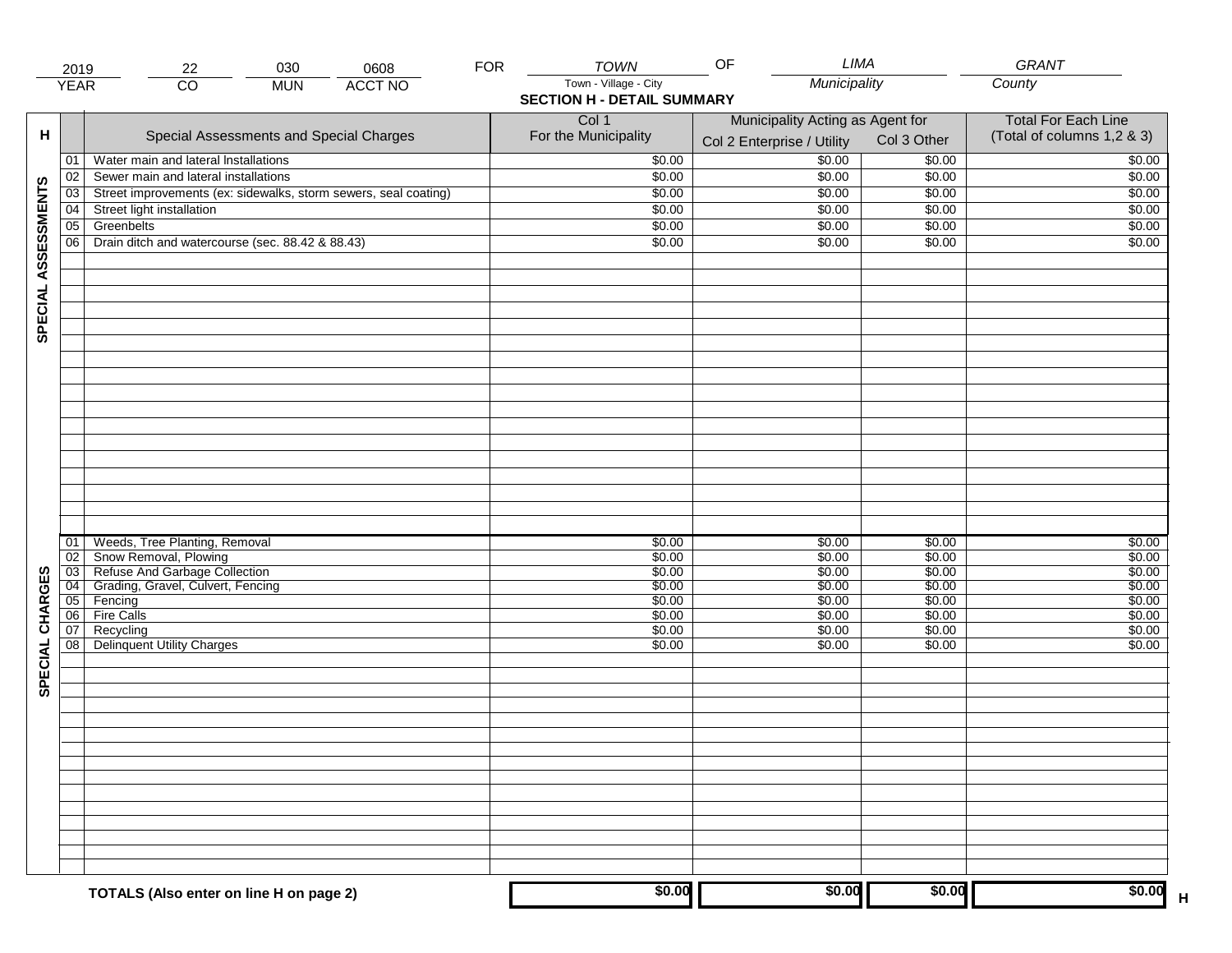| - - -<br>201.        | co | 030        | 8060         | U٢ | ΓΩΙΛ/Ν                       | $\sim$ $\sim$<br> | ∟IMA   | -----<br>75. |  |
|----------------------|----|------------|--------------|----|------------------------------|-------------------|--------|--------------|--|
| $\sqrt{2}$<br>▵<br>. |    | <b>MUN</b> | CCT NC،<br>" |    | .<br>√illage<br>Towr.<br>ستت |                   | nalıtv | Count∨       |  |

| D. | Name of District                          | Valuation | Gen. Prop. Tax Levy | Remarks |
|----|-------------------------------------------|-----------|---------------------|---------|
|    |                                           |           |                     |         |
|    |                                           |           |                     |         |
|    |                                           |           |                     |         |
|    |                                           |           |                     |         |
|    |                                           |           |                     |         |
|    |                                           |           |                     |         |
|    |                                           |           |                     |         |
|    |                                           |           |                     |         |
|    |                                           |           |                     |         |
|    |                                           |           |                     |         |
|    |                                           |           |                     |         |
|    |                                           |           |                     |         |
|    |                                           |           |                     |         |
|    |                                           |           |                     |         |
|    |                                           |           |                     |         |
|    |                                           |           |                     |         |
|    |                                           |           |                     |         |
|    |                                           |           |                     |         |
|    |                                           |           |                     |         |
|    |                                           |           |                     |         |
|    |                                           |           |                     |         |
|    |                                           |           |                     |         |
|    |                                           |           |                     |         |
|    |                                           |           |                     |         |
|    |                                           |           |                     |         |
|    |                                           |           |                     |         |
|    |                                           |           |                     |         |
|    |                                           |           |                     |         |
|    |                                           |           |                     |         |
|    |                                           |           |                     |         |
|    |                                           |           |                     |         |
|    |                                           |           |                     |         |
|    | TOTALS (Also enter on line D-1 on page 1) |           | \$0.00              |         |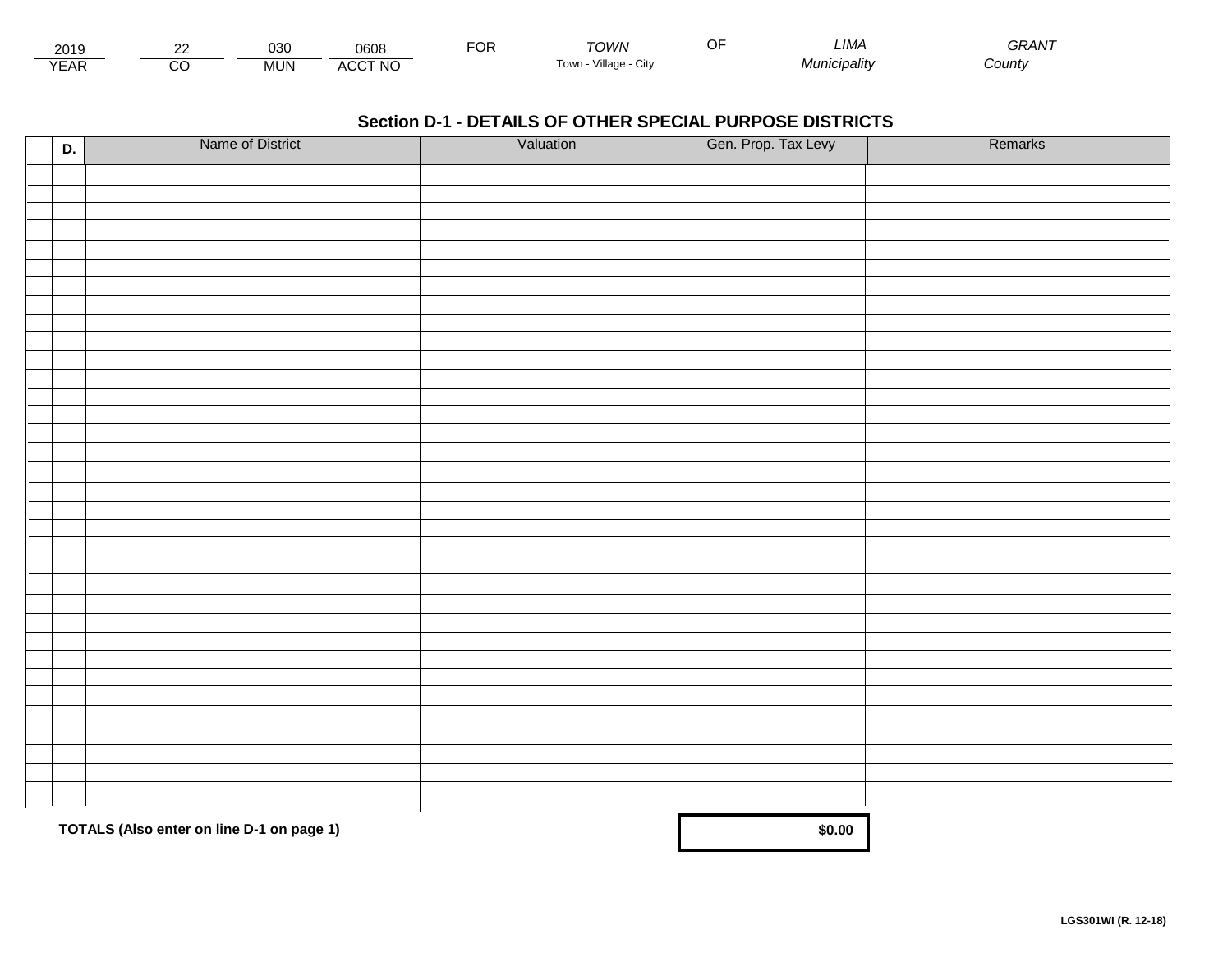| <b>FINAL</b>           |                |                                                                                                  |                   | <b>STATEMENT OF TAXES FOR 2019</b> |                                        | 22                                                |    | 032        | 0609                            |                                       |                                                            |              |
|------------------------|----------------|--------------------------------------------------------------------------------------------------|-------------------|------------------------------------|----------------------------------------|---------------------------------------------------|----|------------|---------------------------------|---------------------------------------|------------------------------------------------------------|--------------|
|                        |                |                                                                                                  |                   |                                    |                                        | CO                                                |    | <b>MUN</b> | ACCT NO                         |                                       |                                                            |              |
|                        |                |                                                                                                  |                   | <b>FOR</b>                         | <b>TOWN</b>                            |                                                   | OF |            | <b>LITTLE GRANT</b>             | <b>GRANT</b>                          | Check if Amended                                           |              |
|                        |                |                                                                                                  |                   |                                    | Town-Village -City                     |                                                   |    |            | Municipality                    | County                                |                                                            |              |
| SEC.                   |                |                                                                                                  |                   |                                    |                                        | Col 1<br>Description of Tax by Taxing Jurisiction |    |            |                                 |                                       | Col 2.<br>AMOUNTS APPORTIONED<br>BY TAXING JURISDICTIONS   |              |
| A                      |                | 1. AGGREGATE AMOUNT OF STATE TAXES                                                               |                   |                                    |                                        |                                                   |    |            |                                 |                                       | \$0.00                                                     | $\mathsf{A}$ |
| В.                     |                | 1. Portion of State Special Charges Upon County                                                  |                   |                                    |                                        |                                                   |    |            |                                 |                                       | \$2.07                                                     |              |
|                        |                | 2. Portion of County Tax Levied Over Entire Municipality                                         |                   |                                    |                                        |                                                   |    |            |                                 |                                       | \$114,914.38                                               |              |
|                        |                | 3. Special Purpose County Taxes                                                                  |                   |                                    |                                        |                                                   |    |            |                                 |                                       | \$0.00                                                     |              |
| <b>COUNTY</b><br>TAXES |                | 4. TOTAL COUNTY TAXES (sum of B-1 through B-3)                                                   |                   |                                    |                                        |                                                   |    |            |                                 |                                       | \$114,916.45                                               | B            |
|                        |                | <b>Special District</b><br>Code                                                                  | <b>Acct</b><br>No |                                    | <b>Special</b><br><b>District Name</b> |                                                   |    |            | Col 1a<br><b>Property Taxes</b> | Col 1b<br><b>State Special Charge</b> | <b>Property Taxes with</b><br><b>State Special Charges</b> |              |
| C.                     | 1              |                                                                                                  |                   |                                    |                                        |                                                   |    |            |                                 |                                       |                                                            |              |
|                        | $\mathbf{2}$   |                                                                                                  |                   |                                    |                                        |                                                   |    |            |                                 |                                       |                                                            |              |
|                        | 3              |                                                                                                  |                   |                                    |                                        |                                                   |    |            |                                 |                                       |                                                            |              |
|                        | 4              |                                                                                                  |                   |                                    |                                        |                                                   |    |            |                                 |                                       |                                                            |              |
|                        | 5              |                                                                                                  |                   |                                    |                                        |                                                   |    |            |                                 |                                       |                                                            |              |
|                        | 6              |                                                                                                  |                   |                                    |                                        |                                                   |    |            |                                 |                                       |                                                            |              |
|                        | $\overline{7}$ |                                                                                                  |                   |                                    |                                        |                                                   |    |            |                                 |                                       |                                                            |              |
| SPECIAL DISTRICT TAXES | 8              |                                                                                                  |                   |                                    |                                        |                                                   |    |            |                                 |                                       |                                                            |              |
|                        | 9              |                                                                                                  |                   |                                    |                                        |                                                   |    |            |                                 |                                       |                                                            |              |
|                        | 10             |                                                                                                  |                   |                                    |                                        |                                                   |    |            |                                 |                                       |                                                            |              |
|                        | 11             |                                                                                                  |                   |                                    |                                        |                                                   |    |            |                                 |                                       |                                                            |              |
|                        |                | 12. TOTAL SPECIAL DISTRICT TAXES (sum of C1 through C11)                                         |                   |                                    |                                        |                                                   |    |            | \$0.00                          | \$0.00                                | \$0.00                                                     | $\mathbf c$  |
| D.                     | 1.             | Other Special Purpose District Taxes (Show Detail on page 4, enter total here)                   |                   |                                    |                                        |                                                   |    |            |                                 |                                       | \$0.00                                                     |              |
|                        | 2.             | Total Tax Increment (except county environmental remediation tax increment)                      |                   |                                    |                                        |                                                   |    |            |                                 |                                       | \$0.00                                                     |              |
| ÌΣ                     | 3.             | County Environmental Tax Increment                                                               |                   |                                    |                                        |                                                   |    |            |                                 |                                       | \$0.00                                                     |              |
| Ιg                     | 4.             | <b>Other State Special Charges</b>                                                               |                   |                                    |                                        |                                                   |    |            |                                 |                                       | \$0.00                                                     |              |
|                        | 5.             | <b>County Special Charges</b>                                                                    |                   |                                    |                                        |                                                   |    |            |                                 |                                       | \$0.00                                                     |              |
| VILLAGE,<br>TAXES      | 6.             | All Other Town, Village, or City Taxes                                                           |                   |                                    |                                        |                                                   |    |            |                                 |                                       | \$168,317.00                                               |              |
| TOWN,                  | 17.            | Surplus Funds Applied CAUTION: Do not make an entry on this line unless Line D6 (above) is Zero. |                   |                                    |                                        |                                                   |    |            |                                 |                                       | \$0.00 ><br>\$168,317.00                                   |              |
|                        |                | 8. TOTAL TOWN, VILLAGE OR CITY TAXES (sum of D1 through D7; NOT TOTAL for page one)              |                   |                                    |                                        |                                                   |    |            |                                 |                                       |                                                            | D            |
| Clerk                  |                |                                                                                                  |                   |                                    |                                        | Date                                              |    |            | <b>REMARKS</b>                  |                                       |                                                            |              |
|                        | Work Phone     |                                                                                                  |                   |                                    | Home Phone                             |                                                   |    |            |                                 |                                       |                                                            |              |
|                        |                |                                                                                                  |                   |                                    |                                        |                                                   |    |            |                                 |                                       |                                                            |              |

Fax Number

 $($ 

E-mail Address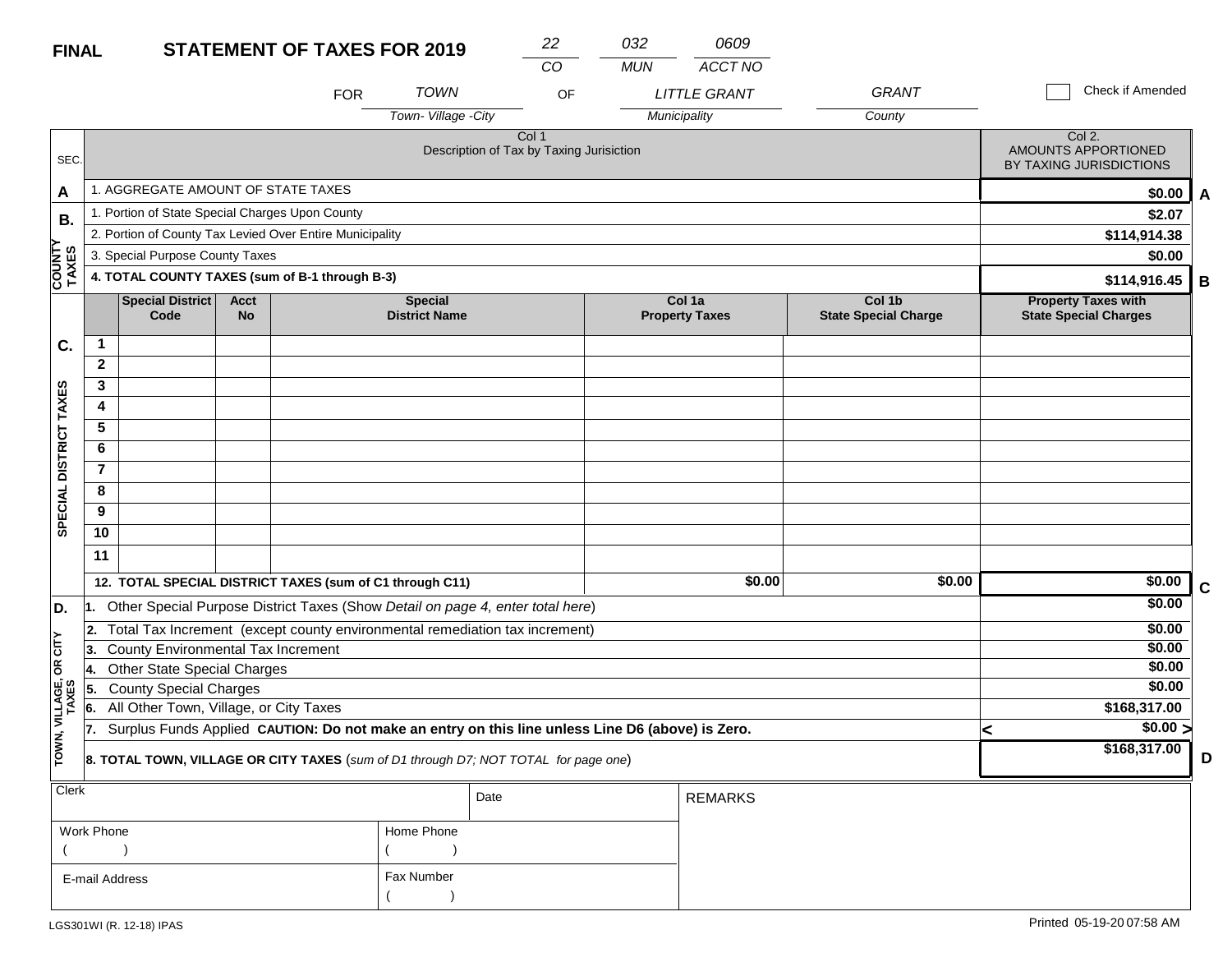| Town - Village - City<br>Municipality<br><b>YEAR</b><br>CO<br><b>MUN</b><br>Col. 2<br>Col 1<br>AMOUNTS APPORTIONED<br><b>SCHOOL DISTRICT NAMES</b><br><b>School District Codes</b><br>Acct<br>SEC.<br>BY TAXING JURISDICTIONS<br>No.<br>222912<br>0139<br><b>SCH D OF LANCASTER COMMUNITY</b><br>\$110,180.39<br>$\overline{2}$<br>224904<br>0444<br>SCH D OF RIVER RIDGE<br>Е.<br>\$182,640.00<br>3<br>ELEMENTARY AND<br>SECONDARY SCHOOLS<br>4<br>5<br>6<br>$\overline{7}$<br>8<br>$\overline{9}$<br>10<br>11<br>\$292,820.39<br>TOTAL ELEMENTARY AND SECONDARY SCHOOL TAXES (sum of E1 through E11)<br>12<br>Е<br>TECH. T<br>$\mathbf 1$ .<br>SOUTHWEST WISCONSIN TECH COLLEGE FENN<br>0300<br>0003<br>\$33,449.80<br>2.<br>$\overline{3}$ .<br>TOTAL TECHNICAL COLLEGE TAXES (sum of F1 through F3)<br>\$33,449.80<br>F<br>\$609,503.64<br>G<br>TOTAL GENERAL PROPERTY TAXES APPORTIONED (Total of State, County, Special District, Local, School and Technical College Taxes)<br>G.<br>Summary of General Property Taxes, State Tax Credits Applied, and Net General Property Taxes to be Collected<br>(G7) DEPARTMENT OF<br>REVENUE USE ONLY<br>Col <sub>2</sub><br>Col <sub>3</sub><br>Col 1<br>PLEASE COMPLETE ALL COLUMNS<br>Real Estate Roll Personal Property Roll<br>Total (Col 1 Plus Col 2)<br>General Property Taxes From Computerized Summary<br>G1<br>606,708.08<br>2,795.73<br>609,503.81 SUBTRACT LINE G FROM LINE<br>57,635.29 G-1. RECORD ON LINE G-6.<br>School Levy Tax Credit Applied (subtract)<br>G <sub>2</sub><br>57,378.18<br>257.11<br>Lottery and Gaming Credit Applied (subtract)<br>0.00<br>G <sub>3</sub><br>16,912.38<br>16,912.38 (G-1) $-$<br>\$609,503.81<br>0.00<br>14,476.18<br>First Dollar Credit Applied (subtract)<br>14,476.18<br>G4<br>\$609,503.64<br>$520,479.96$ <sup>(G)</sup><br>Net General Property Taxes To Be Collected<br>2,538.62<br>517,941.34<br>G <sub>5</sub><br>\$0.17<br>G6<br><b>UNDERRUN / OVERRUN</b> (include Line G-6 in Line T Total)<br>G <sub>6</sub><br><b>REPORT DETAIL ON PAGE - 3</b><br>Col 1<br>Municipality Acting as Agent For<br>Η.<br>For Municipality<br>Col 2 Enterprise/ Utility<br>Col 3 Other<br><b>SPECIAL ASSESSMENTS AND CHARGES</b><br>\$0.00<br>H<br>0.00<br>0.00<br>0.00<br>\$0.00<br><b>OMITTED PROPERTY TAXES</b> (Net taxes levied on property omitted from taxation in previous years)<br>J.<br>J<br>Κ.<br>\$0.00<br>S. 70.43 CORRECTIONS (Net taxes due or refunded - use brackets <> to denote minus amount)<br>K<br>(a)<br>$\qquad \qquad \text{(b)} \qquad \qquad \text{(c)}$<br>(d)<br>(e)<br>(f)<br>M<br>Μ.<br>\$0.00<br>$ P.F. \text{ CROP TAXES}$ 0.00 Reg. Acs. @ 10 $\ell = \$$ 0.00 + 0.00 Reg. Acs. @ $\$ = \$$<br>$0.00 +$<br>0.09<br>$0.00$ Reg. Acs. @ 20¢=\$<br>(e) (Acres)<br>(c) (Acres)<br>(a) (Acres)<br>$(g)$ (Acres)<br>(b)<br>(d)<br>$\mathbf N$<br>MFL TAX 0.00 Open @ .74 $\phi = 0.00 + 121.50$ Closed @\$ 1.75=\$ 212.63 + 0.00 Open @\$ 2.04=<br>0.00 $+$ 109.47 Closed @\$ 10.20=\$ 1116.59<br>N.<br>(i) (Acres)<br>(j)<br>\$1,329.22<br>$.00 =$<br>.00 Closed @ \$7.87=\$<br>OCCUPATION<br>\$0.00<br>0.00<br>0.00<br>1. COAL (Sec.70.42)<br>@5¢ per Ton + Number of Tons=(b)<br>@7¢ per Ton<br>Number of Tons=(a)<br>\$0.00<br>2. PETROLEUM REFINERIES (Sec.70.421)<br>0.00<br>Number of Tons $=(a)$<br>@5¢ per Ton<br>\$0.00<br>3. IRON ORE CONCENTRATES (Sec. 70.40)<br>Number of Tons $=(a)$<br>0.00 <sub>1</sub><br>@5¢ per Ton<br>AGGREGATE AMOUNT OF TAXES (Total of Sections G, G-6, H, J, K, M, N, and Section 0)<br>\$610,833.03<br>T.<br>$\mathbf{T}$ | 2019 | 22 | 032 | 0609           | <b>FOR</b> | <b>TOWN</b> | OF | <b>LITTLE GRANT</b> | <b>GRANT</b> |  |
|-----------------------------------------------------------------------------------------------------------------------------------------------------------------------------------------------------------------------------------------------------------------------------------------------------------------------------------------------------------------------------------------------------------------------------------------------------------------------------------------------------------------------------------------------------------------------------------------------------------------------------------------------------------------------------------------------------------------------------------------------------------------------------------------------------------------------------------------------------------------------------------------------------------------------------------------------------------------------------------------------------------------------------------------------------------------------------------------------------------------------------------------------------------------------------------------------------------------------------------------------------------------------------------------------------------------------------------------------------------------------------------------------------------------------------------------------------------------------------------------------------------------------------------------------------------------------------------------------------------------------------------------------------------------------------------------------------------------------------------------------------------------------------------------------------------------------------------------------------------------------------------------------------------------------------------------------------------------------------------------------------------------------------------------------------------------------------------------------------------------------------------------------------------------------------------------------------------------------------------------------------------------------------------------------------------------------------------------------------------------------------------------------------------------------------------------------------------------------------------------------------------------------------------------------------------------------------------------------------------------------------------------------------------------------------------------------------------------------------------------------------------------------------------------------------------------------------------------------------------------------------------------------------------------------------------------------------------------------------------------------------------------------------------------------------------------------------------------------------------------------------------------------------------------------------------------------------------------------------------------------------------------------------------------------------------------------------------------------------------------------------------------------------------------------------------------------------------------------------------------------------------------------------------------------------------------------------------------------|------|----|-----|----------------|------------|-------------|----|---------------------|--------------|--|
|                                                                                                                                                                                                                                                                                                                                                                                                                                                                                                                                                                                                                                                                                                                                                                                                                                                                                                                                                                                                                                                                                                                                                                                                                                                                                                                                                                                                                                                                                                                                                                                                                                                                                                                                                                                                                                                                                                                                                                                                                                                                                                                                                                                                                                                                                                                                                                                                                                                                                                                                                                                                                                                                                                                                                                                                                                                                                                                                                                                                                                                                                                                                                                                                                                                                                                                                                                                                                                                                                                                                                                                               |      |    |     | <b>ACCT NO</b> |            |             |    |                     | County       |  |
|                                                                                                                                                                                                                                                                                                                                                                                                                                                                                                                                                                                                                                                                                                                                                                                                                                                                                                                                                                                                                                                                                                                                                                                                                                                                                                                                                                                                                                                                                                                                                                                                                                                                                                                                                                                                                                                                                                                                                                                                                                                                                                                                                                                                                                                                                                                                                                                                                                                                                                                                                                                                                                                                                                                                                                                                                                                                                                                                                                                                                                                                                                                                                                                                                                                                                                                                                                                                                                                                                                                                                                                               |      |    |     |                |            |             |    |                     |              |  |
|                                                                                                                                                                                                                                                                                                                                                                                                                                                                                                                                                                                                                                                                                                                                                                                                                                                                                                                                                                                                                                                                                                                                                                                                                                                                                                                                                                                                                                                                                                                                                                                                                                                                                                                                                                                                                                                                                                                                                                                                                                                                                                                                                                                                                                                                                                                                                                                                                                                                                                                                                                                                                                                                                                                                                                                                                                                                                                                                                                                                                                                                                                                                                                                                                                                                                                                                                                                                                                                                                                                                                                                               |      |    |     |                |            |             |    |                     |              |  |
|                                                                                                                                                                                                                                                                                                                                                                                                                                                                                                                                                                                                                                                                                                                                                                                                                                                                                                                                                                                                                                                                                                                                                                                                                                                                                                                                                                                                                                                                                                                                                                                                                                                                                                                                                                                                                                                                                                                                                                                                                                                                                                                                                                                                                                                                                                                                                                                                                                                                                                                                                                                                                                                                                                                                                                                                                                                                                                                                                                                                                                                                                                                                                                                                                                                                                                                                                                                                                                                                                                                                                                                               |      |    |     |                |            |             |    |                     |              |  |
|                                                                                                                                                                                                                                                                                                                                                                                                                                                                                                                                                                                                                                                                                                                                                                                                                                                                                                                                                                                                                                                                                                                                                                                                                                                                                                                                                                                                                                                                                                                                                                                                                                                                                                                                                                                                                                                                                                                                                                                                                                                                                                                                                                                                                                                                                                                                                                                                                                                                                                                                                                                                                                                                                                                                                                                                                                                                                                                                                                                                                                                                                                                                                                                                                                                                                                                                                                                                                                                                                                                                                                                               |      |    |     |                |            |             |    |                     |              |  |
|                                                                                                                                                                                                                                                                                                                                                                                                                                                                                                                                                                                                                                                                                                                                                                                                                                                                                                                                                                                                                                                                                                                                                                                                                                                                                                                                                                                                                                                                                                                                                                                                                                                                                                                                                                                                                                                                                                                                                                                                                                                                                                                                                                                                                                                                                                                                                                                                                                                                                                                                                                                                                                                                                                                                                                                                                                                                                                                                                                                                                                                                                                                                                                                                                                                                                                                                                                                                                                                                                                                                                                                               |      |    |     |                |            |             |    |                     |              |  |
|                                                                                                                                                                                                                                                                                                                                                                                                                                                                                                                                                                                                                                                                                                                                                                                                                                                                                                                                                                                                                                                                                                                                                                                                                                                                                                                                                                                                                                                                                                                                                                                                                                                                                                                                                                                                                                                                                                                                                                                                                                                                                                                                                                                                                                                                                                                                                                                                                                                                                                                                                                                                                                                                                                                                                                                                                                                                                                                                                                                                                                                                                                                                                                                                                                                                                                                                                                                                                                                                                                                                                                                               |      |    |     |                |            |             |    |                     |              |  |
|                                                                                                                                                                                                                                                                                                                                                                                                                                                                                                                                                                                                                                                                                                                                                                                                                                                                                                                                                                                                                                                                                                                                                                                                                                                                                                                                                                                                                                                                                                                                                                                                                                                                                                                                                                                                                                                                                                                                                                                                                                                                                                                                                                                                                                                                                                                                                                                                                                                                                                                                                                                                                                                                                                                                                                                                                                                                                                                                                                                                                                                                                                                                                                                                                                                                                                                                                                                                                                                                                                                                                                                               |      |    |     |                |            |             |    |                     |              |  |
|                                                                                                                                                                                                                                                                                                                                                                                                                                                                                                                                                                                                                                                                                                                                                                                                                                                                                                                                                                                                                                                                                                                                                                                                                                                                                                                                                                                                                                                                                                                                                                                                                                                                                                                                                                                                                                                                                                                                                                                                                                                                                                                                                                                                                                                                                                                                                                                                                                                                                                                                                                                                                                                                                                                                                                                                                                                                                                                                                                                                                                                                                                                                                                                                                                                                                                                                                                                                                                                                                                                                                                                               |      |    |     |                |            |             |    |                     |              |  |
|                                                                                                                                                                                                                                                                                                                                                                                                                                                                                                                                                                                                                                                                                                                                                                                                                                                                                                                                                                                                                                                                                                                                                                                                                                                                                                                                                                                                                                                                                                                                                                                                                                                                                                                                                                                                                                                                                                                                                                                                                                                                                                                                                                                                                                                                                                                                                                                                                                                                                                                                                                                                                                                                                                                                                                                                                                                                                                                                                                                                                                                                                                                                                                                                                                                                                                                                                                                                                                                                                                                                                                                               |      |    |     |                |            |             |    |                     |              |  |
|                                                                                                                                                                                                                                                                                                                                                                                                                                                                                                                                                                                                                                                                                                                                                                                                                                                                                                                                                                                                                                                                                                                                                                                                                                                                                                                                                                                                                                                                                                                                                                                                                                                                                                                                                                                                                                                                                                                                                                                                                                                                                                                                                                                                                                                                                                                                                                                                                                                                                                                                                                                                                                                                                                                                                                                                                                                                                                                                                                                                                                                                                                                                                                                                                                                                                                                                                                                                                                                                                                                                                                                               |      |    |     |                |            |             |    |                     |              |  |
|                                                                                                                                                                                                                                                                                                                                                                                                                                                                                                                                                                                                                                                                                                                                                                                                                                                                                                                                                                                                                                                                                                                                                                                                                                                                                                                                                                                                                                                                                                                                                                                                                                                                                                                                                                                                                                                                                                                                                                                                                                                                                                                                                                                                                                                                                                                                                                                                                                                                                                                                                                                                                                                                                                                                                                                                                                                                                                                                                                                                                                                                                                                                                                                                                                                                                                                                                                                                                                                                                                                                                                                               |      |    |     |                |            |             |    |                     |              |  |
|                                                                                                                                                                                                                                                                                                                                                                                                                                                                                                                                                                                                                                                                                                                                                                                                                                                                                                                                                                                                                                                                                                                                                                                                                                                                                                                                                                                                                                                                                                                                                                                                                                                                                                                                                                                                                                                                                                                                                                                                                                                                                                                                                                                                                                                                                                                                                                                                                                                                                                                                                                                                                                                                                                                                                                                                                                                                                                                                                                                                                                                                                                                                                                                                                                                                                                                                                                                                                                                                                                                                                                                               |      |    |     |                |            |             |    |                     |              |  |
|                                                                                                                                                                                                                                                                                                                                                                                                                                                                                                                                                                                                                                                                                                                                                                                                                                                                                                                                                                                                                                                                                                                                                                                                                                                                                                                                                                                                                                                                                                                                                                                                                                                                                                                                                                                                                                                                                                                                                                                                                                                                                                                                                                                                                                                                                                                                                                                                                                                                                                                                                                                                                                                                                                                                                                                                                                                                                                                                                                                                                                                                                                                                                                                                                                                                                                                                                                                                                                                                                                                                                                                               |      |    |     |                |            |             |    |                     |              |  |
|                                                                                                                                                                                                                                                                                                                                                                                                                                                                                                                                                                                                                                                                                                                                                                                                                                                                                                                                                                                                                                                                                                                                                                                                                                                                                                                                                                                                                                                                                                                                                                                                                                                                                                                                                                                                                                                                                                                                                                                                                                                                                                                                                                                                                                                                                                                                                                                                                                                                                                                                                                                                                                                                                                                                                                                                                                                                                                                                                                                                                                                                                                                                                                                                                                                                                                                                                                                                                                                                                                                                                                                               |      |    |     |                |            |             |    |                     |              |  |
|                                                                                                                                                                                                                                                                                                                                                                                                                                                                                                                                                                                                                                                                                                                                                                                                                                                                                                                                                                                                                                                                                                                                                                                                                                                                                                                                                                                                                                                                                                                                                                                                                                                                                                                                                                                                                                                                                                                                                                                                                                                                                                                                                                                                                                                                                                                                                                                                                                                                                                                                                                                                                                                                                                                                                                                                                                                                                                                                                                                                                                                                                                                                                                                                                                                                                                                                                                                                                                                                                                                                                                                               |      |    |     |                |            |             |    |                     |              |  |
|                                                                                                                                                                                                                                                                                                                                                                                                                                                                                                                                                                                                                                                                                                                                                                                                                                                                                                                                                                                                                                                                                                                                                                                                                                                                                                                                                                                                                                                                                                                                                                                                                                                                                                                                                                                                                                                                                                                                                                                                                                                                                                                                                                                                                                                                                                                                                                                                                                                                                                                                                                                                                                                                                                                                                                                                                                                                                                                                                                                                                                                                                                                                                                                                                                                                                                                                                                                                                                                                                                                                                                                               |      |    |     |                |            |             |    |                     |              |  |
|                                                                                                                                                                                                                                                                                                                                                                                                                                                                                                                                                                                                                                                                                                                                                                                                                                                                                                                                                                                                                                                                                                                                                                                                                                                                                                                                                                                                                                                                                                                                                                                                                                                                                                                                                                                                                                                                                                                                                                                                                                                                                                                                                                                                                                                                                                                                                                                                                                                                                                                                                                                                                                                                                                                                                                                                                                                                                                                                                                                                                                                                                                                                                                                                                                                                                                                                                                                                                                                                                                                                                                                               |      |    |     |                |            |             |    |                     |              |  |
|                                                                                                                                                                                                                                                                                                                                                                                                                                                                                                                                                                                                                                                                                                                                                                                                                                                                                                                                                                                                                                                                                                                                                                                                                                                                                                                                                                                                                                                                                                                                                                                                                                                                                                                                                                                                                                                                                                                                                                                                                                                                                                                                                                                                                                                                                                                                                                                                                                                                                                                                                                                                                                                                                                                                                                                                                                                                                                                                                                                                                                                                                                                                                                                                                                                                                                                                                                                                                                                                                                                                                                                               |      |    |     |                |            |             |    |                     |              |  |
|                                                                                                                                                                                                                                                                                                                                                                                                                                                                                                                                                                                                                                                                                                                                                                                                                                                                                                                                                                                                                                                                                                                                                                                                                                                                                                                                                                                                                                                                                                                                                                                                                                                                                                                                                                                                                                                                                                                                                                                                                                                                                                                                                                                                                                                                                                                                                                                                                                                                                                                                                                                                                                                                                                                                                                                                                                                                                                                                                                                                                                                                                                                                                                                                                                                                                                                                                                                                                                                                                                                                                                                               |      |    |     |                |            |             |    |                     |              |  |
|                                                                                                                                                                                                                                                                                                                                                                                                                                                                                                                                                                                                                                                                                                                                                                                                                                                                                                                                                                                                                                                                                                                                                                                                                                                                                                                                                                                                                                                                                                                                                                                                                                                                                                                                                                                                                                                                                                                                                                                                                                                                                                                                                                                                                                                                                                                                                                                                                                                                                                                                                                                                                                                                                                                                                                                                                                                                                                                                                                                                                                                                                                                                                                                                                                                                                                                                                                                                                                                                                                                                                                                               |      |    |     |                |            |             |    |                     |              |  |
|                                                                                                                                                                                                                                                                                                                                                                                                                                                                                                                                                                                                                                                                                                                                                                                                                                                                                                                                                                                                                                                                                                                                                                                                                                                                                                                                                                                                                                                                                                                                                                                                                                                                                                                                                                                                                                                                                                                                                                                                                                                                                                                                                                                                                                                                                                                                                                                                                                                                                                                                                                                                                                                                                                                                                                                                                                                                                                                                                                                                                                                                                                                                                                                                                                                                                                                                                                                                                                                                                                                                                                                               |      |    |     |                |            |             |    |                     |              |  |
|                                                                                                                                                                                                                                                                                                                                                                                                                                                                                                                                                                                                                                                                                                                                                                                                                                                                                                                                                                                                                                                                                                                                                                                                                                                                                                                                                                                                                                                                                                                                                                                                                                                                                                                                                                                                                                                                                                                                                                                                                                                                                                                                                                                                                                                                                                                                                                                                                                                                                                                                                                                                                                                                                                                                                                                                                                                                                                                                                                                                                                                                                                                                                                                                                                                                                                                                                                                                                                                                                                                                                                                               |      |    |     |                |            |             |    |                     |              |  |
|                                                                                                                                                                                                                                                                                                                                                                                                                                                                                                                                                                                                                                                                                                                                                                                                                                                                                                                                                                                                                                                                                                                                                                                                                                                                                                                                                                                                                                                                                                                                                                                                                                                                                                                                                                                                                                                                                                                                                                                                                                                                                                                                                                                                                                                                                                                                                                                                                                                                                                                                                                                                                                                                                                                                                                                                                                                                                                                                                                                                                                                                                                                                                                                                                                                                                                                                                                                                                                                                                                                                                                                               |      |    |     |                |            |             |    |                     |              |  |
|                                                                                                                                                                                                                                                                                                                                                                                                                                                                                                                                                                                                                                                                                                                                                                                                                                                                                                                                                                                                                                                                                                                                                                                                                                                                                                                                                                                                                                                                                                                                                                                                                                                                                                                                                                                                                                                                                                                                                                                                                                                                                                                                                                                                                                                                                                                                                                                                                                                                                                                                                                                                                                                                                                                                                                                                                                                                                                                                                                                                                                                                                                                                                                                                                                                                                                                                                                                                                                                                                                                                                                                               |      |    |     |                |            |             |    |                     |              |  |
|                                                                                                                                                                                                                                                                                                                                                                                                                                                                                                                                                                                                                                                                                                                                                                                                                                                                                                                                                                                                                                                                                                                                                                                                                                                                                                                                                                                                                                                                                                                                                                                                                                                                                                                                                                                                                                                                                                                                                                                                                                                                                                                                                                                                                                                                                                                                                                                                                                                                                                                                                                                                                                                                                                                                                                                                                                                                                                                                                                                                                                                                                                                                                                                                                                                                                                                                                                                                                                                                                                                                                                                               |      |    |     |                |            |             |    |                     |              |  |
|                                                                                                                                                                                                                                                                                                                                                                                                                                                                                                                                                                                                                                                                                                                                                                                                                                                                                                                                                                                                                                                                                                                                                                                                                                                                                                                                                                                                                                                                                                                                                                                                                                                                                                                                                                                                                                                                                                                                                                                                                                                                                                                                                                                                                                                                                                                                                                                                                                                                                                                                                                                                                                                                                                                                                                                                                                                                                                                                                                                                                                                                                                                                                                                                                                                                                                                                                                                                                                                                                                                                                                                               |      |    |     |                |            |             |    |                     |              |  |
|                                                                                                                                                                                                                                                                                                                                                                                                                                                                                                                                                                                                                                                                                                                                                                                                                                                                                                                                                                                                                                                                                                                                                                                                                                                                                                                                                                                                                                                                                                                                                                                                                                                                                                                                                                                                                                                                                                                                                                                                                                                                                                                                                                                                                                                                                                                                                                                                                                                                                                                                                                                                                                                                                                                                                                                                                                                                                                                                                                                                                                                                                                                                                                                                                                                                                                                                                                                                                                                                                                                                                                                               |      |    |     |                |            |             |    |                     |              |  |
|                                                                                                                                                                                                                                                                                                                                                                                                                                                                                                                                                                                                                                                                                                                                                                                                                                                                                                                                                                                                                                                                                                                                                                                                                                                                                                                                                                                                                                                                                                                                                                                                                                                                                                                                                                                                                                                                                                                                                                                                                                                                                                                                                                                                                                                                                                                                                                                                                                                                                                                                                                                                                                                                                                                                                                                                                                                                                                                                                                                                                                                                                                                                                                                                                                                                                                                                                                                                                                                                                                                                                                                               |      |    |     |                |            |             |    |                     |              |  |
|                                                                                                                                                                                                                                                                                                                                                                                                                                                                                                                                                                                                                                                                                                                                                                                                                                                                                                                                                                                                                                                                                                                                                                                                                                                                                                                                                                                                                                                                                                                                                                                                                                                                                                                                                                                                                                                                                                                                                                                                                                                                                                                                                                                                                                                                                                                                                                                                                                                                                                                                                                                                                                                                                                                                                                                                                                                                                                                                                                                                                                                                                                                                                                                                                                                                                                                                                                                                                                                                                                                                                                                               |      |    |     |                |            |             |    |                     |              |  |
|                                                                                                                                                                                                                                                                                                                                                                                                                                                                                                                                                                                                                                                                                                                                                                                                                                                                                                                                                                                                                                                                                                                                                                                                                                                                                                                                                                                                                                                                                                                                                                                                                                                                                                                                                                                                                                                                                                                                                                                                                                                                                                                                                                                                                                                                                                                                                                                                                                                                                                                                                                                                                                                                                                                                                                                                                                                                                                                                                                                                                                                                                                                                                                                                                                                                                                                                                                                                                                                                                                                                                                                               |      |    |     |                |            |             |    |                     |              |  |
|                                                                                                                                                                                                                                                                                                                                                                                                                                                                                                                                                                                                                                                                                                                                                                                                                                                                                                                                                                                                                                                                                                                                                                                                                                                                                                                                                                                                                                                                                                                                                                                                                                                                                                                                                                                                                                                                                                                                                                                                                                                                                                                                                                                                                                                                                                                                                                                                                                                                                                                                                                                                                                                                                                                                                                                                                                                                                                                                                                                                                                                                                                                                                                                                                                                                                                                                                                                                                                                                                                                                                                                               |      |    |     |                |            |             |    |                     |              |  |
|                                                                                                                                                                                                                                                                                                                                                                                                                                                                                                                                                                                                                                                                                                                                                                                                                                                                                                                                                                                                                                                                                                                                                                                                                                                                                                                                                                                                                                                                                                                                                                                                                                                                                                                                                                                                                                                                                                                                                                                                                                                                                                                                                                                                                                                                                                                                                                                                                                                                                                                                                                                                                                                                                                                                                                                                                                                                                                                                                                                                                                                                                                                                                                                                                                                                                                                                                                                                                                                                                                                                                                                               |      |    |     |                |            |             |    |                     |              |  |
|                                                                                                                                                                                                                                                                                                                                                                                                                                                                                                                                                                                                                                                                                                                                                                                                                                                                                                                                                                                                                                                                                                                                                                                                                                                                                                                                                                                                                                                                                                                                                                                                                                                                                                                                                                                                                                                                                                                                                                                                                                                                                                                                                                                                                                                                                                                                                                                                                                                                                                                                                                                                                                                                                                                                                                                                                                                                                                                                                                                                                                                                                                                                                                                                                                                                                                                                                                                                                                                                                                                                                                                               |      |    |     |                |            |             |    |                     |              |  |
|                                                                                                                                                                                                                                                                                                                                                                                                                                                                                                                                                                                                                                                                                                                                                                                                                                                                                                                                                                                                                                                                                                                                                                                                                                                                                                                                                                                                                                                                                                                                                                                                                                                                                                                                                                                                                                                                                                                                                                                                                                                                                                                                                                                                                                                                                                                                                                                                                                                                                                                                                                                                                                                                                                                                                                                                                                                                                                                                                                                                                                                                                                                                                                                                                                                                                                                                                                                                                                                                                                                                                                                               |      |    |     |                |            |             |    |                     |              |  |
|                                                                                                                                                                                                                                                                                                                                                                                                                                                                                                                                                                                                                                                                                                                                                                                                                                                                                                                                                                                                                                                                                                                                                                                                                                                                                                                                                                                                                                                                                                                                                                                                                                                                                                                                                                                                                                                                                                                                                                                                                                                                                                                                                                                                                                                                                                                                                                                                                                                                                                                                                                                                                                                                                                                                                                                                                                                                                                                                                                                                                                                                                                                                                                                                                                                                                                                                                                                                                                                                                                                                                                                               |      |    |     |                |            |             |    |                     |              |  |
|                                                                                                                                                                                                                                                                                                                                                                                                                                                                                                                                                                                                                                                                                                                                                                                                                                                                                                                                                                                                                                                                                                                                                                                                                                                                                                                                                                                                                                                                                                                                                                                                                                                                                                                                                                                                                                                                                                                                                                                                                                                                                                                                                                                                                                                                                                                                                                                                                                                                                                                                                                                                                                                                                                                                                                                                                                                                                                                                                                                                                                                                                                                                                                                                                                                                                                                                                                                                                                                                                                                                                                                               |      |    |     |                |            |             |    |                     |              |  |
|                                                                                                                                                                                                                                                                                                                                                                                                                                                                                                                                                                                                                                                                                                                                                                                                                                                                                                                                                                                                                                                                                                                                                                                                                                                                                                                                                                                                                                                                                                                                                                                                                                                                                                                                                                                                                                                                                                                                                                                                                                                                                                                                                                                                                                                                                                                                                                                                                                                                                                                                                                                                                                                                                                                                                                                                                                                                                                                                                                                                                                                                                                                                                                                                                                                                                                                                                                                                                                                                                                                                                                                               |      |    |     |                |            |             |    |                     |              |  |
|                                                                                                                                                                                                                                                                                                                                                                                                                                                                                                                                                                                                                                                                                                                                                                                                                                                                                                                                                                                                                                                                                                                                                                                                                                                                                                                                                                                                                                                                                                                                                                                                                                                                                                                                                                                                                                                                                                                                                                                                                                                                                                                                                                                                                                                                                                                                                                                                                                                                                                                                                                                                                                                                                                                                                                                                                                                                                                                                                                                                                                                                                                                                                                                                                                                                                                                                                                                                                                                                                                                                                                                               |      |    |     |                |            |             |    |                     |              |  |
|                                                                                                                                                                                                                                                                                                                                                                                                                                                                                                                                                                                                                                                                                                                                                                                                                                                                                                                                                                                                                                                                                                                                                                                                                                                                                                                                                                                                                                                                                                                                                                                                                                                                                                                                                                                                                                                                                                                                                                                                                                                                                                                                                                                                                                                                                                                                                                                                                                                                                                                                                                                                                                                                                                                                                                                                                                                                                                                                                                                                                                                                                                                                                                                                                                                                                                                                                                                                                                                                                                                                                                                               |      |    |     |                |            |             |    |                     |              |  |
|                                                                                                                                                                                                                                                                                                                                                                                                                                                                                                                                                                                                                                                                                                                                                                                                                                                                                                                                                                                                                                                                                                                                                                                                                                                                                                                                                                                                                                                                                                                                                                                                                                                                                                                                                                                                                                                                                                                                                                                                                                                                                                                                                                                                                                                                                                                                                                                                                                                                                                                                                                                                                                                                                                                                                                                                                                                                                                                                                                                                                                                                                                                                                                                                                                                                                                                                                                                                                                                                                                                                                                                               |      |    |     |                |            |             |    |                     |              |  |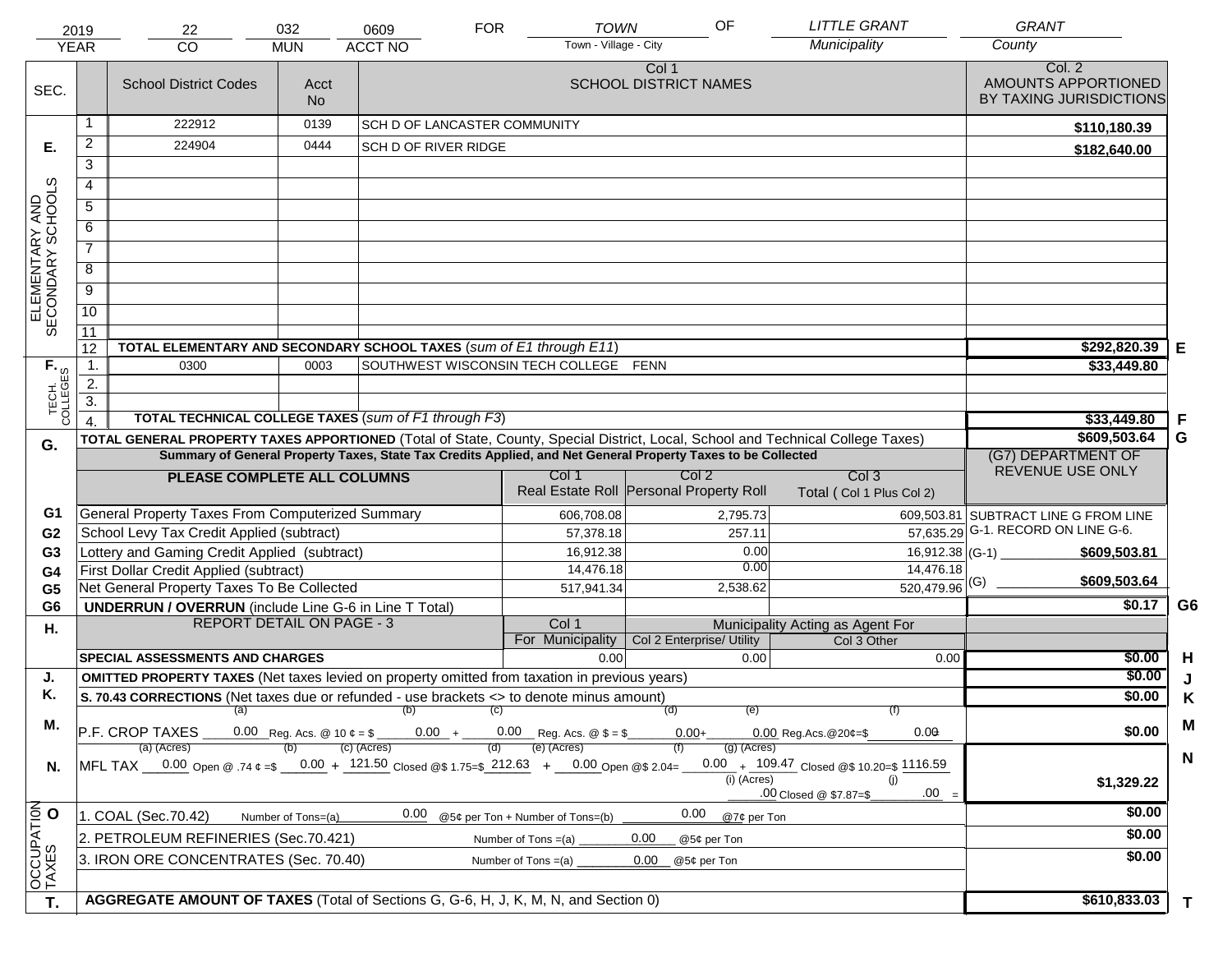|                     | 2019            | 032<br>22                                                                | 0609           | <b>FOR</b> | <b>TOWN</b>                                                | OF                                                             | <b>LITTLE GRANT</b> | GRANT                                                    |
|---------------------|-----------------|--------------------------------------------------------------------------|----------------|------------|------------------------------------------------------------|----------------------------------------------------------------|---------------------|----------------------------------------------------------|
|                     | <b>YEAR</b>     | $\overline{CO}$<br><b>MUN</b>                                            | <b>ACCT NO</b> |            | Town - Village - City<br><b>SECTION H - DETAIL SUMMARY</b> | Municipality                                                   |                     | County                                                   |
| н                   |                 | Special Assessments and Special Charges                                  |                |            | Col 1<br>For the Municipality                              | Municipality Acting as Agent for<br>Col 2 Enterprise / Utility | Col 3 Other         | <b>Total For Each Line</b><br>(Total of columns 1,2 & 3) |
|                     | 01              | Water main and lateral Installations                                     |                |            | \$0.00                                                     | $\frac{1}{00}$                                                 | \$0.00              | \$0.00                                                   |
|                     | 02              | Sewer main and lateral installations                                     |                |            | \$0.00                                                     | \$0.00                                                         | \$0.00              | \$0.00                                                   |
|                     | $\overline{03}$ | Street improvements (ex: sidewalks, storm sewers, seal coating)          |                |            | \$0.00                                                     | \$0.00                                                         | \$0.00              | \$0.00                                                   |
|                     | 04              | Street light installation                                                |                |            | \$0.00                                                     | \$0.00                                                         | \$0.00              | \$0.00                                                   |
|                     | 05              | Greenbelts                                                               |                |            | \$0.00                                                     | \$0.00                                                         | \$0.00              | \$0.00                                                   |
|                     | 06              | Drain ditch and watercourse (sec. 88.42 & 88.43)                         |                |            | \$0.00                                                     | \$0.00                                                         | \$0.00              | \$0.00                                                   |
| SPECIAL ASSESSMENTS |                 |                                                                          |                |            |                                                            |                                                                |                     |                                                          |
|                     |                 |                                                                          |                |            |                                                            |                                                                |                     |                                                          |
|                     | 01<br>02        | Weeds, Tree Planting, Removal<br>Snow Removal, Plowing                   |                |            | \$0.00<br>\$0.00                                           | \$0.00<br>\$0.00                                               | \$0.00<br>\$0.00    | \$0.00<br>\$0.00                                         |
|                     |                 | 03 Refuse And Garbage Collection<br>04 Grading, Gravel, Culvert, Fencing |                |            | \$0.00                                                     | \$0.00                                                         | \$0.00              | \$0.00                                                   |
| CHARGES             |                 |                                                                          |                |            | \$0.00                                                     | \$0.00                                                         | \$0.00              | \$0.00                                                   |
|                     |                 | 05 Fencing                                                               |                |            | \$0.00                                                     | \$0.00                                                         | \$0.00              | \$0.00                                                   |
|                     | 06              | <b>Fire Calls</b>                                                        |                |            | \$0.00                                                     | \$0.00                                                         | \$0.00              | \$0.00                                                   |
| SPECIAL             | 07<br>08        | Recycling<br><b>Delinquent Utility Charges</b>                           |                |            | \$0.00<br>\$0.00                                           | \$0.00<br>\$0.00                                               | \$0.00<br>\$0.00    | \$0.00<br>\$0.00                                         |
|                     |                 |                                                                          |                |            |                                                            |                                                                |                     |                                                          |
|                     |                 |                                                                          |                |            |                                                            |                                                                |                     |                                                          |
|                     |                 |                                                                          |                |            |                                                            |                                                                |                     |                                                          |
|                     |                 |                                                                          |                |            |                                                            |                                                                |                     |                                                          |
|                     |                 |                                                                          |                |            |                                                            |                                                                |                     |                                                          |
|                     |                 | TOTALS (Also enter on line H on page 2)                                  |                |            | \$0.00                                                     | \$0.00                                                         | \$0.00              | \$0.00                                                   |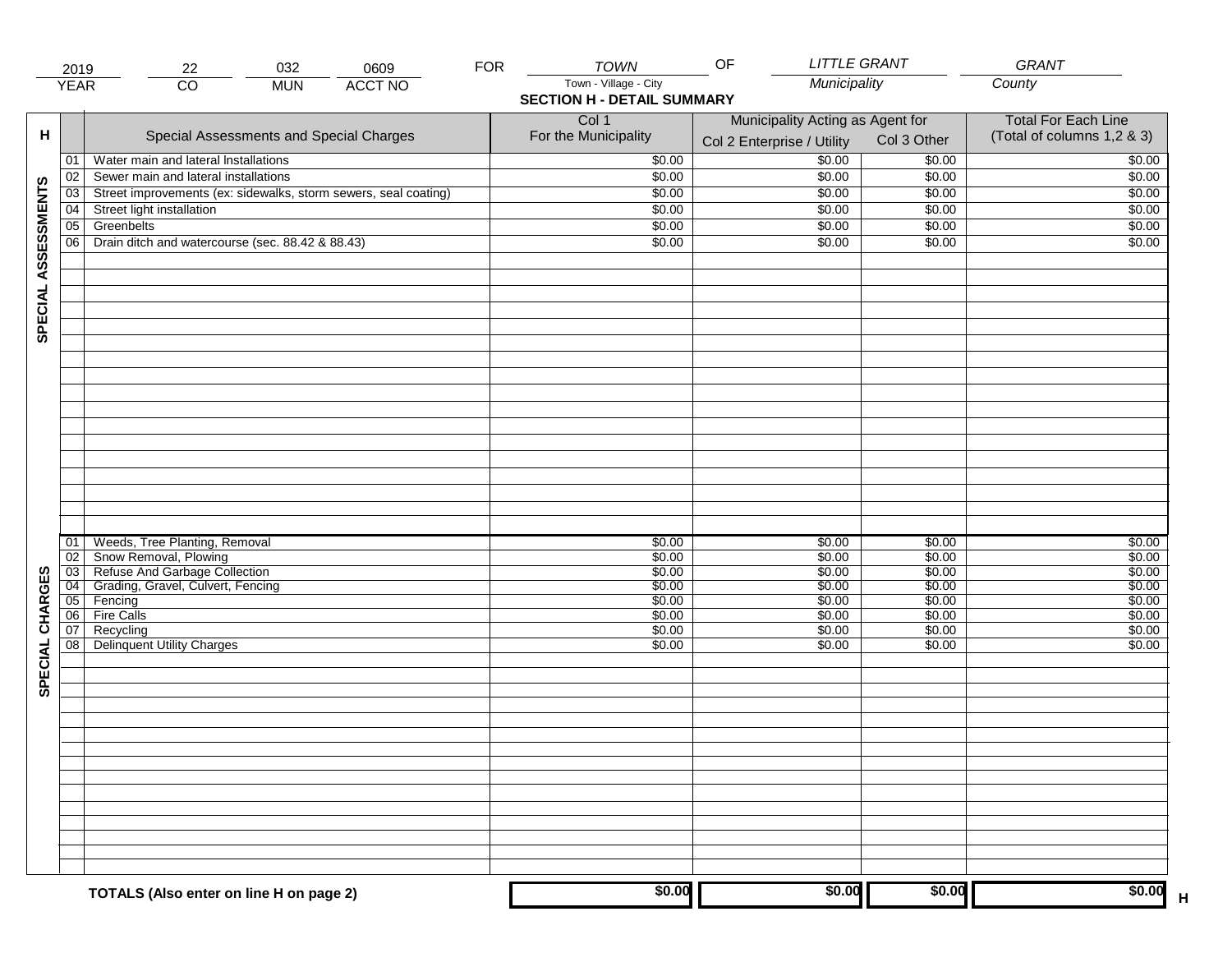| 201.                        | $\sim$ | $\sim$<br>ບບ∠ | 0609                           | ™CR | ™∩WN                         | <b>KAIV</b><br>. | $\sim$ $\sim$ $\sim$ $\sim$<br>GRAN |  |
|-----------------------------|--------|---------------|--------------------------------|-----|------------------------------|------------------|-------------------------------------|--|
| $\sqrt{2}$<br>▵<br><b>L</b> |        | <b>MUN</b>    | CCT NC،<br>$\mathbf{u}$<br>nuu |     | .<br>Village<br>∣own<br>יווש | Municipalitv     | :ountv                              |  |

| D. | Name of District                          | Valuation | Gen. Prop. Tax Levy | Remarks |
|----|-------------------------------------------|-----------|---------------------|---------|
|    |                                           |           |                     |         |
|    |                                           |           |                     |         |
|    |                                           |           |                     |         |
|    |                                           |           |                     |         |
|    |                                           |           |                     |         |
|    |                                           |           |                     |         |
|    |                                           |           |                     |         |
|    |                                           |           |                     |         |
|    |                                           |           |                     |         |
|    |                                           |           |                     |         |
|    |                                           |           |                     |         |
|    |                                           |           |                     |         |
|    |                                           |           |                     |         |
|    |                                           |           |                     |         |
|    |                                           |           |                     |         |
|    |                                           |           |                     |         |
|    |                                           |           |                     |         |
|    |                                           |           |                     |         |
|    |                                           |           |                     |         |
|    |                                           |           |                     |         |
|    |                                           |           |                     |         |
|    |                                           |           |                     |         |
|    |                                           |           |                     |         |
|    |                                           |           |                     |         |
|    |                                           |           |                     |         |
|    |                                           |           |                     |         |
|    |                                           |           |                     |         |
|    |                                           |           |                     |         |
|    |                                           |           |                     |         |
|    |                                           |           |                     |         |
|    |                                           |           |                     |         |
|    |                                           |           |                     |         |
|    |                                           |           |                     |         |
|    | TOTALS (Also enter on line D-1 on page 1) |           | \$0.00              |         |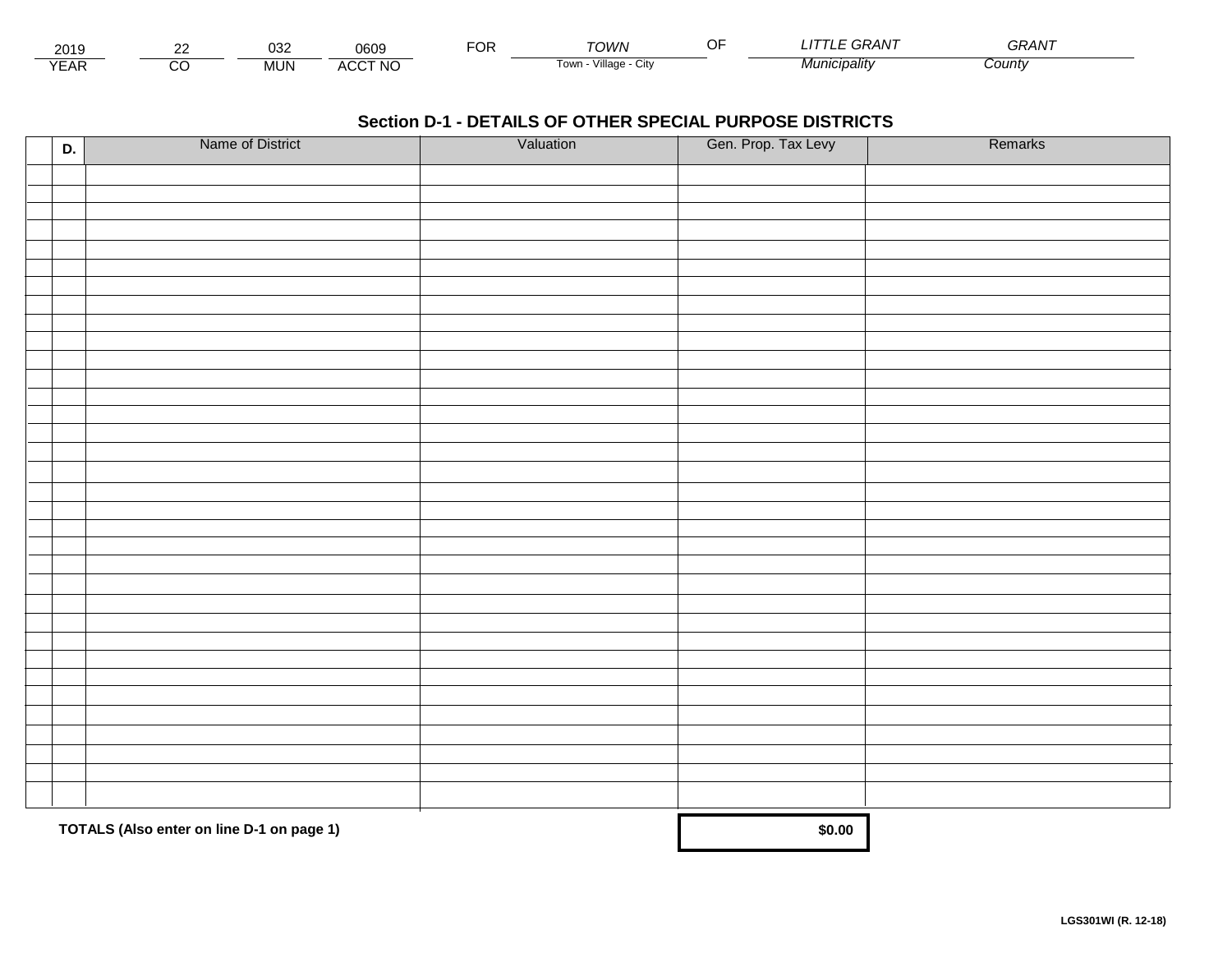### **STATEMENT OF TAXES FOR 2019 FINAL**

| <b>FINAL</b> |                                                |                   | <b>STATEMENT OF TAXES FOR 2019</b>                       |                                          | 22    | 034        | 0610                            |                                       |                                                            |
|--------------|------------------------------------------------|-------------------|----------------------------------------------------------|------------------------------------------|-------|------------|---------------------------------|---------------------------------------|------------------------------------------------------------|
|              |                                                |                   |                                                          |                                          | CO    | <b>MUN</b> | ACCT NO                         |                                       |                                                            |
|              |                                                |                   | <b>FOR</b>                                               | <b>TOWN</b>                              | OF    |            | <b>MARION</b>                   | GRANT                                 | <b>Check if Amended</b>                                    |
|              |                                                |                   |                                                          | Town-Village-City                        |       |            | Municipality                    | County                                |                                                            |
| SEC.         |                                                |                   |                                                          | Description of Tax by Taxing Jurisiction | Col 1 |            |                                 |                                       | Col 2.<br>AMOUNTS APPORTIONED<br>BY TAXING JURISDICTIONS   |
| А            | AGGREGATE AMOUNT OF STATE TAXES                |                   |                                                          |                                          |       |            |                                 |                                       | \$0.00                                                     |
| B.           | . Portion of State Special Charges Upon County |                   |                                                          |                                          |       |            |                                 |                                       | \$2.64                                                     |
|              |                                                |                   | 2. Portion of County Tax Levied Over Entire Municipality |                                          |       |            |                                 |                                       | \$146,469.60                                               |
|              | 3. Special Purpose County Taxes                |                   |                                                          |                                          |       |            |                                 |                                       | \$0.00                                                     |
| TAXES        |                                                |                   | 4. TOTAL COUNTY TAXES (sum of B-1 through B-3)           |                                          |       |            |                                 |                                       | \$146,472.24                                               |
|              | Special District<br>Code                       | Acct<br><b>No</b> |                                                          | <b>Special</b><br><b>District Name</b>   |       |            | Col 1a<br><b>Property Taxes</b> | Col 1b<br><b>State Special Charge</b> | <b>Property Taxes with</b><br><b>State Special Charges</b> |
| r.           |                                                |                   |                                                          |                                          |       |            |                                 |                                       |                                                            |

| C.                      |                |                                        |                                                                                                  |        |        |              |             |
|-------------------------|----------------|----------------------------------------|--------------------------------------------------------------------------------------------------|--------|--------|--------------|-------------|
|                         | $\mathbf{2}$   |                                        |                                                                                                  |        |        |              |             |
|                         | 3              |                                        |                                                                                                  |        |        |              |             |
| <b>TAXES</b>            | 4              |                                        |                                                                                                  |        |        |              |             |
|                         | 5              |                                        |                                                                                                  |        |        |              |             |
|                         | 6              |                                        |                                                                                                  |        |        |              |             |
| <b>DISTRICT</b>         | $\overline{7}$ |                                        |                                                                                                  |        |        |              |             |
|                         | 8              |                                        |                                                                                                  |        |        |              |             |
| <b>SPECIAL</b>          | 9              |                                        |                                                                                                  |        |        |              |             |
|                         | 10             |                                        |                                                                                                  |        |        |              |             |
|                         | 11             |                                        |                                                                                                  |        |        |              |             |
|                         |                |                                        | 12. TOTAL SPECIAL DISTRICT TAXES (sum of C1 through C11)                                         | \$0.00 | \$0.00 | \$0.00       | $\mathbf c$ |
| D.                      | l1.            |                                        | Other Special Purpose District Taxes (Show Detail on page 4, enter total here)                   |        |        | \$0.00       |             |
|                         | 2.             |                                        | Total Tax Increment (except county environmental remediation tax increment)                      |        |        | \$0.00       |             |
| OR CITY                 | 13.            | County Environmental Tax Increment     |                                                                                                  |        |        | \$0.00       |             |
|                         | 14.            | Other State Special Charges            |                                                                                                  |        |        | \$0.00       |             |
|                         | 15             | <b>County Special Charges</b>          |                                                                                                  |        |        | \$0.00       |             |
|                         | 16.            | All Other Town, Village, or City Taxes |                                                                                                  |        |        | \$282,901.00 |             |
|                         | 17.            |                                        | Surplus Funds Applied CAUTION: Do not make an entry on this line unless Line D6 (above) is Zero. |        |        | \$0.00 >     |             |
| TOWN, VILLAGE,<br>TAXES |                |                                        | 8. TOTAL TOWN, VILLAGE OR CITY TAXES (sum of D1 through D7; NOT TOTAL for page one)              |        |        | \$282,901.00 | D           |
|                         |                |                                        |                                                                                                  |        |        |              |             |

| Clerk          |            | Date | <b>REMARKS</b> |
|----------------|------------|------|----------------|
| Work Phone     | Home Phone |      |                |
|                |            |      |                |
| E-mail Address | Fax Number |      |                |
|                |            |      |                |

SEC.

**B.**

 **COUNTY TAXES**

**A**

**B**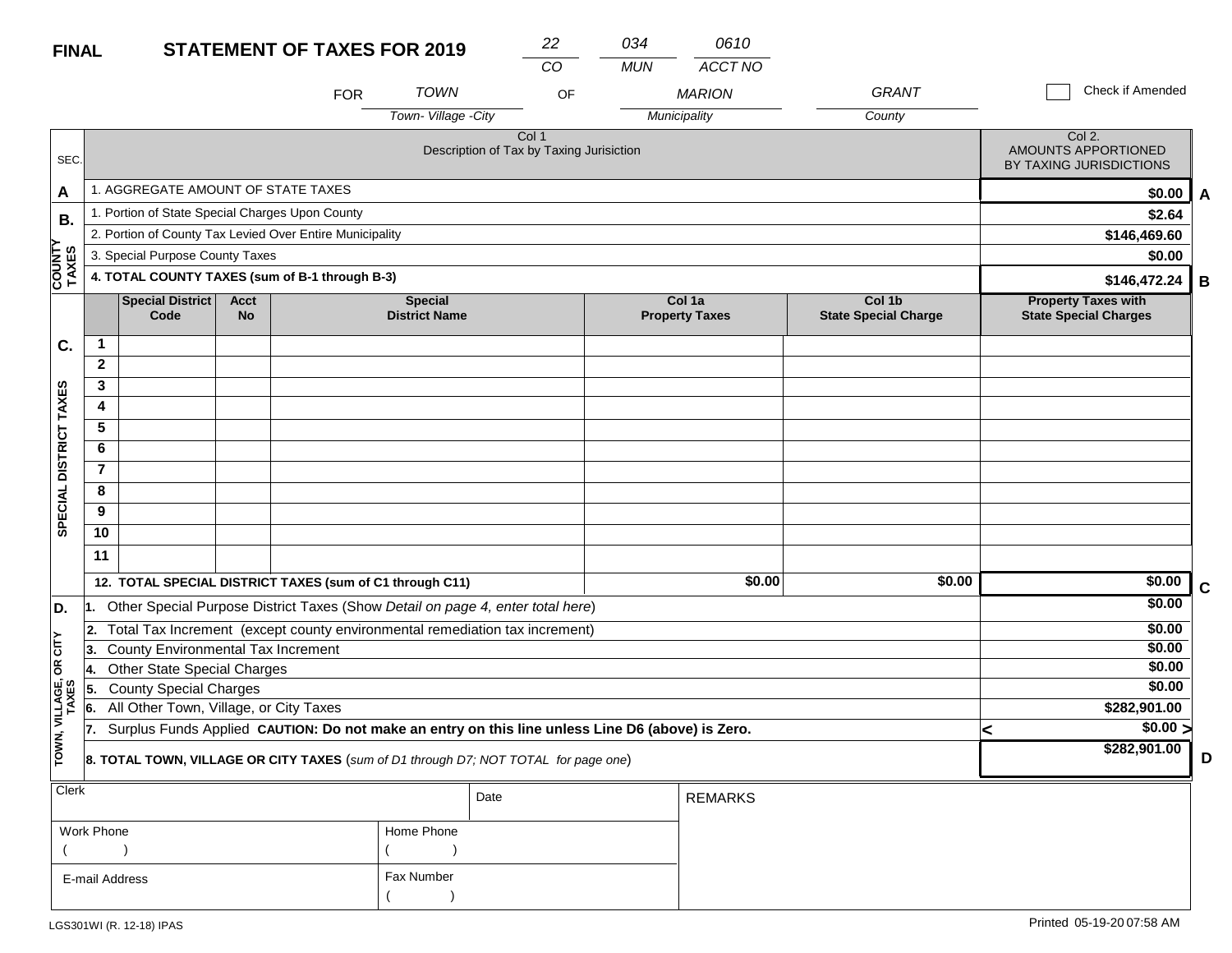|                                     | 2019             | 22                                                                                                                             | 034                              | 0610                                                           | <b>FOR</b>                       | <b>TOWN</b>           | OF                                                                                                           | <b>MARION</b>                               | <b>GRANT</b>                                             |                |
|-------------------------------------|------------------|--------------------------------------------------------------------------------------------------------------------------------|----------------------------------|----------------------------------------------------------------|----------------------------------|-----------------------|--------------------------------------------------------------------------------------------------------------|---------------------------------------------|----------------------------------------------------------|----------------|
|                                     | <b>YEAR</b>      | CO                                                                                                                             | <b>MUN</b>                       | <b>ACCT NO</b>                                                 |                                  | Town - Village - City |                                                                                                              | Municipality                                | County                                                   |                |
| SEC.                                |                  | <b>School District Codes</b>                                                                                                   | Acct<br>N <sub>o</sub>           |                                                                |                                  |                       | Col 1<br><b>SCHOOL DISTRICT NAMES</b>                                                                        |                                             | Col. 2<br>AMOUNTS APPORTIONED<br>BY TAXING JURISDICTIONS |                |
|                                     | -1               | 220609                                                                                                                         | 0134                             | <b>SCH D OF BOSCOBEL AREA</b>                                  |                                  |                       |                                                                                                              |                                             | \$316,438.76                                             |                |
| Е.                                  | $\overline{2}$   | 221813                                                                                                                         | 0137                             | SCH D OF FENNIMORE COMMUNITY                                   |                                  |                       |                                                                                                              |                                             | \$48,357.16                                              |                |
|                                     | 3                |                                                                                                                                |                                  |                                                                |                                  |                       |                                                                                                              |                                             |                                                          |                |
|                                     | 4                |                                                                                                                                |                                  |                                                                |                                  |                       |                                                                                                              |                                             |                                                          |                |
|                                     | $\overline{5}$   |                                                                                                                                |                                  |                                                                |                                  |                       |                                                                                                              |                                             |                                                          |                |
|                                     | 6                |                                                                                                                                |                                  |                                                                |                                  |                       |                                                                                                              |                                             |                                                          |                |
|                                     | $\overline{7}$   |                                                                                                                                |                                  |                                                                |                                  |                       |                                                                                                              |                                             |                                                          |                |
| ELEMENTARY AND<br>SECONDARY SCHOOLS | 8                |                                                                                                                                |                                  |                                                                |                                  |                       |                                                                                                              |                                             |                                                          |                |
|                                     | $\overline{9}$   |                                                                                                                                |                                  |                                                                |                                  |                       |                                                                                                              |                                             |                                                          |                |
|                                     | 10               |                                                                                                                                |                                  |                                                                |                                  |                       |                                                                                                              |                                             |                                                          |                |
|                                     | $\overline{11}$  |                                                                                                                                |                                  |                                                                |                                  |                       |                                                                                                              |                                             |                                                          |                |
|                                     | 12               | TOTAL ELEMENTARY AND SECONDARY SCHOOL TAXES (sum of E1 through E11)                                                            |                                  |                                                                |                                  |                       |                                                                                                              |                                             | \$364,795.92                                             | Е              |
| TECH. T                             | $\mathbf 1$ .    | 0300                                                                                                                           | 0003                             | SOUTHWEST WISCONSIN TECH COLLEGE FENN                          |                                  |                       |                                                                                                              |                                             | \$42,635.04                                              |                |
|                                     | 2.               |                                                                                                                                |                                  |                                                                |                                  |                       |                                                                                                              |                                             |                                                          |                |
|                                     | $\overline{3}$ . |                                                                                                                                |                                  |                                                                |                                  |                       |                                                                                                              |                                             |                                                          |                |
|                                     | $\overline{4}$   | TOTAL TECHNICAL COLLEGE TAXES (sum of F1 through F3)                                                                           |                                  |                                                                |                                  |                       |                                                                                                              |                                             | \$42,635.04                                              | .F             |
| G.                                  |                  | TOTAL GENERAL PROPERTY TAXES APPORTIONED (Total of State, County, Special District, Local, School and Technical College Taxes) |                                  |                                                                |                                  |                       | Summary of General Property Taxes, State Tax Credits Applied, and Net General Property Taxes to be Collected |                                             | \$836,804.20<br>(G7) DEPARTMENT OF                       | G              |
|                                     |                  |                                                                                                                                |                                  |                                                                | Col 1                            |                       | Col <sub>2</sub>                                                                                             | Col <sub>3</sub>                            | REVENUE USE ONLY                                         |                |
|                                     |                  | PLEASE COMPLETE ALL COLUMNS                                                                                                    |                                  |                                                                |                                  |                       | Real Estate Roll Personal Property Roll                                                                      | Total (Col 1 Plus Col 2)                    |                                                          |                |
| G1                                  |                  | General Property Taxes From Computerized Summary                                                                               |                                  |                                                                |                                  | 835,418.36            | 1,386.09                                                                                                     |                                             | 836,804.45 SUBTRACT LINE G FROM LINE                     |                |
| G <sub>2</sub>                      |                  | School Levy Tax Credit Applied (subtract)                                                                                      |                                  |                                                                |                                  | 65,538.65             | 109.24                                                                                                       |                                             | 65,647.89 G-1. RECORD ON LINE G-6.                       |                |
| G3                                  |                  | Lottery and Gaming Credit Applied (subtract)                                                                                   |                                  |                                                                |                                  | 27,573.07             | 40.41                                                                                                        |                                             | $27,613.48$ (G-1)<br>\$836,804.45                        |                |
| G4                                  |                  | First Dollar Credit Applied (subtract)                                                                                         |                                  |                                                                |                                  | 19,582.57             | 0.00                                                                                                         | 19,582.57                                   | \$836,804.20                                             |                |
| G <sub>5</sub>                      |                  | Net General Property Taxes To Be Collected                                                                                     |                                  |                                                                |                                  | 722,724.07            | 1,236.44                                                                                                     | $723,960.51$ <sup>(G)</sup>                 |                                                          | G <sub>6</sub> |
| G <sub>6</sub>                      |                  | <b>UNDERRUN / OVERRUN</b> (include Line G-6 in Line T Total)                                                                   | <b>REPORT DETAIL ON PAGE - 3</b> |                                                                | Col 1                            |                       |                                                                                                              | Municipality Acting as Agent For            | \$0.25                                                   |                |
| Η.                                  |                  |                                                                                                                                |                                  |                                                                | For Municipality                 |                       | Col 2 Enterprise/ Utility                                                                                    | Col 3 Other                                 |                                                          |                |
|                                     |                  | <b>SPECIAL ASSESSMENTS AND CHARGES</b>                                                                                         |                                  |                                                                |                                  | 0.00                  | 0.00                                                                                                         | 0.00                                        | \$0.00                                                   | H              |
| J.                                  |                  | <b>OMITTED PROPERTY TAXES</b> (Net taxes levied on property omitted from taxation in previous years)                           |                                  |                                                                |                                  |                       |                                                                                                              |                                             | \$0.00                                                   | J              |
| Κ.                                  |                  | S. 70.43 CORRECTIONS (Net taxes due or refunded - use brackets <> to denote minus amount)                                      |                                  |                                                                |                                  |                       |                                                                                                              |                                             | \$0.00                                                   | Κ              |
| М.                                  |                  | (a)                                                                                                                            |                                  | $(b)$ (c)                                                      |                                  |                       | (d)<br>(e)                                                                                                   |                                             |                                                          | M              |
|                                     |                  | P.F. CROP TAXES                                                                                                                |                                  | 0.00 Reg. Acs. @ 10 $\phi = $$ 0.00 + 0.00 Reg. Acs. @ \$ = \$ | (e) (Acres)                      |                       | $0.00 +$                                                                                                     | 0.00<br>$0.00$ Reg. Acs. @ 20¢=\$           | \$0.00                                                   |                |
| N.                                  |                  | (a) (Acres)<br>MFL TAX 0.00 Open @ .74 $\phi = 0.00 + 415.38$ Closed @ \$ 1.75= \$726.92 + 0.00 Open @ \$2.04=                 | (b)                              | (c) (Acres)                                                    |                                  |                       | $(g)$ (Acres)                                                                                                | 0.00 $+$ 747.58 Closed @\$ 10.20=\$ 7625.32 |                                                          | N              |
|                                     |                  |                                                                                                                                |                                  |                                                                |                                  |                       | $(i)$ (Acres)                                                                                                | (i)                                         | \$8,352.24                                               |                |
|                                     |                  |                                                                                                                                |                                  |                                                                |                                  |                       |                                                                                                              | $.00 =$<br>.00 Closed @ \$7.87=\$           |                                                          |                |
|                                     |                  | 1. COAL (Sec.70.42)                                                                                                            | Number of Tons=(a)               | 0.00                                                           | @5¢ per Ton + Number of Tons=(b) |                       | 0.00<br>@7¢ per Ton                                                                                          |                                             | \$0.00                                                   |                |
|                                     |                  | 2. PETROLEUM REFINERIES (Sec.70.421)                                                                                           |                                  |                                                                | Number of Tons $=(a)$            |                       | 0.00<br>@5¢ per Ton                                                                                          |                                             | \$0.00                                                   |                |
|                                     |                  | 3. IRON ORE CONCENTRATES (Sec. 70.40)                                                                                          |                                  |                                                                | Number of Tons $=(a)$            |                       | 0.00<br>@5¢ per Ton                                                                                          |                                             | \$0.00                                                   |                |
| OCCUPATION<br>TAXES O               |                  |                                                                                                                                |                                  |                                                                |                                  |                       |                                                                                                              |                                             |                                                          |                |
| T.                                  |                  | AGGREGATE AMOUNT OF TAXES (Total of Sections G, G-6, H, J, K, M, N, and Section 0)                                             |                                  |                                                                |                                  |                       |                                                                                                              |                                             | \$845,156.69                                             | T              |
|                                     |                  |                                                                                                                                |                                  |                                                                |                                  |                       |                                                                                                              |                                             |                                                          |                |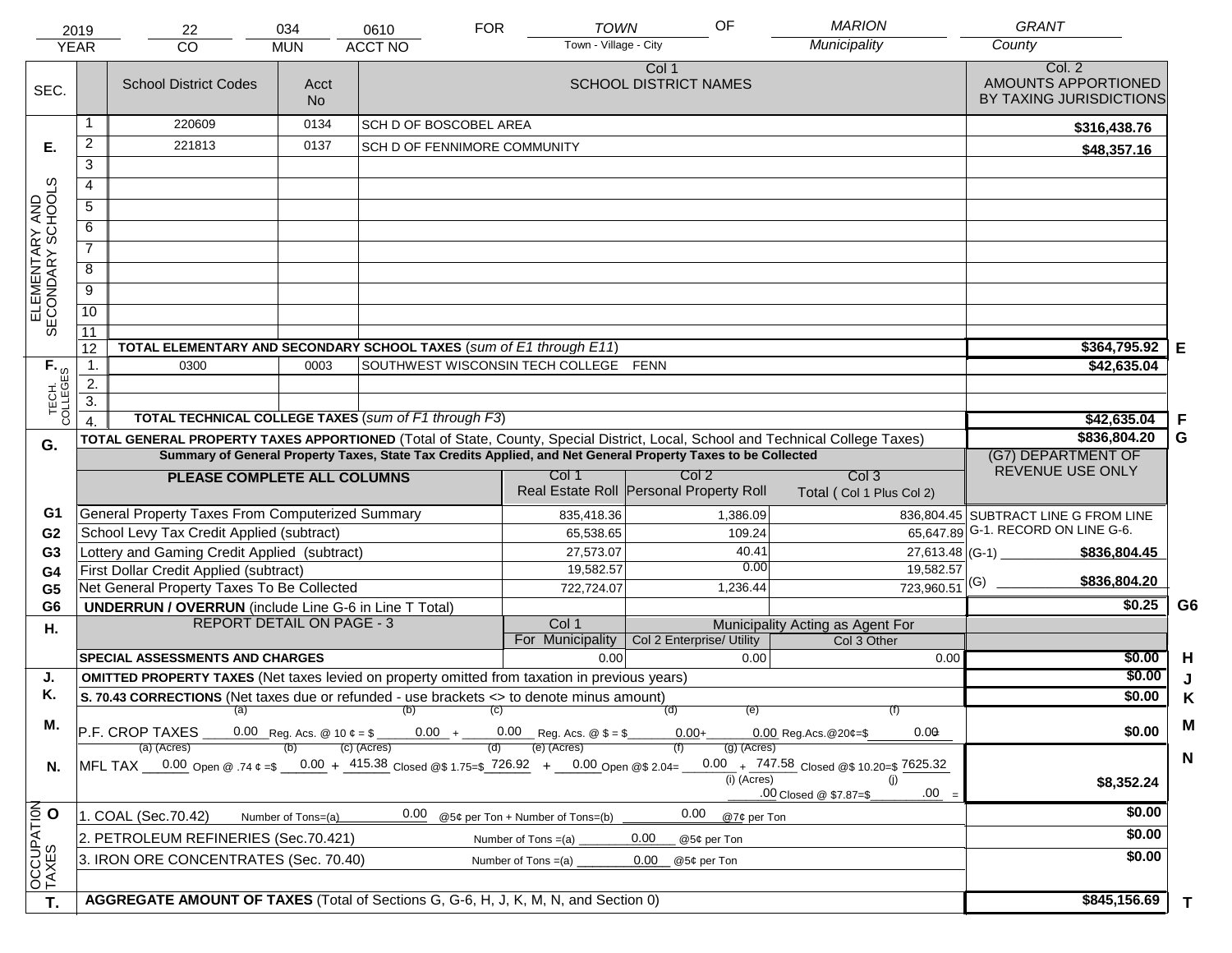|                     | 2019            | 034<br>22                                                                | 0610           | <b>FOR</b> | <b>TOWN</b>                                                | <b>MARION</b><br>OF                                            |                  | GRANT                                                    |
|---------------------|-----------------|--------------------------------------------------------------------------|----------------|------------|------------------------------------------------------------|----------------------------------------------------------------|------------------|----------------------------------------------------------|
|                     | <b>YEAR</b>     | $\overline{CO}$<br><b>MUN</b>                                            | <b>ACCT NO</b> |            | Town - Village - City<br><b>SECTION H - DETAIL SUMMARY</b> | Municipality                                                   |                  | County                                                   |
| н                   |                 | Special Assessments and Special Charges                                  |                |            | Col 1<br>For the Municipality                              | Municipality Acting as Agent for<br>Col 2 Enterprise / Utility | Col 3 Other      | <b>Total For Each Line</b><br>(Total of columns 1,2 & 3) |
|                     | 01              | Water main and lateral Installations                                     |                |            | \$0.00                                                     | $\frac{1}{00}$                                                 | \$0.00           | \$0.00                                                   |
|                     | 02              | Sewer main and lateral installations                                     |                |            | \$0.00                                                     | \$0.00                                                         | \$0.00           | \$0.00                                                   |
|                     | $\overline{03}$ | Street improvements (ex: sidewalks, storm sewers, seal coating)          |                |            | \$0.00                                                     | \$0.00                                                         | \$0.00           | \$0.00                                                   |
|                     | 04              | Street light installation                                                |                |            | \$0.00                                                     | \$0.00                                                         | \$0.00           | \$0.00                                                   |
|                     | 05              | Greenbelts                                                               |                |            | \$0.00                                                     | \$0.00                                                         | \$0.00           | \$0.00                                                   |
|                     | 06              | Drain ditch and watercourse (sec. 88.42 & 88.43)                         |                |            | \$0.00                                                     | \$0.00                                                         | \$0.00           | \$0.00                                                   |
| SPECIAL ASSESSMENTS |                 |                                                                          |                |            |                                                            |                                                                |                  |                                                          |
|                     |                 |                                                                          |                |            |                                                            |                                                                |                  |                                                          |
|                     | 01<br>02        | Weeds, Tree Planting, Removal<br>Snow Removal, Plowing                   |                |            | \$0.00<br>\$0.00                                           | \$0.00<br>\$0.00                                               | \$0.00<br>\$0.00 | \$0.00<br>\$0.00                                         |
|                     |                 | 03 Refuse And Garbage Collection<br>04 Grading, Gravel, Culvert, Fencing |                |            | \$0.00                                                     | \$0.00                                                         | \$0.00           | \$0.00                                                   |
| CHARGES             |                 |                                                                          |                |            | \$0.00                                                     | \$0.00                                                         | \$0.00           | \$0.00                                                   |
|                     |                 | 05 Fencing                                                               |                |            | \$0.00                                                     | \$0.00                                                         | \$0.00           | \$0.00                                                   |
|                     | 06              | <b>Fire Calls</b>                                                        |                |            | \$0.00                                                     | \$0.00                                                         | \$0.00           | \$0.00                                                   |
| SPECIAL             | 07<br>08        | Recycling<br><b>Delinquent Utility Charges</b>                           |                |            | \$0.00<br>\$0.00                                           | \$0.00<br>\$0.00                                               | \$0.00<br>\$0.00 | \$0.00<br>\$0.00                                         |
|                     |                 |                                                                          |                |            |                                                            |                                                                |                  |                                                          |
|                     |                 |                                                                          |                |            |                                                            |                                                                |                  |                                                          |
|                     |                 |                                                                          |                |            |                                                            |                                                                |                  |                                                          |
|                     |                 |                                                                          |                |            |                                                            |                                                                |                  |                                                          |
|                     |                 |                                                                          |                |            |                                                            |                                                                |                  |                                                          |
|                     |                 | TOTALS (Also enter on line H on page 2)                                  |                |            | \$0.00                                                     | \$0.00                                                         | \$0.00           | \$0.00                                                   |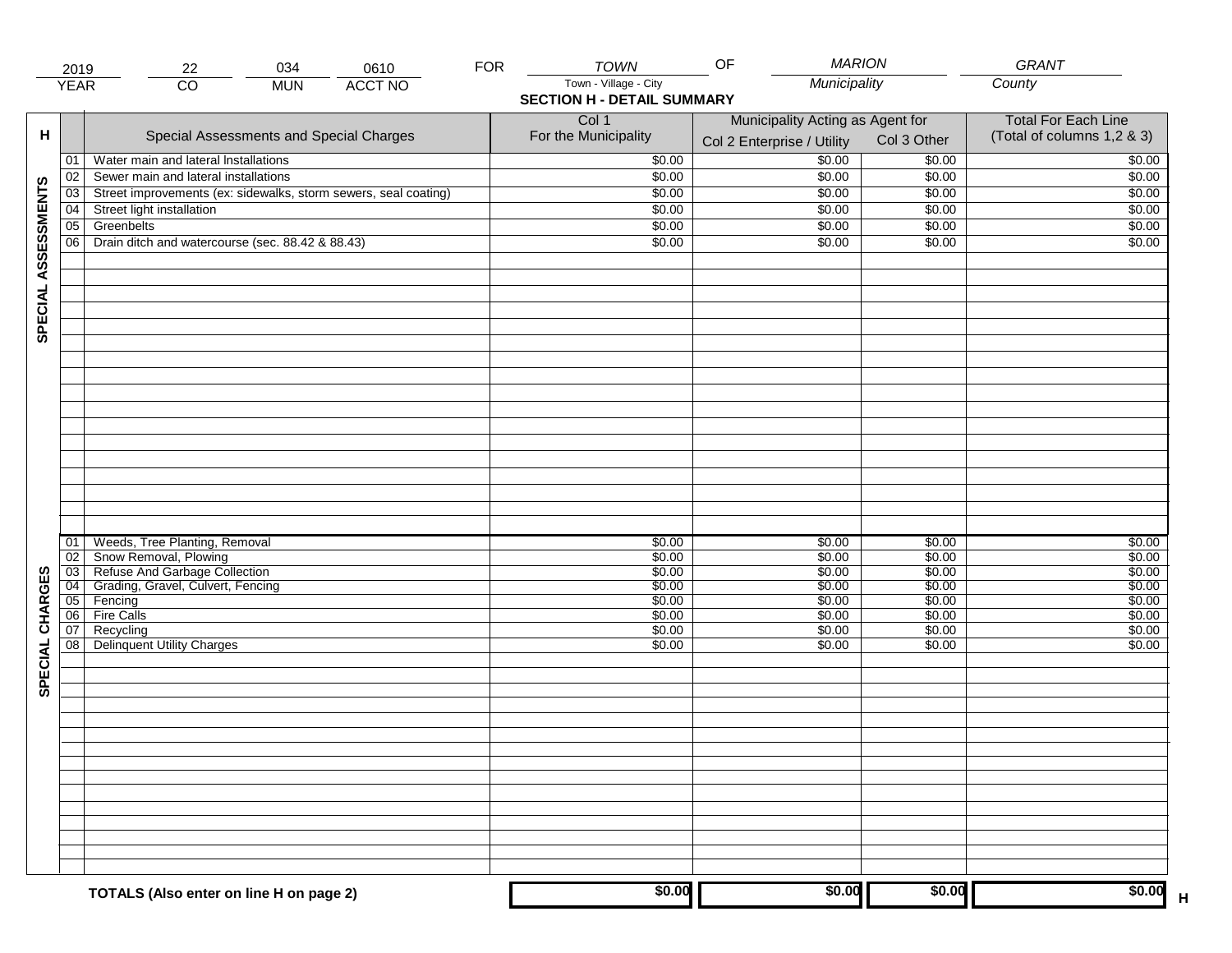| 201.                 | $\sim$ | ົ<br>$\sim$ | $\sim$<br>. I (<br>JU.         | $\neg$ $\wedge$ r.<br>vη | <b>UMUL</b>                      | $\overline{11}$<br>. sion -<br>.MAR | ~~<br><b>JKAIV</b> |  |
|----------------------|--------|-------------|--------------------------------|--------------------------|----------------------------------|-------------------------------------|--------------------|--|
| $\sqrt{2}$<br>▵<br>. |        | .viUN       | CCT NC،<br>$\mathbf{A}$<br>nuc |                          | .<br>Villade<br>UN<br><b>UWI</b> | Municipalitv                        | Count              |  |

| D. | Name of District                          | Valuation | Gen. Prop. Tax Levy | Remarks |
|----|-------------------------------------------|-----------|---------------------|---------|
|    |                                           |           |                     |         |
|    |                                           |           |                     |         |
|    |                                           |           |                     |         |
|    |                                           |           |                     |         |
|    |                                           |           |                     |         |
|    |                                           |           |                     |         |
|    |                                           |           |                     |         |
|    |                                           |           |                     |         |
|    |                                           |           |                     |         |
|    |                                           |           |                     |         |
|    |                                           |           |                     |         |
|    |                                           |           |                     |         |
|    |                                           |           |                     |         |
|    |                                           |           |                     |         |
|    |                                           |           |                     |         |
|    |                                           |           |                     |         |
|    |                                           |           |                     |         |
|    |                                           |           |                     |         |
|    |                                           |           |                     |         |
|    |                                           |           |                     |         |
|    |                                           |           |                     |         |
|    |                                           |           |                     |         |
|    |                                           |           |                     |         |
|    |                                           |           |                     |         |
|    |                                           |           |                     |         |
|    |                                           |           |                     |         |
|    |                                           |           |                     |         |
|    |                                           |           |                     |         |
|    |                                           |           |                     |         |
|    |                                           |           |                     |         |
|    |                                           |           |                     |         |
|    |                                           |           |                     |         |
|    | TOTALS (Also enter on line D-1 on page 1) |           | \$0.00              |         |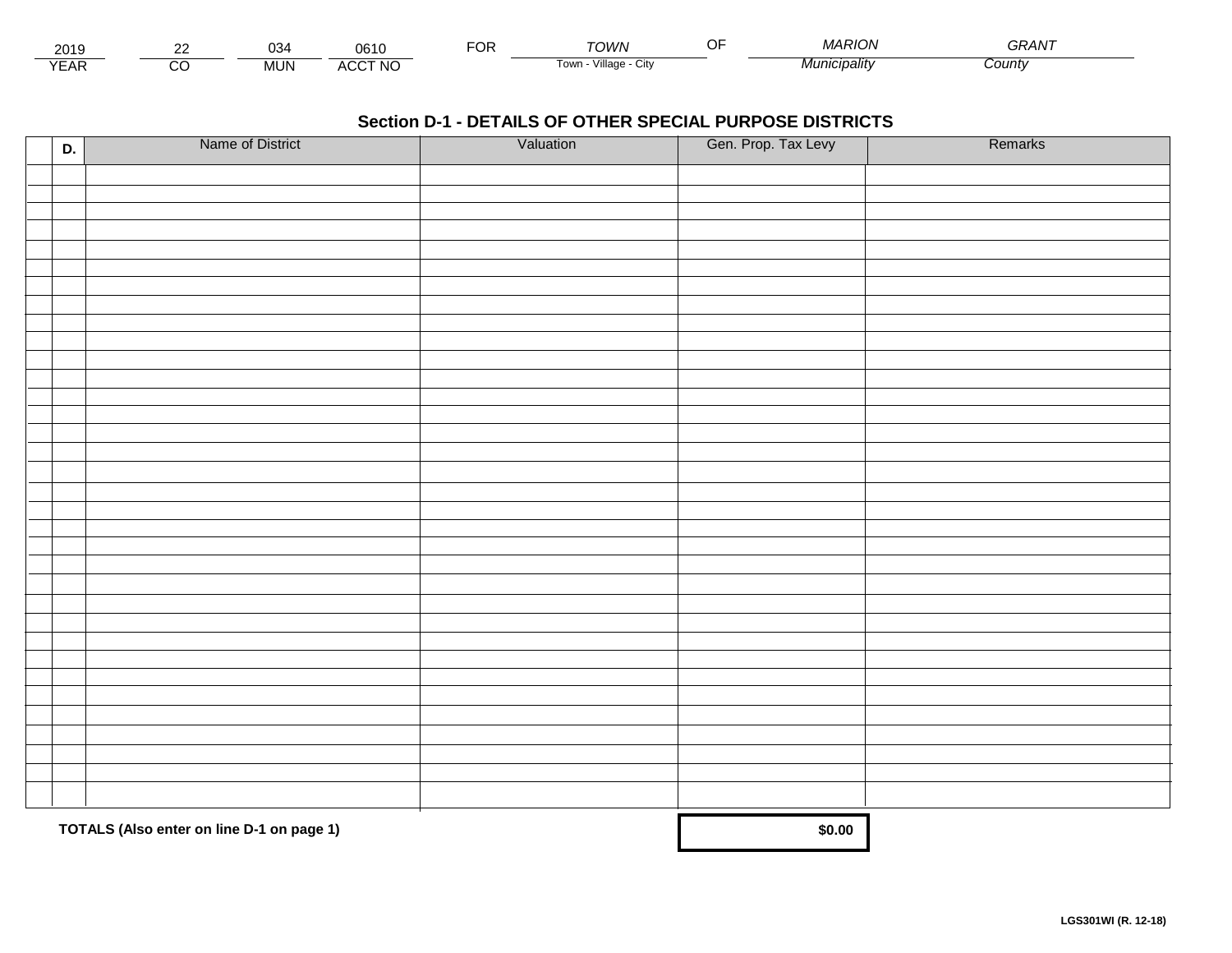### **STATEMENT OF TAX FINAL**

| <b>ES FOR 2019</b> | 22 | 036 |
|--------------------|----|-----|
|                    |    |     |

 $($ 

*CO MUN ACCT NO 0611*

|                                                                                                                |                              |                                                 |                                                          | <b>FOR</b>                                               | <b>TOWN</b>                            | OF                                                                                               |  | <b>MILL VILLE</b>               | <b>GRANT</b>                          | Check if Amended                                           |   |
|----------------------------------------------------------------------------------------------------------------|------------------------------|-------------------------------------------------|----------------------------------------------------------|----------------------------------------------------------|----------------------------------------|--------------------------------------------------------------------------------------------------|--|---------------------------------|---------------------------------------|------------------------------------------------------------|---|
|                                                                                                                |                              |                                                 |                                                          |                                                          | Town-Village - City                    |                                                                                                  |  | Municipality                    | County                                |                                                            |   |
| SEC.                                                                                                           |                              |                                                 | Col 2.<br>AMOUNTS APPORTIONED<br>BY TAXING JURISDICTIONS |                                                          |                                        |                                                                                                  |  |                                 |                                       |                                                            |   |
| A                                                                                                              |                              | 1. AGGREGATE AMOUNT OF STATE TAXES              | \$0.00                                                   | A                                                        |                                        |                                                                                                  |  |                                 |                                       |                                                            |   |
| <b>B.</b>                                                                                                      |                              | 1. Portion of State Special Charges Upon County |                                                          |                                                          |                                        |                                                                                                  |  |                                 |                                       | \$0.93                                                     |   |
|                                                                                                                |                              |                                                 |                                                          | 2. Portion of County Tax Levied Over Entire Municipality |                                        |                                                                                                  |  |                                 |                                       | \$51,446.42                                                |   |
|                                                                                                                |                              | 3. Special Purpose County Taxes                 | \$0.00                                                   |                                                          |                                        |                                                                                                  |  |                                 |                                       |                                                            |   |
| <b>COUNTY</b><br>TAXES                                                                                         |                              |                                                 |                                                          | 4. TOTAL COUNTY TAXES (sum of B-1 through B-3)           |                                        |                                                                                                  |  |                                 |                                       | \$51,447.35                                                | B |
|                                                                                                                |                              | Special District<br>Code                        | <b>Acct</b><br><b>No</b>                                 |                                                          | <b>Special</b><br><b>District Name</b> |                                                                                                  |  | Col 1a<br><b>Property Taxes</b> | Col 1b<br><b>State Special Charge</b> | <b>Property Taxes with</b><br><b>State Special Charges</b> |   |
| C.                                                                                                             | $\mathbf{1}$                 |                                                 |                                                          |                                                          |                                        |                                                                                                  |  |                                 |                                       |                                                            |   |
|                                                                                                                | $\mathbf{2}$                 |                                                 |                                                          |                                                          |                                        |                                                                                                  |  |                                 |                                       |                                                            |   |
|                                                                                                                | 3                            |                                                 |                                                          |                                                          |                                        |                                                                                                  |  |                                 |                                       |                                                            |   |
|                                                                                                                | 4                            |                                                 |                                                          |                                                          |                                        |                                                                                                  |  |                                 |                                       |                                                            |   |
|                                                                                                                | $\overline{5}$               |                                                 |                                                          |                                                          |                                        |                                                                                                  |  |                                 |                                       |                                                            |   |
|                                                                                                                | 6                            |                                                 |                                                          |                                                          |                                        |                                                                                                  |  |                                 |                                       |                                                            |   |
| SPECIAL DISTRICT TAXES                                                                                         | $\overline{7}$               |                                                 |                                                          |                                                          |                                        |                                                                                                  |  |                                 |                                       |                                                            |   |
|                                                                                                                | 8                            |                                                 |                                                          |                                                          |                                        |                                                                                                  |  |                                 |                                       |                                                            |   |
|                                                                                                                | 9                            |                                                 |                                                          |                                                          |                                        |                                                                                                  |  |                                 |                                       |                                                            |   |
|                                                                                                                | 10                           |                                                 |                                                          |                                                          |                                        |                                                                                                  |  |                                 |                                       |                                                            |   |
|                                                                                                                | 11                           |                                                 |                                                          |                                                          |                                        |                                                                                                  |  |                                 |                                       |                                                            |   |
|                                                                                                                |                              |                                                 |                                                          | 12. TOTAL SPECIAL DISTRICT TAXES (sum of C1 through C11) |                                        |                                                                                                  |  | \$0.00                          | \$0.00                                | \$0.00                                                     | C |
| D.                                                                                                             | 1.                           |                                                 |                                                          |                                                          |                                        | Other Special Purpose District Taxes (Show Detail on page 4, enter total here)                   |  |                                 |                                       | \$0.00                                                     |   |
|                                                                                                                | 2.                           |                                                 |                                                          |                                                          |                                        | Total Tax Increment (except county environmental remediation tax increment)                      |  |                                 |                                       | \$0.00                                                     |   |
| OR CITY                                                                                                        | 13.                          | <b>County Environmental Tax Increment</b>       |                                                          |                                                          |                                        |                                                                                                  |  |                                 |                                       | \$0.00                                                     |   |
|                                                                                                                | 14.                          | Other State Special Charges                     |                                                          |                                                          |                                        |                                                                                                  |  |                                 |                                       | \$0.00                                                     |   |
|                                                                                                                | 5.                           | <b>County Special Charges</b>                   |                                                          |                                                          |                                        |                                                                                                  |  |                                 |                                       | \$0.00                                                     |   |
|                                                                                                                | 6.                           | All Other Town, Village, or City Taxes          |                                                          |                                                          |                                        |                                                                                                  |  |                                 |                                       | \$39,348.00                                                |   |
|                                                                                                                | 17.                          |                                                 |                                                          |                                                          |                                        | Surplus Funds Applied CAUTION: Do not make an entry on this line unless Line D6 (above) is Zero. |  |                                 |                                       | \$0.00 ><br><                                              |   |
| TOWN, VILLAGE,<br>TAXES<br>8. TOTAL TOWN, VILLAGE OR CITY TAXES (sum of D1 through D7; NOT TOTAL for page one) |                              |                                                 |                                                          |                                                          |                                        |                                                                                                  |  |                                 |                                       | \$39,348.00                                                | D |
| <b>Clerk</b>                                                                                                   |                              |                                                 |                                                          |                                                          |                                        | Date                                                                                             |  | <b>REMARKS</b>                  |                                       |                                                            |   |
|                                                                                                                | Work Phone                   |                                                 |                                                          |                                                          | Home Phone                             |                                                                                                  |  |                                 |                                       |                                                            |   |
|                                                                                                                |                              |                                                 |                                                          |                                                          |                                        |                                                                                                  |  |                                 |                                       |                                                            |   |
|                                                                                                                | Fax Number<br>E-mail Address |                                                 |                                                          |                                                          |                                        |                                                                                                  |  |                                 |                                       |                                                            |   |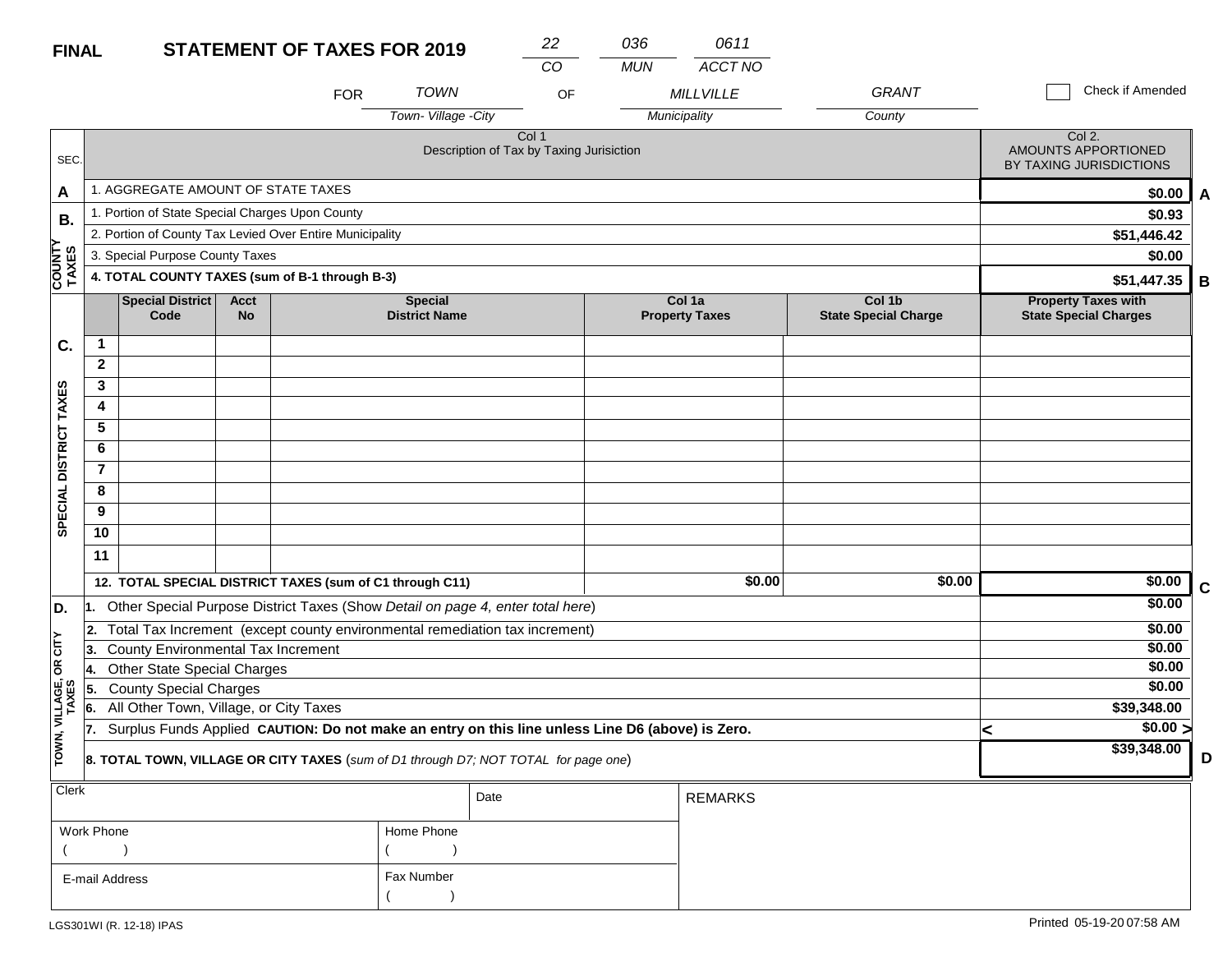|                                     | 2019<br><b>YEAR</b>                                                                                                                                                                          | 22<br><b>CO</b>                                                                                                                | 036<br><b>MUN</b>  | 0611<br><b>ACCT NO</b>      | <b>FOR</b> | <b>TOWN</b><br>Town - Village - City  | OF                                      | <b>MILLVILLE</b><br>Municipality            | <b>GRANT</b><br>County                                   |    |
|-------------------------------------|----------------------------------------------------------------------------------------------------------------------------------------------------------------------------------------------|--------------------------------------------------------------------------------------------------------------------------------|--------------------|-----------------------------|------------|---------------------------------------|-----------------------------------------|---------------------------------------------|----------------------------------------------------------|----|
| SEC.                                |                                                                                                                                                                                              | <b>School District Codes</b>                                                                                                   | Acct<br><b>No</b>  |                             |            |                                       | Col 1<br><b>SCHOOL DISTRICT NAMES</b>   |                                             | Col. 2<br>AMOUNTS APPORTIONED<br>BY TAXING JURISDICTIONS |    |
|                                     |                                                                                                                                                                                              | 224904                                                                                                                         | 0444               | <b>SCH D OF RIVER RIDGE</b> |            |                                       |                                         |                                             | \$138,804.00                                             |    |
| Е.                                  | $\overline{2}$                                                                                                                                                                               |                                                                                                                                |                    |                             |            |                                       |                                         |                                             |                                                          |    |
|                                     | 3                                                                                                                                                                                            |                                                                                                                                |                    |                             |            |                                       |                                         |                                             |                                                          |    |
|                                     | $\overline{4}$                                                                                                                                                                               |                                                                                                                                |                    |                             |            |                                       |                                         |                                             |                                                          |    |
|                                     | 5                                                                                                                                                                                            |                                                                                                                                |                    |                             |            |                                       |                                         |                                             |                                                          |    |
|                                     | 6                                                                                                                                                                                            |                                                                                                                                |                    |                             |            |                                       |                                         |                                             |                                                          |    |
| ELEMENTARY AND<br>SECONDARY SCHOOLS | $\overline{7}$                                                                                                                                                                               |                                                                                                                                |                    |                             |            |                                       |                                         |                                             |                                                          |    |
|                                     | 8                                                                                                                                                                                            |                                                                                                                                |                    |                             |            |                                       |                                         |                                             |                                                          |    |
|                                     | $\overline{9}$                                                                                                                                                                               |                                                                                                                                |                    |                             |            |                                       |                                         |                                             |                                                          |    |
|                                     | 10                                                                                                                                                                                           |                                                                                                                                |                    |                             |            |                                       |                                         |                                             |                                                          |    |
|                                     | 11                                                                                                                                                                                           |                                                                                                                                |                    |                             |            |                                       |                                         |                                             |                                                          |    |
|                                     | 12                                                                                                                                                                                           | TOTAL ELEMENTARY AND SECONDARY SCHOOL TAXES (sum of E1 through E11)                                                            |                    |                             |            |                                       |                                         |                                             | \$138,804.00                                             | Е  |
|                                     | $\mathbf 1$ .                                                                                                                                                                                | 0300                                                                                                                           | 0003               |                             |            | SOUTHWEST WISCONSIN TECH COLLEGE FENN |                                         |                                             | \$14,975.26                                              |    |
|                                     | 2.                                                                                                                                                                                           |                                                                                                                                |                    |                             |            |                                       |                                         |                                             |                                                          |    |
| TECH. T                             | 3.                                                                                                                                                                                           |                                                                                                                                |                    |                             |            |                                       |                                         |                                             |                                                          |    |
|                                     | $\overline{4}$                                                                                                                                                                               | <b>TOTAL TECHNICAL COLLEGE TAXES (sum of F1 through F3)</b>                                                                    |                    |                             |            |                                       |                                         |                                             | \$14,975.26                                              | F  |
| G.                                  |                                                                                                                                                                                              | TOTAL GENERAL PROPERTY TAXES APPORTIONED (Total of State, County, Special District, Local, School and Technical College Taxes) |                    |                             |            |                                       |                                         |                                             | \$244,574.61<br>(G7) DEPARTMENT OF                       | G  |
|                                     | Summary of General Property Taxes, State Tax Credits Applied, and Net General Property Taxes to be Collected<br>Col <sub>2</sub><br>Col <sub>3</sub><br>Col 1<br>PLEASE COMPLETE ALL COLUMNS |                                                                                                                                |                    |                             |            |                                       |                                         |                                             | REVENUE USE ONLY                                         |    |
|                                     |                                                                                                                                                                                              |                                                                                                                                |                    |                             |            |                                       | Real Estate Roll Personal Property Roll | Total (Col 1 Plus Col 2)                    |                                                          |    |
| G1                                  |                                                                                                                                                                                              | General Property Taxes From Computerized Summary                                                                               |                    |                             |            | 244,257.45                            | 317.12                                  |                                             | 244,574.57 SUBTRACT LINE G FROM LINE                     |    |
| G <sub>2</sub>                      |                                                                                                                                                                                              | School Levy Tax Credit Applied (subtract)                                                                                      |                    |                             |            | 27,769.40                             | 36.05                                   |                                             | 27,805.45 G-1. RECORD ON LINE G-6.                       |    |
| G <sub>3</sub>                      |                                                                                                                                                                                              | Lottery and Gaming Credit Applied (subtract)                                                                                   |                    |                             |            | 12,152.80                             | 147.92                                  | 12,300.72 (G-1) $-$                         | \$244,574.57                                             |    |
| G4                                  |                                                                                                                                                                                              | First Dollar Credit Applied (subtract)                                                                                         |                    |                             |            | 7,918.01                              | 0.00                                    | 7,918.01                                    | \$244,574.61                                             |    |
| G <sub>5</sub>                      |                                                                                                                                                                                              | Net General Property Taxes To Be Collected                                                                                     |                    |                             |            | 196,417.24                            | 133.15                                  | $196,550.39$ <sup>(G)</sup>                 |                                                          |    |
| G <sub>6</sub>                      |                                                                                                                                                                                              | <b>UNDERRUN / OVERRUN</b> (include Line G-6 in Line T Total)<br><b>REPORT DETAIL ON PAGE - 3</b>                               |                    |                             |            | Col 1                                 |                                         | Municipality Acting as Agent For            | $-$0.04$                                                 | G6 |
| Η.                                  |                                                                                                                                                                                              |                                                                                                                                |                    |                             |            | For Municipality                      | Col 2 Enterprise/ Utility               | Col 3 Other                                 |                                                          |    |
|                                     |                                                                                                                                                                                              | <b>SPECIAL ASSESSMENTS AND CHARGES</b>                                                                                         |                    |                             |            | 0.00                                  | 0.00                                    | 0.00                                        | \$0.00                                                   | H  |
| J.                                  |                                                                                                                                                                                              | <b>OMITTED PROPERTY TAXES</b> (Net taxes levied on property omitted from taxation in previous years)                           |                    | \$0.00                      | J          |                                       |                                         |                                             |                                                          |    |
| Κ.                                  |                                                                                                                                                                                              | S. 70.43 CORRECTIONS (Net taxes due or refunded - use brackets <> to denote minus amount)                                      |                    | \$0.00                      | K          |                                       |                                         |                                             |                                                          |    |
| М.                                  |                                                                                                                                                                                              | (a)                                                                                                                            |                    | (b)                         | (C)        |                                       | (d)<br>(e)                              | (f)                                         |                                                          | M  |
|                                     |                                                                                                                                                                                              | P.F. CROP TAXES<br>(a) (Acres)                                                                                                 |                    | (c) (Acres)                 |            | (e) (Acres)                           | $0.00 +$<br>$(g)$ (Acres)               | 0.00<br>$0.00$ Reg. Acs. @ $20¢ = $$        | \$0.00                                                   |    |
| N.                                  |                                                                                                                                                                                              | MFL TAX 0.00 Open @ .74 $\varphi = 0.00 + 322.71$ Closed @ \$ 1.75= \$564.74 + 0.00 Open @ \$ 2.04=                            |                    |                             |            |                                       |                                         | 0.00 $+$ 363.22 Closed @\$ 10.20=\$ 3704.84 |                                                          | N  |
|                                     |                                                                                                                                                                                              |                                                                                                                                |                    |                             |            |                                       | $(i)$ (Acres)                           | (i)                                         | \$4,269.58                                               |    |
|                                     |                                                                                                                                                                                              |                                                                                                                                |                    |                             |            |                                       |                                         | $.00 =$<br>.00 Closed @ \$7.87=\$           |                                                          |    |
|                                     |                                                                                                                                                                                              | 1. COAL (Sec.70.42)                                                                                                            | Number of Tons=(a) | 0.00                        |            | @5¢ per Ton + Number of Tons=(b)      | 0.00<br>@7¢ per Ton                     |                                             | \$0.00                                                   |    |
|                                     |                                                                                                                                                                                              | 2. PETROLEUM REFINERIES (Sec.70.421)                                                                                           |                    |                             |            | Number of Tons $=(a)$                 | 0.00<br>@5¢ per Ton                     |                                             | \$0.00                                                   |    |
|                                     |                                                                                                                                                                                              | 3. IRON ORE CONCENTRATES (Sec. 70.40)                                                                                          |                    |                             |            | Number of Tons $=(a)$                 | 0.00<br>@5¢ per Ton                     |                                             | \$0.00                                                   |    |
| OCCUPATION                          |                                                                                                                                                                                              |                                                                                                                                |                    |                             |            |                                       |                                         |                                             |                                                          |    |
| T.                                  |                                                                                                                                                                                              | AGGREGATE AMOUNT OF TAXES (Total of Sections G, G-6, H, J, K, M, N, and Section 0)                                             | \$248,844.15       | T                           |            |                                       |                                         |                                             |                                                          |    |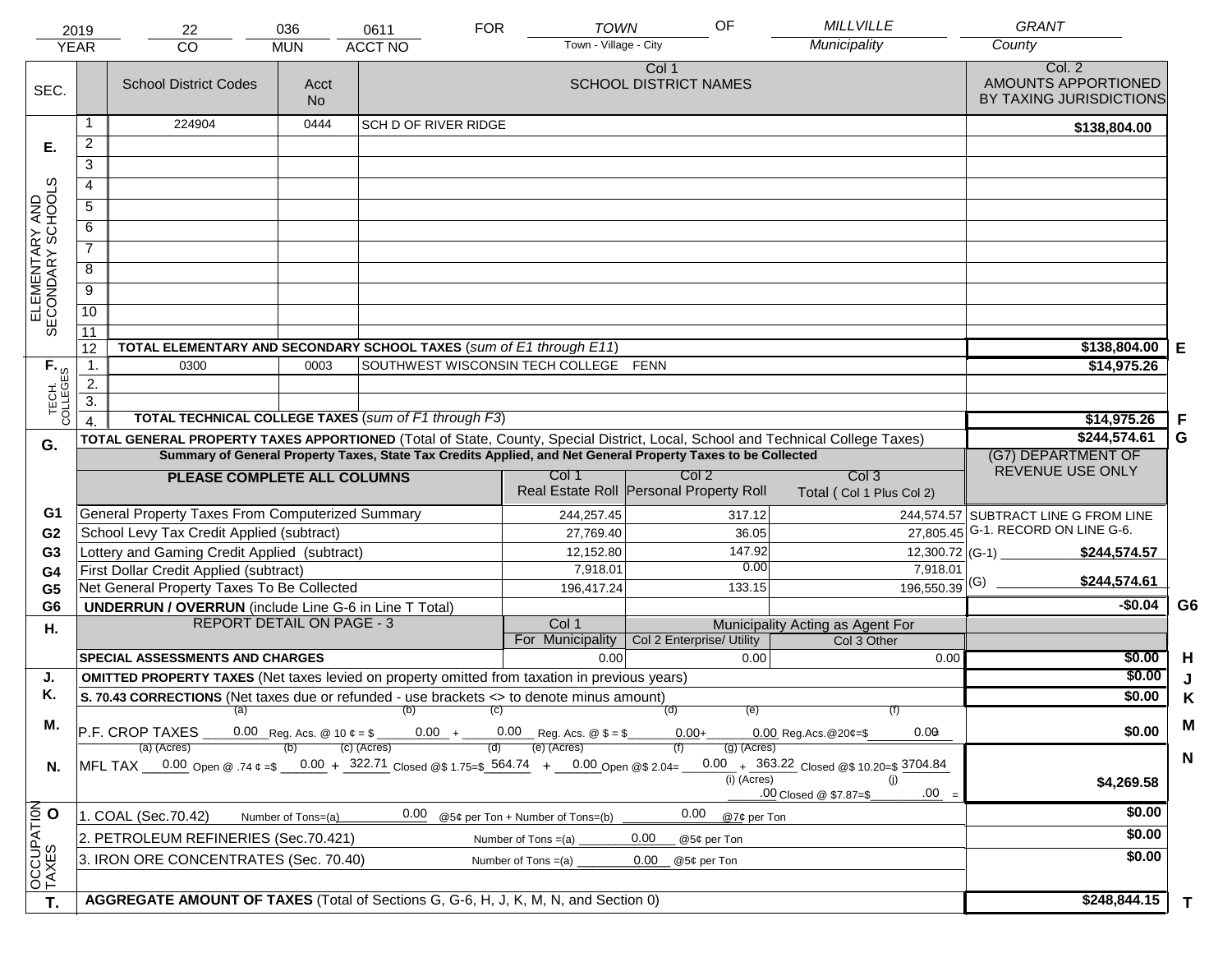|                     | 2019            | 036<br>22                                                          | <b>FOR</b><br>0611 | <b>TOWN</b>                                                | <b>MILLVILLE</b><br>OF                                         |                            | GRANT                                                    |
|---------------------|-----------------|--------------------------------------------------------------------|--------------------|------------------------------------------------------------|----------------------------------------------------------------|----------------------------|----------------------------------------------------------|
|                     | <b>YEAR</b>     | $\overline{CO}$<br><b>MUN</b>                                      | <b>ACCT NO</b>     | Town - Village - City<br><b>SECTION H - DETAIL SUMMARY</b> | Municipality                                                   |                            | County                                                   |
| н                   |                 | Special Assessments and Special Charges                            |                    | Col 1<br>For the Municipality                              | Municipality Acting as Agent for<br>Col 2 Enterprise / Utility | Col 3 Other                | <b>Total For Each Line</b><br>(Total of columns 1,2 & 3) |
|                     | 01              | Water main and lateral Installations                               |                    | \$0.00                                                     | 50.00                                                          | \$0.00                     | \$0.00                                                   |
|                     | 02              | Sewer main and lateral installations                               |                    | \$0.00                                                     | \$0.00                                                         | \$0.00                     | \$0.00                                                   |
|                     | 03              | Street improvements (ex: sidewalks, storm sewers, seal coating)    |                    | \$0.00                                                     | \$0.00                                                         | \$0.00                     | \$0.00                                                   |
|                     | 04              | Street light installation                                          |                    | \$0.00                                                     | \$0.00                                                         | \$0.00                     | \$0.00                                                   |
|                     | 05              | Greenbelts                                                         |                    | \$0.00                                                     | \$0.00                                                         | \$0.00                     | \$0.00                                                   |
|                     | 06              | Drain ditch and watercourse (sec. 88.42 & 88.43)                   |                    | \$0.00                                                     | \$0.00                                                         | \$0.00                     | \$0.00                                                   |
| SPECIAL ASSESSMENTS |                 |                                                                    |                    |                                                            |                                                                |                            |                                                          |
|                     | 01<br>02<br>03  | Weeds, Tree Planting, Removal<br>Snow Removal, Plowing             |                    | \$0.00<br>\$0.00<br>\$0.00                                 | \$0.00<br>\$0.00<br>\$0.00                                     | \$0.00<br>\$0.00<br>\$0.00 | \$0.00<br>\$0.00<br>\$0.00                               |
| CHARGES             | $\overline{04}$ | Refuse And Garbage Collection<br>Grading, Gravel, Culvert, Fencing |                    | \$0.00                                                     | \$0.00                                                         | \$0.00                     | \$0.00                                                   |
|                     |                 | 05 Fencing                                                         |                    | \$0.00                                                     | \$0.00                                                         | \$0.00                     | \$0.00                                                   |
|                     | 06              | Fire Calls                                                         |                    | \$0.00                                                     | \$0.00                                                         | \$0.00                     | \$0.00                                                   |
| SPECIAL             | 07<br>08        | Recycling<br><b>Delinquent Utility Charges</b>                     |                    | \$0.00<br>\$0.00                                           | \$0.00<br>\$0.00                                               | \$0.00<br>\$0.00           | \$0.00<br>\$0.00                                         |
|                     |                 |                                                                    |                    |                                                            |                                                                |                            |                                                          |
|                     |                 |                                                                    |                    |                                                            |                                                                |                            |                                                          |
|                     |                 |                                                                    |                    |                                                            |                                                                |                            |                                                          |
|                     |                 | TOTALS (Also enter on line H on page 2)                            |                    | \$0.00                                                     | \$0.00                                                         | \$0.00                     | \$0.00                                                   |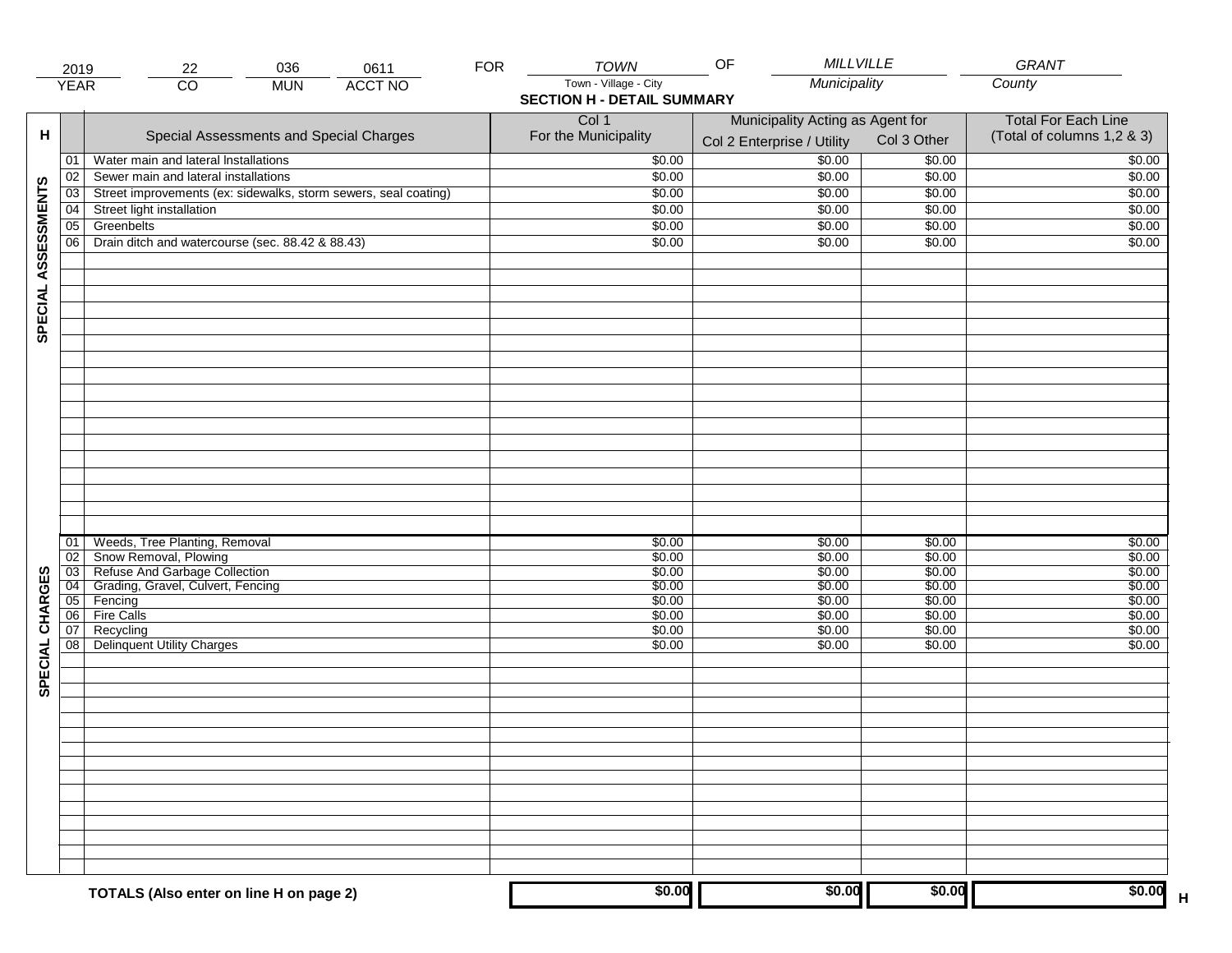| 2010<br>∠ບ≀ະ      | $\sim$<br>JJU                      | .                   | -^'<br>◡ | <b>OWN</b>              | .VILL<br>МII          | <b>^^</b><br>GRAN |  |
|-------------------|------------------------------------|---------------------|----------|-------------------------|-----------------------|-------------------|--|
| $\sqrt{2}$<br>'AN | <br><b>AL 13</b><br>INL<br>171 U . | <b>CCT NO</b><br>AU |          | villade<br>i own<br>URV | ™ <i>lunıcipalitv</i> | Count             |  |

| D. | Name of District                          | Valuation | Gen. Prop. Tax Levy | Remarks |
|----|-------------------------------------------|-----------|---------------------|---------|
|    |                                           |           |                     |         |
|    |                                           |           |                     |         |
|    |                                           |           |                     |         |
|    |                                           |           |                     |         |
|    |                                           |           |                     |         |
|    |                                           |           |                     |         |
|    |                                           |           |                     |         |
|    |                                           |           |                     |         |
|    |                                           |           |                     |         |
|    |                                           |           |                     |         |
|    |                                           |           |                     |         |
|    |                                           |           |                     |         |
|    |                                           |           |                     |         |
|    |                                           |           |                     |         |
|    |                                           |           |                     |         |
|    |                                           |           |                     |         |
|    |                                           |           |                     |         |
|    |                                           |           |                     |         |
|    |                                           |           |                     |         |
|    |                                           |           |                     |         |
|    |                                           |           |                     |         |
|    |                                           |           |                     |         |
|    |                                           |           |                     |         |
|    |                                           |           |                     |         |
|    |                                           |           |                     |         |
|    |                                           |           |                     |         |
|    |                                           |           |                     |         |
|    |                                           |           |                     |         |
|    |                                           |           |                     |         |
|    |                                           |           |                     |         |
|    | TOTALS (Also enter on line D-1 on page 1) |           | \$0.00              |         |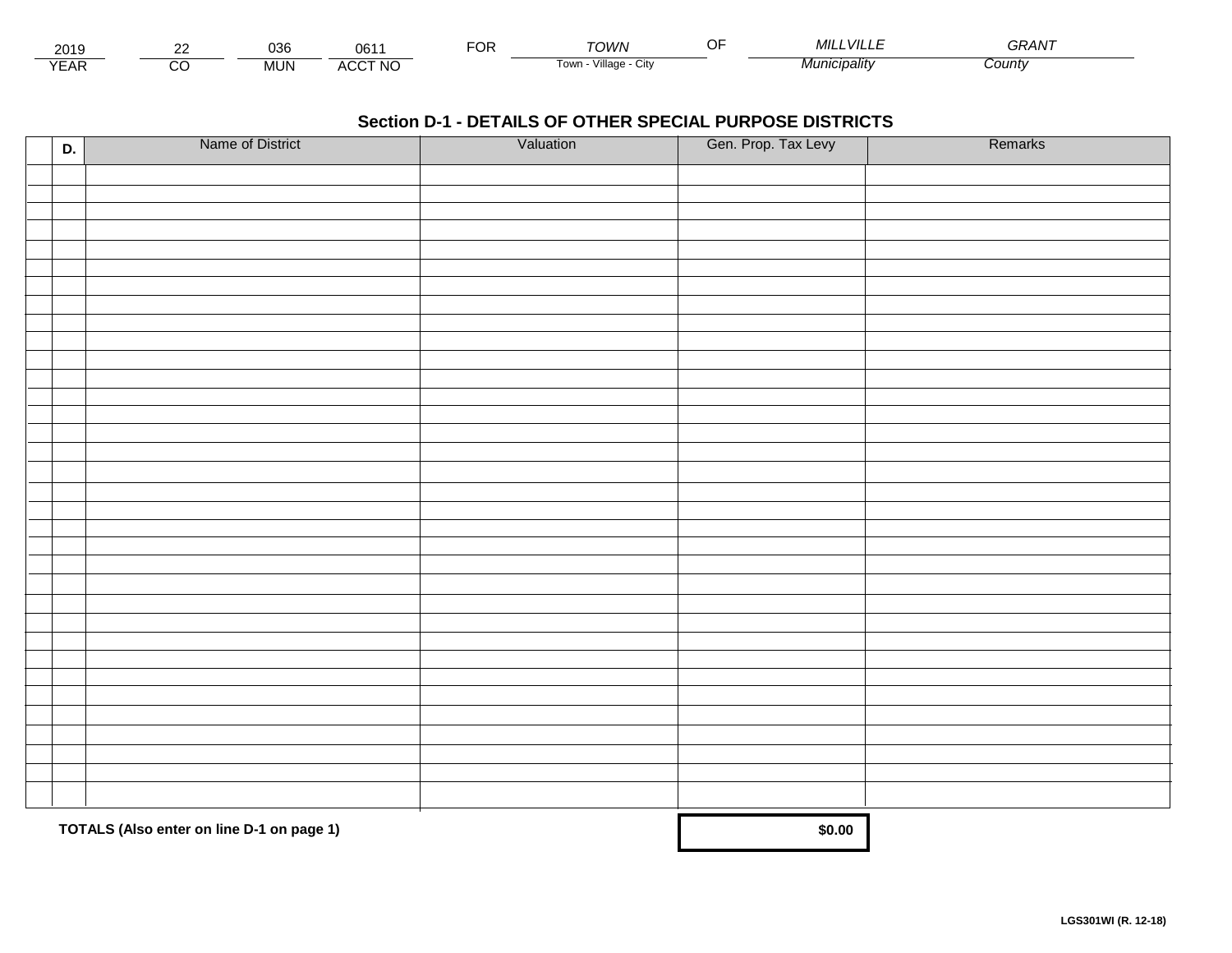#### **STATEMENT OF TAYES EOD 2040 FINAL**

| <b>FINAL</b>           |                                          |                                                                                                  |                          | <b>STATEMENT OF TAXES FOR 2019</b> |                                        | 22                                                | 038        | 0612                            |                                       |                                                            |                   |   |
|------------------------|------------------------------------------|--------------------------------------------------------------------------------------------------|--------------------------|------------------------------------|----------------------------------------|---------------------------------------------------|------------|---------------------------------|---------------------------------------|------------------------------------------------------------|-------------------|---|
|                        |                                          |                                                                                                  |                          |                                    |                                        | CO                                                | <b>MUN</b> | ACCT NO                         |                                       |                                                            |                   |   |
|                        |                                          |                                                                                                  |                          | <b>FOR</b>                         | <b>TOWN</b>                            | OF                                                |            | <b>MOUNT HOPE</b>               | <b>GRANT</b>                          |                                                            | Check if Amended  |   |
|                        |                                          |                                                                                                  |                          |                                    | Town-Village - City                    |                                                   |            | Municipality                    | County                                |                                                            |                   |   |
| SEC.                   |                                          |                                                                                                  |                          |                                    |                                        | Col 1<br>Description of Tax by Taxing Jurisiction |            |                                 |                                       | Col 2.<br>AMOUNTS APPORTIONED<br>BY TAXING JURISDICTIONS   |                   |   |
| A                      |                                          | 1. AGGREGATE AMOUNT OF STATE TAXES                                                               |                          |                                    |                                        |                                                   |            |                                 |                                       |                                                            | \$0.00            | A |
| В.                     |                                          | 1. Portion of State Special Charges Upon County                                                  |                          |                                    |                                        |                                                   |            |                                 |                                       |                                                            | \$1.69            |   |
|                        |                                          | 2. Portion of County Tax Levied Over Entire Municipality                                         |                          |                                    |                                        |                                                   |            |                                 |                                       |                                                            | \$93,504.53       |   |
|                        |                                          | 3. Special Purpose County Taxes                                                                  |                          |                                    |                                        |                                                   |            |                                 |                                       |                                                            | \$0.00            |   |
| <b>COUNTY</b><br>TAXES |                                          | 4. TOTAL COUNTY TAXES (sum of B-1 through B-3)                                                   |                          |                                    |                                        |                                                   |            |                                 |                                       |                                                            | \$93,506.22<br>В  |   |
|                        |                                          | <b>Special District</b><br>Code                                                                  | <b>Acct</b><br><b>No</b> |                                    | <b>Special</b><br><b>District Name</b> |                                                   |            | Col 1a<br><b>Property Taxes</b> | Col 1b<br><b>State Special Charge</b> | <b>Property Taxes with</b><br><b>State Special Charges</b> |                   |   |
| C.                     | $\mathbf 1$                              |                                                                                                  |                          |                                    |                                        |                                                   |            |                                 |                                       |                                                            |                   |   |
|                        | $\mathbf{2}$                             |                                                                                                  |                          |                                    |                                        |                                                   |            |                                 |                                       |                                                            |                   |   |
| SPECIAL DISTRICT TAXES | 3                                        |                                                                                                  |                          |                                    |                                        |                                                   |            |                                 |                                       |                                                            |                   |   |
|                        | 4                                        |                                                                                                  |                          |                                    |                                        |                                                   |            |                                 |                                       |                                                            |                   |   |
|                        | 5                                        |                                                                                                  |                          |                                    |                                        |                                                   |            |                                 |                                       |                                                            |                   |   |
|                        | 6                                        |                                                                                                  |                          |                                    |                                        |                                                   |            |                                 |                                       |                                                            |                   |   |
|                        | $\overline{7}$                           |                                                                                                  |                          |                                    |                                        |                                                   |            |                                 |                                       |                                                            |                   |   |
|                        | 8                                        |                                                                                                  |                          |                                    |                                        |                                                   |            |                                 |                                       |                                                            |                   |   |
|                        | 9                                        |                                                                                                  |                          |                                    |                                        |                                                   |            |                                 |                                       |                                                            |                   |   |
|                        | 10                                       |                                                                                                  |                          |                                    |                                        |                                                   |            |                                 |                                       |                                                            |                   |   |
|                        | 11                                       |                                                                                                  |                          |                                    |                                        |                                                   |            |                                 |                                       |                                                            |                   |   |
|                        |                                          | 12. TOTAL SPECIAL DISTRICT TAXES (sum of C1 through C11)                                         |                          |                                    |                                        |                                                   |            | \$0.00                          | \$0.00                                |                                                            | \$0.00<br>C       |   |
| D.                     | 11.                                      | Other Special Purpose District Taxes (Show Detail on page 4, enter total here)                   |                          |                                    |                                        |                                                   |            |                                 |                                       |                                                            | \$0.00            |   |
|                        |                                          | 2. Total Tax Increment (except county environmental remediation tax increment)                   |                          |                                    |                                        |                                                   |            |                                 |                                       |                                                            | \$0.00            |   |
| <b>CITY</b>            | County Environmental Tax Increment<br>3. |                                                                                                  |                          |                                    |                                        |                                                   |            |                                 |                                       |                                                            | \$0.00            |   |
| g                      | 4.                                       | <b>Other State Special Charges</b>                                                               |                          |                                    |                                        |                                                   |            |                                 |                                       |                                                            | \$0.00            |   |
|                        | 5.                                       | <b>County Special Charges</b>                                                                    |                          |                                    |                                        |                                                   |            |                                 |                                       |                                                            | \$0.00            |   |
| VILLAGE,<br>TAXES      | 6.                                       | All Other Town, Village, or City Taxes                                                           |                          |                                    |                                        |                                                   |            |                                 |                                       |                                                            | \$102,846.00      |   |
|                        | 17.                                      | Surplus Funds Applied CAUTION: Do not make an entry on this line unless Line D6 (above) is Zero. |                          |                                    |                                        |                                                   |            |                                 |                                       | <                                                          | \$0.00 >          |   |
| TOWN,                  |                                          | 8. TOTAL TOWN, VILLAGE OR CITY TAXES (sum of D1 through D7; NOT TOTAL for page one)              |                          |                                    |                                        |                                                   |            |                                 |                                       |                                                            | \$102,846.00<br>D |   |
| Clerk                  |                                          |                                                                                                  |                          |                                    |                                        | Date                                              |            | <b>REMARKS</b>                  |                                       |                                                            |                   |   |

| $\ddotsc$      |            | Date | REMARKS |
|----------------|------------|------|---------|
| Work Phone     | Home Phone |      |         |
|                |            |      |         |
| E-mail Address | Fax Number |      |         |
|                |            |      |         |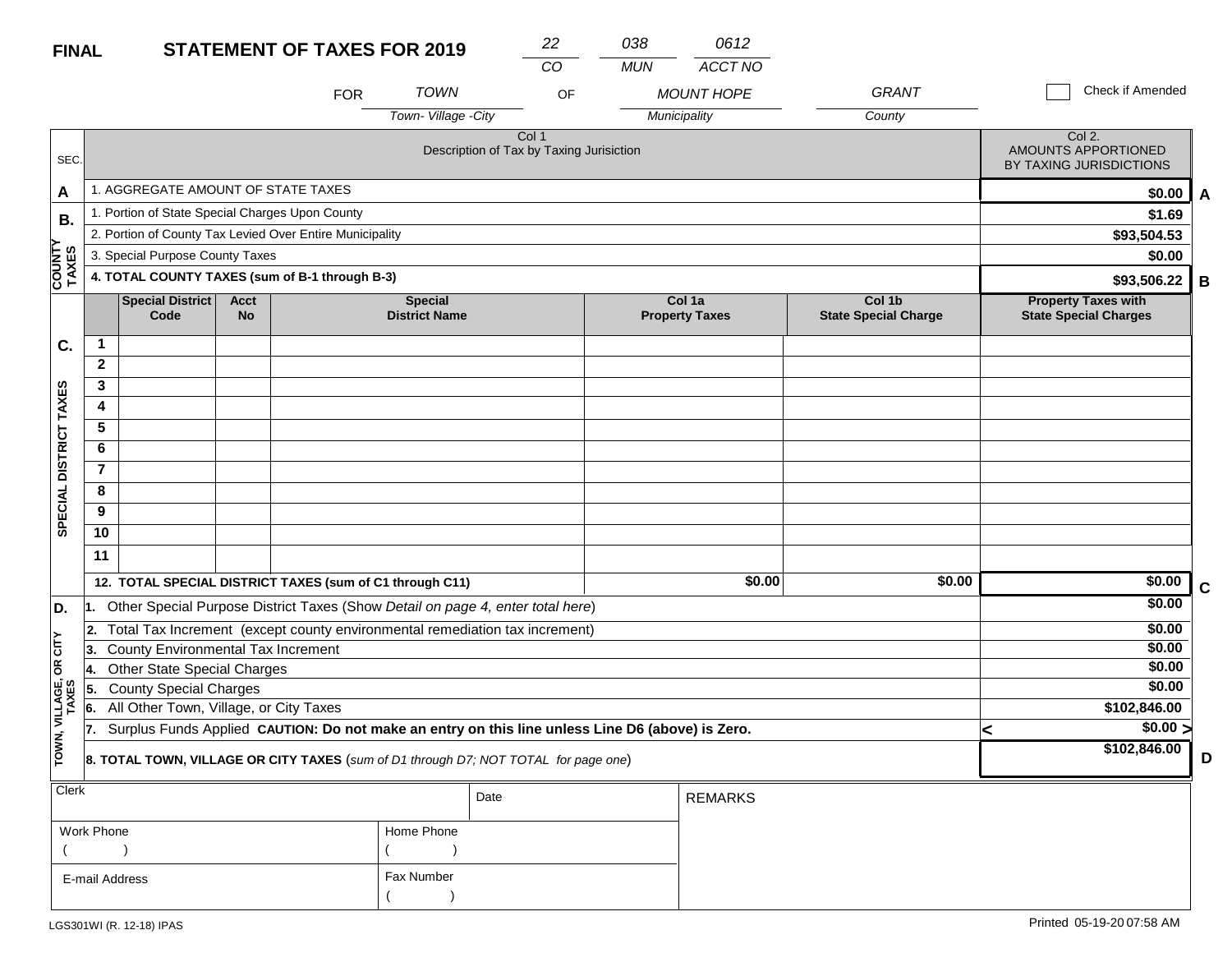|                                     | 2019             | 22                                                                                                                             | 038                              | 0612                                  | <b>FOR</b>            | <b>TOWN</b>                      | OF                                                                                                           | <b>MOUNT HOPE</b>                               | <b>GRANT</b>                                             |                |
|-------------------------------------|------------------|--------------------------------------------------------------------------------------------------------------------------------|----------------------------------|---------------------------------------|-----------------------|----------------------------------|--------------------------------------------------------------------------------------------------------------|-------------------------------------------------|----------------------------------------------------------|----------------|
|                                     | <b>YEAR</b>      | CO                                                                                                                             | <b>MUN</b>                       | <b>ACCT NO</b>                        |                       | Town - Village - City            |                                                                                                              | Municipality                                    | County                                                   |                |
| SEC.                                |                  | <b>School District Codes</b>                                                                                                   | Acct<br><b>No</b>                |                                       |                       |                                  | Col 1<br><b>SCHOOL DISTRICT NAMES</b>                                                                        |                                                 | Col. 2<br>AMOUNTS APPORTIONED<br>BY TAXING JURISDICTIONS |                |
|                                     |                  | 220609                                                                                                                         | 0134                             | <b>SCH D OF BOSCOBEL AREA</b>         |                       |                                  |                                                                                                              |                                                 | \$5,704.20                                               |                |
| Е.                                  | $\overline{2}$   | 221813                                                                                                                         | 0137                             | <b>SCH D OF FENNIMORE COMMUNITY</b>   |                       |                                  |                                                                                                              |                                                 | \$10,281.53                                              |                |
|                                     | 3                | 224904                                                                                                                         | 0444                             | <b>SCH D OF RIVER RIDGE</b>           |                       |                                  |                                                                                                              |                                                 | \$234,391.00                                             |                |
|                                     | $\overline{4}$   |                                                                                                                                |                                  |                                       |                       |                                  |                                                                                                              |                                                 |                                                          |                |
|                                     | $\overline{5}$   |                                                                                                                                |                                  |                                       |                       |                                  |                                                                                                              |                                                 |                                                          |                |
|                                     | 6                |                                                                                                                                |                                  |                                       |                       |                                  |                                                                                                              |                                                 |                                                          |                |
|                                     | $\overline{7}$   |                                                                                                                                |                                  |                                       |                       |                                  |                                                                                                              |                                                 |                                                          |                |
| ELEMENTARY AND<br>SECONDARY SCHOOLS | 8                |                                                                                                                                |                                  |                                       |                       |                                  |                                                                                                              |                                                 |                                                          |                |
|                                     | $\overline{9}$   |                                                                                                                                |                                  |                                       |                       |                                  |                                                                                                              |                                                 |                                                          |                |
|                                     | 10               |                                                                                                                                |                                  |                                       |                       |                                  |                                                                                                              |                                                 |                                                          |                |
|                                     | $\overline{11}$  |                                                                                                                                |                                  |                                       |                       |                                  |                                                                                                              |                                                 |                                                          |                |
|                                     | 12               | TOTAL ELEMENTARY AND SECONDARY SCHOOL TAXES (sum of E1 through E11)                                                            |                                  |                                       |                       |                                  |                                                                                                              |                                                 | \$250,376.73                                             | Е              |
| TECH. T                             | 1.               | 0300                                                                                                                           | 0003                             | SOUTHWEST WISCONSIN TECH COLLEGE FENN |                       |                                  |                                                                                                              |                                                 | \$27,217.73                                              |                |
|                                     | 2.               |                                                                                                                                |                                  |                                       |                       |                                  |                                                                                                              |                                                 |                                                          |                |
|                                     | $\overline{3}$ . | <b>TOTAL TECHNICAL COLLEGE TAXES (sum of F1 through F3)</b>                                                                    |                                  |                                       |                       |                                  |                                                                                                              |                                                 |                                                          |                |
|                                     | $\overline{4}$   | TOTAL GENERAL PROPERTY TAXES APPORTIONED (Total of State, County, Special District, Local, School and Technical College Taxes) | \$27,217.73<br>\$473,946.68      | F<br>G                                |                       |                                  |                                                                                                              |                                                 |                                                          |                |
| G.                                  |                  |                                                                                                                                |                                  |                                       |                       |                                  | Summary of General Property Taxes, State Tax Credits Applied, and Net General Property Taxes to be Collected |                                                 | (G7) DEPARTMENT OF                                       |                |
|                                     |                  | PLEASE COMPLETE ALL COLUMNS                                                                                                    | REVENUE USE ONLY                 |                                       |                       |                                  |                                                                                                              |                                                 |                                                          |                |
|                                     |                  |                                                                                                                                |                                  |                                       |                       |                                  | Real Estate Roll Personal Property Roll                                                                      | Col <sub>3</sub><br>Total (Col 1 Plus Col 2)    |                                                          |                |
| G1                                  |                  | General Property Taxes From Computerized Summary                                                                               |                                  |                                       |                       | 472,785.72                       | 1,160.94                                                                                                     |                                                 | 473,946.66 SUBTRACT LINE G FROM LINE                     |                |
| G <sub>2</sub>                      |                  | School Levy Tax Credit Applied (subtract)                                                                                      |                                  |                                       |                       | 51,964.96                        | 127.10                                                                                                       |                                                 | 52,092.06 G-1. RECORD ON LINE G-6.                       |                |
| G <sub>3</sub>                      |                  | Lottery and Gaming Credit Applied (subtract)                                                                                   |                                  |                                       |                       | 14,291.65                        |                                                                                                              | 0.00                                            | $14,291.65$ (G-1) __<br>\$473,946.66                     |                |
| G4                                  |                  | First Dollar Credit Applied (subtract)                                                                                         |                                  |                                       |                       | 13,586.30                        |                                                                                                              | 0.00<br>13,586.30                               | \$473,946.68                                             |                |
| G <sub>5</sub>                      |                  | Net General Property Taxes To Be Collected                                                                                     |                                  |                                       |                       | 392,942.81                       | 1,033.84                                                                                                     | $393,976.65$ <sup>(G)</sup>                     |                                                          |                |
| G <sub>6</sub>                      |                  | <b>UNDERRUN / OVERRUN</b> (include Line G-6 in Line T Total)                                                                   | <b>REPORT DETAIL ON PAGE - 3</b> |                                       |                       |                                  |                                                                                                              |                                                 | $-$0.02$                                                 | G <sub>6</sub> |
| Η.                                  |                  |                                                                                                                                |                                  |                                       |                       | Col 1<br>For Municipality        | Col 2 Enterprise/ Utility                                                                                    | Municipality Acting as Agent For<br>Col 3 Other |                                                          |                |
|                                     |                  | <b>SPECIAL ASSESSMENTS AND CHARGES</b>                                                                                         |                                  |                                       |                       | 438.10                           | 0.00                                                                                                         | 0.00                                            | \$438.10                                                 | H              |
| J.                                  |                  | <b>OMITTED PROPERTY TAXES</b> (Net taxes levied on property omitted from taxation in previous years)                           |                                  |                                       |                       |                                  |                                                                                                              |                                                 | \$0.00                                                   | J              |
| Κ.                                  |                  | S. 70.43 CORRECTIONS (Net taxes due or refunded - use brackets <> to denote minus amount)                                      |                                  |                                       |                       |                                  |                                                                                                              |                                                 | \$0.00                                                   | K              |
| М.                                  |                  |                                                                                                                                |                                  | $(a)$ (b) (c)                         |                       |                                  | (e)<br>(d)                                                                                                   |                                                 |                                                          | M              |
|                                     |                  | 0.00 Reg. Acs. @ 10 $\phi = $$ 0.00 + 0.00 Reg. Acs. @ \$ = \$<br>P.F. CROP TAXES                                              | \$0.00                           |                                       |                       |                                  |                                                                                                              |                                                 |                                                          |                |
|                                     |                  | (a) (Acres)<br>MFL TAX 0.00 Open @ .74 $\epsilon = 0.00 + \frac{487.17}{1000}$ Closed @\$ 1.75=\$ 852.55 + 0.00 Open @\$ 2.04= |                                  | (c) (Acres)                           |                       | (e) (Acres)                      | $(g)$ (Acres)                                                                                                | 0.00 $+$ 191.70 Closed @\$ 10.20=\$ 1955.34     |                                                          | $\mathbf N$    |
| N.                                  |                  |                                                                                                                                |                                  |                                       |                       |                                  | (i) (Acres)                                                                                                  | (i)                                             | \$2,807.89                                               |                |
|                                     |                  |                                                                                                                                |                                  |                                       |                       |                                  |                                                                                                              | $.00 =$<br>.00 Closed @ \$7.87=\$               |                                                          |                |
|                                     |                  | 1. COAL (Sec.70.42)                                                                                                            | Number of Tons=(a)               | 0.00                                  |                       | @5¢ per Ton + Number of Tons=(b) | 0.00<br>@7¢ per Ton                                                                                          |                                                 | \$0.00                                                   |                |
|                                     |                  | 2. PETROLEUM REFINERIES (Sec.70.421)                                                                                           |                                  |                                       |                       | Number of Tons $=(a)$            | 0.00<br>@5¢ per Ton                                                                                          |                                                 | \$0.00                                                   |                |
|                                     |                  | 3. IRON ORE CONCENTRATES (Sec. 70.40)                                                                                          |                                  |                                       | Number of Tons $=(a)$ |                                  | 0.00<br>@5¢ per Ton                                                                                          |                                                 | \$0.00                                                   |                |
| OCCUPATION<br>TAXES O               |                  |                                                                                                                                |                                  |                                       |                       |                                  |                                                                                                              |                                                 |                                                          |                |
| T.                                  |                  | AGGREGATE AMOUNT OF TAXES (Total of Sections G, G-6, H, J, K, M, N, and Section 0)                                             |                                  |                                       |                       |                                  |                                                                                                              |                                                 | \$477,192.65                                             | $\mathbf T$    |
|                                     |                  |                                                                                                                                |                                  |                                       |                       |                                  |                                                                                                              |                                                 |                                                          |                |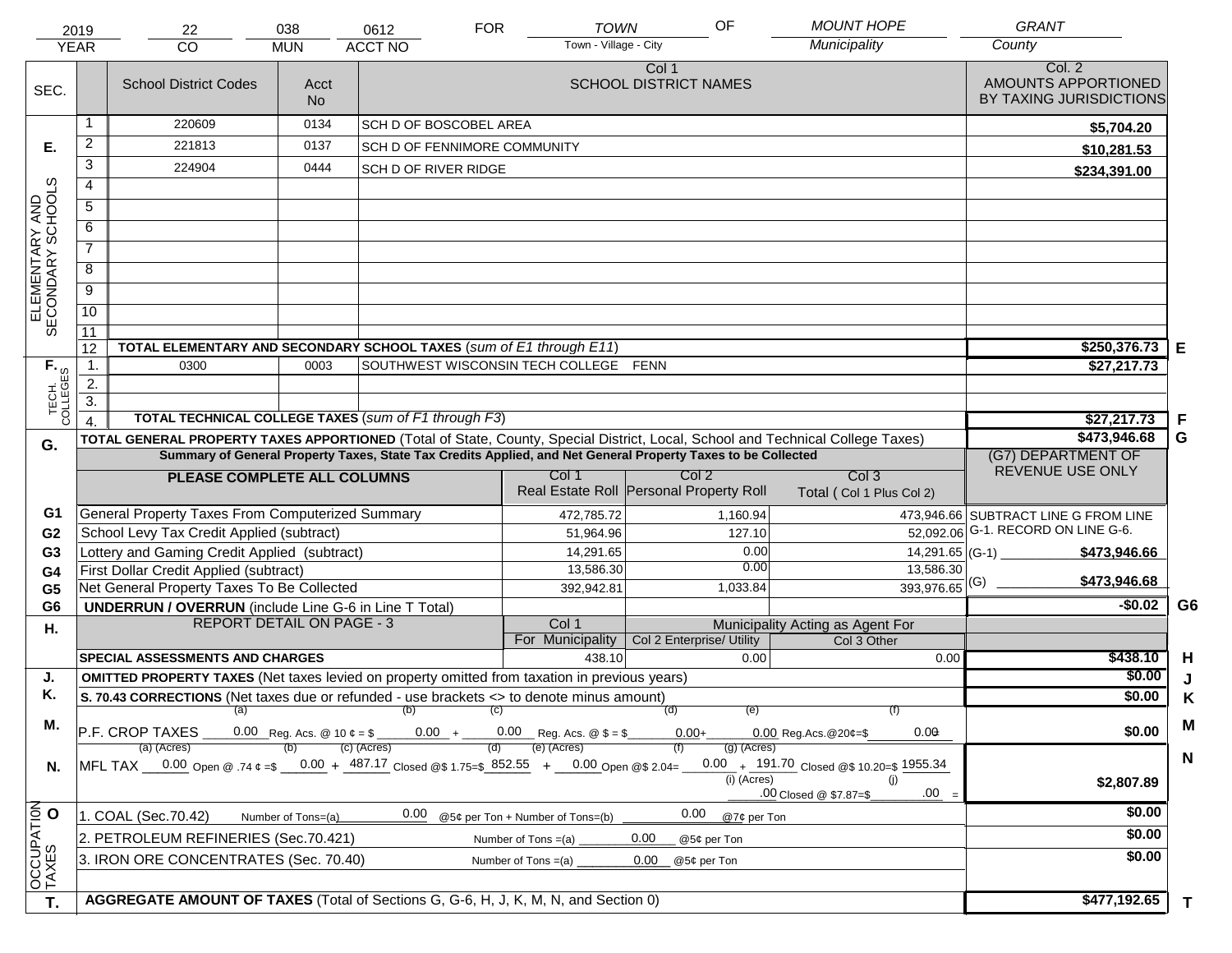|                     | 2019            | 22                                                                                                                                 | 038        | 0612           | <b>FOR</b> | <b>TOWN</b>                                                | <b>MOUNT HOPE</b><br>OF                                        |                            | GRANT                                                    |
|---------------------|-----------------|------------------------------------------------------------------------------------------------------------------------------------|------------|----------------|------------|------------------------------------------------------------|----------------------------------------------------------------|----------------------------|----------------------------------------------------------|
|                     | <b>YEAR</b>     | $\overline{CO}$                                                                                                                    | <b>MUN</b> | <b>ACCT NO</b> |            | Town - Village - City<br><b>SECTION H - DETAIL SUMMARY</b> | Municipality                                                   |                            | County                                                   |
| н                   |                 | Special Assessments and Special Charges                                                                                            |            |                |            | Col 1<br>For the Municipality                              | Municipality Acting as Agent for<br>Col 2 Enterprise / Utility | Col 3 Other                | <b>Total For Each Line</b><br>(Total of columns 1,2 & 3) |
|                     | 01              | Water main and lateral Installations                                                                                               |            |                |            | \$0.00                                                     | $\frac{1}{00}$                                                 | \$0.00                     | \$0.00                                                   |
|                     | 02              | Sewer main and lateral installations                                                                                               |            |                |            | \$0.00                                                     | \$0.00                                                         | \$0.00                     | \$0.00                                                   |
|                     | $\overline{03}$ | Street improvements (ex: sidewalks, storm sewers, seal coating)                                                                    |            |                |            | \$438.10                                                   | \$0.00                                                         | \$0.00                     | \$438.10                                                 |
|                     | 04              | Street light installation                                                                                                          |            |                |            | \$0.00                                                     | \$0.00                                                         | \$0.00                     | \$0.00                                                   |
|                     | 05              | Greenbelts                                                                                                                         |            |                |            | \$0.00                                                     | \$0.00                                                         | \$0.00                     | \$0.00                                                   |
|                     | 06              | Drain ditch and watercourse (sec. 88.42 & 88.43)                                                                                   |            |                |            | \$0.00                                                     | \$0.00                                                         | \$0.00                     | \$0.00                                                   |
| SPECIAL ASSESSMENTS |                 |                                                                                                                                    |            |                |            |                                                            |                                                                |                            |                                                          |
|                     | 01<br>02        | Weeds, Tree Planting, Removal<br>Snow Removal, Plowing<br>03 Refuse And Garbage Collection<br>04 Grading, Gravel, Culvert, Fencing |            |                |            | \$0.00<br>\$0.00<br>\$0.00                                 | \$0.00<br>\$0.00<br>\$0.00                                     | \$0.00<br>\$0.00<br>\$0.00 | \$0.00<br>\$0.00<br>\$0.00                               |
|                     |                 | 05 Fencing                                                                                                                         |            |                |            | \$0.00<br>\$0.00                                           | \$0.00<br>\$0.00                                               | \$0.00<br>\$0.00           | \$0.00<br>\$0.00                                         |
| CHARGES             | 06              | <b>Fire Calls</b>                                                                                                                  |            |                |            | \$0.00                                                     | \$0.00                                                         | \$0.00                     | \$0.00                                                   |
| SPECIAL             | 07<br>08        | Recycling<br><b>Delinquent Utility Charges</b>                                                                                     |            |                |            | \$0.00<br>\$0.00                                           | \$0.00<br>\$0.00                                               | \$0.00<br>\$0.00           | \$0.00<br>\$0.00                                         |
|                     |                 |                                                                                                                                    |            |                |            |                                                            |                                                                |                            |                                                          |
|                     |                 |                                                                                                                                    |            |                |            |                                                            |                                                                |                            |                                                          |
|                     |                 | TOTALS (Also enter on line H on page 2)                                                                                            |            |                |            | \$438.10                                                   | \$0.00                                                         | \$0.00                     | \$438.10                                                 |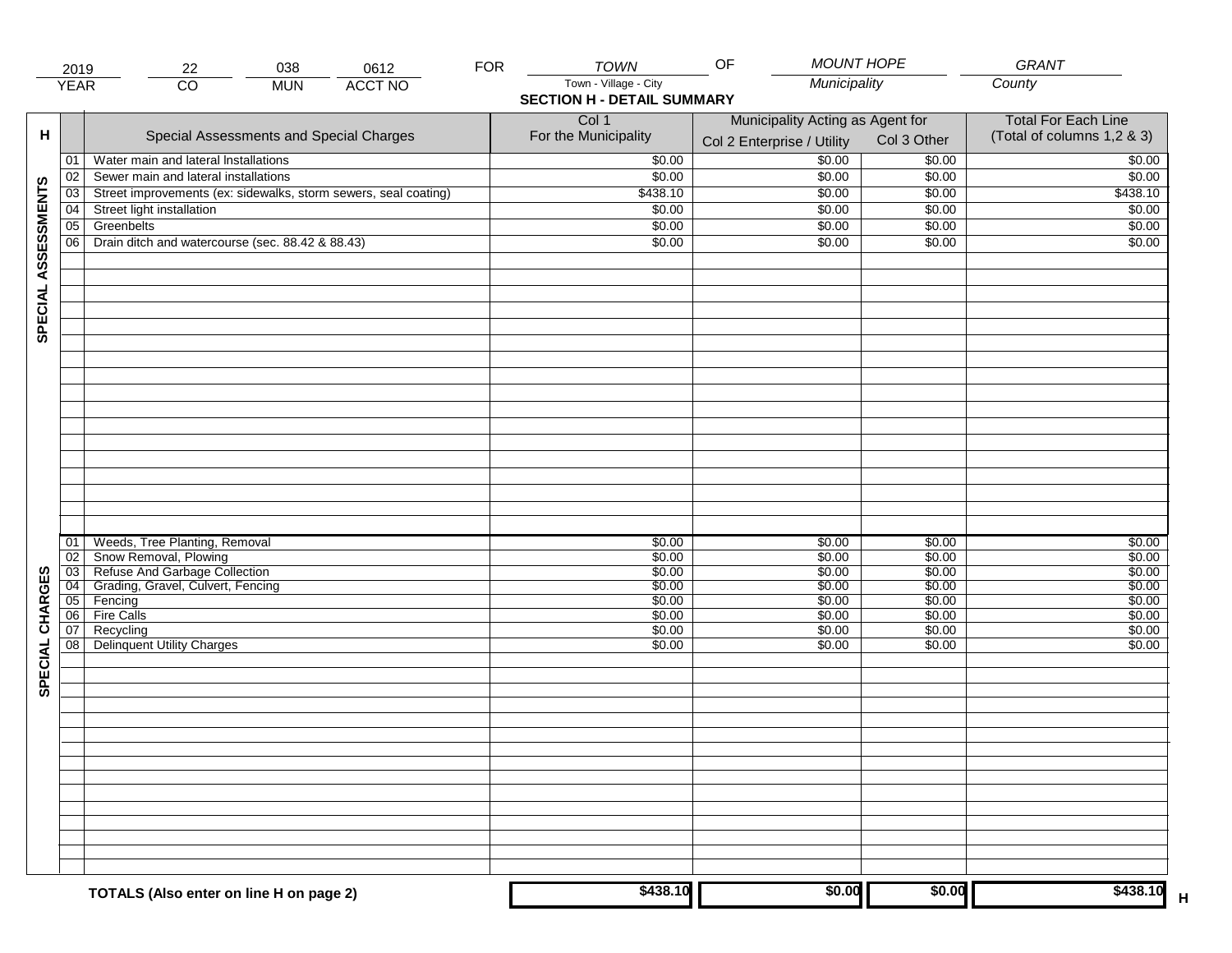| 201.                        | co | $\sim$<br>്ഗം | 0.01<br>UO.                    | <sup>-</sup> OR | ⊤∩WN                         | 1000<br>$\cdots$<br>$\overline{\phantom{a}}$<br>. JN '<br>TUP"<br>טועו | $\sim$ $\sim$ $\sim$ $\sim$<br><i>GRAN</i> |  |
|-----------------------------|----|---------------|--------------------------------|-----------------|------------------------------|------------------------------------------------------------------------|--------------------------------------------|--|
| $\sqrt{2}$<br>▵<br><b>L</b> |    | <b>MUN</b>    | CCT NC،<br>$\mathbf{u}$<br>nuu |                 | .<br>Village<br>∣own<br>יווש | * "unicipality"                                                        | :ountv                                     |  |

| D. | Name of District                          | Valuation | Gen. Prop. Tax Levy | Remarks |
|----|-------------------------------------------|-----------|---------------------|---------|
|    |                                           |           |                     |         |
|    |                                           |           |                     |         |
|    |                                           |           |                     |         |
|    |                                           |           |                     |         |
|    |                                           |           |                     |         |
|    |                                           |           |                     |         |
|    |                                           |           |                     |         |
|    |                                           |           |                     |         |
|    |                                           |           |                     |         |
|    |                                           |           |                     |         |
|    |                                           |           |                     |         |
|    |                                           |           |                     |         |
|    |                                           |           |                     |         |
|    |                                           |           |                     |         |
|    |                                           |           |                     |         |
|    |                                           |           |                     |         |
|    |                                           |           |                     |         |
|    |                                           |           |                     |         |
|    |                                           |           |                     |         |
|    |                                           |           |                     |         |
|    |                                           |           |                     |         |
|    |                                           |           |                     |         |
|    |                                           |           |                     |         |
|    |                                           |           |                     |         |
|    |                                           |           |                     |         |
|    |                                           |           |                     |         |
|    |                                           |           |                     |         |
|    |                                           |           |                     |         |
|    |                                           |           |                     |         |
|    |                                           |           |                     |         |
|    | TOTALS (Also enter on line D-1 on page 1) | \$0.00    |                     |         |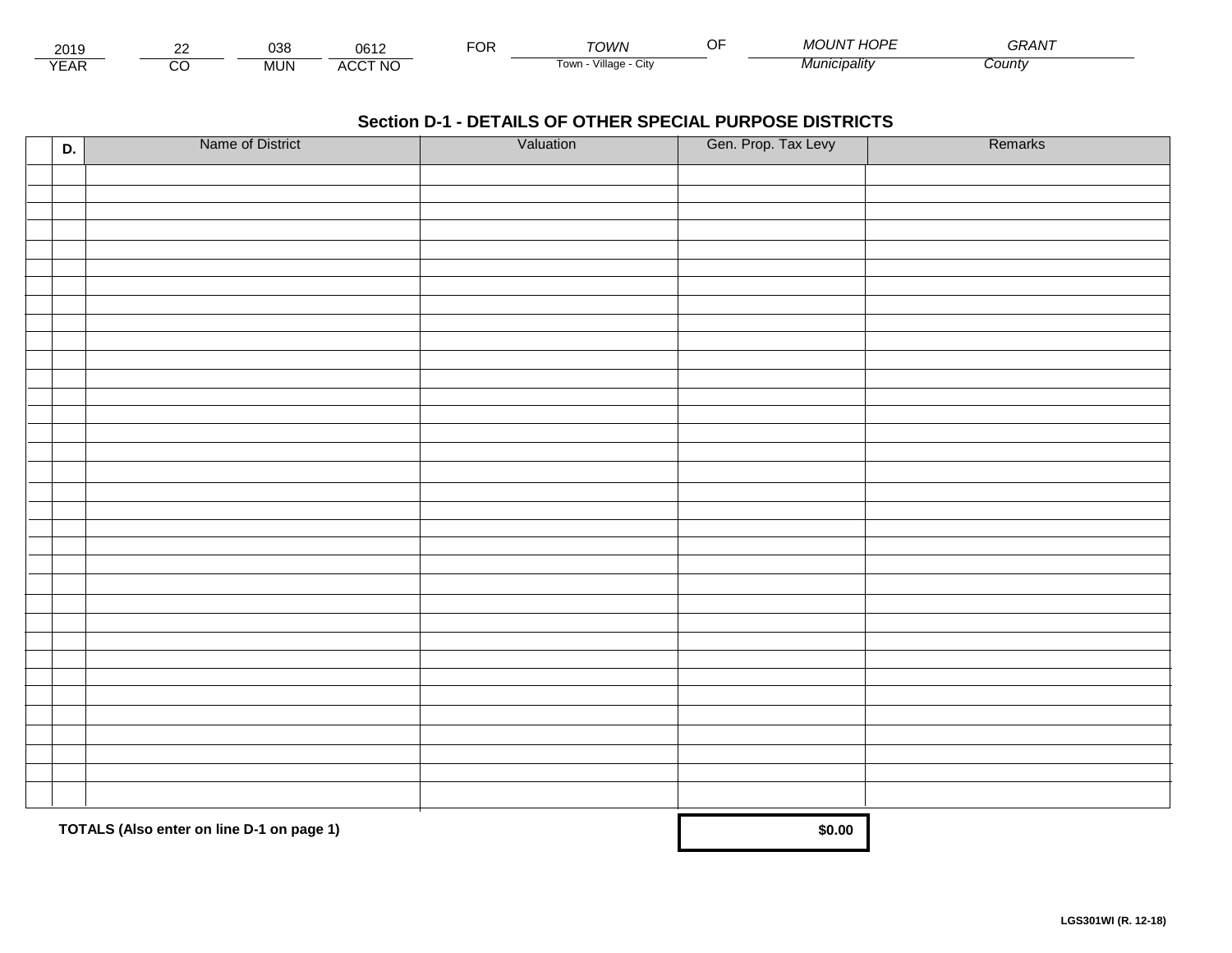#### **STATEMENT OF TAXE FINAL**

| <b>S FOR 2019</b> | 040 |
|-------------------|-----|
|                   |     |

*CO MUN ACCT NO*

*0613*

|                         |                                                                                     |                                                 |                   | <b>FOR</b>                                               | <b>TOWN</b>                            | OF                                                                                               |  | <b>MOUNT IDA</b>                | <b>GRANT</b>                          | Check if Amended                                           |             |  |
|-------------------------|-------------------------------------------------------------------------------------|-------------------------------------------------|-------------------|----------------------------------------------------------|----------------------------------------|--------------------------------------------------------------------------------------------------|--|---------------------------------|---------------------------------------|------------------------------------------------------------|-------------|--|
|                         |                                                                                     |                                                 |                   |                                                          | Town-Village - City                    |                                                                                                  |  | Municipality                    | County                                |                                                            |             |  |
| SEC.                    |                                                                                     |                                                 |                   |                                                          |                                        | Col <sub>1</sub><br>Description of Tax by Taxing Jurisiction                                     |  |                                 |                                       | Col 2.<br>AMOUNTS APPORTIONED<br>BY TAXING JURISDICTIONS   |             |  |
| A                       |                                                                                     | 1. AGGREGATE AMOUNT OF STATE TAXES              |                   |                                                          |                                        |                                                                                                  |  |                                 |                                       |                                                            | \$0.00<br>A |  |
| В.                      |                                                                                     | 1. Portion of State Special Charges Upon County |                   |                                                          |                                        |                                                                                                  |  |                                 |                                       | \$2.58                                                     |             |  |
| ≻                       |                                                                                     |                                                 |                   | 2. Portion of County Tax Levied Over Entire Municipality |                                        |                                                                                                  |  |                                 |                                       | \$143,114.69                                               |             |  |
|                         |                                                                                     | 3. Special Purpose County Taxes                 |                   |                                                          |                                        |                                                                                                  |  |                                 |                                       | \$0.00                                                     |             |  |
| <b>COUNT</b><br>TAXES   |                                                                                     |                                                 |                   | 4. TOTAL COUNTY TAXES (sum of B-1 through B-3)           |                                        |                                                                                                  |  |                                 |                                       | \$143,117.27                                               | В           |  |
|                         |                                                                                     | <b>Special District</b><br>Code                 | Acct<br><b>No</b> |                                                          | <b>Special</b><br><b>District Name</b> |                                                                                                  |  | Col 1a<br><b>Property Taxes</b> | Col 1b<br><b>State Special Charge</b> | <b>Property Taxes with</b><br><b>State Special Charges</b> |             |  |
| C.                      | 1                                                                                   |                                                 |                   |                                                          |                                        |                                                                                                  |  |                                 |                                       |                                                            |             |  |
|                         | $\mathbf{2}$                                                                        |                                                 |                   |                                                          |                                        |                                                                                                  |  |                                 |                                       |                                                            |             |  |
|                         | 3                                                                                   |                                                 |                   |                                                          |                                        |                                                                                                  |  |                                 |                                       |                                                            |             |  |
|                         | 4                                                                                   |                                                 |                   |                                                          |                                        |                                                                                                  |  |                                 |                                       |                                                            |             |  |
|                         | 5                                                                                   |                                                 |                   |                                                          |                                        |                                                                                                  |  |                                 |                                       |                                                            |             |  |
|                         | 6                                                                                   |                                                 |                   |                                                          |                                        |                                                                                                  |  |                                 |                                       |                                                            |             |  |
|                         | $\overline{7}$                                                                      |                                                 |                   |                                                          |                                        |                                                                                                  |  |                                 |                                       |                                                            |             |  |
| SPECIAL DISTRICT TAXES  | 8                                                                                   |                                                 |                   |                                                          |                                        |                                                                                                  |  |                                 |                                       |                                                            |             |  |
|                         | 9                                                                                   |                                                 |                   |                                                          |                                        |                                                                                                  |  |                                 |                                       |                                                            |             |  |
|                         | 10                                                                                  |                                                 |                   |                                                          |                                        |                                                                                                  |  |                                 |                                       |                                                            |             |  |
|                         | 11                                                                                  |                                                 |                   |                                                          |                                        |                                                                                                  |  |                                 |                                       |                                                            |             |  |
|                         |                                                                                     |                                                 |                   | 12. TOTAL SPECIAL DISTRICT TAXES (sum of C1 through C11) |                                        |                                                                                                  |  | \$0.00                          | \$0.00                                | \$0.00                                                     | C           |  |
| D.                      | 11.                                                                                 |                                                 |                   |                                                          |                                        | Other Special Purpose District Taxes (Show Detail on page 4, enter total here)                   |  |                                 |                                       | \$0.00                                                     |             |  |
|                         |                                                                                     |                                                 |                   |                                                          |                                        | 2. Total Tax Increment (except county environmental remediation tax increment)                   |  |                                 |                                       | \$0.00                                                     |             |  |
| čIL                     | 13.                                                                                 | County Environmental Tax Increment              |                   |                                                          |                                        |                                                                                                  |  |                                 |                                       | \$0.00                                                     |             |  |
| g                       | 14.                                                                                 | <b>Other State Special Charges</b>              |                   |                                                          |                                        |                                                                                                  |  |                                 |                                       | \$0.00                                                     |             |  |
|                         | 5.                                                                                  | <b>County Special Charges</b>                   |                   |                                                          |                                        |                                                                                                  |  |                                 |                                       | \$0.00                                                     |             |  |
|                         | 6.                                                                                  | All Other Town, Village, or City Taxes          |                   |                                                          |                                        |                                                                                                  |  |                                 |                                       | \$136,992.00                                               |             |  |
|                         | 17.                                                                                 |                                                 |                   |                                                          |                                        | Surplus Funds Applied CAUTION: Do not make an entry on this line unless Line D6 (above) is Zero. |  |                                 |                                       | \$0.00 ><br>K                                              |             |  |
| TOWN, VILLAGE,<br>TAXES | 8. TOTAL TOWN, VILLAGE OR CITY TAXES (sum of D1 through D7; NOT TOTAL for page one) |                                                 |                   |                                                          |                                        |                                                                                                  |  |                                 |                                       | \$136,992.00                                               | D           |  |
| Clerk                   |                                                                                     |                                                 |                   |                                                          |                                        | Date                                                                                             |  | <b>REMARKS</b>                  |                                       |                                                            |             |  |
|                         |                                                                                     |                                                 |                   |                                                          |                                        |                                                                                                  |  |                                 |                                       |                                                            |             |  |
|                         | Work Phone                                                                          |                                                 |                   |                                                          | Home Phone                             |                                                                                                  |  |                                 |                                       |                                                            |             |  |
|                         |                                                                                     |                                                 |                   |                                                          |                                        |                                                                                                  |  |                                 |                                       |                                                            |             |  |
|                         | Fax Number<br>E-mail Address                                                        |                                                 |                   |                                                          |                                        |                                                                                                  |  |                                 |                                       |                                                            |             |  |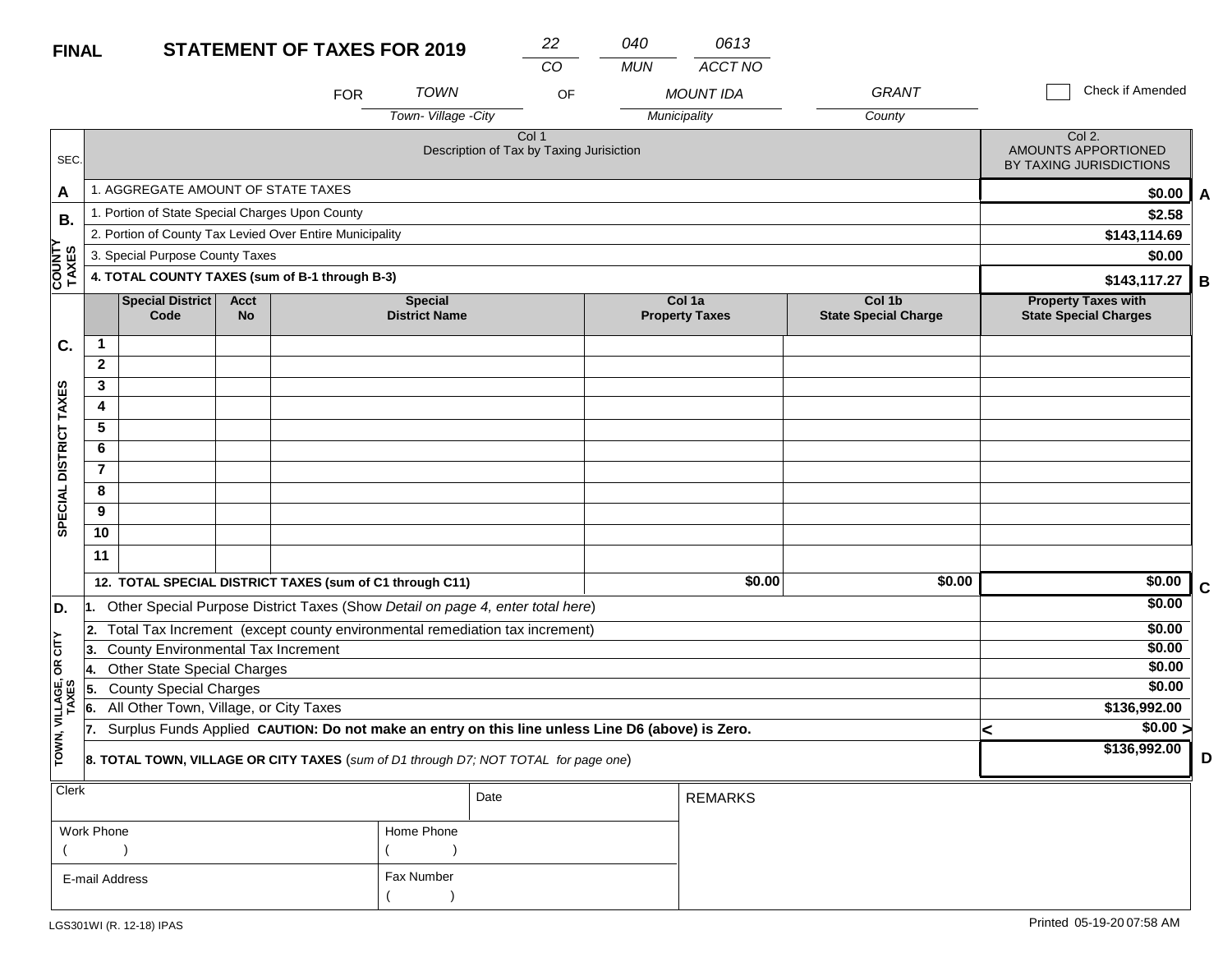|                                     | 2019<br><b>YEAR</b>                                                                                                                                                                                                                            | 22<br>CO                                                                                             | 040<br><b>MUN</b>                                       | 0613<br><b>ACCT NO</b>              | <b>FOR</b> | <b>TOWN</b><br>Town - Village - City                                     | OF                                                          | <b>MOUNT IDA</b><br>Municipality         | <b>GRANT</b><br>County                                   |                |
|-------------------------------------|------------------------------------------------------------------------------------------------------------------------------------------------------------------------------------------------------------------------------------------------|------------------------------------------------------------------------------------------------------|---------------------------------------------------------|-------------------------------------|------------|--------------------------------------------------------------------------|-------------------------------------------------------------|------------------------------------------|----------------------------------------------------------|----------------|
| SEC.                                |                                                                                                                                                                                                                                                | <b>School District Codes</b>                                                                         | Acct<br>No.                                             |                                     |            |                                                                          | Col 1<br><b>SCHOOL DISTRICT NAMES</b>                       |                                          | Col. 2<br>AMOUNTS APPORTIONED<br>BY TAXING JURISDICTIONS |                |
|                                     |                                                                                                                                                                                                                                                | 221813                                                                                               | 0137                                                    | <b>SCH D OF FENNIMORE COMMUNITY</b> |            |                                                                          |                                                             |                                          | \$337,607.81                                             |                |
| Е.                                  | $\overline{c}$                                                                                                                                                                                                                                 |                                                                                                      |                                                         |                                     |            |                                                                          |                                                             |                                          |                                                          |                |
|                                     | $\overline{3}$                                                                                                                                                                                                                                 |                                                                                                      |                                                         |                                     |            |                                                                          |                                                             |                                          |                                                          |                |
|                                     | 4                                                                                                                                                                                                                                              |                                                                                                      |                                                         |                                     |            |                                                                          |                                                             |                                          |                                                          |                |
|                                     | $\overline{5}$                                                                                                                                                                                                                                 |                                                                                                      |                                                         |                                     |            |                                                                          |                                                             |                                          |                                                          |                |
|                                     | 6                                                                                                                                                                                                                                              |                                                                                                      |                                                         |                                     |            |                                                                          |                                                             |                                          |                                                          |                |
|                                     | $\overline{7}$                                                                                                                                                                                                                                 |                                                                                                      |                                                         |                                     |            |                                                                          |                                                             |                                          |                                                          |                |
| ELEMENTARY AND<br>SECONDARY SCHOOLS | $\overline{8}$                                                                                                                                                                                                                                 |                                                                                                      |                                                         |                                     |            |                                                                          |                                                             |                                          |                                                          |                |
|                                     | $\overline{9}$                                                                                                                                                                                                                                 |                                                                                                      |                                                         |                                     |            |                                                                          |                                                             |                                          |                                                          |                |
|                                     | 10                                                                                                                                                                                                                                             |                                                                                                      |                                                         |                                     |            |                                                                          |                                                             |                                          |                                                          |                |
|                                     | 11                                                                                                                                                                                                                                             |                                                                                                      |                                                         |                                     |            |                                                                          |                                                             |                                          |                                                          |                |
|                                     | 12                                                                                                                                                                                                                                             | TOTAL ELEMENTARY AND SECONDARY SCHOOL TAXES (sum of E1 through E11)                                  |                                                         |                                     |            |                                                                          |                                                             |                                          | \$337,607.81                                             | Е              |
|                                     | 1.                                                                                                                                                                                                                                             | 0300                                                                                                 |                                                         | \$41,658.48                         |            |                                                                          |                                                             |                                          |                                                          |                |
|                                     | 2.                                                                                                                                                                                                                                             |                                                                                                      |                                                         |                                     |            |                                                                          |                                                             |                                          |                                                          |                |
| TECH. T                             | $\overline{3}$ .                                                                                                                                                                                                                               |                                                                                                      |                                                         |                                     |            |                                                                          |                                                             |                                          |                                                          |                |
|                                     |                                                                                                                                                                                                                                                | <b>TOTAL TECHNICAL COLLEGE TAXES (sum of F1 through F3)</b>                                          | \$41,658.48                                             | F                                   |            |                                                                          |                                                             |                                          |                                                          |                |
| G.                                  | TOTAL GENERAL PROPERTY TAXES APPORTIONED (Total of State, County, Special District, Local, School and Technical College Taxes)<br>Summary of General Property Taxes, State Tax Credits Applied, and Net General Property Taxes to be Collected |                                                                                                      |                                                         |                                     |            |                                                                          |                                                             |                                          | \$659,375.56<br>(G7) DEPARTMENT OF                       | G              |
|                                     |                                                                                                                                                                                                                                                |                                                                                                      | Col <sub>3</sub>                                        | REVENUE USE ONLY                    |            |                                                                          |                                                             |                                          |                                                          |                |
|                                     |                                                                                                                                                                                                                                                | PLEASE COMPLETE ALL COLUMNS                                                                          |                                                         |                                     |            | Col 1                                                                    | Col <sub>2</sub><br>Real Estate Roll Personal Property Roll | Total (Col 1 Plus Col 2)                 |                                                          |                |
| G1                                  |                                                                                                                                                                                                                                                | General Property Taxes From Computerized Summary                                                     |                                                         |                                     |            | 655,930.59                                                               | 3,444.94                                                    |                                          | 659,375.53 SUBTRACT LINE G FROM LINE                     |                |
| G <sub>2</sub>                      |                                                                                                                                                                                                                                                | School Levy Tax Credit Applied (subtract)                                                            |                                                         |                                     |            | 62,780.80                                                                | 329.72                                                      |                                          | 63,110.52 G-1. RECORD ON LINE G-6.                       |                |
| G <sub>3</sub>                      |                                                                                                                                                                                                                                                | Lottery and Gaming Credit Applied (subtract)                                                         |                                                         |                                     |            | 30,370.17                                                                | 0.00<br>0.00                                                |                                          | $30,370.17$ (G-1)<br>\$659,375.53                        |                |
| G4                                  |                                                                                                                                                                                                                                                | First Dollar Credit Applied (subtract)<br>Net General Property Taxes To Be Collected                 |                                                         |                                     |            | 18,619.65<br>544,159.97                                                  | 3,115.22                                                    | 18,619.65<br>$\overline{547,275.19}$ (G) | \$659,375.56                                             |                |
| G <sub>5</sub><br>G <sub>6</sub>    |                                                                                                                                                                                                                                                | <b>UNDERRUN / OVERRUN</b> (include Line G-6 in Line T Total)                                         |                                                         |                                     |            |                                                                          |                                                             |                                          | $-$0.03$                                                 | G <sub>6</sub> |
| Η.                                  |                                                                                                                                                                                                                                                | <b>REPORT DETAIL ON PAGE - 3</b>                                                                     |                                                         |                                     |            | Col 1                                                                    |                                                             | Municipality Acting as Agent For         |                                                          |                |
|                                     |                                                                                                                                                                                                                                                |                                                                                                      |                                                         |                                     |            | For Municipality                                                         | Col 2 Enterprise/ Utility                                   | Col 3 Other                              |                                                          |                |
|                                     |                                                                                                                                                                                                                                                | <b>SPECIAL ASSESSMENTS AND CHARGES</b>                                                               |                                                         |                                     |            | 0.00                                                                     | 0.00                                                        | 0.00                                     | \$0.00                                                   | H              |
| J.                                  |                                                                                                                                                                                                                                                | <b>OMITTED PROPERTY TAXES</b> (Net taxes levied on property omitted from taxation in previous years) |                                                         |                                     |            |                                                                          |                                                             |                                          | \$0.00                                                   | J              |
| Κ.                                  |                                                                                                                                                                                                                                                | S. 70.43 CORRECTIONS (Net taxes due or refunded - use brackets <> to denote minus amount)            |                                                         | (a) (b) (c)                         |            |                                                                          | (e)<br>(d)                                                  | (f)                                      | \$0.00                                                   | K              |
| М.                                  |                                                                                                                                                                                                                                                | P.F. CROP TAXES                                                                                      |                                                         |                                     |            | 0.00 Reg. Acs. @ 10 $\ell = \frac{1}{2}$ 0.00 + 0.00 Reg. Acs. @ \$ = \$ | $0.00 +$                                                    | 0.00<br>$0.00$ Reg. Acs. @ 20¢=\$        | \$0.00                                                   | M              |
|                                     | (e) (Acres)<br>(c) (Acres)<br>(a) (Acres)<br>$(q)$ (Acres)<br>(d)<br>$MFL TAX = 0.00$ Open @ .74 $\varphi = $ -0.00 + 73.00$ Closed @\$ 1.75=\$ 127.75 + 43.76 Open @\$ 2.04= $89.27 + 110.00$ Closed @\$ 10.20=\$ 1122.00                     |                                                                                                      |                                                         |                                     |            |                                                                          |                                                             |                                          |                                                          | $\mathbf N$    |
| N.                                  |                                                                                                                                                                                                                                                |                                                                                                      | (i) (Acres)<br>(i)<br>$.00 =$<br>.00 Closed @ \$7.87=\$ | \$1,339.02                          |            |                                                                          |                                                             |                                          |                                                          |                |
|                                     |                                                                                                                                                                                                                                                | 1. COAL (Sec.70.42)                                                                                  | Number of Tons=(a)                                      | 0.00                                |            | @5¢ per Ton + Number of Tons=(b)                                         | 0.00<br>@7¢ per Ton                                         |                                          | \$0.00                                                   |                |
|                                     |                                                                                                                                                                                                                                                | 2. PETROLEUM REFINERIES (Sec.70.421)                                                                 |                                                         |                                     |            | Number of Tons $=(a)$                                                    | 0.00<br>@5¢ per Ton                                         |                                          | \$0.00                                                   |                |
| OCCUPATION                          | 3. IRON ORE CONCENTRATES (Sec. 70.40)<br>0.00<br>Number of Tons $=(a)$<br>@5¢ per Ton                                                                                                                                                          |                                                                                                      |                                                         |                                     |            |                                                                          |                                                             |                                          | \$0.00                                                   |                |
| T.                                  |                                                                                                                                                                                                                                                | AGGREGATE AMOUNT OF TAXES (Total of Sections G, G-6, H, J, K, M, N, and Section 0)                   |                                                         |                                     |            |                                                                          |                                                             |                                          | \$660,714.55                                             | $\mathbf{T}$   |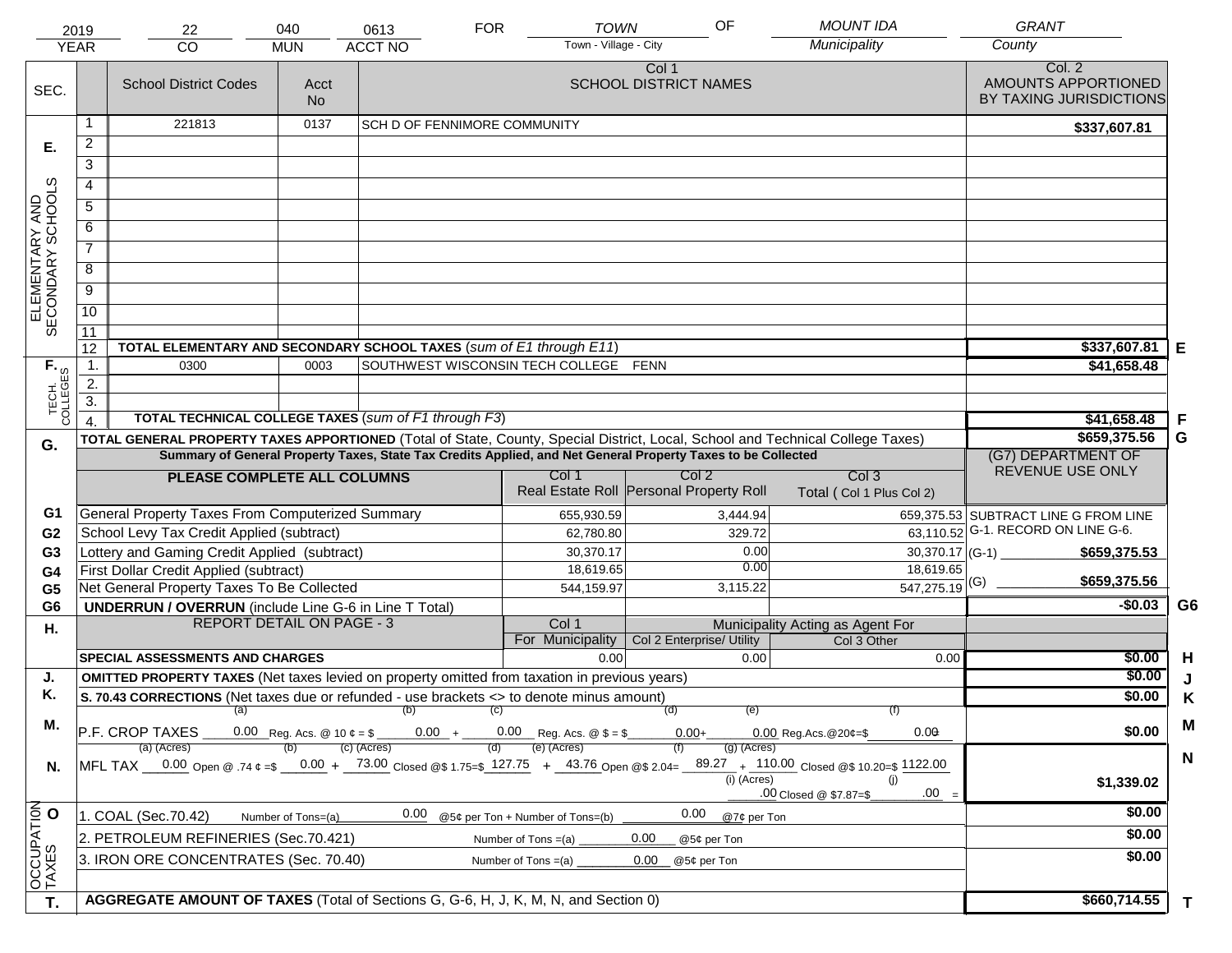|                     | 2019            | 040<br>22                                                                | 0613           | <b>FOR</b> | <b>TOWN</b>                                                | <b>MOUNT IDA</b><br>OF                                         |                  | GRANT                                                    |
|---------------------|-----------------|--------------------------------------------------------------------------|----------------|------------|------------------------------------------------------------|----------------------------------------------------------------|------------------|----------------------------------------------------------|
|                     | <b>YEAR</b>     | $\overline{CO}$<br><b>MUN</b>                                            | <b>ACCT NO</b> |            | Town - Village - City<br><b>SECTION H - DETAIL SUMMARY</b> | Municipality                                                   |                  | County                                                   |
| н                   |                 | Special Assessments and Special Charges                                  |                |            | Col 1<br>For the Municipality                              | Municipality Acting as Agent for<br>Col 2 Enterprise / Utility | Col 3 Other      | <b>Total For Each Line</b><br>(Total of columns 1,2 & 3) |
|                     | 01              | Water main and lateral Installations                                     |                |            | \$0.00                                                     | $\frac{1}{00}$                                                 | \$0.00           | \$0.00                                                   |
|                     | 02              | Sewer main and lateral installations                                     |                |            | \$0.00                                                     | \$0.00                                                         | \$0.00           | \$0.00                                                   |
|                     | $\overline{03}$ | Street improvements (ex: sidewalks, storm sewers, seal coating)          |                |            | \$0.00                                                     | \$0.00                                                         | \$0.00           | \$0.00                                                   |
|                     | 04              | Street light installation                                                |                |            | \$0.00                                                     | \$0.00                                                         | \$0.00           | \$0.00                                                   |
|                     | 05              | Greenbelts                                                               |                |            | \$0.00                                                     | \$0.00                                                         | \$0.00           | \$0.00                                                   |
|                     | 06              | Drain ditch and watercourse (sec. 88.42 & 88.43)                         |                |            | \$0.00                                                     | \$0.00                                                         | \$0.00           | \$0.00                                                   |
| SPECIAL ASSESSMENTS |                 |                                                                          |                |            |                                                            |                                                                |                  |                                                          |
|                     |                 |                                                                          |                |            |                                                            |                                                                |                  |                                                          |
|                     |                 |                                                                          |                |            |                                                            |                                                                |                  |                                                          |
|                     |                 |                                                                          |                |            |                                                            |                                                                |                  |                                                          |
|                     | 01              | Weeds, Tree Planting, Removal                                            |                |            | \$0.00                                                     | \$0.00                                                         | \$0.00           | \$0.00                                                   |
|                     | 02              | Snow Removal, Plowing                                                    |                |            | \$0.00                                                     | \$0.00                                                         | \$0.00           | \$0.00                                                   |
|                     |                 | 03 Refuse And Garbage Collection<br>04 Grading, Gravel, Culvert, Fencing |                |            | \$0.00                                                     | \$0.00                                                         | \$0.00           | \$0.00                                                   |
|                     |                 | 05 Fencing                                                               |                |            | \$0.00<br>\$0.00                                           | \$0.00<br>\$0.00                                               | \$0.00<br>\$0.00 | \$0.00<br>\$0.00                                         |
|                     | 06              | <b>Fire Calls</b>                                                        |                |            | \$0.00                                                     | \$0.00                                                         | \$0.00           | \$0.00                                                   |
| CHARGES             | 07              | Recycling                                                                |                |            | \$0.00                                                     | \$0.00                                                         | \$0.00           | \$0.00                                                   |
| SPECIAL             | 08              | <b>Delinquent Utility Charges</b>                                        |                |            | \$0.00                                                     | \$0.00                                                         | \$0.00           | \$0.00                                                   |
|                     |                 |                                                                          |                |            |                                                            |                                                                |                  |                                                          |
|                     |                 |                                                                          |                |            |                                                            |                                                                |                  |                                                          |
|                     |                 |                                                                          |                |            |                                                            |                                                                |                  |                                                          |
|                     |                 |                                                                          |                |            |                                                            |                                                                |                  |                                                          |
|                     |                 |                                                                          |                |            |                                                            |                                                                |                  |                                                          |
|                     |                 |                                                                          |                |            |                                                            |                                                                |                  |                                                          |
|                     |                 | TOTALS (Also enter on line H on page 2)                                  |                |            | \$0.00                                                     | \$0.00                                                         | \$0.00           | \$0.00                                                   |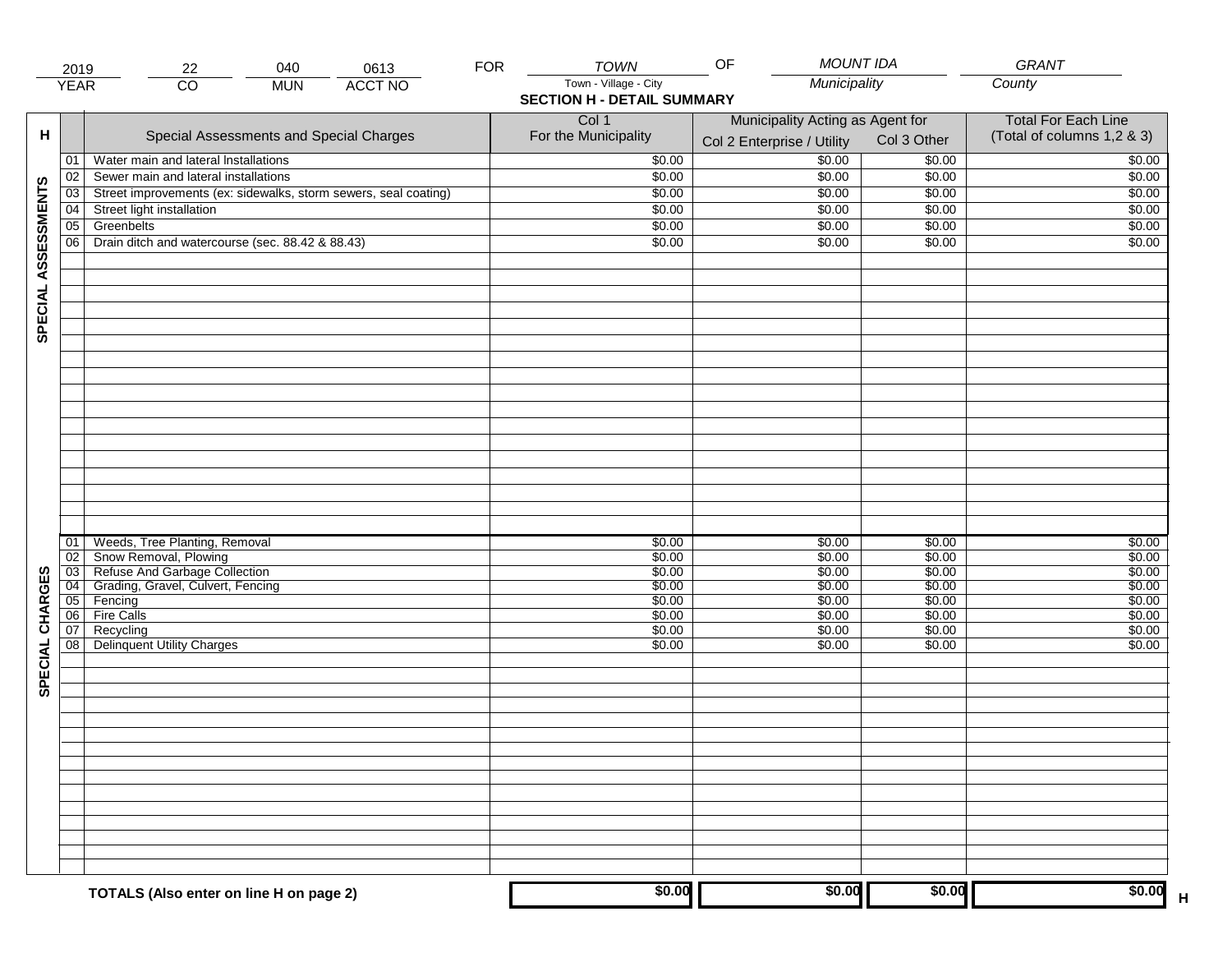| 201.                        | $\sim$ | 040        | 0.04<br>un                     | <sup>-</sup> OR | ™∩WN                         | MOUN <sup>-</sup><br>``' <sup>™</sup> IDA | $- - - - -$<br>GRAN |  |
|-----------------------------|--------|------------|--------------------------------|-----------------|------------------------------|-------------------------------------------|---------------------|--|
| $\sqrt{2}$<br>▵<br><b>L</b> |        | <b>MUN</b> | CCT NC،<br>$\mathbf{u}$<br>nuu |                 | .<br>Village<br>∣own<br>יווש | * 4unicipality                            | :ountv              |  |

| D. | Name of District                          | Valuation | Gen. Prop. Tax Levy | Remarks |
|----|-------------------------------------------|-----------|---------------------|---------|
|    |                                           |           |                     |         |
|    |                                           |           |                     |         |
|    |                                           |           |                     |         |
|    |                                           |           |                     |         |
|    |                                           |           |                     |         |
|    |                                           |           |                     |         |
|    |                                           |           |                     |         |
|    |                                           |           |                     |         |
|    |                                           |           |                     |         |
|    |                                           |           |                     |         |
|    |                                           |           |                     |         |
|    |                                           |           |                     |         |
|    |                                           |           |                     |         |
|    |                                           |           |                     |         |
|    |                                           |           |                     |         |
|    |                                           |           |                     |         |
|    |                                           |           |                     |         |
|    |                                           |           |                     |         |
|    |                                           |           |                     |         |
|    |                                           |           |                     |         |
|    |                                           |           |                     |         |
|    |                                           |           |                     |         |
|    |                                           |           |                     |         |
|    |                                           |           |                     |         |
|    |                                           |           |                     |         |
|    |                                           |           |                     |         |
|    |                                           |           |                     |         |
|    |                                           |           |                     |         |
|    |                                           |           |                     |         |
|    |                                           |           |                     |         |
|    | TOTALS (Also enter on line D-1 on page 1) | \$0.00    |                     |         |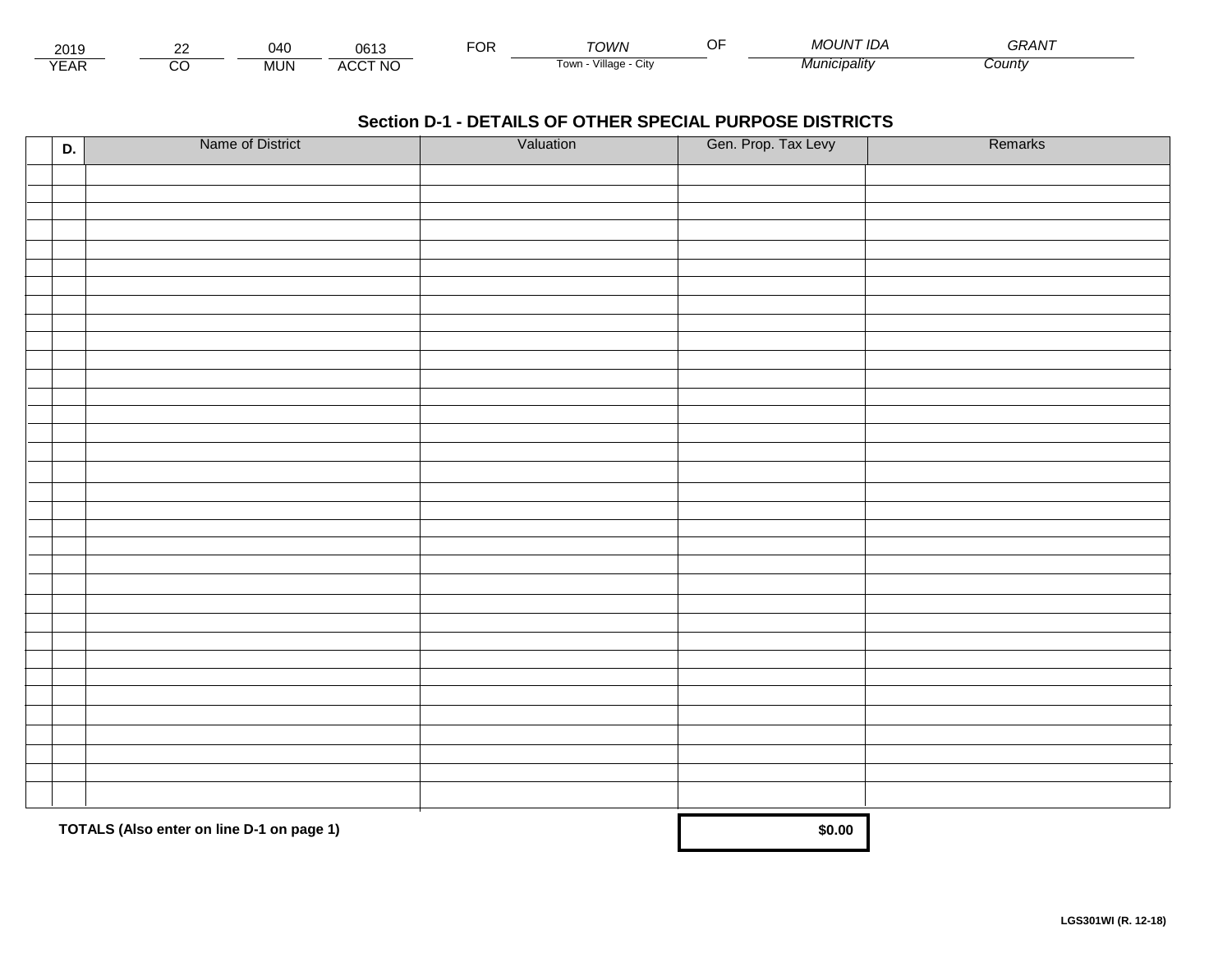#### **STATEMENT OF TAXES FOR 2019 FINAL**

| <b>FINAL</b>           |                                                 |                                                          |                   |            | <b>STATEMENT OF TAXES FOR 2019</b>       | 22<br>$\overline{CO}$ | 042<br><b>MUN</b> | 0614<br><b>ACCT NO</b>          |                                       |                                                            |              |
|------------------------|-------------------------------------------------|----------------------------------------------------------|-------------------|------------|------------------------------------------|-----------------------|-------------------|---------------------------------|---------------------------------------|------------------------------------------------------------|--------------|
|                        |                                                 |                                                          |                   | <b>FOR</b> | <b>TOWN</b>                              | OF                    |                   | <b>MUSCODA</b>                  | <b>GRANT</b>                          | <b>Check if Amended</b>                                    |              |
|                        |                                                 |                                                          |                   |            | Town-Village - City                      |                       |                   | Municipality                    | County                                |                                                            |              |
| SEC.                   |                                                 |                                                          |                   |            | Description of Tax by Taxing Jurisiction | Col 1                 |                   |                                 |                                       | Col 2.<br>AMOUNTS APPORTIONED<br>BY TAXING JURISDICTIONS   |              |
| $\mathbf{A}$           |                                                 | 1. AGGREGATE AMOUNT OF STATE TAXES                       |                   |            |                                          |                       |                   |                                 |                                       | \$0.00                                                     | $\mathsf{A}$ |
| <b>B.</b>              | 1. Portion of State Special Charges Upon County |                                                          |                   |            |                                          |                       |                   |                                 |                                       | \$4.60                                                     |              |
|                        |                                                 | 2. Portion of County Tax Levied Over Entire Municipality |                   |            |                                          |                       |                   |                                 |                                       | \$254,971.42                                               |              |
|                        |                                                 | 3. Special Purpose County Taxes                          |                   |            |                                          |                       |                   |                                 |                                       | \$0.00                                                     |              |
| <b>COUNTY</b><br>TAXES | 4. TOTAL COUNTY TAXES (sum of B-1 through B-3)  |                                                          |                   |            |                                          |                       |                   |                                 |                                       | \$254,976.02                                               | B            |
|                        |                                                 | <b>Special District</b><br>Code                          | Acct<br><b>No</b> |            | <b>Special</b><br><b>District Name</b>   |                       |                   | Col 1a<br><b>Property Taxes</b> | Col 1b<br><b>State Special Charge</b> | <b>Property Taxes with</b><br><b>State Special Charges</b> |              |
|                        |                                                 |                                                          |                   |            |                                          |                       |                   |                                 |                                       |                                                            |              |
| C.                     | $\overline{\mathbf{1}}$                         |                                                          |                   |            |                                          |                       |                   |                                 |                                       |                                                            |              |
|                        | $\mathbf{2}$                                    |                                                          |                   |            |                                          |                       |                   |                                 |                                       |                                                            |              |
|                        | 3                                               |                                                          |                   |            |                                          |                       |                   |                                 |                                       |                                                            |              |
|                        | 4                                               |                                                          |                   |            |                                          |                       |                   |                                 |                                       |                                                            |              |
|                        | 5                                               |                                                          |                   |            |                                          |                       |                   |                                 |                                       |                                                            |              |
|                        | 6                                               |                                                          |                   |            |                                          |                       |                   |                                 |                                       |                                                            |              |
| DISTRICT TAXES         | $\overline{7}$                                  |                                                          |                   |            |                                          |                       |                   |                                 |                                       |                                                            |              |
|                        | 8                                               |                                                          |                   |            |                                          |                       |                   |                                 |                                       |                                                            |              |
|                        | 9                                               |                                                          |                   |            |                                          |                       |                   |                                 |                                       |                                                            |              |
| <b>SPECIAL</b>         | 10<br>11                                        |                                                          |                   |            |                                          |                       |                   |                                 |                                       |                                                            |              |

|                   |     | 12. TOTAL SPECIAL DISTRICT TAXES (sum of C1 through C11)                                         | \$0.00 | \$0.00      | \$0.00      |  |
|-------------------|-----|--------------------------------------------------------------------------------------------------|--------|-------------|-------------|--|
| ID.               |     | Other Special Purpose District Taxes (Show Detail on page 4, enter total here)                   |        |             | \$0.00      |  |
|                   |     | Total Tax Increment (except county environmental remediation tax increment)                      |        |             | \$0.00      |  |
| <b>SE</b>         | 13. | <b>County Environmental Tax Increment</b>                                                        |        |             | \$0.00      |  |
| 18                |     | <b>Other State Special Charges</b>                                                               | \$0.00 |             |             |  |
|                   |     | <b>County Special Charges</b>                                                                    |        | \$0.00      |             |  |
| VILLAGE,<br>TAXES |     | All Other Town, Village, or City Taxes                                                           |        | \$83,559.00 |             |  |
|                   |     | Surplus Funds Applied CAUTION: Do not make an entry on this line unless Line D6 (above) is Zero. |        |             | \$0.00 >    |  |
| TOWN,             |     | <b>8. TOTAL TOWN, VILLAGE OR CITY TAXES</b> (sum of D1 through D7; NOT TOTAL for page one)       |        |             | \$83.559.00 |  |

| Clerk          |            | Date | <b>REMARKS</b> |
|----------------|------------|------|----------------|
| Work Phone     | Home Phone |      |                |
|                |            |      |                |
| E-mail Address | Fax Number |      |                |
|                |            |      |                |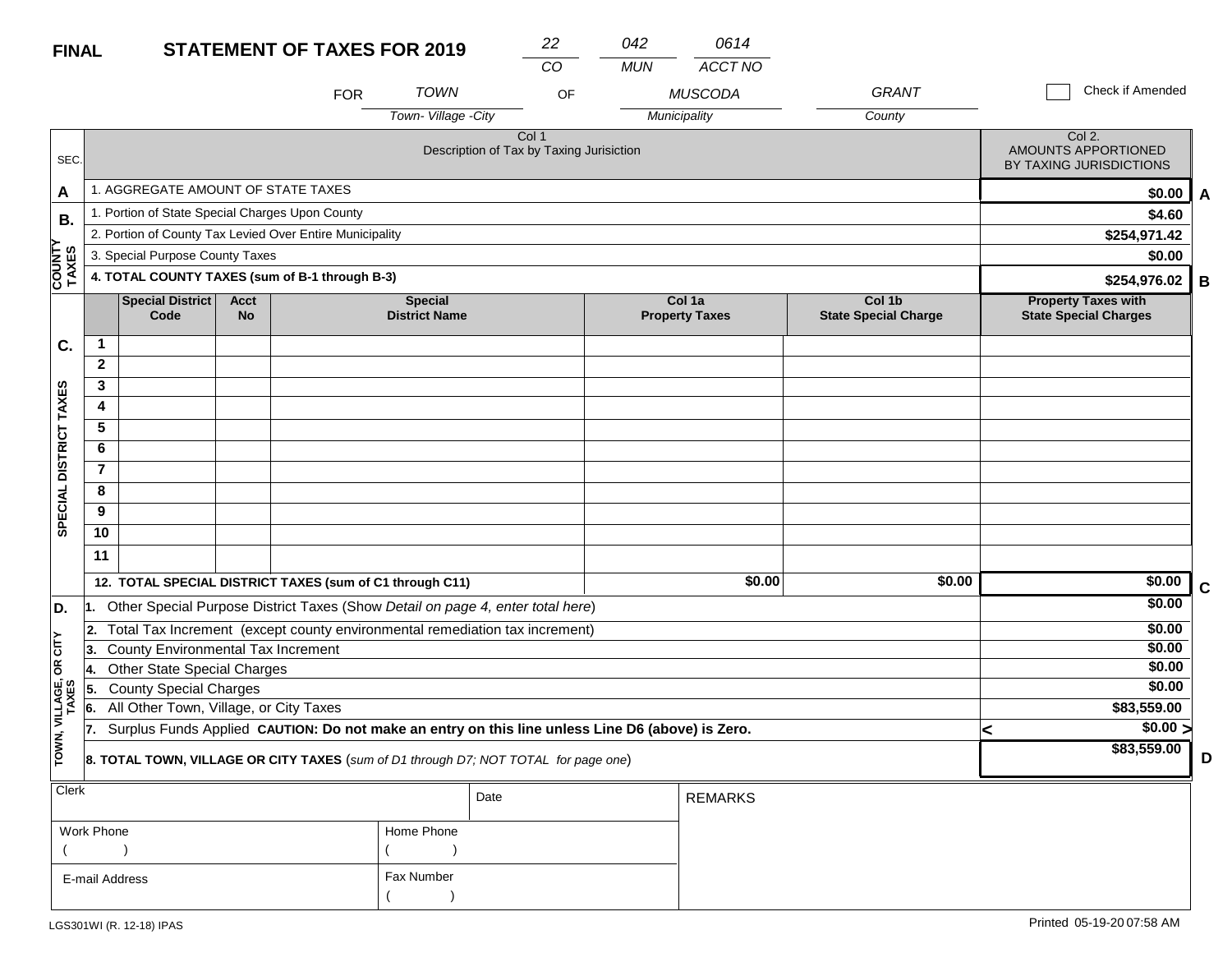|                                     | 2019<br><b>YEAR</b>                                                                                                                                                                                                          | 22<br>CO                                                                                             | 042<br><b>MUN</b>  | 0614<br><b>ACCT NO</b>       | <b>FOR</b> | <b>TOWN</b><br>Town - Village - City                              | OF                                                                                                           | <b>MUSCODA</b><br>Municipality                                                                                                 | <b>GRANT</b><br>County                                   |                |
|-------------------------------------|------------------------------------------------------------------------------------------------------------------------------------------------------------------------------------------------------------------------------|------------------------------------------------------------------------------------------------------|--------------------|------------------------------|------------|-------------------------------------------------------------------|--------------------------------------------------------------------------------------------------------------|--------------------------------------------------------------------------------------------------------------------------------|----------------------------------------------------------|----------------|
| SEC.                                |                                                                                                                                                                                                                              | <b>School District Codes</b>                                                                         | Acct<br><b>No</b>  |                              |            |                                                                   | Col 1<br><b>SCHOOL DISTRICT NAMES</b>                                                                        |                                                                                                                                | Col. 2<br>AMOUNTS APPORTIONED<br>BY TAXING JURISDICTIONS |                |
|                                     |                                                                                                                                                                                                                              | 223850                                                                                               | 0140               | SCH D OF RIVERDALE (MUSCODA) |            |                                                                   |                                                                                                              |                                                                                                                                | \$598,653.00                                             |                |
| Е.                                  | $\overline{c}$                                                                                                                                                                                                               |                                                                                                      |                    |                              |            |                                                                   |                                                                                                              |                                                                                                                                |                                                          |                |
|                                     | $\overline{3}$                                                                                                                                                                                                               |                                                                                                      |                    |                              |            |                                                                   |                                                                                                              |                                                                                                                                |                                                          |                |
|                                     | 4                                                                                                                                                                                                                            |                                                                                                      |                    |                              |            |                                                                   |                                                                                                              |                                                                                                                                |                                                          |                |
|                                     | $\overline{5}$                                                                                                                                                                                                               |                                                                                                      |                    |                              |            |                                                                   |                                                                                                              |                                                                                                                                |                                                          |                |
|                                     | 6                                                                                                                                                                                                                            |                                                                                                      |                    |                              |            |                                                                   |                                                                                                              |                                                                                                                                |                                                          |                |
| ELEMENTARY AND<br>SECONDARY SCHOOLS | $\overline{7}$                                                                                                                                                                                                               |                                                                                                      |                    |                              |            |                                                                   |                                                                                                              |                                                                                                                                |                                                          |                |
|                                     | $\overline{8}$                                                                                                                                                                                                               |                                                                                                      |                    |                              |            |                                                                   |                                                                                                              |                                                                                                                                |                                                          |                |
|                                     |                                                                                                                                                                                                                              |                                                                                                      |                    |                              |            |                                                                   |                                                                                                              |                                                                                                                                |                                                          |                |
|                                     | $\overline{9}$                                                                                                                                                                                                               |                                                                                                      |                    |                              |            |                                                                   |                                                                                                              |                                                                                                                                |                                                          |                |
|                                     | 10                                                                                                                                                                                                                           |                                                                                                      |                    |                              |            |                                                                   |                                                                                                              |                                                                                                                                |                                                          |                |
|                                     | 11<br>12                                                                                                                                                                                                                     | TOTAL ELEMENTARY AND SECONDARY SCHOOL TAXES (sum of E1 through E11)                                  |                    |                              |            |                                                                   |                                                                                                              |                                                                                                                                | \$598,653.00                                             | Е              |
|                                     | 1.                                                                                                                                                                                                                           | 0300                                                                                                 | 0003               |                              |            | SOUTHWEST WISCONSIN TECH COLLEGE FENN                             |                                                                                                              |                                                                                                                                | \$74,218.25                                              |                |
|                                     | 2.                                                                                                                                                                                                                           |                                                                                                      |                    |                              |            |                                                                   |                                                                                                              |                                                                                                                                |                                                          |                |
|                                     | $\overline{3}$ .                                                                                                                                                                                                             |                                                                                                      |                    |                              |            |                                                                   |                                                                                                              |                                                                                                                                |                                                          |                |
| TECH. T                             |                                                                                                                                                                                                                              | <b>TOTAL TECHNICAL COLLEGE TAXES (sum of F1 through F3)</b>                                          |                    |                              |            |                                                                   |                                                                                                              |                                                                                                                                | \$74,218.25                                              | F              |
| G.                                  |                                                                                                                                                                                                                              |                                                                                                      |                    |                              |            |                                                                   |                                                                                                              | TOTAL GENERAL PROPERTY TAXES APPORTIONED (Total of State, County, Special District, Local, School and Technical College Taxes) | \$1,011,406.27                                           | G              |
|                                     |                                                                                                                                                                                                                              |                                                                                                      |                    |                              |            |                                                                   | Summary of General Property Taxes, State Tax Credits Applied, and Net General Property Taxes to be Collected |                                                                                                                                | (G7) DEPARTMENT OF                                       |                |
|                                     |                                                                                                                                                                                                                              | PLEASE COMPLETE ALL COLUMNS                                                                          |                    |                              |            | Col 1                                                             | Col <sub>2</sub><br>Real Estate Roll Personal Property Roll                                                  | Col <sub>3</sub><br>Total (Col 1 Plus Col 2)                                                                                   | REVENUE USE ONLY                                         |                |
| G1                                  |                                                                                                                                                                                                                              | General Property Taxes From Computerized Summary                                                     |                    |                              |            | 1,002,580.42                                                      | 8,825.61                                                                                                     |                                                                                                                                | 1,011,406.03 SUBTRACT LINE G FROM LINE                   |                |
| G <sub>2</sub>                      |                                                                                                                                                                                                                              | School Levy Tax Credit Applied (subtract)                                                            |                    |                              |            | 89,814.74                                                         | 790.62                                                                                                       |                                                                                                                                | 90,605.36 G-1. RECORD ON LINE G-6.                       |                |
| G <sub>3</sub>                      |                                                                                                                                                                                                                              | Lottery and Gaming Credit Applied (subtract)                                                         |                    |                              |            | 50,057.79                                                         | 322.04                                                                                                       | $50,379.83$ (G-1)                                                                                                              | \$1,011,406.03                                           |                |
| G4                                  |                                                                                                                                                                                                                              | First Dollar Credit Applied (subtract)                                                               |                    |                              |            | 30,327.05                                                         | 0.00                                                                                                         | 30,327.05                                                                                                                      | \$1,011,406.27                                           |                |
| G <sub>5</sub>                      |                                                                                                                                                                                                                              | Net General Property Taxes To Be Collected                                                           |                    |                              |            | 832,380.84                                                        | 7,712.95                                                                                                     | $840,093.79$ <sup>(G)</sup>                                                                                                    | $-$0.24$                                                 | G <sub>6</sub> |
| G <sub>6</sub>                      |                                                                                                                                                                                                                              | <b>UNDERRUN / OVERRUN</b> (include Line G-6 in Line T Total)<br><b>REPORT DETAIL ON PAGE - 3</b>     |                    |                              |            | Col 1                                                             |                                                                                                              | Municipality Acting as Agent For                                                                                               |                                                          |                |
| Η.                                  |                                                                                                                                                                                                                              |                                                                                                      |                    |                              |            | For Municipality                                                  | Col 2 Enterprise/ Utility                                                                                    | Col 3 Other                                                                                                                    |                                                          |                |
|                                     |                                                                                                                                                                                                                              | <b>SPECIAL ASSESSMENTS AND CHARGES</b>                                                               |                    |                              |            | 1,640.52                                                          | 0.00                                                                                                         | 0.00                                                                                                                           | \$1,640.52                                               | H              |
| J.                                  |                                                                                                                                                                                                                              | <b>OMITTED PROPERTY TAXES</b> (Net taxes levied on property omitted from taxation in previous years) |                    |                              |            |                                                                   |                                                                                                              |                                                                                                                                | \$0.00                                                   | J              |
| Κ.                                  |                                                                                                                                                                                                                              | S. 70.43 CORRECTIONS (Net taxes due or refunded - use brackets <> to denote minus amount)            |                    |                              |            |                                                                   |                                                                                                              |                                                                                                                                | \$0.00                                                   | K              |
| М.                                  |                                                                                                                                                                                                                              |                                                                                                      |                    | (a) (b) (c)                  |            |                                                                   | (e)<br>(d)                                                                                                   |                                                                                                                                |                                                          | M              |
|                                     |                                                                                                                                                                                                                              | P.F. CROP TAXES                                                                                      |                    |                              |            | 0.00 Reg. Acs. @ 10 $\phi = \$$ 0.00 + 0.00 Reg. Acs. @ $\$ = \$$ | $0.00 +$                                                                                                     | 0.00<br>$0.00$ Reg. Acs. @ 20¢=\$                                                                                              | \$0.00                                                   |                |
| N.                                  | (e) (Acres)<br>(c) (Acres)<br>(a) (Acres)<br>$(g)$ (Acres)<br>0.00 + 1199.10 Closed @\$ 10.20=\$12230.82<br>MFL TAX 496.65 Open @ 74 $\ell = 5$ 367.52 + 682.73 Closed @\$1.75=\$1194.78 + 0.00 Open @\$2.04=<br>(i) (Acres) |                                                                                                      |                    |                              |            |                                                                   |                                                                                                              |                                                                                                                                |                                                          | $\mathbf N$    |
|                                     |                                                                                                                                                                                                                              |                                                                                                      |                    |                              |            |                                                                   |                                                                                                              | (i)<br>$.00 =$<br>.00 Closed @ \$7.87=\$                                                                                       | \$13,793.12                                              |                |
|                                     |                                                                                                                                                                                                                              | 1. COAL (Sec.70.42)                                                                                  | Number of Tons=(a) | 0.00                         |            | @5¢ per Ton + Number of Tons=(b)                                  | 0.00<br>@7¢ per Ton                                                                                          |                                                                                                                                | \$0.00                                                   |                |
|                                     | 2. PETROLEUM REFINERIES (Sec.70.421)<br>0.00<br>Number of Tons =(a)<br>@5¢ per Ton                                                                                                                                           |                                                                                                      |                    |                              |            |                                                                   |                                                                                                              |                                                                                                                                | \$0.00                                                   |                |
| OCCUPATION                          |                                                                                                                                                                                                                              | 3. IRON ORE CONCENTRATES (Sec. 70.40)                                                                |                    |                              |            | Number of Tons $=(a)$                                             | 0.00<br>@5¢ per Ton                                                                                          |                                                                                                                                | \$0.00                                                   |                |
|                                     |                                                                                                                                                                                                                              | AGGREGATE AMOUNT OF TAXES (Total of Sections G, G-6, H, J, K, M, N, and Section 0)                   |                    |                              |            |                                                                   |                                                                                                              |                                                                                                                                |                                                          |                |
| T.                                  |                                                                                                                                                                                                                              |                                                                                                      |                    |                              |            |                                                                   |                                                                                                              |                                                                                                                                | \$1,026,839.67                                           | $\mathbf{T}$   |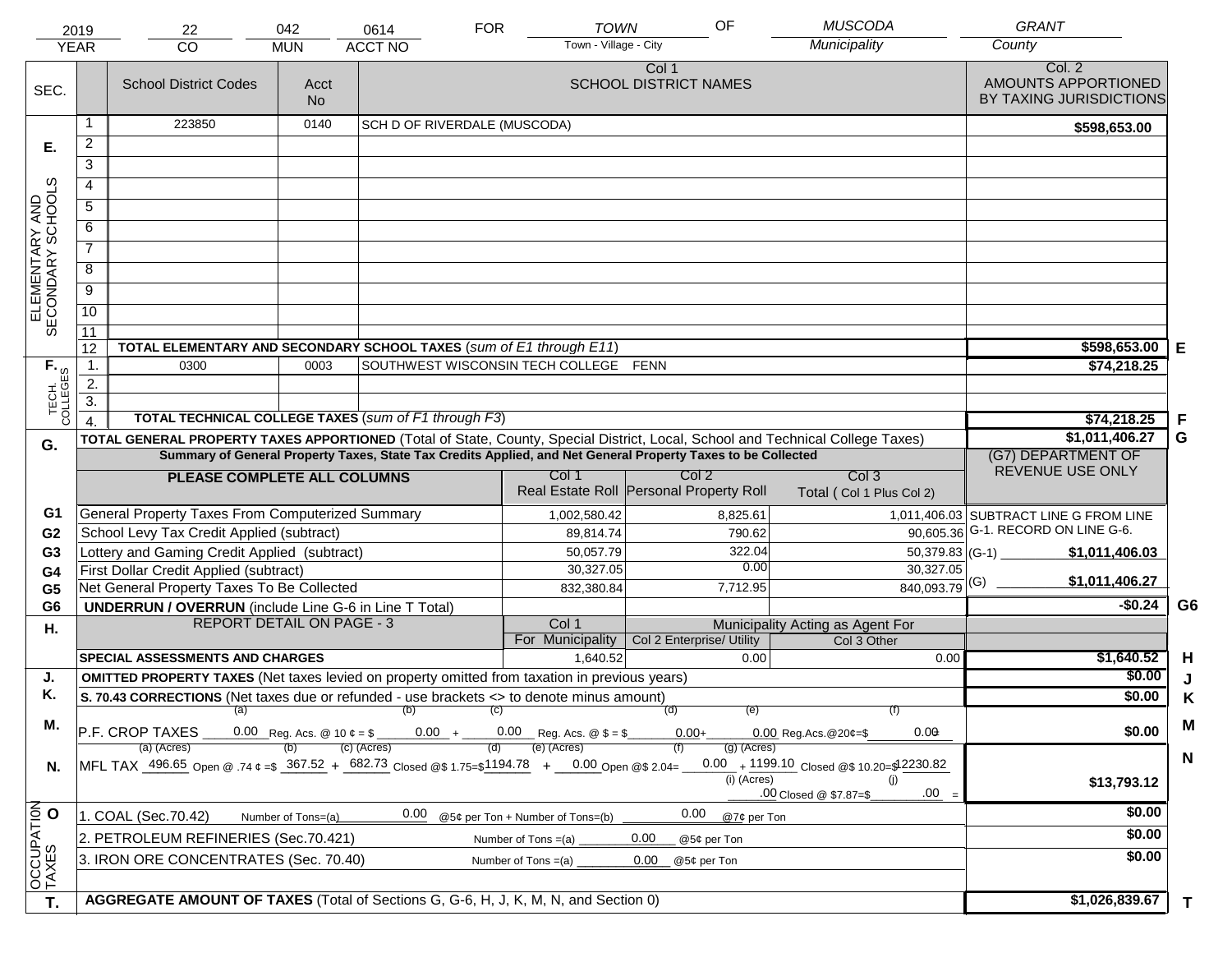|                     | 2019                       | 042<br>22                                                                                                                               | <b>FOR</b><br>0614 | <b>TOWN</b>                                                | <b>MUSCODA</b><br>OF                                           |                                                | GRANT                                                    |
|---------------------|----------------------------|-----------------------------------------------------------------------------------------------------------------------------------------|--------------------|------------------------------------------------------------|----------------------------------------------------------------|------------------------------------------------|----------------------------------------------------------|
|                     | <b>YEAR</b>                | $\overline{CO}$<br><b>MUN</b>                                                                                                           | <b>ACCT NO</b>     | Town - Village - City<br><b>SECTION H - DETAIL SUMMARY</b> | Municipality                                                   |                                                | County                                                   |
| н                   |                            | Special Assessments and Special Charges                                                                                                 |                    | Col 1<br>For the Municipality                              | Municipality Acting as Agent for<br>Col 2 Enterprise / Utility | Col 3 Other                                    | <b>Total For Each Line</b><br>(Total of columns 1,2 & 3) |
|                     | 01                         | Water main and lateral Installations                                                                                                    |                    | \$0.00                                                     | 50.00                                                          | \$0.00                                         | \$0.00                                                   |
|                     | 02                         | Sewer main and lateral installations                                                                                                    |                    | \$0.00                                                     | \$0.00                                                         | \$0.00                                         | \$0.00                                                   |
|                     | 03                         | Street improvements (ex: sidewalks, storm sewers, seal coating)                                                                         |                    | \$0.00                                                     | \$0.00                                                         | \$0.00                                         | \$0.00                                                   |
|                     | 04                         | Street light installation                                                                                                               |                    | \$0.00                                                     | \$0.00                                                         | \$0.00                                         | \$0.00                                                   |
|                     | 05                         | Greenbelts                                                                                                                              |                    | \$0.00                                                     | \$0.00                                                         | \$0.00                                         | \$0.00                                                   |
|                     | 06                         | Drain ditch and watercourse (sec. 88.42 & 88.43)                                                                                        |                    | \$0.00                                                     | \$0.00                                                         | \$0.00                                         | \$0.00                                                   |
| SPECIAL ASSESSMENTS |                            |                                                                                                                                         |                    |                                                            |                                                                |                                                |                                                          |
| CHARGES             | 01<br>02<br>03<br>04<br>05 | Weeds, Tree Planting, Removal<br>Snow Removal, Plowing<br>Refuse And Garbage Collection<br>Grading, Gravel, Culvert, Fencing<br>Fencing |                    | \$0.00<br>\$0.00<br>\$0.00<br>\$0.00<br>\$0.00             | \$0.00<br>\$0.00<br>\$0.00<br>\$0.00<br>\$0.00                 | \$0.00<br>\$0.00<br>\$0.00<br>\$0.00<br>\$0.00 | \$0.00<br>\$0.00<br>\$0.00<br>\$0.00<br>\$0.00           |
| SPECIAL             | 06 <br>07<br>08            | Fire Calls<br>Recycling<br><b>Delinquent Utility Charges</b>                                                                            |                    | \$0.00<br>\$0.00<br>\$1,640.52                             | \$0.00<br>\$0.00<br>\$0.00                                     | \$0.00<br>\$0.00<br>\$0.00                     | \$0.00<br>\$0.00<br>\$1,640.52                           |
|                     |                            |                                                                                                                                         |                    |                                                            |                                                                |                                                |                                                          |
|                     |                            | TOTALS (Also enter on line H on page 2)                                                                                                 |                    | \$1,640.52                                                 | \$0.00                                                         | \$0.00                                         | \$1,640.52                                               |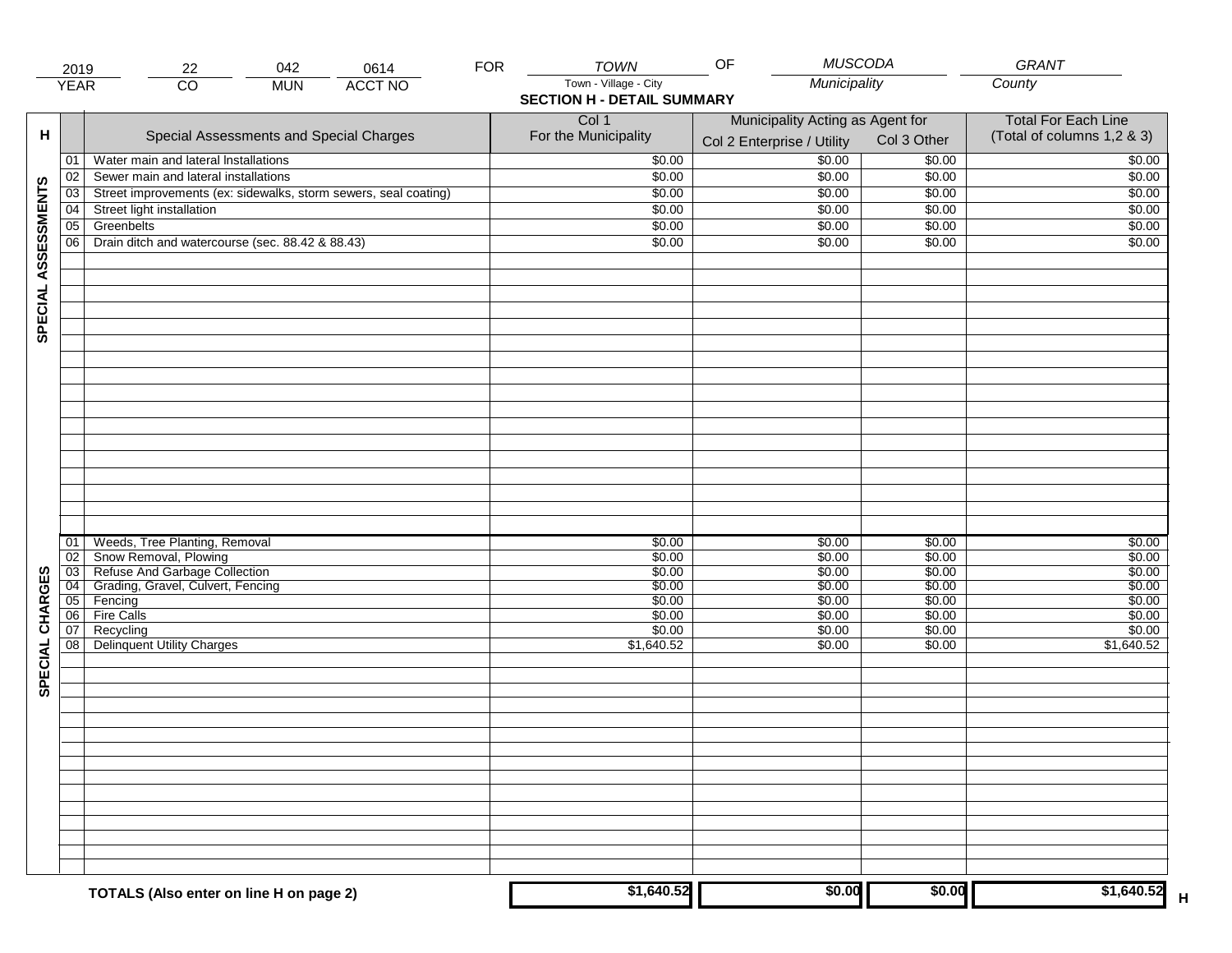| 2011<br><b>ZUIJ</b> | $\cdot$ A $\prime$<br>. | υo                                  | -OR | <b>TOM/N</b>                 | MUSCOT<br>- 14 | $\overline{\phantom{m}}$<br>¬ ⌒ ・ |  |
|---------------------|-------------------------|-------------------------------------|-----|------------------------------|----------------|-----------------------------------|--|
| $\sqrt{2}$<br>-Ar   | <br>INI<br>טועו         | CCT NC،<br>$\cdot$<br><b>-11.11</b> |     | .<br>Villade<br>i own<br>UIN | ™cıpalıtv      | Count∨                            |  |

| D. | Name of District                          | Valuation | Gen. Prop. Tax Levy | Remarks |
|----|-------------------------------------------|-----------|---------------------|---------|
|    |                                           |           |                     |         |
|    |                                           |           |                     |         |
|    |                                           |           |                     |         |
|    |                                           |           |                     |         |
|    |                                           |           |                     |         |
|    |                                           |           |                     |         |
|    |                                           |           |                     |         |
|    |                                           |           |                     |         |
|    |                                           |           |                     |         |
|    |                                           |           |                     |         |
|    |                                           |           |                     |         |
|    |                                           |           |                     |         |
|    |                                           |           |                     |         |
|    |                                           |           |                     |         |
|    |                                           |           |                     |         |
|    |                                           |           |                     |         |
|    |                                           |           |                     |         |
|    |                                           |           |                     |         |
|    |                                           |           |                     |         |
|    |                                           |           |                     |         |
|    |                                           |           |                     |         |
|    |                                           |           |                     |         |
|    |                                           |           |                     |         |
|    |                                           |           |                     |         |
|    |                                           |           |                     |         |
|    |                                           |           |                     |         |
|    |                                           |           |                     |         |
|    |                                           |           |                     |         |
|    |                                           |           |                     |         |
|    |                                           |           |                     |         |
|    |                                           |           |                     |         |
|    |                                           |           |                     |         |
|    | TOTALS (Also enter on line D-1 on page 1) |           | \$0.00              |         |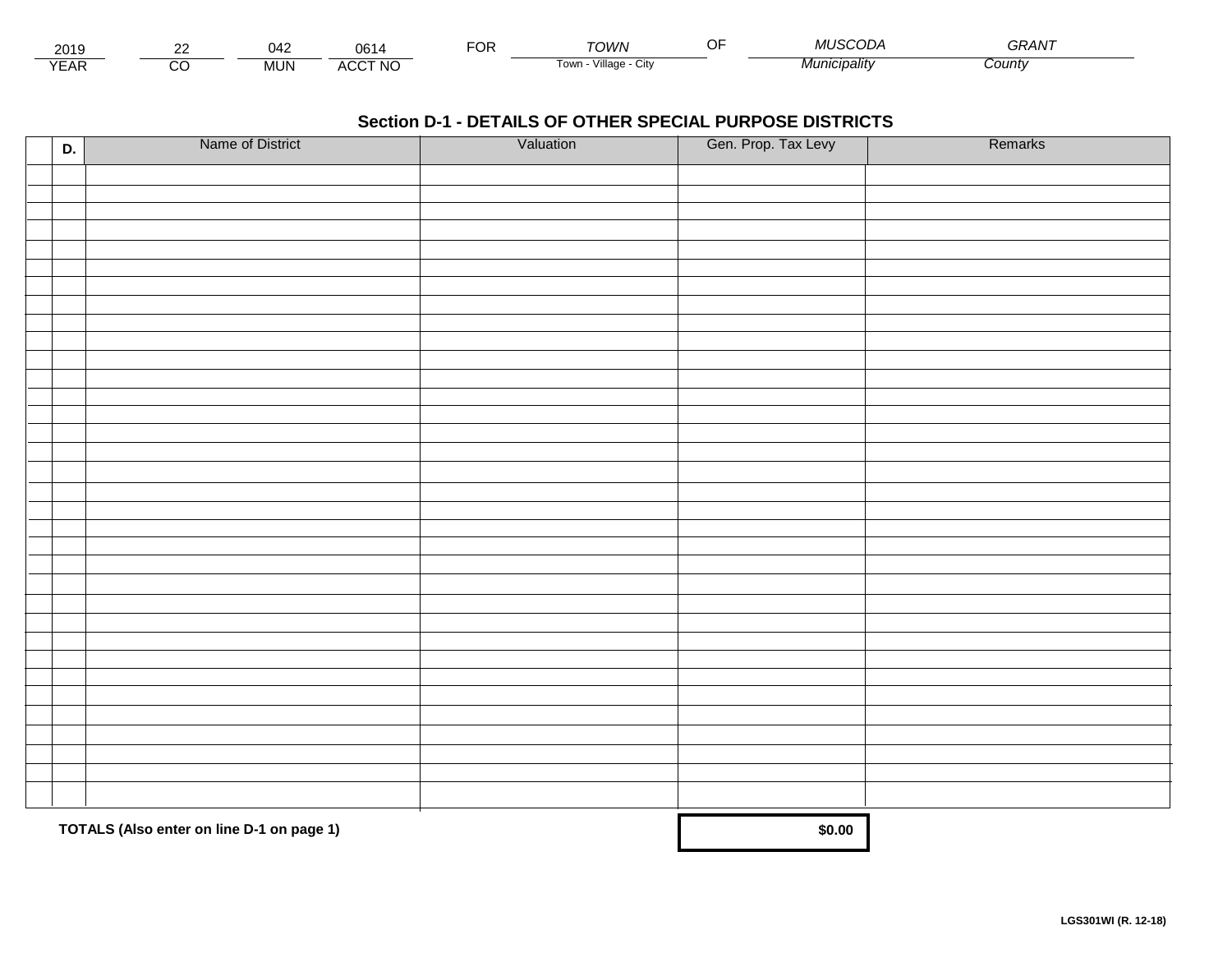| <b>FINAL</b>           |                         |                                                                         |                          | <b>STATEMENT OF TAXES FOR 2019</b>                       |                                        | 22                                                                                               | 044        | 0615                            |                                       |                                                            |   |
|------------------------|-------------------------|-------------------------------------------------------------------------|--------------------------|----------------------------------------------------------|----------------------------------------|--------------------------------------------------------------------------------------------------|------------|---------------------------------|---------------------------------------|------------------------------------------------------------|---|
|                        |                         |                                                                         |                          |                                                          |                                        | CO                                                                                               | <b>MUN</b> | ACCT NO                         |                                       |                                                            |   |
|                        |                         |                                                                         |                          | <b>FOR</b>                                               | <b>TOWN</b>                            | OF                                                                                               |            | <b>NORTH LANCASTER</b>          | GRANT                                 | Check if Amended                                           |   |
|                        |                         |                                                                         |                          |                                                          | Town-Village -City                     |                                                                                                  |            | Municipality                    | County                                |                                                            |   |
| SEC.                   |                         |                                                                         |                          |                                                          |                                        | Col 1<br>Description of Tax by Taxing Jurisiction                                                |            |                                 |                                       | Col 2.<br>AMOUNTS APPORTIONED<br>BY TAXING JURISDICTIONS   |   |
| A                      |                         | 1. AGGREGATE AMOUNT OF STATE TAXES                                      |                          |                                                          |                                        |                                                                                                  |            |                                 |                                       | \$0.00                                                     | A |
| В.                     |                         | 1. Portion of State Special Charges Upon County                         |                          |                                                          |                                        |                                                                                                  |            |                                 |                                       | \$3.71                                                     |   |
|                        |                         |                                                                         |                          | 2. Portion of County Tax Levied Over Entire Municipality |                                        |                                                                                                  |            |                                 |                                       | \$205,906.68                                               |   |
|                        |                         | 3. Special Purpose County Taxes                                         |                          |                                                          |                                        |                                                                                                  |            |                                 |                                       | \$0.00                                                     |   |
| <b>COUNTY</b><br>TAXES |                         |                                                                         |                          | 4. TOTAL COUNTY TAXES (sum of B-1 through B-3)           |                                        |                                                                                                  |            |                                 |                                       | \$205,910.39                                               | В |
|                        |                         | Special District<br>Code                                                | <b>Acct</b><br><b>No</b> |                                                          | <b>Special</b><br><b>District Name</b> |                                                                                                  |            | Col 1a<br><b>Property Taxes</b> | Col 1b<br><b>State Special Charge</b> | <b>Property Taxes with</b><br><b>State Special Charges</b> |   |
| C.                     | $\mathbf 1$             |                                                                         |                          |                                                          |                                        |                                                                                                  |            |                                 |                                       |                                                            |   |
|                        | $\mathbf{2}$            |                                                                         |                          |                                                          |                                        |                                                                                                  |            |                                 |                                       |                                                            |   |
|                        | 3                       |                                                                         |                          |                                                          |                                        |                                                                                                  |            |                                 |                                       |                                                            |   |
| SPECIAL DISTRICT TAXES | 4                       |                                                                         |                          |                                                          |                                        |                                                                                                  |            |                                 |                                       |                                                            |   |
|                        | 5                       |                                                                         |                          |                                                          |                                        |                                                                                                  |            |                                 |                                       |                                                            |   |
|                        | 6                       |                                                                         |                          |                                                          |                                        |                                                                                                  |            |                                 |                                       |                                                            |   |
|                        | $\overline{\mathbf{r}}$ |                                                                         |                          |                                                          |                                        |                                                                                                  |            |                                 |                                       |                                                            |   |
|                        | 8                       |                                                                         |                          |                                                          |                                        |                                                                                                  |            |                                 |                                       |                                                            |   |
|                        | 9                       |                                                                         |                          |                                                          |                                        |                                                                                                  |            |                                 |                                       |                                                            |   |
|                        | 10                      |                                                                         |                          |                                                          |                                        |                                                                                                  |            |                                 |                                       |                                                            |   |
|                        | 11                      |                                                                         |                          |                                                          |                                        |                                                                                                  |            |                                 |                                       |                                                            |   |
|                        |                         |                                                                         |                          | 12. TOTAL SPECIAL DISTRICT TAXES (sum of C1 through C11) |                                        |                                                                                                  |            | \$0.00                          | \$0.00                                | \$0.00                                                     | C |
| D.                     |                         |                                                                         |                          |                                                          |                                        | Other Special Purpose District Taxes (Show Detail on page 4, enter total here)                   |            |                                 |                                       | \$0.00                                                     |   |
|                        | 2.                      |                                                                         |                          |                                                          |                                        | Total Tax Increment (except county environmental remediation tax increment)                      |            |                                 |                                       | \$0.00                                                     |   |
| OR CITY                | 3.                      | County Environmental Tax Increment                                      |                          |                                                          |                                        |                                                                                                  |            |                                 |                                       | \$0.00                                                     |   |
|                        | 14.                     | <b>Other State Special Charges</b>                                      |                          |                                                          |                                        |                                                                                                  |            |                                 |                                       | \$0.00<br>\$0.00                                           |   |
|                        | 5.<br>6.                | <b>County Special Charges</b><br>All Other Town, Village, or City Taxes |                          |                                                          |                                        |                                                                                                  |            |                                 |                                       | \$195,791.00                                               |   |
| VILLAGE,               | 17.                     |                                                                         |                          |                                                          |                                        | Surplus Funds Applied CAUTION: Do not make an entry on this line unless Line D6 (above) is Zero. |            |                                 |                                       | $\sqrt{$0.00}$<br>ℯ                                        |   |
| TOWN,                  |                         |                                                                         |                          |                                                          |                                        |                                                                                                  |            |                                 |                                       | \$195,791.00                                               |   |
|                        |                         |                                                                         |                          |                                                          |                                        | 8. TOTAL TOWN, VILLAGE OR CITY TAXES (sum of D1 through D7; NOT TOTAL for page one)              |            |                                 |                                       |                                                            | D |
| Clerk                  |                         |                                                                         |                          |                                                          |                                        | Date                                                                                             |            | <b>REMARKS</b>                  |                                       |                                                            |   |
|                        |                         |                                                                         |                          |                                                          |                                        |                                                                                                  |            |                                 |                                       |                                                            |   |
|                        | Work Phone              |                                                                         |                          |                                                          | Home Phone                             |                                                                                                  |            |                                 |                                       |                                                            |   |
|                        |                         |                                                                         |                          |                                                          |                                        |                                                                                                  |            |                                 |                                       |                                                            |   |
|                        | E-mail Address          |                                                                         |                          |                                                          | Fax Number                             |                                                                                                  |            |                                 |                                       |                                                            |   |
|                        |                         |                                                                         |                          |                                                          |                                        |                                                                                                  |            |                                 |                                       |                                                            |   |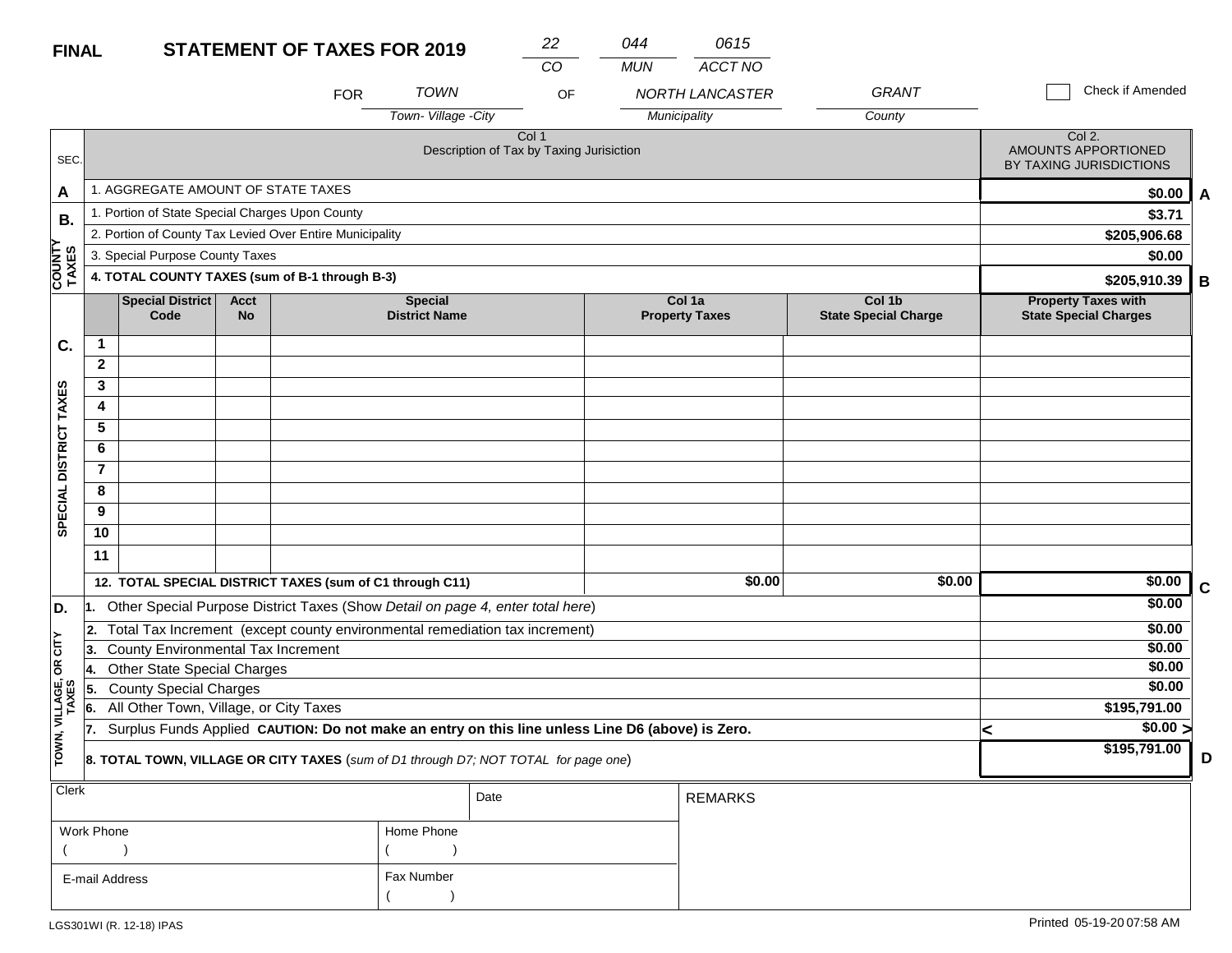|                                     | 2019                   | 22                                                                                                                             | 044                | 0615                         | <b>FOR</b> | <b>TOWN</b>                                                                         | OF                                                                                                           | <b>NORTH LANCASTER</b>                    | <b>GRANT</b>                                             |                |
|-------------------------------------|------------------------|--------------------------------------------------------------------------------------------------------------------------------|--------------------|------------------------------|------------|-------------------------------------------------------------------------------------|--------------------------------------------------------------------------------------------------------------|-------------------------------------------|----------------------------------------------------------|----------------|
|                                     | <b>YEAR</b>            | CO                                                                                                                             | <b>MUN</b>         | <b>ACCT NO</b>               |            | Town - Village - City                                                               |                                                                                                              | Municipality                              | County                                                   |                |
| SEC.                                |                        | <b>School District Codes</b>                                                                                                   | Acct<br><b>No</b>  |                              |            |                                                                                     | Col 1<br><b>SCHOOL DISTRICT NAMES</b>                                                                        |                                           | Col. 2<br>AMOUNTS APPORTIONED<br>BY TAXING JURISDICTIONS |                |
|                                     |                        | 221813                                                                                                                         | 0137               | SCH D OF FENNIMORE COMMUNITY |            |                                                                                     |                                                                                                              |                                           | \$79,051.74                                              |                |
| Е.                                  | $\overline{2}$         | 222912                                                                                                                         | 0139               | SCH D OF LANCASTER COMMUNITY |            |                                                                                     |                                                                                                              |                                           | \$402,257.28                                             |                |
|                                     | 3                      |                                                                                                                                |                    |                              |            |                                                                                     |                                                                                                              |                                           |                                                          |                |
|                                     | 4                      |                                                                                                                                |                    |                              |            |                                                                                     |                                                                                                              |                                           |                                                          |                |
|                                     | 5                      |                                                                                                                                |                    |                              |            |                                                                                     |                                                                                                              |                                           |                                                          |                |
|                                     | 6                      |                                                                                                                                |                    |                              |            |                                                                                     |                                                                                                              |                                           |                                                          |                |
|                                     | $\overline{7}$         |                                                                                                                                |                    |                              |            |                                                                                     |                                                                                                              |                                           |                                                          |                |
| ELEMENTARY AND<br>SECONDARY SCHOOLS | 8                      |                                                                                                                                |                    |                              |            |                                                                                     |                                                                                                              |                                           |                                                          |                |
|                                     | $\overline{9}$         |                                                                                                                                |                    |                              |            |                                                                                     |                                                                                                              |                                           |                                                          |                |
|                                     | 10                     |                                                                                                                                |                    |                              |            |                                                                                     |                                                                                                              |                                           |                                                          |                |
|                                     | 11                     |                                                                                                                                |                    |                              |            |                                                                                     |                                                                                                              |                                           |                                                          |                |
|                                     | 12                     | TOTAL ELEMENTARY AND SECONDARY SCHOOL TAXES (sum of E1 through E11)                                                            |                    |                              |            |                                                                                     |                                                                                                              |                                           | $$481,309.02$ E                                          |                |
|                                     | $\mathbf{1}$ .         | 0300                                                                                                                           | 0003               |                              |            | SOUTHWEST WISCONSIN TECH COLLEGE FENN                                               |                                                                                                              |                                           | \$59,936.26                                              |                |
|                                     | 2.<br>$\overline{3}$ . |                                                                                                                                |                    |                              |            |                                                                                     |                                                                                                              |                                           |                                                          |                |
| TECH. T                             |                        | <b>TOTAL TECHNICAL COLLEGE TAXES (sum of F1 through F3)</b>                                                                    |                    |                              |            |                                                                                     |                                                                                                              |                                           | \$59,936.26                                              | F              |
|                                     |                        | TOTAL GENERAL PROPERTY TAXES APPORTIONED (Total of State, County, Special District, Local, School and Technical College Taxes) |                    |                              |            |                                                                                     |                                                                                                              |                                           | \$942,946.67                                             | G              |
| G.                                  |                        |                                                                                                                                |                    |                              |            |                                                                                     | Summary of General Property Taxes, State Tax Credits Applied, and Net General Property Taxes to be Collected |                                           | (G7) DEPARTMENT OF                                       |                |
|                                     |                        | PLEASE COMPLETE ALL COLUMNS                                                                                                    |                    |                              |            | Col 1                                                                               | Col 2                                                                                                        | Col <sub>3</sub>                          | REVENUE USE ONLY                                         |                |
|                                     |                        |                                                                                                                                |                    |                              |            |                                                                                     | Real Estate Roll Personal Property Roll                                                                      | Total (Col 1 Plus Col 2)                  |                                                          |                |
| G1                                  |                        | General Property Taxes From Computerized Summary                                                                               |                    |                              |            | 926,916.61                                                                          | 16,029.89                                                                                                    |                                           | 942,946.50 SUBTRACT LINE G FROM LINE                     |                |
| G <sub>2</sub>                      |                        | School Levy Tax Credit Applied (subtract)                                                                                      |                    |                              |            | 85,665.18                                                                           | 1,478.20                                                                                                     |                                           | 87,143.38 G-1. RECORD ON LINE G-6.                       |                |
| G <sub>3</sub>                      |                        | Lottery and Gaming Credit Applied (subtract)                                                                                   |                    |                              |            | 30,059.40                                                                           | 0.00<br>0.00                                                                                                 | 30,059.40 (G-1)                           | \$942,946.50                                             |                |
| G <sub>4</sub>                      |                        | First Dollar Credit Applied (subtract)                                                                                         |                    |                              |            | 18,697.97                                                                           | 14,551.69                                                                                                    | 18,697.97<br>$807,045.75$ <sup>(G)</sup>  | \$942,946.67                                             |                |
| G <sub>5</sub><br>G <sub>6</sub>    |                        | Net General Property Taxes To Be Collected<br><b>UNDERRUN / OVERRUN</b> (include Line G-6 in Line T Total)                     |                    |                              |            | 792,494.06                                                                          |                                                                                                              |                                           | $-$0.17$                                                 | G <sub>6</sub> |
| Н.                                  |                        | <b>REPORT DETAIL ON PAGE - 3</b>                                                                                               |                    |                              |            | Col 1                                                                               |                                                                                                              | Municipality Acting as Agent For          |                                                          |                |
|                                     |                        |                                                                                                                                |                    |                              |            | For Municipality                                                                    | Col 2 Enterprise/ Utility                                                                                    | Col 3 Other                               |                                                          |                |
|                                     |                        | <b>SPECIAL ASSESSMENTS AND CHARGES</b>                                                                                         |                    |                              |            | 35,673.48                                                                           | 0.00                                                                                                         | 0.00                                      | \$35,673.48                                              | H              |
| J.                                  |                        | <b>OMITTED PROPERTY TAXES</b> (Net taxes levied on property omitted from taxation in previous years)                           |                    |                              |            |                                                                                     |                                                                                                              |                                           | \$0.00                                                   |                |
| Κ.                                  |                        | S. 70.43 CORRECTIONS (Net taxes due or refunded - use brackets <> to denote minus amount)                                      |                    |                              |            |                                                                                     | (e)                                                                                                          |                                           | \$0.00                                                   | K              |
| М.                                  |                        | (a)<br>P.F. CROP TAXES                                                                                                         |                    | (b)                          | (c)        | 0.00 Reg. Acs. @ 10 $\phi = \frac{1}{2}$ 0.00 + 0.00 Reg. Acs. @ $\frac{1}{2}$ = \$ | (d)                                                                                                          | 0.00                                      | \$0.00                                                   | M              |
|                                     |                        | (a) (Acres)                                                                                                                    |                    | (c) (Acres)                  |            | (e) (Acres)                                                                         | $0.00+$<br>$(g)$ (Acres)                                                                                     | $0.00$ Reg. Acs. @ 20¢=\$                 |                                                          |                |
| N.                                  |                        | MFL TAX 0.00 Open @ .74 $\varphi = 5$ 0.00 + 135.54 Closed @\$ 1.75=\$ 237.20 + 0.00 Open @\$ 2.04=                            |                    |                              |            |                                                                                     |                                                                                                              | $0.00 + 65.80$ Closed @\$ 10.20=\$ 671.16 |                                                          | N              |
| (i) (Acres)<br>(i)                  |                        |                                                                                                                                |                    |                              |            |                                                                                     |                                                                                                              |                                           | \$908.36                                                 |                |
|                                     |                        |                                                                                                                                |                    |                              |            |                                                                                     |                                                                                                              | $.00 =$<br>.00 Closed @ \$7.87=\$         | \$0.00                                                   |                |
|                                     |                        | 1. COAL (Sec.70.42)                                                                                                            | Number of Tons=(a) | 0.00                         |            | @5¢ per Ton + Number of Tons=(b)                                                    | 0.00<br>@7¢ per Ton                                                                                          |                                           |                                                          |                |
| OCCUPATION                          |                        | 2. PETROLEUM REFINERIES (Sec.70.421)                                                                                           |                    |                              |            | Number of Tons $=(a)$                                                               | 0.00<br>@5¢ per Ton                                                                                          |                                           | \$0.00                                                   |                |
|                                     |                        | 3. IRON ORE CONCENTRATES (Sec. 70.40)                                                                                          |                    |                              |            | Number of Tons $=(a)$                                                               | 0.00<br>@5¢ per Ton                                                                                          |                                           | \$0.00                                                   |                |
|                                     |                        |                                                                                                                                |                    |                              |            |                                                                                     |                                                                                                              |                                           |                                                          |                |
| T.                                  |                        | AGGREGATE AMOUNT OF TAXES (Total of Sections G, G-6, H, J, K, M, N, and Section 0)                                             |                    |                              |            |                                                                                     |                                                                                                              |                                           | \$979,528.34                                             | T              |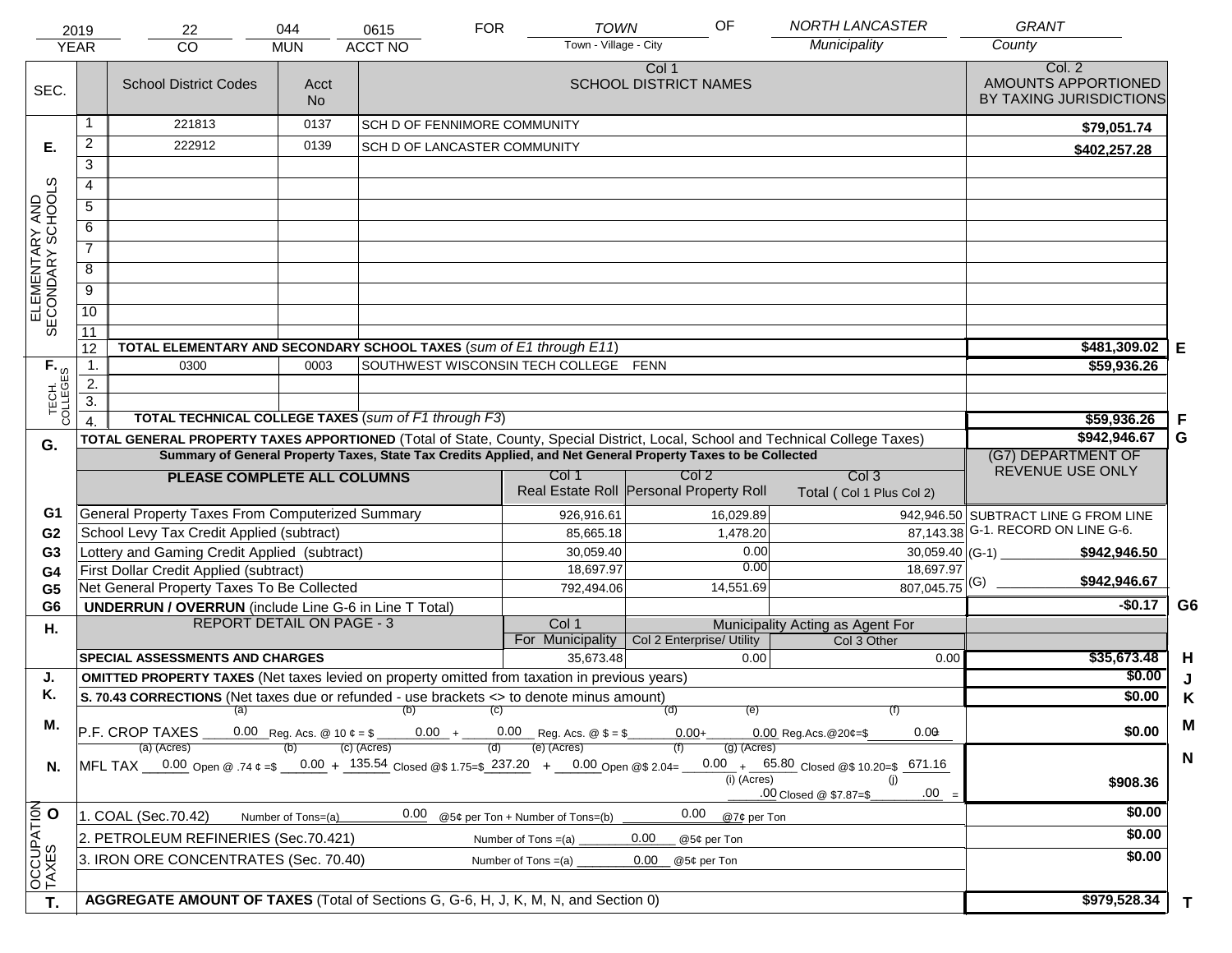|                     | 2019                  | 044<br>22                                                       | 0615           | <b>FOR</b> | <b>TOWN</b>                       | OF                                                             | NORTH LANCASTER  | GRANT                                                    |
|---------------------|-----------------------|-----------------------------------------------------------------|----------------|------------|-----------------------------------|----------------------------------------------------------------|------------------|----------------------------------------------------------|
|                     | <b>YEAR</b>           | $\overline{CO}$<br><b>MUN</b>                                   | <b>ACCT NO</b> |            | Town - Village - City             | Municipality                                                   |                  | County                                                   |
|                     |                       |                                                                 |                |            | <b>SECTION H - DETAIL SUMMARY</b> |                                                                |                  |                                                          |
| н                   |                       | Special Assessments and Special Charges                         |                |            | Col 1<br>For the Municipality     | Municipality Acting as Agent for<br>Col 2 Enterprise / Utility | Col 3 Other      | <b>Total For Each Line</b><br>(Total of columns 1,2 & 3) |
|                     | 01                    | Water main and lateral Installations                            |                |            | \$0.00                            | $\frac{1}{00}$                                                 | \$0.00           | \$0.00                                                   |
|                     | 02                    | Sewer main and lateral installations                            |                |            | \$0.00                            | \$0.00                                                         | \$0.00           | \$0.00                                                   |
|                     | $\overline{03}$       | Street improvements (ex: sidewalks, storm sewers, seal coating) |                |            | \$0.00                            | \$0.00                                                         | \$0.00           | \$0.00                                                   |
|                     | 04                    | Street light installation                                       |                |            | \$0.00                            | \$0.00                                                         | \$0.00           | \$0.00                                                   |
|                     | 05                    | Greenbelts                                                      |                |            | \$0.00                            | \$0.00                                                         | \$0.00           | \$0.00                                                   |
|                     | 06                    | Drain ditch and watercourse (sec. 88.42 & 88.43)                |                |            | \$0.00                            | \$0.00                                                         | \$0.00           | \$0.00                                                   |
|                     |                       |                                                                 |                |            |                                   |                                                                |                  |                                                          |
| SPECIAL ASSESSMENTS |                       |                                                                 |                |            |                                   |                                                                |                  |                                                          |
|                     |                       |                                                                 |                |            |                                   |                                                                |                  |                                                          |
|                     |                       |                                                                 |                |            |                                   |                                                                |                  |                                                          |
|                     |                       |                                                                 |                |            |                                   |                                                                |                  |                                                          |
|                     |                       |                                                                 |                |            |                                   |                                                                |                  |                                                          |
|                     |                       |                                                                 |                |            |                                   |                                                                |                  |                                                          |
|                     |                       |                                                                 |                |            |                                   |                                                                |                  |                                                          |
|                     | 01                    | Weeds, Tree Planting, Removal                                   |                |            | \$0.00                            | \$0.00                                                         | \$0.00           | \$0.00                                                   |
|                     | 02                    | Show Removal, Plowing<br>Refuse And Garbage Collection          |                |            | \$0.00<br>\$21,708.00             | \$0.00                                                         | \$0.00           | \$0.00                                                   |
| CHARGES             | $\overline{03}$<br>04 | Grading, Gravel, Culvert, Fencing                               |                |            | \$0.00                            | \$0.00<br>\$0.00                                               | \$0.00<br>\$0.00 | \$21,708.00<br>\$0.00                                    |
|                     | 05                    | Fencing                                                         |                |            | \$0.00                            | \$0.00                                                         | \$0.00           | \$0.00                                                   |
|                     | 06                    | <b>Fire Calls</b>                                               |                |            | \$0.00                            | \$0.00                                                         | \$0.00           | \$0.00                                                   |
|                     | 07                    | Recycling                                                       |                |            | \$13,965.48                       | \$0.00                                                         | \$0.00           | \$13,965.48                                              |
| SPECIAL             | 08                    | <b>Delinquent Utility Charges</b>                               |                |            | \$0.00                            | \$0.00                                                         | \$0.00           | \$0.00                                                   |
|                     |                       |                                                                 |                |            |                                   |                                                                |                  |                                                          |
|                     |                       |                                                                 |                |            |                                   |                                                                |                  |                                                          |
|                     |                       |                                                                 |                |            |                                   |                                                                |                  |                                                          |
|                     |                       |                                                                 |                |            |                                   |                                                                |                  |                                                          |
|                     |                       |                                                                 |                |            |                                   |                                                                |                  |                                                          |
|                     |                       |                                                                 |                |            |                                   |                                                                |                  |                                                          |
|                     |                       |                                                                 |                |            |                                   |                                                                |                  |                                                          |
|                     |                       | TOTALS (Also enter on line H on page 2)                         |                |            | \$35,673.48                       | \$0.00                                                         | \$0.00           | \$35,673.48                                              |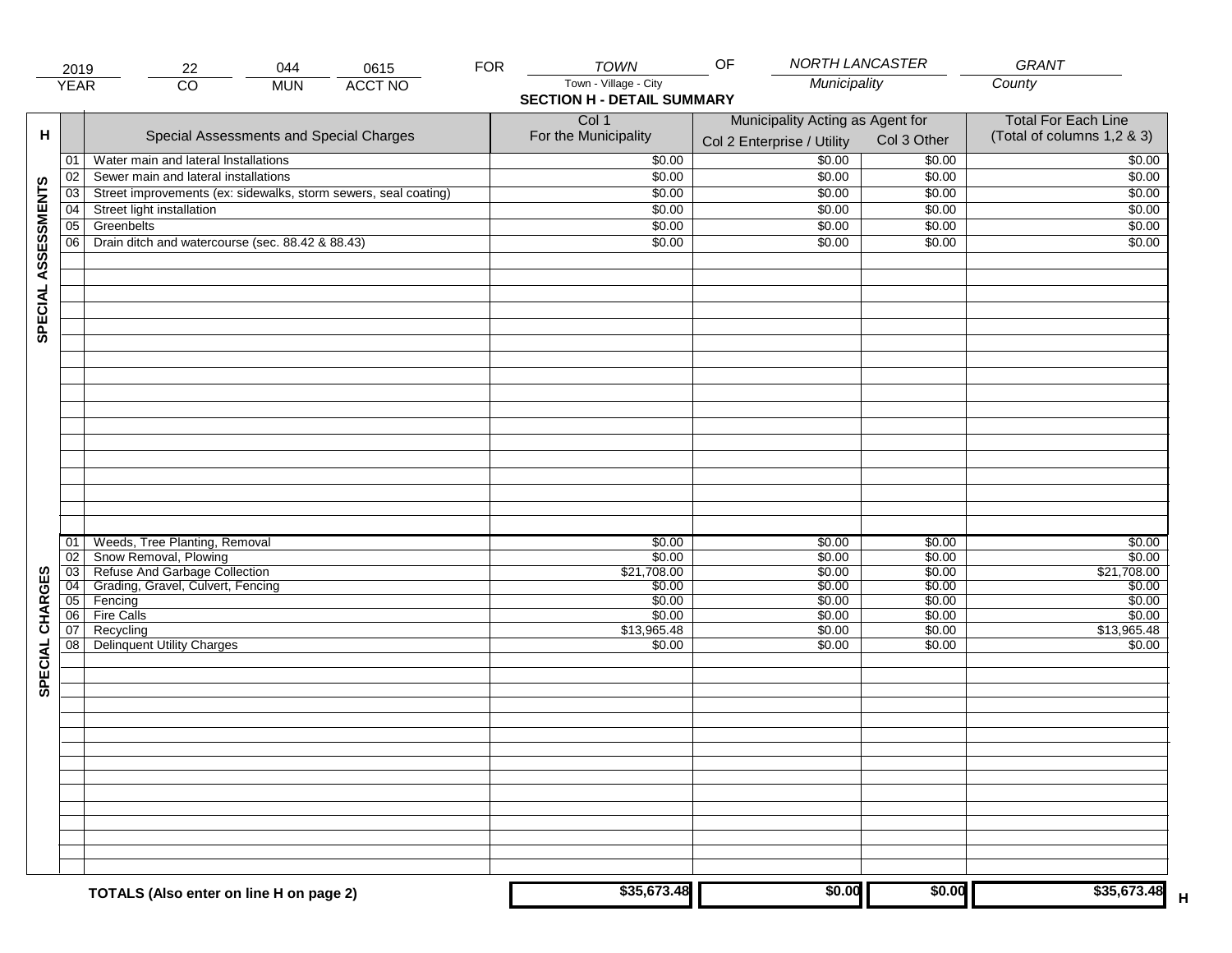| 2019              | ~~ |                     | <br>UU I U           | -^'<br>◡ | TOWN                  | $\sim$<br>. . | ANCASTEL<br><b>NORT</b><br>. ASIER | $\cdots$<br>GRAN. |  |
|-------------------|----|---------------------|----------------------|----------|-----------------------|---------------|------------------------------------|-------------------|--|
| $\sqrt{2}$<br>EAR |    | <b>MIN</b><br>ושועו | <b>CCT NO</b><br>АШ, |          | lown<br>Village<br>UN |               | л.<br>. <i>IICIDAIItV</i>          | <i>County</i>     |  |

| D. | Name of District                          | Valuation | Gen. Prop. Tax Levy | Remarks |
|----|-------------------------------------------|-----------|---------------------|---------|
|    |                                           |           |                     |         |
|    |                                           |           |                     |         |
|    |                                           |           |                     |         |
|    |                                           |           |                     |         |
|    |                                           |           |                     |         |
|    |                                           |           |                     |         |
|    |                                           |           |                     |         |
|    |                                           |           |                     |         |
|    |                                           |           |                     |         |
|    |                                           |           |                     |         |
|    |                                           |           |                     |         |
|    |                                           |           |                     |         |
|    |                                           |           |                     |         |
|    |                                           |           |                     |         |
|    |                                           |           |                     |         |
|    |                                           |           |                     |         |
|    |                                           |           |                     |         |
|    |                                           |           |                     |         |
|    |                                           |           |                     |         |
|    |                                           |           |                     |         |
|    |                                           |           |                     |         |
|    |                                           |           |                     |         |
|    |                                           |           |                     |         |
|    |                                           |           |                     |         |
|    |                                           |           |                     |         |
|    |                                           |           |                     |         |
|    |                                           |           |                     |         |
|    |                                           |           |                     |         |
|    |                                           |           |                     |         |
|    |                                           |           |                     |         |
|    |                                           |           |                     |         |
|    | TOTALS (Also enter on line D-1 on page 1) |           | \$0.00              |         |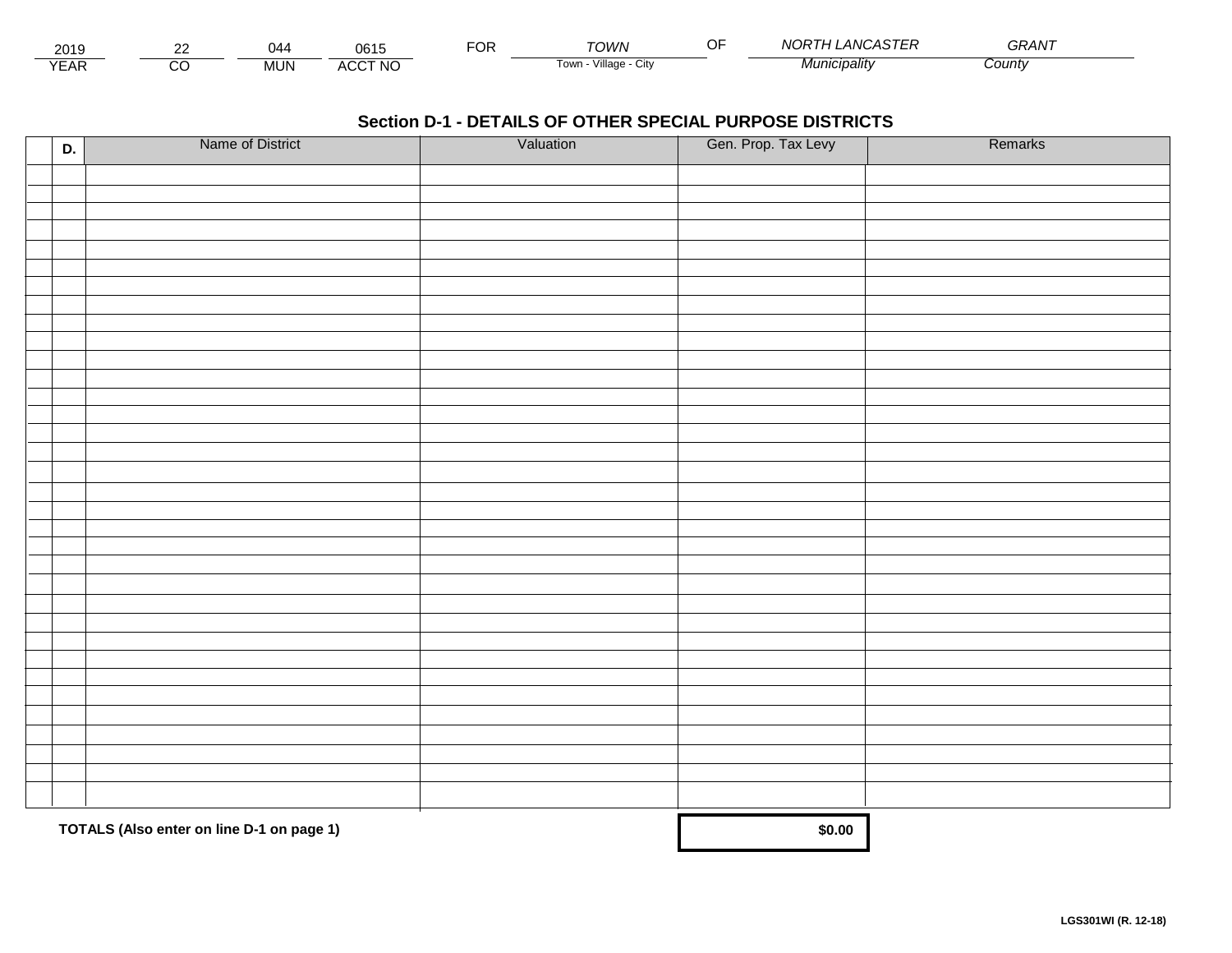#### **STATEMENT OF TAXES FOR 2019 FINAL**

| <b>FINAL</b>            |                |                                                          |                          | <b>STATEMENT OF TAXES FOR 2019</b> |                                        | 22                                                                                               | 046        | 0616                            |                                       |                                                            |             |
|-------------------------|----------------|----------------------------------------------------------|--------------------------|------------------------------------|----------------------------------------|--------------------------------------------------------------------------------------------------|------------|---------------------------------|---------------------------------------|------------------------------------------------------------|-------------|
|                         |                |                                                          |                          | <b>FOR</b>                         | <b>TOWN</b>                            | CO<br>OF                                                                                         | <b>MUN</b> | ACCT NO<br><b>PARIS</b>         | <b>GRANT</b>                          | Check if Amended                                           |             |
|                         |                |                                                          |                          |                                    | Town-Village - City                    |                                                                                                  |            | Municipality                    | County                                |                                                            |             |
| SEC.                    |                |                                                          |                          |                                    |                                        | Col 1<br>Description of Tax by Taxing Jurisiction                                                |            |                                 |                                       | Col 2.<br>AMOUNTS APPORTIONED<br>BY TAXING JURISDICTIONS   |             |
| A                       |                | 1. AGGREGATE AMOUNT OF STATE TAXES                       |                          |                                    |                                        |                                                                                                  |            |                                 |                                       | \$0.00                                                     | A           |
| В.                      |                | 1. Portion of State Special Charges Upon County          |                          |                                    |                                        |                                                                                                  |            |                                 |                                       | \$4.94                                                     |             |
|                         |                | 2. Portion of County Tax Levied Over Entire Municipality |                          |                                    |                                        |                                                                                                  |            |                                 |                                       | \$274,047.81                                               |             |
|                         |                | 3. Special Purpose County Taxes                          |                          |                                    |                                        |                                                                                                  |            |                                 |                                       | \$0.00                                                     |             |
| <b>COUNTY</b><br>TAXES  |                | 4. TOTAL COUNTY TAXES (sum of B-1 through B-3)           |                          |                                    |                                        |                                                                                                  |            |                                 |                                       | \$274,052.75                                               | B           |
|                         |                | Special District<br>Code                                 | <b>Acct</b><br><b>No</b> |                                    | <b>Special</b><br><b>District Name</b> |                                                                                                  |            | Col 1a<br><b>Property Taxes</b> | Col 1b<br><b>State Special Charge</b> | <b>Property Taxes with</b><br><b>State Special Charges</b> |             |
| C.                      | $\mathbf{1}$   |                                                          |                          |                                    |                                        |                                                                                                  |            |                                 |                                       |                                                            |             |
|                         | $\mathbf{2}$   |                                                          |                          |                                    |                                        |                                                                                                  |            |                                 |                                       |                                                            |             |
|                         | 3              |                                                          |                          |                                    |                                        |                                                                                                  |            |                                 |                                       |                                                            |             |
|                         | 4              |                                                          |                          |                                    |                                        |                                                                                                  |            |                                 |                                       |                                                            |             |
|                         | 5              |                                                          |                          |                                    |                                        |                                                                                                  |            |                                 |                                       |                                                            |             |
|                         | 6              |                                                          |                          |                                    |                                        |                                                                                                  |            |                                 |                                       |                                                            |             |
|                         | $\overline{7}$ |                                                          |                          |                                    |                                        |                                                                                                  |            |                                 |                                       |                                                            |             |
| SPECIAL DISTRICT TAXES  | 8              |                                                          |                          |                                    |                                        |                                                                                                  |            |                                 |                                       |                                                            |             |
|                         | 9              |                                                          |                          |                                    |                                        |                                                                                                  |            |                                 |                                       |                                                            |             |
|                         | 10             |                                                          |                          |                                    |                                        |                                                                                                  |            |                                 |                                       |                                                            |             |
|                         | 11             |                                                          |                          |                                    |                                        |                                                                                                  |            |                                 |                                       |                                                            |             |
|                         |                | 12. TOTAL SPECIAL DISTRICT TAXES (sum of C1 through C11) |                          |                                    |                                        |                                                                                                  |            | \$0.00                          | \$0.00                                | \$0.00                                                     | $\mathbf C$ |
| D.                      |                |                                                          |                          |                                    |                                        | 1. Other Special Purpose District Taxes (Show Detail on page 4, enter total here)                |            |                                 |                                       | \$0.00                                                     |             |
|                         | 2.             |                                                          |                          |                                    |                                        | Total Tax Increment (except county environmental remediation tax increment)                      |            |                                 |                                       | \$0.00                                                     |             |
| OR CITY                 | 13.            | County Environmental Tax Increment                       |                          |                                    |                                        |                                                                                                  |            |                                 |                                       | \$0.00                                                     |             |
|                         | 14.            | <b>Other State Special Charges</b>                       |                          |                                    |                                        |                                                                                                  |            |                                 |                                       | \$0.00                                                     |             |
|                         | 5.             | <b>County Special Charges</b>                            |                          |                                    |                                        |                                                                                                  |            |                                 |                                       | \$0.00                                                     |             |
|                         | 6.             | All Other Town, Village, or City Taxes                   |                          |                                    |                                        |                                                                                                  |            |                                 |                                       | \$128,315.00                                               |             |
|                         | 17.            |                                                          |                          |                                    |                                        | Surplus Funds Applied CAUTION: Do not make an entry on this line unless Line D6 (above) is Zero. |            |                                 |                                       | \$0.00 ><br>≺                                              |             |
| TOWN, VILLAGE,<br>TAXES |                |                                                          |                          |                                    |                                        | 8. TOTAL TOWN, VILLAGE OR CITY TAXES (sum of D1 through D7; NOT TOTAL for page one)              |            |                                 |                                       | \$128,315.00                                               | D           |
| Clerk                   |                |                                                          |                          |                                    |                                        | Date                                                                                             |            | <b>REMARKS</b>                  |                                       |                                                            |             |

|                |            | Date | REMARKS |
|----------------|------------|------|---------|
| Work Phone     | Home Phone |      |         |
|                |            |      |         |
| E-mail Address | Fax Number |      |         |
|                |            |      |         |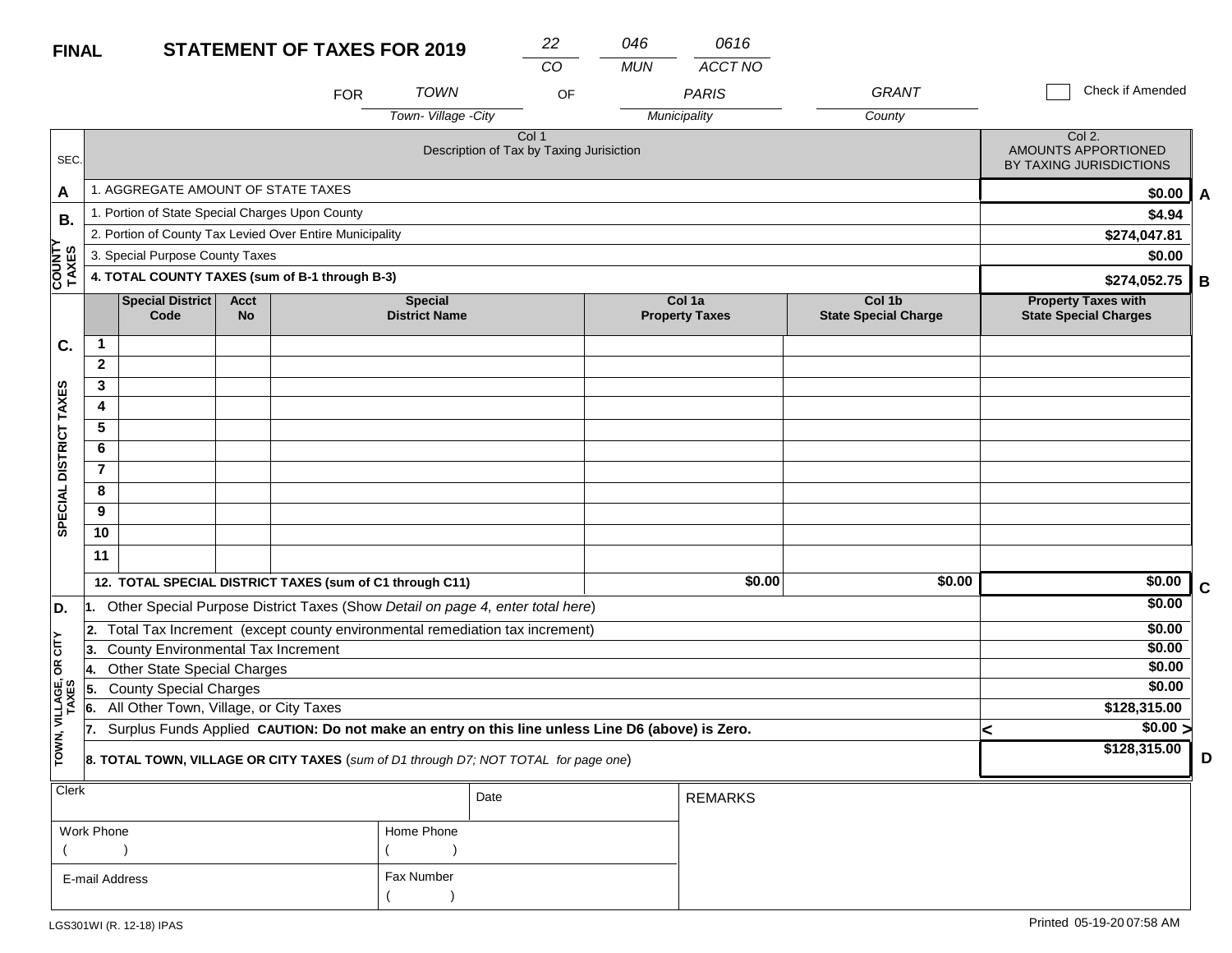|                                     | 2019<br><b>YEAR</b> | 22<br><b>CO</b>                                                                                                                | 046<br><b>MUN</b>              | 0616<br><b>ACCT NO</b>      | <b>FOR</b> | <b>TOWN</b><br>Town - Village - City                                                       | OF                                                                                                           | <b>PARIS</b><br>Municipality                       | <b>GRANT</b><br>County                         |
|-------------------------------------|---------------------|--------------------------------------------------------------------------------------------------------------------------------|--------------------------------|-----------------------------|------------|--------------------------------------------------------------------------------------------|--------------------------------------------------------------------------------------------------------------|----------------------------------------------------|------------------------------------------------|
|                                     |                     |                                                                                                                                |                                |                             |            |                                                                                            | Col 1                                                                                                        |                                                    | Col. 2                                         |
| SEC.                                |                     | <b>School District Codes</b>                                                                                                   | Acct<br><b>No</b>              |                             |            |                                                                                            | <b>SCHOOL DISTRICT NAMES</b>                                                                                 |                                                    | AMOUNTS APPORTIONED<br>BY TAXING JURISDICTIONS |
|                                     |                     | 221246                                                                                                                         | 0136                           | <b>SCH D OF CUBA CITY</b>   |            |                                                                                            |                                                                                                              |                                                    | \$429,308.85                                   |
| Е.                                  | $\overline{2}$      | 224389                                                                                                                         | 0142                           | <b>SCH D OF PLATTEVILLE</b> |            |                                                                                            |                                                                                                              |                                                    | \$99,972.56                                    |
|                                     | 3                   | 224529                                                                                                                         | 0143                           | <b>SCH D OF POTOSI</b>      |            |                                                                                            |                                                                                                              |                                                    | \$211,710.00                                   |
|                                     | $\overline{4}$      |                                                                                                                                |                                |                             |            |                                                                                            |                                                                                                              |                                                    |                                                |
|                                     | 5                   |                                                                                                                                |                                |                             |            |                                                                                            |                                                                                                              |                                                    |                                                |
|                                     | 6                   |                                                                                                                                |                                |                             |            |                                                                                            |                                                                                                              |                                                    |                                                |
| ELEMENTARY AND<br>SECONDARY SCHOOLS | $\overline{7}$      |                                                                                                                                |                                |                             |            |                                                                                            |                                                                                                              |                                                    |                                                |
|                                     | 8                   |                                                                                                                                |                                |                             |            |                                                                                            |                                                                                                              |                                                    |                                                |
|                                     | $\overline{9}$      |                                                                                                                                |                                |                             |            |                                                                                            |                                                                                                              |                                                    |                                                |
|                                     | 10                  |                                                                                                                                |                                |                             |            |                                                                                            |                                                                                                              |                                                    |                                                |
|                                     | 11                  |                                                                                                                                |                                |                             |            |                                                                                            |                                                                                                              |                                                    |                                                |
|                                     | 12                  | TOTAL ELEMENTARY AND SECONDARY SCHOOL TAXES (sum of E1 through E11)                                                            |                                |                             |            | SOUTHWEST WISCONSIN TECH COLLEGE FENN                                                      |                                                                                                              |                                                    | \$740,991.41<br>Е                              |
|                                     | $\mathbf 1$ .       | 0300                                                                                                                           | \$79,771.09                    |                             |            |                                                                                            |                                                                                                              |                                                    |                                                |
|                                     | 2.                  |                                                                                                                                |                                |                             |            |                                                                                            |                                                                                                              |                                                    |                                                |
| TECH. T<br>COLLEGES                 | $\overline{3}$ .    | TOTAL TECHNICAL COLLEGE TAXES (sum of F1 through F3)                                                                           | F<br>\$79,771.09               |                             |            |                                                                                            |                                                                                                              |                                                    |                                                |
|                                     | $\overline{4}$      | TOTAL GENERAL PROPERTY TAXES APPORTIONED (Total of State, County, Special District, Local, School and Technical College Taxes) | $\overline{1,223,130.25}$<br>G |                             |            |                                                                                            |                                                                                                              |                                                    |                                                |
| G.                                  |                     |                                                                                                                                |                                |                             |            |                                                                                            | Summary of General Property Taxes, State Tax Credits Applied, and Net General Property Taxes to be Collected |                                                    | (G7) DEPARTMENT OF                             |
|                                     |                     | PLEASE COMPLETE ALL COLUMNS                                                                                                    |                                |                             |            | Col 1                                                                                      | Col <sub>2</sub>                                                                                             | Col <sub>3</sub>                                   | REVENUE USE ONLY                               |
|                                     |                     |                                                                                                                                |                                |                             |            |                                                                                            | Real Estate Roll Personal Property Roll                                                                      | Total (Col 1 Plus Col 2)                           |                                                |
| G1                                  |                     | General Property Taxes From Computerized Summary                                                                               |                                |                             |            | 1,219,897.54                                                                               | 3,231.95                                                                                                     |                                                    | 1,223,129.49 SUBTRACT LINE G FROM LINE         |
| G <sub>2</sub>                      |                     | School Levy Tax Credit Applied (subtract)                                                                                      |                                |                             |            | 128,190.31                                                                                 | 341.96                                                                                                       |                                                    | 128,532.27 G-1. RECORD ON LINE G-6.            |
| G <sub>3</sub>                      |                     | Lottery and Gaming Credit Applied (subtract)                                                                                   |                                |                             |            | 46,675.04                                                                                  |                                                                                                              | 0.00                                               | $46,675.04$ (G-1)<br>\$1,223,129.49            |
| G4                                  |                     | First Dollar Credit Applied (subtract)                                                                                         |                                |                             |            | 27,971.79                                                                                  |                                                                                                              | 0.00<br>27,971.79                                  | \$1,223,130.25                                 |
| G <sub>5</sub>                      |                     | Net General Property Taxes To Be Collected                                                                                     |                                |                             |            | 1,017,060.40                                                                               | 2,889.99                                                                                                     | $1,019,950.39$ <sup>(G)</sup>                      |                                                |
| G <sub>6</sub>                      |                     | <b>UNDERRUN / OVERRUN</b> (include Line G-6 in Line T Total)<br><b>REPORT DETAIL ON PAGE - 3</b>                               |                                |                             |            | Col 1                                                                                      |                                                                                                              | Municipality Acting as Agent For                   | G <sub>6</sub><br>$-$0.76$                     |
| Η.                                  |                     |                                                                                                                                |                                |                             |            | For Municipality                                                                           | Col 2 Enterprise/ Utility                                                                                    | Col 3 Other                                        |                                                |
|                                     |                     | <b>SPECIAL ASSESSMENTS AND CHARGES</b>                                                                                         |                                |                             |            | 45,592.00                                                                                  |                                                                                                              | 0.00                                               | \$45,592.00<br>H<br>0.00                       |
| J.                                  |                     | <b>OMITTED PROPERTY TAXES</b> (Net taxes levied on property omitted from taxation in previous years)                           |                                |                             |            |                                                                                            |                                                                                                              |                                                    | \$0.00<br>J                                    |
| Κ.                                  |                     | S. 70.43 CORRECTIONS (Net taxes due or refunded - use brackets <> to denote minus amount)                                      | \$0.00<br>K                    |                             |            |                                                                                            |                                                                                                              |                                                    |                                                |
| М.                                  |                     | (a)                                                                                                                            | M                              |                             |            |                                                                                            |                                                                                                              |                                                    |                                                |
|                                     |                     | P.F. CROP TAXES<br>(a) (Acres)                                                                                                 |                                | (c) (Acres)                 |            | 0.00 Reg. Acs. @ 10 $\phi = $$ _______0.00 + ______0.00 Reg. Acs. @ $$ = $$<br>(e) (Acres) | $0.00 +$                                                                                                     | 0.00<br>$0.00$ Reg. Acs. @ 20¢=\$<br>$(g)$ (Acres) | \$0.00                                         |
| N.                                  |                     | MFL TAX 10.40 Open @ .74 ¢ =\$ 7.70 + 583.12 Closed @\$ 1.75=\$1020.46 + 0.00 Open @\$ 2.04=                                   |                                |                             |            |                                                                                            |                                                                                                              | 0.00 + 195.84 Closed @\$ 10.20=\$ 1997.57          | N                                              |
|                                     |                     |                                                                                                                                |                                |                             |            |                                                                                            |                                                                                                              | (i) (Acres)<br>(i)                                 | \$3,025.73                                     |
|                                     |                     |                                                                                                                                |                                |                             |            |                                                                                            |                                                                                                              | $.00 =$<br>.00 Closed @ \$7.87=\$                  |                                                |
|                                     |                     | 1. COAL (Sec.70.42)                                                                                                            | Number of Tons=(a)             | 0.00                        |            | @5¢ per Ton + Number of Tons=(b)                                                           | 0.00                                                                                                         | @7¢ per Ton                                        | \$0.00                                         |
|                                     |                     | 2. PETROLEUM REFINERIES (Sec.70.421)                                                                                           |                                |                             |            | Number of Tons =(a)                                                                        | 0.00<br>@5¢ per Ton                                                                                          |                                                    | \$0.00                                         |
| OCCUPATION                          |                     | 3. IRON ORE CONCENTRATES (Sec. 70.40)                                                                                          |                                |                             |            | Number of Tons $=(a)$                                                                      | 0.00<br>@5¢ per Ton                                                                                          |                                                    | \$0.00                                         |
|                                     |                     |                                                                                                                                |                                |                             |            |                                                                                            |                                                                                                              |                                                    |                                                |
| T.                                  |                     | AGGREGATE AMOUNT OF TAXES (Total of Sections G, G-6, H, J, K, M, N, and Section 0)                                             |                                |                             |            |                                                                                            |                                                                                                              |                                                    | \$1,271,747.22<br>T                            |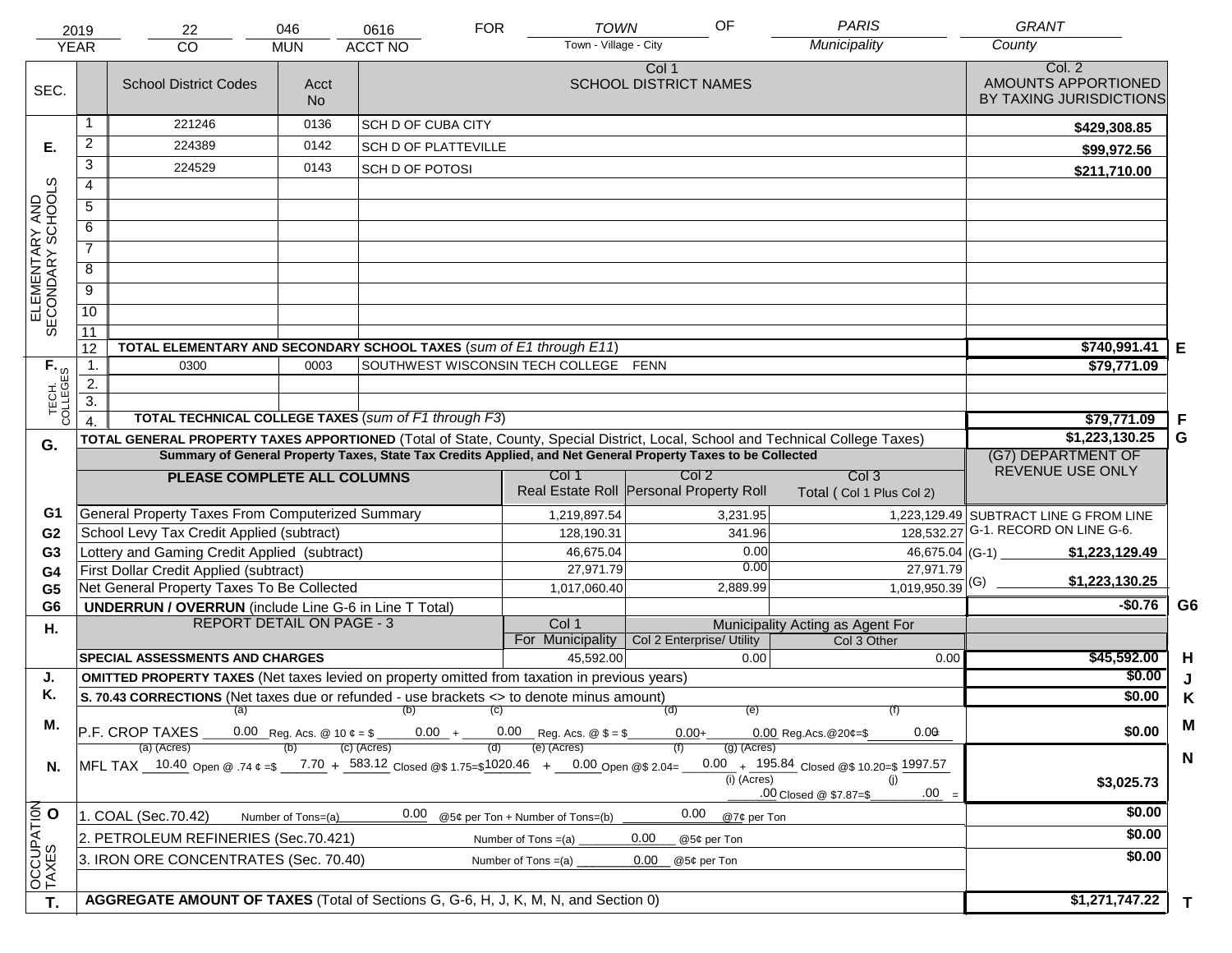|                     | 2019            | 22                                                              | 046        | 0616           | <b>FOR</b> | <b>TOWN</b>                       | <b>PARIS</b><br>OF               |                  | GRANT                      |
|---------------------|-----------------|-----------------------------------------------------------------|------------|----------------|------------|-----------------------------------|----------------------------------|------------------|----------------------------|
|                     | <b>YEAR</b>     | $\overline{CO}$                                                 | <b>MUN</b> | <b>ACCT NO</b> |            | Town - Village - City             | Municipality                     |                  | County                     |
|                     |                 |                                                                 |            |                |            | <b>SECTION H - DETAIL SUMMARY</b> |                                  |                  |                            |
|                     |                 |                                                                 |            |                |            | Col 1                             | Municipality Acting as Agent for |                  | <b>Total For Each Line</b> |
| н                   |                 | Special Assessments and Special Charges                         |            |                |            | For the Municipality              | Col 2 Enterprise / Utility       | Col 3 Other      | (Total of columns 1,2 & 3) |
|                     | 01              | Water main and lateral Installations                            |            |                |            | \$0.00                            | 50.00                            | \$0.00           | \$0.00                     |
|                     | 02              | Sewer main and lateral installations                            |            |                |            | \$0.00                            | \$0.00                           | \$0.00           | \$0.00                     |
|                     | $\overline{03}$ | Street improvements (ex: sidewalks, storm sewers, seal coating) |            |                |            | \$0.00                            | \$0.00                           | \$0.00           | \$0.00                     |
|                     | 04              | Street light installation                                       |            |                |            | \$0.00                            | \$0.00                           | \$0.00           | \$0.00                     |
|                     | 05              | Greenbelts                                                      |            |                |            | \$0.00                            | \$0.00                           | \$0.00           | \$0.00                     |
|                     | 06              | Drain ditch and watercourse (sec. 88.42 & 88.43)                |            |                |            | \$0.00                            | \$0.00                           | \$0.00           | \$0.00                     |
|                     |                 |                                                                 |            |                |            |                                   |                                  |                  |                            |
|                     |                 |                                                                 |            |                |            |                                   |                                  |                  |                            |
|                     |                 |                                                                 |            |                |            |                                   |                                  |                  |                            |
| SPECIAL ASSESSMENTS |                 |                                                                 |            |                |            |                                   |                                  |                  |                            |
|                     |                 |                                                                 |            |                |            |                                   |                                  |                  |                            |
|                     |                 |                                                                 |            |                |            |                                   |                                  |                  |                            |
|                     |                 |                                                                 |            |                |            |                                   |                                  |                  |                            |
|                     |                 |                                                                 |            |                |            |                                   |                                  |                  |                            |
|                     |                 |                                                                 |            |                |            |                                   |                                  |                  |                            |
|                     |                 |                                                                 |            |                |            |                                   |                                  |                  |                            |
|                     |                 |                                                                 |            |                |            |                                   |                                  |                  |                            |
|                     |                 |                                                                 |            |                |            |                                   |                                  |                  |                            |
|                     |                 |                                                                 |            |                |            |                                   |                                  |                  |                            |
|                     |                 |                                                                 |            |                |            |                                   |                                  |                  |                            |
|                     |                 |                                                                 |            |                |            |                                   |                                  |                  |                            |
|                     |                 | Weeds, Tree Planting, Removal                                   |            |                |            | \$0.00                            | \$0.00                           | \$0.00           | \$0.00                     |
|                     | 01<br>02        |                                                                 |            |                |            | \$0.00                            | \$0.00                           | \$0.00           | \$0.00                     |
|                     | 03              | Snow Removal, Plowing<br>Refuse And Garbage Collection          |            |                |            | \$25,186.80                       | \$0.00                           | \$0.00           | \$25,186.80                |
| CHARGES             | 04              | Grading, Gravel, Culvert, Fencing                               |            |                |            | \$0.00                            | \$0.00                           | \$0.00           | \$0.00                     |
|                     | 05              | Fencing                                                         |            |                |            | \$0.00                            | \$0.00                           | \$0.00           | \$0.00                     |
|                     | 06<br>07        | <b>Fire Calls</b><br>Recycling                                  |            |                |            | \$0.00<br>\$20,405.20             | \$0.00<br>\$0.00                 | \$0.00<br>\$0.00 | \$0.00<br>\$20,405.20      |
|                     | 08              | <b>Delinquent Utility Charges</b>                               |            |                |            | \$0.00                            | \$0.00                           | \$0.00           | \$0.00                     |
|                     |                 |                                                                 |            |                |            |                                   |                                  |                  |                            |
| SPECIAL             |                 |                                                                 |            |                |            |                                   |                                  |                  |                            |
|                     |                 |                                                                 |            |                |            |                                   |                                  |                  |                            |
|                     |                 |                                                                 |            |                |            |                                   |                                  |                  |                            |
|                     |                 |                                                                 |            |                |            |                                   |                                  |                  |                            |
|                     |                 |                                                                 |            |                |            |                                   |                                  |                  |                            |
|                     |                 |                                                                 |            |                |            |                                   |                                  |                  |                            |
|                     |                 |                                                                 |            |                |            |                                   |                                  |                  |                            |
|                     |                 |                                                                 |            |                |            |                                   |                                  |                  |                            |
|                     |                 |                                                                 |            |                |            |                                   |                                  |                  |                            |
|                     |                 |                                                                 |            |                |            |                                   |                                  |                  |                            |
|                     |                 |                                                                 |            |                |            |                                   |                                  |                  |                            |
|                     |                 |                                                                 |            |                |            |                                   |                                  |                  |                            |
|                     |                 | TOTALS (Also enter on line H on page 2)                         |            |                |            | \$45,592.00                       | \$0.00                           | \$0.00           | \$45,592.00                |
|                     |                 |                                                                 |            |                |            |                                   |                                  |                  |                            |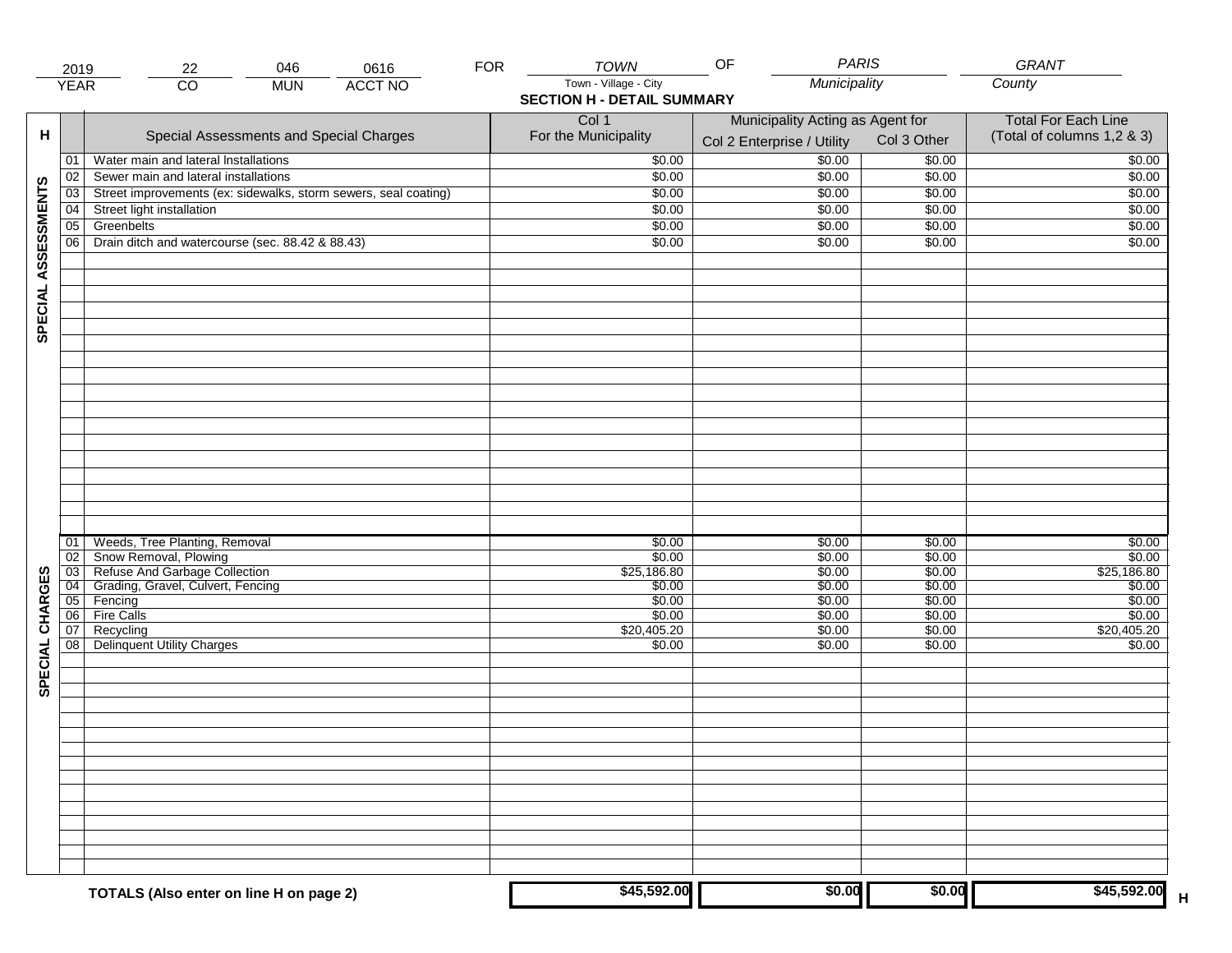| 2010<br><b>ZUIJ</b> | $\overline{\phantom{a}}$<br>一下し |                                            | $\neg$ $\wedge$ r.<br>UM | <b>TOM/N</b>                 | PARIS      | $\overline{\phantom{m}}$<br>┓ <del> </del> |  |
|---------------------|---------------------------------|--------------------------------------------|--------------------------|------------------------------|------------|--------------------------------------------|--|
| $\sqrt{2}$<br>-Ar   | <br>INI<br>טועו                 | <b>\CCT NC</b><br>$\cdot$<br><b>-11.11</b> |                          | .<br>Villade<br>i own<br>UIN | micipality | Count∨                                     |  |

| D. | Name of District                          | Valuation | Gen. Prop. Tax Levy | Remarks |
|----|-------------------------------------------|-----------|---------------------|---------|
|    |                                           |           |                     |         |
|    |                                           |           |                     |         |
|    |                                           |           |                     |         |
|    |                                           |           |                     |         |
|    |                                           |           |                     |         |
|    |                                           |           |                     |         |
|    |                                           |           |                     |         |
|    |                                           |           |                     |         |
|    |                                           |           |                     |         |
|    |                                           |           |                     |         |
|    |                                           |           |                     |         |
|    |                                           |           |                     |         |
|    |                                           |           |                     |         |
|    |                                           |           |                     |         |
|    |                                           |           |                     |         |
|    |                                           |           |                     |         |
|    |                                           |           |                     |         |
|    |                                           |           |                     |         |
|    |                                           |           |                     |         |
|    |                                           |           |                     |         |
|    |                                           |           |                     |         |
|    |                                           |           |                     |         |
|    |                                           |           |                     |         |
|    |                                           |           |                     |         |
|    |                                           |           |                     |         |
|    |                                           |           |                     |         |
|    |                                           |           |                     |         |
|    |                                           |           |                     |         |
|    |                                           |           |                     |         |
|    |                                           |           |                     |         |
|    |                                           |           |                     |         |
|    |                                           |           |                     |         |
|    |                                           |           |                     |         |
|    | TOTALS (Also enter on line D-1 on page 1) |           | \$0.00              |         |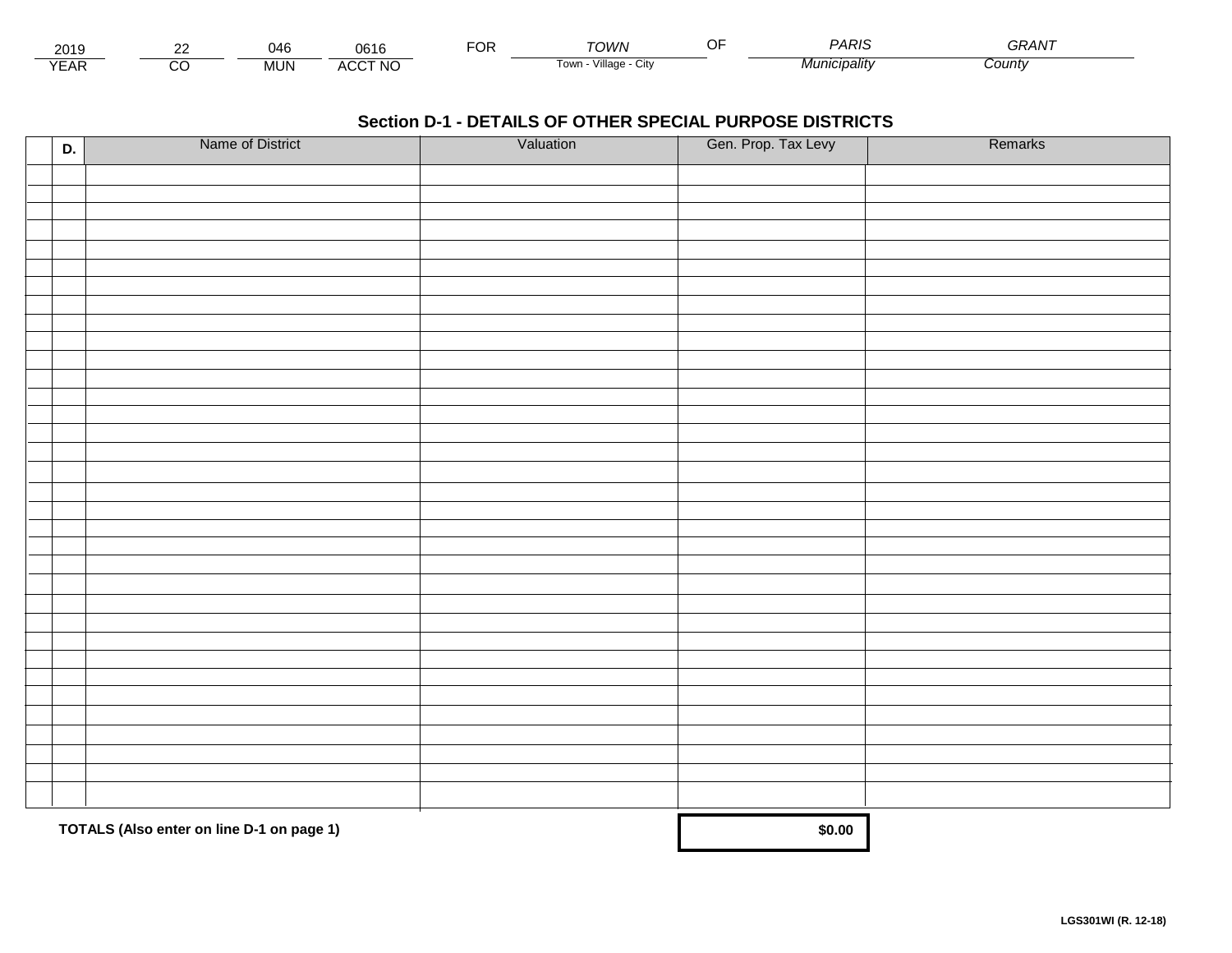| <b>FINAL</b>            |                                              |                                                 |                          | <b>STATEMENT OF TAXES FOR 2019</b>                       |                                                                                                  | 22<br>CO                                          | 048<br><b>MUN</b> | 0617<br><b>ACCT NO</b>             |                                       |                                                            |             |  |  |
|-------------------------|----------------------------------------------|-------------------------------------------------|--------------------------|----------------------------------------------------------|--------------------------------------------------------------------------------------------------|---------------------------------------------------|-------------------|------------------------------------|---------------------------------------|------------------------------------------------------------|-------------|--|--|
|                         |                                              |                                                 |                          | <b>FOR</b>                                               | <b>TOWN</b><br>Town-Village -City                                                                | OF                                                |                   | <b>PATCH GROVE</b><br>Municipality | <b>GRANT</b><br>County                | Check if Amended                                           |             |  |  |
| SEC.                    |                                              |                                                 |                          |                                                          |                                                                                                  | Col 1<br>Description of Tax by Taxing Jurisiction |                   |                                    |                                       | Col 2.<br>AMOUNTS APPORTIONED<br>BY TAXING JURISDICTIONS   |             |  |  |
| A                       |                                              | 1. AGGREGATE AMOUNT OF STATE TAXES              |                          |                                                          |                                                                                                  |                                                   |                   |                                    |                                       | \$0.00                                                     | A           |  |  |
| <b>B.</b>               |                                              | 1. Portion of State Special Charges Upon County |                          |                                                          |                                                                                                  |                                                   |                   |                                    |                                       | \$1.84                                                     |             |  |  |
|                         |                                              |                                                 |                          | 2. Portion of County Tax Levied Over Entire Municipality |                                                                                                  |                                                   |                   |                                    |                                       | \$102,059.32                                               |             |  |  |
|                         |                                              | 3. Special Purpose County Taxes                 |                          |                                                          |                                                                                                  |                                                   |                   |                                    |                                       | \$0.00                                                     |             |  |  |
| <b>COUNTY</b><br>TAXES  |                                              |                                                 |                          | 4. TOTAL COUNTY TAXES (sum of B-1 through B-3)           |                                                                                                  |                                                   |                   |                                    |                                       | \$102,061.16                                               | В           |  |  |
|                         |                                              | <b>Special District</b><br>Code                 | <b>Acct</b><br><b>No</b> |                                                          | <b>Special</b><br><b>District Name</b>                                                           |                                                   |                   | Col 1a<br><b>Property Taxes</b>    | Col 1b<br><b>State Special Charge</b> | <b>Property Taxes with</b><br><b>State Special Charges</b> |             |  |  |
| C.                      | $\mathbf 1$                                  |                                                 |                          |                                                          |                                                                                                  |                                                   |                   |                                    |                                       |                                                            |             |  |  |
|                         | $\mathbf{2}$                                 |                                                 |                          |                                                          |                                                                                                  |                                                   |                   |                                    |                                       |                                                            |             |  |  |
|                         | 3                                            |                                                 |                          |                                                          |                                                                                                  |                                                   |                   |                                    |                                       |                                                            |             |  |  |
|                         | 4                                            |                                                 |                          |                                                          |                                                                                                  |                                                   |                   |                                    |                                       |                                                            |             |  |  |
|                         | 5                                            |                                                 |                          |                                                          |                                                                                                  |                                                   |                   |                                    |                                       |                                                            |             |  |  |
|                         | 6                                            |                                                 |                          |                                                          |                                                                                                  |                                                   |                   |                                    |                                       |                                                            |             |  |  |
|                         | $\overline{7}$                               |                                                 |                          |                                                          |                                                                                                  |                                                   |                   |                                    |                                       |                                                            |             |  |  |
| SPECIAL DISTRICT TAXES  | 8                                            |                                                 |                          |                                                          |                                                                                                  |                                                   |                   |                                    |                                       |                                                            |             |  |  |
|                         | 9                                            |                                                 |                          |                                                          |                                                                                                  |                                                   |                   |                                    |                                       |                                                            |             |  |  |
|                         | 10                                           |                                                 |                          |                                                          |                                                                                                  |                                                   |                   |                                    |                                       |                                                            |             |  |  |
|                         | 11                                           |                                                 |                          |                                                          |                                                                                                  |                                                   |                   |                                    |                                       |                                                            |             |  |  |
|                         |                                              |                                                 |                          | 12. TOTAL SPECIAL DISTRICT TAXES (sum of C1 through C11) |                                                                                                  |                                                   |                   | \$0.00                             | \$0.00                                | \$0.00                                                     | $\mathbf c$ |  |  |
| D.                      | 1.                                           |                                                 |                          |                                                          | Other Special Purpose District Taxes (Show Detail on page 4, enter total here)                   |                                                   |                   |                                    |                                       | \$0.00                                                     |             |  |  |
|                         | 2.                                           |                                                 |                          |                                                          | Total Tax Increment (except county environmental remediation tax increment)                      |                                                   |                   |                                    |                                       | \$0.00                                                     |             |  |  |
| $OR$ CITY               | 3.                                           | County Environmental Tax Increment              |                          |                                                          |                                                                                                  |                                                   |                   |                                    |                                       | \$0.00                                                     |             |  |  |
|                         | 14.                                          | <b>Other State Special Charges</b>              |                          |                                                          |                                                                                                  |                                                   |                   |                                    |                                       | \$0.00                                                     |             |  |  |
|                         | 5.                                           | <b>County Special Charges</b>                   |                          |                                                          |                                                                                                  |                                                   |                   |                                    |                                       | \$0.00                                                     |             |  |  |
|                         | All Other Town, Village, or City Taxes<br>6. |                                                 |                          |                                                          |                                                                                                  |                                                   |                   |                                    |                                       | \$156,333.00                                               |             |  |  |
|                         | $\overline{7}$ .                             |                                                 |                          |                                                          | Surplus Funds Applied CAUTION: Do not make an entry on this line unless Line D6 (above) is Zero. |                                                   |                   |                                    |                                       | $\sqrt{$0.00}$<br>K                                        |             |  |  |
| TOWN, VILLAGE,<br>TAXES |                                              |                                                 |                          |                                                          | 8. TOTAL TOWN, VILLAGE OR CITY TAXES (sum of D1 through D7; NOT TOTAL for page one)              |                                                   |                   |                                    |                                       | \$156,333.00                                               | D           |  |  |

| \$0.00 >     |
|--------------|
| \$156,333.00 |

| Clerk          |            | Date | <b>REMARKS</b> |
|----------------|------------|------|----------------|
| Work Phone     | Home Phone |      |                |
|                |            |      |                |
| E-mail Address | Fax Number |      |                |
|                |            |      |                |

**8. TOTAL TOWN, VILLAGE OR CITY TAXES** (*sum of D1 through D7; NOT TOTAL for page one*)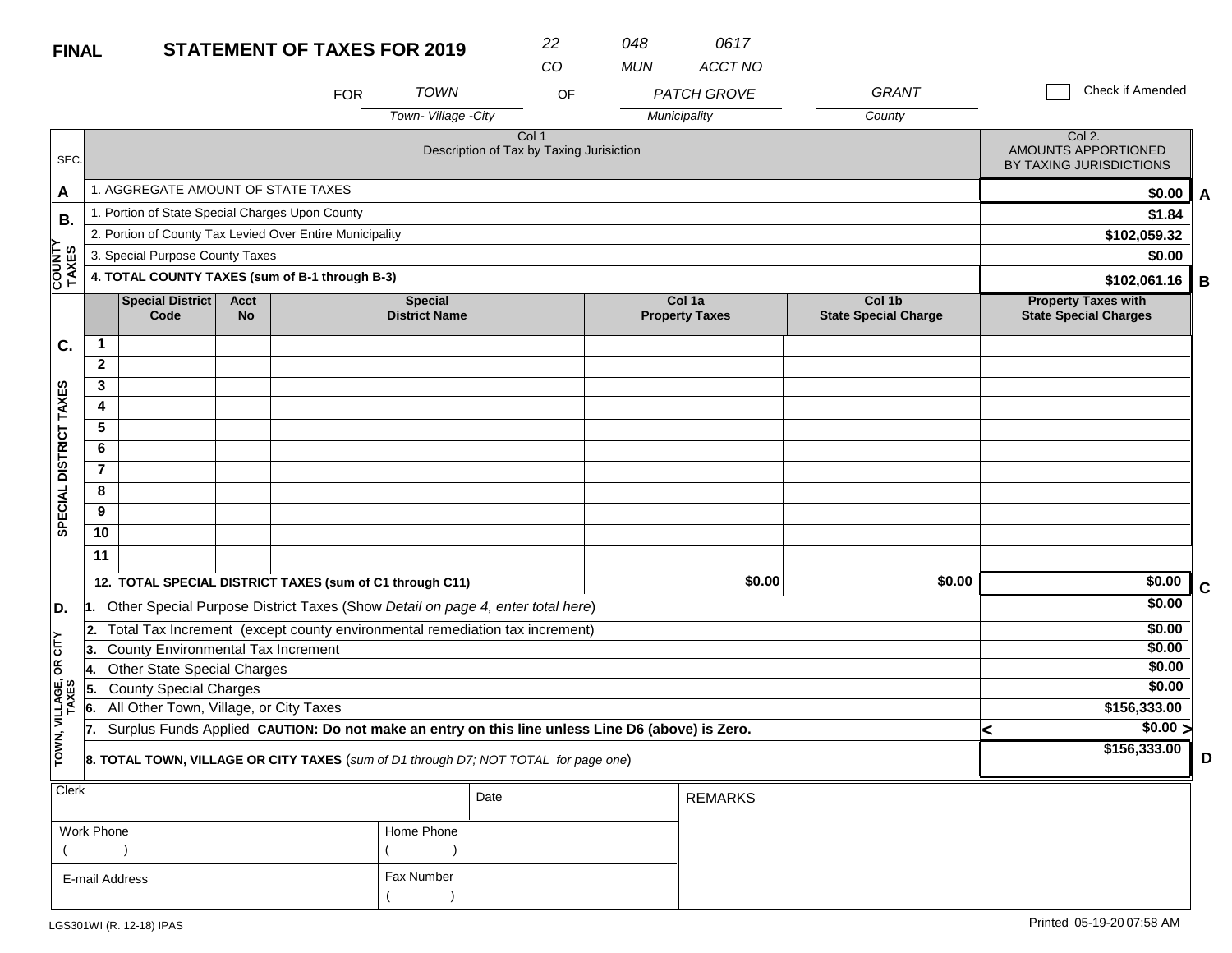|                                     | 2019<br><b>YEAR</b> | 22<br><b>CO</b>                                                                                                                | 048<br><b>MUN</b>                 | 0617<br><b>ACCT NO</b>      | <b>FOR</b> | <b>TOWN</b><br>Town - Village - City | OF                                                                                                           | <b>PATCH GROVE</b><br>Municipality                 | <b>GRANT</b><br>County                                   |             |
|-------------------------------------|---------------------|--------------------------------------------------------------------------------------------------------------------------------|-----------------------------------|-----------------------------|------------|--------------------------------------|--------------------------------------------------------------------------------------------------------------|----------------------------------------------------|----------------------------------------------------------|-------------|
| SEC.                                |                     | <b>School District Codes</b>                                                                                                   | Acct<br><b>No</b>                 |                             |            |                                      | Col 1<br><b>SCHOOL DISTRICT NAMES</b>                                                                        |                                                    | Col. 2<br>AMOUNTS APPORTIONED<br>BY TAXING JURISDICTIONS |             |
|                                     |                     |                                                                                                                                |                                   |                             |            |                                      |                                                                                                              |                                                    |                                                          |             |
|                                     |                     | 224904                                                                                                                         | 0444                              | <b>SCH D OF RIVER RIDGE</b> |            |                                      |                                                                                                              |                                                    | \$275,358.00                                             |             |
| Е.                                  | $\overline{2}$      |                                                                                                                                |                                   |                             |            |                                      |                                                                                                              |                                                    |                                                          |             |
|                                     | 3                   |                                                                                                                                |                                   |                             |            |                                      |                                                                                                              |                                                    |                                                          |             |
|                                     | $\overline{4}$      |                                                                                                                                |                                   |                             |            |                                      |                                                                                                              |                                                    |                                                          |             |
| ELEMENTARY AND<br>SECONDARY SCHOOLS | 5                   |                                                                                                                                |                                   |                             |            |                                      |                                                                                                              |                                                    |                                                          |             |
|                                     | 6                   |                                                                                                                                |                                   |                             |            |                                      |                                                                                                              |                                                    |                                                          |             |
|                                     | $\overline{7}$      |                                                                                                                                |                                   |                             |            |                                      |                                                                                                              |                                                    |                                                          |             |
|                                     | 8                   |                                                                                                                                |                                   |                             |            |                                      |                                                                                                              |                                                    |                                                          |             |
|                                     | $\overline{9}$      |                                                                                                                                |                                   |                             |            |                                      |                                                                                                              |                                                    |                                                          |             |
|                                     | 10                  |                                                                                                                                |                                   |                             |            |                                      |                                                                                                              |                                                    |                                                          |             |
|                                     | 11                  |                                                                                                                                |                                   |                             |            |                                      |                                                                                                              |                                                    |                                                          |             |
|                                     | 12                  | TOTAL ELEMENTARY AND SECONDARY SCHOOL TAXES (sum of E1 through E11)                                                            | \$275,358.00                      | Е                           |            |                                      |                                                                                                              |                                                    |                                                          |             |
|                                     | $\mathbf 1$ .       | 0300                                                                                                                           | \$29,707.90                       |                             |            |                                      |                                                                                                              |                                                    |                                                          |             |
|                                     | 2.<br>3.            |                                                                                                                                |                                   |                             |            |                                      |                                                                                                              |                                                    |                                                          |             |
| TECH. T                             | $\overline{4}$      | TOTAL TECHNICAL COLLEGE TAXES (sum of F1 through F3)                                                                           | \$29,707.90                       | F                           |            |                                      |                                                                                                              |                                                    |                                                          |             |
|                                     |                     | TOTAL GENERAL PROPERTY TAXES APPORTIONED (Total of State, County, Special District, Local, School and Technical College Taxes) |                                   | \$563,460.06                | G          |                                      |                                                                                                              |                                                    |                                                          |             |
| G.                                  |                     |                                                                                                                                |                                   |                             |            |                                      | Summary of General Property Taxes, State Tax Credits Applied, and Net General Property Taxes to be Collected |                                                    | (G7) DEPARTMENT OF                                       |             |
|                                     |                     | PLEASE COMPLETE ALL COLUMNS                                                                                                    |                                   |                             |            | Col 1                                | Col <sub>2</sub>                                                                                             | Col <sub>3</sub>                                   | REVENUE USE ONLY                                         |             |
|                                     |                     |                                                                                                                                |                                   |                             |            |                                      | Real Estate Roll Personal Property Roll                                                                      | Total (Col 1 Plus Col 2)                           |                                                          |             |
| G1                                  |                     | General Property Taxes From Computerized Summary                                                                               |                                   |                             |            | 561,699.59                           | 1,760.70                                                                                                     |                                                    | 563,460.29 SUBTRACT LINE G FROM LINE                     |             |
| G <sub>2</sub>                      |                     | School Levy Tax Credit Applied (subtract)                                                                                      |                                   |                             |            | 55,415.17                            | 173.70                                                                                                       |                                                    | 55,588.87 G-1. RECORD ON LINE G-6.                       |             |
| G <sub>3</sub>                      |                     | Lottery and Gaming Credit Applied (subtract)                                                                                   |                                   |                             |            | 20,549.28                            | 220.96                                                                                                       | 20,770.24 (G-1)                                    | \$563,460.29                                             |             |
| G4                                  |                     | First Dollar Credit Applied (subtract)                                                                                         |                                   |                             |            | 16,015.48                            | 0.00                                                                                                         | 16,015.48                                          | \$563,460.06                                             |             |
| G <sub>5</sub>                      |                     | Net General Property Taxes To Be Collected                                                                                     |                                   |                             |            | 469,719.66                           | 1,366.04                                                                                                     | $471,085.70$ <sup>(G)</sup>                        |                                                          |             |
| G <sub>6</sub>                      |                     | <b>UNDERRUN / OVERRUN</b> (include Line G-6 in Line T Total)<br><b>REPORT DETAIL ON PAGE - 3</b>                               |                                   |                             |            |                                      |                                                                                                              |                                                    | \$0.23                                                   | G6          |
| Η.                                  |                     |                                                                                                                                |                                   |                             |            | Col 1<br>For Municipality            | Col 2 Enterprise/ Utility                                                                                    | Municipality Acting as Agent For<br>Col 3 Other    |                                                          |             |
|                                     |                     | <b>SPECIAL ASSESSMENTS AND CHARGES</b>                                                                                         |                                   |                             |            | 0.00                                 | 0.00                                                                                                         | 0.00                                               | \$0.00                                                   | H           |
| J.                                  |                     | <b>OMITTED PROPERTY TAXES</b> (Net taxes levied on property omitted from taxation in previous years)                           |                                   |                             |            |                                      |                                                                                                              |                                                    | \$0.00                                                   | J           |
| Κ.                                  |                     | S. 70.43 CORRECTIONS (Net taxes due or refunded - use brackets <> to denote minus amount)                                      |                                   | \$0.00                      | K          |                                      |                                                                                                              |                                                    |                                                          |             |
|                                     |                     | (a)                                                                                                                            |                                   |                             |            |                                      |                                                                                                              |                                                    |                                                          |             |
| М.                                  |                     | P.F. CROP TAXES<br>0.00 Reg. Acs. @ 10 $\phi = $$ _______0.00 + ______0.00 Reg. Acs. @ $$ = $$                                 | \$0.00                            | M                           |            |                                      |                                                                                                              |                                                    |                                                          |             |
|                                     |                     | (a) (Acres)                                                                                                                    |                                   | (c) (Acres)                 |            | (e) (Acres)                          | $(g)$ (Acres)                                                                                                |                                                    |                                                          | $\mathbf N$ |
| N.                                  |                     | MFL TAX 0.00 Open @ .74 $\varphi = 0.00 + 371.54$ Closed @ \$ 1.75= \$650.19 + 0.00 Open @ \$ 2.04=                            |                                   |                             |            |                                      | $(i)$ (Acres)                                                                                                | 0.00 $+$ 320.88 Closed @\$ 10.20=\$ 3272.97<br>(i) | \$3,923.16                                               |             |
|                                     |                     |                                                                                                                                | $.00 =$<br>.00 Closed @ \$7.87=\$ |                             |            |                                      |                                                                                                              |                                                    |                                                          |             |
|                                     |                     | 1. COAL (Sec.70.42)                                                                                                            | Number of Tons=(a)                | 0.00                        |            | @5¢ per Ton + Number of Tons=(b)     | 0.00<br>@7¢ per Ton                                                                                          |                                                    | \$0.00                                                   |             |
|                                     |                     | 2. PETROLEUM REFINERIES (Sec.70.421)                                                                                           |                                   |                             |            | Number of Tons $=(a)$                | 0.00<br>@5¢ per Ton                                                                                          |                                                    | \$0.00                                                   |             |
| OCCUPATION                          |                     | 3. IRON ORE CONCENTRATES (Sec. 70.40)                                                                                          |                                   |                             |            | Number of Tons $=(a)$                | 0.00<br>@5¢ per Ton                                                                                          |                                                    | \$0.00                                                   |             |
|                                     |                     |                                                                                                                                |                                   |                             |            |                                      |                                                                                                              |                                                    |                                                          |             |
| T.                                  |                     | AGGREGATE AMOUNT OF TAXES (Total of Sections G, G-6, H, J, K, M, N, and Section 0)                                             |                                   |                             |            |                                      |                                                                                                              |                                                    | \$567,383.45                                             |             |
|                                     |                     |                                                                                                                                |                                   |                             |            |                                      |                                                                                                              |                                                    |                                                          | T           |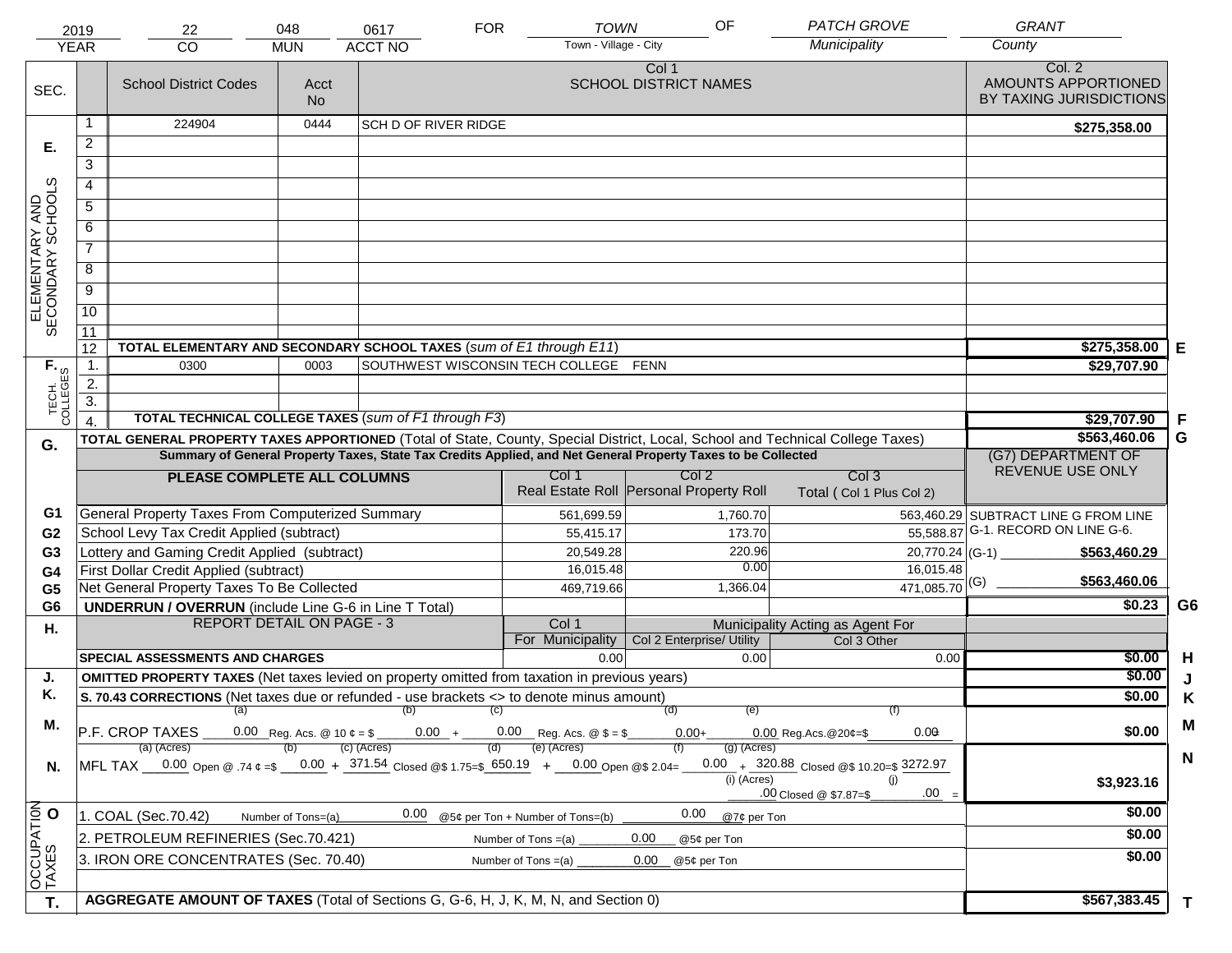|                     | 2019            | 22                                                                       | 048        | 0617           | <b>FOR</b> | <b>TOWN</b>                                                | <b>PATCH GROVE</b><br>OF                                       |                  | GRANT                                                    |
|---------------------|-----------------|--------------------------------------------------------------------------|------------|----------------|------------|------------------------------------------------------------|----------------------------------------------------------------|------------------|----------------------------------------------------------|
|                     | <b>YEAR</b>     | $\overline{CO}$                                                          | <b>MUN</b> | <b>ACCT NO</b> |            | Town - Village - City<br><b>SECTION H - DETAIL SUMMARY</b> | Municipality                                                   |                  | County                                                   |
| н                   |                 | Special Assessments and Special Charges                                  |            |                |            | Col 1<br>For the Municipality                              | Municipality Acting as Agent for<br>Col 2 Enterprise / Utility | Col 3 Other      | <b>Total For Each Line</b><br>(Total of columns 1,2 & 3) |
|                     | 01              | Water main and lateral Installations                                     |            |                |            | \$0.00                                                     | $\frac{1}{00}$                                                 | \$0.00           | \$0.00                                                   |
|                     | 02              | Sewer main and lateral installations                                     |            |                |            | \$0.00                                                     | \$0.00                                                         | \$0.00           | \$0.00                                                   |
|                     | $\overline{03}$ | Street improvements (ex: sidewalks, storm sewers, seal coating)          |            |                |            | \$0.00                                                     | \$0.00                                                         | \$0.00           | \$0.00                                                   |
|                     | 04              | Street light installation                                                |            |                |            | \$0.00                                                     | \$0.00                                                         | \$0.00           | \$0.00                                                   |
|                     | 05              | Greenbelts                                                               |            |                |            | \$0.00                                                     | \$0.00                                                         | \$0.00           | \$0.00                                                   |
|                     | 06              | Drain ditch and watercourse (sec. 88.42 & 88.43)                         |            |                |            | \$0.00                                                     | \$0.00                                                         | \$0.00           | \$0.00                                                   |
| SPECIAL ASSESSMENTS |                 |                                                                          |            |                |            |                                                            |                                                                |                  |                                                          |
|                     |                 |                                                                          |            |                |            |                                                            |                                                                |                  |                                                          |
|                     | 01<br>02        | Weeds, Tree Planting, Removal<br>Snow Removal, Plowing                   |            |                |            | \$0.00<br>\$0.00                                           | \$0.00<br>\$0.00                                               | \$0.00<br>\$0.00 | \$0.00<br>\$0.00                                         |
|                     |                 |                                                                          |            |                |            | \$0.00                                                     | \$0.00                                                         | \$0.00           | \$0.00                                                   |
| CHARGES             |                 | 03 Refuse And Garbage Collection<br>04 Grading, Gravel, Culvert, Fencing |            |                |            | \$0.00                                                     | \$0.00                                                         | \$0.00           | \$0.00                                                   |
|                     |                 | 05 Fencing                                                               |            |                |            | \$0.00                                                     | \$0.00                                                         | \$0.00           | \$0.00                                                   |
|                     | 06              | <b>Fire Calls</b>                                                        |            |                |            | \$0.00                                                     | \$0.00                                                         | \$0.00           | \$0.00                                                   |
| SPECIAL             | 07<br>08        | Recycling<br><b>Delinquent Utility Charges</b>                           |            |                |            | \$0.00<br>\$0.00                                           | \$0.00<br>\$0.00                                               | \$0.00<br>\$0.00 | \$0.00<br>\$0.00                                         |
|                     |                 |                                                                          |            |                |            |                                                            |                                                                |                  |                                                          |
|                     |                 |                                                                          |            |                |            |                                                            |                                                                |                  |                                                          |
|                     |                 |                                                                          |            |                |            |                                                            |                                                                |                  |                                                          |
|                     |                 |                                                                          |            |                |            |                                                            |                                                                |                  |                                                          |
|                     |                 |                                                                          |            |                |            |                                                            |                                                                |                  |                                                          |
|                     |                 | TOTALS (Also enter on line H on page 2)                                  |            |                |            | \$0.00                                                     | \$0.00                                                         | \$0.00           | \$0.00                                                   |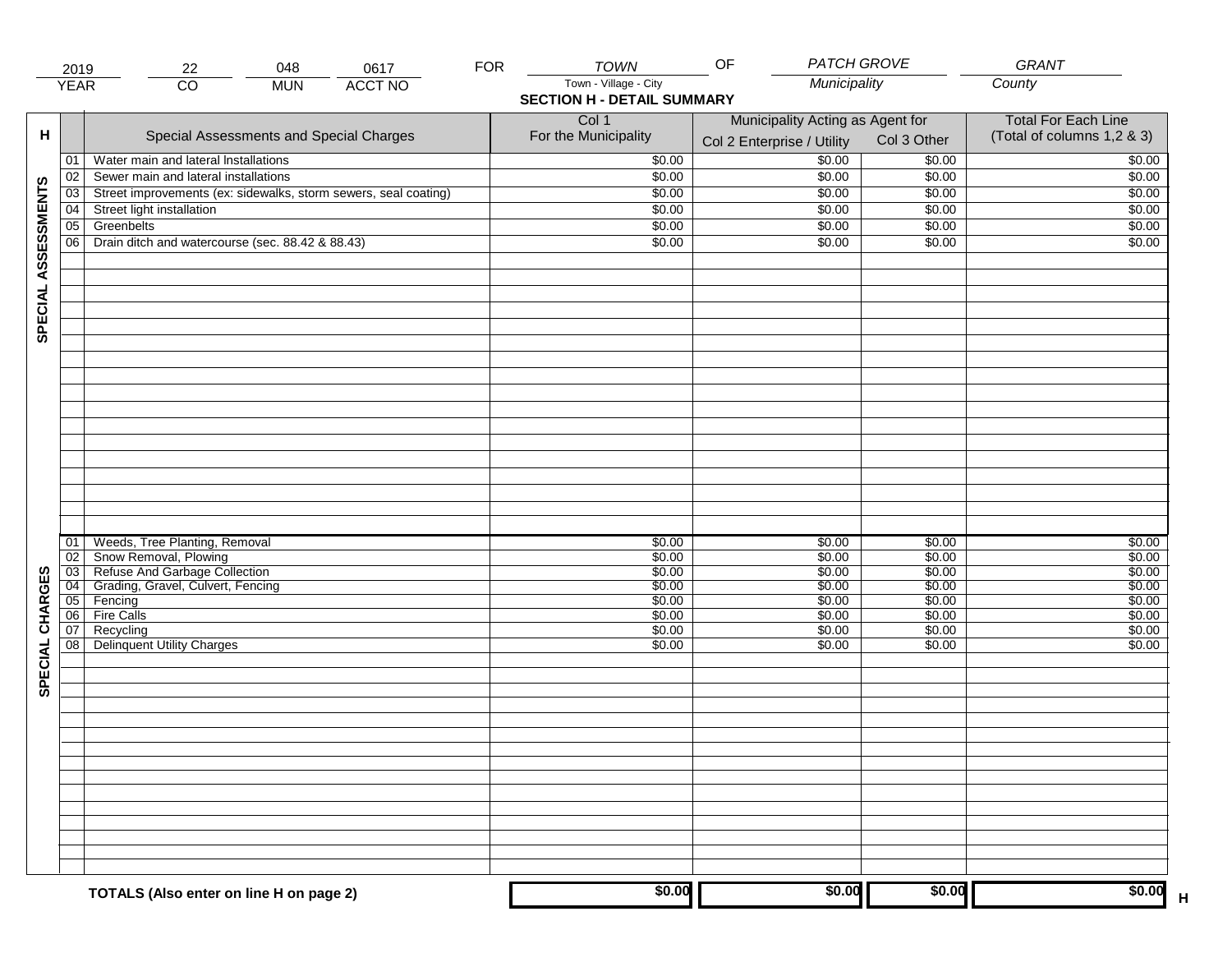| 2015                        | co | 048  | 0.047<br>UO.                   | ™CR | ™∩WN                                 | $\sim$ $\sim$ $\sim$<br>. | $\sim$ $\sim$ $\sim$ $\sim$<br>GRAN |  |
|-----------------------------|----|------|--------------------------------|-----|--------------------------------------|---------------------------|-------------------------------------|--|
| $\sqrt{2}$<br>▵<br><b>L</b> |    | MUN. | CCT NC،<br>$\mathbf{A}$<br>AUU |     | $\cdots$<br>Village<br>i own<br>◡៲៶៴ | Municipalitv              | :ountv                              |  |

| D. | Name of District                          | Valuation | Gen. Prop. Tax Levy | Remarks |
|----|-------------------------------------------|-----------|---------------------|---------|
|    |                                           |           |                     |         |
|    |                                           |           |                     |         |
|    |                                           |           |                     |         |
|    |                                           |           |                     |         |
|    |                                           |           |                     |         |
|    |                                           |           |                     |         |
|    |                                           |           |                     |         |
|    |                                           |           |                     |         |
|    |                                           |           |                     |         |
|    |                                           |           |                     |         |
|    |                                           |           |                     |         |
|    |                                           |           |                     |         |
|    |                                           |           |                     |         |
|    |                                           |           |                     |         |
|    |                                           |           |                     |         |
|    |                                           |           |                     |         |
|    |                                           |           |                     |         |
|    |                                           |           |                     |         |
|    |                                           |           |                     |         |
|    |                                           |           |                     |         |
|    |                                           |           |                     |         |
|    |                                           |           |                     |         |
|    |                                           |           |                     |         |
|    |                                           |           |                     |         |
|    |                                           |           |                     |         |
|    |                                           |           |                     |         |
|    |                                           |           |                     |         |
|    |                                           |           |                     |         |
|    |                                           |           |                     |         |
|    |                                           |           |                     |         |
|    | TOTALS (Also enter on line D-1 on page 1) | \$0.00    |                     |         |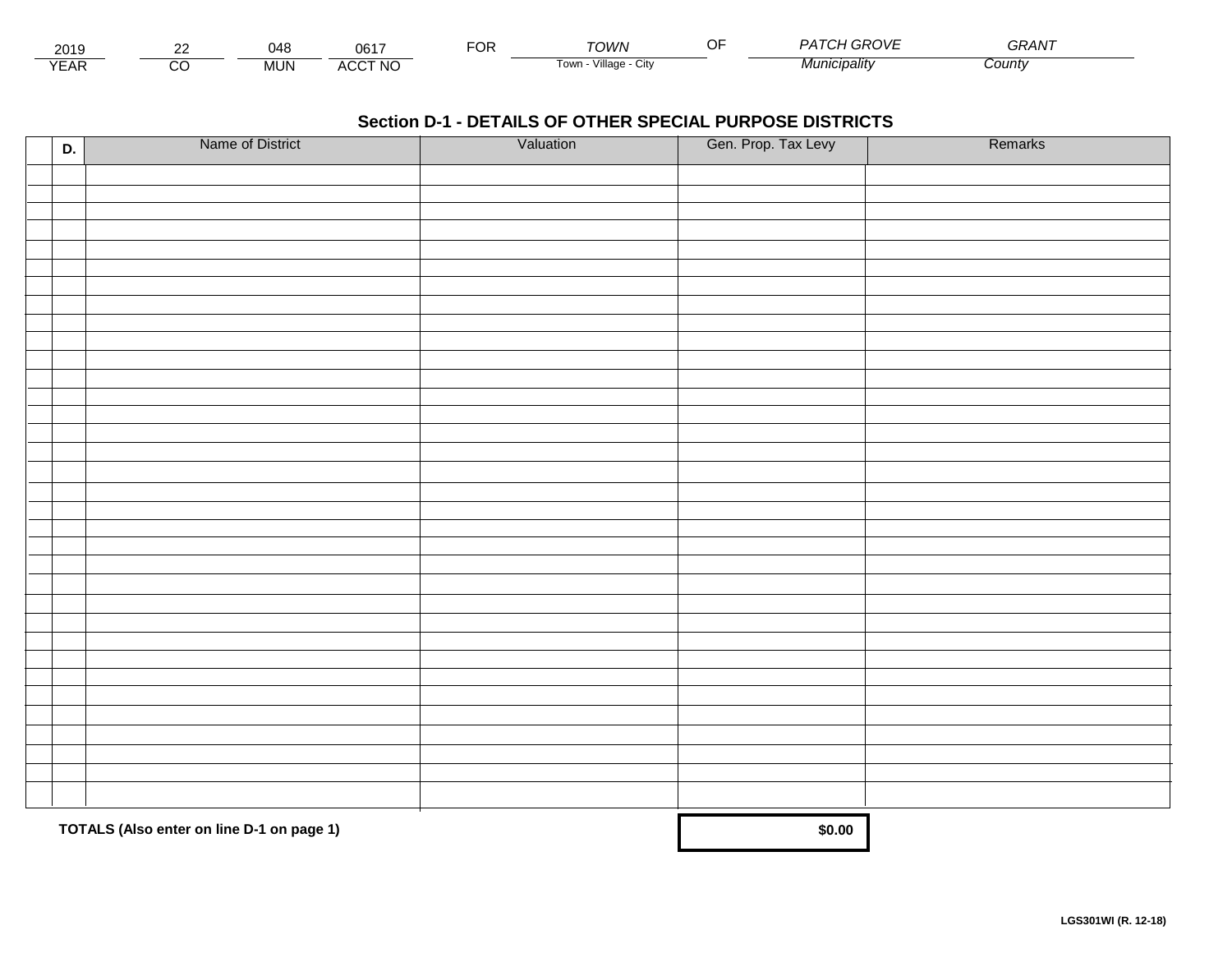| <b>FINAL</b>           |              |                                                 |                   | <b>STATEMENT OF TAXES FOR 2019</b>                       |                                        | 22                                                                                                  | 050        | 0618                            |                                       |                                                            |   |
|------------------------|--------------|-------------------------------------------------|-------------------|----------------------------------------------------------|----------------------------------------|-----------------------------------------------------------------------------------------------------|------------|---------------------------------|---------------------------------------|------------------------------------------------------------|---|
|                        |              |                                                 |                   |                                                          |                                        | CO                                                                                                  | <b>MUN</b> | ACCT NO                         |                                       |                                                            |   |
|                        |              |                                                 |                   | <b>FOR</b>                                               | <b>TOWN</b>                            | OF                                                                                                  |            | <b>PLATTEVILLE</b>              | <b>GRANT</b>                          | Check if Amended                                           |   |
|                        |              |                                                 |                   |                                                          | Town-Village - City                    |                                                                                                     |            | Municipality                    | County                                |                                                            |   |
| SEC.                   |              |                                                 |                   |                                                          |                                        | Col 1<br>Description of Tax by Taxing Jurisiction                                                   |            |                                 |                                       | Col 2.<br>AMOUNTS APPORTIONED<br>BY TAXING JURISDICTIONS   |   |
| A                      |              | 1. AGGREGATE AMOUNT OF STATE TAXES              |                   |                                                          |                                        |                                                                                                     |            |                                 |                                       | \$0.00                                                     | A |
| В.                     |              | 1. Portion of State Special Charges Upon County |                   |                                                          |                                        |                                                                                                     |            |                                 |                                       | \$10.13                                                    |   |
|                        |              |                                                 |                   | 2. Portion of County Tax Levied Over Entire Municipality |                                        |                                                                                                     |            |                                 |                                       | \$561,466.98                                               |   |
|                        |              | 3. Special Purpose County Taxes                 |                   |                                                          |                                        |                                                                                                     |            |                                 |                                       | \$0.00                                                     |   |
| <b>COUNTY</b><br>TAXES |              |                                                 |                   | 4. TOTAL COUNTY TAXES (sum of B-1 through B-3)           |                                        |                                                                                                     |            |                                 |                                       | \$561,477.11                                               | B |
|                        |              | <b>Special District</b><br>Code                 | Acct<br><b>No</b> |                                                          | <b>Special</b><br><b>District Name</b> |                                                                                                     |            | Col 1a<br><b>Property Taxes</b> | Col 1b<br><b>State Special Charge</b> | <b>Property Taxes with</b><br><b>State Special Charges</b> |   |
| C.                     | 1            |                                                 |                   |                                                          |                                        |                                                                                                     |            |                                 |                                       |                                                            |   |
|                        | $\mathbf{2}$ |                                                 |                   |                                                          |                                        |                                                                                                     |            |                                 |                                       |                                                            |   |
|                        | 3            |                                                 |                   |                                                          |                                        |                                                                                                     |            |                                 |                                       |                                                            |   |
|                        | 4            |                                                 |                   |                                                          |                                        |                                                                                                     |            |                                 |                                       |                                                            |   |
|                        | 5            |                                                 |                   |                                                          |                                        |                                                                                                     |            |                                 |                                       |                                                            |   |
| SPECIAL DISTRICT TAXES | 6            |                                                 |                   |                                                          |                                        |                                                                                                     |            |                                 |                                       |                                                            |   |
|                        | 7            |                                                 |                   |                                                          |                                        |                                                                                                     |            |                                 |                                       |                                                            |   |
|                        | 8            |                                                 |                   |                                                          |                                        |                                                                                                     |            |                                 |                                       |                                                            |   |
|                        | 9            |                                                 |                   |                                                          |                                        |                                                                                                     |            |                                 |                                       |                                                            |   |
|                        | 10           |                                                 |                   |                                                          |                                        |                                                                                                     |            |                                 |                                       |                                                            |   |
|                        | 11           |                                                 |                   |                                                          |                                        |                                                                                                     |            |                                 |                                       |                                                            |   |
|                        |              |                                                 |                   | 12. TOTAL SPECIAL DISTRICT TAXES (sum of C1 through C11) |                                        |                                                                                                     |            | \$0.00                          | \$0.00                                | \$0.00                                                     | C |
| D.                     | 11.          |                                                 |                   |                                                          |                                        | Other Special Purpose District Taxes (Show Detail on page 4, enter total here)                      |            |                                 |                                       | \$0.00                                                     |   |
|                        | 12.          |                                                 |                   |                                                          |                                        | Total Tax Increment (except county environmental remediation tax increment)                         |            |                                 |                                       | \$0.00                                                     |   |
| OR CITY                | 3.           | <b>County Environmental Tax Increment</b>       |                   |                                                          |                                        |                                                                                                     |            |                                 |                                       | \$0.00                                                     |   |
|                        | 14.          | <b>Other State Special Charges</b>              |                   |                                                          |                                        |                                                                                                     |            |                                 |                                       | \$0.00                                                     |   |
| VILLAGE,<br>TAXES      | 55.          | <b>County Special Charges</b>                   |                   |                                                          |                                        |                                                                                                     |            |                                 |                                       | \$0.00                                                     |   |
|                        | 6.           | All Other Town, Village, or City Taxes          |                   |                                                          |                                        |                                                                                                     |            |                                 |                                       | \$306,017.00                                               |   |
|                        | 17           |                                                 |                   |                                                          |                                        | 7. Surplus Funds Applied CAUTION: Do not make an entry on this line unless Line D6 (above) is Zero. |            |                                 |                                       | $\sqrt{$0.00}$<br>╮                                        |   |
| TOWN,                  |              |                                                 |                   |                                                          |                                        | 8. TOTAL TOWN, VILLAGE OR CITY TAXES (sum of D1 through D7; NOT TOTAL for page one)                 |            |                                 |                                       | \$306,017.00                                               | D |
| Clerk                  |              |                                                 |                   |                                                          |                                        | Date                                                                                                |            | <b>REMARKS</b>                  |                                       |                                                            |   |
|                        | Work Phone   |                                                 |                   |                                                          | Home Phone                             |                                                                                                     |            |                                 |                                       |                                                            |   |
|                        |              |                                                 |                   |                                                          |                                        |                                                                                                     |            |                                 |                                       |                                                            |   |
|                        |              | E-mail Address                                  |                   |                                                          | Fax Number                             |                                                                                                     |            |                                 |                                       |                                                            |   |

 $($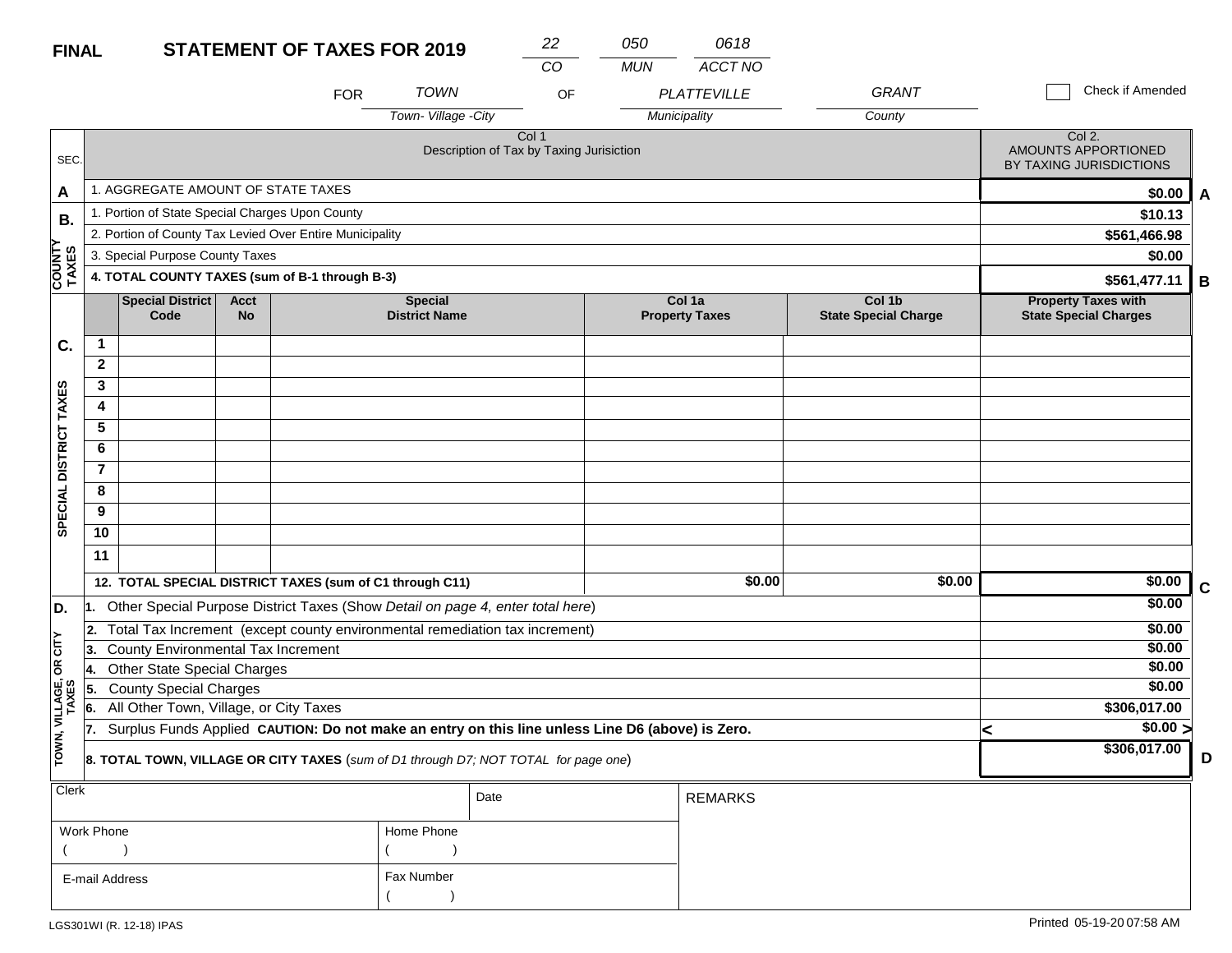|                                     | 2019             | 22                                                                                                                             | 050                | 0618                                                                                                         | <b>FOR</b>                       | <b>TOWN</b>                                                 | OF            | <b>PLATTEVILLE</b>                           | <b>GRANT</b>                                             |                |
|-------------------------------------|------------------|--------------------------------------------------------------------------------------------------------------------------------|--------------------|--------------------------------------------------------------------------------------------------------------|----------------------------------|-------------------------------------------------------------|---------------|----------------------------------------------|----------------------------------------------------------|----------------|
|                                     | <b>YEAR</b>      | CO                                                                                                                             | <b>MUN</b>         | <b>ACCT NO</b>                                                                                               |                                  | Town - Village - City                                       |               | Municipality                                 | County                                                   |                |
| SEC.                                |                  | <b>School District Codes</b>                                                                                                   | Acct<br><b>No</b>  |                                                                                                              |                                  | Col 1<br><b>SCHOOL DISTRICT NAMES</b>                       |               |                                              | Col. 2<br>AMOUNTS APPORTIONED<br>BY TAXING JURISDICTIONS |                |
|                                     | 1                | 224389                                                                                                                         | 0142               | <b>SCH D OF PLATTEVILLE</b>                                                                                  |                                  |                                                             |               |                                              | \$1,298,059.18                                           |                |
| Е.                                  | $\overline{2}$   |                                                                                                                                |                    |                                                                                                              |                                  |                                                             |               |                                              |                                                          |                |
|                                     | 3                |                                                                                                                                |                    |                                                                                                              |                                  |                                                             |               |                                              |                                                          |                |
|                                     | 4                |                                                                                                                                |                    |                                                                                                              |                                  |                                                             |               |                                              |                                                          |                |
|                                     | $\overline{5}$   |                                                                                                                                |                    |                                                                                                              |                                  |                                                             |               |                                              |                                                          |                |
|                                     | 6                |                                                                                                                                |                    |                                                                                                              |                                  |                                                             |               |                                              |                                                          |                |
| ELEMENTARY AND<br>SECONDARY SCHOOLS | $\overline{7}$   |                                                                                                                                |                    |                                                                                                              |                                  |                                                             |               |                                              |                                                          |                |
|                                     | 8                |                                                                                                                                |                    |                                                                                                              |                                  |                                                             |               |                                              |                                                          |                |
|                                     | $\overline{9}$   |                                                                                                                                |                    |                                                                                                              |                                  |                                                             |               |                                              |                                                          |                |
|                                     | 10               |                                                                                                                                |                    |                                                                                                              |                                  |                                                             |               |                                              |                                                          |                |
|                                     | $\overline{11}$  |                                                                                                                                |                    |                                                                                                              |                                  |                                                             |               |                                              |                                                          |                |
|                                     | 12               | TOTAL ELEMENTARY AND SECONDARY SCHOOL TAXES (sum of E1 through E11)                                                            |                    |                                                                                                              |                                  |                                                             |               |                                              | \$1,298,059.18                                           | Е              |
|                                     | 1.               | 0300                                                                                                                           | \$163,434.39       |                                                                                                              |                                  |                                                             |               |                                              |                                                          |                |
|                                     | 2.               |                                                                                                                                |                    |                                                                                                              |                                  |                                                             |               |                                              |                                                          |                |
| TECH. T                             | $\overline{3}$ . |                                                                                                                                |                    |                                                                                                              |                                  |                                                             |               |                                              |                                                          |                |
|                                     | $\overline{4}$   | TOTAL TECHNICAL COLLEGE TAXES (sum of F1 through F3)                                                                           |                    |                                                                                                              |                                  |                                                             |               |                                              | \$163,434.39                                             | F              |
| G.                                  |                  | TOTAL GENERAL PROPERTY TAXES APPORTIONED (Total of State, County, Special District, Local, School and Technical College Taxes) |                    |                                                                                                              |                                  |                                                             |               |                                              | \$2,328,987.68                                           | G              |
|                                     |                  |                                                                                                                                |                    | Summary of General Property Taxes, State Tax Credits Applied, and Net General Property Taxes to be Collected |                                  |                                                             |               |                                              | (G7) DEPARTMENT OF<br>REVENUE USE ONLY                   |                |
|                                     |                  | PLEASE COMPLETE ALL COLUMNS                                                                                                    |                    |                                                                                                              | Col 1                            | Col <sub>2</sub><br>Real Estate Roll Personal Property Roll |               | Col <sub>3</sub><br>Total (Col 1 Plus Col 2) |                                                          |                |
| G1                                  |                  | General Property Taxes From Computerized Summary                                                                               |                    |                                                                                                              | 2,324,196.54                     |                                                             | 4,791.03      |                                              | 2,328,987.57 SUBTRACT LINE G FROM LINE                   |                |
| G <sub>2</sub>                      |                  | School Levy Tax Credit Applied (subtract)                                                                                      |                    |                                                                                                              | 250,953.51                       |                                                             | 517.30        | 251,470.81                                   | G-1. RECORD ON LINE G-6.                                 |                |
| G3                                  |                  | Lottery and Gaming Credit Applied (subtract)                                                                                   |                    |                                                                                                              | 80,658.84                        |                                                             | 0.00<br>0.00  | $80,658.84$ (G-1)                            | \$2,328,987.57                                           |                |
| G4                                  |                  | First Dollar Credit Applied (subtract)                                                                                         |                    |                                                                                                              | 42,168.45                        |                                                             | 4,273.73      | 42,168.45<br>$1,954,689.47$ <sup>(G)</sup>   | \$2,328,987.68                                           |                |
| G <sub>5</sub><br>G <sub>6</sub>    |                  | Net General Property Taxes To Be Collected<br><b>UNDERRUN / OVERRUN</b> (include Line G-6 in Line T Total)                     |                    |                                                                                                              | 1,950,415.74                     |                                                             |               |                                              | $-$0.11$                                                 | G <sub>6</sub> |
| Η.                                  |                  | <b>REPORT DETAIL ON PAGE - 3</b>                                                                                               |                    |                                                                                                              | Col 1                            |                                                             |               | Municipality Acting as Agent For             |                                                          |                |
|                                     |                  |                                                                                                                                |                    |                                                                                                              | For Municipality                 | Col 2 Enterprise/ Utility                                   |               | Col 3 Other                                  |                                                          |                |
|                                     |                  | <b>SPECIAL ASSESSMENTS AND CHARGES</b>                                                                                         |                    |                                                                                                              | 77,600.00                        |                                                             | 0.00          | 0.00                                         | \$77,600.00                                              | H              |
| J.                                  |                  | <b>OMITTED PROPERTY TAXES</b> (Net taxes levied on property omitted from taxation in previous years)                           |                    |                                                                                                              |                                  |                                                             |               |                                              | \$0.00                                                   | J              |
| Κ.                                  |                  | S. 70.43 CORRECTIONS (Net taxes due or refunded - use brackets <> to denote minus amount)                                      |                    |                                                                                                              |                                  | (d)                                                         | (e)           |                                              | \$0.00                                                   | K              |
| М.                                  |                  | (a) (b) (c)                                                                                                                    |                    |                                                                                                              | M                                |                                                             |               |                                              |                                                          |                |
|                                     |                  | $ P.F. CROP TAXES 0.00$ Reg. Acs. @ 10 $\ell = \ell - 0.00 + 0.00$ Reg. Acs. @ $\ell = \ell - 0.00$<br>(a) (Acres)             |                    | $(c)$ (Acres)                                                                                                | (e) (Acres)                      | $0.00+$                                                     | $(g)$ (Acres) | 0.00<br>$0.00$ Reg. Acs. @ 20¢=\$            | \$0.00                                                   |                |
| N.                                  |                  | $MFL$ TAX $-$ 0.00 Open @ .74 $\epsilon =$ $-$ 0.00 + $-$ 0.00 Closed @\$ 1.75=\$ $-$ 0.00 + $-$ 0.00 Open @\$ 2.04=           |                    |                                                                                                              |                                  |                                                             |               | $0.00 + 268.44$ Closed @\$ 10.20=\$ 2738.09  |                                                          | $\mathbf N$    |
|                                     |                  |                                                                                                                                |                    |                                                                                                              |                                  |                                                             | (i) (Acres)   | (i)                                          | \$2,738.09                                               |                |
|                                     |                  |                                                                                                                                |                    |                                                                                                              |                                  |                                                             |               | $.00 =$<br>.00 Closed @ \$7.87=\$            |                                                          |                |
|                                     |                  | 1. COAL (Sec.70.42)                                                                                                            | Number of Tons=(a) | 0.00                                                                                                         | @5¢ per Ton + Number of Tons=(b) | 0.00                                                        | @7¢ per Ton   |                                              | \$0.00                                                   |                |
|                                     |                  | 2. PETROLEUM REFINERIES (Sec.70.421)                                                                                           |                    |                                                                                                              | Number of Tons $=(a)$            | 0.00<br>@5¢ per Ton                                         |               |                                              | \$0.00                                                   |                |
| OCCUPATION<br>TAXES O               |                  | 3. IRON ORE CONCENTRATES (Sec. 70.40)                                                                                          |                    |                                                                                                              | Number of Tons $=(a)$            | 0.00<br>@5¢ per Ton                                         |               |                                              | \$0.00                                                   |                |
|                                     |                  |                                                                                                                                |                    |                                                                                                              |                                  |                                                             |               |                                              |                                                          |                |
| T.                                  |                  | AGGREGATE AMOUNT OF TAXES (Total of Sections G, G-6, H, J, K, M, N, and Section 0)                                             |                    | \$2,409,325.66                                                                                               | $\mathbf{T}$                     |                                                             |               |                                              |                                                          |                |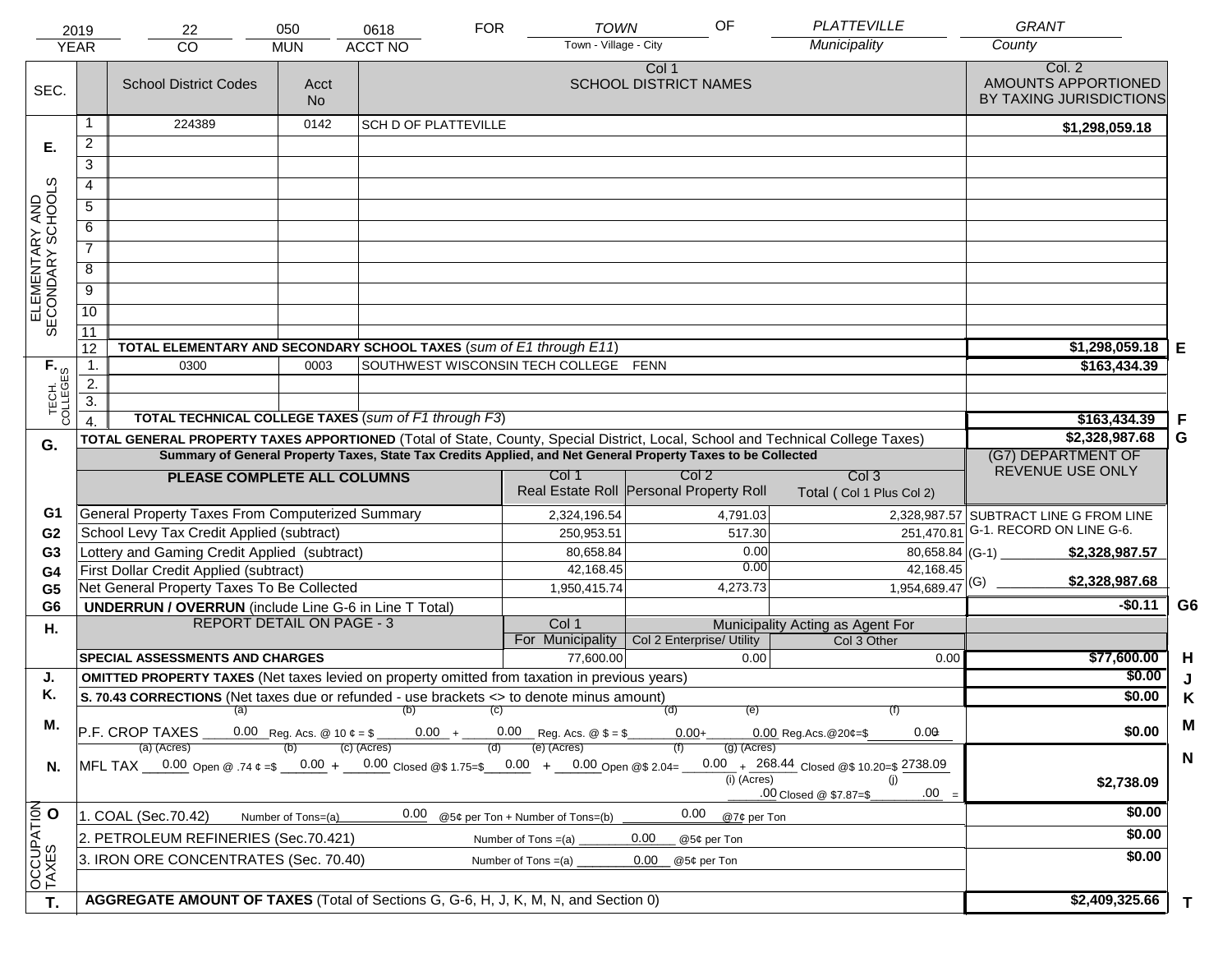|                     | 2019                                                              | 050<br>22                                                                                                                               | 0618           | <b>FOR</b> | <b>TOWN</b>                                                | OF                                                             | <b>PLATTEVILLE</b>                             | GRANT                                                    |
|---------------------|-------------------------------------------------------------------|-----------------------------------------------------------------------------------------------------------------------------------------|----------------|------------|------------------------------------------------------------|----------------------------------------------------------------|------------------------------------------------|----------------------------------------------------------|
|                     | <b>YEAR</b>                                                       | $\overline{CO}$<br><b>MUN</b>                                                                                                           | <b>ACCT NO</b> |            | Town - Village - City<br><b>SECTION H - DETAIL SUMMARY</b> | Municipality                                                   |                                                | County                                                   |
| H                   |                                                                   | Special Assessments and Special Charges                                                                                                 |                |            | Col 1<br>For the Municipality                              | Municipality Acting as Agent for<br>Col 2 Enterprise / Utility | Col 3 Other                                    | <b>Total For Each Line</b><br>(Total of columns 1,2 & 3) |
|                     | 01                                                                | Water main and lateral Installations                                                                                                    |                |            | \$0.00                                                     | \$0.00                                                         | \$0.00                                         | \$0.00                                                   |
|                     | 02                                                                | Sewer main and lateral installations                                                                                                    |                |            | $\sqrt{$0.00}$                                             | \$0.00                                                         | \$0.00                                         | \$0.00                                                   |
|                     | $\overline{03}$                                                   | Street improvements (ex: sidewalks, storm sewers, seal coating)                                                                         |                |            | \$0.00                                                     | \$0.00                                                         | \$0.00                                         | \$0.00                                                   |
|                     | 04                                                                | Street light installation                                                                                                               |                |            | \$0.00                                                     | \$0.00                                                         | \$0.00                                         | \$0.00                                                   |
|                     | 05                                                                | Greenbelts                                                                                                                              |                |            | \$0.00                                                     | \$0.00                                                         | \$0.00                                         | \$0.00                                                   |
|                     | 06                                                                | Drain ditch and watercourse (sec. 88.42 & 88.43)                                                                                        |                |            | \$0.00                                                     | \$0.00                                                         | \$0.00                                         | \$0.00                                                   |
| SPECIAL ASSESSMENTS |                                                                   |                                                                                                                                         |                |            |                                                            |                                                                |                                                |                                                          |
| CHARGES             | 01<br>$\overline{02}$<br>$\overline{03}$<br>$\overline{04}$<br>05 | Weeds, Tree Planting, Removal<br>Snow Removal, Plowing<br>Refuse And Garbage Collection<br>Grading, Gravel, Culvert, Fencing<br>Fencing |                |            | \$0.00<br>\$0.00<br>\$76,650.00<br>\$0.00<br>\$0.00        | \$0.00<br>\$0.00<br>\$0.00<br>\$0.00<br>\$0.00                 | \$0.00<br>\$0.00<br>\$0.00<br>\$0.00<br>\$0.00 | \$0.00<br>\$0.00<br>\$76,650.00<br>\$0.00<br>\$0.00      |
|                     | 06                                                                | <b>Fire Calls</b>                                                                                                                       |                |            | \$750.00                                                   | \$0.00                                                         | \$0.00                                         | \$750.00                                                 |
| SPECIAL             | 07<br>08                                                          | Recycling<br><b>Delinquent Utility Charges</b>                                                                                          |                |            | \$0.00<br>\$200.00                                         | \$0.00<br>\$0.00                                               | \$0.00<br>\$0.00                               | \$0.00<br>\$200.00                                       |
|                     |                                                                   |                                                                                                                                         |                |            |                                                            |                                                                |                                                |                                                          |
|                     |                                                                   |                                                                                                                                         |                |            |                                                            |                                                                |                                                |                                                          |
|                     |                                                                   | TOTALS (Also enter on line H on page 2)                                                                                                 |                |            | \$77,600.00                                                | \$0.00                                                         | \$0.00                                         | \$77,600.00                                              |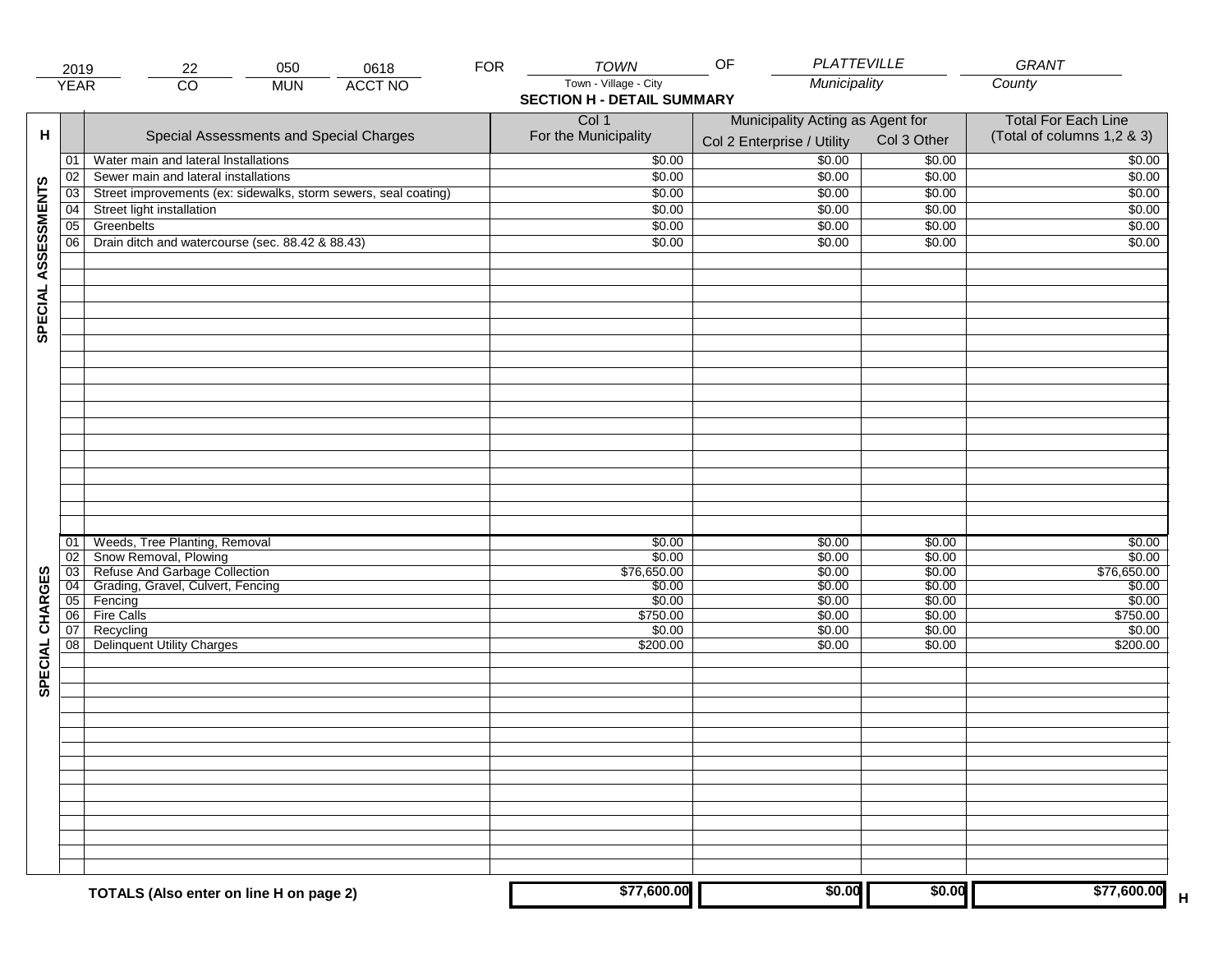| 2015                        | $\sim$ | $\mathbf{A} = \mathbf{A}$<br>vuc | $\sim$ $\sim$ $\sim$<br>JO  | $\neg$ $\wedge$ r.<br>◡┍ | TOWN                         | $\cdots$<br><i>VII</i> | GRAN  |  |
|-----------------------------|--------|----------------------------------|-----------------------------|--------------------------|------------------------------|------------------------|-------|--|
| $\sqrt{2}$<br>▵<br><b>L</b> |        | .viun.                           | CCT NC،<br>$\Lambda$<br>nuu |                          | .<br>Villade<br>' OWLL<br>UN | * <i>¶unicipalitv</i>  | Count |  |

| D. | Name of District                          | Valuation | Gen. Prop. Tax Levy | Remarks |
|----|-------------------------------------------|-----------|---------------------|---------|
|    |                                           |           |                     |         |
|    |                                           |           |                     |         |
|    |                                           |           |                     |         |
|    |                                           |           |                     |         |
|    |                                           |           |                     |         |
|    |                                           |           |                     |         |
|    |                                           |           |                     |         |
|    |                                           |           |                     |         |
|    |                                           |           |                     |         |
|    |                                           |           |                     |         |
|    |                                           |           |                     |         |
|    |                                           |           |                     |         |
|    |                                           |           |                     |         |
|    |                                           |           |                     |         |
|    |                                           |           |                     |         |
|    |                                           |           |                     |         |
|    |                                           |           |                     |         |
|    |                                           |           |                     |         |
|    |                                           |           |                     |         |
|    |                                           |           |                     |         |
|    |                                           |           |                     |         |
|    |                                           |           |                     |         |
|    |                                           |           |                     |         |
|    |                                           |           |                     |         |
|    |                                           |           |                     |         |
|    |                                           |           |                     |         |
|    |                                           |           |                     |         |
|    |                                           |           |                     |         |
|    |                                           |           |                     |         |
|    |                                           |           |                     |         |
|    | TOTALS (Also enter on line D-1 on page 1) | \$0.00    |                     |         |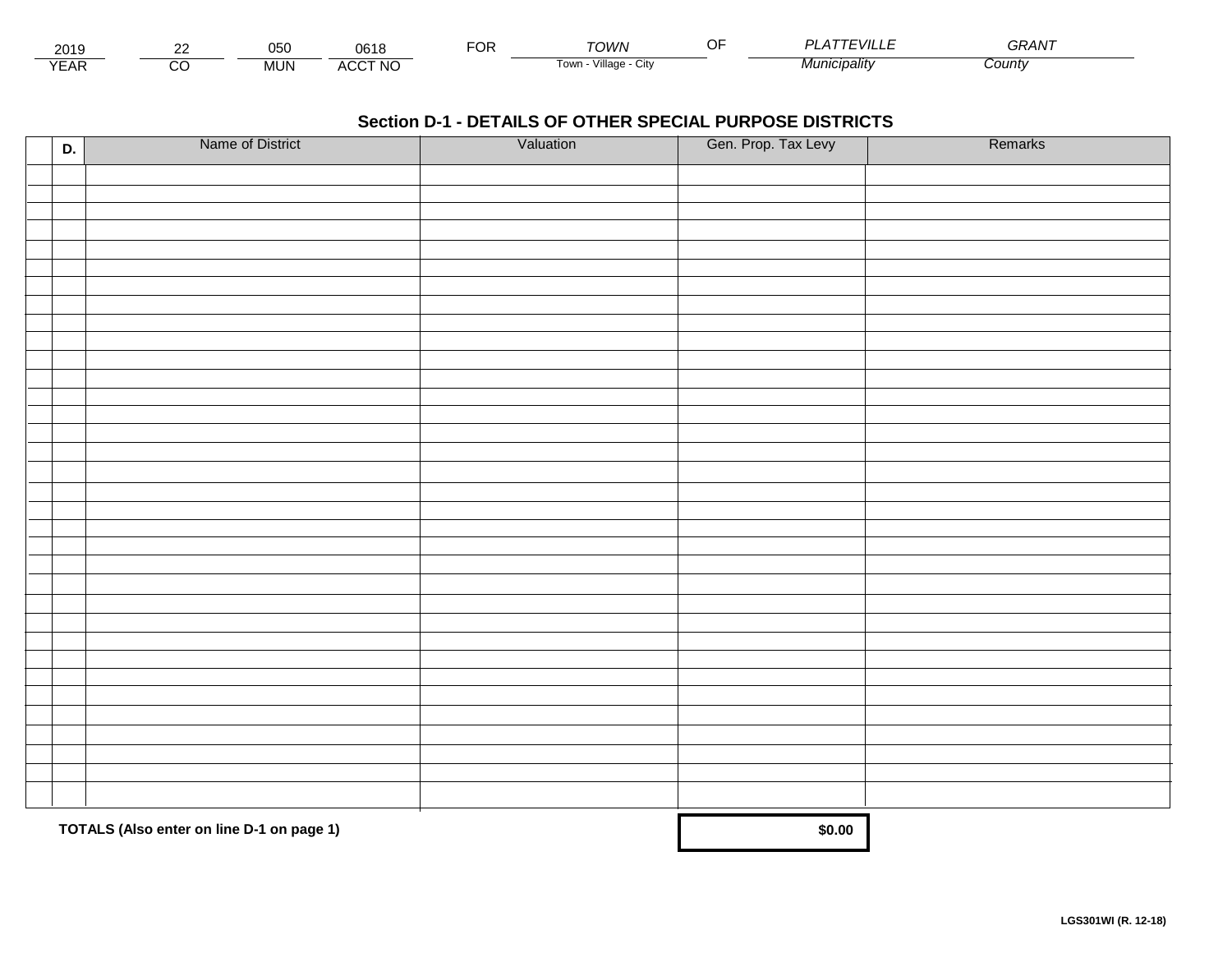#### **STATEMENT OF TAXES FOR 2019 FINAL**

| <b>FINAL</b>                     |                |                                                                                                  |                          | <b>STATEMENT OF TAXES FOR 2019</b> |                                        | 22                                                                                  | 052        | 0619                            |                                       |                                                            |   |
|----------------------------------|----------------|--------------------------------------------------------------------------------------------------|--------------------------|------------------------------------|----------------------------------------|-------------------------------------------------------------------------------------|------------|---------------------------------|---------------------------------------|------------------------------------------------------------|---|
|                                  |                |                                                                                                  |                          |                                    |                                        | CO                                                                                  | <b>MUN</b> | ACCT NO                         |                                       | Check if Amended                                           |   |
|                                  |                |                                                                                                  |                          | <b>FOR</b>                         | <b>TOWN</b>                            | OF                                                                                  |            | <b>POTOSI</b>                   | <b>GRANT</b>                          |                                                            |   |
|                                  |                |                                                                                                  |                          |                                    | Town-Village - City                    |                                                                                     |            | Municipality                    | County                                |                                                            |   |
| SEC.                             |                |                                                                                                  |                          |                                    |                                        | Col 1<br>Description of Tax by Taxing Jurisiction                                   |            |                                 |                                       | Col 2.<br>AMOUNTS APPORTIONED<br>BY TAXING JURISDICTIONS   |   |
| A                                |                | 1. AGGREGATE AMOUNT OF STATE TAXES                                                               |                          |                                    |                                        |                                                                                     |            |                                 |                                       | \$0.00                                                     | A |
| <b>B.</b>                        |                | 1. Portion of State Special Charges Upon County                                                  |                          |                                    |                                        |                                                                                     |            |                                 |                                       | \$5.15                                                     |   |
|                                  |                | 2. Portion of County Tax Levied Over Entire Municipality                                         |                          |                                    |                                        |                                                                                     |            |                                 |                                       | \$285,815.73                                               |   |
|                                  |                | 3. Special Purpose County Taxes                                                                  |                          | \$0.00                             |                                        |                                                                                     |            |                                 |                                       |                                                            |   |
| <b>COUNTY<br/>TAXES</b>          |                | 4. TOTAL COUNTY TAXES (sum of B-1 through B-3)                                                   |                          | \$285,820.88                       | В                                      |                                                                                     |            |                                 |                                       |                                                            |   |
|                                  |                | Special District<br>Code                                                                         | <b>Acct</b><br><b>No</b> |                                    | <b>Special</b><br><b>District Name</b> |                                                                                     |            | Col 1a<br><b>Property Taxes</b> | Col 1b<br><b>State Special Charge</b> | <b>Property Taxes with</b><br><b>State Special Charges</b> |   |
| C.                               | 1              |                                                                                                  |                          |                                    |                                        |                                                                                     |            |                                 |                                       |                                                            |   |
|                                  | $\mathbf{2}$   |                                                                                                  |                          |                                    |                                        |                                                                                     |            |                                 |                                       |                                                            |   |
|                                  | 3              |                                                                                                  |                          |                                    |                                        |                                                                                     |            |                                 |                                       |                                                            |   |
|                                  | 4              |                                                                                                  |                          |                                    |                                        |                                                                                     |            |                                 |                                       |                                                            |   |
|                                  | 5              |                                                                                                  |                          |                                    |                                        |                                                                                     |            |                                 |                                       |                                                            |   |
|                                  | 6              |                                                                                                  |                          |                                    |                                        |                                                                                     |            |                                 |                                       |                                                            |   |
|                                  | $\overline{7}$ |                                                                                                  |                          |                                    |                                        |                                                                                     |            |                                 |                                       |                                                            |   |
| SPECIAL DISTRICT TAXES           | 8              |                                                                                                  |                          |                                    |                                        |                                                                                     |            |                                 |                                       |                                                            |   |
|                                  | 9              |                                                                                                  |                          |                                    |                                        |                                                                                     |            |                                 |                                       |                                                            |   |
|                                  | 10             |                                                                                                  |                          |                                    |                                        |                                                                                     |            |                                 |                                       |                                                            |   |
|                                  | 11             |                                                                                                  |                          |                                    |                                        |                                                                                     |            |                                 |                                       |                                                            |   |
|                                  |                | 12. TOTAL SPECIAL DISTRICT TAXES (sum of C1 through C11)                                         |                          |                                    |                                        |                                                                                     |            | \$0.00                          | \$0.00                                | \$0.00                                                     | C |
| D.                               | 11.            |                                                                                                  |                          |                                    |                                        | Other Special Purpose District Taxes (Show Detail on page 4, enter total here)      |            |                                 |                                       | \$0.00                                                     |   |
|                                  | 2.             |                                                                                                  |                          |                                    |                                        | Total Tax Increment (except county environmental remediation tax increment)         |            |                                 |                                       | \$0.00                                                     |   |
| <b>CITY</b>                      | 3.             | County Environmental Tax Increment                                                               |                          |                                    |                                        |                                                                                     |            |                                 |                                       | \$0.00                                                     |   |
| g                                | 14.            | <b>Other State Special Charges</b>                                                               |                          |                                    |                                        |                                                                                     |            |                                 |                                       | \$0.00                                                     |   |
|                                  | 5.             | <b>County Special Charges</b>                                                                    |                          |                                    |                                        |                                                                                     |            |                                 |                                       | \$0.00                                                     |   |
|                                  | 6.             | All Other Town, Village, or City Taxes                                                           |                          |                                    |                                        |                                                                                     |            |                                 |                                       | \$220,882.00                                               |   |
|                                  | 17.            | Surplus Funds Applied CAUTION: Do not make an entry on this line unless Line D6 (above) is Zero. | \$0.00 ><br>k            |                                    |                                        |                                                                                     |            |                                 |                                       |                                                            |   |
| TOWN, VILLAGE,<br>TOWN, VILLAGE, |                |                                                                                                  |                          |                                    |                                        | 8. TOTAL TOWN, VILLAGE OR CITY TAXES (sum of D1 through D7; NOT TOTAL for page one) |            |                                 |                                       | \$220,882.00                                               | D |
| Clerk                            |                |                                                                                                  |                          |                                    |                                        | Date                                                                                |            | <b>REMARKS</b>                  |                                       |                                                            |   |

| viun           |            | Date | <b>REMARKS</b> |
|----------------|------------|------|----------------|
| Work Phone     | Home Phone |      |                |
|                |            |      |                |
| E-mail Address | Fax Number |      |                |
|                |            |      |                |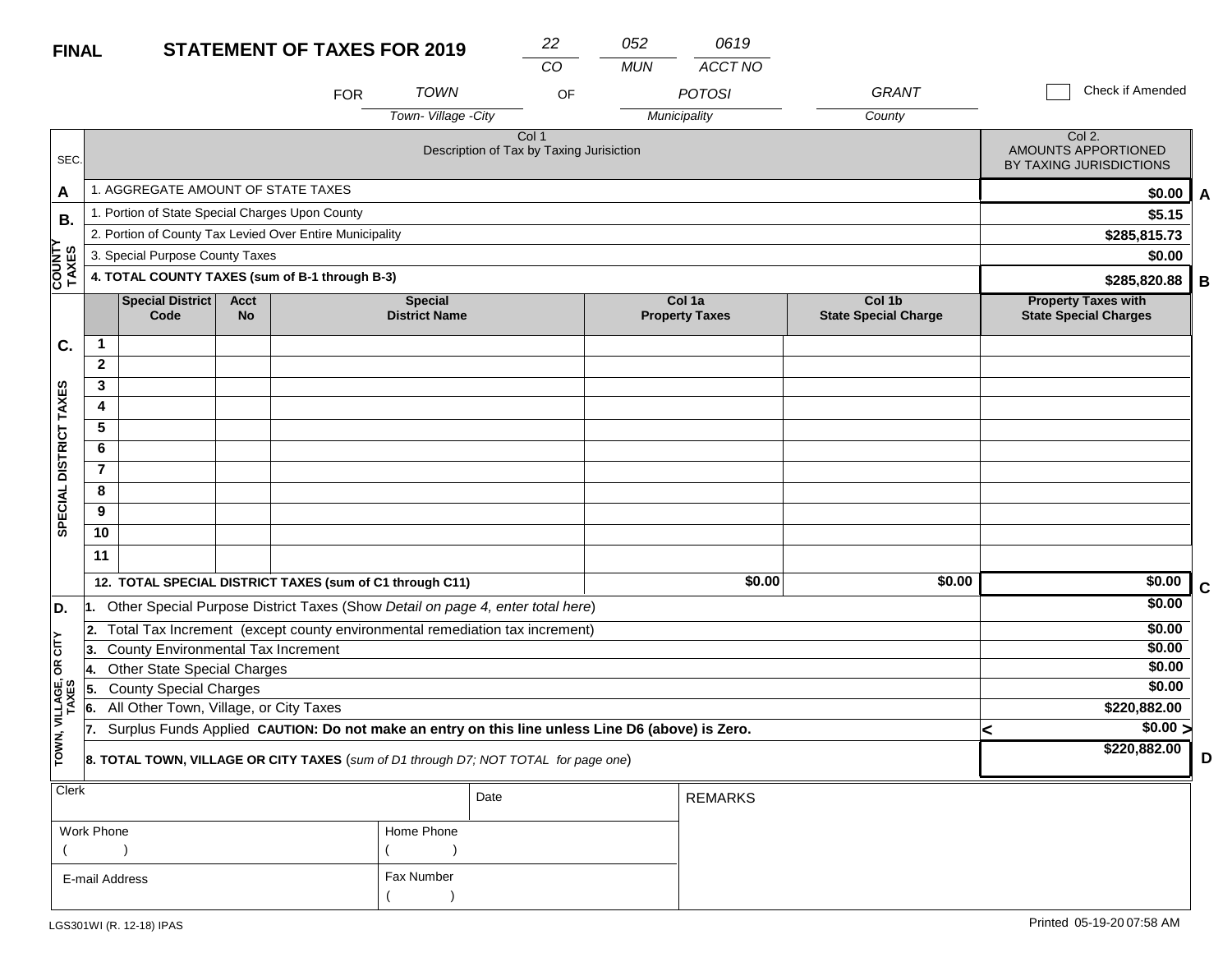|                                     | 2019                               | 22                                                                                                                             | 052                               | 0619                         | <b>FOR</b><br><b>TOWN</b>             | OF                                                                                                           | <b>POTOSI</b>                                   | <b>GRANT</b>                                             |                |
|-------------------------------------|------------------------------------|--------------------------------------------------------------------------------------------------------------------------------|-----------------------------------|------------------------------|---------------------------------------|--------------------------------------------------------------------------------------------------------------|-------------------------------------------------|----------------------------------------------------------|----------------|
|                                     | <b>YEAR</b>                        | CO                                                                                                                             | <b>MUN</b>                        | <b>ACCT NO</b>               | Town - Village - City                 |                                                                                                              | Municipality                                    | County                                                   |                |
| SEC.                                |                                    | <b>School District Codes</b>                                                                                                   | Acct<br><b>No</b>                 |                              |                                       | Col 1<br><b>SCHOOL DISTRICT NAMES</b>                                                                        |                                                 | Col. 2<br>AMOUNTS APPORTIONED<br>BY TAXING JURISDICTIONS |                |
|                                     | 1                                  | 221246                                                                                                                         | 0136                              | <b>SCH D OF CUBA CITY</b>    |                                       |                                                                                                              |                                                 | \$20,575.49                                              |                |
| Е.                                  | $\overline{2}$                     | 222912                                                                                                                         | 0139                              | SCH D OF LANCASTER COMMUNITY |                                       |                                                                                                              |                                                 | \$53,389.98                                              |                |
|                                     | 3                                  | 224529                                                                                                                         | 0143                              | <b>SCH D OF POTOSI</b>       |                                       |                                                                                                              |                                                 | \$778,760.00                                             |                |
|                                     | $\overline{4}$                     |                                                                                                                                |                                   |                              |                                       |                                                                                                              |                                                 |                                                          |                |
|                                     | $\overline{5}$                     |                                                                                                                                |                                   |                              |                                       |                                                                                                              |                                                 |                                                          |                |
|                                     | 6                                  |                                                                                                                                |                                   |                              |                                       |                                                                                                              |                                                 |                                                          |                |
|                                     | $\overline{7}$                     |                                                                                                                                |                                   |                              |                                       |                                                                                                              |                                                 |                                                          |                |
| ELEMENTARY AND<br>SECONDARY SCHOOLS | 8                                  |                                                                                                                                |                                   |                              |                                       |                                                                                                              |                                                 |                                                          |                |
|                                     | $\overline{9}$                     |                                                                                                                                |                                   |                              |                                       |                                                                                                              |                                                 |                                                          |                |
|                                     | 10                                 |                                                                                                                                |                                   |                              |                                       |                                                                                                              |                                                 |                                                          |                |
|                                     | $\overline{11}$                    |                                                                                                                                |                                   |                              |                                       |                                                                                                              |                                                 |                                                          |                |
|                                     | 12                                 | TOTAL ELEMENTARY AND SECONDARY SCHOOL TAXES (sum of E1 through E11)                                                            |                                   |                              |                                       |                                                                                                              |                                                 | \$852,725.47                                             | Е              |
|                                     | $\mathbf 1$ .                      | 0300                                                                                                                           | 0003                              |                              | SOUTHWEST WISCONSIN TECH COLLEGE FENN |                                                                                                              |                                                 | \$83,196.56                                              |                |
|                                     | 2.                                 |                                                                                                                                |                                   |                              |                                       |                                                                                                              |                                                 |                                                          |                |
| TECH. T                             | $\overline{3}$ .<br>$\overline{4}$ | TOTAL TECHNICAL COLLEGE TAXES (sum of F1 through F3)                                                                           |                                   | \$83,196.56                  | F                                     |                                                                                                              |                                                 |                                                          |                |
|                                     |                                    | TOTAL GENERAL PROPERTY TAXES APPORTIONED (Total of State, County, Special District, Local, School and Technical College Taxes) |                                   |                              |                                       |                                                                                                              |                                                 | \$1,442,624.91                                           | G              |
| G.                                  |                                    |                                                                                                                                |                                   |                              |                                       | Summary of General Property Taxes, State Tax Credits Applied, and Net General Property Taxes to be Collected |                                                 | (G7) DEPARTMENT OF                                       |                |
|                                     |                                    | PLEASE COMPLETE ALL COLUMNS                                                                                                    |                                   |                              | Col 1                                 | Col <sub>2</sub>                                                                                             | Col <sub>3</sub>                                | REVENUE USE ONLY                                         |                |
|                                     |                                    |                                                                                                                                |                                   |                              |                                       | Real Estate Roll Personal Property Roll                                                                      | Total (Col 1 Plus Col 2)                        |                                                          |                |
| G1                                  |                                    | General Property Taxes From Computerized Summary                                                                               |                                   |                              | 1,424,326.20                          | 18,298.69                                                                                                    |                                                 | 1,442,624.89 SUBTRACT LINE G FROM LINE                   |                |
| G <sub>2</sub>                      |                                    | School Levy Tax Credit Applied (subtract)                                                                                      |                                   |                              | 147,462.41                            | 1,878.50                                                                                                     | 149,340.91                                      | G-1. RECORD ON LINE G-6.                                 |                |
| G <sub>3</sub>                      |                                    | Lottery and Gaming Credit Applied (subtract)                                                                                   |                                   |                              | 59,473.50                             | 1,708.77                                                                                                     |                                                 | \$1,442,624.89                                           |                |
| G4                                  |                                    | First Dollar Credit Applied (subtract)                                                                                         |                                   |                              | 39,134.16                             | 0.00                                                                                                         | 39,134.16                                       | \$1,442,624.91                                           |                |
| G <sub>5</sub>                      |                                    | Net General Property Taxes To Be Collected                                                                                     |                                   |                              | 1,178,256.13                          | 14,711.42                                                                                                    | $1,192,967.55$ <sup>(G)</sup>                   |                                                          |                |
| G <sub>6</sub>                      |                                    | <b>UNDERRUN / OVERRUN</b> (include Line G-6 in Line T Total)<br><b>REPORT DETAIL ON PAGE - 3</b>                               |                                   |                              |                                       |                                                                                                              |                                                 | $-$0.02$                                                 | G <sub>6</sub> |
| Η.                                  |                                    |                                                                                                                                |                                   |                              | Col 1<br>For Municipality             | Col 2 Enterprise/ Utility                                                                                    | Municipality Acting as Agent For<br>Col 3 Other |                                                          |                |
|                                     |                                    | <b>SPECIAL ASSESSMENTS AND CHARGES</b>                                                                                         |                                   |                              | 0.00                                  | 54,505.44                                                                                                    | 0.00                                            | \$54,505.44                                              | H              |
| J.                                  |                                    | <b>OMITTED PROPERTY TAXES</b> (Net taxes levied on property omitted from taxation in previous years)                           |                                   |                              |                                       |                                                                                                              |                                                 | \$0.00                                                   | J              |
| Κ.                                  |                                    | S. 70.43 CORRECTIONS (Net taxes due or refunded - use brackets <> to denote minus amount)                                      |                                   |                              |                                       |                                                                                                              |                                                 | \$0.00                                                   | K              |
| М.                                  |                                    |                                                                                                                                |                                   | $(a)$ (b) (c)                |                                       | (e)<br>(d)                                                                                                   |                                                 |                                                          | M              |
|                                     |                                    | P.F. CROP TAXES                                                                                                                | 0.00<br>$0.00$ Reg. Acs. @ 20¢=\$ | \$0.00                       |                                       |                                                                                                              |                                                 |                                                          |                |
|                                     |                                    | (a) (Acres)<br>MFL TAX 111.00 Open @ .74 ¢ =\$ 82.14 + 273.06 Closed @\$ 1.75=\$ 477.86 + 0.00 Open @\$ 2.04=                  |                                   | (c) (Acres)                  | (e) (Acres)                           | $(g)$ (Acres)                                                                                                | $0.00 + 120.10$ Closed @\$ 10.20=\$ 1225.02     |                                                          | $\mathbf N$    |
| N.                                  |                                    |                                                                                                                                |                                   |                              |                                       | (i) (Acres)                                                                                                  | (i)                                             | \$1,785.02                                               |                |
|                                     |                                    |                                                                                                                                |                                   |                              |                                       |                                                                                                              | $.00 =$<br>.00 Closed @ \$7.87=\$               |                                                          |                |
|                                     |                                    | 1. COAL (Sec.70.42)                                                                                                            | Number of Tons=(a)                | 0.00                         | @5¢ per Ton + Number of Tons=(b)      | 0.00<br>@7¢ per Ton                                                                                          |                                                 | \$0.00                                                   |                |
|                                     |                                    | 2. PETROLEUM REFINERIES (Sec.70.421)                                                                                           |                                   |                              | Number of Tons $=(a)$                 | 0.00<br>@5¢ per Ton                                                                                          |                                                 | \$0.00                                                   |                |
|                                     |                                    | 3. IRON ORE CONCENTRATES (Sec. 70.40)                                                                                          |                                   |                              | Number of Tons $=(a)$                 | 0.00<br>@5¢ per Ton                                                                                          |                                                 | \$0.00                                                   |                |
| OCCUPATION                          |                                    |                                                                                                                                |                                   |                              |                                       |                                                                                                              |                                                 |                                                          |                |
| T.                                  |                                    | AGGREGATE AMOUNT OF TAXES (Total of Sections G, G-6, H, J, K, M, N, and Section 0)                                             |                                   |                              |                                       |                                                                                                              |                                                 | \$1,498,915.35                                           | $\mathbf{T}$   |
|                                     |                                    |                                                                                                                                |                                   |                              |                                       |                                                                                                              |                                                 |                                                          |                |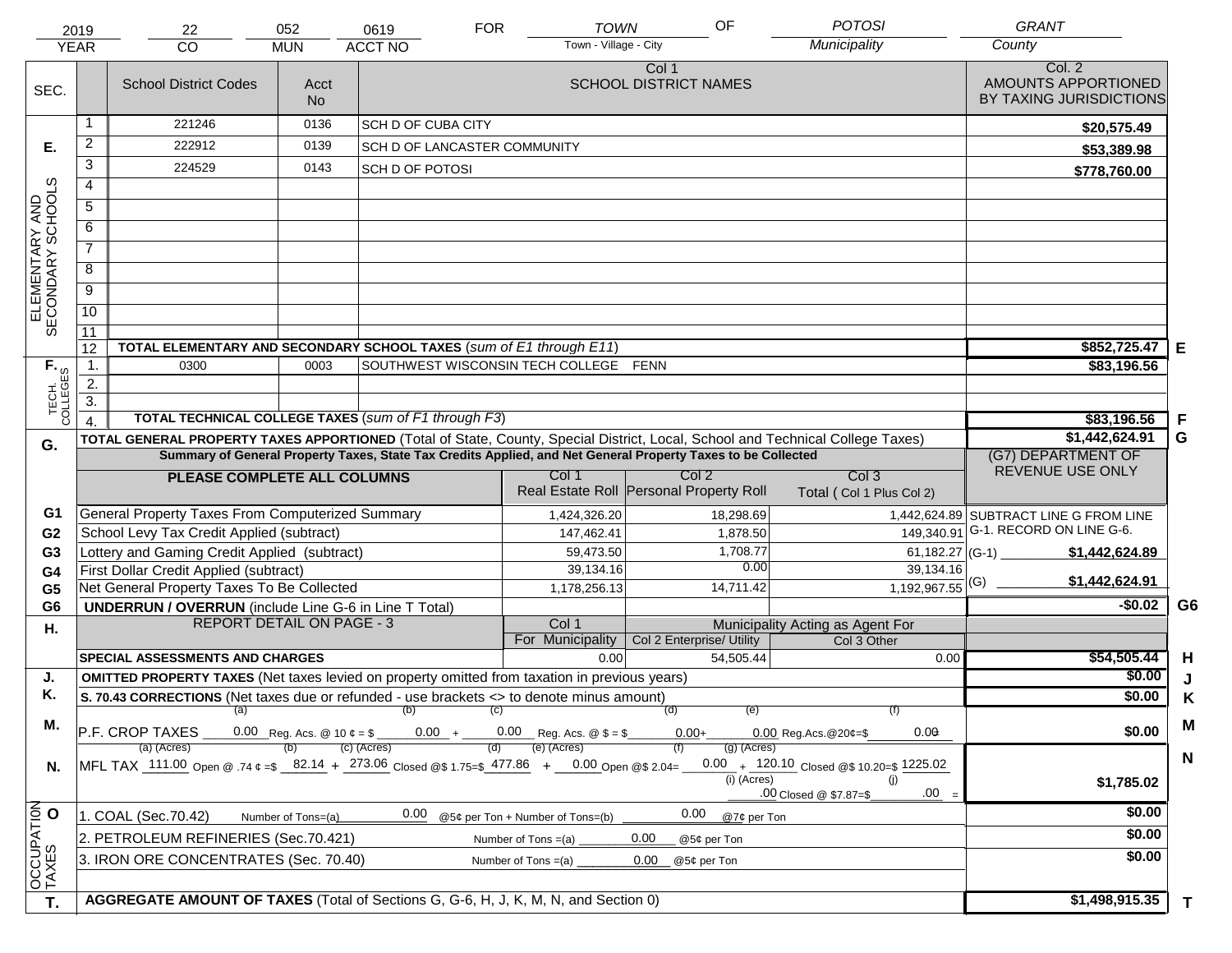|                     | 2019                       | 052<br>22                                                                                                                               | 0619           | <b>FOR</b> | <b>TOWN</b>                                                | OF                                                             |                                                     | <b>POTOSI</b>                                  | GRANT                                                    |
|---------------------|----------------------------|-----------------------------------------------------------------------------------------------------------------------------------------|----------------|------------|------------------------------------------------------------|----------------------------------------------------------------|-----------------------------------------------------|------------------------------------------------|----------------------------------------------------------|
|                     | <b>YEAR</b>                | $\overline{CO}$<br><b>MUN</b>                                                                                                           | <b>ACCT NO</b> |            | Town - Village - City<br><b>SECTION H - DETAIL SUMMARY</b> |                                                                | Municipality                                        |                                                | County                                                   |
| н                   |                            | Special Assessments and Special Charges                                                                                                 |                |            | Col 1<br>For the Municipality                              | Municipality Acting as Agent for<br>Col 2 Enterprise / Utility |                                                     | Col 3 Other                                    | <b>Total For Each Line</b><br>(Total of columns 1,2 & 3) |
|                     | 01                         | Water main and lateral Installations                                                                                                    |                |            | \$0.00                                                     |                                                                | $\frac{1}{00}$                                      | \$0.00                                         | \$0.00                                                   |
|                     | 02                         | Sewer main and lateral installations                                                                                                    |                |            | \$0.00                                                     |                                                                | \$0.00                                              | \$0.00                                         | \$0.00                                                   |
|                     | 03                         | Street improvements (ex: sidewalks, storm sewers, seal coating)                                                                         |                |            | \$0.00                                                     |                                                                | \$0.00                                              | \$0.00                                         | \$0.00                                                   |
|                     | 04                         | Street light installation                                                                                                               |                |            | \$0.00                                                     |                                                                | \$0.00                                              | $\sqrt{$0.00}$                                 | \$0.00                                                   |
|                     | 05                         | Greenbelts                                                                                                                              |                |            | \$0.00                                                     |                                                                | \$0.00                                              | \$0.00                                         | \$0.00                                                   |
|                     | 06                         | Drain ditch and watercourse (sec. 88.42 & 88.43)                                                                                        |                |            | \$0.00                                                     |                                                                | \$0.00                                              | \$0.00                                         | \$0.00                                                   |
| SPECIAL ASSESSMENTS |                            |                                                                                                                                         |                |            |                                                            |                                                                |                                                     |                                                |                                                          |
| CHARGES             | 01<br>02<br>03<br>04<br>05 | Weeds, Tree Planting, Removal<br>Snow Removal, Plowing<br>Refuse And Garbage Collection<br>Grading, Gravel, Culvert, Fencing<br>Fencing |                |            | \$0.00<br>\$0.00<br>\$0.00<br>\$0.00<br>\$0.00             |                                                                | \$0.00<br>\$0.00<br>\$54,505.44<br>\$0.00<br>\$0.00 | \$0.00<br>\$0.00<br>\$0.00<br>\$0.00<br>\$0.00 | \$0.00<br>\$0.00<br>\$54,505.44<br>\$0.00<br>\$0.00      |
| SPECIAL             | 06 <br>07<br>08            | Fire Calls<br>Recycling<br><b>Delinquent Utility Charges</b>                                                                            |                |            | \$0.00<br>\$0.00<br>\$0.00                                 |                                                                | \$0.00<br>\$0.00<br>\$0.00                          | \$0.00<br>\$0.00<br>\$0.00                     | \$0.00<br>\$0.00<br>\$0.00                               |
|                     |                            |                                                                                                                                         |                |            |                                                            |                                                                |                                                     |                                                |                                                          |
|                     |                            | TOTALS (Also enter on line H on page 2)                                                                                                 |                |            | \$0.00                                                     |                                                                | \$54,505.44                                         | \$0.00                                         | \$54,505.44                                              |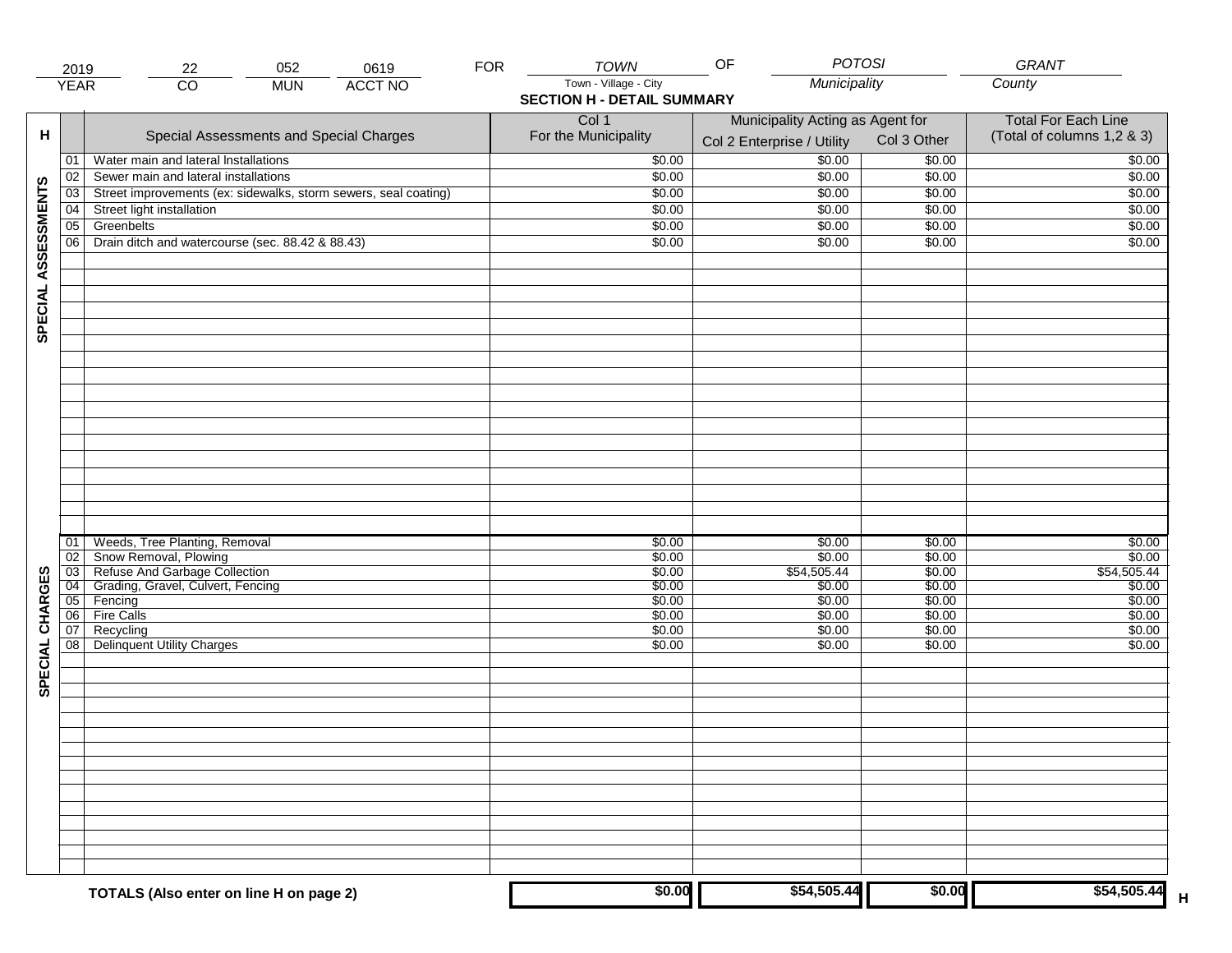| 2010<br>∠ບ≀ະ      |          | ~~~<br>∪∪∠             | 7010                 | -^'<br>◡ | <b>MWV.</b>             | $\bigcap \bigcap \bigcap \bigcap$<br>ັບເ | <b>__</b><br>GRAN |  |
|-------------------|----------|------------------------|----------------------|----------|-------------------------|------------------------------------------|-------------------|--|
| $\sqrt{2}$<br>'AN | $\cdots$ | $4 \text{IN}$<br>iviu. | <b>CCT NO</b><br>AU. |          | Village<br>i own<br>URV | ™ <i>lunıcipalitv</i>                    | Count             |  |

| D. | Name of District                          | Valuation | Gen. Prop. Tax Levy | Remarks |
|----|-------------------------------------------|-----------|---------------------|---------|
|    |                                           |           |                     |         |
|    |                                           |           |                     |         |
|    |                                           |           |                     |         |
|    |                                           |           |                     |         |
|    |                                           |           |                     |         |
|    |                                           |           |                     |         |
|    |                                           |           |                     |         |
|    |                                           |           |                     |         |
|    |                                           |           |                     |         |
|    |                                           |           |                     |         |
|    |                                           |           |                     |         |
|    |                                           |           |                     |         |
|    |                                           |           |                     |         |
|    |                                           |           |                     |         |
|    |                                           |           |                     |         |
|    |                                           |           |                     |         |
|    |                                           |           |                     |         |
|    |                                           |           |                     |         |
|    |                                           |           |                     |         |
|    |                                           |           |                     |         |
|    |                                           |           |                     |         |
|    |                                           |           |                     |         |
|    |                                           |           |                     |         |
|    |                                           |           |                     |         |
|    |                                           |           |                     |         |
|    |                                           |           |                     |         |
|    |                                           |           |                     |         |
|    |                                           |           |                     |         |
|    |                                           |           |                     |         |
|    |                                           |           |                     |         |
|    |                                           |           |                     |         |
|    | TOTALS (Also enter on line D-1 on page 1) |           | \$0.00              |         |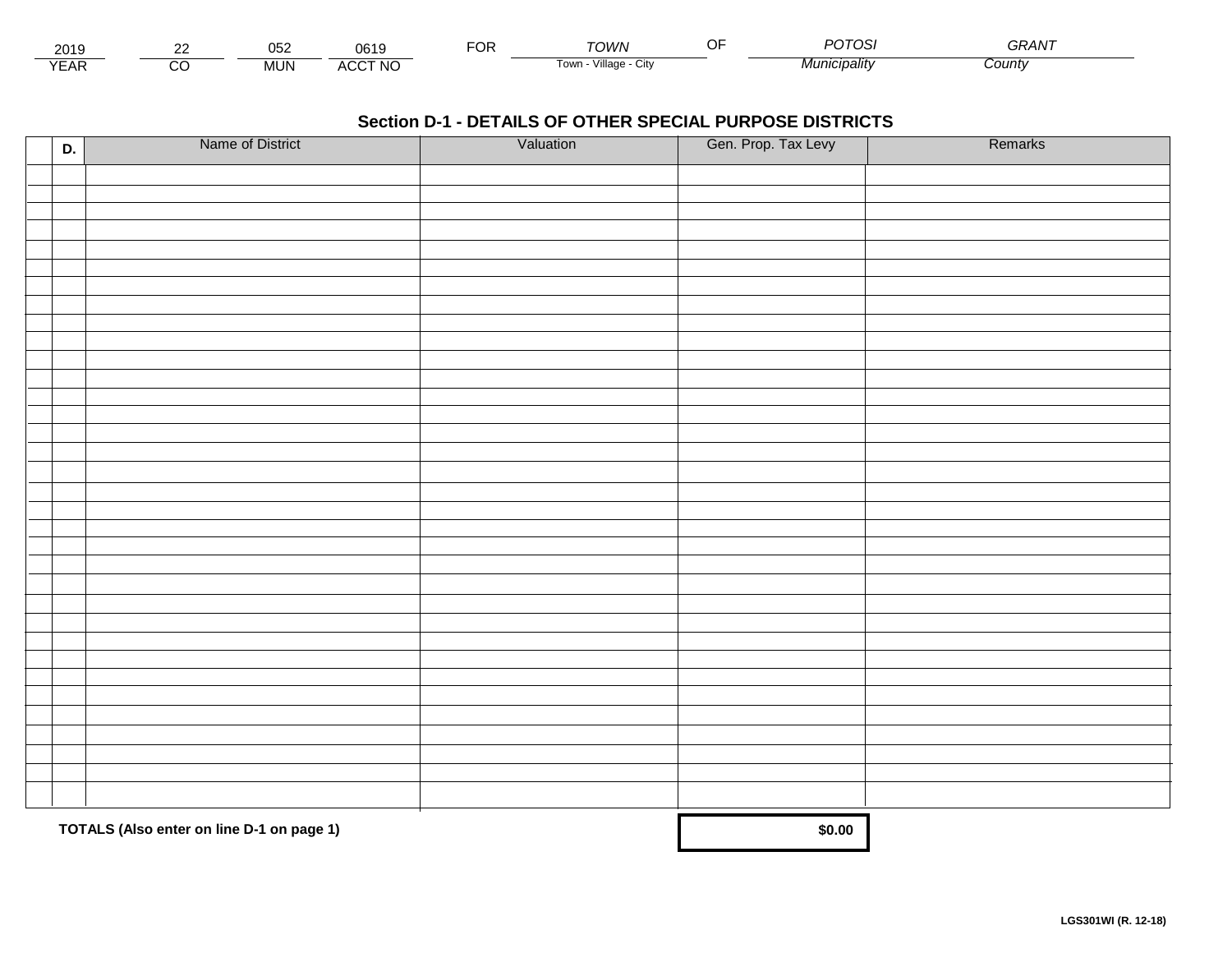#### **STATEMENT OF TA FINAL**

| <b>XES FOR 2019</b> | 22 | 054 |
|---------------------|----|-----|
|                     |    |     |

 $($ 

*CO MUN ACCT NO 0620*

| Town-Village - City<br>Municipality<br>County<br>Col 1<br>Col 2.<br>Description of Tax by Taxing Jurisiction<br>AMOUNTS APPORTIONED<br>SEC.<br>BY TAXING JURISDICTIONS<br>1. AGGREGATE AMOUNT OF STATE TAXES<br>A<br>\$0.00<br>A<br>1. Portion of State Special Charges Upon County<br>\$5.22<br>В.<br>2. Portion of County Tax Levied Over Entire Municipality<br>\$289,252.54<br>COUNTY<br>TAXES<br>3. Special Purpose County Taxes<br>\$0.00<br>4. TOTAL COUNTY TAXES (sum of B-1 through B-3)<br>\$289,257.76<br>В<br>Col 1b<br><b>Property Taxes with</b><br>Col 1a<br>Special District<br><b>Acct</b><br><b>Special</b><br><b>District Name</b><br><b>State Special Charges</b><br>Code<br><b>No</b><br><b>Property Taxes</b><br><b>State Special Charge</b><br>C.<br>1<br>$\mathbf{2}$<br>SPECIAL DISTRICT TAXES<br>3<br>4<br>5<br>6<br>$\overline{7}$<br>8<br>9<br>10<br>11<br>\$0.00<br>\$0.00<br>\$0.00<br>12. TOTAL SPECIAL DISTRICT TAXES (sum of C1 through C11)<br>C<br>\$0.00<br>Other Special Purpose District Taxes (Show Detail on page 4, enter total here)<br>D.<br>11.<br>Total Tax Increment (except county environmental remediation tax increment)<br>\$0.00<br>l2.<br>OR CITY<br>\$0.00<br><b>County Environmental Tax Increment</b><br>13.<br>\$0.00<br>Other State Special Charges<br>4.<br>TOWN, VILLAGE,<br>TAXES<br>\$0.00<br><b>County Special Charges</b><br>5.<br>All Other Town, Village, or City Taxes<br>\$166,198.00<br>6.<br>$\sqrt{$0.00}$<br>Surplus Funds Applied CAUTION: Do not make an entry on this line unless Line D6 (above) is Zero.<br>17.<br><<br>\$166,198.00<br>D<br>8. TOTAL TOWN, VILLAGE OR CITY TAXES (sum of D1 through D7; NOT TOTAL for page one)<br>Clerk<br>Date<br><b>REMARKS</b><br><b>Work Phone</b><br>Home Phone<br>Fax Number<br>E-mail Address |  |  |  |  | <b>FOR</b> | <b>TOWN</b> | OF |  | <b>SMELSER</b> | GRANT |  | Check if Amended |  |
|---------------------------------------------------------------------------------------------------------------------------------------------------------------------------------------------------------------------------------------------------------------------------------------------------------------------------------------------------------------------------------------------------------------------------------------------------------------------------------------------------------------------------------------------------------------------------------------------------------------------------------------------------------------------------------------------------------------------------------------------------------------------------------------------------------------------------------------------------------------------------------------------------------------------------------------------------------------------------------------------------------------------------------------------------------------------------------------------------------------------------------------------------------------------------------------------------------------------------------------------------------------------------------------------------------------------------------------------------------------------------------------------------------------------------------------------------------------------------------------------------------------------------------------------------------------------------------------------------------------------------------------------------------------------------------------------------------------------------------------------------------------------------------------------------------------------|--|--|--|--|------------|-------------|----|--|----------------|-------|--|------------------|--|
|                                                                                                                                                                                                                                                                                                                                                                                                                                                                                                                                                                                                                                                                                                                                                                                                                                                                                                                                                                                                                                                                                                                                                                                                                                                                                                                                                                                                                                                                                                                                                                                                                                                                                                                                                                                                                     |  |  |  |  |            |             |    |  |                |       |  |                  |  |
|                                                                                                                                                                                                                                                                                                                                                                                                                                                                                                                                                                                                                                                                                                                                                                                                                                                                                                                                                                                                                                                                                                                                                                                                                                                                                                                                                                                                                                                                                                                                                                                                                                                                                                                                                                                                                     |  |  |  |  |            |             |    |  |                |       |  |                  |  |
|                                                                                                                                                                                                                                                                                                                                                                                                                                                                                                                                                                                                                                                                                                                                                                                                                                                                                                                                                                                                                                                                                                                                                                                                                                                                                                                                                                                                                                                                                                                                                                                                                                                                                                                                                                                                                     |  |  |  |  |            |             |    |  |                |       |  |                  |  |
|                                                                                                                                                                                                                                                                                                                                                                                                                                                                                                                                                                                                                                                                                                                                                                                                                                                                                                                                                                                                                                                                                                                                                                                                                                                                                                                                                                                                                                                                                                                                                                                                                                                                                                                                                                                                                     |  |  |  |  |            |             |    |  |                |       |  |                  |  |
|                                                                                                                                                                                                                                                                                                                                                                                                                                                                                                                                                                                                                                                                                                                                                                                                                                                                                                                                                                                                                                                                                                                                                                                                                                                                                                                                                                                                                                                                                                                                                                                                                                                                                                                                                                                                                     |  |  |  |  |            |             |    |  |                |       |  |                  |  |
|                                                                                                                                                                                                                                                                                                                                                                                                                                                                                                                                                                                                                                                                                                                                                                                                                                                                                                                                                                                                                                                                                                                                                                                                                                                                                                                                                                                                                                                                                                                                                                                                                                                                                                                                                                                                                     |  |  |  |  |            |             |    |  |                |       |  |                  |  |
|                                                                                                                                                                                                                                                                                                                                                                                                                                                                                                                                                                                                                                                                                                                                                                                                                                                                                                                                                                                                                                                                                                                                                                                                                                                                                                                                                                                                                                                                                                                                                                                                                                                                                                                                                                                                                     |  |  |  |  |            |             |    |  |                |       |  |                  |  |
|                                                                                                                                                                                                                                                                                                                                                                                                                                                                                                                                                                                                                                                                                                                                                                                                                                                                                                                                                                                                                                                                                                                                                                                                                                                                                                                                                                                                                                                                                                                                                                                                                                                                                                                                                                                                                     |  |  |  |  |            |             |    |  |                |       |  |                  |  |
|                                                                                                                                                                                                                                                                                                                                                                                                                                                                                                                                                                                                                                                                                                                                                                                                                                                                                                                                                                                                                                                                                                                                                                                                                                                                                                                                                                                                                                                                                                                                                                                                                                                                                                                                                                                                                     |  |  |  |  |            |             |    |  |                |       |  |                  |  |
|                                                                                                                                                                                                                                                                                                                                                                                                                                                                                                                                                                                                                                                                                                                                                                                                                                                                                                                                                                                                                                                                                                                                                                                                                                                                                                                                                                                                                                                                                                                                                                                                                                                                                                                                                                                                                     |  |  |  |  |            |             |    |  |                |       |  |                  |  |
|                                                                                                                                                                                                                                                                                                                                                                                                                                                                                                                                                                                                                                                                                                                                                                                                                                                                                                                                                                                                                                                                                                                                                                                                                                                                                                                                                                                                                                                                                                                                                                                                                                                                                                                                                                                                                     |  |  |  |  |            |             |    |  |                |       |  |                  |  |
|                                                                                                                                                                                                                                                                                                                                                                                                                                                                                                                                                                                                                                                                                                                                                                                                                                                                                                                                                                                                                                                                                                                                                                                                                                                                                                                                                                                                                                                                                                                                                                                                                                                                                                                                                                                                                     |  |  |  |  |            |             |    |  |                |       |  |                  |  |
|                                                                                                                                                                                                                                                                                                                                                                                                                                                                                                                                                                                                                                                                                                                                                                                                                                                                                                                                                                                                                                                                                                                                                                                                                                                                                                                                                                                                                                                                                                                                                                                                                                                                                                                                                                                                                     |  |  |  |  |            |             |    |  |                |       |  |                  |  |
|                                                                                                                                                                                                                                                                                                                                                                                                                                                                                                                                                                                                                                                                                                                                                                                                                                                                                                                                                                                                                                                                                                                                                                                                                                                                                                                                                                                                                                                                                                                                                                                                                                                                                                                                                                                                                     |  |  |  |  |            |             |    |  |                |       |  |                  |  |
|                                                                                                                                                                                                                                                                                                                                                                                                                                                                                                                                                                                                                                                                                                                                                                                                                                                                                                                                                                                                                                                                                                                                                                                                                                                                                                                                                                                                                                                                                                                                                                                                                                                                                                                                                                                                                     |  |  |  |  |            |             |    |  |                |       |  |                  |  |
|                                                                                                                                                                                                                                                                                                                                                                                                                                                                                                                                                                                                                                                                                                                                                                                                                                                                                                                                                                                                                                                                                                                                                                                                                                                                                                                                                                                                                                                                                                                                                                                                                                                                                                                                                                                                                     |  |  |  |  |            |             |    |  |                |       |  |                  |  |
|                                                                                                                                                                                                                                                                                                                                                                                                                                                                                                                                                                                                                                                                                                                                                                                                                                                                                                                                                                                                                                                                                                                                                                                                                                                                                                                                                                                                                                                                                                                                                                                                                                                                                                                                                                                                                     |  |  |  |  |            |             |    |  |                |       |  |                  |  |
|                                                                                                                                                                                                                                                                                                                                                                                                                                                                                                                                                                                                                                                                                                                                                                                                                                                                                                                                                                                                                                                                                                                                                                                                                                                                                                                                                                                                                                                                                                                                                                                                                                                                                                                                                                                                                     |  |  |  |  |            |             |    |  |                |       |  |                  |  |
|                                                                                                                                                                                                                                                                                                                                                                                                                                                                                                                                                                                                                                                                                                                                                                                                                                                                                                                                                                                                                                                                                                                                                                                                                                                                                                                                                                                                                                                                                                                                                                                                                                                                                                                                                                                                                     |  |  |  |  |            |             |    |  |                |       |  |                  |  |
|                                                                                                                                                                                                                                                                                                                                                                                                                                                                                                                                                                                                                                                                                                                                                                                                                                                                                                                                                                                                                                                                                                                                                                                                                                                                                                                                                                                                                                                                                                                                                                                                                                                                                                                                                                                                                     |  |  |  |  |            |             |    |  |                |       |  |                  |  |
|                                                                                                                                                                                                                                                                                                                                                                                                                                                                                                                                                                                                                                                                                                                                                                                                                                                                                                                                                                                                                                                                                                                                                                                                                                                                                                                                                                                                                                                                                                                                                                                                                                                                                                                                                                                                                     |  |  |  |  |            |             |    |  |                |       |  |                  |  |
|                                                                                                                                                                                                                                                                                                                                                                                                                                                                                                                                                                                                                                                                                                                                                                                                                                                                                                                                                                                                                                                                                                                                                                                                                                                                                                                                                                                                                                                                                                                                                                                                                                                                                                                                                                                                                     |  |  |  |  |            |             |    |  |                |       |  |                  |  |
|                                                                                                                                                                                                                                                                                                                                                                                                                                                                                                                                                                                                                                                                                                                                                                                                                                                                                                                                                                                                                                                                                                                                                                                                                                                                                                                                                                                                                                                                                                                                                                                                                                                                                                                                                                                                                     |  |  |  |  |            |             |    |  |                |       |  |                  |  |
|                                                                                                                                                                                                                                                                                                                                                                                                                                                                                                                                                                                                                                                                                                                                                                                                                                                                                                                                                                                                                                                                                                                                                                                                                                                                                                                                                                                                                                                                                                                                                                                                                                                                                                                                                                                                                     |  |  |  |  |            |             |    |  |                |       |  |                  |  |
|                                                                                                                                                                                                                                                                                                                                                                                                                                                                                                                                                                                                                                                                                                                                                                                                                                                                                                                                                                                                                                                                                                                                                                                                                                                                                                                                                                                                                                                                                                                                                                                                                                                                                                                                                                                                                     |  |  |  |  |            |             |    |  |                |       |  |                  |  |
|                                                                                                                                                                                                                                                                                                                                                                                                                                                                                                                                                                                                                                                                                                                                                                                                                                                                                                                                                                                                                                                                                                                                                                                                                                                                                                                                                                                                                                                                                                                                                                                                                                                                                                                                                                                                                     |  |  |  |  |            |             |    |  |                |       |  |                  |  |
|                                                                                                                                                                                                                                                                                                                                                                                                                                                                                                                                                                                                                                                                                                                                                                                                                                                                                                                                                                                                                                                                                                                                                                                                                                                                                                                                                                                                                                                                                                                                                                                                                                                                                                                                                                                                                     |  |  |  |  |            |             |    |  |                |       |  |                  |  |
|                                                                                                                                                                                                                                                                                                                                                                                                                                                                                                                                                                                                                                                                                                                                                                                                                                                                                                                                                                                                                                                                                                                                                                                                                                                                                                                                                                                                                                                                                                                                                                                                                                                                                                                                                                                                                     |  |  |  |  |            |             |    |  |                |       |  |                  |  |
|                                                                                                                                                                                                                                                                                                                                                                                                                                                                                                                                                                                                                                                                                                                                                                                                                                                                                                                                                                                                                                                                                                                                                                                                                                                                                                                                                                                                                                                                                                                                                                                                                                                                                                                                                                                                                     |  |  |  |  |            |             |    |  |                |       |  |                  |  |
|                                                                                                                                                                                                                                                                                                                                                                                                                                                                                                                                                                                                                                                                                                                                                                                                                                                                                                                                                                                                                                                                                                                                                                                                                                                                                                                                                                                                                                                                                                                                                                                                                                                                                                                                                                                                                     |  |  |  |  |            |             |    |  |                |       |  |                  |  |
|                                                                                                                                                                                                                                                                                                                                                                                                                                                                                                                                                                                                                                                                                                                                                                                                                                                                                                                                                                                                                                                                                                                                                                                                                                                                                                                                                                                                                                                                                                                                                                                                                                                                                                                                                                                                                     |  |  |  |  |            |             |    |  |                |       |  |                  |  |
|                                                                                                                                                                                                                                                                                                                                                                                                                                                                                                                                                                                                                                                                                                                                                                                                                                                                                                                                                                                                                                                                                                                                                                                                                                                                                                                                                                                                                                                                                                                                                                                                                                                                                                                                                                                                                     |  |  |  |  |            |             |    |  |                |       |  |                  |  |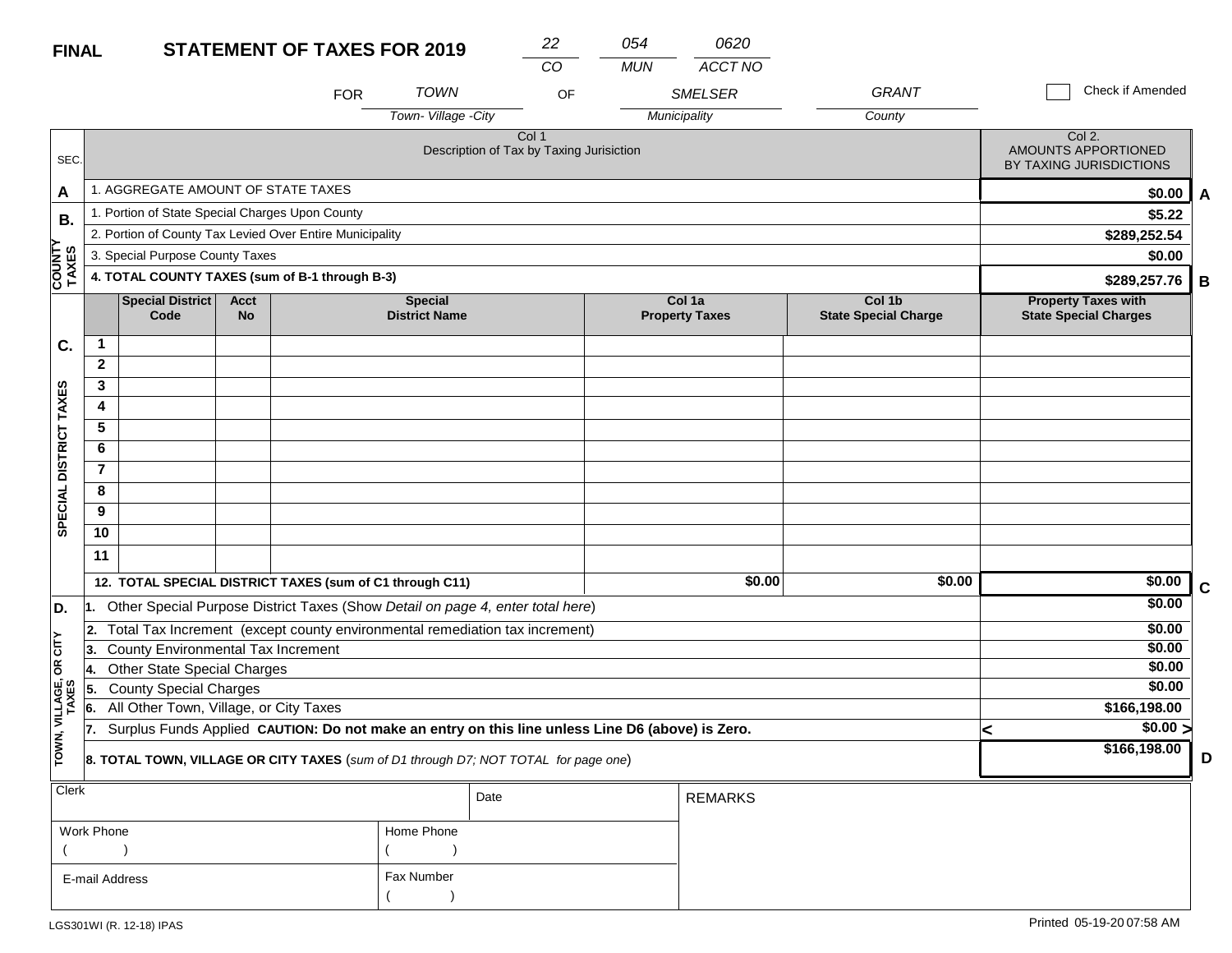|                                                                                                                                                                                                                | 2019                                                                                                                                                                                         | 22                                                                                                                             | 054                | 0620                                                 | <b>FOR</b>                            | OF<br><b>TOWN</b>                     | <b>SMELSER</b>                                  |                               | <b>GRANT</b>                                             |                |
|----------------------------------------------------------------------------------------------------------------------------------------------------------------------------------------------------------------|----------------------------------------------------------------------------------------------------------------------------------------------------------------------------------------------|--------------------------------------------------------------------------------------------------------------------------------|--------------------|------------------------------------------------------|---------------------------------------|---------------------------------------|-------------------------------------------------|-------------------------------|----------------------------------------------------------|----------------|
|                                                                                                                                                                                                                | <b>YEAR</b>                                                                                                                                                                                  | CO                                                                                                                             | <b>MUN</b>         | <b>ACCT NO</b>                                       |                                       | Town - Village - City                 | Municipality                                    |                               | County                                                   |                |
| SEC.                                                                                                                                                                                                           |                                                                                                                                                                                              | <b>School District Codes</b>                                                                                                   | Acct<br><b>No</b>  |                                                      |                                       | Col 1<br><b>SCHOOL DISTRICT NAMES</b> |                                                 |                               | Col. 2<br>AMOUNTS APPORTIONED<br>BY TAXING JURISDICTIONS |                |
|                                                                                                                                                                                                                | 1                                                                                                                                                                                            | 221246                                                                                                                         | 0136               | <b>SCH D OF CUBA CITY</b>                            |                                       |                                       |                                                 |                               | \$445,695.21                                             |                |
| Е.                                                                                                                                                                                                             | $\overline{2}$                                                                                                                                                                               | 224389                                                                                                                         | 0142               | <b>SCH D OF PLATTEVILLE</b>                          |                                       |                                       |                                                 |                               | \$281,272.56                                             |                |
|                                                                                                                                                                                                                | 3                                                                                                                                                                                            |                                                                                                                                |                    |                                                      |                                       |                                       |                                                 |                               |                                                          |                |
|                                                                                                                                                                                                                | $\overline{4}$                                                                                                                                                                               |                                                                                                                                |                    |                                                      |                                       |                                       |                                                 |                               |                                                          |                |
|                                                                                                                                                                                                                | $\overline{5}$                                                                                                                                                                               |                                                                                                                                |                    |                                                      |                                       |                                       |                                                 |                               |                                                          |                |
|                                                                                                                                                                                                                | 6                                                                                                                                                                                            |                                                                                                                                |                    |                                                      |                                       |                                       |                                                 |                               |                                                          |                |
| ELEMENTARY AND<br>SECONDARY SCHOOLS                                                                                                                                                                            | $\overline{7}$                                                                                                                                                                               |                                                                                                                                |                    |                                                      |                                       |                                       |                                                 |                               |                                                          |                |
|                                                                                                                                                                                                                | 8                                                                                                                                                                                            |                                                                                                                                |                    |                                                      |                                       |                                       |                                                 |                               |                                                          |                |
|                                                                                                                                                                                                                | $\overline{9}$                                                                                                                                                                               |                                                                                                                                |                    |                                                      |                                       |                                       |                                                 |                               |                                                          |                |
|                                                                                                                                                                                                                | 10                                                                                                                                                                                           |                                                                                                                                |                    |                                                      |                                       |                                       |                                                 |                               |                                                          |                |
|                                                                                                                                                                                                                | $\overline{11}$                                                                                                                                                                              |                                                                                                                                |                    |                                                      |                                       |                                       |                                                 |                               |                                                          |                |
|                                                                                                                                                                                                                | 12                                                                                                                                                                                           | TOTAL ELEMENTARY AND SECONDARY SCHOOL TAXES (sum of E1 through E11)                                                            |                    |                                                      |                                       |                                       |                                                 |                               | \$726,967.77                                             | Е              |
|                                                                                                                                                                                                                | $\mathbf 1$ .                                                                                                                                                                                | 0300                                                                                                                           | 0003               |                                                      | SOUTHWEST WISCONSIN TECH COLLEGE FENN |                                       |                                                 |                               | \$84,196.96                                              |                |
|                                                                                                                                                                                                                | 2.                                                                                                                                                                                           |                                                                                                                                |                    |                                                      |                                       |                                       |                                                 |                               |                                                          |                |
| TECH. T                                                                                                                                                                                                        | $\overline{3}$ .                                                                                                                                                                             |                                                                                                                                |                    | TOTAL TECHNICAL COLLEGE TAXES (sum of F1 through F3) |                                       |                                       |                                                 |                               |                                                          |                |
|                                                                                                                                                                                                                | $\overline{4}$                                                                                                                                                                               | TOTAL GENERAL PROPERTY TAXES APPORTIONED (Total of State, County, Special District, Local, School and Technical College Taxes) |                    |                                                      |                                       |                                       |                                                 |                               | \$84,196.96<br>\$1,266,620.49                            | F<br>G         |
| G.                                                                                                                                                                                                             |                                                                                                                                                                                              |                                                                                                                                |                    |                                                      |                                       |                                       |                                                 |                               | (G7) DEPARTMENT OF                                       |                |
|                                                                                                                                                                                                                | Summary of General Property Taxes, State Tax Credits Applied, and Net General Property Taxes to be Collected<br>Col <sub>2</sub><br>Col <sub>3</sub><br>Col 1<br>PLEASE COMPLETE ALL COLUMNS |                                                                                                                                |                    |                                                      |                                       |                                       |                                                 |                               | REVENUE USE ONLY                                         |                |
|                                                                                                                                                                                                                | Real Estate Roll Personal Property Roll<br>Total (Col 1 Plus Col 2)                                                                                                                          |                                                                                                                                |                    |                                                      |                                       |                                       |                                                 |                               |                                                          |                |
| G1                                                                                                                                                                                                             |                                                                                                                                                                                              | General Property Taxes From Computerized Summary                                                                               |                    |                                                      | 1,260,553.72                          |                                       | 6,066.69                                        |                               | 1,266,620.41 SUBTRACT LINE G FROM LINE                   |                |
| G <sub>2</sub>                                                                                                                                                                                                 |                                                                                                                                                                                              | School Levy Tax Credit Applied (subtract)                                                                                      |                    |                                                      | 130,012.09                            |                                       | 616.09                                          | 130,628.18                    | G-1. RECORD ON LINE G-6.                                 |                |
| G <sub>3</sub>                                                                                                                                                                                                 |                                                                                                                                                                                              | Lottery and Gaming Credit Applied (subtract)                                                                                   |                    |                                                      | 53,336.52                             |                                       | 0.00                                            | 53,336.52 (G-1) $-$           | \$1,266,620.41                                           |                |
| G4                                                                                                                                                                                                             |                                                                                                                                                                                              | First Dollar Credit Applied (subtract)                                                                                         |                    |                                                      | 30,041.62                             |                                       | 0.00                                            | 30,041.62                     | \$1,266,620.49                                           |                |
| G <sub>5</sub>                                                                                                                                                                                                 |                                                                                                                                                                                              | Net General Property Taxes To Be Collected                                                                                     |                    |                                                      | 1,047,163.49                          |                                       | 5,450.60                                        | $1,052,614.09$ <sup>(G)</sup> |                                                          |                |
| G <sub>6</sub>                                                                                                                                                                                                 |                                                                                                                                                                                              | <b>UNDERRUN / OVERRUN</b> (include Line G-6 in Line T Total)                                                                   |                    |                                                      |                                       |                                       |                                                 |                               | $-$0.08$                                                 | G <sub>6</sub> |
| Η.                                                                                                                                                                                                             |                                                                                                                                                                                              | <b>REPORT DETAIL ON PAGE - 3</b>                                                                                               |                    |                                                      | Col 1<br>For Municipality             | Col 2 Enterprise/ Utility             | Municipality Acting as Agent For<br>Col 3 Other |                               |                                                          |                |
|                                                                                                                                                                                                                |                                                                                                                                                                                              | <b>SPECIAL ASSESSMENTS AND CHARGES</b>                                                                                         |                    |                                                      |                                       | 0.00                                  | 0.00                                            | 0.00                          | \$0.00                                                   | H              |
| J.                                                                                                                                                                                                             |                                                                                                                                                                                              | <b>OMITTED PROPERTY TAXES</b> (Net taxes levied on property omitted from taxation in previous years)                           |                    |                                                      |                                       |                                       |                                                 |                               | \$0.00                                                   | J              |
| Κ.                                                                                                                                                                                                             |                                                                                                                                                                                              | S. 70.43 CORRECTIONS (Net taxes due or refunded - use brackets <> to denote minus amount)                                      |                    |                                                      |                                       |                                       |                                                 |                               | \$0.00                                                   | K              |
|                                                                                                                                                                                                                |                                                                                                                                                                                              |                                                                                                                                |                    | $(a)$ (b) (c)                                        |                                       | (d)                                   | (e)                                             |                               |                                                          |                |
| М.<br>0.00 Reg. Acs. @ 10 $\phi = $$ 0.00 + 0.00 Reg. Acs. @ \$ = \$<br>P.F. CROP TAXES<br>0.00<br>$0.00 +$<br>$0.00$ Reg. Acs. @ 20¢=\$                                                                       |                                                                                                                                                                                              |                                                                                                                                |                    |                                                      |                                       |                                       |                                                 | \$0.00                        | M                                                        |                |
| (e) (Acres)<br>(c) (Acres)<br>$(g)$ (Acres)<br>(a) (Acres)<br>MFL TAX 0.00 Open @ .74 $\epsilon = 0.00 + 135.30$ Closed @\$ 1.75=\$ 236.78 + 0.00 Open @\$ 2.04=<br>$0.00 + 99.00$ Closed @\$ 10.20=\$ 1009.80 |                                                                                                                                                                                              |                                                                                                                                |                    |                                                      |                                       |                                       |                                                 | $\mathbf N$                   |                                                          |                |
| N.                                                                                                                                                                                                             |                                                                                                                                                                                              |                                                                                                                                |                    |                                                      |                                       |                                       | $(i)$ (Acres)                                   | (i)                           | \$1,246.58                                               |                |
|                                                                                                                                                                                                                | $.00 =$<br>.00 Closed @ \$7.87=\$                                                                                                                                                            |                                                                                                                                |                    |                                                      |                                       |                                       |                                                 |                               |                                                          |                |
|                                                                                                                                                                                                                |                                                                                                                                                                                              | 1. COAL (Sec.70.42)                                                                                                            | Number of Tons=(a) | 0.00                                                 | @5¢ per Ton + Number of Tons=(b)      | 0.00                                  | @7¢ per Ton                                     |                               | \$0.00                                                   |                |
|                                                                                                                                                                                                                |                                                                                                                                                                                              | 2. PETROLEUM REFINERIES (Sec.70.421)                                                                                           |                    |                                                      | Number of Tons $=(a)$                 | 0.00<br>@5¢ per Ton                   |                                                 |                               | \$0.00                                                   |                |
|                                                                                                                                                                                                                |                                                                                                                                                                                              | 3. IRON ORE CONCENTRATES (Sec. 70.40)                                                                                          |                    |                                                      | Number of Tons $=(a)$                 | 0.00<br>@5¢ per Ton                   |                                                 |                               | \$0.00                                                   |                |
| OCCUPATION<br>TAXES O                                                                                                                                                                                          |                                                                                                                                                                                              |                                                                                                                                |                    |                                                      |                                       |                                       |                                                 |                               |                                                          |                |
| T.                                                                                                                                                                                                             |                                                                                                                                                                                              | AGGREGATE AMOUNT OF TAXES (Total of Sections G, G-6, H, J, K, M, N, and Section 0)                                             |                    |                                                      |                                       |                                       |                                                 |                               | \$1,267,866.99                                           | $\mathbf{T}$   |
|                                                                                                                                                                                                                |                                                                                                                                                                                              |                                                                                                                                |                    |                                                      |                                       |                                       |                                                 |                               |                                                          |                |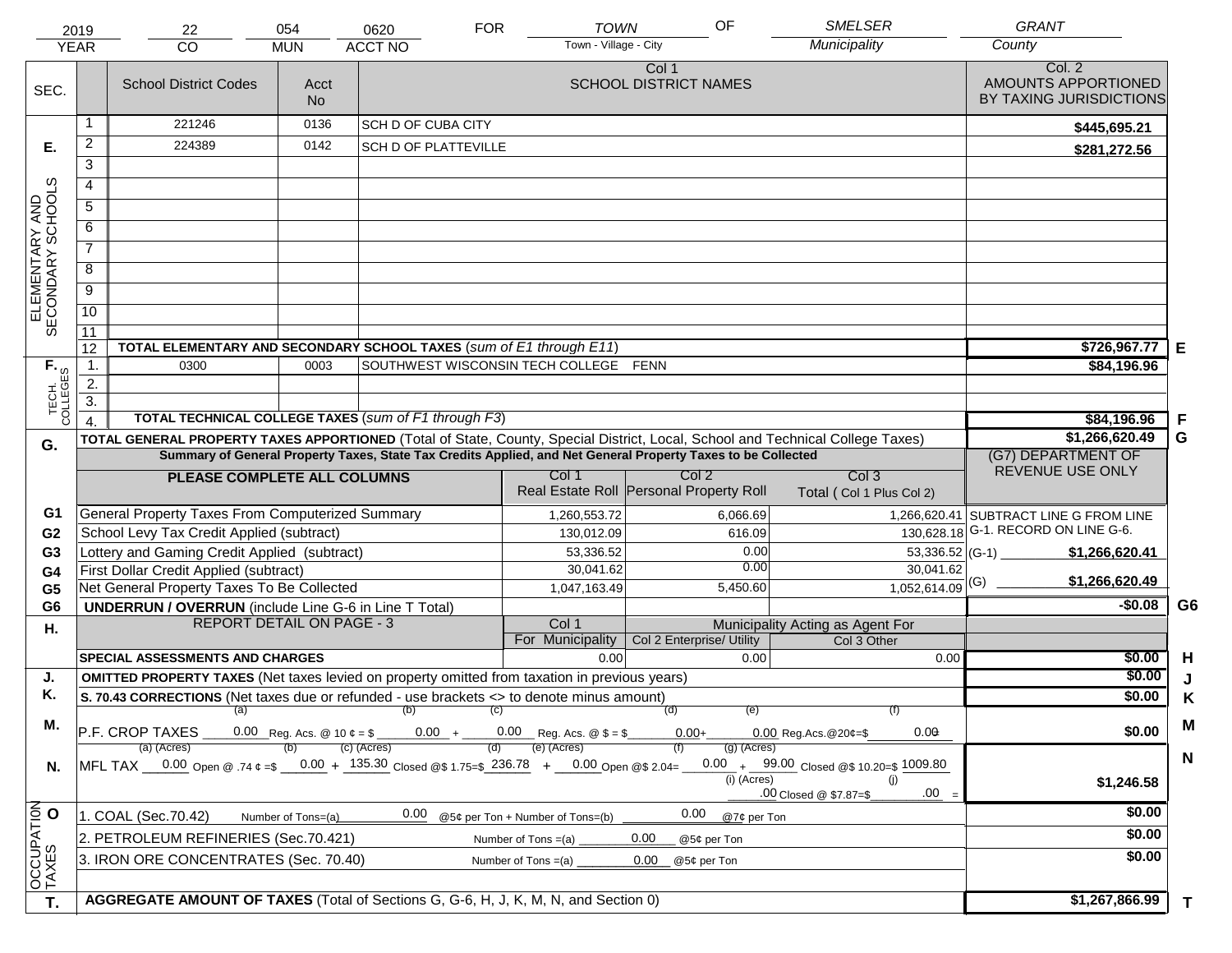|                     | 2019            | 054<br>0620<br>22                                                                       | <b>FOR</b> | <b>TOWN</b>                                                | <b>SMELSER</b><br>OF                                           |                            | <b>GRANT</b>                                             |
|---------------------|-----------------|-----------------------------------------------------------------------------------------|------------|------------------------------------------------------------|----------------------------------------------------------------|----------------------------|----------------------------------------------------------|
|                     | <b>YEAR</b>     | $\overline{CO}$<br><b>ACCT NO</b><br><b>MUN</b>                                         |            | Town - Village - City<br><b>SECTION H - DETAIL SUMMARY</b> | Municipality                                                   |                            | County                                                   |
| н                   |                 | Special Assessments and Special Charges                                                 |            | Col 1<br>For the Municipality                              | Municipality Acting as Agent for<br>Col 2 Enterprise / Utility | Col 3 Other                | <b>Total For Each Line</b><br>(Total of columns 1,2 & 3) |
|                     | 01              | Water main and lateral Installations                                                    |            | \$0.00                                                     | 50.00                                                          | \$0.00                     | \$0.00                                                   |
|                     | 02              | Sewer main and lateral installations                                                    |            | \$0.00                                                     | \$0.00                                                         | \$0.00                     | \$0.00                                                   |
|                     | 03              | Street improvements (ex: sidewalks, storm sewers, seal coating)                         |            | \$0.00                                                     | \$0.00                                                         | \$0.00                     | \$0.00                                                   |
|                     | 04              | Street light installation                                                               |            | \$0.00                                                     | \$0.00                                                         | \$0.00                     | \$0.00                                                   |
|                     | 05              | Greenbelts                                                                              |            | \$0.00                                                     | \$0.00                                                         | \$0.00                     | \$0.00                                                   |
|                     | 06              | Drain ditch and watercourse (sec. 88.42 & 88.43)                                        |            | \$0.00                                                     | \$0.00                                                         | \$0.00                     | \$0.00                                                   |
| SPECIAL ASSESSMENTS |                 |                                                                                         |            |                                                            |                                                                |                            |                                                          |
|                     | 01<br>02<br>03  | Weeds, Tree Planting, Removal<br>Snow Removal, Plowing<br>Refuse And Garbage Collection |            | \$0.00<br>\$0.00<br>\$0.00                                 | \$0.00<br>\$0.00<br>\$0.00                                     | \$0.00<br>\$0.00<br>\$0.00 | \$0.00<br>\$0.00<br>\$0.00                               |
|                     | 04              | Grading, Gravel, Culvert, Fencing                                                       |            | \$0.00                                                     | \$0.00                                                         | \$0.00                     | \$0.00                                                   |
|                     | 05              | Fencing                                                                                 |            | \$0.00                                                     | \$0.00                                                         | \$0.00                     | \$0.00                                                   |
| CHARGES<br>SPECIAL  | 06 <br>07<br>08 | Fire Calls<br>Recycling<br><b>Delinquent Utility Charges</b>                            |            | \$0.00<br>\$0.00<br>\$0.00                                 | \$0.00<br>\$0.00<br>\$0.00                                     | \$0.00<br>\$0.00<br>\$0.00 | \$0.00<br>\$0.00<br>\$0.00                               |
|                     |                 |                                                                                         |            |                                                            |                                                                |                            |                                                          |
|                     |                 |                                                                                         |            |                                                            |                                                                |                            |                                                          |
|                     |                 |                                                                                         |            |                                                            |                                                                |                            |                                                          |
|                     |                 | TOTALS (Also enter on line H on page 2)                                                 |            | \$0.00                                                     | \$0.00                                                         | \$0.00                     | \$0.00                                                   |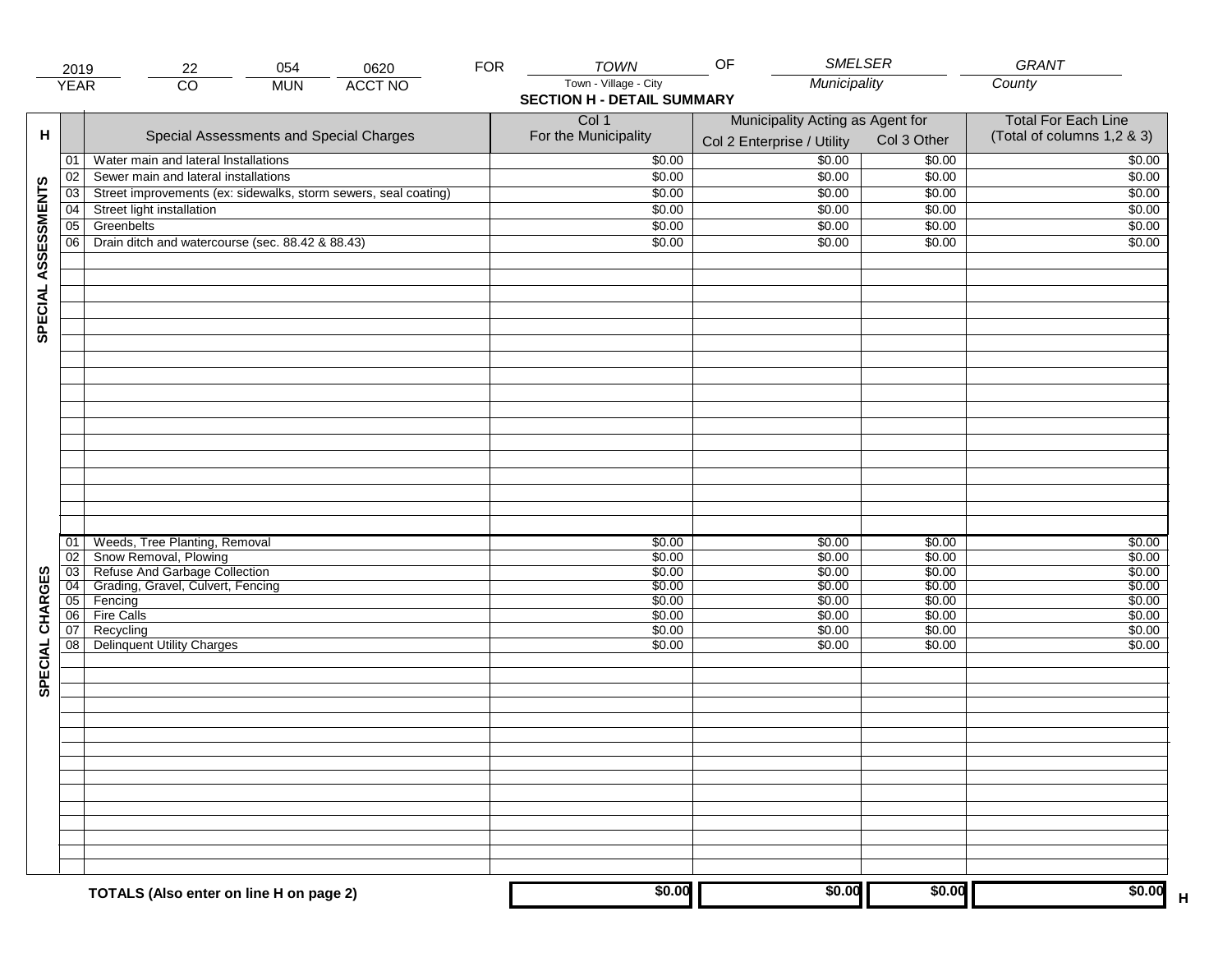| 201.                        | $\sim$ | $\sim$ $\sim$<br>. .<br>◡◡ | nenn<br>∪o∠∖                   | <sup>-</sup> OR | ™∩WN                         | $\sim$ $-$<br>$\sim$ $\sim$<br>' COL<br>80/11 | $\sim$ $\sim$ $\sim$ $\sim$<br>GRAN |  |
|-----------------------------|--------|----------------------------|--------------------------------|-----------------|------------------------------|-----------------------------------------------|-------------------------------------|--|
| $\sqrt{2}$<br>▵<br><b>L</b> |        | <b>MUN</b>                 | CCT NC،<br>$\mathbf{A}$<br>AUU |                 | .<br>Village<br>∣own<br>יווש | Municipalitv                                  | :ountv                              |  |

| D. | Name of District                          | Valuation | Gen. Prop. Tax Levy | Remarks |
|----|-------------------------------------------|-----------|---------------------|---------|
|    |                                           |           |                     |         |
|    |                                           |           |                     |         |
|    |                                           |           |                     |         |
|    |                                           |           |                     |         |
|    |                                           |           |                     |         |
|    |                                           |           |                     |         |
|    |                                           |           |                     |         |
|    |                                           |           |                     |         |
|    |                                           |           |                     |         |
|    |                                           |           |                     |         |
|    |                                           |           |                     |         |
|    |                                           |           |                     |         |
|    |                                           |           |                     |         |
|    |                                           |           |                     |         |
|    |                                           |           |                     |         |
|    |                                           |           |                     |         |
|    |                                           |           |                     |         |
|    |                                           |           |                     |         |
|    |                                           |           |                     |         |
|    |                                           |           |                     |         |
|    |                                           |           |                     |         |
|    |                                           |           |                     |         |
|    |                                           |           |                     |         |
|    |                                           |           |                     |         |
|    |                                           |           |                     |         |
|    |                                           |           |                     |         |
|    |                                           |           |                     |         |
|    |                                           |           |                     |         |
|    |                                           |           |                     |         |
|    |                                           |           |                     |         |
|    | TOTALS (Also enter on line D-1 on page 1) | \$0.00    |                     |         |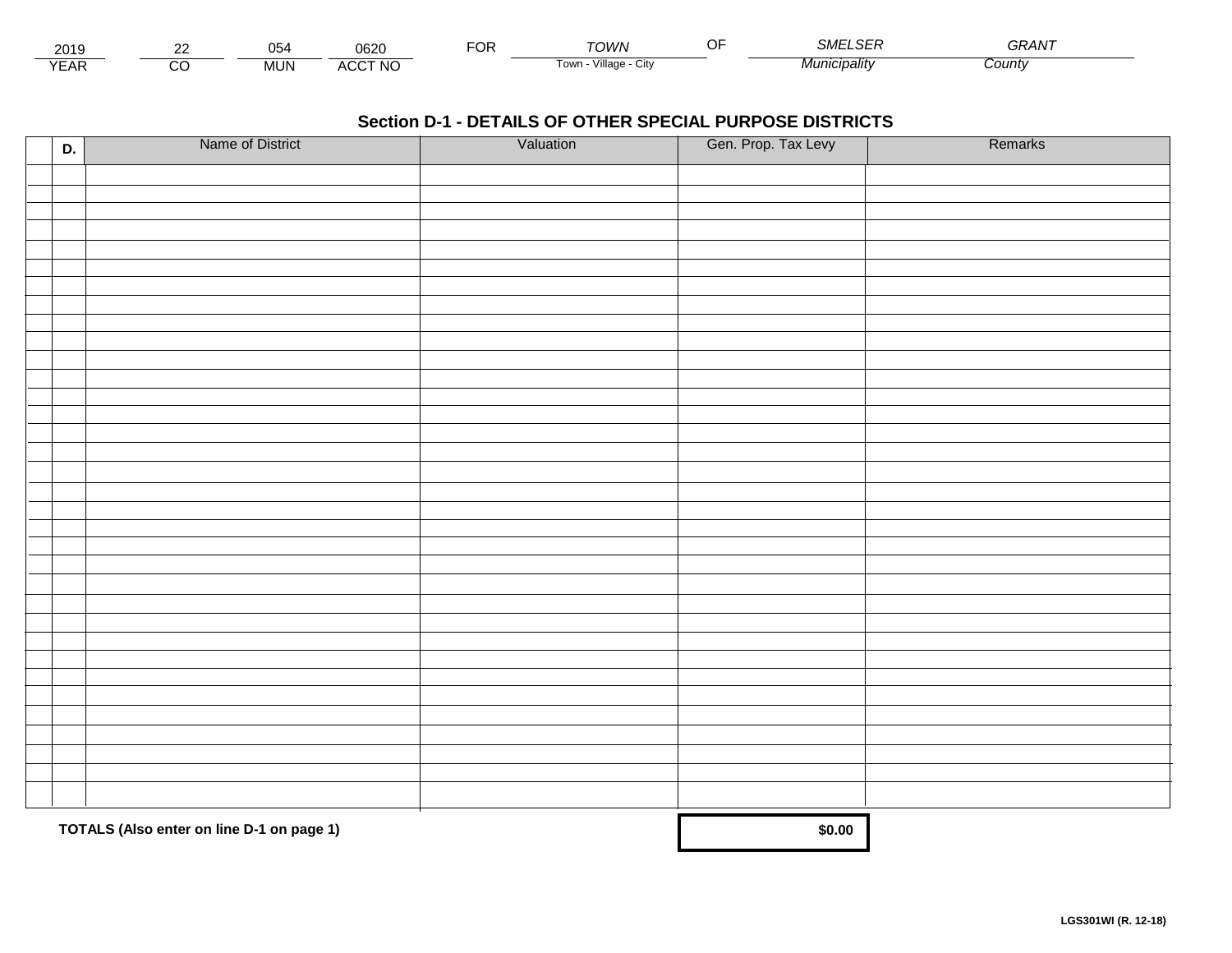| <b>FINAL</b>           |                                                                                                                                                  |                                                 |                   | <b>STATEMENT OF TAXES FOR 2019</b>                       |                                        | 22                                                                                  | 056        | 0621                            |                                       |                                                            |   |
|------------------------|--------------------------------------------------------------------------------------------------------------------------------------------------|-------------------------------------------------|-------------------|----------------------------------------------------------|----------------------------------------|-------------------------------------------------------------------------------------|------------|---------------------------------|---------------------------------------|------------------------------------------------------------|---|
|                        |                                                                                                                                                  |                                                 |                   |                                                          |                                        | CO                                                                                  | <b>MUN</b> | ACCT NO                         |                                       |                                                            |   |
|                        |                                                                                                                                                  |                                                 |                   | <b>FOR</b>                                               | <b>TOWN</b>                            | OF                                                                                  |            | SOUTH LANCASTER                 | <b>GRANT</b>                          | Check if Amended                                           |   |
|                        |                                                                                                                                                  |                                                 |                   |                                                          | Town- Village - City                   |                                                                                     |            | Municipality                    | County                                |                                                            |   |
| SEC.                   |                                                                                                                                                  |                                                 |                   |                                                          |                                        | Col 1<br>Description of Tax by Taxing Jurisiction                                   |            |                                 |                                       | Col 2.<br>AMOUNTS APPORTIONED<br>BY TAXING JURISDICTIONS   |   |
| A                      |                                                                                                                                                  | 1. AGGREGATE AMOUNT OF STATE TAXES              |                   |                                                          |                                        |                                                                                     |            |                                 |                                       | \$0.00                                                     | A |
|                        |                                                                                                                                                  | 1. Portion of State Special Charges Upon County |                   |                                                          |                                        |                                                                                     |            |                                 |                                       | \$4.64                                                     |   |
| В.                     |                                                                                                                                                  |                                                 |                   | 2. Portion of County Tax Levied Over Entire Municipality |                                        |                                                                                     |            |                                 |                                       | \$257,505.68                                               |   |
|                        |                                                                                                                                                  | 3. Special Purpose County Taxes                 |                   |                                                          |                                        |                                                                                     |            |                                 |                                       | \$0.00                                                     |   |
| <b>COUNTY</b><br>TAXES |                                                                                                                                                  |                                                 |                   | 4. TOTAL COUNTY TAXES (sum of B-1 through B-3)           |                                        |                                                                                     |            |                                 |                                       | \$257,510.32                                               | B |
|                        |                                                                                                                                                  | <b>Special District</b><br>Code                 | <b>Acct</b><br>No |                                                          | <b>Special</b><br><b>District Name</b> |                                                                                     |            | Col 1a<br><b>Property Taxes</b> | Col 1b<br><b>State Special Charge</b> | <b>Property Taxes with</b><br><b>State Special Charges</b> |   |
| C.                     | 1                                                                                                                                                |                                                 |                   |                                                          |                                        |                                                                                     |            |                                 |                                       |                                                            |   |
|                        | $\mathbf{2}$                                                                                                                                     |                                                 |                   |                                                          |                                        |                                                                                     |            |                                 |                                       |                                                            |   |
|                        | 3                                                                                                                                                |                                                 |                   |                                                          |                                        |                                                                                     |            |                                 |                                       |                                                            |   |
|                        | 4                                                                                                                                                |                                                 |                   |                                                          |                                        |                                                                                     |            |                                 |                                       |                                                            |   |
|                        | 5                                                                                                                                                |                                                 |                   |                                                          |                                        |                                                                                     |            |                                 |                                       |                                                            |   |
|                        | 6                                                                                                                                                |                                                 |                   |                                                          |                                        |                                                                                     |            |                                 |                                       |                                                            |   |
| SPECIAL DISTRICT TAXES | $\overline{7}$                                                                                                                                   |                                                 |                   |                                                          |                                        |                                                                                     |            |                                 |                                       |                                                            |   |
|                        | 8                                                                                                                                                |                                                 |                   |                                                          |                                        |                                                                                     |            |                                 |                                       |                                                            |   |
|                        | 9                                                                                                                                                |                                                 |                   |                                                          |                                        |                                                                                     |            |                                 |                                       |                                                            |   |
|                        | 10                                                                                                                                               |                                                 |                   |                                                          |                                        |                                                                                     |            |                                 |                                       |                                                            |   |
|                        | 11                                                                                                                                               |                                                 |                   |                                                          |                                        |                                                                                     |            |                                 |                                       |                                                            |   |
|                        |                                                                                                                                                  |                                                 |                   | 12. TOTAL SPECIAL DISTRICT TAXES (sum of C1 through C11) |                                        |                                                                                     |            | \$0.00                          | \$0.00                                | \$0.00                                                     | C |
| D.                     | 1.                                                                                                                                               |                                                 |                   |                                                          |                                        | Other Special Purpose District Taxes (Show Detail on page 4, enter total here)      |            |                                 |                                       | \$0.00                                                     |   |
|                        | 2.                                                                                                                                               |                                                 |                   |                                                          |                                        | Total Tax Increment (except county environmental remediation tax increment)         |            |                                 |                                       | \$0.00                                                     |   |
| ÌΣ                     | 3.                                                                                                                                               | County Environmental Tax Increment              |                   |                                                          |                                        |                                                                                     |            |                                 |                                       | \$0.00                                                     |   |
| Ιg                     | Ι4.                                                                                                                                              | <b>Other State Special Charges</b>              |                   |                                                          |                                        |                                                                                     |            |                                 |                                       | \$0.00                                                     |   |
|                        | 5.                                                                                                                                               | <b>County Special Charges</b>                   |                   |                                                          |                                        |                                                                                     |            |                                 |                                       | \$0.00                                                     |   |
| VILLAGE,<br>TAXES      | All Other Town, Village, or City Taxes<br>6.<br>Surplus Funds Applied CAUTION: Do not make an entry on this line unless Line D6 (above) is Zero. |                                                 |                   |                                                          |                                        |                                                                                     |            |                                 |                                       | \$143,547.00                                               |   |
|                        | 17.                                                                                                                                              |                                                 |                   |                                                          |                                        |                                                                                     |            |                                 |                                       | \$0.00 >                                                   |   |
| TOWN,                  |                                                                                                                                                  |                                                 |                   |                                                          |                                        | 8. TOTAL TOWN, VILLAGE OR CITY TAXES (sum of D1 through D7; NOT TOTAL for page one) |            |                                 |                                       | \$143,547.00                                               | D |
| Clerk                  |                                                                                                                                                  |                                                 |                   |                                                          |                                        | Date                                                                                |            | <b>REMARKS</b>                  |                                       |                                                            |   |
|                        | Work Phone                                                                                                                                       |                                                 |                   |                                                          | Home Phone                             |                                                                                     |            |                                 |                                       |                                                            |   |
|                        |                                                                                                                                                  |                                                 |                   |                                                          |                                        |                                                                                     |            |                                 |                                       |                                                            |   |
|                        | E-mail Address                                                                                                                                   |                                                 |                   |                                                          | Fax Number                             |                                                                                     |            |                                 |                                       |                                                            |   |

 $($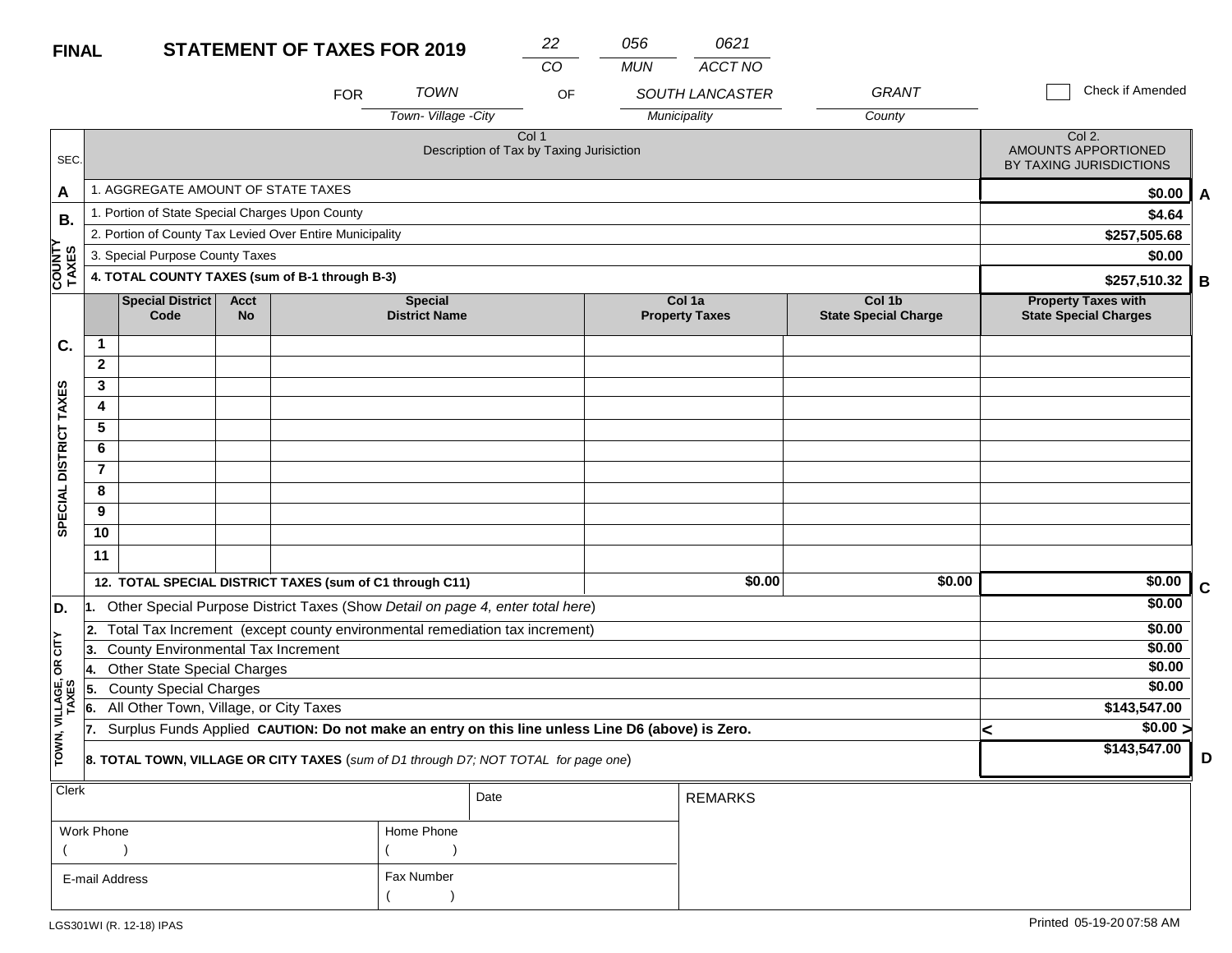|                                     | 2019             | 22                                                                                                                             | 056                | 0621                                                                                                 | <b>FOR</b> | <b>TOWN</b>                           | OF                                      | SOUTH LANCASTER                           | <b>GRANT</b>                                             |                |
|-------------------------------------|------------------|--------------------------------------------------------------------------------------------------------------------------------|--------------------|------------------------------------------------------------------------------------------------------|------------|---------------------------------------|-----------------------------------------|-------------------------------------------|----------------------------------------------------------|----------------|
|                                     | <b>YEAR</b>      | CO                                                                                                                             | <b>MUN</b>         | <b>ACCT NO</b>                                                                                       |            | Town - Village - City                 |                                         | Municipality                              | County                                                   |                |
| SEC.                                |                  | <b>School District Codes</b>                                                                                                   | Acct<br><b>No</b>  |                                                                                                      |            |                                       | Col 1<br><b>SCHOOL DISTRICT NAMES</b>   |                                           | Col. 2<br>AMOUNTS APPORTIONED<br>BY TAXING JURISDICTIONS |                |
|                                     |                  | 222912                                                                                                                         | 0139               | SCH D OF LANCASTER COMMUNITY                                                                         |            |                                       |                                         |                                           | \$600,737.43                                             |                |
| Е.                                  | $\overline{2}$   | 224529                                                                                                                         | 0143               | SCH D OF POTOSI                                                                                      |            |                                       |                                         |                                           | \$143.00                                                 |                |
|                                     | 3                |                                                                                                                                |                    |                                                                                                      |            |                                       |                                         |                                           |                                                          |                |
|                                     | 4                |                                                                                                                                |                    |                                                                                                      |            |                                       |                                         |                                           |                                                          |                |
|                                     | 5                |                                                                                                                                |                    |                                                                                                      |            |                                       |                                         |                                           |                                                          |                |
|                                     | 6                |                                                                                                                                |                    |                                                                                                      |            |                                       |                                         |                                           |                                                          |                |
|                                     | $\overline{7}$   |                                                                                                                                |                    |                                                                                                      |            |                                       |                                         |                                           |                                                          |                |
|                                     | 8                |                                                                                                                                |                    |                                                                                                      |            |                                       |                                         |                                           |                                                          |                |
|                                     | $\overline{9}$   |                                                                                                                                |                    |                                                                                                      |            |                                       |                                         |                                           |                                                          |                |
| ELEMENTARY AND<br>SECONDARY SCHOOLS | 10               |                                                                                                                                |                    |                                                                                                      |            |                                       |                                         |                                           |                                                          |                |
|                                     | 11               |                                                                                                                                |                    |                                                                                                      |            |                                       |                                         |                                           |                                                          |                |
|                                     | 12               | TOTAL ELEMENTARY AND SECONDARY SCHOOL TAXES (sum of E1 through E11)                                                            |                    |                                                                                                      |            |                                       |                                         |                                           | $$600,880.43$ E                                          |                |
|                                     | $\mathbf{1}$ .   | 0300                                                                                                                           | 0003               |                                                                                                      |            | SOUTHWEST WISCONSIN TECH COLLEGE FENN |                                         |                                           | \$74,955.93                                              |                |
|                                     | 2.               |                                                                                                                                |                    |                                                                                                      |            |                                       |                                         |                                           |                                                          |                |
| TECH. T                             | $\overline{3}$ . | TOTAL TECHNICAL COLLEGE TAXES (sum of F1 through F3)                                                                           |                    |                                                                                                      |            |                                       |                                         |                                           | \$74,955.93                                              | F              |
|                                     |                  | TOTAL GENERAL PROPERTY TAXES APPORTIONED (Total of State, County, Special District, Local, School and Technical College Taxes) |                    |                                                                                                      |            |                                       |                                         |                                           | \$1,076,893.68                                           | G              |
| G.                                  |                  | Summary of General Property Taxes, State Tax Credits Applied, and Net General Property Taxes to be Collected                   |                    | (G7) DEPARTMENT OF                                                                                   |            |                                       |                                         |                                           |                                                          |                |
|                                     |                  | PLEASE COMPLETE ALL COLUMNS                                                                                                    |                    |                                                                                                      |            | Col 1                                 | Col 2                                   | Col <sub>3</sub>                          | REVENUE USE ONLY                                         |                |
|                                     |                  |                                                                                                                                |                    |                                                                                                      |            |                                       | Real Estate Roll Personal Property Roll | Total (Col 1 Plus Col 2)                  |                                                          |                |
| G1                                  |                  | General Property Taxes From Computerized Summary                                                                               |                    |                                                                                                      |            | 1,071,718.10                          | 5,175.92                                |                                           | 1,076,894.02 SUBTRACT LINE G FROM LINE                   |                |
| G <sub>2</sub>                      |                  | School Levy Tax Credit Applied (subtract)                                                                                      |                    |                                                                                                      |            | 109,791.81                            | 530.27                                  |                                           | 110,322.08 G-1. RECORD ON LINE G-6.                      |                |
| G <sub>3</sub>                      |                  | Lottery and Gaming Credit Applied (subtract)                                                                                   |                    |                                                                                                      |            | 36,691.20                             | 329.24<br>0.00                          | $37,020.44$ (G-1)                         | \$1,076,894.02                                           |                |
| G <sub>4</sub>                      |                  | First Dollar Credit Applied (subtract)                                                                                         |                    |                                                                                                      |            | 23,717.47                             | 4,316.41                                | 23,717.47<br>$905,834.03$ <sup>(G)</sup>  | \$1,076,893.68                                           |                |
| G <sub>5</sub><br>G <sub>6</sub>    |                  | Net General Property Taxes To Be Collected<br><b>UNDERRUN / OVERRUN</b> (include Line G-6 in Line T Total)                     |                    |                                                                                                      |            | 901,517.62                            |                                         |                                           | \$0.34                                                   | G <sub>6</sub> |
| Н.                                  |                  | <b>REPORT DETAIL ON PAGE - 3</b>                                                                                               |                    |                                                                                                      |            | Col 1                                 |                                         | Municipality Acting as Agent For          |                                                          |                |
|                                     |                  |                                                                                                                                |                    |                                                                                                      |            | For Municipality                      | Col 2 Enterprise/ Utility               | Col 3 Other                               |                                                          |                |
|                                     |                  | <b>SPECIAL ASSESSMENTS AND CHARGES</b>                                                                                         |                    |                                                                                                      |            | 0.00                                  | 0.00                                    | 0.00                                      | \$0.00                                                   | H              |
| J.                                  |                  | <b>OMITTED PROPERTY TAXES</b> (Net taxes levied on property omitted from taxation in previous years)                           |                    |                                                                                                      |            |                                       |                                         |                                           | \$0.00                                                   |                |
| Κ.                                  |                  | S. 70.43 CORRECTIONS (Net taxes due or refunded - use brackets <> to denote minus amount)<br>(a)                               |                    | (b)                                                                                                  | (c)        |                                       | (e)<br>(d)                              |                                           | $-$599.41$                                               | K              |
| М.                                  |                  | P.F. CROP TAXES                                                                                                                |                    |                                                                                                      |            |                                       |                                         |                                           | \$0.00                                                   | M              |
|                                     |                  | (a) (Acres)                                                                                                                    |                    | 0.00 Reg. Acs. @ 10 $\ell = \frac{1}{2}$ 0.00 + 0.00 Reg. Acs. @ $\ell = \frac{1}{2}$<br>(c) (Acres) |            | (e) (Acres)                           | $0.00+$<br>$(g)$ (Acres)                | 0.00<br>$0.00$ Reg.Acs. @20¢=\$           |                                                          |                |
| N.                                  |                  | MFL TAX 0.00 Open @ .74 $\epsilon = 0.00 + 65.00$ Closed @\$ 1.75=\$ 113.75 + 0.00 Open @\$ 2.04=                              |                    |                                                                                                      |            |                                       |                                         | $0.00 + 10.00$ Closed @\$ 10.20=\$ 102.00 |                                                          | N              |
|                                     |                  |                                                                                                                                | (i) (Acres)<br>(i) | \$215.75                                                                                             |            |                                       |                                         |                                           |                                                          |                |
|                                     |                  |                                                                                                                                |                    | 0.00                                                                                                 |            | @5¢ per Ton + Number of Tons=(b)      | 0.00                                    | .00 Closed @ \$7.87=\$<br>$.00 =$         | \$0.00                                                   |                |
|                                     |                  | 1. COAL (Sec.70.42)<br>Number of Tons=(a)                                                                                      | @7¢ per Ton        |                                                                                                      |            |                                       |                                         |                                           |                                                          |                |
| OCCUPATION                          |                  | 2. PETROLEUM REFINERIES (Sec.70.421)                                                                                           |                    | \$0.00                                                                                               |            |                                       |                                         |                                           |                                                          |                |
|                                     |                  | 3. IRON ORE CONCENTRATES (Sec. 70.40)                                                                                          |                    |                                                                                                      |            | Number of Tons $=(a)$                 | 0.00<br>@5¢ per Ton                     |                                           | \$0.00                                                   |                |
|                                     |                  |                                                                                                                                |                    |                                                                                                      |            |                                       |                                         |                                           |                                                          |                |
| T.                                  |                  | AGGREGATE AMOUNT OF TAXES (Total of Sections G, G-6, H, J, K, M, N, and Section 0)                                             |                    |                                                                                                      |            |                                       |                                         |                                           | \$1,076,510.36                                           | $\mathbf{T}$   |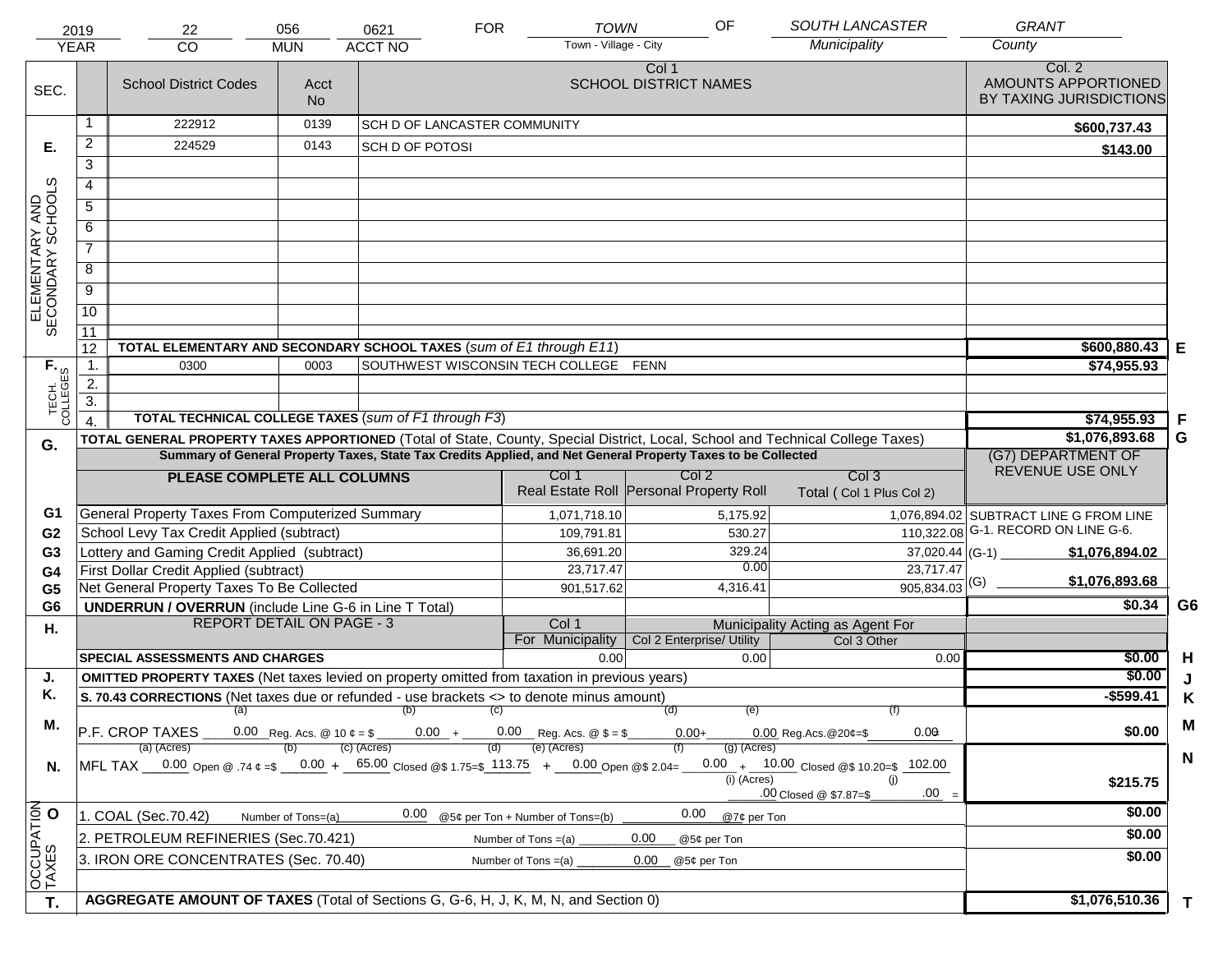|                     | 2019            | 22                                                                       | 056        | 0621           | <b>FOR</b> | <b>TOWN</b>                                                | OF                                                             | SOUTH LANCASTER  | <b>GRANT</b>                                             |
|---------------------|-----------------|--------------------------------------------------------------------------|------------|----------------|------------|------------------------------------------------------------|----------------------------------------------------------------|------------------|----------------------------------------------------------|
|                     | <b>YEAR</b>     | $\overline{CO}$                                                          | <b>MUN</b> | <b>ACCT NO</b> |            | Town - Village - City<br><b>SECTION H - DETAIL SUMMARY</b> | Municipality                                                   |                  | County                                                   |
| н                   |                 | Special Assessments and Special Charges                                  |            |                |            | Col 1<br>For the Municipality                              | Municipality Acting as Agent for<br>Col 2 Enterprise / Utility | Col 3 Other      | <b>Total For Each Line</b><br>(Total of columns 1,2 & 3) |
|                     | 01              | Water main and lateral Installations                                     |            |                |            | \$0.00                                                     | $\frac{1}{00}$                                                 | \$0.00           | \$0.00                                                   |
|                     | 02              | Sewer main and lateral installations                                     |            |                |            | \$0.00                                                     | \$0.00                                                         | \$0.00           | \$0.00                                                   |
|                     | $\overline{03}$ | Street improvements (ex: sidewalks, storm sewers, seal coating)          |            |                |            | \$0.00                                                     | \$0.00                                                         | \$0.00           | \$0.00                                                   |
|                     | 04              | Street light installation                                                |            |                |            | \$0.00                                                     | \$0.00                                                         | \$0.00           | \$0.00                                                   |
|                     | 05              | Greenbelts                                                               |            |                |            | \$0.00                                                     | \$0.00                                                         | \$0.00           | \$0.00                                                   |
|                     | 06              | Drain ditch and watercourse (sec. 88.42 & 88.43)                         |            |                |            | \$0.00                                                     | \$0.00                                                         | \$0.00           | \$0.00                                                   |
| SPECIAL ASSESSMENTS |                 |                                                                          |            |                |            |                                                            |                                                                |                  |                                                          |
|                     |                 |                                                                          |            |                |            |                                                            |                                                                |                  |                                                          |
|                     | 01              | Weeds, Tree Planting, Removal                                            |            |                |            | \$0.00                                                     | \$0.00                                                         | \$0.00           | \$0.00                                                   |
|                     | 02              | Snow Removal, Plowing                                                    |            |                |            | \$0.00<br>\$0.00                                           | \$0.00<br>\$0.00                                               | \$0.00<br>\$0.00 | \$0.00                                                   |
| CHARGES             |                 | 03 Refuse And Garbage Collection<br>04 Grading, Gravel, Culvert, Fencing |            |                |            | \$0.00                                                     | \$0.00                                                         | \$0.00           | \$0.00<br>\$0.00                                         |
|                     |                 | 05 Fencing                                                               |            |                |            | \$0.00                                                     | \$0.00                                                         | \$0.00           | \$0.00                                                   |
|                     | 06              | <b>Fire Calls</b>                                                        |            |                |            | \$0.00                                                     | \$0.00                                                         | \$0.00           | \$0.00                                                   |
|                     | 07<br>08        | Recycling<br><b>Delinquent Utility Charges</b>                           |            |                |            | \$0.00<br>\$0.00                                           | \$0.00<br>\$0.00                                               | \$0.00<br>\$0.00 | \$0.00<br>\$0.00                                         |
| SPECIAL             |                 |                                                                          |            |                |            |                                                            |                                                                |                  |                                                          |
|                     |                 |                                                                          |            |                |            |                                                            |                                                                |                  |                                                          |
|                     |                 |                                                                          |            |                |            |                                                            |                                                                |                  |                                                          |
|                     |                 |                                                                          |            |                |            |                                                            |                                                                |                  |                                                          |
|                     |                 | TOTALS (Also enter on line H on page 2)                                  |            |                |            | \$0.00                                                     | \$0.00                                                         | \$0.00           | \$0.00                                                   |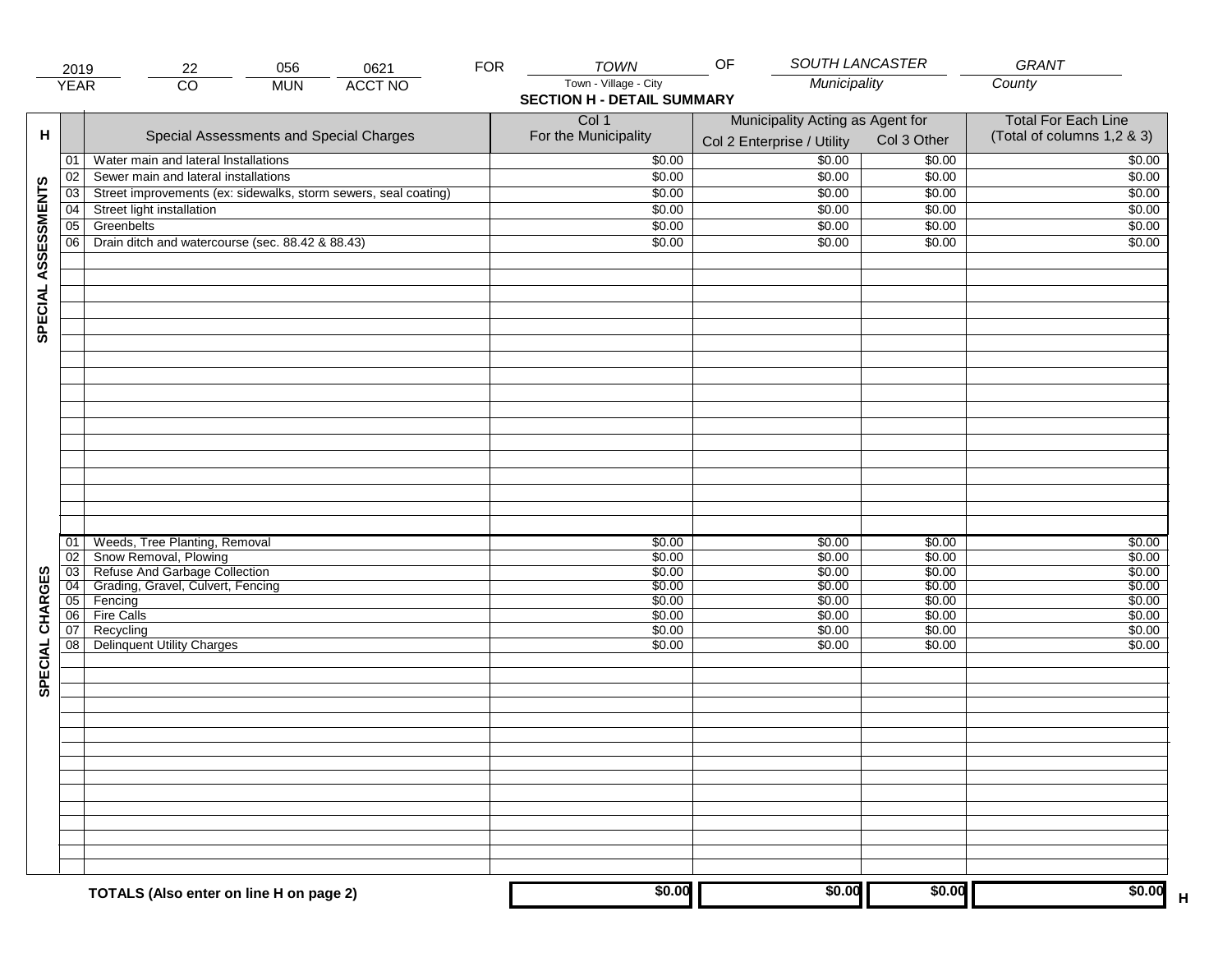| 2019              | $\sim$ | $\mathbf{v} = \mathbf{v}$<br>vuc | 0621           | $\overline{O}R$ | TOWN                  | ~- | <br>,,,,<br>UA J L L | GRAN1  |  |
|-------------------|--------|----------------------------------|----------------|-----------------|-----------------------|----|----------------------|--------|--|
| $\sqrt{2}$<br>EAR |        | .JUN                             | <b>ACCT NO</b> |                 | Village<br>≀∪W⊓<br>UN |    | <i>Municipality</i>  | County |  |

| D. | Name of District                          | Valuation | Gen. Prop. Tax Levy | Remarks |
|----|-------------------------------------------|-----------|---------------------|---------|
|    |                                           |           |                     |         |
|    |                                           |           |                     |         |
|    |                                           |           |                     |         |
|    |                                           |           |                     |         |
|    |                                           |           |                     |         |
|    |                                           |           |                     |         |
|    |                                           |           |                     |         |
|    |                                           |           |                     |         |
|    |                                           |           |                     |         |
|    |                                           |           |                     |         |
|    |                                           |           |                     |         |
|    |                                           |           |                     |         |
|    |                                           |           |                     |         |
|    |                                           |           |                     |         |
|    |                                           |           |                     |         |
|    |                                           |           |                     |         |
|    |                                           |           |                     |         |
|    |                                           |           |                     |         |
|    |                                           |           |                     |         |
|    |                                           |           |                     |         |
|    |                                           |           |                     |         |
|    |                                           |           |                     |         |
|    |                                           |           |                     |         |
|    |                                           |           |                     |         |
|    |                                           |           |                     |         |
|    |                                           |           |                     |         |
|    |                                           |           |                     |         |
|    |                                           |           |                     |         |
|    |                                           |           |                     |         |
|    |                                           |           |                     |         |
|    | TOTALS (Also enter on line D-1 on page 1) |           | \$0.00              |         |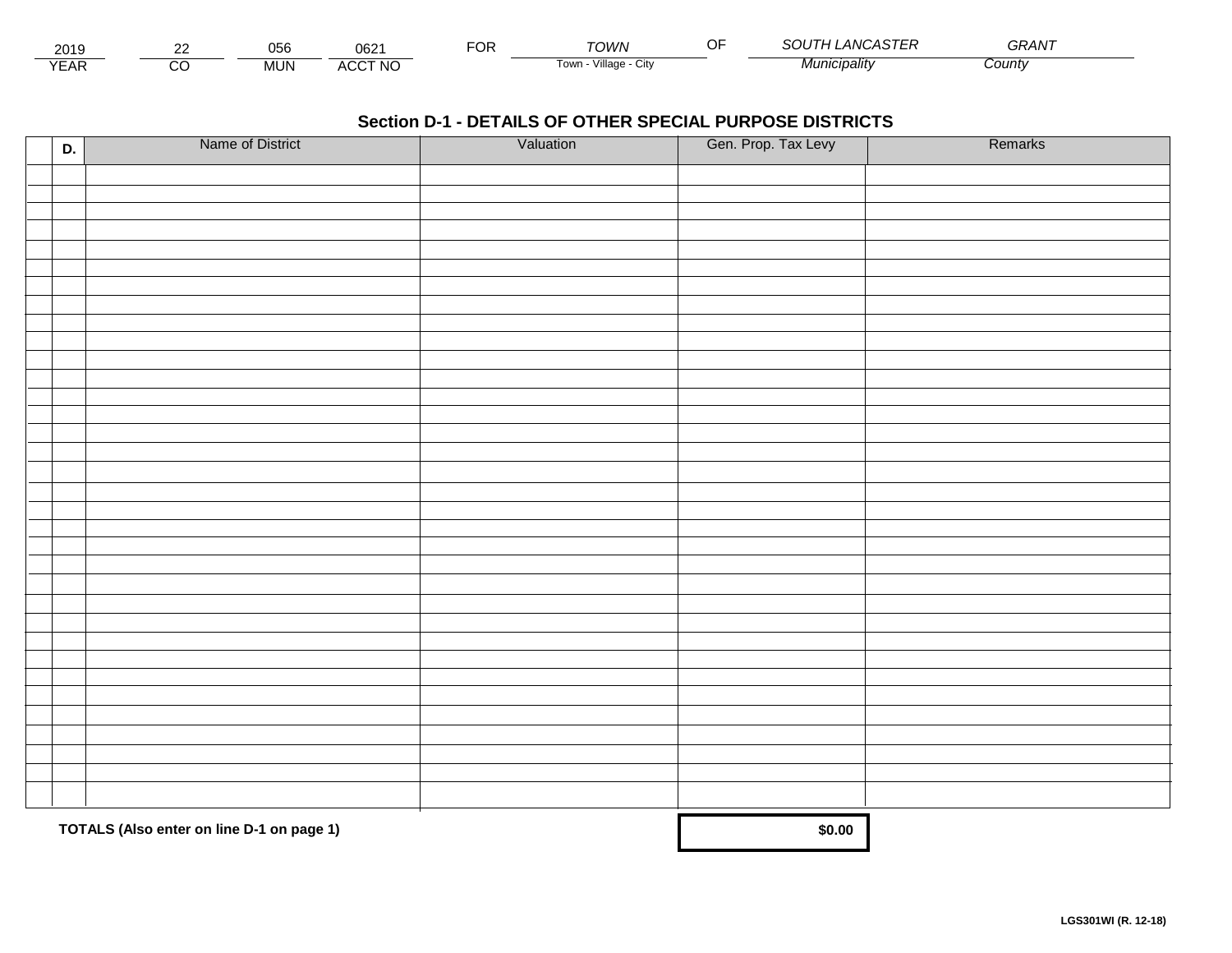### **STATEMENT OF TAXES FINAL**

| <b>FOR 2019</b> | 22 | 058 |
|-----------------|----|-----|
|                 |    |     |

*CO MUN ACCT NO*

*0622*

|                        |                                                                                                         |                                                                                     |                          | <b>FOR</b>                                               | <b>TOWN</b>                            | OF                                                                             |  | <b>WATERLOO</b>                 | <b>GRANT</b>                          |              | Check if Amended                                           |             |
|------------------------|---------------------------------------------------------------------------------------------------------|-------------------------------------------------------------------------------------|--------------------------|----------------------------------------------------------|----------------------------------------|--------------------------------------------------------------------------------|--|---------------------------------|---------------------------------------|--------------|------------------------------------------------------------|-------------|
|                        |                                                                                                         |                                                                                     |                          |                                                          | Town- Village - City                   |                                                                                |  | Municipality                    | County                                |              |                                                            |             |
| SEC.                   |                                                                                                         |                                                                                     |                          |                                                          |                                        | Col <sub>1</sub><br>Description of Tax by Taxing Jurisiction                   |  |                                 |                                       |              | Col 2.<br>AMOUNTS APPORTIONED<br>BY TAXING JURISDICTIONS   |             |
| A                      |                                                                                                         | 1. AGGREGATE AMOUNT OF STATE TAXES                                                  |                          |                                                          |                                        |                                                                                |  |                                 |                                       |              | \$0.00                                                     | A           |
| В.                     |                                                                                                         | 1. Portion of State Special Charges Upon County                                     |                          |                                                          |                                        |                                                                                |  |                                 |                                       |              | \$3.93                                                     |             |
| 5                      |                                                                                                         |                                                                                     |                          | 2. Portion of County Tax Levied Over Entire Municipality |                                        |                                                                                |  |                                 |                                       | \$218,160.59 |                                                            |             |
|                        |                                                                                                         | 3. Special Purpose County Taxes                                                     |                          |                                                          |                                        |                                                                                |  |                                 |                                       |              | \$0.00                                                     |             |
| <b>COUNT</b><br>TAXES  |                                                                                                         |                                                                                     |                          | 4. TOTAL COUNTY TAXES (sum of B-1 through B-3)           |                                        |                                                                                |  |                                 |                                       | \$218,164.52 |                                                            |             |
|                        |                                                                                                         | Special District<br>Code                                                            | <b>Acct</b><br><b>No</b> |                                                          | <b>Special</b><br><b>District Name</b> |                                                                                |  | Col 1a<br><b>Property Taxes</b> | Col 1b<br><b>State Special Charge</b> |              | <b>Property Taxes with</b><br><b>State Special Charges</b> | B           |
| C.                     | $\mathbf{1}$                                                                                            |                                                                                     |                          |                                                          |                                        |                                                                                |  |                                 |                                       |              |                                                            |             |
|                        | $\mathbf{2}$                                                                                            |                                                                                     |                          |                                                          |                                        |                                                                                |  |                                 |                                       |              |                                                            |             |
|                        | 3                                                                                                       |                                                                                     |                          |                                                          |                                        |                                                                                |  |                                 |                                       |              |                                                            |             |
|                        | 4                                                                                                       |                                                                                     |                          |                                                          |                                        |                                                                                |  |                                 |                                       |              |                                                            |             |
|                        | 5                                                                                                       |                                                                                     |                          |                                                          |                                        |                                                                                |  |                                 |                                       |              |                                                            |             |
|                        | 6                                                                                                       |                                                                                     |                          |                                                          |                                        |                                                                                |  |                                 |                                       |              |                                                            |             |
|                        | $\overline{7}$                                                                                          |                                                                                     |                          |                                                          |                                        |                                                                                |  |                                 |                                       |              |                                                            |             |
| SPECIAL DISTRICT TAXES | 8                                                                                                       |                                                                                     |                          |                                                          |                                        |                                                                                |  |                                 |                                       |              |                                                            |             |
|                        | 9                                                                                                       |                                                                                     |                          |                                                          |                                        |                                                                                |  |                                 |                                       |              |                                                            |             |
|                        | 10                                                                                                      |                                                                                     |                          |                                                          |                                        |                                                                                |  |                                 |                                       |              |                                                            |             |
|                        | 11                                                                                                      |                                                                                     |                          |                                                          |                                        |                                                                                |  |                                 |                                       |              |                                                            |             |
|                        |                                                                                                         |                                                                                     |                          | 12. TOTAL SPECIAL DISTRICT TAXES (sum of C1 through C11) |                                        |                                                                                |  | \$0.00                          | \$0.00                                |              | \$0.00                                                     |             |
| D.                     | 11.                                                                                                     |                                                                                     |                          |                                                          |                                        | Other Special Purpose District Taxes (Show Detail on page 4, enter total here) |  |                                 |                                       |              | \$0.00                                                     | $\mathbf c$ |
|                        | 2.                                                                                                      |                                                                                     |                          |                                                          |                                        | Total Tax Increment (except county environmental remediation tax increment)    |  |                                 |                                       |              | \$0.00                                                     |             |
| OR CITY                | 3.                                                                                                      | County Environmental Tax Increment                                                  |                          |                                                          |                                        |                                                                                |  |                                 |                                       |              | \$0.00                                                     |             |
|                        | Ι4.                                                                                                     | <b>Other State Special Charges</b>                                                  |                          |                                                          |                                        |                                                                                |  |                                 |                                       |              | \$0.00                                                     |             |
|                        | 55.                                                                                                     | <b>County Special Charges</b>                                                       |                          |                                                          |                                        |                                                                                |  |                                 |                                       |              | \$0.00                                                     |             |
| VILLAGE,<br>TAXES      | All Other Town, Village, or City Taxes<br>6.                                                            |                                                                                     |                          |                                                          |                                        |                                                                                |  |                                 |                                       |              | \$217,424.00                                               |             |
|                        | Surplus Funds Applied CAUTION: Do not make an entry on this line unless Line D6 (above) is Zero.<br>17. |                                                                                     |                          |                                                          |                                        |                                                                                |  |                                 |                                       |              | $\frac{1}{0.00}$                                           |             |
| TOWN,                  |                                                                                                         | 8. TOTAL TOWN, VILLAGE OR CITY TAXES (sum of D1 through D7; NOT TOTAL for page one) |                          |                                                          | \$217,424.00                           | D                                                                              |  |                                 |                                       |              |                                                            |             |
| Clerk                  | Date                                                                                                    |                                                                                     |                          |                                                          |                                        |                                                                                |  |                                 |                                       |              |                                                            |             |
|                        | Work Phone                                                                                              |                                                                                     |                          |                                                          | Home Phone                             |                                                                                |  |                                 |                                       |              |                                                            |             |
|                        |                                                                                                         |                                                                                     |                          |                                                          |                                        |                                                                                |  |                                 |                                       |              |                                                            |             |

Fax Number

 $($ 

LGS301WI (R. 12-18) IPAS

E-mail Address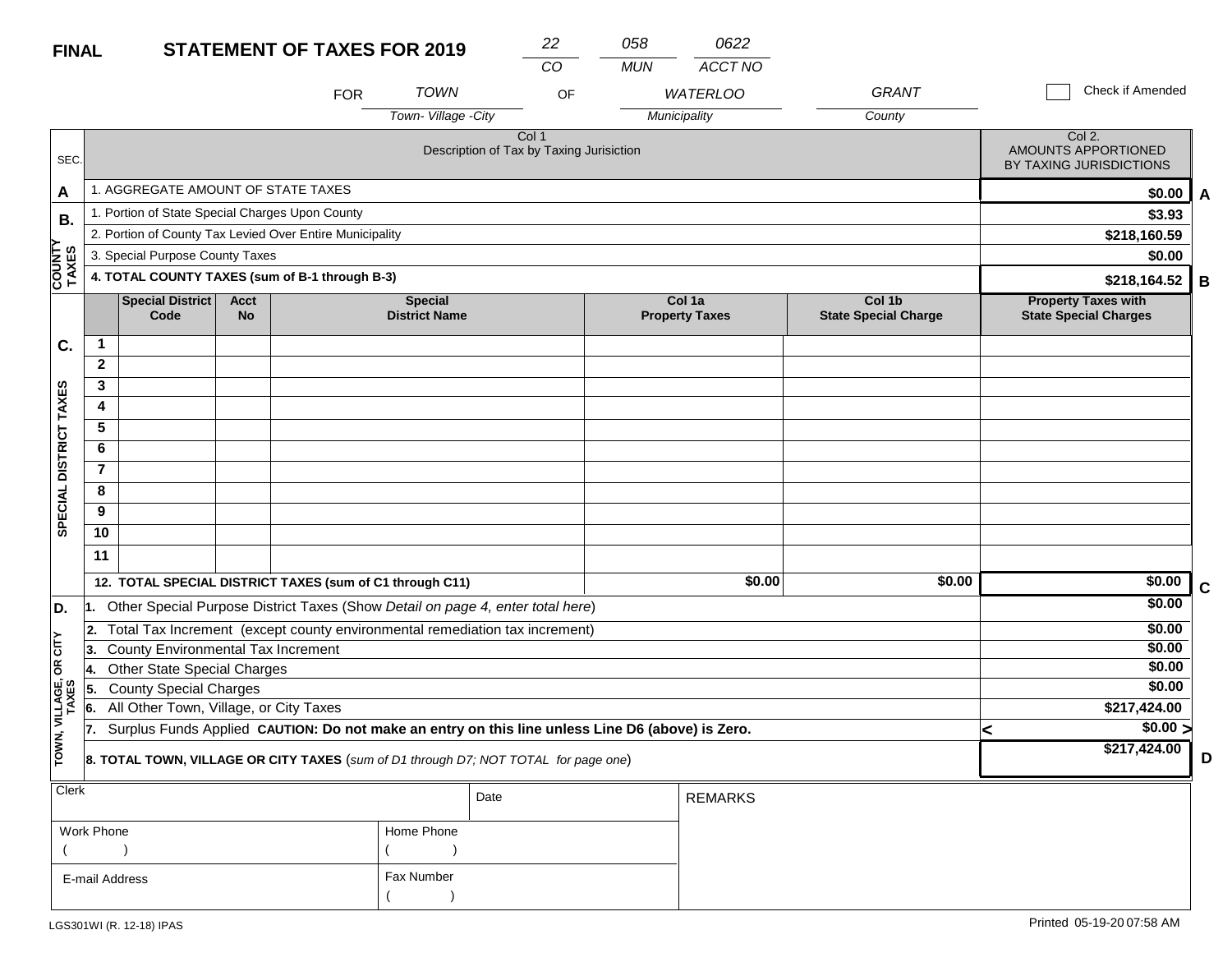|                                     | 2019<br><b>YEAR</b> | 22<br>CO                                                                                                                       | 058<br><b>MUN</b>                 | 0622<br><b>ACCT NO</b>       | <b>FOR</b>                            | <b>TOWN</b><br>Town - Village - City | OF                                      | <b>WATERLOO</b><br>Municipality                    | <b>GRANT</b><br>County                                   |                |
|-------------------------------------|---------------------|--------------------------------------------------------------------------------------------------------------------------------|-----------------------------------|------------------------------|---------------------------------------|--------------------------------------|-----------------------------------------|----------------------------------------------------|----------------------------------------------------------|----------------|
| SEC.                                |                     | <b>School District Codes</b>                                                                                                   | Acct<br>No.                       |                              |                                       | Col 1                                | <b>SCHOOL DISTRICT NAMES</b>            |                                                    | Col. 2<br>AMOUNTS APPORTIONED<br>BY TAXING JURISDICTIONS |                |
|                                     | 1                   | 220994                                                                                                                         | 0135                              | <b>SCH D OF CASSVILLE</b>    |                                       |                                      |                                         |                                                    | \$475,730.00                                             |                |
| Е.                                  | $\overline{2}$      | 222912                                                                                                                         | 0139                              | SCH D OF LANCASTER COMMUNITY |                                       |                                      |                                         |                                                    | \$6,830.69                                               |                |
|                                     | $\overline{3}$      | 224529                                                                                                                         | 0143                              | <b>SCH D OF POTOSI</b>       |                                       |                                      |                                         |                                                    | \$171,966.00                                             |                |
|                                     | 4                   |                                                                                                                                |                                   |                              |                                       |                                      |                                         |                                                    |                                                          |                |
|                                     | $\overline{5}$      |                                                                                                                                |                                   |                              |                                       |                                      |                                         |                                                    |                                                          |                |
|                                     | 6                   |                                                                                                                                |                                   |                              |                                       |                                      |                                         |                                                    |                                                          |                |
|                                     | $\overline{7}$      |                                                                                                                                |                                   |                              |                                       |                                      |                                         |                                                    |                                                          |                |
| ELEMENTARY AND<br>SECONDARY SCHOOLS | $\overline{8}$      |                                                                                                                                |                                   |                              |                                       |                                      |                                         |                                                    |                                                          |                |
|                                     | $\overline{9}$      |                                                                                                                                |                                   |                              |                                       |                                      |                                         |                                                    |                                                          |                |
|                                     | 10                  |                                                                                                                                |                                   |                              |                                       |                                      |                                         |                                                    |                                                          |                |
|                                     | $\overline{11}$     |                                                                                                                                |                                   |                              |                                       |                                      |                                         |                                                    |                                                          |                |
|                                     | 12                  | TOTAL ELEMENTARY AND SECONDARY SCHOOL TAXES (sum of E1 through E11)                                                            |                                   |                              |                                       |                                      |                                         |                                                    | \$654,526.69                                             | Е              |
|                                     | $\mathbf{1}$ .      | 0300                                                                                                                           | 0003                              |                              | SOUTHWEST WISCONSIN TECH COLLEGE FENN |                                      |                                         |                                                    | \$63,503.19                                              |                |
|                                     | 2.                  |                                                                                                                                |                                   |                              |                                       |                                      |                                         |                                                    |                                                          |                |
| TECH. T                             | $\overline{3}$ .    | <b>TOTAL TECHNICAL COLLEGE TAXES (sum of F1 through F3)</b>                                                                    |                                   |                              |                                       |                                      |                                         |                                                    |                                                          |                |
|                                     |                     | TOTAL GENERAL PROPERTY TAXES APPORTIONED (Total of State, County, Special District, Local, School and Technical College Taxes) |                                   |                              |                                       |                                      |                                         |                                                    | \$63,503.19<br>\$1,153,618.40                            | F<br>G         |
| G.                                  |                     | Summary of General Property Taxes, State Tax Credits Applied, and Net General Property Taxes to be Collected                   |                                   | (G7) DEPARTMENT OF           |                                       |                                      |                                         |                                                    |                                                          |                |
|                                     |                     | PLEASE COMPLETE ALL COLUMNS                                                                                                    |                                   |                              | Col 1                                 |                                      | Col <sub>2</sub>                        | Col <sub>3</sub>                                   | REVENUE USE ONLY                                         |                |
|                                     |                     |                                                                                                                                |                                   |                              |                                       |                                      | Real Estate Roll Personal Property Roll | Total (Col 1 Plus Col 2)                           |                                                          |                |
| G1                                  |                     | General Property Taxes From Computerized Summary                                                                               |                                   |                              | 1,146,417.81                          |                                      | 7,230.15                                |                                                    | 1,153,647.96 SUBTRACT LINE G FROM LINE                   |                |
| G <sub>2</sub>                      |                     | School Levy Tax Credit Applied (subtract)                                                                                      |                                   |                              | 135,754.26                            |                                      | 856.71                                  |                                                    | 136,610.97 G-1. RECORD ON LINE G-6.                      |                |
| G <sub>3</sub>                      |                     | Lottery and Gaming Credit Applied (subtract)                                                                                   |                                   |                              |                                       | 44,775.60                            | 731.73                                  |                                                    | $45,507.33$ (G-1)<br>\$1,153,647.96                      |                |
| G <sub>4</sub>                      |                     | First Dollar Credit Applied (subtract)                                                                                         |                                   |                              |                                       | 31,828.35                            | 0.00                                    | 31,828.35                                          | \$1,153,618.40                                           |                |
| G <sub>5</sub>                      |                     | Net General Property Taxes To Be Collected                                                                                     |                                   |                              | 934,059.60                            |                                      | 5,641.71                                | $939,701.31$ <sup>(G)</sup>                        |                                                          |                |
| G <sub>6</sub>                      |                     | <b>UNDERRUN / OVERRUN</b> (include Line G-6 in Line T Total)                                                                   |                                   |                              |                                       |                                      |                                         |                                                    | \$29.56                                                  | G <sub>6</sub> |
| Η.                                  |                     |                                                                                                                                | <b>REPORT DETAIL ON PAGE - 3</b>  |                              | Col 1<br>For Municipality             |                                      | Col 2 Enterprise/ Utility               | Municipality Acting as Agent For<br>Col 3 Other    |                                                          |                |
|                                     |                     | SPECIAL ASSESSMENTS AND CHARGES                                                                                                |                                   |                              |                                       | 0.00                                 | 0.00                                    | 0.00                                               | \$0.00                                                   | H              |
| J.                                  |                     | OMITTED PROPERTY TAXES (Net taxes levied on property omitted from taxation in previous years)                                  |                                   |                              |                                       |                                      |                                         |                                                    | \$0.00                                                   | J              |
| Κ.                                  |                     | S. 70.43 CORRECTIONS (Net taxes due or refunded - use brackets <> to denote minus amount)                                      |                                   |                              |                                       |                                      |                                         |                                                    | \$0.00                                                   | K              |
|                                     |                     |                                                                                                                                |                                   | $(a)$ (b) (c)                |                                       |                                      | (e)<br>(d)                              |                                                    |                                                          |                |
| М.                                  |                     | $P.F. CROP TAXES 0.00 Reg. As. @ 10 \phi = $ 0.00 + 0.00 Reg. As. @ $5 = $$                                                    |                                   |                              |                                       |                                      | $0.00 +$                                | 0.00<br>$0.00$ Reg. Acs. @ 20¢=\$                  | \$0.00                                                   | M              |
|                                     |                     | (a) (Acres)                                                                                                                    |                                   | (c) (Acres)                  | (e) (Acres)<br>(d)                    |                                      | $(g)$ (Acres)                           |                                                    |                                                          | $\mathsf{N}$   |
| N.                                  |                     | MFL TAX 0.00 Open @ .74 $\epsilon = 0.00 + 685.26$ Closed @\$ 1.75=\$1199.21 + 0.00 Open @\$ 2.04=                             |                                   |                              |                                       |                                      | (i) (Acres)                             | 0.00 $+$ 396.95 Closed @\$ 10.20=\$ 4048.89<br>(i) | \$5,248.10                                               |                |
|                                     |                     |                                                                                                                                | $.00 =$<br>.00 Closed @ \$7.87=\$ |                              |                                       |                                      |                                         |                                                    |                                                          |                |
|                                     |                     | 1. COAL (Sec.70.42)                                                                                                            | Number of Tons=(a)                | 0.00                         | @5¢ per Ton + Number of Tons=(b)      |                                      | 0.00<br>@7¢ per Ton                     |                                                    | \$0.00                                                   |                |
|                                     |                     | 2. PETROLEUM REFINERIES (Sec.70.421)                                                                                           |                                   |                              | Number of Tons $=(a)$                 | 0.00                                 | @5¢ per Ton                             |                                                    | \$0.00                                                   |                |
|                                     |                     | 3. IRON ORE CONCENTRATES (Sec. 70.40)                                                                                          |                                   |                              | Number of Tons $=(a)$                 | 0.00                                 | @5¢ per Ton                             |                                                    | \$0.00                                                   |                |
| OCCUPATION                          |                     |                                                                                                                                |                                   |                              |                                       |                                      |                                         |                                                    |                                                          |                |
| $\overline{\mathsf{T}}$ .           |                     | AGGREGATE AMOUNT OF TAXES (Total of Sections G, G-6, H, J, K, M, N, and Section 0)                                             |                                   |                              |                                       |                                      |                                         |                                                    | \$1,158,896.06                                           | $\mathbf{T}$   |
|                                     |                     |                                                                                                                                |                                   |                              |                                       |                                      |                                         |                                                    |                                                          |                |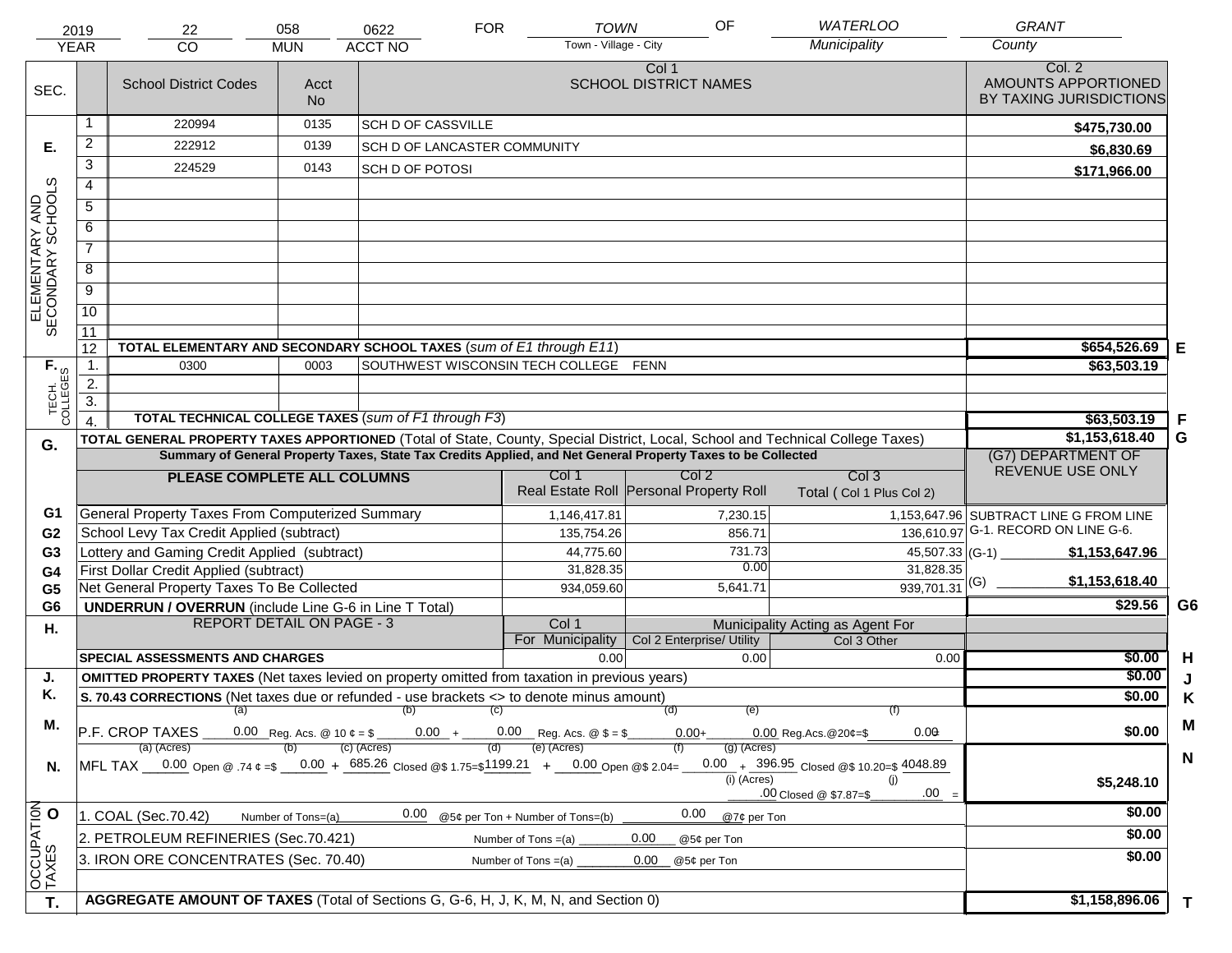|                     | 2019            | 058<br>22                                                                                                                          | 0622           | <b>FOR</b> | <b>TOWN</b>                                                | <b>WATERLOO</b><br>OF                                          |                                      | GRANT                                                    |
|---------------------|-----------------|------------------------------------------------------------------------------------------------------------------------------------|----------------|------------|------------------------------------------------------------|----------------------------------------------------------------|--------------------------------------|----------------------------------------------------------|
|                     | <b>YEAR</b>     | $\overline{CO}$<br><b>MUN</b>                                                                                                      | <b>ACCT NO</b> |            | Town - Village - City<br><b>SECTION H - DETAIL SUMMARY</b> | Municipality                                                   |                                      | County                                                   |
| н                   |                 | Special Assessments and Special Charges                                                                                            |                |            | Col 1<br>For the Municipality                              | Municipality Acting as Agent for<br>Col 2 Enterprise / Utility | Col 3 Other                          | <b>Total For Each Line</b><br>(Total of columns 1,2 & 3) |
|                     | 01              | Water main and lateral Installations                                                                                               |                |            | \$0.00                                                     | $\frac{1}{00}$                                                 | \$0.00                               | \$0.00                                                   |
|                     | 02              | Sewer main and lateral installations                                                                                               |                |            | \$0.00                                                     | \$0.00                                                         | \$0.00                               | \$0.00                                                   |
|                     | $\overline{03}$ | Street improvements (ex: sidewalks, storm sewers, seal coating)                                                                    |                |            | \$0.00                                                     | \$0.00                                                         | \$0.00                               | \$0.00                                                   |
|                     | 04              | Street light installation                                                                                                          |                |            | \$0.00                                                     | \$0.00                                                         | \$0.00                               | \$0.00                                                   |
|                     | 05              | Greenbelts                                                                                                                         |                |            | \$0.00                                                     | \$0.00                                                         | \$0.00                               | \$0.00                                                   |
|                     | 06              | Drain ditch and watercourse (sec. 88.42 & 88.43)                                                                                   |                |            | \$0.00                                                     | \$0.00                                                         | \$0.00                               | \$0.00                                                   |
| SPECIAL ASSESSMENTS |                 |                                                                                                                                    |                |            |                                                            |                                                                |                                      |                                                          |
| CHARGES             | 01<br>02        | Weeds, Tree Planting, Removal<br>Snow Removal, Plowing<br>03 Refuse And Garbage Collection<br>04 Grading, Gravel, Culvert, Fencing |                |            | \$0.00<br>\$0.00<br>\$0.00<br>\$0.00                       | \$0.00<br>\$0.00<br>\$0.00<br>\$0.00                           | \$0.00<br>\$0.00<br>\$0.00<br>\$0.00 | \$0.00<br>\$0.00<br>\$0.00<br>\$0.00                     |
|                     |                 | 05 Fencing                                                                                                                         |                |            | \$0.00                                                     | \$0.00                                                         | \$0.00                               | \$0.00                                                   |
|                     | 06              | <b>Fire Calls</b>                                                                                                                  |                |            | \$0.00                                                     | \$0.00                                                         | \$0.00                               | \$0.00                                                   |
| SPECIAL             | 07<br>08        | Recycling<br><b>Delinquent Utility Charges</b>                                                                                     |                |            | \$0.00<br>\$0.00                                           | \$0.00<br>\$0.00                                               | \$0.00<br>\$0.00                     | \$0.00<br>\$0.00                                         |
|                     |                 |                                                                                                                                    |                |            |                                                            |                                                                |                                      |                                                          |
|                     |                 | TOTALS (Also enter on line H on page 2)                                                                                            |                |            | \$0.00                                                     | \$0.00                                                         | \$0.00                               | \$0.00                                                   |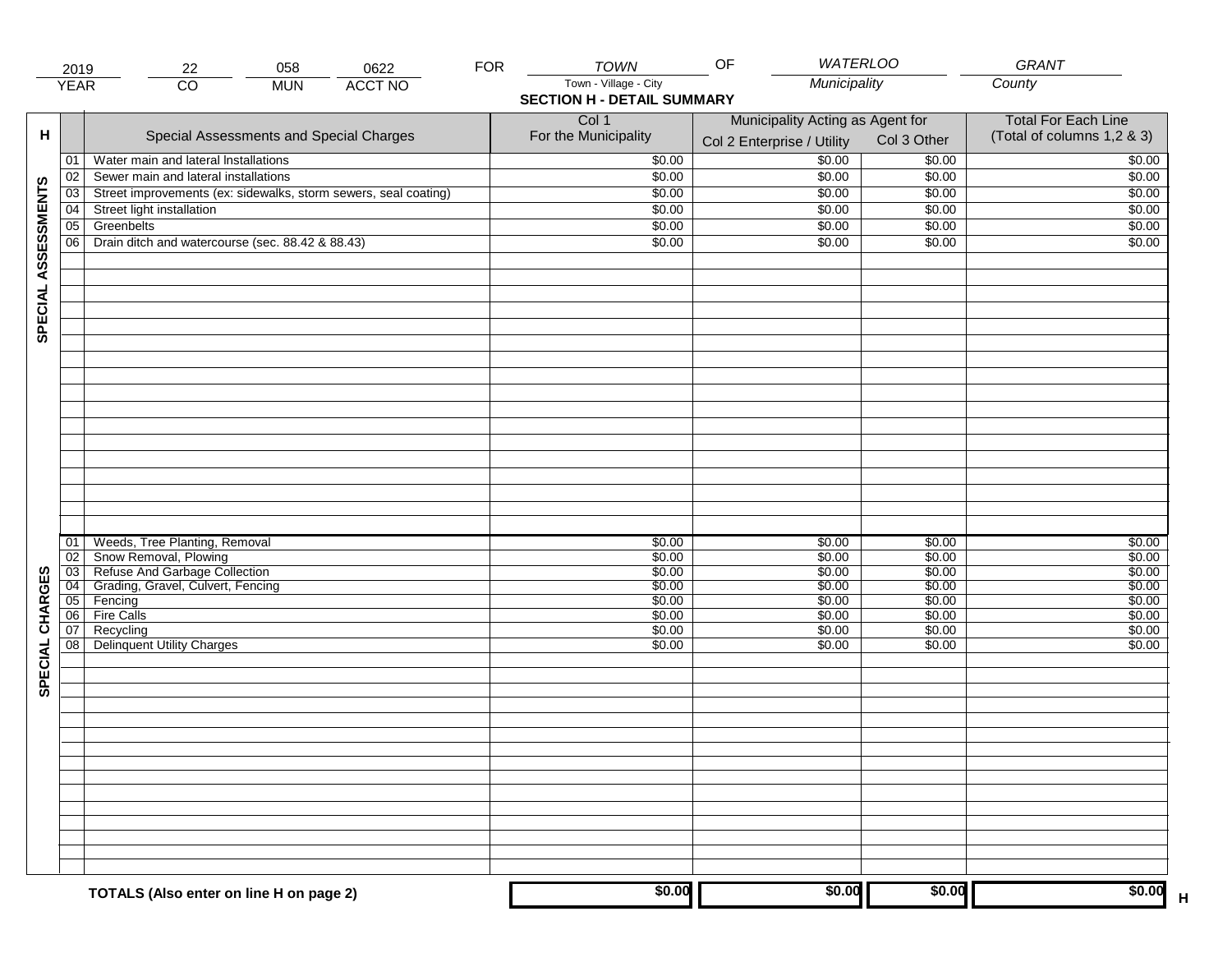| - - -<br>201.               | $\sim$ | $\sim$ $\sim$ $\sim$<br>ັບວິບ | nenn<br>∪ບ∠⊾                  | -OR | TOM/N<br>. .                      | <i>AI A</i><br>$\tilde{\phantom{a}}$ | -----<br><i>GRAN</i> |  |
|-----------------------------|--------|-------------------------------|-------------------------------|-----|-----------------------------------|--------------------------------------|----------------------|--|
| $\sqrt{2}$<br>▵<br><b>L</b> |        | <b>MUN</b>                    | CCT NC،<br>$\mathbf{u}$<br>nu |     | $\cdots$<br>Village<br>∣own<br>u۱ | ` <i>¶⊔nıcipalitv</i>                | :ountv               |  |

| D. | Name of District                          | Valuation | Gen. Prop. Tax Levy | Remarks |
|----|-------------------------------------------|-----------|---------------------|---------|
|    |                                           |           |                     |         |
|    |                                           |           |                     |         |
|    |                                           |           |                     |         |
|    |                                           |           |                     |         |
|    |                                           |           |                     |         |
|    |                                           |           |                     |         |
|    |                                           |           |                     |         |
|    |                                           |           |                     |         |
|    |                                           |           |                     |         |
|    |                                           |           |                     |         |
|    |                                           |           |                     |         |
|    |                                           |           |                     |         |
|    |                                           |           |                     |         |
|    |                                           |           |                     |         |
|    |                                           |           |                     |         |
|    |                                           |           |                     |         |
|    |                                           |           |                     |         |
|    |                                           |           |                     |         |
|    |                                           |           |                     |         |
|    |                                           |           |                     |         |
|    |                                           |           |                     |         |
|    |                                           |           |                     |         |
|    |                                           |           |                     |         |
|    |                                           |           |                     |         |
|    |                                           |           |                     |         |
|    |                                           |           |                     |         |
|    |                                           |           |                     |         |
|    |                                           |           |                     |         |
|    |                                           |           |                     |         |
|    |                                           |           |                     |         |
|    | TOTALS (Also enter on line D-1 on page 1) |           | \$0.00              |         |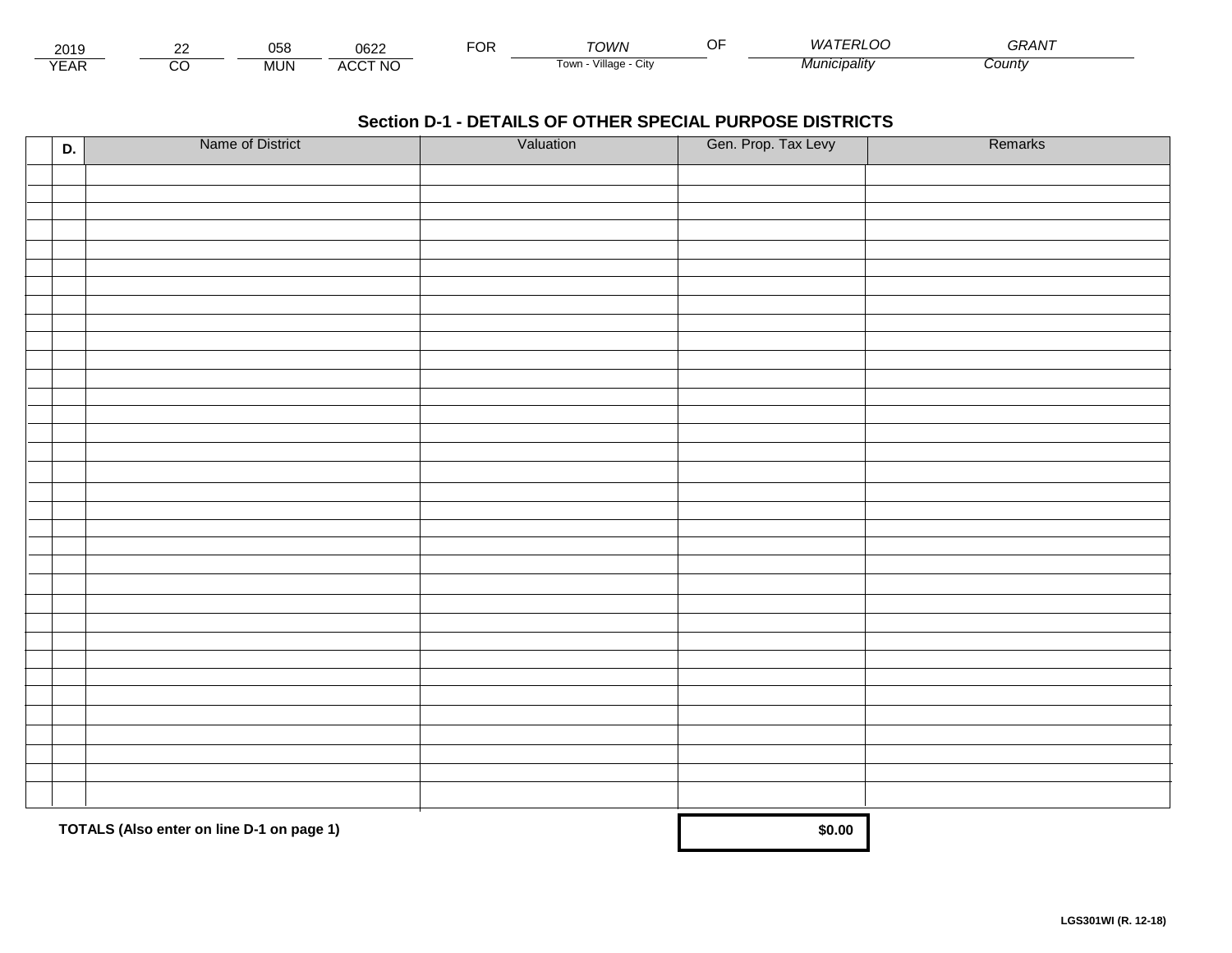| <b>STATEMENT OF TAXES FOR 2019</b><br><b>FINAL</b> |  |
|----------------------------------------------------|--|
|----------------------------------------------------|--|

| <b>FINAL</b>           |                |                                                                                                  |                          | <b>STATEMENT OF TAXES FOR 2019</b> |                                        | 22<br>CO                                          | 060<br><b>MUN</b> | 0623<br>ACCT NO                 |                                       |                                                            |                       |
|------------------------|----------------|--------------------------------------------------------------------------------------------------|--------------------------|------------------------------------|----------------------------------------|---------------------------------------------------|-------------------|---------------------------------|---------------------------------------|------------------------------------------------------------|-----------------------|
|                        |                |                                                                                                  |                          | <b>FOR</b>                         | <b>TOWN</b>                            | OF                                                |                   | <b>WATTERSTOWN</b>              | <b>GRANT</b>                          | Check if Amended                                           |                       |
|                        |                |                                                                                                  |                          |                                    | Town-Village -City                     |                                                   |                   | Municipality                    | County                                |                                                            |                       |
| SEC.                   |                |                                                                                                  |                          |                                    |                                        | Col 1<br>Description of Tax by Taxing Jurisiction |                   |                                 |                                       | Col 2.<br>AMOUNTS APPORTIONED<br>BY TAXING JURISDICTIONS   |                       |
| A                      |                | 1. AGGREGATE AMOUNT OF STATE TAXES                                                               |                          |                                    |                                        |                                                   |                   |                                 |                                       |                                                            | \$0.00<br>A           |
| В.                     |                | 1. Portion of State Special Charges Upon County                                                  |                          |                                    |                                        |                                                   |                   |                                 |                                       |                                                            | \$2.21                |
|                        |                | 2. Portion of County Tax Levied Over Entire Municipality                                         |                          |                                    |                                        |                                                   |                   |                                 |                                       | \$122,719.21                                               |                       |
|                        |                | 3. Special Purpose County Taxes                                                                  |                          |                                    |                                        |                                                   |                   |                                 |                                       |                                                            | \$0.00                |
| <b>COUNTY</b><br>TAXES |                | 4. TOTAL COUNTY TAXES (sum of B-1 through B-3)                                                   |                          |                                    |                                        |                                                   |                   |                                 |                                       | \$122,721.42                                               | B                     |
|                        |                | <b>Special District</b><br>Code                                                                  | <b>Acct</b><br><b>No</b> |                                    | <b>Special</b><br><b>District Name</b> |                                                   |                   | Col 1a<br><b>Property Taxes</b> | Col 1b<br><b>State Special Charge</b> | <b>Property Taxes with</b><br><b>State Special Charges</b> |                       |
| C.                     | $\mathbf 1$    |                                                                                                  |                          |                                    |                                        |                                                   |                   |                                 |                                       |                                                            |                       |
|                        | $\mathbf{2}$   |                                                                                                  |                          |                                    |                                        |                                                   |                   |                                 |                                       |                                                            |                       |
|                        | 3              |                                                                                                  |                          |                                    |                                        |                                                   |                   |                                 |                                       |                                                            |                       |
|                        | 4              |                                                                                                  |                          |                                    |                                        |                                                   |                   |                                 |                                       |                                                            |                       |
|                        | 5              |                                                                                                  |                          |                                    |                                        |                                                   |                   |                                 |                                       |                                                            |                       |
|                        | 6              |                                                                                                  |                          |                                    |                                        |                                                   |                   |                                 |                                       |                                                            |                       |
|                        | $\overline{7}$ |                                                                                                  |                          |                                    |                                        |                                                   |                   |                                 |                                       |                                                            |                       |
|                        | 8              |                                                                                                  |                          |                                    |                                        |                                                   |                   |                                 |                                       |                                                            |                       |
| SPECIAL DISTRICT TAXES | 9              |                                                                                                  |                          |                                    |                                        |                                                   |                   |                                 |                                       |                                                            |                       |
|                        | 10             |                                                                                                  |                          |                                    |                                        |                                                   |                   |                                 |                                       |                                                            |                       |
|                        | 11             |                                                                                                  |                          |                                    |                                        |                                                   |                   |                                 |                                       |                                                            |                       |
|                        |                | 12. TOTAL SPECIAL DISTRICT TAXES (sum of C1 through C11)                                         |                          |                                    |                                        |                                                   |                   | \$0.00                          | \$0.00                                |                                                            | \$0.00<br>$\mathbf C$ |
| D.                     | 11.            | Other Special Purpose District Taxes (Show Detail on page 4, enter total here)                   |                          |                                    |                                        |                                                   |                   |                                 |                                       |                                                            | \$0.00                |
|                        | 2.             | Total Tax Increment (except county environmental remediation tax increment)                      |                          |                                    |                                        |                                                   |                   |                                 |                                       |                                                            | \$0.00                |
| CITY                   | 3.             | <b>County Environmental Tax Increment</b>                                                        |                          |                                    |                                        |                                                   |                   |                                 |                                       |                                                            | \$0.00                |
| g                      | Ι4.            | <b>Other State Special Charges</b>                                                               |                          |                                    |                                        |                                                   |                   |                                 |                                       |                                                            | \$0.00                |
| VILLAGE,<br>TAXES      | 5              | <b>County Special Charges</b>                                                                    |                          |                                    |                                        |                                                   |                   |                                 |                                       |                                                            | \$0.00                |
|                        | 66.            | All Other Town, Village, or City Taxes                                                           |                          |                                    |                                        |                                                   |                   |                                 |                                       | \$59,202.00                                                |                       |
|                        | 17.            | Surplus Funds Applied CAUTION: Do not make an entry on this line unless Line D6 (above) is Zero. |                          |                                    |                                        |                                                   |                   |                                 |                                       | <                                                          | \$0.00 >              |
| TOWN,                  |                | 8. TOTAL TOWN, VILLAGE OR CITY TAXES (sum of D1 through D7; NOT TOTAL for page one)              |                          |                                    |                                        |                                                   |                   |                                 |                                       | \$59,202.00                                                | D                     |
| <b>Clerk</b>           |                | Date<br><b>REMARKS</b>                                                                           |                          |                                    |                                        |                                                   |                   |                                 |                                       |                                                            |                       |

| $\sim$         |            | Date | REMARKS |
|----------------|------------|------|---------|
| Work Phone     | Home Phone |      |         |
|                |            |      |         |
| E-mail Address | Fax Number |      |         |
|                |            |      |         |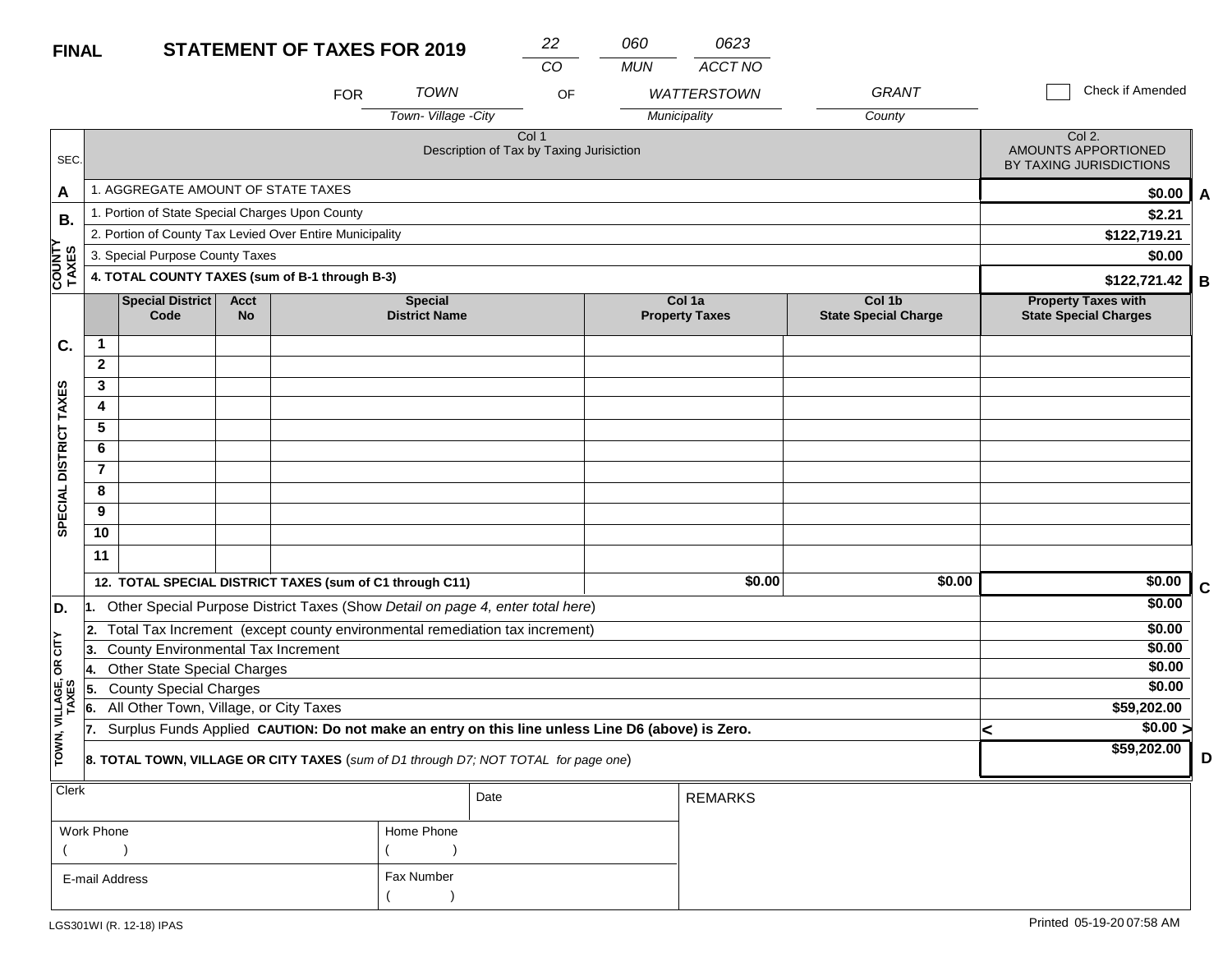|                                     | 2019                                                                                                                                                                       | 22                                                                                                           | 060                                                                                                                            | 0623                               | <b>FOR</b> | <b>TOWN</b>                      | OF                                                          | <b>WATTERSTOWN</b>                | <b>GRANT</b>                                             |    |
|-------------------------------------|----------------------------------------------------------------------------------------------------------------------------------------------------------------------------|--------------------------------------------------------------------------------------------------------------|--------------------------------------------------------------------------------------------------------------------------------|------------------------------------|------------|----------------------------------|-------------------------------------------------------------|-----------------------------------|----------------------------------------------------------|----|
|                                     | <b>YEAR</b>                                                                                                                                                                | <b>CO</b>                                                                                                    | <b>MUN</b>                                                                                                                     | <b>ACCT NO</b>                     |            | Town - Village - City            |                                                             | Municipality                      | County                                                   |    |
| SEC.                                |                                                                                                                                                                            | <b>School District Codes</b>                                                                                 | Acct<br><b>No</b>                                                                                                              |                                    |            |                                  | Col 1<br><b>SCHOOL DISTRICT NAMES</b>                       |                                   | Col. 2<br>AMOUNTS APPORTIONED<br>BY TAXING JURISDICTIONS |    |
|                                     | 1                                                                                                                                                                          | 220609                                                                                                       | 0134                                                                                                                           | <b>SCH D OF BOSCOBEL AREA</b>      |            |                                  |                                                             |                                   | \$151,357.60                                             |    |
| Е.                                  | $\overline{2}$                                                                                                                                                             | 223850                                                                                                       | 0140                                                                                                                           | SCH D OF RIVERDALE (MUSCODA)       |            |                                  |                                                             |                                   | \$146,664.00                                             |    |
|                                     | $\overline{3}$                                                                                                                                                             |                                                                                                              |                                                                                                                                |                                    |            |                                  |                                                             |                                   |                                                          |    |
|                                     | $\overline{4}$                                                                                                                                                             |                                                                                                              |                                                                                                                                |                                    |            |                                  |                                                             |                                   |                                                          |    |
|                                     | $\overline{5}$                                                                                                                                                             |                                                                                                              |                                                                                                                                |                                    |            |                                  |                                                             |                                   |                                                          |    |
|                                     | 6                                                                                                                                                                          |                                                                                                              |                                                                                                                                |                                    |            |                                  |                                                             |                                   |                                                          |    |
|                                     | $\overline{7}$                                                                                                                                                             |                                                                                                              |                                                                                                                                |                                    |            |                                  |                                                             |                                   |                                                          |    |
| ELEMENTARY AND<br>SECONDARY SCHOOLS | $\overline{8}$                                                                                                                                                             |                                                                                                              |                                                                                                                                |                                    |            |                                  |                                                             |                                   |                                                          |    |
|                                     | $\overline{9}$                                                                                                                                                             |                                                                                                              |                                                                                                                                |                                    |            |                                  |                                                             |                                   |                                                          |    |
|                                     | 10                                                                                                                                                                         |                                                                                                              |                                                                                                                                |                                    |            |                                  |                                                             |                                   |                                                          |    |
|                                     | 11                                                                                                                                                                         |                                                                                                              |                                                                                                                                |                                    |            |                                  |                                                             |                                   |                                                          |    |
|                                     | 12                                                                                                                                                                         | TOTAL ELEMENTARY AND SECONDARY SCHOOL TAXES (sum of E1 through E11)                                          | \$298,021.60                                                                                                                   | E                                  |            |                                  |                                                             |                                   |                                                          |    |
|                                     | $\mathbf{1}$ .                                                                                                                                                             | 0300                                                                                                         | \$35,721.67                                                                                                                    |                                    |            |                                  |                                                             |                                   |                                                          |    |
|                                     | 2.                                                                                                                                                                         |                                                                                                              |                                                                                                                                |                                    |            |                                  |                                                             |                                   |                                                          |    |
| TECH. T                             | $\overline{3}$ .                                                                                                                                                           |                                                                                                              |                                                                                                                                |                                    |            |                                  |                                                             |                                   |                                                          |    |
|                                     | $\overline{4}$                                                                                                                                                             | TOTAL TECHNICAL COLLEGE TAXES (sum of F1 through F3)                                                         | \$35,721.67                                                                                                                    | F                                  |            |                                  |                                                             |                                   |                                                          |    |
| G.                                  |                                                                                                                                                                            | Summary of General Property Taxes, State Tax Credits Applied, and Net General Property Taxes to be Collected | TOTAL GENERAL PROPERTY TAXES APPORTIONED (Total of State, County, Special District, Local, School and Technical College Taxes) | \$515,666.69<br>(G7) DEPARTMENT OF | G          |                                  |                                                             |                                   |                                                          |    |
|                                     |                                                                                                                                                                            |                                                                                                              | Col <sub>3</sub>                                                                                                               | REVENUE USE ONLY                   |            |                                  |                                                             |                                   |                                                          |    |
|                                     |                                                                                                                                                                            | PLEASE COMPLETE ALL COLUMNS                                                                                  |                                                                                                                                |                                    |            | Col 1                            | Col <sub>2</sub><br>Real Estate Roll Personal Property Roll | Total (Col 1 Plus Col 2)          |                                                          |    |
| G1                                  |                                                                                                                                                                            | General Property Taxes From Computerized Summary                                                             |                                                                                                                                |                                    |            | 509,351.79                       | 6,314.55                                                    |                                   | 515,666.34 SUBTRACT LINE G FROM LINE                     |    |
| G <sub>2</sub>                      |                                                                                                                                                                            | School Levy Tax Credit Applied (subtract)                                                                    |                                                                                                                                |                                    |            | 53,349.72                        | 671.36                                                      |                                   | 54,021.08 G-1. RECORD ON LINE G-6.                       |    |
| G <sub>3</sub>                      |                                                                                                                                                                            | Lottery and Gaming Credit Applied (subtract)                                                                 |                                                                                                                                |                                    |            | 22,738.02                        | 234.69                                                      | $22,972.71$ (G-1)                 | \$515,666.34                                             |    |
| G4                                  |                                                                                                                                                                            | First Dollar Credit Applied (subtract)                                                                       |                                                                                                                                |                                    |            | 16,184.52                        | 0.00                                                        | 16,184.52                         | \$515,666.69                                             |    |
| G <sub>5</sub>                      |                                                                                                                                                                            | Net General Property Taxes To Be Collected                                                                   |                                                                                                                                |                                    |            | 417,079.53                       | 5,408.50                                                    | $422,488.03$ <sup>(G)</sup>       | $-$0.35$                                                 | G6 |
| G <sub>6</sub>                      |                                                                                                                                                                            | <b>UNDERRUN / OVERRUN</b> (include Line G-6 in Line T Total)<br><b>REPORT DETAIL ON PAGE - 3</b>             |                                                                                                                                |                                    |            | Col 1                            |                                                             | Municipality Acting as Agent For  |                                                          |    |
| Η.                                  |                                                                                                                                                                            |                                                                                                              |                                                                                                                                |                                    |            | For Municipality                 | Col 2 Enterprise/ Utility                                   | Col 3 Other                       |                                                          |    |
|                                     |                                                                                                                                                                            | <b>SPECIAL ASSESSMENTS AND CHARGES</b>                                                                       |                                                                                                                                |                                    |            | 0.00                             | 0.00                                                        | 0.00                              | \$0.00                                                   | H  |
| J.                                  |                                                                                                                                                                            | <b>OMITTED PROPERTY TAXES</b> (Net taxes levied on property omitted from taxation in previous years)         |                                                                                                                                |                                    |            |                                  |                                                             |                                   | \$0.00                                                   | J  |
| Κ.                                  |                                                                                                                                                                            | S. 70.43 CORRECTIONS (Net taxes due or refunded - use brackets <> to denote minus amount)                    |                                                                                                                                | \$0.00                             | K          |                                  |                                                             |                                   |                                                          |    |
| М.                                  |                                                                                                                                                                            | (a)                                                                                                          | (f)                                                                                                                            |                                    | M          |                                  |                                                             |                                   |                                                          |    |
|                                     |                                                                                                                                                                            | P.F. CROP TAXES<br>(a) (Acres)                                                                               |                                                                                                                                | (c) (Acres)                        |            | (e) (Acres)                      | $0.00 +$<br>$(g)$ (Acres)                                   | 0.00<br>$0.00$ Reg. Acs. @ 20¢=\$ | \$0.00                                                   |    |
| N.                                  | MFL TAX _ 93.60 Open @ .74 ¢ =\$ _ 69.27 + _692.12 Closed @\$ 1.75=\$1211.24 + _ 8.00 Open @\$ 2.04= _ 16.32 _ + 1082.20 Closed @\$ 10.20=\$11038.45<br>(i) (Acres)<br>(i) |                                                                                                              |                                                                                                                                |                                    |            |                                  |                                                             |                                   | \$12,335.28                                              | N  |
|                                     |                                                                                                                                                                            |                                                                                                              |                                                                                                                                | 0.00                               |            |                                  | 0.00                                                        | $.00 =$<br>.00 Closed @ \$7.87=\$ | \$0.00                                                   |    |
|                                     |                                                                                                                                                                            | 1. COAL (Sec.70.42)                                                                                          | Number of Tons=(a)                                                                                                             |                                    |            | @5¢ per Ton + Number of Tons=(b) | @7¢ per Ton                                                 |                                   | \$0.00                                                   |    |
|                                     |                                                                                                                                                                            | 2. PETROLEUM REFINERIES (Sec.70.421)                                                                         |                                                                                                                                |                                    |            | Number of Tons $=(a)$            | 0.00<br>@5¢ per Ton                                         |                                   |                                                          |    |
| OCCUPATION                          |                                                                                                                                                                            | 3. IRON ORE CONCENTRATES (Sec. 70.40)                                                                        |                                                                                                                                |                                    |            | Number of Tons $=(a)$            | 0.00<br>@5¢ per Ton                                         |                                   | \$0.00                                                   |    |
| T.                                  |                                                                                                                                                                            | AGGREGATE AMOUNT OF TAXES (Total of Sections G, G-6, H, J, K, M, N, and Section 0)                           | \$528,001.62                                                                                                                   | T                                  |            |                                  |                                                             |                                   |                                                          |    |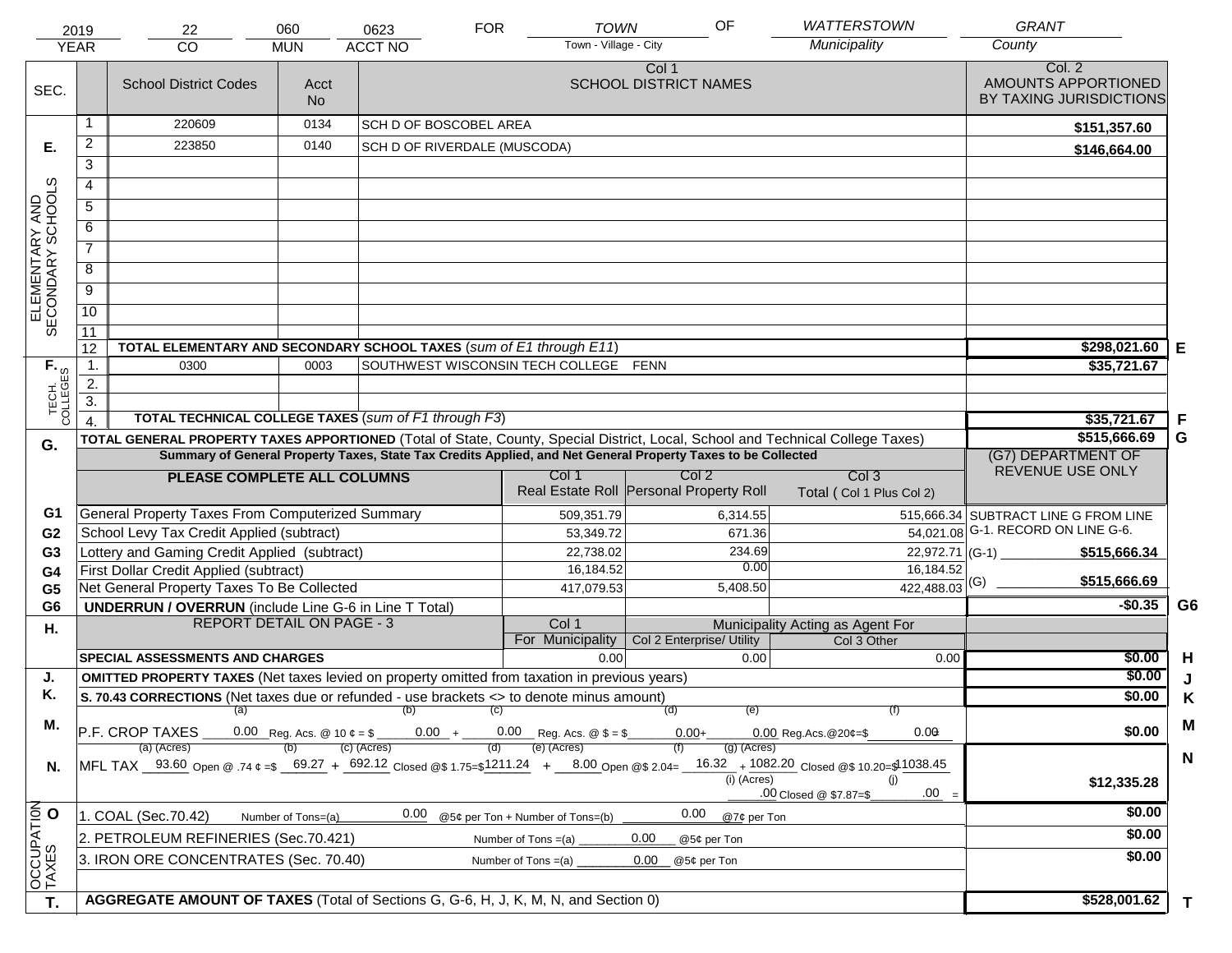|                     | 2019            | 060<br>22                                                                | 0623           | <b>FOR</b> | <b>TOWN</b>                                                | OF                                                             | WATTERSTOWN      | GRANT                                                    |
|---------------------|-----------------|--------------------------------------------------------------------------|----------------|------------|------------------------------------------------------------|----------------------------------------------------------------|------------------|----------------------------------------------------------|
|                     | <b>YEAR</b>     | $\overline{CO}$<br><b>MUN</b>                                            | <b>ACCT NO</b> |            | Town - Village - City<br><b>SECTION H - DETAIL SUMMARY</b> | Municipality                                                   |                  | County                                                   |
| н                   |                 | Special Assessments and Special Charges                                  |                |            | Col 1<br>For the Municipality                              | Municipality Acting as Agent for<br>Col 2 Enterprise / Utility | Col 3 Other      | <b>Total For Each Line</b><br>(Total of columns 1,2 & 3) |
|                     | 01              | Water main and lateral Installations                                     |                |            | \$0.00                                                     | $\frac{1}{00}$                                                 | \$0.00           | \$0.00                                                   |
|                     | 02              | Sewer main and lateral installations                                     |                |            | \$0.00                                                     | \$0.00                                                         | \$0.00           | \$0.00                                                   |
|                     | $\overline{03}$ | Street improvements (ex: sidewalks, storm sewers, seal coating)          |                |            | \$0.00                                                     | \$0.00                                                         | \$0.00           | \$0.00                                                   |
|                     | 04              | Street light installation                                                |                |            | \$0.00                                                     | \$0.00                                                         | \$0.00           | \$0.00                                                   |
|                     | 05              | Greenbelts                                                               |                |            | \$0.00                                                     | \$0.00                                                         | \$0.00           | \$0.00                                                   |
|                     | 06              | Drain ditch and watercourse (sec. 88.42 & 88.43)                         |                |            | \$0.00                                                     | \$0.00                                                         | \$0.00           | \$0.00                                                   |
| SPECIAL ASSESSMENTS |                 |                                                                          |                |            |                                                            |                                                                |                  |                                                          |
|                     |                 |                                                                          |                |            |                                                            |                                                                |                  |                                                          |
|                     |                 |                                                                          |                |            |                                                            |                                                                |                  |                                                          |
|                     | 01<br>02        | Weeds, Tree Planting, Removal<br>Snow Removal, Plowing                   |                |            | \$0.00<br>\$0.00                                           | \$0.00<br>\$0.00                                               | \$0.00<br>\$0.00 | \$0.00<br>\$0.00                                         |
|                     |                 |                                                                          |                |            | \$0.00                                                     | \$0.00                                                         | \$0.00           | \$0.00                                                   |
|                     |                 | 03 Refuse And Garbage Collection<br>04 Grading, Gravel, Culvert, Fencing |                |            | \$0.00                                                     | \$0.00                                                         | \$0.00           | \$0.00                                                   |
|                     |                 | 05 Fencing                                                               |                |            | \$0.00                                                     | \$0.00                                                         | \$0.00           | \$0.00                                                   |
| CHARGES             | 06              | <b>Fire Calls</b>                                                        |                |            | \$0.00                                                     | \$0.00                                                         | \$0.00           | \$0.00                                                   |
|                     | 07<br>08        | Recycling<br><b>Delinquent Utility Charges</b>                           |                |            | \$0.00<br>\$0.00                                           | \$0.00<br>\$0.00                                               | \$0.00<br>\$0.00 | \$0.00<br>\$0.00                                         |
| SPECIAL             |                 |                                                                          |                |            |                                                            |                                                                |                  |                                                          |
|                     |                 |                                                                          |                |            |                                                            |                                                                |                  |                                                          |
|                     |                 |                                                                          |                |            |                                                            |                                                                |                  |                                                          |
|                     |                 |                                                                          |                |            |                                                            |                                                                |                  |                                                          |
|                     |                 |                                                                          |                |            |                                                            |                                                                |                  |                                                          |
|                     |                 | TOTALS (Also enter on line H on page 2)                                  |                |            | \$0.00                                                     | \$0.00                                                         | \$0.00           | \$0.00                                                   |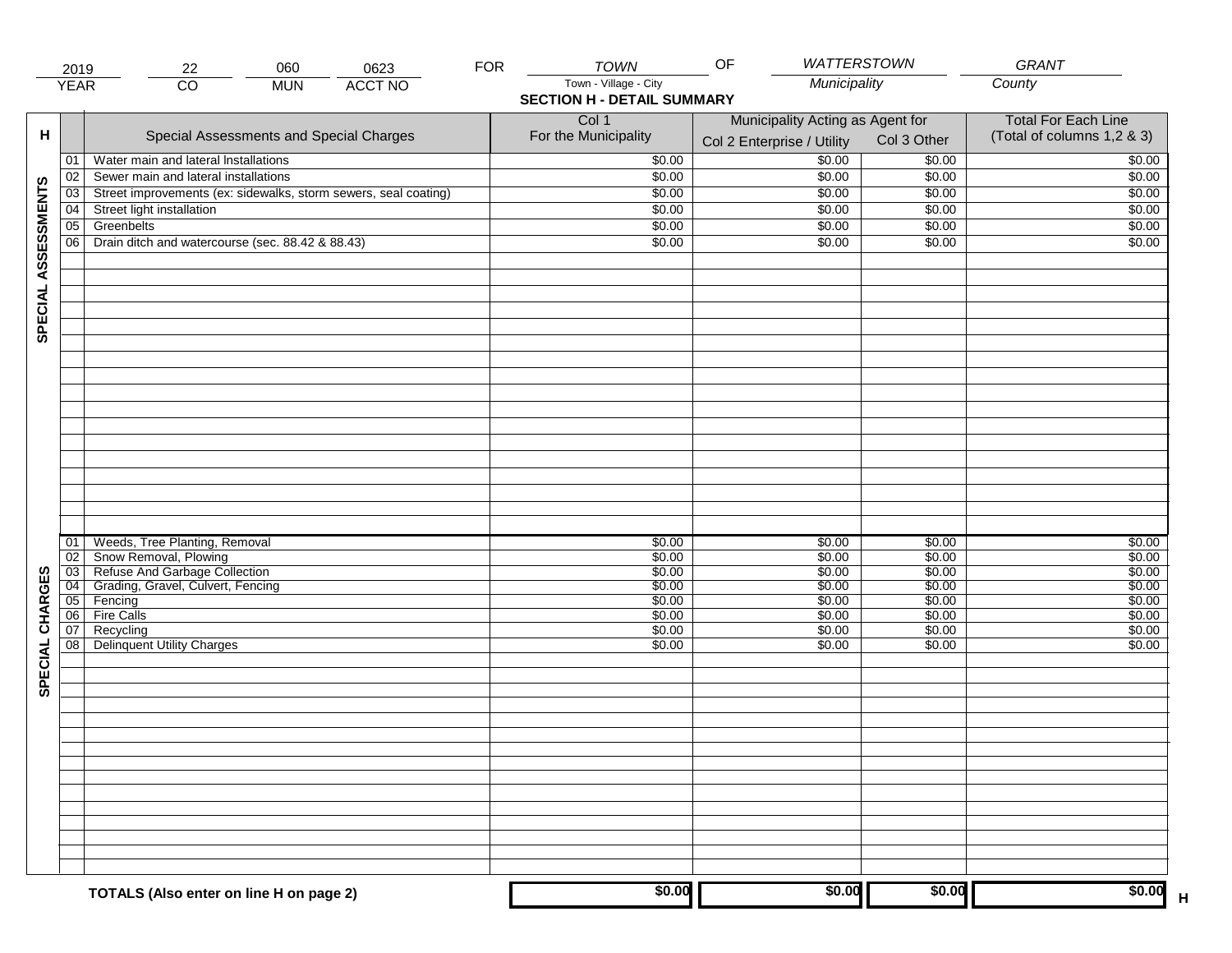| 2015                        | $\sim$ | $\sim$<br>UDC | ∩െ∩<br>∪o∠.                 | $\neg$ $\cap$<br>◡┍ | TOWN                    | - - | <b>PSTOWN</b><br>WА | $\sim$ $\sim$<br>GRAN |  |
|-----------------------------|--------|---------------|-----------------------------|---------------------|-------------------------|-----|---------------------|-----------------------|--|
| $\sqrt{2}$<br>▵<br><b>L</b> |        | .viun.        | CCT NC،<br>$\Lambda$<br>nuu |                     | Village<br>UN<br>' OWLL |     | <i>Municipality</i> | Count                 |  |

| D. | Name of District                          | Valuation | Gen. Prop. Tax Levy | Remarks |
|----|-------------------------------------------|-----------|---------------------|---------|
|    |                                           |           |                     |         |
|    |                                           |           |                     |         |
|    |                                           |           |                     |         |
|    |                                           |           |                     |         |
|    |                                           |           |                     |         |
|    |                                           |           |                     |         |
|    |                                           |           |                     |         |
|    |                                           |           |                     |         |
|    |                                           |           |                     |         |
|    |                                           |           |                     |         |
|    |                                           |           |                     |         |
|    |                                           |           |                     |         |
|    |                                           |           |                     |         |
|    |                                           |           |                     |         |
|    |                                           |           |                     |         |
|    |                                           |           |                     |         |
|    |                                           |           |                     |         |
|    |                                           |           |                     |         |
|    |                                           |           |                     |         |
|    |                                           |           |                     |         |
|    |                                           |           |                     |         |
|    |                                           |           |                     |         |
|    |                                           |           |                     |         |
|    |                                           |           |                     |         |
|    |                                           |           |                     |         |
|    |                                           |           |                     |         |
|    |                                           |           |                     |         |
|    |                                           |           |                     |         |
|    |                                           |           |                     |         |
|    |                                           |           |                     |         |
|    |                                           |           |                     |         |
|    |                                           |           |                     |         |
|    | TOTALS (Also enter on line D-1 on page 1) |           | \$0.00              |         |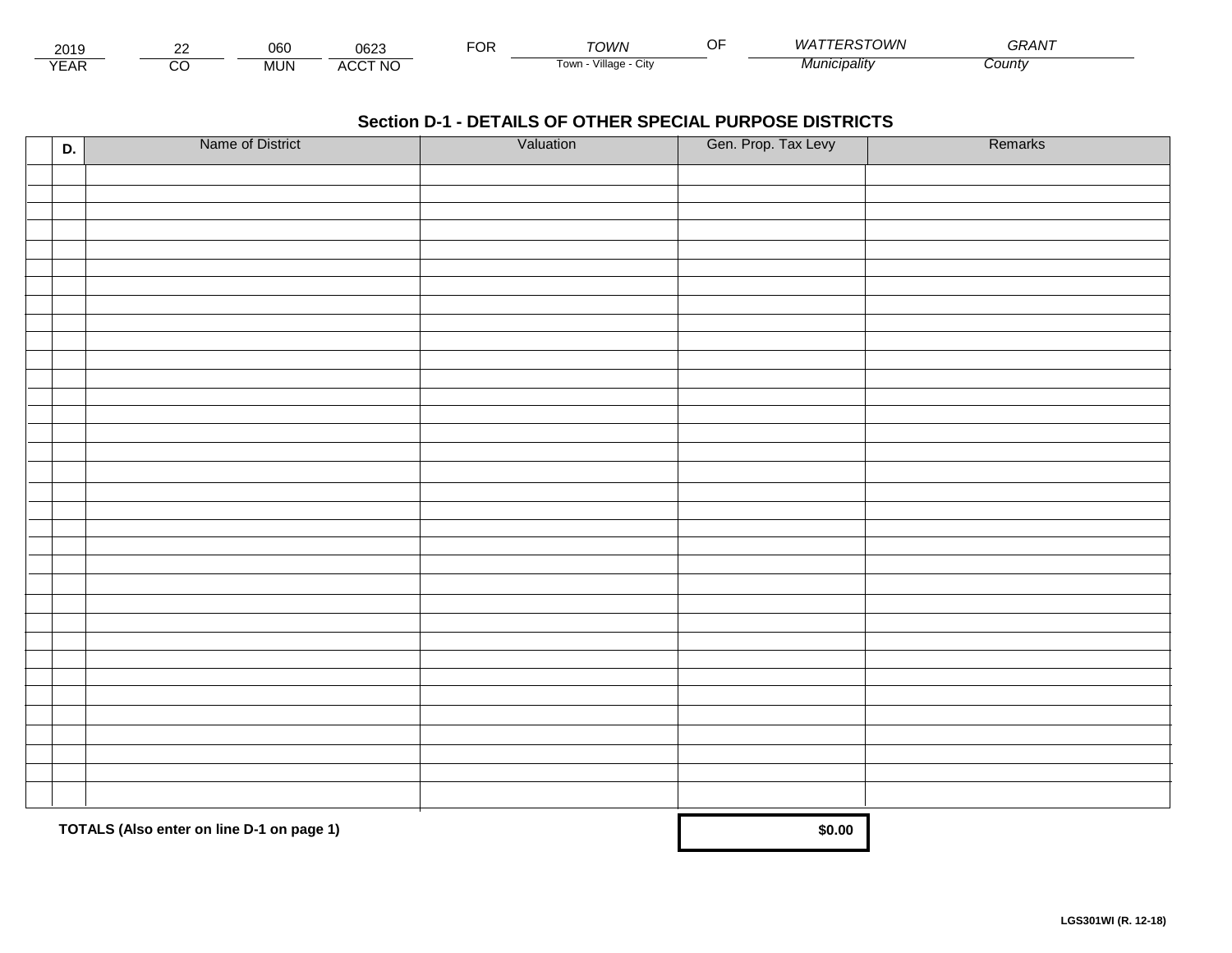### **STATEMENT OF TAXES FOR 2019 FINAL**

| <b>OF TAXES FOR 2019</b> |      | າາ | 062 | 0624             |      |
|--------------------------|------|----|-----|------------------|------|
|                          |      | CO | MUN | ACCT NO          |      |
| FOR                      | TOWN | ΩE |     | <i>WINGVILLE</i> | GRAN |

| Check if Amended |  |  |  |
|------------------|--|--|--|
|                  |  |  |  |

|                                     |                         |                                                          |                          | <b>FOR</b> | <b>TOWN</b>                            | OF                                                                                               |  | <b>WINGVILLE</b>                | <b>GRANT</b>                          |   | Check if Amended                                           |   |
|-------------------------------------|-------------------------|----------------------------------------------------------|--------------------------|------------|----------------------------------------|--------------------------------------------------------------------------------------------------|--|---------------------------------|---------------------------------------|---|------------------------------------------------------------|---|
|                                     |                         |                                                          |                          |            | Town-Village -City                     |                                                                                                  |  | Municipality                    | County                                |   |                                                            |   |
| SEC.                                |                         |                                                          |                          |            |                                        | Col <sub>1</sub><br>Description of Tax by Taxing Jurisiction                                     |  |                                 |                                       |   | Col 2.<br>AMOUNTS APPORTIONED<br>BY TAXING JURISDICTIONS   |   |
| A                                   |                         | 1. AGGREGATE AMOUNT OF STATE TAXES                       |                          |            |                                        |                                                                                                  |  |                                 |                                       |   | \$0.00                                                     | A |
| В.                                  |                         | 1. Portion of State Special Charges Upon County          |                          |            |                                        |                                                                                                  |  |                                 |                                       |   | \$2.32                                                     |   |
|                                     |                         | 2. Portion of County Tax Levied Over Entire Municipality |                          |            |                                        |                                                                                                  |  |                                 |                                       |   | \$128,376.40                                               |   |
|                                     |                         | 3. Special Purpose County Taxes                          |                          |            |                                        |                                                                                                  |  |                                 |                                       |   | \$0.00                                                     |   |
| COUNTY<br>TAXES                     |                         | 4. TOTAL COUNTY TAXES (sum of B-1 through B-3)           |                          |            |                                        |                                                                                                  |  |                                 |                                       |   | \$128,378.72                                               | B |
|                                     |                         | <b>Special District</b><br>Code                          | <b>Acct</b><br><b>No</b> |            | <b>Special</b><br><b>District Name</b> |                                                                                                  |  | Col 1a<br><b>Property Taxes</b> | Col 1b<br><b>State Special Charge</b> |   | <b>Property Taxes with</b><br><b>State Special Charges</b> |   |
| C.                                  | 1                       |                                                          |                          |            |                                        |                                                                                                  |  |                                 |                                       |   |                                                            |   |
|                                     | $\mathbf{2}$            |                                                          |                          |            |                                        |                                                                                                  |  |                                 |                                       |   |                                                            |   |
|                                     | 3                       |                                                          |                          |            |                                        |                                                                                                  |  |                                 |                                       |   |                                                            |   |
|                                     | $\overline{\mathbf{4}}$ |                                                          |                          |            |                                        |                                                                                                  |  |                                 |                                       |   |                                                            |   |
|                                     | 5                       |                                                          |                          |            |                                        |                                                                                                  |  |                                 |                                       |   |                                                            |   |
|                                     | 6                       |                                                          |                          |            |                                        |                                                                                                  |  |                                 |                                       |   |                                                            |   |
|                                     | $\overline{7}$          |                                                          |                          |            |                                        |                                                                                                  |  |                                 |                                       |   |                                                            |   |
|                                     | 8                       |                                                          |                          |            |                                        |                                                                                                  |  |                                 |                                       |   |                                                            |   |
| SPECIAL DISTRICT TAXES              | 9                       |                                                          |                          |            |                                        |                                                                                                  |  |                                 |                                       |   |                                                            |   |
|                                     | 10                      |                                                          |                          |            |                                        |                                                                                                  |  |                                 |                                       |   |                                                            |   |
|                                     | 11                      |                                                          |                          |            |                                        |                                                                                                  |  |                                 |                                       |   |                                                            |   |
|                                     |                         | 12. TOTAL SPECIAL DISTRICT TAXES (sum of C1 through C11) |                          |            |                                        |                                                                                                  |  | \$0.00                          | \$0.00                                |   | \$0.00                                                     | C |
| D.                                  |                         |                                                          |                          |            |                                        | 1. Other Special Purpose District Taxes (Show Detail on page 4, enter total here)                |  |                                 |                                       |   | \$0.00                                                     |   |
|                                     | 2.                      |                                                          |                          |            |                                        | Total Tax Increment (except county environmental remediation tax increment)                      |  |                                 |                                       |   | \$0.00                                                     |   |
|                                     | 3.                      | County Environmental Tax Increment                       |                          |            |                                        |                                                                                                  |  |                                 |                                       |   | \$0.00                                                     |   |
| OR CITY                             | 14.                     | <b>Other State Special Charges</b>                       |                          |            |                                        |                                                                                                  |  |                                 |                                       |   | \$0.00                                                     |   |
|                                     | 5.                      | <b>County Special Charges</b>                            |                          |            |                                        |                                                                                                  |  |                                 |                                       |   | \$0.00                                                     |   |
|                                     | 6.                      | All Other Town, Village, or City Taxes                   |                          |            |                                        |                                                                                                  |  |                                 |                                       |   | \$231,600.00                                               |   |
|                                     | 17.                     |                                                          |                          |            |                                        | Surplus Funds Applied CAUTION: Do not make an entry on this line unless Line D6 (above) is Zero. |  |                                 |                                       | k | $\sqrt{$0.00}$                                             |   |
| TOWN, VILLAGE,<br>TAXES             |                         |                                                          |                          |            |                                        | 8. TOTAL TOWN, VILLAGE OR CITY TAXES (sum of D1 through D7; NOT TOTAL for page one)              |  |                                 |                                       |   | \$231,600.00                                               | D |
| Clerk                               |                         |                                                          |                          |            |                                        | Date                                                                                             |  | <b>REMARKS</b>                  |                                       |   |                                                            |   |
|                                     | Work Phone              |                                                          |                          |            | Home Phone                             |                                                                                                  |  |                                 |                                       |   |                                                            |   |
|                                     |                         |                                                          |                          |            |                                        |                                                                                                  |  |                                 |                                       |   |                                                            |   |
| <b>Fax Number</b><br>E-mail Address |                         |                                                          |                          |            |                                        |                                                                                                  |  |                                 |                                       |   |                                                            |   |

 $($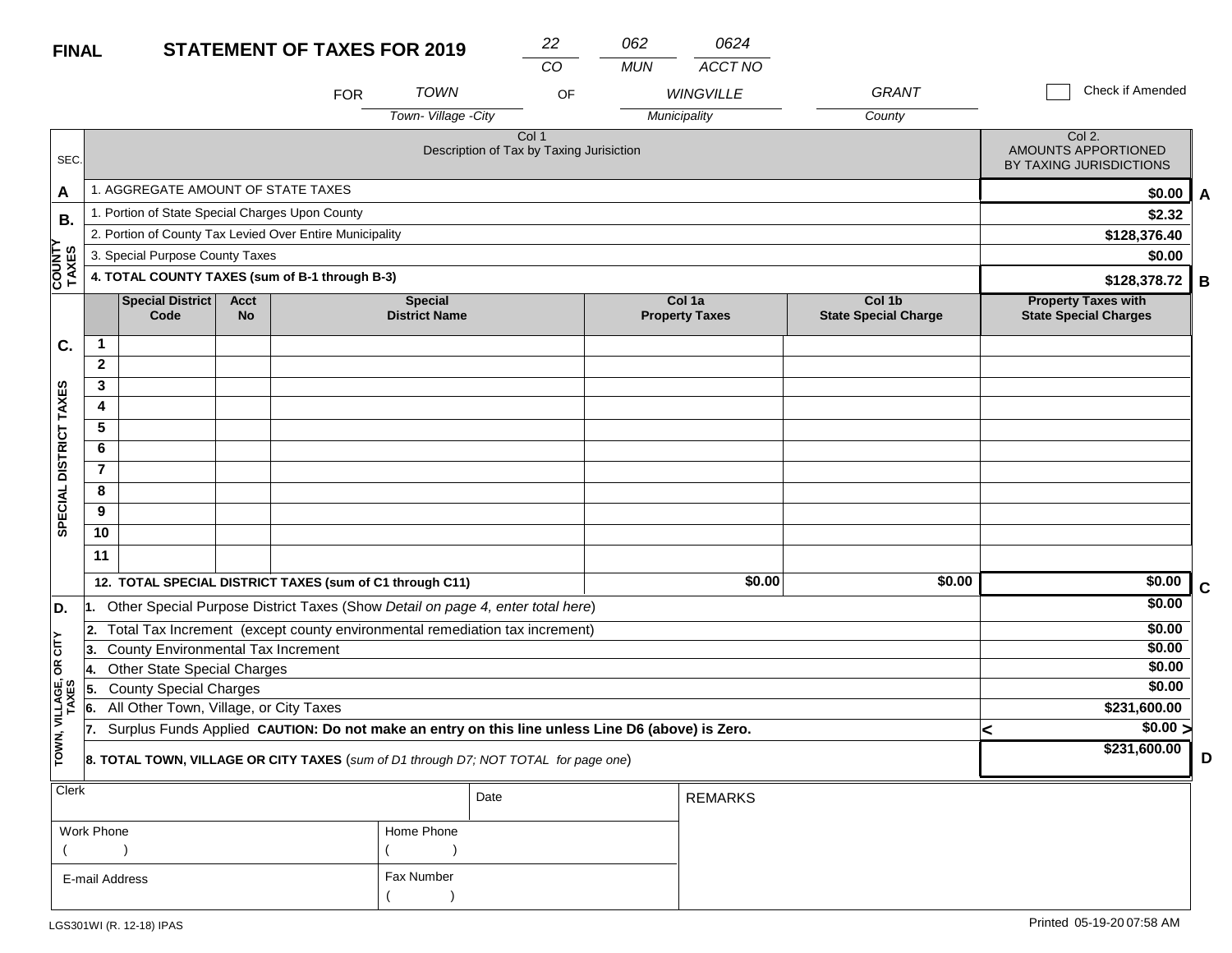|                                     | 2019             | 22                                                                                                                | 062                                                                                                                            | 0624                                                           | <b>FOR</b>            | <b>TOWN</b>                      | OF                                                          | <b>WINGVILLE</b>                                | <b>GRANT</b>                                             |              |
|-------------------------------------|------------------|-------------------------------------------------------------------------------------------------------------------|--------------------------------------------------------------------------------------------------------------------------------|----------------------------------------------------------------|-----------------------|----------------------------------|-------------------------------------------------------------|-------------------------------------------------|----------------------------------------------------------|--------------|
|                                     | <b>YEAR</b>      | CO                                                                                                                | <b>MUN</b>                                                                                                                     | <b>ACCT NO</b>                                                 |                       | Town - Village - City            |                                                             | Municipality                                    | County                                                   |              |
| SEC.                                |                  | <b>School District Codes</b>                                                                                      | Acct<br>No.                                                                                                                    |                                                                |                       |                                  | Col 1<br><b>SCHOOL DISTRICT NAMES</b>                       |                                                 | Col. 2<br>AMOUNTS APPORTIONED<br>BY TAXING JURISDICTIONS |              |
|                                     |                  | 221813                                                                                                            | 0137                                                                                                                           | SCH D OF FENNIMORE COMMUNITY                                   |                       |                                  |                                                             |                                                 | \$76,408.47                                              |              |
| Е.                                  | $\overline{c}$   | 252527                                                                                                            | 0156                                                                                                                           | <b>SCH D OF HIGHLAND</b>                                       |                       |                                  |                                                             |                                                 | \$1,958.00                                               |              |
|                                     | 3                | 252646                                                                                                            | 0157                                                                                                                           | <b>SCH D OF IOWA-GRANT</b>                                     |                       |                                  |                                                             |                                                 | \$259,958.00                                             |              |
|                                     | $\overline{4}$   |                                                                                                                   |                                                                                                                                |                                                                |                       |                                  |                                                             |                                                 |                                                          |              |
|                                     | $\overline{5}$   |                                                                                                                   |                                                                                                                                |                                                                |                       |                                  |                                                             |                                                 |                                                          |              |
| ELEMENTARY AND<br>SECONDARY SCHOOLS | 6                |                                                                                                                   |                                                                                                                                |                                                                |                       |                                  |                                                             |                                                 |                                                          |              |
|                                     | $\overline{7}$   |                                                                                                                   |                                                                                                                                |                                                                |                       |                                  |                                                             |                                                 |                                                          |              |
|                                     | 8                |                                                                                                                   |                                                                                                                                |                                                                |                       |                                  |                                                             |                                                 |                                                          |              |
|                                     | $\overline{9}$   |                                                                                                                   |                                                                                                                                |                                                                |                       |                                  |                                                             |                                                 |                                                          |              |
|                                     | 10               |                                                                                                                   |                                                                                                                                |                                                                |                       |                                  |                                                             |                                                 |                                                          |              |
|                                     | 11               |                                                                                                                   |                                                                                                                                |                                                                |                       |                                  |                                                             |                                                 |                                                          |              |
|                                     | 12               | TOTAL ELEMENTARY AND SECONDARY SCHOOL TAXES (sum of E1 through E11)                                               |                                                                                                                                |                                                                |                       |                                  |                                                             |                                                 | \$338,324.47                                             | Е            |
| TECH. T                             | 1.               | 0300                                                                                                              |                                                                                                                                | \$37,368.39                                                    |                       |                                  |                                                             |                                                 |                                                          |              |
|                                     | 2.               |                                                                                                                   |                                                                                                                                |                                                                |                       |                                  |                                                             |                                                 |                                                          |              |
|                                     | $\overline{3}$ . | TOTAL TECHNICAL COLLEGE TAXES (sum of F1 through F3)                                                              |                                                                                                                                |                                                                |                       |                                  |                                                             |                                                 |                                                          |              |
|                                     | $\overline{4}$   |                                                                                                                   | \$37,368.39<br>\$735,671.58                                                                                                    | F<br>G                                                         |                       |                                  |                                                             |                                                 |                                                          |              |
| G.                                  |                  | Summary of General Property Taxes, State Tax Credits Applied, and Net General Property Taxes to be Collected      | TOTAL GENERAL PROPERTY TAXES APPORTIONED (Total of State, County, Special District, Local, School and Technical College Taxes) | (G7) DEPARTMENT OF                                             |                       |                                  |                                                             |                                                 |                                                          |              |
|                                     |                  | PLEASE COMPLETE ALL COLUMNS                                                                                       | Col <sub>3</sub>                                                                                                               | REVENUE USE ONLY                                               |                       |                                  |                                                             |                                                 |                                                          |              |
|                                     |                  |                                                                                                                   |                                                                                                                                |                                                                |                       | Col 1                            | Col <sub>2</sub><br>Real Estate Roll Personal Property Roll | Total (Col 1 Plus Col 2)                        |                                                          |              |
| G1                                  |                  | General Property Taxes From Computerized Summary                                                                  |                                                                                                                                |                                                                |                       | 734,492.55                       | 1,178.62                                                    |                                                 | 735,671.17 SUBTRACT LINE G FROM LINE                     |              |
| G <sub>2</sub>                      |                  | School Levy Tax Credit Applied (subtract)                                                                         |                                                                                                                                |                                                                |                       | 63,611.51                        | 105.18                                                      | 63,716.69                                       | G-1. RECORD ON LINE G-6.                                 |              |
| G3                                  |                  | Lottery and Gaming Credit Applied (subtract)                                                                      |                                                                                                                                |                                                                |                       | 24,603.12                        | 125.22                                                      |                                                 | $24,728.34$ (G-1)<br>\$735,671.17                        |              |
| G4                                  |                  | First Dollar Credit Applied (subtract)                                                                            |                                                                                                                                |                                                                |                       | 15,850.61                        | 0.00                                                        | 15,850.61                                       | \$735,671.58                                             |              |
| G <sub>5</sub>                      |                  | Net General Property Taxes To Be Collected                                                                        |                                                                                                                                |                                                                |                       | 630,427.31                       | 948.22                                                      | $\frac{1}{631,375.53}$ (G)                      |                                                          |              |
| G <sub>6</sub>                      |                  | <b>UNDERRUN / OVERRUN</b> (include Line G-6 in Line T Total)                                                      | <b>REPORT DETAIL ON PAGE - 3</b>                                                                                               |                                                                |                       | Col 1                            |                                                             |                                                 | $-$0.41$                                                 | G6           |
| Η.                                  |                  |                                                                                                                   |                                                                                                                                |                                                                |                       | For Municipality                 | Col 2 Enterprise/ Utility                                   | Municipality Acting as Agent For<br>Col 3 Other |                                                          |              |
|                                     |                  | <b>SPECIAL ASSESSMENTS AND CHARGES</b>                                                                            |                                                                                                                                |                                                                |                       | 0.00                             | 0.00                                                        | 0.00                                            | \$0.00                                                   | H            |
| J.                                  |                  | <b>OMITTED PROPERTY TAXES</b> (Net taxes levied on property omitted from taxation in previous years)              |                                                                                                                                |                                                                |                       |                                  |                                                             |                                                 | \$0.00                                                   | J            |
| Κ.                                  |                  | S. 70.43 CORRECTIONS (Net taxes due or refunded - use brackets <> to denote minus amount)                         |                                                                                                                                |                                                                |                       |                                  | (e)                                                         |                                                 | \$0.00                                                   | K            |
| М.                                  |                  | $\overline{a}$ (a) (b) (c)                                                                                        |                                                                                                                                |                                                                | M                     |                                  |                                                             |                                                 |                                                          |              |
|                                     |                  | P.F. CROP TAXES                                                                                                   |                                                                                                                                | 0.00 Reg. Acs. @ 10 $\phi = $$ 0.00 + 0.00 Reg. Acs. @ \$ = \$ |                       |                                  | $0.00 +$                                                    | 0.00<br>$0.00$ Reg. Acs. @ 20¢=\$               | \$0.00                                                   |              |
|                                     |                  | (a) (Acres)<br>MFL TAX 0.00 Open @ .74 $\epsilon = 0.00 + 110.00$ Closed @\$ 1.75=\$ 192.50 + 0.00 Open @\$ 2.04= |                                                                                                                                | (c) (Acres)                                                    |                       | (e) (Acres)                      | $(g)$ (Acres)                                               | $0.00 + 105.40$ Closed @\$ 10.20=\$ 1075.08     |                                                          | $\mathbf N$  |
| N.                                  |                  |                                                                                                                   |                                                                                                                                |                                                                |                       |                                  | (i) (Acres)                                                 | (i)                                             | \$1,267.58                                               |              |
|                                     |                  |                                                                                                                   |                                                                                                                                |                                                                |                       |                                  |                                                             | $.00 =$<br>.00 Closed @ \$7.87=\$               |                                                          |              |
|                                     |                  | 1. COAL (Sec.70.42)                                                                                               | Number of Tons=(a)                                                                                                             | 0.00                                                           |                       | @5¢ per Ton + Number of Tons=(b) | 0.00<br>@7¢ per Ton                                         |                                                 | \$0.00                                                   |              |
|                                     |                  | 2. PETROLEUM REFINERIES (Sec.70.421)                                                                              |                                                                                                                                |                                                                | Number of Tons $=(a)$ |                                  | 0.00<br>@5¢ per Ton                                         |                                                 | \$0.00                                                   |              |
|                                     |                  | 3. IRON ORE CONCENTRATES (Sec. 70.40)                                                                             |                                                                                                                                |                                                                | Number of Tons $=(a)$ |                                  | 0.00<br>@5¢ per Ton                                         |                                                 | \$0.00                                                   |              |
| OCCUPATION<br>TAXES O               |                  |                                                                                                                   |                                                                                                                                |                                                                |                       |                                  |                                                             |                                                 |                                                          |              |
| T.                                  |                  | AGGREGATE AMOUNT OF TAXES (Total of Sections G, G-6, H, J, K, M, N, and Section 0)                                |                                                                                                                                |                                                                |                       |                                  |                                                             |                                                 | \$736,938.75                                             | $\mathbf{T}$ |
|                                     |                  |                                                                                                                   |                                                                                                                                |                                                                |                       |                                  |                                                             |                                                 |                                                          |              |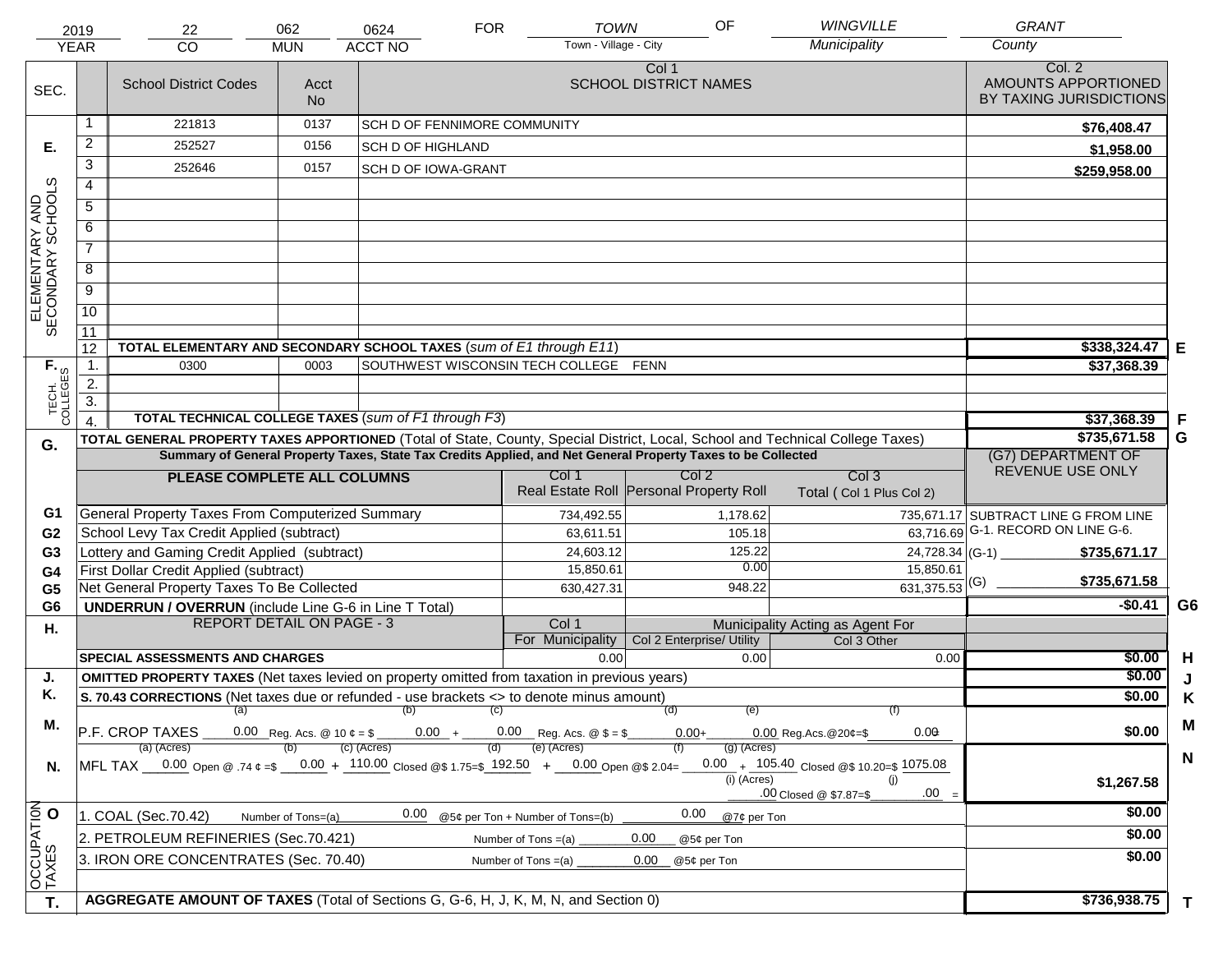|                     | 2019            | 062<br>22                                                                | 0624           | <b>FOR</b> | <b>TOWN</b>                                                | <b>WINGVILLE</b><br>OF                                         |                  | GRANT                                                    |
|---------------------|-----------------|--------------------------------------------------------------------------|----------------|------------|------------------------------------------------------------|----------------------------------------------------------------|------------------|----------------------------------------------------------|
|                     | <b>YEAR</b>     | $\overline{CO}$<br><b>MUN</b>                                            | <b>ACCT NO</b> |            | Town - Village - City<br><b>SECTION H - DETAIL SUMMARY</b> | Municipality                                                   |                  | County                                                   |
| н                   |                 | Special Assessments and Special Charges                                  |                |            | Col 1<br>For the Municipality                              | Municipality Acting as Agent for<br>Col 2 Enterprise / Utility | Col 3 Other      | <b>Total For Each Line</b><br>(Total of columns 1,2 & 3) |
|                     | 01              | Water main and lateral Installations                                     |                |            | \$0.00                                                     | $\frac{1}{00}$                                                 | \$0.00           | \$0.00                                                   |
|                     | 02              | Sewer main and lateral installations                                     |                |            | \$0.00                                                     | \$0.00                                                         | \$0.00           | \$0.00                                                   |
|                     | $\overline{03}$ | Street improvements (ex: sidewalks, storm sewers, seal coating)          |                |            | \$0.00                                                     | \$0.00                                                         | \$0.00           | \$0.00                                                   |
|                     | 04              | Street light installation                                                |                |            | \$0.00                                                     | \$0.00                                                         | \$0.00           | \$0.00                                                   |
|                     | 05              | Greenbelts                                                               |                |            | \$0.00                                                     | \$0.00                                                         | \$0.00           | \$0.00                                                   |
|                     | 06              | Drain ditch and watercourse (sec. 88.42 & 88.43)                         |                |            | \$0.00                                                     | \$0.00                                                         | \$0.00           | \$0.00                                                   |
| SPECIAL ASSESSMENTS |                 |                                                                          |                |            |                                                            |                                                                |                  |                                                          |
|                     | 01<br>02        | Weeds, Tree Planting, Removal<br>Snow Removal, Plowing                   |                |            | \$0.00<br>\$0.00                                           | \$0.00<br>\$0.00                                               | \$0.00<br>\$0.00 | \$0.00<br>\$0.00                                         |
|                     |                 | 03 Refuse And Garbage Collection<br>04 Grading, Gravel, Culvert, Fencing |                |            | \$0.00                                                     | \$0.00                                                         | \$0.00           | \$0.00                                                   |
| CHARGES             |                 |                                                                          |                |            | \$0.00                                                     | \$0.00                                                         | \$0.00           | \$0.00                                                   |
|                     |                 | 05 Fencing                                                               |                |            | \$0.00                                                     | \$0.00                                                         | \$0.00           | \$0.00                                                   |
|                     | 06              | <b>Fire Calls</b>                                                        |                |            | \$0.00                                                     | \$0.00                                                         | \$0.00           | \$0.00                                                   |
| SPECIAL             | 07<br>08        | Recycling<br><b>Delinquent Utility Charges</b>                           |                |            | \$0.00<br>\$0.00                                           | \$0.00<br>\$0.00                                               | \$0.00<br>\$0.00 | \$0.00<br>\$0.00                                         |
|                     |                 |                                                                          |                |            |                                                            |                                                                |                  |                                                          |
|                     |                 |                                                                          |                |            |                                                            |                                                                |                  |                                                          |
|                     |                 |                                                                          |                |            |                                                            |                                                                |                  |                                                          |
|                     |                 |                                                                          |                |            |                                                            |                                                                |                  |                                                          |
|                     |                 | TOTALS (Also enter on line H on page 2)                                  |                |            | \$0.00                                                     | \$0.00                                                         | \$0.00           | \$0.00                                                   |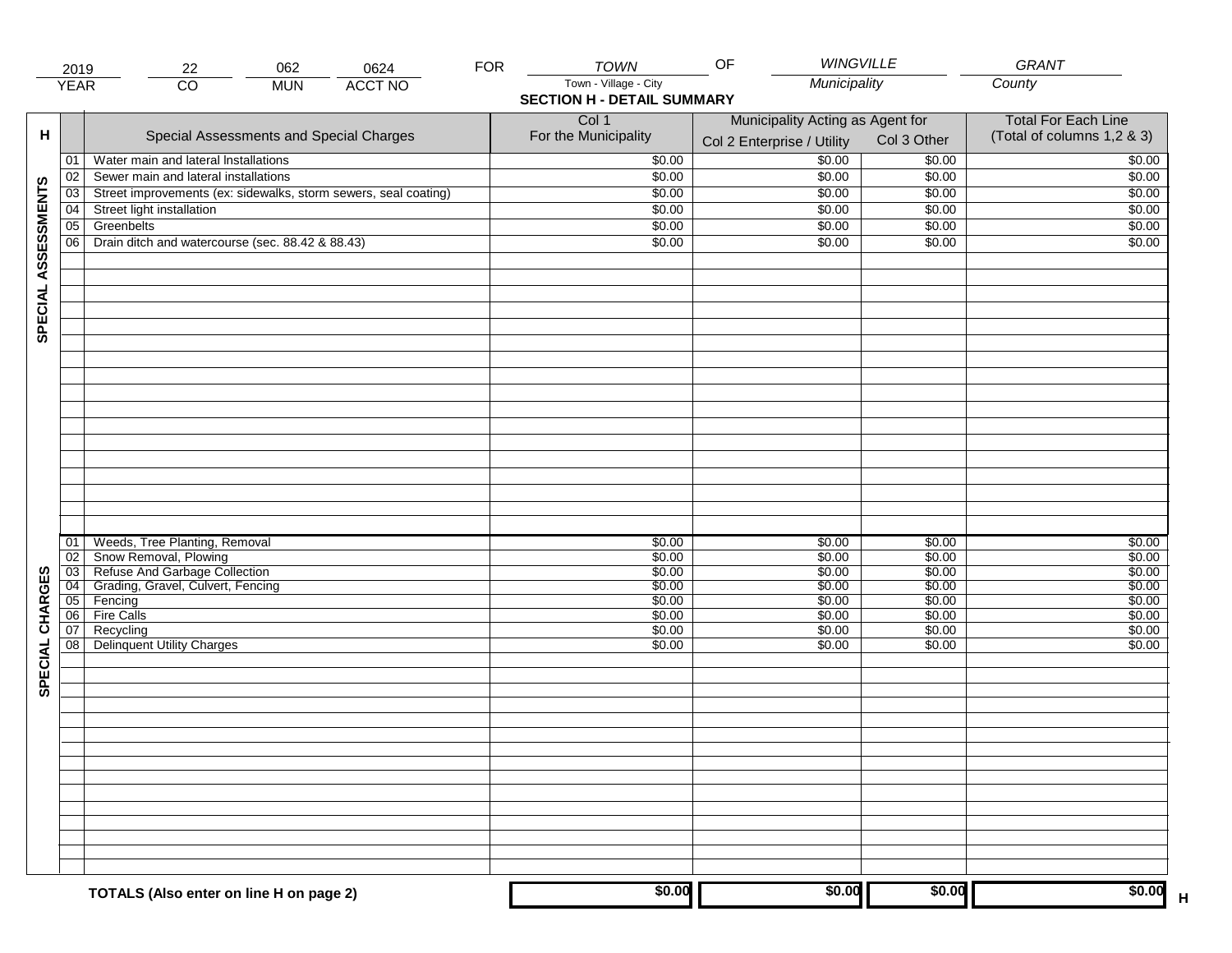| - - -<br>201.   | $\sim$ | $\sim$<br>∪∪∠ | nen.<br>שט∠                   | ™C | ⊤∩M/N<br><b>. .</b>               | A/IR<br>www.cvii i = | -----<br><i>GRAN</i> |  |
|-----------------|--------|---------------|-------------------------------|----|-----------------------------------|----------------------|----------------------|--|
| $\sqrt{2}$<br>▵ |        | <b>MUN</b>    | CCT NC،<br>$\mathbf{u}$<br>nu |    | $\cdots$<br>Village<br>∣own<br>u۱ | Vlunıcıpalıtv        | :ountv               |  |

| D. | Name of District                          | Valuation | Gen. Prop. Tax Levy | Remarks |
|----|-------------------------------------------|-----------|---------------------|---------|
|    |                                           |           |                     |         |
|    |                                           |           |                     |         |
|    |                                           |           |                     |         |
|    |                                           |           |                     |         |
|    |                                           |           |                     |         |
|    |                                           |           |                     |         |
|    |                                           |           |                     |         |
|    |                                           |           |                     |         |
|    |                                           |           |                     |         |
|    |                                           |           |                     |         |
|    |                                           |           |                     |         |
|    |                                           |           |                     |         |
|    |                                           |           |                     |         |
|    |                                           |           |                     |         |
|    |                                           |           |                     |         |
|    |                                           |           |                     |         |
|    |                                           |           |                     |         |
|    |                                           |           |                     |         |
|    |                                           |           |                     |         |
|    |                                           |           |                     |         |
|    |                                           |           |                     |         |
|    |                                           |           |                     |         |
|    |                                           |           |                     |         |
|    |                                           |           |                     |         |
|    |                                           |           |                     |         |
|    |                                           |           |                     |         |
|    |                                           |           |                     |         |
|    |                                           |           |                     |         |
|    |                                           |           |                     |         |
|    |                                           |           |                     |         |
|    |                                           |           |                     |         |
|    | TOTALS (Also enter on line D-1 on page 1) |           | \$0.00              |         |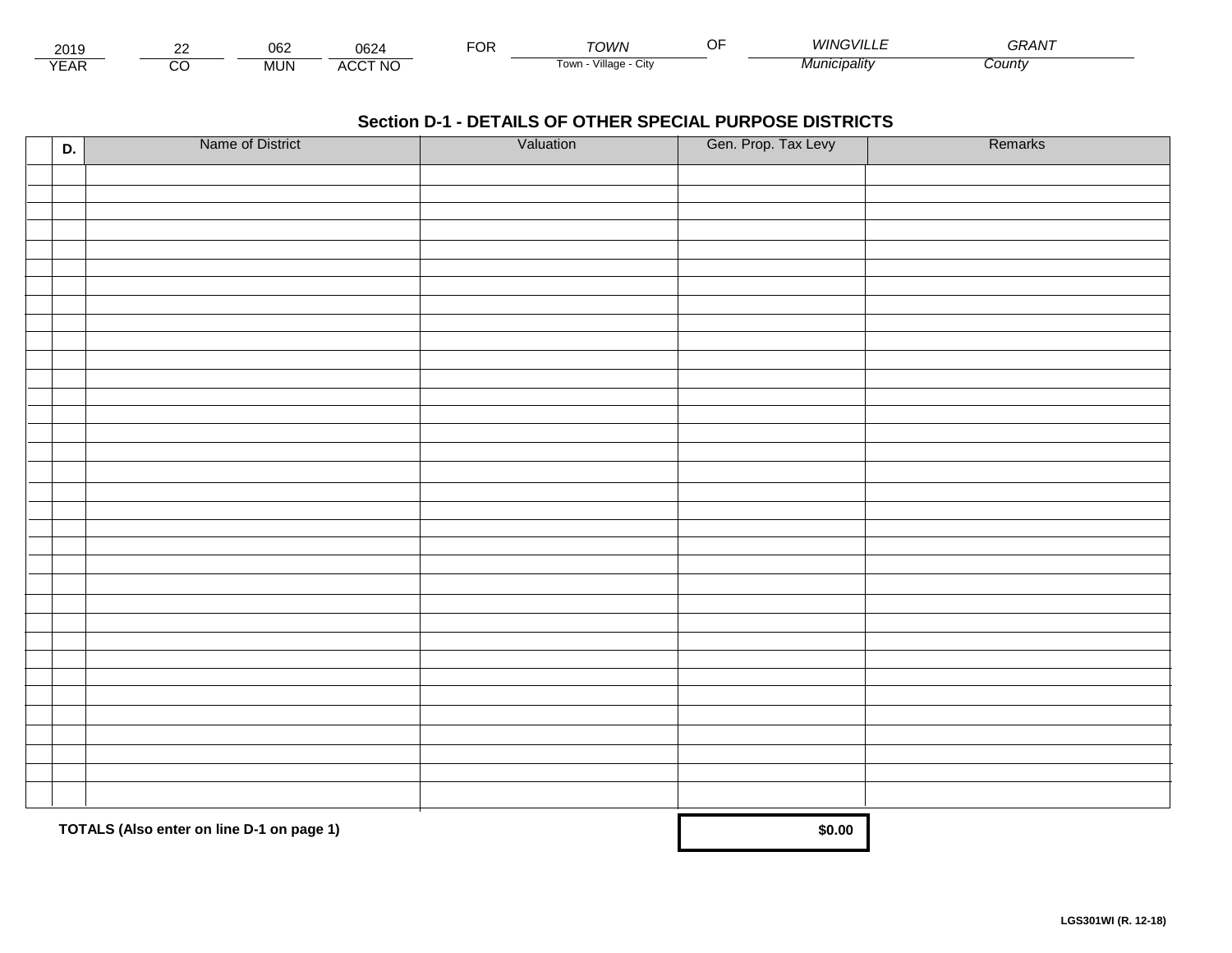# **FI**

| <b>FINAL</b>            |                |                                                          |                          | <b>STATEMENT OF TAXES FOR 2019</b> |                                                                                                  | 22    | 064<br>0625 |                                 |                                       |                                                            |             |  |
|-------------------------|----------------|----------------------------------------------------------|--------------------------|------------------------------------|--------------------------------------------------------------------------------------------------|-------|-------------|---------------------------------|---------------------------------------|------------------------------------------------------------|-------------|--|
|                         |                |                                                          |                          |                                    |                                                                                                  | CO    | <b>MUN</b>  | ACCT NO                         |                                       |                                                            |             |  |
|                         |                |                                                          |                          | <b>FOR</b>                         | <b>TOWN</b>                                                                                      | OF    |             | <b>WOODMAN</b>                  | GRANT                                 | Check if Amended                                           |             |  |
|                         |                |                                                          |                          |                                    | Town-Village -City                                                                               |       |             | Municipality                    | County                                |                                                            |             |  |
| SEC.                    |                |                                                          |                          |                                    | Description of Tax by Taxing Jurisiction                                                         | Col 1 |             |                                 |                                       | Col 2.<br>AMOUNTS APPORTIONED<br>BY TAXING JURISDICTIONS   |             |  |
| A                       |                | 1. AGGREGATE AMOUNT OF STATE TAXES                       |                          |                                    |                                                                                                  |       |             |                                 |                                       | \$0.00                                                     | A           |  |
| В.                      |                | 1. Portion of State Special Charges Upon County          |                          |                                    |                                                                                                  |       |             |                                 |                                       | \$1.24                                                     |             |  |
|                         |                | 2. Portion of County Tax Levied Over Entire Municipality |                          |                                    |                                                                                                  |       |             |                                 |                                       | \$68,693.62                                                |             |  |
|                         |                | 3. Special Purpose County Taxes                          |                          |                                    |                                                                                                  |       |             |                                 |                                       | \$0.00                                                     |             |  |
| <b>COUNTY</b><br>TAXES  |                | 4. TOTAL COUNTY TAXES (sum of B-1 through B-3)           | \$68,694.86              | B                                  |                                                                                                  |       |             |                                 |                                       |                                                            |             |  |
|                         |                | <b>Special District</b><br>Code                          | <b>Acct</b><br><b>No</b> |                                    | <b>Special</b><br><b>District Name</b>                                                           |       |             | Col 1a<br><b>Property Taxes</b> | Col 1b<br><b>State Special Charge</b> | <b>Property Taxes with</b><br><b>State Special Charges</b> |             |  |
| C.                      | 1              |                                                          |                          |                                    |                                                                                                  |       |             |                                 |                                       |                                                            |             |  |
|                         | $\mathbf{2}$   |                                                          |                          |                                    |                                                                                                  |       |             |                                 |                                       |                                                            |             |  |
|                         | 3              |                                                          |                          |                                    |                                                                                                  |       |             |                                 |                                       |                                                            |             |  |
|                         | 4              |                                                          |                          |                                    |                                                                                                  |       |             |                                 |                                       |                                                            |             |  |
|                         | 5              |                                                          |                          |                                    |                                                                                                  |       |             |                                 |                                       |                                                            |             |  |
|                         | 6              |                                                          |                          |                                    |                                                                                                  |       |             |                                 |                                       |                                                            |             |  |
| DISTRICT TAXES          | $\overline{7}$ |                                                          |                          |                                    |                                                                                                  |       |             |                                 |                                       |                                                            |             |  |
|                         | 8              |                                                          |                          |                                    |                                                                                                  |       |             |                                 |                                       |                                                            |             |  |
| SPECIAL                 | 9              |                                                          |                          |                                    |                                                                                                  |       |             |                                 |                                       |                                                            |             |  |
|                         | 10             |                                                          |                          |                                    |                                                                                                  |       |             |                                 |                                       |                                                            |             |  |
|                         | 11             |                                                          |                          |                                    |                                                                                                  |       |             |                                 |                                       |                                                            |             |  |
|                         |                | 12. TOTAL SPECIAL DISTRICT TAXES (sum of C1 through C11) |                          |                                    |                                                                                                  |       |             | \$0.00                          | \$0.00                                | \$0.00                                                     | $\mathbf c$ |  |
| D.                      | 1.             |                                                          |                          |                                    | Other Special Purpose District Taxes (Show Detail on page 4, enter total here)                   |       |             |                                 |                                       | \$0.00                                                     |             |  |
|                         | 2.             |                                                          |                          |                                    | Total Tax Increment (except county environmental remediation tax increment)                      |       |             |                                 |                                       | \$0.00                                                     |             |  |
| $OR$ $CITY$             | 3.             | County Environmental Tax Increment                       |                          |                                    |                                                                                                  |       |             |                                 |                                       | \$0.00                                                     |             |  |
|                         |                | Other State Special Charges                              |                          |                                    |                                                                                                  |       |             |                                 |                                       | \$0.00                                                     |             |  |
|                         |                | <b>County Special Charges</b>                            |                          |                                    |                                                                                                  |       |             |                                 |                                       | \$0.00                                                     |             |  |
|                         | 16.            | All Other Town, Village, or City Taxes                   |                          |                                    |                                                                                                  |       |             |                                 |                                       | \$98,000.00                                                |             |  |
|                         |                |                                                          |                          |                                    | Surplus Funds Applied CAUTION: Do not make an entry on this line unless Line D6 (above) is Zero. |       |             |                                 |                                       | \$0.00 ><br><                                              |             |  |
| TOWN, VILLAGE,<br>TAXES |                |                                                          |                          |                                    | 8. TOTAL TOWN, VILLAGE OR CITY TAXES (sum of D1 through D7; NOT TOTAL for page one)              |       |             |                                 |                                       | \$98,000.00                                                | D           |  |
| $\sqrt{C\log E}$        |                |                                                          |                          |                                    |                                                                                                  |       |             |                                 |                                       |                                                            |             |  |

| $ $ Clerk                    |            | Date | <b>REMARKS</b> |
|------------------------------|------------|------|----------------|
| Work Phone                   | Home Phone |      |                |
|                              |            |      |                |
| Fax Number<br>E-mail Address |            |      |                |
|                              |            |      |                |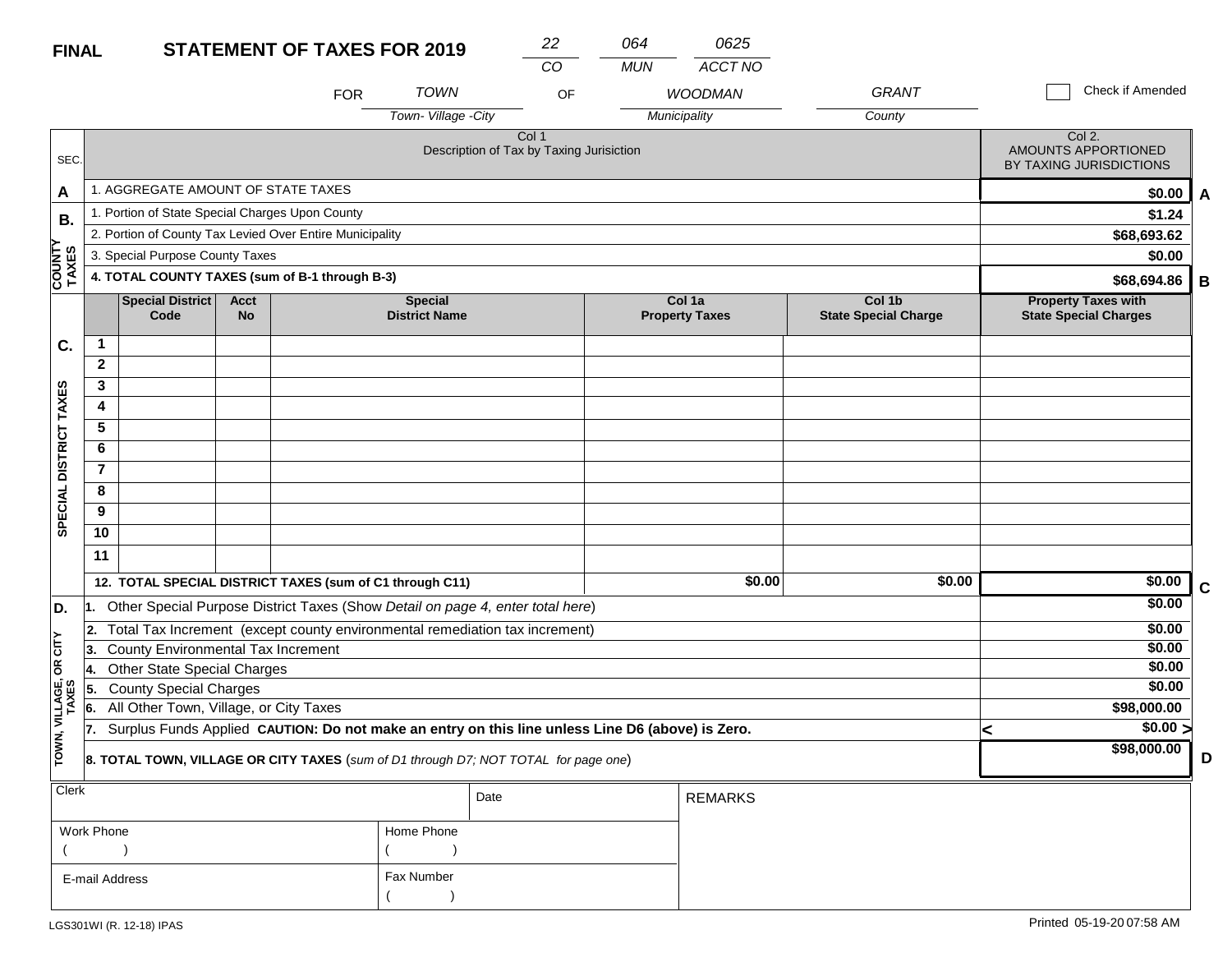|                                     | 2019                   | 22                                                                                                                                        | 064                              | 0625                                                                                                         | <b>FOR</b>                              | <b>TOWN</b>                           | OF               | <b>WOODMAN</b>                    | <b>GRANT</b>                                             |    |
|-------------------------------------|------------------------|-------------------------------------------------------------------------------------------------------------------------------------------|----------------------------------|--------------------------------------------------------------------------------------------------------------|-----------------------------------------|---------------------------------------|------------------|-----------------------------------|----------------------------------------------------------|----|
|                                     | <b>YEAR</b>            | CO                                                                                                                                        | <b>MUN</b>                       | <b>ACCT NO</b>                                                                                               |                                         | Town - Village - City                 |                  | Municipality                      | County                                                   |    |
| SEC.                                |                        | <b>School District Codes</b>                                                                                                              | Acct<br><b>No</b>                |                                                                                                              |                                         | Col 1<br><b>SCHOOL DISTRICT NAMES</b> |                  |                                   | Col. 2<br>AMOUNTS APPORTIONED<br>BY TAXING JURISDICTIONS |    |
|                                     | 1                      | 220609                                                                                                                                    | 0134                             | <b>SCH D OF BOSCOBEL AREA</b>                                                                                |                                         |                                       |                  |                                   | \$135,647.21                                             |    |
| Е.                                  | $\overline{c}$         | 221813                                                                                                                                    | 0137                             | <b>SCH D OF FENNIMORE COMMUNITY</b>                                                                          |                                         |                                       |                  |                                   | \$4,648.00                                               |    |
|                                     | 3                      | 224904                                                                                                                                    | 0444                             | <b>SCH D OF RIVER RIDGE</b>                                                                                  |                                         |                                       |                  |                                   | \$34,329.00                                              |    |
|                                     | 4                      |                                                                                                                                           |                                  |                                                                                                              |                                         |                                       |                  |                                   |                                                          |    |
|                                     | $\overline{5}$         |                                                                                                                                           |                                  |                                                                                                              |                                         |                                       |                  |                                   |                                                          |    |
|                                     | 6                      |                                                                                                                                           |                                  |                                                                                                              |                                         |                                       |                  |                                   |                                                          |    |
|                                     | $\overline{7}$         |                                                                                                                                           |                                  |                                                                                                              |                                         |                                       |                  |                                   |                                                          |    |
| ELEMENTARY AND<br>SECONDARY SCHOOLS | 8                      |                                                                                                                                           |                                  |                                                                                                              |                                         |                                       |                  |                                   |                                                          |    |
|                                     | $\overline{9}$         |                                                                                                                                           |                                  |                                                                                                              |                                         |                                       |                  |                                   |                                                          |    |
|                                     | 10                     |                                                                                                                                           |                                  |                                                                                                              |                                         |                                       |                  |                                   |                                                          |    |
|                                     | $\overline{11}$        |                                                                                                                                           |                                  |                                                                                                              |                                         |                                       |                  |                                   |                                                          |    |
|                                     | 12                     | TOTAL ELEMENTARY AND SECONDARY SCHOOL TAXES (sum of E1 through E11)                                                                       |                                  |                                                                                                              |                                         |                                       |                  |                                   | $$174,624.21$ E                                          |    |
|                                     | $\mathbf{1}$ .         | 0300                                                                                                                                      | 0003                             |                                                                                                              | SOUTHWEST WISCONSIN TECH COLLEGE FENN   |                                       |                  |                                   | \$19,995.65                                              |    |
|                                     | 2.<br>$\overline{3}$ . |                                                                                                                                           |                                  |                                                                                                              |                                         |                                       |                  |                                   |                                                          |    |
| TECH. T                             | $\overline{A}$         | <b>TOTAL TECHNICAL COLLEGE TAXES (sum of F1 through F3)</b>                                                                               |                                  |                                                                                                              |                                         |                                       |                  |                                   | \$19,995.65                                              | F  |
|                                     |                        | TOTAL GENERAL PROPERTY TAXES APPORTIONED (Total of State, County, Special District, Local, School and Technical College Taxes)            |                                  |                                                                                                              |                                         |                                       |                  |                                   | \$361,314.72                                             | G  |
| G.                                  |                        |                                                                                                                                           |                                  | Summary of General Property Taxes, State Tax Credits Applied, and Net General Property Taxes to be Collected |                                         |                                       |                  |                                   | (G7) DEPARTMENT OF                                       |    |
|                                     |                        | PLEASE COMPLETE ALL COLUMNS                                                                                                               |                                  |                                                                                                              | Col 1                                   |                                       | Col <sub>2</sub> | Col <sub>3</sub>                  | REVENUE USE ONLY                                         |    |
|                                     |                        |                                                                                                                                           |                                  |                                                                                                              | Real Estate Roll Personal Property Roll |                                       |                  | Total (Col 1 Plus Col 2)          |                                                          |    |
| G1                                  |                        | General Property Taxes From Computerized Summary                                                                                          |                                  |                                                                                                              | 361,253.23                              |                                       | 61.44            |                                   | 361,314.67 SUBTRACT LINE G FROM LINE                     |    |
| G <sub>2</sub>                      |                        | School Levy Tax Credit Applied (subtract)                                                                                                 |                                  |                                                                                                              | 33,303.83                               |                                       | 5.45             |                                   | 33,309.28 G-1. RECORD ON LINE G-6.                       |    |
| G <sub>3</sub>                      |                        | Lottery and Gaming Credit Applied (subtract)                                                                                              |                                  |                                                                                                              | 11,294.88                               |                                       | 0.00             | 11,294.88 (G-1)                   | \$361,314.67                                             |    |
| G <sub>4</sub>                      |                        | First Dollar Credit Applied (subtract)                                                                                                    |                                  |                                                                                                              | 11,777.15                               |                                       | 0.00             | 11,777.15                         | \$361,314.72                                             |    |
| G <sub>5</sub>                      |                        | Net General Property Taxes To Be Collected                                                                                                |                                  |                                                                                                              | 304,877.37                              |                                       | 55.99            | $304,933.36$ <sup>(G)</sup>       | $-$0.05$                                                 | G6 |
| G <sub>6</sub>                      |                        | <b>UNDERRUN / OVERRUN</b> (include Line G-6 in Line T Total)                                                                              | <b>REPORT DETAIL ON PAGE - 3</b> |                                                                                                              | Col 1                                   |                                       |                  | Municipality Acting as Agent For  |                                                          |    |
| Η.                                  |                        |                                                                                                                                           |                                  |                                                                                                              | For Municipality                        | Col 2 Enterprise/ Utility             |                  | Col 3 Other                       |                                                          |    |
|                                     |                        | <b>SPECIAL ASSESSMENTS AND CHARGES</b>                                                                                                    |                                  |                                                                                                              |                                         | 0.00                                  | 0.00             | 0.00                              | \$0.00                                                   | H  |
| J.                                  |                        | <b>OMITTED PROPERTY TAXES</b> (Net taxes levied on property omitted from taxation in previous years)                                      |                                  |                                                                                                              |                                         |                                       |                  |                                   | \$0.00                                                   |    |
| Κ.                                  |                        | S. 70.43 CORRECTIONS (Net taxes due or refunded - use brackets <> to denote minus amount)                                                 |                                  |                                                                                                              |                                         |                                       |                  |                                   | \$0.00                                                   | K  |
| М.                                  |                        |                                                                                                                                           |                                  | (a) (b) (c)                                                                                                  |                                         | (d)                                   | (e)              |                                   |                                                          | M  |
|                                     |                        | P.F. CROP TAXES<br>(a) (Acres)                                                                                                            |                                  | 0.00 Reg. Acs. @ 10 $\phi = \$$ 0.00 + 0.00 Reg. Acs. @ $\$ = \$$<br>(c) (Acres)                             | (e) (Acres)<br>(d)                      | $0.00 +$                              | (g) (Acres)      | 0.00<br>$0.00$ Reg. Acs. @ 20¢=\$ | \$0.00                                                   |    |
| N.                                  |                        | MFL TAX 0.00 Open @ .74 $\epsilon$ =\$ 0.00 + 436.90 Closed @\$ 1.75=\$ 764.58 + 309.30 Open @\$ 2.04= 630.97 + 44.00 Closed @\$ 10.20=\$ |                                  |                                                                                                              |                                         |                                       |                  | 448.80                            |                                                          | N  |
|                                     |                        |                                                                                                                                           |                                  |                                                                                                              |                                         |                                       | (i) (Acres)      | (i)                               | \$1,844.35                                               |    |
|                                     |                        |                                                                                                                                           |                                  |                                                                                                              |                                         |                                       |                  | $.00 =$<br>.00 Closed @ \$7.87=\$ | \$0.00                                                   |    |
|                                     |                        | 1. COAL (Sec.70.42)                                                                                                                       | Number of Tons=(a)               | 0.00                                                                                                         | @5¢ per Ton + Number of Tons=(b)        | 0.00                                  | @7¢ per Ton      |                                   |                                                          |    |
|                                     |                        | 2. PETROLEUM REFINERIES (Sec.70.421)                                                                                                      |                                  |                                                                                                              | Number of Tons $=(a)$                   | 0.00                                  | @5¢ per Ton      |                                   | \$0.00                                                   |    |
|                                     |                        | 3. IRON ORE CONCENTRATES (Sec. 70.40)                                                                                                     |                                  |                                                                                                              | Number of Tons $=(a)$                   | 0.00                                  | @5¢ per Ton      |                                   | \$0.00                                                   |    |
| OCCUPATION                          |                        |                                                                                                                                           |                                  |                                                                                                              |                                         |                                       |                  |                                   |                                                          |    |
| T.                                  |                        | AGGREGATE AMOUNT OF TAXES (Total of Sections G, G-6, H, J, K, M, N, and Section 0)                                                        | \$363,159.02                     | $\mathbf{T}$                                                                                                 |                                         |                                       |                  |                                   |                                                          |    |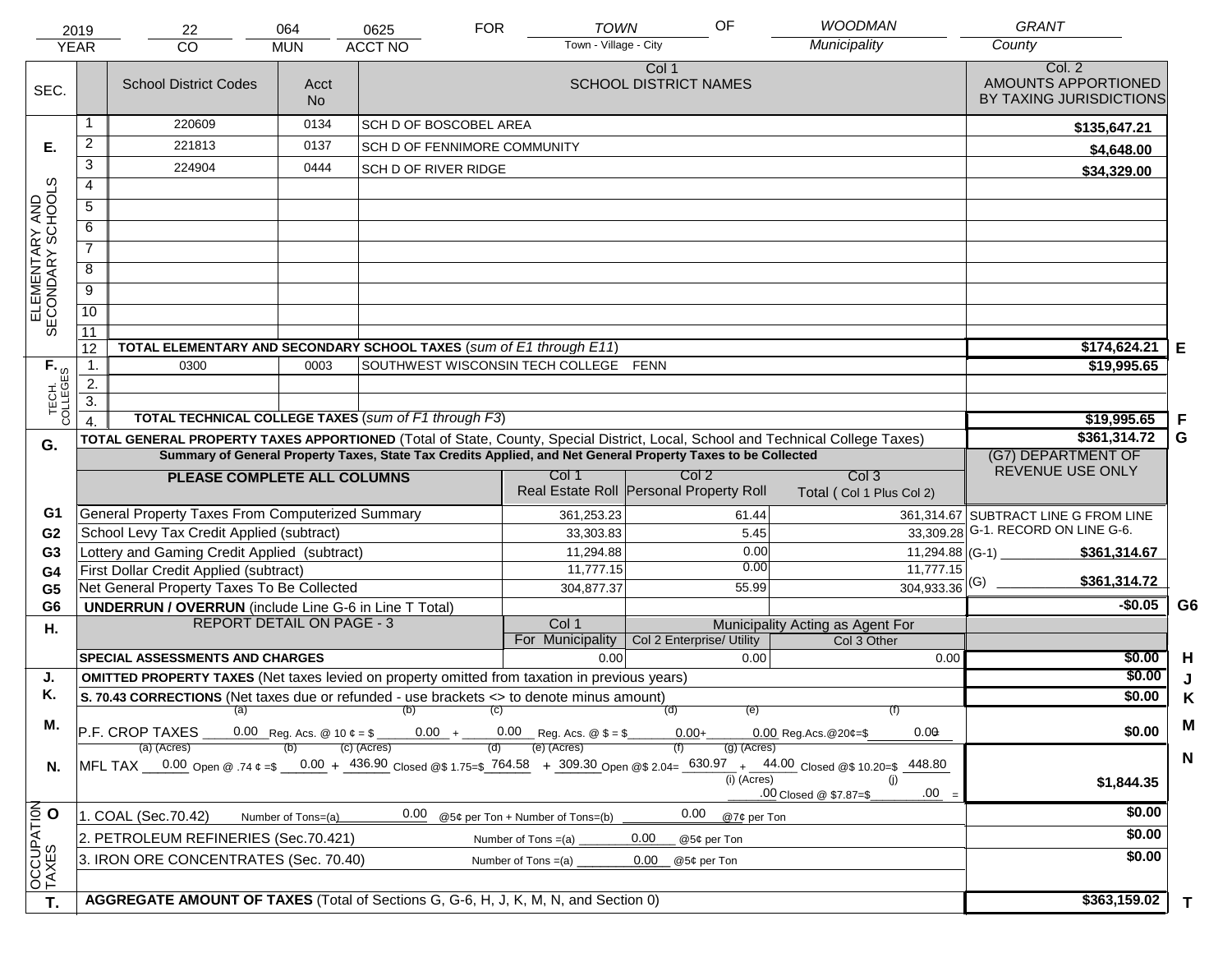|                     | 2019           | 064<br>0625<br>22                                                                       | <b>FOR</b> | <b>TOWN</b>                                                | <b>WOODMAN</b><br>OF                                           |                            | GRANT                                                    |
|---------------------|----------------|-----------------------------------------------------------------------------------------|------------|------------------------------------------------------------|----------------------------------------------------------------|----------------------------|----------------------------------------------------------|
|                     | <b>YEAR</b>    | $\overline{CO}$<br><b>ACCT NO</b><br><b>MUN</b>                                         |            | Town - Village - City<br><b>SECTION H - DETAIL SUMMARY</b> | Municipality                                                   |                            | County                                                   |
| н                   |                | Special Assessments and Special Charges                                                 |            | Col 1<br>For the Municipality                              | Municipality Acting as Agent for<br>Col 2 Enterprise / Utility | Col 3 Other                | <b>Total For Each Line</b><br>(Total of columns 1,2 & 3) |
|                     | 01             | Water main and lateral Installations                                                    |            | \$0.00                                                     | 50.00                                                          | \$0.00                     | \$0.00                                                   |
|                     | 02             | Sewer main and lateral installations                                                    |            | \$0.00                                                     | \$0.00                                                         | \$0.00                     | \$0.00                                                   |
|                     | 03             | Street improvements (ex: sidewalks, storm sewers, seal coating)                         |            | \$0.00                                                     | \$0.00                                                         | \$0.00                     | \$0.00                                                   |
|                     | 04             | Street light installation                                                               |            | \$0.00                                                     | \$0.00                                                         | \$0.00                     | \$0.00                                                   |
|                     | 05             | Greenbelts                                                                              |            | \$0.00                                                     | \$0.00                                                         | \$0.00                     | \$0.00                                                   |
|                     | 06             | Drain ditch and watercourse (sec. 88.42 & 88.43)                                        |            | \$0.00                                                     | \$0.00                                                         | \$0.00                     | \$0.00                                                   |
| SPECIAL ASSESSMENTS |                |                                                                                         |            |                                                            |                                                                |                            |                                                          |
|                     | 01<br>02<br>03 | Weeds, Tree Planting, Removal<br>Snow Removal, Plowing<br>Refuse And Garbage Collection |            | \$0.00<br>\$0.00<br>\$0.00                                 | \$0.00<br>\$0.00<br>\$0.00                                     | \$0.00<br>\$0.00<br>\$0.00 | \$0.00<br>\$0.00<br>\$0.00                               |
|                     | 04             | Grading, Gravel, Culvert, Fencing                                                       |            | \$0.00                                                     | \$0.00                                                         | \$0.00                     | \$0.00                                                   |
|                     | 05<br>06       | Fencing<br>Fire Calls                                                                   |            | \$0.00                                                     | \$0.00<br>\$0.00                                               | \$0.00                     | \$0.00                                                   |
| CHARGES<br>SPECIAL  | 07<br>08       | Recycling<br><b>Delinquent Utility Charges</b>                                          |            | \$0.00<br>\$0.00<br>\$0.00                                 | \$0.00<br>\$0.00                                               | \$0.00<br>\$0.00<br>\$0.00 | \$0.00<br>\$0.00<br>\$0.00                               |
|                     |                |                                                                                         |            |                                                            |                                                                |                            |                                                          |
|                     |                |                                                                                         |            |                                                            |                                                                |                            |                                                          |
|                     |                | TOTALS (Also enter on line H on page 2)                                                 |            | \$0.00                                                     | \$0.00                                                         | \$0.00                     | \$0.00                                                   |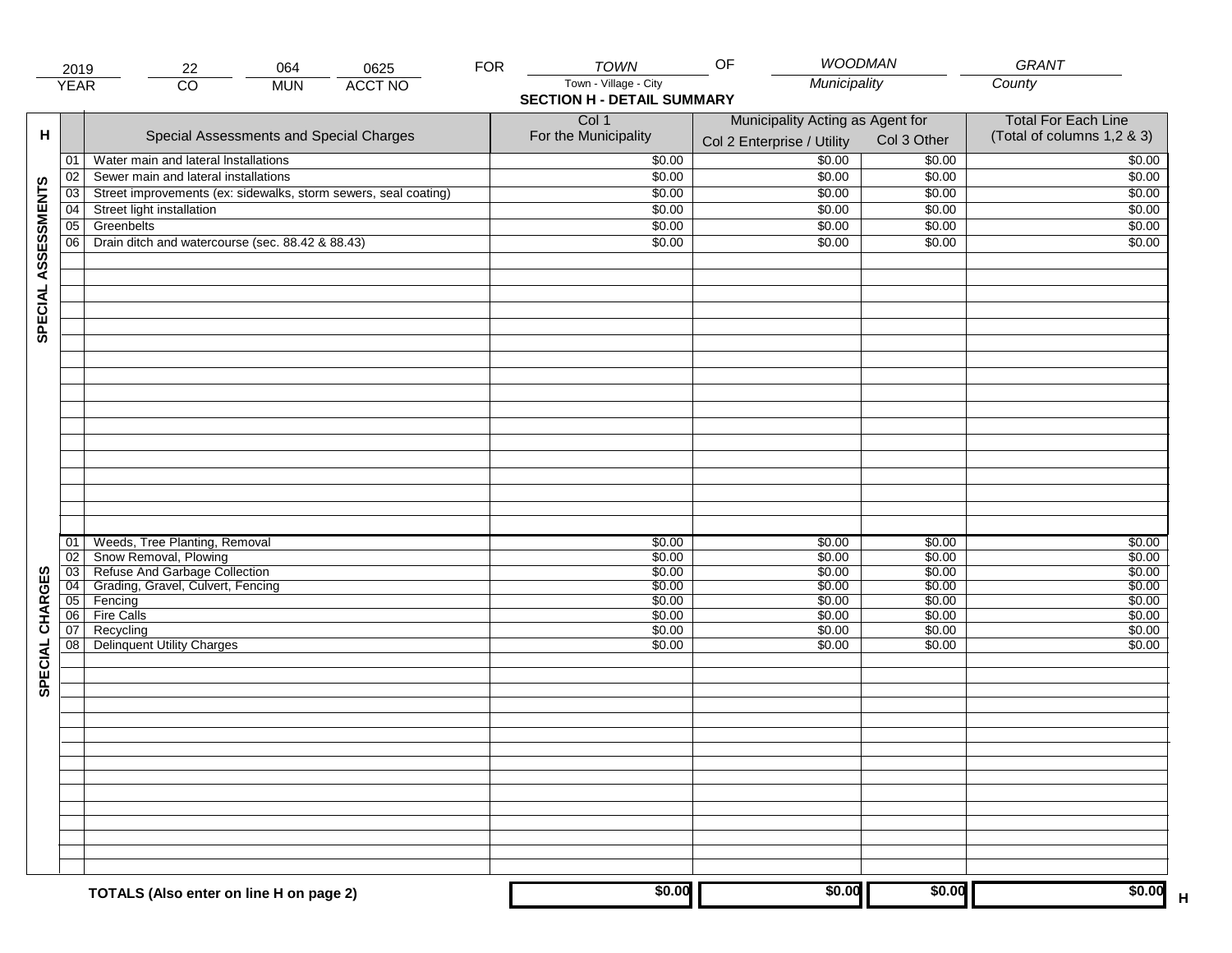| 201:                        | $\sim$ | $\sim$<br>Ub4 | 0625            | ◡┌ | <b>COMVN</b>                       | 11 I<br><i>IMAN</i> | $\sim$ $\sim$ $\sim$ $\sim$ $\sim$<br>UKAIV. |  |
|-----------------------------|--------|---------------|-----------------|----|------------------------------------|---------------------|----------------------------------------------|--|
| $\sqrt{2}$<br>▵<br><b>L</b> |        | <b>MUN</b>    | .CCT NO<br>A(x) |    | Village<br>Tow <sub>i</sub><br>Jit | Municipality        | <i>County</i>                                |  |

| D. | Name of District                          | Valuation | Gen. Prop. Tax Levy | Remarks |
|----|-------------------------------------------|-----------|---------------------|---------|
|    |                                           |           |                     |         |
|    |                                           |           |                     |         |
|    |                                           |           |                     |         |
|    |                                           |           |                     |         |
|    |                                           |           |                     |         |
|    |                                           |           |                     |         |
|    |                                           |           |                     |         |
|    |                                           |           |                     |         |
|    |                                           |           |                     |         |
|    |                                           |           |                     |         |
|    |                                           |           |                     |         |
|    |                                           |           |                     |         |
|    |                                           |           |                     |         |
|    |                                           |           |                     |         |
|    |                                           |           |                     |         |
|    |                                           |           |                     |         |
|    |                                           |           |                     |         |
|    |                                           |           |                     |         |
|    |                                           |           |                     |         |
|    |                                           |           |                     |         |
|    |                                           |           |                     |         |
|    |                                           |           |                     |         |
|    |                                           |           |                     |         |
|    |                                           |           |                     |         |
|    |                                           |           |                     |         |
|    |                                           |           |                     |         |
|    |                                           |           |                     |         |
|    |                                           |           |                     |         |
|    |                                           |           |                     |         |
|    |                                           |           |                     |         |
|    | TOTALS (Also enter on line D-1 on page 1) |           | \$0.00              |         |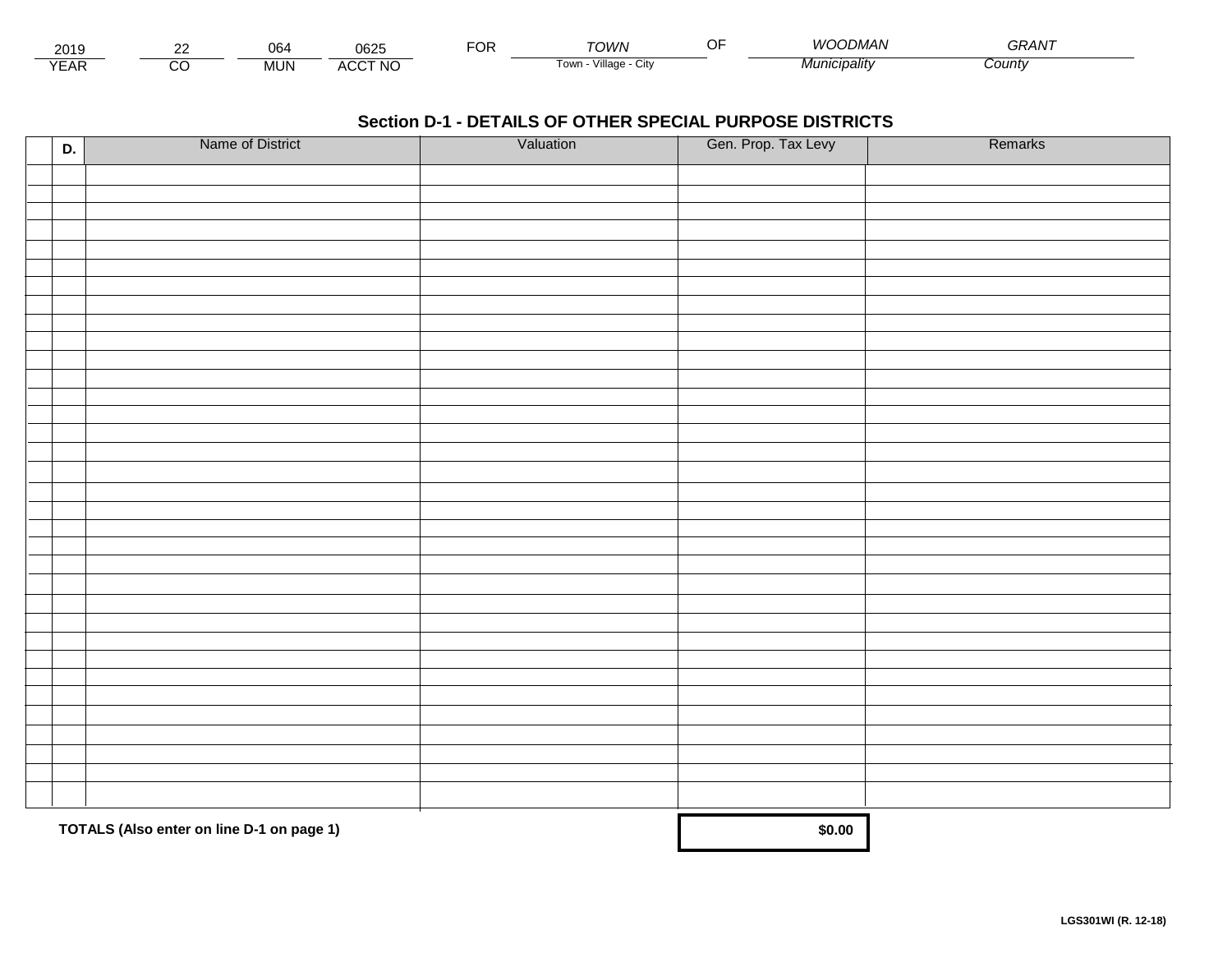### **STATEMENT OF TAXES FOR FINAL**

| R 2019 | 22  | 066 |  |
|--------|-----|-----|--|
|        | CO. | MUN |  |

| <b>MUN</b> | ACCT NO |
|------------|---------|
|            |         |

*0626*

|                        |                |                                                 |                          | <b>FOR</b>                                               | <b>TOWN</b>                                                                                      | OF                                                |              | <b>WYALUSING</b>                | <b>GRANT</b>                          |              | Check if Amended                                           |  |  |
|------------------------|----------------|-------------------------------------------------|--------------------------|----------------------------------------------------------|--------------------------------------------------------------------------------------------------|---------------------------------------------------|--------------|---------------------------------|---------------------------------------|--------------|------------------------------------------------------------|--|--|
|                        |                |                                                 |                          |                                                          | Town-Village -City                                                                               |                                                   | Municipality |                                 | County                                |              |                                                            |  |  |
| SEC.                   |                |                                                 |                          |                                                          |                                                                                                  | Col 1<br>Description of Tax by Taxing Jurisiction |              |                                 |                                       |              | Col 2.<br>AMOUNTS APPORTIONED<br>BY TAXING JURISDICTIONS   |  |  |
| A                      |                | 1. AGGREGATE AMOUNT OF STATE TAXES              |                          |                                                          |                                                                                                  |                                                   |              |                                 |                                       |              | \$0.00<br>A                                                |  |  |
| В.                     |                | 1. Portion of State Special Charges Upon County |                          |                                                          |                                                                                                  |                                                   |              |                                 |                                       | \$2.50       |                                                            |  |  |
| ≻                      |                |                                                 |                          | 2. Portion of County Tax Levied Over Entire Municipality |                                                                                                  |                                                   |              |                                 |                                       | \$138,720.07 |                                                            |  |  |
|                        |                | 3. Special Purpose County Taxes                 |                          |                                                          |                                                                                                  |                                                   |              |                                 |                                       |              | \$0.00                                                     |  |  |
| <b>COUNTY</b><br>TAXES |                |                                                 |                          | 4. TOTAL COUNTY TAXES (sum of B-1 through B-3)           |                                                                                                  |                                                   |              |                                 |                                       |              | \$138,722.57<br>В                                          |  |  |
|                        |                | <b>Special District</b><br>Code                 | <b>Acct</b><br><b>No</b> |                                                          | <b>Special</b><br><b>District Name</b>                                                           |                                                   |              | Col 1a<br><b>Property Taxes</b> | Col 1b<br><b>State Special Charge</b> |              | <b>Property Taxes with</b><br><b>State Special Charges</b> |  |  |
| C.                     | 1              |                                                 |                          |                                                          |                                                                                                  |                                                   |              |                                 |                                       |              |                                                            |  |  |
|                        | $\mathbf{2}$   |                                                 |                          |                                                          |                                                                                                  |                                                   |              |                                 |                                       |              |                                                            |  |  |
|                        | 3              |                                                 |                          |                                                          |                                                                                                  |                                                   |              |                                 |                                       |              |                                                            |  |  |
|                        | 4              |                                                 |                          |                                                          |                                                                                                  |                                                   |              |                                 |                                       |              |                                                            |  |  |
|                        | 5              |                                                 |                          |                                                          |                                                                                                  |                                                   |              |                                 |                                       |              |                                                            |  |  |
|                        | 6              |                                                 |                          |                                                          |                                                                                                  |                                                   |              |                                 |                                       |              |                                                            |  |  |
|                        | $\overline{7}$ |                                                 |                          |                                                          |                                                                                                  |                                                   |              |                                 |                                       |              |                                                            |  |  |
| SPECIAL DISTRICT TAXES | 8              |                                                 |                          |                                                          |                                                                                                  |                                                   |              |                                 |                                       |              |                                                            |  |  |
|                        | 9              |                                                 |                          |                                                          |                                                                                                  |                                                   |              |                                 |                                       |              |                                                            |  |  |
|                        | 10             |                                                 |                          |                                                          |                                                                                                  |                                                   |              |                                 |                                       |              |                                                            |  |  |
|                        | 11             |                                                 |                          |                                                          |                                                                                                  |                                                   |              |                                 |                                       |              |                                                            |  |  |
|                        |                |                                                 |                          | 12. TOTAL SPECIAL DISTRICT TAXES (sum of C1 through C11) |                                                                                                  |                                                   |              | \$0.00                          | \$0.00                                |              | \$0.00<br>C                                                |  |  |
| D.                     | 11.            |                                                 |                          |                                                          | Other Special Purpose District Taxes (Show Detail on page 4, enter total here)                   |                                                   |              |                                 |                                       |              | \$0.00                                                     |  |  |
|                        |                |                                                 |                          |                                                          | 2. Total Tax Increment (except county environmental remediation tax increment)                   |                                                   |              |                                 |                                       |              | \$0.00                                                     |  |  |
| CITY                   | 13.            | County Environmental Tax Increment              |                          |                                                          |                                                                                                  |                                                   |              |                                 |                                       |              | \$0.00                                                     |  |  |
| δŔ                     | 14.            | <b>Other State Special Charges</b>              |                          |                                                          |                                                                                                  |                                                   |              |                                 |                                       |              | \$0.00                                                     |  |  |
| VILLAGE,<br>TAXES      | 5.             | <b>County Special Charges</b>                   |                          |                                                          |                                                                                                  |                                                   |              |                                 |                                       |              | \$0.00                                                     |  |  |
|                        | 6.             | All Other Town, Village, or City Taxes          |                          |                                                          |                                                                                                  |                                                   |              |                                 |                                       |              | \$122,057.00                                               |  |  |
| TOWN,                  | 17.            |                                                 |                          |                                                          | Surplus Funds Applied CAUTION: Do not make an entry on this line unless Line D6 (above) is Zero. |                                                   |              |                                 |                                       | k            | \$0.00 ><br>\$122,057.00                                   |  |  |
|                        |                |                                                 |                          |                                                          | 8. TOTAL TOWN, VILLAGE OR CITY TAXES (sum of D1 through D7; NOT TOTAL for page one)              |                                                   |              |                                 |                                       |              | D                                                          |  |  |
| <b>Clerk</b>           |                |                                                 |                          |                                                          | Date                                                                                             |                                                   |              | <b>REMARKS</b>                  |                                       |              |                                                            |  |  |

|                |            | Date | I REMARKS. |
|----------------|------------|------|------------|
| Work Phone     | Home Phone |      |            |
|                |            |      |            |
| E-mail Address | Fax Number |      |            |
|                |            |      |            |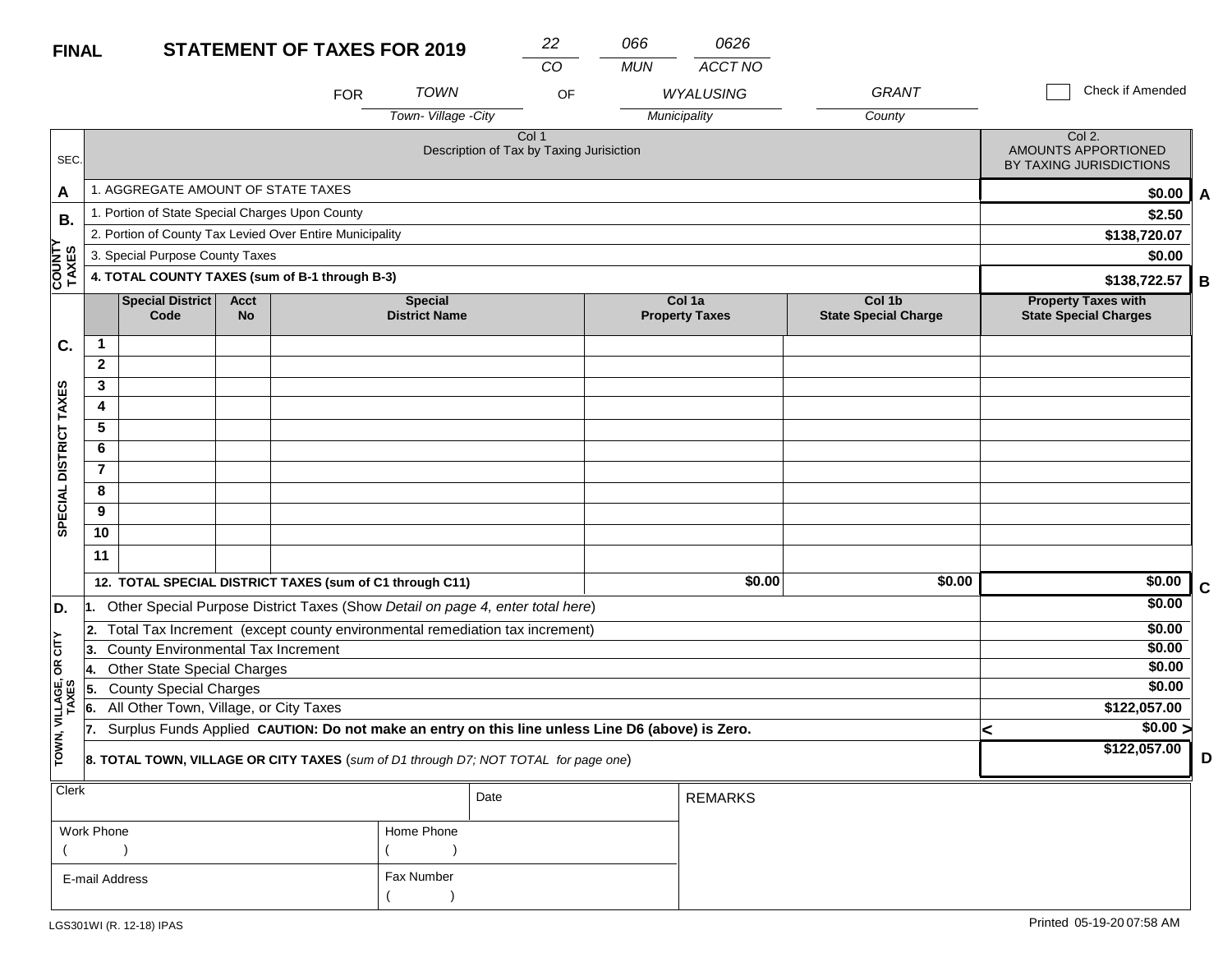|                                     | 2019                  | 22                                                                                                                             | 066                | 0626                        | <b>FOR</b>                                                       | OF<br><b>TOWN</b>                                                                                            | <b>WYALUSING</b>                                   | <b>GRANT</b>                                             |                |
|-------------------------------------|-----------------------|--------------------------------------------------------------------------------------------------------------------------------|--------------------|-----------------------------|------------------------------------------------------------------|--------------------------------------------------------------------------------------------------------------|----------------------------------------------------|----------------------------------------------------------|----------------|
|                                     | <b>YEAR</b>           | CO                                                                                                                             | <b>MUN</b>         | <b>ACCT NO</b>              | Town - Village - City                                            |                                                                                                              | Municipality                                       | County                                                   |                |
| SEC.                                |                       | <b>School District Codes</b>                                                                                                   | Acct<br><b>No</b>  |                             |                                                                  | Col 1<br><b>SCHOOL DISTRICT NAMES</b>                                                                        |                                                    | Col. 2<br>AMOUNTS APPORTIONED<br>BY TAXING JURISDICTIONS |                |
|                                     | 1                     | 224904                                                                                                                         | 0444               | <b>SCH D OF RIVER RIDGE</b> |                                                                  |                                                                                                              |                                                    | \$374,270.00                                             |                |
| Е.                                  | $\overline{2}$        |                                                                                                                                |                    |                             |                                                                  |                                                                                                              |                                                    |                                                          |                |
|                                     | 3                     |                                                                                                                                |                    |                             |                                                                  |                                                                                                              |                                                    |                                                          |                |
|                                     | 4                     |                                                                                                                                |                    |                             |                                                                  |                                                                                                              |                                                    |                                                          |                |
|                                     | $\overline{5}$        |                                                                                                                                |                    |                             |                                                                  |                                                                                                              |                                                    |                                                          |                |
|                                     | 6                     |                                                                                                                                |                    |                             |                                                                  |                                                                                                              |                                                    |                                                          |                |
| ELEMENTARY AND<br>SECONDARY SCHOOLS | $\overline{7}$        |                                                                                                                                |                    |                             |                                                                  |                                                                                                              |                                                    |                                                          |                |
|                                     | 8                     |                                                                                                                                |                    |                             |                                                                  |                                                                                                              |                                                    |                                                          |                |
|                                     | $\overline{9}$        |                                                                                                                                |                    |                             |                                                                  |                                                                                                              |                                                    |                                                          |                |
|                                     | 10                    |                                                                                                                                |                    |                             |                                                                  |                                                                                                              |                                                    |                                                          |                |
|                                     |                       |                                                                                                                                |                    |                             |                                                                  |                                                                                                              |                                                    |                                                          |                |
|                                     | $\overline{11}$<br>12 | TOTAL ELEMENTARY AND SECONDARY SCHOOL TAXES (sum of E1 through E11)                                                            | \$374,270.00       | Е                           |                                                                  |                                                                                                              |                                                    |                                                          |                |
|                                     | 1.                    | 0300                                                                                                                           | 0003               |                             | SOUTHWEST WISCONSIN TECH COLLEGE FENN                            |                                                                                                              |                                                    | \$40,379.27                                              |                |
| TECH. T                             | 2.                    |                                                                                                                                |                    |                             |                                                                  |                                                                                                              |                                                    |                                                          |                |
|                                     | $\overline{3}$ .      |                                                                                                                                |                    |                             |                                                                  |                                                                                                              |                                                    |                                                          |                |
|                                     | $\overline{4}$        | TOTAL TECHNICAL COLLEGE TAXES (sum of F1 through F3)                                                                           |                    |                             |                                                                  |                                                                                                              |                                                    | \$40,379.27                                              | F              |
| G.                                  |                       | TOTAL GENERAL PROPERTY TAXES APPORTIONED (Total of State, County, Special District, Local, School and Technical College Taxes) |                    |                             |                                                                  |                                                                                                              |                                                    | \$675,428.84                                             | G              |
|                                     |                       |                                                                                                                                |                    |                             |                                                                  | Summary of General Property Taxes, State Tax Credits Applied, and Net General Property Taxes to be Collected |                                                    | (G7) DEPARTMENT OF<br>REVENUE USE ONLY                   |                |
|                                     |                       | PLEASE COMPLETE ALL COLUMNS                                                                                                    |                    |                             | Col 1                                                            | Col <sub>2</sub><br>Real Estate Roll Personal Property Roll                                                  | Col <sub>3</sub><br>Total (Col 1 Plus Col 2)       |                                                          |                |
| G1                                  |                       | General Property Taxes From Computerized Summary                                                                               |                    |                             | 660,162.59                                                       | 15,266.84                                                                                                    |                                                    | 675,429.43 SUBTRACT LINE G FROM LINE                     |                |
| G <sub>2</sub>                      |                       | School Levy Tax Credit Applied (subtract)                                                                                      |                    |                             | 73,030.02                                                        | 1,688.80                                                                                                     |                                                    | 74,718.82 G-1. RECORD ON LINE G-6.                       |                |
| G3                                  |                       | Lottery and Gaming Credit Applied (subtract)                                                                                   |                    |                             | 25,410.40                                                        | 548.39                                                                                                       | 25,958.79 (G-1) $-$                                | \$675,429.43                                             |                |
| G4                                  |                       | First Dollar Credit Applied (subtract)                                                                                         |                    |                             | 20,729.95                                                        | 0.00                                                                                                         | 20,729.95                                          | \$675,428.84                                             |                |
| G <sub>5</sub>                      |                       | Net General Property Taxes To Be Collected                                                                                     |                    |                             | 540,992.22                                                       | 13,029.65                                                                                                    | $554,021.87$ <sup>(G)</sup>                        |                                                          |                |
| G <sub>6</sub>                      |                       | <b>UNDERRUN / OVERRUN</b> (include Line G-6 in Line T Total)<br><b>REPORT DETAIL ON PAGE - 3</b>                               |                    |                             |                                                                  |                                                                                                              |                                                    | \$0.59                                                   | G <sub>6</sub> |
| Η.                                  |                       |                                                                                                                                |                    |                             | Col 1<br>For Municipality                                        | Col 2 Enterprise/ Utility                                                                                    | Municipality Acting as Agent For<br>Col 3 Other    |                                                          |                |
|                                     |                       | <b>SPECIAL ASSESSMENTS AND CHARGES</b>                                                                                         |                    |                             | 17,125.00                                                        | 0.00                                                                                                         | 0.00                                               | \$17,125.00                                              | H              |
| J.                                  |                       | <b>OMITTED PROPERTY TAXES</b> (Net taxes levied on property omitted from taxation in previous years)                           |                    |                             |                                                                  |                                                                                                              |                                                    | \$0.00                                                   | J              |
| Κ.                                  |                       | S. 70.43 CORRECTIONS (Net taxes due or refunded - use brackets <> to denote minus amount)                                      |                    |                             |                                                                  |                                                                                                              |                                                    | \$0.00                                                   | K              |
|                                     |                       |                                                                                                                                |                    | (a) (b) (c)                 |                                                                  | (e)<br>(d)                                                                                                   |                                                    |                                                          |                |
| М.                                  |                       | P.F. CROP TAXES                                                                                                                |                    |                             | 0.00 Reg. Acs. @ 10 $\phi = $$ 0.00 + 160.00 Reg. Acs. @ $$ = $$ | $403.20 +$                                                                                                   | 0.00<br>$0.00$ Reg. Acs. @ 20¢=\$                  | \$403.20                                                 | M              |
|                                     |                       | (a) (Acres)                                                                                                                    |                    | (c) (Acres)                 | (e) (Acres)                                                      | $(g)$ (Acres)                                                                                                |                                                    |                                                          | $\mathbf N$    |
| N.                                  |                       | MFL TAX 126.94 Open @ 74 ¢ = \$ 93.94 + 1337.87 Closed @ \$ 1.75= \$2341.31 + 0.00 Open @ \$ 2.04=                             |                    |                             |                                                                  | $(i)$ (Acres)                                                                                                | 0.00 + $737.54$ Closed @\$ 10.20=\$ 7522.86<br>(i) | \$9,958.11                                               |                |
|                                     |                       |                                                                                                                                |                    |                             |                                                                  |                                                                                                              | $.00 =$<br>.00 Closed @ \$7.87=\$                  |                                                          |                |
|                                     |                       | 1. COAL (Sec.70.42)                                                                                                            | Number of Tons=(a) | 0.00                        | @5¢ per Ton + Number of Tons=(b)                                 | 0.00<br>@7¢ per Ton                                                                                          |                                                    | \$0.00                                                   |                |
|                                     |                       | 2. PETROLEUM REFINERIES (Sec.70.421)                                                                                           |                    |                             | Number of Tons $=(a)$                                            | 0.00<br>@5¢ per Ton                                                                                          |                                                    | \$0.00                                                   |                |
| OCCUPATION                          |                       | 3. IRON ORE CONCENTRATES (Sec. 70.40)                                                                                          |                    |                             | Number of Tons $=(a)$                                            | 0.00<br>@5¢ per Ton                                                                                          |                                                    | \$0.00                                                   |                |
|                                     |                       |                                                                                                                                |                    |                             |                                                                  |                                                                                                              |                                                    |                                                          |                |
| T.                                  |                       | AGGREGATE AMOUNT OF TAXES (Total of Sections G, G-6, H, J, K, M, N, and Section 0)                                             | \$702,915.74       | $\mathbf T$                 |                                                                  |                                                                                                              |                                                    |                                                          |                |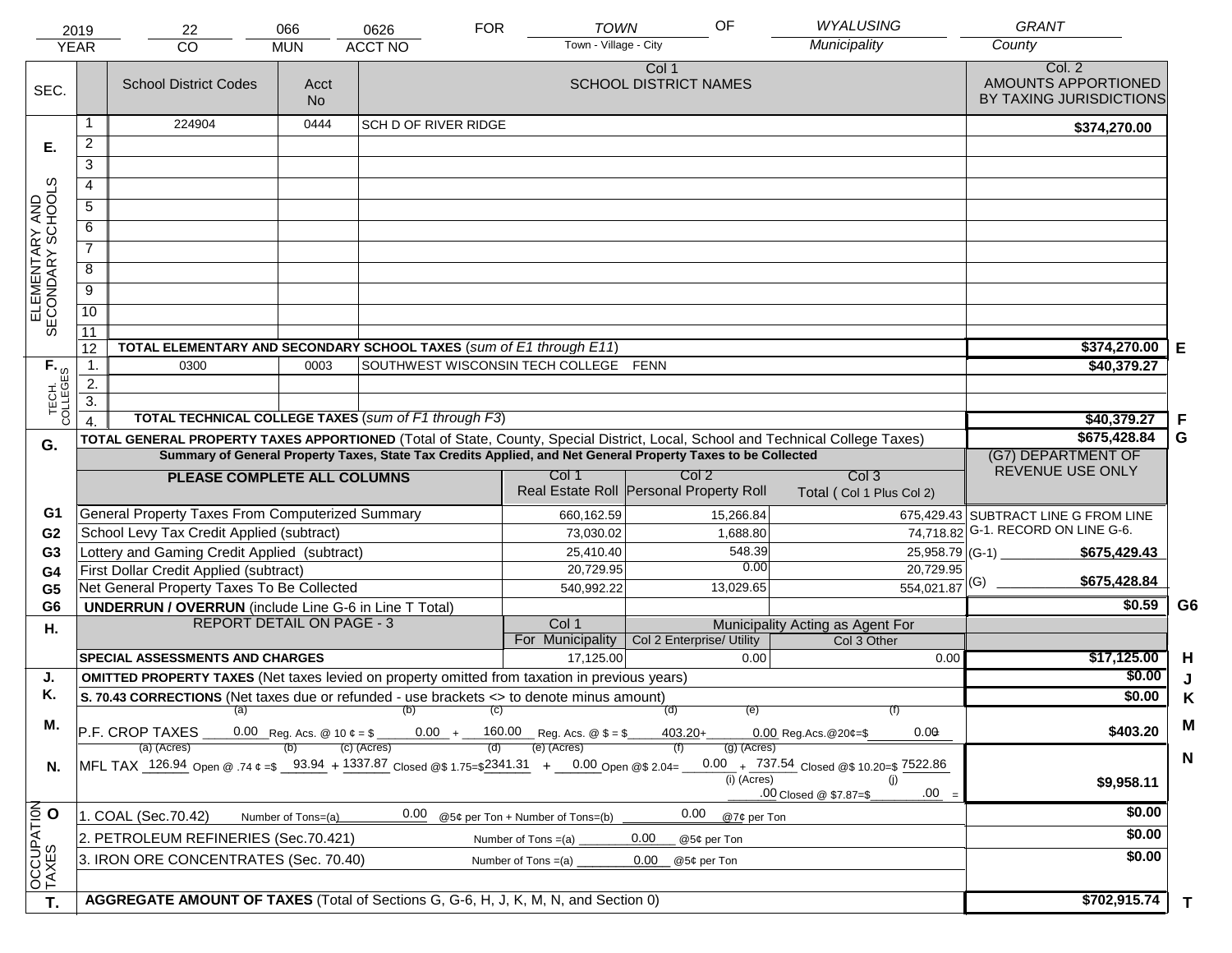|                     | 2019                  | 066<br>22                                                       | 0626           | <b>FOR</b> | <b>TOWN</b>                       | OF                                                             | WYALUSING        | GRANT                                                    |
|---------------------|-----------------------|-----------------------------------------------------------------|----------------|------------|-----------------------------------|----------------------------------------------------------------|------------------|----------------------------------------------------------|
|                     | <b>YEAR</b>           | $\overline{CO}$<br><b>MUN</b>                                   | <b>ACCT NO</b> |            | Town - Village - City             | Municipality                                                   |                  | County                                                   |
|                     |                       |                                                                 |                |            | <b>SECTION H - DETAIL SUMMARY</b> |                                                                |                  |                                                          |
| н                   |                       | Special Assessments and Special Charges                         |                |            | Col 1<br>For the Municipality     | Municipality Acting as Agent for<br>Col 2 Enterprise / Utility | Col 3 Other      | <b>Total For Each Line</b><br>(Total of columns 1,2 & 3) |
|                     | 01                    | Water main and lateral Installations                            |                |            | \$0.00                            | 50.00                                                          | \$0.00           | \$0.00                                                   |
|                     | 02                    | Sewer main and lateral installations                            |                |            | \$0.00                            | \$0.00                                                         | \$0.00           | \$0.00                                                   |
|                     | $\overline{03}$       | Street improvements (ex: sidewalks, storm sewers, seal coating) |                |            | \$0.00                            | \$0.00                                                         | \$0.00           | \$0.00                                                   |
|                     | 04                    | Street light installation                                       |                |            | \$0.00                            | \$0.00                                                         | \$0.00           | \$0.00                                                   |
|                     | 05                    | Greenbelts                                                      |                |            | \$0.00                            | \$0.00                                                         | \$0.00           | \$0.00                                                   |
|                     | 06                    | Drain ditch and watercourse (sec. 88.42 & 88.43)                |                |            | \$0.00                            | \$0.00                                                         | \$0.00           | \$0.00                                                   |
| SPECIAL ASSESSMENTS |                       |                                                                 |                |            |                                   |                                                                |                  |                                                          |
|                     |                       |                                                                 |                |            |                                   |                                                                |                  |                                                          |
|                     |                       |                                                                 |                |            |                                   |                                                                |                  |                                                          |
|                     |                       |                                                                 |                |            |                                   |                                                                |                  |                                                          |
|                     |                       |                                                                 |                |            |                                   |                                                                |                  |                                                          |
|                     |                       |                                                                 |                |            |                                   |                                                                |                  |                                                          |
|                     |                       |                                                                 |                |            |                                   |                                                                |                  |                                                          |
|                     |                       |                                                                 |                |            |                                   |                                                                |                  |                                                          |
|                     | 01                    | Weeds, Tree Planting, Removal                                   |                |            | \$0.00                            | \$0.00                                                         | \$0.00           | \$0.00                                                   |
|                     | 02<br>$\overline{03}$ | Show Removal, Plowing<br>Refuse And Garbage Collection          |                |            | \$0.00<br>\$17,125.00             | \$0.00<br>\$0.00                                               | \$0.00<br>\$0.00 | \$0.00<br>\$17,125.00                                    |
| CHARGES             | 04                    | Grading, Gravel, Culvert, Fencing                               |                |            | \$0.00                            | \$0.00                                                         | \$0.00           | \$0.00                                                   |
|                     | 05                    | Fencing                                                         |                |            | \$0.00                            | \$0.00                                                         | \$0.00           | \$0.00                                                   |
|                     | 06                    | <b>Fire Calls</b>                                               |                |            | \$0.00                            | \$0.00                                                         | \$0.00           | \$0.00                                                   |
|                     | 07                    | Recycling                                                       |                |            | \$0.00                            | \$0.00                                                         | \$0.00           | \$0.00                                                   |
| SPECIAL             | 08 <sub>1</sub>       | <b>Delinquent Utility Charges</b>                               |                |            | \$0.00                            | \$0.00                                                         | \$0.00           | \$0.00                                                   |
|                     |                       |                                                                 |                |            |                                   |                                                                |                  |                                                          |
|                     |                       |                                                                 |                |            |                                   |                                                                |                  |                                                          |
|                     |                       |                                                                 |                |            |                                   |                                                                |                  |                                                          |
|                     |                       |                                                                 |                |            |                                   |                                                                |                  |                                                          |
|                     |                       |                                                                 |                |            |                                   |                                                                |                  |                                                          |
|                     |                       |                                                                 |                |            |                                   |                                                                |                  |                                                          |
|                     |                       |                                                                 |                |            |                                   |                                                                |                  |                                                          |
|                     |                       | TOTALS (Also enter on line H on page 2)                         |                |            | \$17,125.00                       | \$0.00                                                         | \$0.00           | \$17,125.00                                              |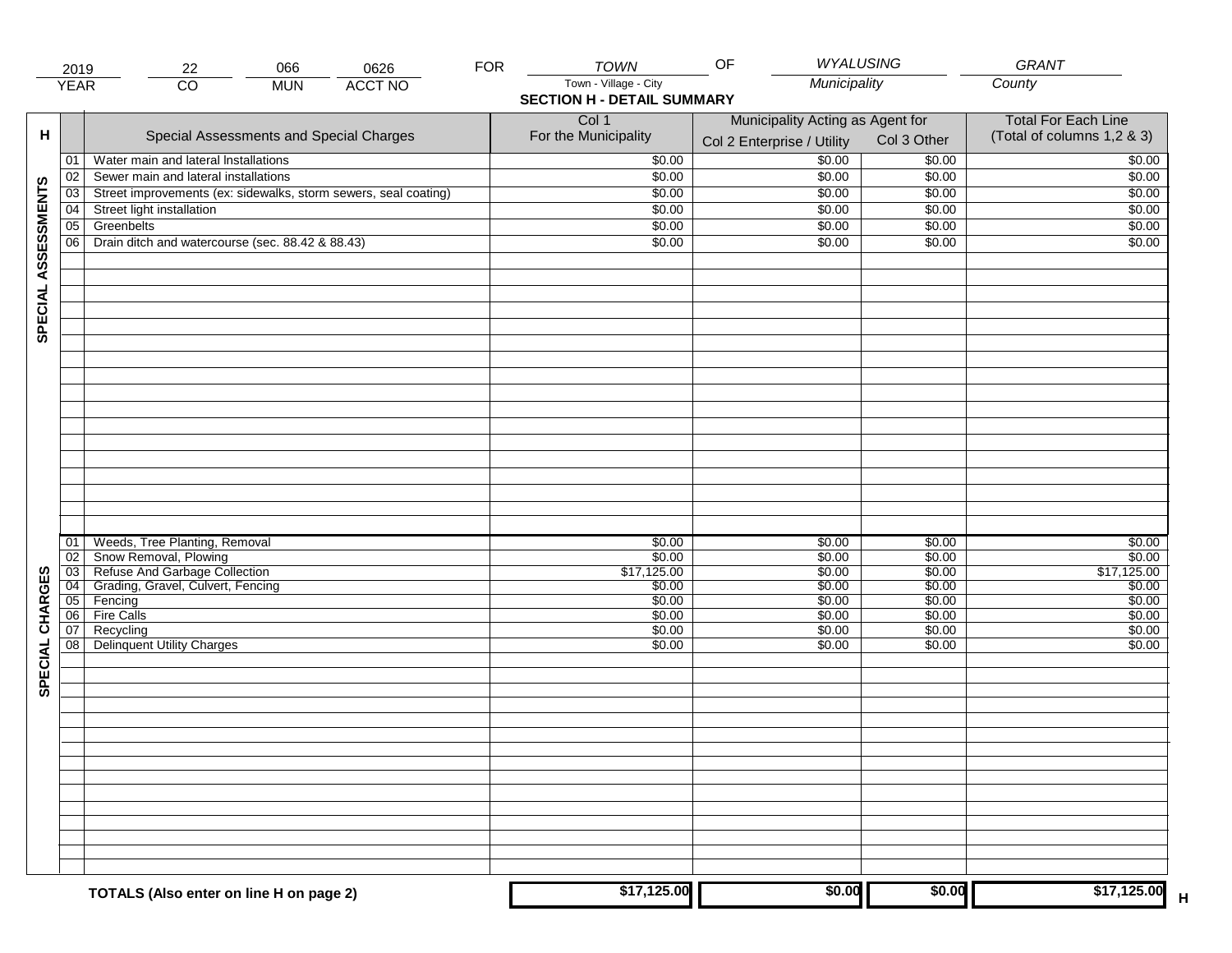| - - -<br>201.        | $\sim$ | $\sim$<br>UU- | nene<br>υο∠ເ                   | $\neg$ $\wedge$ r.<br>vη | ⊤∩WN                                | USING<br>$\lambda$<br>$\overline{\phantom{a}}$ | <b>^^</b><br>GRAN |  |
|----------------------|--------|---------------|--------------------------------|--------------------------|-------------------------------------|------------------------------------------------|-------------------|--|
| $\sqrt{2}$<br>▵<br>. |        | .viUN         | CCT NC،<br>$\mathbf{A}$<br>へいし |                          | $\cdots$<br>Villade<br>UN<br>∣ ∪wii | Vlunicipalitv                                  | Count             |  |

| D. | Name of District                          | Valuation | Gen. Prop. Tax Levy | Remarks |
|----|-------------------------------------------|-----------|---------------------|---------|
|    |                                           |           |                     |         |
|    |                                           |           |                     |         |
|    |                                           |           |                     |         |
|    |                                           |           |                     |         |
|    |                                           |           |                     |         |
|    |                                           |           |                     |         |
|    |                                           |           |                     |         |
|    |                                           |           |                     |         |
|    |                                           |           |                     |         |
|    |                                           |           |                     |         |
|    |                                           |           |                     |         |
|    |                                           |           |                     |         |
|    |                                           |           |                     |         |
|    |                                           |           |                     |         |
|    |                                           |           |                     |         |
|    |                                           |           |                     |         |
|    |                                           |           |                     |         |
|    |                                           |           |                     |         |
|    |                                           |           |                     |         |
|    |                                           |           |                     |         |
|    |                                           |           |                     |         |
|    |                                           |           |                     |         |
|    |                                           |           |                     |         |
|    |                                           |           |                     |         |
|    |                                           |           |                     |         |
|    |                                           |           |                     |         |
|    |                                           |           |                     |         |
|    |                                           |           |                     |         |
|    |                                           |           |                     |         |
|    |                                           |           |                     |         |
|    | TOTALS (Also enter on line D-1 on page 1) |           | \$0.00              |         |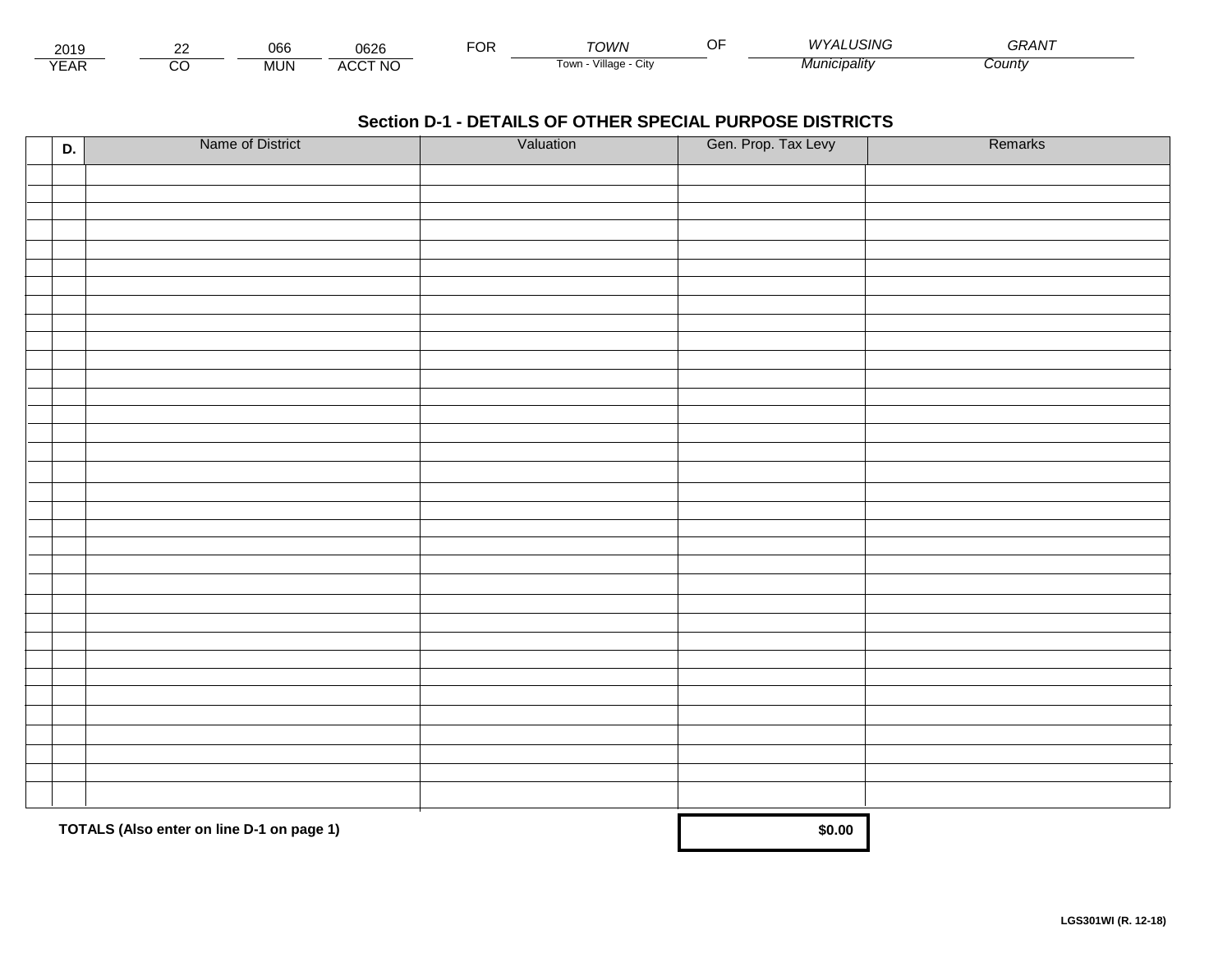#### **STATEMENT OF TAXES FOR 2019 FINAL**

| <b>FINAL</b>             |                                                                                     |                                                          |                          |            | <b>STATEMENT OF TAXES FOR 2019</b>     | 22                                                                                               | 106        | 0627                            |                                       |   |                                                            |             |
|--------------------------|-------------------------------------------------------------------------------------|----------------------------------------------------------|--------------------------|------------|----------------------------------------|--------------------------------------------------------------------------------------------------|------------|---------------------------------|---------------------------------------|---|------------------------------------------------------------|-------------|
|                          |                                                                                     |                                                          |                          |            |                                        | CO                                                                                               | <b>MUN</b> | ACCT NO                         |                                       |   |                                                            |             |
|                          |                                                                                     |                                                          |                          | <b>FOR</b> | <b>VILLAGE</b>                         | OF                                                                                               |            | <b>BAGLEY</b>                   | <b>GRANT</b>                          |   | Check if Amended                                           |             |
|                          |                                                                                     |                                                          |                          |            | Town-Village -City                     |                                                                                                  |            | Municipality                    | County                                |   |                                                            |             |
| SEC.                     |                                                                                     |                                                          |                          |            |                                        | Col <sub>1</sub><br>Description of Tax by Taxing Jurisiction                                     |            |                                 |                                       |   | Col 2.<br>AMOUNTS APPORTIONED<br>BY TAXING JURISDICTIONS   |             |
| A                        |                                                                                     | 1. AGGREGATE AMOUNT OF STATE TAXES                       |                          |            |                                        |                                                                                                  |            |                                 |                                       |   | \$0.00                                                     | A           |
| В.                       |                                                                                     | 1. Portion of State Special Charges Upon County          |                          |            |                                        |                                                                                                  |            |                                 |                                       |   | \$1.71                                                     |             |
|                          |                                                                                     | 2. Portion of County Tax Levied Over Entire Municipality |                          |            |                                        |                                                                                                  |            |                                 |                                       |   | \$91,243.95                                                |             |
|                          |                                                                                     | 3. Special Purpose County Taxes                          |                          |            |                                        |                                                                                                  |            |                                 |                                       |   | \$0.00                                                     |             |
| COUNTY<br>TAXES<br>TAXES | 4. TOTAL COUNTY TAXES (sum of B-1 through B-3)                                      |                                                          |                          |            |                                        |                                                                                                  |            |                                 |                                       |   | \$91,245.66                                                | B           |
|                          |                                                                                     | Special District<br>Code                                 | <b>Acct</b><br><b>No</b> |            | <b>Special</b><br><b>District Name</b> |                                                                                                  |            | Col 1a<br><b>Property Taxes</b> | Col 1b<br><b>State Special Charge</b> |   | <b>Property Taxes with</b><br><b>State Special Charges</b> |             |
| C.                       | $\mathbf{1}$                                                                        |                                                          |                          |            |                                        |                                                                                                  |            |                                 |                                       |   |                                                            |             |
|                          | $\mathbf{2}$                                                                        |                                                          |                          |            |                                        |                                                                                                  |            |                                 |                                       |   |                                                            |             |
|                          | 3                                                                                   |                                                          |                          |            |                                        |                                                                                                  |            |                                 |                                       |   |                                                            |             |
| SPECIAL DISTRICT TAXES   | 4                                                                                   |                                                          |                          |            |                                        |                                                                                                  |            |                                 |                                       |   |                                                            |             |
|                          | 5                                                                                   |                                                          |                          |            |                                        |                                                                                                  |            |                                 |                                       |   |                                                            |             |
|                          | 6                                                                                   |                                                          |                          |            |                                        |                                                                                                  |            |                                 |                                       |   |                                                            |             |
|                          | $\overline{7}$                                                                      |                                                          |                          |            |                                        |                                                                                                  |            |                                 |                                       |   |                                                            |             |
|                          | 8                                                                                   |                                                          |                          |            |                                        |                                                                                                  |            |                                 |                                       |   |                                                            |             |
|                          | 9                                                                                   |                                                          |                          |            |                                        |                                                                                                  |            |                                 |                                       |   |                                                            |             |
|                          | 10                                                                                  |                                                          |                          |            |                                        |                                                                                                  |            |                                 |                                       |   |                                                            |             |
|                          | 11                                                                                  |                                                          |                          |            |                                        |                                                                                                  |            |                                 |                                       |   |                                                            |             |
|                          |                                                                                     | 12. TOTAL SPECIAL DISTRICT TAXES (sum of C1 through C11) |                          |            |                                        |                                                                                                  |            | $\sqrt{$0.00}$                  | \$0.00                                |   | \$0.00                                                     | $\mathbf C$ |
| D.                       | 11.                                                                                 |                                                          |                          |            |                                        | Other Special Purpose District Taxes (Show Detail on page 4, enter total here)                   |            |                                 |                                       |   | \$0.00                                                     |             |
|                          |                                                                                     |                                                          |                          |            |                                        | 2. Total Tax Increment (except county environmental remediation tax increment)                   |            |                                 |                                       |   | \$0.00                                                     |             |
| čL                       | 3.                                                                                  | County Environmental Tax Increment                       |                          |            |                                        |                                                                                                  |            |                                 |                                       |   | \$0.00                                                     |             |
| g                        | 14.                                                                                 | <b>Other State Special Charges</b>                       |                          |            |                                        |                                                                                                  |            |                                 |                                       |   | \$0.00                                                     |             |
|                          | 5.                                                                                  | <b>County Special Charges</b>                            |                          |            |                                        |                                                                                                  |            |                                 |                                       |   | \$0.00                                                     |             |
| VILLAGE,<br>TAXES        | 16.                                                                                 | All Other Town, Village, or City Taxes                   |                          |            |                                        |                                                                                                  |            |                                 |                                       |   | \$24,506.00                                                |             |
|                          | 17.                                                                                 |                                                          |                          |            |                                        | Surplus Funds Applied CAUTION: Do not make an entry on this line unless Line D6 (above) is Zero. |            |                                 |                                       | < | $\sqrt{$0.00}$                                             |             |
| TOWN,                    | 8. TOTAL TOWN, VILLAGE OR CITY TAXES (sum of D1 through D7; NOT TOTAL for page one) |                                                          |                          |            |                                        |                                                                                                  |            | \$24,506.00                     | D                                     |   |                                                            |             |
| <b>Clerk</b>             |                                                                                     | Date<br><b>REMARKS</b>                                   |                          |            |                                        |                                                                                                  |            |                                 |                                       |   |                                                            |             |

| $\sim$         |            | Date | REMARKS |
|----------------|------------|------|---------|
| Work Phone     | Home Phone |      |         |
|                |            |      |         |
| E-mail Address | Fax Number |      |         |
|                |            |      |         |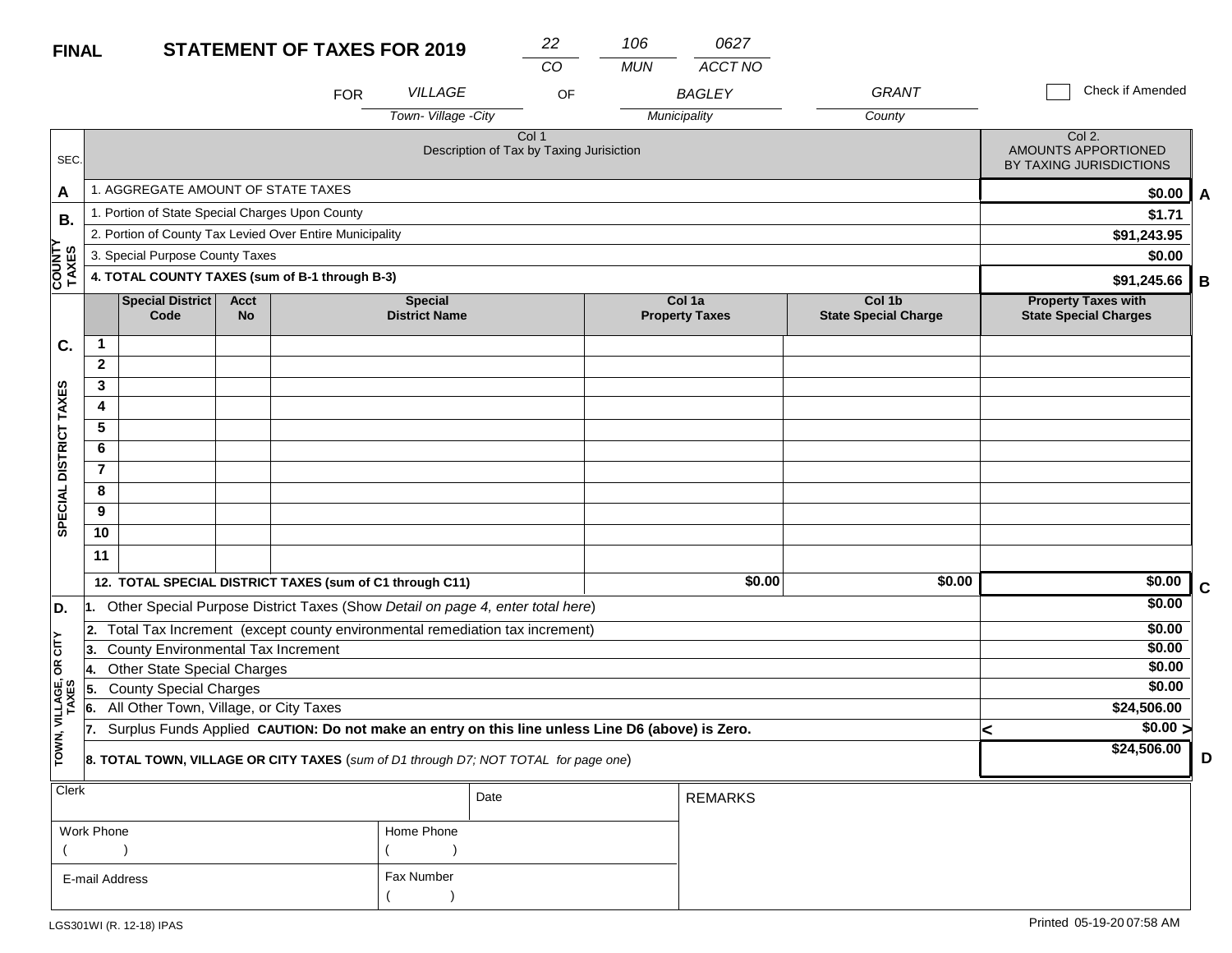|                                     | 2019                                                                                                                                                                                                                                           | 22                                                                                                                                                           | 106                | 0627                        | <b>FOR</b> | VILLAGE                                 |                                       | OF            | <b>BAGLEY</b>                            | <b>GRANT</b>                                                    |                |
|-------------------------------------|------------------------------------------------------------------------------------------------------------------------------------------------------------------------------------------------------------------------------------------------|--------------------------------------------------------------------------------------------------------------------------------------------------------------|--------------------|-----------------------------|------------|-----------------------------------------|---------------------------------------|---------------|------------------------------------------|-----------------------------------------------------------------|----------------|
|                                     | <b>YEAR</b>                                                                                                                                                                                                                                    | CO                                                                                                                                                           | <b>MUN</b>         | <b>ACCT NO</b>              |            | Town - Village - City                   |                                       |               | Municipality                             | County                                                          |                |
| SEC.                                |                                                                                                                                                                                                                                                | <b>School District Codes</b>                                                                                                                                 | Acct<br><b>No</b>  |                             |            |                                         | Col 1<br><b>SCHOOL DISTRICT NAMES</b> |               |                                          | Col. 2<br>AMOUNTS APPORTIONED<br><b>BY TAXING JURISDICTIONS</b> |                |
|                                     | -1                                                                                                                                                                                                                                             | 224904                                                                                                                                                       | 0444               | <b>SCH D OF RIVER RIDGE</b> |            |                                         |                                       |               |                                          | \$255,630.00                                                    |                |
| Е.                                  | 2                                                                                                                                                                                                                                              |                                                                                                                                                              |                    |                             |            |                                         |                                       |               |                                          |                                                                 |                |
|                                     | $\overline{3}$                                                                                                                                                                                                                                 |                                                                                                                                                              |                    |                             |            |                                         |                                       |               |                                          |                                                                 |                |
|                                     | 4                                                                                                                                                                                                                                              |                                                                                                                                                              |                    |                             |            |                                         |                                       |               |                                          |                                                                 |                |
|                                     | $\overline{5}$                                                                                                                                                                                                                                 |                                                                                                                                                              |                    |                             |            |                                         |                                       |               |                                          |                                                                 |                |
|                                     | 6                                                                                                                                                                                                                                              |                                                                                                                                                              |                    |                             |            |                                         |                                       |               |                                          |                                                                 |                |
|                                     | $\overline{7}$                                                                                                                                                                                                                                 |                                                                                                                                                              |                    |                             |            |                                         |                                       |               |                                          |                                                                 |                |
| ELEMENTARY AND<br>SECONDARY SCHOOLS | 8                                                                                                                                                                                                                                              |                                                                                                                                                              |                    |                             |            |                                         |                                       |               |                                          |                                                                 |                |
|                                     | $\overline{9}$                                                                                                                                                                                                                                 |                                                                                                                                                              |                    |                             |            |                                         |                                       |               |                                          |                                                                 |                |
|                                     | 10                                                                                                                                                                                                                                             |                                                                                                                                                              |                    |                             |            |                                         |                                       |               |                                          |                                                                 |                |
|                                     | $\overline{11}$                                                                                                                                                                                                                                |                                                                                                                                                              |                    |                             |            |                                         |                                       |               |                                          |                                                                 |                |
|                                     | 12                                                                                                                                                                                                                                             | TOTAL ELEMENTARY AND SECONDARY SCHOOL TAXES (sum of E1 through E11)                                                                                          |                    |                             |            |                                         |                                       |               |                                          | \$255,630.00                                                    | Е              |
|                                     | $\mathbf{1}$ .                                                                                                                                                                                                                                 | 0300                                                                                                                                                         | 0003               |                             |            | SOUTHWEST WISCONSIN TECH COLLEGE FENN   |                                       |               |                                          | \$27,579.43                                                     |                |
|                                     | 2.                                                                                                                                                                                                                                             |                                                                                                                                                              |                    |                             |            |                                         |                                       |               |                                          |                                                                 |                |
| TECH. T                             | $\overline{3}$ .                                                                                                                                                                                                                               |                                                                                                                                                              |                    |                             |            |                                         |                                       |               |                                          |                                                                 |                |
|                                     | $\overline{4}$                                                                                                                                                                                                                                 | TOTAL TECHNICAL COLLEGE TAXES (sum of F1 through F3)                                                                                                         |                    | \$27,579.43                 | F          |                                         |                                       |               |                                          |                                                                 |                |
| G.                                  | TOTAL GENERAL PROPERTY TAXES APPORTIONED (Total of State, County, Special District, Local, School and Technical College Taxes)<br>Summary of General Property Taxes, State Tax Credits Applied, and Net General Property Taxes to be Collected |                                                                                                                                                              |                    |                             |            |                                         |                                       |               |                                          | \$398,961.09<br>(G7) DEPARTMENT OF                              | G              |
|                                     |                                                                                                                                                                                                                                                |                                                                                                                                                              |                    |                             |            | Col 1                                   | Col <sub>2</sub>                      |               | Col <sub>3</sub>                         | REVENUE USE ONLY                                                |                |
|                                     |                                                                                                                                                                                                                                                | PLEASE COMPLETE ALL COLUMNS                                                                                                                                  |                    |                             |            | Real Estate Roll Personal Property Roll |                                       |               | Total (Col 1 Plus Col 2)                 |                                                                 |                |
| G1                                  |                                                                                                                                                                                                                                                | General Property Taxes From Computerized Summary                                                                                                             |                    |                             |            | 398,512.11                              |                                       | 448.86        |                                          | 398,960.97 SUBTRACT LINE G FROM LINE                            |                |
| G <sub>2</sub>                      |                                                                                                                                                                                                                                                | School Levy Tax Credit Applied (subtract)                                                                                                                    |                    |                             |            | 54,432.10                               |                                       | 61.31         | 54,493.41                                | G-1. RECORD ON LINE G-6.                                        |                |
| G <sub>3</sub>                      |                                                                                                                                                                                                                                                | Lottery and Gaming Credit Applied (subtract)                                                                                                                 |                    |                             |            | 25,852.32                               |                                       | 0.00          | 25,852.32 (G-1) $-$                      | \$398,960.97                                                    |                |
| G <sub>4</sub>                      |                                                                                                                                                                                                                                                | First Dollar Credit Applied (subtract)                                                                                                                       |                    |                             |            | 29,649.62                               |                                       | 0.00          | 29,649.62<br>$288,965.62$ <sup>(G)</sup> | \$398,961.09                                                    |                |
| G <sub>5</sub>                      |                                                                                                                                                                                                                                                | Net General Property Taxes To Be Collected                                                                                                                   |                    |                             |            | 288,578.07                              |                                       | 387.55        |                                          | $-$0.12$                                                        | G <sub>6</sub> |
| G <sub>6</sub>                      |                                                                                                                                                                                                                                                | <b>UNDERRUN / OVERRUN</b> (include Line G-6 in Line T Total)<br><b>REPORT DETAIL ON PAGE - 3</b>                                                             |                    |                             |            | Col 1                                   |                                       |               | Municipality Acting as Agent For         |                                                                 |                |
| Η.                                  |                                                                                                                                                                                                                                                |                                                                                                                                                              |                    |                             |            | For Municipality                        | Col 2 Enterprise/ Utility             |               | Col 3 Other                              |                                                                 |                |
|                                     |                                                                                                                                                                                                                                                | <b>SPECIAL ASSESSMENTS AND CHARGES</b>                                                                                                                       |                    |                             |            | 49,584.01                               |                                       | 0.00          | 0.00                                     | \$49,584.01                                                     | H              |
| J.                                  |                                                                                                                                                                                                                                                | <b>OMITTED PROPERTY TAXES</b> (Net taxes levied on property omitted from taxation in previous years)                                                         |                    |                             |            |                                         |                                       |               |                                          | \$0.00                                                          | J              |
| Κ.                                  |                                                                                                                                                                                                                                                | S. 70.43 CORRECTIONS (Net taxes due or refunded - use brackets <> to denote minus amount)                                                                    |                    |                             |            |                                         |                                       |               |                                          | \$0.00                                                          | K              |
| М.                                  |                                                                                                                                                                                                                                                |                                                                                                                                                              |                    | $(a)$ (b) (c)               |            |                                         | (d)                                   | (e)           |                                          |                                                                 | M              |
|                                     | $ P.F. \text{ CROP TAXES}$ 0.00 Reg. Acs. @ 10 $\ell = \$$ 0.00 + 0.00 Reg. Acs. @ $\$ = \$$<br>0.00<br>$0.00+$<br>$0.00$ Reg. Acs. @ 20¢=\$<br>(e) (Acres)<br>(c) (Acres)<br>(a) (Acres)<br>$(g)$ (Acres)                                     |                                                                                                                                                              |                    |                             |            |                                         |                                       |               |                                          | \$0.00                                                          |                |
| N.                                  |                                                                                                                                                                                                                                                | MFL TAX $-$ 0.00 Open @ .74 $\epsilon$ =\$ $-$ 0.00 + $-$ 0.00 Closed @\$ 1.75=\$ $-$ 0.00 + $-$ 0.00 Open @\$ 2.04= $-$ 0.00 + $-$ 0.00 Closed @\$ 10.20=\$ |                    |                             |            |                                         |                                       |               | 0.00                                     |                                                                 | $\mathbf N$    |
|                                     |                                                                                                                                                                                                                                                |                                                                                                                                                              |                    |                             |            |                                         |                                       | $(i)$ (Acres) | (i)                                      | \$0.00                                                          |                |
|                                     |                                                                                                                                                                                                                                                |                                                                                                                                                              |                    |                             |            |                                         |                                       |               | $.00 =$<br>.00 Closed @ \$7.87=\$        |                                                                 |                |
|                                     |                                                                                                                                                                                                                                                | 1. COAL (Sec.70.42)                                                                                                                                          | Number of Tons=(a) | 0.00                        |            | @5¢ per Ton + Number of Tons=(b)        | 0.00                                  | @7¢ per Ton   |                                          | \$0.00                                                          |                |
|                                     |                                                                                                                                                                                                                                                | 2. PETROLEUM REFINERIES (Sec.70.421)                                                                                                                         |                    |                             |            | Number of Tons $=(a)$                   | 0.00<br>@5¢ per Ton                   |               |                                          | \$0.00                                                          |                |
|                                     |                                                                                                                                                                                                                                                | 3. IRON ORE CONCENTRATES (Sec. 70.40)                                                                                                                        |                    |                             |            | Number of Tons $=(a)$                   | 0.00<br>@5¢ per Ton                   |               |                                          | \$0.00                                                          |                |
| OCCUPATION                          |                                                                                                                                                                                                                                                |                                                                                                                                                              |                    |                             |            |                                         |                                       |               |                                          |                                                                 |                |
| T.                                  |                                                                                                                                                                                                                                                | AGGREGATE AMOUNT OF TAXES (Total of Sections G, G-6, H, J, K, M, N, and Section 0)                                                                           |                    |                             |            |                                         |                                       |               |                                          | \$448,544.98                                                    | $\mathbf{T}$   |
|                                     |                                                                                                                                                                                                                                                |                                                                                                                                                              |                    |                             |            |                                         |                                       |               |                                          |                                                                 |                |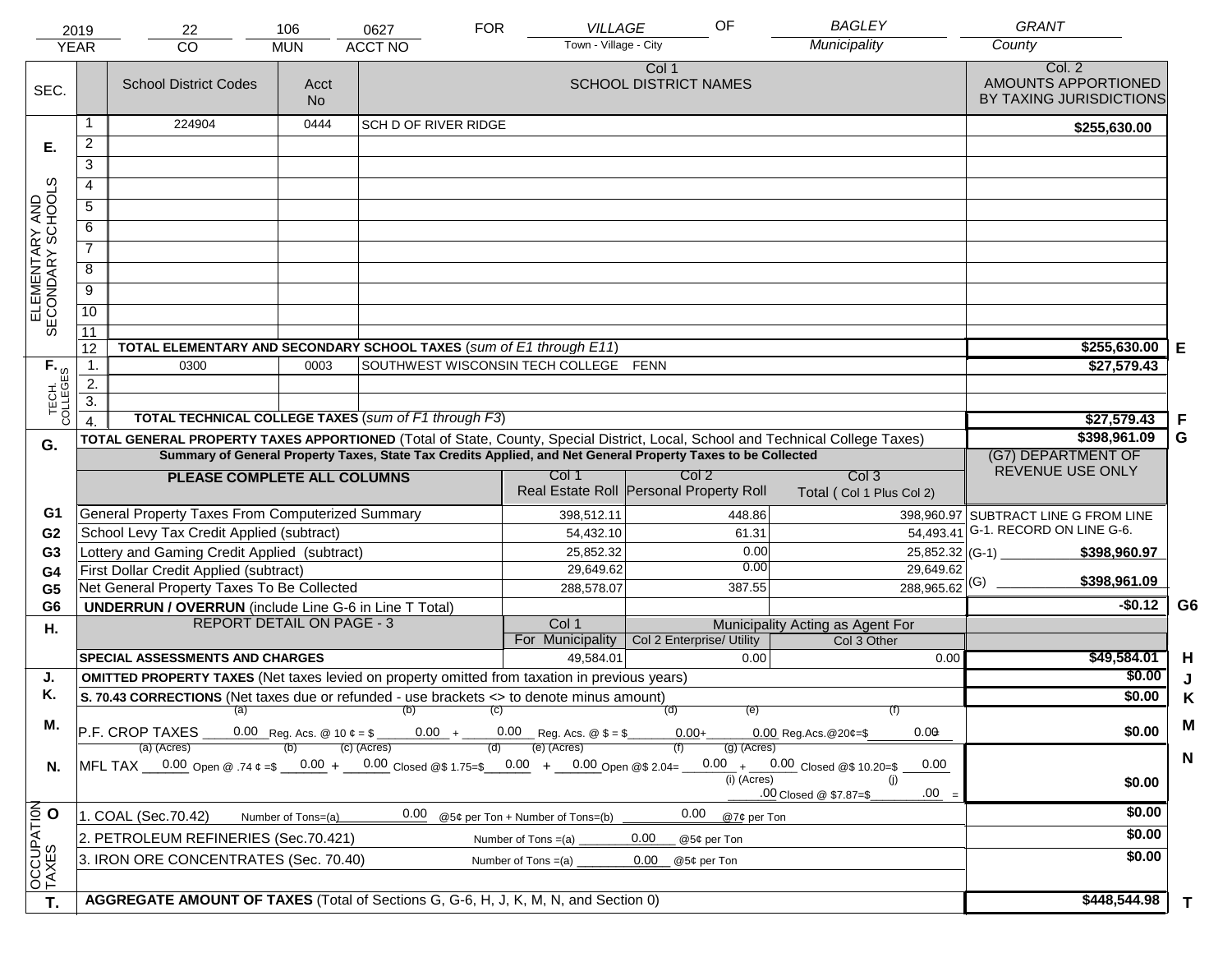|                     | 2019            | 22                                                              | 106        | 0627           | <b>FOR</b> | <b>VILLAGE</b>                    | <b>BAGLEY</b><br>OF              |                  | GRANT                      |
|---------------------|-----------------|-----------------------------------------------------------------|------------|----------------|------------|-----------------------------------|----------------------------------|------------------|----------------------------|
|                     | <b>YEAR</b>     | $\overline{CO}$                                                 | <b>MUN</b> | <b>ACCT NO</b> |            | Town - Village - City             | Municipality                     |                  | County                     |
|                     |                 |                                                                 |            |                |            | <b>SECTION H - DETAIL SUMMARY</b> |                                  |                  |                            |
|                     |                 |                                                                 |            |                |            | Col 1                             | Municipality Acting as Agent for |                  | <b>Total For Each Line</b> |
| н                   |                 | Special Assessments and Special Charges                         |            |                |            | For the Municipality              | Col 2 Enterprise / Utility       | Col 3 Other      | (Total of columns 1,2 & 3) |
|                     | 01              | Water main and lateral Installations                            |            |                |            | \$0.00                            | 50.00                            | \$0.00           | \$0.00                     |
|                     | 02              | Sewer main and lateral installations                            |            |                |            | \$0.00                            | \$0.00                           | \$0.00           | \$0.00                     |
|                     | $\overline{03}$ | Street improvements (ex: sidewalks, storm sewers, seal coating) |            |                |            | \$0.00                            | \$0.00                           | \$0.00           | \$0.00                     |
|                     | 04              | Street light installation                                       |            |                |            | \$0.00                            | \$0.00                           | \$0.00           | \$0.00                     |
|                     | 05              | Greenbelts                                                      |            |                |            | \$0.00                            | \$0.00                           | \$0.00           | \$0.00                     |
| SPECIAL ASSESSMENTS | 06              | Drain ditch and watercourse (sec. 88.42 & 88.43)                |            |                |            | \$0.00                            | \$0.00                           | \$0.00           | \$0.00                     |
|                     |                 |                                                                 |            |                |            |                                   |                                  |                  |                            |
|                     |                 |                                                                 |            |                |            |                                   |                                  |                  |                            |
|                     |                 |                                                                 |            |                |            |                                   |                                  |                  |                            |
|                     |                 |                                                                 |            |                |            |                                   |                                  |                  |                            |
|                     |                 |                                                                 |            |                |            |                                   |                                  |                  |                            |
|                     |                 |                                                                 |            |                |            |                                   |                                  |                  |                            |
|                     |                 |                                                                 |            |                |            |                                   |                                  |                  |                            |
|                     |                 |                                                                 |            |                |            |                                   |                                  |                  |                            |
|                     |                 |                                                                 |            |                |            |                                   |                                  |                  |                            |
|                     |                 |                                                                 |            |                |            |                                   |                                  |                  |                            |
|                     |                 |                                                                 |            |                |            |                                   |                                  |                  |                            |
|                     |                 |                                                                 |            |                |            |                                   |                                  |                  |                            |
|                     |                 |                                                                 |            |                |            |                                   |                                  |                  |                            |
|                     |                 |                                                                 |            |                |            |                                   |                                  |                  |                            |
|                     |                 |                                                                 |            |                |            |                                   |                                  |                  |                            |
|                     |                 |                                                                 |            |                |            |                                   |                                  |                  |                            |
|                     | 01<br>02        | Weeds, Tree Planting, Removal                                   |            |                |            | \$0.00<br>\$0.00                  | \$0.00<br>\$0.00                 | \$0.00<br>\$0.00 | \$0.00<br>\$0.00           |
|                     | 03              | Snow Removal, Plowing<br>Refuse And Garbage Collection          |            |                |            | \$44,440.00                       | \$0.00                           | \$0.00           | \$44,440.00                |
|                     | 04              | Grading, Gravel, Culvert, Fencing                               |            |                |            | \$0.00                            | \$0.00                           | \$0.00           | \$0.00                     |
| CHARGES             | 05              | Fencing                                                         |            |                |            | \$0.00                            | \$0.00                           | \$0.00           | \$0.00                     |
|                     | 06              | <b>Fire Calls</b>                                               |            |                |            | \$0.00                            | \$0.00                           | \$0.00           | \$0.00                     |
|                     | 07<br>08        | Recycling<br><b>Delinquent Utility Charges</b>                  |            |                |            | \$0.00<br>\$5,144.01              | \$0.00<br>\$0.00                 | \$0.00<br>\$0.00 | \$0.00<br>\$5,144.01       |
|                     |                 |                                                                 |            |                |            |                                   |                                  |                  |                            |
| SPECIAL             |                 |                                                                 |            |                |            |                                   |                                  |                  |                            |
|                     |                 |                                                                 |            |                |            |                                   |                                  |                  |                            |
|                     |                 |                                                                 |            |                |            |                                   |                                  |                  |                            |
|                     |                 |                                                                 |            |                |            |                                   |                                  |                  |                            |
|                     |                 |                                                                 |            |                |            |                                   |                                  |                  |                            |
|                     |                 |                                                                 |            |                |            |                                   |                                  |                  |                            |
|                     |                 |                                                                 |            |                |            |                                   |                                  |                  |                            |
|                     |                 |                                                                 |            |                |            |                                   |                                  |                  |                            |
|                     |                 |                                                                 |            |                |            |                                   |                                  |                  |                            |
|                     |                 |                                                                 |            |                |            |                                   |                                  |                  |                            |
|                     |                 |                                                                 |            |                |            |                                   |                                  |                  |                            |
|                     |                 |                                                                 |            |                |            |                                   |                                  |                  |                            |
|                     |                 | TOTALS (Also enter on line H on page 2)                         |            |                |            | \$49,584.01                       | \$0.00                           | \$0.00           | \$49,584.01                |
|                     |                 |                                                                 |            |                |            |                                   |                                  |                  |                            |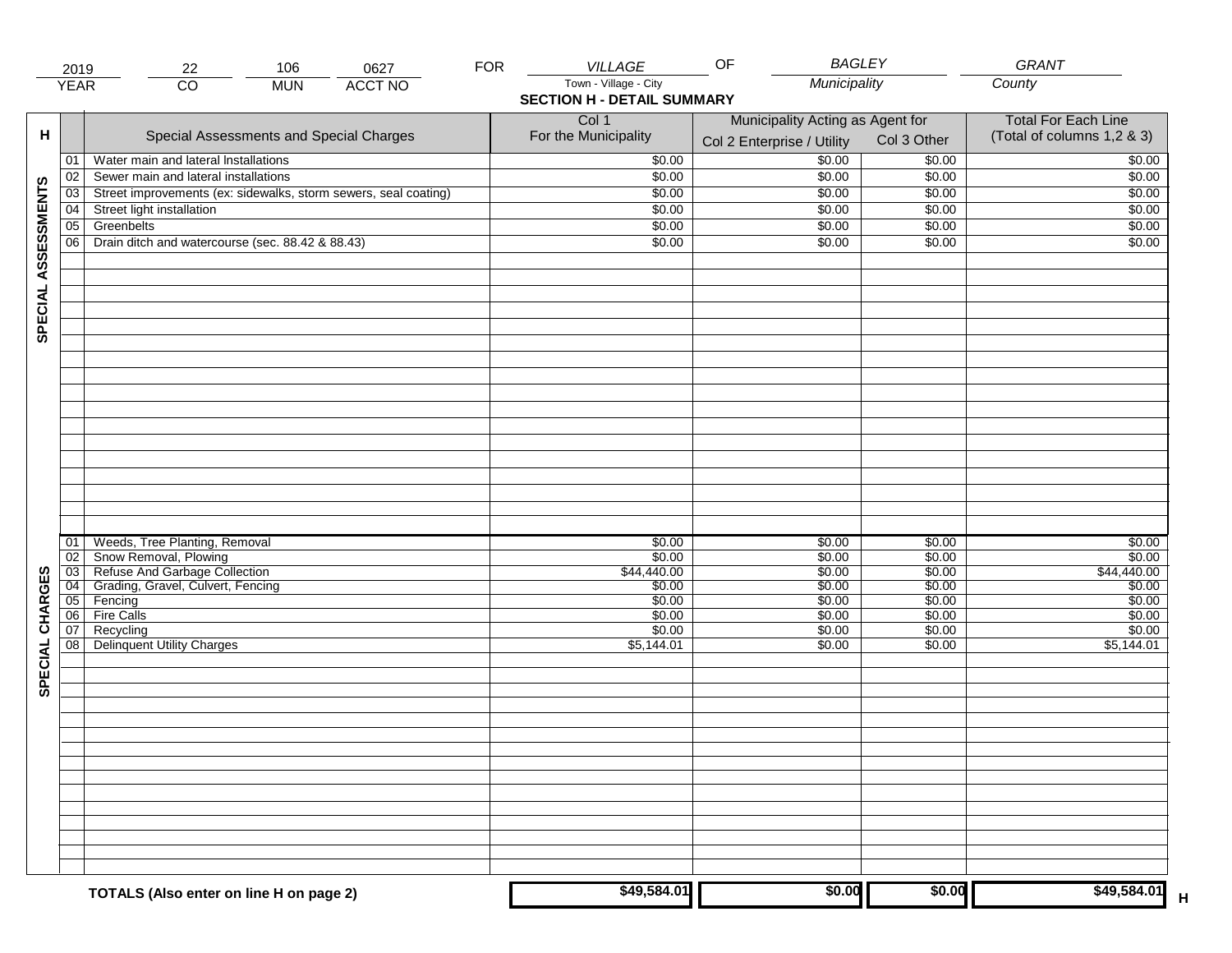| 2015                        | $\sim$ | 106    | 0027<br>שט∠           | ட்்<br>◡┍ | _AGF<br>VII I           | $\sim$<br>. SA      | <b>^^</b><br>GRAN |  |
|-----------------------------|--------|--------|-----------------------|-----------|-------------------------|---------------------|-------------------|--|
| $\sqrt{2}$<br>▵<br><b>L</b> |        | .viun. | CCT NC،<br>-41<br>nuu |           | Village<br>' OWLL<br>UN | <i>Municipality</i> | Count             |  |

| D. | Name of District                          | Valuation | Gen. Prop. Tax Levy | Remarks |
|----|-------------------------------------------|-----------|---------------------|---------|
|    |                                           |           |                     |         |
|    |                                           |           |                     |         |
|    |                                           |           |                     |         |
|    |                                           |           |                     |         |
|    |                                           |           |                     |         |
|    |                                           |           |                     |         |
|    |                                           |           |                     |         |
|    |                                           |           |                     |         |
|    |                                           |           |                     |         |
|    |                                           |           |                     |         |
|    |                                           |           |                     |         |
|    |                                           |           |                     |         |
|    |                                           |           |                     |         |
|    |                                           |           |                     |         |
|    |                                           |           |                     |         |
|    |                                           |           |                     |         |
|    |                                           |           |                     |         |
|    |                                           |           |                     |         |
|    |                                           |           |                     |         |
|    |                                           |           |                     |         |
|    |                                           |           |                     |         |
|    |                                           |           |                     |         |
|    |                                           |           |                     |         |
|    |                                           |           |                     |         |
|    |                                           |           |                     |         |
|    |                                           |           |                     |         |
|    |                                           |           |                     |         |
|    |                                           |           |                     |         |
|    |                                           |           |                     |         |
|    |                                           |           |                     |         |
|    | TOTALS (Also enter on line D-1 on page 1) |           | \$0.00              |         |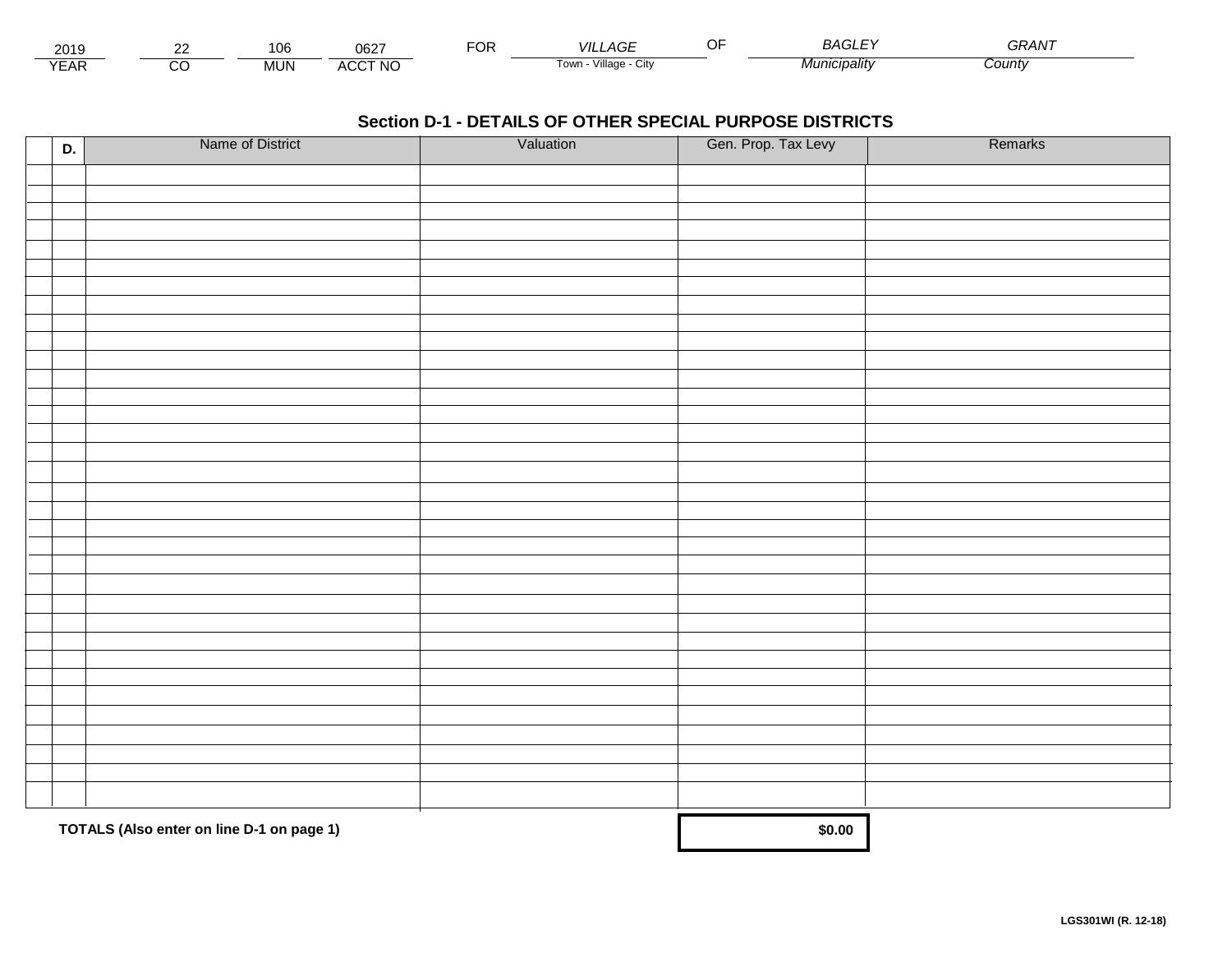#### **STATEMENT OF TAVES FOR 2010 FINAL**

| <b>FINAL</b>            |                                                                                                                                                                                   |                                                 |  | <b>STATEMENT OF TAXES FOR 2019</b>                                                               |                                       | 22<br>CO                                          |    | 107<br><b>MUN</b> | 0628<br>ACCT NO                    |                        |                                                            |                                                          |   |
|-------------------------|-----------------------------------------------------------------------------------------------------------------------------------------------------------------------------------|-------------------------------------------------|--|--------------------------------------------------------------------------------------------------|---------------------------------------|---------------------------------------------------|----|-------------------|------------------------------------|------------------------|------------------------------------------------------------|----------------------------------------------------------|---|
|                         |                                                                                                                                                                                   |                                                 |  | <b>FOR</b>                                                                                       | <b>VILLAGE</b><br>Town-Village - City |                                                   | OF |                   | <b>BLOOMINGTON</b><br>Municipality | <b>GRANT</b><br>County |                                                            | Check if Amended                                         |   |
| SEC.                    |                                                                                                                                                                                   |                                                 |  |                                                                                                  |                                       | Col 1<br>Description of Tax by Taxing Jurisiction |    |                   |                                    |                        |                                                            | Col 2.<br>AMOUNTS APPORTIONED<br>BY TAXING JURISDICTIONS |   |
| A                       |                                                                                                                                                                                   | 1. AGGREGATE AMOUNT OF STATE TAXES              |  |                                                                                                  |                                       |                                                   |    |                   |                                    |                        |                                                            | \$0.00                                                   | A |
| <b>B.</b>               |                                                                                                                                                                                   | 1. Portion of State Special Charges Upon County |  |                                                                                                  |                                       |                                                   |    |                   |                                    |                        |                                                            | \$2.29                                                   |   |
|                         |                                                                                                                                                                                   |                                                 |  | 2. Portion of County Tax Levied Over Entire Municipality                                         |                                       |                                                   |    |                   |                                    |                        |                                                            | \$113,594.89                                             |   |
|                         |                                                                                                                                                                                   | 3. Special Purpose County Taxes                 |  |                                                                                                  |                                       |                                                   |    |                   |                                    |                        |                                                            | \$0.00                                                   |   |
| <b>COUNTY</b><br>TAXES  |                                                                                                                                                                                   |                                                 |  | 4. TOTAL COUNTY TAXES (sum of B-1 through B-3)                                                   |                                       |                                                   |    |                   |                                    |                        |                                                            | \$113,597.18                                             | В |
|                         | <b>Special District</b><br><b>Acct</b><br><b>Special</b><br>Col 1a<br>Col 1b<br><b>State Special Charge</b><br>Code<br><b>No</b><br><b>District Name</b><br><b>Property Taxes</b> |                                                 |  |                                                                                                  |                                       |                                                   |    |                   |                                    |                        | <b>Property Taxes with</b><br><b>State Special Charges</b> |                                                          |   |
| C.                      | $\mathbf{1}$                                                                                                                                                                      |                                                 |  |                                                                                                  |                                       |                                                   |    |                   |                                    |                        |                                                            |                                                          |   |
|                         | $\mathbf{2}$                                                                                                                                                                      |                                                 |  |                                                                                                  |                                       |                                                   |    |                   |                                    |                        |                                                            |                                                          |   |
|                         | 3                                                                                                                                                                                 |                                                 |  |                                                                                                  |                                       |                                                   |    |                   |                                    |                        |                                                            |                                                          |   |
| SPECIAL DISTRICT TAXES  | 4                                                                                                                                                                                 |                                                 |  |                                                                                                  |                                       |                                                   |    |                   |                                    |                        |                                                            |                                                          |   |
|                         | 5                                                                                                                                                                                 |                                                 |  |                                                                                                  |                                       |                                                   |    |                   |                                    |                        |                                                            |                                                          |   |
|                         | 6                                                                                                                                                                                 |                                                 |  |                                                                                                  |                                       |                                                   |    |                   |                                    |                        |                                                            |                                                          |   |
|                         | $\overline{7}$                                                                                                                                                                    |                                                 |  |                                                                                                  |                                       |                                                   |    |                   |                                    |                        |                                                            |                                                          |   |
|                         | 8                                                                                                                                                                                 |                                                 |  |                                                                                                  |                                       |                                                   |    |                   |                                    |                        |                                                            |                                                          |   |
|                         | 9                                                                                                                                                                                 |                                                 |  |                                                                                                  |                                       |                                                   |    |                   |                                    |                        |                                                            |                                                          |   |
|                         | 10                                                                                                                                                                                |                                                 |  |                                                                                                  |                                       |                                                   |    |                   |                                    |                        |                                                            |                                                          |   |
|                         | 11                                                                                                                                                                                |                                                 |  |                                                                                                  |                                       |                                                   |    |                   |                                    |                        |                                                            |                                                          |   |
|                         |                                                                                                                                                                                   |                                                 |  | 12. TOTAL SPECIAL DISTRICT TAXES (sum of C1 through C11)                                         |                                       |                                                   |    |                   | \$0.00                             | \$0.00                 |                                                            | \$0.00                                                   | C |
| D.                      |                                                                                                                                                                                   |                                                 |  | 1. Other Special Purpose District Taxes (Show Detail on page 4, enter total here)                |                                       |                                                   |    |                   |                                    |                        |                                                            | \$0.00                                                   |   |
|                         | 2.                                                                                                                                                                                |                                                 |  | Total Tax Increment (except county environmental remediation tax increment)                      |                                       |                                                   |    |                   |                                    |                        |                                                            | \$0.00                                                   |   |
| <b>CITY</b>             | County Environmental Tax Increment<br>3.                                                                                                                                          |                                                 |  |                                                                                                  |                                       |                                                   |    |                   |                                    |                        |                                                            | \$0.00                                                   |   |
| δŔ                      | Ι4.                                                                                                                                                                               | Other State Special Charges                     |  |                                                                                                  |                                       |                                                   |    |                   |                                    |                        |                                                            | \$0.00                                                   |   |
|                         | 5.                                                                                                                                                                                | <b>County Special Charges</b>                   |  |                                                                                                  |                                       |                                                   |    |                   |                                    |                        |                                                            | \$0.00                                                   |   |
|                         | 6.                                                                                                                                                                                | All Other Town, Village, or City Taxes          |  |                                                                                                  |                                       |                                                   |    |                   |                                    |                        |                                                            | \$246,962.00                                             |   |
|                         | 17.                                                                                                                                                                               |                                                 |  | Surplus Funds Applied CAUTION: Do not make an entry on this line unless Line D6 (above) is Zero. |                                       |                                                   |    |                   |                                    |                        | K                                                          | $\sqrt{$0.00}$                                           |   |
| TOWN, VILLAGE,<br>TAXES |                                                                                                                                                                                   |                                                 |  | 8. TOTAL TOWN, VILLAGE OR CITY TAXES (sum of D1 through D7; NOT TOTAL for page one)              |                                       |                                                   |    |                   |                                    |                        |                                                            | \$246,962.00                                             | D |
| <b>Clerk</b>            |                                                                                                                                                                                   | Date<br><b>REMARKS</b>                          |  |                                                                                                  |                                       |                                                   |    |                   |                                    |                        |                                                            |                                                          |   |

|                | Dale       | REIVIARNO |
|----------------|------------|-----------|
| Work Phone     | Home Phone |           |
|                |            |           |
| E-mail Address | Fax Number |           |
|                |            |           |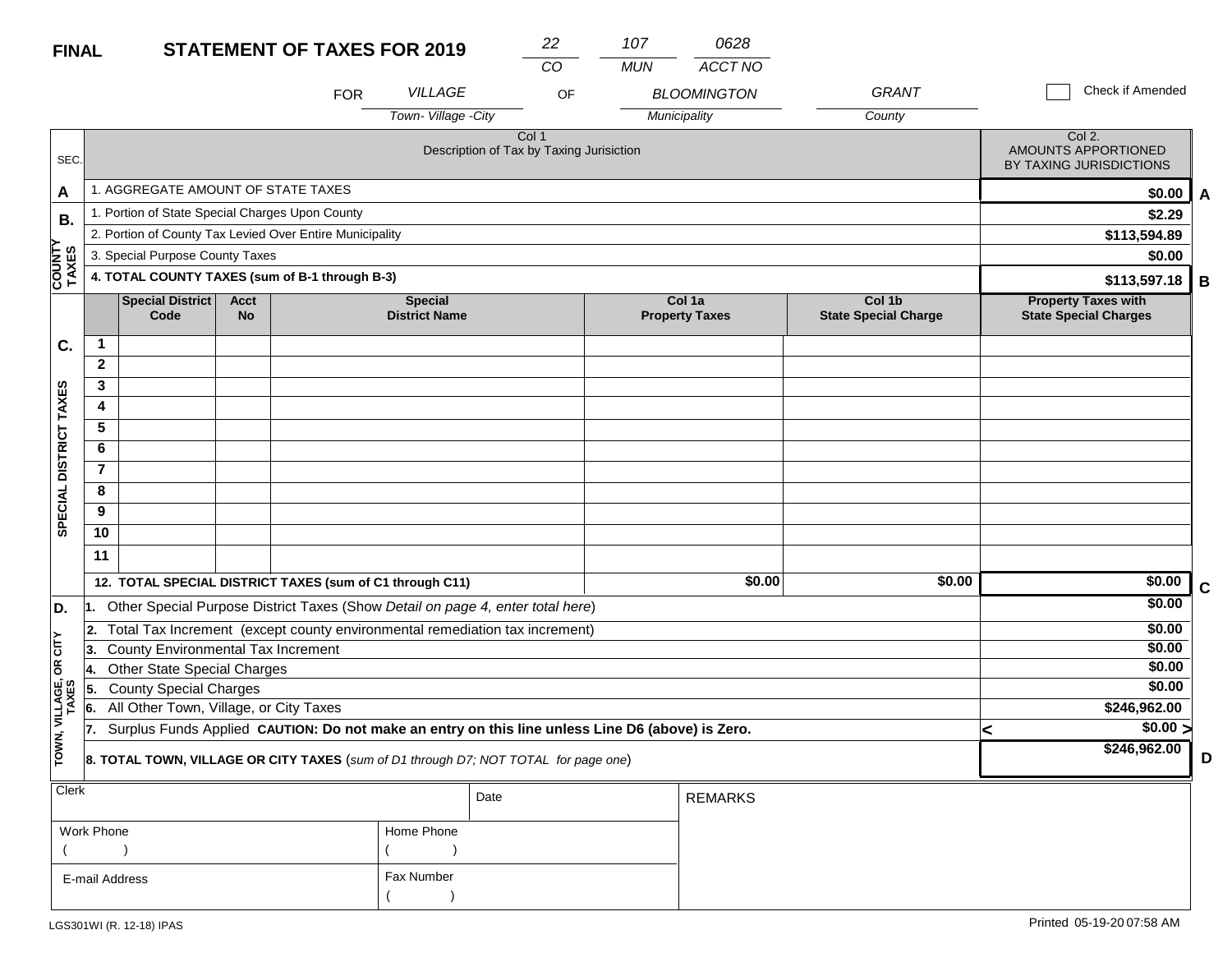|                                     | 2019<br><b>YEAR</b>                                                                                                                                                                          | 22<br><b>CO</b>                                                                                                                                                                                                                                | 107<br><b>MUN</b>  | 0628<br><b>ACCT NO</b>                | <b>FOR</b> | VILLAGE<br>Town - Village - City        |                                       | OF            | <b>BLOOMINGTON</b><br>Municipality        | <b>GRANT</b><br>County                                   |             |
|-------------------------------------|----------------------------------------------------------------------------------------------------------------------------------------------------------------------------------------------|------------------------------------------------------------------------------------------------------------------------------------------------------------------------------------------------------------------------------------------------|--------------------|---------------------------------------|------------|-----------------------------------------|---------------------------------------|---------------|-------------------------------------------|----------------------------------------------------------|-------------|
| SEC.                                |                                                                                                                                                                                              | <b>School District Codes</b>                                                                                                                                                                                                                   | Acct<br><b>No</b>  |                                       |            |                                         | Col 1<br><b>SCHOOL DISTRICT NAMES</b> |               |                                           | Col. 2<br>AMOUNTS APPORTIONED<br>BY TAXING JURISDICTIONS |             |
|                                     |                                                                                                                                                                                              | 224904                                                                                                                                                                                                                                         | 0444               | <b>SCH D OF RIVER RIDGE</b>           |            |                                         |                                       |               |                                           | \$341,986.00                                             |             |
| Е.                                  | $\overline{2}$                                                                                                                                                                               |                                                                                                                                                                                                                                                |                    |                                       |            |                                         |                                       |               |                                           |                                                          |             |
|                                     | 3                                                                                                                                                                                            |                                                                                                                                                                                                                                                |                    |                                       |            |                                         |                                       |               |                                           |                                                          |             |
|                                     | $\overline{4}$                                                                                                                                                                               |                                                                                                                                                                                                                                                |                    |                                       |            |                                         |                                       |               |                                           |                                                          |             |
|                                     | 5                                                                                                                                                                                            |                                                                                                                                                                                                                                                |                    |                                       |            |                                         |                                       |               |                                           |                                                          |             |
|                                     | 6                                                                                                                                                                                            |                                                                                                                                                                                                                                                |                    |                                       |            |                                         |                                       |               |                                           |                                                          |             |
| ELEMENTARY AND<br>SECONDARY SCHOOLS | $\overline{7}$                                                                                                                                                                               |                                                                                                                                                                                                                                                |                    |                                       |            |                                         |                                       |               |                                           |                                                          |             |
|                                     | 8                                                                                                                                                                                            |                                                                                                                                                                                                                                                |                    |                                       |            |                                         |                                       |               |                                           |                                                          |             |
|                                     |                                                                                                                                                                                              |                                                                                                                                                                                                                                                |                    |                                       |            |                                         |                                       |               |                                           |                                                          |             |
|                                     | $\overline{9}$                                                                                                                                                                               |                                                                                                                                                                                                                                                |                    |                                       |            |                                         |                                       |               |                                           |                                                          |             |
|                                     | 10                                                                                                                                                                                           |                                                                                                                                                                                                                                                |                    |                                       |            |                                         |                                       |               |                                           |                                                          |             |
|                                     | 11<br>12                                                                                                                                                                                     | TOTAL ELEMENTARY AND SECONDARY SCHOOL TAXES (sum of E1 through E11)                                                                                                                                                                            | \$341,986.00       | Е                                     |            |                                         |                                       |               |                                           |                                                          |             |
|                                     | $\mathbf 1$ .                                                                                                                                                                                | 0300                                                                                                                                                                                                                                           | 0003               | SOUTHWEST WISCONSIN TECH COLLEGE FENN |            |                                         | \$36,896.20                           |               |                                           |                                                          |             |
| TECH. T                             | 2.                                                                                                                                                                                           |                                                                                                                                                                                                                                                |                    |                                       |            |                                         |                                       |               |                                           |                                                          |             |
|                                     | 3.<br><b>TOTAL TECHNICAL COLLEGE TAXES (sum of F1 through F3)</b>                                                                                                                            |                                                                                                                                                                                                                                                |                    |                                       |            |                                         |                                       |               |                                           |                                                          |             |
|                                     | $\overline{4}$                                                                                                                                                                               |                                                                                                                                                                                                                                                |                    | \$36,896.20                           | F          |                                         |                                       |               |                                           |                                                          |             |
| G.                                  |                                                                                                                                                                                              | TOTAL GENERAL PROPERTY TAXES APPORTIONED (Total of State, County, Special District, Local, School and Technical College Taxes)<br>Summary of General Property Taxes, State Tax Credits Applied, and Net General Property Taxes to be Collected |                    | \$739,441.38                          | G          |                                         |                                       |               |                                           |                                                          |             |
|                                     |                                                                                                                                                                                              |                                                                                                                                                                                                                                                |                    |                                       |            | Col 1                                   | Col <sub>2</sub>                      |               | Col <sub>3</sub>                          | (G7) DEPARTMENT OF<br>REVENUE USE ONLY                   |             |
|                                     |                                                                                                                                                                                              | PLEASE COMPLETE ALL COLUMNS                                                                                                                                                                                                                    |                    |                                       |            | Real Estate Roll Personal Property Roll |                                       |               | Total (Col 1 Plus Col 2)                  |                                                          |             |
| G1                                  |                                                                                                                                                                                              | General Property Taxes From Computerized Summary                                                                                                                                                                                               |                    |                                       |            | 733,705.62                              |                                       | 5,735.63      |                                           | 739,441.25 SUBTRACT LINE G FROM LINE                     |             |
| G <sub>2</sub>                      |                                                                                                                                                                                              | School Levy Tax Credit Applied (subtract)                                                                                                                                                                                                      |                    |                                       |            | 66,485.73                               |                                       | 519.75        |                                           | 67,005.48 G-1. RECORD ON LINE G-6.                       |             |
| G <sub>3</sub>                      |                                                                                                                                                                                              | Lottery and Gaming Credit Applied (subtract)                                                                                                                                                                                                   |                    |                                       |            | 52,521.42                               |                                       | 0.00<br>0.00  |                                           | $52,521.42$ (G-1)<br>\$739,441.25                        |             |
| G4                                  |                                                                                                                                                                                              | First Dollar Credit Applied (subtract)                                                                                                                                                                                                         |                    |                                       |            | 28,072.53                               |                                       | 5,215.88      | 28,072.53<br>$\overline{591,841.82}$ (G)  | \$739,441.38                                             |             |
| G <sub>5</sub><br>G <sub>6</sub>    |                                                                                                                                                                                              | Net General Property Taxes To Be Collected<br><b>UNDERRUN / OVERRUN</b> (include Line G-6 in Line T Total)                                                                                                                                     |                    |                                       |            | 586,625.94                              |                                       |               |                                           | $-$0.13$                                                 | G6          |
| Η.                                  |                                                                                                                                                                                              | <b>REPORT DETAIL ON PAGE - 3</b>                                                                                                                                                                                                               |                    |                                       |            | Col 1                                   |                                       |               | Municipality Acting as Agent For          |                                                          |             |
|                                     |                                                                                                                                                                                              |                                                                                                                                                                                                                                                |                    |                                       |            | For Municipality                        | Col 2 Enterprise/ Utility             |               | Col 3 Other                               |                                                          |             |
|                                     |                                                                                                                                                                                              | <b>SPECIAL ASSESSMENTS AND CHARGES</b>                                                                                                                                                                                                         |                    |                                       |            | 269.29                                  |                                       | 0.00          | 0.00                                      | \$269.29                                                 | H           |
| J.                                  |                                                                                                                                                                                              | <b>OMITTED PROPERTY TAXES</b> (Net taxes levied on property omitted from taxation in previous years)                                                                                                                                           |                    |                                       |            |                                         |                                       |               |                                           | \$0.00                                                   | J           |
| Κ.                                  |                                                                                                                                                                                              | S. 70.43 CORRECTIONS (Net taxes due or refunded - use brackets <> to denote minus amount)                                                                                                                                                      |                    | (b)                                   |            |                                         |                                       |               |                                           | \$0.00                                                   | K           |
| М.                                  |                                                                                                                                                                                              | (a)                                                                                                                                                                                                                                            |                    |                                       | (C)        |                                         | (d)                                   | (e)           | (f)<br>0.00                               | \$0.00                                                   | M           |
|                                     | P.F. CROP TAXES<br>0.00 Reg. Acs. @ 10 $\phi = \$$ 0.00 + 0.00 Reg. Acs. @ $\$ = \$$<br>$0.00+$<br>$0.00$ Reg. Acs. @ 20¢=\$<br>(e) (Acres)<br>$(c)$ (Acres)<br>$(g)$ (Acres)<br>(a) (Acres) |                                                                                                                                                                                                                                                |                    |                                       |            |                                         |                                       |               |                                           |                                                          |             |
| N.                                  |                                                                                                                                                                                              | MFL TAX $-$ 0.00 Open @ .74 $\varphi$ =\$ $-$ 0.00 + $-$ 0.00 Closed @\$ 1.75=\$ $-$ 0.00 + $-$ 0.00 Open @\$ 2.04=                                                                                                                            |                    |                                       |            |                                         |                                       |               | $0.00 + 0.00$ Closed @\$ 10.20=\$<br>0.00 |                                                          | $\mathbf N$ |
|                                     |                                                                                                                                                                                              |                                                                                                                                                                                                                                                |                    |                                       |            |                                         |                                       | $(i)$ (Acres) | (i)                                       | \$0.00                                                   |             |
|                                     |                                                                                                                                                                                              |                                                                                                                                                                                                                                                |                    |                                       |            |                                         |                                       |               | $.00 =$<br>.00 Closed @ \$7.87=\$         | \$0.00                                                   |             |
|                                     |                                                                                                                                                                                              | 1. COAL (Sec.70.42)                                                                                                                                                                                                                            | Number of Tons=(a) | 0.00                                  |            | @5¢ per Ton + Number of Tons=(b)        | 0.00                                  | @7¢ per Ton   |                                           |                                                          |             |
|                                     |                                                                                                                                                                                              | 2. PETROLEUM REFINERIES (Sec.70.421)                                                                                                                                                                                                           |                    |                                       |            | Number of Tons $=(a)$                   | 0.00<br>@5¢ per Ton                   |               |                                           | \$0.00                                                   |             |
| OCCUPATION                          |                                                                                                                                                                                              | 3. IRON ORE CONCENTRATES (Sec. 70.40)                                                                                                                                                                                                          |                    |                                       |            | Number of Tons $=(a)$                   | 0.00<br>@5¢ per Ton                   |               |                                           | \$0.00                                                   |             |
| T.                                  |                                                                                                                                                                                              | AGGREGATE AMOUNT OF TAXES (Total of Sections G, G-6, H, J, K, M, N, and Section 0)                                                                                                                                                             |                    |                                       |            |                                         |                                       |               |                                           | \$739,710.54                                             | T.          |
|                                     |                                                                                                                                                                                              |                                                                                                                                                                                                                                                |                    |                                       |            |                                         |                                       |               |                                           |                                                          |             |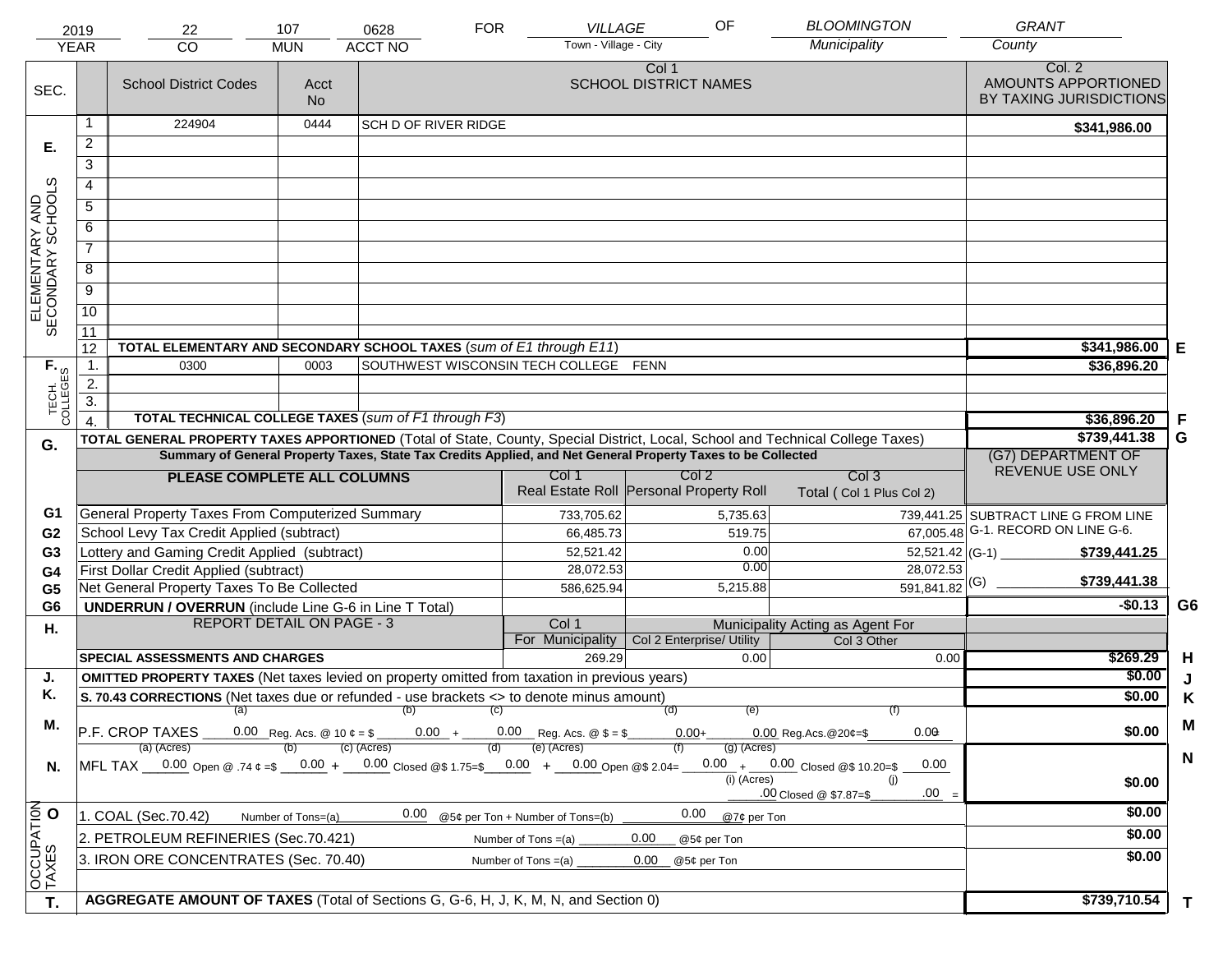|                     | 2019                                    | 107<br>0628<br>22                                                                                                                                                  | <b>FOR</b> | <b>VILLAGE</b>                                                     | <b>BLOOMINGTON</b><br>OF                                           |                                                                    | GRANT                                                              |
|---------------------|-----------------------------------------|--------------------------------------------------------------------------------------------------------------------------------------------------------------------|------------|--------------------------------------------------------------------|--------------------------------------------------------------------|--------------------------------------------------------------------|--------------------------------------------------------------------|
|                     | <b>YEAR</b>                             | $\overline{CO}$<br><b>ACCT NO</b><br><b>MUN</b>                                                                                                                    |            | Town - Village - City<br><b>SECTION H - DETAIL SUMMARY</b>         | Municipality                                                       |                                                                    | County                                                             |
| н                   |                                         | Special Assessments and Special Charges                                                                                                                            |            | Col 1<br>For the Municipality                                      | Municipality Acting as Agent for<br>Col 2 Enterprise / Utility     | Col 3 Other                                                        | <b>Total For Each Line</b><br>(Total of columns 1,2 & 3)           |
|                     | 01                                      | Water main and lateral Installations                                                                                                                               |            | \$0.00                                                             | 50.00                                                              | \$0.00                                                             | \$0.00                                                             |
|                     | 02                                      | Sewer main and lateral installations                                                                                                                               |            | \$0.00                                                             | \$0.00                                                             | \$0.00                                                             | \$0.00                                                             |
|                     | 03                                      | Street improvements (ex: sidewalks, storm sewers, seal coating)                                                                                                    |            | \$0.00                                                             | \$0.00                                                             | \$0.00                                                             | \$0.00                                                             |
|                     | 04                                      | Street light installation                                                                                                                                          |            | \$0.00                                                             | \$0.00                                                             | \$0.00                                                             | \$0.00                                                             |
|                     | 05                                      | Greenbelts                                                                                                                                                         |            | \$0.00                                                             | \$0.00                                                             | \$0.00                                                             | \$0.00                                                             |
|                     | 06                                      | Drain ditch and watercourse (sec. 88.42 & 88.43)                                                                                                                   |            | \$0.00                                                             | \$0.00                                                             | \$0.00                                                             | \$0.00                                                             |
| SPECIAL ASSESSMENTS |                                         |                                                                                                                                                                    |            |                                                                    |                                                                    |                                                                    |                                                                    |
| CHARGES             | 01<br>02<br>03<br>04<br>05<br>06 <br>07 | Weeds, Tree Planting, Removal<br>Snow Removal, Plowing<br>Refuse And Garbage Collection<br>Grading, Gravel, Culvert, Fencing<br>Fencing<br>Fire Calls<br>Recycling |            | \$0.00<br>\$0.00<br>\$0.00<br>\$0.00<br>\$0.00<br>\$0.00<br>\$0.00 | \$0.00<br>\$0.00<br>\$0.00<br>\$0.00<br>\$0.00<br>\$0.00<br>\$0.00 | \$0.00<br>\$0.00<br>\$0.00<br>\$0.00<br>\$0.00<br>\$0.00<br>\$0.00 | \$0.00<br>\$0.00<br>\$0.00<br>\$0.00<br>\$0.00<br>\$0.00<br>\$0.00 |
| SPECIAL             | 08                                      | <b>Delinquent Utility Charges</b>                                                                                                                                  |            | \$269.29                                                           | \$0.00                                                             | \$0.00                                                             | \$269.29                                                           |
|                     |                                         |                                                                                                                                                                    |            |                                                                    |                                                                    |                                                                    |                                                                    |
|                     |                                         | TOTALS (Also enter on line H on page 2)                                                                                                                            |            | \$269.29                                                           | \$0.00                                                             | \$0.00                                                             | \$269.29                                                           |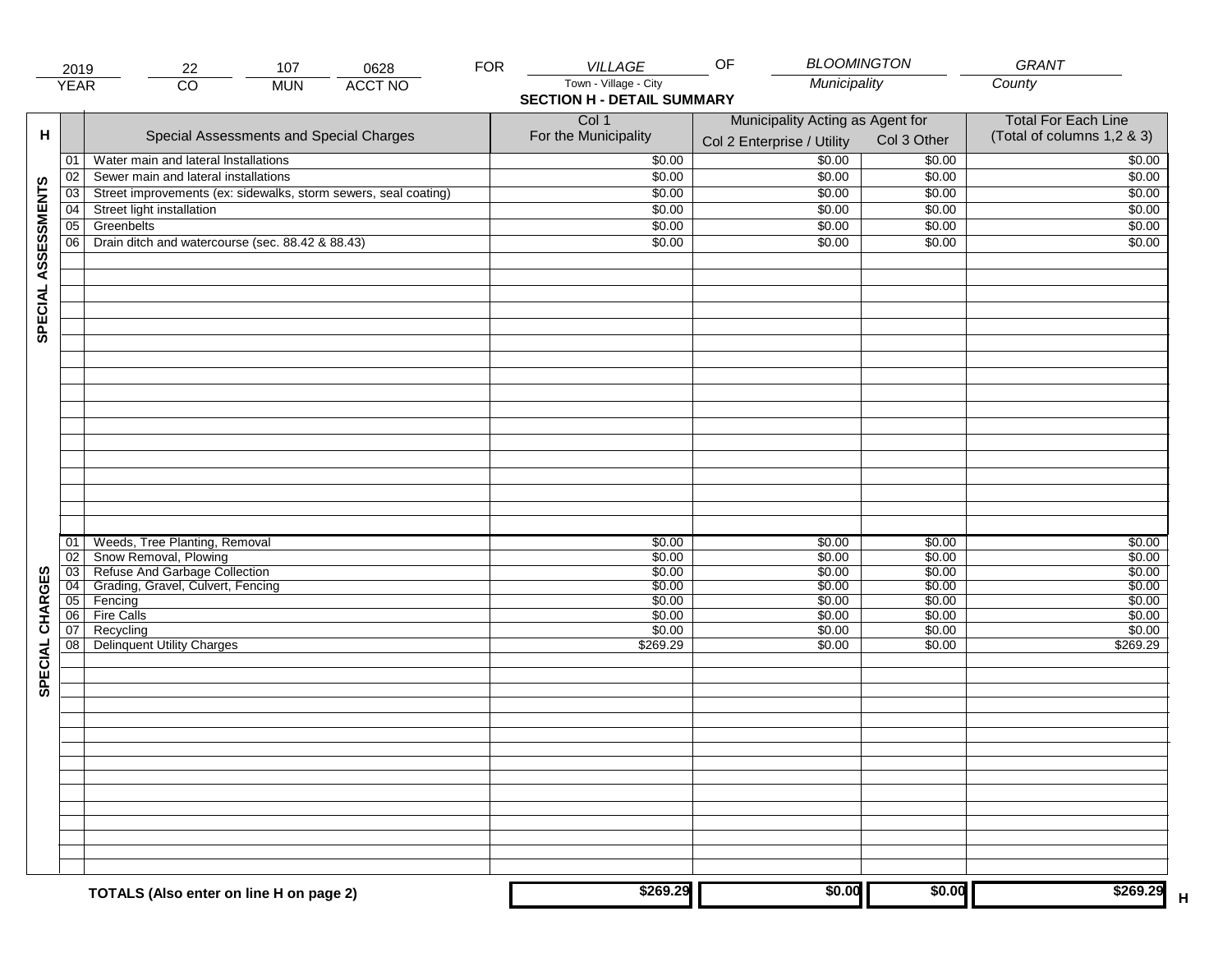| 2019                        | co | $10^{-7}$<br>∣∪≀ | 0628                           | $\overline{O}$ R | VIL<br>_AGF                  | <b>MINGTON</b><br>. UI <sup>v</sup> | $\sim$ $\sim$ $\sim$ $\sim$<br>GRAN |  |
|-----------------------------|----|------------------|--------------------------------|------------------|------------------------------|-------------------------------------|-------------------------------------|--|
| $\sqrt{2}$<br>▵<br><b>L</b> |    | MUN.             | CCT NC،<br>$\mathbf{u}$<br>AUU |                  | .<br>Village<br>i own<br>UIN | * <i>¶unicipalit∨</i>               | ∴ountv                              |  |

| D. | Name of District                          | Valuation | Gen. Prop. Tax Levy | Remarks |
|----|-------------------------------------------|-----------|---------------------|---------|
|    |                                           |           |                     |         |
|    |                                           |           |                     |         |
|    |                                           |           |                     |         |
|    |                                           |           |                     |         |
|    |                                           |           |                     |         |
|    |                                           |           |                     |         |
|    |                                           |           |                     |         |
|    |                                           |           |                     |         |
|    |                                           |           |                     |         |
|    |                                           |           |                     |         |
|    |                                           |           |                     |         |
|    |                                           |           |                     |         |
|    |                                           |           |                     |         |
|    |                                           |           |                     |         |
|    |                                           |           |                     |         |
|    |                                           |           |                     |         |
|    |                                           |           |                     |         |
|    |                                           |           |                     |         |
|    |                                           |           |                     |         |
|    |                                           |           |                     |         |
|    |                                           |           |                     |         |
|    |                                           |           |                     |         |
|    |                                           |           |                     |         |
|    |                                           |           |                     |         |
|    |                                           |           |                     |         |
|    |                                           |           |                     |         |
|    |                                           |           |                     |         |
|    |                                           |           |                     |         |
|    |                                           |           |                     |         |
|    |                                           |           |                     |         |
|    |                                           |           |                     |         |
|    | TOTALS (Also enter on line D-1 on page 1) |           | \$0.00              |         |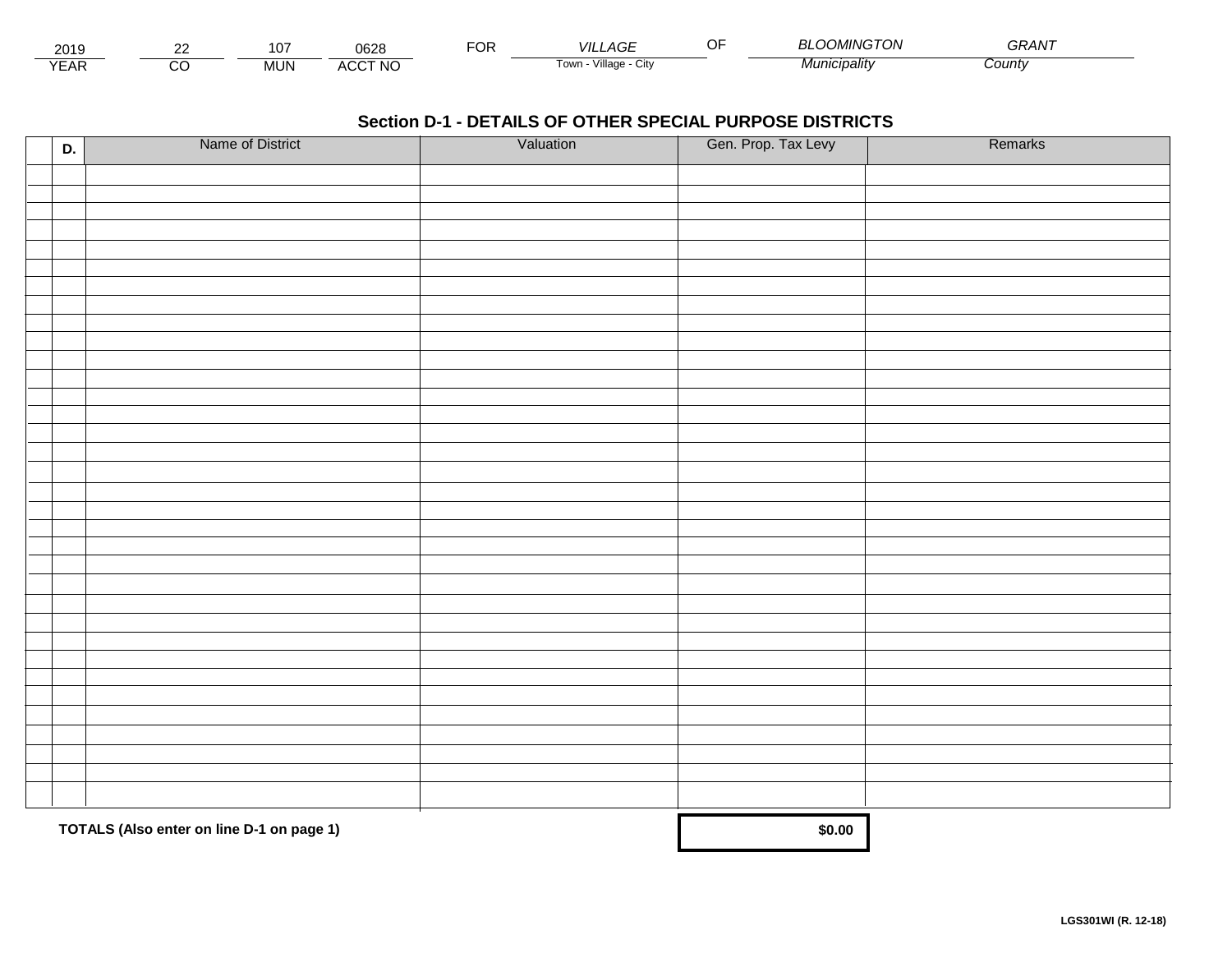#### **STATEMENT OF TAYES EOP 2010 FINAL**

| <b>FINAL</b>            |                                                                                                                         |                                                                                     |                          | <b>STATEMENT OF TAXES FOR 2019</b> |                                                                                                  | 22   | 108        | 0629                            |                                                          |                                                            |             |
|-------------------------|-------------------------------------------------------------------------------------------------------------------------|-------------------------------------------------------------------------------------|--------------------------|------------------------------------|--------------------------------------------------------------------------------------------------|------|------------|---------------------------------|----------------------------------------------------------|------------------------------------------------------------|-------------|
|                         |                                                                                                                         |                                                                                     |                          |                                    |                                                                                                  | CO   | <b>MUN</b> | ACCT NO                         | <b>GRANT</b>                                             | Check if Amended                                           |             |
|                         |                                                                                                                         |                                                                                     |                          | <b>FOR</b>                         | <b>VILLAGE</b>                                                                                   | OF   |            | <b>BLUE RIVER</b>               |                                                          |                                                            |             |
|                         |                                                                                                                         |                                                                                     |                          |                                    | Town-Village - City                                                                              |      |            | Municipality                    | County                                                   |                                                            |             |
| SEC.                    | Col 1<br>Description of Tax by Taxing Jurisiction                                                                       |                                                                                     |                          |                                    |                                                                                                  |      |            |                                 | Col 2.<br>AMOUNTS APPORTIONED<br>BY TAXING JURISDICTIONS |                                                            |             |
| A                       | 1. AGGREGATE AMOUNT OF STATE TAXES                                                                                      |                                                                                     |                          |                                    |                                                                                                  |      |            | \$0.00<br>A                     |                                                          |                                                            |             |
| В.                      |                                                                                                                         | 1. Portion of State Special Charges Upon County                                     | \$1.14                   |                                    |                                                                                                  |      |            |                                 |                                                          |                                                            |             |
|                         |                                                                                                                         | 2. Portion of County Tax Levied Over Entire Municipality                            | \$61,140.91              |                                    |                                                                                                  |      |            |                                 |                                                          |                                                            |             |
|                         |                                                                                                                         | 3. Special Purpose County Taxes                                                     | \$0.00                   |                                    |                                                                                                  |      |            |                                 |                                                          |                                                            |             |
| <b>COUNTY<br/>TAXES</b> |                                                                                                                         | 4. TOTAL COUNTY TAXES (sum of B-1 through B-3)                                      |                          |                                    |                                                                                                  |      |            |                                 |                                                          | \$61,142.05                                                | B           |
|                         |                                                                                                                         | <b>Special District</b><br>Code                                                     | <b>Acct</b><br><b>No</b> |                                    | <b>Special</b><br><b>District Name</b>                                                           |      |            | Col 1a<br><b>Property Taxes</b> | Col 1b<br><b>State Special Charge</b>                    | <b>Property Taxes with</b><br><b>State Special Charges</b> |             |
| C.                      | $\mathbf{1}$                                                                                                            |                                                                                     |                          |                                    |                                                                                                  |      |            |                                 |                                                          |                                                            |             |
|                         | $\mathbf{2}$                                                                                                            |                                                                                     |                          |                                    |                                                                                                  |      |            |                                 |                                                          |                                                            |             |
| SPECIAL DISTRICT TAXES  | 3                                                                                                                       |                                                                                     |                          |                                    |                                                                                                  |      |            |                                 |                                                          |                                                            |             |
|                         | 4                                                                                                                       |                                                                                     |                          |                                    |                                                                                                  |      |            |                                 |                                                          |                                                            |             |
|                         | 5                                                                                                                       |                                                                                     |                          |                                    |                                                                                                  |      |            |                                 |                                                          |                                                            |             |
|                         | 6                                                                                                                       |                                                                                     |                          |                                    |                                                                                                  |      |            |                                 |                                                          |                                                            |             |
|                         | $\overline{7}$                                                                                                          |                                                                                     |                          |                                    |                                                                                                  |      |            |                                 |                                                          |                                                            |             |
|                         | 8                                                                                                                       |                                                                                     |                          |                                    |                                                                                                  |      |            |                                 |                                                          |                                                            |             |
|                         | 9                                                                                                                       |                                                                                     |                          |                                    |                                                                                                  |      |            |                                 |                                                          |                                                            |             |
|                         | 10                                                                                                                      |                                                                                     |                          |                                    |                                                                                                  |      |            |                                 |                                                          |                                                            |             |
|                         | 11                                                                                                                      |                                                                                     |                          |                                    |                                                                                                  |      |            |                                 |                                                          |                                                            |             |
|                         |                                                                                                                         | 12. TOTAL SPECIAL DISTRICT TAXES (sum of C1 through C11)                            |                          |                                    |                                                                                                  |      |            | \$0.00                          | \$0.00                                                   | \$0.00                                                     | $\mathbf c$ |
| D.                      | 11.                                                                                                                     |                                                                                     |                          |                                    | Other Special Purpose District Taxes (Show Detail on page 4, enter total here)                   |      |            |                                 |                                                          | \$0.00                                                     |             |
|                         | 2.                                                                                                                      |                                                                                     |                          |                                    |                                                                                                  |      |            |                                 |                                                          | \$0.00                                                     |             |
| CITY                    | Total Tax Increment (except county environmental remediation tax increment)<br>County Environmental Tax Increment<br>3. |                                                                                     |                          |                                    |                                                                                                  |      |            |                                 |                                                          | \$0.00                                                     |             |
| б                       | 4.                                                                                                                      | <b>Other State Special Charges</b>                                                  |                          |                                    |                                                                                                  |      |            |                                 |                                                          | \$0.00                                                     |             |
|                         | 5.                                                                                                                      | <b>County Special Charges</b>                                                       |                          |                                    |                                                                                                  |      |            |                                 |                                                          | \$0.00                                                     |             |
|                         | 6.                                                                                                                      | All Other Town, Village, or City Taxes                                              |                          |                                    |                                                                                                  |      |            |                                 |                                                          | \$112,462.00                                               |             |
|                         | 17.                                                                                                                     |                                                                                     |                          |                                    | Surplus Funds Applied CAUTION: Do not make an entry on this line unless Line D6 (above) is Zero. |      |            |                                 |                                                          | \$0.00 ><br><                                              |             |
| TOWN, VILLAGE,<br>TAXES |                                                                                                                         | 8. TOTAL TOWN, VILLAGE OR CITY TAXES (sum of D1 through D7; NOT TOTAL for page one) | \$112,462.00             | D                                  |                                                                                                  |      |            |                                 |                                                          |                                                            |             |
| Clerk                   |                                                                                                                         |                                                                                     |                          |                                    |                                                                                                  | Date |            | DEMADIC                         |                                                          |                                                            |             |

| $ $ Clerk      |            | Date | <b>REMARKS</b> |
|----------------|------------|------|----------------|
| Work Phone     | Home Phone |      |                |
|                |            |      |                |
| E-mail Address | Fax Number |      |                |
|                |            |      |                |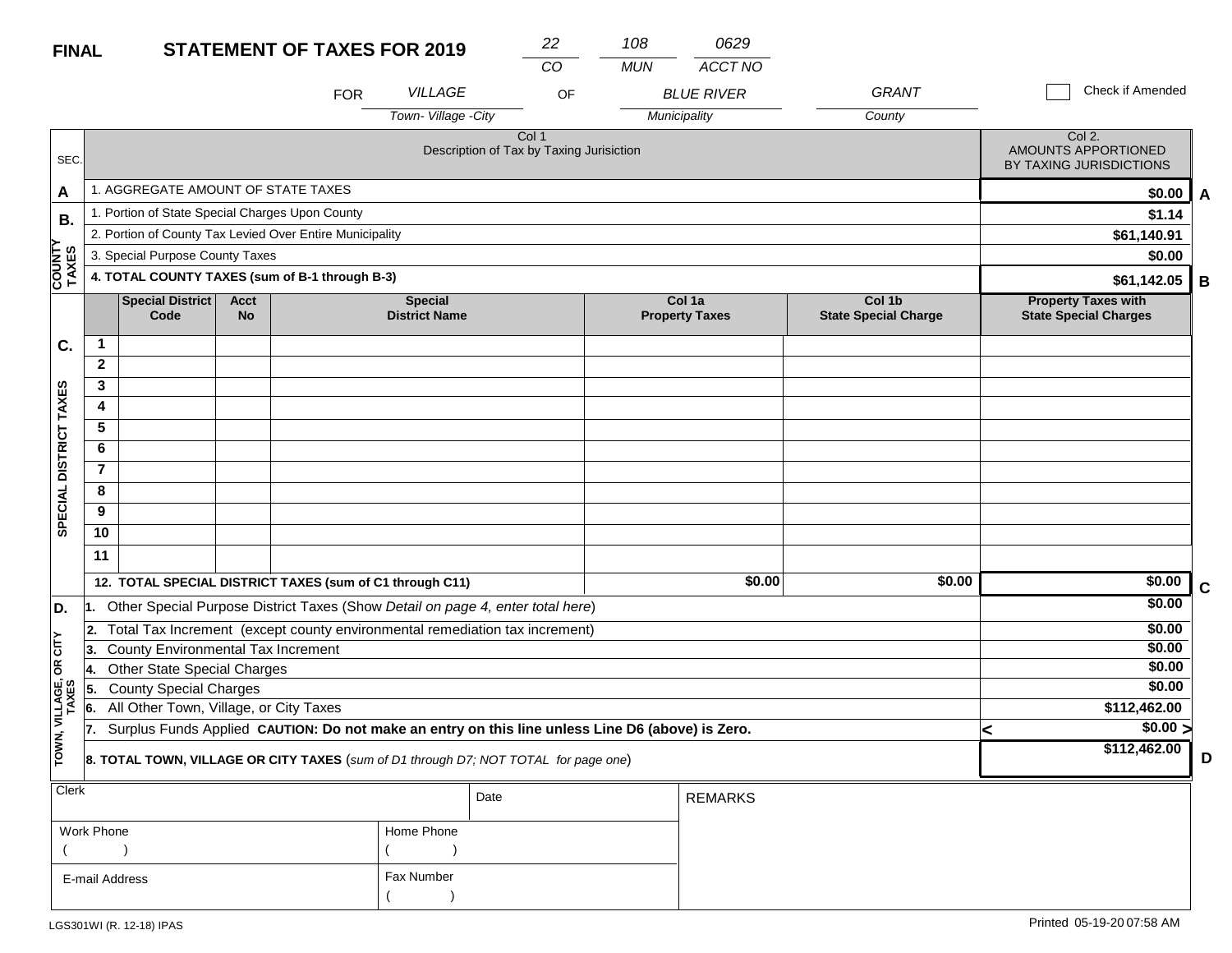|                                     | 2019<br><b>YEAR</b>                                                                                                                                                                                                                                                                                | 22<br>CO                                                                                                                                                                                                                                                                                                     | 108<br><b>MUN</b>                | 0629<br><b>ACCT NO</b>                                                                                       | <b>FOR</b> | <b>VILLAGE</b><br>Town - Village - City          |                                       | OF          | <b>BLUE RIVER</b><br>Municipality            | <b>GRANT</b><br>County                                   |                |
|-------------------------------------|----------------------------------------------------------------------------------------------------------------------------------------------------------------------------------------------------------------------------------------------------------------------------------------------------|--------------------------------------------------------------------------------------------------------------------------------------------------------------------------------------------------------------------------------------------------------------------------------------------------------------|----------------------------------|--------------------------------------------------------------------------------------------------------------|------------|--------------------------------------------------|---------------------------------------|-------------|----------------------------------------------|----------------------------------------------------------|----------------|
| SEC.                                |                                                                                                                                                                                                                                                                                                    | <b>School District Codes</b>                                                                                                                                                                                                                                                                                 | Acct<br><b>No</b>                |                                                                                                              |            |                                                  | Col 1<br><b>SCHOOL DISTRICT NAMES</b> |             |                                              | Col. 2<br>AMOUNTS APPORTIONED<br>BY TAXING JURISDICTIONS |                |
|                                     |                                                                                                                                                                                                                                                                                                    | 223850                                                                                                                                                                                                                                                                                                       | 0140                             | SCH D OF RIVERDALE (MUSCODA)                                                                                 |            |                                                  |                                       |             |                                              | \$149,066.00                                             |                |
| Е.                                  | $\overline{c}$                                                                                                                                                                                                                                                                                     |                                                                                                                                                                                                                                                                                                              |                                  |                                                                                                              |            |                                                  |                                       |             |                                              |                                                          |                |
|                                     | $\overline{3}$                                                                                                                                                                                                                                                                                     |                                                                                                                                                                                                                                                                                                              |                                  |                                                                                                              |            |                                                  |                                       |             |                                              |                                                          |                |
|                                     | 4                                                                                                                                                                                                                                                                                                  |                                                                                                                                                                                                                                                                                                              |                                  |                                                                                                              |            |                                                  |                                       |             |                                              |                                                          |                |
|                                     | $\overline{5}$                                                                                                                                                                                                                                                                                     |                                                                                                                                                                                                                                                                                                              |                                  |                                                                                                              |            |                                                  |                                       |             |                                              |                                                          |                |
|                                     | 6                                                                                                                                                                                                                                                                                                  |                                                                                                                                                                                                                                                                                                              |                                  |                                                                                                              |            |                                                  |                                       |             |                                              |                                                          |                |
| ELEMENTARY AND<br>SECONDARY SCHOOLS | $\overline{7}$                                                                                                                                                                                                                                                                                     |                                                                                                                                                                                                                                                                                                              |                                  |                                                                                                              |            |                                                  |                                       |             |                                              |                                                          |                |
|                                     | $\overline{8}$                                                                                                                                                                                                                                                                                     |                                                                                                                                                                                                                                                                                                              |                                  |                                                                                                              |            |                                                  |                                       |             |                                              |                                                          |                |
|                                     | $\overline{9}$                                                                                                                                                                                                                                                                                     |                                                                                                                                                                                                                                                                                                              |                                  |                                                                                                              |            |                                                  |                                       |             |                                              |                                                          |                |
|                                     |                                                                                                                                                                                                                                                                                                    |                                                                                                                                                                                                                                                                                                              |                                  |                                                                                                              |            |                                                  |                                       |             |                                              |                                                          |                |
|                                     | 10                                                                                                                                                                                                                                                                                                 |                                                                                                                                                                                                                                                                                                              |                                  |                                                                                                              |            |                                                  |                                       |             |                                              |                                                          |                |
|                                     | 11<br>12                                                                                                                                                                                                                                                                                           | TOTAL ELEMENTARY AND SECONDARY SCHOOL TAXES (sum of E1 through E11)                                                                                                                                                                                                                                          |                                  |                                                                                                              |            |                                                  |                                       |             |                                              | \$149,066.00                                             | Е              |
|                                     | 1.                                                                                                                                                                                                                                                                                                 | 0300                                                                                                                                                                                                                                                                                                         | 0003                             |                                                                                                              |            | SOUTHWEST WISCONSIN TECH COLLEGE FENN            |                                       |             |                                              | \$18,480.47                                              |                |
|                                     | 2.                                                                                                                                                                                                                                                                                                 |                                                                                                                                                                                                                                                                                                              |                                  |                                                                                                              |            |                                                  |                                       |             |                                              |                                                          |                |
| TECH. T                             | $\overline{3}$ .                                                                                                                                                                                                                                                                                   |                                                                                                                                                                                                                                                                                                              |                                  |                                                                                                              |            |                                                  |                                       |             |                                              |                                                          |                |
|                                     |                                                                                                                                                                                                                                                                                                    | <b>TOTAL TECHNICAL COLLEGE TAXES (sum of F1 through F3)</b>                                                                                                                                                                                                                                                  |                                  |                                                                                                              |            |                                                  |                                       |             |                                              | \$18,480.47                                              | F              |
| G.                                  |                                                                                                                                                                                                                                                                                                    | TOTAL GENERAL PROPERTY TAXES APPORTIONED (Total of State, County, Special District, Local, School and Technical College Taxes)                                                                                                                                                                               |                                  |                                                                                                              |            |                                                  |                                       |             |                                              | \$341,150.52                                             | G              |
|                                     |                                                                                                                                                                                                                                                                                                    |                                                                                                                                                                                                                                                                                                              |                                  | Summary of General Property Taxes, State Tax Credits Applied, and Net General Property Taxes to be Collected |            |                                                  |                                       |             |                                              | (G7) DEPARTMENT OF<br>REVENUE USE ONLY                   |                |
|                                     |                                                                                                                                                                                                                                                                                                    | PLEASE COMPLETE ALL COLUMNS                                                                                                                                                                                                                                                                                  |                                  |                                                                                                              |            | Col 1<br>Real Estate Roll Personal Property Roll | Col <sub>2</sub>                      |             | Col <sub>3</sub><br>Total (Col 1 Plus Col 2) |                                                          |                |
| G1                                  |                                                                                                                                                                                                                                                                                                    | General Property Taxes From Computerized Summary                                                                                                                                                                                                                                                             |                                  |                                                                                                              |            | 340,066.16                                       |                                       | 1,084.31    |                                              | 341,150.47 SUBTRACT LINE G FROM LINE                     |                |
| G <sub>2</sub>                      |                                                                                                                                                                                                                                                                                                    | School Levy Tax Credit Applied (subtract)                                                                                                                                                                                                                                                                    |                                  |                                                                                                              |            | 26,004.53                                        |                                       | 82.92       |                                              | $\overline{26,087.45}$ G-1. RECORD ON LINE G-6.          |                |
| G <sub>3</sub>                      |                                                                                                                                                                                                                                                                                                    | Lottery and Gaming Credit Applied (subtract)                                                                                                                                                                                                                                                                 |                                  |                                                                                                              |            | 26,339.11                                        |                                       | 0.00        | 26,339.11 (G-1)                              | \$341,150.47                                             |                |
| G4                                  |                                                                                                                                                                                                                                                                                                    | First Dollar Credit Applied (subtract)                                                                                                                                                                                                                                                                       |                                  |                                                                                                              |            | 15,890.21                                        |                                       | 0.00        | 15,890.21                                    | \$341,150.52                                             |                |
| G <sub>5</sub>                      |                                                                                                                                                                                                                                                                                                    | Net General Property Taxes To Be Collected                                                                                                                                                                                                                                                                   |                                  |                                                                                                              |            | 271,832.31                                       |                                       | 1,001.39    | $272,833.70$ <sup>(G)</sup>                  | $-$0.05$                                                 | G <sub>6</sub> |
| G <sub>6</sub>                      |                                                                                                                                                                                                                                                                                                    | <b>UNDERRUN / OVERRUN</b> (include Line G-6 in Line T Total)                                                                                                                                                                                                                                                 | <b>REPORT DETAIL ON PAGE - 3</b> |                                                                                                              |            | Col 1                                            |                                       |             | Municipality Acting as Agent For             |                                                          |                |
| Η.                                  |                                                                                                                                                                                                                                                                                                    |                                                                                                                                                                                                                                                                                                              |                                  |                                                                                                              |            | For Municipality                                 | Col 2 Enterprise/ Utility             |             | Col 3 Other                                  |                                                          |                |
|                                     |                                                                                                                                                                                                                                                                                                    | <b>SPECIAL ASSESSMENTS AND CHARGES</b>                                                                                                                                                                                                                                                                       |                                  |                                                                                                              |            | 0.00                                             |                                       | 616.57      | 0.00                                         | \$616.57                                                 | H              |
| J.                                  |                                                                                                                                                                                                                                                                                                    | <b>OMITTED PROPERTY TAXES</b> (Net taxes levied on property omitted from taxation in previous years)                                                                                                                                                                                                         |                                  |                                                                                                              |            |                                                  |                                       |             |                                              | \$0.00                                                   | J              |
| Κ.                                  |                                                                                                                                                                                                                                                                                                    | S. 70.43 CORRECTIONS (Net taxes due or refunded - use brackets <> to denote minus amount)                                                                                                                                                                                                                    |                                  |                                                                                                              |            |                                                  |                                       |             |                                              | \$0.00                                                   | K              |
| М.                                  |                                                                                                                                                                                                                                                                                                    |                                                                                                                                                                                                                                                                                                              |                                  | (a) (b) (c)                                                                                                  |            |                                                  | (d)                                   | (e)         |                                              |                                                          | M              |
|                                     |                                                                                                                                                                                                                                                                                                    | $P.F. CROP TAXES 0.00 Reg. As. @ 10 \phi = $ 0.00 + 0.00 Reg. As. @ $5 = $ 0.00 g = 0.00 g = 0.00 g = 0.00 g = 0.00 g = 0.00 g = 0.00 g = 0.00 g = 0.00 g = 0.00 g = 0.00 g = 0.00 g = 0.00 g = 0.00 g = 0.00 g = 0.00 g = 0.00 g = 0.00 g = 0.00 g = 0.00 g = 0.00 g = 0.00 g = 0.00 g = 0.00 g = 0.00 g =$ |                                  |                                                                                                              |            |                                                  | $0.00+$                               |             | 0.00<br>$0.00$ Reg. Acs. @ 20¢=\$            | \$0.00                                                   |                |
| N.                                  | (e) (Acres)<br>$(c)$ (Acres)<br>(a) (Acres)<br>(d)<br>$(g)$ (Acres)<br>$0.00 + 0.00$ Closed @\$ 10.20=\$<br>MFL TAX $-$ 0.00 Open @ .74 $\varphi$ =\$ $-$ 0.00 + $-$ 0.00 Closed @\$ 1.75=\$ $-$ 0.00 + $-$ 0.00 Open @\$ 2.04=<br>0.00<br>(i) (Acres)<br>(i)<br>$.00 =$<br>.00 Closed @ \$7.87=\$ |                                                                                                                                                                                                                                                                                                              |                                  |                                                                                                              |            |                                                  |                                       |             |                                              | \$0.00                                                   | $\mathsf{N}$   |
|                                     |                                                                                                                                                                                                                                                                                                    | 1. COAL (Sec.70.42)                                                                                                                                                                                                                                                                                          | Number of Tons=(a)               | 0.00                                                                                                         |            | @5¢ per Ton + Number of Tons=(b)                 | 0.00                                  | @7¢ per Ton |                                              | \$0.00                                                   |                |
|                                     |                                                                                                                                                                                                                                                                                                    |                                                                                                                                                                                                                                                                                                              |                                  |                                                                                                              |            |                                                  |                                       |             |                                              | \$0.00                                                   |                |
|                                     |                                                                                                                                                                                                                                                                                                    | 2. PETROLEUM REFINERIES (Sec.70.421)                                                                                                                                                                                                                                                                         |                                  |                                                                                                              |            | Number of Tons $=(a)$                            | 0.00<br>@5¢ per Ton                   |             |                                              | \$0.00                                                   |                |
| OCCUPATION                          |                                                                                                                                                                                                                                                                                                    | 3. IRON ORE CONCENTRATES (Sec. 70.40)                                                                                                                                                                                                                                                                        |                                  |                                                                                                              |            | Number of Tons $=(a)$                            | $0.00\,$<br>@5¢ per Ton               |             |                                              |                                                          |                |
| T.                                  |                                                                                                                                                                                                                                                                                                    | AGGREGATE AMOUNT OF TAXES (Total of Sections G, G-6, H, J, K, M, N, and Section 0)                                                                                                                                                                                                                           |                                  |                                                                                                              |            |                                                  |                                       |             |                                              | \$341,767.04                                             | $\mathbf{T}$   |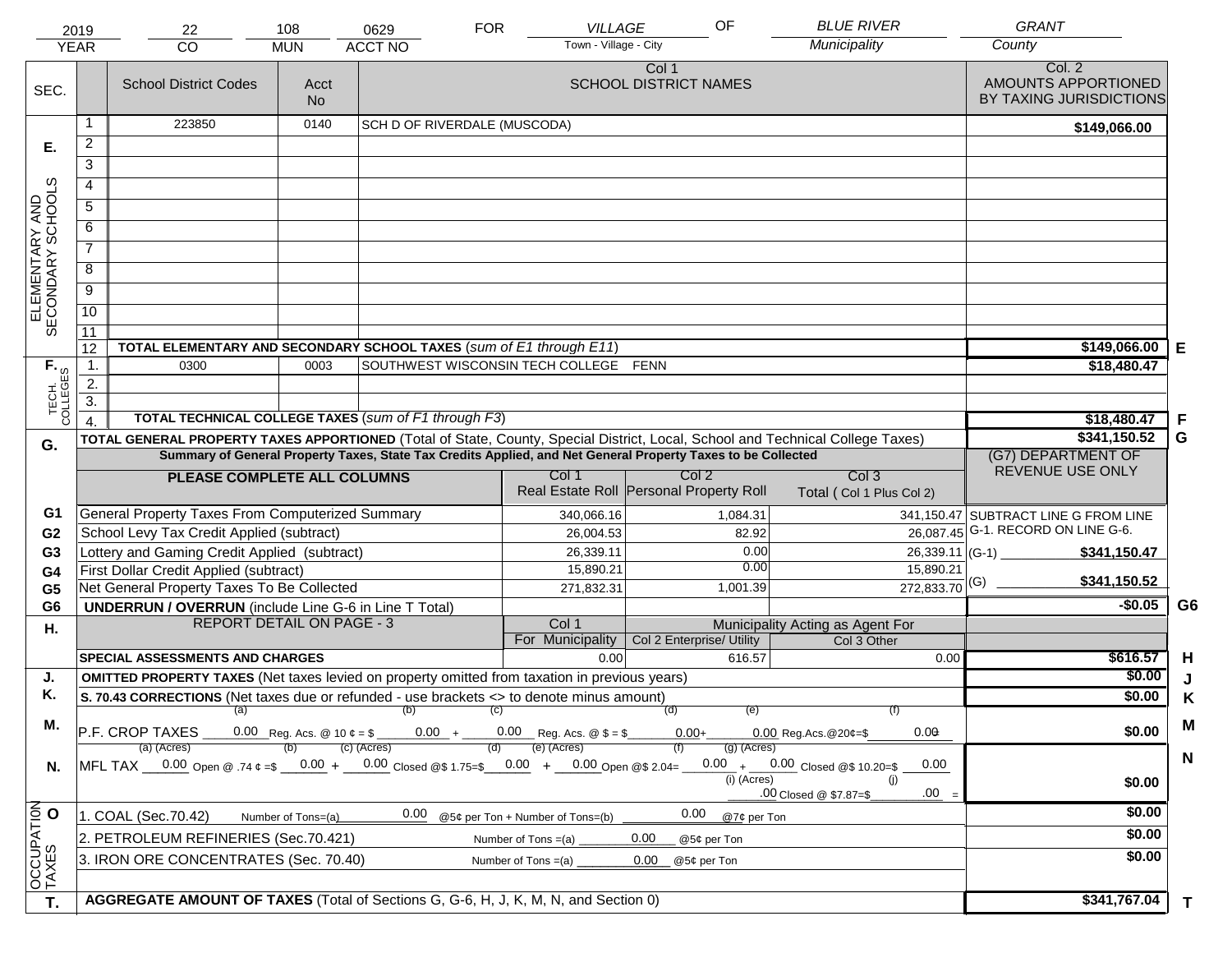|                     | 2019            | 22                                                                                                                                               | 108        | 0629           | <b>FOR</b> | <b>VILLAGE</b>                                             | <b>BLUE RIVER</b><br>OF                                        |                                                | GRANT                                                    |
|---------------------|-----------------|--------------------------------------------------------------------------------------------------------------------------------------------------|------------|----------------|------------|------------------------------------------------------------|----------------------------------------------------------------|------------------------------------------------|----------------------------------------------------------|
|                     | <b>YEAR</b>     | $\overline{CO}$                                                                                                                                  | <b>MUN</b> | <b>ACCT NO</b> |            | Town - Village - City<br><b>SECTION H - DETAIL SUMMARY</b> | Municipality                                                   |                                                | County                                                   |
| н                   |                 | Special Assessments and Special Charges                                                                                                          |            |                |            | Col 1<br>For the Municipality                              | Municipality Acting as Agent for<br>Col 2 Enterprise / Utility | Col 3 Other                                    | <b>Total For Each Line</b><br>(Total of columns 1,2 & 3) |
|                     | 01              | Water main and lateral Installations                                                                                                             |            |                |            | \$0.00                                                     | $\frac{1}{00}$                                                 | \$0.00                                         | \$0.00                                                   |
|                     | 02              | Sewer main and lateral installations                                                                                                             |            |                |            | \$0.00                                                     | \$0.00                                                         | \$0.00                                         | \$0.00                                                   |
|                     | $\overline{03}$ | Street improvements (ex: sidewalks, storm sewers, seal coating)                                                                                  |            |                |            | \$0.00                                                     | \$0.00                                                         | \$0.00                                         | \$0.00                                                   |
|                     | 04              | Street light installation                                                                                                                        |            |                |            | \$0.00                                                     | \$0.00                                                         | \$0.00                                         | \$0.00                                                   |
|                     | 05              | Greenbelts                                                                                                                                       |            |                |            | \$0.00                                                     | \$0.00                                                         | \$0.00                                         | \$0.00                                                   |
|                     | 06              | Drain ditch and watercourse (sec. 88.42 & 88.43)                                                                                                 |            |                |            | \$0.00                                                     | \$0.00                                                         | \$0.00                                         | \$0.00                                                   |
| SPECIAL ASSESSMENTS |                 |                                                                                                                                                  |            |                |            |                                                            |                                                                |                                                |                                                          |
| CHARGES             | 01<br>02        | Weeds, Tree Planting, Removal<br>Snow Removal, Plowing<br>03 Refuse And Garbage Collection<br>04 Grading, Gravel, Culvert, Fencing<br>05 Fencing |            |                |            | \$0.00<br>\$0.00<br>\$0.00<br>\$0.00<br>\$0.00             | \$0.00<br>\$0.00<br>\$0.00<br>\$0.00<br>\$0.00                 | \$0.00<br>\$0.00<br>\$0.00<br>\$0.00<br>\$0.00 | \$0.00<br>\$0.00<br>\$0.00<br>\$0.00<br>\$0.00           |
|                     | 06              | <b>Fire Calls</b>                                                                                                                                |            |                |            | \$0.00                                                     | \$0.00                                                         | \$0.00                                         | \$0.00                                                   |
| SPECIAL             | 07<br>08        | Recycling<br><b>Delinquent Utility Charges</b>                                                                                                   |            |                |            | \$0.00<br>\$0.00                                           | \$0.00<br>\$616.57                                             | \$0.00<br>\$0.00                               | \$0.00<br>\$616.57                                       |
|                     |                 |                                                                                                                                                  |            |                |            |                                                            |                                                                |                                                |                                                          |
|                     |                 | TOTALS (Also enter on line H on page 2)                                                                                                          |            |                |            | \$0.00                                                     | \$616.57                                                       | \$0.00                                         | \$616.57                                                 |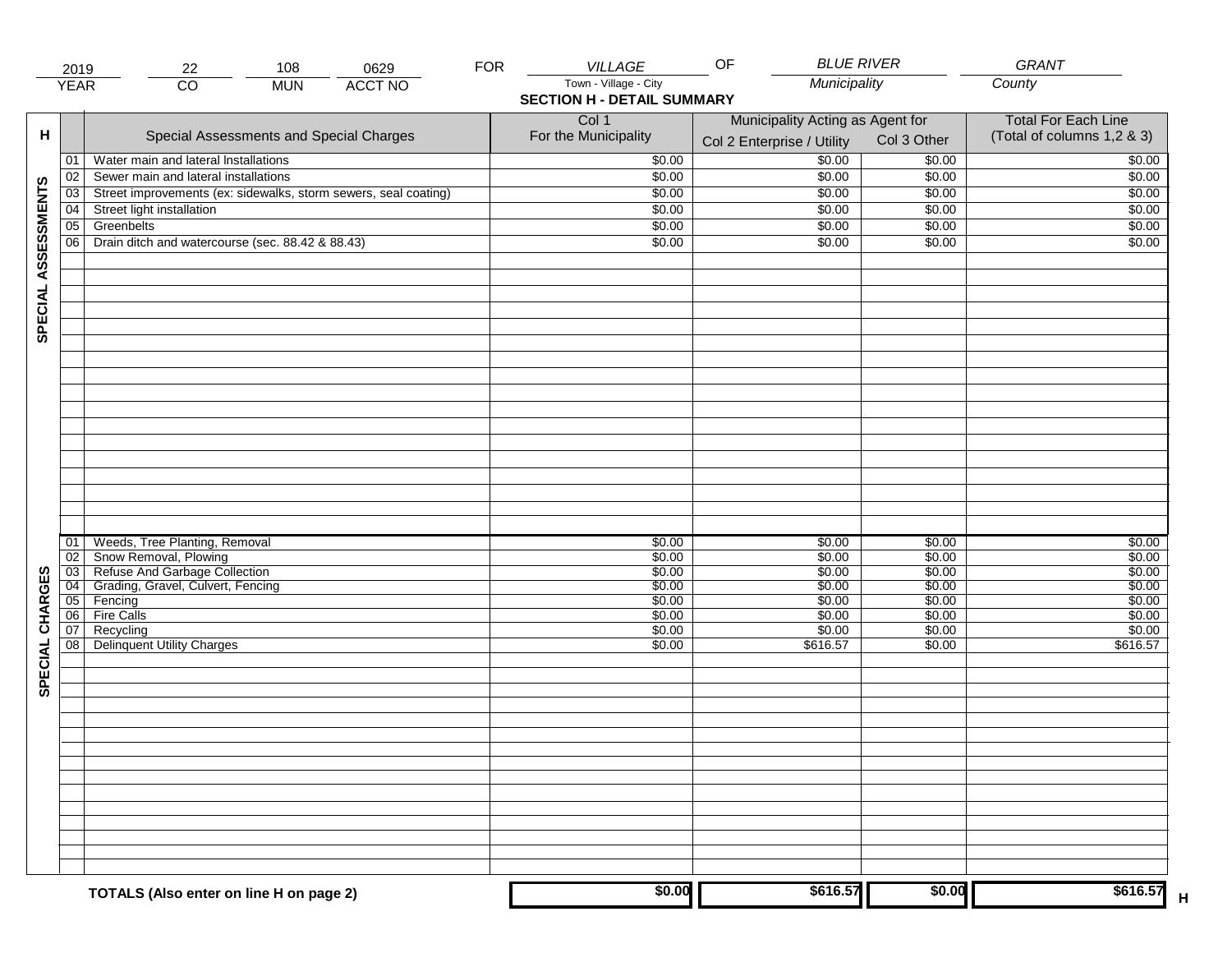| 201.                        | $\sim$ | $\sim$<br>ט י | nenc<br>∪o∠                    | ™CR | VIL<br>_AGE                        | ח־וווח          | $\sim$ $\sim$ $\sim$ $\sim$<br>GRAN |  |
|-----------------------------|--------|---------------|--------------------------------|-----|------------------------------------|-----------------|-------------------------------------|--|
| $\sqrt{2}$<br>▵<br><b>L</b> |        | <b>MUN</b>    | CCT NC،<br>$\mathbf{u}$<br>nuu |     | $\cdots$<br>Village<br>∣own<br>UIN | * "unicipality" | :ountv                              |  |

| D. | Name of District                          | Valuation | Gen. Prop. Tax Levy | Remarks |
|----|-------------------------------------------|-----------|---------------------|---------|
|    |                                           |           |                     |         |
|    |                                           |           |                     |         |
|    |                                           |           |                     |         |
|    |                                           |           |                     |         |
|    |                                           |           |                     |         |
|    |                                           |           |                     |         |
|    |                                           |           |                     |         |
|    |                                           |           |                     |         |
|    |                                           |           |                     |         |
|    |                                           |           |                     |         |
|    |                                           |           |                     |         |
|    |                                           |           |                     |         |
|    |                                           |           |                     |         |
|    |                                           |           |                     |         |
|    |                                           |           |                     |         |
|    |                                           |           |                     |         |
|    |                                           |           |                     |         |
|    |                                           |           |                     |         |
|    |                                           |           |                     |         |
|    |                                           |           |                     |         |
|    |                                           |           |                     |         |
|    |                                           |           |                     |         |
|    |                                           |           |                     |         |
|    |                                           |           |                     |         |
|    |                                           |           |                     |         |
|    |                                           |           |                     |         |
|    |                                           |           |                     |         |
|    |                                           |           |                     |         |
|    |                                           |           |                     |         |
|    |                                           |           |                     |         |
|    | TOTALS (Also enter on line D-1 on page 1) |           | \$0.00              |         |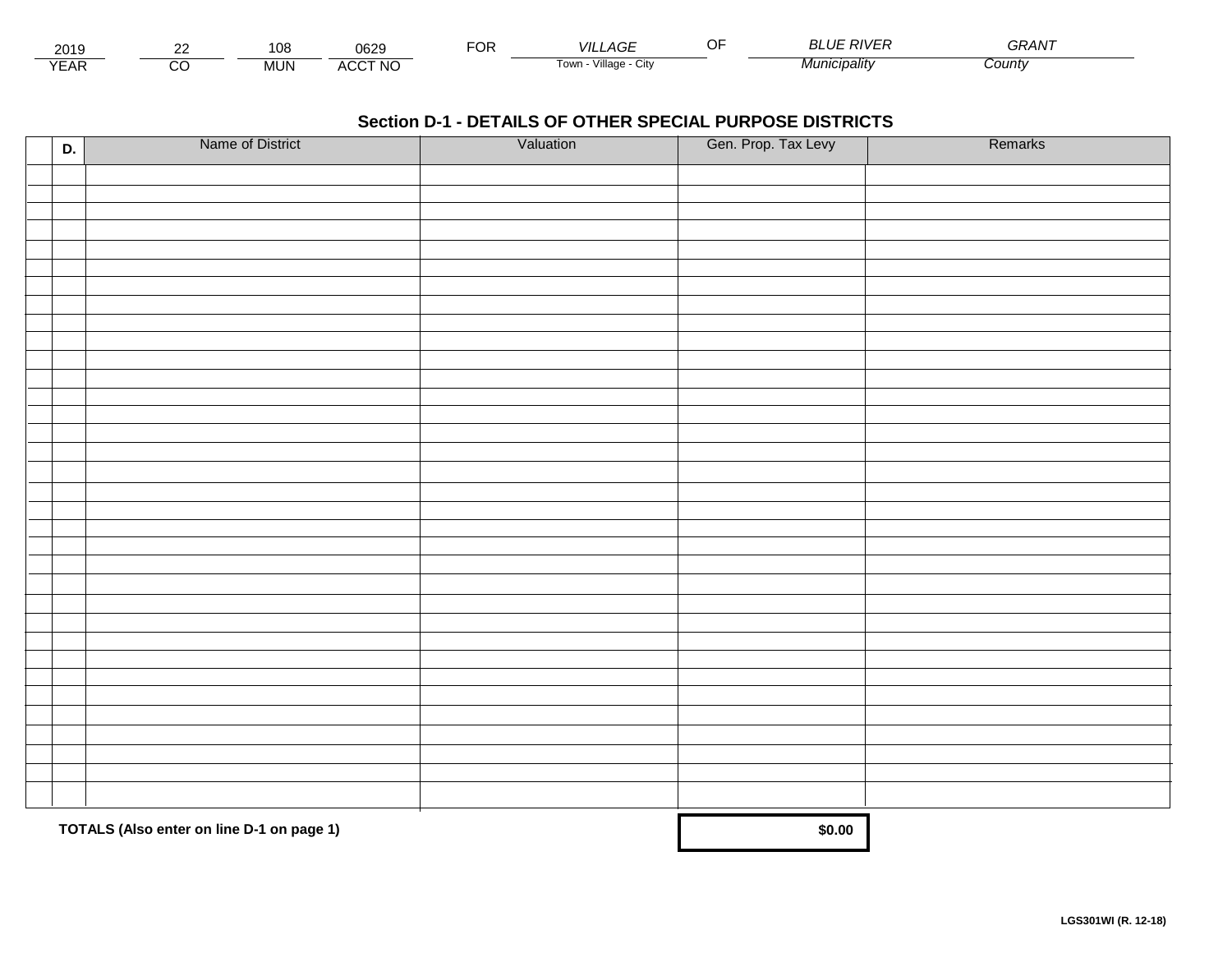#### **STATEMENT OF TAVES EOD 2010 FINAL**

| <b>FINAL</b>           |                                                |                                                                                                  |                          | <b>STATEMENT OF TAXES FOR 2019</b> |                                                                                | 22                                                | 111        | 0630                            |                                       |                                                            |             |
|------------------------|------------------------------------------------|--------------------------------------------------------------------------------------------------|--------------------------|------------------------------------|--------------------------------------------------------------------------------|---------------------------------------------------|------------|---------------------------------|---------------------------------------|------------------------------------------------------------|-------------|
|                        |                                                |                                                                                                  |                          |                                    |                                                                                | CO                                                | <b>MUN</b> | ACCT NO                         |                                       |                                                            |             |
|                        |                                                |                                                                                                  |                          | <b>FOR</b>                         | VILLAGE                                                                        | OF                                                |            | <b>CASSVILLE</b>                | GRANT                                 | <b>Check if Amended</b>                                    |             |
|                        |                                                |                                                                                                  |                          |                                    | Town-Village - City                                                            |                                                   |            | Municipality                    | County                                |                                                            |             |
| SEC.                   |                                                |                                                                                                  |                          |                                    |                                                                                | Col 1<br>Description of Tax by Taxing Jurisiction |            |                                 |                                       | Col 2.<br>AMOUNTS APPORTIONED<br>BY TAXING JURISDICTIONS   |             |
| A                      |                                                | 1. AGGREGATE AMOUNT OF STATE TAXES                                                               |                          |                                    |                                                                                |                                                   |            |                                 |                                       | \$0.00                                                     | A           |
| В.                     |                                                | 1. Portion of State Special Charges Upon County                                                  |                          |                                    |                                                                                |                                                   |            |                                 |                                       | \$3.87                                                     |             |
|                        |                                                | 2. Portion of County Tax Levied Over Entire Municipality                                         |                          |                                    |                                                                                |                                                   |            |                                 |                                       | \$192,456.23                                               |             |
|                        |                                                | 3. Special Purpose County Taxes                                                                  |                          |                                    |                                                                                |                                                   |            |                                 |                                       | \$0.00                                                     |             |
| <b>COUNTY</b><br>TAXES | 4. TOTAL COUNTY TAXES (sum of B-1 through B-3) |                                                                                                  |                          |                                    |                                                                                |                                                   |            |                                 |                                       | \$192,460.10                                               | B           |
|                        |                                                | <b>Special District</b><br>Code                                                                  | <b>Acct</b><br><b>No</b> |                                    | <b>Special</b><br><b>District Name</b>                                         |                                                   |            | Col 1a<br><b>Property Taxes</b> | Col 1b<br><b>State Special Charge</b> | <b>Property Taxes with</b><br><b>State Special Charges</b> |             |
| C.                     | $\mathbf{1}$                                   |                                                                                                  |                          |                                    |                                                                                |                                                   |            |                                 |                                       |                                                            |             |
|                        | $\mathbf{2}$                                   |                                                                                                  |                          |                                    |                                                                                |                                                   |            |                                 |                                       |                                                            |             |
|                        | 3                                              |                                                                                                  |                          |                                    |                                                                                |                                                   |            |                                 |                                       |                                                            |             |
|                        | 4                                              |                                                                                                  |                          |                                    |                                                                                |                                                   |            |                                 |                                       |                                                            |             |
|                        | 5                                              |                                                                                                  |                          |                                    |                                                                                |                                                   |            |                                 |                                       |                                                            |             |
|                        | 6                                              |                                                                                                  |                          |                                    |                                                                                |                                                   |            |                                 |                                       |                                                            |             |
| SPECIAL DISTRICT TAXES | 7                                              |                                                                                                  |                          |                                    |                                                                                |                                                   |            |                                 |                                       |                                                            |             |
|                        | 8                                              |                                                                                                  |                          |                                    |                                                                                |                                                   |            |                                 |                                       |                                                            |             |
|                        | 9                                              |                                                                                                  |                          |                                    |                                                                                |                                                   |            |                                 |                                       |                                                            |             |
|                        | 10                                             |                                                                                                  |                          |                                    |                                                                                |                                                   |            |                                 |                                       |                                                            |             |
|                        | 11                                             |                                                                                                  |                          |                                    |                                                                                |                                                   |            |                                 |                                       |                                                            |             |
|                        |                                                | 12. TOTAL SPECIAL DISTRICT TAXES (sum of C1 through C11)                                         |                          |                                    |                                                                                |                                                   |            | \$0.00                          | \$0.00                                | \$0.00                                                     | $\mathbf c$ |
| D.                     | 11.                                            |                                                                                                  |                          |                                    | Other Special Purpose District Taxes (Show Detail on page 4, enter total here) |                                                   |            |                                 |                                       | \$0.00                                                     |             |
|                        | 12.                                            |                                                                                                  |                          |                                    | Total Tax Increment (except county environmental remediation tax increment)    |                                                   |            |                                 |                                       | \$0.00                                                     |             |
| CITY                   | 13.                                            | <b>County Environmental Tax Increment</b>                                                        |                          |                                    |                                                                                |                                                   |            |                                 |                                       | \$0.00                                                     |             |
| бR                     | 14.                                            | Other State Special Charges                                                                      |                          |                                    |                                                                                |                                                   |            |                                 |                                       | \$0.00                                                     |             |
|                        | 5.                                             | <b>County Special Charges</b>                                                                    |                          |                                    |                                                                                |                                                   |            |                                 |                                       | \$0.00                                                     |             |
| VILLAGE,<br>TAXES      | 6.                                             | All Other Town, Village, or City Taxes                                                           |                          | \$332,196.00                       |                                                                                |                                                   |            |                                 |                                       |                                                            |             |
|                        | 17.                                            | Surplus Funds Applied CAUTION: Do not make an entry on this line unless Line D6 (above) is Zero. |                          |                                    | \$0.00 ><br><                                                                  |                                                   |            |                                 |                                       |                                                            |             |
| TOWN,                  |                                                | 8. TOTAL TOWN, VILLAGE OR CITY TAXES (sum of D1 through D7; NOT TOTAL for page one)              | \$332,196.00             | D                                  |                                                                                |                                                   |            |                                 |                                       |                                                            |             |
| Clerk                  |                                                |                                                                                                  |                          |                                    |                                                                                | Date                                              |            | <b>REMARKS</b>                  |                                       |                                                            |             |

| יייטיש ו       | Date       |  | REMARKS |
|----------------|------------|--|---------|
| Work Phone     | Home Phone |  |         |
|                |            |  |         |
| E-mail Address | Fax Number |  |         |
|                |            |  |         |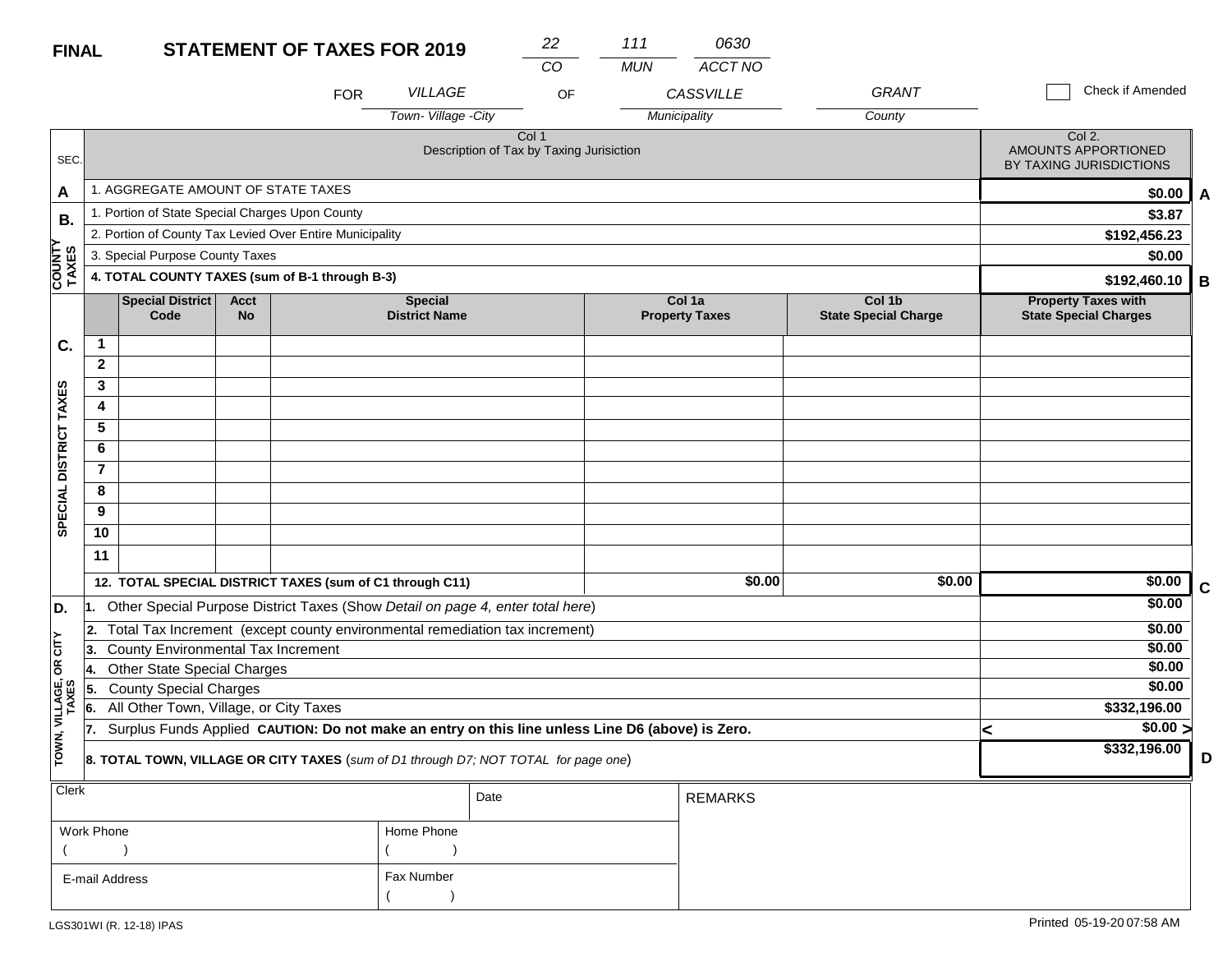|                                                                                      | 2019             | 22                                                                                                                                                                                                                                             | 111                                    | 0630                      | <b>FOR</b>                                       | VILLAGE                               | OF                        | <b>CASSVILLE</b>                             | <b>GRANT</b>                                             |                |
|--------------------------------------------------------------------------------------|------------------|------------------------------------------------------------------------------------------------------------------------------------------------------------------------------------------------------------------------------------------------|----------------------------------------|---------------------------|--------------------------------------------------|---------------------------------------|---------------------------|----------------------------------------------|----------------------------------------------------------|----------------|
|                                                                                      | <b>YEAR</b>      | CO                                                                                                                                                                                                                                             | <b>MUN</b>                             | <b>ACCT NO</b>            |                                                  | Town - Village - City                 |                           | Municipality                                 | County                                                   |                |
| SEC.                                                                                 |                  | <b>School District Codes</b>                                                                                                                                                                                                                   | Acct<br><b>No</b>                      |                           |                                                  | Col 1<br><b>SCHOOL DISTRICT NAMES</b> |                           |                                              | Col. 2<br>AMOUNTS APPORTIONED<br>BY TAXING JURISDICTIONS |                |
|                                                                                      | 1                | 220994                                                                                                                                                                                                                                         | 0135                                   | <b>SCH D OF CASSVILLE</b> |                                                  |                                       |                           |                                              | \$643,023.00                                             |                |
| Е.                                                                                   | $\overline{2}$   |                                                                                                                                                                                                                                                |                                        |                           |                                                  |                                       |                           |                                              |                                                          |                |
|                                                                                      | 3                |                                                                                                                                                                                                                                                |                                        |                           |                                                  |                                       |                           |                                              |                                                          |                |
|                                                                                      | 4                |                                                                                                                                                                                                                                                |                                        |                           |                                                  |                                       |                           |                                              |                                                          |                |
|                                                                                      | $\overline{5}$   |                                                                                                                                                                                                                                                |                                        |                           |                                                  |                                       |                           |                                              |                                                          |                |
|                                                                                      | 6                |                                                                                                                                                                                                                                                |                                        |                           |                                                  |                                       |                           |                                              |                                                          |                |
|                                                                                      | $\overline{7}$   |                                                                                                                                                                                                                                                |                                        |                           |                                                  |                                       |                           |                                              |                                                          |                |
| ELEMENTARY AND<br>SECONDARY SCHOOLS                                                  | 8                |                                                                                                                                                                                                                                                |                                        |                           |                                                  |                                       |                           |                                              |                                                          |                |
|                                                                                      | $\overline{9}$   |                                                                                                                                                                                                                                                |                                        |                           |                                                  |                                       |                           |                                              |                                                          |                |
|                                                                                      | 10               |                                                                                                                                                                                                                                                |                                        |                           |                                                  |                                       |                           |                                              |                                                          |                |
|                                                                                      | $\overline{11}$  |                                                                                                                                                                                                                                                |                                        |                           |                                                  |                                       |                           |                                              |                                                          |                |
|                                                                                      | 12               | TOTAL ELEMENTARY AND SECONDARY SCHOOL TAXES (sum of E1 through E11)                                                                                                                                                                            |                                        |                           |                                                  |                                       |                           |                                              | \$643,023.00                                             | Е              |
|                                                                                      | $\mathbf 1$ .    | 0300                                                                                                                                                                                                                                           | 0003                                   |                           | SOUTHWEST WISCONSIN TECH COLLEGE FENN            |                                       |                           |                                              | \$62,510.77                                              |                |
| TECH. T                                                                              | 2.               |                                                                                                                                                                                                                                                |                                        |                           |                                                  |                                       |                           |                                              |                                                          |                |
|                                                                                      | $\overline{3}$ . |                                                                                                                                                                                                                                                |                                        |                           |                                                  |                                       |                           |                                              |                                                          |                |
|                                                                                      | $\overline{4}$   | TOTAL TECHNICAL COLLEGE TAXES (sum of F1 through F3)                                                                                                                                                                                           |                                        | \$62,510.77               | F                                                |                                       |                           |                                              |                                                          |                |
| G.                                                                                   |                  | TOTAL GENERAL PROPERTY TAXES APPORTIONED (Total of State, County, Special District, Local, School and Technical College Taxes)<br>Summary of General Property Taxes, State Tax Credits Applied, and Net General Property Taxes to be Collected |                                        | \$1,230,189.87            | G                                                |                                       |                           |                                              |                                                          |                |
|                                                                                      |                  |                                                                                                                                                                                                                                                | (G7) DEPARTMENT OF<br>REVENUE USE ONLY |                           |                                                  |                                       |                           |                                              |                                                          |                |
|                                                                                      |                  | PLEASE COMPLETE ALL COLUMNS                                                                                                                                                                                                                    |                                        |                           | Col 1<br>Real Estate Roll Personal Property Roll |                                       | Col <sub>2</sub>          | Col <sub>3</sub><br>Total (Col 1 Plus Col 2) |                                                          |                |
| G1                                                                                   |                  | General Property Taxes From Computerized Summary                                                                                                                                                                                               |                                        |                           | 1,221,688.70                                     |                                       | 8,501.42                  |                                              | 1,230,190.12 SUBTRACT LINE G FROM LINE                   |                |
| G <sub>2</sub>                                                                       |                  | School Levy Tax Credit Applied (subtract)                                                                                                                                                                                                      |                                        |                           | 138,524.08                                       |                                       | 963.94                    |                                              | 139,488.02 G-1. RECORD ON LINE G-6.                      |                |
| G3                                                                                   |                  | Lottery and Gaming Credit Applied (subtract)                                                                                                                                                                                                   |                                        |                           | 65,228.52                                        |                                       | 0.00                      | 65,228.52 (G-1) $-$                          | \$1,230,190.12                                           |                |
| G4                                                                                   |                  | First Dollar Credit Applied (subtract)                                                                                                                                                                                                         |                                        |                           | 43,301.22                                        |                                       | 0.00                      | 43,301.22                                    | \$1,230,189.87                                           |                |
| G <sub>5</sub>                                                                       |                  | Net General Property Taxes To Be Collected                                                                                                                                                                                                     |                                        |                           | 974,634.88                                       |                                       | 7,537.48                  | $982,172.36$ <sup>(G)</sup>                  | \$0.25                                                   | G <sub>6</sub> |
| G <sub>6</sub>                                                                       |                  | <b>UNDERRUN / OVERRUN</b> (include Line G-6 in Line T Total)<br><b>REPORT DETAIL ON PAGE - 3</b>                                                                                                                                               |                                        |                           | Col 1                                            |                                       |                           | Municipality Acting as Agent For             |                                                          |                |
| Η.                                                                                   |                  |                                                                                                                                                                                                                                                |                                        |                           | For Municipality                                 |                                       | Col 2 Enterprise/ Utility | Col 3 Other                                  |                                                          |                |
|                                                                                      |                  | <b>SPECIAL ASSESSMENTS AND CHARGES</b>                                                                                                                                                                                                         |                                        |                           | 4,223.20                                         |                                       | 0.00                      | 0.00                                         | \$4,223.20                                               | H              |
| J.                                                                                   |                  | <b>OMITTED PROPERTY TAXES</b> (Net taxes levied on property omitted from taxation in previous years)                                                                                                                                           |                                        |                           |                                                  |                                       |                           |                                              | \$0.00                                                   | J              |
| Κ.                                                                                   |                  | S. 70.43 CORRECTIONS (Net taxes due or refunded - use brackets <> to denote minus amount)                                                                                                                                                      |                                        |                           |                                                  |                                       |                           |                                              | \$0.00                                                   | K              |
| М.                                                                                   |                  |                                                                                                                                                                                                                                                |                                        | (a) (b) (c)               |                                                  | (d)                                   | (e)                       |                                              |                                                          | M              |
|                                                                                      |                  | $\overline{P.F.}$ CROP TAXES 0.00 Reg. Acs. @ 10 $\ell = \$$ 0.00 + 0.00 Reg. Acs. @ $\ell = \$$                                                                                                                                               | 0.00<br>$0.00$ Reg. Acs. @ 20¢=\$      | \$0.00                    |                                                  |                                       |                           |                                              |                                                          |                |
|                                                                                      |                  | (a) (Acres)<br>MFL TAX 0.00 Open @ .74 ¢ =\$ 0.00 + 0.00 Closed @\$ 1.75=\$ 0.00 + 0.00 Open @\$ 2.04=                                                                                                                                         |                                        | $(c)$ (Acres)             | (e) (Acres)<br>(d)                               |                                       | $(g)$ (Acres)             | $0.00 + 0.00$ Closed @\$ 10.20=\$<br>0.00    |                                                          | $\mathbf N$    |
| N.                                                                                   |                  |                                                                                                                                                                                                                                                |                                        |                           |                                                  |                                       | $(i)$ (Acres)             | (i)                                          | \$0.00                                                   |                |
|                                                                                      |                  |                                                                                                                                                                                                                                                |                                        |                           |                                                  |                                       |                           | $.00 =$<br>.00 Closed @ \$7.87=\$            |                                                          |                |
|                                                                                      |                  | 1. COAL (Sec.70.42)                                                                                                                                                                                                                            | Number of Tons=(a)                     | 0.00                      | @5¢ per Ton + Number of Tons=(b)                 |                                       | 0.00<br>@7¢ per Ton       |                                              | \$0.00                                                   |                |
| 2. PETROLEUM REFINERIES (Sec.70.421)<br>0.00<br>Number of Tons $=(a)$<br>@5¢ per Ton |                  |                                                                                                                                                                                                                                                |                                        |                           |                                                  |                                       |                           |                                              | \$0.00                                                   |                |
|                                                                                      |                  | 3. IRON ORE CONCENTRATES (Sec. 70.40)                                                                                                                                                                                                          |                                        |                           | Number of Tons $=(a)$                            | 0.00                                  | @5¢ per Ton               |                                              | \$0.00                                                   |                |
| OCCUPATION<br>TAXES O                                                                |                  |                                                                                                                                                                                                                                                |                                        |                           |                                                  |                                       |                           |                                              |                                                          |                |
| T.                                                                                   |                  | AGGREGATE AMOUNT OF TAXES (Total of Sections G, G-6, H, J, K, M, N, and Section 0)                                                                                                                                                             |                                        |                           |                                                  |                                       |                           |                                              | \$1,234,413.32                                           | $\mathbf{T}$   |
|                                                                                      |                  |                                                                                                                                                                                                                                                |                                        |                           |                                                  |                                       |                           |                                              |                                                          |                |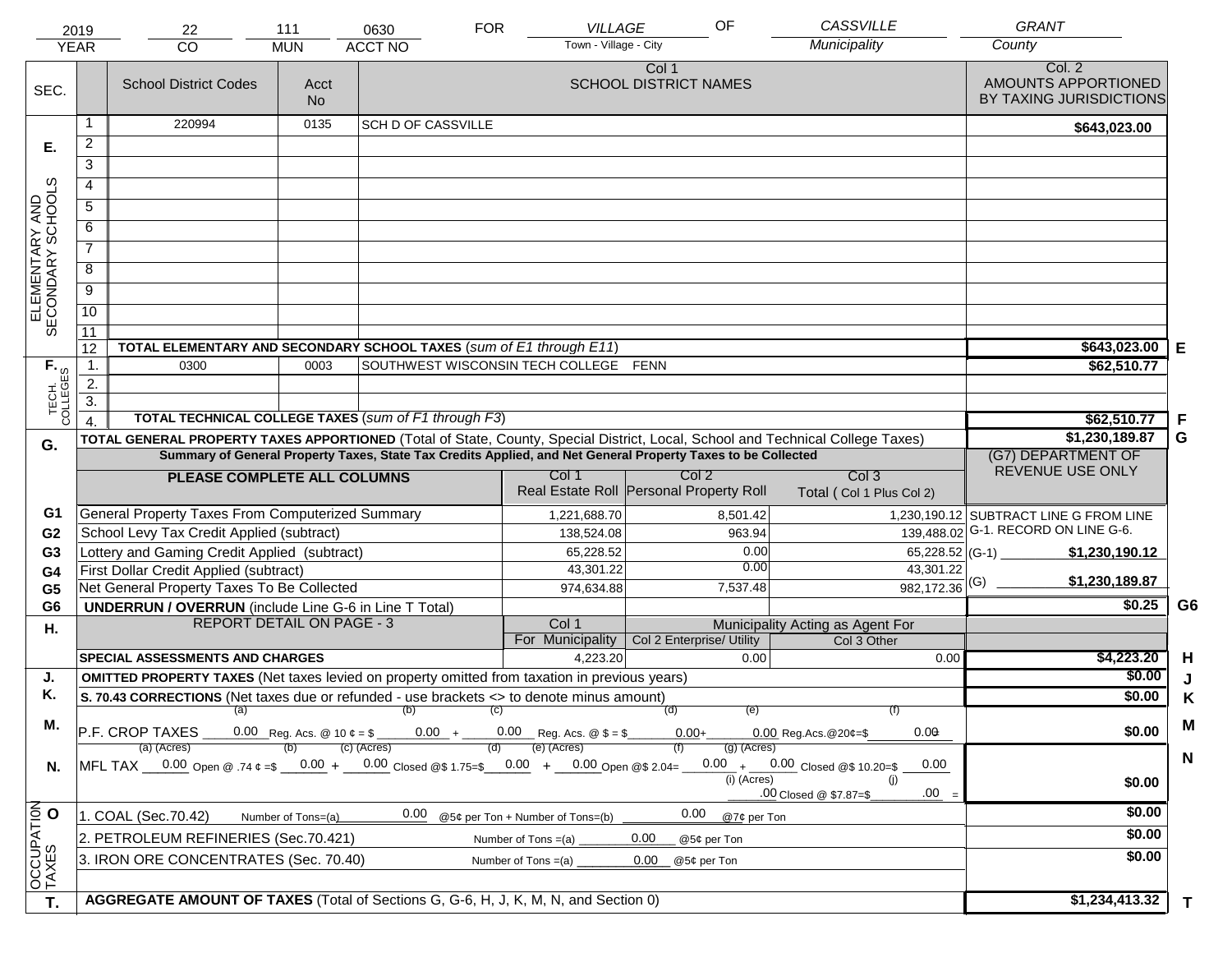|                     | 2019            | 22                                                              | 111        | 0630           | <b>FOR</b> | <b>VILLAGE</b>                    | <b>CASSVILLE</b><br>OF           |                  | GRANT                      |
|---------------------|-----------------|-----------------------------------------------------------------|------------|----------------|------------|-----------------------------------|----------------------------------|------------------|----------------------------|
|                     | <b>YEAR</b>     | $\overline{CO}$                                                 | <b>MUN</b> | <b>ACCT NO</b> |            | Town - Village - City             | Municipality                     |                  | County                     |
|                     |                 |                                                                 |            |                |            | <b>SECTION H - DETAIL SUMMARY</b> |                                  |                  |                            |
|                     |                 |                                                                 |            |                |            | Col 1                             | Municipality Acting as Agent for |                  | <b>Total For Each Line</b> |
| н                   |                 | Special Assessments and Special Charges                         |            |                |            | For the Municipality              | Col 2 Enterprise / Utility       | Col 3 Other      | (Total of columns 1,2 & 3) |
|                     | 01              | Water main and lateral Installations                            |            |                |            | \$0.00                            | 50.00                            | \$0.00           | \$0.00                     |
|                     | 02              | Sewer main and lateral installations                            |            |                |            | \$0.00                            | \$0.00                           | \$0.00           | \$0.00                     |
|                     | $\overline{03}$ | Street improvements (ex: sidewalks, storm sewers, seal coating) |            |                |            | \$0.00                            | \$0.00                           | \$0.00           | \$0.00                     |
|                     | 04              | Street light installation                                       |            |                |            | \$0.00                            | \$0.00                           | \$0.00           | \$0.00                     |
|                     | 05              | Greenbelts                                                      |            |                |            | \$0.00                            | \$0.00                           | \$0.00           | \$0.00                     |
| SPECIAL ASSESSMENTS | 06              | Drain ditch and watercourse (sec. 88.42 & 88.43)                |            |                |            | \$0.00                            | \$0.00                           | \$0.00           | \$0.00                     |
|                     |                 |                                                                 |            |                |            |                                   |                                  |                  |                            |
|                     |                 |                                                                 |            |                |            |                                   |                                  |                  |                            |
|                     |                 |                                                                 |            |                |            |                                   |                                  |                  |                            |
|                     |                 |                                                                 |            |                |            |                                   |                                  |                  |                            |
|                     |                 |                                                                 |            |                |            |                                   |                                  |                  |                            |
|                     |                 |                                                                 |            |                |            |                                   |                                  |                  |                            |
|                     |                 |                                                                 |            |                |            |                                   |                                  |                  |                            |
|                     |                 |                                                                 |            |                |            |                                   |                                  |                  |                            |
|                     |                 |                                                                 |            |                |            |                                   |                                  |                  |                            |
|                     |                 |                                                                 |            |                |            |                                   |                                  |                  |                            |
|                     |                 |                                                                 |            |                |            |                                   |                                  |                  |                            |
|                     |                 |                                                                 |            |                |            |                                   |                                  |                  |                            |
|                     |                 |                                                                 |            |                |            |                                   |                                  |                  |                            |
|                     |                 |                                                                 |            |                |            |                                   |                                  |                  |                            |
|                     |                 |                                                                 |            |                |            |                                   |                                  |                  |                            |
|                     |                 |                                                                 |            |                |            |                                   |                                  |                  |                            |
|                     | 01<br>02        | Weeds, Tree Planting, Removal<br>Snow Removal, Plowing          |            |                |            | \$0.00<br>\$227.66                | \$0.00<br>\$0.00                 | \$0.00<br>\$0.00 | \$0.00<br>\$227.66         |
|                     | 03              | Refuse And Garbage Collection                                   |            |                |            | \$255.86                          | \$0.00                           | \$0.00           | \$255.86                   |
|                     | 04              | Grading, Gravel, Culvert, Fencing                               |            |                |            | \$0.00                            | \$0.00                           | \$0.00           | \$0.00                     |
| CHARGES             | 05              | Fencing                                                         |            |                |            | \$0.00                            | \$0.00                           | \$0.00           | \$0.00                     |
|                     | 06              | <b>Fire Calls</b>                                               |            |                |            | \$0.00                            | \$0.00                           | \$0.00           | \$0.00                     |
|                     | 07<br>08        | Recycling<br><b>Delinquent Utility Charges</b>                  |            |                |            | \$0.00<br>\$3,162.18              | \$0.00<br>\$0.00                 | \$0.00<br>\$0.00 | \$0.00<br>\$3,162.18       |
| SPECIAL             | $\overline{09}$ | Mowing                                                          |            |                |            | \$577.50                          | \$0.00                           | \$0.00           | \$577.50                   |
|                     |                 |                                                                 |            |                |            |                                   |                                  |                  |                            |
|                     |                 |                                                                 |            |                |            |                                   |                                  |                  |                            |
|                     |                 |                                                                 |            |                |            |                                   |                                  |                  |                            |
|                     |                 |                                                                 |            |                |            |                                   |                                  |                  |                            |
|                     |                 |                                                                 |            |                |            |                                   |                                  |                  |                            |
|                     |                 |                                                                 |            |                |            |                                   |                                  |                  |                            |
|                     |                 |                                                                 |            |                |            |                                   |                                  |                  |                            |
|                     |                 |                                                                 |            |                |            |                                   |                                  |                  |                            |
|                     |                 |                                                                 |            |                |            |                                   |                                  |                  |                            |
|                     |                 |                                                                 |            |                |            |                                   |                                  |                  |                            |
|                     |                 |                                                                 |            |                |            |                                   |                                  |                  |                            |
|                     |                 |                                                                 |            |                |            |                                   |                                  |                  |                            |
|                     |                 | TOTALS (Also enter on line H on page 2)                         |            |                |            | \$4,223.20                        | \$0.00                           | \$0.00           | \$4,223.20                 |
|                     |                 |                                                                 |            |                |            |                                   |                                  |                  |                            |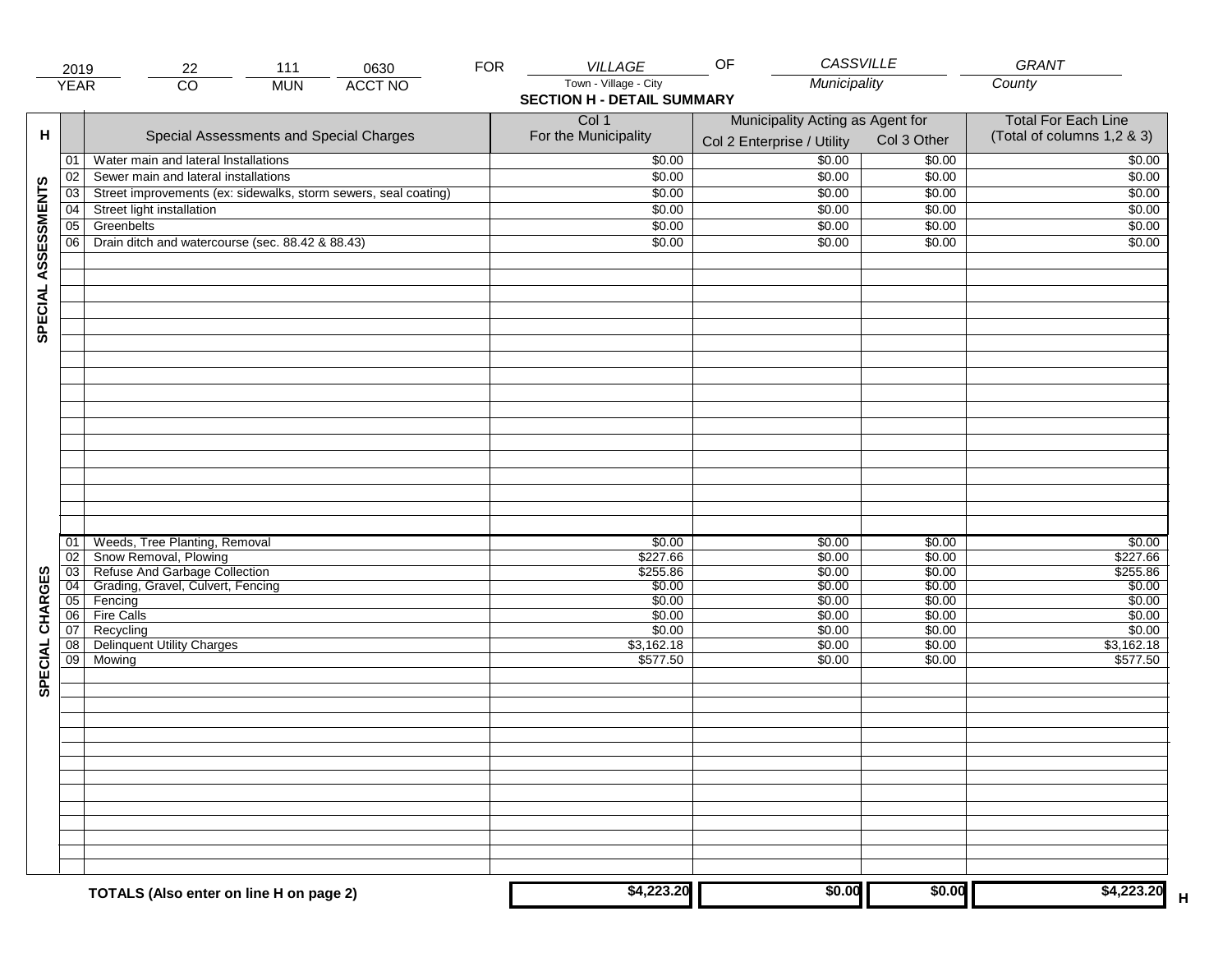| 2015                 | $\sim$ |        | ∩െ∩<br>υοσυ                 | ட்்<br>◡┍ | _AGF<br>VII I             | $   -$<br>``VIL∟.   | <b>^^</b><br>GRAN |  |
|----------------------|--------|--------|-----------------------------|-----------|---------------------------|---------------------|-------------------|--|
| $\sqrt{2}$<br>▵<br>. |        | .viun. | CCT NC،<br>$\Lambda$<br>nuu |           | Village<br>' OWLL<br>◡៲៶៶ | <i>Municipality</i> | Count             |  |

| D. | Name of District                          | Valuation | Gen. Prop. Tax Levy | Remarks |
|----|-------------------------------------------|-----------|---------------------|---------|
|    |                                           |           |                     |         |
|    |                                           |           |                     |         |
|    |                                           |           |                     |         |
|    |                                           |           |                     |         |
|    |                                           |           |                     |         |
|    |                                           |           |                     |         |
|    |                                           |           |                     |         |
|    |                                           |           |                     |         |
|    |                                           |           |                     |         |
|    |                                           |           |                     |         |
|    |                                           |           |                     |         |
|    |                                           |           |                     |         |
|    |                                           |           |                     |         |
|    |                                           |           |                     |         |
|    |                                           |           |                     |         |
|    |                                           |           |                     |         |
|    |                                           |           |                     |         |
|    |                                           |           |                     |         |
|    |                                           |           |                     |         |
|    |                                           |           |                     |         |
|    |                                           |           |                     |         |
|    |                                           |           |                     |         |
|    |                                           |           |                     |         |
|    |                                           |           |                     |         |
|    |                                           |           |                     |         |
|    |                                           |           |                     |         |
|    |                                           |           |                     |         |
|    |                                           |           |                     |         |
|    |                                           |           |                     |         |
|    |                                           |           |                     |         |
|    | TOTALS (Also enter on line D-1 on page 1) |           | \$0.00              |         |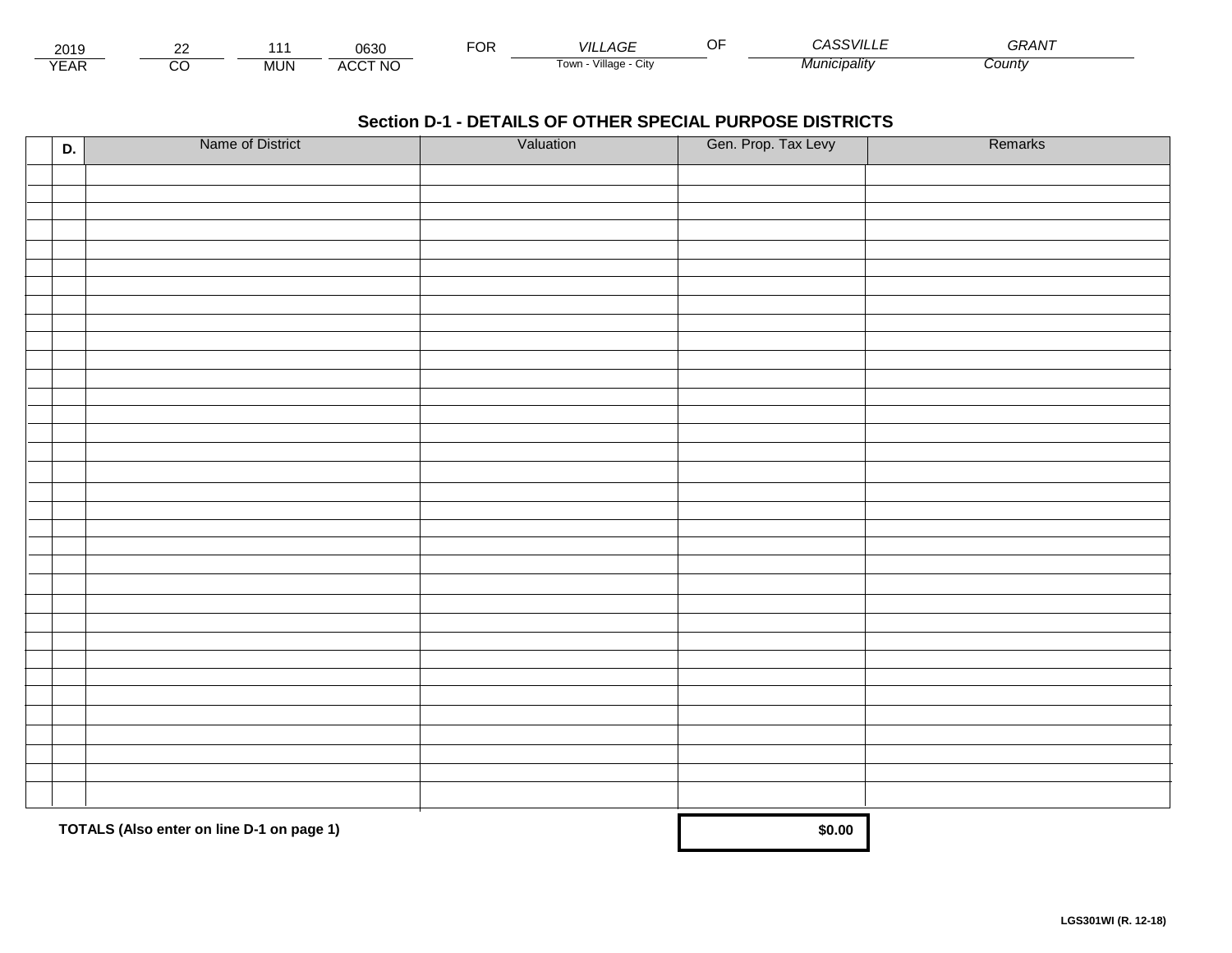| <b>FINAL</b>            |                                                  |                                                                                                  |                          | <b>STATEMENT OF TAXES FOR 2019</b> |                                                                                     | 22<br>CO                                          | 116<br><b>MUN</b> | 0631                            |                                       |                                                            |             |
|-------------------------|--------------------------------------------------|--------------------------------------------------------------------------------------------------|--------------------------|------------------------------------|-------------------------------------------------------------------------------------|---------------------------------------------------|-------------------|---------------------------------|---------------------------------------|------------------------------------------------------------|-------------|
|                         |                                                  |                                                                                                  |                          | <b>FOR</b>                         | VILLAGE                                                                             | OF                                                |                   | ACCT NO<br><b>DICKEYVILLE</b>   | <b>GRANT</b>                          | Check if Amended                                           |             |
|                         |                                                  |                                                                                                  |                          |                                    | Town-Village -City                                                                  |                                                   |                   | Municipality                    | County                                |                                                            |             |
| SEC.                    |                                                  |                                                                                                  |                          |                                    |                                                                                     | Col 1<br>Description of Tax by Taxing Jurisiction |                   |                                 |                                       | Col 2.<br>AMOUNTS APPORTIONED<br>BY TAXING JURISDICTIONS   |             |
| A                       |                                                  | 1. AGGREGATE AMOUNT OF STATE TAXES                                                               |                          |                                    |                                                                                     |                                                   |                   |                                 |                                       | \$0.00                                                     | A           |
| В.                      |                                                  | 1. Portion of State Special Charges Upon County                                                  |                          |                                    |                                                                                     |                                                   |                   |                                 |                                       | \$4.88                                                     |             |
|                         |                                                  | 2. Portion of County Tax Levied Over Entire Municipality                                         |                          |                                    |                                                                                     |                                                   |                   |                                 |                                       | \$242,390.09                                               |             |
|                         |                                                  | 3. Special Purpose County Taxes                                                                  |                          |                                    |                                                                                     |                                                   |                   |                                 |                                       | \$0.00                                                     |             |
| <b>COUNTY<br/>TAXES</b> |                                                  | 4. TOTAL COUNTY TAXES (sum of B-1 through B-3)                                                   |                          |                                    |                                                                                     |                                                   |                   |                                 |                                       | \$242,394.97                                               | B           |
|                         |                                                  | Special District<br>Code                                                                         | <b>Acct</b><br><b>No</b> |                                    | <b>Special</b><br><b>District Name</b>                                              |                                                   |                   | Col 1a<br><b>Property Taxes</b> | Col 1b<br><b>State Special Charge</b> | <b>Property Taxes with</b><br><b>State Special Charges</b> |             |
| C.                      | $\mathbf{1}$                                     |                                                                                                  |                          |                                    |                                                                                     |                                                   |                   |                                 |                                       |                                                            |             |
|                         | $\mathbf{2}$                                     |                                                                                                  |                          |                                    |                                                                                     |                                                   |                   |                                 |                                       |                                                            |             |
|                         | 3                                                |                                                                                                  |                          |                                    |                                                                                     |                                                   |                   |                                 |                                       |                                                            |             |
|                         | 4                                                |                                                                                                  |                          |                                    |                                                                                     |                                                   |                   |                                 |                                       |                                                            |             |
|                         | 5                                                |                                                                                                  |                          |                                    |                                                                                     |                                                   |                   |                                 |                                       |                                                            |             |
|                         | 6                                                |                                                                                                  |                          |                                    |                                                                                     |                                                   |                   |                                 |                                       |                                                            |             |
| SPECIAL DISTRICT TAXES  | $\overline{7}$                                   |                                                                                                  |                          |                                    |                                                                                     |                                                   |                   |                                 |                                       |                                                            |             |
|                         | 8                                                |                                                                                                  |                          |                                    |                                                                                     |                                                   |                   |                                 |                                       |                                                            |             |
|                         | 9                                                |                                                                                                  |                          |                                    |                                                                                     |                                                   |                   |                                 |                                       |                                                            |             |
|                         | 10                                               |                                                                                                  |                          |                                    |                                                                                     |                                                   |                   |                                 |                                       |                                                            |             |
|                         | 11                                               |                                                                                                  |                          |                                    |                                                                                     |                                                   |                   |                                 |                                       |                                                            |             |
|                         |                                                  | 12. TOTAL SPECIAL DISTRICT TAXES (sum of C1 through C11)                                         |                          |                                    |                                                                                     |                                                   |                   | \$0.00                          | \$0.00                                | \$0.00                                                     | $\mathbf c$ |
| D.                      | 11.                                              |                                                                                                  |                          |                                    | Other Special Purpose District Taxes (Show Detail on page 4, enter total here)      |                                                   |                   |                                 |                                       | \$0.00                                                     |             |
|                         | 2.                                               |                                                                                                  |                          |                                    | Total Tax Increment (except county environmental remediation tax increment)         |                                                   |                   |                                 |                                       | \$28,058.62                                                |             |
| CITY                    | <b>County Environmental Tax Increment</b><br>13. |                                                                                                  |                          |                                    |                                                                                     |                                                   |                   |                                 |                                       | \$0.00                                                     |             |
| g                       | 14.                                              | <b>Other State Special Charges</b>                                                               |                          |                                    |                                                                                     |                                                   |                   |                                 |                                       | \$0.00                                                     |             |
|                         | 15.                                              | <b>County Special Charges</b>                                                                    |                          |                                    |                                                                                     |                                                   |                   |                                 |                                       | \$0.00                                                     |             |
| VILLAGE,<br>TAXES       | 6.                                               | All Other Town, Village, or City Taxes                                                           |                          | \$378,755.00                       |                                                                                     |                                                   |                   |                                 |                                       |                                                            |             |
|                         | 17.                                              | Surplus Funds Applied CAUTION: Do not make an entry on this line unless Line D6 (above) is Zero. | $\sqrt{$0.00}$<br><      |                                    |                                                                                     |                                                   |                   |                                 |                                       |                                                            |             |
| TOWN,                   |                                                  |                                                                                                  |                          |                                    | 8. TOTAL TOWN, VILLAGE OR CITY TAXES (sum of D1 through D7; NOT TOTAL for page one) |                                                   |                   |                                 |                                       | \$406,813.62                                               | D           |
| <b>Clerk</b>            |                                                  |                                                                                                  |                          |                                    |                                                                                     | Date                                              |                   | <b>REMARKS</b>                  |                                       |                                                            |             |

| יייטיש ו       |            | Date | REMARKS |
|----------------|------------|------|---------|
| Work Phone     | Home Phone |      |         |
|                |            |      |         |
| E-mail Address | Fax Number |      |         |
|                |            |      |         |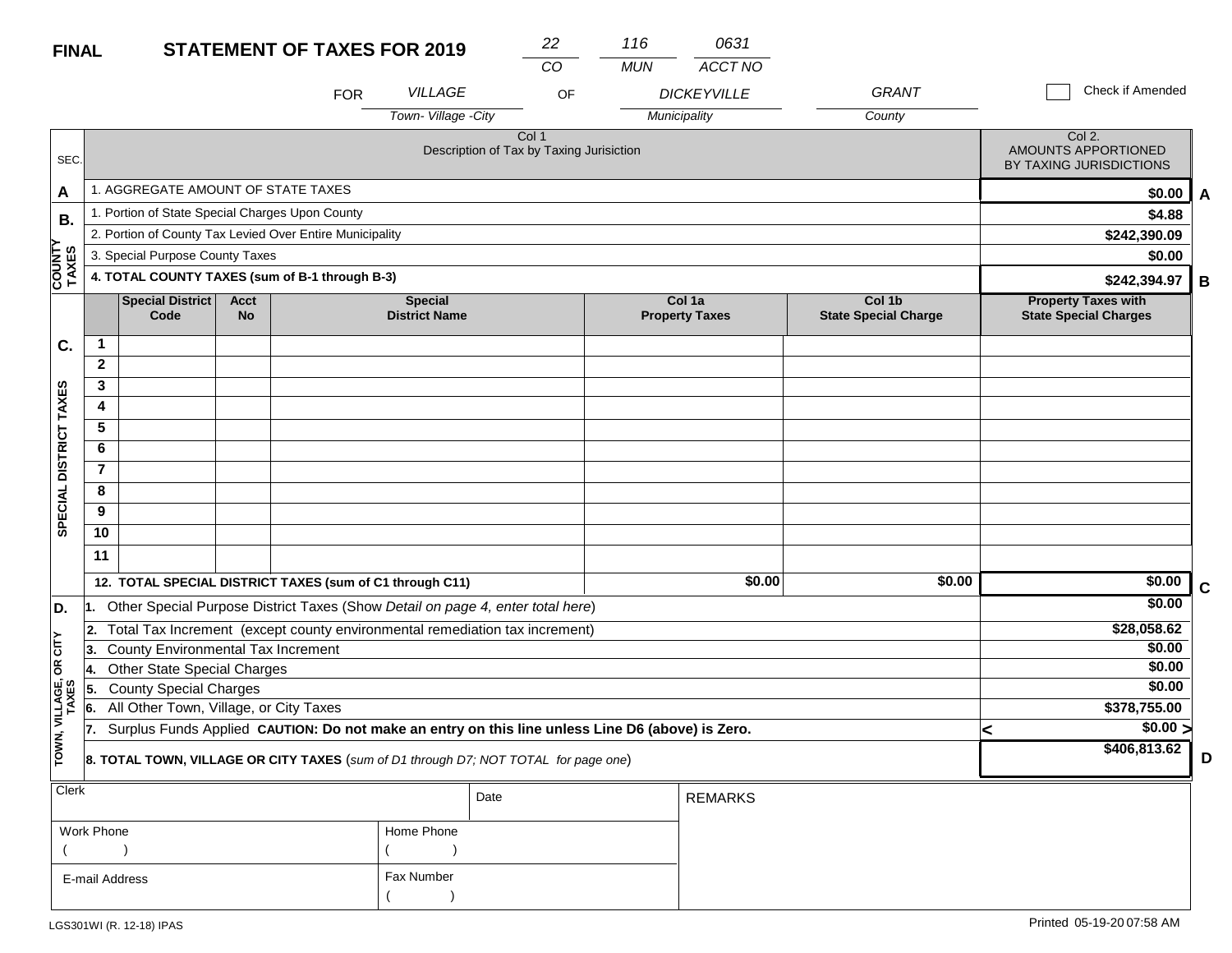|                                     | 2019                   | 22                                                                                                                             | 116                              | 0631                                  | <b>FOR</b> | <b>VILLAGE</b>                   | OF                                      |               | <b>DICKEYVILLE</b>                           | <b>GRANT</b>                                             |              |
|-------------------------------------|------------------------|--------------------------------------------------------------------------------------------------------------------------------|----------------------------------|---------------------------------------|------------|----------------------------------|-----------------------------------------|---------------|----------------------------------------------|----------------------------------------------------------|--------------|
|                                     | <b>YEAR</b>            | CO                                                                                                                             | <b>MUN</b>                       | <b>ACCT NO</b>                        |            | Town - Village - City            |                                         |               | Municipality                                 | County                                                   |              |
| SEC.                                |                        | <b>School District Codes</b>                                                                                                   | Acct<br><b>No</b>                |                                       |            |                                  | Col 1<br><b>SCHOOL DISTRICT NAMES</b>   |               |                                              | Col. 2<br>AMOUNTS APPORTIONED<br>BY TAXING JURISDICTIONS |              |
|                                     | -1                     | 221246                                                                                                                         | 0136                             | <b>SCH D OF CUBA CITY</b>             |            |                                  |                                         |               |                                              | \$719,297.54                                             |              |
| Е.                                  | $\overline{c}$         |                                                                                                                                |                                  |                                       |            |                                  |                                         |               |                                              |                                                          |              |
|                                     | 3                      |                                                                                                                                |                                  |                                       |            |                                  |                                         |               |                                              |                                                          |              |
|                                     | 4                      |                                                                                                                                |                                  |                                       |            |                                  |                                         |               |                                              |                                                          |              |
|                                     | $\overline{5}$         |                                                                                                                                |                                  |                                       |            |                                  |                                         |               |                                              |                                                          |              |
|                                     | 6                      |                                                                                                                                |                                  |                                       |            |                                  |                                         |               |                                              |                                                          |              |
|                                     | $\overline{7}$         |                                                                                                                                |                                  |                                       |            |                                  |                                         |               |                                              |                                                          |              |
|                                     | 8                      |                                                                                                                                |                                  |                                       |            |                                  |                                         |               |                                              |                                                          |              |
|                                     | $\overline{9}$         |                                                                                                                                |                                  |                                       |            |                                  |                                         |               |                                              |                                                          |              |
| ELEMENTARY AND<br>SECONDARY SCHOOLS | 10                     |                                                                                                                                |                                  |                                       |            |                                  |                                         |               |                                              |                                                          |              |
|                                     | $\overline{11}$        |                                                                                                                                |                                  |                                       |            |                                  |                                         |               |                                              |                                                          |              |
|                                     | 12                     | TOTAL ELEMENTARY AND SECONDARY SCHOOL TAXES (sum of E1 through E11)                                                            |                                  |                                       |            |                                  |                                         |               |                                              | $$719,297.54$ E                                          |              |
|                                     | $\mathbf{1}$ .         | 0300                                                                                                                           | 0003                             | SOUTHWEST WISCONSIN TECH COLLEGE FENN |            |                                  |                                         |               |                                              | \$78,729.55                                              |              |
|                                     | 2.                     |                                                                                                                                |                                  |                                       |            |                                  |                                         |               |                                              |                                                          |              |
| TECH. T                             | $\overline{3}$ .       | TOTAL TECHNICAL COLLEGE TAXES (sum of F1 through F3)                                                                           |                                  |                                       |            |                                  |                                         |               |                                              |                                                          |              |
|                                     | $\boldsymbol{\Lambda}$ | TOTAL GENERAL PROPERTY TAXES APPORTIONED (Total of State, County, Special District, Local, School and Technical College Taxes) |                                  | \$78,729.55<br>\$1,447,235.68         | F<br>G     |                                  |                                         |               |                                              |                                                          |              |
| G.                                  |                        | Summary of General Property Taxes, State Tax Credits Applied, and Net General Property Taxes to be Collected                   |                                  | (G7) DEPARTMENT OF                    |            |                                  |                                         |               |                                              |                                                          |              |
|                                     |                        | PLEASE COMPLETE ALL COLUMNS                                                                                                    | REVENUE USE ONLY                 |                                       |            |                                  |                                         |               |                                              |                                                          |              |
|                                     |                        |                                                                                                                                |                                  |                                       |            |                                  | Real Estate Roll Personal Property Roll |               | Col <sub>3</sub><br>Total (Col 1 Plus Col 2) |                                                          |              |
| G1                                  |                        | General Property Taxes From Computerized Summary                                                                               |                                  |                                       |            | 1,437,710.86                     |                                         | 9,524.92      |                                              | 1,447,235.78 SUBTRACT LINE G FROM LINE                   |              |
| G <sub>2</sub>                      |                        | School Levy Tax Credit Applied (subtract)                                                                                      |                                  |                                       |            | 125,110.91                       |                                         | 828.89        |                                              | 125,939.80 G-1. RECORD ON LINE G-6.                      |              |
| G <sub>3</sub>                      |                        | Lottery and Gaming Credit Applied (subtract)                                                                                   |                                  |                                       |            | 69,260.40                        |                                         | 0.00          | 69,260.40 (G-1)                              | \$1,447,235.78                                           |              |
| G <sub>4</sub>                      |                        | First Dollar Credit Applied (subtract)                                                                                         |                                  |                                       |            | 33,048.50                        |                                         | 0.00          | 33,048.50                                    | \$1,447,235.68                                           |              |
| G <sub>5</sub>                      |                        | Net General Property Taxes To Be Collected                                                                                     |                                  |                                       |            | 1,210,291.05                     |                                         | 8,696.03      | $1,218,987.08$ <sup>(G)</sup>                |                                                          |              |
| G <sub>6</sub>                      |                        | <b>UNDERRUN / OVERRUN</b> (include Line G-6 in Line T Total)                                                                   | <b>REPORT DETAIL ON PAGE - 3</b> |                                       |            | Col 1                            |                                         |               | Municipality Acting as Agent For             | \$0.10                                                   | G6           |
| Η.                                  |                        |                                                                                                                                |                                  |                                       |            | For Municipality                 | Col 2 Enterprise/ Utility               |               | Col 3 Other                                  |                                                          |              |
|                                     |                        | <b>SPECIAL ASSESSMENTS AND CHARGES</b>                                                                                         |                                  |                                       |            | 0.00                             |                                         | 0.00          | 0.00                                         | \$0.00                                                   | H            |
| J.                                  |                        | <b>OMITTED PROPERTY TAXES</b> (Net taxes levied on property omitted from taxation in previous years)                           |                                  |                                       |            |                                  |                                         |               |                                              | \$0.00                                                   |              |
| Κ.                                  |                        | S. 70.43 CORRECTIONS (Net taxes due or refunded - use brackets <> to denote minus amount)                                      |                                  |                                       |            |                                  |                                         |               |                                              | \$0.00                                                   | K            |
| М.                                  |                        |                                                                                                                                |                                  | (a) (b) (c)                           |            |                                  | (d)                                     | (e)           |                                              |                                                          | M            |
|                                     |                        | P.F. CROP TAXES 0.00 Reg. Acs. @ 10 $\ell = \ell$ 0.00 + 0.00 Reg. Acs. @ $\ell = \ell$ 0.00+<br>(a) (Acres)                   |                                  | (c) (Acres)                           | (d)        | (e) (Acres)                      |                                         | (g) (Acres)   | 0.00<br>$0.00$ Reg. Acs. @ 20¢=\$            | \$0.00                                                   |              |
| N.                                  |                        | MFL TAX 0.00 Open @ .74 ¢ =\$ 0.00 + 0.00 Closed @\$ 1.75=\$ 0.00 + 0.00 Open @\$ 2.04=                                        |                                  |                                       |            |                                  |                                         |               | $0.00 + 0.00$ Closed @\$ 10.20=\$<br>0.00    |                                                          | N            |
|                                     |                        |                                                                                                                                |                                  |                                       |            |                                  |                                         | $(i)$ (Acres) | (i)                                          | \$0.00                                                   |              |
|                                     |                        |                                                                                                                                |                                  |                                       |            |                                  |                                         |               | $.00 =$<br>.00 Closed @ \$7.87=\$            |                                                          |              |
|                                     |                        | 1. COAL (Sec.70.42)                                                                                                            | Number of Tons=(a)               | 0.00                                  |            | @5¢ per Ton + Number of Tons=(b) | 0.00                                    | @7¢ per Ton   |                                              | \$0.00                                                   |              |
| OCCUPATION                          |                        | 2. PETROLEUM REFINERIES (Sec.70.421)                                                                                           |                                  |                                       |            | Number of Tons $=(a)$            | 0.00<br>@5¢ per Ton                     |               |                                              | \$0.00                                                   |              |
|                                     |                        | 3. IRON ORE CONCENTRATES (Sec. 70.40)                                                                                          |                                  |                                       |            | Number of Tons $=(a)$            | 0.00<br>@5¢ per Ton                     |               |                                              | \$0.00                                                   |              |
|                                     |                        |                                                                                                                                |                                  |                                       |            |                                  |                                         |               |                                              |                                                          |              |
| T.                                  |                        | AGGREGATE AMOUNT OF TAXES (Total of Sections G, G-6, H, J, K, M, N, and Section 0)                                             |                                  |                                       |            |                                  |                                         |               |                                              | \$1,447,235.78                                           | $\mathbf{T}$ |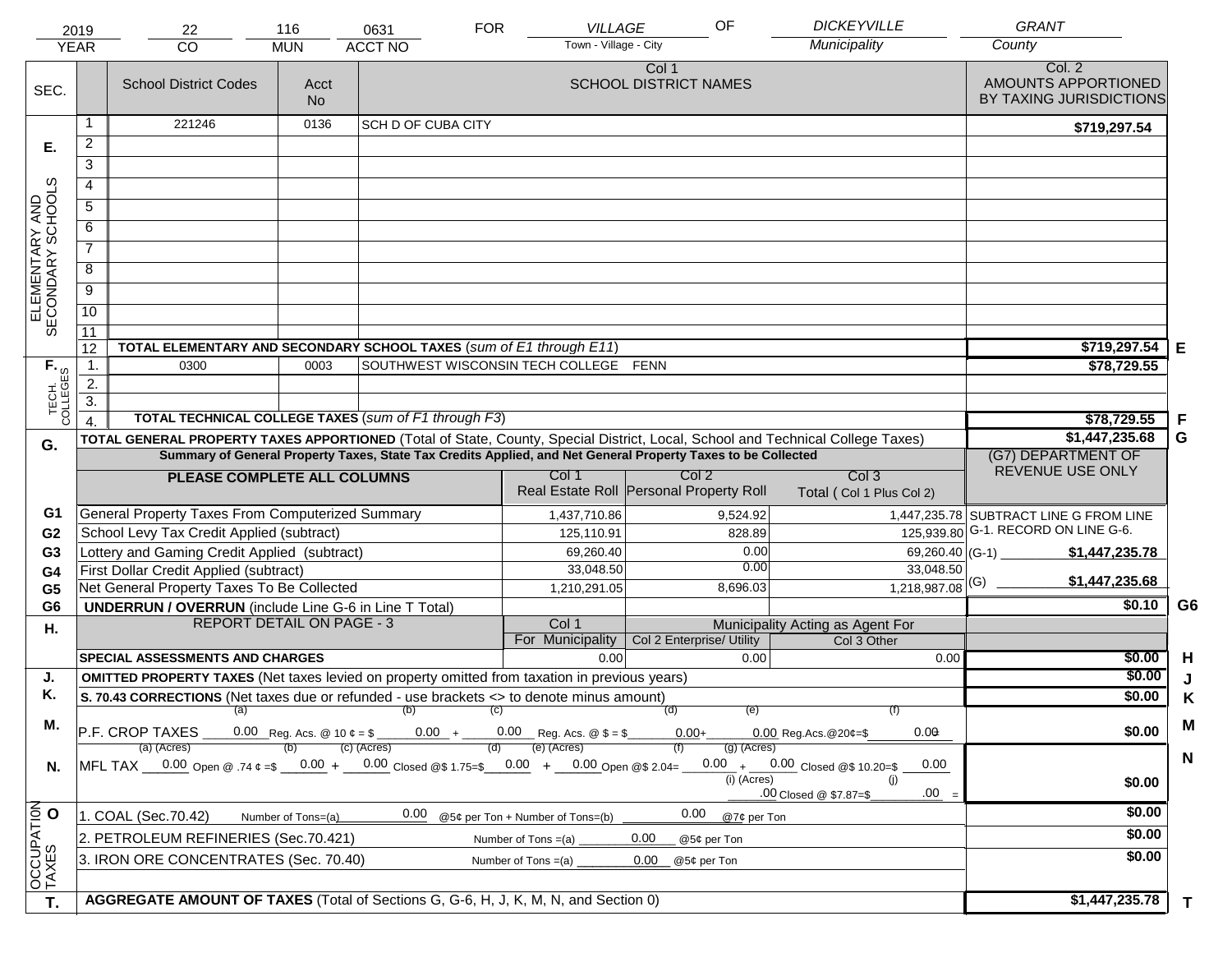|                     | 2019            | 116<br>0631<br>22                                                        | <b>FOR</b> | <b>VILLAGE</b>                                             | <b>DICKEYVILLE</b><br>OF                                       |                  | GRANT                                                    |
|---------------------|-----------------|--------------------------------------------------------------------------|------------|------------------------------------------------------------|----------------------------------------------------------------|------------------|----------------------------------------------------------|
|                     | <b>YEAR</b>     | $\overline{CO}$<br><b>ACCT NO</b><br><b>MUN</b>                          |            | Town - Village - City<br><b>SECTION H - DETAIL SUMMARY</b> | Municipality                                                   |                  | County                                                   |
| н                   |                 | Special Assessments and Special Charges                                  |            | Col 1<br>For the Municipality                              | Municipality Acting as Agent for<br>Col 2 Enterprise / Utility | Col 3 Other      | <b>Total For Each Line</b><br>(Total of columns 1,2 & 3) |
|                     | 01              | Water main and lateral Installations                                     |            | \$0.00                                                     | $\frac{1}{00}$                                                 | \$0.00           | \$0.00                                                   |
|                     | 02              | Sewer main and lateral installations                                     |            | \$0.00                                                     | \$0.00                                                         | \$0.00           | \$0.00                                                   |
|                     | $\overline{03}$ | Street improvements (ex: sidewalks, storm sewers, seal coating)          |            | \$0.00                                                     | \$0.00                                                         | \$0.00           | \$0.00                                                   |
|                     | 04              | Street light installation                                                |            | \$0.00                                                     | \$0.00                                                         | \$0.00           | \$0.00                                                   |
|                     | 05              | Greenbelts                                                               |            | \$0.00                                                     | \$0.00                                                         | \$0.00           | \$0.00                                                   |
|                     | 06              | Drain ditch and watercourse (sec. 88.42 & 88.43)                         |            | \$0.00                                                     | \$0.00                                                         | \$0.00           | \$0.00                                                   |
| SPECIAL ASSESSMENTS |                 |                                                                          |            |                                                            |                                                                |                  |                                                          |
|                     |                 |                                                                          |            |                                                            |                                                                |                  |                                                          |
|                     | 01<br>02        | Weeds, Tree Planting, Removal<br>Snow Removal, Plowing                   |            | \$0.00<br>\$0.00                                           | \$0.00<br>\$0.00                                               | \$0.00<br>\$0.00 | \$0.00<br>\$0.00                                         |
|                     |                 | 03 Refuse And Garbage Collection<br>04 Grading, Gravel, Culvert, Fencing |            | \$0.00                                                     | \$0.00                                                         | \$0.00           | \$0.00                                                   |
| CHARGES             |                 |                                                                          |            | \$0.00                                                     | \$0.00                                                         | \$0.00           | \$0.00                                                   |
|                     |                 | 05 Fencing                                                               |            | \$0.00                                                     | \$0.00                                                         | \$0.00           | \$0.00                                                   |
|                     | 06              | <b>Fire Calls</b>                                                        |            | \$0.00                                                     | \$0.00                                                         | \$0.00           | \$0.00                                                   |
| SPECIAL             | 07<br>08        | Recycling<br><b>Delinquent Utility Charges</b>                           |            | \$0.00<br>\$0.00                                           | \$0.00<br>\$0.00                                               | \$0.00<br>\$0.00 | \$0.00<br>\$0.00                                         |
|                     |                 |                                                                          |            |                                                            |                                                                |                  |                                                          |
|                     |                 |                                                                          |            |                                                            |                                                                |                  |                                                          |
|                     |                 |                                                                          |            |                                                            |                                                                |                  |                                                          |
|                     |                 |                                                                          |            |                                                            |                                                                |                  |                                                          |
|                     |                 |                                                                          |            |                                                            |                                                                |                  |                                                          |
|                     |                 | TOTALS (Also enter on line H on page 2)                                  |            | \$0.00                                                     | \$0.00                                                         | \$0.00           | \$0.00                                                   |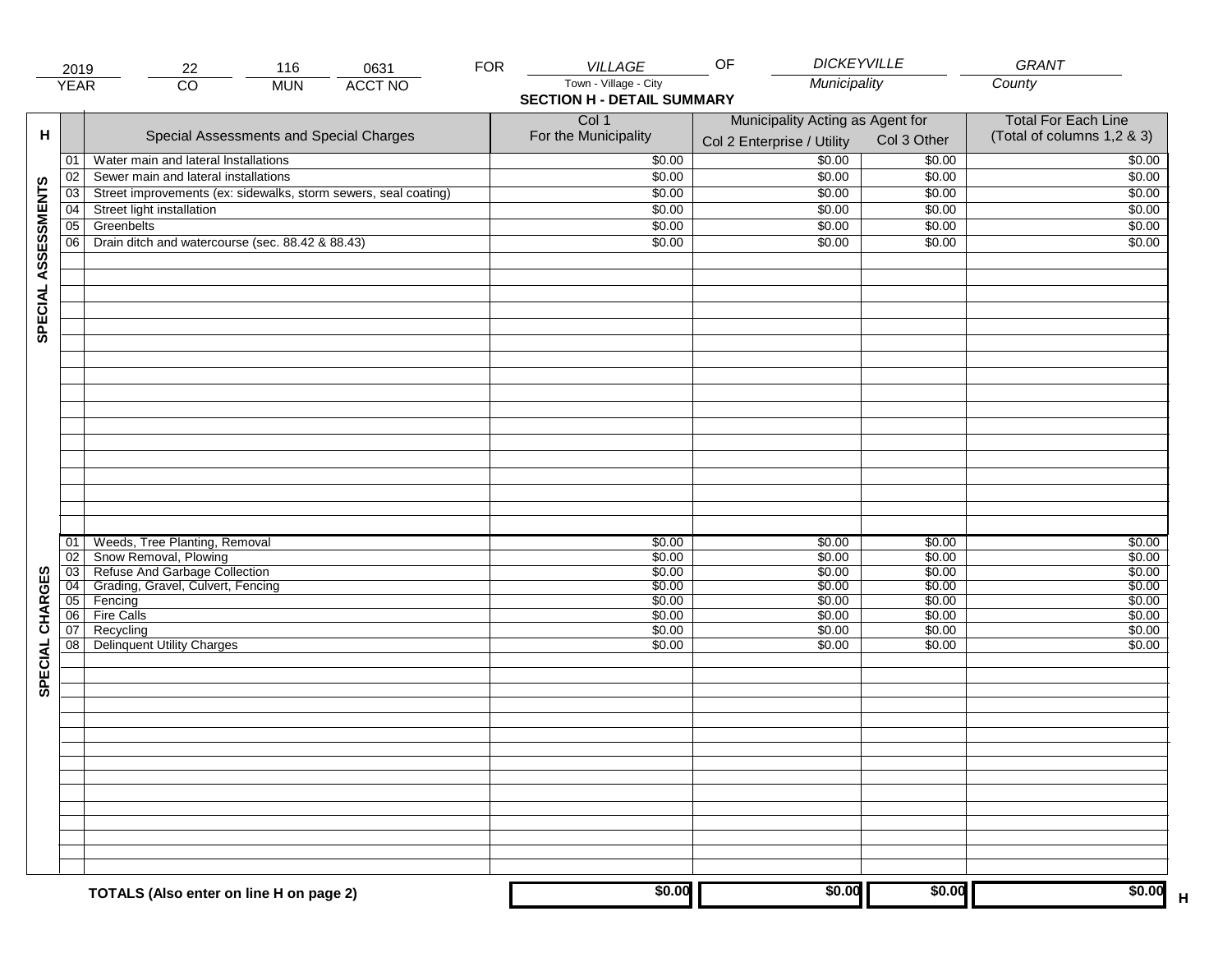| 2015                 | $\sim$ | 1 t   | 000<br>∪ხა                     | ட்்<br>◡┍ | _AGF<br>VII I                  | <b>DICKE</b><br>$-$ YVIII $\sim$ | <b>^^</b><br>GRAN |  |
|----------------------|--------|-------|--------------------------------|-----------|--------------------------------|----------------------------------|-------------------|--|
| $\sqrt{2}$<br>▵<br>. |        | .viUN | CCT NC،<br>$\mathbf{A}$<br>nuu |           | .<br>Villade<br>' UWII<br>◡៲៶៶ | Municipalitv                     | Count             |  |

| D. | Name of District                          | Valuation | Gen. Prop. Tax Levy | Remarks |
|----|-------------------------------------------|-----------|---------------------|---------|
|    |                                           |           |                     |         |
|    |                                           |           |                     |         |
|    |                                           |           |                     |         |
|    |                                           |           |                     |         |
|    |                                           |           |                     |         |
|    |                                           |           |                     |         |
|    |                                           |           |                     |         |
|    |                                           |           |                     |         |
|    |                                           |           |                     |         |
|    |                                           |           |                     |         |
|    |                                           |           |                     |         |
|    |                                           |           |                     |         |
|    |                                           |           |                     |         |
|    |                                           |           |                     |         |
|    |                                           |           |                     |         |
|    |                                           |           |                     |         |
|    |                                           |           |                     |         |
|    |                                           |           |                     |         |
|    |                                           |           |                     |         |
|    |                                           |           |                     |         |
|    |                                           |           |                     |         |
|    |                                           |           |                     |         |
|    |                                           |           |                     |         |
|    |                                           |           |                     |         |
|    |                                           |           |                     |         |
|    |                                           |           |                     |         |
|    |                                           |           |                     |         |
|    |                                           |           |                     |         |
|    |                                           |           |                     |         |
|    |                                           |           |                     |         |
|    | TOTALS (Also enter on line D-1 on page 1) |           | \$0.00              |         |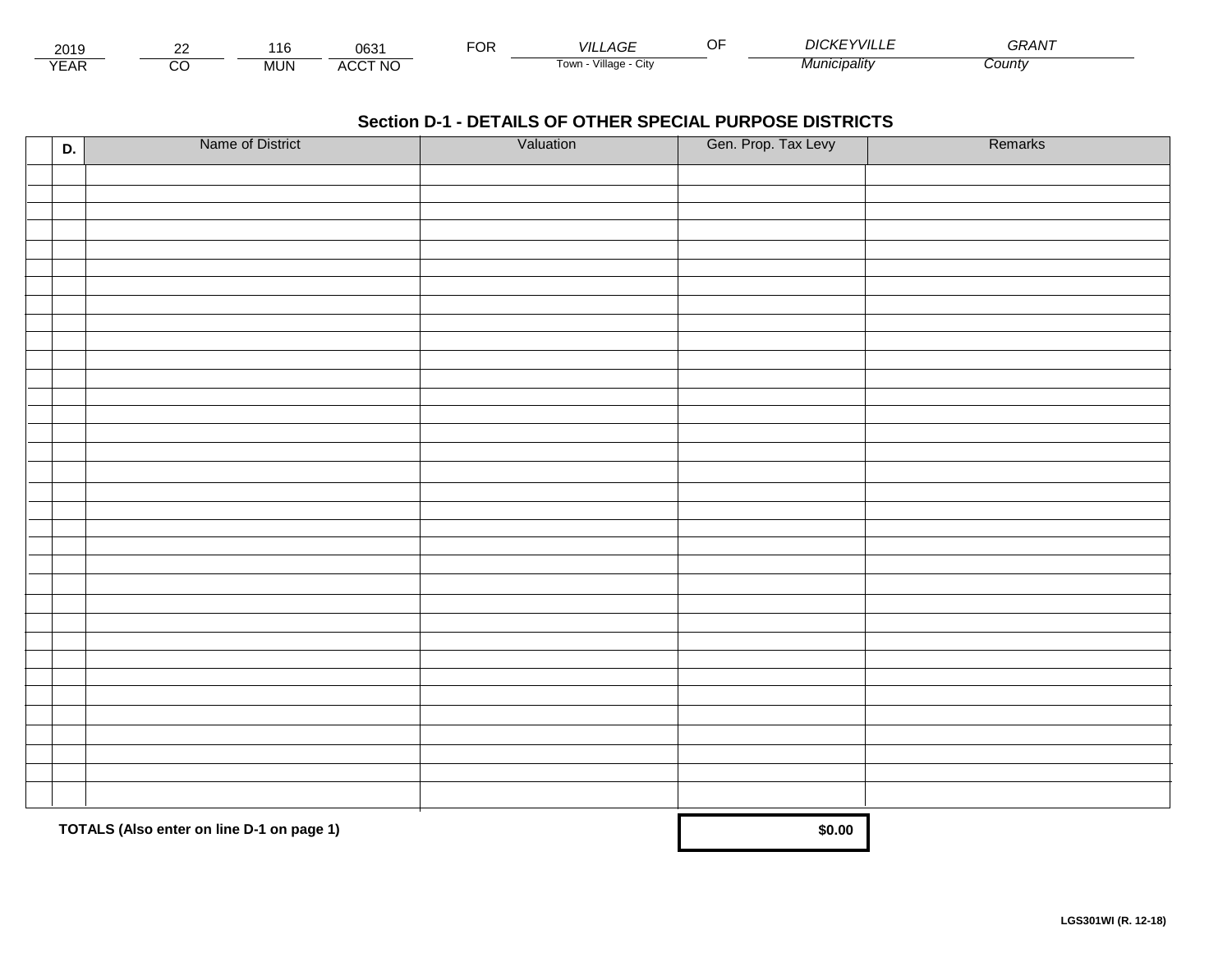| <b>FINAL</b>            |                |                                                 |                          | <b>STATEMENT OF TAXES FOR 2019</b>                                                               |                                        | 22                                                           | 136        | 0632                            |                                       |   |                                                            |             |
|-------------------------|----------------|-------------------------------------------------|--------------------------|--------------------------------------------------------------------------------------------------|----------------------------------------|--------------------------------------------------------------|------------|---------------------------------|---------------------------------------|---|------------------------------------------------------------|-------------|
|                         |                |                                                 |                          | <b>FOR</b>                                                                                       | VILLAGE                                | CO<br>OF                                                     | <b>MUN</b> | ACCT NO<br><b>HAZEL GREEN</b>   | <b>GRANT</b>                          |   | Check if Amended                                           |             |
|                         |                |                                                 |                          |                                                                                                  | Town-Village - City                    |                                                              |            | Municipality                    | County                                |   |                                                            |             |
| SEC.                    |                |                                                 |                          |                                                                                                  |                                        | Col <sub>1</sub><br>Description of Tax by Taxing Jurisiction |            |                                 |                                       |   | Col 2.<br>AMOUNTS APPORTIONED<br>BY TAXING JURISDICTIONS   |             |
| A                       |                | 1. AGGREGATE AMOUNT OF STATE TAXES              |                          |                                                                                                  |                                        |                                                              |            |                                 |                                       |   | \$0.00                                                     | A           |
| В.                      |                | 1. Portion of State Special Charges Upon County |                          |                                                                                                  |                                        |                                                              |            |                                 |                                       |   | \$4.53                                                     |             |
|                         |                |                                                 |                          | 2. Portion of County Tax Levied Over Entire Municipality                                         |                                        |                                                              |            |                                 |                                       |   | \$224,882.86                                               |             |
|                         |                | 3. Special Purpose County Taxes                 |                          |                                                                                                  |                                        |                                                              |            |                                 |                                       |   | \$0.00                                                     |             |
| <b>COUNTY</b><br>TAXES  |                |                                                 |                          | 4. TOTAL COUNTY TAXES (sum of B-1 through B-3)                                                   |                                        |                                                              |            |                                 |                                       |   | \$224,887.39                                               | В           |
|                         |                | <b>Special District</b><br>Code                 | <b>Acct</b><br><b>No</b> |                                                                                                  | <b>Special</b><br><b>District Name</b> |                                                              |            | Col 1a<br><b>Property Taxes</b> | Col 1b<br><b>State Special Charge</b> |   | <b>Property Taxes with</b><br><b>State Special Charges</b> |             |
| C.                      | $\mathbf{1}$   |                                                 |                          |                                                                                                  |                                        |                                                              |            |                                 |                                       |   |                                                            |             |
|                         | $\mathbf{2}$   |                                                 |                          |                                                                                                  |                                        |                                                              |            |                                 |                                       |   |                                                            |             |
|                         | 3              |                                                 |                          |                                                                                                  |                                        |                                                              |            |                                 |                                       |   |                                                            |             |
|                         | 4              |                                                 |                          |                                                                                                  |                                        |                                                              |            |                                 |                                       |   |                                                            |             |
|                         | 5              |                                                 |                          |                                                                                                  |                                        |                                                              |            |                                 |                                       |   |                                                            |             |
|                         | 6              |                                                 |                          |                                                                                                  |                                        |                                                              |            |                                 |                                       |   |                                                            |             |
|                         | $\overline{7}$ |                                                 |                          |                                                                                                  |                                        |                                                              |            |                                 |                                       |   |                                                            |             |
|                         | 8              |                                                 |                          |                                                                                                  |                                        |                                                              |            |                                 |                                       |   |                                                            |             |
| SPECIAL DISTRICT TAXES  | 9              |                                                 |                          |                                                                                                  |                                        |                                                              |            |                                 |                                       |   |                                                            |             |
|                         | 10             |                                                 |                          |                                                                                                  |                                        |                                                              |            |                                 |                                       |   |                                                            |             |
|                         | 11             |                                                 |                          |                                                                                                  |                                        |                                                              |            |                                 |                                       |   |                                                            |             |
|                         |                |                                                 |                          | 12. TOTAL SPECIAL DISTRICT TAXES (sum of C1 through C11)                                         |                                        |                                                              |            | \$0.00                          | \$0.00                                |   | \$0.00                                                     | $\mathbf c$ |
| D.                      |                |                                                 |                          | 1. Other Special Purpose District Taxes (Show Detail on page 4, enter total here)                |                                        |                                                              |            |                                 |                                       |   | \$0.00                                                     |             |
|                         | 2.             |                                                 |                          | Total Tax Increment (except county environmental remediation tax increment)                      |                                        |                                                              |            |                                 |                                       |   | \$30,946.36                                                |             |
| <b>CITY</b>             | 13.            | County Environmental Tax Increment              |                          |                                                                                                  |                                        |                                                              |            |                                 |                                       |   | \$0.00                                                     |             |
| δŔ                      | 4.             | <b>Other State Special Charges</b>              |                          |                                                                                                  |                                        |                                                              |            |                                 |                                       |   | \$0.00                                                     |             |
|                         | 5.             | <b>County Special Charges</b>                   |                          |                                                                                                  |                                        |                                                              |            |                                 |                                       |   | \$0.00                                                     |             |
|                         | 6.             | All Other Town, Village, or City Taxes          |                          |                                                                                                  |                                        |                                                              |            |                                 |                                       |   | \$320,554.72                                               |             |
|                         | 17.            |                                                 |                          | Surplus Funds Applied CAUTION: Do not make an entry on this line unless Line D6 (above) is Zero. |                                        |                                                              |            |                                 |                                       | < | \$0.00 >                                                   |             |
| TOWN, VILLAGE,<br>TAXES |                |                                                 |                          | 8. TOTAL TOWN, VILLAGE OR CITY TAXES (sum of D1 through D7; NOT TOTAL for page one)              |                                        |                                                              |            |                                 |                                       |   | \$351,501.08                                               | D           |
| <b>Clerk</b>            |                |                                                 |                          |                                                                                                  |                                        | Date                                                         |            | <b>REMARKS</b>                  |                                       |   |                                                            |             |

| $\ddotsc$      |            | Date | REMARKS |
|----------------|------------|------|---------|
| Work Phone     | Home Phone |      |         |
|                |            |      |         |
| E-mail Address | Fax Number |      |         |
|                |            |      |         |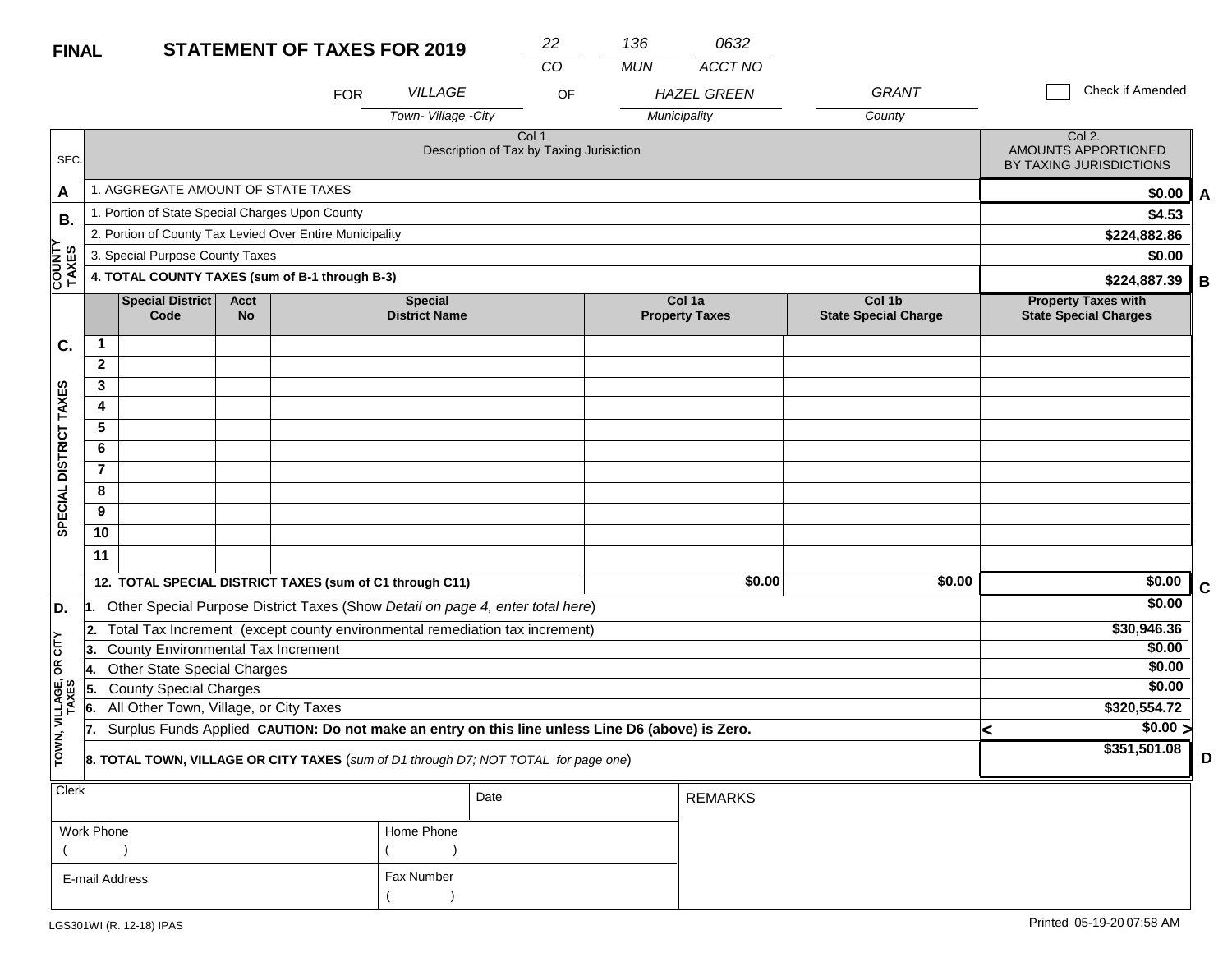|                                     | 2019                                                                                                                                                                                                                      | 22                                                                                                                             | 136                | 0632                                                                                                         | <b>FOR</b>            | VILLAGE                          | OF                                                          |                                   | <b>HAZEL GREEN</b>                           | <b>GRANT</b>                                             |                |
|-------------------------------------|---------------------------------------------------------------------------------------------------------------------------------------------------------------------------------------------------------------------------|--------------------------------------------------------------------------------------------------------------------------------|--------------------|--------------------------------------------------------------------------------------------------------------|-----------------------|----------------------------------|-------------------------------------------------------------|-----------------------------------|----------------------------------------------|----------------------------------------------------------|----------------|
|                                     | <b>YEAR</b>                                                                                                                                                                                                               | CO                                                                                                                             | <b>MUN</b>         | <b>ACCT NO</b>                                                                                               |                       | Town - Village - City            |                                                             |                                   | Municipality                                 | County                                                   |                |
| SEC.                                |                                                                                                                                                                                                                           | <b>School District Codes</b>                                                                                                   | Acct<br><b>No</b>  |                                                                                                              |                       |                                  | Col 1<br><b>SCHOOL DISTRICT NAMES</b>                       |                                   |                                              | Col. 2<br>AMOUNTS APPORTIONED<br>BY TAXING JURISDICTIONS |                |
|                                     | 1                                                                                                                                                                                                                         | 222485                                                                                                                         | 0138               | SCH D OF SOUTHWESTERN WISCONSIN (HZ GR)                                                                      |                       |                                  |                                                             |                                   |                                              | \$648,172.00                                             |                |
| Е.                                  | $\overline{2}$                                                                                                                                                                                                            |                                                                                                                                |                    |                                                                                                              |                       |                                  |                                                             |                                   |                                              |                                                          |                |
|                                     | 3                                                                                                                                                                                                                         |                                                                                                                                |                    |                                                                                                              |                       |                                  |                                                             |                                   |                                              |                                                          |                |
|                                     | 4                                                                                                                                                                                                                         |                                                                                                                                |                    |                                                                                                              |                       |                                  |                                                             |                                   |                                              |                                                          |                |
|                                     | $\overline{5}$                                                                                                                                                                                                            |                                                                                                                                |                    |                                                                                                              |                       |                                  |                                                             |                                   |                                              |                                                          |                |
|                                     | 6                                                                                                                                                                                                                         |                                                                                                                                |                    |                                                                                                              |                       |                                  |                                                             |                                   |                                              |                                                          |                |
| ELEMENTARY AND<br>SECONDARY SCHOOLS | $\overline{7}$                                                                                                                                                                                                            |                                                                                                                                |                    |                                                                                                              |                       |                                  |                                                             |                                   |                                              |                                                          |                |
|                                     | 8                                                                                                                                                                                                                         |                                                                                                                                |                    |                                                                                                              |                       |                                  |                                                             |                                   |                                              |                                                          |                |
|                                     | $\overline{9}$                                                                                                                                                                                                            |                                                                                                                                |                    |                                                                                                              |                       |                                  |                                                             |                                   |                                              |                                                          |                |
|                                     | 10                                                                                                                                                                                                                        |                                                                                                                                |                    |                                                                                                              |                       |                                  |                                                             |                                   |                                              |                                                          |                |
|                                     | $\overline{11}$                                                                                                                                                                                                           |                                                                                                                                |                    |                                                                                                              |                       |                                  |                                                             |                                   |                                              |                                                          |                |
|                                     | 12                                                                                                                                                                                                                        | TOTAL ELEMENTARY AND SECONDARY SCHOOL TAXES (sum of E1 through E11)                                                            |                    |                                                                                                              |                       |                                  |                                                             |                                   |                                              | \$648,172.00                                             | Е              |
|                                     | 1.                                                                                                                                                                                                                        | 0300                                                                                                                           | 0003               | SOUTHWEST WISCONSIN TECH COLLEGE FENN                                                                        |                       |                                  |                                                             |                                   |                                              | \$73,043.11                                              |                |
|                                     | 2.                                                                                                                                                                                                                        |                                                                                                                                |                    |                                                                                                              |                       |                                  |                                                             |                                   |                                              |                                                          |                |
| TECH. T                             | $\overline{3}$ .                                                                                                                                                                                                          |                                                                                                                                |                    |                                                                                                              |                       |                                  |                                                             |                                   |                                              |                                                          |                |
|                                     | $\overline{4}$                                                                                                                                                                                                            | TOTAL TECHNICAL COLLEGE TAXES (sum of F1 through F3)                                                                           |                    | \$73,043.11                                                                                                  | F                     |                                  |                                                             |                                   |                                              |                                                          |                |
| G.                                  |                                                                                                                                                                                                                           | TOTAL GENERAL PROPERTY TAXES APPORTIONED (Total of State, County, Special District, Local, School and Technical College Taxes) |                    | $\overline{51,297,603.58}$                                                                                   | G                     |                                  |                                                             |                                   |                                              |                                                          |                |
|                                     |                                                                                                                                                                                                                           |                                                                                                                                |                    | Summary of General Property Taxes, State Tax Credits Applied, and Net General Property Taxes to be Collected |                       |                                  |                                                             |                                   |                                              | (G7) DEPARTMENT OF<br>REVENUE USE ONLY                   |                |
|                                     |                                                                                                                                                                                                                           | PLEASE COMPLETE ALL COLUMNS                                                                                                    |                    |                                                                                                              |                       | Col 1                            | Col <sub>2</sub><br>Real Estate Roll Personal Property Roll |                                   | Col <sub>3</sub><br>Total (Col 1 Plus Col 2) |                                                          |                |
| G1                                  |                                                                                                                                                                                                                           | General Property Taxes From Computerized Summary                                                                               |                    |                                                                                                              |                       | 1,287,359.74                     |                                                             | 10,243.65                         |                                              | 1,297,603.39 SUBTRACT LINE G FROM LINE                   |                |
| G <sub>2</sub>                      |                                                                                                                                                                                                                           | School Levy Tax Credit Applied (subtract)                                                                                      |                    |                                                                                                              |                       | 108,721.25                       |                                                             | 865.11                            | 109,586.36                                   | G-1. RECORD ON LINE G-6.                                 |                |
| G3                                  |                                                                                                                                                                                                                           | Lottery and Gaming Credit Applied (subtract)                                                                                   |                    |                                                                                                              |                       | 67,484.45                        |                                                             | 0.00<br>0.00                      | 67,484.45 (G-1) $-$                          | \$1,297,603.39                                           |                |
| G4                                  |                                                                                                                                                                                                                           | First Dollar Credit Applied (subtract)                                                                                         |                    |                                                                                                              |                       | 35,909.04                        |                                                             | 9,378.54                          | 35,909.04<br>$1,084,623.54$ <sup>(G)</sup>   | \$1,297,603.58                                           |                |
| G <sub>5</sub><br>G <sub>6</sub>    |                                                                                                                                                                                                                           | Net General Property Taxes To Be Collected<br><b>UNDERRUN / OVERRUN</b> (include Line G-6 in Line T Total)                     |                    |                                                                                                              |                       | 1,075,245.00                     |                                                             |                                   |                                              | $-$0.19$                                                 | G <sub>6</sub> |
|                                     |                                                                                                                                                                                                                           | <b>REPORT DETAIL ON PAGE - 3</b>                                                                                               |                    |                                                                                                              |                       | Col 1                            |                                                             | Municipality Acting as Agent For  |                                              |                                                          |                |
| Η.                                  |                                                                                                                                                                                                                           |                                                                                                                                |                    |                                                                                                              |                       | For Municipality                 | Col 2 Enterprise/ Utility                                   |                                   | Col 3 Other                                  |                                                          |                |
|                                     |                                                                                                                                                                                                                           | <b>SPECIAL ASSESSMENTS AND CHARGES</b>                                                                                         |                    |                                                                                                              |                       | 6,326.06                         |                                                             | 0.00                              | 0.00                                         | \$6,326.06                                               | H              |
| J.                                  |                                                                                                                                                                                                                           | <b>OMITTED PROPERTY TAXES</b> (Net taxes levied on property omitted from taxation in previous years)                           |                    |                                                                                                              |                       |                                  |                                                             |                                   |                                              | \$0.00                                                   | J              |
| Κ.                                  |                                                                                                                                                                                                                           | S. 70.43 CORRECTIONS (Net taxes due or refunded - use brackets <> to denote minus amount)                                      |                    |                                                                                                              |                       |                                  |                                                             |                                   |                                              | \$0.00                                                   | K              |
| М.                                  |                                                                                                                                                                                                                           |                                                                                                                                |                    | (a) (b) (c)                                                                                                  |                       |                                  | (d)                                                         | (e)                               |                                              |                                                          | M              |
|                                     | $\overline{P.F.}$ CROP TAXES 0.00 Reg. Acs. @ 10 $\ell = \$$ 0.00 + 0.00 Reg. Acs. @ $\ell = \$$<br>0.00<br>$0.00+$<br>$0.00$ Reg. Acs. $@20¢=$ \$<br>(e) (Acres)<br>$(c)$ (Acres)<br>$(g)$ (Acres)<br>(a) (Acres)<br>(d) |                                                                                                                                |                    |                                                                                                              |                       |                                  |                                                             |                                   |                                              | \$0.00                                                   |                |
| N.                                  |                                                                                                                                                                                                                           | MFL TAX 0.00 Open @ .74 ¢ =\$ 0.00 + 0.00 Closed @\$ 1.75=\$ 0.00 + 0.00 Open @\$ 2.04=                                        |                    |                                                                                                              |                       |                                  |                                                             | $0.00 + 0.00$ Closed @\$ 10.20=\$ | 0.00                                         |                                                          | $\mathbf N$    |
|                                     |                                                                                                                                                                                                                           |                                                                                                                                |                    |                                                                                                              |                       |                                  |                                                             | $(i)$ (Acres)                     | (i)                                          | \$0.00                                                   |                |
|                                     |                                                                                                                                                                                                                           |                                                                                                                                |                    |                                                                                                              |                       |                                  |                                                             | .00 Closed @ \$7.87=\$            | $.00 =$                                      |                                                          |                |
|                                     |                                                                                                                                                                                                                           | 1. COAL (Sec.70.42)                                                                                                            | Number of Tons=(a) | 0.00                                                                                                         |                       | @5¢ per Ton + Number of Tons=(b) | 0.00                                                        | @7¢ per Ton                       |                                              | \$0.00                                                   |                |
|                                     |                                                                                                                                                                                                                           | 2. PETROLEUM REFINERIES (Sec.70.421)                                                                                           |                    |                                                                                                              | Number of Tons $=(a)$ |                                  | 0.00<br>@5¢ per Ton                                         |                                   |                                              | \$0.00                                                   |                |
|                                     |                                                                                                                                                                                                                           | 3. IRON ORE CONCENTRATES (Sec. 70.40)                                                                                          |                    |                                                                                                              | Number of Tons $=(a)$ |                                  | 0.00<br>@5¢ per Ton                                         |                                   |                                              | \$0.00                                                   |                |
| OCCUPATION<br>TAXES O               |                                                                                                                                                                                                                           |                                                                                                                                |                    |                                                                                                              |                       |                                  |                                                             |                                   |                                              |                                                          |                |
| T.                                  |                                                                                                                                                                                                                           | AGGREGATE AMOUNT OF TAXES (Total of Sections G, G-6, H, J, K, M, N, and Section 0)                                             |                    |                                                                                                              |                       |                                  |                                                             |                                   |                                              | \$1,303,929.45                                           | $\mathbf{T}$   |
|                                     |                                                                                                                                                                                                                           |                                                                                                                                |                    |                                                                                                              |                       |                                  |                                                             |                                   |                                              |                                                          |                |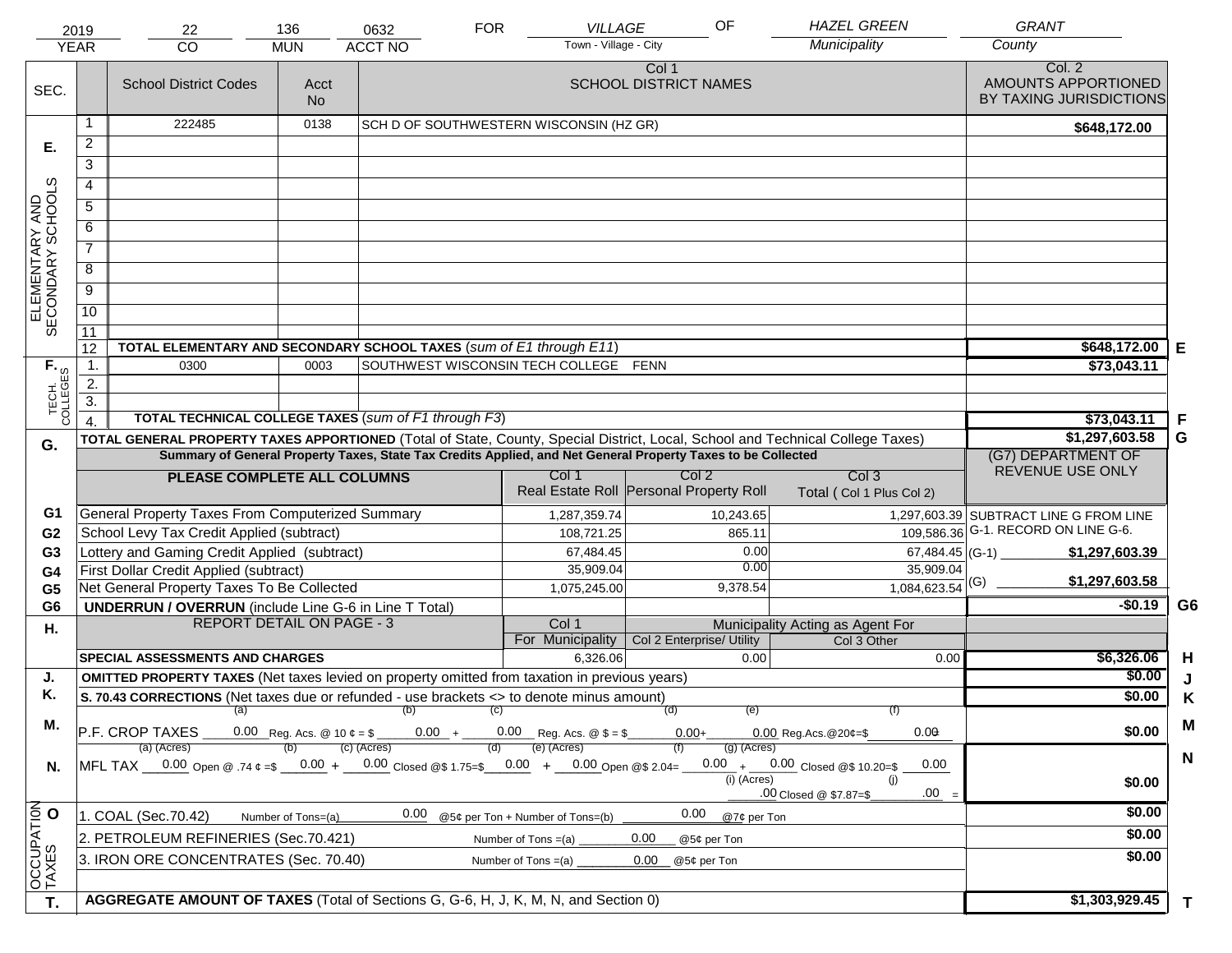|                     | 2019            | 136<br>22                                                       | 0632           | <b>FOR</b> | VILLAGE                                                    | OF                               | <b>HAZEL GREEN</b> | GRANT                      |
|---------------------|-----------------|-----------------------------------------------------------------|----------------|------------|------------------------------------------------------------|----------------------------------|--------------------|----------------------------|
|                     | <b>YEAR</b>     | $\overline{CO}$<br><b>MUN</b>                                   | <b>ACCT NO</b> |            | Town - Village - City<br><b>SECTION H - DETAIL SUMMARY</b> |                                  | Municipality       | County                     |
|                     |                 |                                                                 |                |            | Col 1                                                      | Municipality Acting as Agent for |                    | <b>Total For Each Line</b> |
| н                   |                 | Special Assessments and Special Charges                         |                |            | For the Municipality                                       | Col 2 Enterprise / Utility       | Col 3 Other        | (Total of columns 1,2 & 3) |
|                     | 01              | Water main and lateral Installations                            |                |            | \$0.00                                                     | 50.00                            | \$0.00             | \$0.00                     |
|                     | 02              | Sewer main and lateral installations                            |                |            | \$0.00                                                     | \$0.00                           | \$0.00             | \$0.00                     |
|                     | $\overline{03}$ | Street improvements (ex: sidewalks, storm sewers, seal coating) |                |            | \$0.00                                                     | \$0.00                           | \$0.00             | \$0.00                     |
|                     | 04              | Street light installation                                       |                |            | \$0.00                                                     | \$0.00                           | \$0.00             | \$0.00                     |
|                     | 05              | Greenbelts                                                      |                |            | \$0.00                                                     | \$0.00                           | \$0.00             | \$0.00                     |
|                     | 06              | Drain ditch and watercourse (sec. 88.42 & 88.43)                |                |            | \$0.00                                                     | \$0.00                           | \$0.00             | \$0.00                     |
| SPECIAL ASSESSMENTS |                 |                                                                 |                |            |                                                            |                                  |                    |                            |
|                     |                 |                                                                 |                |            |                                                            |                                  |                    |                            |
|                     |                 |                                                                 |                |            |                                                            |                                  |                    |                            |
|                     |                 |                                                                 |                |            |                                                            |                                  |                    |                            |
|                     |                 |                                                                 |                |            |                                                            |                                  |                    |                            |
|                     |                 |                                                                 |                |            |                                                            |                                  |                    |                            |
|                     |                 |                                                                 |                |            |                                                            |                                  |                    |                            |
|                     |                 |                                                                 |                |            |                                                            |                                  |                    |                            |
|                     | 01              | Weeds, Tree Planting, Removal                                   |                |            | \$574.75                                                   | \$0.00                           | \$0.00             | \$574.75                   |
|                     | 02              | Show Removal, Plowing<br>Refuse And Garbage Collection          |                |            | \$0.00                                                     | \$0.00                           | \$0.00             | \$0.00                     |
| CHARGES             | $\overline{03}$ | Grading, Gravel, Culvert, Fencing                               |                |            | \$94.47                                                    | \$0.00                           | \$0.00             | \$94.47<br>\$0.00          |
|                     | 04<br> 05       | Fencing                                                         |                |            | \$0.00<br>\$0.00                                           | \$0.00<br>\$0.00                 | \$0.00<br>\$0.00   | \$0.00                     |
|                     | 06              | <b>Fire Calls</b>                                               |                |            | \$0.00                                                     | \$0.00                           | \$0.00             | \$0.00                     |
|                     | 07              | Recycling                                                       |                |            | \$0.00                                                     | \$0.00                           | \$0.00             | \$0.00                     |
| SPECIAL             | 08 <sup>1</sup> | <b>Delinquent Utility Charges</b>                               |                |            | \$5,656.84                                                 | \$0.00                           | \$0.00             | \$5,656.84                 |
|                     |                 |                                                                 |                |            |                                                            |                                  |                    |                            |
|                     |                 |                                                                 |                |            |                                                            |                                  |                    |                            |
|                     |                 |                                                                 |                |            |                                                            |                                  |                    |                            |
|                     |                 |                                                                 |                |            |                                                            |                                  |                    |                            |
|                     |                 |                                                                 |                |            |                                                            |                                  |                    |                            |
|                     |                 |                                                                 |                |            |                                                            |                                  |                    |                            |
|                     |                 |                                                                 |                |            |                                                            |                                  |                    |                            |
|                     |                 | TOTALS (Also enter on line H on page 2)                         |                |            | \$6,326.06                                                 |                                  | \$0.00<br>\$0.00   | \$6,326.06                 |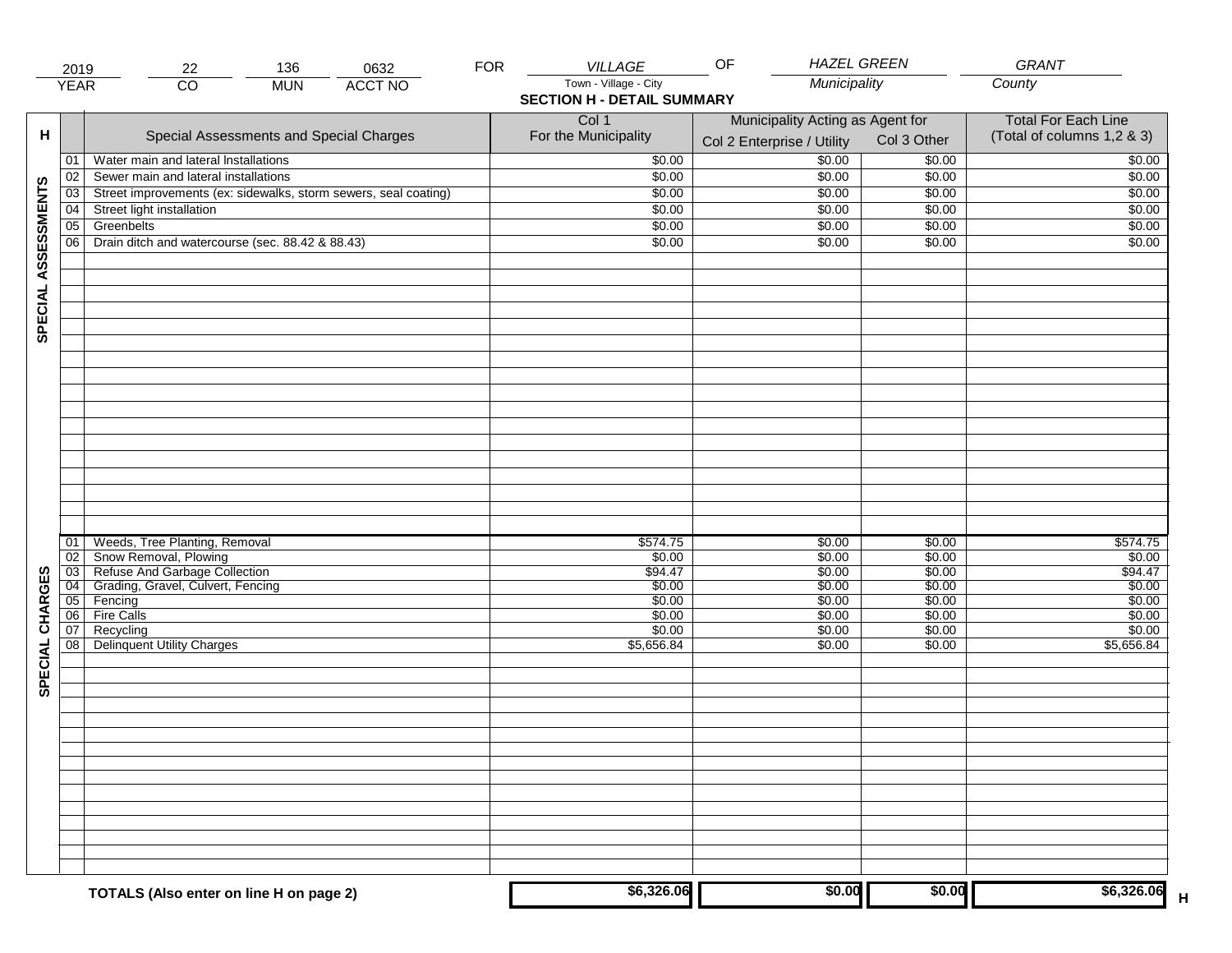| 2019                 | $\sim$ | $\overline{\phantom{a}}$<br>l 36 | 0632            | $\neg$<br>Ur | VIL<br>LAGE.                         | ᅐ<br>$\cdot$ $\prime$ $\cdot$ | GREEN<br>. - -<br>. .<br>- <i>HAZ</i> | $\sim$ $\sim$ $\sim$ $\sim$<br><u>итка.</u> |  |
|----------------------|--------|----------------------------------|-----------------|--------------|--------------------------------------|-------------------------------|---------------------------------------|---------------------------------------------|--|
| $\sqrt{2}$<br>⊷<br>. |        | MUN                              | CCT NC،<br>A(x) |              | .<br>Village -<br><b>Town</b><br>ستت |                               | <i>JIUNICIDAIItY</i>                  | Count∨                                      |  |

| D. | Name of District                          | Valuation | Gen. Prop. Tax Levy | Remarks |
|----|-------------------------------------------|-----------|---------------------|---------|
|    |                                           |           |                     |         |
|    |                                           |           |                     |         |
|    |                                           |           |                     |         |
|    |                                           |           |                     |         |
|    |                                           |           |                     |         |
|    |                                           |           |                     |         |
|    |                                           |           |                     |         |
|    |                                           |           |                     |         |
|    |                                           |           |                     |         |
|    |                                           |           |                     |         |
|    |                                           |           |                     |         |
|    |                                           |           |                     |         |
|    |                                           |           |                     |         |
|    |                                           |           |                     |         |
|    |                                           |           |                     |         |
|    |                                           |           |                     |         |
|    |                                           |           |                     |         |
|    |                                           |           |                     |         |
|    |                                           |           |                     |         |
|    |                                           |           |                     |         |
|    |                                           |           |                     |         |
|    |                                           |           |                     |         |
|    |                                           |           |                     |         |
|    |                                           |           |                     |         |
|    |                                           |           |                     |         |
|    |                                           |           |                     |         |
|    |                                           |           |                     |         |
|    |                                           |           |                     |         |
|    |                                           |           |                     |         |
|    |                                           |           |                     |         |
|    | TOTALS (Also enter on line D-1 on page 1) |           | \$0.00              |         |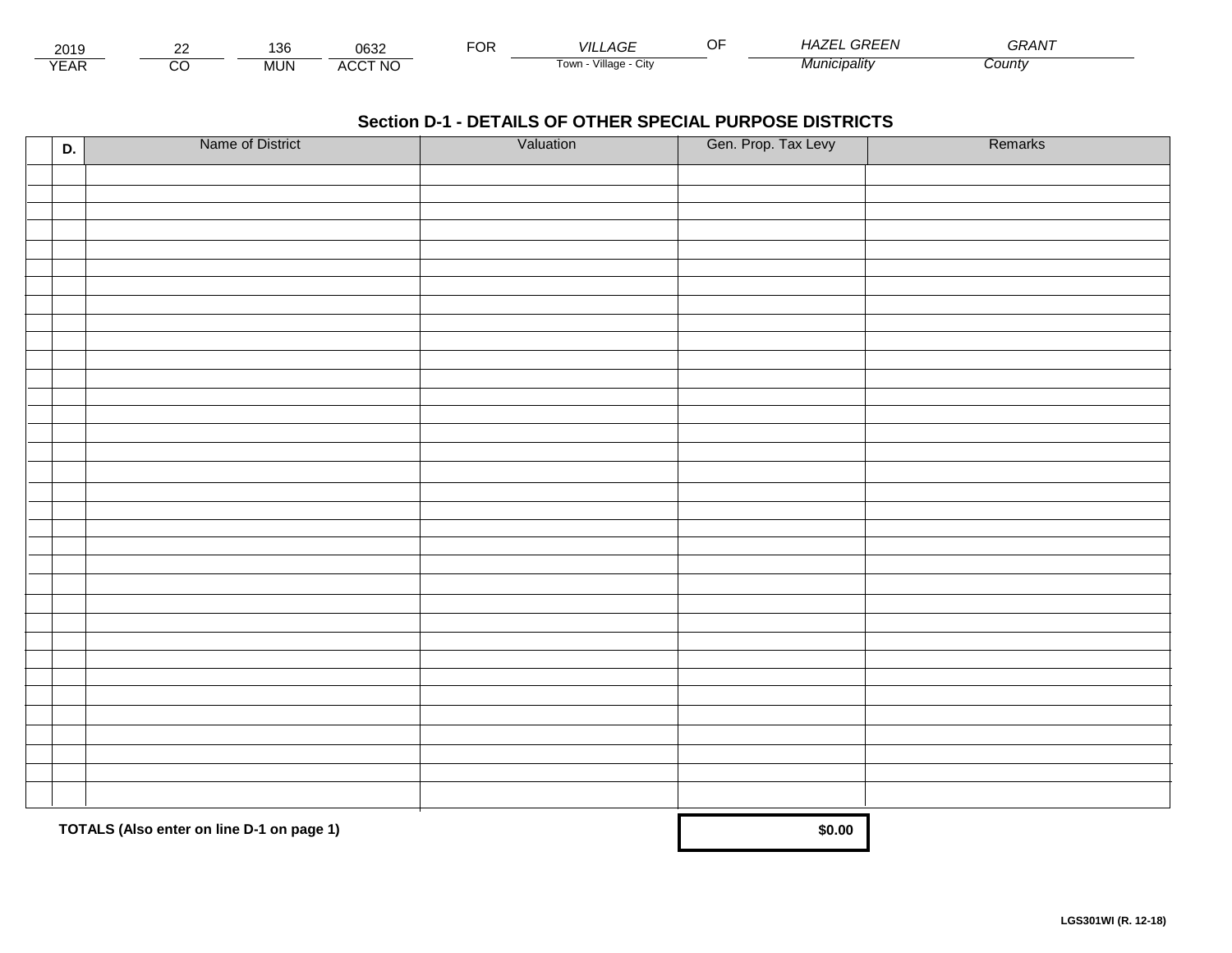| <b>FINAL</b>            |                                           |                                                                                                  |                          | <b>STATEMENT OF TAXES FOR 2019</b>                                                  |                                        | 22                                                           | 147        | 0633                            |                                       |  |                                                            |             |
|-------------------------|-------------------------------------------|--------------------------------------------------------------------------------------------------|--------------------------|-------------------------------------------------------------------------------------|----------------------------------------|--------------------------------------------------------------|------------|---------------------------------|---------------------------------------|--|------------------------------------------------------------|-------------|
|                         |                                           |                                                                                                  |                          | <b>FOR</b>                                                                          | VILLAGE                                | CO<br>OF                                                     | <b>MUN</b> | ACCT NO<br><b>LIVINGSTON</b>    | <b>GRANT</b>                          |  | <b>Check if Amended</b>                                    |             |
|                         |                                           |                                                                                                  |                          |                                                                                     | Town-Village -City                     |                                                              |            | Municipality                    | County                                |  |                                                            |             |
| SEC.                    |                                           |                                                                                                  |                          |                                                                                     |                                        | Col <sub>1</sub><br>Description of Tax by Taxing Jurisiction |            |                                 |                                       |  | Col 2.<br>AMOUNTS APPORTIONED<br>BY TAXING JURISDICTIONS   |             |
| A                       |                                           | 1. AGGREGATE AMOUNT OF STATE TAXES                                                               |                          |                                                                                     |                                        |                                                              |            |                                 |                                       |  | \$0.00                                                     | A           |
| В.                      |                                           | 1. Portion of State Special Charges Upon County                                                  |                          |                                                                                     |                                        |                                                              |            |                                 |                                       |  | \$2.11                                                     |             |
|                         |                                           |                                                                                                  |                          | 2. Portion of County Tax Levied Over Entire Municipality                            |                                        |                                                              |            |                                 |                                       |  | \$105,014.33                                               |             |
|                         |                                           | 3. Special Purpose County Taxes                                                                  |                          |                                                                                     |                                        |                                                              | \$0.00     |                                 |                                       |  |                                                            |             |
| COUNTY<br>TAXES         |                                           |                                                                                                  |                          | 4. TOTAL COUNTY TAXES (sum of B-1 through B-3)                                      |                                        |                                                              |            |                                 |                                       |  | \$105,016.44                                               | В           |
|                         |                                           | <b>Special District</b><br>Code                                                                  | <b>Acct</b><br><b>No</b> |                                                                                     | <b>Special</b><br><b>District Name</b> |                                                              |            | Col 1a<br><b>Property Taxes</b> | Col 1b<br><b>State Special Charge</b> |  | <b>Property Taxes with</b><br><b>State Special Charges</b> |             |
| C.                      | $\mathbf{1}$                              |                                                                                                  |                          |                                                                                     |                                        |                                                              |            |                                 |                                       |  |                                                            |             |
|                         | $\mathbf{2}$                              |                                                                                                  |                          |                                                                                     |                                        |                                                              |            |                                 |                                       |  |                                                            |             |
|                         | 3                                         |                                                                                                  |                          |                                                                                     |                                        |                                                              |            |                                 |                                       |  |                                                            |             |
|                         | 4                                         |                                                                                                  |                          |                                                                                     |                                        |                                                              |            |                                 |                                       |  |                                                            |             |
|                         | 5                                         |                                                                                                  |                          |                                                                                     |                                        |                                                              |            |                                 |                                       |  |                                                            |             |
|                         | 6                                         |                                                                                                  |                          |                                                                                     |                                        |                                                              |            |                                 |                                       |  |                                                            |             |
| SPECIAL DISTRICT TAXES  | $\overline{7}$                            |                                                                                                  |                          |                                                                                     |                                        |                                                              |            |                                 |                                       |  |                                                            |             |
|                         | 8                                         |                                                                                                  |                          |                                                                                     |                                        |                                                              |            |                                 |                                       |  |                                                            |             |
|                         | 9                                         |                                                                                                  |                          |                                                                                     |                                        |                                                              |            |                                 |                                       |  |                                                            |             |
|                         | 10                                        |                                                                                                  |                          |                                                                                     |                                        |                                                              |            |                                 |                                       |  |                                                            |             |
|                         | 11                                        |                                                                                                  |                          |                                                                                     |                                        |                                                              |            |                                 |                                       |  |                                                            |             |
|                         |                                           |                                                                                                  |                          | 12. TOTAL SPECIAL DISTRICT TAXES (sum of C1 through C11)                            |                                        |                                                              |            | \$0.00                          | \$0.00                                |  | \$0.00                                                     | $\mathbf c$ |
| D.                      | 11.                                       |                                                                                                  |                          | Other Special Purpose District Taxes (Show Detail on page 4, enter total here)      |                                        |                                                              |            |                                 |                                       |  | \$0.00                                                     |             |
|                         | 2.                                        |                                                                                                  |                          | Total Tax Increment (except county environmental remediation tax increment)         |                                        |                                                              |            |                                 |                                       |  | \$6,863.14                                                 |             |
| <b>CITY</b>             | County Environmental Tax Increment<br>13. |                                                                                                  |                          |                                                                                     |                                        |                                                              |            |                                 |                                       |  | \$0.00                                                     |             |
| бR                      | 14.                                       | <b>Other State Special Charges</b>                                                               |                          |                                                                                     | \$0.00                                 |                                                              |            |                                 |                                       |  |                                                            |             |
|                         | 5.                                        | <b>County Special Charges</b>                                                                    |                          |                                                                                     |                                        |                                                              |            |                                 |                                       |  | \$0.00                                                     |             |
|                         | 6.                                        | All Other Town, Village, or City Taxes                                                           |                          |                                                                                     |                                        |                                                              |            |                                 |                                       |  | \$167,385.89                                               |             |
| TOWN, VILLAGE,<br>TAXES | 17.                                       | Surplus Funds Applied CAUTION: Do not make an entry on this line unless Line D6 (above) is Zero. |                          |                                                                                     |                                        |                                                              |            |                                 |                                       |  | $\sqrt{$0.00}$                                             |             |
|                         |                                           |                                                                                                  |                          | 8. TOTAL TOWN, VILLAGE OR CITY TAXES (sum of D1 through D7; NOT TOTAL for page one) |                                        |                                                              |            |                                 |                                       |  | \$174,249.03                                               | D           |
| <b>Clerk</b>            |                                           |                                                                                                  |                          |                                                                                     |                                        | Date                                                         |            | <b>REMARKS</b>                  |                                       |  |                                                            |             |

| $\sim$         |            | Date | REMARKS |
|----------------|------------|------|---------|
| Work Phone     | Home Phone |      |         |
|                |            |      |         |
| E-mail Address | Fax Number |      |         |
|                |            |      |         |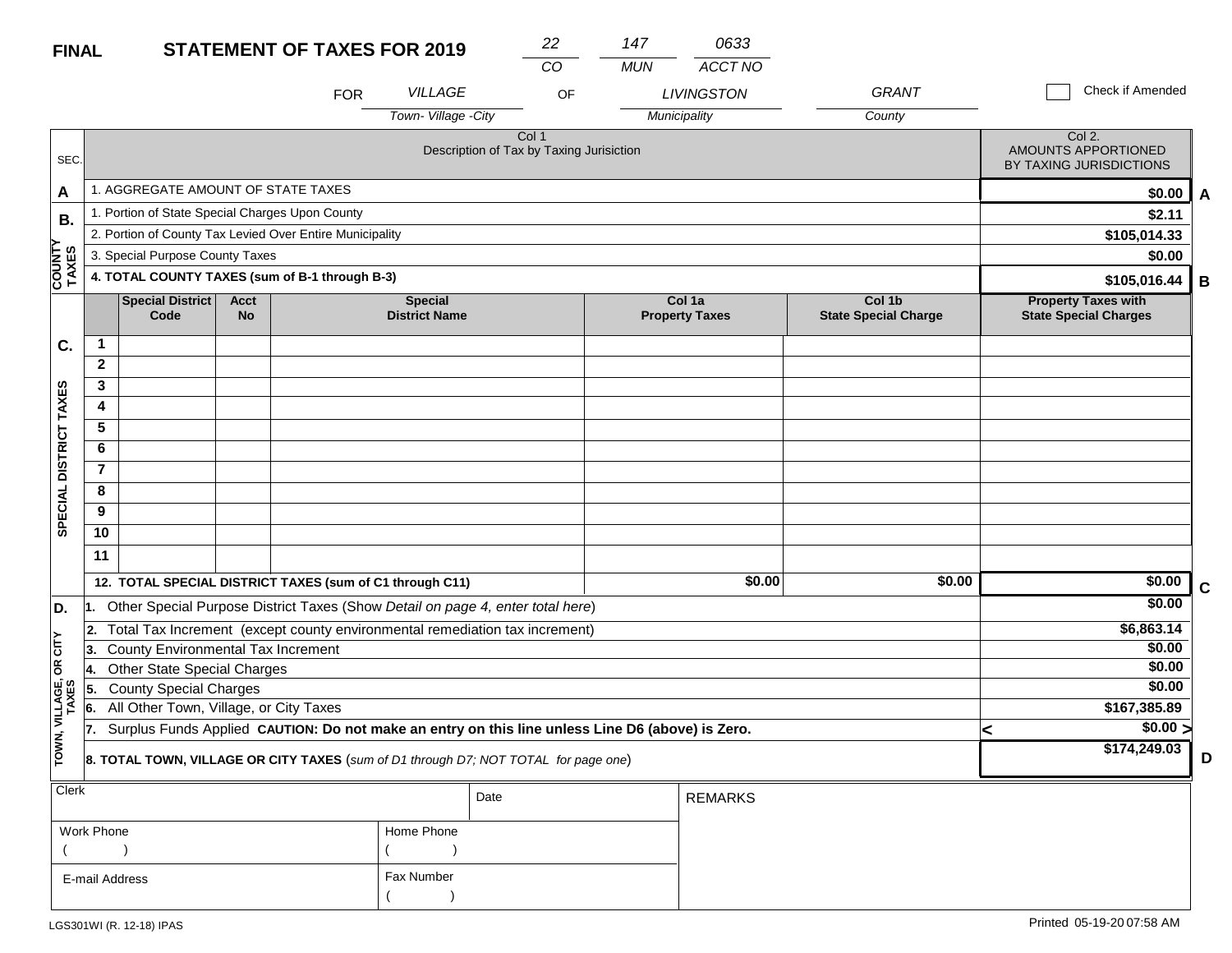|                                     | 2019<br><b>YEAR</b> | 22<br><b>CO</b>                                                                                                                | 147<br><b>MUN</b>           | 0633<br><b>ACCT NO</b>     | <b>FOR</b> | VILLAGE<br>Town - Village - City                                                 | OF                                      | <b>LIVINGSTON</b><br>Municipality         | <b>GRANT</b><br>County                                   |              |
|-------------------------------------|---------------------|--------------------------------------------------------------------------------------------------------------------------------|-----------------------------|----------------------------|------------|----------------------------------------------------------------------------------|-----------------------------------------|-------------------------------------------|----------------------------------------------------------|--------------|
| SEC.                                |                     | <b>School District Codes</b>                                                                                                   | Acct<br><b>No</b>           |                            |            |                                                                                  | Col 1<br><b>SCHOOL DISTRICT NAMES</b>   |                                           | Col. 2<br>AMOUNTS APPORTIONED<br>BY TAXING JURISDICTIONS |              |
|                                     |                     | 252646                                                                                                                         | 0157                        | <b>SCH D OF IOWA-GRANT</b> |            |                                                                                  |                                         |                                           | \$319,539.00                                             |              |
| Е.                                  | $\overline{2}$      |                                                                                                                                |                             |                            |            |                                                                                  |                                         |                                           |                                                          |              |
|                                     | 3                   |                                                                                                                                |                             |                            |            |                                                                                  |                                         |                                           |                                                          |              |
|                                     | $\overline{4}$      |                                                                                                                                |                             |                            |            |                                                                                  |                                         |                                           |                                                          |              |
|                                     | 5                   |                                                                                                                                |                             |                            |            |                                                                                  |                                         |                                           |                                                          |              |
|                                     | 6                   |                                                                                                                                |                             |                            |            |                                                                                  |                                         |                                           |                                                          |              |
|                                     | $\overline{7}$      |                                                                                                                                |                             |                            |            |                                                                                  |                                         |                                           |                                                          |              |
| ELEMENTARY AND<br>SECONDARY SCHOOLS | 8                   |                                                                                                                                |                             |                            |            |                                                                                  |                                         |                                           |                                                          |              |
|                                     | $\overline{9}$      |                                                                                                                                |                             |                            |            |                                                                                  |                                         |                                           |                                                          |              |
|                                     | 10                  |                                                                                                                                |                             |                            |            |                                                                                  |                                         |                                           |                                                          |              |
|                                     | 11                  |                                                                                                                                |                             |                            |            |                                                                                  |                                         |                                           |                                                          |              |
|                                     | 12                  | TOTAL ELEMENTARY AND SECONDARY SCHOOL TAXES (sum of E1 through E11)                                                            |                             |                            |            |                                                                                  |                                         |                                           | \$319,539.00                                             | Е            |
|                                     | $\mathbf 1$ .       | 0300                                                                                                                           | 0003                        |                            |            | SOUTHWEST WISCONSIN TECH COLLEGE FENN                                            |                                         |                                           | \$34,109.19                                              |              |
|                                     | 2.                  |                                                                                                                                |                             |                            |            |                                                                                  |                                         |                                           |                                                          |              |
| TECH. T                             | 3.                  | <b>TOTAL TECHNICAL COLLEGE TAXES (sum of F1 through F3)</b>                                                                    |                             |                            |            |                                                                                  |                                         |                                           |                                                          | F            |
|                                     | $\overline{4}$      | TOTAL GENERAL PROPERTY TAXES APPORTIONED (Total of State, County, Special District, Local, School and Technical College Taxes) | \$34,109.19<br>\$632,913.66 | G                          |            |                                                                                  |                                         |                                           |                                                          |              |
| G.                                  |                     | Summary of General Property Taxes, State Tax Credits Applied, and Net General Property Taxes to be Collected                   |                             | (G7) DEPARTMENT OF         |            |                                                                                  |                                         |                                           |                                                          |              |
|                                     |                     | PLEASE COMPLETE ALL COLUMNS                                                                                                    | Col <sub>3</sub>            | REVENUE USE ONLY           |            |                                                                                  |                                         |                                           |                                                          |              |
|                                     |                     |                                                                                                                                |                             |                            |            |                                                                                  | Real Estate Roll Personal Property Roll | Total (Col 1 Plus Col 2)                  |                                                          |              |
| G1                                  |                     | General Property Taxes From Computerized Summary                                                                               |                             |                            |            | 629,789.14                                                                       | 3,124.62                                |                                           | 632,913.76 SUBTRACT LINE G FROM LINE                     |              |
| G <sub>2</sub>                      |                     | School Levy Tax Credit Applied (subtract)                                                                                      |                             |                            |            | 59,074.96                                                                        | 293.10                                  |                                           | 59,368.06 G-1. RECORD ON LINE G-6.                       |              |
| G <sub>3</sub>                      |                     | Lottery and Gaming Credit Applied (subtract)                                                                                   |                             |                            |            | 47,471.43                                                                        | 0.00                                    | $47,471.43$ (G-1) $-$                     | \$632,913.76                                             |              |
| G4                                  |                     | First Dollar Credit Applied (subtract)                                                                                         |                             |                            |            | 22,339.94                                                                        | 0.00                                    | 22,339.94                                 | \$632,913.66                                             |              |
| G <sub>5</sub>                      |                     | Net General Property Taxes To Be Collected                                                                                     |                             |                            |            | 500,902.81                                                                       | 2,831.52                                | $\overline{503,734.33}$ (G)               |                                                          |              |
| G <sub>6</sub>                      |                     | <b>UNDERRUN / OVERRUN</b> (include Line G-6 in Line T Total)<br><b>REPORT DETAIL ON PAGE - 3</b>                               |                             |                            |            | Col 1                                                                            |                                         | Municipality Acting as Agent For          | \$0.10                                                   | G6           |
| Η.                                  |                     |                                                                                                                                |                             |                            |            | For Municipality                                                                 | Col 2 Enterprise/ Utility               | Col 3 Other                               |                                                          |              |
|                                     |                     | <b>SPECIAL ASSESSMENTS AND CHARGES</b>                                                                                         |                             |                            |            | 0.00                                                                             | 0.00                                    | 0.00                                      | \$0.00                                                   | H            |
| J.                                  |                     | <b>OMITTED PROPERTY TAXES</b> (Net taxes levied on property omitted from taxation in previous years)                           |                             |                            |            |                                                                                  |                                         |                                           | \$0.00                                                   | J            |
| Κ.                                  |                     | S. 70.43 CORRECTIONS (Net taxes due or refunded - use brackets <> to denote minus amount)                                      |                             |                            |            |                                                                                  |                                         |                                           | \$0.00                                                   | K            |
| М.                                  |                     | (a)                                                                                                                            |                             | (b)                        | (C)        |                                                                                  | (d)<br>(e)                              | (f)                                       |                                                          | M            |
|                                     |                     | P.F. CROP TAXES<br>(a) (Acres)                                                                                                 |                             | $(c)$ (Acres)              |            | 0.00 Reg. Acs. @ 10 $\phi = \$$ 0.00 + 0.00 Reg. Acs. @ $\$ = \$$<br>(e) (Acres) | $0.00+$<br>$(g)$ (Acres)                | 0.00<br>$0.00$ Reg. Acs. @ 20¢=\$         | \$0.00                                                   |              |
| N.                                  |                     | MFL TAX $-$ 0.00 Open @ .74 $\varphi$ =\$ $-$ 0.00 + $-$ 0.00 Closed @\$ 1.75=\$ $-$ 0.00 + $-$ 0.00 Open @\$ 2.04=            |                             |                            |            |                                                                                  |                                         | $0.00 + 0.00$ Closed @\$ 10.20=\$<br>0.00 |                                                          | $\mathsf{N}$ |
|                                     |                     |                                                                                                                                |                             |                            |            |                                                                                  | $(i)$ (Acres)                           | (i)                                       | \$0.00                                                   |              |
|                                     |                     |                                                                                                                                |                             |                            |            |                                                                                  |                                         | $.00 =$<br>.00 Closed @ \$7.87=\$         |                                                          |              |
|                                     |                     | 1. COAL (Sec.70.42)                                                                                                            | Number of Tons=(a)          | 0.00                       |            | @5¢ per Ton + Number of Tons=(b)                                                 | 0.00<br>@7¢ per Ton                     |                                           | \$0.00                                                   |              |
|                                     |                     | 2. PETROLEUM REFINERIES (Sec.70.421)                                                                                           |                             |                            |            | Number of Tons $=(a)$                                                            | 0.00<br>@5¢ per Ton                     |                                           | \$0.00                                                   |              |
| OCCUPATION                          |                     | 3. IRON ORE CONCENTRATES (Sec. 70.40)                                                                                          |                             |                            |            | Number of Tons $=(a)$                                                            | 0.00<br>@5¢ per Ton                     |                                           | \$0.00                                                   |              |
|                                     |                     |                                                                                                                                |                             |                            |            |                                                                                  |                                         |                                           |                                                          |              |
| T.                                  |                     | AGGREGATE AMOUNT OF TAXES (Total of Sections G, G-6, H, J, K, M, N, and Section 0)                                             |                             | \$632,913.76               | T          |                                                                                  |                                         |                                           |                                                          |              |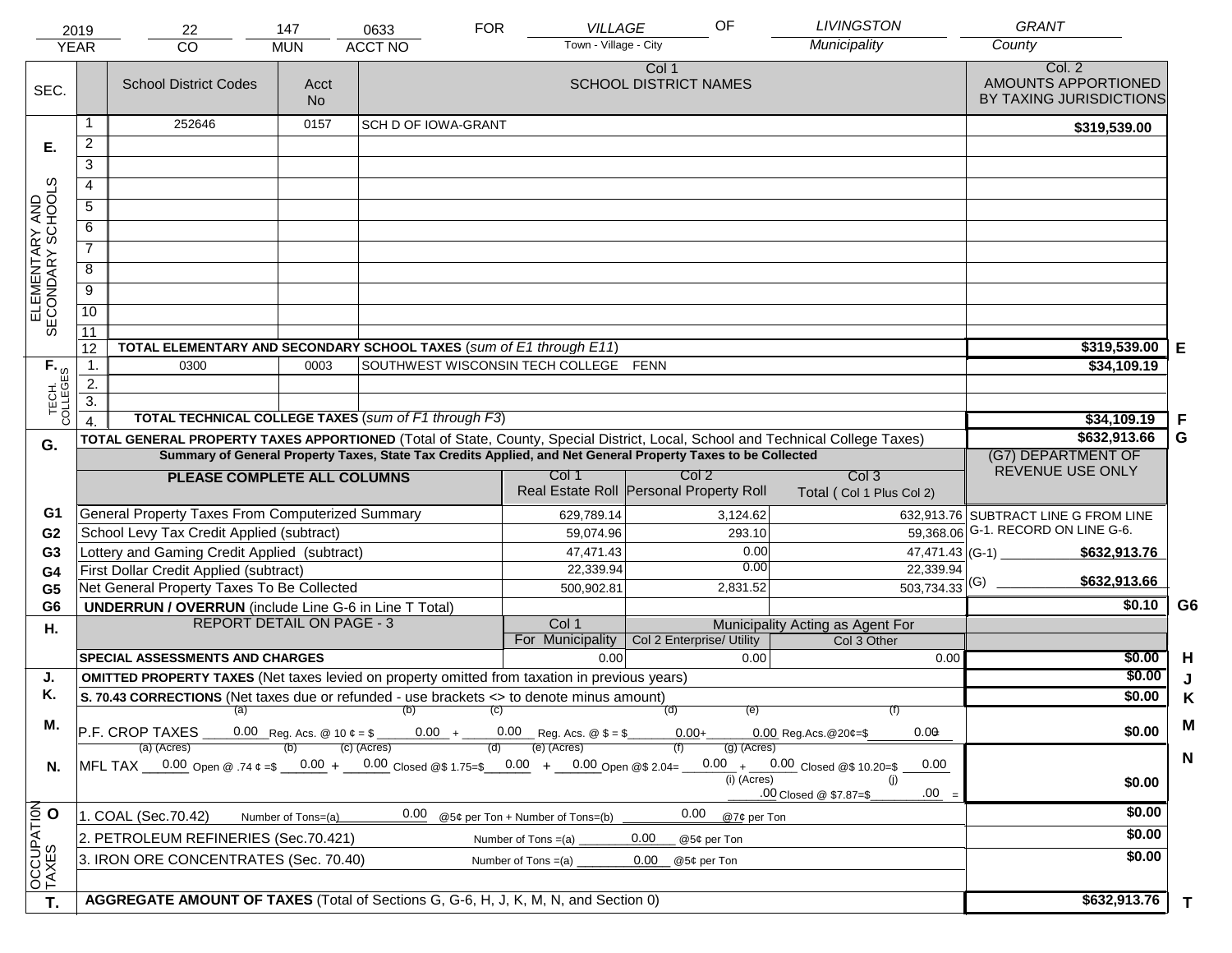|                     | 2019        | 147<br>0633<br>22                                               | <b>FOR</b> | VILLAGE                                                    | <b>LIVINGSTON</b><br>OF                                        |                  | GRANT                                                    |
|---------------------|-------------|-----------------------------------------------------------------|------------|------------------------------------------------------------|----------------------------------------------------------------|------------------|----------------------------------------------------------|
|                     | <b>YEAR</b> | $\overline{CO}$<br><b>ACCT NO</b><br><b>MUN</b>                 |            | Town - Village - City<br><b>SECTION H - DETAIL SUMMARY</b> | Municipality                                                   |                  | County                                                   |
| н                   |             | Special Assessments and Special Charges                         |            | Col 1<br>For the Municipality                              | Municipality Acting as Agent for<br>Col 2 Enterprise / Utility | Col 3 Other      | <b>Total For Each Line</b><br>(Total of columns 1,2 & 3) |
|                     | 01          | Water main and lateral Installations                            |            | \$0.00                                                     | 50.00                                                          | \$0.00           | \$0.00                                                   |
|                     | 02          | Sewer main and lateral installations                            |            | \$0.00                                                     | \$0.00                                                         | \$0.00           | \$0.00                                                   |
|                     | 03          | Street improvements (ex: sidewalks, storm sewers, seal coating) |            | \$0.00                                                     | \$0.00                                                         | \$0.00           | \$0.00                                                   |
|                     | 04          | Street light installation                                       |            | \$0.00                                                     | \$0.00                                                         | \$0.00           | \$0.00                                                   |
|                     | 05          | Greenbelts                                                      |            | \$0.00                                                     | \$0.00                                                         | \$0.00           | \$0.00                                                   |
|                     | 06          | Drain ditch and watercourse (sec. 88.42 & 88.43)                |            | \$0.00                                                     | \$0.00                                                         | \$0.00           | \$0.00                                                   |
| SPECIAL ASSESSMENTS |             |                                                                 |            |                                                            |                                                                |                  |                                                          |
|                     | 01<br>02    | Weeds, Tree Planting, Removal<br>Snow Removal, Plowing          |            | \$0.00<br>\$0.00                                           | \$0.00<br>\$0.00                                               | \$0.00<br>\$0.00 | \$0.00<br>\$0.00                                         |
|                     | 03          | Refuse And Garbage Collection                                   |            | \$0.00                                                     | \$0.00                                                         | \$0.00           | \$0.00                                                   |
|                     | 04          | Grading, Gravel, Culvert, Fencing                               |            | \$0.00                                                     | \$0.00                                                         | \$0.00           | \$0.00                                                   |
|                     | 05          | Fencing                                                         |            | \$0.00                                                     | \$0.00                                                         | \$0.00           | \$0.00                                                   |
| CHARGES             | 06 <br>07   | Fire Calls<br>Recycling                                         |            | \$0.00<br>\$0.00                                           | \$0.00<br>\$0.00                                               | \$0.00<br>\$0.00 | \$0.00<br>\$0.00                                         |
| SPECIAL             | 08          | <b>Delinquent Utility Charges</b>                               |            | \$0.00                                                     | \$0.00                                                         | \$0.00           | \$0.00                                                   |
|                     |             |                                                                 |            |                                                            |                                                                |                  |                                                          |
|                     |             |                                                                 |            |                                                            |                                                                |                  |                                                          |
|                     |             |                                                                 |            |                                                            |                                                                |                  |                                                          |
|                     |             |                                                                 |            |                                                            |                                                                |                  |                                                          |
|                     |             | TOTALS (Also enter on line H on page 2)                         |            | \$0.00                                                     | \$0.00                                                         | \$0.00           | \$0.00                                                   |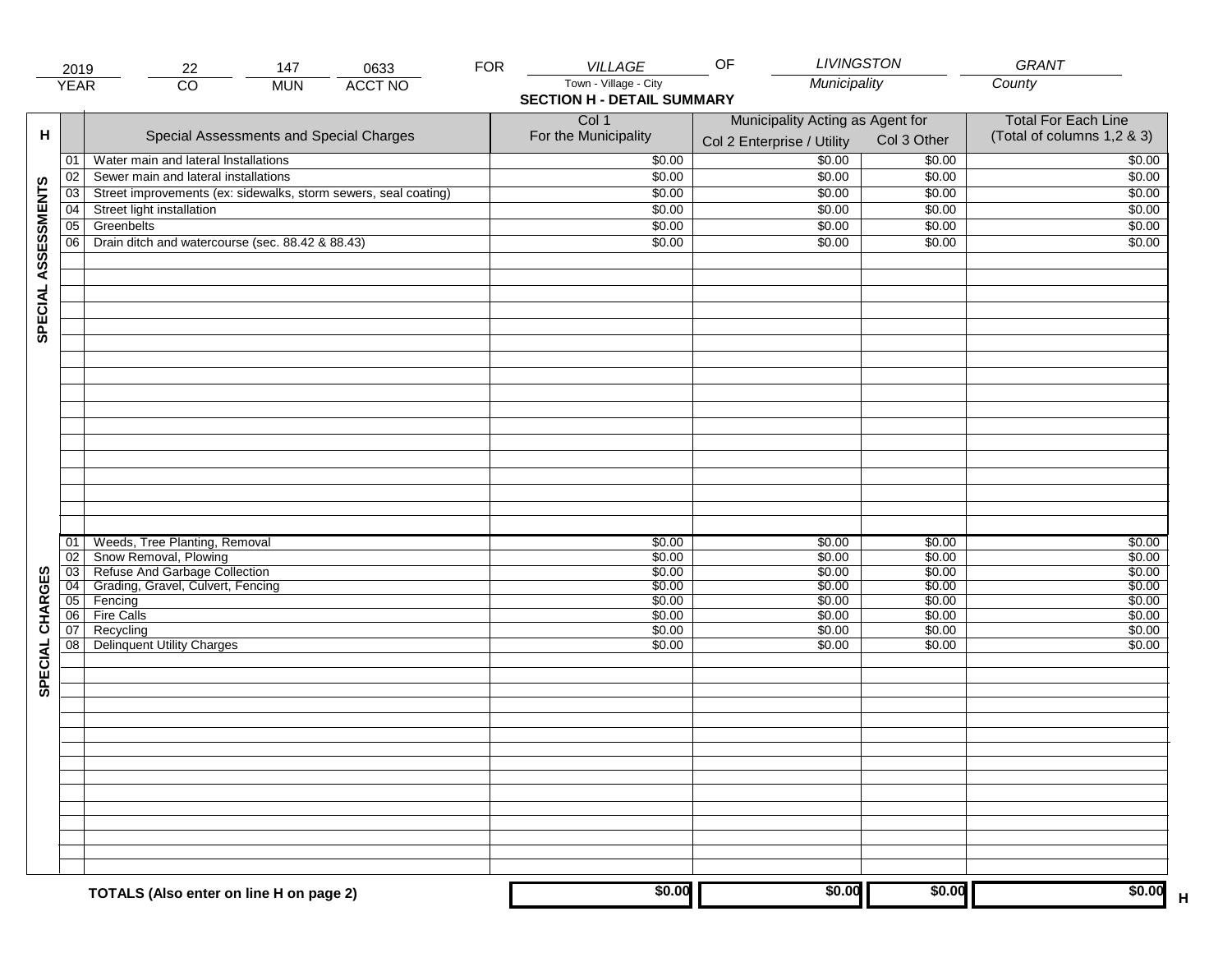| 2019                        | $\sim$ | $\overline{\phantom{a}}$<br>I Л | neor<br>്ഗാം                   | $\neg$ OR | VIL<br>_AGE                         | <b>IVINGSTOL</b><br>. UN | $\sim$ $\sim$ $\sim$ $\sim$<br>GRAN |  |
|-----------------------------|--------|---------------------------------|--------------------------------|-----------|-------------------------------------|--------------------------|-------------------------------------|--|
| $\sqrt{2}$<br>▵<br><b>L</b> |        | <b>MUN</b>                      | CCT NC،<br>$\mathbf{u}$<br>nuu |           | $\cdots$<br>Village<br>∣own<br>יווש | Municipalitv             | :ountv                              |  |

| D. | Name of District                          | Valuation | Gen. Prop. Tax Levy | Remarks |
|----|-------------------------------------------|-----------|---------------------|---------|
|    |                                           |           |                     |         |
|    |                                           |           |                     |         |
|    |                                           |           |                     |         |
|    |                                           |           |                     |         |
|    |                                           |           |                     |         |
|    |                                           |           |                     |         |
|    |                                           |           |                     |         |
|    |                                           |           |                     |         |
|    |                                           |           |                     |         |
|    |                                           |           |                     |         |
|    |                                           |           |                     |         |
|    |                                           |           |                     |         |
|    |                                           |           |                     |         |
|    |                                           |           |                     |         |
|    |                                           |           |                     |         |
|    |                                           |           |                     |         |
|    |                                           |           |                     |         |
|    |                                           |           |                     |         |
|    |                                           |           |                     |         |
|    |                                           |           |                     |         |
|    |                                           |           |                     |         |
|    |                                           |           |                     |         |
|    |                                           |           |                     |         |
|    |                                           |           |                     |         |
|    |                                           |           |                     |         |
|    |                                           |           |                     |         |
|    |                                           |           |                     |         |
|    |                                           |           |                     |         |
|    |                                           |           |                     |         |
|    |                                           |           |                     |         |
|    | TOTALS (Also enter on line D-1 on page 1) |           | \$0.00              |         |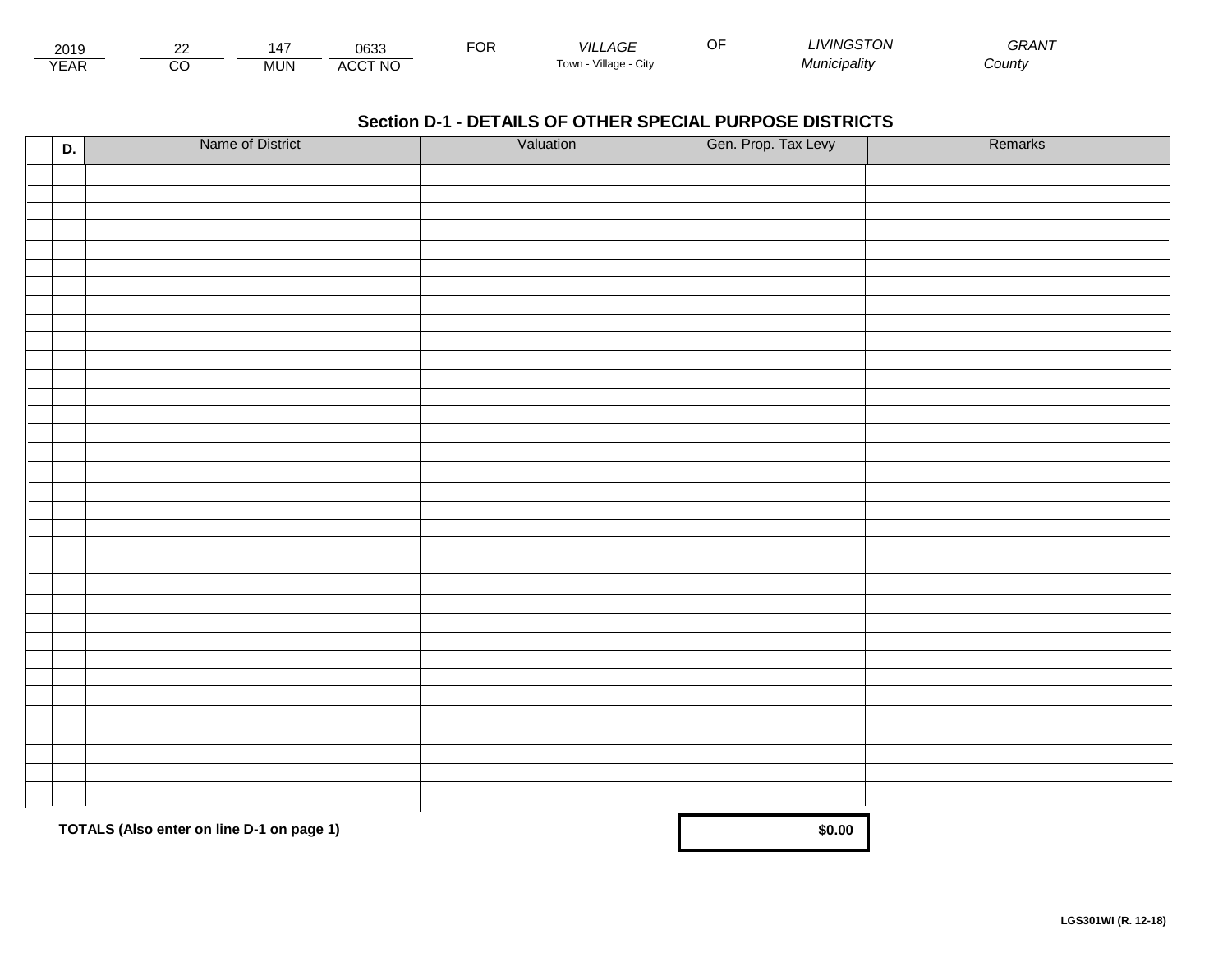|                         | <b>STATEMENT OF TAXES FOR 2019</b><br><b>FINAL</b>                                                                       |                                                                                     |                                       |            |                                                            | 22<br>CO                                                     | 151<br><b>MUN</b> | 0634<br>ACCT NO |              |   |                                                          |             |
|-------------------------|--------------------------------------------------------------------------------------------------------------------------|-------------------------------------------------------------------------------------|---------------------------------------|------------|------------------------------------------------------------|--------------------------------------------------------------|-------------------|-----------------|--------------|---|----------------------------------------------------------|-------------|
|                         |                                                                                                                          |                                                                                     |                                       | <b>FOR</b> | VILLAGE                                                    |                                                              | OF                | <b>MONTFORT</b> | <b>GRANT</b> |   | Check if Amended                                         |             |
|                         |                                                                                                                          |                                                                                     |                                       |            | Town-Village - City                                        |                                                              |                   | Municipality    | County       |   |                                                          |             |
| SEC.                    |                                                                                                                          |                                                                                     |                                       |            |                                                            | Col <sub>1</sub><br>Description of Tax by Taxing Jurisiction |                   |                 |              |   | Col 2.<br>AMOUNTS APPORTIONED<br>BY TAXING JURISDICTIONS |             |
| A                       |                                                                                                                          | 1. AGGREGATE AMOUNT OF STATE TAXES                                                  |                                       |            |                                                            |                                                              |                   |                 |              |   | \$0.00                                                   | A           |
| В.                      |                                                                                                                          | 1. Portion of State Special Charges Upon County                                     |                                       |            |                                                            |                                                              |                   |                 |              |   | \$2.40                                                   |             |
|                         |                                                                                                                          | 2. Portion of County Tax Levied Over Entire Municipality                            |                                       |            |                                                            |                                                              |                   |                 |              |   | \$119,104.02                                             |             |
|                         |                                                                                                                          | 3. Special Purpose County Taxes                                                     |                                       |            |                                                            |                                                              |                   |                 |              |   | \$0.00                                                   |             |
| <b>COUNTY<br/>TAXES</b> | 4. TOTAL COUNTY TAXES (sum of B-1 through B-3)                                                                           |                                                                                     |                                       |            |                                                            |                                                              |                   |                 |              |   | \$119,106.42                                             | B           |
|                         |                                                                                                                          | Special District<br>Code                                                            | Col 1b<br><b>State Special Charge</b> |            | <b>Property Taxes with</b><br><b>State Special Charges</b> |                                                              |                   |                 |              |   |                                                          |             |
| C.                      | $\mathbf{1}$                                                                                                             |                                                                                     |                                       |            |                                                            |                                                              |                   |                 |              |   |                                                          |             |
|                         | $\mathbf{2}$                                                                                                             |                                                                                     |                                       |            |                                                            |                                                              |                   |                 |              |   |                                                          |             |
|                         | 3                                                                                                                        |                                                                                     |                                       |            |                                                            |                                                              |                   |                 |              |   |                                                          |             |
|                         | 4                                                                                                                        |                                                                                     |                                       |            |                                                            |                                                              |                   |                 |              |   |                                                          |             |
|                         | 5                                                                                                                        |                                                                                     |                                       |            |                                                            |                                                              |                   |                 |              |   |                                                          |             |
|                         | 6                                                                                                                        |                                                                                     |                                       |            |                                                            |                                                              |                   |                 |              |   |                                                          |             |
|                         | $\overline{7}$                                                                                                           |                                                                                     |                                       |            |                                                            |                                                              |                   |                 |              |   |                                                          |             |
| SPECIAL DISTRICT TAXES  | 8                                                                                                                        |                                                                                     |                                       |            |                                                            |                                                              |                   |                 |              |   |                                                          |             |
|                         | 9                                                                                                                        |                                                                                     |                                       |            |                                                            |                                                              |                   |                 |              |   |                                                          |             |
|                         | 10                                                                                                                       |                                                                                     |                                       |            |                                                            |                                                              |                   |                 |              |   |                                                          |             |
|                         | 11                                                                                                                       |                                                                                     |                                       |            |                                                            |                                                              |                   |                 |              |   |                                                          |             |
|                         |                                                                                                                          | 12. TOTAL SPECIAL DISTRICT TAXES (sum of C1 through C11)                            |                                       |            |                                                            |                                                              |                   | \$0.00          | \$0.00       |   | \$0.00                                                   | $\mathbf c$ |
| D.                      |                                                                                                                          | 1. Other Special Purpose District Taxes (Show Detail on page 4, enter total here)   |                                       |            |                                                            |                                                              |                   |                 |              |   | \$0.00                                                   |             |
|                         | 2.                                                                                                                       |                                                                                     |                                       |            |                                                            |                                                              |                   |                 |              |   | \$11,842.83                                              |             |
| CITY                    | Total Tax Increment (except county environmental remediation tax increment)<br>County Environmental Tax Increment<br>13. |                                                                                     |                                       |            |                                                            |                                                              |                   |                 |              |   | \$0.00                                                   |             |
| g                       | <b>4.</b>                                                                                                                | <b>Other State Special Charges</b>                                                  |                                       |            |                                                            |                                                              |                   |                 |              |   | \$0.00                                                   |             |
|                         | 5.                                                                                                                       | <b>County Special Charges</b>                                                       |                                       |            |                                                            |                                                              |                   |                 |              |   | \$0.00                                                   |             |
| VILLAGE,<br>TAXES       | 6.                                                                                                                       | All Other Town, Village, or City Taxes                                              |                                       |            |                                                            |                                                              |                   |                 |              |   | \$200,664.23                                             |             |
|                         | Surplus Funds Applied CAUTION: Do not make an entry on this line unless Line D6 (above) is Zero.<br>17.                  |                                                                                     |                                       |            |                                                            |                                                              |                   |                 |              | < | $\sqrt{$0.00}$                                           |             |
| TOWN,                   |                                                                                                                          | 8. TOTAL TOWN, VILLAGE OR CITY TAXES (sum of D1 through D7; NOT TOTAL for page one) |                                       |            |                                                            |                                                              |                   |                 |              |   | \$212,507.06                                             | D           |
| <b>Clerk</b>            |                                                                                                                          |                                                                                     |                                       |            |                                                            | Date                                                         |                   | <b>REMARKS</b>  |              |   |                                                          |             |

|                |              | Date | I REMARKS. |
|----------------|--------------|------|------------|
| Work Phone     | Home Phone   |      |            |
|                |              |      |            |
| E-mail Address | . Fax Number |      |            |
|                |              |      |            |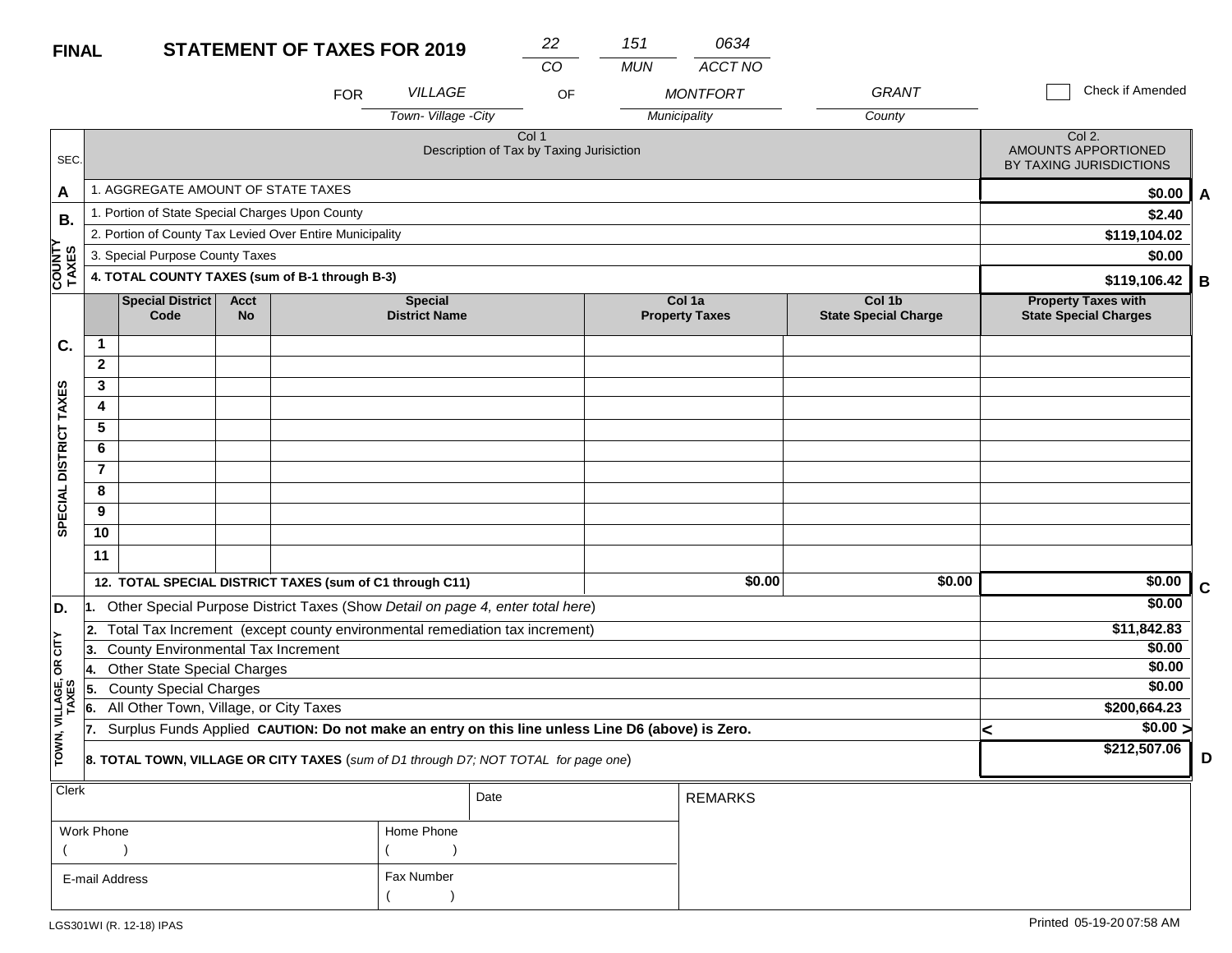|                                     | 2019                                                                                 | 22                                                                                                                             | 151                | 0634                                   | <b>FOR</b> | VILLAGE                                          | OF                                    |               | <b>MONTFORT</b>                              | <b>GRANT</b>                                             |                |
|-------------------------------------|--------------------------------------------------------------------------------------|--------------------------------------------------------------------------------------------------------------------------------|--------------------|----------------------------------------|------------|--------------------------------------------------|---------------------------------------|---------------|----------------------------------------------|----------------------------------------------------------|----------------|
|                                     | <b>YEAR</b>                                                                          | CO                                                                                                                             | <b>MUN</b>         | <b>ACCT NO</b>                         |            | Town - Village - City                            |                                       |               | Municipality                                 | County                                                   |                |
| SEC.                                |                                                                                      | <b>School District Codes</b>                                                                                                   | Acct<br><b>No</b>  |                                        |            |                                                  | Col 1<br><b>SCHOOL DISTRICT NAMES</b> |               |                                              | Col. 2<br>AMOUNTS APPORTIONED<br>BY TAXING JURISDICTIONS |                |
|                                     | 1                                                                                    | 252646                                                                                                                         | 0157               | SCH D OF IOWA-GRANT                    |            |                                                  |                                       |               |                                              | \$362,412.00                                             |                |
| Е.                                  | $\overline{2}$                                                                       |                                                                                                                                |                    |                                        |            |                                                  |                                       |               |                                              |                                                          |                |
|                                     | 3                                                                                    |                                                                                                                                |                    |                                        |            |                                                  |                                       |               |                                              |                                                          |                |
|                                     | 4                                                                                    |                                                                                                                                |                    |                                        |            |                                                  |                                       |               |                                              |                                                          |                |
|                                     | $\overline{5}$                                                                       |                                                                                                                                |                    |                                        |            |                                                  |                                       |               |                                              |                                                          |                |
|                                     | 6                                                                                    |                                                                                                                                |                    |                                        |            |                                                  |                                       |               |                                              |                                                          |                |
| ELEMENTARY AND<br>SECONDARY SCHOOLS | $\overline{7}$                                                                       |                                                                                                                                |                    |                                        |            |                                                  |                                       |               |                                              |                                                          |                |
|                                     | 8                                                                                    |                                                                                                                                |                    |                                        |            |                                                  |                                       |               |                                              |                                                          |                |
|                                     | $\overline{9}$                                                                       |                                                                                                                                |                    |                                        |            |                                                  |                                       |               |                                              |                                                          |                |
|                                     | 10                                                                                   |                                                                                                                                |                    |                                        |            |                                                  |                                       |               |                                              |                                                          |                |
|                                     | $\overline{11}$                                                                      |                                                                                                                                |                    |                                        |            |                                                  |                                       |               |                                              |                                                          |                |
|                                     | 12                                                                                   | TOTAL ELEMENTARY AND SECONDARY SCHOOL TAXES (sum of E1 through E11)                                                            | \$362,412.00       | Е                                      |            |                                                  |                                       |               |                                              |                                                          |                |
|                                     | 1.                                                                                   | 0300                                                                                                                           | 0003               |                                        |            | SOUTHWEST WISCONSIN TECH COLLEGE FENN            |                                       |               |                                              | \$38,685.60                                              |                |
|                                     | 2.                                                                                   |                                                                                                                                |                    |                                        |            |                                                  |                                       |               |                                              |                                                          |                |
| TECH. T                             | $\overline{3}$ .                                                                     |                                                                                                                                |                    |                                        |            |                                                  |                                       |               |                                              |                                                          |                |
|                                     | $\overline{4}$                                                                       | TOTAL TECHNICAL COLLEGE TAXES (sum of F1 through F3)                                                                           |                    | \$38,685.60                            | F          |                                                  |                                       |               |                                              |                                                          |                |
| G.                                  |                                                                                      | TOTAL GENERAL PROPERTY TAXES APPORTIONED (Total of State, County, Special District, Local, School and Technical College Taxes) |                    |                                        |            |                                                  |                                       |               |                                              | \$732,711.08                                             | G              |
|                                     |                                                                                      | Summary of General Property Taxes, State Tax Credits Applied, and Net General Property Taxes to be Collected                   |                    | (G7) DEPARTMENT OF<br>REVENUE USE ONLY |            |                                                  |                                       |               |                                              |                                                          |                |
|                                     |                                                                                      | PLEASE COMPLETE ALL COLUMNS                                                                                                    |                    |                                        |            | Col 1<br>Real Estate Roll Personal Property Roll | Col <sub>2</sub>                      |               | Col <sub>3</sub><br>Total (Col 1 Plus Col 2) |                                                          |                |
| G1                                  |                                                                                      | General Property Taxes From Computerized Summary                                                                               |                    |                                        |            | 723,593.14                                       |                                       | 9,117.82      |                                              | 732,710.96 SUBTRACT LINE G FROM LINE                     |                |
| G <sub>2</sub>                      |                                                                                      | School Levy Tax Credit Applied (subtract)                                                                                      |                    |                                        |            | 66,914.67                                        |                                       | 843.16        |                                              | $\overline{67,757.83}$ G-1. RECORD ON LINE G-6.          |                |
| G3                                  |                                                                                      | Lottery and Gaming Credit Applied (subtract)                                                                                   |                    |                                        |            | 42,879.36                                        |                                       | 0.00          | 42,879.36 (G-1) $-$                          | \$732,710.96                                             |                |
| G4                                  |                                                                                      | First Dollar Credit Applied (subtract)                                                                                         |                    |                                        |            | 23,882.85                                        |                                       | 0.00          | 23,882.85                                    | \$732,711.08                                             |                |
| G <sub>5</sub>                      |                                                                                      | Net General Property Taxes To Be Collected                                                                                     |                    |                                        |            | 589,916.26                                       |                                       | 8,274.66      | $598,190.92$ <sup>(G)</sup>                  | $-$0.12$                                                 | G <sub>6</sub> |
| G <sub>6</sub>                      |                                                                                      | <b>UNDERRUN / OVERRUN</b> (include Line G-6 in Line T Total)<br><b>REPORT DETAIL ON PAGE - 3</b>                               |                    |                                        |            | Col 1                                            |                                       |               | Municipality Acting as Agent For             |                                                          |                |
| Η.                                  |                                                                                      |                                                                                                                                |                    |                                        |            | For Municipality                                 | Col 2 Enterprise/ Utility             |               | Col 3 Other                                  |                                                          |                |
|                                     |                                                                                      | <b>SPECIAL ASSESSMENTS AND CHARGES</b>                                                                                         |                    |                                        |            | 0.00                                             |                                       | 0.00          | 0.00                                         | \$0.00                                                   | H              |
| J.                                  |                                                                                      | <b>OMITTED PROPERTY TAXES</b> (Net taxes levied on property omitted from taxation in previous years)                           |                    |                                        |            |                                                  |                                       |               |                                              | \$0.00                                                   | J              |
| Κ.                                  |                                                                                      | S. 70.43 CORRECTIONS (Net taxes due or refunded - use brackets <> to denote minus amount)                                      |                    |                                        |            |                                                  | (d)                                   | (e)           |                                              | \$0.00                                                   | K              |
| М.                                  |                                                                                      | $(a)$ (b) (c)                                                                                                                  |                    |                                        | M          |                                                  |                                       |               |                                              |                                                          |                |
|                                     |                                                                                      | $\overline{P.F.}$ CROP TAXES 0.00 Reg. Acs. @ 10 $\ell = \$$ 0.00 + 0.00 Reg. Acs. @ $\ell = \$$                               |                    |                                        |            | (e) (Acres)                                      | $0.00+$                               |               | 0.00<br>$0.00$ Reg. Acs. $@20¢=$ \$          | \$0.00                                                   |                |
|                                     |                                                                                      | (a) (Acres)<br>MFL TAX 0.00 Open @ .74 ¢ =\$ 0.00 + 0.00 Closed @\$ 1.75=\$ 0.00 + 0.00 Open @\$ 2.04=                         |                    | $(c)$ (Acres)                          | (d)        |                                                  |                                       | $(g)$ (Acres) | $0.00 + 0.00$ Closed @\$ 10.20=\$<br>0.00    |                                                          | $\mathbf N$    |
| N.                                  |                                                                                      |                                                                                                                                |                    |                                        |            |                                                  |                                       | $(i)$ (Acres) | (i)                                          | \$0.00                                                   |                |
|                                     |                                                                                      |                                                                                                                                |                    |                                        |            |                                                  |                                       |               | $.00 =$<br>.00 Closed @ \$7.87=\$            |                                                          |                |
|                                     |                                                                                      | 1. COAL (Sec.70.42)                                                                                                            | Number of Tons=(a) | 0.00                                   |            | @5¢ per Ton + Number of Tons=(b)                 | 0.00                                  | @7¢ per Ton   |                                              | \$0.00                                                   |                |
|                                     | 2. PETROLEUM REFINERIES (Sec.70.421)<br>0.00<br>Number of Tons $=(a)$<br>@5¢ per Ton |                                                                                                                                |                    |                                        |            |                                                  |                                       |               |                                              | \$0.00                                                   |                |
|                                     |                                                                                      | 3. IRON ORE CONCENTRATES (Sec. 70.40)                                                                                          |                    |                                        |            | Number of Tons $=(a)$                            | 0.00<br>@5¢ per Ton                   |               |                                              | \$0.00                                                   |                |
| OCCUPATION<br>TAXES O               |                                                                                      |                                                                                                                                |                    |                                        |            |                                                  |                                       |               |                                              |                                                          |                |
| T.                                  |                                                                                      | AGGREGATE AMOUNT OF TAXES (Total of Sections G, G-6, H, J, K, M, N, and Section 0)                                             |                    |                                        |            |                                                  |                                       |               |                                              | \$732,710.96                                             | $\mathbf{T}$   |
|                                     |                                                                                      |                                                                                                                                |                    |                                        |            |                                                  |                                       |               |                                              |                                                          |                |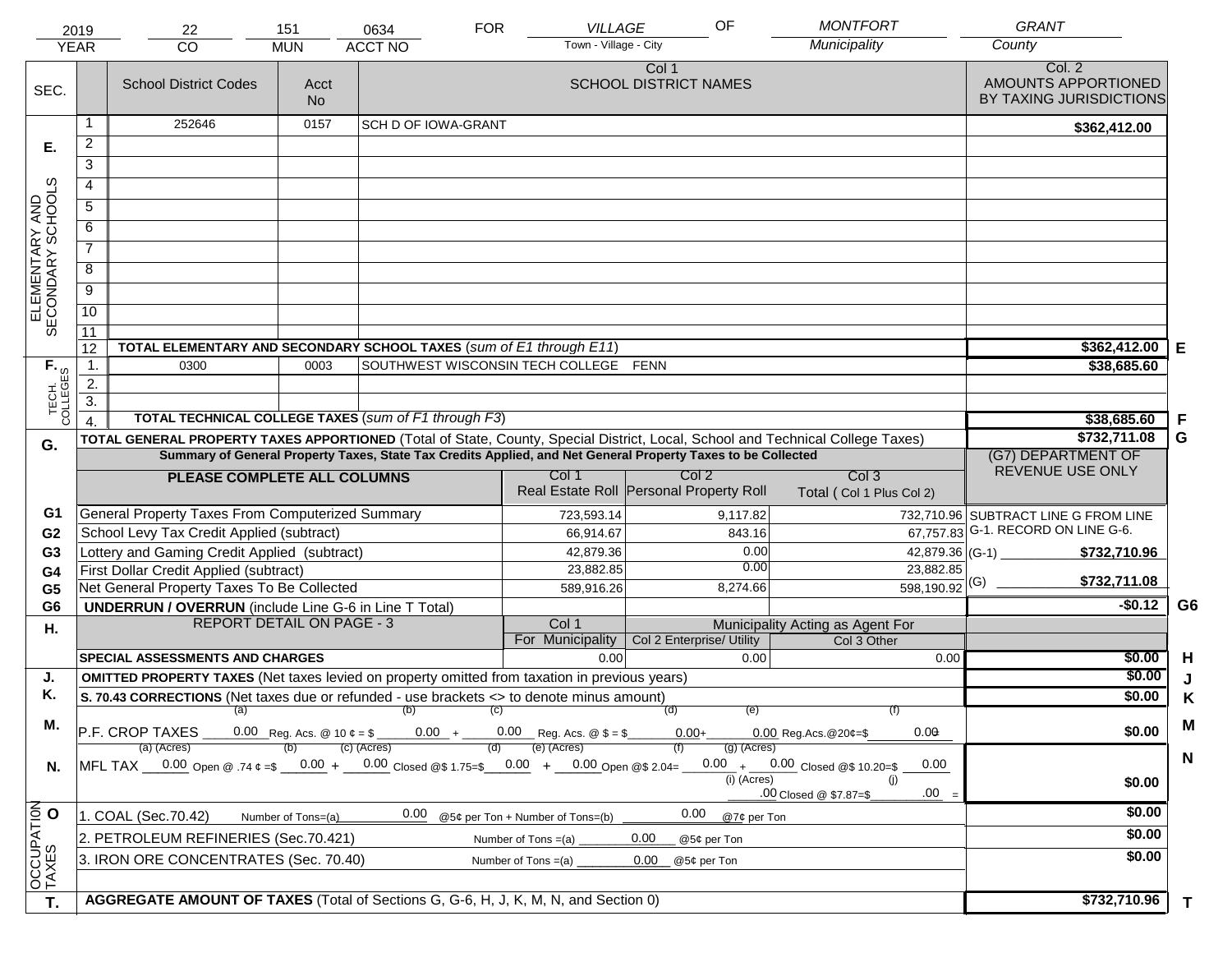|                     | 2019        | 151<br>0634<br>22                                               | <b>FOR</b> | VILLAGE                                                    | <b>MONTFORT</b><br>OF                                          |                  | GRANT                                                    |
|---------------------|-------------|-----------------------------------------------------------------|------------|------------------------------------------------------------|----------------------------------------------------------------|------------------|----------------------------------------------------------|
|                     | <b>YEAR</b> | $\overline{CO}$<br><b>ACCT NO</b><br><b>MUN</b>                 |            | Town - Village - City<br><b>SECTION H - DETAIL SUMMARY</b> | Municipality                                                   |                  | County                                                   |
| н                   |             | Special Assessments and Special Charges                         |            | Col 1<br>For the Municipality                              | Municipality Acting as Agent for<br>Col 2 Enterprise / Utility | Col 3 Other      | <b>Total For Each Line</b><br>(Total of columns 1,2 & 3) |
|                     | 01          | Water main and lateral Installations                            |            | \$0.00                                                     | $\frac{1}{00}$                                                 | \$0.00           | \$0.00                                                   |
|                     | 02          | Sewer main and lateral installations                            |            | \$0.00                                                     | \$0.00                                                         | \$0.00           | \$0.00                                                   |
|                     | 03          | Street improvements (ex: sidewalks, storm sewers, seal coating) |            | \$0.00                                                     | \$0.00                                                         | \$0.00           | \$0.00                                                   |
|                     | 04          | Street light installation                                       |            | \$0.00                                                     | \$0.00                                                         | \$0.00           | \$0.00                                                   |
|                     | 05          | Greenbelts                                                      |            | \$0.00                                                     | \$0.00                                                         | \$0.00           | \$0.00                                                   |
|                     | 06          | Drain ditch and watercourse (sec. 88.42 & 88.43)                |            | \$0.00                                                     | \$0.00                                                         | \$0.00           | \$0.00                                                   |
| SPECIAL ASSESSMENTS |             |                                                                 |            |                                                            |                                                                |                  |                                                          |
|                     | 01<br>02    | Weeds, Tree Planting, Removal<br>Snow Removal, Plowing          |            | \$0.00<br>\$0.00                                           | \$0.00<br>\$0.00                                               | \$0.00<br>\$0.00 | \$0.00<br>\$0.00                                         |
|                     | 03          | Refuse And Garbage Collection                                   |            | \$0.00                                                     | \$0.00                                                         | \$0.00           | \$0.00                                                   |
| CHARGES             | 04          | Grading, Gravel, Culvert, Fencing                               |            | \$0.00                                                     | \$0.00                                                         | \$0.00           | \$0.00                                                   |
|                     | 05          | Fencing                                                         |            | \$0.00                                                     | \$0.00                                                         | \$0.00           | \$0.00                                                   |
|                     | 06          | Fire Calls                                                      |            | \$0.00                                                     | \$0.00                                                         | \$0.00           | \$0.00                                                   |
| SPECIAL             | 07<br>08    | Recycling<br><b>Delinquent Utility Charges</b>                  |            | \$0.00<br>\$0.00                                           | \$0.00<br>\$0.00                                               | \$0.00<br>\$0.00 | \$0.00<br>\$0.00                                         |
|                     |             |                                                                 |            |                                                            |                                                                |                  |                                                          |
|                     |             |                                                                 |            |                                                            |                                                                |                  |                                                          |
|                     |             |                                                                 |            |                                                            |                                                                |                  |                                                          |
|                     |             |                                                                 |            |                                                            |                                                                |                  |                                                          |
|                     |             | TOTALS (Also enter on line H on page 2)                         |            | \$0.00                                                     | \$0.00                                                         | \$0.00           | \$0.00                                                   |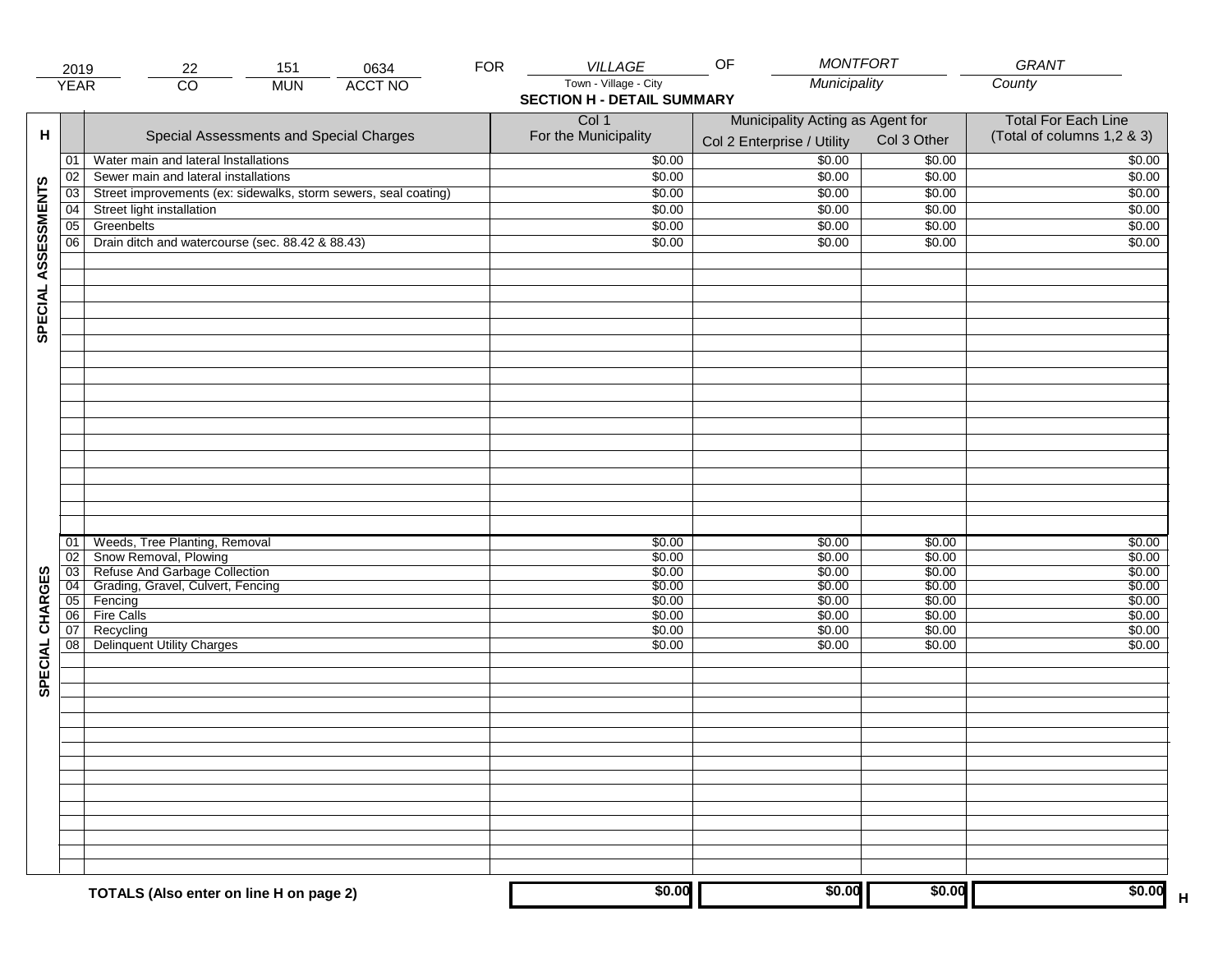| 2019                        | co | ັ   | 0634            | Ur | AGF<br>VIL                    | $\sim$ $\sim$<br>. | MONTFORT    | $\sim$ $\sim$ $\sim$ $\sim$ $\sim$<br>75. |  |
|-----------------------------|----|-----|-----------------|----|-------------------------------|--------------------|-------------|-------------------------------------------|--|
| $\sqrt{2}$<br>▵<br><b>L</b> |    | MUN | CCT NC،<br>A(x) |    | <br>Village - '<br>l own<br>ີ |                    | 'nıcıpalıtv | County                                    |  |

| D. | Name of District                          | Valuation | Gen. Prop. Tax Levy | Remarks |
|----|-------------------------------------------|-----------|---------------------|---------|
|    |                                           |           |                     |         |
|    |                                           |           |                     |         |
|    |                                           |           |                     |         |
|    |                                           |           |                     |         |
|    |                                           |           |                     |         |
|    |                                           |           |                     |         |
|    |                                           |           |                     |         |
|    |                                           |           |                     |         |
|    |                                           |           |                     |         |
|    |                                           |           |                     |         |
|    |                                           |           |                     |         |
|    |                                           |           |                     |         |
|    |                                           |           |                     |         |
|    |                                           |           |                     |         |
|    |                                           |           |                     |         |
|    |                                           |           |                     |         |
|    |                                           |           |                     |         |
|    |                                           |           |                     |         |
|    |                                           |           |                     |         |
|    |                                           |           |                     |         |
|    |                                           |           |                     |         |
|    |                                           |           |                     |         |
|    |                                           |           |                     |         |
|    |                                           |           |                     |         |
|    |                                           |           |                     |         |
|    |                                           |           |                     |         |
|    |                                           |           |                     |         |
|    |                                           |           |                     |         |
|    |                                           |           |                     |         |
|    |                                           |           |                     |         |
|    |                                           |           |                     |         |
|    |                                           |           |                     |         |
|    | TOTALS (Also enter on line D-1 on page 1) |           | \$0.00              |         |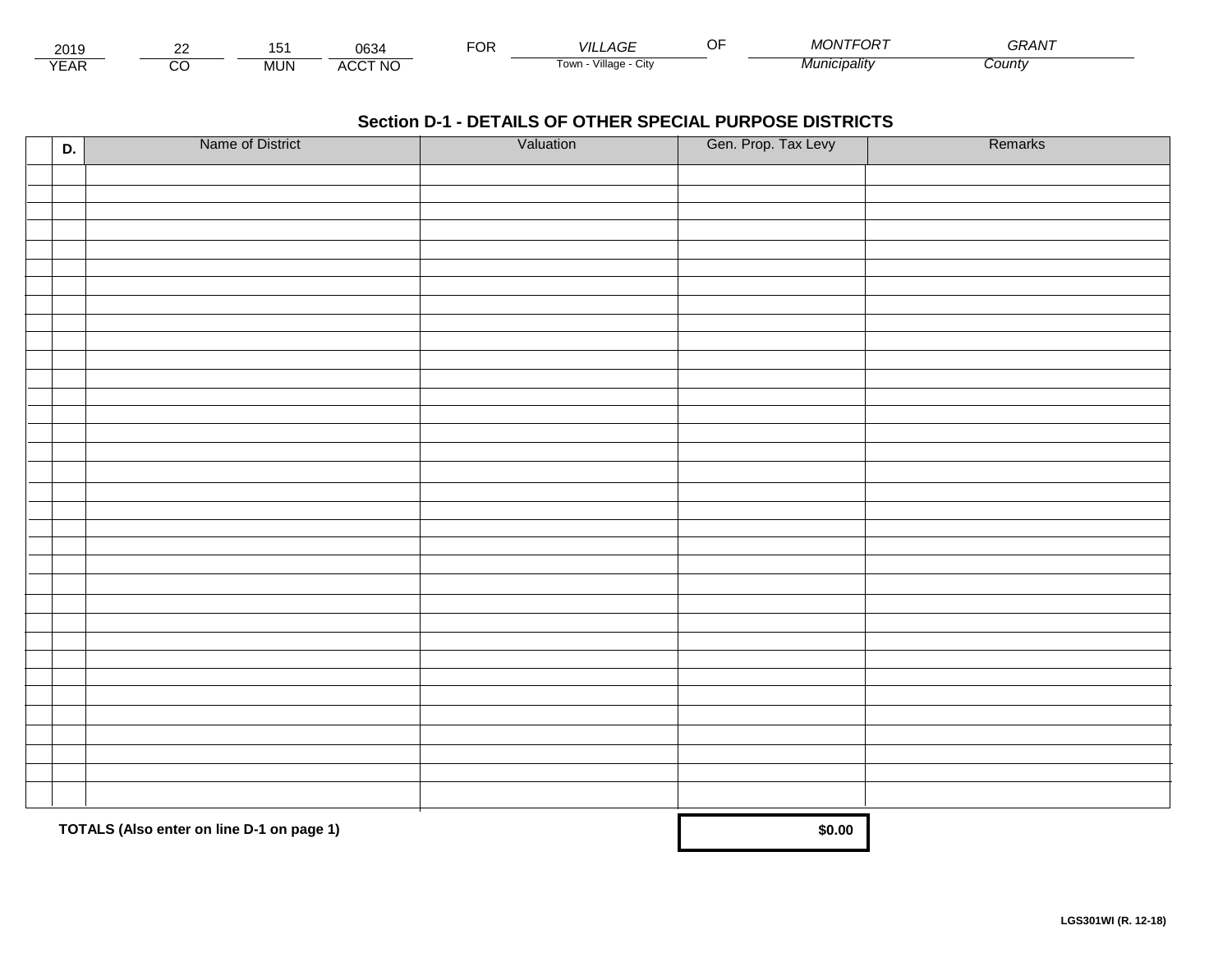| <b>FINAL</b>           |                                                                                                         |                                                                                     |                          | <b>STATEMENT OF TAXES FOR 2019</b> |                                        | 22                                                           | 152        | 0635<br>ACCT NO                   |                                       |   |                                                            |   |
|------------------------|---------------------------------------------------------------------------------------------------------|-------------------------------------------------------------------------------------|--------------------------|------------------------------------|----------------------------------------|--------------------------------------------------------------|------------|-----------------------------------|---------------------------------------|---|------------------------------------------------------------|---|
|                        |                                                                                                         |                                                                                     |                          | <b>FOR</b>                         | <b>VILLAGE</b><br>Town-Village -City   | CO<br>OF                                                     | <b>MUN</b> | <b>MOUNT HOPE</b><br>Municipality | <b>GRANT</b><br>County                |   | Check if Amended                                           |   |
| SEC.                   |                                                                                                         |                                                                                     |                          |                                    |                                        | Col <sub>1</sub><br>Description of Tax by Taxing Jurisiction |            |                                   |                                       |   | Col 2.<br>AMOUNTS APPORTIONED<br>BY TAXING JURISDICTIONS   |   |
| A                      |                                                                                                         | 1. AGGREGATE AMOUNT OF STATE TAXES                                                  |                          |                                    |                                        |                                                              |            |                                   |                                       |   | \$0.00                                                     | A |
| <b>B.</b>              |                                                                                                         | 1. Portion of State Special Charges Upon County                                     |                          |                                    |                                        |                                                              |            |                                   |                                       |   | \$0.56                                                     |   |
|                        |                                                                                                         | 2. Portion of County Tax Levied Over Entire Municipality                            |                          |                                    |                                        |                                                              |            |                                   |                                       |   | \$30,048.19                                                |   |
|                        |                                                                                                         | 3. Special Purpose County Taxes                                                     |                          |                                    |                                        |                                                              |            |                                   |                                       |   | \$0.00                                                     |   |
| <b>COUNTY</b><br>TAXES | 4. TOTAL COUNTY TAXES (sum of B-1 through B-3)                                                          |                                                                                     |                          |                                    |                                        |                                                              |            |                                   |                                       |   | \$30,048.75                                                | В |
|                        |                                                                                                         | Special District<br>Code                                                            | <b>Acct</b><br><b>No</b> |                                    | <b>Special</b><br><b>District Name</b> |                                                              |            | Col 1a<br><b>Property Taxes</b>   | Col 1b<br><b>State Special Charge</b> |   | <b>Property Taxes with</b><br><b>State Special Charges</b> |   |
| C.                     | $\mathbf{1}$                                                                                            |                                                                                     |                          |                                    |                                        |                                                              |            |                                   |                                       |   |                                                            |   |
|                        | $\mathbf{2}$                                                                                            |                                                                                     |                          |                                    |                                        |                                                              |            |                                   |                                       |   |                                                            |   |
|                        | 3                                                                                                       |                                                                                     |                          |                                    |                                        |                                                              |            |                                   |                                       |   |                                                            |   |
|                        | 4                                                                                                       |                                                                                     |                          |                                    |                                        |                                                              |            |                                   |                                       |   |                                                            |   |
|                        | 5                                                                                                       |                                                                                     |                          |                                    |                                        |                                                              |            |                                   |                                       |   |                                                            |   |
|                        | 6                                                                                                       |                                                                                     |                          |                                    |                                        |                                                              |            |                                   |                                       |   |                                                            |   |
|                        | $\overline{7}$                                                                                          |                                                                                     |                          |                                    |                                        |                                                              |            |                                   |                                       |   |                                                            |   |
|                        | 8                                                                                                       |                                                                                     |                          |                                    |                                        |                                                              |            |                                   |                                       |   |                                                            |   |
| SPECIAL DISTRICT TAXES | 9                                                                                                       |                                                                                     |                          |                                    |                                        |                                                              |            |                                   |                                       |   |                                                            |   |
|                        | 10                                                                                                      |                                                                                     |                          |                                    |                                        |                                                              |            |                                   |                                       |   |                                                            |   |
|                        | 11                                                                                                      |                                                                                     |                          |                                    |                                        |                                                              |            |                                   |                                       |   |                                                            |   |
|                        |                                                                                                         | 12. TOTAL SPECIAL DISTRICT TAXES (sum of C1 through C11)                            |                          |                                    |                                        |                                                              |            | \$0.00                            | \$0.00                                |   | \$0.00                                                     | C |
| D.                     | 11.                                                                                                     | Other Special Purpose District Taxes (Show Detail on page 4, enter total here)      |                          |                                    |                                        |                                                              |            |                                   |                                       |   | \$0.00                                                     |   |
|                        |                                                                                                         | 2. Total Tax Increment (except county environmental remediation tax increment)      |                          |                                    |                                        |                                                              |            |                                   |                                       |   | \$0.00                                                     |   |
| CITY                   | 3.                                                                                                      | County Environmental Tax Increment                                                  |                          |                                    |                                        |                                                              |            |                                   |                                       |   | \$0.00                                                     |   |
| g                      | 4.                                                                                                      | <b>Other State Special Charges</b>                                                  |                          |                                    |                                        |                                                              |            |                                   |                                       |   | \$0.00                                                     |   |
|                        | 5.                                                                                                      | <b>County Special Charges</b>                                                       |                          |                                    |                                        | \$0.00                                                       |            |                                   |                                       |   |                                                            |   |
| VILLAGE,<br>TAXES      | 6.                                                                                                      | All Other Town, Village, or City Taxes                                              |                          |                                    |                                        |                                                              |            |                                   |                                       |   | \$12,500.00                                                |   |
|                        | Surplus Funds Applied CAUTION: Do not make an entry on this line unless Line D6 (above) is Zero.<br>17. |                                                                                     |                          |                                    |                                        |                                                              |            |                                   |                                       | k | \$0.00 >                                                   |   |
| TOWN,                  |                                                                                                         | 8. TOTAL TOWN, VILLAGE OR CITY TAXES (sum of D1 through D7; NOT TOTAL for page one) |                          |                                    | \$12,500.00                            | D                                                            |            |                                   |                                       |   |                                                            |   |
| Clerk                  |                                                                                                         |                                                                                     |                          |                                    |                                        | Date                                                         |            | <b>REMARKS</b>                    |                                       |   |                                                            |   |

|                |            | Dale | REIVIARNO |
|----------------|------------|------|-----------|
| Work Phone     | Home Phone |      |           |
|                |            |      |           |
| E-mail Address | Fax Number |      |           |
|                |            |      |           |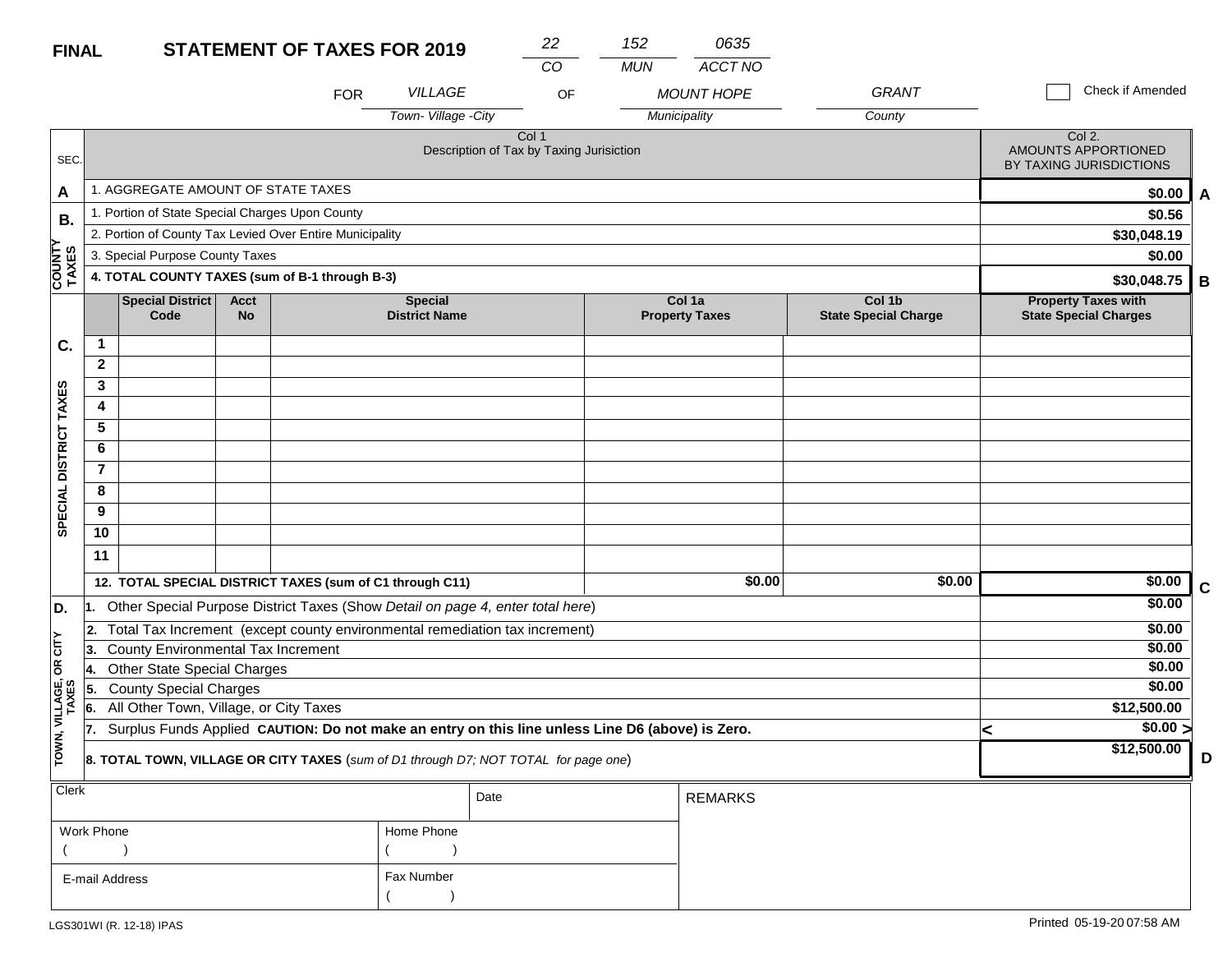| Town - Village - City<br><b>YEAR</b><br><b>MUN</b><br>Col. 2<br>Col 1<br>AMOUNTS APPORTIONED<br><b>SCHOOL DISTRICT NAMES</b><br><b>School District Codes</b><br>Acct<br>SEC.<br>BY TAXING JURISDICTIONS<br><b>No</b><br>224904<br>0444<br>1<br><b>SCH D OF RIVER RIDGE</b><br>\$84,183.00<br>$\overline{2}$<br>Е.<br>3<br>ELEMENTARY AND<br>SECONDARY SCHOOLS<br>4<br>$\overline{5}$<br>6<br>$\overline{7}$<br>8<br>$\overline{9}$<br>10<br>$\overline{11}$<br>TOTAL ELEMENTARY AND SECONDARY SCHOOL TAXES (sum of E1 through E11)<br>\$84,183.00<br>12<br>$\mathbf 1$ .<br>SOUTHWEST WISCONSIN TECH COLLEGE FENN<br>TECH. T<br>0300<br>0003<br>\$9,082.38<br>2.<br>$\overline{3}$ .<br>TOTAL TECHNICAL COLLEGE TAXES (sum of F1 through F3)<br>\$9,082.38<br>$\overline{4}$<br>\$135,814.13<br>TOTAL GENERAL PROPERTY TAXES APPORTIONED (Total of State, County, Special District, Local, School and Technical College Taxes)<br>G.<br>Summary of General Property Taxes, State Tax Credits Applied, and Net General Property Taxes to be Collected<br>(G7) DEPARTMENT OF<br>REVENUE USE ONLY<br>Col <sub>2</sub><br>Col <sub>3</sub><br>Col 1<br>PLEASE COMPLETE ALL COLUMNS<br>Real Estate Roll Personal Property Roll<br>Total (Col 1 Plus Col 2)<br>General Property Taxes From Computerized Summary<br>G1<br>135,356.06<br>135,814.01 SUBTRACT LINE G FROM LINE<br>457.95<br>G-1. RECORD ON LINE G-6.<br>School Levy Tax Credit Applied (subtract)<br>16,567.19<br>G <sub>2</sub><br>16,511.33<br>55.86<br>0.00<br>Lottery and Gaming Credit Applied (subtract)<br>12,543.27<br>12,543.27 (G-1) $-$<br>G3<br>\$135,814.01<br>0.00<br>7,843.98<br>7,843.98<br>First Dollar Credit Applied (subtract)<br>G4<br>\$135,814.13<br>$98,859.57$ <sup>(G)</sup><br>Net General Property Taxes To Be Collected<br>98,457.48<br>402.09<br>G <sub>5</sub><br>$-$0.12$<br><b>UNDERRUN / OVERRUN</b> (include Line G-6 in Line T Total)<br>G <sub>6</sub><br><b>REPORT DETAIL ON PAGE - 3</b><br>Col 1<br>Municipality Acting as Agent For<br>Η.<br>For Municipality<br>Col 2 Enterprise/ Utility<br>Col 3 Other<br><b>SPECIAL ASSESSMENTS AND CHARGES</b><br>1,282.48<br>\$1,282.48<br>0.00<br>0.00<br>\$0.00<br><b>OMITTED PROPERTY TAXES</b> (Net taxes levied on property omitted from taxation in previous years)<br>J.<br>Κ.<br>\$0.00<br>S. 70.43 CORRECTIONS (Net taxes due or refunded - use brackets <> to denote minus amount)<br>(e)<br>$(a)$ (b) (c)<br>(d)<br>М.<br>\$0.00<br>$\overline{P.F.}$ CROP TAXES 0.00 Reg. Acs. @ 10 $\ell = \$$ 0.00 + 0.00 Reg. Acs. @ $\ell = \$$<br>0.00<br>$0.00+$<br>$0.00$ Reg. Acs. @ 20¢=\$<br>(e) (Acres)<br>$(c)$ (Acres)<br>$(g)$ (Acres)<br>(a) (Acres)<br>(d)<br>MFL TAX 0.00 Open @ .74 ¢ =\$ 0.00 + 0.00 Closed @\$ 1.75=\$ 0.00 + 0.00 Open @\$ 2.04=<br>$0.00 + 0.00$ Closed @\$ 10.20=\$<br>0.00<br>N.<br>$(i)$ (Acres)<br>(i)<br>\$0.00<br>$.00 =$<br>.00 Closed @ \$7.87=\$ |                       | 2019 | 22 | 152 | 0635           | <b>FOR</b> | OF<br>VILLAGE | <b>MOUNT HOPE</b> | <b>GRANT</b> |             |
|-----------------------------------------------------------------------------------------------------------------------------------------------------------------------------------------------------------------------------------------------------------------------------------------------------------------------------------------------------------------------------------------------------------------------------------------------------------------------------------------------------------------------------------------------------------------------------------------------------------------------------------------------------------------------------------------------------------------------------------------------------------------------------------------------------------------------------------------------------------------------------------------------------------------------------------------------------------------------------------------------------------------------------------------------------------------------------------------------------------------------------------------------------------------------------------------------------------------------------------------------------------------------------------------------------------------------------------------------------------------------------------------------------------------------------------------------------------------------------------------------------------------------------------------------------------------------------------------------------------------------------------------------------------------------------------------------------------------------------------------------------------------------------------------------------------------------------------------------------------------------------------------------------------------------------------------------------------------------------------------------------------------------------------------------------------------------------------------------------------------------------------------------------------------------------------------------------------------------------------------------------------------------------------------------------------------------------------------------------------------------------------------------------------------------------------------------------------------------------------------------------------------------------------------------------------------------------------------------------------------------------------------------------------------------------------------------------------------------------------------------------------------------------------------------------------------------------------------------------------------------------------------------------------------------------------|-----------------------|------|----|-----|----------------|------------|---------------|-------------------|--------------|-------------|
|                                                                                                                                                                                                                                                                                                                                                                                                                                                                                                                                                                                                                                                                                                                                                                                                                                                                                                                                                                                                                                                                                                                                                                                                                                                                                                                                                                                                                                                                                                                                                                                                                                                                                                                                                                                                                                                                                                                                                                                                                                                                                                                                                                                                                                                                                                                                                                                                                                                                                                                                                                                                                                                                                                                                                                                                                                                                                                                                   |                       |      | CO |     | <b>ACCT NO</b> |            |               | Municipality      | County       |             |
|                                                                                                                                                                                                                                                                                                                                                                                                                                                                                                                                                                                                                                                                                                                                                                                                                                                                                                                                                                                                                                                                                                                                                                                                                                                                                                                                                                                                                                                                                                                                                                                                                                                                                                                                                                                                                                                                                                                                                                                                                                                                                                                                                                                                                                                                                                                                                                                                                                                                                                                                                                                                                                                                                                                                                                                                                                                                                                                                   |                       |      |    |     |                |            |               |                   |              |             |
|                                                                                                                                                                                                                                                                                                                                                                                                                                                                                                                                                                                                                                                                                                                                                                                                                                                                                                                                                                                                                                                                                                                                                                                                                                                                                                                                                                                                                                                                                                                                                                                                                                                                                                                                                                                                                                                                                                                                                                                                                                                                                                                                                                                                                                                                                                                                                                                                                                                                                                                                                                                                                                                                                                                                                                                                                                                                                                                                   |                       |      |    |     |                |            |               |                   |              |             |
|                                                                                                                                                                                                                                                                                                                                                                                                                                                                                                                                                                                                                                                                                                                                                                                                                                                                                                                                                                                                                                                                                                                                                                                                                                                                                                                                                                                                                                                                                                                                                                                                                                                                                                                                                                                                                                                                                                                                                                                                                                                                                                                                                                                                                                                                                                                                                                                                                                                                                                                                                                                                                                                                                                                                                                                                                                                                                                                                   |                       |      |    |     |                |            |               |                   |              |             |
|                                                                                                                                                                                                                                                                                                                                                                                                                                                                                                                                                                                                                                                                                                                                                                                                                                                                                                                                                                                                                                                                                                                                                                                                                                                                                                                                                                                                                                                                                                                                                                                                                                                                                                                                                                                                                                                                                                                                                                                                                                                                                                                                                                                                                                                                                                                                                                                                                                                                                                                                                                                                                                                                                                                                                                                                                                                                                                                                   |                       |      |    |     |                |            |               |                   |              |             |
|                                                                                                                                                                                                                                                                                                                                                                                                                                                                                                                                                                                                                                                                                                                                                                                                                                                                                                                                                                                                                                                                                                                                                                                                                                                                                                                                                                                                                                                                                                                                                                                                                                                                                                                                                                                                                                                                                                                                                                                                                                                                                                                                                                                                                                                                                                                                                                                                                                                                                                                                                                                                                                                                                                                                                                                                                                                                                                                                   |                       |      |    |     |                |            |               |                   |              |             |
|                                                                                                                                                                                                                                                                                                                                                                                                                                                                                                                                                                                                                                                                                                                                                                                                                                                                                                                                                                                                                                                                                                                                                                                                                                                                                                                                                                                                                                                                                                                                                                                                                                                                                                                                                                                                                                                                                                                                                                                                                                                                                                                                                                                                                                                                                                                                                                                                                                                                                                                                                                                                                                                                                                                                                                                                                                                                                                                                   |                       |      |    |     |                |            |               |                   |              |             |
|                                                                                                                                                                                                                                                                                                                                                                                                                                                                                                                                                                                                                                                                                                                                                                                                                                                                                                                                                                                                                                                                                                                                                                                                                                                                                                                                                                                                                                                                                                                                                                                                                                                                                                                                                                                                                                                                                                                                                                                                                                                                                                                                                                                                                                                                                                                                                                                                                                                                                                                                                                                                                                                                                                                                                                                                                                                                                                                                   |                       |      |    |     |                |            |               |                   |              |             |
|                                                                                                                                                                                                                                                                                                                                                                                                                                                                                                                                                                                                                                                                                                                                                                                                                                                                                                                                                                                                                                                                                                                                                                                                                                                                                                                                                                                                                                                                                                                                                                                                                                                                                                                                                                                                                                                                                                                                                                                                                                                                                                                                                                                                                                                                                                                                                                                                                                                                                                                                                                                                                                                                                                                                                                                                                                                                                                                                   |                       |      |    |     |                |            |               |                   |              |             |
|                                                                                                                                                                                                                                                                                                                                                                                                                                                                                                                                                                                                                                                                                                                                                                                                                                                                                                                                                                                                                                                                                                                                                                                                                                                                                                                                                                                                                                                                                                                                                                                                                                                                                                                                                                                                                                                                                                                                                                                                                                                                                                                                                                                                                                                                                                                                                                                                                                                                                                                                                                                                                                                                                                                                                                                                                                                                                                                                   |                       |      |    |     |                |            |               |                   |              |             |
|                                                                                                                                                                                                                                                                                                                                                                                                                                                                                                                                                                                                                                                                                                                                                                                                                                                                                                                                                                                                                                                                                                                                                                                                                                                                                                                                                                                                                                                                                                                                                                                                                                                                                                                                                                                                                                                                                                                                                                                                                                                                                                                                                                                                                                                                                                                                                                                                                                                                                                                                                                                                                                                                                                                                                                                                                                                                                                                                   |                       |      |    |     |                |            |               |                   |              |             |
|                                                                                                                                                                                                                                                                                                                                                                                                                                                                                                                                                                                                                                                                                                                                                                                                                                                                                                                                                                                                                                                                                                                                                                                                                                                                                                                                                                                                                                                                                                                                                                                                                                                                                                                                                                                                                                                                                                                                                                                                                                                                                                                                                                                                                                                                                                                                                                                                                                                                                                                                                                                                                                                                                                                                                                                                                                                                                                                                   |                       |      |    |     |                |            |               |                   |              |             |
|                                                                                                                                                                                                                                                                                                                                                                                                                                                                                                                                                                                                                                                                                                                                                                                                                                                                                                                                                                                                                                                                                                                                                                                                                                                                                                                                                                                                                                                                                                                                                                                                                                                                                                                                                                                                                                                                                                                                                                                                                                                                                                                                                                                                                                                                                                                                                                                                                                                                                                                                                                                                                                                                                                                                                                                                                                                                                                                                   |                       |      |    |     |                |            |               |                   |              |             |
|                                                                                                                                                                                                                                                                                                                                                                                                                                                                                                                                                                                                                                                                                                                                                                                                                                                                                                                                                                                                                                                                                                                                                                                                                                                                                                                                                                                                                                                                                                                                                                                                                                                                                                                                                                                                                                                                                                                                                                                                                                                                                                                                                                                                                                                                                                                                                                                                                                                                                                                                                                                                                                                                                                                                                                                                                                                                                                                                   |                       |      |    |     | Е              |            |               |                   |              |             |
|                                                                                                                                                                                                                                                                                                                                                                                                                                                                                                                                                                                                                                                                                                                                                                                                                                                                                                                                                                                                                                                                                                                                                                                                                                                                                                                                                                                                                                                                                                                                                                                                                                                                                                                                                                                                                                                                                                                                                                                                                                                                                                                                                                                                                                                                                                                                                                                                                                                                                                                                                                                                                                                                                                                                                                                                                                                                                                                                   |                       |      |    |     |                |            |               |                   |              |             |
|                                                                                                                                                                                                                                                                                                                                                                                                                                                                                                                                                                                                                                                                                                                                                                                                                                                                                                                                                                                                                                                                                                                                                                                                                                                                                                                                                                                                                                                                                                                                                                                                                                                                                                                                                                                                                                                                                                                                                                                                                                                                                                                                                                                                                                                                                                                                                                                                                                                                                                                                                                                                                                                                                                                                                                                                                                                                                                                                   |                       |      |    |     |                |            |               |                   |              |             |
|                                                                                                                                                                                                                                                                                                                                                                                                                                                                                                                                                                                                                                                                                                                                                                                                                                                                                                                                                                                                                                                                                                                                                                                                                                                                                                                                                                                                                                                                                                                                                                                                                                                                                                                                                                                                                                                                                                                                                                                                                                                                                                                                                                                                                                                                                                                                                                                                                                                                                                                                                                                                                                                                                                                                                                                                                                                                                                                                   |                       |      |    |     |                |            |               |                   |              |             |
|                                                                                                                                                                                                                                                                                                                                                                                                                                                                                                                                                                                                                                                                                                                                                                                                                                                                                                                                                                                                                                                                                                                                                                                                                                                                                                                                                                                                                                                                                                                                                                                                                                                                                                                                                                                                                                                                                                                                                                                                                                                                                                                                                                                                                                                                                                                                                                                                                                                                                                                                                                                                                                                                                                                                                                                                                                                                                                                                   |                       |      |    |     |                |            |               |                   |              | F           |
|                                                                                                                                                                                                                                                                                                                                                                                                                                                                                                                                                                                                                                                                                                                                                                                                                                                                                                                                                                                                                                                                                                                                                                                                                                                                                                                                                                                                                                                                                                                                                                                                                                                                                                                                                                                                                                                                                                                                                                                                                                                                                                                                                                                                                                                                                                                                                                                                                                                                                                                                                                                                                                                                                                                                                                                                                                                                                                                                   |                       |      |    |     |                |            |               |                   |              | G           |
|                                                                                                                                                                                                                                                                                                                                                                                                                                                                                                                                                                                                                                                                                                                                                                                                                                                                                                                                                                                                                                                                                                                                                                                                                                                                                                                                                                                                                                                                                                                                                                                                                                                                                                                                                                                                                                                                                                                                                                                                                                                                                                                                                                                                                                                                                                                                                                                                                                                                                                                                                                                                                                                                                                                                                                                                                                                                                                                                   |                       |      |    |     |                |            |               |                   |              |             |
|                                                                                                                                                                                                                                                                                                                                                                                                                                                                                                                                                                                                                                                                                                                                                                                                                                                                                                                                                                                                                                                                                                                                                                                                                                                                                                                                                                                                                                                                                                                                                                                                                                                                                                                                                                                                                                                                                                                                                                                                                                                                                                                                                                                                                                                                                                                                                                                                                                                                                                                                                                                                                                                                                                                                                                                                                                                                                                                                   |                       |      |    |     |                |            |               |                   |              |             |
|                                                                                                                                                                                                                                                                                                                                                                                                                                                                                                                                                                                                                                                                                                                                                                                                                                                                                                                                                                                                                                                                                                                                                                                                                                                                                                                                                                                                                                                                                                                                                                                                                                                                                                                                                                                                                                                                                                                                                                                                                                                                                                                                                                                                                                                                                                                                                                                                                                                                                                                                                                                                                                                                                                                                                                                                                                                                                                                                   |                       |      |    |     |                |            |               |                   |              |             |
|                                                                                                                                                                                                                                                                                                                                                                                                                                                                                                                                                                                                                                                                                                                                                                                                                                                                                                                                                                                                                                                                                                                                                                                                                                                                                                                                                                                                                                                                                                                                                                                                                                                                                                                                                                                                                                                                                                                                                                                                                                                                                                                                                                                                                                                                                                                                                                                                                                                                                                                                                                                                                                                                                                                                                                                                                                                                                                                                   |                       |      |    |     |                |            |               |                   |              |             |
|                                                                                                                                                                                                                                                                                                                                                                                                                                                                                                                                                                                                                                                                                                                                                                                                                                                                                                                                                                                                                                                                                                                                                                                                                                                                                                                                                                                                                                                                                                                                                                                                                                                                                                                                                                                                                                                                                                                                                                                                                                                                                                                                                                                                                                                                                                                                                                                                                                                                                                                                                                                                                                                                                                                                                                                                                                                                                                                                   |                       |      |    |     |                |            |               |                   |              |             |
|                                                                                                                                                                                                                                                                                                                                                                                                                                                                                                                                                                                                                                                                                                                                                                                                                                                                                                                                                                                                                                                                                                                                                                                                                                                                                                                                                                                                                                                                                                                                                                                                                                                                                                                                                                                                                                                                                                                                                                                                                                                                                                                                                                                                                                                                                                                                                                                                                                                                                                                                                                                                                                                                                                                                                                                                                                                                                                                                   |                       |      |    |     |                |            |               |                   |              |             |
|                                                                                                                                                                                                                                                                                                                                                                                                                                                                                                                                                                                                                                                                                                                                                                                                                                                                                                                                                                                                                                                                                                                                                                                                                                                                                                                                                                                                                                                                                                                                                                                                                                                                                                                                                                                                                                                                                                                                                                                                                                                                                                                                                                                                                                                                                                                                                                                                                                                                                                                                                                                                                                                                                                                                                                                                                                                                                                                                   |                       |      |    |     |                |            |               |                   |              | G6          |
|                                                                                                                                                                                                                                                                                                                                                                                                                                                                                                                                                                                                                                                                                                                                                                                                                                                                                                                                                                                                                                                                                                                                                                                                                                                                                                                                                                                                                                                                                                                                                                                                                                                                                                                                                                                                                                                                                                                                                                                                                                                                                                                                                                                                                                                                                                                                                                                                                                                                                                                                                                                                                                                                                                                                                                                                                                                                                                                                   |                       |      |    |     |                |            |               |                   |              |             |
|                                                                                                                                                                                                                                                                                                                                                                                                                                                                                                                                                                                                                                                                                                                                                                                                                                                                                                                                                                                                                                                                                                                                                                                                                                                                                                                                                                                                                                                                                                                                                                                                                                                                                                                                                                                                                                                                                                                                                                                                                                                                                                                                                                                                                                                                                                                                                                                                                                                                                                                                                                                                                                                                                                                                                                                                                                                                                                                                   |                       |      |    |     |                |            |               |                   |              |             |
|                                                                                                                                                                                                                                                                                                                                                                                                                                                                                                                                                                                                                                                                                                                                                                                                                                                                                                                                                                                                                                                                                                                                                                                                                                                                                                                                                                                                                                                                                                                                                                                                                                                                                                                                                                                                                                                                                                                                                                                                                                                                                                                                                                                                                                                                                                                                                                                                                                                                                                                                                                                                                                                                                                                                                                                                                                                                                                                                   |                       |      |    |     |                |            |               |                   |              | H           |
|                                                                                                                                                                                                                                                                                                                                                                                                                                                                                                                                                                                                                                                                                                                                                                                                                                                                                                                                                                                                                                                                                                                                                                                                                                                                                                                                                                                                                                                                                                                                                                                                                                                                                                                                                                                                                                                                                                                                                                                                                                                                                                                                                                                                                                                                                                                                                                                                                                                                                                                                                                                                                                                                                                                                                                                                                                                                                                                                   |                       |      |    |     |                |            |               |                   |              | J           |
|                                                                                                                                                                                                                                                                                                                                                                                                                                                                                                                                                                                                                                                                                                                                                                                                                                                                                                                                                                                                                                                                                                                                                                                                                                                                                                                                                                                                                                                                                                                                                                                                                                                                                                                                                                                                                                                                                                                                                                                                                                                                                                                                                                                                                                                                                                                                                                                                                                                                                                                                                                                                                                                                                                                                                                                                                                                                                                                                   |                       |      |    |     |                |            |               |                   |              | K           |
|                                                                                                                                                                                                                                                                                                                                                                                                                                                                                                                                                                                                                                                                                                                                                                                                                                                                                                                                                                                                                                                                                                                                                                                                                                                                                                                                                                                                                                                                                                                                                                                                                                                                                                                                                                                                                                                                                                                                                                                                                                                                                                                                                                                                                                                                                                                                                                                                                                                                                                                                                                                                                                                                                                                                                                                                                                                                                                                                   |                       |      |    |     |                | M          |               |                   |              |             |
|                                                                                                                                                                                                                                                                                                                                                                                                                                                                                                                                                                                                                                                                                                                                                                                                                                                                                                                                                                                                                                                                                                                                                                                                                                                                                                                                                                                                                                                                                                                                                                                                                                                                                                                                                                                                                                                                                                                                                                                                                                                                                                                                                                                                                                                                                                                                                                                                                                                                                                                                                                                                                                                                                                                                                                                                                                                                                                                                   |                       |      |    |     |                |            |               |                   |              |             |
|                                                                                                                                                                                                                                                                                                                                                                                                                                                                                                                                                                                                                                                                                                                                                                                                                                                                                                                                                                                                                                                                                                                                                                                                                                                                                                                                                                                                                                                                                                                                                                                                                                                                                                                                                                                                                                                                                                                                                                                                                                                                                                                                                                                                                                                                                                                                                                                                                                                                                                                                                                                                                                                                                                                                                                                                                                                                                                                                   |                       |      |    |     |                |            |               |                   |              | $\mathbf N$ |
|                                                                                                                                                                                                                                                                                                                                                                                                                                                                                                                                                                                                                                                                                                                                                                                                                                                                                                                                                                                                                                                                                                                                                                                                                                                                                                                                                                                                                                                                                                                                                                                                                                                                                                                                                                                                                                                                                                                                                                                                                                                                                                                                                                                                                                                                                                                                                                                                                                                                                                                                                                                                                                                                                                                                                                                                                                                                                                                                   |                       |      |    |     |                |            |               |                   |              |             |
| \$0.00<br>0.00<br>0.00<br>1. COAL (Sec.70.42)<br>@5¢ per Ton + Number of Tons=(b)<br>@7¢ per Ton<br>Number of Tons=(a)                                                                                                                                                                                                                                                                                                                                                                                                                                                                                                                                                                                                                                                                                                                                                                                                                                                                                                                                                                                                                                                                                                                                                                                                                                                                                                                                                                                                                                                                                                                                                                                                                                                                                                                                                                                                                                                                                                                                                                                                                                                                                                                                                                                                                                                                                                                                                                                                                                                                                                                                                                                                                                                                                                                                                                                                            | OCCUPATION<br>TAXES O |      |    |     |                |            |               |                   |              |             |
| \$0.00<br>2. PETROLEUM REFINERIES (Sec.70.421)<br>0.00<br>Number of Tons $=(a)$<br>@5¢ per Ton                                                                                                                                                                                                                                                                                                                                                                                                                                                                                                                                                                                                                                                                                                                                                                                                                                                                                                                                                                                                                                                                                                                                                                                                                                                                                                                                                                                                                                                                                                                                                                                                                                                                                                                                                                                                                                                                                                                                                                                                                                                                                                                                                                                                                                                                                                                                                                                                                                                                                                                                                                                                                                                                                                                                                                                                                                    |                       |      |    |     |                |            |               |                   |              |             |
| \$0.00<br>3. IRON ORE CONCENTRATES (Sec. 70.40)<br>Number of Tons $=(a)$<br>0.00<br>@5¢ per Ton                                                                                                                                                                                                                                                                                                                                                                                                                                                                                                                                                                                                                                                                                                                                                                                                                                                                                                                                                                                                                                                                                                                                                                                                                                                                                                                                                                                                                                                                                                                                                                                                                                                                                                                                                                                                                                                                                                                                                                                                                                                                                                                                                                                                                                                                                                                                                                                                                                                                                                                                                                                                                                                                                                                                                                                                                                   |                       |      |    |     |                |            |               |                   |              |             |
|                                                                                                                                                                                                                                                                                                                                                                                                                                                                                                                                                                                                                                                                                                                                                                                                                                                                                                                                                                                                                                                                                                                                                                                                                                                                                                                                                                                                                                                                                                                                                                                                                                                                                                                                                                                                                                                                                                                                                                                                                                                                                                                                                                                                                                                                                                                                                                                                                                                                                                                                                                                                                                                                                                                                                                                                                                                                                                                                   |                       |      |    |     |                |            |               |                   |              |             |
| AGGREGATE AMOUNT OF TAXES (Total of Sections G, G-6, H, J, K, M, N, and Section 0)<br>\$137,096.49<br>T.                                                                                                                                                                                                                                                                                                                                                                                                                                                                                                                                                                                                                                                                                                                                                                                                                                                                                                                                                                                                                                                                                                                                                                                                                                                                                                                                                                                                                                                                                                                                                                                                                                                                                                                                                                                                                                                                                                                                                                                                                                                                                                                                                                                                                                                                                                                                                                                                                                                                                                                                                                                                                                                                                                                                                                                                                          |                       |      |    |     |                |            |               |                   |              | T           |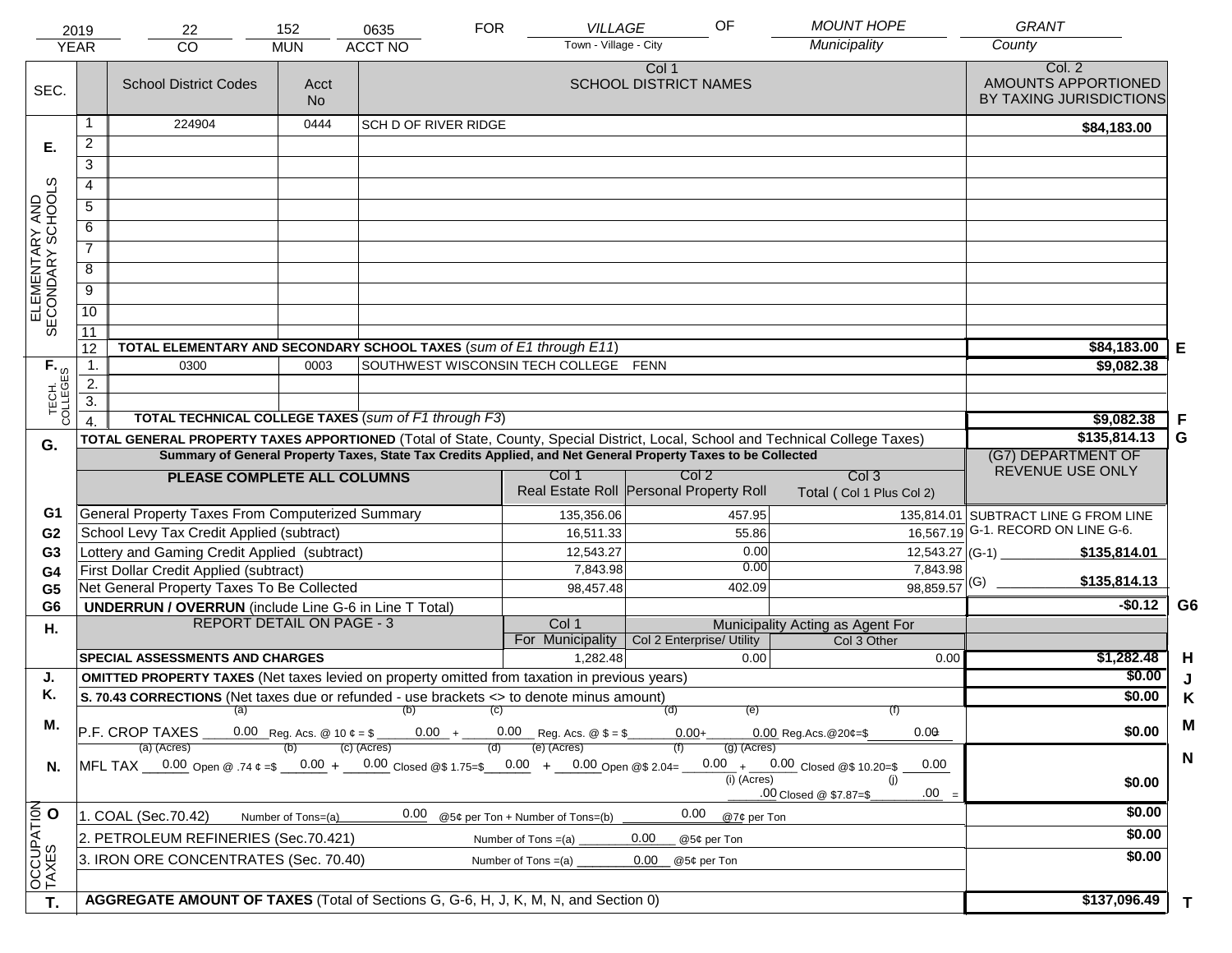|                     | 2019                  | 152<br>22                                                                                               | 0635           | <b>FOR</b> | <b>VILLAGE</b>                                             | OF                               | <b>MOUNT HOPE</b> | GRANT                      |
|---------------------|-----------------------|---------------------------------------------------------------------------------------------------------|----------------|------------|------------------------------------------------------------|----------------------------------|-------------------|----------------------------|
|                     | <b>YEAR</b>           | $\overline{CO}$<br><b>MUN</b>                                                                           | <b>ACCT NO</b> |            | Town - Village - City<br><b>SECTION H - DETAIL SUMMARY</b> | Municipality                     |                   | County                     |
|                     |                       |                                                                                                         |                |            | Col 1                                                      | Municipality Acting as Agent for |                   | <b>Total For Each Line</b> |
| н                   |                       | Special Assessments and Special Charges                                                                 |                |            | For the Municipality                                       | Col 2 Enterprise / Utility       | Col 3 Other       | (Total of columns 1,2 & 3) |
|                     | 01                    | Water main and lateral Installations                                                                    |                |            | \$0.00                                                     | 50.00                            | \$0.00            | \$0.00                     |
|                     | 02<br>$\overline{03}$ | Sewer main and lateral installations<br>Street improvements (ex: sidewalks, storm sewers, seal coating) |                |            | \$0.00<br>\$0.00                                           | \$0.00<br>\$0.00                 | \$0.00<br>\$0.00  | \$0.00<br>\$0.00           |
|                     | 04                    | Street light installation                                                                               |                |            | \$0.00                                                     | \$0.00                           | \$0.00            | \$0.00                     |
|                     | 05                    | Greenbelts                                                                                              |                |            | \$0.00                                                     | \$0.00                           | \$0.00            | \$0.00                     |
|                     | 06                    | Drain ditch and watercourse (sec. 88.42 & 88.43)                                                        |                |            | \$0.00                                                     | \$0.00                           | \$0.00            | \$0.00                     |
|                     |                       |                                                                                                         |                |            |                                                            |                                  |                   |                            |
| SPECIAL ASSESSMENTS |                       |                                                                                                         |                |            |                                                            |                                  |                   |                            |
|                     |                       |                                                                                                         |                |            |                                                            |                                  |                   |                            |
|                     |                       |                                                                                                         |                |            |                                                            |                                  |                   |                            |
|                     |                       |                                                                                                         |                |            |                                                            |                                  |                   |                            |
|                     |                       |                                                                                                         |                |            |                                                            |                                  |                   |                            |
|                     |                       |                                                                                                         |                |            |                                                            |                                  |                   |                            |
|                     |                       |                                                                                                         |                |            |                                                            |                                  |                   |                            |
|                     |                       |                                                                                                         |                |            |                                                            |                                  |                   |                            |
|                     |                       |                                                                                                         |                |            |                                                            |                                  |                   |                            |
|                     |                       |                                                                                                         |                |            |                                                            |                                  |                   |                            |
|                     |                       |                                                                                                         |                |            |                                                            |                                  |                   |                            |
|                     |                       |                                                                                                         |                |            |                                                            |                                  |                   |                            |
|                     | 01                    | Weeds, Tree Planting, Removal                                                                           |                |            | \$0.00                                                     | \$0.00                           | \$0.00            | \$0.00                     |
|                     | 02                    | Show Removal, Plowing<br>Refuse And Garbage Collection                                                  |                |            | \$0.00                                                     | \$0.00                           | \$0.00            | \$0.00                     |
| CHARGES             | $\overline{03}$       | Grading, Gravel, Culvert, Fencing                                                                       |                |            | \$0.00                                                     | \$0.00                           | \$0.00            | \$0.00                     |
|                     | 04<br> 05             | Fencing                                                                                                 |                |            | \$0.00<br>\$0.00                                           | \$0.00<br>\$0.00                 | \$0.00<br>\$0.00  | \$0.00<br>\$0.00           |
|                     | 06                    | <b>Fire Calls</b>                                                                                       |                |            | \$0.00                                                     | \$0.00                           | \$0.00            | \$0.00                     |
|                     | 07                    | Recycling                                                                                               |                |            | \$0.00                                                     | \$0.00                           | \$0.00            | \$0.00                     |
|                     | 08 <sup>1</sup>       | <b>Delinquent Utility Charges</b>                                                                       |                |            | \$1,282.48                                                 | \$0.00                           | \$0.00            | \$1,282.48                 |
| SPECIAL             |                       |                                                                                                         |                |            |                                                            |                                  |                   |                            |
|                     |                       |                                                                                                         |                |            |                                                            |                                  |                   |                            |
|                     |                       |                                                                                                         |                |            |                                                            |                                  |                   |                            |
|                     |                       |                                                                                                         |                |            |                                                            |                                  |                   |                            |
|                     |                       |                                                                                                         |                |            |                                                            |                                  |                   |                            |
|                     |                       |                                                                                                         |                |            |                                                            |                                  |                   |                            |
|                     |                       |                                                                                                         |                |            |                                                            |                                  |                   |                            |
|                     |                       |                                                                                                         |                |            |                                                            |                                  |                   |                            |
|                     |                       |                                                                                                         |                |            |                                                            |                                  |                   |                            |
|                     |                       |                                                                                                         |                |            |                                                            |                                  |                   |                            |
|                     |                       | TOTALS (Also enter on line H on page 2)                                                                 |                |            | \$1,282.48                                                 | \$0.00                           | \$0.00            | \$1,282.48                 |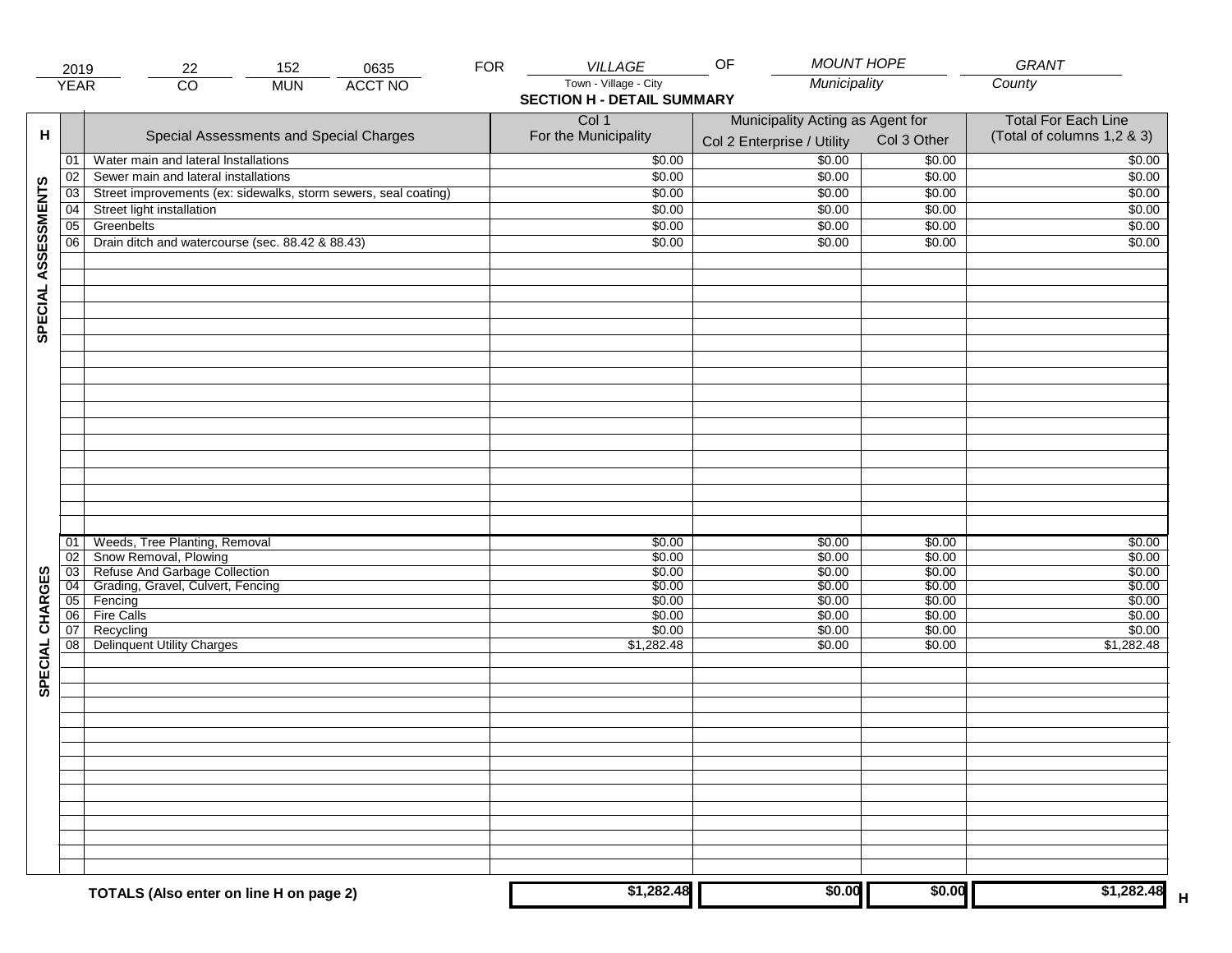| 2019                        | co | $\overline{\phantom{a}}$<br>ے ، | 0635            | Ur | _AGF<br>VIL                   | $\sim$ $\sim$<br>. | " HOPE<br>$\mathbf{A}$<br>$\overline{\phantom{a}}$<br><i>MOUN</i> | $\mathbf{a} \mathbf{a} \mathbf{a} \mathbf{b} \mathbf{b}$<br>$T_{\rm T}$ |  |
|-----------------------------|----|---------------------------------|-----------------|----|-------------------------------|--------------------|-------------------------------------------------------------------|-------------------------------------------------------------------------|--|
| $\sqrt{2}$<br>▵<br><b>L</b> |    | <b>MUN</b>                      | CCT NC،<br>A(x) |    | <br>√illage - ′<br>l own<br>ີ |                    | 'nıcıpalıtv                                                       | County                                                                  |  |

| D. | Name of District                          | Valuation | Gen. Prop. Tax Levy | Remarks |
|----|-------------------------------------------|-----------|---------------------|---------|
|    |                                           |           |                     |         |
|    |                                           |           |                     |         |
|    |                                           |           |                     |         |
|    |                                           |           |                     |         |
|    |                                           |           |                     |         |
|    |                                           |           |                     |         |
|    |                                           |           |                     |         |
|    |                                           |           |                     |         |
|    |                                           |           |                     |         |
|    |                                           |           |                     |         |
|    |                                           |           |                     |         |
|    |                                           |           |                     |         |
|    |                                           |           |                     |         |
|    |                                           |           |                     |         |
|    |                                           |           |                     |         |
|    |                                           |           |                     |         |
|    |                                           |           |                     |         |
|    |                                           |           |                     |         |
|    |                                           |           |                     |         |
|    |                                           |           |                     |         |
|    |                                           |           |                     |         |
|    |                                           |           |                     |         |
|    |                                           |           |                     |         |
|    |                                           |           |                     |         |
|    |                                           |           |                     |         |
|    |                                           |           |                     |         |
|    |                                           |           |                     |         |
|    |                                           |           |                     |         |
|    |                                           |           |                     |         |
|    |                                           |           |                     |         |
|    | TOTALS (Also enter on line D-1 on page 1) | \$0.00    |                     |         |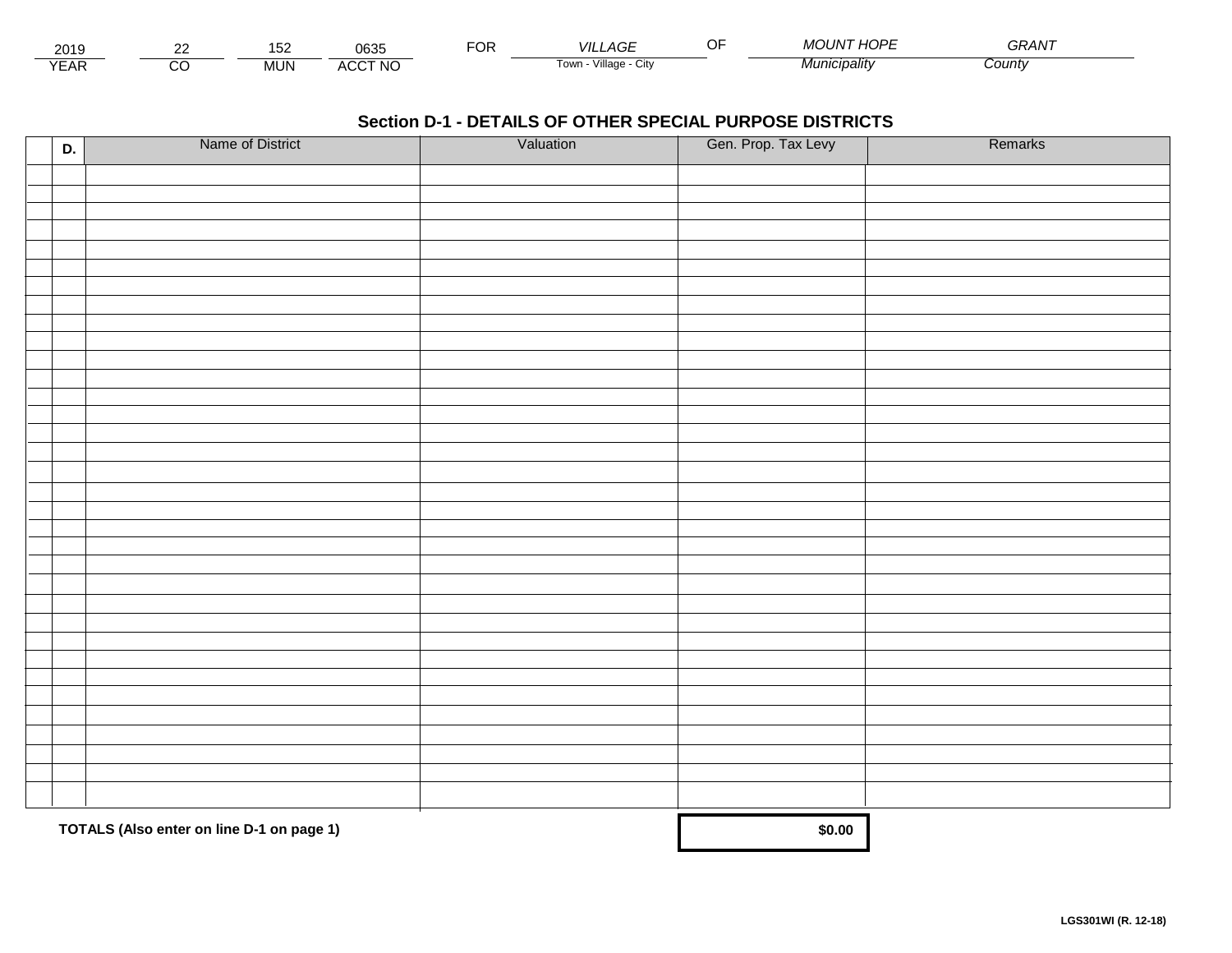| <b>FINAL</b>            |                                                 |                                                                                                  |                          | <b>STATEMENT OF TAXES FOR 2019</b>                       |                                                                                     | 22                                                | 153        | 0636                            |                                       |              |                                                            |   |  |  |
|-------------------------|-------------------------------------------------|--------------------------------------------------------------------------------------------------|--------------------------|----------------------------------------------------------|-------------------------------------------------------------------------------------|---------------------------------------------------|------------|---------------------------------|---------------------------------------|--------------|------------------------------------------------------------|---|--|--|
|                         |                                                 |                                                                                                  |                          |                                                          |                                                                                     | CO                                                | <b>MUN</b> | ACCT NO                         |                                       |              |                                                            |   |  |  |
|                         |                                                 |                                                                                                  |                          | <b>FOR</b>                                               | <b>VILLAGE</b>                                                                      | OF                                                |            | <b>MUSCODA</b>                  | <b>GRANT</b>                          |              | <b>Check if Amended</b>                                    |   |  |  |
|                         |                                                 |                                                                                                  |                          |                                                          | Town-Village - City                                                                 |                                                   |            | Municipality                    | County                                |              |                                                            |   |  |  |
| <b>SEC</b>              |                                                 |                                                                                                  |                          |                                                          |                                                                                     | Col 1<br>Description of Tax by Taxing Jurisiction |            |                                 |                                       |              | Col 2.<br>AMOUNTS APPORTIONED<br>BY TAXING JURISDICTIONS   |   |  |  |
| A                       |                                                 | 1. AGGREGATE AMOUNT OF STATE TAXES                                                               |                          |                                                          |                                                                                     |                                                   |            |                                 |                                       |              | \$0.00                                                     | A |  |  |
| <b>B.</b>               |                                                 | 1. Portion of State Special Charges Upon County                                                  |                          |                                                          |                                                                                     |                                                   |            |                                 |                                       |              | \$5.12                                                     |   |  |  |
|                         |                                                 |                                                                                                  |                          | 2. Portion of County Tax Levied Over Entire Municipality |                                                                                     |                                                   |            |                                 |                                       | \$254,593.08 |                                                            |   |  |  |
|                         |                                                 | 3. Special Purpose County Taxes                                                                  |                          |                                                          |                                                                                     |                                                   |            |                                 |                                       |              | \$0.00                                                     |   |  |  |
| COUNTY<br>TAXES         |                                                 |                                                                                                  |                          | 4. TOTAL COUNTY TAXES (sum of B-1 through B-3)           |                                                                                     |                                                   |            |                                 |                                       |              | \$254,598.20                                               | В |  |  |
|                         |                                                 | <b>Special District</b><br>Code                                                                  | <b>Acct</b><br><b>No</b> |                                                          | <b>Special</b><br><b>District Name</b>                                              |                                                   |            | Col 1a<br><b>Property Taxes</b> | Col 1b<br><b>State Special Charge</b> |              | <b>Property Taxes with</b><br><b>State Special Charges</b> |   |  |  |
| C.                      | $\mathbf{1}$                                    |                                                                                                  |                          |                                                          |                                                                                     |                                                   |            |                                 |                                       |              |                                                            |   |  |  |
|                         | $\boldsymbol{2}$                                |                                                                                                  |                          |                                                          |                                                                                     |                                                   |            |                                 |                                       |              |                                                            |   |  |  |
|                         | 3                                               |                                                                                                  |                          |                                                          |                                                                                     |                                                   |            |                                 |                                       |              |                                                            |   |  |  |
| SPECIAL DISTRICT TAXES  | 4                                               |                                                                                                  |                          |                                                          |                                                                                     |                                                   |            |                                 |                                       |              |                                                            |   |  |  |
|                         | 5                                               |                                                                                                  |                          |                                                          |                                                                                     |                                                   |            |                                 |                                       |              |                                                            |   |  |  |
|                         | 6                                               |                                                                                                  |                          |                                                          |                                                                                     |                                                   |            |                                 |                                       |              |                                                            |   |  |  |
|                         | $\overline{7}$                                  |                                                                                                  |                          |                                                          |                                                                                     |                                                   |            |                                 |                                       |              |                                                            |   |  |  |
|                         | 8                                               |                                                                                                  |                          |                                                          |                                                                                     |                                                   |            |                                 |                                       |              |                                                            |   |  |  |
|                         | 9                                               |                                                                                                  |                          |                                                          |                                                                                     |                                                   |            |                                 |                                       |              |                                                            |   |  |  |
|                         | 10                                              |                                                                                                  |                          |                                                          |                                                                                     |                                                   |            |                                 |                                       |              |                                                            |   |  |  |
|                         | 11                                              |                                                                                                  |                          |                                                          |                                                                                     |                                                   |            |                                 |                                       |              |                                                            |   |  |  |
|                         |                                                 |                                                                                                  |                          | 12. TOTAL SPECIAL DISTRICT TAXES (sum of C1 through C11) |                                                                                     |                                                   |            | \$0.00                          | \$0.00                                |              | \$0.00                                                     | C |  |  |
| D.                      | 1.                                              |                                                                                                  |                          |                                                          | Other Special Purpose District Taxes (Show Detail on page 4, enter total here)      |                                                   |            |                                 |                                       |              | \$0.00                                                     |   |  |  |
|                         | 2.                                              |                                                                                                  |                          |                                                          | Total Tax Increment (except county environmental remediation tax increment)         |                                                   |            |                                 |                                       |              | \$272,433.00                                               |   |  |  |
| $OR$ $CITY$             | <b>County Environmental Tax Increment</b><br>3. |                                                                                                  |                          |                                                          |                                                                                     |                                                   |            |                                 |                                       |              | \$0.00                                                     |   |  |  |
|                         | 14.                                             | <b>Other State Special Charges</b>                                                               |                          |                                                          |                                                                                     |                                                   |            |                                 |                                       |              | \$0.00                                                     |   |  |  |
|                         | 5.                                              | <b>County Special Charges</b>                                                                    |                          |                                                          |                                                                                     |                                                   |            |                                 |                                       |              | \$0.00                                                     |   |  |  |
|                         | 6.                                              | All Other Town, Village, or City Taxes                                                           |                          |                                                          |                                                                                     |                                                   |            |                                 |                                       |              | \$809,153.62                                               |   |  |  |
|                         | 17.                                             | Surplus Funds Applied CAUTION: Do not make an entry on this line unless Line D6 (above) is Zero. |                          |                                                          | <                                                                                   | $\sqrt{$0.00}$                                    |            |                                 |                                       |              |                                                            |   |  |  |
| TOWN, VILLAGE,<br>TAXES |                                                 |                                                                                                  |                          |                                                          | 8. TOTAL TOWN, VILLAGE OR CITY TAXES (sum of D1 through D7; NOT TOTAL for page one) |                                                   |            |                                 |                                       |              | \$1,081,586.62                                             | D |  |  |
| <b>Clerk</b>            |                                                 |                                                                                                  |                          |                                                          |                                                                                     | D <sub>0</sub>                                    |            | <b>DEMADIZO</b>                 |                                       |              |                                                            |   |  |  |

| $ $ Clerk      |            | Date | <b>REMARKS</b> |
|----------------|------------|------|----------------|
| Work Phone     | Home Phone |      |                |
|                |            |      |                |
| E-mail Address | Fax Number |      |                |
|                |            |      |                |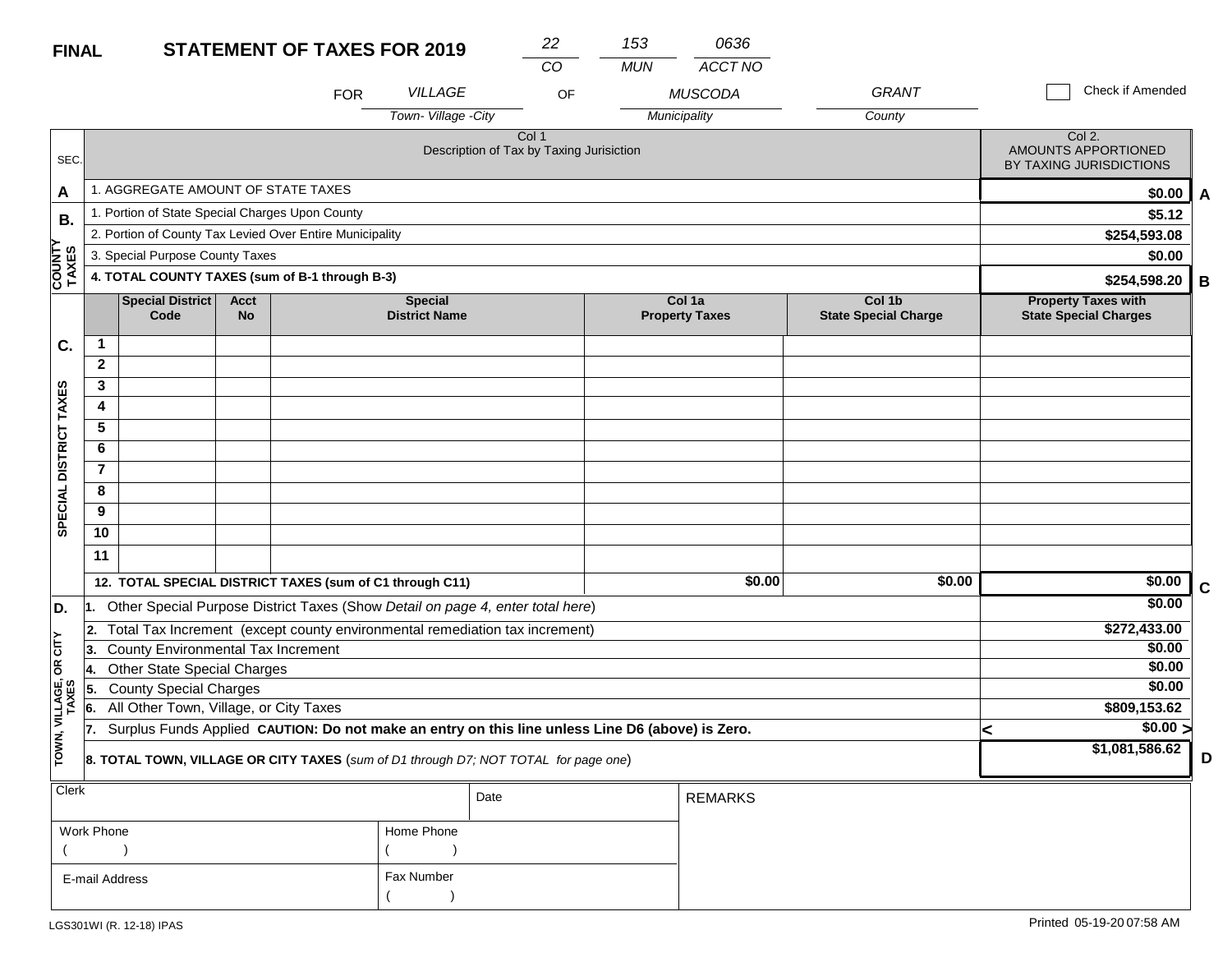|                                     | 2019<br><b>YEAR</b> | 22<br>$\overline{CO}$                                                                                                                   | 153<br><b>MUN</b>  | 0636<br><b>ACCT NO</b>                 | <b>FOR</b>            | VILLAGE<br>Town - Village - City                      |                              | OF            | <b>MUSCODA</b><br>Municipality               | <b>GRANT</b><br>County                         |                |
|-------------------------------------|---------------------|-----------------------------------------------------------------------------------------------------------------------------------------|--------------------|----------------------------------------|-----------------------|-------------------------------------------------------|------------------------------|---------------|----------------------------------------------|------------------------------------------------|----------------|
|                                     |                     |                                                                                                                                         |                    |                                        |                       |                                                       | Col 1                        |               |                                              | Col. 2                                         |                |
| SEC.                                |                     | <b>School District Codes</b>                                                                                                            | Acct<br>No.        |                                        |                       |                                                       | <b>SCHOOL DISTRICT NAMES</b> |               |                                              | AMOUNTS APPORTIONED<br>BY TAXING JURISDICTIONS |                |
|                                     | 1                   | 223850                                                                                                                                  | 0140               | SCH D OF RIVERDALE (MUSCODA)           |                       |                                                       |                              |               |                                              | \$666,637.00                                   |                |
| Е.                                  | $\overline{2}$      |                                                                                                                                         |                    |                                        |                       |                                                       |                              |               |                                              |                                                |                |
|                                     | $\overline{3}$      |                                                                                                                                         |                    |                                        |                       |                                                       |                              |               |                                              |                                                |                |
|                                     | $\overline{4}$      |                                                                                                                                         |                    |                                        |                       |                                                       |                              |               |                                              |                                                |                |
| ELEMENTARY AND<br>SECONDARY SCHOOLS | $\overline{5}$      |                                                                                                                                         |                    |                                        |                       |                                                       |                              |               |                                              |                                                |                |
|                                     | 6                   |                                                                                                                                         |                    |                                        |                       |                                                       |                              |               |                                              |                                                |                |
|                                     | $\overline{7}$      |                                                                                                                                         |                    |                                        |                       |                                                       |                              |               |                                              |                                                |                |
|                                     | $\overline{8}$      |                                                                                                                                         |                    |                                        |                       |                                                       |                              |               |                                              |                                                |                |
|                                     | $\overline{9}$      |                                                                                                                                         |                    |                                        |                       |                                                       |                              |               |                                              |                                                |                |
|                                     | 10                  |                                                                                                                                         |                    |                                        |                       |                                                       |                              |               |                                              |                                                |                |
|                                     | 11                  |                                                                                                                                         |                    |                                        |                       |                                                       |                              |               |                                              |                                                |                |
|                                     | 12                  | TOTAL ELEMENTARY AND SECONDARY SCHOOL TAXES (sum of E1 through E11)                                                                     |                    |                                        |                       |                                                       |                              |               |                                              | \$666,637.00                                   | E              |
|                                     | 1.                  | 0300                                                                                                                                    | 0003               | SOUTHWEST WISCONSIN TECH COLLEGE       |                       |                                                       | <b>FENN</b>                  |               |                                              | \$82,646.68                                    |                |
|                                     | 2.                  |                                                                                                                                         |                    |                                        |                       |                                                       |                              |               |                                              |                                                |                |
| TECH. T                             | $\overline{3}$ .    |                                                                                                                                         |                    |                                        |                       |                                                       |                              |               |                                              |                                                |                |
|                                     | $\overline{4}$      | TOTAL TECHNICAL COLLEGE TAXES (sum of F1 through F3)                                                                                    |                    | \$82,646.68                            | F                     |                                                       |                              |               |                                              |                                                |                |
| G.                                  |                     | TOTAL GENERAL PROPERTY TAXES APPORTIONED (Total of State, County, Special District, Local, School and Technical College Taxes)          | \$2,085,468.50     | G                                      |                       |                                                       |                              |               |                                              |                                                |                |
|                                     |                     | Summary of General Property Taxes, State Tax Credits Applied, and Net General Property Taxes to be Collected                            |                    | (G7) DEPARTMENT OF<br>REVENUE USE ONLY |                       |                                                       |                              |               |                                              |                                                |                |
|                                     |                     | PLEASE COMPLETE ALL COLUMNS                                                                                                             |                    |                                        |                       | Col 1<br>Real Estate Roll Personal Property Roll      | Col <sub>2</sub>             |               | Col <sub>3</sub><br>Total (Col 1 Plus Col 2) |                                                |                |
| G1                                  |                     | General Property Taxes From Computerized Summary                                                                                        |                    |                                        |                       | 2,015,152.04                                          |                              | 70,316.65     |                                              | 2,085,468.69 SUBTRACT LINE G FROM LINE         |                |
| G <sub>2</sub>                      |                     | School Levy Tax Credit Applied (subtract)                                                                                               |                    |                                        |                       | 114,932.64                                            |                              | 4,010.48      |                                              | 118,943.12 G-1. RECORD ON LINE G-6.            |                |
| G <sub>3</sub>                      |                     | Lottery and Gaming Credit Applied (subtract)                                                                                            |                    |                                        |                       | 67,878.37                                             |                              | 0.00<br>0.00  | 67,878.37 (G-1) $-$                          | \$2,085,468.69                                 |                |
| G4                                  |                     | First Dollar Credit Applied (subtract)                                                                                                  |                    |                                        |                       | 38,482.98                                             |                              |               | 38,482.98                                    | \$2,085,468.50                                 |                |
| G <sub>5</sub>                      |                     | Net General Property Taxes To Be Collected                                                                                              |                    |                                        |                       | 1,793,858.05                                          |                              | 66,306.17     | $1,860,164.22$ <sup>(G)</sup>                | \$0.19                                         | G <sub>6</sub> |
| G <sub>6</sub>                      |                     | <b>UNDERRUN / OVERRUN</b> (include Line G-6 in Line T Total)<br><b>REPORT DETAIL ON PAGE - 3</b>                                        |                    |                                        |                       | Col 1                                                 |                              |               | Municipality Acting as Agent For             |                                                |                |
| Η.                                  |                     |                                                                                                                                         |                    |                                        |                       | For Municipality                                      | Col 2 Enterprise/ Utility    |               | Col 3 Other                                  |                                                |                |
|                                     |                     | <b>SPECIAL ASSESSMENTS AND CHARGES</b>                                                                                                  |                    |                                        |                       | 922.94                                                |                              | 623.38        | 0.00                                         | \$1,546.32                                     | H              |
| J.                                  |                     | <b>OMITTED PROPERTY TAXES</b> (Net taxes levied on property omitted from taxation in previous years)                                    |                    |                                        |                       |                                                       |                              |               |                                              | \$0.00                                         | J              |
| K.                                  |                     | S. 70.43 CORRECTIONS (Net taxes due or refunded - use brackets <> to denote minus amount)                                               |                    |                                        |                       |                                                       |                              |               |                                              | \$0.00                                         | K              |
| М.                                  |                     | (a)                                                                                                                                     |                    | (b)                                    | (C)                   |                                                       | (d)                          | (e)           |                                              |                                                | M              |
|                                     |                     | <b>P.F. CROP TAXES</b> 0.00 Reg. Acs. @ 10 $\ell = \$$ 0.00 $*$ 0.00 Reg. Acs. @ $\$ = \$$                                              |                    |                                        |                       |                                                       | $0.00 +$                     |               | $0.00$ Reg. Acs. @ 20¢=\$<br>0.09            | \$0.00                                         |                |
|                                     |                     | (a) (Acres)<br>MFL TAX $-$ 0.00 Open @ .74 $\epsilon$ = \$ $-$ 0.00 + $-$ 0.00 Closed @ \$ 1.75= \$ $-$ 0.00 + $-$ 0.00 Open @ \$ 2.04= | (b)                | $(c)$ (Acres)                          | (d)                   | (e) (Acres)                                           |                              | $(q)$ (Acres) | $0.00 + 0.00$ Closed @\$ 10.20=\$<br>0.00    |                                                | N              |
| N.                                  |                     |                                                                                                                                         |                    |                                        |                       |                                                       |                              | $(i)$ (Acres) | (i)                                          | \$0.00                                         |                |
|                                     |                     |                                                                                                                                         |                    |                                        |                       |                                                       |                              |               | $.00 =$<br>.00 Closed @ \$7.87=\$            |                                                |                |
|                                     |                     | 1. COAL (Sec.70.42)                                                                                                                     | Number of Tons=(a) |                                        |                       | $\frac{0.00}{0.00}$ @ 5¢ per Ton + Number of Tons=(b) | 0.00                         | @7¢ per Ton   |                                              | \$0.00                                         |                |
|                                     |                     | 2. PETROLEUM REFINERIES (Sec.70.421)                                                                                                    |                    |                                        | Number of Tons $=(a)$ |                                                       | 0.00                         | @5¢ per Ton   |                                              | \$0.00                                         |                |
|                                     |                     | 3. IRON ORE CONCENTRATES (Sec. 70.40)                                                                                                   |                    |                                        | Number of Tons $=(a)$ |                                                       | 0.00<br>@5¢ per Ton          |               |                                              | \$0.00                                         |                |
| OCCUPATION                          |                     |                                                                                                                                         |                    |                                        |                       |                                                       |                              |               |                                              |                                                |                |
| T.                                  |                     | AGGREGATE AMOUNT OF TAXES (Total of Sections G, G-6, H, J, K, M, N, and Section 0)                                                      |                    |                                        |                       |                                                       |                              |               |                                              | \$2,087,015.01                                 | $\mathbf{T}$   |
|                                     |                     |                                                                                                                                         |                    |                                        |                       |                                                       |                              |               |                                              |                                                |                |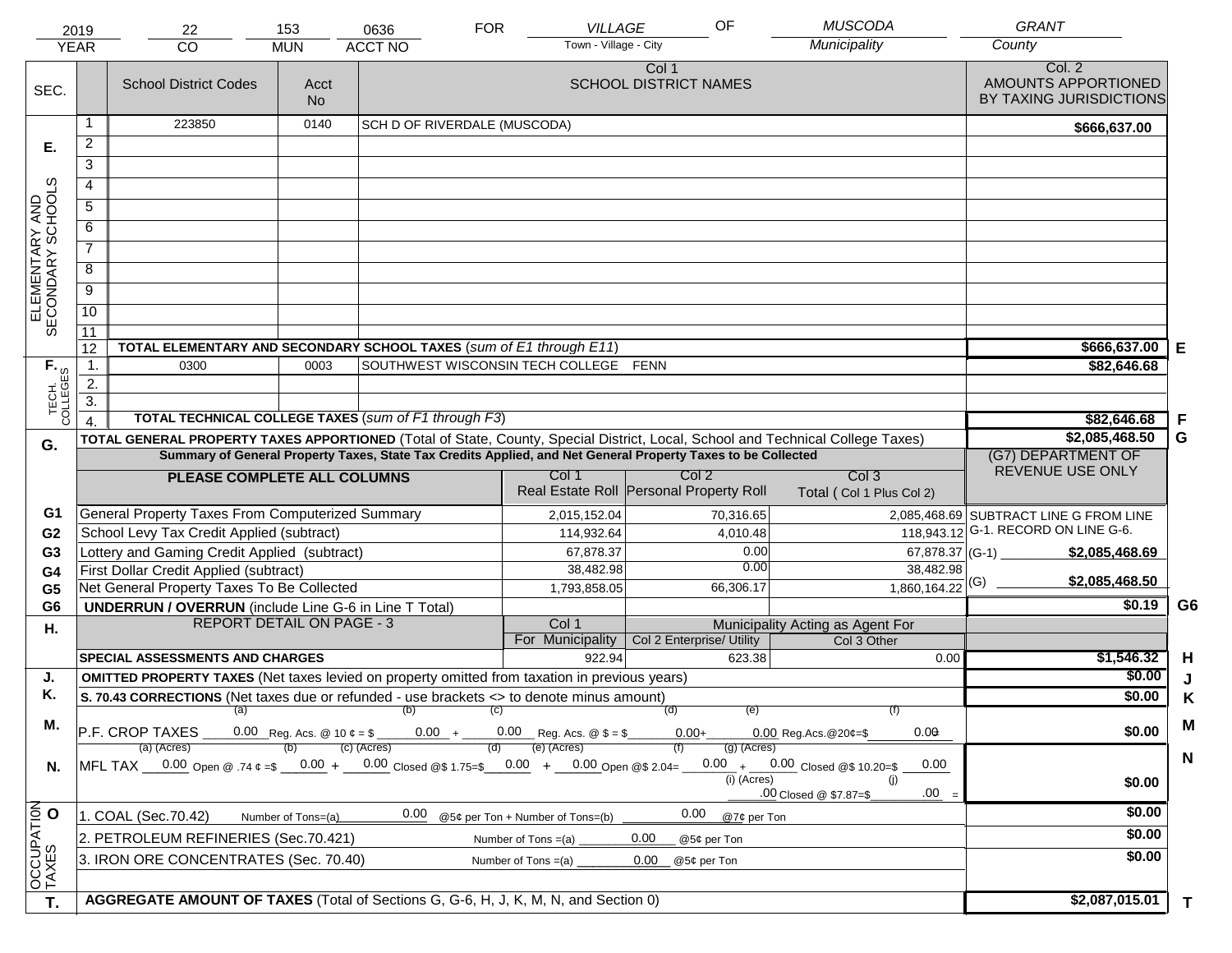|                     | 2019            | 22                                                                 | 153        | 0636           | <b>FOR</b> | <b>VILLAGE</b>                    | <b>MUSCODA</b><br>OF             |                  | <b>GRANT</b>               |
|---------------------|-----------------|--------------------------------------------------------------------|------------|----------------|------------|-----------------------------------|----------------------------------|------------------|----------------------------|
|                     | <b>YEAR</b>     | $\overline{CO}$                                                    | <b>MUN</b> | <b>ACCT NO</b> |            | Town - Village - City             | Municipality                     |                  | County                     |
|                     |                 |                                                                    |            |                |            | <b>SECTION H - DETAIL SUMMARY</b> |                                  |                  |                            |
|                     |                 |                                                                    |            |                |            | Col 1                             | Municipality Acting as Agent for |                  | <b>Total For Each Line</b> |
| н                   |                 | Special Assessments and Special Charges                            |            |                |            | For the Municipality              | Col 2 Enterprise / Utility       | Col 3 Other      | (Total of columns 1,2 & 3) |
|                     | 01              | Water main and lateral Installations                               |            |                |            | \$0.00                            | $\frac{1}{00}$                   | \$0.00           | \$0.00                     |
|                     | 02              | Sewer main and lateral installations                               |            |                |            | \$0.00                            | \$0.00                           | \$0.00           | \$0.00                     |
|                     | 03              | Street improvements (ex: sidewalks, storm sewers, seal coating)    |            |                |            | \$922.94                          | \$0.00                           | \$0.00           | \$922.94                   |
|                     | 04              | Street light installation                                          |            |                |            | \$0.00                            | \$0.00                           | \$0.00           | \$0.00                     |
|                     | 05              | Greenbelts                                                         |            |                |            | \$0.00                            | \$0.00                           | \$0.00           | \$0.00                     |
| SPECIAL ASSESSMENTS | 06              | Drain ditch and watercourse (sec. 88.42 & 88.43)                   |            |                |            | \$0.00                            | \$0.00                           | \$0.00           | \$0.00                     |
|                     |                 |                                                                    |            |                |            |                                   |                                  |                  |                            |
|                     |                 |                                                                    |            |                |            |                                   |                                  |                  |                            |
|                     |                 |                                                                    |            |                |            |                                   |                                  |                  |                            |
|                     |                 |                                                                    |            |                |            |                                   |                                  |                  |                            |
|                     |                 |                                                                    |            |                |            |                                   |                                  |                  |                            |
|                     |                 |                                                                    |            |                |            |                                   |                                  |                  |                            |
|                     |                 |                                                                    |            |                |            |                                   |                                  |                  |                            |
|                     |                 |                                                                    |            |                |            |                                   |                                  |                  |                            |
|                     |                 |                                                                    |            |                |            |                                   |                                  |                  |                            |
|                     |                 |                                                                    |            |                |            |                                   |                                  |                  |                            |
|                     |                 |                                                                    |            |                |            |                                   |                                  |                  |                            |
|                     |                 |                                                                    |            |                |            |                                   |                                  |                  |                            |
|                     |                 |                                                                    |            |                |            |                                   |                                  |                  |                            |
|                     |                 |                                                                    |            |                |            |                                   |                                  |                  |                            |
|                     |                 |                                                                    |            |                |            |                                   |                                  |                  |                            |
|                     |                 |                                                                    |            |                |            |                                   |                                  |                  |                            |
|                     | 01<br>02        | Weeds, Tree Planting, Removal<br>Snow Removal, Plowing             |            |                |            | \$0.00<br>\$0.00                  | \$0.00<br>\$0.00                 | \$0.00<br>\$0.00 | \$0.00<br>\$0.00           |
|                     | $\overline{03}$ |                                                                    |            |                |            | \$0.00                            | \$0.00                           | \$0.00           | \$0.00                     |
|                     | 04              | Refuse And Garbage Collection<br>Grading, Gravel, Culvert, Fencing |            |                |            | \$0.00                            | \$0.00                           | \$0.00           | \$0.00                     |
| SPECIAL CHARGES     | 05              | Fencing                                                            |            |                |            | \$0.00                            | \$0.00                           | \$0.00           | \$0.00                     |
|                     | 06              | <b>Fire Calls</b>                                                  |            |                |            | \$0.00                            | \$0.00                           | \$0.00           | \$0.00                     |
|                     | 07              | Recycling<br>08 Delinquent Utility Charges                         |            |                |            | \$0.00                            | \$0.00                           | \$0.00           | \$0.00                     |
|                     |                 |                                                                    |            |                |            | \$0.00                            | \$623.38                         | \$0.00           | \$623.38                   |
|                     |                 |                                                                    |            |                |            |                                   |                                  |                  |                            |
|                     |                 |                                                                    |            |                |            |                                   |                                  |                  |                            |
|                     |                 |                                                                    |            |                |            |                                   |                                  |                  |                            |
|                     |                 |                                                                    |            |                |            |                                   |                                  |                  |                            |
|                     |                 |                                                                    |            |                |            |                                   |                                  |                  |                            |
|                     |                 |                                                                    |            |                |            |                                   |                                  |                  |                            |
|                     |                 |                                                                    |            |                |            |                                   |                                  |                  |                            |
|                     |                 |                                                                    |            |                |            |                                   |                                  |                  |                            |
|                     |                 |                                                                    |            |                |            |                                   |                                  |                  |                            |
|                     |                 |                                                                    |            |                |            |                                   |                                  |                  |                            |
|                     |                 |                                                                    |            |                |            |                                   |                                  |                  |                            |
|                     |                 |                                                                    |            |                |            |                                   |                                  |                  |                            |
|                     |                 |                                                                    |            |                |            | \$922.94                          | \$623.38                         | \$0.00           | \$1,546.32                 |
|                     |                 | TOTALS (Also enter on line H on page 2)                            |            |                |            |                                   |                                  |                  |                            |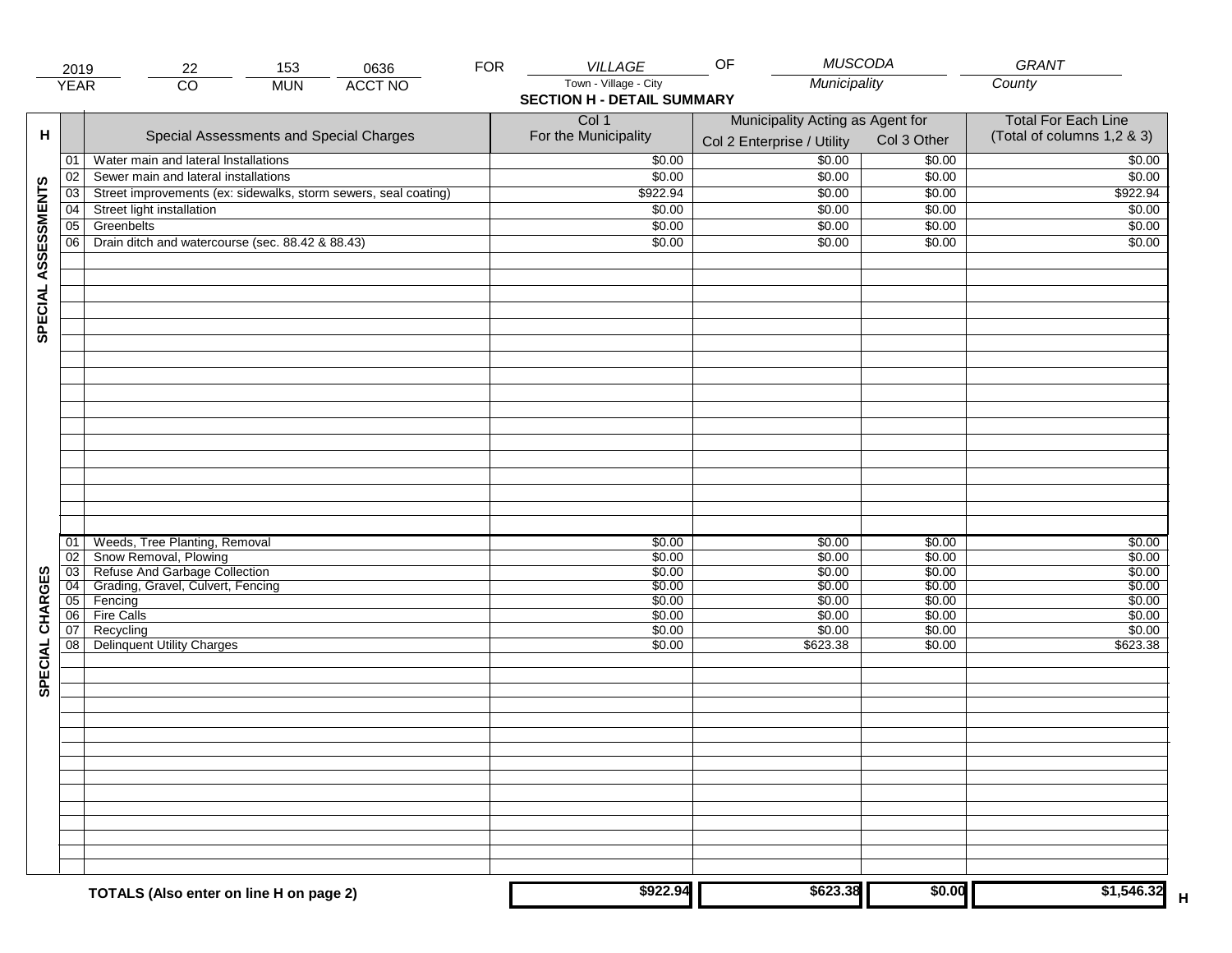| - - -<br>201.               | co | .<br>ັບເ   | 0636         | Ur | _AGF<br>VII                                        | $\sim$ $\sim$<br> | MI ISCODA<br>. . <i>.</i> | -----<br>ּי אד |  |
|-----------------------------|----|------------|--------------|----|----------------------------------------------------|-------------------|---------------------------|----------------|--|
| $\sqrt{2}$<br>▵<br><b>L</b> |    | <b>MUN</b> | CCT NC،<br>" |    | .<br>$\sqrt{1}$ llage - $\sqrt{2}$<br>l own<br>ستت |                   | ™°'∩'alitv                | County         |  |

| D. | Name of District                          | Valuation | Gen. Prop. Tax Levy | Remarks |
|----|-------------------------------------------|-----------|---------------------|---------|
|    |                                           |           |                     |         |
|    |                                           |           |                     |         |
|    |                                           |           |                     |         |
|    |                                           |           |                     |         |
|    |                                           |           |                     |         |
|    |                                           |           |                     |         |
|    |                                           |           |                     |         |
|    |                                           |           |                     |         |
|    |                                           |           |                     |         |
|    |                                           |           |                     |         |
|    |                                           |           |                     |         |
|    |                                           |           |                     |         |
|    |                                           |           |                     |         |
|    |                                           |           |                     |         |
|    |                                           |           |                     |         |
|    |                                           |           |                     |         |
|    |                                           |           |                     |         |
|    |                                           |           |                     |         |
|    |                                           |           |                     |         |
|    |                                           |           |                     |         |
|    |                                           |           |                     |         |
|    |                                           |           |                     |         |
|    |                                           |           |                     |         |
|    |                                           |           |                     |         |
|    |                                           |           |                     |         |
|    |                                           |           |                     |         |
|    |                                           |           |                     |         |
|    |                                           |           |                     |         |
|    |                                           |           |                     |         |
|    |                                           |           |                     |         |
|    | TOTALS (Also enter on line D-1 on page 1) |           | \$0.00              |         |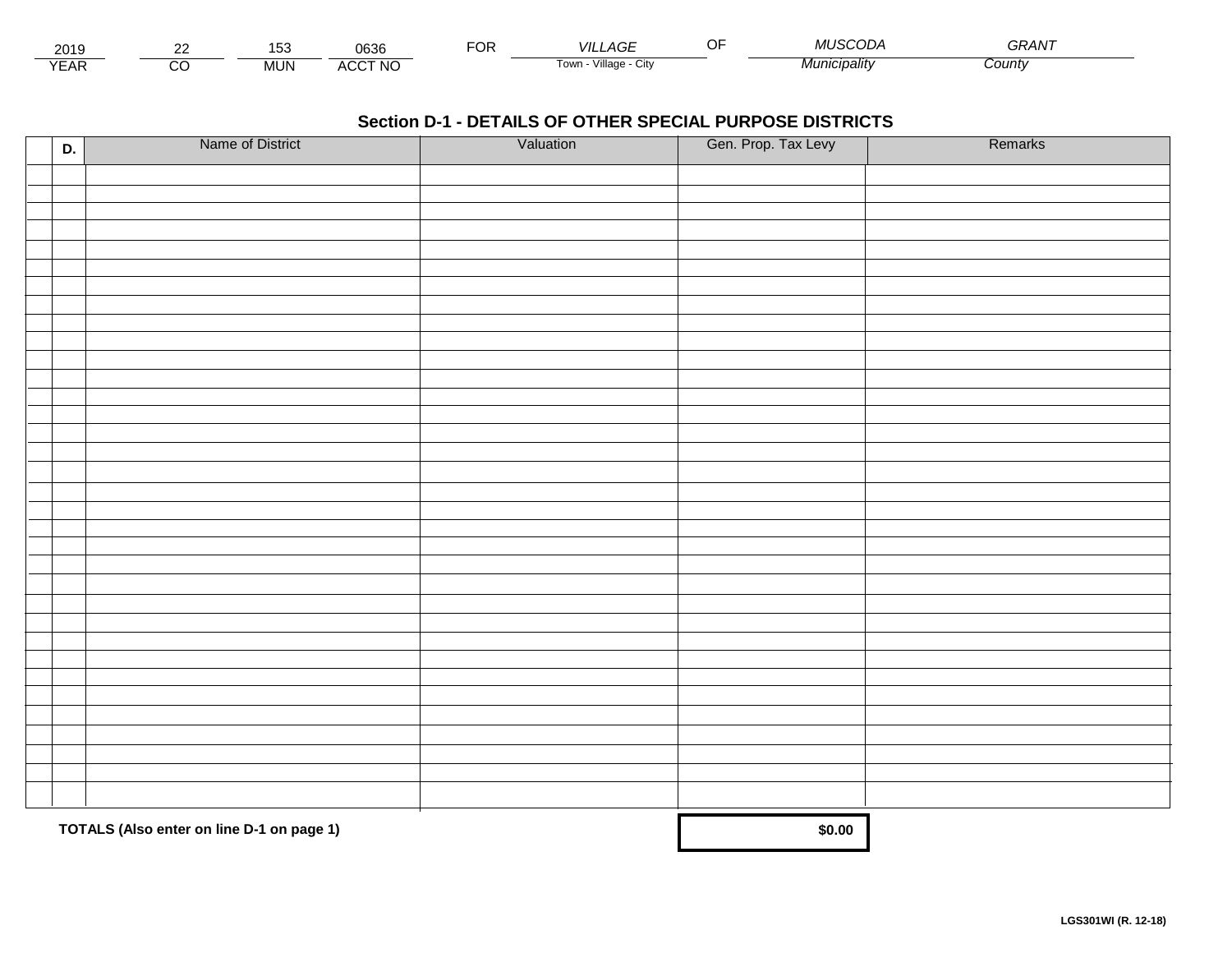| <b>FINAL</b>            |                |                                                                                     |                          | <b>STATEMENT OF TAXES FOR 2019</b> |                                                                                                  | 22    | 171        | 0637                            |                                       |                                                            |             |
|-------------------------|----------------|-------------------------------------------------------------------------------------|--------------------------|------------------------------------|--------------------------------------------------------------------------------------------------|-------|------------|---------------------------------|---------------------------------------|------------------------------------------------------------|-------------|
|                         |                |                                                                                     |                          |                                    |                                                                                                  | CO    | <b>MUN</b> | <b>ACCT NO</b>                  |                                       |                                                            |             |
|                         |                |                                                                                     |                          | <b>FOR</b>                         | <b>VILLAGE</b>                                                                                   | OF    |            | <b>PATCH GROVE</b>              | <b>GRANT</b>                          | Check if Amended                                           |             |
|                         |                |                                                                                     |                          |                                    | Town-Village -City                                                                               |       |            | Municipality                    | County                                |                                                            |             |
| SEC.                    |                |                                                                                     |                          |                                    | Description of Tax by Taxing Jurisiction                                                         | Col 1 |            |                                 |                                       | Col 2.<br>AMOUNTS APPORTIONED<br>BY TAXING JURISDICTIONS   |             |
| A                       |                | 1. AGGREGATE AMOUNT OF STATE TAXES                                                  |                          |                                    |                                                                                                  |       |            |                                 |                                       | \$0.00                                                     | A           |
| В.                      |                | 1. Portion of State Special Charges Upon County                                     |                          |                                    |                                                                                                  |       |            |                                 |                                       | \$0.66                                                     |             |
|                         |                | 2. Portion of County Tax Levied Over Entire Municipality                            |                          |                                    |                                                                                                  |       |            |                                 |                                       | \$35,410.94                                                |             |
|                         |                | 3. Special Purpose County Taxes                                                     |                          |                                    |                                                                                                  |       |            |                                 |                                       | \$0.00                                                     |             |
| <b>COUNTY<br/>TAXES</b> |                | 4. TOTAL COUNTY TAXES (sum of B-1 through B-3)                                      |                          |                                    |                                                                                                  |       |            |                                 |                                       | \$35,411.60                                                | B           |
|                         |                | <b>Special District</b><br>Code                                                     | <b>Acct</b><br><b>No</b> |                                    | <b>Special</b><br><b>District Name</b>                                                           |       |            | Col 1a<br><b>Property Taxes</b> | Col 1b<br><b>State Special Charge</b> | <b>Property Taxes with</b><br><b>State Special Charges</b> |             |
| C.                      | $\mathbf 1$    |                                                                                     |                          |                                    |                                                                                                  |       |            |                                 |                                       |                                                            |             |
|                         | $\mathbf{2}$   |                                                                                     |                          |                                    |                                                                                                  |       |            |                                 |                                       |                                                            |             |
|                         | 3              |                                                                                     |                          |                                    |                                                                                                  |       |            |                                 |                                       |                                                            |             |
|                         | 4              |                                                                                     |                          |                                    |                                                                                                  |       |            |                                 |                                       |                                                            |             |
|                         | 5              |                                                                                     |                          |                                    |                                                                                                  |       |            |                                 |                                       |                                                            |             |
|                         | 6              |                                                                                     |                          |                                    |                                                                                                  |       |            |                                 |                                       |                                                            |             |
|                         | $\overline{7}$ |                                                                                     |                          |                                    |                                                                                                  |       |            |                                 |                                       |                                                            |             |
|                         | 8              |                                                                                     |                          |                                    |                                                                                                  |       |            |                                 |                                       |                                                            |             |
| SPECIAL DISTRICT TAXES  | 9              |                                                                                     |                          |                                    |                                                                                                  |       |            |                                 |                                       |                                                            |             |
|                         | 10             |                                                                                     |                          |                                    |                                                                                                  |       |            |                                 |                                       |                                                            |             |
|                         | 11             |                                                                                     |                          |                                    |                                                                                                  |       |            |                                 |                                       |                                                            |             |
|                         |                | 12. TOTAL SPECIAL DISTRICT TAXES (sum of C1 through C11)                            |                          |                                    |                                                                                                  |       |            | \$0.00                          | \$0.00                                | \$0.00                                                     | $\mathbf C$ |
| D.                      | 1.             |                                                                                     |                          |                                    | Other Special Purpose District Taxes (Show Detail on page 4, enter total here)                   |       |            |                                 |                                       | \$0.00                                                     |             |
|                         | 2.             |                                                                                     |                          |                                    | Total Tax Increment (except county environmental remediation tax increment)                      |       |            |                                 |                                       | \$0.00                                                     |             |
| č                       | 13.            | County Environmental Tax Increment                                                  |                          | \$0.00                             |                                                                                                  |       |            |                                 |                                       |                                                            |             |
| g                       | 14.            | <b>Other State Special Charges</b>                                                  |                          |                                    |                                                                                                  |       |            |                                 |                                       | \$0.00                                                     |             |
|                         | 15.            | <b>County Special Charges</b>                                                       |                          |                                    |                                                                                                  |       |            |                                 |                                       | \$0.00                                                     |             |
| VILLAGE,<br>TAXES       | 6.             | All Other Town, Village, or City Taxes                                              |                          |                                    |                                                                                                  |       |            |                                 |                                       | \$6,878.00                                                 |             |
|                         | 17.            |                                                                                     |                          |                                    | Surplus Funds Applied CAUTION: Do not make an entry on this line unless Line D6 (above) is Zero. |       |            |                                 |                                       | $\sqrt{$0.00}$<br><                                        |             |
| TOWN,                   |                | 8. TOTAL TOWN, VILLAGE OR CITY TAXES (sum of D1 through D7; NOT TOTAL for page one) | \$6,878.00               | D                                  |                                                                                                  |       |            |                                 |                                       |                                                            |             |
| $Cl$ ork                |                |                                                                                     |                          |                                    |                                                                                                  |       |            |                                 |                                       |                                                            |             |

| $ $ Clerk      |            | Date | <b>REMARKS</b> |
|----------------|------------|------|----------------|
| Work Phone     | Home Phone |      |                |
|                |            |      |                |
| E-mail Address | Fax Number |      |                |
|                |            |      |                |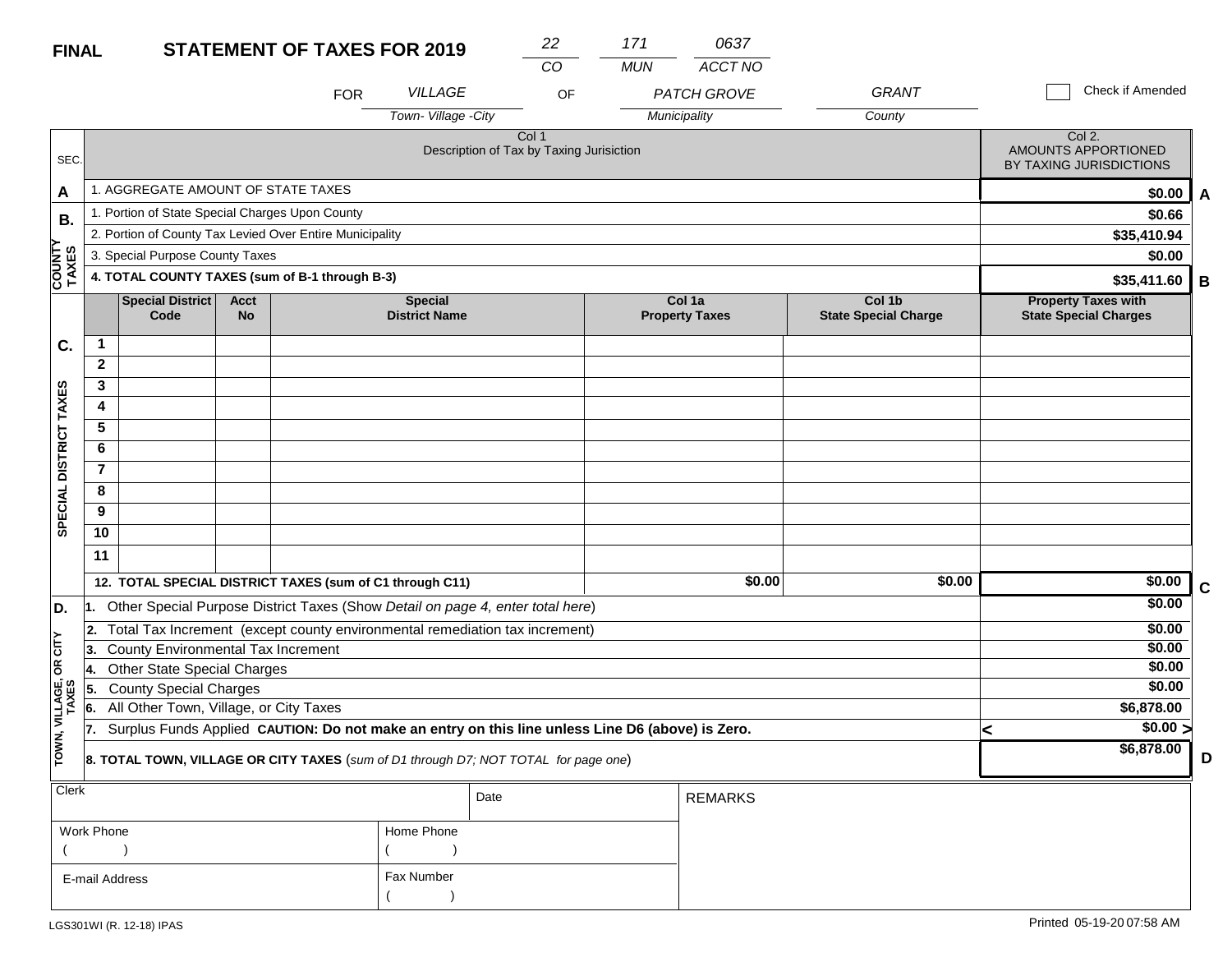|                                     | 2019                                                                                                                                                                                                                    | 22                                                                                                                                                                                                                                             | 171                                    | 0637                        | <b>FOR</b> | VILLAGE                                          | OF                                    |               | <b>PATCH GROVE</b>                              | <b>GRANT</b>                                             |                |
|-------------------------------------|-------------------------------------------------------------------------------------------------------------------------------------------------------------------------------------------------------------------------|------------------------------------------------------------------------------------------------------------------------------------------------------------------------------------------------------------------------------------------------|----------------------------------------|-----------------------------|------------|--------------------------------------------------|---------------------------------------|---------------|-------------------------------------------------|----------------------------------------------------------|----------------|
|                                     | <b>YEAR</b>                                                                                                                                                                                                             | CO                                                                                                                                                                                                                                             | <b>MUN</b>                             | <b>ACCT NO</b>              |            | Town - Village - City                            |                                       |               | Municipality                                    | County                                                   |                |
| SEC.                                |                                                                                                                                                                                                                         | <b>School District Codes</b>                                                                                                                                                                                                                   | Acct<br><b>No</b>                      |                             |            |                                                  | Col 1<br><b>SCHOOL DISTRICT NAMES</b> |               |                                                 | Col. 2<br>AMOUNTS APPORTIONED<br>BY TAXING JURISDICTIONS |                |
|                                     | -1                                                                                                                                                                                                                      | 224904                                                                                                                                                                                                                                         | 0444                                   | <b>SCH D OF RIVER RIDGE</b> |            |                                                  |                                       |               |                                                 | \$99,208.00                                              |                |
| Е.                                  | 2                                                                                                                                                                                                                       |                                                                                                                                                                                                                                                |                                        |                             |            |                                                  |                                       |               |                                                 |                                                          |                |
|                                     | $\overline{3}$                                                                                                                                                                                                          |                                                                                                                                                                                                                                                |                                        |                             |            |                                                  |                                       |               |                                                 |                                                          |                |
|                                     | 4                                                                                                                                                                                                                       |                                                                                                                                                                                                                                                |                                        |                             |            |                                                  |                                       |               |                                                 |                                                          |                |
|                                     | $\overline{5}$                                                                                                                                                                                                          |                                                                                                                                                                                                                                                |                                        |                             |            |                                                  |                                       |               |                                                 |                                                          |                |
|                                     | 6                                                                                                                                                                                                                       |                                                                                                                                                                                                                                                |                                        |                             |            |                                                  |                                       |               |                                                 |                                                          |                |
| ELEMENTARY AND<br>SECONDARY SCHOOLS |                                                                                                                                                                                                                         | $\overline{7}$                                                                                                                                                                                                                                 |                                        |                             |            |                                                  |                                       |               |                                                 |                                                          |                |
|                                     | 8                                                                                                                                                                                                                       |                                                                                                                                                                                                                                                |                                        |                             |            |                                                  |                                       |               |                                                 |                                                          |                |
|                                     | $\overline{9}$                                                                                                                                                                                                          |                                                                                                                                                                                                                                                |                                        |                             |            |                                                  |                                       |               |                                                 |                                                          |                |
|                                     | 10                                                                                                                                                                                                                      |                                                                                                                                                                                                                                                |                                        |                             |            |                                                  |                                       |               |                                                 |                                                          |                |
|                                     | $\overline{11}$                                                                                                                                                                                                         |                                                                                                                                                                                                                                                |                                        |                             |            |                                                  |                                       |               |                                                 |                                                          |                |
|                                     | 12                                                                                                                                                                                                                      | TOTAL ELEMENTARY AND SECONDARY SCHOOL TAXES (sum of E1 through E11)                                                                                                                                                                            |                                        |                             |            |                                                  |                                       |               |                                                 | \$99,208.00                                              | Е              |
|                                     | $\mathbf{1}$ .                                                                                                                                                                                                          | 0300                                                                                                                                                                                                                                           | 0003                                   |                             |            | SOUTHWEST WISCONSIN TECH COLLEGE FENN            |                                       |               |                                                 | \$10,703.32                                              |                |
|                                     | 2.                                                                                                                                                                                                                      |                                                                                                                                                                                                                                                |                                        |                             |            |                                                  |                                       |               |                                                 |                                                          |                |
| TECH. T                             | $\overline{3}$ .                                                                                                                                                                                                        |                                                                                                                                                                                                                                                |                                        |                             |            |                                                  |                                       |               |                                                 |                                                          |                |
|                                     | $\overline{4}$                                                                                                                                                                                                          | <b>TOTAL TECHNICAL COLLEGE TAXES (sum of F1 through F3)</b>                                                                                                                                                                                    |                                        |                             |            |                                                  |                                       |               |                                                 | \$10,703.32                                              | F              |
| G.                                  |                                                                                                                                                                                                                         | TOTAL GENERAL PROPERTY TAXES APPORTIONED (Total of State, County, Special District, Local, School and Technical College Taxes)<br>Summary of General Property Taxes, State Tax Credits Applied, and Net General Property Taxes to be Collected | \$152,200.92                           | G                           |            |                                                  |                                       |               |                                                 |                                                          |                |
|                                     |                                                                                                                                                                                                                         |                                                                                                                                                                                                                                                | (G7) DEPARTMENT OF<br>REVENUE USE ONLY |                             |            |                                                  |                                       |               |                                                 |                                                          |                |
|                                     |                                                                                                                                                                                                                         | PLEASE COMPLETE ALL COLUMNS                                                                                                                                                                                                                    |                                        |                             |            | Col 1<br>Real Estate Roll Personal Property Roll | Col <sub>2</sub>                      |               | Col <sub>3</sub><br>Total (Col 1 Plus Col 2)    |                                                          |                |
| G1                                  |                                                                                                                                                                                                                         | General Property Taxes From Computerized Summary                                                                                                                                                                                               |                                        |                             |            | 151,232.16                                       |                                       | 968.68        |                                                 | 152,200.84 SUBTRACT LINE G FROM LINE                     |                |
| G <sub>2</sub>                      |                                                                                                                                                                                                                         | School Levy Tax Credit Applied (subtract)                                                                                                                                                                                                      |                                        |                             |            | 19,661.73                                        |                                       | 125.92        |                                                 | 19,787.65 G-1. RECORD ON LINE G-6.                       |                |
| G <sub>3</sub>                      |                                                                                                                                                                                                                         | Lottery and Gaming Credit Applied (subtract)                                                                                                                                                                                                   |                                        |                             |            | 12,594.72                                        |                                       | 0.00          |                                                 | \$152,200.84                                             |                |
| G <sub>4</sub>                      |                                                                                                                                                                                                                         | First Dollar Credit Applied (subtract)                                                                                                                                                                                                         |                                        |                             |            | 7,594.96                                         |                                       | 0.00          | 7,594.96                                        | \$152,200.92                                             |                |
| G <sub>5</sub>                      |                                                                                                                                                                                                                         | Net General Property Taxes To Be Collected                                                                                                                                                                                                     |                                        |                             |            | 111,380.75                                       |                                       | 842.76        | $\overline{112,223.51}$ (G)                     |                                                          |                |
| G <sub>6</sub>                      |                                                                                                                                                                                                                         | <b>UNDERRUN / OVERRUN</b> (include Line G-6 in Line T Total)<br><b>REPORT DETAIL ON PAGE - 3</b>                                                                                                                                               |                                        |                             |            | Col 1                                            |                                       |               |                                                 | $-$0.08$                                                 | G <sub>6</sub> |
| Η.                                  |                                                                                                                                                                                                                         |                                                                                                                                                                                                                                                |                                        |                             |            | For Municipality                                 | Col 2 Enterprise/ Utility             |               | Municipality Acting as Agent For<br>Col 3 Other |                                                          |                |
|                                     |                                                                                                                                                                                                                         | <b>SPECIAL ASSESSMENTS AND CHARGES</b>                                                                                                                                                                                                         |                                        |                             |            | 1,051.37                                         |                                       | 0.00          | 0.00                                            | \$1,051.37                                               | H              |
| J.                                  |                                                                                                                                                                                                                         | <b>OMITTED PROPERTY TAXES</b> (Net taxes levied on property omitted from taxation in previous years)                                                                                                                                           |                                        |                             |            |                                                  |                                       |               |                                                 | \$0.00                                                   | J              |
| Κ.                                  |                                                                                                                                                                                                                         | S. 70.43 CORRECTIONS (Net taxes due or refunded - use brackets <> to denote minus amount)                                                                                                                                                      |                                        |                             |            |                                                  |                                       |               |                                                 | \$0.00                                                   | K              |
| М.                                  |                                                                                                                                                                                                                         |                                                                                                                                                                                                                                                |                                        | $(a)$ (b) (c)               |            |                                                  | (d)                                   | (e)           |                                                 |                                                          | M              |
|                                     |                                                                                                                                                                                                                         | P.F. CROP TAXES 0.00 Reg. Acs. @ 10 $\ell = \$$ 0.00 + 0.00 Reg. Acs. @ $\ell = \$$                                                                                                                                                            |                                        |                             |            |                                                  | $0.00 +$                              |               | 0.00<br>$0.00$ Reg.Acs. $@20¢=$ \$              | \$0.00                                                   |                |
|                                     | (e) (Acres)<br>(c) (Acres)<br>$(g)$ (Acres)<br>(a) (Acres)<br>MFL TAX 0.00 Open @ .74 ¢ =\$ 0.00 + 0.00 Closed @\$ 1.75=\$ 0.00 + 0.00 Open @\$ 2.04=<br>$0.00_{-} + \underline{\hspace{1cm}} 0.00$ Closed @\$ 10.20=\$ |                                                                                                                                                                                                                                                |                                        |                             |            |                                                  |                                       |               |                                                 |                                                          | $\mathbf N$    |
| N.                                  |                                                                                                                                                                                                                         |                                                                                                                                                                                                                                                |                                        |                             |            |                                                  |                                       | $(i)$ (Acres) | 0.00<br>(i)                                     | \$0.00                                                   |                |
|                                     |                                                                                                                                                                                                                         |                                                                                                                                                                                                                                                |                                        |                             |            |                                                  |                                       |               | $.00 =$<br>.00 Closed @ \$7.87=\$               |                                                          |                |
|                                     |                                                                                                                                                                                                                         | 1. COAL (Sec.70.42)                                                                                                                                                                                                                            | Number of Tons=(a)                     | 0.00                        |            | @5¢ per Ton + Number of Tons=(b)                 | 0.00                                  | @7¢ per Ton   |                                                 | \$0.00                                                   |                |
|                                     | 2. PETROLEUM REFINERIES (Sec.70.421)<br>0.00<br>Number of Tons $=(a)$<br>@5¢ per Ton                                                                                                                                    |                                                                                                                                                                                                                                                |                                        |                             |            |                                                  |                                       |               | \$0.00                                          |                                                          |                |
|                                     |                                                                                                                                                                                                                         | 3. IRON ORE CONCENTRATES (Sec. 70.40)                                                                                                                                                                                                          |                                        |                             |            | Number of Tons $=(a)$                            | 0.00<br>@5¢ per Ton                   |               |                                                 | \$0.00                                                   |                |
| OCCUPATION                          |                                                                                                                                                                                                                         |                                                                                                                                                                                                                                                |                                        |                             |            |                                                  |                                       |               |                                                 |                                                          |                |
| T.                                  |                                                                                                                                                                                                                         | AGGREGATE AMOUNT OF TAXES (Total of Sections G, G-6, H, J, K, M, N, and Section 0)                                                                                                                                                             |                                        |                             |            |                                                  |                                       |               |                                                 | \$153,252.21                                             | T              |
|                                     |                                                                                                                                                                                                                         |                                                                                                                                                                                                                                                |                                        |                             |            |                                                  |                                       |               |                                                 |                                                          |                |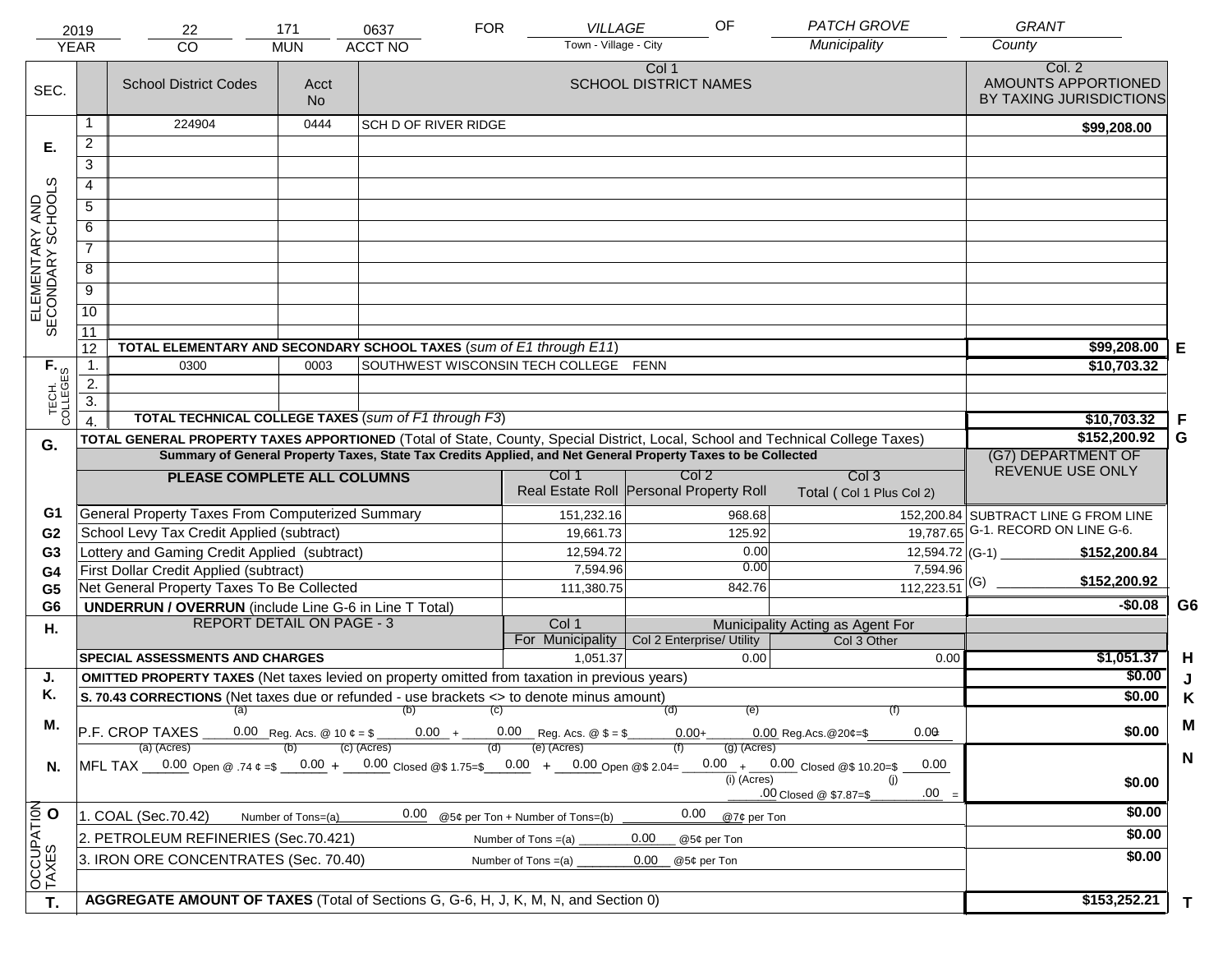|                     | 2019                                                                    | 171<br>0637<br>22                                                                                                                                            | <b>FOR</b> | <b>VILLAGE</b>                                             | <b>PATCH GROVE</b><br>OF                                       |                                                          | GRANT                                                     |
|---------------------|-------------------------------------------------------------------------|--------------------------------------------------------------------------------------------------------------------------------------------------------------|------------|------------------------------------------------------------|----------------------------------------------------------------|----------------------------------------------------------|-----------------------------------------------------------|
|                     | <b>YEAR</b>                                                             | $\overline{CO}$<br><b>ACCT NO</b><br><b>MUN</b>                                                                                                              |            | Town - Village - City<br><b>SECTION H - DETAIL SUMMARY</b> | Municipality                                                   |                                                          | County                                                    |
| H                   |                                                                         | Special Assessments and Special Charges                                                                                                                      |            | Col 1<br>For the Municipality                              | Municipality Acting as Agent for<br>Col 2 Enterprise / Utility | Col 3 Other                                              | <b>Total For Each Line</b><br>(Total of columns 1,2 & 3)  |
|                     | 01                                                                      | Water main and lateral Installations                                                                                                                         |            | \$0.00                                                     | \$0.00                                                         | \$0.00                                                   | \$0.00                                                    |
|                     | 02                                                                      | Sewer main and lateral installations                                                                                                                         |            | \$0.00                                                     | \$0.00                                                         | \$0.00                                                   | \$0.00                                                    |
|                     | $\overline{03}$                                                         | Street improvements (ex: sidewalks, storm sewers, seal coating)                                                                                              |            | \$0.00                                                     | \$0.00                                                         | \$0.00                                                   | \$0.00                                                    |
|                     | 04                                                                      | Street light installation                                                                                                                                    |            | \$0.00                                                     | \$0.00                                                         | \$0.00                                                   | \$0.00                                                    |
|                     | 05                                                                      | Greenbelts                                                                                                                                                   |            | \$0.00                                                     | \$0.00                                                         | \$0.00                                                   | \$0.00                                                    |
|                     | 06                                                                      | Drain ditch and watercourse (sec. 88.42 & 88.43)                                                                                                             |            | \$0.00                                                     | \$0.00                                                         | \$0.00                                                   | \$0.00                                                    |
| SPECIAL ASSESSMENTS |                                                                         |                                                                                                                                                              |            |                                                            |                                                                |                                                          |                                                           |
| CHARGES             | 01<br>$\overline{02}$<br>$\overline{03}$<br>$\overline{04}$<br>05<br>06 | Weeds, Tree Planting, Removal<br>Snow Removal, Plowing<br>Refuse And Garbage Collection<br>Grading, Gravel, Culvert, Fencing<br>Fencing<br><b>Fire Calls</b> |            | \$0.00<br>\$0.00<br>\$60.00<br>\$0.00<br>\$0.00<br>\$0.00  | \$0.00<br>\$0.00<br>\$0.00<br>\$0.00<br>\$0.00<br>\$0.00       | \$0.00<br>\$0.00<br>\$0.00<br>\$0.00<br>\$0.00<br>\$0.00 | \$0.00<br>\$0.00<br>\$60.00<br>\$0.00<br>\$0.00<br>\$0.00 |
| SPECIAL             | 07<br>08                                                                | Recycling<br><b>Delinquent Utility Charges</b>                                                                                                               |            | \$0.00<br>\$991.37                                         | \$0.00<br>\$0.00                                               | \$0.00<br>\$0.00                                         | \$0.00<br>\$991.37                                        |
|                     |                                                                         |                                                                                                                                                              |            |                                                            |                                                                |                                                          |                                                           |
|                     |                                                                         | TOTALS (Also enter on line H on page 2)                                                                                                                      |            | \$1,051.37                                                 | \$0.00                                                         | \$0.00                                                   | \$1,051.37                                                |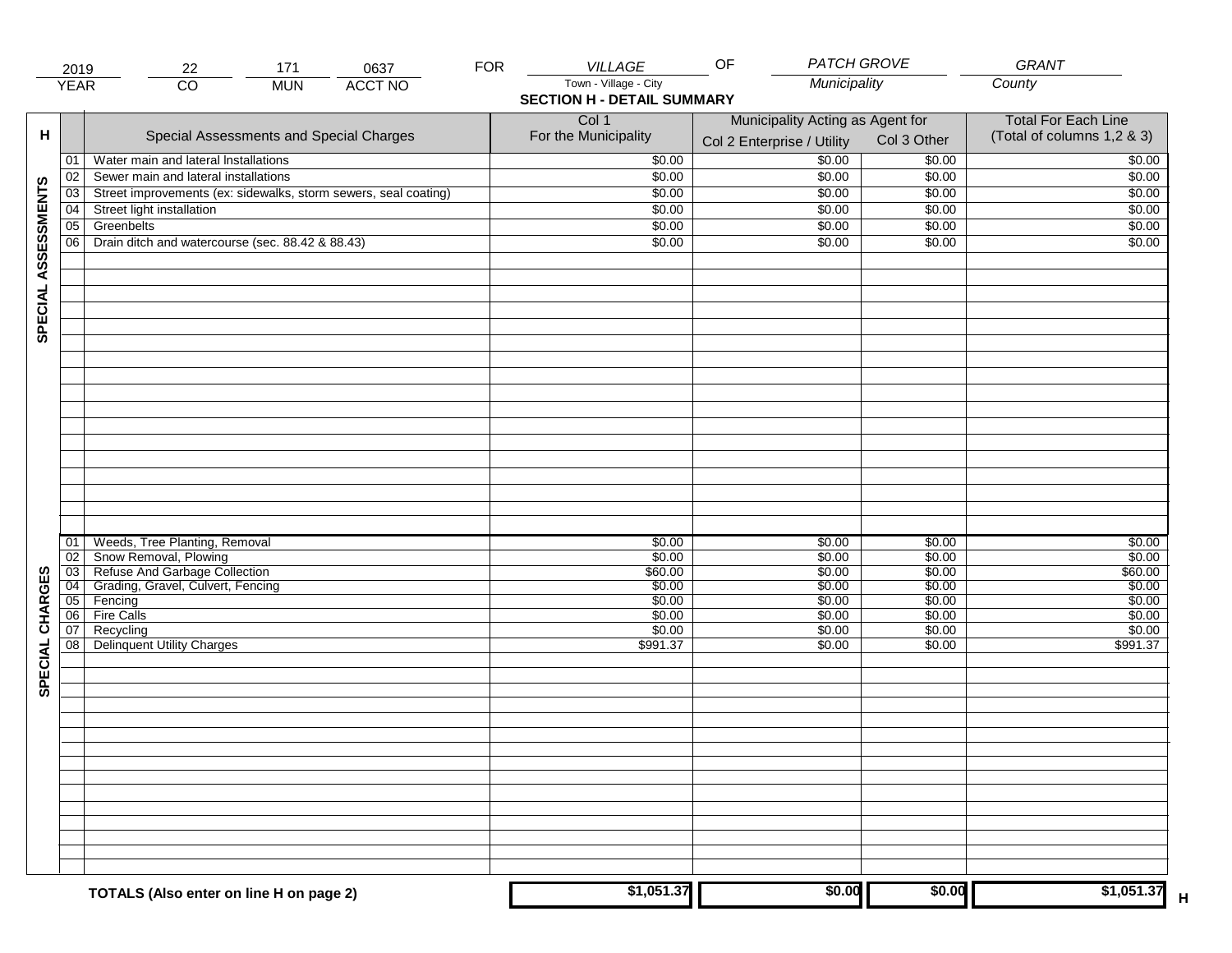| 2019                        | $\sim$ |        | 0027<br>uos                 | ட்்<br>◡┍ | _AGF<br><b>VIL</b>      | $-$ | $\sim$ $\sim$ $\sim$<br>PΔ.<br>7V) | <b>^^</b><br>GRAN |  |
|-----------------------------|--------|--------|-----------------------------|-----------|-------------------------|-----|------------------------------------|-------------------|--|
| $\sqrt{2}$<br>▵<br><b>L</b> |        | .viun. | CCT NC،<br>$\Lambda$<br>nuu |           | Village<br>' OWLL<br>UN |     | <i>Municipality</i>                | Count             |  |

| D. | Name of District                          | Valuation | Gen. Prop. Tax Levy | Remarks |
|----|-------------------------------------------|-----------|---------------------|---------|
|    |                                           |           |                     |         |
|    |                                           |           |                     |         |
|    |                                           |           |                     |         |
|    |                                           |           |                     |         |
|    |                                           |           |                     |         |
|    |                                           |           |                     |         |
|    |                                           |           |                     |         |
|    |                                           |           |                     |         |
|    |                                           |           |                     |         |
|    |                                           |           |                     |         |
|    |                                           |           |                     |         |
|    |                                           |           |                     |         |
|    |                                           |           |                     |         |
|    |                                           |           |                     |         |
|    |                                           |           |                     |         |
|    |                                           |           |                     |         |
|    |                                           |           |                     |         |
|    |                                           |           |                     |         |
|    |                                           |           |                     |         |
|    |                                           |           |                     |         |
|    |                                           |           |                     |         |
|    |                                           |           |                     |         |
|    |                                           |           |                     |         |
|    |                                           |           |                     |         |
|    |                                           |           |                     |         |
|    |                                           |           |                     |         |
|    |                                           |           |                     |         |
|    |                                           |           |                     |         |
|    |                                           |           |                     |         |
|    |                                           |           |                     |         |
|    | TOTALS (Also enter on line D-1 on page 1) |           | \$0.00              |         |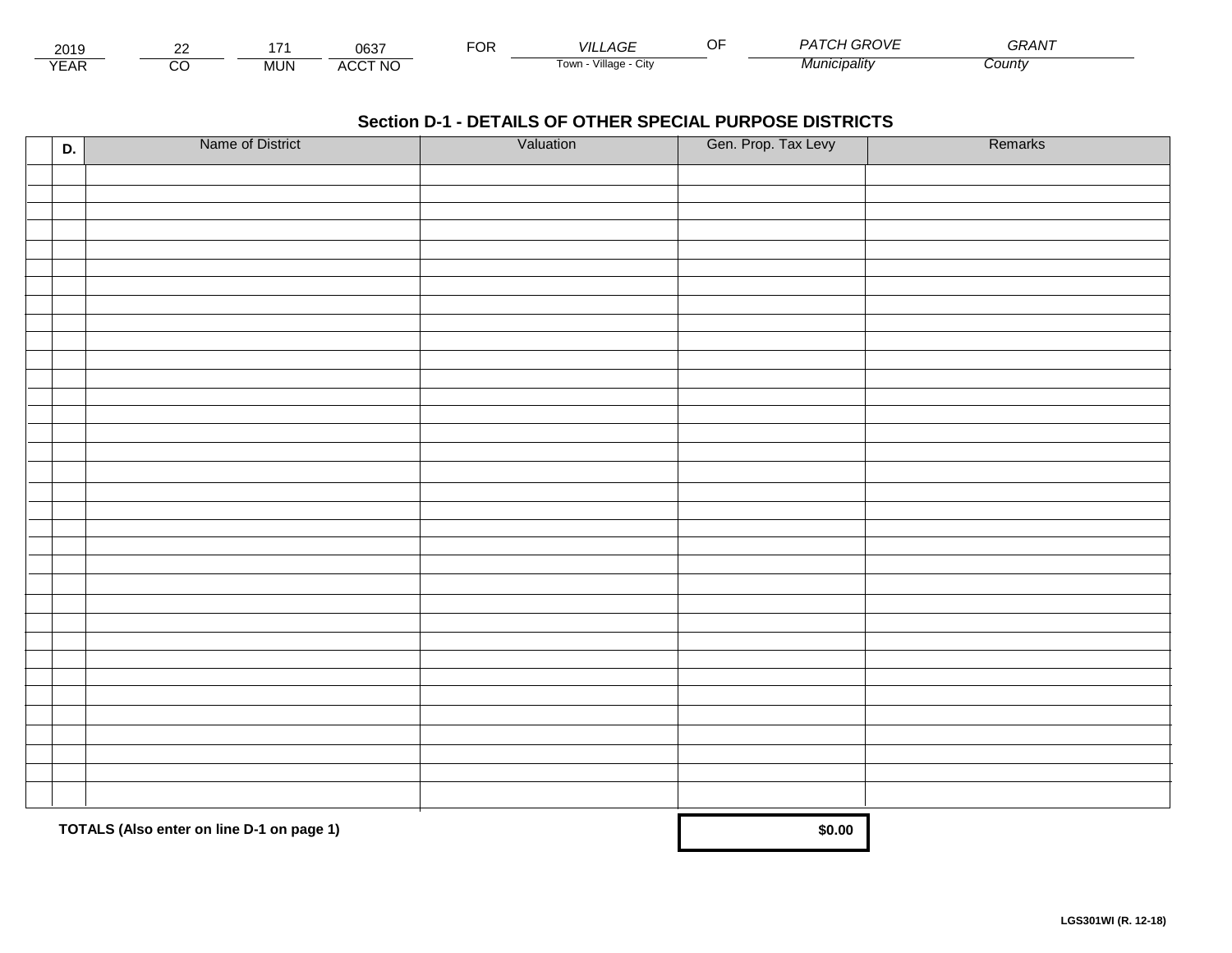| <b>FINAL</b>            |                                                   |                                                                                                  |                   | 22<br><b>STATEMENT OF TAXES FOR 2019</b> |                                        |                                                                                     | 172        | 0638                            |                                       |                                                          |                                                            |   |
|-------------------------|---------------------------------------------------|--------------------------------------------------------------------------------------------------|-------------------|------------------------------------------|----------------------------------------|-------------------------------------------------------------------------------------|------------|---------------------------------|---------------------------------------|----------------------------------------------------------|------------------------------------------------------------|---|
|                         |                                                   |                                                                                                  |                   |                                          |                                        | CO                                                                                  | <b>MUN</b> | ACCT NO                         |                                       |                                                          |                                                            |   |
|                         |                                                   |                                                                                                  |                   | <b>FOR</b>                               | <b>VILLAGE</b>                         | OF                                                                                  |            | <b>POTOSI</b>                   | <b>GRANT</b>                          |                                                          | Check if Amended                                           |   |
|                         |                                                   |                                                                                                  |                   |                                          | Town-Village -City                     |                                                                                     |            | Municipality                    | County                                |                                                          |                                                            |   |
| SEC.                    | Col 1<br>Description of Tax by Taxing Jurisiction |                                                                                                  |                   |                                          |                                        |                                                                                     |            |                                 |                                       | Col 2.<br>AMOUNTS APPORTIONED<br>BY TAXING JURISDICTIONS |                                                            |   |
| A                       |                                                   | 1. AGGREGATE AMOUNT OF STATE TAXES                                                               |                   | \$0.00                                   | A                                      |                                                                                     |            |                                 |                                       |                                                          |                                                            |   |
| В.                      |                                                   | 1. Portion of State Special Charges Upon County                                                  |                   | \$2.87                                   |                                        |                                                                                     |            |                                 |                                       |                                                          |                                                            |   |
|                         |                                                   | 2. Portion of County Tax Levied Over Entire Municipality                                         |                   |                                          |                                        |                                                                                     |            |                                 |                                       |                                                          | \$153,372.93                                               |   |
|                         |                                                   | 3. Special Purpose County Taxes                                                                  |                   |                                          |                                        |                                                                                     |            |                                 |                                       |                                                          | \$0.00                                                     |   |
| <b>COUNTY</b><br>TAXES  |                                                   | 4. TOTAL COUNTY TAXES (sum of B-1 through B-3)                                                   |                   |                                          |                                        |                                                                                     |            |                                 |                                       |                                                          | \$153,375.80                                               | В |
|                         |                                                   | Special District<br>Code                                                                         | Acct<br><b>No</b> |                                          | <b>Special</b><br><b>District Name</b> |                                                                                     |            | Col 1a<br><b>Property Taxes</b> | Col 1b<br><b>State Special Charge</b> |                                                          | <b>Property Taxes with</b><br><b>State Special Charges</b> |   |
| C.                      | $\mathbf{1}$                                      |                                                                                                  |                   |                                          |                                        |                                                                                     |            |                                 |                                       |                                                          |                                                            |   |
|                         | $\overline{2}$                                    |                                                                                                  |                   |                                          |                                        |                                                                                     |            |                                 |                                       |                                                          |                                                            |   |
|                         | 3                                                 |                                                                                                  |                   |                                          |                                        |                                                                                     |            |                                 |                                       |                                                          |                                                            |   |
|                         | 4                                                 |                                                                                                  |                   |                                          |                                        |                                                                                     |            |                                 |                                       |                                                          |                                                            |   |
|                         | 5                                                 |                                                                                                  |                   |                                          |                                        |                                                                                     |            |                                 |                                       |                                                          |                                                            |   |
|                         | 6                                                 |                                                                                                  |                   |                                          |                                        |                                                                                     |            |                                 |                                       |                                                          |                                                            |   |
|                         | $\overline{7}$                                    |                                                                                                  |                   |                                          |                                        |                                                                                     |            |                                 |                                       |                                                          |                                                            |   |
|                         | 8                                                 |                                                                                                  |                   |                                          |                                        |                                                                                     |            |                                 |                                       |                                                          |                                                            |   |
| SPECIAL DISTRICT TAXES  | 9                                                 |                                                                                                  |                   |                                          |                                        |                                                                                     |            |                                 |                                       |                                                          |                                                            |   |
|                         | 10                                                |                                                                                                  |                   |                                          |                                        |                                                                                     |            |                                 |                                       |                                                          |                                                            |   |
|                         | 11                                                |                                                                                                  |                   |                                          |                                        |                                                                                     |            |                                 |                                       |                                                          |                                                            |   |
|                         |                                                   | 12. TOTAL SPECIAL DISTRICT TAXES (sum of C1 through C11)                                         |                   |                                          |                                        |                                                                                     |            | 50.00                           | \$0.00                                |                                                          | \$0.00                                                     | C |
| D.                      |                                                   | Other Special Purpose District Taxes (Show Detail on page 4, enter total here)                   |                   | \$0.00                                   |                                        |                                                                                     |            |                                 |                                       |                                                          |                                                            |   |
|                         | 2.                                                | Total Tax Increment (except county environmental remediation tax increment)                      |                   | \$0.00                                   |                                        |                                                                                     |            |                                 |                                       |                                                          |                                                            |   |
| CITY                    | 3.                                                | County Environmental Tax Increment                                                               |                   | \$0.00                                   |                                        |                                                                                     |            |                                 |                                       |                                                          |                                                            |   |
| g                       | 14.                                               | Other State Special Charges                                                                      |                   | \$0.00                                   |                                        |                                                                                     |            |                                 |                                       |                                                          |                                                            |   |
|                         | 5.                                                | <b>County Special Charges</b>                                                                    |                   |                                          | \$0.00                                 |                                                                                     |            |                                 |                                       |                                                          |                                                            |   |
|                         | 6.                                                | All Other Town, Village, or City Taxes                                                           |                   | \$94,075.00                              |                                        |                                                                                     |            |                                 |                                       |                                                          |                                                            |   |
| TOWN, VILLAGE,<br>TAXES | 17.                                               | Surplus Funds Applied CAUTION: Do not make an entry on this line unless Line D6 (above) is Zero. | <                 | $\sqrt{$0.00}$                           |                                        |                                                                                     |            |                                 |                                       |                                                          |                                                            |   |
|                         |                                                   |                                                                                                  |                   |                                          |                                        | 8. TOTAL TOWN, VILLAGE OR CITY TAXES (sum of D1 through D7; NOT TOTAL for page one) |            |                                 |                                       |                                                          | \$94,075.00                                                | D |
| <b>Clerk</b>            |                                                   |                                                                                                  |                   |                                          |                                        | Date                                                                                |            | <b>REMARKS</b>                  |                                       |                                                          |                                                            |   |

|                |            | Date | I REMARKS. |
|----------------|------------|------|------------|
| Work Phone     | Home Phone |      |            |
|                |            |      |            |
| E-mail Address | Fax Number |      |            |
|                |            |      |            |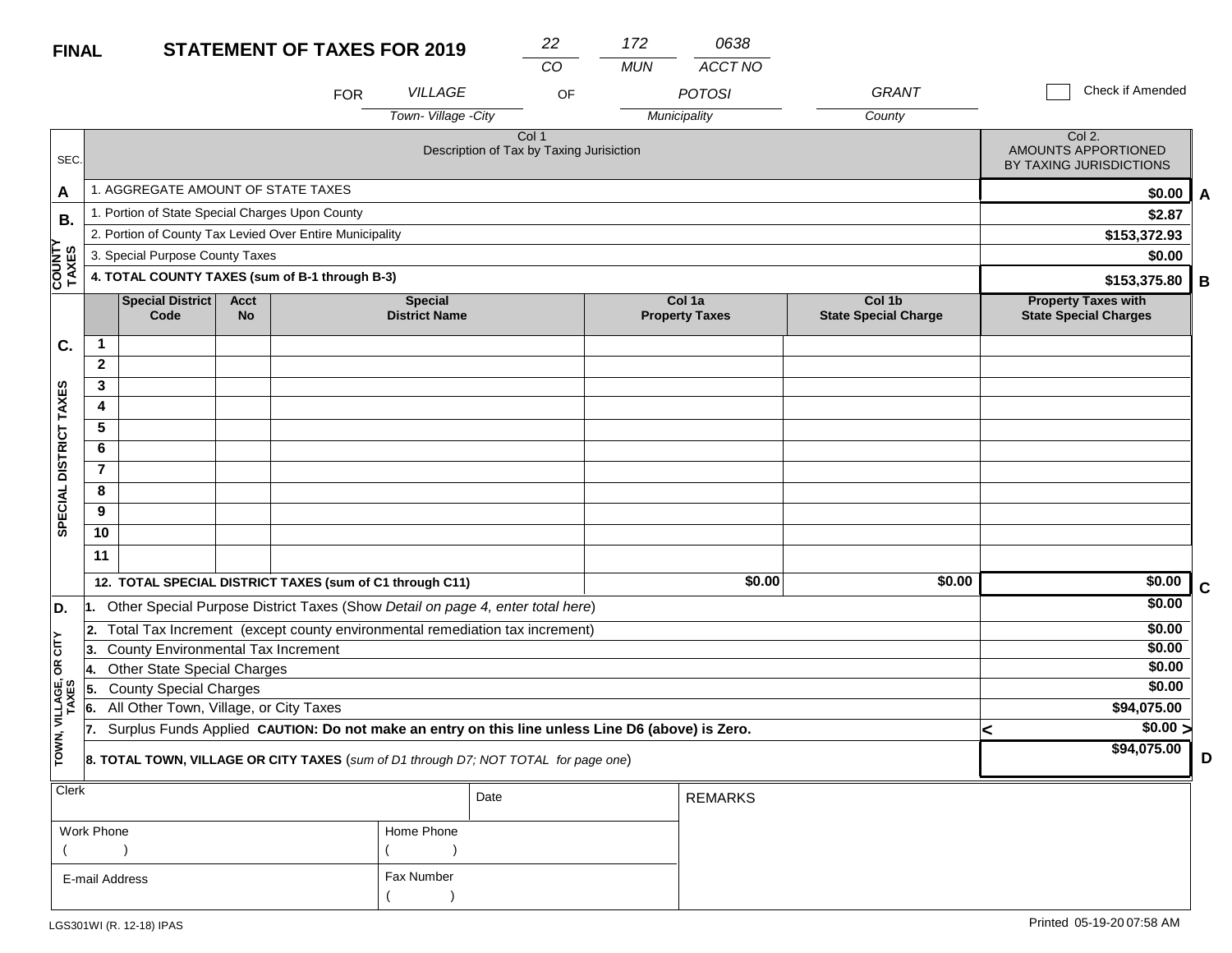|                                     | 2019             | 22                                                                                                                             | 172                | 0638                                   | <b>FOR</b><br>VILLAGE                                          | OF                                                          | <b>POTOSI</b>                                | <b>GRANT</b>                                             |                |
|-------------------------------------|------------------|--------------------------------------------------------------------------------------------------------------------------------|--------------------|----------------------------------------|----------------------------------------------------------------|-------------------------------------------------------------|----------------------------------------------|----------------------------------------------------------|----------------|
|                                     | <b>YEAR</b>      | CO                                                                                                                             | <b>MUN</b>         | <b>ACCT NO</b>                         | Town - Village - City                                          |                                                             | Municipality                                 | County                                                   |                |
| SEC.                                |                  | <b>School District Codes</b>                                                                                                   | Acct<br><b>No</b>  |                                        |                                                                | Col 1<br><b>SCHOOL DISTRICT NAMES</b>                       |                                              | Col. 2<br>AMOUNTS APPORTIONED<br>BY TAXING JURISDICTIONS |                |
|                                     | 1                | 224529                                                                                                                         | 0143               | SCH D OF POTOSI                        |                                                                |                                                             |                                              | \$486,001.00                                             |                |
| Е.                                  | $\overline{2}$   |                                                                                                                                |                    |                                        |                                                                |                                                             |                                              |                                                          |                |
|                                     | 3                |                                                                                                                                |                    |                                        |                                                                |                                                             |                                              |                                                          |                |
|                                     | 4                |                                                                                                                                |                    |                                        |                                                                |                                                             |                                              |                                                          |                |
|                                     | $\overline{5}$   |                                                                                                                                |                    |                                        |                                                                |                                                             |                                              |                                                          |                |
|                                     | 6                |                                                                                                                                |                    |                                        |                                                                |                                                             |                                              |                                                          |                |
| ELEMENTARY AND<br>SECONDARY SCHOOLS | $\overline{7}$   |                                                                                                                                |                    |                                        |                                                                |                                                             |                                              |                                                          |                |
|                                     | 8                |                                                                                                                                |                    |                                        |                                                                |                                                             |                                              |                                                          |                |
|                                     | $\overline{9}$   |                                                                                                                                |                    |                                        |                                                                |                                                             |                                              |                                                          |                |
|                                     | 10               |                                                                                                                                |                    |                                        |                                                                |                                                             |                                              |                                                          |                |
|                                     | $\overline{11}$  |                                                                                                                                |                    |                                        |                                                                |                                                             |                                              |                                                          |                |
|                                     | 12               | TOTAL ELEMENTARY AND SECONDARY SCHOOL TAXES (sum of E1 through E11)                                                            |                    |                                        |                                                                |                                                             |                                              | \$486,001.00                                             | Е              |
|                                     | 1.               | 0300                                                                                                                           | 0003               |                                        | SOUTHWEST WISCONSIN TECH COLLEGE FENN                          |                                                             |                                              | \$46,358.56                                              |                |
| TECH. T                             | 2.               |                                                                                                                                |                    |                                        |                                                                |                                                             |                                              |                                                          |                |
|                                     | $\overline{3}$ . |                                                                                                                                |                    |                                        |                                                                |                                                             |                                              |                                                          |                |
|                                     | $\overline{4}$   | TOTAL TECHNICAL COLLEGE TAXES (sum of F1 through F3)                                                                           |                    |                                        |                                                                |                                                             |                                              | \$46,358.56                                              | F              |
| G.                                  |                  | TOTAL GENERAL PROPERTY TAXES APPORTIONED (Total of State, County, Special District, Local, School and Technical College Taxes) |                    |                                        |                                                                |                                                             |                                              | \$779,810.36                                             | G              |
|                                     |                  | Summary of General Property Taxes, State Tax Credits Applied, and Net General Property Taxes to be Collected                   |                    | (G7) DEPARTMENT OF<br>REVENUE USE ONLY |                                                                |                                                             |                                              |                                                          |                |
|                                     |                  | PLEASE COMPLETE ALL COLUMNS                                                                                                    |                    |                                        | Col 1                                                          | Col <sub>2</sub><br>Real Estate Roll Personal Property Roll | Col <sub>3</sub><br>Total (Col 1 Plus Col 2) |                                                          |                |
| G1                                  |                  | General Property Taxes From Computerized Summary                                                                               |                    |                                        | 775,728.81                                                     | 4,081.77                                                    |                                              | 779,810.58 SUBTRACT LINE G FROM LINE                     |                |
| G <sub>2</sub>                      |                  | School Levy Tax Credit Applied (subtract)                                                                                      |                    |                                        | 81,645.33                                                      | 429.60                                                      |                                              | 82,074.93 G-1. RECORD ON LINE G-6.                       |                |
| G3                                  |                  | Lottery and Gaming Credit Applied (subtract)                                                                                   |                    |                                        | 57,481.60                                                      | 0.00                                                        | 57,481.60 (G-1) $-$                          | \$779,810.58                                             |                |
| G4                                  |                  | First Dollar Credit Applied (subtract)                                                                                         |                    |                                        | 28,552.19                                                      | 0.00                                                        | 28,552.19                                    | \$779,810.36                                             |                |
| G <sub>5</sub>                      |                  | Net General Property Taxes To Be Collected                                                                                     |                    |                                        | 608,049.69                                                     | 3,652.17                                                    | 611,701.86 (G)                               | \$0.22                                                   | G <sub>6</sub> |
| G <sub>6</sub>                      |                  | <b>UNDERRUN / OVERRUN</b> (include Line G-6 in Line T Total)<br><b>REPORT DETAIL ON PAGE - 3</b>                               |                    |                                        | Col 1                                                          |                                                             | Municipality Acting as Agent For             |                                                          |                |
| Η.                                  |                  |                                                                                                                                |                    |                                        | For Municipality                                               | Col 2 Enterprise/ Utility                                   | Col 3 Other                                  |                                                          |                |
|                                     |                  | <b>SPECIAL ASSESSMENTS AND CHARGES</b>                                                                                         |                    |                                        | 474.20                                                         | 0.00                                                        | 0.00                                         | \$474.20                                                 | H              |
| J.                                  |                  | <b>OMITTED PROPERTY TAXES</b> (Net taxes levied on property omitted from taxation in previous years)                           |                    |                                        |                                                                |                                                             |                                              | \$0.00                                                   | J              |
| Κ.                                  |                  | S. 70.43 CORRECTIONS (Net taxes due or refunded - use brackets <> to denote minus amount)                                      | \$0.00             | K                                      |                                                                |                                                             |                                              |                                                          |                |
| М.                                  |                  |                                                                                                                                |                    | $(a)$ (b) (c)                          |                                                                | (e)<br>(d)                                                  |                                              |                                                          | M              |
|                                     |                  | P.F. CROP TAXES                                                                                                                |                    |                                        | 0.00 Reg. Acs. @ 10 $\phi = $$ 0.00 + 0.00 Reg. Acs. @ \$ = \$ | $0.00+$                                                     | 0.00<br>$0.00$ Reg. Acs. @ 20¢=\$            | \$0.00                                                   |                |
|                                     |                  | (a) (Acres)<br>MFL TAX 0.00 Open @ .74 ¢ =\$ 0.00 + 52.00 Closed @\$ 1.75=\$ 91.00 + 0.00 Open @\$ 2.04=                       |                    | (c) (Acres)                            | (e) (Acres)<br>(d)                                             | $(g)$ (Acres)                                               | $0.00 + 18.50$ Closed @\$ 10.20=\$<br>188.70 |                                                          | $\mathbf N$    |
| N.                                  |                  |                                                                                                                                |                    |                                        |                                                                | (i) (Acres)                                                 | (i)                                          | \$279.70                                                 |                |
|                                     |                  |                                                                                                                                |                    |                                        |                                                                |                                                             | $.00 =$<br>.00 Closed @ \$7.87=\$            |                                                          |                |
|                                     |                  | 1. COAL (Sec.70.42)                                                                                                            | Number of Tons=(a) | 0.00                                   | @5¢ per Ton + Number of Tons=(b)                               | 0.00<br>@7¢ per Ton                                         |                                              | \$0.00                                                   |                |
|                                     |                  | 2. PETROLEUM REFINERIES (Sec.70.421)                                                                                           |                    |                                        | Number of Tons $=(a)$                                          | 0.00<br>@5¢ per Ton                                         |                                              | \$0.00                                                   |                |
|                                     |                  | 3. IRON ORE CONCENTRATES (Sec. 70.40)                                                                                          |                    |                                        | Number of Tons $=(a)$                                          | 0.00<br>@5¢ per Ton                                         |                                              | \$0.00                                                   |                |
| OCCUPATION<br>TAXES O               |                  |                                                                                                                                |                    |                                        |                                                                |                                                             |                                              |                                                          |                |
| T.                                  |                  | AGGREGATE AMOUNT OF TAXES (Total of Sections G, G-6, H, J, K, M, N, and Section 0)                                             |                    |                                        |                                                                |                                                             |                                              | \$780,564.48                                             | $\mathbf{T}$   |
|                                     |                  |                                                                                                                                |                    |                                        |                                                                |                                                             |                                              |                                                          |                |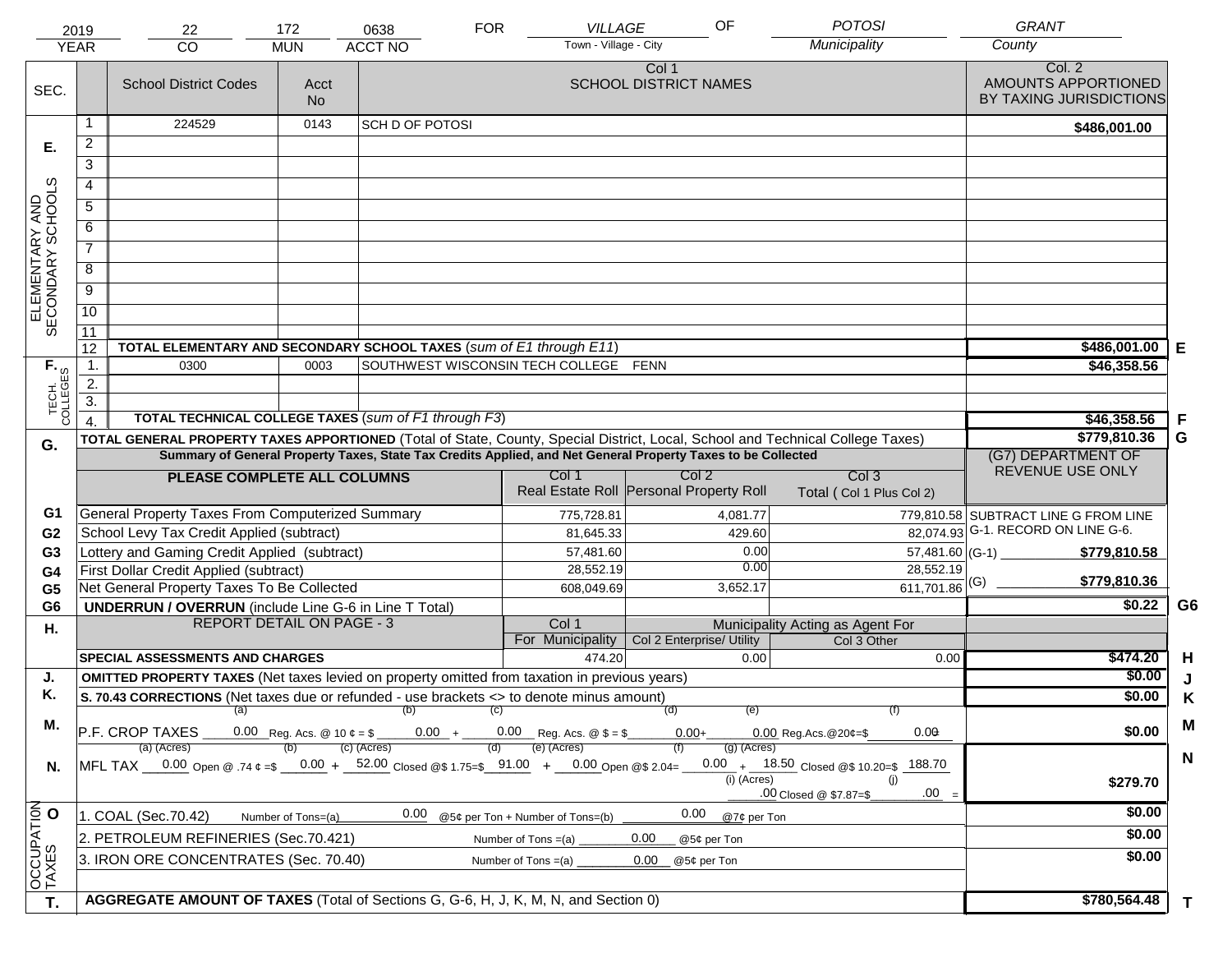|                     | 2019                                          | 172<br>0638<br>22                                                                                                                                     | <b>FOR</b> | <b>VILLAGE</b>                                             | <b>POTOSI</b><br>OF                                            |                                                          | GRANT                                                    |
|---------------------|-----------------------------------------------|-------------------------------------------------------------------------------------------------------------------------------------------------------|------------|------------------------------------------------------------|----------------------------------------------------------------|----------------------------------------------------------|----------------------------------------------------------|
|                     | <b>YEAR</b>                                   | $\overline{CO}$<br><b>ACCT NO</b><br><b>MUN</b>                                                                                                       |            | Town - Village - City<br><b>SECTION H - DETAIL SUMMARY</b> | Municipality                                                   |                                                          | County                                                   |
| н                   |                                               | Special Assessments and Special Charges                                                                                                               |            | Col 1<br>For the Municipality                              | Municipality Acting as Agent for<br>Col 2 Enterprise / Utility | Col 3 Other                                              | <b>Total For Each Line</b><br>(Total of columns 1,2 & 3) |
|                     | 01                                            | Water main and lateral Installations                                                                                                                  |            | \$0.00                                                     | 50.00                                                          | \$0.00                                                   | \$0.00                                                   |
|                     | 02                                            | Sewer main and lateral installations                                                                                                                  |            | \$0.00                                                     | \$0.00                                                         | \$0.00                                                   | \$0.00                                                   |
|                     | 03                                            | Street improvements (ex: sidewalks, storm sewers, seal coating)                                                                                       |            | \$0.00                                                     | \$0.00                                                         | \$0.00                                                   | \$0.00                                                   |
|                     | 04                                            | Street light installation                                                                                                                             |            | \$0.00                                                     | \$0.00                                                         | \$0.00                                                   | \$0.00                                                   |
|                     | 05                                            | Greenbelts                                                                                                                                            |            | \$0.00                                                     | \$0.00                                                         | \$0.00                                                   | \$0.00                                                   |
|                     | 06                                            | Drain ditch and watercourse (sec. 88.42 & 88.43)                                                                                                      |            | \$0.00                                                     | \$0.00                                                         | \$0.00                                                   | \$0.00                                                   |
| SPECIAL ASSESSMENTS | $\boxed{07}$                                  | <b>Building Razed</b>                                                                                                                                 |            | \$474.20                                                   | \$0.00                                                         | \$0.00                                                   | \$474.20                                                 |
|                     |                                               |                                                                                                                                                       |            |                                                            |                                                                |                                                          |                                                          |
| CHARGES             | 01<br>02<br>$\overline{03}$<br>04<br>05<br>06 | Weeds, Tree Planting, Removal<br>Snow Removal, Plowing<br>Refuse And Garbage Collection<br>Grading, Gravel, Culvert, Fencing<br>Fencing<br>Fire Calls |            | \$0.00<br>\$0.00<br>\$0.00<br>\$0.00<br>\$0.00<br>\$0.00   | \$0.00<br>\$0.00<br>\$0.00<br>\$0.00<br>\$0.00<br>\$0.00       | \$0.00<br>\$0.00<br>\$0.00<br>\$0.00<br>\$0.00<br>\$0.00 | \$0.00<br>\$0.00<br>\$0.00<br>\$0.00<br>\$0.00<br>\$0.00 |
| SPECIAL             | 07<br>08                                      | Recycling<br><b>Delinquent Utility Charges</b>                                                                                                        |            | \$0.00<br>\$0.00                                           | \$0.00<br>\$0.00                                               | \$0.00<br>\$0.00                                         | \$0.00<br>\$0.00                                         |
|                     |                                               |                                                                                                                                                       |            |                                                            |                                                                |                                                          |                                                          |
|                     |                                               | TOTALS (Also enter on line H on page 2)                                                                                                               |            | \$474.20                                                   | \$0.00                                                         | \$0.00                                                   | \$474.20                                                 |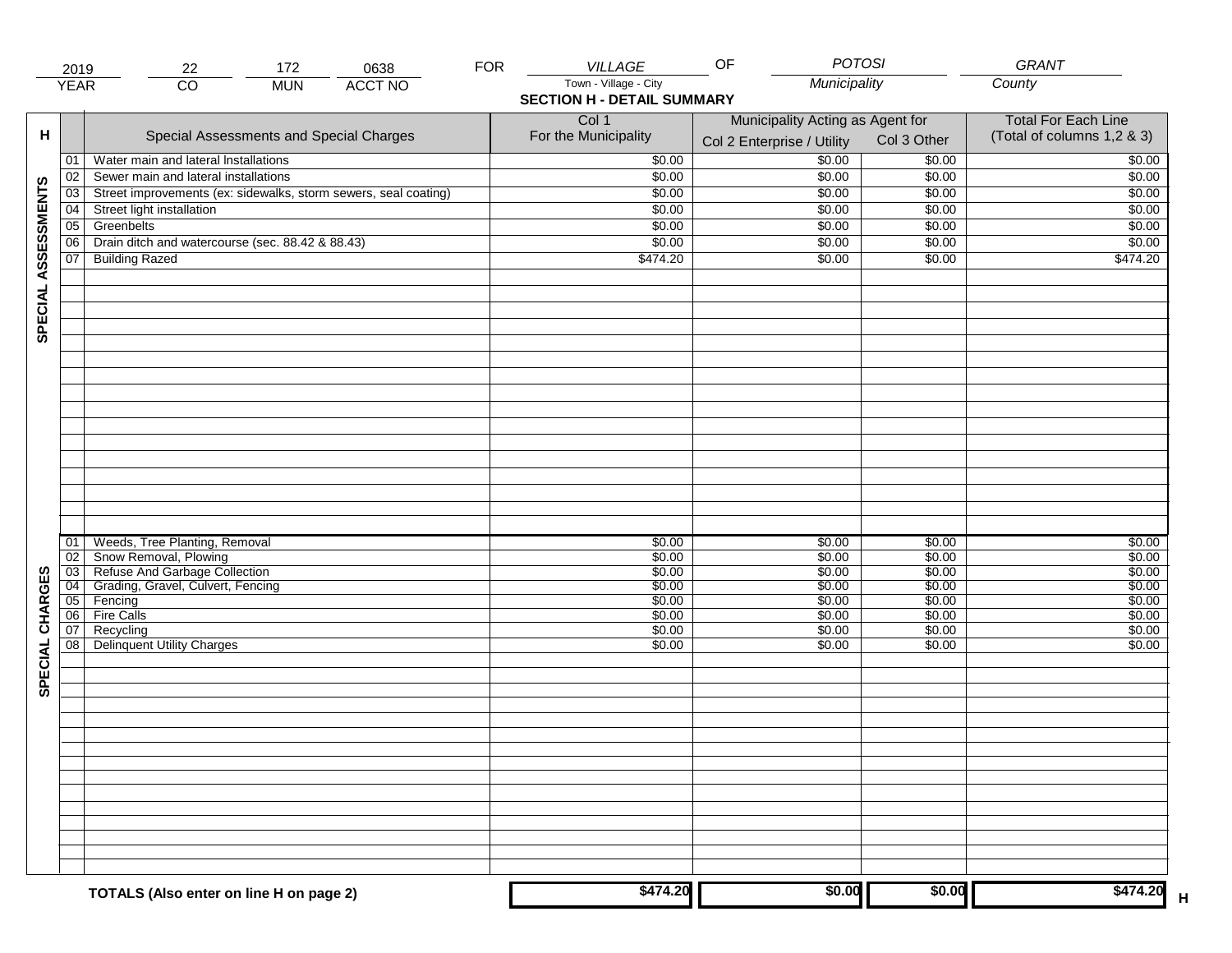| 201.                 | $\sim$ |       | 0638                           | $\neg$ $\wedge$ r.<br>◡┍ | _AGF<br>VII I           | <b>DOTOS</b>          | <b>^^</b><br>GRAN |  |
|----------------------|--------|-------|--------------------------------|--------------------------|-------------------------|-----------------------|-------------------|--|
| $\sqrt{2}$<br>▵<br>. |        | .viUN | CCT NC،<br>$\mathbf{A}$<br>nuu |                          | Village<br>' OWLL<br>UN | * <i>1unicipalitv</i> | Count             |  |

| D. | Name of District                          | Valuation | Gen. Prop. Tax Levy | Remarks |
|----|-------------------------------------------|-----------|---------------------|---------|
|    |                                           |           |                     |         |
|    |                                           |           |                     |         |
|    |                                           |           |                     |         |
|    |                                           |           |                     |         |
|    |                                           |           |                     |         |
|    |                                           |           |                     |         |
|    |                                           |           |                     |         |
|    |                                           |           |                     |         |
|    |                                           |           |                     |         |
|    |                                           |           |                     |         |
|    |                                           |           |                     |         |
|    |                                           |           |                     |         |
|    |                                           |           |                     |         |
|    |                                           |           |                     |         |
|    |                                           |           |                     |         |
|    |                                           |           |                     |         |
|    |                                           |           |                     |         |
|    |                                           |           |                     |         |
|    |                                           |           |                     |         |
|    |                                           |           |                     |         |
|    |                                           |           |                     |         |
|    |                                           |           |                     |         |
|    |                                           |           |                     |         |
|    |                                           |           |                     |         |
|    |                                           |           |                     |         |
|    |                                           |           |                     |         |
|    |                                           |           |                     |         |
|    |                                           |           |                     |         |
|    |                                           |           |                     |         |
|    |                                           |           |                     |         |
|    |                                           |           |                     |         |
|    |                                           |           |                     |         |
|    | TOTALS (Also enter on line D-1 on page 1) |           | \$0.00              |         |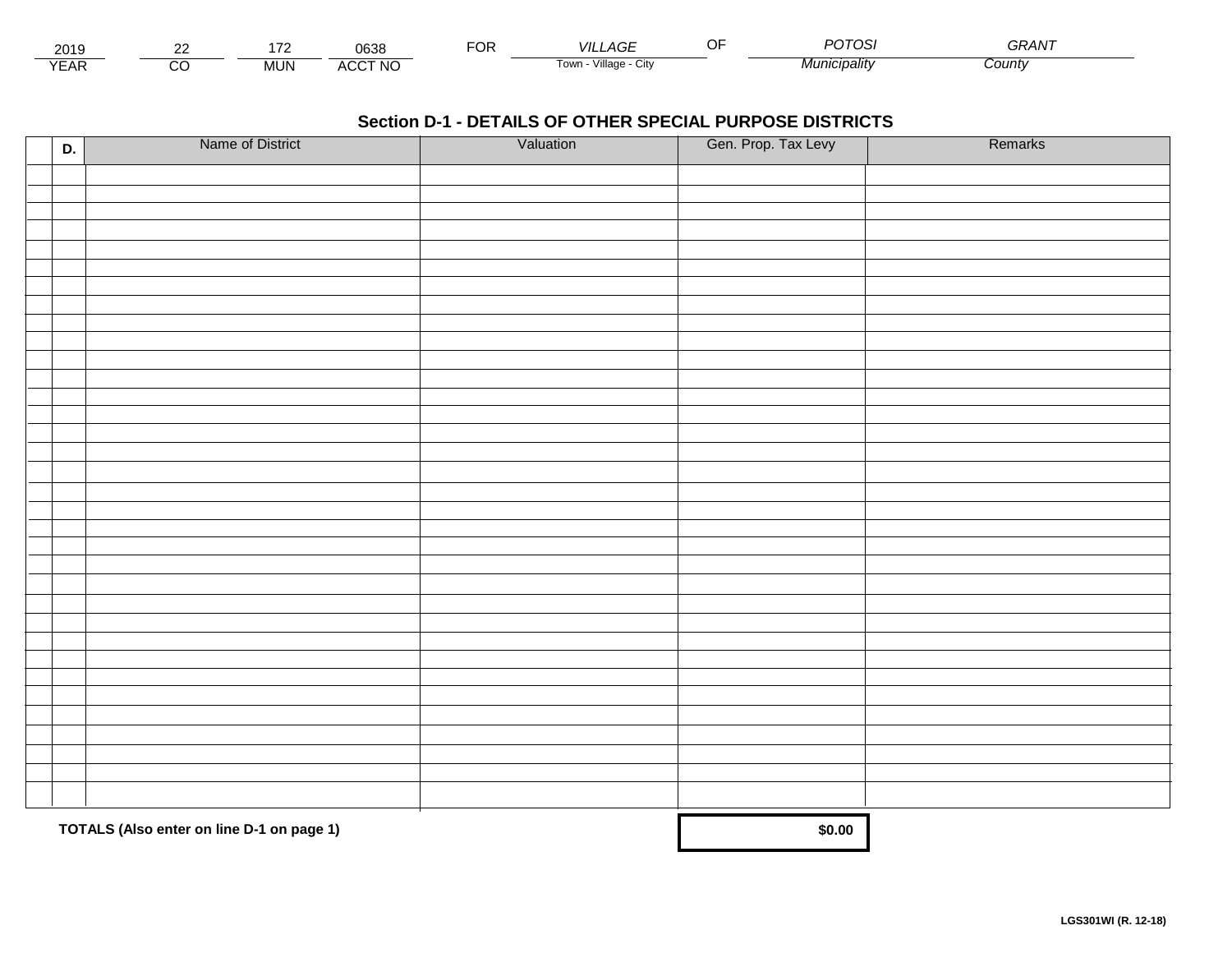# **FINAL**

| <b>FINAL</b>           |                                                                                            |                                                 |                   | <b>STATEMENT OF TAXES FOR 2019</b>                       |                                                                                                  | 22    | 186        | 0639                            |                                       |                                                            |             |
|------------------------|--------------------------------------------------------------------------------------------|-------------------------------------------------|-------------------|----------------------------------------------------------|--------------------------------------------------------------------------------------------------|-------|------------|---------------------------------|---------------------------------------|------------------------------------------------------------|-------------|
|                        |                                                                                            |                                                 |                   |                                                          |                                                                                                  | CO    | <b>MUN</b> | ACCT NO                         |                                       |                                                            |             |
|                        |                                                                                            |                                                 |                   | <b>FOR</b>                                               | <b>VILLAGE</b>                                                                                   | OF    |            | <b>TENNYSON</b>                 | <b>GRANT</b>                          | Check if Amended                                           |             |
|                        |                                                                                            |                                                 |                   |                                                          | Town- Village - City                                                                             |       |            | Municipality                    | County                                |                                                            |             |
| SEC.                   |                                                                                            |                                                 |                   |                                                          | Description of Tax by Taxing Jurisiction                                                         | Col 1 |            |                                 |                                       | Col 2.<br>AMOUNTS APPORTIONED<br>BY TAXING JURISDICTIONS   |             |
| A                      |                                                                                            | 1. AGGREGATE AMOUNT OF STATE TAXES              |                   |                                                          |                                                                                                  |       |            |                                 |                                       | \$0.00                                                     | A           |
| В.                     |                                                                                            | 1. Portion of State Special Charges Upon County |                   |                                                          |                                                                                                  |       |            |                                 |                                       | \$1.45                                                     |             |
|                        |                                                                                            |                                                 |                   | 2. Portion of County Tax Levied Over Entire Municipality |                                                                                                  |       |            |                                 |                                       | \$77,382.48                                                |             |
|                        |                                                                                            | 3. Special Purpose County Taxes                 |                   |                                                          |                                                                                                  |       |            |                                 |                                       | \$0.00                                                     |             |
| <b>COUNTY</b><br>TAXES |                                                                                            |                                                 |                   | 4. TOTAL COUNTY TAXES (sum of B-1 through B-3)           |                                                                                                  |       |            |                                 |                                       | \$77,383.93                                                | В           |
|                        |                                                                                            | <b>Special District</b><br>Code                 | Acct<br><b>No</b> |                                                          | <b>Special</b><br><b>District Name</b>                                                           |       |            | Col 1a<br><b>Property Taxes</b> | Col 1b<br><b>State Special Charge</b> | <b>Property Taxes with</b><br><b>State Special Charges</b> |             |
| C.                     | -1                                                                                         |                                                 |                   |                                                          |                                                                                                  |       |            |                                 |                                       |                                                            |             |
|                        | $\mathbf{2}$                                                                               |                                                 |                   |                                                          |                                                                                                  |       |            |                                 |                                       |                                                            |             |
|                        | 3                                                                                          |                                                 |                   |                                                          |                                                                                                  |       |            |                                 |                                       |                                                            |             |
| DISTRICT TAXES         | 4                                                                                          |                                                 |                   |                                                          |                                                                                                  |       |            |                                 |                                       |                                                            |             |
|                        | 5                                                                                          |                                                 |                   |                                                          |                                                                                                  |       |            |                                 |                                       |                                                            |             |
|                        | 6                                                                                          |                                                 |                   |                                                          |                                                                                                  |       |            |                                 |                                       |                                                            |             |
|                        | $\overline{7}$                                                                             |                                                 |                   |                                                          |                                                                                                  |       |            |                                 |                                       |                                                            |             |
| <b>SPECIAL</b>         | 8                                                                                          |                                                 |                   |                                                          |                                                                                                  |       |            |                                 |                                       |                                                            |             |
|                        | 9                                                                                          |                                                 |                   |                                                          |                                                                                                  |       |            |                                 |                                       |                                                            |             |
|                        | 10                                                                                         |                                                 |                   |                                                          |                                                                                                  |       |            |                                 |                                       |                                                            |             |
|                        | 11                                                                                         |                                                 |                   |                                                          |                                                                                                  |       |            |                                 |                                       |                                                            |             |
|                        |                                                                                            |                                                 |                   | 12. TOTAL SPECIAL DISTRICT TAXES (sum of C1 through C11) |                                                                                                  |       |            | \$0.00                          | \$0.00                                | \$0.00                                                     | $\mathbf c$ |
| D.                     | l1.                                                                                        |                                                 |                   |                                                          | Other Special Purpose District Taxes (Show Detail on page 4, enter total here)                   |       |            |                                 |                                       | \$0.00                                                     |             |
|                        | 2.                                                                                         |                                                 |                   |                                                          | Total Tax Increment (except county environmental remediation tax increment)                      |       |            |                                 |                                       | \$0.00                                                     |             |
| OR CITY                | 3.                                                                                         | County Environmental Tax Increment              |                   |                                                          |                                                                                                  |       |            |                                 |                                       | \$0.00                                                     |             |
|                        | 14.                                                                                        | <b>Other State Special Charges</b>              |                   |                                                          |                                                                                                  |       |            |                                 |                                       | \$0.00                                                     |             |
|                        | 15.                                                                                        | <b>County Special Charges</b>                   |                   |                                                          |                                                                                                  |       |            |                                 |                                       | \$0.00                                                     |             |
|                        | 6.                                                                                         | All Other Town, Village, or City Taxes          |                   |                                                          |                                                                                                  |       |            |                                 |                                       | \$52,973.00                                                |             |
| TOWN, VILLAGE, C       |                                                                                            |                                                 |                   |                                                          | Surplus Funds Applied CAUTION: Do not make an entry on this line unless Line D6 (above) is Zero. |       |            |                                 |                                       | $\sqrt{$0.00}$<br>k                                        |             |
|                        | <b>8. TOTAL TOWN, VILLAGE OR CITY TAXES</b> (sum of D1 through D7: NOT TOTAL for page one) |                                                 |                   |                                                          |                                                                                                  |       |            |                                 |                                       | \$52,973.00                                                | D           |

| <b>Clerk</b>   |            | Date | REMARKS |
|----------------|------------|------|---------|
| Work Phone     | Home Phone |      |         |
|                |            |      |         |
| E-mail Address | Fax Number |      |         |
|                |            |      |         |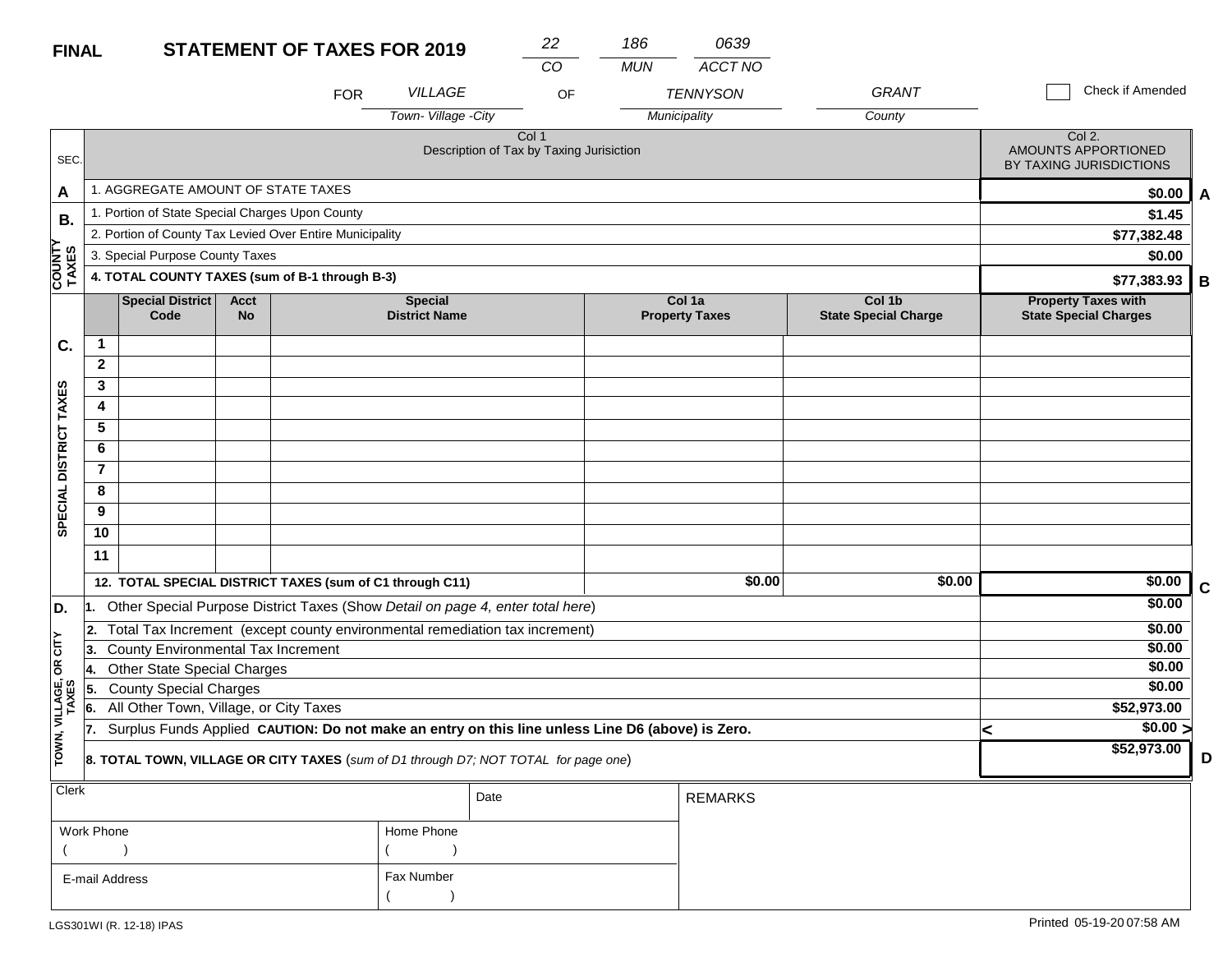|                                     | 2019                               | 22                                                                                                                             | 186                | 0639                                                 | <b>FOR</b><br>VILLAGE                 | OF                                      | <b>TENNYSON</b>                                 | <b>GRANT</b>                                             |                |
|-------------------------------------|------------------------------------|--------------------------------------------------------------------------------------------------------------------------------|--------------------|------------------------------------------------------|---------------------------------------|-----------------------------------------|-------------------------------------------------|----------------------------------------------------------|----------------|
|                                     | <b>YEAR</b>                        | CO                                                                                                                             | <b>MUN</b>         | <b>ACCT NO</b>                                       | Town - Village - City                 |                                         | Municipality                                    | County                                                   |                |
| SEC.                                |                                    | <b>School District Codes</b>                                                                                                   | Acct<br><b>No</b>  |                                                      |                                       | Col 1<br><b>SCHOOL DISTRICT NAMES</b>   |                                                 | Col. 2<br>AMOUNTS APPORTIONED<br>BY TAXING JURISDICTIONS |                |
|                                     | 1                                  | 224529                                                                                                                         | 0143               | SCH D OF POTOSI                                      |                                       |                                         |                                                 | \$245,206.00                                             |                |
| Е.                                  | $\overline{2}$                     |                                                                                                                                |                    |                                                      |                                       |                                         |                                                 |                                                          |                |
|                                     | 3                                  |                                                                                                                                |                    |                                                      |                                       |                                         |                                                 |                                                          |                |
|                                     | 4                                  |                                                                                                                                |                    |                                                      |                                       |                                         |                                                 |                                                          |                |
|                                     | $\overline{5}$                     |                                                                                                                                |                    |                                                      |                                       |                                         |                                                 |                                                          |                |
|                                     | 6                                  |                                                                                                                                |                    |                                                      |                                       |                                         |                                                 |                                                          |                |
| ELEMENTARY AND<br>SECONDARY SCHOOLS | $\overline{7}$                     |                                                                                                                                |                    |                                                      |                                       |                                         |                                                 |                                                          |                |
|                                     | 8                                  |                                                                                                                                |                    |                                                      |                                       |                                         |                                                 |                                                          |                |
|                                     | $\overline{9}$                     |                                                                                                                                |                    |                                                      |                                       |                                         |                                                 |                                                          |                |
|                                     | 10                                 |                                                                                                                                |                    |                                                      |                                       |                                         |                                                 |                                                          |                |
|                                     | $\overline{11}$                    |                                                                                                                                |                    |                                                      |                                       |                                         |                                                 |                                                          |                |
|                                     | 12                                 | TOTAL ELEMENTARY AND SECONDARY SCHOOL TAXES (sum of E1 through E11)                                                            |                    |                                                      |                                       |                                         |                                                 | \$245,206.00                                             | Е              |
|                                     | 1.                                 | 0300                                                                                                                           | 0003               |                                                      | SOUTHWEST WISCONSIN TECH COLLEGE FENN |                                         |                                                 | \$23,389.66                                              |                |
|                                     | 2.                                 |                                                                                                                                |                    |                                                      |                                       |                                         |                                                 |                                                          |                |
| TECH. T                             | $\overline{3}$ .<br>$\overline{4}$ |                                                                                                                                |                    | TOTAL TECHNICAL COLLEGE TAXES (sum of F1 through F3) |                                       |                                         |                                                 | \$23,389.66                                              | F              |
|                                     |                                    | TOTAL GENERAL PROPERTY TAXES APPORTIONED (Total of State, County, Special District, Local, School and Technical College Taxes) |                    | \$398,952.59                                         | G                                     |                                         |                                                 |                                                          |                |
| G.                                  |                                    | Summary of General Property Taxes, State Tax Credits Applied, and Net General Property Taxes to be Collected                   |                    | (G7) DEPARTMENT OF                                   |                                       |                                         |                                                 |                                                          |                |
|                                     |                                    | PLEASE COMPLETE ALL COLUMNS                                                                                                    |                    |                                                      | Col 1                                 | Col <sub>2</sub>                        | Col <sub>3</sub>                                | REVENUE USE ONLY                                         |                |
|                                     |                                    |                                                                                                                                |                    |                                                      |                                       | Real Estate Roll Personal Property Roll | Total (Col 1 Plus Col 2)                        |                                                          |                |
| G1                                  |                                    | General Property Taxes From Computerized Summary                                                                               |                    |                                                      | 396,590.49                            | 2,362.10                                |                                                 | 398,952.59 SUBTRACT LINE G FROM LINE                     |                |
| G <sub>2</sub>                      |                                    | School Levy Tax Credit Applied (subtract)                                                                                      |                    |                                                      | 41,875.88                             | 249.42                                  |                                                 | 42,125.30 G-1. RECORD ON LINE G-6.                       |                |
| G3                                  |                                    | Lottery and Gaming Credit Applied (subtract)                                                                                   |                    |                                                      | 29,490.56                             | 0.00                                    | 29,490.56 (G-1) $-$                             | \$398,952.59                                             |                |
| G4                                  |                                    | First Dollar Credit Applied (subtract)                                                                                         |                    |                                                      | 14,050.92                             | 0.00                                    | 14,050.92                                       | \$398,952.59                                             |                |
| G <sub>5</sub>                      |                                    | Net General Property Taxes To Be Collected                                                                                     |                    |                                                      | 311,173.13                            | 2,112.68                                | $313,285.81$ <sup>(G)</sup>                     |                                                          |                |
| G <sub>6</sub>                      |                                    | <b>UNDERRUN / OVERRUN</b> (include Line G-6 in Line T Total)<br><b>REPORT DETAIL ON PAGE - 3</b>                               |                    |                                                      | Col 1                                 |                                         |                                                 | \$0.00                                                   | G <sub>6</sub> |
| Η.                                  |                                    |                                                                                                                                |                    |                                                      | For Municipality                      | Col 2 Enterprise/ Utility               | Municipality Acting as Agent For<br>Col 3 Other |                                                          |                |
|                                     |                                    | <b>SPECIAL ASSESSMENTS AND CHARGES</b>                                                                                         |                    |                                                      | 1,000.00                              | 0.00                                    | 0.00                                            | \$1,000.00                                               | H              |
| J.                                  |                                    | <b>OMITTED PROPERTY TAXES</b> (Net taxes levied on property omitted from taxation in previous years)                           |                    |                                                      |                                       |                                         |                                                 | \$0.00                                                   | J              |
| Κ.                                  |                                    | S. 70.43 CORRECTIONS (Net taxes due or refunded - use brackets <> to denote minus amount)                                      |                    |                                                      |                                       | (e)<br>(d)                              |                                                 | \$0.00                                                   | K              |
| М.                                  |                                    | (a) (b) (c)                                                                                                                    |                    |                                                      | M                                     |                                         |                                                 |                                                          |                |
|                                     |                                    | $\overline{P.F.}$ CROP TAXES 0.00 Reg. Acs. @ 10 $\ell = \$$ 0.00 + 0.00 Reg. Acs. @ $\ell = \$$                               |                    | $(c)$ (Acres)                                        | (e) (Acres)                           | $0.00+$                                 | 0.00<br>$0.00$ Reg. Acs. @ 20¢=\$               | \$0.00                                                   |                |
| N.                                  |                                    | (a) (Acres)<br>MFL TAX 0.00 Open @ .74 ¢ =\$ 0.00 + 0.00 Closed @\$ 1.75=\$ 0.00 + 0.00 Open @\$ 2.04=                         |                    |                                                      | (d)                                   | $(g)$ (Acres)                           | $0.00 + 0.00$ Closed @\$ 10.20=\$<br>0.00       |                                                          | $\mathbf N$    |
|                                     |                                    |                                                                                                                                |                    |                                                      |                                       | $(i)$ (Acres)                           | (i)                                             | \$0.00                                                   |                |
|                                     |                                    |                                                                                                                                |                    |                                                      |                                       |                                         | $.00 =$<br>.00 Closed @ \$7.87=\$               |                                                          |                |
|                                     |                                    | 1. COAL (Sec.70.42)                                                                                                            | Number of Tons=(a) | 0.00                                                 | @5¢ per Ton + Number of Tons=(b)      | 0.00<br>@7¢ per Ton                     |                                                 | \$0.00                                                   |                |
|                                     |                                    | 2. PETROLEUM REFINERIES (Sec.70.421)                                                                                           |                    |                                                      | Number of Tons $=(a)$                 | 0.00<br>@5¢ per Ton                     |                                                 | \$0.00                                                   |                |
| OCCUPATION<br>TAXES O               |                                    | 3. IRON ORE CONCENTRATES (Sec. 70.40)                                                                                          |                    |                                                      | Number of Tons $=(a)$                 | 0.00<br>@5¢ per Ton                     |                                                 | \$0.00                                                   |                |
| T.                                  |                                    | AGGREGATE AMOUNT OF TAXES (Total of Sections G, G-6, H, J, K, M, N, and Section 0)                                             |                    |                                                      |                                       |                                         |                                                 | \$399,952.59                                             | $\mathbf{T}$   |
|                                     |                                    |                                                                                                                                |                    |                                                      |                                       |                                         |                                                 |                                                          |                |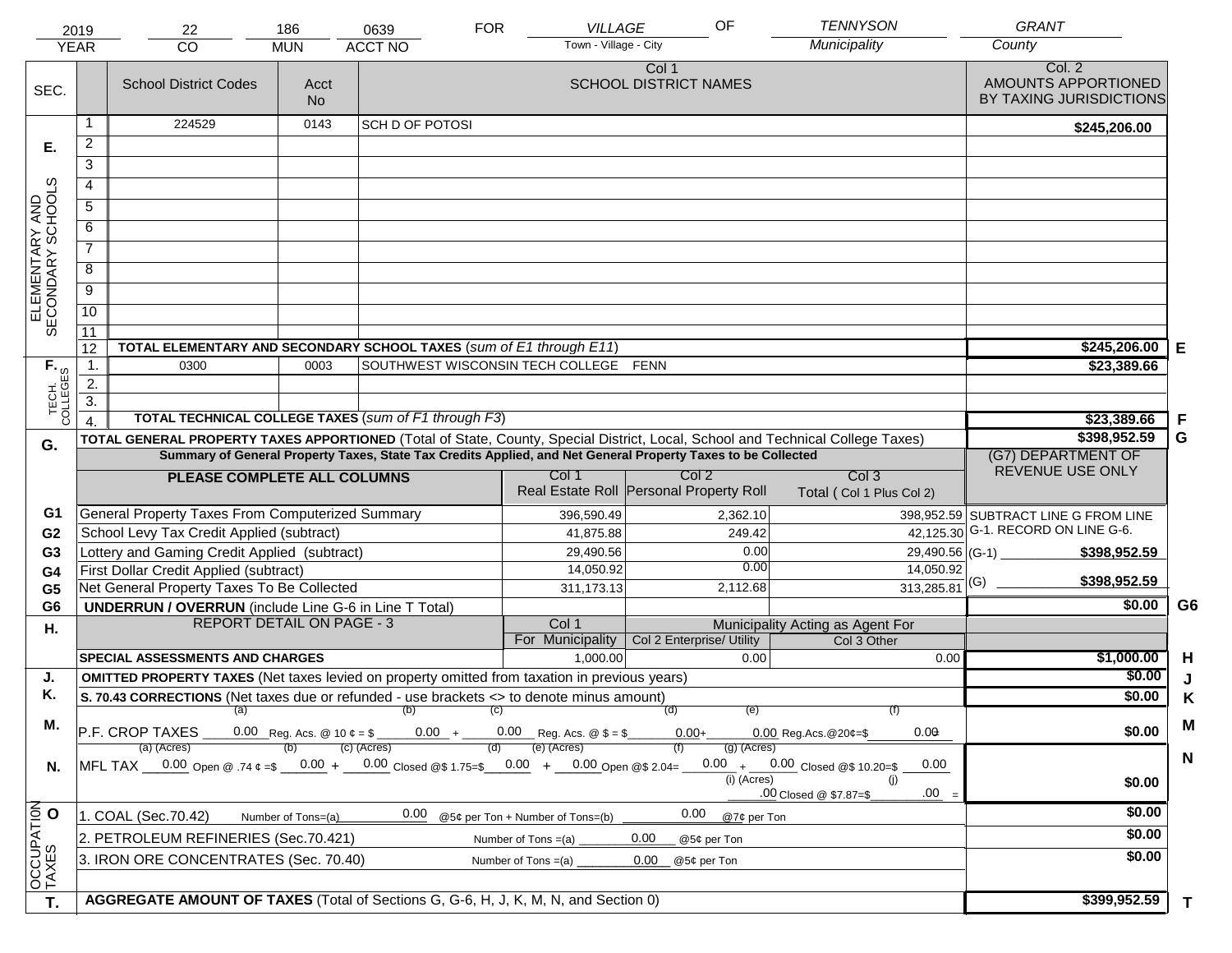|                     | 2019            | 22                                                                 | 186        | 0639           | <b>FOR</b> | VILLAGE                           | <b>TENNYSON</b><br>OF            |                  | <b>GRANT</b>               |
|---------------------|-----------------|--------------------------------------------------------------------|------------|----------------|------------|-----------------------------------|----------------------------------|------------------|----------------------------|
|                     | <b>YEAR</b>     | $\overline{CO}$                                                    | <b>MUN</b> | <b>ACCT NO</b> |            | Town - Village - City             | Municipality                     |                  | County                     |
|                     |                 |                                                                    |            |                |            | <b>SECTION H - DETAIL SUMMARY</b> |                                  |                  |                            |
|                     |                 |                                                                    |            |                |            | Col 1                             | Municipality Acting as Agent for |                  | <b>Total For Each Line</b> |
| н                   |                 | Special Assessments and Special Charges                            |            |                |            | For the Municipality              | Col 2 Enterprise / Utility       | Col 3 Other      | (Total of columns 1,2 & 3) |
|                     | 01              | Water main and lateral Installations                               |            |                |            | \$0.00                            | $\frac{1}{00}$                   | \$0.00           | \$0.00                     |
|                     | 02              | Sewer main and lateral installations                               |            |                |            | \$0.00                            | \$0.00                           | \$0.00           | \$0.00                     |
|                     | 03              | Street improvements (ex: sidewalks, storm sewers, seal coating)    |            |                |            | $\sqrt{$1,000.00}$                | \$0.00                           | \$0.00           | \$1,000.00                 |
|                     | 04              | Street light installation                                          |            |                |            | \$0.00                            | \$0.00                           | \$0.00           | \$0.00                     |
|                     | 05              | Greenbelts                                                         |            |                |            | \$0.00                            | \$0.00                           | \$0.00           | \$0.00                     |
|                     | 06              | Drain ditch and watercourse (sec. 88.42 & 88.43)                   |            |                |            | \$0.00                            | \$0.00                           | \$0.00           | \$0.00                     |
| SPECIAL ASSESSMENTS |                 |                                                                    |            |                |            |                                   |                                  |                  |                            |
|                     |                 |                                                                    |            |                |            |                                   |                                  |                  |                            |
|                     |                 |                                                                    |            |                |            |                                   |                                  |                  |                            |
|                     |                 |                                                                    |            |                |            |                                   |                                  |                  |                            |
|                     |                 |                                                                    |            |                |            |                                   |                                  |                  |                            |
|                     |                 |                                                                    |            |                |            |                                   |                                  |                  |                            |
|                     | 01              | Weeds, Tree Planting, Removal                                      |            |                |            | \$0.00                            | \$0.00                           | \$0.00           | \$0.00                     |
|                     | 02              | Snow Removal, Plowing                                              |            |                |            | \$0.00                            | \$0.00                           | \$0.00           | \$0.00                     |
|                     | $\overline{03}$ | Refuse And Garbage Collection<br>Grading, Gravel, Culvert, Fencing |            |                |            | \$0.00                            | \$0.00                           | \$0.00           | \$0.00                     |
|                     | 04              |                                                                    |            |                |            | \$0.00                            | \$0.00                           | \$0.00           | \$0.00                     |
|                     | 05              | Fencing                                                            |            |                |            | \$0.00                            | \$0.00                           | \$0.00           | \$0.00                     |
|                     | 06<br>07        | <b>Fire Calls</b><br>Recycling                                     |            |                |            | \$0.00<br>\$0.00                  | \$0.00<br>\$0.00                 | \$0.00<br>\$0.00 | \$0.00<br>\$0.00           |
| SPECIAL CHARGES     |                 | 08 Delinquent Utility Charges                                      |            |                |            | \$0.00                            | \$0.00                           | \$0.00           | \$0.00                     |
|                     |                 |                                                                    |            |                |            |                                   |                                  |                  |                            |
|                     |                 |                                                                    |            |                |            |                                   |                                  |                  |                            |
|                     |                 |                                                                    |            |                |            |                                   |                                  |                  |                            |
|                     |                 |                                                                    |            |                |            |                                   |                                  |                  |                            |
|                     |                 |                                                                    |            |                |            |                                   |                                  |                  |                            |
|                     |                 |                                                                    |            |                |            | \$1,000.00                        | \$0.00                           | \$0.00           | \$1,000.00                 |
|                     |                 | TOTALS (Also enter on line H on page 2)                            |            |                |            |                                   |                                  |                  |                            |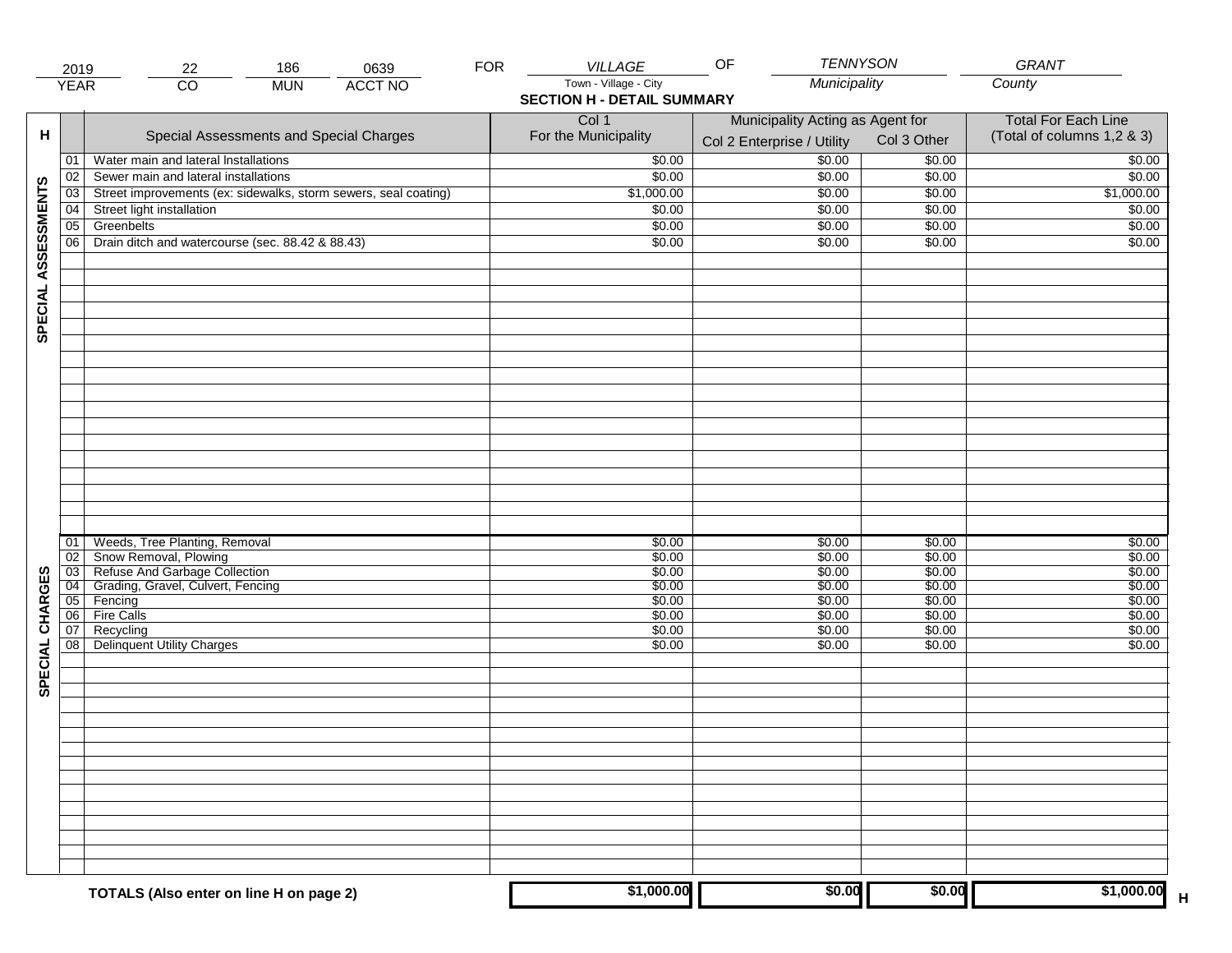| 2019                        | co | 186        | 0639            | Ur | _AGF<br>VIL                   | $\sim$ $\sim$<br> | 'YSON<br>ו אויו -    | $\mathbf{z} = \mathbf{z} \cdot \mathbf{z}$<br>א⊤רי |  |
|-----------------------------|----|------------|-----------------|----|-------------------------------|-------------------|----------------------|----------------------------------------------------|--|
| $\sqrt{2}$<br>▵<br><b>L</b> |    | <b>MUN</b> | CCT NC،<br>A(x) |    | <br>√illage - '<br>l own<br>ີ |                   | <i>JIUNICIDAIItY</i> | County                                             |  |

| D. | Name of District                          | Valuation | Gen. Prop. Tax Levy | Remarks |
|----|-------------------------------------------|-----------|---------------------|---------|
|    |                                           |           |                     |         |
|    |                                           |           |                     |         |
|    |                                           |           |                     |         |
|    |                                           |           |                     |         |
|    |                                           |           |                     |         |
|    |                                           |           |                     |         |
|    |                                           |           |                     |         |
|    |                                           |           |                     |         |
|    |                                           |           |                     |         |
|    |                                           |           |                     |         |
|    |                                           |           |                     |         |
|    |                                           |           |                     |         |
|    |                                           |           |                     |         |
|    |                                           |           |                     |         |
|    |                                           |           |                     |         |
|    |                                           |           |                     |         |
|    |                                           |           |                     |         |
|    |                                           |           |                     |         |
|    |                                           |           |                     |         |
|    |                                           |           |                     |         |
|    |                                           |           |                     |         |
|    |                                           |           |                     |         |
|    |                                           |           |                     |         |
|    |                                           |           |                     |         |
|    |                                           |           |                     |         |
|    |                                           |           |                     |         |
|    |                                           |           |                     |         |
|    |                                           |           |                     |         |
|    |                                           |           |                     |         |
|    |                                           |           |                     |         |
|    |                                           |           |                     |         |
|    | TOTALS (Also enter on line D-1 on page 1) |           | \$0.00              |         |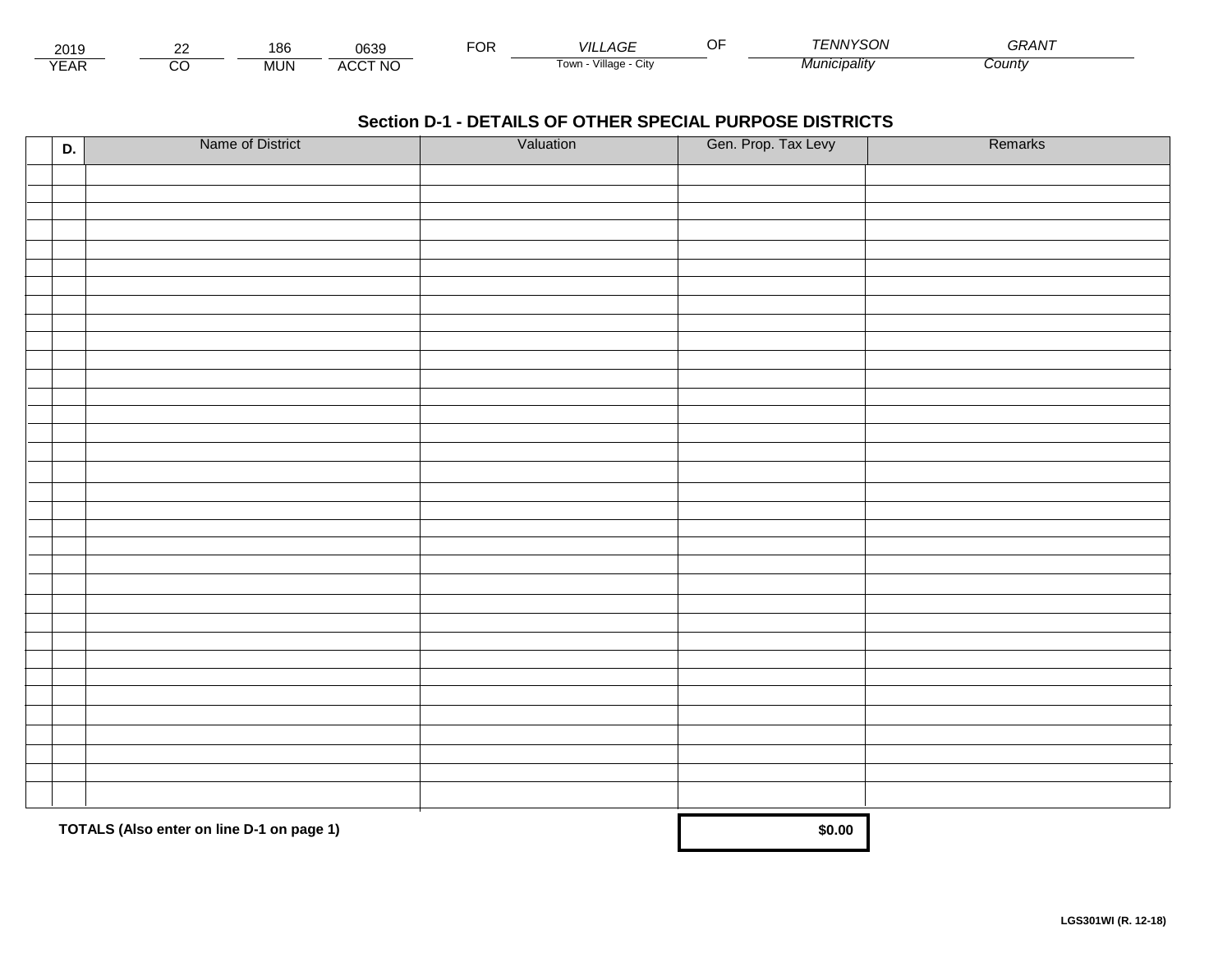| <b>FINAL</b>            |                                                |                                                          |                          | <b>STATEMENT OF TAXES FOR 2019</b> |                                        | 22                                                                                               | 191        | 0640                            |                                       |   |                                                            |   |
|-------------------------|------------------------------------------------|----------------------------------------------------------|--------------------------|------------------------------------|----------------------------------------|--------------------------------------------------------------------------------------------------|------------|---------------------------------|---------------------------------------|---|------------------------------------------------------------|---|
|                         |                                                |                                                          |                          |                                    |                                        | CO                                                                                               | <b>MUN</b> | ACCT NO                         |                                       |   |                                                            |   |
|                         |                                                |                                                          |                          | <b>FOR</b>                         | <b>VILLAGE</b>                         | OF                                                                                               |            | <b>WOODMAN</b>                  | <b>GRANT</b>                          |   | Check if Amended                                           |   |
|                         |                                                |                                                          |                          |                                    | Town-Village - City                    |                                                                                                  |            | Municipality                    | County                                |   |                                                            |   |
| SEC.                    |                                                |                                                          |                          |                                    |                                        | Col 1<br>Description of Tax by Taxing Jurisiction                                                |            |                                 |                                       |   | Col 2.<br>AMOUNTS APPORTIONED<br>BY TAXING JURISDICTIONS   |   |
| A                       |                                                | 1. AGGREGATE AMOUNT OF STATE TAXES                       |                          |                                    |                                        |                                                                                                  |            |                                 |                                       |   | \$0.00                                                     | A |
| <b>B.</b>               |                                                | 1. Portion of State Special Charges Upon County          |                          |                                    |                                        |                                                                                                  |            |                                 |                                       |   | \$0.33                                                     |   |
|                         |                                                | 2. Portion of County Tax Levied Over Entire Municipality |                          |                                    |                                        |                                                                                                  |            |                                 |                                       |   | \$17,336.94                                                |   |
|                         |                                                | 3. Special Purpose County Taxes                          |                          |                                    |                                        |                                                                                                  |            |                                 |                                       |   | \$0.00                                                     |   |
| <b>COUNTY</b><br>TAXES  | 4. TOTAL COUNTY TAXES (sum of B-1 through B-3) |                                                          |                          |                                    |                                        |                                                                                                  |            |                                 |                                       |   | \$17,337.27                                                | В |
|                         |                                                | Special District<br>Code                                 | <b>Acct</b><br><b>No</b> |                                    | <b>Special</b><br><b>District Name</b> |                                                                                                  |            | Col 1a<br><b>Property Taxes</b> | Col 1b<br><b>State Special Charge</b> |   | <b>Property Taxes with</b><br><b>State Special Charges</b> |   |
| C.                      | $\mathbf{1}$                                   |                                                          |                          |                                    |                                        |                                                                                                  |            |                                 |                                       |   |                                                            |   |
|                         | $\mathbf{2}$                                   |                                                          |                          |                                    |                                        |                                                                                                  |            |                                 |                                       |   |                                                            |   |
|                         | 3                                              |                                                          |                          |                                    |                                        |                                                                                                  |            |                                 |                                       |   |                                                            |   |
|                         | 4                                              |                                                          |                          |                                    |                                        |                                                                                                  |            |                                 |                                       |   |                                                            |   |
|                         | 5                                              |                                                          |                          |                                    |                                        |                                                                                                  |            |                                 |                                       |   |                                                            |   |
|                         | 6                                              |                                                          |                          |                                    |                                        |                                                                                                  |            |                                 |                                       |   |                                                            |   |
|                         | $\overline{7}$                                 |                                                          |                          |                                    |                                        |                                                                                                  |            |                                 |                                       |   |                                                            |   |
| SPECIAL DISTRICT TAXES  | 8                                              |                                                          |                          |                                    |                                        |                                                                                                  |            |                                 |                                       |   |                                                            |   |
|                         | 9                                              |                                                          |                          |                                    |                                        |                                                                                                  |            |                                 |                                       |   |                                                            |   |
|                         | 10                                             |                                                          |                          |                                    |                                        |                                                                                                  |            |                                 |                                       |   |                                                            |   |
|                         | 11                                             |                                                          |                          |                                    |                                        |                                                                                                  |            |                                 |                                       |   |                                                            |   |
|                         |                                                | 12. TOTAL SPECIAL DISTRICT TAXES (sum of C1 through C11) |                          |                                    |                                        |                                                                                                  |            | \$0.00                          | \$0.00                                |   | \$0.00                                                     | C |
| D.                      |                                                |                                                          |                          |                                    |                                        | 1. Other Special Purpose District Taxes (Show Detail on page 4, enter total here)                |            |                                 |                                       |   | \$0.00                                                     |   |
|                         | 2.                                             |                                                          |                          |                                    |                                        | Total Tax Increment (except county environmental remediation tax increment)                      |            |                                 |                                       |   | \$0.00                                                     |   |
| čL                      | 13.                                            | County Environmental Tax Increment                       |                          |                                    |                                        |                                                                                                  |            |                                 |                                       |   | \$0.00                                                     |   |
| œ                       | 14.                                            | <b>Other State Special Charges</b>                       |                          |                                    |                                        |                                                                                                  |            |                                 |                                       |   | \$0.00                                                     |   |
|                         | 5.                                             | <b>County Special Charges</b>                            |                          |                                    |                                        |                                                                                                  |            |                                 |                                       |   | \$0.00                                                     |   |
|                         | 6.                                             | All Other Town, Village, or City Taxes                   |                          |                                    |                                        |                                                                                                  |            |                                 |                                       |   | \$5,115.00                                                 |   |
|                         | 17.                                            |                                                          |                          |                                    |                                        | Surplus Funds Applied CAUTION: Do not make an entry on this line unless Line D6 (above) is Zero. |            |                                 |                                       | < | $\sqrt{$0.00}$                                             |   |
| TOWN, VILLAGE,<br>TAXES |                                                |                                                          |                          |                                    |                                        | 8. TOTAL TOWN, VILLAGE OR CITY TAXES (sum of D1 through D7; NOT TOTAL for page one)              |            |                                 |                                       |   | \$5,115.00                                                 | D |
| <b>Clerk</b>            |                                                |                                                          |                          |                                    |                                        | Date                                                                                             |            | <b>REMARKS</b>                  |                                       |   |                                                            |   |

| $\sim$         |            | Date | REMARKS |
|----------------|------------|------|---------|
| Work Phone     | Home Phone |      |         |
|                |            |      |         |
| E-mail Address | Fax Number |      |         |
|                |            |      |         |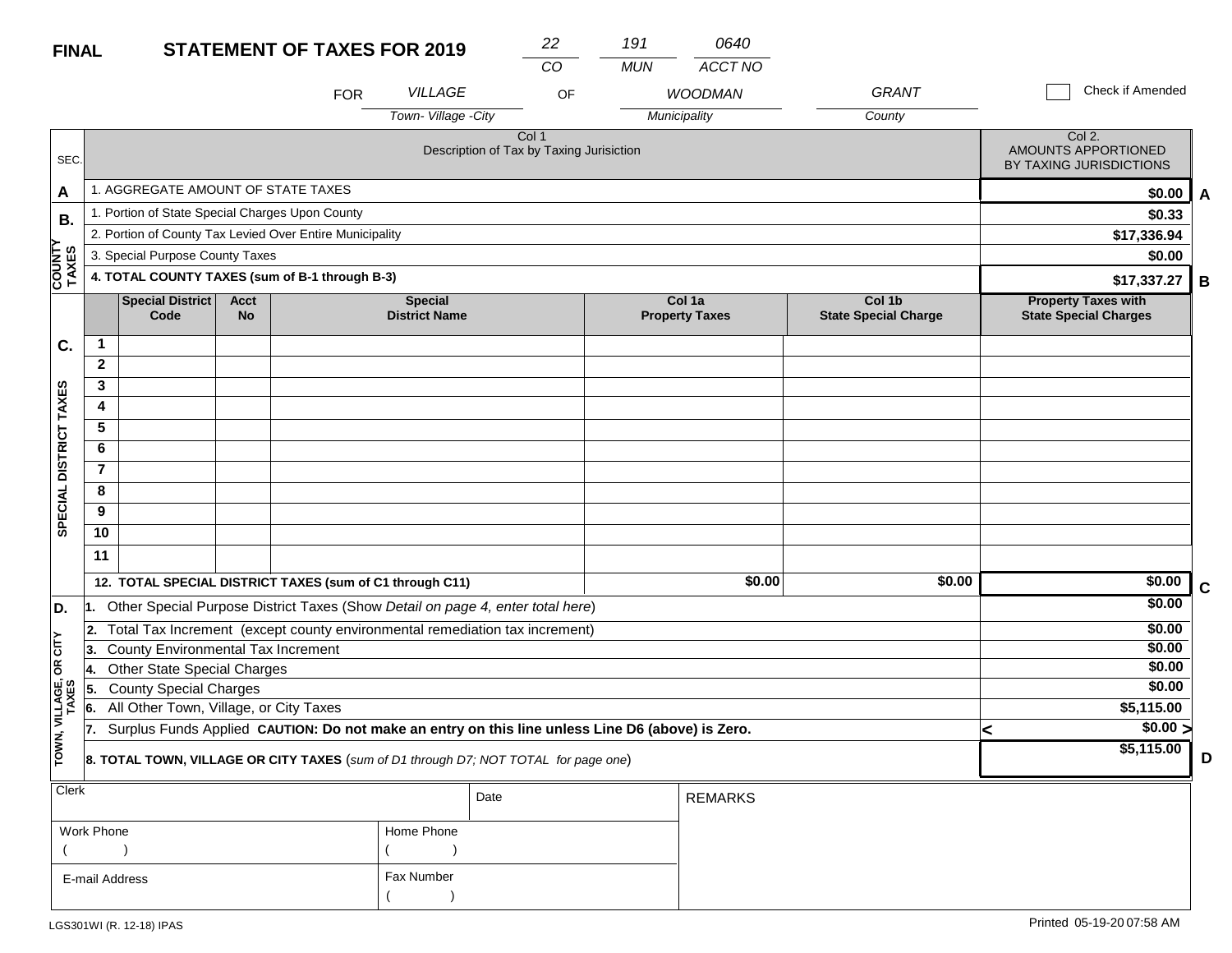|                                     | 2019                                                                                                                           | 22                                                                                                     | 191                | 0640                          | <b>FOR</b> | VILLAGE                               | OF                                                          |                                                    | <b>WOODMAN</b>                               | <b>GRANT</b>                                             |                |
|-------------------------------------|--------------------------------------------------------------------------------------------------------------------------------|--------------------------------------------------------------------------------------------------------|--------------------|-------------------------------|------------|---------------------------------------|-------------------------------------------------------------|----------------------------------------------------|----------------------------------------------|----------------------------------------------------------|----------------|
| <b>YEAR</b>                         |                                                                                                                                | CO                                                                                                     | <b>MUN</b>         | <b>ACCT NO</b>                |            | Town - Village - City                 |                                                             | Municipality                                       |                                              | County                                                   |                |
| SEC.                                |                                                                                                                                | <b>School District Codes</b>                                                                           | Acct<br><b>No</b>  |                               |            |                                       | Col 1<br><b>SCHOOL DISTRICT NAMES</b>                       |                                                    |                                              | Col. 2<br>AMOUNTS APPORTIONED<br>BY TAXING JURISDICTIONS |                |
|                                     | 1                                                                                                                              | 220609                                                                                                 | 0134               | <b>SCH D OF BOSCOBEL AREA</b> |            |                                       |                                                             |                                                    |                                              | \$45,222.54                                              |                |
| Е.                                  | $\overline{2}$                                                                                                                 |                                                                                                        |                    |                               |            |                                       |                                                             |                                                    |                                              |                                                          |                |
|                                     | 3                                                                                                                              |                                                                                                        |                    |                               |            |                                       |                                                             |                                                    |                                              |                                                          |                |
|                                     | 4                                                                                                                              |                                                                                                        |                    |                               |            |                                       |                                                             |                                                    |                                              |                                                          |                |
|                                     | $\overline{5}$                                                                                                                 |                                                                                                        |                    |                               |            |                                       |                                                             |                                                    |                                              |                                                          |                |
|                                     | 6                                                                                                                              |                                                                                                        |                    |                               |            |                                       |                                                             |                                                    |                                              |                                                          |                |
| ELEMENTARY AND<br>SECONDARY SCHOOLS | $\overline{7}$                                                                                                                 |                                                                                                        |                    |                               |            |                                       |                                                             |                                                    |                                              |                                                          |                |
|                                     | 8                                                                                                                              |                                                                                                        |                    |                               |            |                                       |                                                             |                                                    |                                              |                                                          |                |
|                                     | $\overline{9}$                                                                                                                 |                                                                                                        |                    |                               |            |                                       |                                                             |                                                    |                                              |                                                          |                |
|                                     | 10                                                                                                                             |                                                                                                        |                    |                               |            |                                       |                                                             |                                                    |                                              |                                                          |                |
|                                     | $\overline{11}$                                                                                                                |                                                                                                        |                    |                               |            |                                       |                                                             |                                                    |                                              |                                                          |                |
|                                     | 12                                                                                                                             | TOTAL ELEMENTARY AND SECONDARY SCHOOL TAXES (sum of E1 through E11)                                    |                    |                               |            |                                       |                                                             |                                                    |                                              | \$45,222.54                                              | Е              |
|                                     | 1.                                                                                                                             | 0300                                                                                                   | 0003               |                               |            | SOUTHWEST WISCONSIN TECH COLLEGE FENN |                                                             |                                                    |                                              | \$5,240.27                                               |                |
| TECH. T                             | 2.                                                                                                                             |                                                                                                        |                    |                               |            |                                       |                                                             |                                                    |                                              |                                                          |                |
|                                     | $\overline{3}$ .                                                                                                               |                                                                                                        |                    |                               |            |                                       |                                                             |                                                    |                                              |                                                          |                |
|                                     | $\overline{4}$                                                                                                                 | TOTAL TECHNICAL COLLEGE TAXES (sum of F1 through F3)                                                   |                    |                               |            |                                       |                                                             |                                                    |                                              | \$5,240.27                                               | F              |
| G.                                  | TOTAL GENERAL PROPERTY TAXES APPORTIONED (Total of State, County, Special District, Local, School and Technical College Taxes) |                                                                                                        |                    |                               |            |                                       |                                                             |                                                    |                                              | \$72,915.08                                              | G              |
|                                     | Summary of General Property Taxes, State Tax Credits Applied, and Net General Property Taxes to be Collected                   |                                                                                                        |                    |                               |            |                                       |                                                             |                                                    |                                              | (G7) DEPARTMENT OF<br>REVENUE USE ONLY                   |                |
|                                     |                                                                                                                                | PLEASE COMPLETE ALL COLUMNS                                                                            |                    |                               |            | Col 1                                 | Col <sub>2</sub><br>Real Estate Roll Personal Property Roll |                                                    | Col <sub>3</sub><br>Total (Col 1 Plus Col 2) |                                                          |                |
| G1                                  |                                                                                                                                | General Property Taxes From Computerized Summary                                                       |                    |                               |            | 72,795.80                             |                                                             | 119.32                                             |                                              | 72,915.12 SUBTRACT LINE G FROM LINE                      |                |
| G <sub>2</sub>                      |                                                                                                                                | School Levy Tax Credit Applied (subtract)                                                              |                    |                               |            | 7,938.16                              |                                                             | 13.02                                              |                                              | $\overline{7,951.18}$ G-1. RECORD ON LINE G-6.           |                |
| G3                                  |                                                                                                                                | Lottery and Gaming Credit Applied (subtract)                                                           |                    |                               |            | 6,915.56                              |                                                             | 0.00<br>0.00                                       | 6,915.56 (G-1) $-$                           | \$72,915.12                                              |                |
| G4                                  |                                                                                                                                | First Dollar Credit Applied (subtract)                                                                 |                    |                               |            | 4,525.23                              |                                                             |                                                    | 4,525.23<br>$\frac{1}{53,523.15}$ (G)        | \$72,915.08                                              |                |
| G <sub>5</sub>                      |                                                                                                                                | Net General Property Taxes To Be Collected                                                             |                    |                               |            | 53,416.85                             |                                                             | 106.30                                             |                                              | \$0.04                                                   | G <sub>6</sub> |
| G <sub>6</sub>                      |                                                                                                                                | <b>UNDERRUN / OVERRUN</b> (include Line G-6 in Line T Total)<br><b>REPORT DETAIL ON PAGE - 3</b>       |                    |                               |            | Col 1                                 |                                                             | Municipality Acting as Agent For                   |                                              |                                                          |                |
| Η.                                  |                                                                                                                                |                                                                                                        |                    |                               |            | For Municipality                      | Col 2 Enterprise/ Utility                                   |                                                    | Col 3 Other                                  |                                                          |                |
|                                     |                                                                                                                                | <b>SPECIAL ASSESSMENTS AND CHARGES</b>                                                                 |                    |                               |            | 0.00                                  |                                                             | 0.00                                               | 0.00                                         | \$0.00                                                   | H              |
| J.                                  |                                                                                                                                | <b>OMITTED PROPERTY TAXES</b> (Net taxes levied on property omitted from taxation in previous years)   |                    |                               |            |                                       |                                                             |                                                    |                                              | \$0.00                                                   | J              |
| Κ.                                  |                                                                                                                                | S. 70.43 CORRECTIONS (Net taxes due or refunded - use brackets <> to denote minus amount)              |                    |                               |            |                                       |                                                             |                                                    |                                              | \$0.00                                                   | K              |
| М.                                  |                                                                                                                                |                                                                                                        |                    | $(a)$ (b) (c)                 |            |                                       | (d)                                                         | (e)                                                |                                              |                                                          | M              |
|                                     |                                                                                                                                | $\overline{P.F.}$ CROP TAXES 0.00 Reg. Acs. @ 10 $\ell = \$$ 0.00 + 0.00 Reg. Acs. @ $\ell = \$$       |                    |                               |            |                                       | $0.00+$                                                     | $0.00$ Reg. Acs. $@20¢=$ \$                        | 0.00                                         | \$0.00                                                   |                |
|                                     |                                                                                                                                | (a) (Acres)<br>MFL TAX 0.00 Open @ .74 ¢ =\$ 0.00 + 0.00 Closed @\$ 1.75=\$ 0.00 + 0.00 Open @\$ 2.04= |                    | $(c)$ (Acres)                 | (d)        | (e) (Acres)                           |                                                             | $(g)$ (Acres)<br>$0.00 + 0.00$ Closed @\$ 10.20=\$ | 0.00                                         |                                                          | $\mathbf N$    |
| N.                                  |                                                                                                                                |                                                                                                        |                    |                               |            |                                       |                                                             | $(i)$ (Acres)<br>.00 Closed @ \$7.87=\$            | (i)<br>$.00 =$                               | \$0.00                                                   |                |
| OCCUPATION<br>TAXES O               |                                                                                                                                | 1. COAL (Sec.70.42)                                                                                    | Number of Tons=(a) | 0.00                          |            | @5¢ per Ton + Number of Tons=(b)      | 0.00                                                        | @7¢ per Ton                                        |                                              | \$0.00                                                   |                |
|                                     |                                                                                                                                | 2. PETROLEUM REFINERIES (Sec.70.421)                                                                   |                    |                               |            | Number of Tons $=(a)$                 | 0.00<br>@5¢ per Ton                                         |                                                    |                                              | \$0.00                                                   |                |
|                                     |                                                                                                                                | 3. IRON ORE CONCENTRATES (Sec. 70.40)                                                                  |                    |                               |            | Number of Tons $=(a)$                 | 0.00<br>@5¢ per Ton                                         |                                                    |                                              | \$0.00                                                   |                |
|                                     |                                                                                                                                |                                                                                                        |                    |                               |            |                                       |                                                             |                                                    |                                              |                                                          |                |
| T.                                  |                                                                                                                                | AGGREGATE AMOUNT OF TAXES (Total of Sections G, G-6, H, J, K, M, N, and Section 0)                     | \$72,915.12        | $\mathbf{T}$                  |            |                                       |                                                             |                                                    |                                              |                                                          |                |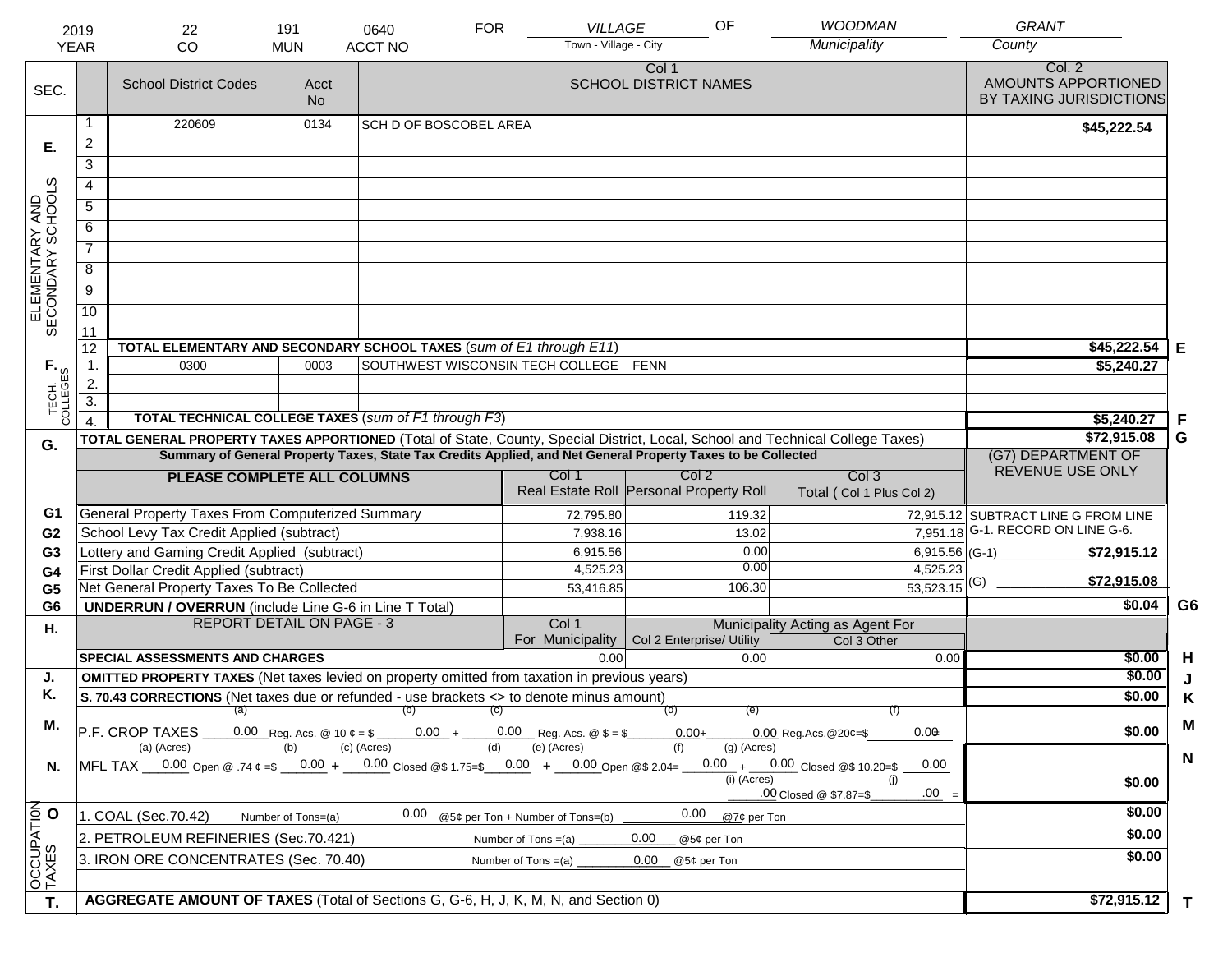|                     | 2019        | 191<br>0640<br>22                                               | <b>FOR</b> | VILLAGE                                                    | <b>WOODMAN</b><br>OF                                           |                  | <b>GRANT</b>                                             |
|---------------------|-------------|-----------------------------------------------------------------|------------|------------------------------------------------------------|----------------------------------------------------------------|------------------|----------------------------------------------------------|
|                     | <b>YEAR</b> | $\overline{CO}$<br><b>ACCT NO</b><br><b>MUN</b>                 |            | Town - Village - City<br><b>SECTION H - DETAIL SUMMARY</b> | Municipality                                                   |                  | County                                                   |
| н                   |             | Special Assessments and Special Charges                         |            | Col 1<br>For the Municipality                              | Municipality Acting as Agent for<br>Col 2 Enterprise / Utility | Col 3 Other      | <b>Total For Each Line</b><br>(Total of columns 1,2 & 3) |
|                     | 01          | Water main and lateral Installations                            |            | \$0.00                                                     | 50.00                                                          | \$0.00           | \$0.00                                                   |
|                     | 02          | Sewer main and lateral installations                            |            | \$0.00                                                     | \$0.00                                                         | \$0.00           | \$0.00                                                   |
|                     | 03          | Street improvements (ex: sidewalks, storm sewers, seal coating) |            | \$0.00                                                     | \$0.00                                                         | \$0.00           | \$0.00                                                   |
|                     | 04          | Street light installation                                       |            | \$0.00                                                     | \$0.00                                                         | \$0.00           | \$0.00                                                   |
|                     | 05          | Greenbelts                                                      |            | \$0.00                                                     | \$0.00                                                         | \$0.00           | \$0.00                                                   |
|                     | 06          | Drain ditch and watercourse (sec. 88.42 & 88.43)                |            | \$0.00                                                     | \$0.00                                                         | \$0.00           | \$0.00                                                   |
| SPECIAL ASSESSMENTS |             |                                                                 |            |                                                            |                                                                |                  |                                                          |
|                     | 01<br>02    | Weeds, Tree Planting, Removal<br>Snow Removal, Plowing          |            | \$0.00<br>\$0.00                                           | \$0.00<br>\$0.00                                               | \$0.00<br>\$0.00 | \$0.00<br>\$0.00                                         |
|                     | 03          | Refuse And Garbage Collection                                   |            | \$0.00                                                     | \$0.00                                                         | \$0.00           | \$0.00                                                   |
|                     | 04          | Grading, Gravel, Culvert, Fencing                               |            | \$0.00                                                     | \$0.00                                                         | \$0.00           | \$0.00                                                   |
|                     | 05<br>06    | Fencing<br>Fire Calls                                           |            | \$0.00<br>\$0.00                                           | \$0.00<br>\$0.00                                               | \$0.00<br>\$0.00 | \$0.00<br>\$0.00                                         |
| CHARGES<br>SPECIAL  | 07<br>08    | Recycling<br><b>Delinquent Utility Charges</b>                  |            | \$0.00<br>\$0.00                                           | \$0.00<br>\$0.00                                               | \$0.00<br>\$0.00 | \$0.00<br>\$0.00                                         |
|                     |             |                                                                 |            |                                                            |                                                                |                  |                                                          |
|                     |             |                                                                 |            |                                                            |                                                                |                  |                                                          |
|                     |             |                                                                 |            |                                                            |                                                                |                  |                                                          |
|                     |             | TOTALS (Also enter on line H on page 2)                         |            | \$0.00                                                     | \$0.00                                                         | \$0.00           | \$0.00                                                   |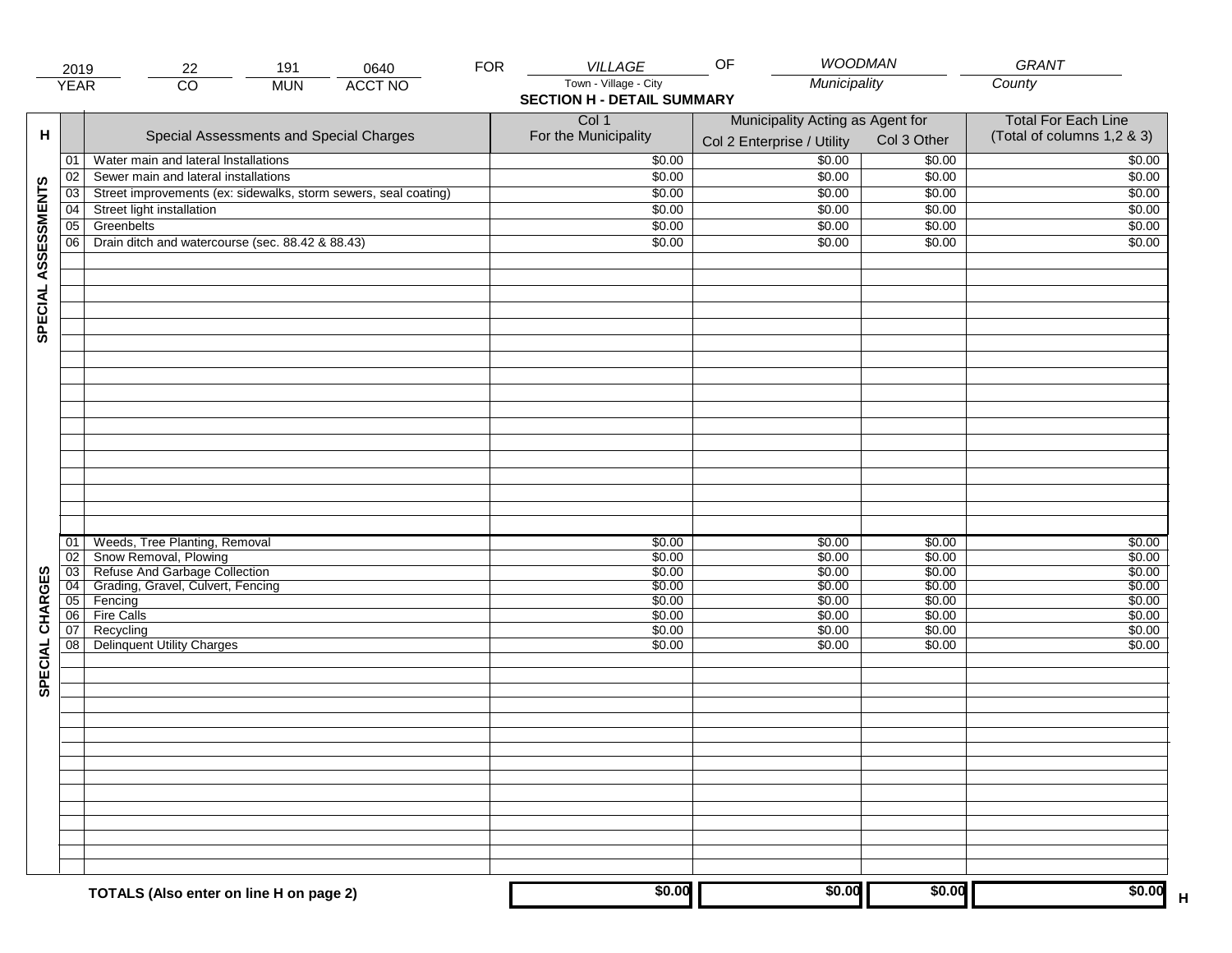| 201:                        | $\sim$ | ۱Q۰<br>ັ   | 0640            | ◡┌ | VIL '<br>$\sim$<br>AGI                | ЭF | 11 I<br><i>IMAN</i> | $\sim$ $\sim$ $\sim$ $\sim$ $\sim$<br>UKAIV. |  |
|-----------------------------|--------|------------|-----------------|----|---------------------------------------|----|---------------------|----------------------------------------------|--|
| $\sqrt{2}$<br>▵<br><b>L</b> |        | <b>MUN</b> | .CCT NO<br>A(x) |    | Village ·<br>Tow <sub>i</sub><br>∪itv |    | Municipalitv        | <i>County</i>                                |  |

| D. | Name of District                          | Valuation | Gen. Prop. Tax Levy | Remarks |
|----|-------------------------------------------|-----------|---------------------|---------|
|    |                                           |           |                     |         |
|    |                                           |           |                     |         |
|    |                                           |           |                     |         |
|    |                                           |           |                     |         |
|    |                                           |           |                     |         |
|    |                                           |           |                     |         |
|    |                                           |           |                     |         |
|    |                                           |           |                     |         |
|    |                                           |           |                     |         |
|    |                                           |           |                     |         |
|    |                                           |           |                     |         |
|    |                                           |           |                     |         |
|    |                                           |           |                     |         |
|    |                                           |           |                     |         |
|    |                                           |           |                     |         |
|    |                                           |           |                     |         |
|    |                                           |           |                     |         |
|    |                                           |           |                     |         |
|    |                                           |           |                     |         |
|    |                                           |           |                     |         |
|    |                                           |           |                     |         |
|    |                                           |           |                     |         |
|    |                                           |           |                     |         |
|    |                                           |           |                     |         |
|    |                                           |           |                     |         |
|    |                                           |           |                     |         |
|    |                                           |           |                     |         |
|    |                                           |           |                     |         |
|    |                                           |           |                     |         |
|    |                                           |           |                     |         |
|    |                                           |           |                     |         |
|    | TOTALS (Also enter on line D-1 on page 1) |           | \$0.00              |         |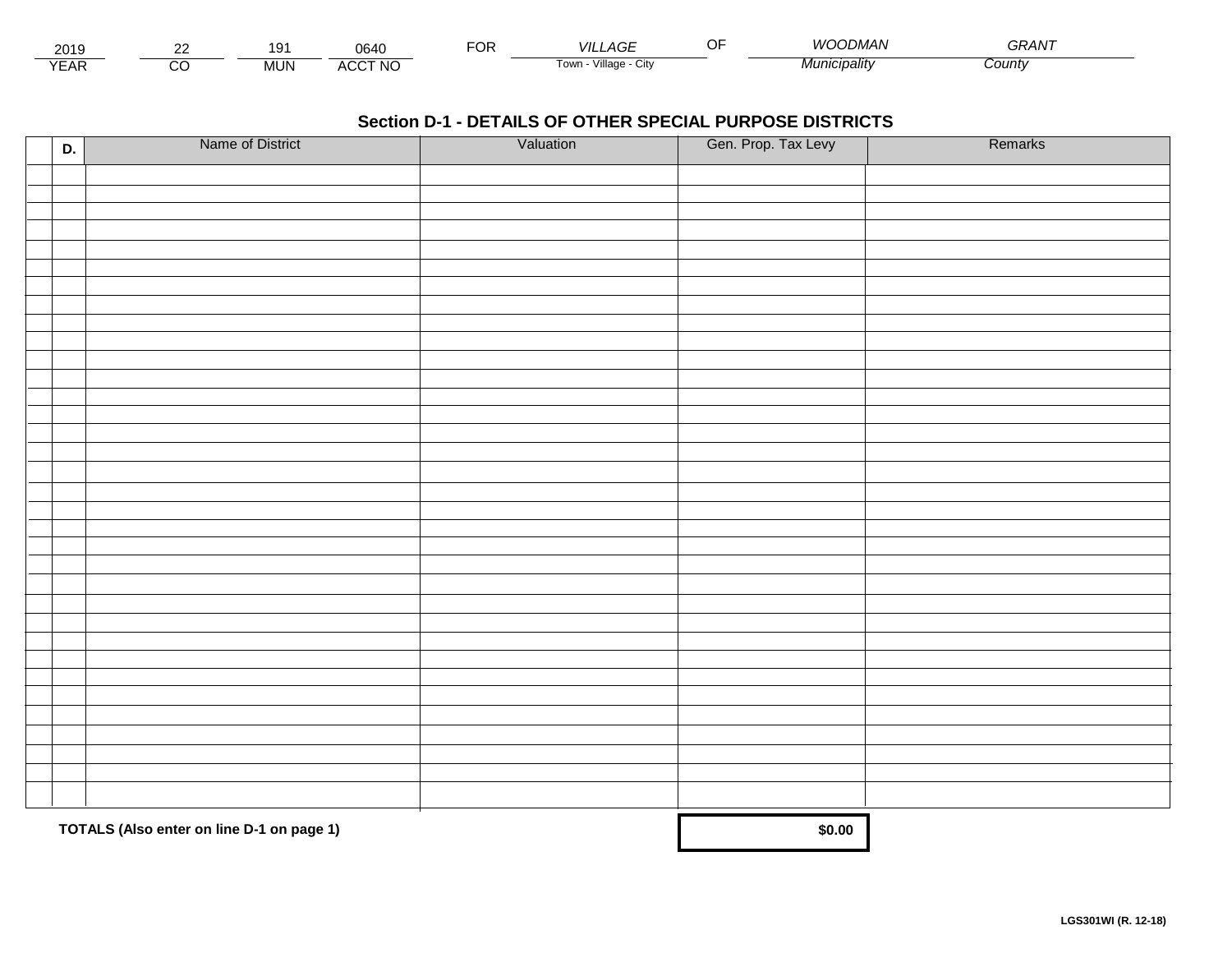| 206 | 0641 |
|-----|------|
|     |      |

|                                                                         |                |                                                 |                          |                                                          |                                        | CO                                                                                               | <b>MUN</b> | ACCT NO                         |                                       |                                                            |                  |             |
|-------------------------------------------------------------------------|----------------|-------------------------------------------------|--------------------------|----------------------------------------------------------|----------------------------------------|--------------------------------------------------------------------------------------------------|------------|---------------------------------|---------------------------------------|------------------------------------------------------------|------------------|-------------|
|                                                                         |                |                                                 |                          | <b>FOR</b>                                               | <b>CITY</b>                            | OF                                                                                               |            | <b>BOSCOBEL</b>                 | <b>GRANT</b>                          |                                                            | Check if Amended |             |
|                                                                         |                |                                                 |                          |                                                          | Town-Village - City                    |                                                                                                  |            | Municipality                    | County                                |                                                            |                  |             |
| SEC.                                                                    |                |                                                 |                          |                                                          |                                        | Col 1<br>Description of Tax by Taxing Jurisiction                                                |            |                                 |                                       | Col 2.<br>AMOUNTS APPORTIONED<br>BY TAXING JURISDICTIONS   |                  |             |
| A                                                                       |                | 1. AGGREGATE AMOUNT OF STATE TAXES              |                          |                                                          |                                        |                                                                                                  |            |                                 |                                       |                                                            | \$0.00           | A           |
| <b>B.</b>                                                               |                | 1. Portion of State Special Charges Upon County |                          |                                                          |                                        |                                                                                                  |            |                                 |                                       |                                                            | \$9.61           |             |
|                                                                         |                |                                                 |                          | 2. Portion of County Tax Levied Over Entire Municipality |                                        |                                                                                                  |            |                                 |                                       |                                                            | \$478,432.12     |             |
|                                                                         |                | 3. Special Purpose County Taxes                 |                          |                                                          |                                        |                                                                                                  |            |                                 |                                       |                                                            | \$0.00           |             |
| <b>COUNT</b><br>TAXES<br>4. TOTAL COUNTY TAXES (sum of B-1 through B-3) |                |                                                 |                          |                                                          |                                        |                                                                                                  |            |                                 |                                       |                                                            | \$478,441.73     | B           |
|                                                                         |                | Special District<br>Code                        | <b>Acct</b><br><b>No</b> |                                                          | <b>Special</b><br><b>District Name</b> |                                                                                                  |            | Col 1a<br><b>Property Taxes</b> | Col 1b<br><b>State Special Charge</b> | <b>Property Taxes with</b><br><b>State Special Charges</b> |                  |             |
| C.                                                                      | 1              |                                                 |                          |                                                          |                                        |                                                                                                  |            |                                 |                                       |                                                            |                  |             |
|                                                                         | $\overline{2}$ |                                                 |                          |                                                          |                                        |                                                                                                  |            |                                 |                                       |                                                            |                  |             |
|                                                                         | 3              |                                                 |                          |                                                          |                                        |                                                                                                  |            |                                 |                                       |                                                            |                  |             |
|                                                                         | 4              |                                                 |                          |                                                          |                                        |                                                                                                  |            |                                 |                                       |                                                            |                  |             |
|                                                                         | 5              |                                                 |                          |                                                          |                                        |                                                                                                  |            |                                 |                                       |                                                            |                  |             |
|                                                                         | 6              |                                                 |                          |                                                          |                                        |                                                                                                  |            |                                 |                                       |                                                            |                  |             |
|                                                                         | $\mathbf{7}$   |                                                 |                          |                                                          |                                        |                                                                                                  |            |                                 |                                       |                                                            |                  |             |
|                                                                         | 8              |                                                 |                          |                                                          |                                        |                                                                                                  |            |                                 |                                       |                                                            |                  |             |
| SPECIAL DISTRICT TAXES                                                  | 9              |                                                 |                          |                                                          |                                        |                                                                                                  |            |                                 |                                       |                                                            |                  |             |
|                                                                         | 10             |                                                 |                          |                                                          |                                        |                                                                                                  |            |                                 |                                       |                                                            |                  |             |
|                                                                         | 11             |                                                 |                          |                                                          |                                        |                                                                                                  |            |                                 |                                       |                                                            |                  |             |
|                                                                         |                |                                                 |                          | 12. TOTAL SPECIAL DISTRICT TAXES (sum of C1 through C11) |                                        |                                                                                                  |            | \$0.00                          | \$0.00                                |                                                            | \$0.00           | $\mathbf c$ |
| D.                                                                      | 1.             |                                                 |                          |                                                          |                                        | Other Special Purpose District Taxes (Show Detail on page 4, enter total here)                   |            |                                 |                                       |                                                            | \$0.00           |             |
|                                                                         | 2.             |                                                 |                          |                                                          |                                        | Total Tax Increment (except county environmental remediation tax increment)                      |            |                                 |                                       |                                                            | \$94,980.23      |             |
| CITY                                                                    | 13.            | County Environmental Tax Increment              |                          |                                                          |                                        |                                                                                                  |            |                                 |                                       |                                                            | \$0.00           |             |
| œ                                                                       | 4.             | Other State Special Charges                     |                          |                                                          |                                        |                                                                                                  |            |                                 |                                       |                                                            | \$0.00           |             |
|                                                                         | 5.             | <b>County Special Charges</b>                   |                          |                                                          |                                        |                                                                                                  |            |                                 |                                       |                                                            | \$0.00           |             |
| VILLAGE,                                                                | 6.             | All Other Town, Village, or City Taxes          |                          |                                                          |                                        |                                                                                                  |            |                                 |                                       |                                                            | \$1,145,110.00   |             |
|                                                                         | 7.             |                                                 |                          |                                                          |                                        | Surplus Funds Applied CAUTION: Do not make an entry on this line unless Line D6 (above) is Zero. |            |                                 |                                       | <                                                          | \$0.00 >         |             |
| TOWN,                                                                   |                |                                                 |                          |                                                          |                                        | 8. TOTAL TOWN, VILLAGE OR CITY TAXES (sum of D1 through D7; NOT TOTAL for page one)              |            |                                 |                                       |                                                            | \$1,240,090.23   | D           |
| <b>Clerk</b>                                                            |                |                                                 |                          |                                                          |                                        | Date                                                                                             |            | <b>REMARKS</b>                  |                                       |                                                            |                  |             |
|                                                                         | Work Phone     |                                                 |                          |                                                          | Home Phone                             |                                                                                                  |            |                                 |                                       |                                                            |                  |             |
|                                                                         |                |                                                 |                          |                                                          |                                        |                                                                                                  |            |                                 |                                       |                                                            |                  |             |

Fax Number

 $($ 

E-mail Address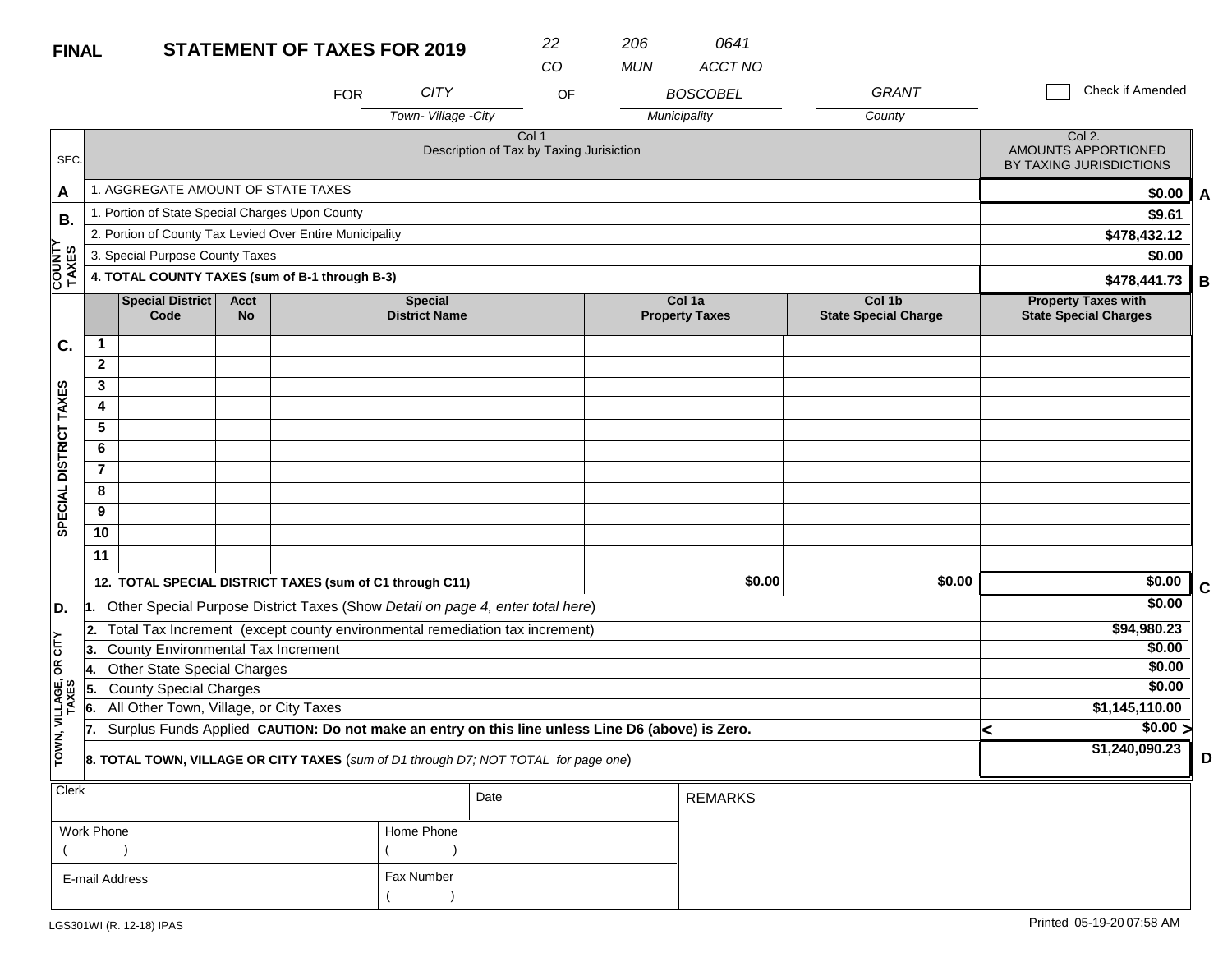|                                     | 2019             | 22                                                                                                              | 206                | 0641                                  | <b>FOR</b>            | <b>CITY</b>                      | OF                                                                                                           | <b>BOSCOBEL</b>                                                                                                                | <b>GRANT</b>                                             |                |
|-------------------------------------|------------------|-----------------------------------------------------------------------------------------------------------------|--------------------|---------------------------------------|-----------------------|----------------------------------|--------------------------------------------------------------------------------------------------------------|--------------------------------------------------------------------------------------------------------------------------------|----------------------------------------------------------|----------------|
|                                     | <b>YEAR</b>      | CO                                                                                                              | <b>MUN</b>         | <b>ACCT NO</b>                        |                       | Town - Village - City            |                                                                                                              | Municipality                                                                                                                   | County                                                   |                |
| SEC.                                |                  | <b>School District Codes</b>                                                                                    | Acct<br><b>No</b>  |                                       |                       |                                  | Col 1<br><b>SCHOOL DISTRICT NAMES</b>                                                                        |                                                                                                                                | Col. 2<br>AMOUNTS APPORTIONED<br>BY TAXING JURISDICTIONS |                |
|                                     | 1                | 220609                                                                                                          | 0134               | <b>SCH D OF BOSCOBEL AREA</b>         |                       |                                  |                                                                                                              |                                                                                                                                | \$1,338,821.79                                           |                |
| Е.                                  | $\overline{2}$   |                                                                                                                 |                    |                                       |                       |                                  |                                                                                                              |                                                                                                                                |                                                          |                |
|                                     | 3                |                                                                                                                 |                    |                                       |                       |                                  |                                                                                                              |                                                                                                                                |                                                          |                |
|                                     | 4                |                                                                                                                 |                    |                                       |                       |                                  |                                                                                                              |                                                                                                                                |                                                          |                |
|                                     | $\overline{5}$   |                                                                                                                 |                    |                                       |                       |                                  |                                                                                                              |                                                                                                                                |                                                          |                |
|                                     | 6                |                                                                                                                 |                    |                                       |                       |                                  |                                                                                                              |                                                                                                                                |                                                          |                |
| ELEMENTARY AND<br>SECONDARY SCHOOLS | $\overline{7}$   |                                                                                                                 |                    |                                       |                       |                                  |                                                                                                              |                                                                                                                                |                                                          |                |
|                                     | 8                |                                                                                                                 |                    |                                       |                       |                                  |                                                                                                              |                                                                                                                                |                                                          |                |
|                                     | $\overline{9}$   |                                                                                                                 |                    |                                       |                       |                                  |                                                                                                              |                                                                                                                                |                                                          |                |
|                                     | 10               |                                                                                                                 |                    |                                       |                       |                                  |                                                                                                              |                                                                                                                                |                                                          |                |
|                                     | $\overline{11}$  |                                                                                                                 |                    |                                       |                       |                                  |                                                                                                              |                                                                                                                                |                                                          |                |
|                                     | 12               | TOTAL ELEMENTARY AND SECONDARY SCHOOL TAXES (sum of E1 through E11)                                             |                    |                                       |                       |                                  |                                                                                                              |                                                                                                                                | \$1,338,821.79                                           | Е              |
|                                     | $\mathbf 1$ .    | 0300                                                                                                            | 0003               | SOUTHWEST WISCONSIN TECH COLLEGE FENN |                       |                                  |                                                                                                              |                                                                                                                                | \$155,139.19                                             |                |
|                                     | 2.               |                                                                                                                 |                    |                                       |                       |                                  |                                                                                                              |                                                                                                                                |                                                          |                |
| TECH. T                             | $\overline{3}$ . |                                                                                                                 |                    |                                       |                       |                                  |                                                                                                              |                                                                                                                                |                                                          |                |
|                                     | $\overline{4}$   | <b>TOTAL TECHNICAL COLLEGE TAXES (sum of F1 through F3)</b>                                                     |                    |                                       |                       |                                  |                                                                                                              |                                                                                                                                | \$155,139.19                                             | F              |
| G.                                  |                  |                                                                                                                 |                    |                                       |                       |                                  |                                                                                                              | TOTAL GENERAL PROPERTY TAXES APPORTIONED (Total of State, County, Special District, Local, School and Technical College Taxes) | \$3,212,492.94                                           | G              |
|                                     |                  |                                                                                                                 |                    |                                       |                       |                                  | Summary of General Property Taxes, State Tax Credits Applied, and Net General Property Taxes to be Collected |                                                                                                                                | (G7) DEPARTMENT OF<br>REVENUE USE ONLY                   |                |
|                                     |                  | PLEASE COMPLETE ALL COLUMNS                                                                                     |                    |                                       |                       | Col 1                            | Col <sub>2</sub><br>Real Estate Roll Personal Property Roll                                                  | Col <sub>3</sub><br>Total (Col 1 Plus Col 2)                                                                                   |                                                          |                |
| G1                                  |                  | General Property Taxes From Computerized Summary                                                                |                    |                                       |                       | 3,122,952.47                     | 89,540.31                                                                                                    |                                                                                                                                | 3,212,492.78 SUBTRACT LINE G FROM LINE                   |                |
| G <sub>2</sub>                      |                  | School Levy Tax Credit Applied (subtract)                                                                       |                    |                                       |                       | 231,810.62                       | 6,646.43                                                                                                     | 238,457.05                                                                                                                     | G-1. RECORD ON LINE G-6.                                 |                |
| G <sub>3</sub>                      |                  | Lottery and Gaming Credit Applied (subtract)                                                                    |                    |                                       |                       | 152,400.83                       | 0.00<br>0.00                                                                                                 | $152,400.83$ (G-1)                                                                                                             | \$3,212,492.78                                           |                |
| G4                                  |                  | First Dollar Credit Applied (subtract)                                                                          |                    |                                       |                       | 86,149.76                        | 82,893.88                                                                                                    | 86,149.76<br>$2,735,485.14$ <sup>(G)</sup>                                                                                     | \$3,212,492.94                                           |                |
| G <sub>5</sub><br>G <sub>6</sub>    |                  | Net General Property Taxes To Be Collected<br><b>UNDERRUN / OVERRUN</b> (include Line G-6 in Line T Total)      |                    |                                       |                       | 2,652,591.26                     |                                                                                                              |                                                                                                                                | $-$0.16$                                                 | G <sub>6</sub> |
| Η.                                  |                  | <b>REPORT DETAIL ON PAGE - 3</b>                                                                                |                    |                                       |                       | Col 1                            |                                                                                                              | Municipality Acting as Agent For                                                                                               |                                                          |                |
|                                     |                  |                                                                                                                 |                    |                                       |                       | For Municipality                 | Col 2 Enterprise/ Utility                                                                                    | Col 3 Other                                                                                                                    |                                                          |                |
|                                     |                  | <b>SPECIAL ASSESSMENTS AND CHARGES</b>                                                                          |                    |                                       |                       | 126.00                           | 5,917.13                                                                                                     | 0.00                                                                                                                           | \$6,043.13                                               | H              |
| J.                                  |                  | <b>OMITTED PROPERTY TAXES</b> (Net taxes levied on property omitted from taxation in previous years)            |                    |                                       |                       |                                  |                                                                                                              |                                                                                                                                | \$0.00                                                   | J              |
| Κ.                                  |                  | S. 70.43 CORRECTIONS (Net taxes due or refunded - use brackets <> to denote minus amount)                       |                    |                                       |                       |                                  |                                                                                                              |                                                                                                                                | \$0.00                                                   | K              |
| М.                                  |                  |                                                                                                                 |                    | (a) (b) (c)                           |                       |                                  | (e)<br>(d)                                                                                                   |                                                                                                                                |                                                          | M              |
|                                     |                  | $\overline{P.F.}$ CROP TAXES 0.00 Reg. Acs. @ 10 $\ell = \$$ 0.00 + 0.00 Reg. Acs. @ $\ell = \$$<br>(a) (Acres) |                    | $(c)$ (Acres)                         | (d)                   | (e) (Acres)                      | $0.00+$<br>$(g)$ (Acres)                                                                                     | 0.00<br>$0.00$ Reg. Acs. $@20¢=$ \$                                                                                            | \$0.00                                                   |                |
| N.                                  |                  | MFL TAX 0.00 Open @ .74 ¢ =\$ 0.00 + 0.00 Closed @\$ 1.75=\$ 0.00 + 0.00 Open @\$ 2.04=                         |                    |                                       |                       |                                  |                                                                                                              | $0.00 + 0.00$ Closed @\$ 10.20=\$<br>0.00                                                                                      |                                                          | $\mathbf N$    |
|                                     |                  |                                                                                                                 |                    |                                       |                       |                                  | $(i)$ (Acres)                                                                                                | (i)                                                                                                                            | \$0.00                                                   |                |
|                                     |                  |                                                                                                                 |                    |                                       |                       |                                  |                                                                                                              | $.00 =$<br>.00 Closed @ \$7.87=\$                                                                                              |                                                          |                |
|                                     |                  | 1. COAL (Sec.70.42)                                                                                             | Number of Tons=(a) | 0.00                                  |                       | @5¢ per Ton + Number of Tons=(b) | 0.00<br>@7¢ per Ton                                                                                          |                                                                                                                                | \$0.00                                                   |                |
|                                     |                  | 2. PETROLEUM REFINERIES (Sec.70.421)                                                                            |                    |                                       | Number of Tons $=(a)$ |                                  | 0.00<br>@5¢ per Ton                                                                                          |                                                                                                                                | \$0.00                                                   |                |
|                                     |                  | 3. IRON ORE CONCENTRATES (Sec. 70.40)                                                                           |                    |                                       | Number of Tons $=(a)$ |                                  | 0.00<br>@5¢ per Ton                                                                                          |                                                                                                                                | \$0.00                                                   |                |
| OCCUPATION<br>TAXES O               |                  |                                                                                                                 |                    |                                       |                       |                                  |                                                                                                              |                                                                                                                                |                                                          |                |
| T.                                  |                  | AGGREGATE AMOUNT OF TAXES (Total of Sections G, G-6, H, J, K, M, N, and Section 0)                              |                    |                                       |                       |                                  |                                                                                                              |                                                                                                                                | \$3,218,535.91                                           | $\mathbf{T}$   |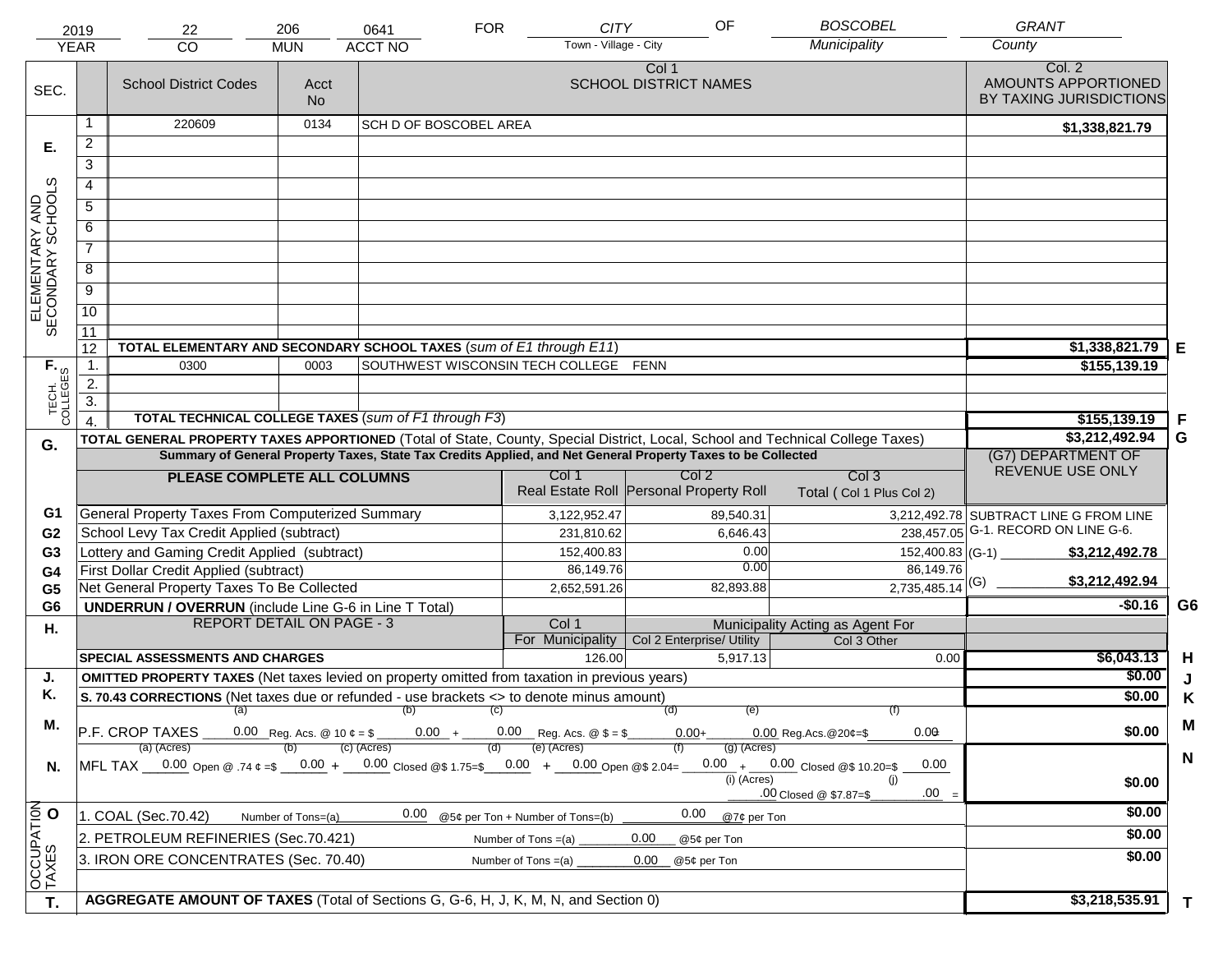|                     | 2019                  | 206<br>22                                                       | 0641           | <b>FOR</b> | <b>CITY</b>                                                | OF                               |                  | <b>BOSCOBEL</b>  | GRANT                      |
|---------------------|-----------------------|-----------------------------------------------------------------|----------------|------------|------------------------------------------------------------|----------------------------------|------------------|------------------|----------------------------|
|                     | <b>YEAR</b>           | $\overline{CO}$<br><b>MUN</b>                                   | <b>ACCT NO</b> |            | Town - Village - City<br><b>SECTION H - DETAIL SUMMARY</b> |                                  | Municipality     |                  | County                     |
|                     |                       |                                                                 |                |            | Col 1                                                      | Municipality Acting as Agent for |                  |                  | <b>Total For Each Line</b> |
| н                   |                       | Special Assessments and Special Charges                         |                |            | For the Municipality                                       | Col 2 Enterprise / Utility       |                  | Col 3 Other      | (Total of columns 1,2 & 3) |
|                     | 01                    | Water main and lateral Installations                            |                |            | \$0.00                                                     |                                  | 50.00            | \$0.00           | \$0.00                     |
|                     | 02                    | Sewer main and lateral installations                            |                |            | \$0.00                                                     |                                  | \$0.00           | \$0.00           | \$0.00                     |
|                     | $\overline{03}$       | Street improvements (ex: sidewalks, storm sewers, seal coating) |                |            | \$0.00                                                     |                                  | \$0.00           | \$0.00           | \$0.00                     |
|                     | 04                    | Street light installation                                       |                |            | \$0.00                                                     |                                  | \$0.00           | \$0.00           | \$0.00                     |
|                     | 05                    | Greenbelts                                                      |                |            | \$0.00                                                     |                                  | \$0.00           | \$0.00           | \$0.00                     |
|                     | 06                    | Drain ditch and watercourse (sec. 88.42 & 88.43)                |                |            | \$0.00                                                     |                                  | \$0.00           | \$0.00           | \$0.00                     |
| SPECIAL ASSESSMENTS |                       |                                                                 |                |            |                                                            |                                  |                  |                  |                            |
|                     |                       |                                                                 |                |            |                                                            |                                  |                  |                  |                            |
|                     |                       |                                                                 |                |            |                                                            |                                  |                  |                  |                            |
|                     |                       |                                                                 |                |            |                                                            |                                  |                  |                  |                            |
|                     |                       |                                                                 |                |            |                                                            |                                  |                  |                  |                            |
|                     |                       |                                                                 |                |            |                                                            |                                  |                  |                  |                            |
|                     |                       |                                                                 |                |            |                                                            |                                  |                  |                  |                            |
|                     |                       |                                                                 |                |            |                                                            |                                  |                  |                  |                            |
|                     | 01                    | Weeds, Tree Planting, Removal                                   |                |            | \$126.00                                                   |                                  | \$0.00           | \$0.00           | \$126.00                   |
|                     | 02<br>$\overline{03}$ | Show Removal, Plowing<br>Refuse And Garbage Collection          |                |            | \$0.00<br>\$0.00                                           |                                  | \$0.00<br>\$0.00 | \$0.00<br>\$0.00 | \$0.00<br>\$0.00           |
|                     | 04                    | Grading, Gravel, Culvert, Fencing                               |                |            | \$0.00                                                     |                                  | \$0.00           | \$0.00           | \$0.00                     |
|                     | 05                    | Fencing                                                         |                |            | \$0.00                                                     |                                  | \$0.00           | \$0.00           | \$0.00                     |
| CHARGES             | 06                    | <b>Fire Calls</b>                                               |                |            | \$0.00                                                     |                                  | \$0.00           | \$0.00           | \$0.00                     |
|                     | 07                    | Recycling                                                       |                |            | \$0.00                                                     |                                  | \$0.00           | \$0.00           | \$0.00                     |
| SPECIAL             | 08 <sup>1</sup>       | <b>Delinquent Utility Charges</b>                               |                |            | \$0.00                                                     |                                  | \$5,917.13       | \$0.00           | \$5,917.13                 |
|                     |                       |                                                                 |                |            |                                                            |                                  |                  |                  |                            |
|                     |                       |                                                                 |                |            |                                                            |                                  |                  |                  |                            |
|                     |                       |                                                                 |                |            |                                                            |                                  |                  |                  |                            |
|                     |                       |                                                                 |                |            |                                                            |                                  |                  |                  |                            |
|                     |                       |                                                                 |                |            |                                                            |                                  |                  |                  |                            |
|                     |                       |                                                                 |                |            |                                                            |                                  |                  |                  |                            |
|                     |                       | TOTALS (Also enter on line H on page 2)                         |                |            | \$126.00                                                   |                                  | \$5,917.13       | \$0.00           | \$6,043.13                 |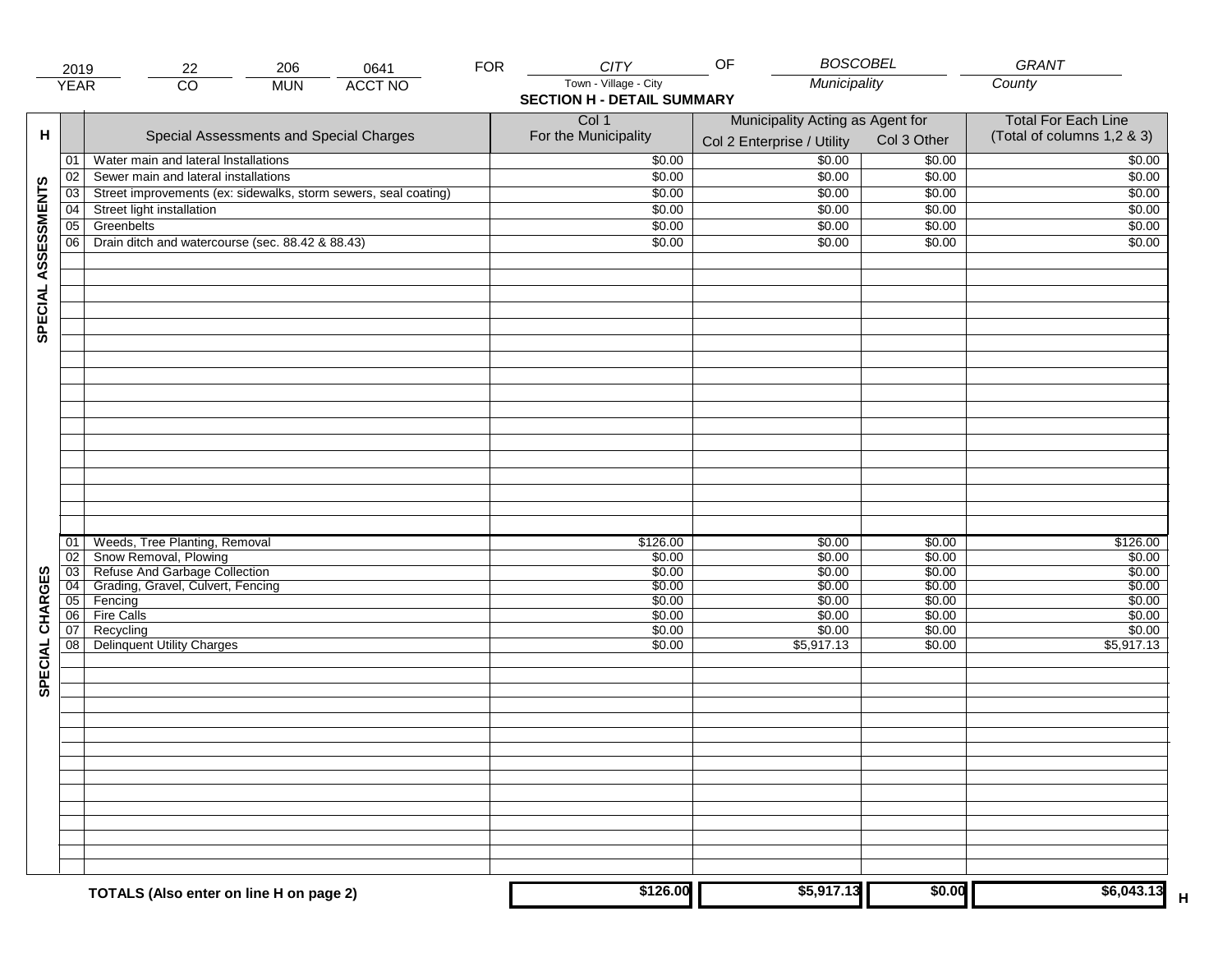| 2010<br>ZUIJ      | <b>00</b><br><b>11 M</b><br>∠∪ | U64                               | $\neg$ $\wedge$ r.<br>Ur | . .                                | - - - - -<br>.)BF | $\mathbf{a} \mathbf{a} \mathbf{a} \mathbf{b}$<br>ำ ⊤ |  |
|-------------------|--------------------------------|-----------------------------------|--------------------------|------------------------------------|-------------------|------------------------------------------------------|--|
| $\sqrt{2}$<br>Mr. | .<br>INI<br>טועו               | <b>\CCT NC</b><br>$\cdots$<br>50C |                          | $\cdots$<br>Villade<br>i own<br>u۱ | micipality        | Count∨                                               |  |

| D. | Name of District                          | Valuation | Gen. Prop. Tax Levy | Remarks |
|----|-------------------------------------------|-----------|---------------------|---------|
|    |                                           |           |                     |         |
|    |                                           |           |                     |         |
|    |                                           |           |                     |         |
|    |                                           |           |                     |         |
|    |                                           |           |                     |         |
|    |                                           |           |                     |         |
|    |                                           |           |                     |         |
|    |                                           |           |                     |         |
|    |                                           |           |                     |         |
|    |                                           |           |                     |         |
|    |                                           |           |                     |         |
|    |                                           |           |                     |         |
|    |                                           |           |                     |         |
|    |                                           |           |                     |         |
|    |                                           |           |                     |         |
|    |                                           |           |                     |         |
|    |                                           |           |                     |         |
|    |                                           |           |                     |         |
|    |                                           |           |                     |         |
|    |                                           |           |                     |         |
|    |                                           |           |                     |         |
|    |                                           |           |                     |         |
|    |                                           |           |                     |         |
|    |                                           |           |                     |         |
|    |                                           |           |                     |         |
|    |                                           |           |                     |         |
|    |                                           |           |                     |         |
|    |                                           |           |                     |         |
|    |                                           |           |                     |         |
|    |                                           |           |                     |         |
|    |                                           |           |                     |         |
|    |                                           |           |                     |         |
|    | TOTALS (Also enter on line D-1 on page 1) |           | \$0.00              |         |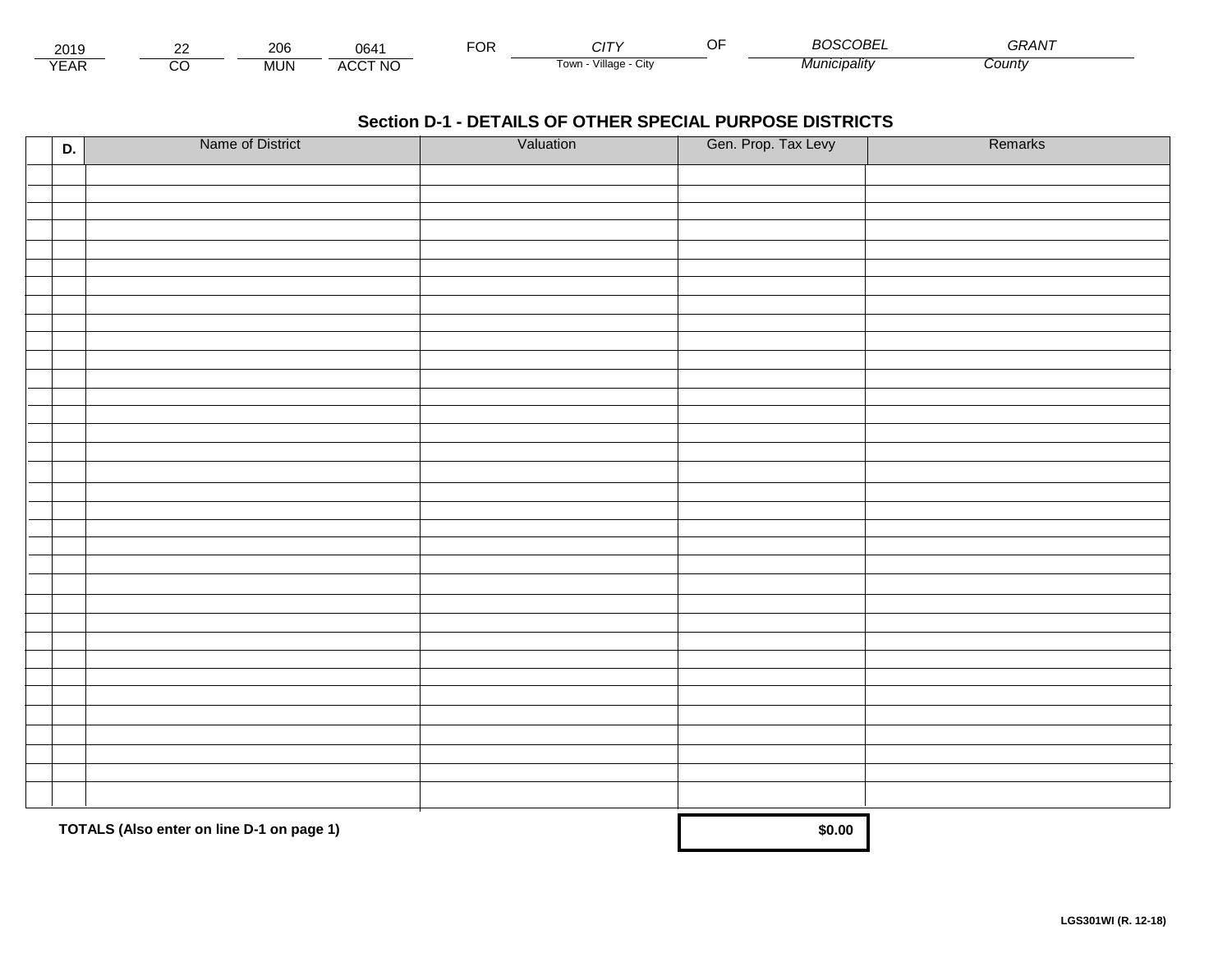| ▁▁▏▎▏                   |                                                                     |                                                          | LIVILIV I VI |                                                                                                  |                      | CO                                                | <b>MUN</b> | <b>ACCT NO</b>        |                             |   |                                                          |   |  |  |
|-------------------------|---------------------------------------------------------------------|----------------------------------------------------------|--------------|--------------------------------------------------------------------------------------------------|----------------------|---------------------------------------------------|------------|-----------------------|-----------------------------|---|----------------------------------------------------------|---|--|--|
|                         |                                                                     |                                                          |              | <b>FOR</b>                                                                                       | <b>CITY</b>          | OF                                                |            | <b>CUBA CITY</b>      | GRANT                       |   | Check if Amended                                         |   |  |  |
|                         |                                                                     |                                                          |              |                                                                                                  | Town-Village -City   |                                                   |            | Municipality          | County                      |   |                                                          |   |  |  |
| SEC.                    |                                                                     |                                                          |              |                                                                                                  |                      | Col 1<br>Description of Tax by Taxing Jurisiction |            |                       |                             |   | Col 2.<br>AMOUNTS APPORTIONED<br>BY TAXING JURISDICTIONS |   |  |  |
| A                       |                                                                     | 1. AGGREGATE AMOUNT OF STATE TAXES                       |              |                                                                                                  |                      |                                                   |            |                       |                             |   | \$0.00                                                   | A |  |  |
| В.                      |                                                                     | 1. Portion of State Special Charges Upon County          |              |                                                                                                  |                      |                                                   |            |                       |                             |   | \$7.99                                                   |   |  |  |
|                         |                                                                     | 2. Portion of County Tax Levied Over Entire Municipality |              | \$397,223.90                                                                                     |                      |                                                   |            |                       |                             |   |                                                          |   |  |  |
|                         |                                                                     | 3. Special Purpose County Taxes                          |              |                                                                                                  |                      |                                                   |            |                       |                             |   | \$0.00                                                   |   |  |  |
| <b>COUNTY</b><br>TAXES  | 4. TOTAL COUNTY TAXES (sum of B-1 through B-3)<br>\$397,231.89<br>B |                                                          |              |                                                                                                  |                      |                                                   |            |                       |                             |   |                                                          |   |  |  |
|                         |                                                                     | <b>Special District</b>                                  | <b>Acct</b>  |                                                                                                  | <b>Special</b>       |                                                   |            | Col 1a                | Col 1b                      |   | <b>Property Taxes with</b>                               |   |  |  |
|                         |                                                                     | Code                                                     | <b>No</b>    |                                                                                                  | <b>District Name</b> |                                                   |            | <b>Property Taxes</b> | <b>State Special Charge</b> |   | <b>State Special Charges</b>                             |   |  |  |
| C.                      | $\mathbf{1}$                                                        |                                                          |              |                                                                                                  |                      |                                                   |            |                       |                             |   |                                                          |   |  |  |
|                         | $\mathbf{2}$                                                        |                                                          |              |                                                                                                  |                      |                                                   |            |                       |                             |   |                                                          |   |  |  |
|                         | 3                                                                   |                                                          |              |                                                                                                  |                      |                                                   |            |                       |                             |   |                                                          |   |  |  |
| SPECIAL DISTRICT TAXES  | 4                                                                   |                                                          |              |                                                                                                  |                      |                                                   |            |                       |                             |   |                                                          |   |  |  |
|                         | 5                                                                   |                                                          |              |                                                                                                  |                      |                                                   |            |                       |                             |   |                                                          |   |  |  |
|                         | 6                                                                   |                                                          |              |                                                                                                  |                      |                                                   |            |                       |                             |   |                                                          |   |  |  |
|                         | $\overline{7}$                                                      |                                                          |              |                                                                                                  |                      |                                                   |            |                       |                             |   |                                                          |   |  |  |
|                         | 8                                                                   |                                                          |              |                                                                                                  |                      |                                                   |            |                       |                             |   |                                                          |   |  |  |
|                         | 9                                                                   |                                                          |              |                                                                                                  |                      |                                                   |            |                       |                             |   |                                                          |   |  |  |
|                         | 10                                                                  |                                                          |              |                                                                                                  |                      |                                                   |            |                       |                             |   |                                                          |   |  |  |
|                         | 11                                                                  |                                                          |              |                                                                                                  |                      |                                                   |            |                       |                             |   |                                                          |   |  |  |
|                         |                                                                     |                                                          |              | 12. TOTAL SPECIAL DISTRICT TAXES (sum of C1 through C11)                                         |                      |                                                   |            | \$0.00                | \$0.00                      |   | \$0.00                                                   | C |  |  |
| D.                      |                                                                     |                                                          |              | Other Special Purpose District Taxes (Show Detail on page 4, enter total here)                   |                      |                                                   |            |                       |                             |   | \$0.00                                                   |   |  |  |
|                         |                                                                     |                                                          |              | 2. Total Tax Increment (except county environmental remediation tax increment)                   |                      |                                                   |            |                       |                             |   | \$231,700.01                                             |   |  |  |
| CITY                    | 13.                                                                 | <b>County Environmental Tax Increment</b>                |              |                                                                                                  |                      |                                                   |            |                       |                             |   | \$0.00                                                   |   |  |  |
| бR                      | 14.                                                                 | <b>Other State Special Charges</b>                       |              |                                                                                                  |                      |                                                   |            |                       |                             |   | \$0.00                                                   |   |  |  |
|                         | 5.                                                                  | <b>County Special Charges</b>                            |              |                                                                                                  |                      |                                                   |            |                       |                             |   | \$0.00                                                   |   |  |  |
|                         | 6.                                                                  | All Other Town, Village, or City Taxes                   |              |                                                                                                  |                      |                                                   |            |                       |                             |   | \$820,976.99                                             |   |  |  |
|                         | 17.                                                                 |                                                          |              | Surplus Funds Applied CAUTION: Do not make an entry on this line unless Line D6 (above) is Zero. |                      |                                                   |            |                       |                             | ≺ | \$0.00 >                                                 |   |  |  |
| TOWN, VILLAGE,<br>TAXES |                                                                     |                                                          |              | 8. TOTAL TOWN, VILLAGE OR CITY TAXES (sum of D1 through D7; NOT TOTAL for page one)              |                      |                                                   |            |                       |                             |   | \$1,052,677.00                                           | D |  |  |
| Clerk                   |                                                                     |                                                          |              |                                                                                                  |                      | Date                                              |            | <b>REMARKS</b>        |                             |   |                                                          |   |  |  |

*22 211*

*0642*

| Work Phone     | Home Phone |
|----------------|------------|
|                |            |
| E-mail Address | Fax Number |
|                |            |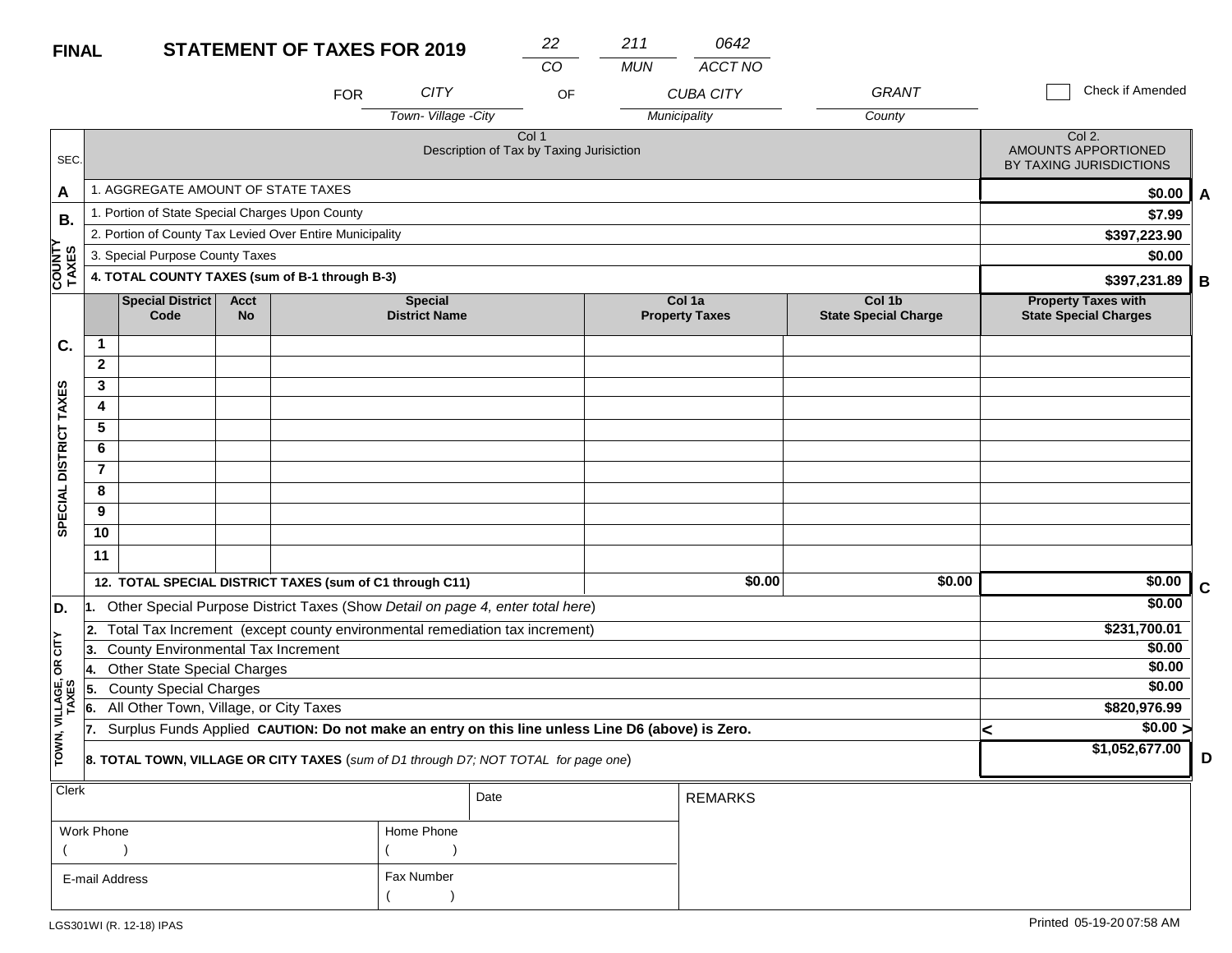|                                     | 2019                               | 22                                                                                                                             | 211                | 0642                                                                              | <b>FOR</b>                       | <b>CITY</b>           | OF                                                                                                           | <b>CUBA CITY</b>                          | <b>GRANT</b>                                             |                |
|-------------------------------------|------------------------------------|--------------------------------------------------------------------------------------------------------------------------------|--------------------|-----------------------------------------------------------------------------------|----------------------------------|-----------------------|--------------------------------------------------------------------------------------------------------------|-------------------------------------------|----------------------------------------------------------|----------------|
|                                     | <b>YEAR</b>                        | CO                                                                                                                             | <b>MUN</b>         | <b>ACCT NO</b>                                                                    |                                  | Town - Village - City |                                                                                                              | Municipality                              | County                                                   |                |
| SEC.                                |                                    | <b>School District Codes</b>                                                                                                   | Acct<br><b>No</b>  |                                                                                   |                                  |                       | Col 1<br><b>SCHOOL DISTRICT NAMES</b>                                                                        |                                           | Col. 2<br>AMOUNTS APPORTIONED<br>BY TAXING JURISDICTIONS |                |
|                                     | 1                                  | 221246                                                                                                                         | 0136               | <b>SCH D OF CUBA CITY</b>                                                         |                                  |                       |                                                                                                              |                                           | \$1,178,770.04                                           |                |
| Е.                                  | $\overline{2}$                     |                                                                                                                                |                    |                                                                                   |                                  |                       |                                                                                                              |                                           |                                                          |                |
|                                     | 3                                  |                                                                                                                                |                    |                                                                                   |                                  |                       |                                                                                                              |                                           |                                                          |                |
|                                     | 4                                  |                                                                                                                                |                    |                                                                                   |                                  |                       |                                                                                                              |                                           |                                                          |                |
|                                     | $\overline{5}$                     |                                                                                                                                |                    |                                                                                   |                                  |                       |                                                                                                              |                                           |                                                          |                |
|                                     | 6                                  |                                                                                                                                |                    |                                                                                   |                                  |                       |                                                                                                              |                                           |                                                          |                |
|                                     | $\overline{7}$                     |                                                                                                                                |                    |                                                                                   |                                  |                       |                                                                                                              |                                           |                                                          |                |
| ELEMENTARY AND<br>SECONDARY SCHOOLS | 8                                  |                                                                                                                                |                    |                                                                                   |                                  |                       |                                                                                                              |                                           |                                                          |                |
|                                     | $\overline{9}$                     |                                                                                                                                |                    |                                                                                   |                                  |                       |                                                                                                              |                                           |                                                          |                |
|                                     | 10                                 |                                                                                                                                |                    |                                                                                   |                                  |                       |                                                                                                              |                                           |                                                          |                |
|                                     | $\overline{11}$                    |                                                                                                                                |                    |                                                                                   |                                  |                       |                                                                                                              |                                           |                                                          |                |
|                                     | 12                                 | TOTAL ELEMENTARY AND SECONDARY SCHOOL TAXES (sum of E1 through E11)                                                            | \$1,178,770.04     | Е                                                                                 |                                  |                       |                                                                                                              |                                           |                                                          |                |
|                                     | $\mathbf 1$ .                      | 0300                                                                                                                           | 0003               | SOUTHWEST WISCONSIN TECH COLLEGE FENN                                             |                                  |                       |                                                                                                              |                                           | \$129,020.36                                             |                |
|                                     | 2.                                 |                                                                                                                                |                    |                                                                                   |                                  |                       |                                                                                                              |                                           |                                                          |                |
| TECH. T                             | $\overline{3}$ .<br>$\overline{4}$ | TOTAL TECHNICAL COLLEGE TAXES (sum of F1 through F3)                                                                           |                    |                                                                                   |                                  |                       |                                                                                                              |                                           | \$129,020.36                                             | F              |
|                                     |                                    | TOTAL GENERAL PROPERTY TAXES APPORTIONED (Total of State, County, Special District, Local, School and Technical College Taxes) |                    |                                                                                   |                                  |                       |                                                                                                              |                                           | \$2,757,699.29                                           | G              |
| G.                                  |                                    |                                                                                                                                |                    |                                                                                   |                                  |                       | Summary of General Property Taxes, State Tax Credits Applied, and Net General Property Taxes to be Collected |                                           | (G7) DEPARTMENT OF                                       |                |
|                                     |                                    | PLEASE COMPLETE ALL COLUMNS                                                                                                    |                    |                                                                                   | Col 1                            |                       | Col <sub>2</sub>                                                                                             | Col <sub>3</sub>                          | REVENUE USE ONLY                                         |                |
|                                     |                                    |                                                                                                                                |                    |                                                                                   |                                  |                       | Real Estate Roll Personal Property Roll                                                                      | Total (Col 1 Plus Col 2)                  |                                                          |                |
| G1                                  |                                    | General Property Taxes From Computerized Summary                                                                               |                    |                                                                                   | 2,733,213.38                     |                       | 24,485.84                                                                                                    |                                           | 2,757,699.22 SUBTRACT LINE G FROM LINE                   |                |
| G <sub>2</sub>                      |                                    | School Levy Tax Credit Applied (subtract)                                                                                      |                    |                                                                                   |                                  | 200,348.37            | 1,794.89                                                                                                     | 202,143.26                                | G-1. RECORD ON LINE G-6.                                 |                |
| G3                                  |                                    | Lottery and Gaming Credit Applied (subtract)                                                                                   |                    |                                                                                   |                                  | 120,225.60            | 0.00                                                                                                         | 120,225.60 (G-1)                          | \$2,757,699.22                                           |                |
| G4                                  |                                    | First Dollar Credit Applied (subtract)                                                                                         |                    |                                                                                   |                                  | 60,052.50             | 0.00                                                                                                         | 60,052.50                                 | \$2,757,699.29                                           |                |
| G <sub>5</sub>                      |                                    | Net General Property Taxes To Be Collected                                                                                     |                    |                                                                                   | 2,352,586.91                     |                       | 22,690.95                                                                                                    | $2,375,277.86$ <sup>(G)</sup>             | $-$0.07$                                                 | G <sub>6</sub> |
| G <sub>6</sub>                      |                                    | <b>UNDERRUN / OVERRUN</b> (include Line G-6 in Line T Total)<br><b>REPORT DETAIL ON PAGE - 3</b>                               |                    |                                                                                   | Col 1                            |                       |                                                                                                              | Municipality Acting as Agent For          |                                                          |                |
| Η.                                  |                                    |                                                                                                                                |                    |                                                                                   | For Municipality                 |                       | Col 2 Enterprise/ Utility                                                                                    | Col 3 Other                               |                                                          |                |
|                                     |                                    | <b>SPECIAL ASSESSMENTS AND CHARGES</b>                                                                                         |                    |                                                                                   |                                  | 2,448.54              | 1,500.42                                                                                                     | 0.00                                      | \$3,948.96                                               | H              |
| J.                                  |                                    | <b>OMITTED PROPERTY TAXES</b> (Net taxes levied on property omitted from taxation in previous years)                           |                    |                                                                                   |                                  |                       |                                                                                                              |                                           | \$4,101.10                                               | J              |
| Κ.                                  |                                    | S. 70.43 CORRECTIONS (Net taxes due or refunded - use brackets <> to denote minus amount)                                      |                    |                                                                                   |                                  |                       |                                                                                                              |                                           | \$0.00                                                   | K              |
| М.                                  |                                    |                                                                                                                                |                    | (a) (b) (c)                                                                       |                                  |                       | (e)<br>(d)                                                                                                   |                                           |                                                          | M              |
|                                     |                                    | P.F. CROP TAXES<br>(a) (Acres)                                                                                                 |                    | 0.00 Reg. Acs. @ 10 $\ell = $$ 0.00 $+$ 0.00 Reg. Acs. @ \$ = \$<br>$(c)$ (Acres) | (e) (Acres)                      |                       | $0.00 +$<br>$(g)$ (Acres)                                                                                    | 0.00<br>$0.00$ Reg.Acs. $@20¢=$ \$        | \$0.00                                                   |                |
| N.                                  |                                    | MFL TAX 0.00 Open @ .74 ¢ =\$ 0.00 + 0.00 Closed @\$ 1.75=\$ 0.00 + 0.00 Open @\$ 2.04=                                        |                    |                                                                                   |                                  |                       |                                                                                                              | $0.00 + 0.00$ Closed @\$ 10.20=\$<br>0.00 |                                                          | $\mathbf N$    |
|                                     |                                    |                                                                                                                                |                    |                                                                                   |                                  |                       | $(i)$ (Acres)                                                                                                | (i)                                       | \$0.00                                                   |                |
|                                     |                                    |                                                                                                                                |                    |                                                                                   |                                  |                       |                                                                                                              | $.00 =$<br>.00 Closed @ \$7.87=\$         | \$0.00                                                   |                |
|                                     |                                    | 1. COAL (Sec.70.42)                                                                                                            | Number of Tons=(a) | 0.00                                                                              | @5¢ per Ton + Number of Tons=(b) |                       | 0.00<br>@7¢ per Ton                                                                                          |                                           |                                                          |                |
|                                     |                                    | 2. PETROLEUM REFINERIES (Sec.70.421)                                                                                           |                    |                                                                                   | Number of Tons $=(a)$            |                       | 0.00<br>@5¢ per Ton                                                                                          |                                           | \$0.00                                                   |                |
|                                     |                                    | 3. IRON ORE CONCENTRATES (Sec. 70.40)                                                                                          |                    |                                                                                   | Number of Tons $=(a)$            |                       | 0.00<br>@5¢ per Ton                                                                                          |                                           | \$0.00                                                   |                |
| OCCUPATION<br>TAXES O               |                                    |                                                                                                                                |                    |                                                                                   |                                  |                       |                                                                                                              |                                           |                                                          |                |
| T.                                  |                                    | AGGREGATE AMOUNT OF TAXES (Total of Sections G, G-6, H, J, K, M, N, and Section 0)                                             |                    |                                                                                   |                                  |                       |                                                                                                              |                                           | \$2,765,749.28                                           | $\mathbf{T}$   |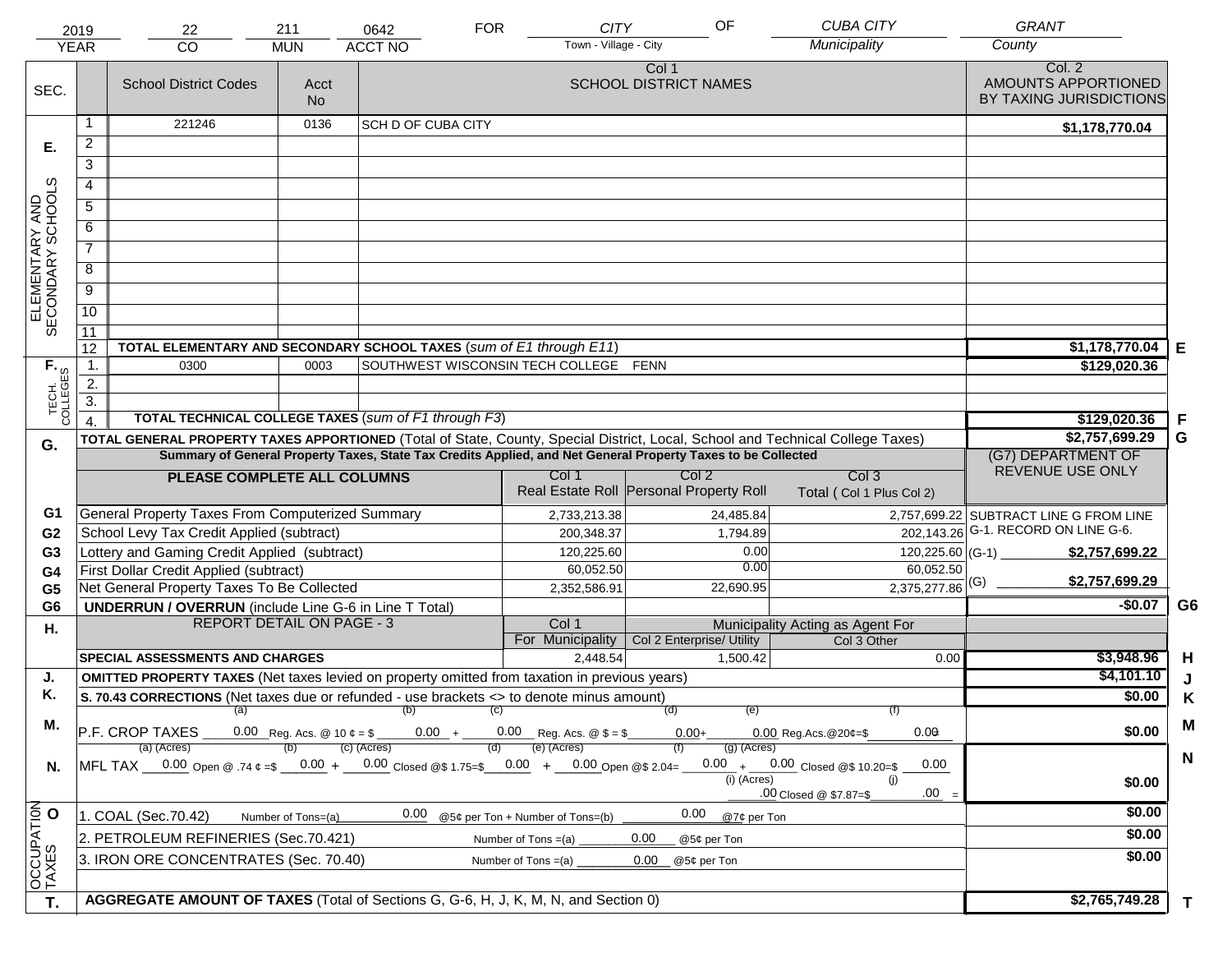|                     | 2019                  | 211<br>0642<br>22                                               | <b>FOR</b> | <b>CITY</b>                                                | OF                                                             | <b>CUBA CITY</b> | GRANT                                                    |
|---------------------|-----------------------|-----------------------------------------------------------------|------------|------------------------------------------------------------|----------------------------------------------------------------|------------------|----------------------------------------------------------|
|                     | <b>YEAR</b>           | <b>ACCT NO</b><br>$\overline{CO}$<br><b>MUN</b>                 |            | Town - Village - City<br><b>SECTION H - DETAIL SUMMARY</b> | Municipality                                                   |                  | County                                                   |
| н                   |                       | Special Assessments and Special Charges                         |            | Col 1<br>For the Municipality                              | Municipality Acting as Agent for<br>Col 2 Enterprise / Utility | Col 3 Other      | <b>Total For Each Line</b><br>(Total of columns 1,2 & 3) |
|                     | 01                    | Water main and lateral Installations                            |            | \$0.00                                                     | 50.00                                                          | \$0.00           | \$0.00                                                   |
|                     | 02                    | Sewer main and lateral installations                            |            | \$0.00                                                     | \$0.00                                                         | \$0.00           | \$0.00                                                   |
|                     | 03                    | Street improvements (ex: sidewalks, storm sewers, seal coating) |            | \$2,280.96                                                 | \$0.00                                                         | \$0.00           | \$2,280.96                                               |
|                     | 04                    | Street light installation                                       |            | \$0.00                                                     | \$0.00                                                         | \$0.00           | \$0.00                                                   |
|                     | 05                    | Greenbelts                                                      |            | \$0.00                                                     | \$0.00                                                         | \$0.00           | \$0.00                                                   |
|                     | 06                    | Drain ditch and watercourse (sec. 88.42 & 88.43)                |            | \$0.00                                                     | \$0.00                                                         | \$0.00           | \$0.00                                                   |
| SPECIAL ASSESSMENTS |                       |                                                                 |            |                                                            |                                                                |                  |                                                          |
|                     |                       |                                                                 |            |                                                            |                                                                |                  |                                                          |
|                     | 01                    | Weeds, Tree Planting, Removal                                   |            | \$0.00                                                     | \$0.00                                                         | \$0.00           | \$0.00                                                   |
|                     | 02<br>$\overline{03}$ | Snow Removal, Plowing<br>Refuse And Garbage Collection          |            | \$0.00<br>\$0.00                                           | \$0.00<br>\$0.00                                               | \$0.00<br>\$0.00 | \$0.00<br>\$0.00                                         |
|                     | 04                    | Grading, Gravel, Culvert, Fencing                               |            | \$0.00                                                     | \$0.00                                                         | \$0.00           | \$0.00                                                   |
| CHARGES             | 05                    | Fencing                                                         |            | \$0.00                                                     | \$0.00                                                         | \$0.00           | \$0.00                                                   |
|                     | 06                    | Fire Calls                                                      |            | \$0.00                                                     | \$0.00                                                         | \$0.00           | \$0.00                                                   |
|                     | 07                    | Recycling                                                       |            | \$0.00                                                     | \$0.00                                                         | \$0.00           | \$0.00                                                   |
| SPECIAL             | 08                    | <b>Delinquent Utility Charges</b>                               |            | \$167.58                                                   | \$1,500.42                                                     | \$0.00           | \$1,668.00                                               |
|                     |                       |                                                                 |            |                                                            |                                                                |                  |                                                          |
|                     |                       |                                                                 |            |                                                            |                                                                |                  |                                                          |
|                     |                       |                                                                 |            |                                                            |                                                                |                  |                                                          |
|                     |                       | TOTALS (Also enter on line H on page 2)                         |            | \$2,448.54                                                 | \$1,500.42                                                     | \$0.00           | \$3,948.96                                               |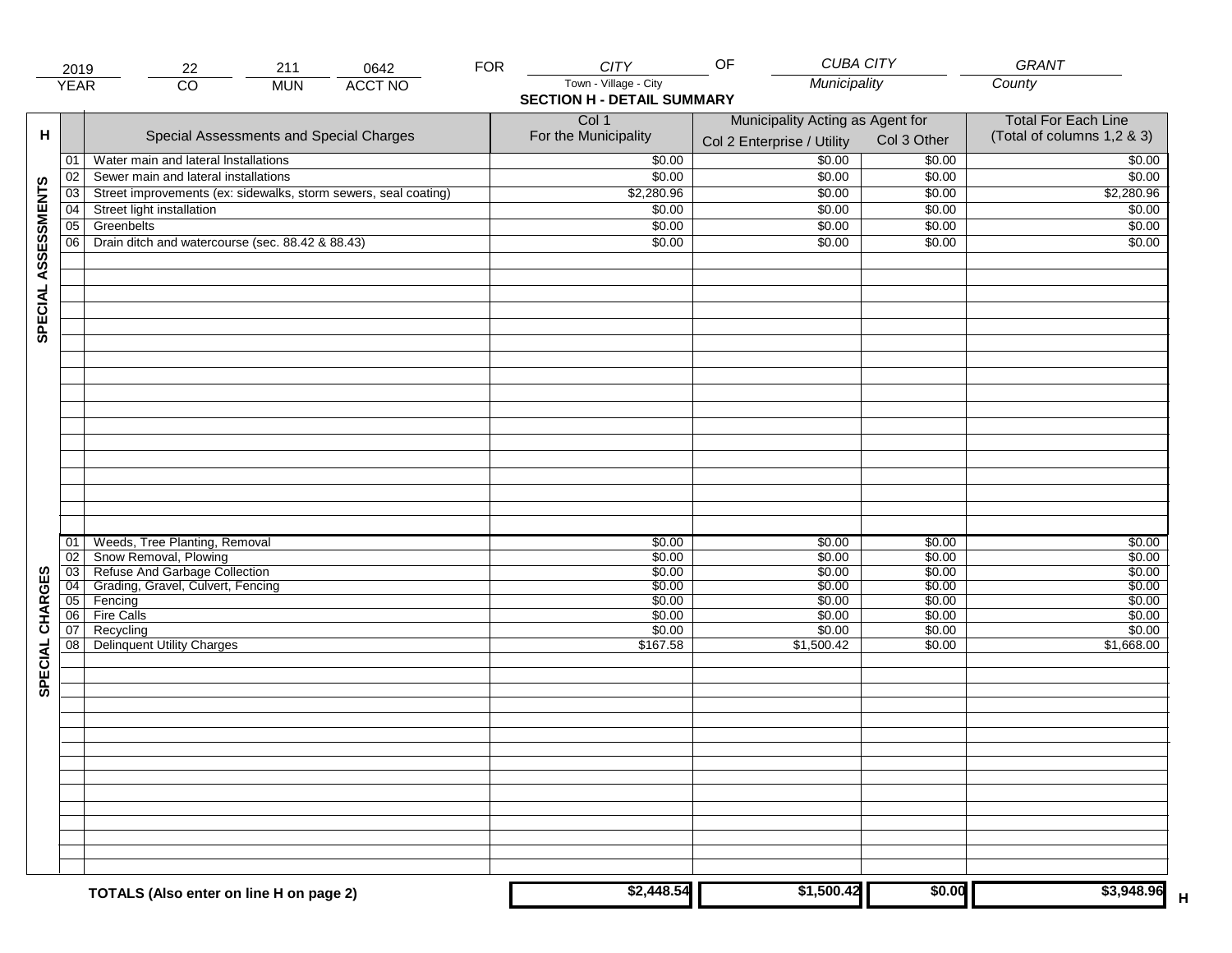| 2010<br>ZUIJ      |             | $\sim$ $\sim$<br>J64              | $\neg$ $\wedge$ r.<br>Ur | . .                                | $\sim$ $\sim$<br>$\sim$ $\sim$<br>77 V<br>$\mathbf{H}$<br>ີ | $\mathbf{z} = \mathbf{z} \cdot \mathbf{z}$<br>ำ ⊤ |  |
|-------------------|-------------|-----------------------------------|--------------------------|------------------------------------|-------------------------------------------------------------|---------------------------------------------------|--|
| $\sqrt{2}$<br>:Ar | IN.<br>טועו | <b>\CCT NC</b><br>$\cdots$<br>50C |                          | $\cdots$<br>Villade<br>l own<br>u۱ | 'nıcıpalıtv                                                 | <b>County</b>                                     |  |

| D. | Name of District                          | Valuation | Gen. Prop. Tax Levy | Remarks |
|----|-------------------------------------------|-----------|---------------------|---------|
|    |                                           |           |                     |         |
|    |                                           |           |                     |         |
|    |                                           |           |                     |         |
|    |                                           |           |                     |         |
|    |                                           |           |                     |         |
|    |                                           |           |                     |         |
|    |                                           |           |                     |         |
|    |                                           |           |                     |         |
|    |                                           |           |                     |         |
|    |                                           |           |                     |         |
|    |                                           |           |                     |         |
|    |                                           |           |                     |         |
|    |                                           |           |                     |         |
|    |                                           |           |                     |         |
|    |                                           |           |                     |         |
|    |                                           |           |                     |         |
|    |                                           |           |                     |         |
|    |                                           |           |                     |         |
|    |                                           |           |                     |         |
|    |                                           |           |                     |         |
|    |                                           |           |                     |         |
|    |                                           |           |                     |         |
|    |                                           |           |                     |         |
|    |                                           |           |                     |         |
|    |                                           |           |                     |         |
|    |                                           |           |                     |         |
|    |                                           |           |                     |         |
|    |                                           |           |                     |         |
|    |                                           |           |                     |         |
|    |                                           |           |                     |         |
|    |                                           |           |                     |         |
|    |                                           |           |                     |         |
|    | TOTALS (Also enter on line D-1 on page 1) |           | \$0.00              |         |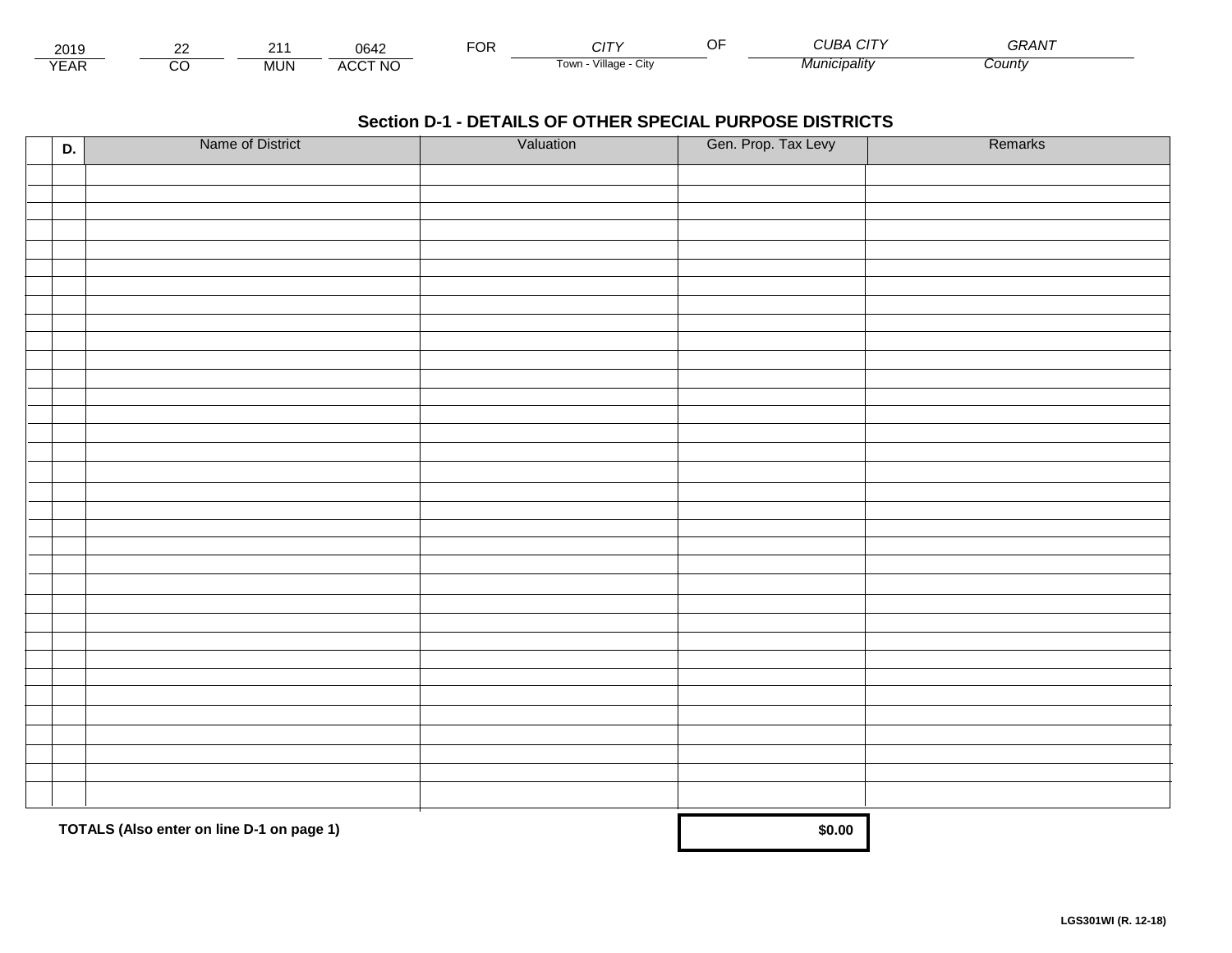| $\sim$ $\sim$ | $\sim$<br>. .<br>$-$ |
|---------------|----------------------|
|               |                      |

*0643*

|                        |                |                                                 |                          |                                                                                                  |                                        | CO                                                           | <b>MUN</b>   | ACCT NO                         |                                       |        |                                                            |             |
|------------------------|----------------|-------------------------------------------------|--------------------------|--------------------------------------------------------------------------------------------------|----------------------------------------|--------------------------------------------------------------|--------------|---------------------------------|---------------------------------------|--------|------------------------------------------------------------|-------------|
|                        |                |                                                 |                          | <b>FOR</b>                                                                                       | <b>CITY</b>                            | OF                                                           |              | <b>FENNIMORE</b>                | <b>GRANT</b>                          |        | Check if Amended                                           |             |
|                        |                |                                                 |                          |                                                                                                  | Town-Village - City                    |                                                              | Municipality |                                 | County                                |        |                                                            |             |
| SEC.                   |                |                                                 |                          |                                                                                                  |                                        | Col <sub>1</sub><br>Description of Tax by Taxing Jurisiction |              |                                 |                                       |        | Col 2.<br>AMOUNTS APPORTIONED<br>BY TAXING JURISDICTIONS   |             |
| A                      |                | 1. AGGREGATE AMOUNT OF STATE TAXES              |                          |                                                                                                  |                                        |                                                              |              |                                 |                                       |        | \$0.00                                                     | A           |
| В.                     |                | 1. Portion of State Special Charges Upon County |                          |                                                                                                  |                                        |                                                              |              |                                 |                                       |        | \$9.11                                                     |             |
|                        |                |                                                 |                          | 2. Portion of County Tax Levied Over Entire Municipality                                         |                                        |                                                              |              |                                 |                                       |        | \$452,868.81                                               |             |
|                        |                | 3. Special Purpose County Taxes                 |                          |                                                                                                  |                                        |                                                              |              |                                 |                                       |        | \$0.00                                                     |             |
| <b>COUNTY</b><br>TAXES |                |                                                 |                          | 4. TOTAL COUNTY TAXES (sum of B-1 through B-3)                                                   |                                        |                                                              |              |                                 |                                       |        | \$452,877.92                                               | B           |
|                        |                | <b>Special District</b><br>Code                 | <b>Acct</b><br><b>No</b> |                                                                                                  | <b>Special</b><br><b>District Name</b> |                                                              |              | Col 1a<br><b>Property Taxes</b> | Col 1b<br><b>State Special Charge</b> |        | <b>Property Taxes with</b><br><b>State Special Charges</b> |             |
| C.                     | $\mathbf{1}$   |                                                 |                          |                                                                                                  |                                        |                                                              |              |                                 |                                       |        |                                                            |             |
|                        | $\mathbf{2}$   |                                                 |                          |                                                                                                  |                                        |                                                              |              |                                 |                                       |        |                                                            |             |
|                        | 3              |                                                 |                          |                                                                                                  |                                        |                                                              |              |                                 |                                       |        |                                                            |             |
|                        | 4              |                                                 |                          |                                                                                                  |                                        |                                                              |              |                                 |                                       |        |                                                            |             |
|                        | 5              |                                                 |                          |                                                                                                  |                                        |                                                              |              |                                 |                                       |        |                                                            |             |
|                        | 6              |                                                 |                          |                                                                                                  |                                        |                                                              |              |                                 |                                       |        |                                                            |             |
|                        | $\overline{7}$ |                                                 |                          |                                                                                                  |                                        |                                                              |              |                                 |                                       |        |                                                            |             |
|                        | 8              |                                                 |                          |                                                                                                  |                                        |                                                              |              |                                 |                                       |        |                                                            |             |
| SPECIAL DISTRICT TAXES | 9              |                                                 |                          |                                                                                                  |                                        |                                                              |              |                                 |                                       |        |                                                            |             |
|                        | 10             |                                                 |                          |                                                                                                  |                                        |                                                              |              |                                 |                                       |        |                                                            |             |
|                        | 11             |                                                 |                          |                                                                                                  |                                        |                                                              |              |                                 |                                       |        |                                                            |             |
|                        |                |                                                 |                          | 12. TOTAL SPECIAL DISTRICT TAXES (sum of C1 through C11)                                         |                                        |                                                              |              | \$0.00                          |                                       | \$0.00 | \$0.00                                                     | $\mathbf c$ |
| D.                     | 11.            |                                                 |                          | Other Special Purpose District Taxes (Show Detail on page 4, enter total here)                   |                                        |                                                              |              |                                 |                                       |        | \$0.00                                                     |             |
|                        | 2.             |                                                 |                          | Total Tax Increment (except county environmental remediation tax increment)                      |                                        |                                                              |              |                                 |                                       |        | \$107,498.65                                               |             |
| CITY                   | 13.            | County Environmental Tax Increment              |                          |                                                                                                  |                                        |                                                              |              |                                 |                                       |        | \$0.00                                                     |             |
| бR                     | 4.             | <b>Other State Special Charges</b>              |                          |                                                                                                  |                                        |                                                              |              |                                 |                                       |        | \$0.00                                                     |             |
| VILLAGE,<br>TAXES      | 55.            | <b>County Special Charges</b>                   |                          |                                                                                                  |                                        |                                                              |              |                                 |                                       |        | \$0.00                                                     |             |
|                        | 6.             | All Other Town, Village, or City Taxes          |                          |                                                                                                  |                                        |                                                              |              |                                 |                                       |        | \$750,548.00                                               |             |
|                        | 17.            |                                                 |                          | Surplus Funds Applied CAUTION: Do not make an entry on this line unless Line D6 (above) is Zero. |                                        |                                                              |              |                                 |                                       |        | $\sqrt{$0.00}$<br><                                        |             |
| TOWN,                  |                |                                                 |                          | 8. TOTAL TOWN, VILLAGE OR CITY TAXES (sum of D1 through D7; NOT TOTAL for page one)              |                                        |                                                              |              |                                 |                                       |        | \$858,046.65                                               | D           |
| Clerk                  |                |                                                 |                          |                                                                                                  |                                        | Date                                                         |              | <b>REMARKS</b>                  |                                       |        |                                                            |             |

|                | .          |  |
|----------------|------------|--|
| Work Phone     | Home Phone |  |
|                |            |  |
| E-mail Address | Fax Number |  |
|                |            |  |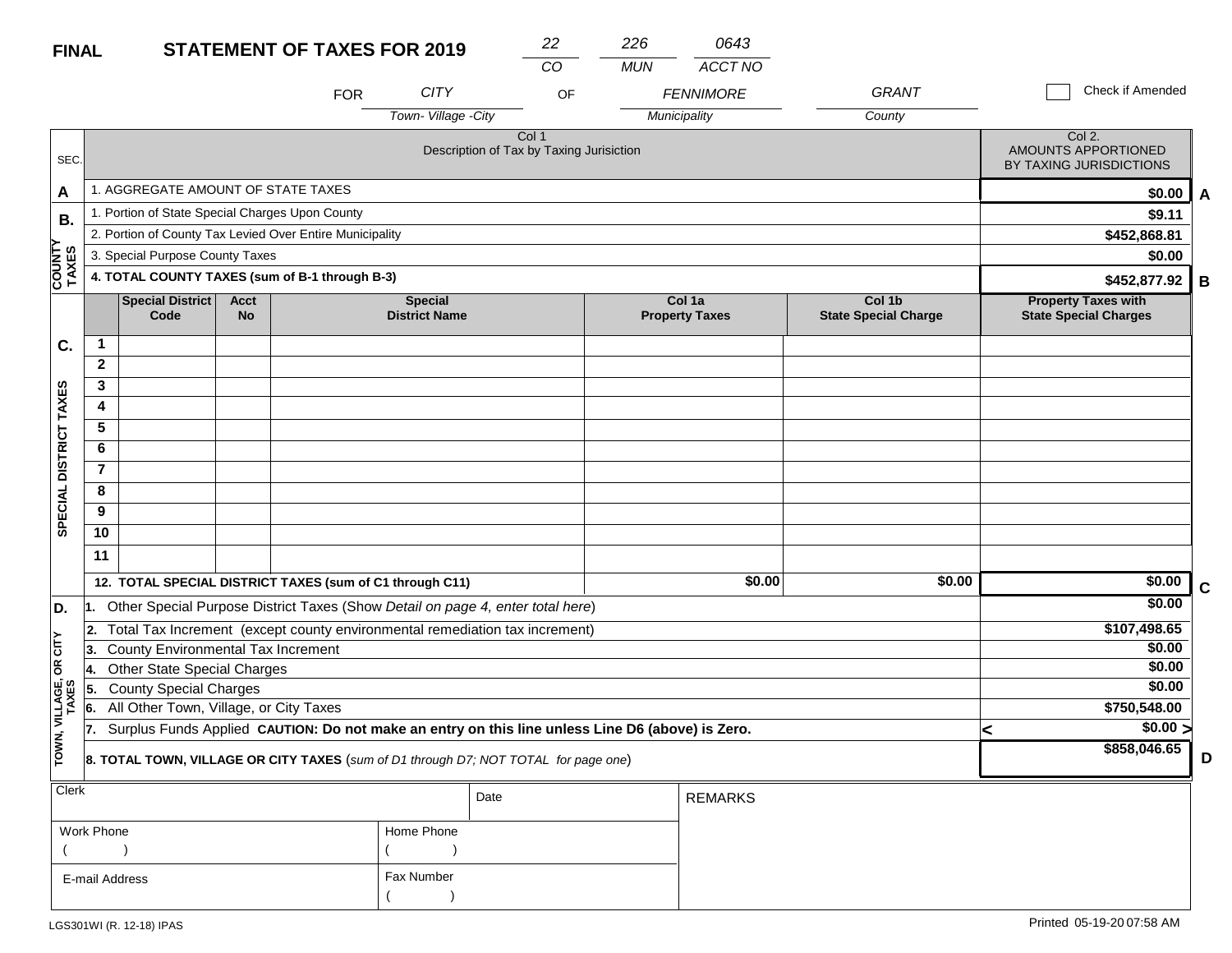| Town - Village - City<br><b>YEAR</b><br>CO<br><b>MUN</b><br>Col. 2<br>Col 1<br>AMOUNTS APPORTIONED<br><b>SCHOOL DISTRICT NAMES</b><br><b>School District Codes</b><br>Acct<br>SEC.<br>BY TAXING JURISDICTIONS<br><b>No</b><br>221813<br>0137<br>1<br><b>SCH D OF FENNIMORE COMMUNITY</b><br>\$1,192,077.14<br>$\overline{2}$<br>Е.<br>3<br>ELEMENTARY AND<br>SECONDARY SCHOOLS<br>4<br>$\overline{5}$<br>6<br>$\overline{7}$<br>8<br>$\overline{9}$<br>10<br>$\overline{11}$<br>\$1,192,077.14<br>TOTAL ELEMENTARY AND SECONDARY SCHOOL TAXES (sum of E1 through E11)<br>12<br>E<br>$\mathbf 1$ .<br>SOUTHWEST WISCONSIN TECH COLLEGE FENN<br>TECH. T<br>0300<br>0003<br>\$147,094.12<br>2.<br>$\overline{3}$ .<br>TOTAL TECHNICAL COLLEGE TAXES (sum of F1 through F3)<br>\$147,094.12<br>F<br>$\overline{4}$<br>G<br>\$2,650,095.83<br>TOTAL GENERAL PROPERTY TAXES APPORTIONED (Total of State, County, Special District, Local, School and Technical College Taxes)<br>G.<br>Summary of General Property Taxes, State Tax Credits Applied, and Net General Property Taxes to be Collected<br>(G7) DEPARTMENT OF<br>REVENUE USE ONLY<br>Col <sub>2</sub><br>Col <sub>3</sub><br>Col 1<br>PLEASE COMPLETE ALL COLUMNS<br>Real Estate Roll Personal Property Roll<br>Total (Col 1 Plus Col 2)<br>General Property Taxes From Computerized Summary<br>G1<br>2,626,840.63<br>23,255.08<br>2,650,095.71 SUBTRACT LINE G FROM LINE<br>G-1. RECORD ON LINE G-6.<br>School Levy Tax Credit Applied (subtract)<br>215,543.31<br>G <sub>2</sub><br>213,651.80<br>1,891.51<br>Lottery and Gaming Credit Applied (subtract)<br>0.00<br>129,372.22<br>129,372.22 (G-1)<br>G3<br>\$2,650,095.71<br>0.00<br>67,942.21<br>67,942.21<br>First Dollar Credit Applied (subtract)<br>G4<br>\$2,650,095.83<br>$2,237,237.97$ <sup>(G)</sup><br>Net General Property Taxes To Be Collected<br>21,363.57<br>2,215,874.40<br>G <sub>5</sub><br>G <sub>6</sub><br>$-$0.12$<br><b>UNDERRUN / OVERRUN</b> (include Line G-6 in Line T Total)<br>G <sub>6</sub><br><b>REPORT DETAIL ON PAGE - 3</b><br>Col 1<br>Municipality Acting as Agent For<br>Η.<br>For Municipality<br>Col 2 Enterprise/ Utility<br>Col 3 Other<br><b>SPECIAL ASSESSMENTS AND CHARGES</b><br>\$8,024.58<br>H<br>8,024.58<br>0.00<br>0.00<br>\$0.00<br><b>OMITTED PROPERTY TAXES</b> (Net taxes levied on property omitted from taxation in previous years)<br>J.<br>J<br>Κ.<br>\$0.00<br>S. 70.43 CORRECTIONS (Net taxes due or refunded - use brackets <> to denote minus amount)<br>K<br>(e)<br>(a) (b) (c)<br>(d)<br>M<br>М.<br>\$0.00<br>$\overline{P.F.}$ CROP TAXES 0.00 Reg. Acs. @ 10 $\ell = \$$ 0.00 + 0.00 Reg. Acs. @ $\ell = \$$<br>0.00<br>$0.00+$<br>$0.00$ Reg. Acs. $@20¢=$ \$<br>(e) (Acres)<br>$(c)$ (Acres)<br>$(g)$ (Acres)<br>(a) (Acres)<br>(d)<br>$\mathbf N$<br>MFL TAX 0.00 Open @ .74 ¢ =\$ 0.00 + 0.00 Closed @\$ 1.75=\$ 0.00 + 0.00 Open @\$ 2.04=<br>$0.00 + 0.00$ Closed @\$ 10.20=\$<br>0.00<br>N.<br>$(i)$ (Acres)<br>(i)<br>\$0.00<br>$.00 =$<br>.00 Closed @ \$7.87=\$<br>OCCUPATION<br>TAXES O<br>\$0.00<br>0.00<br>0.00<br>1. COAL (Sec.70.42)<br>@5¢ per Ton + Number of Tons=(b)<br>@7¢ per Ton<br>Number of Tons=(a)<br>\$0.00<br>2. PETROLEUM REFINERIES (Sec.70.421)<br>0.00<br>Number of Tons $=(a)$<br>@5¢ per Ton<br>\$0.00<br>3. IRON ORE CONCENTRATES (Sec. 70.40)<br>Number of Tons $=(a)$<br>0.00 | 2019 | 22 | 226 | 0643           | <b>FOR</b> | <b>CITY</b> | OF          | <b>FENNIMORE</b> | <b>GRANT</b> |  |
|---------------------------------------------------------------------------------------------------------------------------------------------------------------------------------------------------------------------------------------------------------------------------------------------------------------------------------------------------------------------------------------------------------------------------------------------------------------------------------------------------------------------------------------------------------------------------------------------------------------------------------------------------------------------------------------------------------------------------------------------------------------------------------------------------------------------------------------------------------------------------------------------------------------------------------------------------------------------------------------------------------------------------------------------------------------------------------------------------------------------------------------------------------------------------------------------------------------------------------------------------------------------------------------------------------------------------------------------------------------------------------------------------------------------------------------------------------------------------------------------------------------------------------------------------------------------------------------------------------------------------------------------------------------------------------------------------------------------------------------------------------------------------------------------------------------------------------------------------------------------------------------------------------------------------------------------------------------------------------------------------------------------------------------------------------------------------------------------------------------------------------------------------------------------------------------------------------------------------------------------------------------------------------------------------------------------------------------------------------------------------------------------------------------------------------------------------------------------------------------------------------------------------------------------------------------------------------------------------------------------------------------------------------------------------------------------------------------------------------------------------------------------------------------------------------------------------------------------------------------------------------------------------------------------------------------------------------------------------------------------------------------------------------------------------------------------------------------------------------------------------------------------------------------------------------------------------------------------------------------------------------------------------------------------------------------------------------------------------------------------------------------------------|------|----|-----|----------------|------------|-------------|-------------|------------------|--------------|--|
|                                                                                                                                                                                                                                                                                                                                                                                                                                                                                                                                                                                                                                                                                                                                                                                                                                                                                                                                                                                                                                                                                                                                                                                                                                                                                                                                                                                                                                                                                                                                                                                                                                                                                                                                                                                                                                                                                                                                                                                                                                                                                                                                                                                                                                                                                                                                                                                                                                                                                                                                                                                                                                                                                                                                                                                                                                                                                                                                                                                                                                                                                                                                                                                                                                                                                                                                                                                                   |      |    |     | <b>ACCT NO</b> |            |             |             | Municipality     | County       |  |
|                                                                                                                                                                                                                                                                                                                                                                                                                                                                                                                                                                                                                                                                                                                                                                                                                                                                                                                                                                                                                                                                                                                                                                                                                                                                                                                                                                                                                                                                                                                                                                                                                                                                                                                                                                                                                                                                                                                                                                                                                                                                                                                                                                                                                                                                                                                                                                                                                                                                                                                                                                                                                                                                                                                                                                                                                                                                                                                                                                                                                                                                                                                                                                                                                                                                                                                                                                                                   |      |    |     |                |            |             |             |                  |              |  |
|                                                                                                                                                                                                                                                                                                                                                                                                                                                                                                                                                                                                                                                                                                                                                                                                                                                                                                                                                                                                                                                                                                                                                                                                                                                                                                                                                                                                                                                                                                                                                                                                                                                                                                                                                                                                                                                                                                                                                                                                                                                                                                                                                                                                                                                                                                                                                                                                                                                                                                                                                                                                                                                                                                                                                                                                                                                                                                                                                                                                                                                                                                                                                                                                                                                                                                                                                                                                   |      |    |     |                |            |             |             |                  |              |  |
|                                                                                                                                                                                                                                                                                                                                                                                                                                                                                                                                                                                                                                                                                                                                                                                                                                                                                                                                                                                                                                                                                                                                                                                                                                                                                                                                                                                                                                                                                                                                                                                                                                                                                                                                                                                                                                                                                                                                                                                                                                                                                                                                                                                                                                                                                                                                                                                                                                                                                                                                                                                                                                                                                                                                                                                                                                                                                                                                                                                                                                                                                                                                                                                                                                                                                                                                                                                                   |      |    |     |                |            |             |             |                  |              |  |
|                                                                                                                                                                                                                                                                                                                                                                                                                                                                                                                                                                                                                                                                                                                                                                                                                                                                                                                                                                                                                                                                                                                                                                                                                                                                                                                                                                                                                                                                                                                                                                                                                                                                                                                                                                                                                                                                                                                                                                                                                                                                                                                                                                                                                                                                                                                                                                                                                                                                                                                                                                                                                                                                                                                                                                                                                                                                                                                                                                                                                                                                                                                                                                                                                                                                                                                                                                                                   |      |    |     |                |            |             |             |                  |              |  |
|                                                                                                                                                                                                                                                                                                                                                                                                                                                                                                                                                                                                                                                                                                                                                                                                                                                                                                                                                                                                                                                                                                                                                                                                                                                                                                                                                                                                                                                                                                                                                                                                                                                                                                                                                                                                                                                                                                                                                                                                                                                                                                                                                                                                                                                                                                                                                                                                                                                                                                                                                                                                                                                                                                                                                                                                                                                                                                                                                                                                                                                                                                                                                                                                                                                                                                                                                                                                   |      |    |     |                |            |             |             |                  |              |  |
|                                                                                                                                                                                                                                                                                                                                                                                                                                                                                                                                                                                                                                                                                                                                                                                                                                                                                                                                                                                                                                                                                                                                                                                                                                                                                                                                                                                                                                                                                                                                                                                                                                                                                                                                                                                                                                                                                                                                                                                                                                                                                                                                                                                                                                                                                                                                                                                                                                                                                                                                                                                                                                                                                                                                                                                                                                                                                                                                                                                                                                                                                                                                                                                                                                                                                                                                                                                                   |      |    |     |                |            |             |             |                  |              |  |
|                                                                                                                                                                                                                                                                                                                                                                                                                                                                                                                                                                                                                                                                                                                                                                                                                                                                                                                                                                                                                                                                                                                                                                                                                                                                                                                                                                                                                                                                                                                                                                                                                                                                                                                                                                                                                                                                                                                                                                                                                                                                                                                                                                                                                                                                                                                                                                                                                                                                                                                                                                                                                                                                                                                                                                                                                                                                                                                                                                                                                                                                                                                                                                                                                                                                                                                                                                                                   |      |    |     |                |            |             |             |                  |              |  |
|                                                                                                                                                                                                                                                                                                                                                                                                                                                                                                                                                                                                                                                                                                                                                                                                                                                                                                                                                                                                                                                                                                                                                                                                                                                                                                                                                                                                                                                                                                                                                                                                                                                                                                                                                                                                                                                                                                                                                                                                                                                                                                                                                                                                                                                                                                                                                                                                                                                                                                                                                                                                                                                                                                                                                                                                                                                                                                                                                                                                                                                                                                                                                                                                                                                                                                                                                                                                   |      |    |     |                |            |             |             |                  |              |  |
|                                                                                                                                                                                                                                                                                                                                                                                                                                                                                                                                                                                                                                                                                                                                                                                                                                                                                                                                                                                                                                                                                                                                                                                                                                                                                                                                                                                                                                                                                                                                                                                                                                                                                                                                                                                                                                                                                                                                                                                                                                                                                                                                                                                                                                                                                                                                                                                                                                                                                                                                                                                                                                                                                                                                                                                                                                                                                                                                                                                                                                                                                                                                                                                                                                                                                                                                                                                                   |      |    |     |                |            |             |             |                  |              |  |
|                                                                                                                                                                                                                                                                                                                                                                                                                                                                                                                                                                                                                                                                                                                                                                                                                                                                                                                                                                                                                                                                                                                                                                                                                                                                                                                                                                                                                                                                                                                                                                                                                                                                                                                                                                                                                                                                                                                                                                                                                                                                                                                                                                                                                                                                                                                                                                                                                                                                                                                                                                                                                                                                                                                                                                                                                                                                                                                                                                                                                                                                                                                                                                                                                                                                                                                                                                                                   |      |    |     |                |            |             |             |                  |              |  |
|                                                                                                                                                                                                                                                                                                                                                                                                                                                                                                                                                                                                                                                                                                                                                                                                                                                                                                                                                                                                                                                                                                                                                                                                                                                                                                                                                                                                                                                                                                                                                                                                                                                                                                                                                                                                                                                                                                                                                                                                                                                                                                                                                                                                                                                                                                                                                                                                                                                                                                                                                                                                                                                                                                                                                                                                                                                                                                                                                                                                                                                                                                                                                                                                                                                                                                                                                                                                   |      |    |     |                |            |             |             |                  |              |  |
|                                                                                                                                                                                                                                                                                                                                                                                                                                                                                                                                                                                                                                                                                                                                                                                                                                                                                                                                                                                                                                                                                                                                                                                                                                                                                                                                                                                                                                                                                                                                                                                                                                                                                                                                                                                                                                                                                                                                                                                                                                                                                                                                                                                                                                                                                                                                                                                                                                                                                                                                                                                                                                                                                                                                                                                                                                                                                                                                                                                                                                                                                                                                                                                                                                                                                                                                                                                                   |      |    |     |                |            |             |             |                  |              |  |
|                                                                                                                                                                                                                                                                                                                                                                                                                                                                                                                                                                                                                                                                                                                                                                                                                                                                                                                                                                                                                                                                                                                                                                                                                                                                                                                                                                                                                                                                                                                                                                                                                                                                                                                                                                                                                                                                                                                                                                                                                                                                                                                                                                                                                                                                                                                                                                                                                                                                                                                                                                                                                                                                                                                                                                                                                                                                                                                                                                                                                                                                                                                                                                                                                                                                                                                                                                                                   |      |    |     |                |            |             |             |                  |              |  |
|                                                                                                                                                                                                                                                                                                                                                                                                                                                                                                                                                                                                                                                                                                                                                                                                                                                                                                                                                                                                                                                                                                                                                                                                                                                                                                                                                                                                                                                                                                                                                                                                                                                                                                                                                                                                                                                                                                                                                                                                                                                                                                                                                                                                                                                                                                                                                                                                                                                                                                                                                                                                                                                                                                                                                                                                                                                                                                                                                                                                                                                                                                                                                                                                                                                                                                                                                                                                   |      |    |     |                |            |             |             |                  |              |  |
|                                                                                                                                                                                                                                                                                                                                                                                                                                                                                                                                                                                                                                                                                                                                                                                                                                                                                                                                                                                                                                                                                                                                                                                                                                                                                                                                                                                                                                                                                                                                                                                                                                                                                                                                                                                                                                                                                                                                                                                                                                                                                                                                                                                                                                                                                                                                                                                                                                                                                                                                                                                                                                                                                                                                                                                                                                                                                                                                                                                                                                                                                                                                                                                                                                                                                                                                                                                                   |      |    |     |                |            |             |             |                  |              |  |
|                                                                                                                                                                                                                                                                                                                                                                                                                                                                                                                                                                                                                                                                                                                                                                                                                                                                                                                                                                                                                                                                                                                                                                                                                                                                                                                                                                                                                                                                                                                                                                                                                                                                                                                                                                                                                                                                                                                                                                                                                                                                                                                                                                                                                                                                                                                                                                                                                                                                                                                                                                                                                                                                                                                                                                                                                                                                                                                                                                                                                                                                                                                                                                                                                                                                                                                                                                                                   |      |    |     |                |            |             |             |                  |              |  |
|                                                                                                                                                                                                                                                                                                                                                                                                                                                                                                                                                                                                                                                                                                                                                                                                                                                                                                                                                                                                                                                                                                                                                                                                                                                                                                                                                                                                                                                                                                                                                                                                                                                                                                                                                                                                                                                                                                                                                                                                                                                                                                                                                                                                                                                                                                                                                                                                                                                                                                                                                                                                                                                                                                                                                                                                                                                                                                                                                                                                                                                                                                                                                                                                                                                                                                                                                                                                   |      |    |     |                |            |             |             |                  |              |  |
|                                                                                                                                                                                                                                                                                                                                                                                                                                                                                                                                                                                                                                                                                                                                                                                                                                                                                                                                                                                                                                                                                                                                                                                                                                                                                                                                                                                                                                                                                                                                                                                                                                                                                                                                                                                                                                                                                                                                                                                                                                                                                                                                                                                                                                                                                                                                                                                                                                                                                                                                                                                                                                                                                                                                                                                                                                                                                                                                                                                                                                                                                                                                                                                                                                                                                                                                                                                                   |      |    |     |                |            |             |             |                  |              |  |
|                                                                                                                                                                                                                                                                                                                                                                                                                                                                                                                                                                                                                                                                                                                                                                                                                                                                                                                                                                                                                                                                                                                                                                                                                                                                                                                                                                                                                                                                                                                                                                                                                                                                                                                                                                                                                                                                                                                                                                                                                                                                                                                                                                                                                                                                                                                                                                                                                                                                                                                                                                                                                                                                                                                                                                                                                                                                                                                                                                                                                                                                                                                                                                                                                                                                                                                                                                                                   |      |    |     |                |            |             |             |                  |              |  |
|                                                                                                                                                                                                                                                                                                                                                                                                                                                                                                                                                                                                                                                                                                                                                                                                                                                                                                                                                                                                                                                                                                                                                                                                                                                                                                                                                                                                                                                                                                                                                                                                                                                                                                                                                                                                                                                                                                                                                                                                                                                                                                                                                                                                                                                                                                                                                                                                                                                                                                                                                                                                                                                                                                                                                                                                                                                                                                                                                                                                                                                                                                                                                                                                                                                                                                                                                                                                   |      |    |     |                |            |             |             |                  |              |  |
|                                                                                                                                                                                                                                                                                                                                                                                                                                                                                                                                                                                                                                                                                                                                                                                                                                                                                                                                                                                                                                                                                                                                                                                                                                                                                                                                                                                                                                                                                                                                                                                                                                                                                                                                                                                                                                                                                                                                                                                                                                                                                                                                                                                                                                                                                                                                                                                                                                                                                                                                                                                                                                                                                                                                                                                                                                                                                                                                                                                                                                                                                                                                                                                                                                                                                                                                                                                                   |      |    |     |                |            |             |             |                  |              |  |
|                                                                                                                                                                                                                                                                                                                                                                                                                                                                                                                                                                                                                                                                                                                                                                                                                                                                                                                                                                                                                                                                                                                                                                                                                                                                                                                                                                                                                                                                                                                                                                                                                                                                                                                                                                                                                                                                                                                                                                                                                                                                                                                                                                                                                                                                                                                                                                                                                                                                                                                                                                                                                                                                                                                                                                                                                                                                                                                                                                                                                                                                                                                                                                                                                                                                                                                                                                                                   |      |    |     |                |            |             |             |                  |              |  |
|                                                                                                                                                                                                                                                                                                                                                                                                                                                                                                                                                                                                                                                                                                                                                                                                                                                                                                                                                                                                                                                                                                                                                                                                                                                                                                                                                                                                                                                                                                                                                                                                                                                                                                                                                                                                                                                                                                                                                                                                                                                                                                                                                                                                                                                                                                                                                                                                                                                                                                                                                                                                                                                                                                                                                                                                                                                                                                                                                                                                                                                                                                                                                                                                                                                                                                                                                                                                   |      |    |     |                |            |             |             |                  |              |  |
|                                                                                                                                                                                                                                                                                                                                                                                                                                                                                                                                                                                                                                                                                                                                                                                                                                                                                                                                                                                                                                                                                                                                                                                                                                                                                                                                                                                                                                                                                                                                                                                                                                                                                                                                                                                                                                                                                                                                                                                                                                                                                                                                                                                                                                                                                                                                                                                                                                                                                                                                                                                                                                                                                                                                                                                                                                                                                                                                                                                                                                                                                                                                                                                                                                                                                                                                                                                                   |      |    |     |                |            |             |             |                  |              |  |
|                                                                                                                                                                                                                                                                                                                                                                                                                                                                                                                                                                                                                                                                                                                                                                                                                                                                                                                                                                                                                                                                                                                                                                                                                                                                                                                                                                                                                                                                                                                                                                                                                                                                                                                                                                                                                                                                                                                                                                                                                                                                                                                                                                                                                                                                                                                                                                                                                                                                                                                                                                                                                                                                                                                                                                                                                                                                                                                                                                                                                                                                                                                                                                                                                                                                                                                                                                                                   |      |    |     |                |            |             |             |                  |              |  |
|                                                                                                                                                                                                                                                                                                                                                                                                                                                                                                                                                                                                                                                                                                                                                                                                                                                                                                                                                                                                                                                                                                                                                                                                                                                                                                                                                                                                                                                                                                                                                                                                                                                                                                                                                                                                                                                                                                                                                                                                                                                                                                                                                                                                                                                                                                                                                                                                                                                                                                                                                                                                                                                                                                                                                                                                                                                                                                                                                                                                                                                                                                                                                                                                                                                                                                                                                                                                   |      |    |     |                |            |             |             |                  |              |  |
|                                                                                                                                                                                                                                                                                                                                                                                                                                                                                                                                                                                                                                                                                                                                                                                                                                                                                                                                                                                                                                                                                                                                                                                                                                                                                                                                                                                                                                                                                                                                                                                                                                                                                                                                                                                                                                                                                                                                                                                                                                                                                                                                                                                                                                                                                                                                                                                                                                                                                                                                                                                                                                                                                                                                                                                                                                                                                                                                                                                                                                                                                                                                                                                                                                                                                                                                                                                                   |      |    |     |                |            |             |             |                  |              |  |
|                                                                                                                                                                                                                                                                                                                                                                                                                                                                                                                                                                                                                                                                                                                                                                                                                                                                                                                                                                                                                                                                                                                                                                                                                                                                                                                                                                                                                                                                                                                                                                                                                                                                                                                                                                                                                                                                                                                                                                                                                                                                                                                                                                                                                                                                                                                                                                                                                                                                                                                                                                                                                                                                                                                                                                                                                                                                                                                                                                                                                                                                                                                                                                                                                                                                                                                                                                                                   |      |    |     |                |            |             |             |                  |              |  |
|                                                                                                                                                                                                                                                                                                                                                                                                                                                                                                                                                                                                                                                                                                                                                                                                                                                                                                                                                                                                                                                                                                                                                                                                                                                                                                                                                                                                                                                                                                                                                                                                                                                                                                                                                                                                                                                                                                                                                                                                                                                                                                                                                                                                                                                                                                                                                                                                                                                                                                                                                                                                                                                                                                                                                                                                                                                                                                                                                                                                                                                                                                                                                                                                                                                                                                                                                                                                   |      |    |     |                |            |             |             |                  |              |  |
|                                                                                                                                                                                                                                                                                                                                                                                                                                                                                                                                                                                                                                                                                                                                                                                                                                                                                                                                                                                                                                                                                                                                                                                                                                                                                                                                                                                                                                                                                                                                                                                                                                                                                                                                                                                                                                                                                                                                                                                                                                                                                                                                                                                                                                                                                                                                                                                                                                                                                                                                                                                                                                                                                                                                                                                                                                                                                                                                                                                                                                                                                                                                                                                                                                                                                                                                                                                                   |      |    |     |                |            |             |             |                  |              |  |
|                                                                                                                                                                                                                                                                                                                                                                                                                                                                                                                                                                                                                                                                                                                                                                                                                                                                                                                                                                                                                                                                                                                                                                                                                                                                                                                                                                                                                                                                                                                                                                                                                                                                                                                                                                                                                                                                                                                                                                                                                                                                                                                                                                                                                                                                                                                                                                                                                                                                                                                                                                                                                                                                                                                                                                                                                                                                                                                                                                                                                                                                                                                                                                                                                                                                                                                                                                                                   |      |    |     |                |            |             |             |                  |              |  |
|                                                                                                                                                                                                                                                                                                                                                                                                                                                                                                                                                                                                                                                                                                                                                                                                                                                                                                                                                                                                                                                                                                                                                                                                                                                                                                                                                                                                                                                                                                                                                                                                                                                                                                                                                                                                                                                                                                                                                                                                                                                                                                                                                                                                                                                                                                                                                                                                                                                                                                                                                                                                                                                                                                                                                                                                                                                                                                                                                                                                                                                                                                                                                                                                                                                                                                                                                                                                   |      |    |     |                |            |             |             |                  |              |  |
|                                                                                                                                                                                                                                                                                                                                                                                                                                                                                                                                                                                                                                                                                                                                                                                                                                                                                                                                                                                                                                                                                                                                                                                                                                                                                                                                                                                                                                                                                                                                                                                                                                                                                                                                                                                                                                                                                                                                                                                                                                                                                                                                                                                                                                                                                                                                                                                                                                                                                                                                                                                                                                                                                                                                                                                                                                                                                                                                                                                                                                                                                                                                                                                                                                                                                                                                                                                                   |      |    |     |                |            |             |             |                  |              |  |
|                                                                                                                                                                                                                                                                                                                                                                                                                                                                                                                                                                                                                                                                                                                                                                                                                                                                                                                                                                                                                                                                                                                                                                                                                                                                                                                                                                                                                                                                                                                                                                                                                                                                                                                                                                                                                                                                                                                                                                                                                                                                                                                                                                                                                                                                                                                                                                                                                                                                                                                                                                                                                                                                                                                                                                                                                                                                                                                                                                                                                                                                                                                                                                                                                                                                                                                                                                                                   |      |    |     |                |            |             |             |                  |              |  |
|                                                                                                                                                                                                                                                                                                                                                                                                                                                                                                                                                                                                                                                                                                                                                                                                                                                                                                                                                                                                                                                                                                                                                                                                                                                                                                                                                                                                                                                                                                                                                                                                                                                                                                                                                                                                                                                                                                                                                                                                                                                                                                                                                                                                                                                                                                                                                                                                                                                                                                                                                                                                                                                                                                                                                                                                                                                                                                                                                                                                                                                                                                                                                                                                                                                                                                                                                                                                   |      |    |     |                |            |             |             |                  |              |  |
|                                                                                                                                                                                                                                                                                                                                                                                                                                                                                                                                                                                                                                                                                                                                                                                                                                                                                                                                                                                                                                                                                                                                                                                                                                                                                                                                                                                                                                                                                                                                                                                                                                                                                                                                                                                                                                                                                                                                                                                                                                                                                                                                                                                                                                                                                                                                                                                                                                                                                                                                                                                                                                                                                                                                                                                                                                                                                                                                                                                                                                                                                                                                                                                                                                                                                                                                                                                                   |      |    |     |                |            |             |             |                  |              |  |
|                                                                                                                                                                                                                                                                                                                                                                                                                                                                                                                                                                                                                                                                                                                                                                                                                                                                                                                                                                                                                                                                                                                                                                                                                                                                                                                                                                                                                                                                                                                                                                                                                                                                                                                                                                                                                                                                                                                                                                                                                                                                                                                                                                                                                                                                                                                                                                                                                                                                                                                                                                                                                                                                                                                                                                                                                                                                                                                                                                                                                                                                                                                                                                                                                                                                                                                                                                                                   |      |    |     |                |            |             |             |                  |              |  |
|                                                                                                                                                                                                                                                                                                                                                                                                                                                                                                                                                                                                                                                                                                                                                                                                                                                                                                                                                                                                                                                                                                                                                                                                                                                                                                                                                                                                                                                                                                                                                                                                                                                                                                                                                                                                                                                                                                                                                                                                                                                                                                                                                                                                                                                                                                                                                                                                                                                                                                                                                                                                                                                                                                                                                                                                                                                                                                                                                                                                                                                                                                                                                                                                                                                                                                                                                                                                   |      |    |     |                |            |             | @5¢ per Ton |                  |              |  |
|                                                                                                                                                                                                                                                                                                                                                                                                                                                                                                                                                                                                                                                                                                                                                                                                                                                                                                                                                                                                                                                                                                                                                                                                                                                                                                                                                                                                                                                                                                                                                                                                                                                                                                                                                                                                                                                                                                                                                                                                                                                                                                                                                                                                                                                                                                                                                                                                                                                                                                                                                                                                                                                                                                                                                                                                                                                                                                                                                                                                                                                                                                                                                                                                                                                                                                                                                                                                   |      |    |     |                |            |             |             |                  |              |  |
| AGGREGATE AMOUNT OF TAXES (Total of Sections G, G-6, H, J, K, M, N, and Section 0)<br>\$2,658,120.29<br>T.<br>$\mathbf{T}$                                                                                                                                                                                                                                                                                                                                                                                                                                                                                                                                                                                                                                                                                                                                                                                                                                                                                                                                                                                                                                                                                                                                                                                                                                                                                                                                                                                                                                                                                                                                                                                                                                                                                                                                                                                                                                                                                                                                                                                                                                                                                                                                                                                                                                                                                                                                                                                                                                                                                                                                                                                                                                                                                                                                                                                                                                                                                                                                                                                                                                                                                                                                                                                                                                                                        |      |    |     |                |            |             |             |                  |              |  |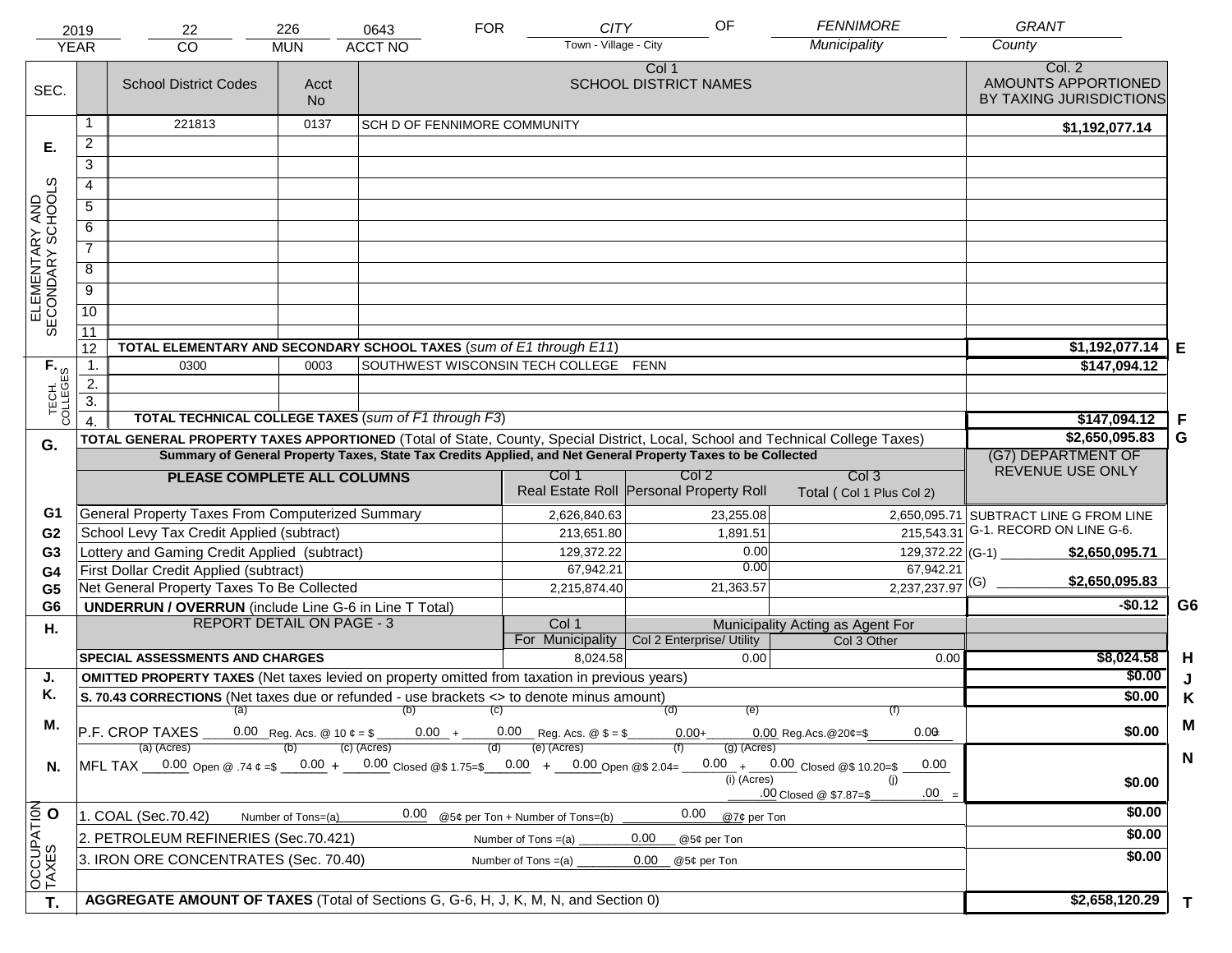|                     | 2019                 | 226<br>22                                                                                                                    | 0643           | <b>FOR</b> | <b>CITY</b>                                                | OF                                                             | <b>FENNIMORE</b>                     | GRANT                                                    |
|---------------------|----------------------|------------------------------------------------------------------------------------------------------------------------------|----------------|------------|------------------------------------------------------------|----------------------------------------------------------------|--------------------------------------|----------------------------------------------------------|
|                     | <b>YEAR</b>          | $\overline{CO}$<br><b>MUN</b>                                                                                                | <b>ACCT NO</b> |            | Town - Village - City<br><b>SECTION H - DETAIL SUMMARY</b> |                                                                | Municipality                         | County                                                   |
| н                   |                      | Special Assessments and Special Charges                                                                                      |                |            | Col 1<br>For the Municipality                              | Municipality Acting as Agent for<br>Col 2 Enterprise / Utility | Col 3 Other                          | <b>Total For Each Line</b><br>(Total of columns 1,2 & 3) |
|                     | 01                   | Water main and lateral Installations                                                                                         |                |            | \$0.00                                                     | 50.00                                                          | \$0.00                               | \$0.00                                                   |
|                     | 02                   | Sewer main and lateral installations                                                                                         |                |            | \$0.00                                                     | \$0.00                                                         | \$0.00                               | \$0.00                                                   |
|                     | 03                   | Street improvements (ex: sidewalks, storm sewers, seal coating)                                                              |                |            | \$0.00                                                     | \$0.00                                                         | \$0.00                               | \$0.00                                                   |
|                     | 04                   | Street light installation                                                                                                    |                |            | \$0.00                                                     | \$0.00                                                         | \$0.00                               | \$0.00                                                   |
|                     | 05                   | Greenbelts                                                                                                                   |                |            | \$0.00                                                     | \$0.00                                                         | \$0.00                               | \$0.00                                                   |
|                     | 06                   | Drain ditch and watercourse (sec. 88.42 & 88.43)                                                                             |                |            | \$0.00                                                     | \$0.00                                                         | \$0.00                               | \$0.00                                                   |
| SPECIAL ASSESSMENTS |                      |                                                                                                                              |                |            |                                                            |                                                                |                                      |                                                          |
| CHARGES             | 01<br>02<br>03<br>04 | Weeds, Tree Planting, Removal<br>Snow Removal, Plowing<br>Refuse And Garbage Collection<br>Grading, Gravel, Culvert, Fencing |                |            | \$0.00<br>\$0.00<br>\$0.00<br>\$0.00                       | \$0.00<br>\$0.00<br>\$0.00<br>\$0.00                           | \$0.00<br>\$0.00<br>\$0.00<br>\$0.00 | \$0.00<br>\$0.00<br>\$0.00<br>\$0.00                     |
|                     | 05<br>06             | Fencing<br>Fire Calls                                                                                                        |                |            | \$0.00<br>\$0.00                                           | \$0.00<br>\$0.00                                               | \$0.00<br>\$0.00                     | \$0.00<br>\$0.00                                         |
| SPECIAL             | 07<br>08             | Recycling<br><b>Delinquent Utility Charges</b>                                                                               |                |            | \$0.00<br>\$8,024.58                                       | \$0.00<br>\$0.00                                               | \$0.00<br>\$0.00                     | \$0.00<br>\$8,024.58                                     |
|                     |                      |                                                                                                                              |                |            |                                                            |                                                                |                                      |                                                          |
|                     |                      | TOTALS (Also enter on line H on page 2)                                                                                      |                |            | \$8,024.58                                                 |                                                                | \$0.00<br>\$0.00                     | \$8,024.58                                               |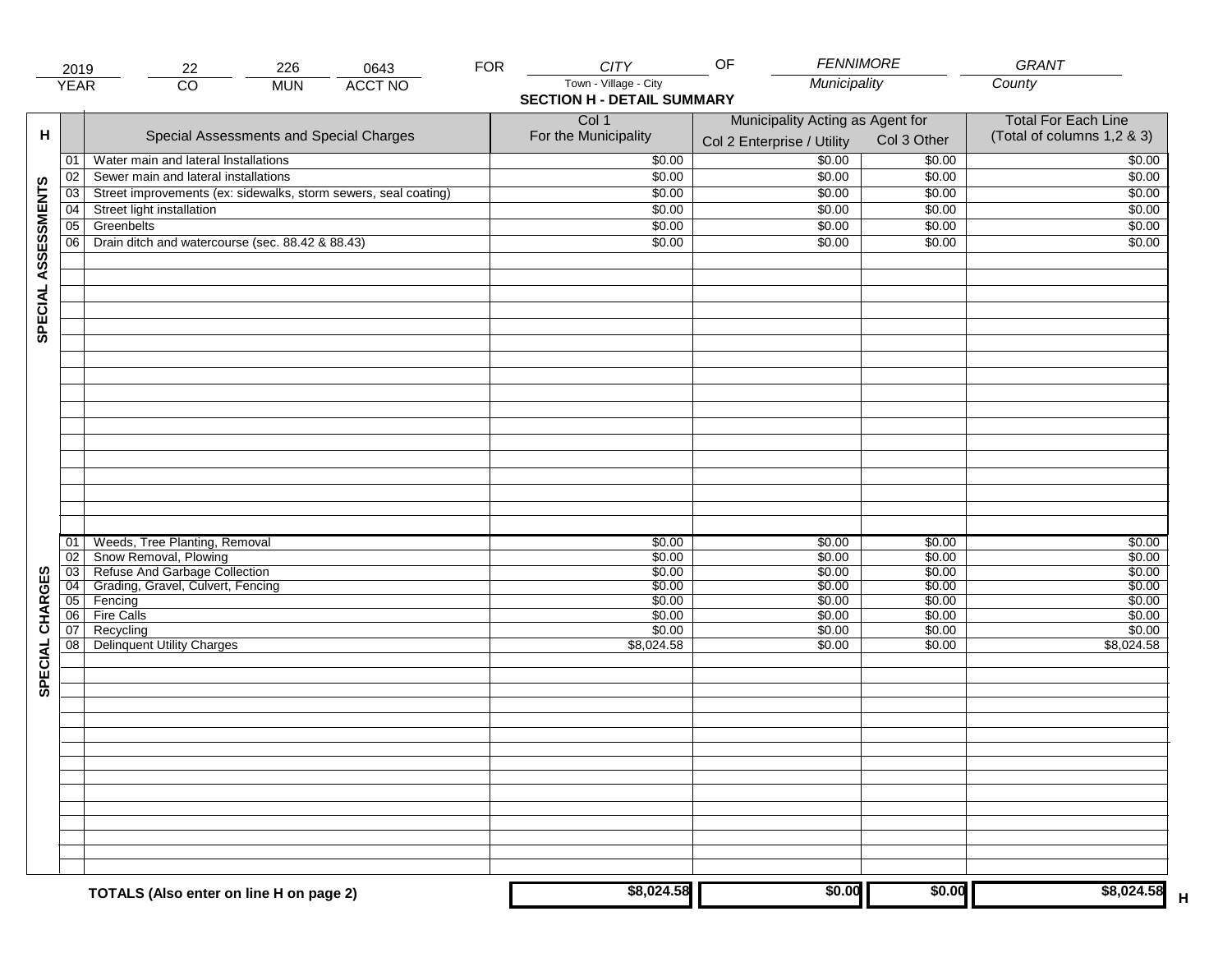| 2010<br>∠ບ≀ະ      | $\sim$<br>-  | m                           | ™OR | .                                 | .<br>,,,,,,, | $\mathbf{a} \mathbf{a} \mathbf{a} \mathbf{b} \mathbf{b}$<br>∍ ¬ ¬ → |  |
|-------------------|--------------|-----------------------------|-----|-----------------------------------|--------------|---------------------------------------------------------------------|--|
| $\sqrt{2}$<br>'Ar | IN.<br>IVIU. | CCT NO<br>$\cdot$<br>$\sim$ |     | $\cdots$<br>villade<br>i own<br>◡ | micipality   | <b>County</b>                                                       |  |

| D. | Name of District                          | Valuation | Gen. Prop. Tax Levy | Remarks |
|----|-------------------------------------------|-----------|---------------------|---------|
|    |                                           |           |                     |         |
|    |                                           |           |                     |         |
|    |                                           |           |                     |         |
|    |                                           |           |                     |         |
|    |                                           |           |                     |         |
|    |                                           |           |                     |         |
|    |                                           |           |                     |         |
|    |                                           |           |                     |         |
|    |                                           |           |                     |         |
|    |                                           |           |                     |         |
|    |                                           |           |                     |         |
|    |                                           |           |                     |         |
|    |                                           |           |                     |         |
|    |                                           |           |                     |         |
|    |                                           |           |                     |         |
|    |                                           |           |                     |         |
|    |                                           |           |                     |         |
|    |                                           |           |                     |         |
|    |                                           |           |                     |         |
|    |                                           |           |                     |         |
|    |                                           |           |                     |         |
|    |                                           |           |                     |         |
|    |                                           |           |                     |         |
|    |                                           |           |                     |         |
|    |                                           |           |                     |         |
|    |                                           |           |                     |         |
|    |                                           |           |                     |         |
|    |                                           |           |                     |         |
|    |                                           |           |                     |         |
|    |                                           |           |                     |         |
|    |                                           |           |                     |         |
|    |                                           |           |                     |         |
|    | TOTALS (Also enter on line D-1 on page 1) |           | \$0.00              |         |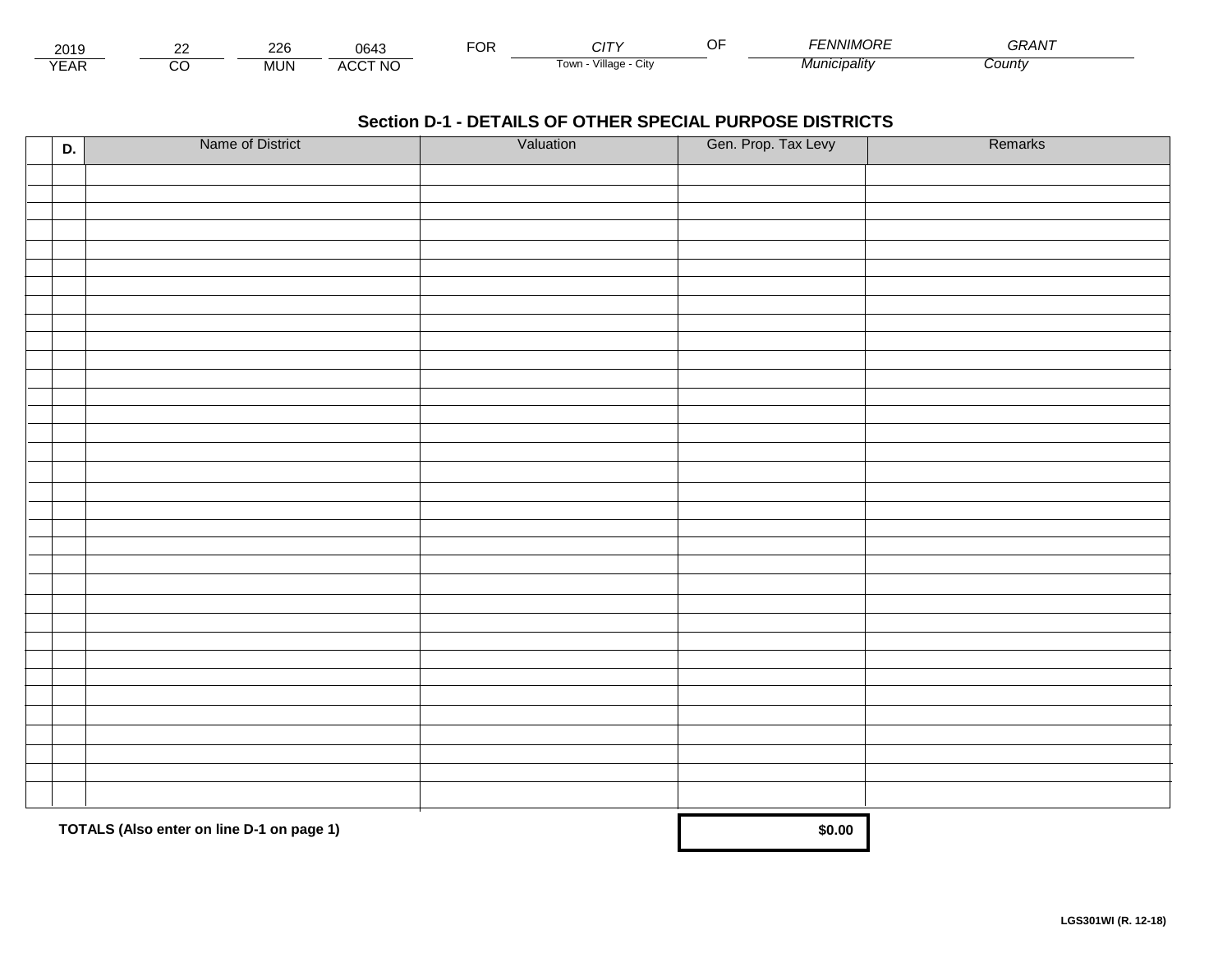| $\cdot$ | ומו<br>11 A I<br>. | NO.<br>^```` |
|---------|--------------------|--------------|

|                        |                                    |                                                          |                          |            |                                        | CO                                                                                               | <b>MUN</b> | ACCT NO                         |                                       |                                                            |   |
|------------------------|------------------------------------|----------------------------------------------------------|--------------------------|------------|----------------------------------------|--------------------------------------------------------------------------------------------------|------------|---------------------------------|---------------------------------------|------------------------------------------------------------|---|
|                        |                                    |                                                          |                          | <b>FOR</b> | <b>CITY</b>                            | OF                                                                                               |            | LANCASTER                       | GRANT                                 | Check if Amended                                           |   |
|                        |                                    |                                                          |                          |            | Town-Village -City                     |                                                                                                  |            | Municipality                    | County                                |                                                            |   |
| SEC.                   |                                    |                                                          |                          |            |                                        | Col <sub>1</sub><br>Description of Tax by Taxing Jurisiction                                     |            |                                 |                                       | Col 2.<br>AMOUNTS APPORTIONED<br>BY TAXING JURISDICTIONS   |   |
| A                      |                                    | 1. AGGREGATE AMOUNT OF STATE TAXES                       |                          |            |                                        |                                                                                                  |            |                                 |                                       | \$0.00                                                     | A |
| В.                     |                                    | 1. Portion of State Special Charges Upon County          |                          |            |                                        |                                                                                                  |            |                                 |                                       | \$17.89                                                    |   |
|                        |                                    | 2. Portion of County Tax Levied Over Entire Municipality |                          |            |                                        |                                                                                                  |            |                                 |                                       | \$888,971.43                                               |   |
|                        |                                    | 3. Special Purpose County Taxes                          |                          |            |                                        |                                                                                                  |            |                                 |                                       | \$0.00                                                     |   |
| COUNTY<br>TAXES        |                                    | 4. TOTAL COUNTY TAXES (sum of B-1 through B-3)           |                          |            |                                        |                                                                                                  |            |                                 |                                       | \$888,989.32                                               | В |
|                        |                                    | Special District<br>Code                                 | <b>Acct</b><br><b>No</b> |            | <b>Special</b><br><b>District Name</b> |                                                                                                  |            | Col 1a<br><b>Property Taxes</b> | Col 1b<br><b>State Special Charge</b> | <b>Property Taxes with</b><br><b>State Special Charges</b> |   |
| C.                     | $\mathbf{1}$                       |                                                          |                          |            |                                        |                                                                                                  |            |                                 |                                       |                                                            |   |
|                        | $\mathbf{2}$                       |                                                          |                          |            |                                        |                                                                                                  |            |                                 |                                       |                                                            |   |
|                        | 3                                  |                                                          |                          |            |                                        |                                                                                                  |            |                                 |                                       |                                                            |   |
|                        | 4                                  |                                                          |                          |            |                                        |                                                                                                  |            |                                 |                                       |                                                            |   |
|                        | 5                                  |                                                          |                          |            |                                        |                                                                                                  |            |                                 |                                       |                                                            |   |
|                        | 6                                  |                                                          |                          |            |                                        |                                                                                                  |            |                                 |                                       |                                                            |   |
|                        | $\overline{7}$                     |                                                          |                          |            |                                        |                                                                                                  |            |                                 |                                       |                                                            |   |
|                        | 8                                  |                                                          |                          |            |                                        |                                                                                                  |            |                                 |                                       |                                                            |   |
| SPECIAL DISTRICT TAXES | 9                                  |                                                          |                          |            |                                        |                                                                                                  |            |                                 |                                       |                                                            |   |
|                        | 10                                 |                                                          |                          |            |                                        |                                                                                                  |            |                                 |                                       |                                                            |   |
|                        | 11                                 |                                                          |                          |            |                                        |                                                                                                  |            |                                 |                                       |                                                            |   |
|                        |                                    | 12. TOTAL SPECIAL DISTRICT TAXES (sum of C1 through C11) |                          |            |                                        |                                                                                                  |            | \$0.00                          | \$0.00                                | \$0.00                                                     | C |
| D.                     |                                    |                                                          |                          |            |                                        | 1. Other Special Purpose District Taxes (Show Detail on page 4, enter total here)                |            |                                 |                                       | \$0.00                                                     |   |
|                        | 2.                                 |                                                          |                          |            |                                        | Total Tax Increment (except county environmental remediation tax increment)                      |            |                                 |                                       | \$204,911.12                                               |   |
| čL                     | 13.                                | County Environmental Tax Increment                       |                          |            |                                        |                                                                                                  |            |                                 |                                       | \$0.00                                                     |   |
| δŔ                     | Other State Special Charges<br>14. |                                                          |                          |            |                                        |                                                                                                  |            |                                 |                                       | \$0.00                                                     |   |
|                        | 5.                                 | <b>County Special Charges</b>                            |                          |            |                                        |                                                                                                  |            |                                 |                                       | \$0.00                                                     |   |
| VILLAGE,<br>TAXES      | 6.                                 | All Other Town, Village, or City Taxes                   |                          |            |                                        |                                                                                                  |            |                                 |                                       | \$1,445,000.00                                             |   |
|                        | 17.                                |                                                          |                          |            |                                        | Surplus Funds Applied CAUTION: Do not make an entry on this line unless Line D6 (above) is Zero. |            |                                 |                                       | $\sqrt{$0.00}$<br><                                        |   |
| TOWN,                  |                                    |                                                          |                          |            |                                        | 8. TOTAL TOWN, VILLAGE OR CITY TAXES (sum of D1 through D7; NOT TOTAL for page one)              |            |                                 |                                       | \$1,649,911.12                                             | D |
| Clerk                  |                                    |                                                          |                          |            |                                        | Date                                                                                             |            | <b>REMARKS</b>                  |                                       |                                                            |   |
|                        | <b>Work Phone</b>                  |                                                          |                          |            | Home Phone                             |                                                                                                  |            |                                 |                                       |                                                            |   |
|                        |                                    |                                                          |                          |            |                                        |                                                                                                  |            |                                 |                                       |                                                            |   |

Fax Number

 $($ 

E-mail Address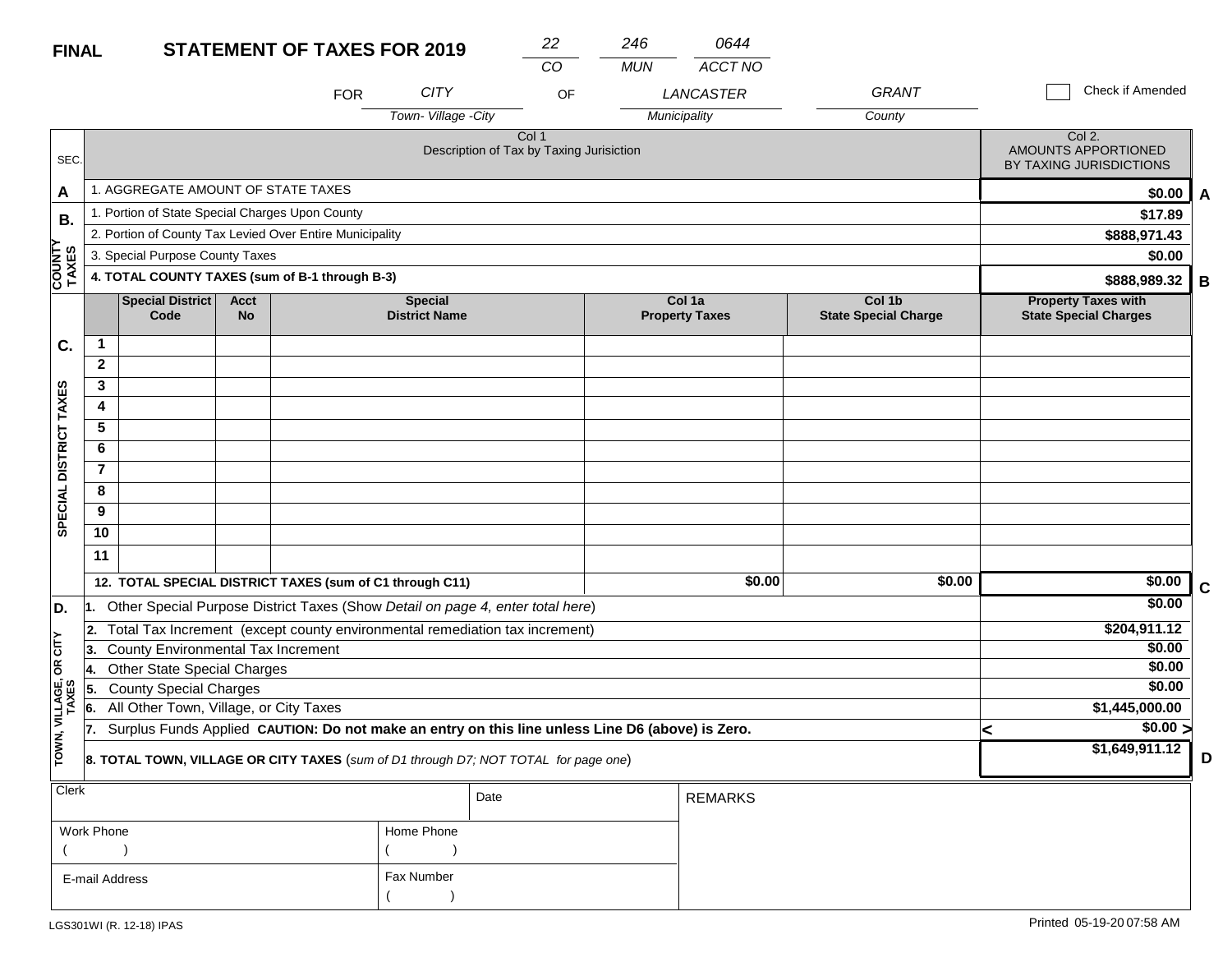|                                     | 2019<br><b>YEAR</b> | 22<br>CO                                                                                                                | 246<br><b>MUN</b>                | 0644<br><b>ACCT NO</b>              | <b>FOR</b>            | <b>CITY</b><br>Town - Village - City                 | OF                                                                                                           | <b>LANCASTER</b><br>Municipality                                                                                               | <b>GRANT</b><br>County                                   |                |
|-------------------------------------|---------------------|-------------------------------------------------------------------------------------------------------------------------|----------------------------------|-------------------------------------|-----------------------|------------------------------------------------------|--------------------------------------------------------------------------------------------------------------|--------------------------------------------------------------------------------------------------------------------------------|----------------------------------------------------------|----------------|
| SEC.                                |                     | <b>School District Codes</b>                                                                                            | Acct<br>No.                      |                                     |                       |                                                      | Col 1<br><b>SCHOOL DISTRICT NAMES</b>                                                                        |                                                                                                                                | Col. 2<br>AMOUNTS APPORTIONED<br>BY TAXING JURISDICTIONS |                |
|                                     |                     | 222912                                                                                                                  | 0139                             | <b>SCH D OF LANCASTER COMMUNITY</b> |                       |                                                      |                                                                                                              |                                                                                                                                | \$2,314,558.77                                           |                |
| Е.                                  | $\overline{2}$      |                                                                                                                         |                                  |                                     |                       |                                                      |                                                                                                              |                                                                                                                                |                                                          |                |
|                                     | $\overline{3}$      |                                                                                                                         |                                  |                                     |                       |                                                      |                                                                                                              |                                                                                                                                |                                                          |                |
|                                     | 4                   |                                                                                                                         |                                  |                                     |                       |                                                      |                                                                                                              |                                                                                                                                |                                                          |                |
|                                     | $\overline{5}$      |                                                                                                                         |                                  |                                     |                       |                                                      |                                                                                                              |                                                                                                                                |                                                          |                |
|                                     | 6                   |                                                                                                                         |                                  |                                     |                       |                                                      |                                                                                                              |                                                                                                                                |                                                          |                |
|                                     | $\overline{7}$      |                                                                                                                         |                                  |                                     |                       |                                                      |                                                                                                              |                                                                                                                                |                                                          |                |
| ELEMENTARY AND<br>SECONDARY SCHOOLS | 8                   |                                                                                                                         |                                  |                                     |                       |                                                      |                                                                                                              |                                                                                                                                |                                                          |                |
|                                     | $\overline{9}$      |                                                                                                                         |                                  |                                     |                       |                                                      |                                                                                                              |                                                                                                                                |                                                          |                |
|                                     | 10                  |                                                                                                                         |                                  |                                     |                       |                                                      |                                                                                                              |                                                                                                                                |                                                          |                |
|                                     | 11                  |                                                                                                                         |                                  |                                     |                       |                                                      |                                                                                                              |                                                                                                                                |                                                          |                |
|                                     | 12                  | TOTAL ELEMENTARY AND SECONDARY SCHOOL TAXES (sum of E1 through E11)                                                     |                                  |                                     |                       |                                                      |                                                                                                              |                                                                                                                                | \$2,314,558.77<br>l E                                    |                |
|                                     | $\mathbf{1}$ .      | 0300                                                                                                                    | 0003                             |                                     |                       | SOUTHWEST WISCONSIN TECH COLLEGE FENN                |                                                                                                              |                                                                                                                                | \$288,742.49                                             |                |
|                                     | 2.                  |                                                                                                                         |                                  |                                     |                       |                                                      |                                                                                                              |                                                                                                                                |                                                          |                |
| TECH. T                             | $\overline{3}$ .    |                                                                                                                         |                                  |                                     |                       |                                                      |                                                                                                              |                                                                                                                                |                                                          |                |
|                                     |                     | <b>TOTAL TECHNICAL COLLEGE TAXES (sum of F1 through F3)</b>                                                             | \$288,742.49<br>F                |                                     |                       |                                                      |                                                                                                              |                                                                                                                                |                                                          |                |
| G.                                  |                     |                                                                                                                         |                                  |                                     |                       |                                                      | Summary of General Property Taxes, State Tax Credits Applied, and Net General Property Taxes to be Collected | TOTAL GENERAL PROPERTY TAXES APPORTIONED (Total of State, County, Special District, Local, School and Technical College Taxes) | G<br>\$5,142,201.70<br>(G7) DEPARTMENT OF                |                |
|                                     |                     |                                                                                                                         |                                  |                                     |                       | Col 1                                                | Col <sub>2</sub>                                                                                             | Col <sub>3</sub>                                                                                                               | REVENUE USE ONLY                                         |                |
|                                     |                     | PLEASE COMPLETE ALL COLUMNS                                                                                             |                                  |                                     |                       |                                                      | Real Estate Roll Personal Property Roll                                                                      | Total (Col 1 Plus Col 2)                                                                                                       |                                                          |                |
| G1                                  |                     | General Property Taxes From Computerized Summary                                                                        |                                  |                                     |                       | 5,042,355.50                                         | 99,845.93                                                                                                    |                                                                                                                                | 5,142,201.43 SUBTRACT LINE G FROM LINE                   |                |
| G <sub>2</sub>                      |                     | School Levy Tax Credit Applied (subtract)                                                                               |                                  |                                     |                       | 412,724.38                                           | 8,172.40                                                                                                     |                                                                                                                                | 420,896.78 G-1. RECORD ON LINE G-6.                      |                |
| G <sub>3</sub>                      |                     | Lottery and Gaming Credit Applied (subtract)                                                                            |                                  |                                     |                       | 208,872.30                                           |                                                                                                              | 0.00<br>208,872.30 (G-1)<br>0.00                                                                                               | \$5,142,201.43                                           |                |
| G <sub>4</sub>                      |                     | First Dollar Credit Applied (subtract)<br>Net General Property Taxes To Be Collected                                    |                                  |                                     |                       | 108,917.42<br>4,311,841.40                           | 91,673.53                                                                                                    | 108,917.42<br>$4,403,514.93$ <sup>(G)</sup>                                                                                    | \$5,142,201.70                                           |                |
| G <sub>5</sub><br>G <sub>6</sub>    |                     | <b>UNDERRUN / OVERRUN</b> (include Line G-6 in Line T Total)                                                            |                                  |                                     |                       |                                                      |                                                                                                              |                                                                                                                                | $-$0.27$                                                 | G <sub>6</sub> |
| Η.                                  |                     |                                                                                                                         | <b>REPORT DETAIL ON PAGE - 3</b> |                                     |                       | Col 1                                                |                                                                                                              | Municipality Acting as Agent For                                                                                               |                                                          |                |
|                                     |                     |                                                                                                                         |                                  |                                     |                       | For Municipality                                     | Col 2 Enterprise/ Utility                                                                                    | Col 3 Other                                                                                                                    |                                                          |                |
|                                     |                     | <b>SPECIAL ASSESSMENTS AND CHARGES</b>                                                                                  |                                  |                                     |                       | 13,474.53                                            | 5.532.12                                                                                                     | 0.00                                                                                                                           | \$19,006.65                                              | H              |
| J.                                  |                     | <b>OMITTED PROPERTY TAXES</b> (Net taxes levied on property omitted from taxation in previous years)                    |                                  |                                     |                       |                                                      |                                                                                                              |                                                                                                                                | \$0.00                                                   | J              |
| Κ.                                  |                     | S. 70.43 CORRECTIONS (Net taxes due or refunded - use brackets <> to denote minus amount)                               |                                  | (a) $(0)$ (c)                       |                       |                                                      | (d)                                                                                                          | (e)                                                                                                                            | $-$3,073.24$                                             | K              |
| M.                                  |                     |                                                                                                                         |                                  |                                     |                       |                                                      |                                                                                                              |                                                                                                                                | \$0.00                                                   | M              |
|                                     |                     | <b>P.F. CROP TAXES</b> 0.00 Reg. Acs. @ 10 $\ell = \frac{1}{2}$ 0.00 $+$ 0.00 Reg. Acs. @ \$ = \$ 0.00 +<br>(a) (Acres) |                                  | (c) (Acres)                         | (d)                   | (e) (Acres)                                          | $(g)$ (Acres)                                                                                                | 0.00<br>$0.00$ Reg. Acs. @ 20¢=\$                                                                                              |                                                          |                |
| N.                                  |                     | MFL TAX $-$ 0.00 Open @ .74 $\varphi$ =\$ $-$ 0.00 + $-$ 0.00 Closed @\$ 1.75=\$ $-$ 0.00 + $-$ 0.00 Open @\$ 2.04=     |                                  |                                     |                       |                                                      |                                                                                                              | $0.00 + 0.00$ Closed @\$ 10.20=\$<br>0.00                                                                                      |                                                          | N              |
|                                     |                     |                                                                                                                         |                                  |                                     |                       |                                                      | (i) (Acres)                                                                                                  | (i)                                                                                                                            | \$0.00                                                   |                |
|                                     |                     |                                                                                                                         |                                  |                                     |                       |                                                      |                                                                                                              | $.00 =$<br>.00 Closed @ \$7.87=\$                                                                                              | \$0.00                                                   |                |
|                                     |                     | 1. COAL (Sec.70.42)                                                                                                     | Number of Tons=(a)               |                                     |                       | $\frac{0.00}{0.00}$ @5¢ per Ton + Number of Tons=(b) | 0.00                                                                                                         | @7¢ per Ton                                                                                                                    |                                                          |                |
|                                     |                     | 2. PETROLEUM REFINERIES (Sec.70.421)                                                                                    |                                  |                                     |                       | Number of Tons $=(a)$                                | 0.00<br>@5¢ per Ton                                                                                          |                                                                                                                                | \$0.00                                                   |                |
|                                     |                     | 3. IRON ORE CONCENTRATES (Sec. 70.40)                                                                                   |                                  |                                     | Number of Tons $=(a)$ |                                                      | $0.00\,$<br>@5¢ per Ton                                                                                      |                                                                                                                                | \$0.00                                                   |                |
| OCCUPATION                          |                     |                                                                                                                         |                                  |                                     |                       |                                                      |                                                                                                              |                                                                                                                                |                                                          |                |
| T.                                  |                     | AGGREGATE AMOUNT OF TAXES (Total of Sections G, G-6, H, J, K, M, N, and Section 0)                                      |                                  |                                     |                       |                                                      |                                                                                                              |                                                                                                                                | \$5,158,134.84<br>$\mathbf{T}$                           |                |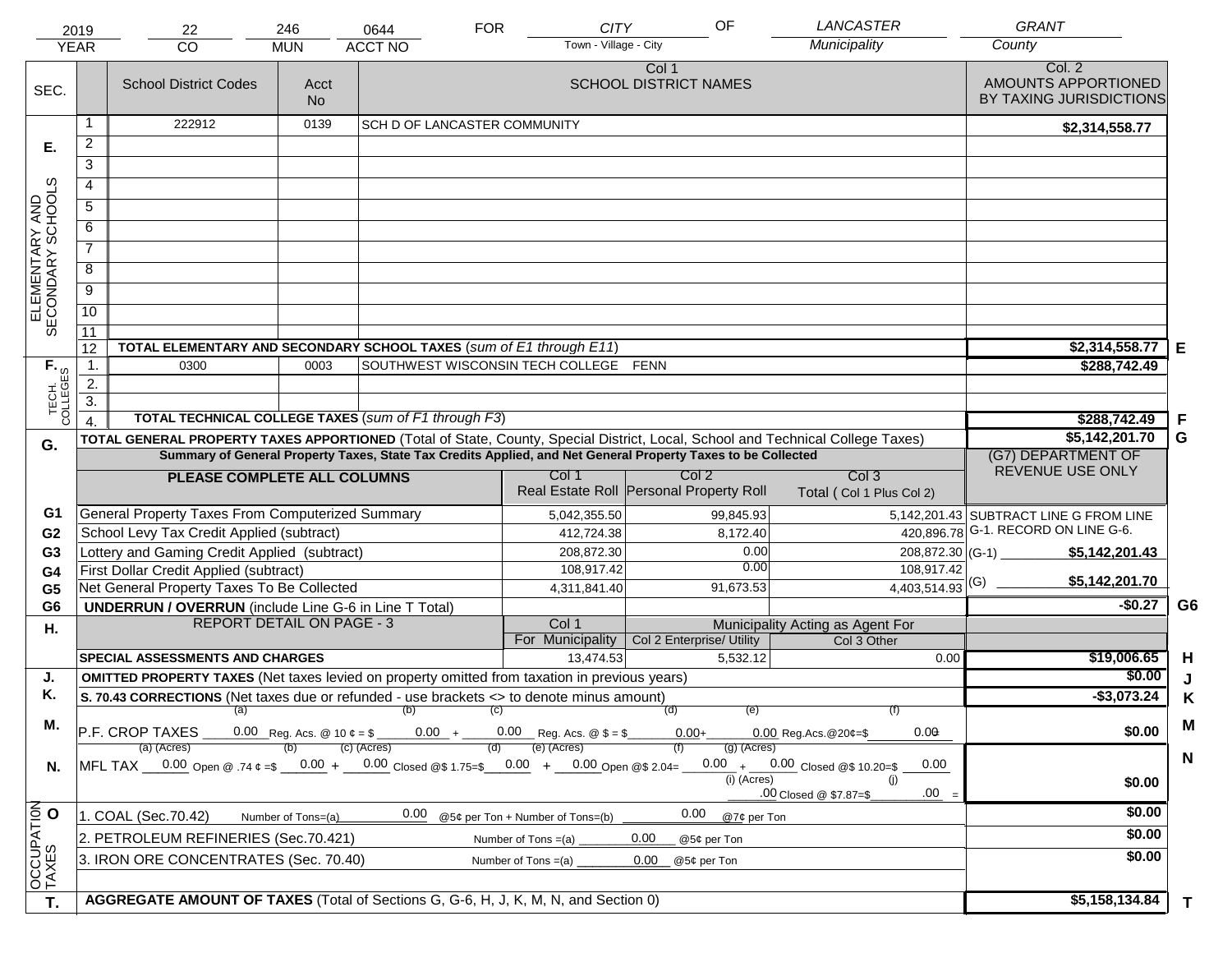|                     | 2019        | 246<br>0644<br>22                                               | <b>FOR</b> | <b>CITY</b>                                                | LANCASTER<br>OF                                                |                  | GRANT                                                    |
|---------------------|-------------|-----------------------------------------------------------------|------------|------------------------------------------------------------|----------------------------------------------------------------|------------------|----------------------------------------------------------|
|                     | <b>YEAR</b> | $\overline{CO}$<br><b>ACCT NO</b><br><b>MUN</b>                 |            | Town - Village - City<br><b>SECTION H - DETAIL SUMMARY</b> | Municipality                                                   |                  | County                                                   |
| н                   |             | Special Assessments and Special Charges                         |            | Col 1<br>For the Municipality                              | Municipality Acting as Agent for<br>Col 2 Enterprise / Utility | Col 3 Other      | <b>Total For Each Line</b><br>(Total of columns 1,2 & 3) |
|                     | 01          | Water main and lateral Installations                            |            | \$0.00                                                     | 50.00                                                          | \$0.00           | \$0.00                                                   |
|                     | 02          | Sewer main and lateral installations                            |            | \$0.00                                                     | \$0.00                                                         | \$0.00           | \$0.00                                                   |
|                     | 03          | Street improvements (ex: sidewalks, storm sewers, seal coating) |            | \$13,474.53                                                | \$0.00                                                         | \$0.00           | \$13,474.53                                              |
|                     | 04          | Street light installation                                       |            | \$0.00                                                     | \$0.00                                                         | \$0.00           | \$0.00                                                   |
|                     | 05          | Greenbelts                                                      |            | \$0.00                                                     | \$0.00                                                         | \$0.00           | \$0.00                                                   |
|                     | 06          | Drain ditch and watercourse (sec. 88.42 & 88.43)                |            | \$0.00                                                     | \$0.00                                                         | \$0.00           | \$0.00                                                   |
| SPECIAL ASSESSMENTS |             |                                                                 |            |                                                            |                                                                |                  |                                                          |
|                     | 01          | Weeds, Tree Planting, Removal                                   |            | \$0.00                                                     | \$0.00                                                         | \$0.00           | \$0.00                                                   |
|                     | 02          | Snow Removal, Plowing                                           |            | \$0.00                                                     | \$0.00                                                         | \$0.00           | \$0.00                                                   |
|                     | 03          | Refuse And Garbage Collection                                   |            | \$0.00                                                     | \$0.00                                                         | \$0.00           | \$0.00                                                   |
| CHARGES             | 04          | Grading, Gravel, Culvert, Fencing                               |            | \$0.00                                                     | \$0.00                                                         | \$0.00           | \$0.00                                                   |
|                     | 05          | Fencing                                                         |            | \$0.00                                                     | \$0.00                                                         | \$0.00           | \$0.00                                                   |
|                     | 06 <br>07   | Fire Calls<br>Recycling                                         |            | \$0.00<br>\$0.00                                           | \$0.00<br>\$0.00                                               | \$0.00<br>\$0.00 | \$0.00<br>\$0.00                                         |
| SPECIAL             | 08          | <b>Delinquent Utility Charges</b>                               |            | \$0.00                                                     | \$5,532.12                                                     | \$0.00           | \$5,532.12                                               |
|                     |             |                                                                 |            |                                                            |                                                                |                  |                                                          |
|                     |             |                                                                 |            |                                                            |                                                                |                  |                                                          |
|                     |             |                                                                 |            |                                                            |                                                                |                  |                                                          |
|                     |             | TOTALS (Also enter on line H on page 2)                         |            | \$13,474.53                                                | \$5,532.12                                                     | \$0.00           | \$19,006.65                                              |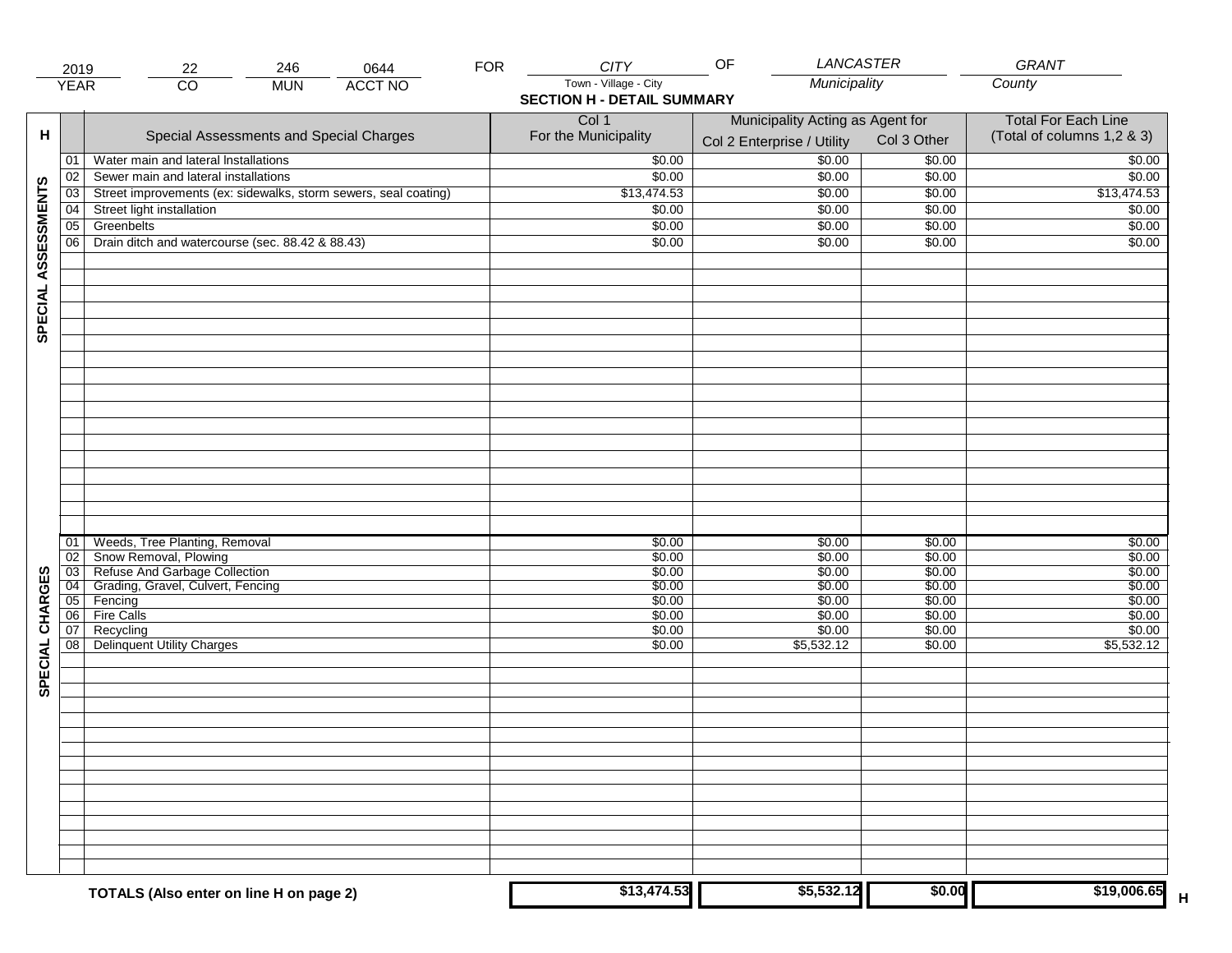| 2010<br>∠ບ≀ະ      | 216          | J644                      | ™OR | . .                           | $\sim$ $\sim$ $\sim$ $\sim$ $\sim$<br>.<br>4 N I<br><br>. . | $\sim$ $\sim$ $\sim$ $\sim$<br>. |  |
|-------------------|--------------|---------------------------|-----|-------------------------------|-------------------------------------------------------------|----------------------------------|--|
| $\sqrt{2}$<br>'AN | IN.<br>ושועו | CCT NO<br>$\cdots$<br>nuc |     | .<br>Village<br>i own<br>◡៲៶៴ | '''ICIDƏlitv                                                | <b>County</b>                    |  |

| D. | Name of District                          | Valuation | Gen. Prop. Tax Levy | Remarks |
|----|-------------------------------------------|-----------|---------------------|---------|
|    |                                           |           |                     |         |
|    |                                           |           |                     |         |
|    |                                           |           |                     |         |
|    |                                           |           |                     |         |
|    |                                           |           |                     |         |
|    |                                           |           |                     |         |
|    |                                           |           |                     |         |
|    |                                           |           |                     |         |
|    |                                           |           |                     |         |
|    |                                           |           |                     |         |
|    |                                           |           |                     |         |
|    |                                           |           |                     |         |
|    |                                           |           |                     |         |
|    |                                           |           |                     |         |
|    |                                           |           |                     |         |
|    |                                           |           |                     |         |
|    |                                           |           |                     |         |
|    |                                           |           |                     |         |
|    |                                           |           |                     |         |
|    |                                           |           |                     |         |
|    |                                           |           |                     |         |
|    |                                           |           |                     |         |
|    |                                           |           |                     |         |
|    |                                           |           |                     |         |
|    |                                           |           |                     |         |
|    |                                           |           |                     |         |
|    |                                           |           |                     |         |
|    |                                           |           |                     |         |
|    |                                           |           |                     |         |
|    |                                           |           |                     |         |
|    |                                           |           |                     |         |
|    |                                           |           |                     |         |
|    |                                           |           |                     |         |
|    | TOTALS (Also enter on line D-1 on page 1) |           | \$0.00              |         |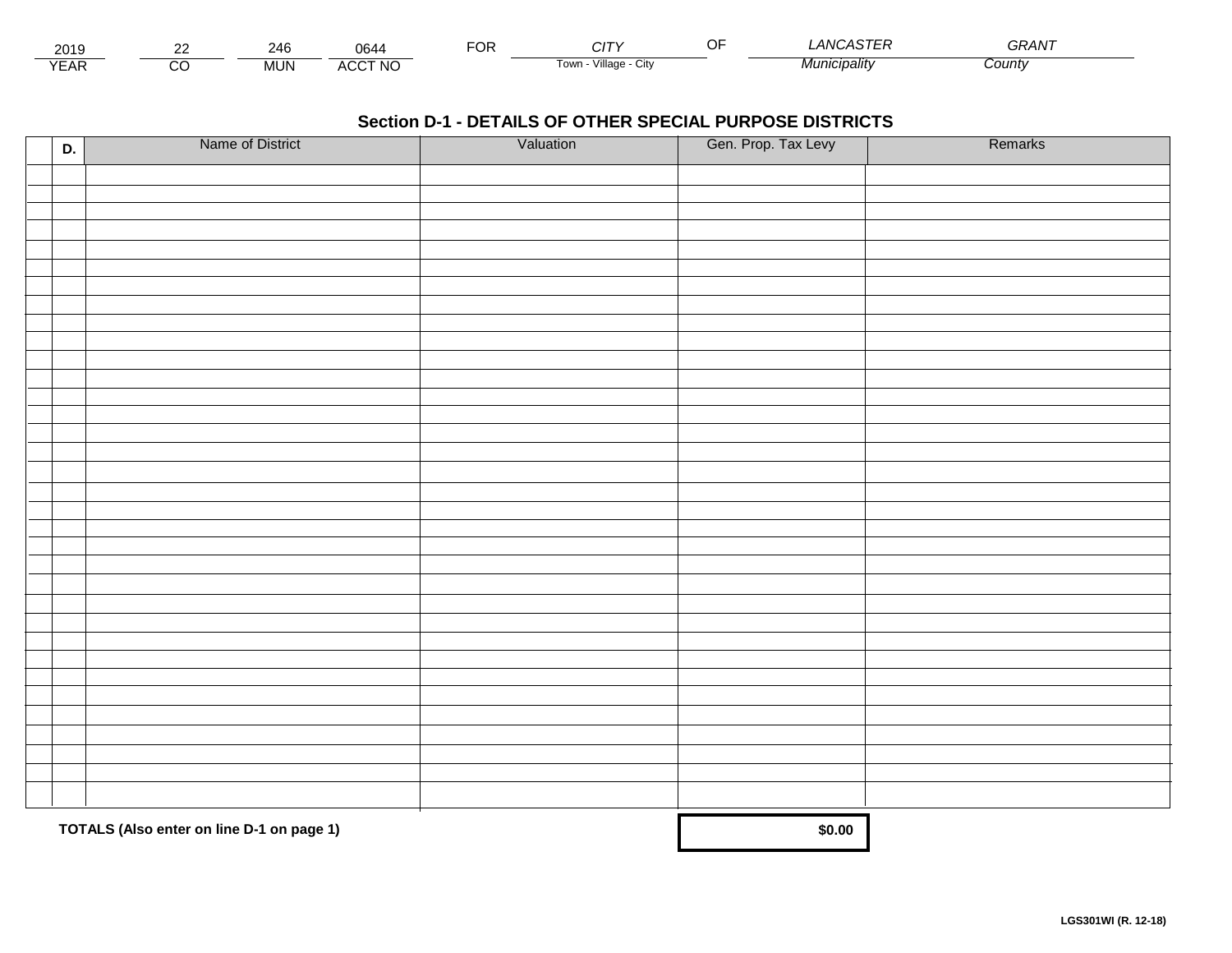| <b>FINAL</b> | <b>STATEMENT OF TAXES FOR 2019</b> |     |
|--------------|------------------------------------|-----|
|              |                                    | MUN |

|                                           |                         |                                                 |                                                          |                                                          |                                        | CO                                                                                               | <b>MUN</b> | ACCT NO                         |                                       |                                                            |                |   |
|-------------------------------------------|-------------------------|-------------------------------------------------|----------------------------------------------------------|----------------------------------------------------------|----------------------------------------|--------------------------------------------------------------------------------------------------|------------|---------------------------------|---------------------------------------|------------------------------------------------------------|----------------|---|
|                                           |                         |                                                 |                                                          | <b>FOR</b>                                               | <b>CITY</b>                            | OF                                                                                               |            | <b>PLATTEVILLE</b>              | <b>GRANT</b>                          | Check if Amended                                           |                |   |
|                                           |                         |                                                 |                                                          |                                                          | Town-Village -City                     |                                                                                                  |            | Municipality                    | County                                |                                                            |                |   |
| SEC.                                      |                         |                                                 | Col 2.<br>AMOUNTS APPORTIONED<br>BY TAXING JURISDICTIONS |                                                          |                                        |                                                                                                  |            |                                 |                                       |                                                            |                |   |
| A                                         |                         | 1. AGGREGATE AMOUNT OF STATE TAXES              |                                                          |                                                          |                                        |                                                                                                  |            |                                 |                                       |                                                            | \$0.00         | A |
| В.                                        |                         | 1. Portion of State Special Charges Upon County |                                                          |                                                          |                                        |                                                                                                  |            |                                 |                                       |                                                            | \$46.12        |   |
|                                           |                         |                                                 |                                                          | 2. Portion of County Tax Levied Over Entire Municipality |                                        |                                                                                                  |            |                                 |                                       | \$2,291,194.50                                             |                |   |
|                                           |                         | 3. Special Purpose County Taxes                 |                                                          |                                                          |                                        |                                                                                                  |            |                                 |                                       |                                                            | \$0.00         |   |
| COUNTY<br>TAXES                           |                         |                                                 |                                                          | 4. TOTAL COUNTY TAXES (sum of B-1 through B-3)           |                                        |                                                                                                  |            |                                 |                                       | \$2,291,240.62                                             |                | В |
|                                           |                         | <b>Special District</b><br>Code                 | Acct<br><b>No</b>                                        |                                                          | <b>Special</b><br><b>District Name</b> |                                                                                                  |            | Col 1a<br><b>Property Taxes</b> | Col 1b<br><b>State Special Charge</b> | <b>Property Taxes with</b><br><b>State Special Charges</b> |                |   |
| C.                                        | $\mathbf{1}$            |                                                 |                                                          |                                                          |                                        |                                                                                                  |            |                                 |                                       |                                                            |                |   |
|                                           | $\mathbf{2}$            |                                                 |                                                          |                                                          |                                        |                                                                                                  |            |                                 |                                       |                                                            |                |   |
|                                           | 3                       |                                                 |                                                          |                                                          |                                        |                                                                                                  |            |                                 |                                       |                                                            |                |   |
|                                           | 4                       |                                                 |                                                          |                                                          |                                        |                                                                                                  |            |                                 |                                       |                                                            |                |   |
|                                           | 5                       |                                                 |                                                          |                                                          |                                        |                                                                                                  |            |                                 |                                       |                                                            |                |   |
|                                           | 6                       |                                                 |                                                          |                                                          |                                        |                                                                                                  |            |                                 |                                       |                                                            |                |   |
|                                           | $\overline{\mathbf{r}}$ |                                                 |                                                          |                                                          |                                        |                                                                                                  |            |                                 |                                       |                                                            |                |   |
|                                           | 8                       |                                                 |                                                          |                                                          |                                        |                                                                                                  |            |                                 |                                       |                                                            |                |   |
| SPECIAL DISTRICT TAXES                    | 9                       |                                                 |                                                          |                                                          |                                        |                                                                                                  |            |                                 |                                       |                                                            |                |   |
|                                           | 10                      |                                                 |                                                          |                                                          |                                        |                                                                                                  |            |                                 |                                       |                                                            |                |   |
|                                           | 11                      |                                                 |                                                          |                                                          |                                        |                                                                                                  |            |                                 |                                       |                                                            |                |   |
|                                           |                         |                                                 |                                                          | 12. TOTAL SPECIAL DISTRICT TAXES (sum of C1 through C11) |                                        |                                                                                                  |            | \$0.00                          | \$0.00                                |                                                            | \$0.00         | C |
| D.                                        | 1.                      |                                                 |                                                          |                                                          |                                        | Other Special Purpose District Taxes (Show Detail on page 4, enter total here)                   |            |                                 |                                       |                                                            | \$0.00         |   |
|                                           | 2.                      |                                                 |                                                          |                                                          |                                        | Total Tax Increment (except county environmental remediation tax increment)                      |            |                                 |                                       | \$2,049,756.09                                             |                |   |
| $OR$ $CITY$                               | 3.                      | County Environmental Tax Increment              |                                                          |                                                          |                                        |                                                                                                  |            |                                 |                                       |                                                            | \$0.00         |   |
| <b>Other State Special Charges</b><br>14. |                         |                                                 |                                                          |                                                          |                                        |                                                                                                  |            |                                 |                                       |                                                            | \$0.00         |   |
|                                           | 5.                      | <b>County Special Charges</b>                   |                                                          |                                                          |                                        |                                                                                                  |            |                                 |                                       |                                                            | \$0.00         |   |
|                                           | 6.                      | All Other Town, Village, or City Taxes          |                                                          |                                                          |                                        |                                                                                                  |            |                                 |                                       | \$4,620,796.00                                             |                |   |
|                                           | 17.                     |                                                 |                                                          |                                                          |                                        | Surplus Funds Applied CAUTION: Do not make an entry on this line unless Line D6 (above) is Zero. |            |                                 |                                       | <                                                          | $\sqrt{$0.00}$ |   |
| TOWN, VILLAGE,<br>TAXES                   |                         |                                                 |                                                          |                                                          |                                        | 8. TOTAL TOWN, VILLAGE OR CITY TAXES (sum of D1 through D7; NOT TOTAL for page one)              |            |                                 |                                       | \$6,670,552.09                                             |                | D |
| Clerk                                     |                         |                                                 |                                                          |                                                          |                                        | Date                                                                                             |            | <b>REMARKS</b>                  |                                       |                                                            |                |   |
|                                           | Work Phone              |                                                 |                                                          |                                                          | Home Phone                             |                                                                                                  |            |                                 |                                       |                                                            |                |   |

*0645*

| Work Phone     | Home Phone |  |  |  |  |  |  |
|----------------|------------|--|--|--|--|--|--|
|                |            |  |  |  |  |  |  |
| E-mail Address | Fax Number |  |  |  |  |  |  |
|                |            |  |  |  |  |  |  |
|                |            |  |  |  |  |  |  |

Printed 05-19-20 07:58 AM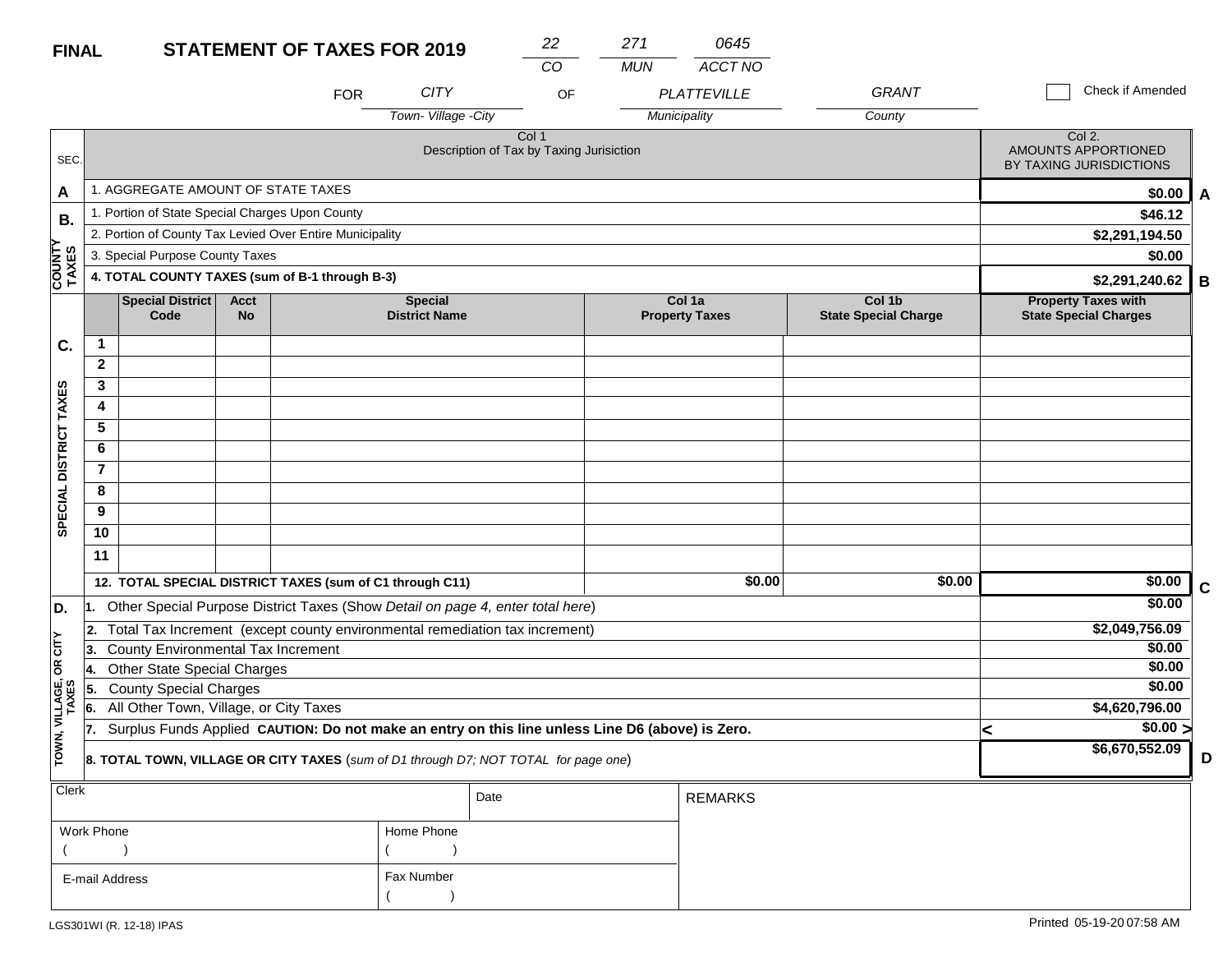|                                                                                                                                                   | 2019<br><b>YEAR</b>                                                                | 22<br><b>CO</b>                                                                                                     | 271<br><b>MUN</b>                | 0645<br><b>ACCT NO</b>                                                   | <b>FOR</b> | <b>CITY</b><br>Town - Village - City  | OF                                                                                                           | <b>PLATTEVILLE</b><br>Municipality                                                                                             | <b>GRANT</b><br>County                                   |                      |
|---------------------------------------------------------------------------------------------------------------------------------------------------|------------------------------------------------------------------------------------|---------------------------------------------------------------------------------------------------------------------|----------------------------------|--------------------------------------------------------------------------|------------|---------------------------------------|--------------------------------------------------------------------------------------------------------------|--------------------------------------------------------------------------------------------------------------------------------|----------------------------------------------------------|----------------------|
| SEC.                                                                                                                                              |                                                                                    | <b>School District Codes</b>                                                                                        | Acct<br><b>No</b>                |                                                                          |            |                                       | Col 1<br><b>SCHOOL DISTRICT NAMES</b>                                                                        |                                                                                                                                | Col. 2<br>AMOUNTS APPORTIONED<br>BY TAXING JURISDICTIONS |                      |
|                                                                                                                                                   | 1                                                                                  | 224389                                                                                                              | 0142                             | <b>SCH D OF PLATTEVILLE</b>                                              |            |                                       |                                                                                                              |                                                                                                                                | \$5,910,659.07                                           |                      |
| Е.                                                                                                                                                | $\overline{2}$                                                                     |                                                                                                                     |                                  |                                                                          |            |                                       |                                                                                                              |                                                                                                                                |                                                          |                      |
|                                                                                                                                                   | $\overline{3}$                                                                     |                                                                                                                     |                                  |                                                                          |            |                                       |                                                                                                              |                                                                                                                                |                                                          |                      |
|                                                                                                                                                   | $\overline{4}$                                                                     |                                                                                                                     |                                  |                                                                          |            |                                       |                                                                                                              |                                                                                                                                |                                                          |                      |
|                                                                                                                                                   | 5                                                                                  |                                                                                                                     |                                  |                                                                          |            |                                       |                                                                                                              |                                                                                                                                |                                                          |                      |
|                                                                                                                                                   | 6                                                                                  |                                                                                                                     |                                  |                                                                          |            |                                       |                                                                                                              |                                                                                                                                |                                                          |                      |
|                                                                                                                                                   | $\overline{7}$                                                                     |                                                                                                                     |                                  |                                                                          |            |                                       |                                                                                                              |                                                                                                                                |                                                          |                      |
| ELEMENTARY AND<br>SECONDARY SCHOOLS                                                                                                               | 8                                                                                  |                                                                                                                     |                                  |                                                                          |            |                                       |                                                                                                              |                                                                                                                                |                                                          |                      |
|                                                                                                                                                   | $\overline{9}$                                                                     |                                                                                                                     |                                  |                                                                          |            |                                       |                                                                                                              |                                                                                                                                |                                                          |                      |
|                                                                                                                                                   |                                                                                    |                                                                                                                     |                                  |                                                                          |            |                                       |                                                                                                              |                                                                                                                                |                                                          |                      |
|                                                                                                                                                   | 10                                                                                 |                                                                                                                     |                                  |                                                                          |            |                                       |                                                                                                              |                                                                                                                                |                                                          |                      |
|                                                                                                                                                   | 11<br>12                                                                           | TOTAL ELEMENTARY AND SECONDARY SCHOOL TAXES (sum of E1 through E11)                                                 |                                  |                                                                          |            |                                       |                                                                                                              |                                                                                                                                | \$5,910,659.07                                           | Е                    |
|                                                                                                                                                   | 1.                                                                                 | 0300                                                                                                                | 0003                             |                                                                          |            | SOUTHWEST WISCONSIN TECH COLLEGE FENN |                                                                                                              |                                                                                                                                | \$744,191.73                                             |                      |
| TECH. T<br>COLLEGES                                                                                                                               | 2.                                                                                 |                                                                                                                     |                                  |                                                                          |            |                                       |                                                                                                              |                                                                                                                                |                                                          |                      |
|                                                                                                                                                   | $\overline{3}$ .                                                                   |                                                                                                                     |                                  |                                                                          |            |                                       |                                                                                                              |                                                                                                                                |                                                          |                      |
|                                                                                                                                                   | $\overline{4}$                                                                     | TOTAL TECHNICAL COLLEGE TAXES (sum of F1 through F3)                                                                |                                  |                                                                          |            |                                       |                                                                                                              |                                                                                                                                | \$744,191.73                                             | F                    |
| G.                                                                                                                                                |                                                                                    |                                                                                                                     |                                  |                                                                          |            |                                       |                                                                                                              | TOTAL GENERAL PROPERTY TAXES APPORTIONED (Total of State, County, Special District, Local, School and Technical College Taxes) | \$15,616,643.51                                          | G                    |
|                                                                                                                                                   |                                                                                    |                                                                                                                     |                                  |                                                                          |            |                                       | Summary of General Property Taxes, State Tax Credits Applied, and Net General Property Taxes to be Collected |                                                                                                                                | (G7) DEPARTMENT OF<br>REVENUE USE ONLY                   |                      |
|                                                                                                                                                   |                                                                                    | PLEASE COMPLETE ALL COLUMNS                                                                                         |                                  |                                                                          |            | Col 1                                 | Col <sub>2</sub><br>Real Estate Roll Personal Property Roll                                                  | Col <sub>3</sub><br>Total (Col 1 Plus Col 2)                                                                                   |                                                          |                      |
| G1                                                                                                                                                |                                                                                    | General Property Taxes From Computerized Summary                                                                    |                                  |                                                                          |            | 15,339,937.87                         | 276,706.31                                                                                                   |                                                                                                                                | 15,616,644.18 SUBTRACT LINE G FROM LINE                  |                      |
| G <sub>2</sub>                                                                                                                                    |                                                                                    | School Levy Tax Credit Applied (subtract)                                                                           |                                  |                                                                          |            | 1,087,754.60                          | 19,621.25                                                                                                    |                                                                                                                                | $1,107,375.85$ G-1. RECORD ON LINE G-6.                  |                      |
| G <sub>3</sub>                                                                                                                                    |                                                                                    | Lottery and Gaming Credit Applied (subtract)                                                                        |                                  |                                                                          |            | 314,304.40                            |                                                                                                              | 0.00<br>$314,304.40$ (G-1)<br>0.00                                                                                             | \$15,616,644.18                                          |                      |
| G4                                                                                                                                                |                                                                                    | First Dollar Credit Applied (subtract)                                                                              |                                  |                                                                          |            | 191,959.12                            |                                                                                                              | 191,959.12<br>$14,003,004.81$ <sup>(G)</sup>                                                                                   | \$15,616,643.51                                          |                      |
| G <sub>5</sub><br>G <sub>6</sub>                                                                                                                  |                                                                                    | Net General Property Taxes To Be Collected                                                                          |                                  |                                                                          |            | 13,745,919.75                         | 257,085.06                                                                                                   |                                                                                                                                | \$0.67                                                   | G <sub>6</sub>       |
|                                                                                                                                                   |                                                                                    | <b>UNDERRUN / OVERRUN</b> (include Line G-6 in Line T Total)                                                        | <b>REPORT DETAIL ON PAGE - 3</b> |                                                                          |            | Col 1                                 |                                                                                                              | Municipality Acting as Agent For                                                                                               |                                                          |                      |
| Η.                                                                                                                                                |                                                                                    |                                                                                                                     |                                  |                                                                          |            | For Municipality                      | Col 2 Enterprise/ Utility                                                                                    | Col 3 Other                                                                                                                    |                                                          |                      |
|                                                                                                                                                   |                                                                                    | <b>SPECIAL ASSESSMENTS AND CHARGES</b>                                                                              |                                  |                                                                          |            | 169,226.83                            |                                                                                                              | 0.00<br>0.00                                                                                                                   | \$169,226.83                                             | H                    |
| J.                                                                                                                                                |                                                                                    | <b>OMITTED PROPERTY TAXES</b> (Net taxes levied on property omitted from taxation in previous years)                |                                  |                                                                          |            |                                       |                                                                                                              |                                                                                                                                | \$0.00                                                   | J                    |
| Κ.                                                                                                                                                |                                                                                    | S. 70.43 CORRECTIONS (Net taxes due or refunded - use brackets <> to denote minus amount)                           |                                  |                                                                          |            |                                       |                                                                                                              |                                                                                                                                | $-$1,539.01$                                             | K                    |
| М.                                                                                                                                                |                                                                                    | (a)<br>P.F. CROP TAXES                                                                                              |                                  | (b)<br>0.00 Reg. Acs. @ 10 $\phi = \$$ 0.00 + 0.00 Reg. Acs. @ $\$ = \$$ | (C)        |                                       | (d)<br>$0.00+$                                                                                               | (e)<br>(f)<br>0.00<br>$0.00$ Reg. Acs. @ 20¢=\$                                                                                | \$0.00                                                   | M                    |
|                                                                                                                                                   |                                                                                    | (a) (Acres)                                                                                                         |                                  | $(c)$ (Acres)                                                            |            | (e) (Acres)                           | $(g)$ (Acres)                                                                                                |                                                                                                                                |                                                          |                      |
| N.                                                                                                                                                |                                                                                    | MFL TAX $-$ 0.00 Open @ .74 $\varphi$ =\$ $-$ 0.00 + $-$ 0.00 Closed @\$ 1.75=\$ $-$ 0.00 + $-$ 0.00 Open @\$ 2.04= |                                  |                                                                          |            |                                       |                                                                                                              | $0.00 + 0.00$ Closed @\$ 10.20=\$<br>0.00                                                                                      |                                                          | $\mathbf N$          |
|                                                                                                                                                   |                                                                                    |                                                                                                                     | \$0.00                           |                                                                          |            |                                       |                                                                                                              |                                                                                                                                |                                                          |                      |
| $.00 =$<br>.00 Closed @ \$7.87=\$<br>0.00<br>0.00<br>1. COAL (Sec.70.42)<br>@5¢ per Ton + Number of Tons=(b)<br>@7¢ per Ton<br>Number of Tons=(a) |                                                                                    |                                                                                                                     |                                  |                                                                          |            |                                       |                                                                                                              |                                                                                                                                | \$0.00                                                   |                      |
|                                                                                                                                                   |                                                                                    | 2. PETROLEUM REFINERIES (Sec.70.421)                                                                                |                                  |                                                                          |            |                                       |                                                                                                              |                                                                                                                                | \$0.00                                                   |                      |
|                                                                                                                                                   |                                                                                    |                                                                                                                     |                                  |                                                                          |            | Number of Tons $=(a)$                 | 0.00<br>@5¢ per Ton                                                                                          |                                                                                                                                | \$0.00                                                   |                      |
| OCCUPATION                                                                                                                                        |                                                                                    | 3. IRON ORE CONCENTRATES (Sec. 70.40)                                                                               |                                  |                                                                          |            | Number of Tons $=(a)$                 | 0.00<br>@5¢ per Ton                                                                                          |                                                                                                                                |                                                          |                      |
| T.                                                                                                                                                | AGGREGATE AMOUNT OF TAXES (Total of Sections G, G-6, H, J, K, M, N, and Section 0) |                                                                                                                     |                                  |                                                                          |            |                                       |                                                                                                              |                                                                                                                                |                                                          | \$15,784,332.00<br>T |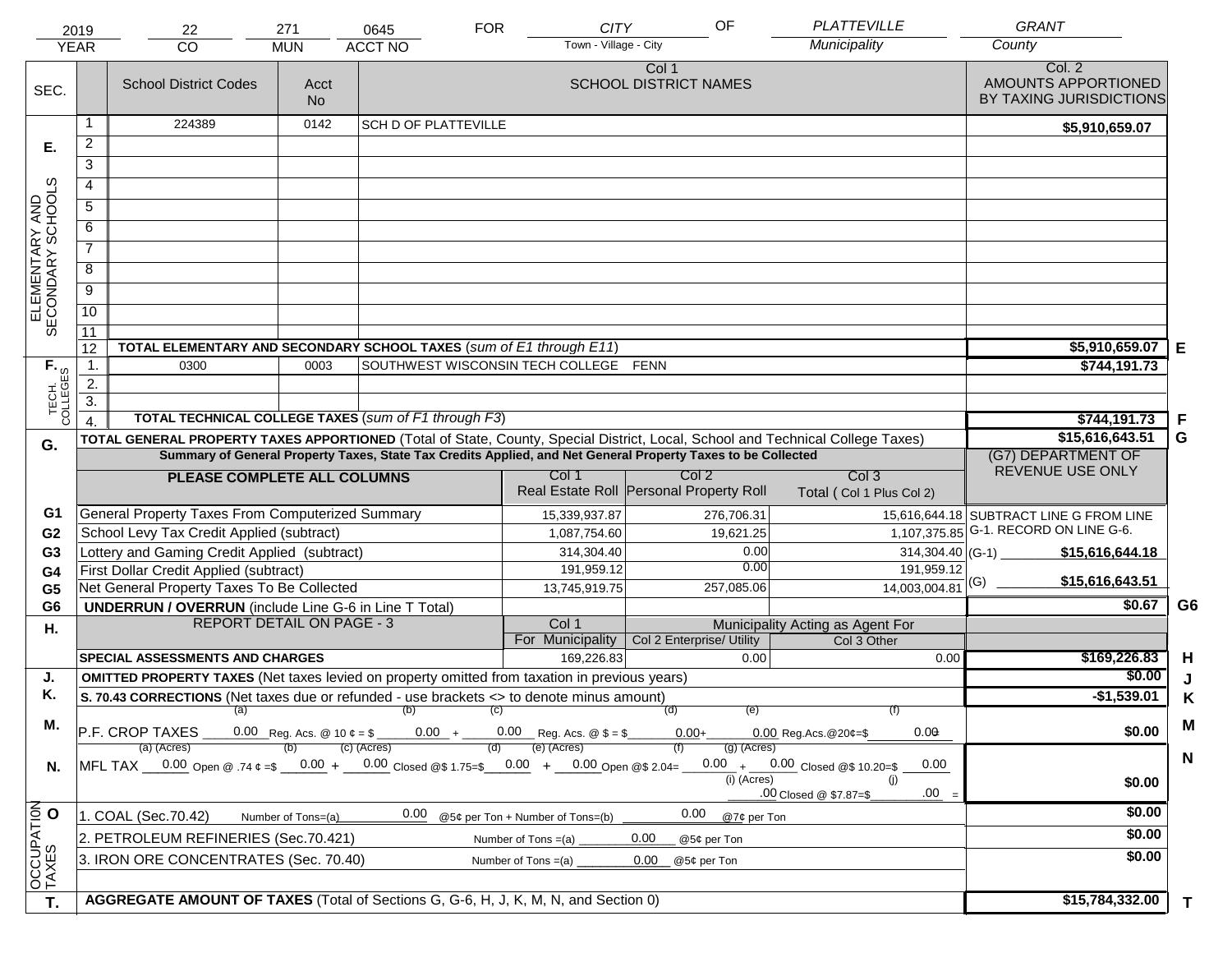|                     | 2019            | 271<br>0645<br>22                                               | <b>FOR</b>                                               | <b>CITY</b>                                                | PLATTEVILLE<br>OF |                  | GRANT                |
|---------------------|-----------------|-----------------------------------------------------------------|----------------------------------------------------------|------------------------------------------------------------|-------------------|------------------|----------------------|
|                     | <b>YEAR</b>     | $\overline{CO}$<br><b>ACCT NO</b><br><b>MUN</b>                 |                                                          | Town - Village - City<br><b>SECTION H - DETAIL SUMMARY</b> | Municipality      |                  | County               |
| н                   |                 | Special Assessments and Special Charges                         | <b>Total For Each Line</b><br>(Total of columns 1,2 & 3) |                                                            |                   |                  |                      |
|                     | 01              | Water main and lateral Installations                            |                                                          | \$0.00                                                     | \$0.00            | \$0.00           | \$0.00               |
|                     | 02              | Sewer main and lateral installations                            |                                                          | \$0.00                                                     | \$0.00            | \$0.00           | \$0.00               |
|                     | 03              | Street improvements (ex: sidewalks, storm sewers, seal coating) |                                                          | \$0.00                                                     | \$0.00            | \$0.00           | \$0.00               |
|                     | 04              | Street light installation                                       |                                                          | \$0.00                                                     | \$0.00            | \$0.00           | \$0.00               |
|                     | 05              | Greenbelts                                                      |                                                          | \$0.00                                                     | \$0.00            | \$0.00           | \$0.00               |
|                     | 06              | Drain ditch and watercourse (sec. 88.42 & 88.43)                |                                                          | \$0.00                                                     | \$0.00            | \$0.00           | \$0.00               |
| SPECIAL ASSESSMENTS |                 |                                                                 |                                                          |                                                            |                   |                  |                      |
|                     |                 |                                                                 |                                                          |                                                            |                   |                  |                      |
|                     | 01              | Weeds, Tree Planting, Removal                                   |                                                          | \$1,648.94                                                 | \$0.00            | \$0.00           | \$1,648.94           |
|                     | 02              | Snow Removal, Plowing                                           |                                                          | \$0.00                                                     | \$0.00            | \$0.00           | \$0.00               |
|                     | $\overline{03}$ | Refuse And Garbage Collection                                   |                                                          | \$158,160.00                                               | \$0.00            | \$0.00           | \$158,160.00         |
|                     | 04              | Grading, Gravel, Culvert, Fencing                               |                                                          | \$0.00                                                     | \$0.00            | \$0.00           | \$0.00               |
| CHARGES             | 05<br>06        | Fencing<br>Fire Calls                                           |                                                          | \$0.00                                                     | \$0.00            | \$0.00           | \$0.00<br>\$1,115.00 |
|                     | 07              | Recycling                                                       |                                                          | \$1,115.00<br>\$0.00                                       | \$0.00<br>\$0.00  | \$0.00<br>\$0.00 | \$0.00               |
|                     | 08              | <b>Delinquent Utility Charges</b>                               |                                                          | \$7,568.55                                                 | \$0.00            | \$0.00           | \$7,568.55           |
|                     | 09              | Curb Cut                                                        |                                                          | \$80.00                                                    | \$0.00            | \$0.00           | \$80.00              |
| SPECIAL             |                 | 10 Street Opening                                               |                                                          | \$654.34                                                   | \$0.00            | \$0.00           | \$654.34             |
|                     |                 |                                                                 |                                                          |                                                            |                   |                  |                      |
|                     |                 |                                                                 |                                                          |                                                            |                   |                  |                      |
|                     |                 |                                                                 |                                                          |                                                            |                   |                  |                      |
|                     |                 | TOTALS (Also enter on line H on page 2)                         |                                                          | \$169,226.83                                               | \$0.00            | \$0.00           | \$169,226.83         |